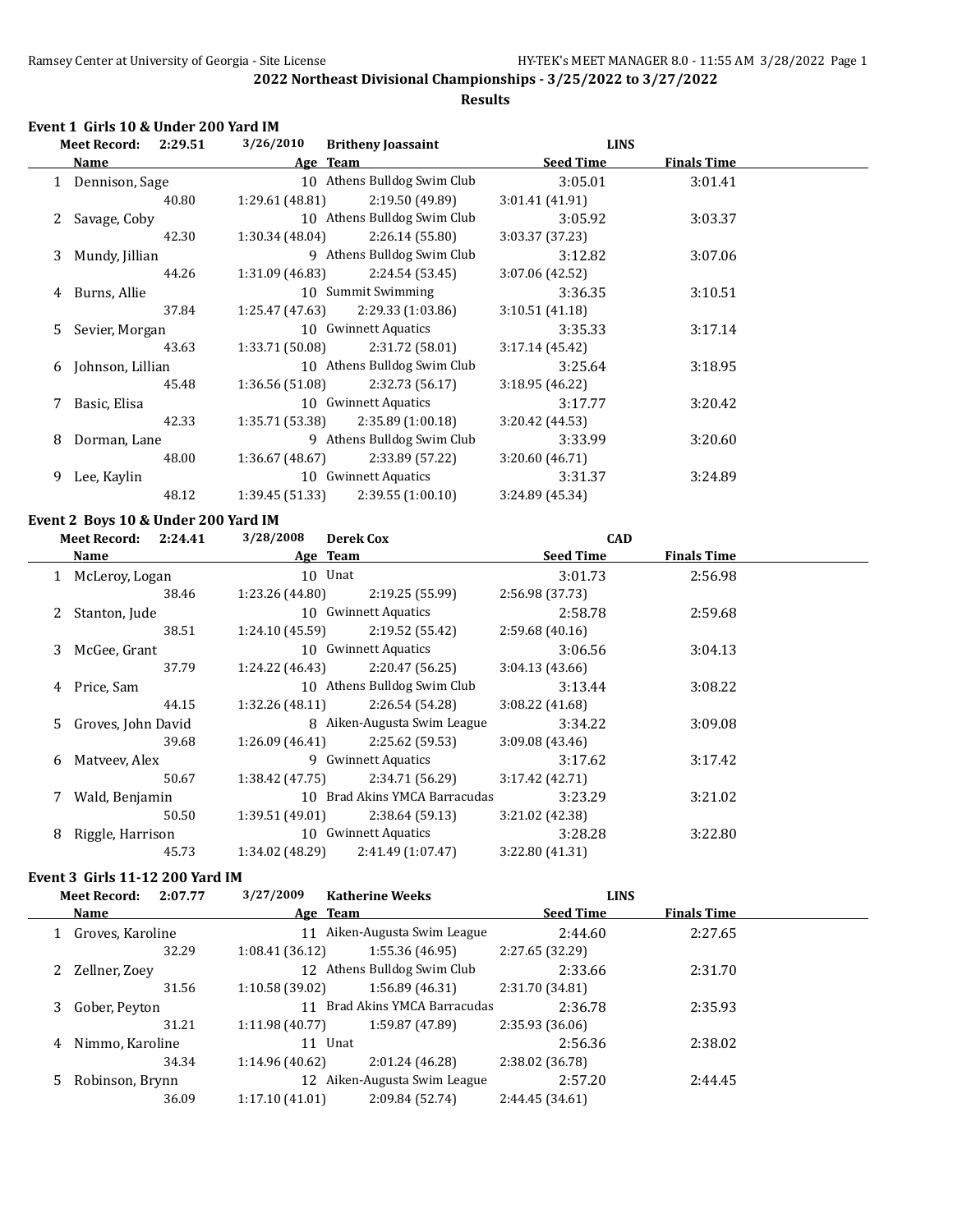#### **(Event 3 Girls 11-12 200 Yard IM)**

**Name Age Team Seed Time Finals Time** 6 Hardy, Emily 11 Gwinnett Aquatics 2:53.16 2:44.52 35.76 1:16.50 (40.74) 2:06.98 (50.48) 2:44.52 (37.54) 7 Wald, Lizzie 11 Brad Akins YMCA Barracudas 2:47.20 2:45.09 36.22 1:19.86 (43.64) 2:09.29 (49.43) 2:45.09 (35.80) 8 Breiding, Kate 11 Gwinnett Aquatics 2:50.74 2:45.19 36.77 1:16.10 (39.33) 2:10.01 (53.91) 2:45.19 (35.18) 9 Tomlinson, Bailey 12 Athens Bulldog Swim Club 2:53.89 2:46.89 36.28 1:18.02 (41.74) 2:10.27 (52.25) 2:46.89 (36.62) 10 Hawk, Blakely 11 Athens Bulldog Swim Club 2:52.58 2:47.58 38.10 1:21.79 (43.69) 2:09.73 (47.94) 2:47.58 (37.85) 11 Neace, Lauren 12 Athens Bulldog Swim Club 2:54.44 2:49.13 34.35 1:17.02 (42.67) 2:10.41 (53.39) 2:49.13 (38.72) 12 Ash, Edie 11 Athens Bulldog Swim Club 2:45.57 2:50.09 33.89 1:18.97 (45.08) 2:10.20 (51.23) 2:50.09 (39.89) 13 Aguilar, Briana 12 Lanier Aquatics 2:50.92 2:50.20 36.28 1:20.21 (43.93) 2:09.18 (48.97) 2:50.20 (41.02) 14 Alexander, Sutton 11 Summer Hill Orcas Swim Club 2:56.30 2:50.80 35.66 1:19.48 (43.82) 2:12.57 (53.09) 2:50.80 (38.23) 15 Moulder, Vivian 12 Gwinnett Aquatics 3:10.26 2:56.26 40.12 1:26.05 (45.93) 2:16.85 (50.80) 2:56.26 (39.41) 16 Quinn, Sophia 11 Gwinnett Aquatics 3:28.59 3:00.77 43.77 1:29.89 (46.12) 2:23.08 (53.19) 3:00.77 (37.69) 17 Dennison, Kitty 12 Athens Bulldog Swim Club 3:00.69 3:02.53 41.07 1:25.60 (44.53) 2:19.49 (53.89) 3:02.53 (43.04) 18 Stennes, Sofie 12 Athens Bulldog Swim Club 3:00.69 3:04.08 42.25 1:28.97 (46.72) 2:23.92 (54.95) 3:04.08 (40.16) 19 Torres, Marin 12 Athens Bulldog Swim Club 3:00.69 3:08.27 43.17 1:29.58 (46.41) 2:25.83 (56.25) 3:08.27 (42.44) 20 Bramlett, Nola 11 Athens Bulldog Swim Club 3:00.69 3:10.90 45.12 1:34.60 (49.48) 2:27.78 (53.18) 3:10.90 (43.12) 21 Kelley, Jenna 11 Summer Hill Orcas Swim Club 3:00.69 3:15.71 43.87 1:32.98 (49.11) 2:31.03 (58.05) 3:15.71 (44.68) 22 Graichen, Kate 11 Athens Bulldog Swim Club 3:00.69 3:18.44 47.46 1:35.41 (47.95) 2:33.76 (58.35) 3:18.44 (44.68)

#### **Event 4 Boys 11-12 200 Yard IM**

|   | <b>Meet Record:</b><br>2:07.47 | 3/26/2010       | <b>Ethan Young</b>           | <b>CCAC</b>      |                    |  |
|---|--------------------------------|-----------------|------------------------------|------------------|--------------------|--|
|   | Name                           | Age Team        |                              | <b>Seed Time</b> | <b>Finals Time</b> |  |
|   | Rhine, Joseph                  |                 | 12 Athens Bulldog Swim Club  | 2:23.64          | 2:21.61            |  |
|   | 30.80                          | 1:05.78 (34.98) | 1:48.92 (43.14)              | 2:21.61 (32.69)  |                    |  |
| 2 | Karumbaiah, Vidur              |                 | 11 Athens Bulldog Swim Club  | 2:34.33          | 2:24.27            |  |
|   | 31.24                          | 1:08.67(37.43)  | 1:51.14(42.47)               | 2:24.27 (33.13)  |                    |  |
| 3 | Pattillo, Miles                |                 | 12 Aiken-Augusta Swim League | 2:35.26          | 2:26.68            |  |
|   | 32.49                          | 1:08.72 (36.23) | 1:54.26 (45.54)              | 2:26.68 (32.42)  |                    |  |
| 4 | Boyle, Colin                   |                 | 12 Athens Bulldog Swim Club  | 2:34.05          | 2:31.07            |  |
|   | 32.20                          | 1:10.22(38.02)  | 1:57.41 (47.19)              | 2:31.07 (33.66)  |                    |  |
|   | 5 Coverdill, Patrick           |                 | 11 Athens Bulldog Swim Club  | 2:35.02          | 2:31.12            |  |
|   | 34.33                          | 1:10.20(35.87)  | 1:58.51(48.31)               | 2:31.12 (32.61)  |                    |  |
| 6 | Wilson, Graham                 |                 | 11 Aiken-Augusta Swim League | 2:48.54          | 2:35.75            |  |
|   | 33.23                          | 1:11.46 (38.23) | 2:01.44 (49.98)              | 2:35.75 (34.31)  |                    |  |
|   | 7 Carr, Duncan                 |                 | 11 Lanier Aquatics           | 2:36.12          | 2:36.16            |  |
|   | 35.20                          | 1:17.67 (42.47) | 2:00.35(42.68)               | 2:36.16(35.81)   |                    |  |
| 8 | Hobbs, Corbin                  |                 | 12 Athens Bulldog Swim Club  | 2:41.48          | 2:37.46            |  |
|   | 35.96                          | 1:15.77(39.81)  | 1:59.76 (43.99)              | 2:37.46 (37.70)  |                    |  |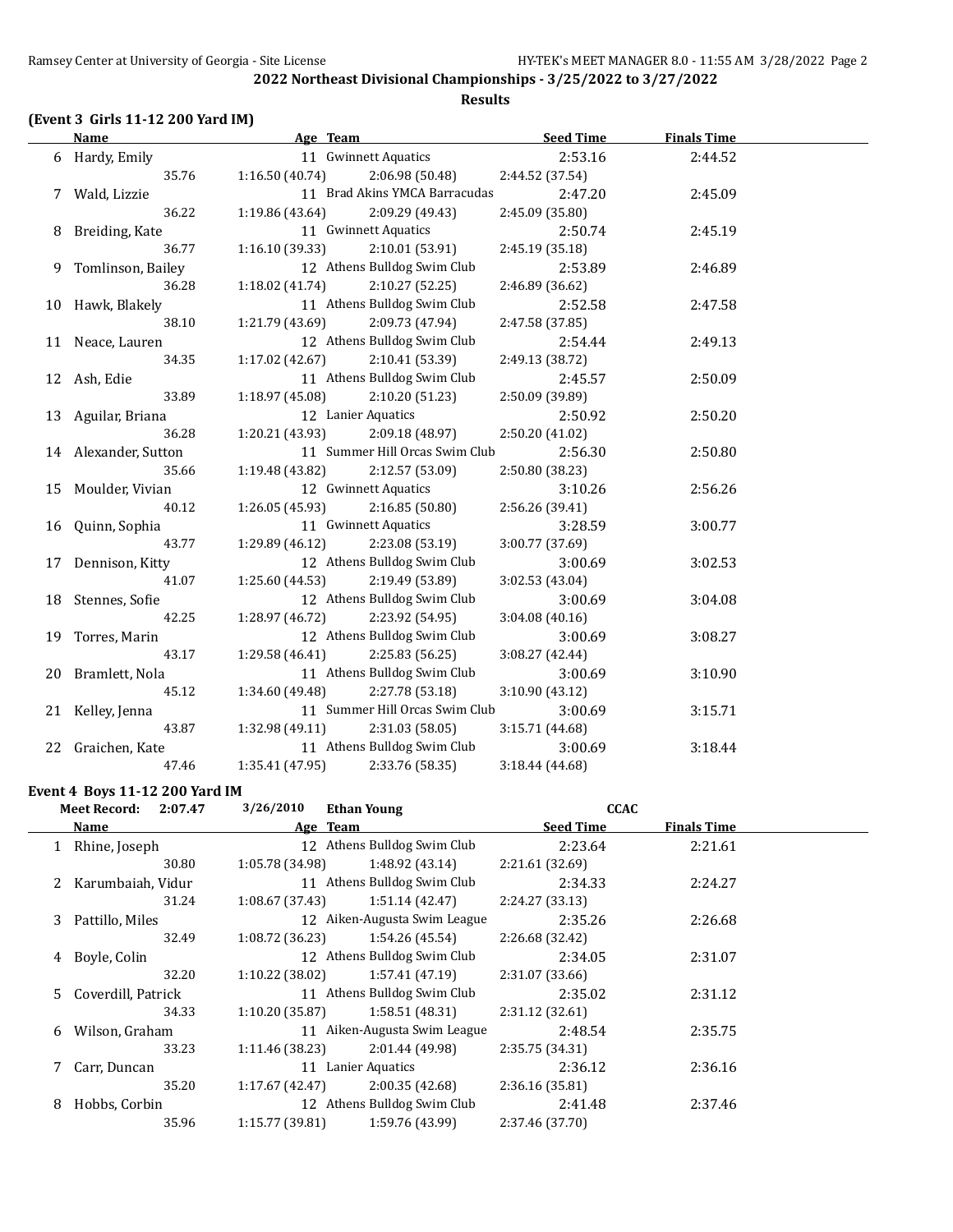**Results**

## **(Event 4 Boys 11-12 200 Yard IM)**

|    | Name           | Age Team        |                             | <b>Seed Time</b> | <b>Finals Time</b> |  |
|----|----------------|-----------------|-----------------------------|------------------|--------------------|--|
| 9  | Drennan, Jack  |                 | 12 Gwinnett Aquatics        | 2:57.49          | 2:50.20            |  |
|    | 39.37          | 1:23.92(44.55)  | 2:12.50 (48.58)             | 2:50.20(37.70)   |                    |  |
| 10 | Werner, David  | 11              | Athens Bulldog Swim Club    | 2:57.59          | 2:59.39            |  |
|    | 42.09          | 1:25.73 (43.64) | 2:18.58(52.85)              | 2:59.39(40.81)   |                    |  |
| 11 | Joy, Kevin     |                 | 12 Athens Bulldog Swim Club | 2:57.59          | 3:00.93            |  |
|    | 43.14          | 1:27.44 (44.30) | 2:19.99(52.55)              | 3:00.93 (40.94)  |                    |  |
| 12 | Kirkland, Jack | 11              | Athens Bulldog Swim Club    | 2:57.59          | 3:03.76            |  |
|    | 43.67          | 1:30.07 (46.40) | 2:25.01 (54.94)             | 3:03.76 (38.75)  |                    |  |
| 13 | Price, Grady   | 12              | Athens Bulldog Swim Club    | 2:57.59          | 3:07.53            |  |
|    | 42.39          | 1:32.14(49.75)  | 2:28.45 (56.31)             | 3:07.53 (39.08)  |                    |  |
|    |                |                 |                             |                  |                    |  |

## **Event 5 Girls 13-14 400 Yard IM**

|    | <b>Meet Record:</b><br>4:23.12 | 3/26/2010       | <b>Katherine Weeks</b>       | <b>LINS</b>      |                    |  |
|----|--------------------------------|-----------------|------------------------------|------------------|--------------------|--|
|    | <b>Name</b>                    |                 | Age Team                     | <b>Seed Time</b> | <b>Finals Time</b> |  |
|    | 1 Miller, Reagan               |                 | 14 Gwinnett Aquatics         | 4:55.56          | 4:54.09            |  |
|    | 30.20                          | 1:05.67(35.47)  | 1:43.71 (38.04)              | 2:21.05 (37.34)  |                    |  |
|    | 3:02.71 (41.66)                | 3:46.71 (44.00) | 4:20.96 (34.25)              | 4:54.09 (33.13)  |                    |  |
|    | 2 Young, Ximena                |                 | 14 Athens Bulldog Swim Club  | 4:54.93          | 4:57.54            |  |
|    | 30.91                          | 1:04.46 (33.55) | 1:42.75 (38.29)              | 2:20.52 (37.77)  |                    |  |
|    | 3:03.48 (42.96)                | 3:49.83 (46.35) | 4:23.53 (33.70)              | 4:57.54 (34.01)  |                    |  |
| 3  | Bates, Martha                  |                 | 14 Athens Bulldog Swim Club  | 5:01.37          | 5:00.34            |  |
|    | 31.59                          | 1:08.01 (36.42) | 1:47.90 (39.89)              | 2:26.55(38.65)   |                    |  |
|    | 3:09.22 (42.67)                | 3:51.94 (42.72) | 4:26.54 (34.60)              | 5:00.34 (33.80)  |                    |  |
| 4  | Hofstetter, Gina               |                 | 14 Aiken-Augusta Swim League | 5:02.66          | 5:03.80            |  |
|    | 31.28                          | 1:06.98 (35.70) | 1:47.77 (40.79)              | 2:27.13 (39.36)  |                    |  |
|    | 3:10.96 (43.83)                | 3:55.09 (44.13) | 4:29.98 (34.89)              | 5:03.80 (33.82)  |                    |  |
| 5. | Teyner, Kailey                 |                 | 14 Athens Bulldog Swim Club  | 4:59.19          | 5:07.67            |  |
|    | 31.63                          | 1:11.43 (39.80) | 1:51.52 (40.09)              | 2:33.35 (41.83)  |                    |  |
|    | 3:16.16 (42.81)                | 3:59.32 (43.16) | 4:32.97 (33.65)              | 5:07.67 (34.70)  |                    |  |
| 6  | Harper, Macy Belle             |                 | 13 Aiken-Augusta Swim League | 5:19.97          | 5:10.29            |  |
|    | 33.84                          | 1:13.03 (39.19) | 1:52.73 (39.70)              | 2:31.35 (38.62)  |                    |  |
|    | 3:15.64 (44.29)                | 4:01.05(45.41)  | 4:36.77 (35.72)              | 5:10.29 (33.52)  |                    |  |
| 7  | Heppe, Sarah                   |                 | 13 Gwinnett Aquatics         | 5:29.24          | 5:11.40            |  |
|    | 32.59                          | 1:09.88 (37.29) | 1:52.50 (42.62)              | 2:35.04 (42.54)  |                    |  |
|    | 3:17.28 (42.24)                | 3:59.34 (42.06) | 4:36.55 (37.21)              | 5:11.40 (34.85)  |                    |  |
| 8  | Bold, Abby                     |                 | 14 Gwinnett Aquatics         | 5:21.48          | 5:13.63            |  |
|    | 31.17                          | 1:09.14 (37.97) | 1:50.79(41.65)               | 2:32.88 (42.09)  |                    |  |
|    | 3:15.27 (42.39)                | 3:59.58 (44.31) | 4:37.38 (37.80)              | 5:13.63 (36.25)  |                    |  |
| 9  | Chisholm, Aubrey               |                 | 14 Gwinnett Aquatics         | 5:34.49          | 5:17.06            |  |
|    | 32.93                          | 1:11.88 (38.95) | 1:51.24 (39.36)              | 2:31.63 (40.39)  |                    |  |
|    | 3:19.46 (47.83)                | 4:06.66 (47.20) | 4:41.02 (34.36)              | 5:17.06 (36.04)  |                    |  |
| 10 | Harding, Riley                 |                 | 13 Athens Bulldog Swim Club  | 5:28.06          | 5:19.52            |  |
|    | 33.81                          | 1:13.51 (39.70) | 1:53.45 (39.94)              | 2:32.30 (38.85)  |                    |  |
|    | 3:18.19 (45.89)                | 4:04.35 (46.16) | 4:42.40 (38.05)              | 5:19.52 (37.12)  |                    |  |
| 11 | Obrien, Maggie                 |                 | 14 Walton Waves              | 6:04.88          | 5:50.66            |  |
|    | 39.11                          | 1:27.15 (48.04) | 2:08.94 (41.79)              | 2:52.63 (43.69)  |                    |  |
|    | 3:40.73 (48.10)                | 4:29.70 (48.97) | 5:09.61 (39.91)              | 5:50.66 (41.05)  |                    |  |
| 12 | McCullough, Samantha           |                 | 13 Athens Bulldog Swim Club  | 6:05.79          | 5:54.53            |  |
|    | 35.64                          | 1:20.36 (44.72) | 2:04.94 (44.58)              | 2:50.19 (45.25)  |                    |  |
|    | 3:44.22 (54.03)                | 4:37.19 (52.97) | 5:16.60 (39.41)              | 5:54.53 (37.93)  |                    |  |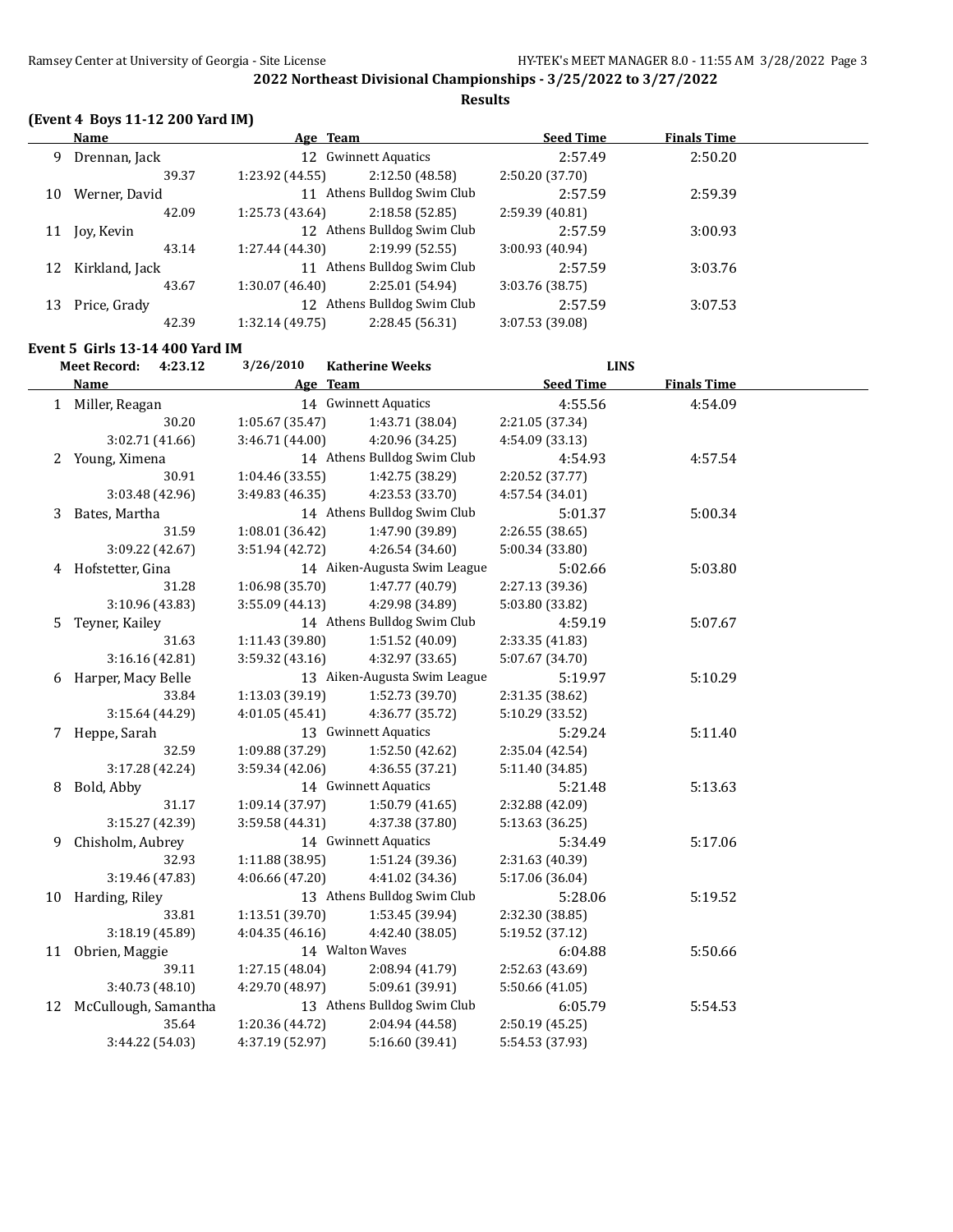## **Results**

## **Event 6 Boys 13-14 400 Yard IM**

|    | <b>Meet Record:</b><br>4:10.56 | 3/27/2015       | <b>Mike Jeschke</b>          | <b>ASL</b>       |                    |  |
|----|--------------------------------|-----------------|------------------------------|------------------|--------------------|--|
|    | Name                           |                 | Age Team                     | <b>Seed Time</b> | <b>Finals Time</b> |  |
|    | 1 Stanton, Baylor              |                 | 14 Gwinnett Aquatics         | 3:52.71          | 3:51.68            |  |
|    | 25.61                          | 54.23 (28.62)   | 1:23.74 (29.51)              | 1:52.61 (28.87)  |                    |  |
|    | 2:25.37 (32.76)                | 2:58.53 (33.16) | 3:25.81 (27.28)              | 3:51.68 (25.87)  |                    |  |
|    | 2 Jokulis, Matias              |                 | 13 Aiken-Augusta Swim League | 4:57.54          | 4:30.80            |  |
|    | 27.93                          | 59.34 (31.41)   | 1:34.97 (35.63)              | 2:09.71 (34.74)  |                    |  |
|    | 2:50.08 (40.37)                | 3:31.10 (41.02) | 4:01.58 (30.48)              | 4:30.80 (29.22)  |                    |  |
| 3  | Groves, George                 |                 | 13 Aiken-Augusta Swim League | 4:48.91          | 4:35.32            |  |
|    | 28.09                          | 1:00.41(32.32)  | 1:34.71 (34.30)              | 2:09.45 (34.74)  |                    |  |
|    | 2:51.01 (41.56)                | 3:32.83 (41.82) | 4:04.28 (31.45)              | 4:35.32 (31.04)  |                    |  |
|    | 4 Phillips, Luke               |                 | 14 Athens Bulldog Swim Club  | 4:39.05          | 4:36.09            |  |
|    | 29.25                          | 1:02.39 (33.14) | 1:37.70 (35.31)              | 2:12.42 (34.72)  |                    |  |
|    | 2:52.89 (40.47)                | 3:34.37 (41.48) | 4:05.93 (31.56)              | 4:36.09 (30.16)  |                    |  |
| 5. | Clinansmith, Lannon            |                 | 14 Gwinnett Aquatics         | 5:13.39          | 4:53.03            |  |
|    | 29.28                          | 1:03.26 (33.98) | 1:38.88 (35.62)              | 2:14.53 (35.65)  |                    |  |
|    | 2:57.80 (43.27)                | 3:42.40 (44.60) | 4:17.77 (35.37)              | 4:53.03 (35.26)  |                    |  |
| 6  | Armel, Lyle                    |                 | 14 Athens Bulldog Swim Club  | 5:00.47          | 4:59.55            |  |
|    | 30.72                          | 1:06.03 (35.31) | 1:46.30 (40.27)              | 2:23.18 (36.88)  |                    |  |
|    | 3:08.62 (45.44)                | 3:52.35 (43.73) | 4:26.81 (34.46)              | 4:59.55 (32.74)  |                    |  |
|    | 7 Brown, Thomas                |                 | 13 Athens Bulldog Swim Club  | 5:21.23          | 5:08.70            |  |
|    | 33.07                          | 1:12.69 (39.62) | 1:52.26 (39.57)              | 2:30.13 (37.87)  |                    |  |
|    | 3:14.30(44.17)                 | 3:57.73 (43.43) | 4:34.48 (36.75)              | 5:08.70 (34.22)  |                    |  |
|    | Event 7 Girls 400 Yard IM      |                 |                              |                  |                    |  |
|    | <b>Meet Record:</b><br>4:18.08 | 3/25/2011       | <b>Madison Jacobi</b>        | <b>LINS</b>      |                    |  |
|    | Name                           |                 | Age Team                     | <b>Seed Time</b> | <b>Finals Time</b> |  |
|    | 1 DellaTorre, Olivia           |                 | 18 Athens Bulldog Swim Club  | 4:28.95          | 4:25.61            |  |
|    | 27.36                          | 58.59 (31.23)   | 1:33.30 (34.71)              | 2:08.48 (35.18)  |                    |  |
|    | 2:44.00 (35.52)                | 3:21.54 (37.54) | 3:53.99 (32.45)              | 4:25.61 (31.62)  |                    |  |
|    | 2 Dampier, Madison             |                 | 15 Lanier Aquatics           | 4:38.62          | 4:36.09            |  |
|    | 29.21                          | 1:01.90 (32.69) | 1:36.32 (34.42)              | 2:10.06 (33.74)  |                    |  |
|    | 2:50.69 (40.63)                | 3:31.65 (40.96) | 4:04.36 (32.71)              | 4:36.09 (31.73)  |                    |  |
| 3  | Harper, Amelia                 |                 | 15 Aiken-Augusta Swim League | 4:46.65          | 4:37.85            |  |
|    | 29.15                          | 1:02.05 (32.90) | 1:37.31 (35.26)              | 2:11.60 (34.29)  |                    |  |
|    | 2:51.28 (39.68)                | 3:31.65 (40.37) | 4:05.82 (34.17)              | 4:37.85 (32.03)  |                    |  |
| 4  | Stewart, Olivia                |                 | 15 Aiken-Augusta Swim League | 5:04.18          | 4:40.16            |  |
|    | 28.77                          | 1:01.39 (32.62) | 1:38.29 (36.90)              | 2:14.59 (36.30)  |                    |  |
|    | 2:54.29 (39.70)                | 3:33.98 (39.69) | 4:08.54 (34.56)              | 4:40.16 (31.62)  |                    |  |
| 5. | Diehl, Lindsey                 |                 | 17 Gwinnett Aquatics         | 4:45.41          | 4:44.72            |  |
|    | 29.58                          | 1:03.23(33.65)  | 1:38.97 (35.74)              | 2:14.06 (35.09)  |                    |  |
|    | 2:54.99 (40.93)                | 3:37.42 (42.43) | 4:11.07 (33.65)              | 4:44.72 (33.65)  |                    |  |
|    | 6 Jowers, Hannah-Claire        |                 | 15 Gwinnett Aquatics         | 4:52.82          | 4:49.63            |  |
|    | 30.18                          | 1:04.47 (34.29) | 1:40.42 (35.95)              | 2:18.34 (37.92)  |                    |  |
|    | 3:00.04 (41.70)                | 3:43.06 (43.02) | 4:16.42 (33.36)              | 4:49.63 (33.21)  |                    |  |
|    | 7 Avelar, Nicole               |                 | 15 Athens Bulldog Swim Club  | 4:53.84          | 4:52.85            |  |
|    | 29.65                          | 1:03.83(34.18)  | 1:40.71 (36.88)              | 2:16.64 (35.93)  |                    |  |
|    | 2:59.21 (42.57)                | 3:41.85 (42.64) | 4:17.71 (35.86)              | 4:52.85 (35.14)  |                    |  |
| 8  | Diehl, Caitlyn                 |                 | 15 Gwinnett Aquatics         | 4:57.00          | 4:55.05            |  |
|    | 30.46                          | 1:06.12 (35.66) | 1:44.68 (38.56)              | 2:21.54 (36.86)  |                    |  |
|    | 3:04.08 (42.54)                | 3:46.40 (42.32) | 4:21.24 (34.84)              | 4:55.05 (33.81)  |                    |  |
| 9  | Wilson, Zoe                    |                 | 18 Gwinnett Aquatics         | 4:56.68          | 5:01.00            |  |
|    | 31.55                          | 1:08.46 (36.91) | 1:47.08 (38.62)              | 2:24.32 (37.24)  |                    |  |
|    | 3:08.53 (44.21)                | 3:53.17 (44.64) | 4:27.84 (34.67)              | 5:01.00 (33.16)  |                    |  |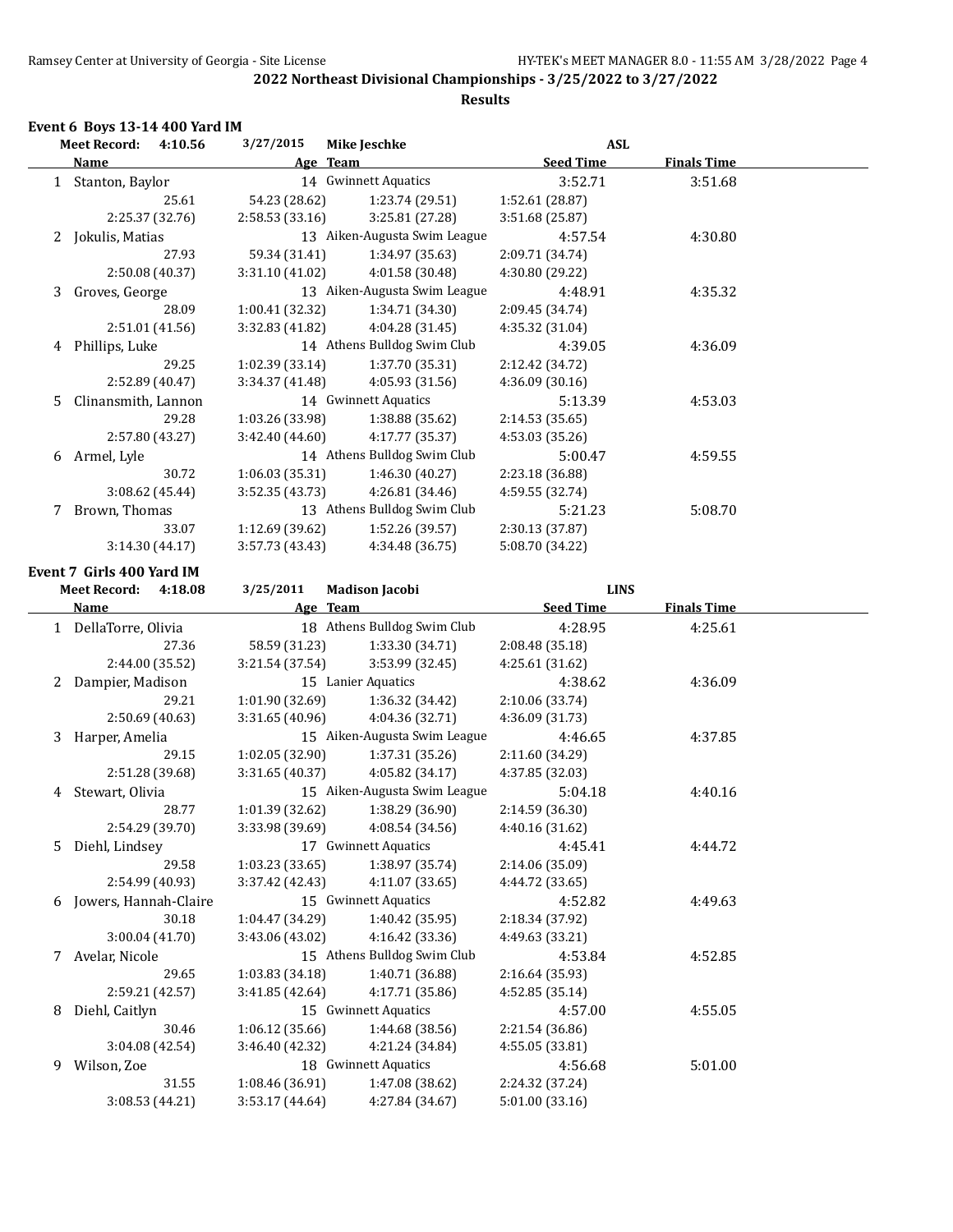**Results**

## **(Event 7 Girls 400 Yard IM)**

|    | Name           | Age Team        |                              | <b>Seed Time</b> | <b>Finals Time</b> |  |
|----|----------------|-----------------|------------------------------|------------------|--------------------|--|
| 10 | Ripps, Janie   |                 | 15 Athens Bulldog Swim Club  | 5:37.85          | 5:01.25            |  |
|    | 31.31          | 1:06.47(35.16)  | 1:45.81 (39.34)              | 2:24.71 (38.90)  |                    |  |
|    | 3:07.83(43.12) | 3:52.66 (44.83) | 4:27.23 (34.57)              | 5:01.25 (34.02)  |                    |  |
| 11 | Groves, Lily   |                 | 15 Aiken-Augusta Swim League | 5:22.06          | 5:02.64            |  |
|    | 31.57          | 1:09.99 (38.42) | 1:46.93 (36.94)              | 2:23.89 (36.96)  |                    |  |
|    | 3:11.09(47.20) | 3:57.14(46.05)  | 4:30.30(33.16)               | 5:02.64 (32.34)  |                    |  |
| 12 | Cain, Makaylee |                 | 16 Athens Bulldog Swim Club  | 5:12.26          | 5:08.55            |  |
|    | 30.32          | 1:07.07(36.75)  | 1:48.90(41.83)               | 2:29.03(40.13)   |                    |  |
|    | 3:13.38(44.35) | 3:58.44(45.06)  | 4:34.85(36.41)               | 5:08.55 (33.70)  |                    |  |
|    |                |                 |                              |                  |                    |  |

## **Event 8 Boys 400 Yard IM**

|    | <b>Meet Record:</b><br>3:53.07 | 3/27/2015       | <b>Colin Monaghan</b>        | LA               |                    |  |
|----|--------------------------------|-----------------|------------------------------|------------------|--------------------|--|
|    | Name                           | Age Team        |                              | <b>Seed Time</b> | <b>Finals Time</b> |  |
|    | 1 Casey, Simon                 |                 | 17 Athens Bulldog Swim Club  | 4:11.43          | 4:00.11            |  |
|    | 24.84                          | 53.83 (28.99)   | 1:24.25 (30.42)              | 1:54.11 (29.86)  |                    |  |
|    | 2:29.45 (35.34)                | 3:05.35 (35.90) | 3:32.96 (27.61)              | 4:00.11 (27.15)  |                    |  |
|    | 2 Bates, Eli                   |                 | 16 Athens Bulldog Swim Club  | 4:12.83          | 4:05.57            |  |
|    | 26.60                          | 57.07 (30.47)   | 1:29.88 (32.81)              | 2:01.53 (31.65)  |                    |  |
|    | 2:34.53 (33.00)                | 3:09.82 (35.29) | 3:39.41 (29.59)              | 4:05.57 (26.16)  |                    |  |
| 3  | Kennedy, Garrett               |                 | 17 Athens Bulldog Swim Club  | 4:16.77          | 4:05.68            |  |
|    | 26.47                          | 56.56 (30.09)   | 1:27.40 (30.84)              | 1:57.23 (29.83)  |                    |  |
|    | 2:34.63 (37.40)                | 3:11.41 (36.78) | 3:39.21 (27.80)              | 4:05.68 (26.47)  |                    |  |
|    | 4 Monaghan, Eamon              |                 | 16 Lanier Aquatics           | 4:16.39          | 4:07.08            |  |
|    | 24.84                          | 53.67 (28.83)   | 1:25.72 (32.05)              | 1:57.37 (31.65)  |                    |  |
|    | 2:33.22 (35.85)                | 3:09.96 (36.74) | 3:39.20 (29.24)              | 4:07.08 (27.88)  |                    |  |
| 5. | Foggin, Will                   |                 | 18 Athens Bulldog Swim Club  | 4:06.61          | 4:07.70            |  |
|    | 26.49                          | 56.59 (30.10)   | 1:29.35 (32.76)              | 2:00.90 (31.55)  |                    |  |
|    | 2:35.88 (34.98)                | 3:11.74 (35.86) | 3:40.22 (28.48)              | 4:07.70 (27.48)  |                    |  |
|    | 6 Zhu, Andy                    |                 | 18 Gwinnett Aquatics         | 4:09.85          | 4:11.10            |  |
|    | 25.69                          | 55.57 (29.88)   | 1:29.23 (33.66)              | 2:01.55 (32.32)  |                    |  |
|    | 2:35.63 (34.08)                | 3:11.24(35.61)  | 3:41.99 (30.75)              | 4:11.10 (29.11)  |                    |  |
|    | 7 Collins, Tyler               |                 | 18 Aiken-Augusta Swim League | 4:32.14          | 4:12.32            |  |
|    | 26.89                          | 57.65 (30.76)   | 1:31.24 (33.59)              | 2:05.13 (33.89)  |                    |  |
|    | 2:39.77 (34.64)                | 3:14.99 (35.22) | 3:44.05 (29.06)              | 4:12.32 (28.27)  |                    |  |
|    | 8 Plantamura, Nick             |                 | 17 Aiken-Augusta Swim League | 4:33.41          | 4:19.27            |  |
|    | 27.40                          | 58.15 (30.75)   | 1:30.09 (31.94)              | 2:01.44 (31.35)  |                    |  |
|    | 2:40.38 (38.94)                | 3:19.77 (39.39) | 3:49.70 (29.93)              | 4:19.27 (29.57)  |                    |  |
| 9  | Dockstader, Adam               |                 | 17 Gwinnett Aquatics         | 4:29.73          | 4:19.32            |  |
|    | 26.56                          | 56.72 (30.16)   | 1:29.08 (32.36)              | 2:00.57 (31.49)  |                    |  |
|    | 2:39.10 (38.53)                | 3:17.96 (38.86) | 3:49.03 (31.07)              | 4:19.32 (30.29)  |                    |  |
|    | 10 Blanchard, Will             |                 | 16 Aiken-Augusta Swim League | 4:20.65          | 4:20.51            |  |
|    | 26.42                          | 56.06 (29.64)   | 1:29.24 (33.18)              | 2:01.61 (32.37)  |                    |  |
|    | 2:41.20 (39.59)                | 3:20.50 (39.30) | 3:50.75 (30.25)              | 4:20.51 (29.76)  |                    |  |
|    | 11 Hines, Will                 |                 | 17 Athens Bulldog Swim Club  | 5:04.18          | 4:23.47            |  |
|    | 26.87                          | 58.70 (31.83)   | 1:32.09 (33.39)              | 2:04.26 (32.17)  |                    |  |
|    | 2:44.89 (40.63)                | 3:24.51 (39.62) | 3:54.76 (30.25)              | 4:23.47 (28.71)  |                    |  |
|    | 12 Inlow, Max                  |                 | 16 Gwinnett Aquatics         | 4:33.14          | 4:24.13            |  |
|    | 28.20                          | 1:01.42 (33.22) | 1:37.12 (35.70)              | 2:12.04 (34.92)  |                    |  |
|    | 2:47.16 (35.12)                | 3:24.11(36.95)  | 3:54.45 (30.34)              | 4:24.13 (29.68)  |                    |  |
|    | 13 Hailey, Brandon             |                 | 17 Athens Bulldog Swim Club  | 4:35.88          | 4:26.15            |  |
|    | 27.90                          | 59.33 (31.43)   | 1:34.82 (35.49)              | 2:09.53 (34.71)  |                    |  |
|    | 2:46.82 (37.29)                | 3:24.46 (37.64) | 3:55.65 (31.19)              | 4:26.15 (30.50)  |                    |  |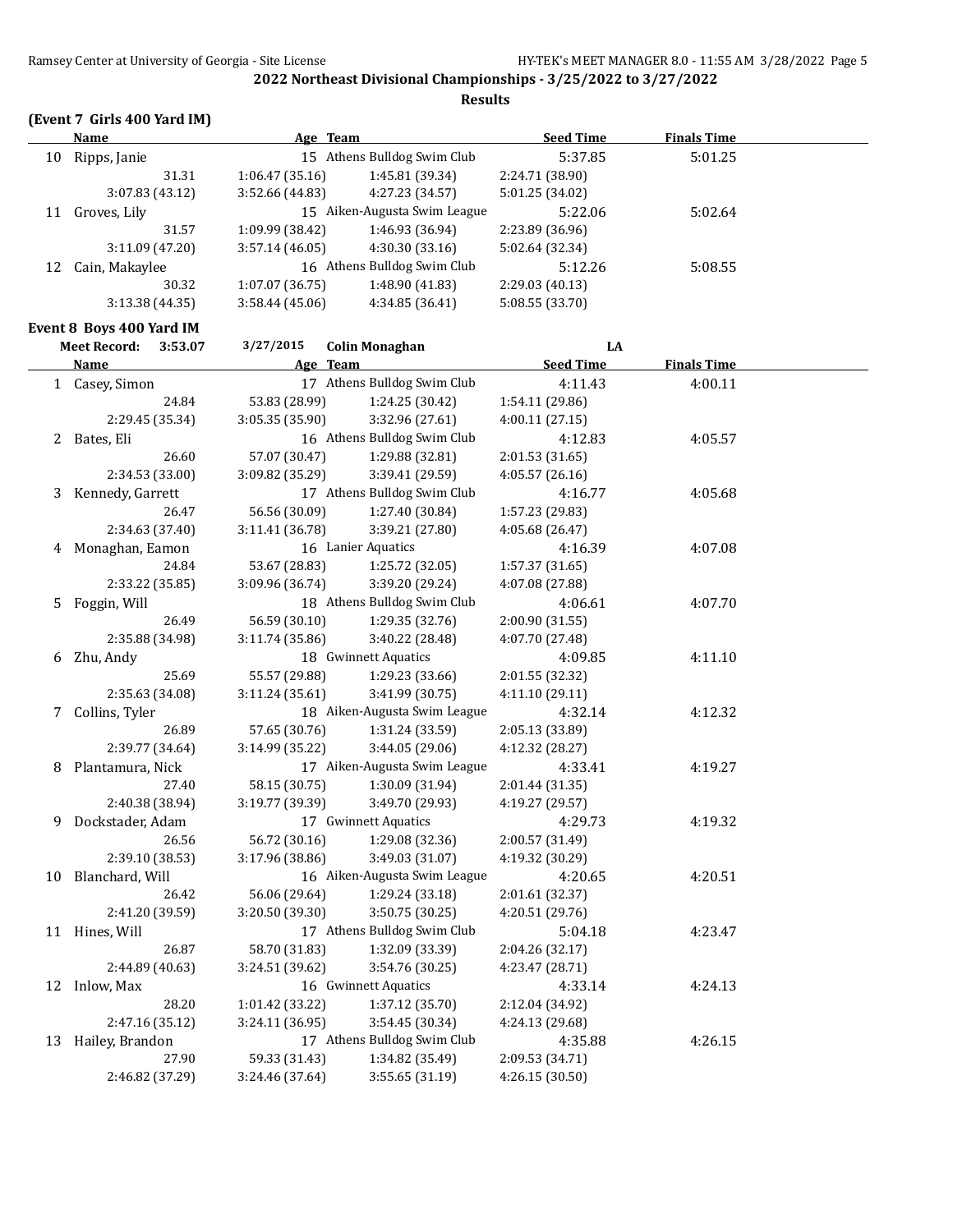## **(Event 8 Boys 400 Yard IM)**

|    | Name             | Age Team        |                              | <b>Seed Time</b> | <b>Finals Time</b> |  |
|----|------------------|-----------------|------------------------------|------------------|--------------------|--|
| 14 | Cameron, Zachary |                 | 18 Summit Swimming           | 4:40.42          | 4:29.83            |  |
|    | 26.38            | 57.63 (31.25)   | 1:32.33 (34.70)              | 2:06.33 (34.00)  |                    |  |
|    | 2:42.72 (36.39)  | 3:22.00 (39.28) | 3:56.09 (34.09)              | 4:29.83 (33.74)  |                    |  |
| 15 | Anderson, Case   |                 | 16 Aiken-Augusta Swim League | 4:46.39          | 4:31.28            |  |
|    | 28.39            | 59.49 (31.10)   | 1:34.44 (34.95)              | 2:07.91 (33.47)  |                    |  |
|    | 2:46.55 (38.64)  | 3:26.30(39.75)  | 3:59.10(32.80)               | 4:31.28 (32.18)  |                    |  |
| 16 | Johnson, Lucas   |                 | 16 Gwinnett Aquatics         | 4:40.55          | 4:32.78            |  |
|    | 27.41            | 59.61 (32.20)   | 1:32.63 (33.02)              | 2:05.37 (32.74)  |                    |  |
|    | 2:48.60 (43.23)  | 3:31.38(42.78)  | 4:02.64(31.26)               | 4:32.78 (30.14)  |                    |  |
| 17 | Duong, David     |                 | 15 Gwinnett Aquatics         | 4:43.98          | 4:39.17            |  |
|    | 28.40            | 1:01.38(32.98)  | 1:39.40(38.02)               | 2:17.08 (37.68)  |                    |  |
|    | 2:54.71 (37.63)  | 3:33.58 (38.87) | 4:07.42 (33.84)              | 4:39.17 (31.75)  |                    |  |
| 18 | Huang, Daniel    |                 | 17 Athens Bulldog Swim Club  | 4:40.05          | 4:40.19            |  |
|    | 27.77            | 57.88 (30.11)   | 1:32.80 (34.92)              | 2:07.28 (34.48)  |                    |  |
|    | 2:51.97 (44.69)  | 3:36.72 (44.75) | 4:09.25 (32.53)              | 4:40.19 (30.94)  |                    |  |
| 19 | Obrien, Murphy   |                 | 17 Walton Waves              | 4:45.12          | 4:46.87            |  |
|    | 29.62            | 1:04.13(34.51)  | 1:41.01 (36.88)              | 2:16.97(35.96)   |                    |  |
|    | 2:57.66 (40.69)  | 3:40.25(42.59)  | 4:13.42(33.17)               | 4:46.87 (33.45)  |                    |  |
| 20 | Frost, Charlie   |                 | 15 Aiken-Augusta Swim League | 5:27.34          | 4:52.33            |  |
|    | 30.49            | 1:05.17(34.68)  | 1:42.03(36.86)               | 2:18.17(36.14)   |                    |  |
|    | 3:00.40 (42.23)  | 3:43.89 (43.49) | 4:18.29 (34.40)              | 4:52.33 (34.04)  |                    |  |

## **Event 9 Girls 10 & Under 500 Yard Freestyle**

|    | <b>Meet Record:</b><br>5:36.89 | 3/23/2007       | <b>Kylie Stewart</b>       | <b>LINS</b>      |                    |  |
|----|--------------------------------|-----------------|----------------------------|------------------|--------------------|--|
|    | Name                           | Age Team        |                            | <b>Seed Time</b> | <b>Finals Time</b> |  |
|    | Savage, Coby                   | 10              | Athens Bulldog Swim Club   | 8:00.00          | 7:14.72            |  |
|    | 40.23                          | 1:24.27(44.04)  | 2:08.87(44.60)             | 2:53.84 (44.97)  |                    |  |
|    | 3:39.01 (45.17)                | 4:23.35 (44.34) | 5:07.14 (43.79)            | 5:51.63 (44.49)  |                    |  |
|    | 6:35.23(43.60)                 | 7:14.72 (39.49) |                            |                  |                    |  |
|    | Sevier, Morgan                 |                 | 10 Gwinnett Aquatics       | 8:24.26          | 8:01.30            |  |
|    | 40.99                          | 1:29.20 (48.21) | 2:18.08 (48.88)            | 3:07.45 (49.37)  |                    |  |
|    | 3:54.38 (46.93)                | 4:44.20 (49.82) | 5:35.08 (50.88)            | 6:25.80(50.72)   |                    |  |
|    | 7:14.68 (48.88)                | 8:01.30 (46.62) |                            |                  |                    |  |
| 3  | Mundy, Jillian                 |                 | 9 Athens Bulldog Swim Club | 8:26.09          | 8:01.35            |  |
|    | 40.46                          | 1:29.06 (48.60) | 2:18.00(48.94)             | 3:08.32 (50.32)  |                    |  |
|    | 3:59.16(50.84)                 | 4:49.24 (50.08) | 5:39.58 (50.34)            | 6:29.86 (50.28)  |                    |  |
|    | 7:18.20 (48.34)                | 8:01.35(43.15)  |                            |                  |                    |  |
| 4  | Lee, Kaylin                    |                 | 10 Gwinnett Aquatics       | 8:26.00          | 8:21.18            |  |
|    | 46.57                          | 1:35.39 (48.82) | 2:26.61 (51.22)            | 3:18.86 (52.25)  |                    |  |
|    | 4:09.70 (50.84)                | 5:01.91 (52.21) | 5:53.55 (51.64)            | 6:43.76 (50.21)  |                    |  |
|    | 7:34.54 (50.78)                | 8:21.18 (46.64) |                            |                  |                    |  |
| 5. | Basic, Elisa                   |                 | 10 Gwinnett Aquatics       | 8:26.00          | 8:21.77            |  |
|    | 42.05                          | 1:32.33(50.28)  | 2:24.54 (52.21)            | 3:16.49(51.95)   |                    |  |
|    | 4:07.24 (50.75)                | 4:58.62 (51.38) | 5:51.54 (52.92)            | 6:44.01(52.47)   |                    |  |
|    | 7:34.42 (50.41)                | 8:21.77 (47.35) |                            |                  |                    |  |

## **Event 10 Boys 10 & Under 500 Yard Freestyle**

| 5:31.48<br>Meet Record: | 3/28/2008<br><b>Erek Cox</b>       | <b>CAD</b>                             |         |
|-------------------------|------------------------------------|----------------------------------------|---------|
| Name                    | Team<br>Age                        | <b>Seed Time</b><br><b>Finals Time</b> |         |
| McLeroy, Logan          | 10 Unat                            | 7:35.01                                | 7:01.92 |
| 37.26                   | 2:02.87(43.48)<br>1:19.39(42.13)   | 2:46.06 (43.19)                        |         |
| 3:29.72 (43.66)         | 4:57.09 (43.77)<br>4:13.32 (43.60) | 5:40.24(43.15)                         |         |
| 6:22.62(42.38)          | 7:01.92 (39.30)                    |                                        |         |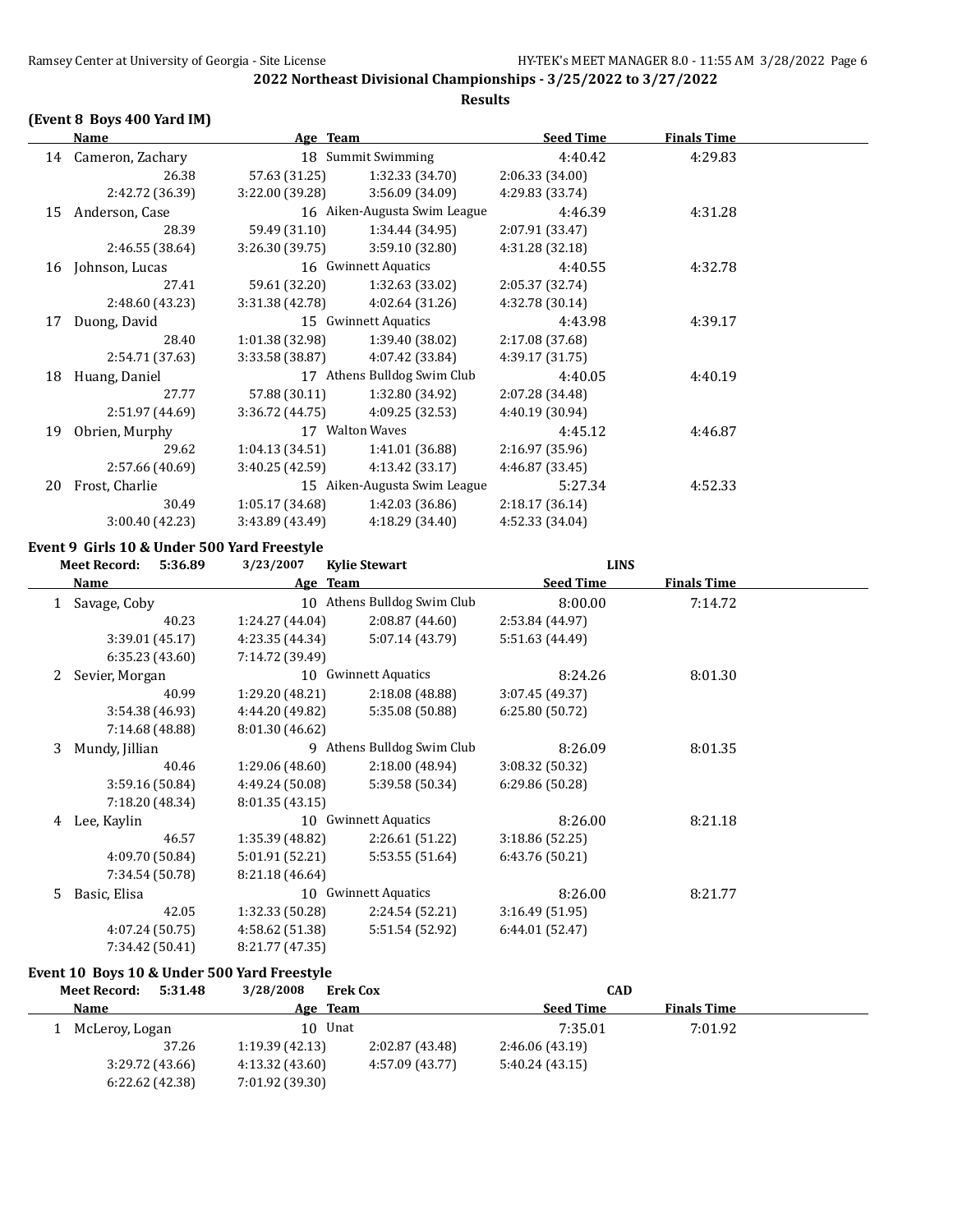## **Results**

## **(Event 10 Boys 10 & Under 500 Yard Freestyle)**

|    | Name             | Age Team             |                             | <b>Seed Time</b> | <b>Finals Time</b> |  |
|----|------------------|----------------------|-----------------------------|------------------|--------------------|--|
|    | Stanton, Jude    |                      | 10 Gwinnett Aquatics        | 6:56.48          | 7:14.95            |  |
|    | 39.26            | 1:22.26(43.00)       | 2:06.87 (44.61)             | 2:52.40 (45.53)  |                    |  |
|    | 3:37.86 (45.46)  | 4:23.53 (45.67)      | 5:09.45 (45.92)             | 5:54.40 (44.95)  |                    |  |
|    | 6:37.09(42.69)   | 7:14.95 (37.86)      |                             |                  |                    |  |
| 3  | Matveev, Alex    |                      | 9 Gwinnett Aquatics         | 7:19.73          | 7:17.64            |  |
|    | 39.97            | 1:23.55 (43.58)      | 2:07.90 (44.35)             | 2:52.93 (45.03)  |                    |  |
|    | 3:38.58(45.65)   | 4:23.20 (44.62)      | 5:08.01(44.81)              | 5:53.35 (45.34)  |                    |  |
|    | 6:36.59(43.24)   | 7:17.64 (41.05)      |                             |                  |                    |  |
| 4  | Riggle, Harrison | 10 Gwinnett Aquatics |                             | 7:47.36          | 7:32.37            |  |
|    | 39.30            | 1:23.54(44.24)       | 2:09.57 (46.03)             | 2:55.85 (46.28)  |                    |  |
|    | 3:41.99 (46.14)  | 4:29.00 (47.01)      | 5:14.93 (45.93)             | 6:01.39(46.46)   |                    |  |
|    | 6:47.78 (46.39)  | 7:32.37 (44.59)      |                             |                  |                    |  |
| 5. | Price, Sam       |                      | 10 Athens Bulldog Swim Club | 8:16.58          | 7:32.53            |  |
|    | 38.41            | 1:22.38 (43.97)      | 2:07.17 (44.79)             | 2:53.44 (46.27)  |                    |  |
|    | 3:40.10(46.66)   | 4:26.63 (46.53)      | 5:14.69(48.06)              | 6:02.59(47.90)   |                    |  |
|    | 6:49.39(46.80)   | 7:32.53 (43.14)      |                             |                  |                    |  |
| 6  | McGee, Grant     |                      | 10 Gwinnett Aquatics        | 7:27.09          | 7:33.71            |  |
|    | 38.13            | 1:20.75(42.62)       | 2:05.78 (45.03)             | 2:52.59(46.81)   |                    |  |
|    | 3:39.50 (46.91)  | 4:27.30 (47.80)      | 5:15.19 (47.89)             | 6:02.80(47.61)   |                    |  |
|    | 6:50.88(48.08)   | 7:33.71 (42.83)      |                             |                  |                    |  |

# **Event 11 Girls 11-12 500 Yard Freestyle**<br>Meet Becord: 5:09.35 3/28/2008

|    | <b>Meet Record:</b><br>5:09.35 | 3/28/2008       | <b>Stephanie Peters</b>      | <b>LINS</b>      |                    |  |
|----|--------------------------------|-----------------|------------------------------|------------------|--------------------|--|
|    | Name                           |                 | Age Team                     | <b>Seed Time</b> | <b>Finals Time</b> |  |
|    | 1 Fouitah, Heba                |                 | 11 Aiken-Augusta Swim League | 5:42.48          | 5:30.30            |  |
|    | 29.00                          | 1:03.08 (34.08) | 1:37.46 (34.38)              | 2:10.43 (32.97)  |                    |  |
|    | 2:43.75 (33.32)                | 3:18.13(34.38)  | 3:51.61(33.48)               | 4:24.77 (33.16)  |                    |  |
|    | 4:58.24 (33.47)                | 5:30.30 (32.06) |                              |                  |                    |  |
| 2  | Blaszczak, Gabby               |                 | 12 Aiken-Augusta Swim League | 5:50.39          | 5:45.74            |  |
|    | 30.60                          | 1:04.96 (34.36) | 1:40.36 (35.40)              | 2:15.97 (35.61)  |                    |  |
|    | 2:51.40 (35.43)                | 3:26.26(34.86)  | 4:02.16(35.90)               | 4:38.08 (35.92)  |                    |  |
|    | 5:13.38 (35.30)                | 5:45.74 (32.36) |                              |                  |                    |  |
| 3  | Zellner, Zoey                  |                 | 12 Athens Bulldog Swim Club  | 6:07.59          | 6:11.70            |  |
|    | 31.14                          | 1:07.81 (36.67) | 1:46.66 (38.85)              | 2:25.54 (38.88)  |                    |  |
|    | 3:05.17 (39.63)                | 3:42.30(37.13)  | 4:22.05 (39.75)              | 5:00.42 (38.37)  |                    |  |
|    | 5:35.79 (35.37)                | 6:11.70 (35.91) |                              |                  |                    |  |
| 4  | Joyce, Cate                    |                 | 12 Gwinnett Aquatics         | 6:36.70          | 6:29.60            |  |
|    | 31.77                          | 1:09.02 (37.25) | 1:47.67 (38.65)              | 2:27.18 (39.51)  |                    |  |
|    | 3:07.23 (40.05)                | 3:47.79(40.56)  | 4:28.40(40.61)               | 5:08.98 (40.58)  |                    |  |
|    | 5:49.90 (40.92)                | 6:29.60 (39.70) |                              |                  |                    |  |
| 5. | Hardy, Emily                   |                 | 11 Gwinnett Aquatics         | 6:28.56          | 6:30.45            |  |
|    | 34.45                          | 1:13.10(38.65)  | 1:53.50(40.40)               | 2:33.02 (39.52)  |                    |  |
|    | 3:12.98 (39.96)                | 3:51.91 (38.93) | 4:32.04 (40.13)              | 5:12.47 (40.43)  |                    |  |
|    | 5:51.69 (39.22)                | 6:30.45 (38.76) |                              |                  |                    |  |
| 6  | Breiding, Kate                 |                 | 11 Gwinnett Aquatics         | 6:47.30          | 6:32.09            |  |
|    | 34.36                          | 1:12.92 (38.56) | 1:52.58(39.66)               | 2:32.09 (39.51)  |                    |  |
|    | 3:12.07 (39.98)                | 3:51.88 (39.81) | 4:33.19 (41.31)              | 5:12.99 (39.80)  |                    |  |
|    | 5:54.50 (41.51)                | 6:32.09 (37.59) |                              |                  |                    |  |
| 7  | Aguilar, Alison                |                 | 12 Lanier Aquatics           | 6:51.79          | 6:38.98            |  |
|    | 32.70                          | 1:11.15(38.45)  | 1:51.72 (40.57)              | 2:32.65 (40.93)  |                    |  |
|    | 3:14.65(42.00)                 | 3:56.28 (41.63) | 4:38.45 (42.17)              | 5:19.72 (41.27)  |                    |  |
|    | 6:01.57(41.85)                 | 6:38.98 (37.41) |                              |                  |                    |  |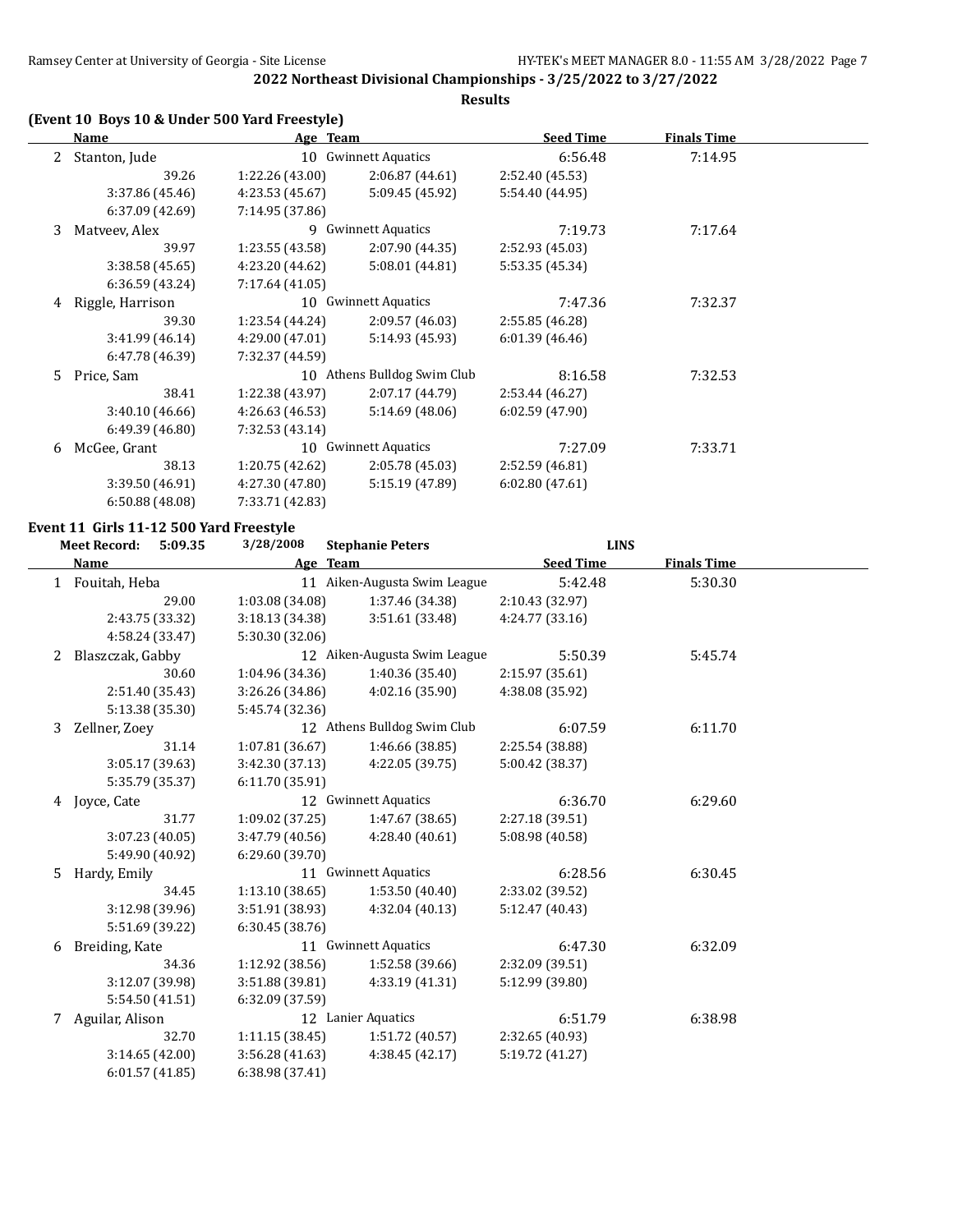## **(Event 11 Girls 11-12 500 Yard Freestyle)**

|    | Age Team<br><b>Name</b> |                 | <b>Seed Time</b>             | <b>Finals Time</b> |         |  |
|----|-------------------------|-----------------|------------------------------|--------------------|---------|--|
|    | 8 Williams, Grace       |                 | 11 Aiken-Augusta Swim League | <b>NT</b>          | 6:39.03 |  |
|    | 33.31                   | 1:11.56 (38.25) | 1:51.42 (39.86)              | 2:31.86 (40.44)    |         |  |
|    | 3:13.29 (41.43)         | 3:54.67 (41.38) | 4:36.48 (41.81)              | 5:18.30 (41.82)    |         |  |
|    | 5:59.90 (41.60)         | 6:39.03 (39.13) |                              |                    |         |  |
| 9  | Nimmo, Karoline         | 11 Unat         |                              | 7:09.09            | 6:42.32 |  |
|    | 33.72                   | 1:12.98 (39.26) | 1:53.00 (40.02)              | 2:33.76 (40.76)    |         |  |
|    | 3:15.94 (42.18)         | 3:58.50 (42.56) | 4:40.75 (42.25)              | 5:22.89 (42.14)    |         |  |
|    | 6:04.74 (41.85)         | 6:42.32 (37.58) |                              |                    |         |  |
|    | 10 Tomlinson, Bailey    |                 | 12 Athens Bulldog Swim Club  | 6:56.68            | 6:52.11 |  |
|    | 37.15                   | 1:18.79 (41.64) | 2:00.19 (41.40)              | 2:42.80 (42.61)    |         |  |
|    | 3:25.13 (42.33)         | 4:07.79 (42.66) | 4:50.21 (42.42)              | 5:31.56 (41.35)    |         |  |
|    | 6:12.60 (41.04)         | 6:52.11 (39.51) |                              |                    |         |  |
| 11 | Quinn, Sophia           |                 | 11 Gwinnett Aquatics         | 7:00.35            | 6:53.19 |  |
|    | 35.37                   | 1:16.44(41.07)  | 1:58.93 (42.49)              | 2:41.02 (42.09)    |         |  |
|    | 3:23.58 (42.56)         | 4:05.50 (41.92) | 4:49.04 (43.54)              | 5:31.96 (42.92)    |         |  |
|    | 6:13.68 (41.72)         | 6:53.19 (39.51) |                              |                    |         |  |
|    | 12 Trent, Chloe         |                 | 12 Athens Bulldog Swim Club  | 7:09.09            | 6:57.38 |  |
|    | 36.63                   | 1:17.29 (40.66) | 1:59.61 (42.32)              | 2:41.84 (42.23)    |         |  |
|    | 3:24.73 (42.89)         | 4:07.22 (42.49) | 4:50.67 (43.45)              | 5:33.89 (43.22)    |         |  |
|    | 6:15.61 (41.72)         | 6:57.38 (41.77) |                              |                    |         |  |
|    | 13 Hawk, Blakely        |                 | 11 Athens Bulldog Swim Club  | 7:09.09            | 7:03.25 |  |
|    | 37.38                   | 1:19.07 (41.69) | 2:03.51 (44.44)              | 2:48.67 (45.16)    |         |  |
|    | 3:32.47 (43.80)         | 4:16.21 (43.74) | 4:59.67 (43.46)              | 5:42.78 (43.11)    |         |  |
|    | 6:24.78 (42.00)         | 7:03.25 (38.47) |                              |                    |         |  |
|    | 14 Ash, Edie            |                 | 11 Athens Bulldog Swim Club  | 7:09.09            | 7:10.55 |  |
|    | 38.35                   | 1:21.33 (42.98) | 2:04.10 (42.77)              | 2:47.64 (43.54)    |         |  |
|    | 3:32.00 (44.36)         | 4:16.17 (44.17) | 5:01.28 (45.11)              | 5:45.02 (43.74)    |         |  |
|    | 6:29.74 (44.72)         | 7:10.55 (40.81) |                              |                    |         |  |
|    | 15 Boyd, Hannah         |                 | 11 Athens Bulldog Swim Club  | 7:09.09            | 7:33.18 |  |
|    | 37.12                   | 1:22.00 (44.88) | 2:08.61(46.61)               | 2:55.54 (46.93)    |         |  |
|    | 3:44.10 (48.56)         | 4:30.58 (46.48) | 5:20.49 (49.91)              | 6:05.49(45.00)     |         |  |
|    | 6:53.34 (47.85)         | 7:33.18 (39.84) |                              |                    |         |  |
|    | 16 Bramlett, Nola       |                 | 11 Athens Bulldog Swim Club  | 7:09.09            | 7:36.76 |  |
|    | 38.83                   | 1:25.34 (46.51) | 2:11.03 (45.69)              | 2:59.08 (48.05)    |         |  |
|    | 3:46.38 (47.30)         | 4:34.05 (47.67) | 5:22.19 (48.14)              | 6:08.98 (46.79)    |         |  |
|    | 6:55.66 (46.68)         | 7:36.76 (41.10) |                              |                    |         |  |
| 17 | Stennes, Sofie          |                 | 12 Athens Bulldog Swim Club  | 7:09.09            | 7:37.61 |  |
|    | 39.41                   | 1:23.62 (44.21) | 2:09.38 (45.76)              | 2:55.94 (46.56)    |         |  |
|    | 3:42.68 (46.74)         | 4:30.19 (47.51) | 5:16.71 (46.52)              | 6:04.73 (48.02)    |         |  |
|    | 6:53.62 (48.89)         | 7:37.61 (43.99) |                              |                    |         |  |

## **Event 12 Boys 11-12 500 Yard Freestyle**

| 5:08.05<br><b>Meet Record:</b> | 3/26/2010        | <b>Alex Taylor</b>          | <b>DAQ</b>       |                    |  |
|--------------------------------|------------------|-----------------------------|------------------|--------------------|--|
| Name                           | Age Team         |                             | <b>Seed Time</b> | <b>Finals Time</b> |  |
| Rhine, Joseph                  |                  | 12 Athens Bulldog Swim Club | 5:38.57          | 5:36.02            |  |
| 29.56                          | 1:03.10(33.54)   | 1:36.98 (33.88)             | 2:11.31 (34.33)  |                    |  |
| 2:45.53 (34.22)                | 3:19.54(34.01)   | 3:53.52 (33.98)             | 4:28.35 (34.83)  |                    |  |
| 5:02.51(34.16)                 | 5:36.02 (33.51)  |                             |                  |                    |  |
| Malonza, Jonathan              |                  | 12 Gwinnett Aquatics        | 5:51.05          | 5:50.58            |  |
| 30.71                          | 1:04.40 (33.69)  | 1:38.96 (34.56)             | 2:14.34 (35.38)  |                    |  |
| 2:49.88 (35.54)                | 4:02.90(1:13.02) | 4:39.38 (36.48)             | 5:16.17 (36.79)  |                    |  |
| 5:50.75 (34.58)                | 5:50.58()        |                             |                  |                    |  |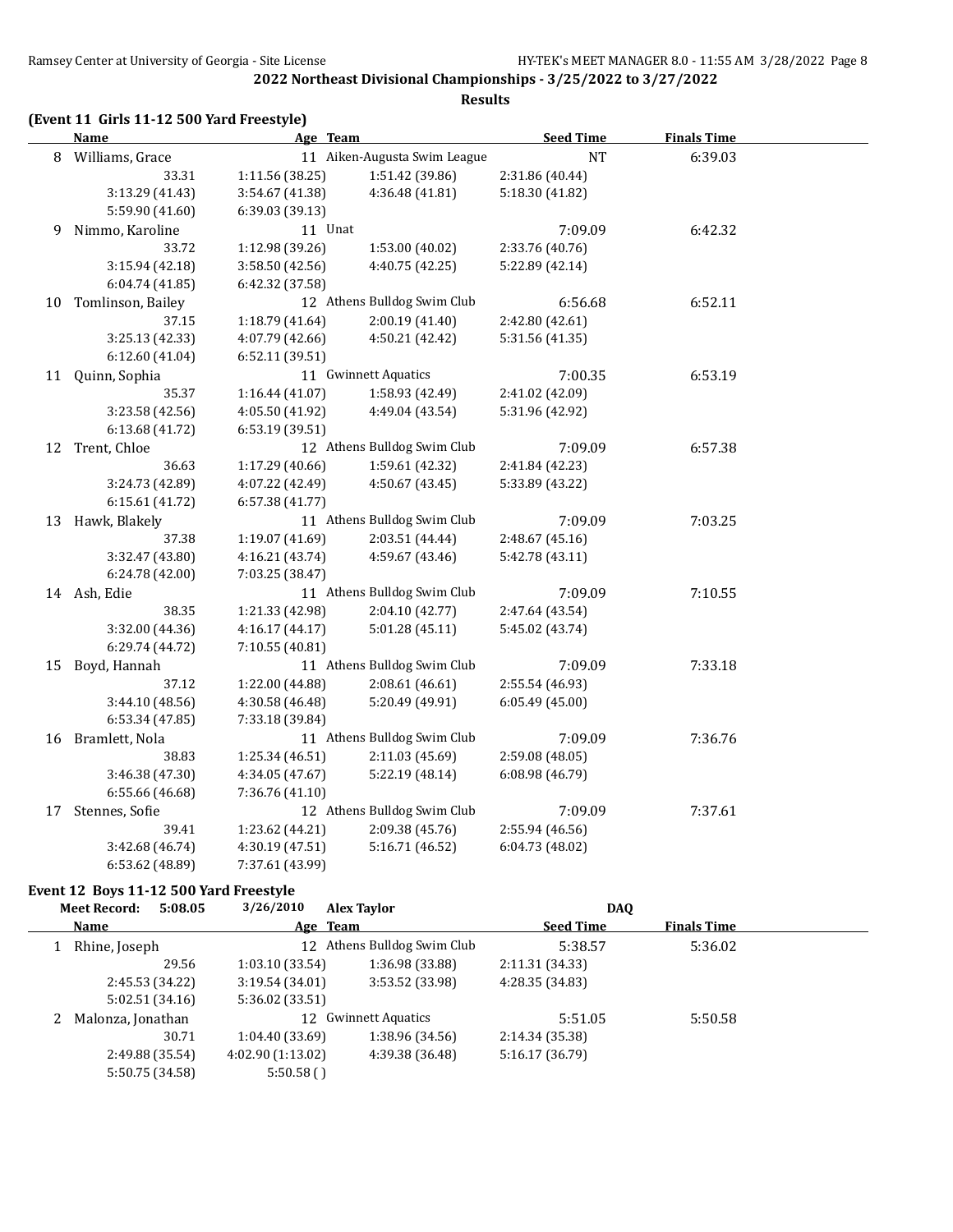## **(Event 12 Boys 11-12 500 Yard Freestyle)**

|   | <b>Name</b>                        | Age Team                           |                                    | <b>Seed Time</b> | <b>Finals Time</b> |  |
|---|------------------------------------|------------------------------------|------------------------------------|------------------|--------------------|--|
|   | 3 Salser, Luke                     |                                    | 12 Aiken-Augusta Swim League       | 6:25.32          | 5:54.89            |  |
|   | 30.00                              | 1:04.13(34.13)                     | 1:39.97 (35.84)                    | 2:15.92 (35.95)  |                    |  |
|   | 2:52.50 (36.58)                    | 3:29.42 (36.92)                    | 4:06.76 (37.34)                    | 4:43.58 (36.82)  |                    |  |
|   | 5:20.06 (36.48)                    | 5:54.89 (34.83)                    |                                    |                  |                    |  |
|   | 4 Carey, Louis                     |                                    | 12 Lanier Aquatics                 | 5:58.21          | 5:56.41            |  |
|   | 32.01                              | 1:07.75 (35.74)                    | 1:44.82 (37.07)                    | 2:21.43 (36.61)  |                    |  |
|   | 2:57.99 (36.56)                    | 3:34.44 (36.45)                    | 4:11.11 (36.67)                    | 4:47.33 (36.22)  |                    |  |
|   | 5:22.13 (34.80)                    | 5:56.41 (34.28)                    |                                    |                  |                    |  |
| 5 | Karumbaiah, Vidur                  |                                    | 11 Athens Bulldog Swim Club        | 6:55.30          | 5:56.42            |  |
|   | 31.88                              | 1:08.02 (36.14)                    | 1:44.44 (36.42)                    | 2:21.04 (36.60)  |                    |  |
|   | 2:57.86 (36.82)                    | 3:34.29 (36.43)                    | 4:10.72 (36.43)                    | 4:47.46 (36.74)  |                    |  |
|   | 5:22.96 (35.50)                    | 5:56.42 (33.46)                    |                                    |                  |                    |  |
| 6 | Coverdill, Patrick                 |                                    | 11 Athens Bulldog Swim Club        | 6:57.29          | 5:57.48            |  |
|   | 32.22                              | 1:07.62 (35.40)                    | 1:44.52 (36.90)                    | 2:21.07 (36.55)  |                    |  |
|   | 2:58.28 (37.21)                    | 3:35.26 (36.98)                    | 4:11.42 (36.16)                    | 4:48.46 (37.04)  |                    |  |
|   | 5:23.86 (35.40)                    | 5:57.48 (33.62)                    |                                    |                  |                    |  |
| 7 | Boyle, Colin                       |                                    | 12 Athens Bulldog Swim Club        | 6:11.59          | 6:04.68            |  |
|   | 31.57                              | 1:07.17 (35.60)                    | 1:44.21 (37.04)                    | 2:21.71 (37.50)  |                    |  |
|   | 2:59.75 (38.04)                    | 3:37.69 (37.94)                    | 4:14.89 (37.20)                    | 4:52.76 (37.87)  |                    |  |
|   | 5:30.17 (37.41)                    | 6:04.68 (34.51)                    |                                    |                  |                    |  |
| 8 | Opalka, Riley                      |                                    | 12 Aiken-Augusta Swim League       | 6:45.22          | 6:13.19            |  |
|   | 31.06                              | 1:06.57 (35.51)                    | 1:44.03 (37.46)                    | 2:22.28 (38.25)  |                    |  |
|   | 3:00.28 (38.00)                    | 3:38.70 (38.42)                    | 4:17.69 (38.99)                    | 4:56.74 (39.05)  |                    |  |
|   | 5:36.11 (39.37)                    | 6:13.19 (37.08)                    |                                    |                  |                    |  |
| 9 | Hobbs, Corbin                      |                                    | 12 Athens Bulldog Swim Club        | 6:54.00          | 6:24.78            |  |
|   | 33.99                              | 1:11.45 (37.46)                    | 1:50.37 (38.92)                    | 2:29.31 (38.94)  |                    |  |
|   | 3:09.42 (40.11)                    | 3:49.07 (39.65)                    | 4:28.31 (39.24)                    | 5:07.86 (39.55)  |                    |  |
|   | 5:47.84 (39.98)                    | 6:24.78 (36.94)                    |                                    |                  |                    |  |
|   | 10 Wright, Cole                    |                                    | 12 Gwinnett Aquatics               | 6:51.43          | 6:33.98            |  |
|   | 34.63                              | 1:14.33 (39.70)                    | 1:53.91 (39.58)                    | 2:34.44 (40.53)  |                    |  |
|   | 3:14.42 (39.98)                    | 3:55.19 (40.77)                    | 4:35.09 (39.90)                    | 5:15.70 (40.61)  |                    |  |
|   | 5:56.62 (40.92)                    | 6:33.98 (37.36)                    | 11 Athens Bulldog Swim Club        |                  |                    |  |
|   | 11 Werner, David                   |                                    |                                    | 6:49.01          | 6:56.62            |  |
|   | 34.51                              | 1:14.20 (39.69)<br>4:05.93 (42.99) | 1:56.10 (41.90)<br>4:48.76 (42.83) | 2:39.88 (43.78)  |                    |  |
|   | 3:22.94 (43.06)<br>6:14.51 (42.44) | 6:56.62 (42.11)                    |                                    | 5:32.07 (43.31)  |                    |  |
|   | 12 Price, Grady                    |                                    | 12 Athens Bulldog Swim Club        | 6:57.29          | 7:01.59            |  |
|   | 36.24                              | $1:20.75(44.51)$ $2:03.07(42.32)$  |                                    | 2:46.62 (43.55)  |                    |  |
|   | 3:30.42 (43.80)                    | 4:13.83 (43.41)                    | 4:55.47 (41.64)                    | 5:37.46 (41.99)  |                    |  |
|   | 6:21.00 (43.54)                    | 7:01.59 (40.59)                    |                                    |                  |                    |  |
|   | 13 Hammond, Bear                   |                                    | 11 Aiken-Augusta Swim League       | 6:55.22          | 7:24.46            |  |
|   | 38.15                              | 1:21.79 (43.64)                    | 2:07.76 (45.97)                    | 2:54.30 (46.54)  |                    |  |
|   | 3:41.54 (47.24)                    | 4:28.64 (47.10)                    | 5:15.76 (47.12)                    | 6:02.00 (46.24)  |                    |  |
|   | 6:48.70 (46.70)                    | 7:24.46 (35.76)                    |                                    |                  |                    |  |
|   | 14 Kirkland, Jack                  |                                    | 11 Athens Bulldog Swim Club        | 6:57.29          | 7:37.71            |  |
|   | 38.77                              | 1:23.37 (44.60)                    | 2:10.49 (47.12)                    | 2:57.91 (47.42)  |                    |  |
|   | 3:46.93 (49.02)                    | 4:34.86 (47.93)                    | 5:22.00 (47.14)                    | 6:08.88 (46.88)  |                    |  |
|   | 6:55.97 (47.09)                    | 7:37.71 (41.74)                    |                                    |                  |                    |  |
|   |                                    |                                    |                                    |                  |                    |  |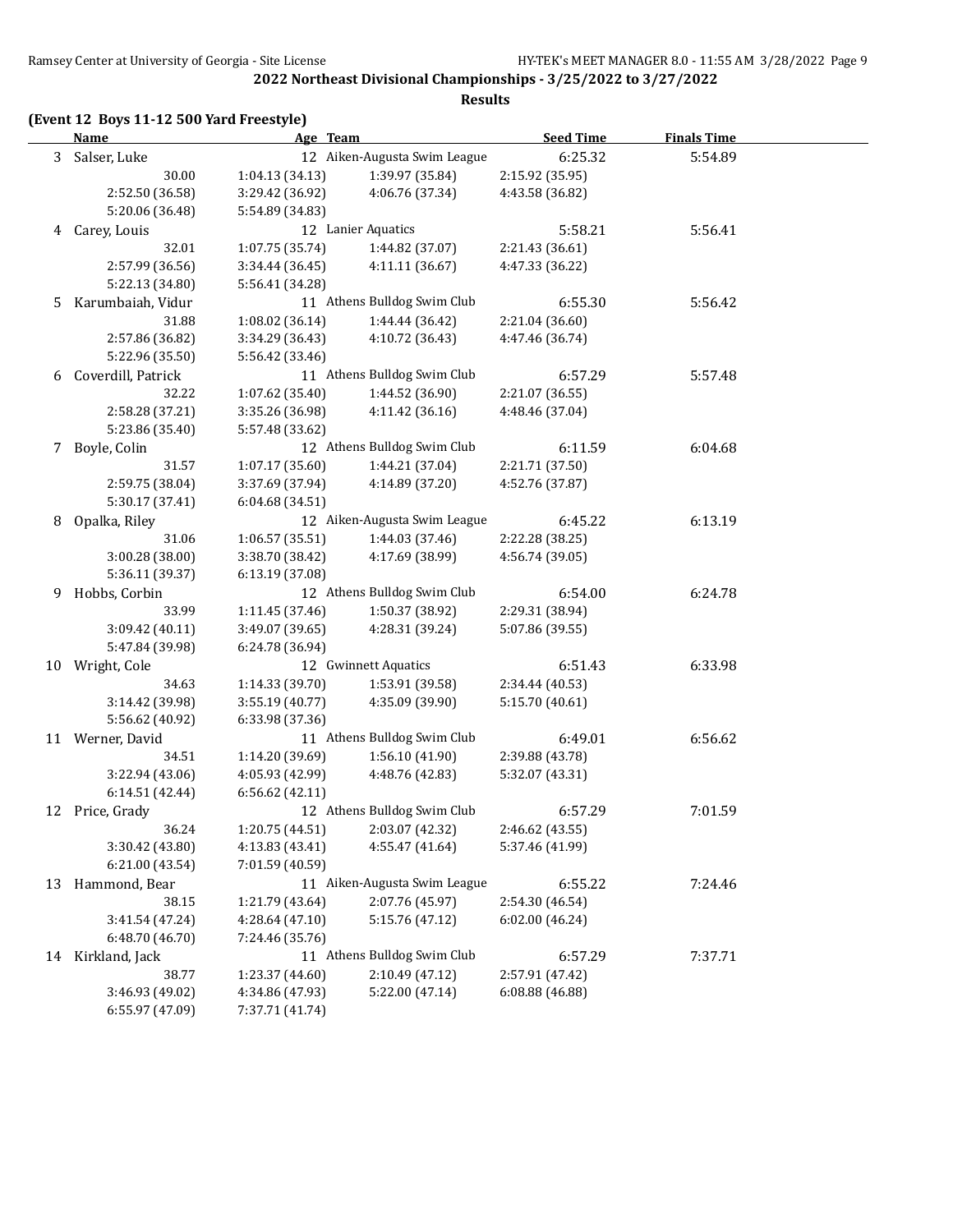|    | <b>Meet Record:</b><br>5:01.46 | 3/23/2007       | Amber Juncker                | <b>ABSC</b>      |                    |
|----|--------------------------------|-----------------|------------------------------|------------------|--------------------|
|    | <b>Name</b>                    |                 | Age Team                     | <b>Seed Time</b> | <b>Finals Time</b> |
|    | 1 Rovie, Cate                  |                 | 14 Gwinnett Aquatics         | 5:22.60          | 5:23.31            |
|    | 28.55                          | 59.85 (31.30)   | 1:31.87 (32.02)              | 2:03.95 (32.08)  |                    |
|    | 2:36.66 (32.71)                | 3:09.77 (33.11) | 3:43.04 (33.27)              | 4:16.42 (33.38)  |                    |
|    | 4:50.47 (34.05)                | 5:23.31 (32.84) |                              |                  |                    |
| 2  | Nunnally, Ansley               |                 | 14 Athens Bulldog Swim Club  | 5:28.89          | 5:26.21            |
|    | 27.77                          | 59.23 (31.46)   | 1:31.76 (32.53)              | 2:05.27 (33.51)  |                    |
|    | 2:38.80 (33.53)                | 3:12.74 (33.94) | 3:46.80 (34.06)              | 4:20.62 (33.82)  |                    |
|    | 4:53.94 (33.32)                | 5:26.21 (32.27) |                              |                  |                    |
|    | 3 Horcher, Elsa                |                 | 13 Aiken-Augusta Swim League | 5:48.79          | 5:33.91            |
|    | 29.17                          | 1:02.31 (33.14) | 1:36.38 (34.07)              | 2:11.11 (34.73)  |                    |
|    | 2:45.66 (34.55)                | 3:19.75 (34.09) | 3:54.10 (34.35)              | 4:28.35 (34.25)  |                    |
|    | 5:02.09 (33.74)                | 5:33.91 (31.82) |                              |                  |                    |
| 4  | Morris, Georgia                |                 | 14 Aiken-Augusta Swim League | 5:51.26          | 5:35.89            |
|    | 29.54                          | 1:02.52 (32.98) | 1:36.68 (34.16)              | 2:11.04 (34.36)  |                    |
|    | 2:45.80 (34.76)                | 3:20.00 (34.20) | 3:54.39 (34.39)              | 4:29.16 (34.77)  |                    |
|    | 5:03.31 (34.15)                | 5:35.89 (32.58) |                              |                  |                    |
| 5. | Miller, Reagan                 |                 | 14 Gwinnett Aquatics         | 5:41.67          | 5:37.40            |
|    | 30.04                          | 1:03.67 (33.63) | 1:37.56 (33.89)              | 2:11.44 (33.88)  |                    |
|    | 2:45.43 (33.99)                | 3:19.97 (34.54) | 3:54.50 (34.53)              | 4:28.70 (34.20)  |                    |
|    | 5:03.83 (35.13)                | 5:37.40 (33.57) |                              |                  |                    |
| 6  | Dillon, Ella                   |                 | 14 Athens Bulldog Swim Club  | 5:43.26          | 5:38.80            |
|    | 27.94                          | 59.95 (32.01)   | 1:33.66 (33.71)              | 2:08.26 (34.60)  |                    |
|    | 2:43.61 (35.35)                | 3:18.68 (35.07) | 3:54.09 (35.41)              | 4:29.70 (35.61)  |                    |
|    | 5:04.88 (35.18)                | 5:38.80 (33.92) |                              |                  |                    |
| 7  | Thacker, McKenna               |                 | 13 Gwinnett Aquatics         | 6:02.01          | 5:40.94            |
|    | 29.51                          | 1:02.92 (33.41) | 1:37.34 (34.42)              | 2:12.40 (35.06)  |                    |
|    | 2:47.39 (34.99)                | 3:22.71 (35.32) | 3:58.03 (35.32)              | 4:33.42 (35.39)  |                    |
|    | 5:09.15 (35.73)                | 5:40.94 (31.79) |                              |                  |                    |
| 8  | Shaffer, Addison               |                 | 14 Gwinnett Aquatics         | 5:55.47          | 5:40.97            |
|    | 30.16                          | 1:03.64 (33.48) | 1:38.02 (34.38)              | 2:12.82 (34.80)  |                    |
|    | 2:46.78 (33.96)                | 3:21.59 (34.81) | 3:56.78 (35.19)              | 4:32.68 (35.90)  |                    |
|    | 5:07.94 (35.26)                | 5:40.97 (33.03) |                              |                  |                    |
| 9. | Johnson, Paige                 |                 | 13 Gwinnett Aquatics         | 5:48.28          | 5:42.18            |
|    | 30.73                          | 1:04.66 (33.93) | 1:39.75 (35.09)              | 2:14.74 (34.99)  |                    |
|    | 2:49.85 (35.11)                | 3:24.48 (34.63) | 3:59.37 (34.89)              | 4:34.41 (35.04)  |                    |
|    | 5:08.69 (34.28)                | 5:42.18 (33.49) |                              |                  |                    |
| 10 | Bonner, Berklee                |                 | 13 Unat                      | 6:02.38          | 5:44.51            |
|    | 30.54                          | 1:04.94 (34.40) | 1:39.31 (34.37)              | 2:13.93 (34.62)  |                    |
|    | 2:49.81 (35.88)                | 3:25.56 (35.75) | 4:00.53 (34.97)              | 4:36.35 (35.82)  |                    |
|    | 5:11.67 (35.32)                | 5:44.51 (32.84) |                              |                  |                    |
|    | 11 Patterson, Maddie           |                 | 13 Aiken-Augusta Swim League | 6:47.22          | 5:46.37            |
|    | 28.98                          | 1:01.76 (32.78) | 1:36.70 (34.94)              | 2:12.79 (36.09)  |                    |
|    | 2:48.81 (36.02)                | 3:24.94 (36.13) | 4:00.59 (35.65)              | 4:36.66 (36.07)  |                    |
|    | 5:13.58 (36.92)                | 5:46.37 (32.79) |                              |                  |                    |
|    | 12 He, Alethea                 |                 | 14 Athens Bulldog Swim Club  | 5:45.17          | 5:46.84            |
|    | 29.26                          | 1:02.50 (33.24) | 1:37.42 (34.92)              | 2:12.41 (34.99)  |                    |
|    | 2:47.59 (35.18)                | 3:23.30 (35.71) | 3:58.94 (35.64)              | 4:34.86 (35.92)  |                    |
|    | 5:11.70 (36.84)                | 5:46.84 (35.14) |                              |                  |                    |
|    | 13 Inlow, Jenna                |                 | 13 Gwinnett Aquatics         | 5:55.93          | 5:57.97            |
|    | 31.15                          | 1:05.78 (34.63) | 1:41.56 (35.78)              | 2:18.40 (36.84)  |                    |
|    | 2:55.19 (36.79)                | 3:32.26 (37.07) | 4:08.96 (36.70)              | 4:46.67 (37.71)  |                    |
|    | 5:20.65 (33.98)                | 5:57.97 (37.32) |                              |                  |                    |
|    |                                |                 |                              |                  |                    |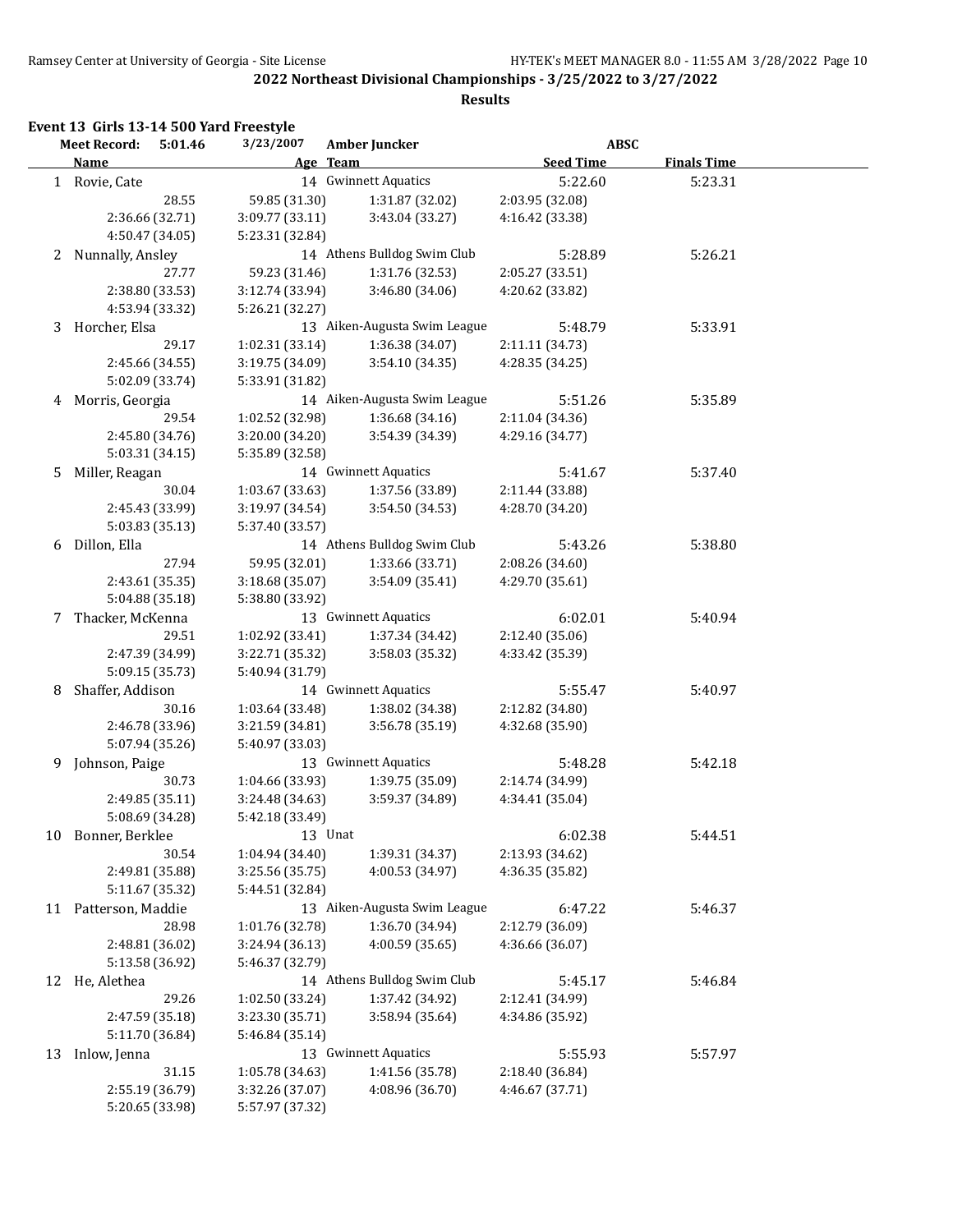## **(Event 13 Girls 13-14 500 Yard Freestyle)**

| Name |                             | Age Team                    |                             | <b>Seed Time</b> | <b>Finals Time</b> |  |
|------|-----------------------------|-----------------------------|-----------------------------|------------------|--------------------|--|
| 14   | Ponder, Keziah              |                             | 14 Gwinnett Aquatics        |                  | 6:14.17            |  |
|      | 32.35                       | 1:08.22 (35.87)             | 1:46.26 (38.04)             | 2:24.61 (38.35)  |                    |  |
|      | 3:02.16 (37.55)             | 3:40.38 (38.22)             | 4:18.85 (38.47)             | 4:58.02 (39.17)  |                    |  |
|      | 5:36.95 (38.93)             | 6:14.17 (37.22)             |                             |                  |                    |  |
| 15   | Yeomans, Carson             |                             | 13 Athens Bulldog Swim Club | 6:42.15          | 6:14.89            |  |
|      | 32.82                       | 1:09.72 (36.90)             | 1:47.64 (37.92)             | 2:25.83 (38.19)  |                    |  |
|      | 3:03.76 (37.93)             | 3:42.52 (38.76)             | 4:20.87 (38.35)             | 4:59.27 (38.40)  |                    |  |
|      | 5:38.25 (38.98)             | 6:14.89(36.64)              |                             |                  |                    |  |
| 16   | Cain, Haylee                | 13 Athens Bulldog Swim Club |                             | 6:43.33          | 6:18.12            |  |
|      | 31.52                       | 1:08.34 (36.82)             | 1:47.36 (39.02)             | 2:27.11 (39.75)  |                    |  |
|      | 3:05.38 (38.27)             | 3:45.72 (40.34)             | 4:25.42 (39.70)             | 5:06.59(41.17)   |                    |  |
|      | 5:43.84 (37.25)             | 6:18.12 (34.28)             |                             |                  |                    |  |
| 17   | Hobbs, Sophierose           |                             | 14 Athens Bulldog Swim Club | 6:45.81          | 6:21.16            |  |
|      | 33.79                       | 1:10.80(37.01)              | 1:49.03 (38.23)             | 2:27.33 (38.30)  |                    |  |
|      | 3:06.10 (38.77)             | 3:45.65 (39.55)             | 4:24.91 (39.26)             | 5:04.31 (39.40)  |                    |  |
|      | 5:42.89 (38.58)             | 6:21.16 (38.27)             |                             |                  |                    |  |
| 18   | Obrien, Maggie              |                             | 14 Walton Waves             | 6:48.94          | 6:37.30            |  |
|      | 34.82                       | 1:13.89 (39.07)             | 1:54.12 (40.23)             | 2:35.31 (41.19)  |                    |  |
|      | 3:16.20 (40.89)             | 3:58.41 (42.21)             | 4:38.94 (40.53)             | 5:20.45 (41.51)  |                    |  |
|      | 6:00.58(40.13)              | 6:37.30 (36.72)             |                             |                  |                    |  |
| 19   | Ayala Hernandez, Alessandra |                             | 13 Athens Bulldog Swim Club | 6:49.39          | 6:57.29            |  |
|      | 35.00                       | 1:15.07(40.07)              | 1:57.21 (42.14)             | 2:39.82 (42.61)  |                    |  |
|      | 3:23.03 (43.21)             | 4:07.22 (44.19)             | 4:51.13 (43.91)             | 5:33.75 (42.62)  |                    |  |
|      | 6:17.03 (43.28)             | 6:57.29 (40.26)             |                             |                  |                    |  |

#### **Event 14 Boys 13-14 500 Yard Freestyle**

|              | <b>Meet Record:</b><br>4:42.31 | 3/23/2012       | <b>Colin Monaghan</b>        | LA               |                    |  |
|--------------|--------------------------------|-----------------|------------------------------|------------------|--------------------|--|
|              | <b>Name</b>                    |                 | Age Team                     | <b>Seed Time</b> | <b>Finals Time</b> |  |
| $\mathbf{1}$ | Stanton, Baylor                |                 | 14 Gwinnett Aquatics         | 4:29.44          | 4:44.32            |  |
|              | 28.45                          | 58.84 (30.39)   | 1:29.14 (30.30)              | 1:59.49(30.35)   |                    |  |
|              | 2:29.50 (30.01)                | 2:59.05 (29.55) | 3:27.15(28.10)               | 3:53.46 (26.31)  |                    |  |
|              | 4:19.45 (25.99)                | 4:44.32 (24.87) |                              |                  |                    |  |
| 2            | Koch, Christopher              |                 | 13 Athens Bulldog Swim Club  | 4:58.44          | 5:02.62            |  |
|              | 26.20                          | 55.74 (29.54)   | 1:25.75 (30.01)              | 1:56.46 (30.71)  |                    |  |
|              | 2:27.25 (30.79)                | 2:58.43(31.18)  | 3:29.46 (31.03)              | 4:00.95(31.49)   |                    |  |
|              | 4:32.13 (31.18)                | 5:02.62 (30.49) |                              |                  |                    |  |
| 3            | Stanton, Collier               |                 | 13 Gwinnett Aquatics         | 5:20.92          | 5:11.31            |  |
|              | 28.91                          | 59.70 (30.79)   | 1:31.08 (31.38)              | 2:02.32 (31.24)  |                    |  |
|              | 2:34.13 (31.81)                | 3:05.87 (31.74) | 3:37.51 (31.64)              | 4:09.23 (31.72)  |                    |  |
|              | 4:40.75 (31.52)                | 5:11.31 (30.56) |                              |                  |                    |  |
| 4            | Trotter, Torin                 |                 | 13 Athens Bulldog Swim Club  | 5:22.09          | 5:14.67            |  |
|              | 27.98                          | 59.18 (31.20)   | 1:30.90 (31.72)              | 2:02.35(31.45)   |                    |  |
|              | 2:33.88 (31.53)                | 3:05.75(31.87)  | 3:37.93(32.18)               | 4:10.47 (32.54)  |                    |  |
|              | 4:43.04 (32.57)                | 5:14.67 (31.63) |                              |                  |                    |  |
| 5.           | Salser, Ethan                  |                 | 14 Aiken-Augusta Swim League | 5:26.79          | 5:15.12            |  |
|              | 27.67                          | 58.18 (30.51)   | 1:29.70 (31.52)              | 2:01.84 (32.14)  |                    |  |
|              | 2:33.97 (32.13)                | 3:06.22 (32.25) | 3:38.45 (32.23)              | 4:11.01(32.56)   |                    |  |
|              | 4:43.66 (32.65)                | 5:15.12 (31.46) |                              |                  |                    |  |
| 6            | Clinansmith, Kayden            |                 | 14 Gwinnett Aquatics         | 5:21.57          | 5:16.46            |  |
|              | 27.83                          | 58.33 (30.50)   | 1:29.58 (31.25)              | 2:01.14 (31.56)  |                    |  |
|              | 2:32.83 (31.69)                | 3:05.29 (32.46) | 3:37.52 (32.23)              | 4:10.16 (32.64)  |                    |  |
|              | 4:43.20 (33.04)                | 5:16.46 (33.26) |                              |                  |                    |  |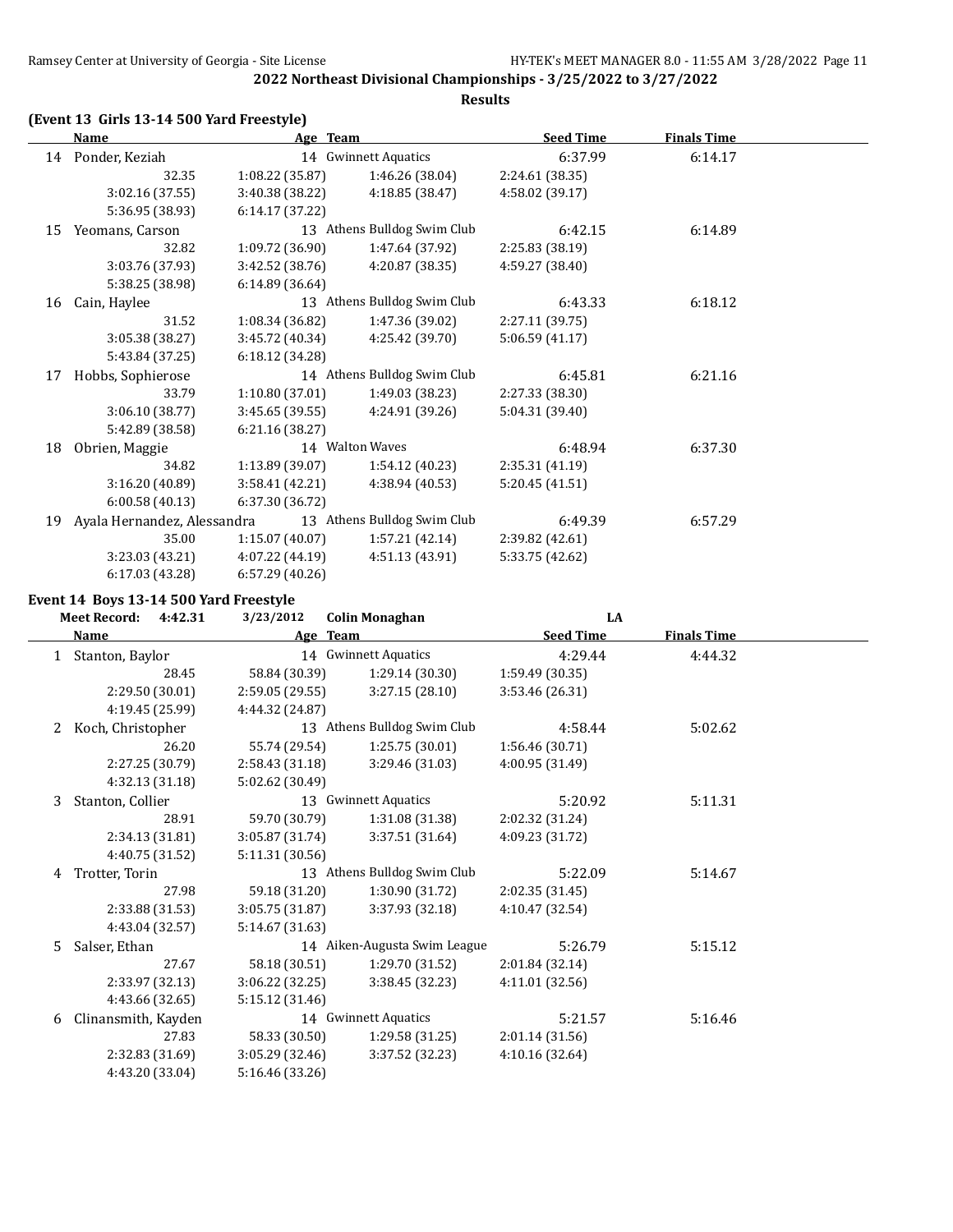## **(Event 14 Boys 13-14 500 Yard Freestyle)**

|    | Name              | Age Team        |                             | <b>Seed Time</b> | <b>Finals Time</b> |  |
|----|-------------------|-----------------|-----------------------------|------------------|--------------------|--|
| 7  | Halbach, Crenshaw |                 | 13 Athens Bulldog Swim Club | 5:43.52          | 5:36.90            |  |
|    | 30.31             | 1:03.58(33.27)  | 1:37.77(34.19)              | 2:12.39 (34.62)  |                    |  |
|    | 2:46.58 (34.19)   | 3:20.62 (34.04) | 3:55.32(34.70)              | 4:29.79 (34.47)  |                    |  |
|    | 5:03.93 (34.14)   | 5:36.90 (32.97) |                             |                  |                    |  |
| 8  | Kannan, Shaan     |                 | 14 Athens Bulldog Swim Club | 5:52.82          | 5:45.81            |  |
|    | 29.87             | 1:03.27(33.40)  | 1:37.73(34.46)              | 2:12.77 (35.04)  |                    |  |
|    | 2:47.86 (35.09)   | 3:23.75 (35.89) | 3:59.02 (35.27)             | 4:35.62 (36.60)  |                    |  |
|    | 5:11.65 (36.03)   | 5:45.81 (34.16) |                             |                  |                    |  |
| 9  | Karumbaiah, Nakul | 13              | Athens Bulldog Swim Club    | 6:25.59          | 5:52.36            |  |
|    | 30.12             | 1:04.87(34.75)  | 1:40.97(36.10)              | 2:17.66 (36.69)  |                    |  |
|    | 2:54.89 (37.23)   | 3:31.43 (36.54) | 4:09.35 (37.92)             | 4:45.11 (35.76)  |                    |  |
|    | 5:19.53 (34.42)   | 5:52.36 (32.83) |                             |                  |                    |  |
| 10 | Severtson, Collin |                 | 13 Unattached Summit        | 5:55.69          | 5:55.10            |  |
|    | 30.22             | 1:04.81(34.59)  | 1:40.39 (35.58)             | 2:16.91 (36.52)  |                    |  |
|    | 2:53.74 (36.83)   | 3:30.29(36.55)  | 4:07.09 (36.80)             | 4:43.60 (36.51)  |                    |  |
|    | 5:20.28 (36.68)   | 5:55.10 (34.82) |                             |                  |                    |  |
| 11 | Fairman, Rowen    |                 | 13 Athens Bulldog Swim Club | 6:26.59          | 6:36.51            |  |
|    | 34.23             | 1:12.12(37.89)  | 1:52.84 (40.72)             | 2:33.47 (40.63)  |                    |  |
|    | 3:14.80(41.33)    | 3:55.79 (40.99) | 4:37.41 (41.62)             | 5:18.74 (41.33)  |                    |  |
|    | 5:59.36 (40.62)   | 6:36.51(37.15)  |                             |                  |                    |  |

## **Event 15 Girls 500 Yard Freestyle**

| 3/27/2009<br><b>Meet Record:</b><br><b>Abbie Fish</b><br>4:47.19 |                   |                 | <b>ABSC</b>                  |                  |                    |  |
|------------------------------------------------------------------|-------------------|-----------------|------------------------------|------------------|--------------------|--|
|                                                                  | <b>Name</b>       |                 | Age Team                     | <b>Seed Time</b> | <b>Finals Time</b> |  |
|                                                                  | 1 Burke, Hanna    |                 | 17 Gwinnett Aquatics         | 5:08.60          | 5:07.58            |  |
|                                                                  | 27.74             | 57.97 (30.23)   | 1:28.97 (31.00)              | 2:00.30 (31.33)  |                    |  |
|                                                                  | 2:31.53 (31.23)   | 3:03.08 (31.55) | 3:34.28 (31.20)              | 4:05.25 (30.97)  |                    |  |
|                                                                  | 4:37.12 (31.87)   | 5:07.58 (30.46) |                              |                  |                    |  |
| 2                                                                | Halbach, Ansley   |                 | 16 Athens Bulldog Swim Club  | 5:13.03          | 5:09.43            |  |
|                                                                  | 27.36             | 57.30 (29.94)   | 1:28.01 (30.71)              | 1:59.21 (31.20)  |                    |  |
|                                                                  | 2:30.54 (31.33)   | 3:02.33 (31.79) | 3:34.09 (31.76)              | 4:06.24 (32.15)  |                    |  |
|                                                                  | 4:38.27 (32.03)   | 5:09.43(31.16)  |                              |                  |                    |  |
| 3                                                                | Dampier, Madison  |                 | 15 Lanier Aquatics           | 5:10.47          | 5:09.68            |  |
|                                                                  | 28.47             | 59.25 (30.78)   | 1:30.47 (31.22)              | 2:01.47 (31.00)  |                    |  |
|                                                                  | 2:32.87 (31.40)   | 3:04.41 (31.54) | 3:35.84 (31.43)              | 4:07.49 (31.65)  |                    |  |
|                                                                  | 4:39.06 (31.57)   | 5:09.68 (30.62) |                              |                  |                    |  |
| 4                                                                | Rees, Sofie       |                 | 18 Gwinnett Aquatics         | 5:21.48          | 5:15.64            |  |
|                                                                  | 27.72             | 58.65 (30.93)   | 1:30.44 (31.79)              | 2:02.58 (32.14)  |                    |  |
|                                                                  | 2:34.71 (32.13)   | 3:06.73 (32.02) | 3:39.20 (32.47)              | 4:11.57 (32.37)  |                    |  |
|                                                                  | 4:44.04 (32.47)   | 5:15.64 (31.60) |                              |                  |                    |  |
| 5.                                                               | Johnson, Kate     |                 | 16 Gwinnett Aquatics         | 5:21.96          | 5:19.11            |  |
|                                                                  | 29.53             | 1:01.32 (31.79) | 1:33.35 (32.03)              | 2:05.57 (32.22)  |                    |  |
|                                                                  | 2:37.90 (32.33)   | 3:10.24 (32.34) | 3:42.77 (32.53)              | 4:15.39 (32.62)  |                    |  |
|                                                                  | 4:48.12 (32.73)   | 5:19.11 (30.99) |                              |                  |                    |  |
| 6                                                                | Norris, Claire    |                 | 15 Aiken-Augusta Swim League | 5:28.50          | 5:22.02            |  |
|                                                                  | 29.13             | 1:00.81(31.68)  | 1:32.99 (32.18)              | 2:05.45 (32.46)  |                    |  |
|                                                                  | 2:38.30 (32.85)   | 3:10.70 (32.40) | 3:43.33 (32.63)              | 4:16.67 (33.34)  |                    |  |
|                                                                  | 4:49.63 (32.96)   | 5:22.02 (32.39) |                              |                  |                    |  |
| 7                                                                | Foggin, Charlotte |                 | 15 Athens Bulldog Swim Club  | 5:20.32          | 5:25.09            |  |
|                                                                  | 28.44             | 59.68 (31.24)   | 1:32.07 (32.39)              | 2:04.72 (32.65)  |                    |  |
|                                                                  | 2:37.83 (33.11)   | 3:10.68(32.85)  | 3:44.14 (33.46)              | 4:17.16 (33.02)  |                    |  |
|                                                                  | 4:50.50 (33.34)   | 5:25.09 (34.59) |                              |                  |                    |  |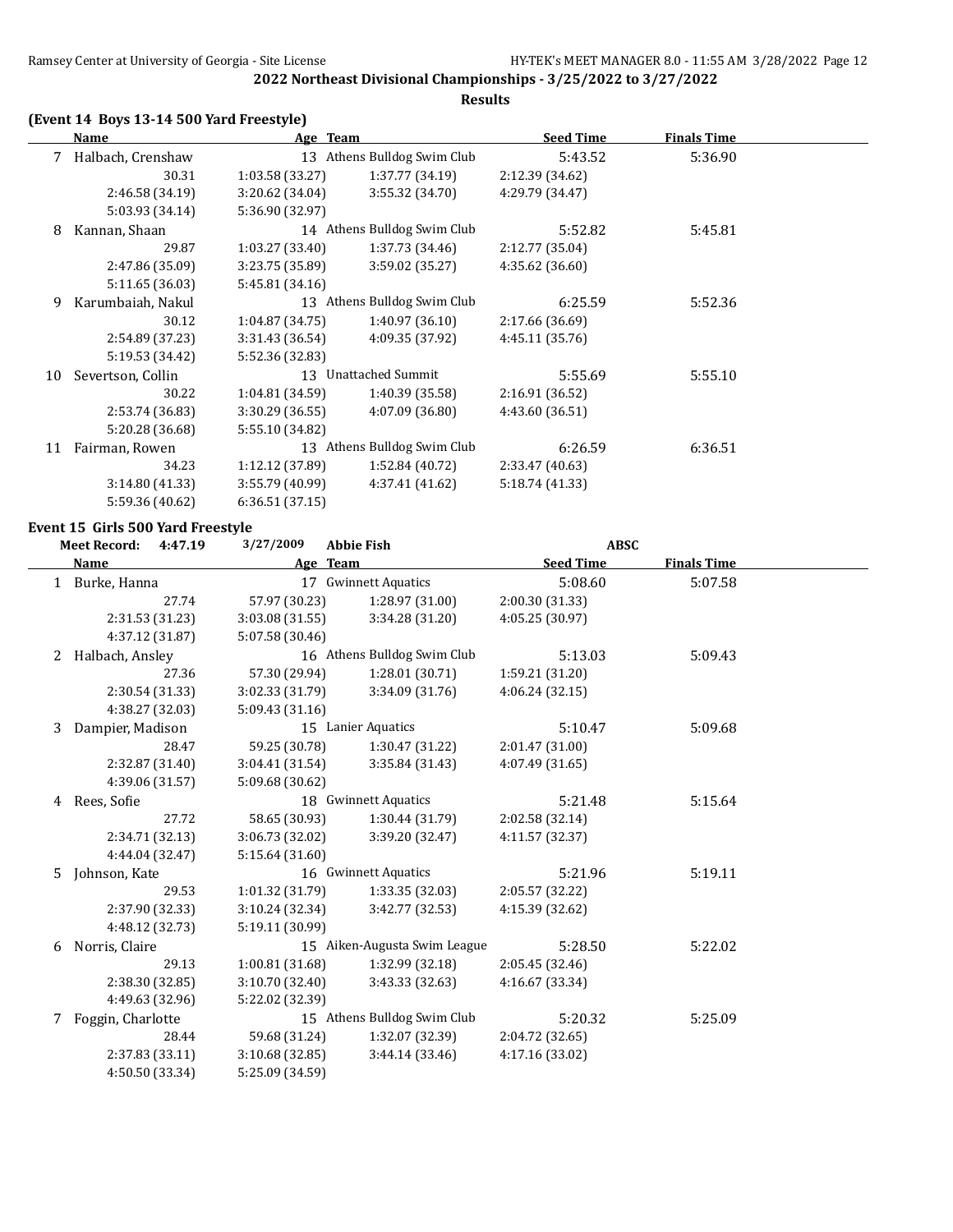#### **(Event 15 Girls 500 Yard Freestyle)**

**Name Age Team Seed Time Finals Time** 8 Hope, Maddie 17 Athens Bulldog Swim Club 5:42.38 5:26.35 29.50 1:01.78 (32.28) 1:34.83 (33.05) 2:07.89 (33.06) 2:40.85 (32.96) 3:13.74 (32.89) 3:46.88 (33.14) 4:20.51 (33.63) 4:54.16 (33.65) 5:26.35 (32.19) 9 Kennedy, Alice 17 Athens Bulldog Swim Club 5:42.36 5:26.37 30.19 1:02.62 (32.43) 1:35.62 (33.00) 2:09.01 (33.39) 2:42.44 (33.43) 3:16.18 (33.74) 3:49.82 (33.64) 4:23.10 (33.28) 4:55.26 (32.16) 5:26.37 (31.11) 10 McAnly, Arden 15 Aiken-Augusta Swim League 5:59.70 5:32.29 27.90 59.48 (31.58) 1:32.65 (33.17) 2:07.24 (34.59) 2:41.69 (34.45) 3:15.82 (34.13) 3:50.30 (34.48) 4:25.91 (35.61) 4:59.78 (33.87) 5:32.29 (32.51) 11 Pursner, Rebecca 16 Athens Bulldog Swim Club 5:52.08 5:49.31 30.92 1:04.80 (33.88) 1:39.59 (34.79) 2:14.86 (35.27) 2:49.74 (34.88) 3:25.15 (35.41) 4:01.12 (35.97) 4:37.15 (36.03) 5:13.45 (36.30) 5:49.31 (35.86) 12 Joiner, Jaidyn 15 Gwinnett Aquatics 6:02.54 5:50.95 29.96 1:03.71 (33.75) 1:38.44 (34.73) 2:13.64 (35.20) 2:49.17 (35.53) 3:24.90 (35.73) 4:01.88 (36.98) 4:38.73 (36.85) 5:15.18 (36.45) 5:50.95 (35.77) 13 Britton, Condi 17 Gwinnett Aquatics 5:56.82 5:52.07 30.10 1:03.83 (33.73) 1:38.76 (34.93) 2:14.16 (35.40) 2:49.44 (35.28) 3:25.83 (36.39) 4:02.36 (36.53) 4:39.28 (36.92) 5:16.29 (37.01) 5:52.07 (35.78) 14 Wilkinson, Lilly 15 Aiken-Augusta Swim League 5:56.31 5:53.00 29.74 1:03.79 (34.05) 1:38.81 (35.02) 2:14.62 (35.81) 2:51.00 (36.38) 3:26.99 (35.99) 4:04.29 (37.30) 4:41.03 (36.74) 5:17.28 (36.25) 5:53.00 (35.72) 15 Wilson, Zoe 18 Gwinnett Aquatics 5:33.61 5:56.05 30.23 1:04.03 (33.80) 1:39.10 (35.07) 2:14.84 (35.74) 2:51.61 (36.77) 3:28.45 (36.84) 4:05.40 (36.95) 4:42.77 (37.37) 5:19.34 (36.57) 5:56.05 (36.71) 16 Hofstetter, Lauren 15 Aiken-Augusta Swim League 5:54.83 6:04.49 31.41 1:06.21 (34.80) 1:42.20 (35.99) 2:18.84 (36.64) 2:56.44 (37.60) 3:33.73 (37.29) 4:11.50 (37.77) 4:49.65 (38.15) 5:27.98 (38.33) 6:04.49 (36.51) 17 Massaro, Caroline 17 Walton Waves 5:55.87 6:08.57 32.53 1:08.05 (35.52) 1:45.00 (36.95) 2:22.63 (37.63) 3:00.34 (37.71) 3:38.55 (38.21) 4:16.20 (37.65) 4:54.32 (38.12) 5:31.91 (37.59) 6:08.57 (36.66) 18 Obrien, Molly 16 Walton Waves 16 Walton Waves NT 6:54.22 35.21 1:16.12 (40.91) 1:57.16 (41.04) 2:38.51 (41.35) 3:21.39 (42.88) 4:04.10 (42.71) 4:47.43 (43.33) 5:29.67 (42.24) 6:12.55 (42.88) 6:54.22 (41.67) 19 Cash, Lillian 16 Brad Akins YMCA Barracudas 6:39.01 7:04.21 33.89 1:13.71 (39.82) 1:57.20 (43.49) 3:25.89 (1:28.69) 4:54.50 ( ) 7:04.21 (2:09.71)

#### **Event 16 Boys 500 Yard Freestyle**

| 4:29.49<br><b>Meet Record:</b> | 3/27/2015       | <b>Brennan Day</b>   | ASL              |                    |  |
|--------------------------------|-----------------|----------------------|------------------|--------------------|--|
| Name                           | Age Team        |                      | <b>Seed Time</b> | <b>Finals Time</b> |  |
| Wooldridge, Thomas             |                 | 18 Gwinnett Aquatics | 4:38.81          | 4:35.33            |  |
| 25.26                          | 52.96 (27.70)   | 1:20.79 (27.83)      | 1:48.91 (28.12)  |                    |  |
| 2:16.77(27.86)                 | 2:44.88(28.11)  | 3:13.07(28.19)       | 3:41.22(28.15)   |                    |  |
| 4:08.30(27.08)                 | 4:35.33 (27.03) |                      |                  |                    |  |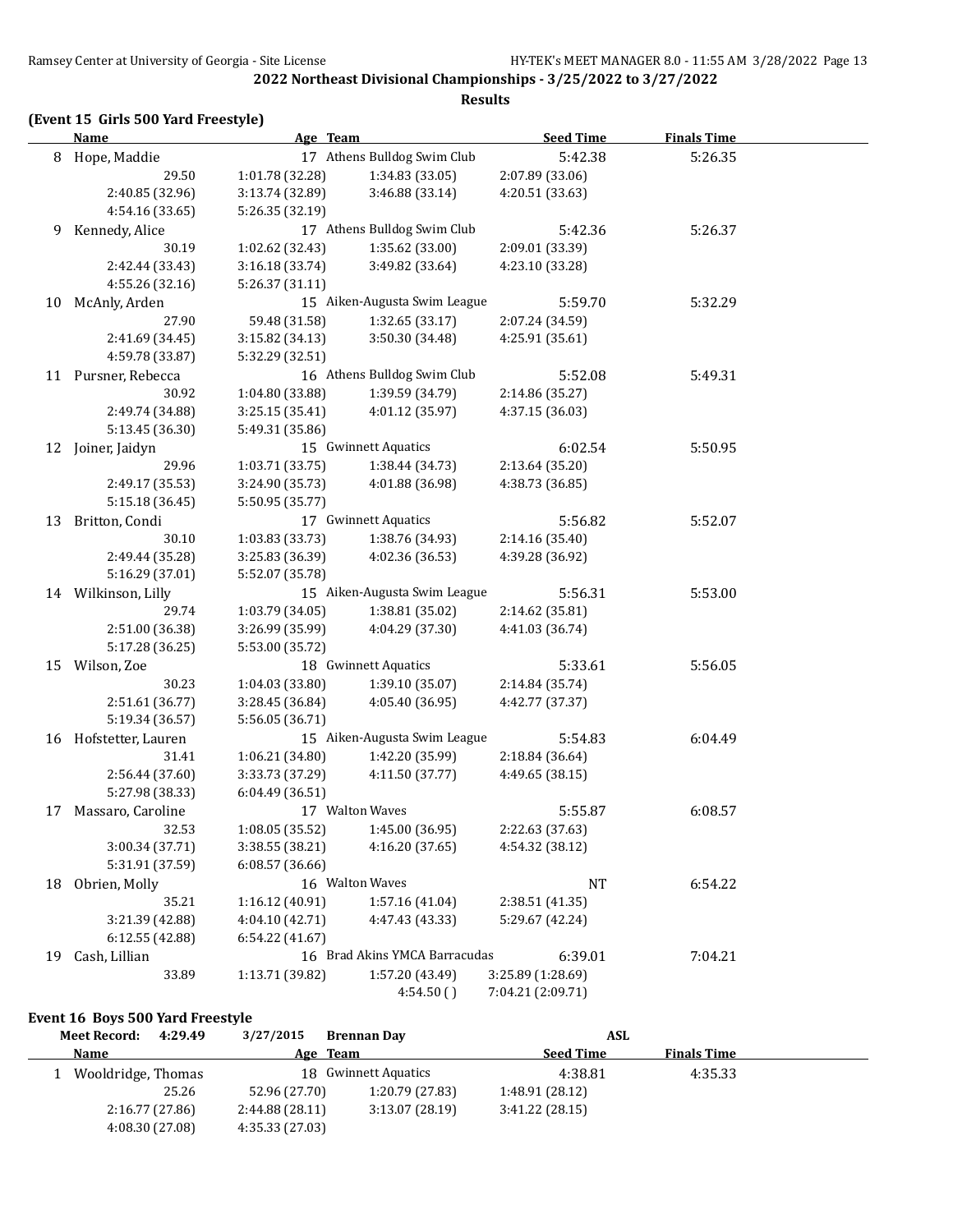#### **(Event 16 Boys 500 Yard Freestyle)**

**Name Age Team Seed Time Finals Time** 2 Patterson, Nolan 16 Gwinnett Aquatics 4:40.98 4:38.02 25.69 53.68 (27.99) 1:21.99 (28.31) 1:50.10 (28.11) 2:18.19 (28.09) 2:46.20 (28.01) 3:14.39 (28.19) 3:42.54 (28.15) 4:10.34 (27.80) 4:38.02 (27.68) 3 Wooldridge, Tyler 18 Gwinnett Aquatics 4:41.25 4:40.54 25.52 53.64 (28.12) 1:21.50 (27.86) 1:49.89 (28.39) 2:18.50 (28.61) 2:47.43 (28.93) 3:15.99 (28.56) 3:44.68 (28.69) 4:12.75 (28.07) 4:40.54 (27.79) 4 Burch, Hudson 16 Aiken-Augusta Swim League 4:41.79 4:42.80 25.12 52.96 (27.84) 1:21.20 (28.24) 1:49.78 (28.58) 2:18.40 (28.62) 2:46.55 (28.15) 3:15.32 (28.77) 3:44.42 (29.10) 4:13.94 (29.52) 4:42.80 (28.86) 5 Xu, Jeffery 16 Gwinnett Aquatics 5:02.65 4:53.14 26.23 55.38 (29.15) 1:25.04 (29.66) 1:54.68 (29.64) 2:24.42 (29.74) 2:54.17 (29.75) 3:23.76 (29.59) 3:53.77 (30.01) 4:23.75 (29.98) 4:53.14 (29.39) 6 Hart, Russell 17 Gwinnett Aquatics 4:55.38 4:53.95 25.84 54.17 (28.33) 1:23.10 (28.93) 1:52.33 (29.23) 2:21.94 (29.61) 2:51.79 (29.85) 3:21.81 (30.02) 3:52.47 (30.66) 4:23.57 (31.10) 4:53.95 (30.38) 7 Ackerman, Austin 17 Athens Bulldog Swim Club 5:06.14 4:56.88 25.83 54.51 (28.68) 1:24.30 (29.79) 1:54.49 (30.19) 2:24.88 (30.39) 2:55.28 (30.40) 3:25.72 (30.44) 3:56.07 (30.35) 4:26.60 (30.53) 4:56.88 (30.28) 8 Shepard, Brandon 16 Gwinnett Aquatics 4:44.04 4:56.93 26.66 54.75 (28.09) 1:23.85 (29.10) 1:53.33 (29.48) 2:23.91 (30.58) 2:53.77 (29.86) 3:24.67 (30.90) 3:55.61 (30.94) 4:26.92 (31.31) 4:56.93 (30.01) 9 Simmon, Graham 17 Gwinnett Aquatics 4:52.86 4:57.76 26.53 55.86 (29.33) 1:25.67 (29.81) 1:55.68 (30.01) 2:25.73 (30.05) 2:56.05 (30.32) 3:26.36 (30.31) 3:57.12 (30.76) 4:27.75 (30.63) 4:57.76 (30.01) 10 Plumlee, Landon 16 Gwinnett Aquatics 5:13.32 4:58.59 26.45 55.38 (28.93) 1:25.16 (29.78) 1:55.34 (30.18) 2:26.07 (30.73) 2:56.74 (30.67) 3:27.62 (30.88) 3:58.75 (31.13) 4:29.88 (31.13) 4:58.59 (28.71) 11 Inlow, Max 16 Gwinnett Aquatics 5:03.05 4:59.88 26.72 56.75 (30.03) 1:27.41 (30.66) 1:58.26 (30.85) 2:28.80 (30.54) 2:59.45 (30.65) 3:29.71 (30.26) 4:00.35 (30.64) 4:30.87 (30.52) 4:59.88 (29.01) 12 Hill, Ben 15 Aiken-Augusta Swim League 5:06.72 5:00.74 27.13 56.83 (29.70) 1:27.25 (30.42) 1:58.25 (31.00) 2:28.82 (30.57) 2:59.60 (30.78) 3:30.49 (30.89) 4:01.15 (30.66) 4:31.77 (30.62) 5:00.74 (28.97) 13 Beeney, Nik 16 Gwinnett Aquatics 5:09.40 5:02.08 26.56 56.23 (29.67) 1:26.85 (30.62) 1:57.80 (30.95) 2:28.93 (31.13) 2:59.88 (30.95) 3:31.00 (31.12) 4:01.78 (30.78) 4:32.33 (30.55) 5:02.08 (29.75) 14 Breiding, Henry 15 Gwinnett Aquatics 5:08.97 5:02.52 25.91 54.72 (28.81) 1:24.81 (30.09) 1:54.98 (30.17) 2:25.69 (30.71) 2:56.64 (30.95) 3:27.54 (30.90) 3:59.08 (31.54) 4:30.72 (31.64) 5:02.52 (31.80)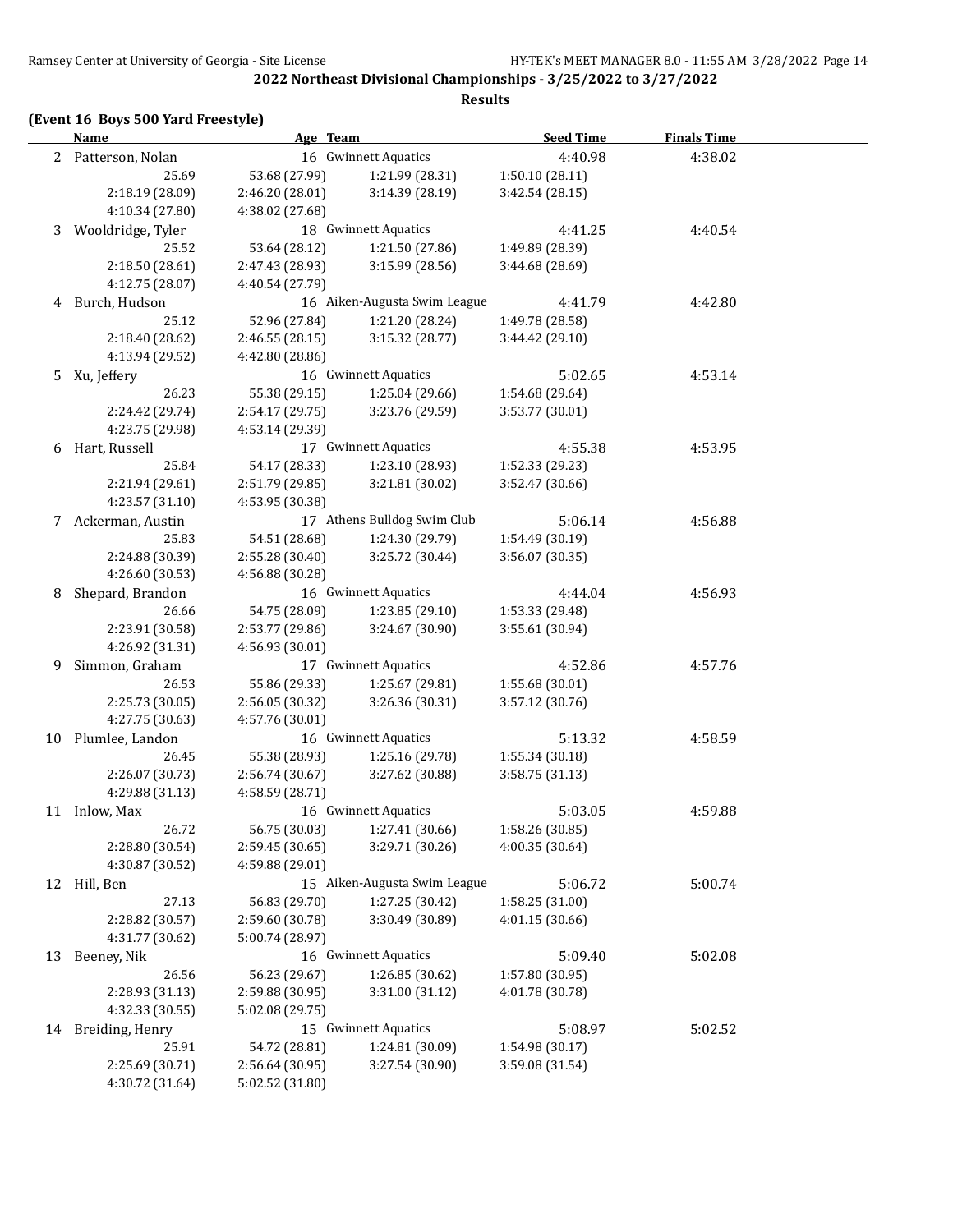**(Event 16 Boys 500 Yard Freestyle)**

|    | <u>Name</u>          | Age Team        |                                | <b>Seed Time</b> | <b>Finals Time</b> |  |
|----|----------------------|-----------------|--------------------------------|------------------|--------------------|--|
|    | 15 Johnson, Lucas    |                 | 16 Gwinnett Aquatics           | 5:05.90          | 5:04.51            |  |
|    | 27.00                | 56.77 (29.77)   | 1:27.36 (30.59)                | 1:58.45 (31.09)  |                    |  |
|    | 2:29.42 (30.97)      | 3:00.26 (30.84) | 3:31.55 (31.29)                | 4:02.94 (31.39)  |                    |  |
|    | 4:34.15 (31.21)      | 5:04.51 (30.36) |                                |                  |                    |  |
|    | 16 Lin, Sean         |                 | 15 Gwinnett Aquatics           | 5:03.21          | 5:05.70            |  |
|    | 27.32                | 56.58 (29.26)   | 1:26.89 (30.31)                | 1:57.40 (30.51)  |                    |  |
|    | 2:28.18 (30.78)      | 2:59.41 (31.23) | 3:30.67 (31.26)                | 4:02.21 (31.54)  |                    |  |
|    | 4:34.11 (31.90)      | 5:05.70 (31.59) |                                |                  |                    |  |
|    | 17 Platte, David     |                 | 15 Aiken-Augusta Swim League   | 5:39.03          | 5:12.41            |  |
|    | 27.16                | 57.63 (30.47)   | 1:29.77 (32.14)                | 2:01.52 (31.75)  |                    |  |
|    | 2:33.44 (31.92)      | 3:06.16 (32.72) | 3:38.92 (32.76)                | 4:11.10 (32.18)  |                    |  |
|    | 4:42.70 (31.60)      | 5:12.41 (29.71) |                                |                  |                    |  |
|    | 18 Lyle, Zack        |                 | 15 Aiken-Augusta Swim League   | 5:12.63          | 5:14.46            |  |
|    | 26.36                | 56.52 (30.16)   | 1:27.68 (31.16)                | 1:58.99 (31.31)  |                    |  |
|    | 2:31.28 (32.29)      | 3:03.56 (32.28) | 3:36.45 (32.89)                | 4:09.59 (33.14)  |                    |  |
|    | 4:42.43 (32.84)      | 5:14.46 (32.03) |                                |                  |                    |  |
| 19 | Carey, William       |                 | 15 Lanier Aquatics             | 5:22.57          | 5:14.77            |  |
|    | 29.02                | 59.56 (30.54)   | 1:31.14 (31.58)                | 2:03.46 (32.32)  |                    |  |
|    | 2:35.90 (32.44)      | 3:08.02(32.12)  | 3:40.23 (32.21)                | 4:12.55 (32.32)  |                    |  |
|    | 4:44.07 (31.52)      | 5:14.77 (30.70) |                                |                  |                    |  |
|    | 20 Nelson, Pace      |                 | 17 Lanier Aquatics             | 5:36.34          | 5:17.91            |  |
|    | 27.08                | 57.99 (30.91)   | 1:30.29 (32.30)                | 2:02.87 (32.58)  |                    |  |
|    | 2:36.02 (33.15)      | 3:08.75 (32.73) | 3:42.27 (33.52)                | 4:15.37 (33.10)  |                    |  |
|    | 4:47.69 (32.32)      | 5:17.91 (30.22) |                                |                  |                    |  |
|    | 21 Xiao, Ryan        |                 | 15 Athens Bulldog Swim Club    | 5:57.89          | 5:18.35            |  |
|    | 27.46                | 59.42 (31.96)   | 1:32.02 (32.60)                | 2:04.37 (32.35)  |                    |  |
|    | 2:36.74 (32.37)      | 3:09.43 (32.69) | 3:41.69 (32.26)                | 4:14.57 (32.88)  |                    |  |
|    | 4:47.40 (32.83)      | 5:18.35 (30.95) |                                |                  |                    |  |
|    | 22 Johnson, Garrett  | 16 Unat         |                                | 5:19.19          | 5:19.59            |  |
|    | 26.37                | 56.31 (29.94)   | 1:27.34 (31.03)                | 2:00.00 (32.66)  |                    |  |
|    | 2:33.06 (33.06)      | 3:06.55 (33.49) | 3:40.80 (34.25)                | 4:15.27 (34.47)  |                    |  |
|    | 4:48.83 (33.56)      | 5:19.59 (30.76) |                                |                  |                    |  |
|    | 23 McNear, Owen      |                 | 16 Aiken-Augusta Swim League   | 5:28.24          | 5:21.09            |  |
|    | 27.94                | 58.89 (30.95)   | 1:31.20 (32.31)                | 2:03.61 (32.41)  |                    |  |
|    | 2:36.69 (33.08)      | 3:09.29 (32.60) | 3:42.37 (33.08)                | 4:15.59 (33.22)  |                    |  |
|    | 4:48.63 (33.04)      | 5:21.09 (32.46) |                                |                  |                    |  |
|    | 24 Gayer, Jake       |                 | 15 Summer Hill Orcas Swim Club | 5:40.31          | 5:30.22            |  |
|    | 30.53                | 1:02.62 (32.09) | 1:35.96 (33.34)                | 2:09.77 (33.81)  |                    |  |
|    | 2:43.26 (33.49)      | 3:17.14 (33.88) | 3:50.82 (33.68)                | 4:24.12 (33.30)  |                    |  |
|    | 4:57.95 (33.83)      | 5:30.22 (32.27) |                                |                  |                    |  |
| 25 | Obrien, Murphy       |                 | 17 Walton Waves                | 5:31.36          | 5:34.45            |  |
|    | 29.58                | 1:01.62 (32.04) | 1:35.22 (33.60)                | 2:09.29 (34.07)  |                    |  |
|    | 2:43.68 (34.39)      | 3:17.63 (33.95) | 3:52.36 (34.73)                | 4:27.16 (34.80)  |                    |  |
|    | 5:02.03 (34.87)      | 5:34.45 (32.42) |                                |                  |                    |  |
|    | 26 McCluggage, Blake |                 | 18 Gwinnett Aquatics           | 5:36.16          | 5:35.43            |  |
|    | 29.88                | 1:02.86 (32.98) | 1:36.75 (33.89)                | 2:11.15 (34.40)  |                    |  |
|    | 2:45.40 (34.25)      | 3:19.57 (34.17) | 3:54.36 (34.79)                | 4:28.81 (34.45)  |                    |  |
|    | 5:02.80 (33.99)      | 5:35.43 (32.63) |                                |                  |                    |  |
|    | 27 Adams, Brock      |                 | 17 Lanier Aquatics             | 5:34.46          | 5:37.33            |  |
|    | 27.79                | 59.74 (31.95)   | 1:33.72 (33.98)                | 2:08.04 (34.32)  |                    |  |
|    | 2:42.59 (34.55)      | 3:17.64 (35.05) | 3:52.80 (35.16)                | 4:27.40 (34.60)  |                    |  |
|    | 5:02.60 (35.20)      | 5:37.33 (34.73) |                                |                  |                    |  |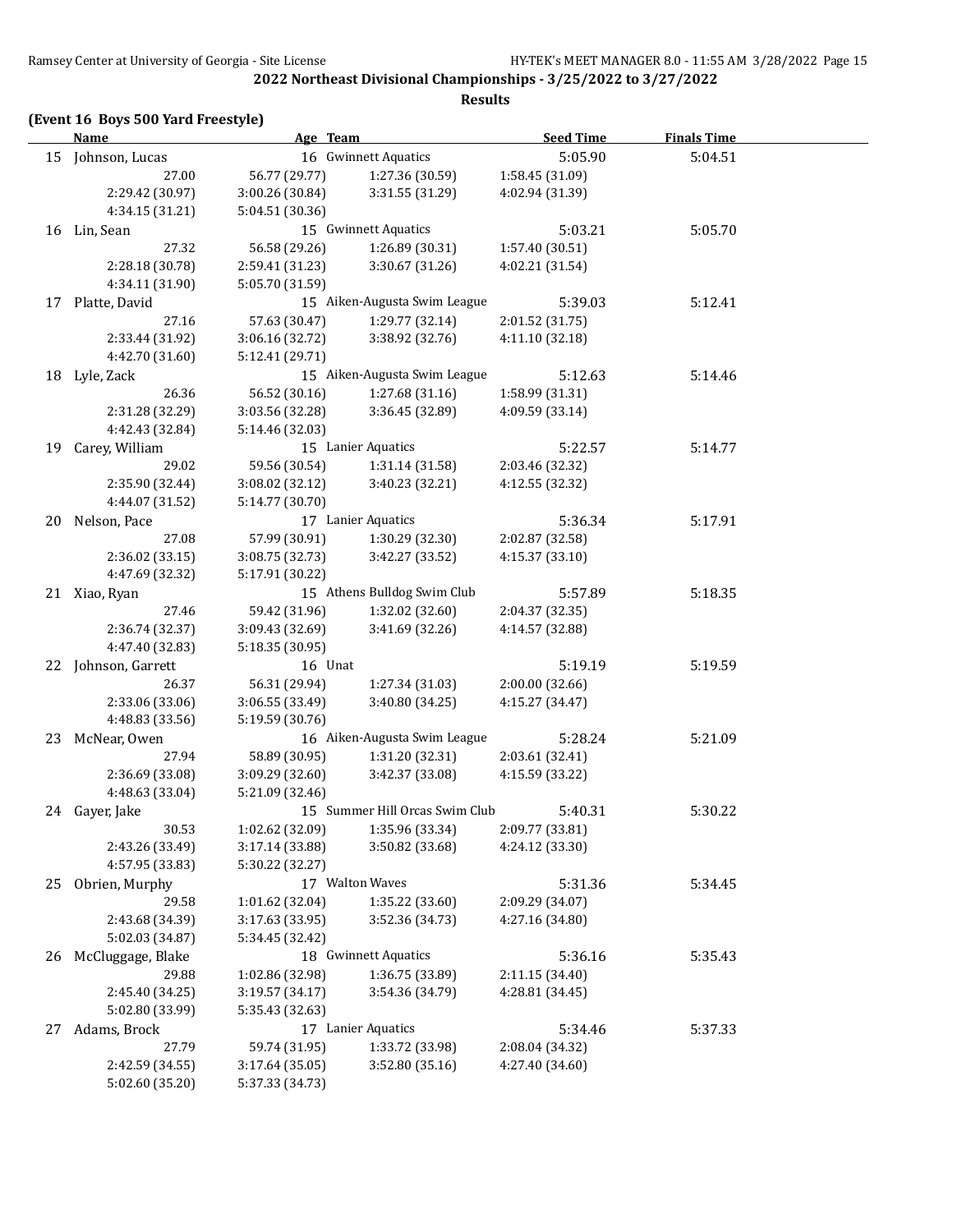#### **Results**

## **(Event 16 Boys 500 Yard Freestyle)**

|    | Name            | Age Team        |                              | <b>Seed Time</b> | <b>Finals Time</b> |  |
|----|-----------------|-----------------|------------------------------|------------------|--------------------|--|
| 28 | Krosner, Zach   |                 | 16 Athens Bulldog Swim Club  | 5:53.64          | 5:53.80            |  |
|    | 29.76           | 1:02.54(32.78)  | 1:36.86 (34.32)              | 2:12.47 (35.61)  |                    |  |
|    | 2:49.19 (36.72) | 3:27.17 (37.98) | 4:04.55 (37.38)              | 4:41.71 (37.16)  |                    |  |
|    | 5:19.48 (37.77) | 5:53.80 (34.32) |                              |                  |                    |  |
| 29 | Fair, Daniel    |                 | 15 Aiken-Augusta Swim League | 5:42.72          | 5:54.14            |  |
|    | 28.95           | 1:02.54(33.59)  | 1:37.22 (34.68)              | 2:12.56 (35.34)  |                    |  |
|    | 2:48.76 (36.20) | 3:25.90(37.14)  | 4:03.41 (37.51)              | 4:41.51(38.10)   |                    |  |
|    | 5:19.22 (37.71) | 5:54.14 (34.92) |                              |                  |                    |  |
| 30 | Gamlin, Sawyer  |                 | 16 Aiken-Augusta Swim League | 6:11.22          | 6:27.61            |  |
|    | 32.32           | 1:08.47(36.15)  | 1:46.06 (37.59)              | 2:24.43 (38.37)  |                    |  |
|    | 3:04.75(40.32)  | 3:45.80(41.05)  | 4:27.69 (41.89)              | 5:09.53 (41.84)  |                    |  |
|    | 5:49.82 (40.29) | 6:27.61 (37.79) |                              |                  |                    |  |

## **Event 17 Girls 11-12 100 Yard IM**

| <b>Meet Record:</b><br>1:01.24 |                              |       | 3/28/2009<br><b>Katherine Weeks</b> |                               | <b>LINS</b>        |                    |  |
|--------------------------------|------------------------------|-------|-------------------------------------|-------------------------------|--------------------|--------------------|--|
|                                | <b>Name</b>                  |       |                                     | Age Team                      | <b>Prelim Time</b> | <b>Finals Time</b> |  |
| A - Final                      |                              |       |                                     |                               |                    |                    |  |
|                                | 1 Blaszczak, Gabby           |       |                                     | 12 Aiken-Augusta Swim League  | 1:09.41            | 1:07.42            |  |
|                                |                              | 31.11 | 1:07.42 (36.31)                     |                               |                    |                    |  |
|                                | McCowin, Amina               |       |                                     | 11 Aiken-Augusta Swim League  | 1:11.44            | 1:11.10            |  |
|                                |                              | 34.71 | 1:11.10 (36.39)                     |                               |                    |                    |  |
| 3                              | Zellner, Zoey                |       |                                     | 12 Athens Bulldog Swim Club   | 1:10.10            | 1:11.32            |  |
|                                |                              | 31.98 | 1:11.32 (39.34)                     |                               |                    |                    |  |
| 4                              | Vaughn, Kerrigan             |       |                                     | 12 Athens Bulldog Swim Club   | 1:13.73            | 1:12.14            |  |
|                                |                              | 32.37 | 1:12.14 (39.77)                     |                               |                    |                    |  |
| 5.                             | Nimmo, Karoline              |       |                                     | 11 Unat                       | 1:15.71            | 1:13.02            |  |
|                                |                              | 34.26 | 1:13.02 (38.76)                     |                               |                    |                    |  |
| 6                              | Sanchez-Rodriguez, Louisiana |       |                                     | 12 Lanier Aquatics            | 1:13.95            | 1:15.34            |  |
|                                |                              | 34.62 | 1:15.34 (40.72)                     |                               |                    |                    |  |
| 7                              | Joyce, Cate                  |       |                                     | 12 Gwinnett Aquatics          | 1:16.93            | 1:16.36            |  |
|                                |                              | 34.08 | 1:16.36 (42.28)                     |                               |                    |                    |  |
|                                | 8 Robinson, Brynn            |       |                                     | 12 Aiken-Augusta Swim League  | 1:16.20            | 1:17.41            |  |
|                                |                              | 34.64 | 1:17.41 (42.77)                     |                               |                    |                    |  |
| <b>B</b> - Final               |                              |       |                                     |                               |                    |                    |  |
|                                | 9 Ash, Edie                  |       |                                     | 11 Athens Bulldog Swim Club   | 1:17.64            | 1:15.02            |  |
|                                |                              | 34.77 | 1:15.02 (40.25)                     |                               |                    |                    |  |
|                                | 10 Hawk, Blakely             |       |                                     | 11 Athens Bulldog Swim Club   | 1:17.78            | 1:15.35            |  |
|                                |                              | 36.35 | 1:15.35 (39.00)                     |                               |                    |                    |  |
|                                | 11 Jost, Allison             |       |                                     | 11 Aiken-Augusta Swim League  | 1:18.27            | 1:16.43            |  |
|                                |                              | 35.54 | 1:16.43 (40.89)                     |                               |                    |                    |  |
| 12                             | Neace, Lauren                |       |                                     | 12 Athens Bulldog Swim Club   | 1:18.72            | 1:17.18            |  |
|                                |                              | 34.83 | 1:17.18(42.35)                      |                               |                    |                    |  |
| 13                             | Wald, Lizzie                 |       |                                     | 11 Brad Akins YMCA Barracudas | 1:18.59            | 1:17.86            |  |
|                                |                              | 37.26 | 1:17.86 (40.60)                     |                               |                    |                    |  |
|                                | 14 Boyd, Hannah              |       |                                     | 11 Athens Bulldog Swim Club   | 1:20.62            | 1:20.16            |  |
|                                |                              | 37.85 | 1:20.16 (42.31)                     |                               |                    |                    |  |
|                                | 15 Bopp, Shaylah             |       |                                     | 11 Summit Swimming            | 1:22.06            | 1:21.51            |  |
|                                |                              | 35.66 | 1:21.51 (45.85)                     |                               |                    |                    |  |
| 16                             | Dennison, Kitty              |       |                                     | 12 Athens Bulldog Swim Club   | 1:22.18            | 1:21.68            |  |
|                                |                              | 38.41 | 1:21.68 (43.27)                     |                               |                    |                    |  |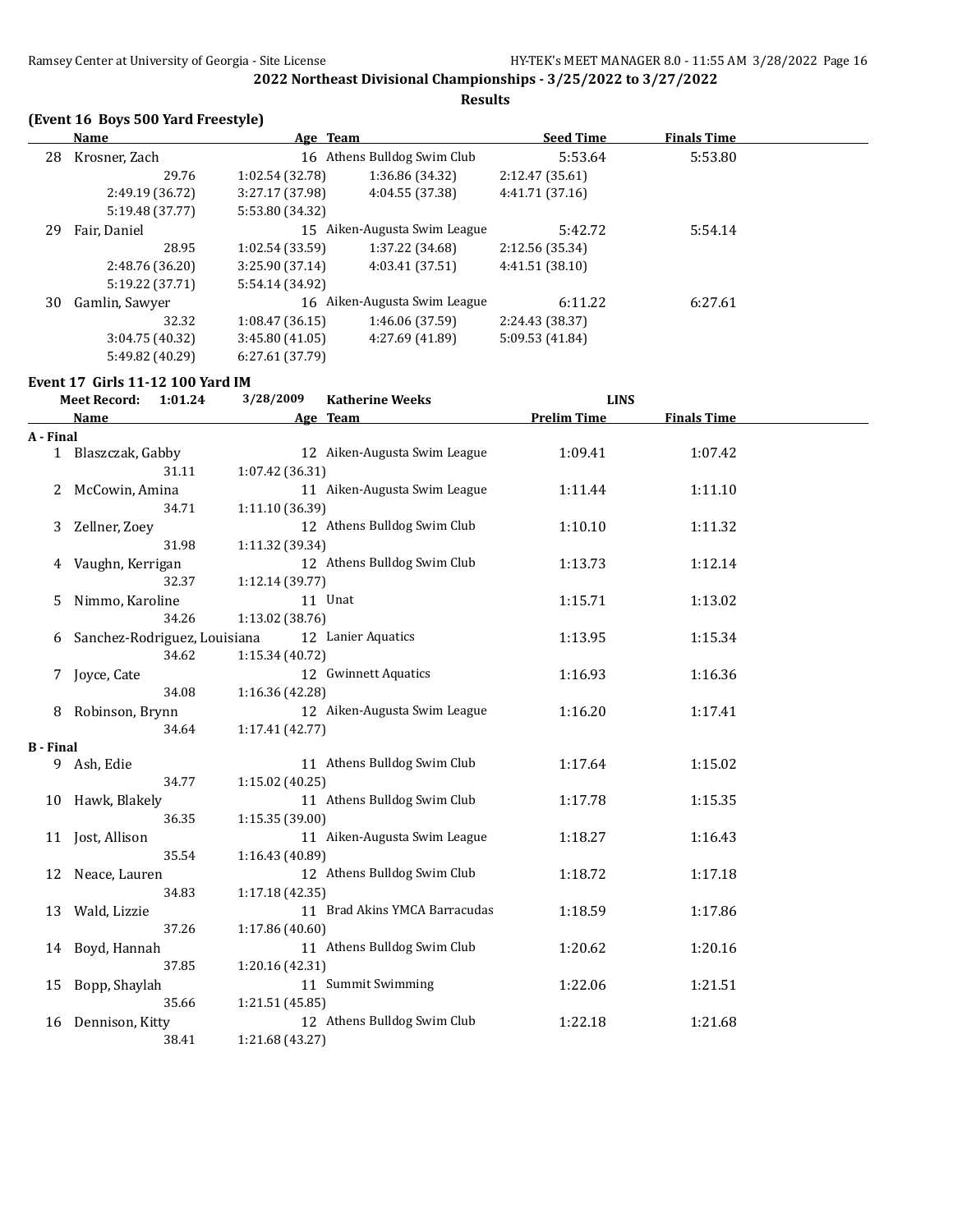| Event 17 Girls 11-12 100 Yard IM |  |
|----------------------------------|--|
|----------------------------------|--|

|              | <b>Meet Record:</b>          | 1:01.24 | 3/28/2009       | <b>Katherine Weeks</b>         | <b>LINS</b>      |                    |             |  |
|--------------|------------------------------|---------|-----------------|--------------------------------|------------------|--------------------|-------------|--|
|              | Name                         |         |                 | Age Team                       | <b>Seed Time</b> | <b>Prelim Time</b> |             |  |
|              | <b>Preliminaries</b>         |         |                 |                                |                  |                    |             |  |
| $\mathbf{1}$ | Blaszczak, Gabby             |         |                 | 12 Aiken-Augusta Swim League   | 1:13.63          | 1:09.41            | q           |  |
|              |                              | 32.02   | 1:09.41 (37.39) |                                |                  |                    |             |  |
|              |                              |         |                 |                                |                  |                    |             |  |
| 2            | Zellner, Zoey                |         |                 | 12 Athens Bulldog Swim Club    | 1:10.85          | 1:10.10            | $\mathbf q$ |  |
|              |                              | 32.30   | 1:10.10 (37.80) |                                |                  |                    |             |  |
| 3            | McCowin, Amina               |         |                 | 11 Aiken-Augusta Swim League   | 1:14.53          | 1:11.44            | q           |  |
|              |                              | 33.55   | 1:11.44 (37.89) |                                |                  |                    |             |  |
| 4            | Vaughn, Kerrigan             |         |                 | 12 Athens Bulldog Swim Club    | 1:15.67          | 1:13.73            | q           |  |
|              |                              | 34.71   | 1:13.73 (39.02) |                                |                  |                    |             |  |
| 5            | Sanchez-Rodriguez, Louisiana |         |                 | 12 Lanier Aquatics             | 1:13.99          | 1:13.95            | q           |  |
|              |                              | 35.28   | 1:13.95 (38.67) |                                |                  |                    |             |  |
|              |                              |         |                 |                                |                  |                    |             |  |
| 6            | Nimmo, Karoline              |         |                 | 11 Unat                        | 1:14.15          | 1:15.71            | q           |  |
|              |                              | 34.30   | 1:15.71 (41.41) |                                |                  |                    |             |  |
| 7            | Robinson, Brynn              |         |                 | 12 Aiken-Augusta Swim League   | 1:21.38          | 1:16.20            | q           |  |
|              |                              | 34.97   | 1:16.20 (41.23) |                                |                  |                    |             |  |
| 8            | Joyce, Cate                  |         |                 | 12 Gwinnett Aquatics           | 1:16.76          | 1:16.93            | q           |  |
|              |                              | 34.10   | 1:16.93 (42.83) |                                |                  |                    |             |  |
|              |                              |         |                 | 11 Athens Bulldog Swim Club    |                  |                    |             |  |
| 9.           | Ash, Edie                    |         |                 |                                | 1:19.21          | 1:17.64            | $\mathbf q$ |  |
|              |                              | 34.37   | 1:17.64 (43.27) |                                |                  |                    |             |  |
|              | 10 Hawk, Blakely             |         |                 | 11 Athens Bulldog Swim Club    | 1:16.28          | 1:17.78            | q           |  |
|              |                              | 37.33   | 1:17.78 (40.45) |                                |                  |                    |             |  |
|              | 11 Jost, Allison             |         |                 | 11 Aiken-Augusta Swim League   | 1:19.54          | 1:18.27            | q           |  |
|              |                              | 34.77   | 1:18.27 (43.50) |                                |                  |                    |             |  |
| 12           | Wald, Lizzie                 |         |                 | 11 Brad Akins YMCA Barracudas  | 1:21.96          | 1:18.59            | q           |  |
|              |                              | 36.85   | 1:18.59 (41.74) |                                |                  |                    |             |  |
|              |                              |         |                 |                                |                  |                    |             |  |
| 13           | Neace, Lauren                |         |                 | 12 Athens Bulldog Swim Club    | 1:20.37          | 1:18.72            | q           |  |
|              |                              | 35.04   | 1:18.72 (43.68) |                                |                  |                    |             |  |
| 14           | Boyd, Hannah                 |         |                 | 11 Athens Bulldog Swim Club    | 1:22.66          | 1:20.62            | q           |  |
|              |                              | 35.98   | 1:20.62 (44.64) |                                |                  |                    |             |  |
| 15           | Bopp, Shaylah                |         |                 | 11 Summit Swimming             | 1:23.19          | 1:22.06            | q           |  |
|              |                              | 36.20   | 1:22.06 (45.86) |                                |                  |                    |             |  |
|              | Dennison, Kitty              |         |                 | 12 Athens Bulldog Swim Club    | 1:24.91          | 1:22.18            |             |  |
| 16           |                              |         |                 |                                |                  |                    | q           |  |
|              |                              | 36.81   | 1:22.18 (45.37) |                                |                  |                    |             |  |
|              | 17 McLucas, Daphne           |         |                 | 12 Athens Bulldog Swim Club    | 1:23.49          | 1:22.27            |             |  |
|              |                              | 37.45   | 1:22.27 (44.82) |                                |                  |                    |             |  |
|              | 18 Roath, Harper             |         |                 | 11 Athens Bulldog Swim Club    | 1:27.80          | 1:22.91            |             |  |
|              |                              | 38.64   | 1:22.91 (44.27) |                                |                  |                    |             |  |
| 19           | Smith, Briley                |         |                 | 12 Athens Bulldog Swim Club    | 1:37.49          | 1:23.25            |             |  |
|              |                              |         |                 |                                |                  |                    |             |  |
|              |                              | 37.88   | 1:23.25 (45.37) |                                |                  |                    |             |  |
| 20           | Moulder, Vivian              |         |                 | 12 Gwinnett Aquatics           | 1:20.28          | 1:23.55            |             |  |
|              |                              | 40.27   | 1:23.55 (43.28) |                                |                  |                    |             |  |
| 21           | Bramlett, Nola               |         |                 | 11 Athens Bulldog Swim Club    | 1:27.52          | 1:24.29            |             |  |
|              |                              | 38.54   | 1:24.29 (45.75) |                                |                  |                    |             |  |
| 22           | Templin, Leah                |         |                 | 11 Athens Bulldog Swim Club    | 1:28.10          | 1:24.69            |             |  |
|              |                              | 38.04   | 1:24.69 (46.65) |                                |                  |                    |             |  |
|              |                              |         |                 |                                |                  |                    |             |  |
| 23           | Whetstone, Emery             |         |                 | 11 Lanier Aquatics             | 1:24.24          | 1:24.71            |             |  |
|              |                              | 37.70   | 1:24.71 (47.01) |                                |                  |                    |             |  |
| 24           | Guest, Sarah Beth            |         |                 | 11 Unat                        | 1:31.19          | 1:25.09            |             |  |
|              |                              | 37.35   | 1:25.09 (47.74) |                                |                  |                    |             |  |
|              | 25 Kelley, Jenna             |         |                 | 11 Summer Hill Orcas Swim Club | 1:28.52          | 1:25.31            |             |  |
|              |                              | 40.49   | 1:25.31 (44.82) |                                |                  |                    |             |  |
|              |                              |         |                 |                                |                  |                    |             |  |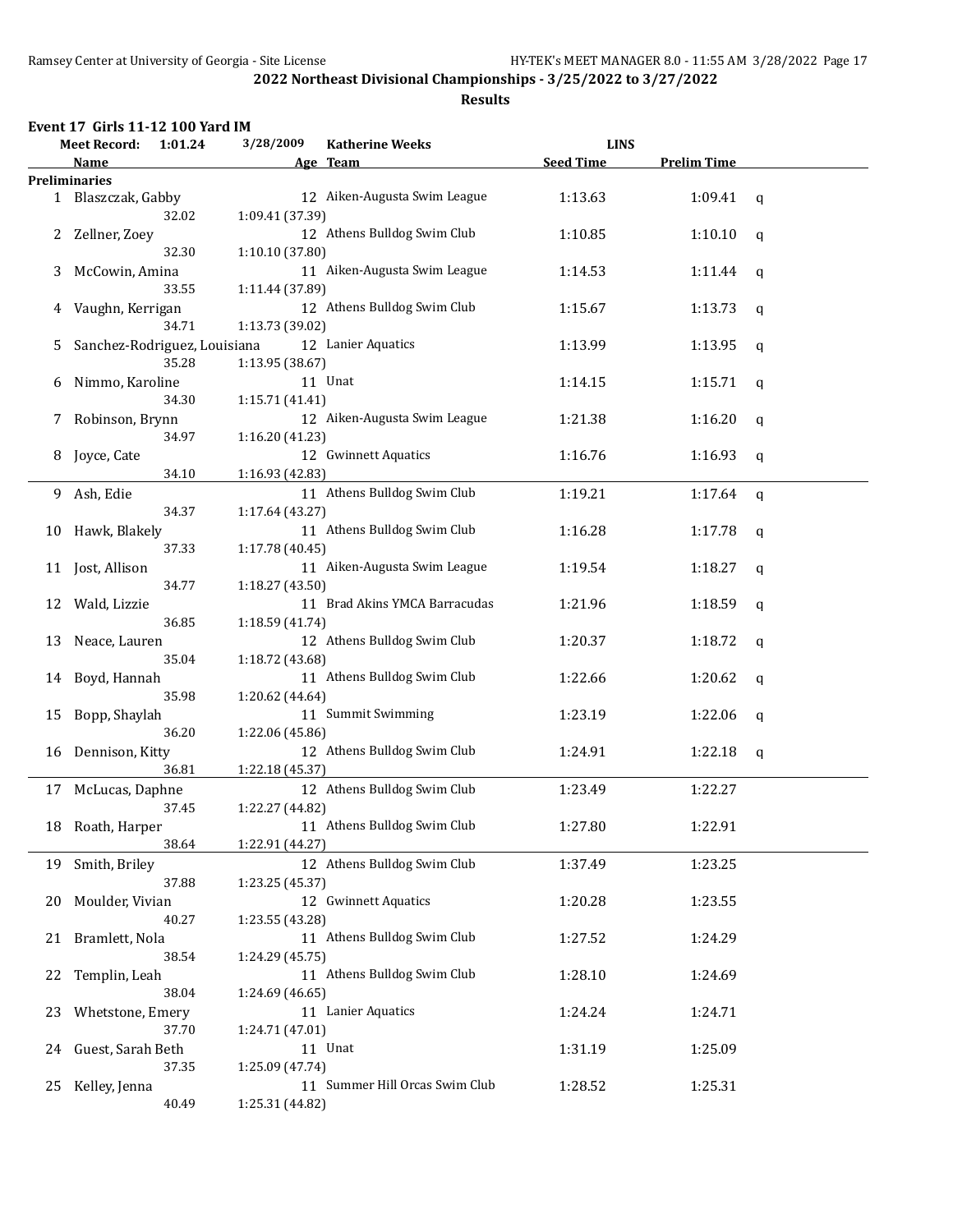**Results**

## **Preliminaries ... (Event 17 Girls 11-12 100 Yard IM)**

|       | <b>Name</b>         | Age Team                       | <b>Seed Time</b> | <b>Prelim Time</b> |  |
|-------|---------------------|--------------------------------|------------------|--------------------|--|
|       | 26 Heath, Ella      | 12 Aiken-Augusta Swim League   | 1:38.09          | 1:25.67            |  |
|       | 39.36               | 1:25.67 (46.31)                |                  |                    |  |
| 27    | Rosser, Gabby       | 11 Athens Bulldog Swim Club    | 1:24.57          | 1:25.86            |  |
|       | 37.29               | 1:25.86 (48.57)                |                  |                    |  |
| 28    | Exil, Brianna       | 11 Summit Swimming             | 1:25.29          | 1:25.91            |  |
|       | 39.98               | 1:25.91 (45.93)                |                  |                    |  |
| 29    | Perry, Eleanor      | 12 Aiken-Augusta Swim League   | 1:49.05          | 1:26.29            |  |
|       | 41.70               | 1:26.29 (44.59)                |                  |                    |  |
| 30    | Platte, Marianna    | 11 Aiken-Augusta Swim League   | 1:28.11          | 1:26.64            |  |
|       | 39.76               | 1:26.64 (46.88)                |                  |                    |  |
|       | 31 Stennes, Sofie   | 12 Athens Bulldog Swim Club    | 1:27.84          | 1:26.72            |  |
|       | 42.06               | 1:26.72 (44.66)                |                  |                    |  |
| 32    | Branch, Abby        | 11 Summer Hill Orcas Swim Club | 1:29.67          | 1:27.19            |  |
|       | 40.27               | 1:27.19 (46.92)                |                  |                    |  |
| *33   | Kessler, Paige      | 12 Aiken-Augusta Swim League   | 1:36.29          | 1:28.01            |  |
|       | 41.32               | 1:28.01 (46.69)                |                  |                    |  |
| $*33$ | Koch, Evey          | 11 Summit Swimming             | 1:27.87          | 1:28.01            |  |
|       | 41.16               | 1:28.01 (46.85)                |                  |                    |  |
| 35    | Torres, Marin       | 12 Athens Bulldog Swim Club    | 1:32.72          | 1:28.13            |  |
|       | 42.00               | 1:28.13 (46.13)                |                  |                    |  |
| 36    | Luo, Emma           | 11 Gwinnett Aquatics           | 1:32.49          | 1:29.99            |  |
|       | 42.27               | 1:29.99 (47.72)                |                  |                    |  |
| 37    | Ayers, Ella         | 11 Aiken-Augusta Swim League   | 1:34.79          | 1:30.18            |  |
|       | 42.25               | 1:30.18 (47.93)                |                  |                    |  |
| 38    | Gobble, Emery       | 12 Lanier Aquatics             | <b>NT</b>        | 1:30.47            |  |
|       | 42.35               | 1:30.47 (48.12)                |                  |                    |  |
| 39    | Morera, Isabella    | 11 Brad Akins YMCA Barracudas  | 1:36.06          | 1:30.82            |  |
|       | 43.81               | 1:30.82 (47.01)                |                  |                    |  |
| 40    | Douris, Zarema      | 11 Athens Bulldog Swim Club    | 1:36.01          | 1:31.25            |  |
|       | 40.94               | 1:31.25 (50.31)                |                  |                    |  |
| 41    | Graichen, Kate      | 11 Athens Bulldog Swim Club    | 1:37.27          | 1:31.57            |  |
|       | 43.40               | 1:31.57 (48.17)                |                  |                    |  |
|       | 42 Chester, Chelsea | 12 Lanier Aquatics             | 1:35.34          | 1:32.22            |  |
|       | 42.72               | 1:32.22 (49.50)                |                  |                    |  |
|       | 43 Martin, Ellie    | 11 Aiken-Augusta Swim League   | 1:31.37          | 1:32.46            |  |
|       | 43.43               | 1:32.46 (49.03)                |                  |                    |  |
|       | 44 Office, Jenesis  | 12 Summit Swimming             | 1:45.12          | 1:33.39            |  |
|       | 41.67               | 1:33.39 (51.72)                |                  |                    |  |
| 45    | Brown, Noa          | 11 Athens Bulldog Swim Club    | 1:45.78          | 1:33.66            |  |
|       | 38.03               | 1:33.66 (55.63)                |                  |                    |  |
| 46    | Gordon, Mack        | 12 Gwinnett Aquatics           | 1:31.40          | 1:34.47            |  |
|       | 45.93               | 1:34.47 (48.54)                |                  |                    |  |
| 47    | Colquitt, Linda     | 11 Aiken-Augusta Swim League   | 1:43.14          | 1:34.49            |  |
|       | 43.25               | 1:34.49 (51.24)                |                  |                    |  |
| 48    | Guitreau, Hannah    | 12 Aiken-Augusta Swim League   | 1:30.90          | 1:34.53            |  |
|       | 42.38               | 1:34.53 (52.15)                |                  |                    |  |
| 49    | Weber, Alexa        | 11 Aiken-Augusta Swim League   | 1:37.06          | 1:34.76            |  |
|       | 44.36               | 1:34.76 (50.40)                |                  |                    |  |
| 50    | Arellano, Camila    | 12 Morgan County Marlins       | NT               | 1:36.27            |  |
|       | 44.38               | 1:36.27 (51.89)                |                  |                    |  |
| 51    | Hamilton, Rachel    | 12 Aiken-Augusta Swim League   | 1:34.02          | 1:36.79            |  |
|       | 44.93               | 1:36.79 (51.86)                |                  |                    |  |
| 52    | Reeves, Hannah      | 11 Gwinnett Aquatics           | 1:39.30          | 1:37.06            |  |
|       | 45.77               | 1:37.06 (51.29)                |                  |                    |  |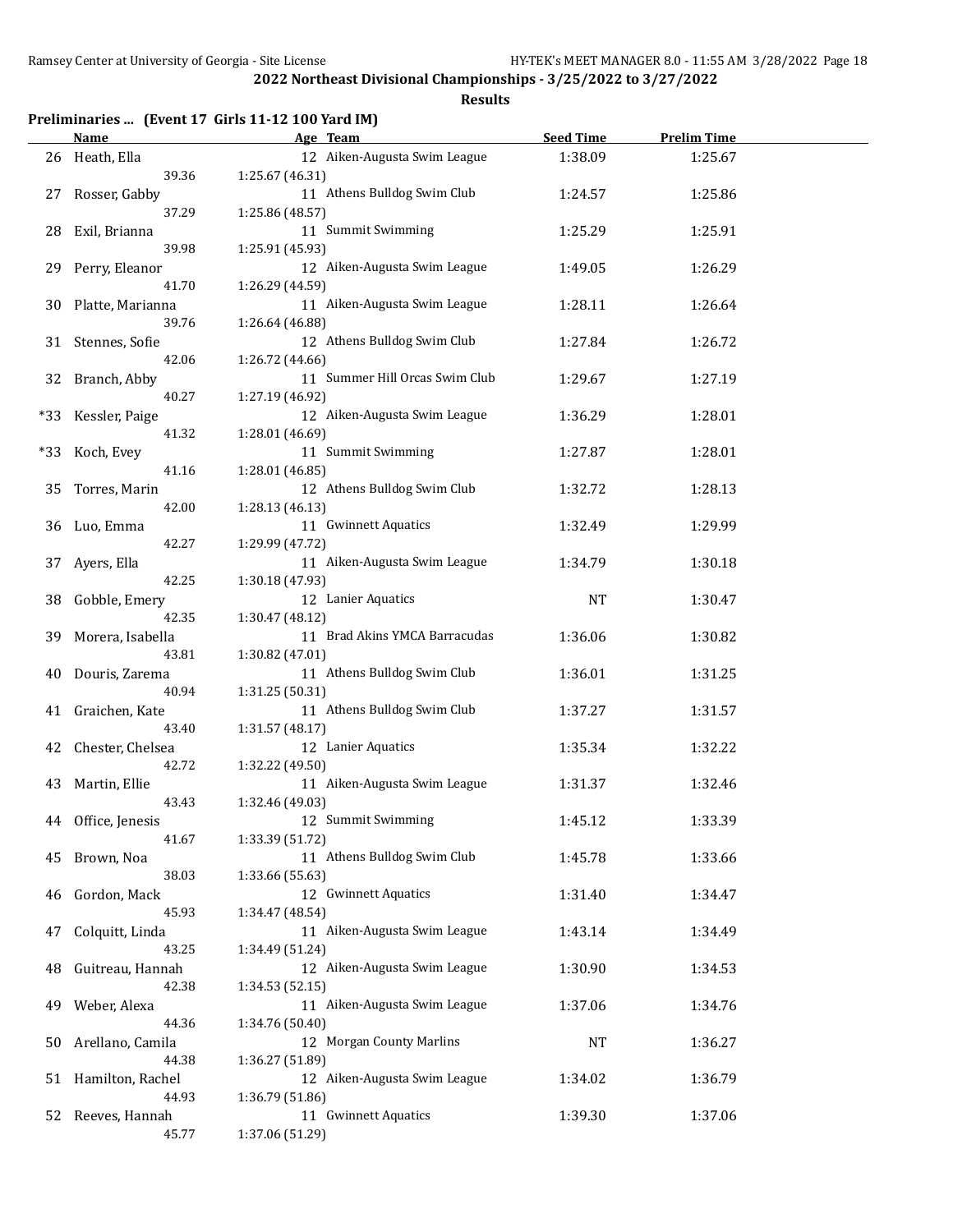**Results**

| Preliminaries  (Event 17 Girls 11-12 100 Yard IM) |  |  |  |
|---------------------------------------------------|--|--|--|
|---------------------------------------------------|--|--|--|

|                     | Name                                         |                 | Age Team                  | <b>Seed Time</b> | <b>Prelim Time</b> |  |
|---------------------|----------------------------------------------|-----------------|---------------------------|------------------|--------------------|--|
| 53                  | Hang, Veronika                               |                 | 12 Summit Swimming        | 1:36.99          | 1:37.45            |  |
|                     | 49.50                                        | 1:37.45 (47.95) |                           |                  |                    |  |
| 54                  | Grant, Addison                               | 12              | Athens Bulldog Swim Club  | 1:36.55          | 1:37.70            |  |
|                     | 44.96                                        | 1:37.70 (52.74) |                           |                  |                    |  |
| 55                  | Kim, Vivienne                                | 11              | Aiken-Augusta Swim League | 1:51.22          | 1:44.10            |  |
| 56                  | Green, Grace                                 | 12              | Athens Bulldog Swim Club  | 2:04.53          | 1:45.90            |  |
|                     | 47.34                                        | 1:45.90 (58.56) |                           |                  |                    |  |
| $\qquad \qquad - -$ | Aguilar, Briana                              | 12              | Lanier Aquatics           | 1:17.26          | DQ                 |  |
|                     | Not on back off wall - back                  |                 |                           |                  |                    |  |
|                     | 34.93                                        | DO (42.60)      |                           |                  |                    |  |
| $---$               | Hammett, Karalyn                             | 12              | Aiken-Augusta Swim League | 1:51.45          | DQ                 |  |
|                     | Shoulders past vertical toward breast - back |                 |                           |                  |                    |  |
|                     | 44.70                                        | DO (58.33)      |                           |                  |                    |  |

#### **Event 18 Boys 11-12 100 Yard IM**

| <b>Meet Record:</b><br>59.56 |                    | 3/27/2010<br><b>Alex Taylor</b> |                              | <b>DAQ</b>         |                    |  |
|------------------------------|--------------------|---------------------------------|------------------------------|--------------------|--------------------|--|
|                              | <b>Name</b>        |                                 | Age Team                     | <b>Prelim Time</b> | <b>Finals Time</b> |  |
| A - Final                    |                    |                                 |                              |                    |                    |  |
|                              | 1 Bahr, Kipras     |                                 | 12 Athens Bulldog Swim Club  | 1:04.45            | 1:03.91            |  |
|                              | 29.02              | 1:03.91 (34.89)                 |                              |                    |                    |  |
| 2                            | Salser, Luke       |                                 | 12 Aiken-Augusta Swim League | 1:07.07            | 1:04.93            |  |
|                              | 30.06              | 1:04.93 (34.87)                 |                              |                    |                    |  |
| 3                            | Rhine, Joseph      |                                 | 12 Athens Bulldog Swim Club  | 1:06.16            | 1:05.82            |  |
|                              | 30.10              | 1:05.82 (35.72)                 |                              |                    |                    |  |
| 4                            | Malonza, Jonathan  |                                 | 12 Gwinnett Aquatics         | 1:08.28            | 1:07.60            |  |
|                              | 32.11              | 1:07.60 (35.49)                 |                              |                    |                    |  |
| 5                            | McKay, Colden      |                                 | 11 Lanier Aquatics           | 1:07.82            | 1:08.41            |  |
|                              | 30.15              | 1:08.41 (38.26)                 |                              |                    |                    |  |
| 6                            | Opalka, Riley      |                                 | 12 Aiken-Augusta Swim League | 1:08.63            | 1:08.72            |  |
|                              | 30.46              | 1:08.72 (38.26)                 |                              |                    |                    |  |
| 7                            | Huynh, Tyler       |                                 | 11 Lanier Aquatics           | 1:11.43            | 1:09.29            |  |
|                              | 31.90              | 1:09.29 (37.39)                 |                              |                    |                    |  |
| 8                            | Coverdill, Patrick |                                 | 11 Athens Bulldog Swim Club  | 1:10.89            | 1:10.16            |  |
|                              | 31.49              | 1:10.16(38.67)                  |                              |                    |                    |  |
| <b>B</b> - Final             |                    |                                 |                              |                    |                    |  |
| 9                            | Pattillo, Miles    |                                 | 12 Aiken-Augusta Swim League | 1:12.00            | 1:08.01            |  |
|                              | 30.99              | 1:08.01 (37.02)                 |                              |                    |                    |  |
| 10                           | Wilson, Graham     |                                 | 11 Aiken-Augusta Swim League | 1:13.48            | 1:10.80            |  |
|                              | 32.30              | 1:10.80 (38.50)                 |                              |                    |                    |  |
| 11                           | Carr, Duncan       |                                 | 11 Lanier Aquatics           | 1:11.52            | 1:11.47            |  |
|                              | 33.73              | 1:11.47 (37.74)                 |                              |                    |                    |  |
| 12                           | Hobbs, Corbin      |                                 | 12 Athens Bulldog Swim Club  | 1:14.96            | 1:13.16            |  |
|                              | 35.75              | 1:13.16(37.41)                  |                              |                    |                    |  |
| 13                           | Bennett, Justin    |                                 | 12 Gwinnett Aquatics         | 1:14.70            | 1:13.68            |  |
|                              | 31.05              | 1:13.68 (42.63)                 |                              |                    |                    |  |
| 14                           | Collins, Michal    |                                 | 11 Lanier Aquatics           | 1:13.51            | 1:15.49            |  |
|                              | 34.14              | 1:15.49 (41.35)                 |                              |                    |                    |  |
| 15                           | Reilley, Mateo     |                                 | 12 Athens Bulldog Swim Club  | 1:19.52            | 1:19.59            |  |
|                              | 37.28              | 1:19.59 (42.31)                 |                              |                    |                    |  |
| 16                           | Petersen, Jonah    |                                 | 12 Aiken-Augusta Swim League | 1:21.02            | 1:25.13            |  |
|                              | 39.65              | 1:25.13 (45.48)                 |                              |                    |                    |  |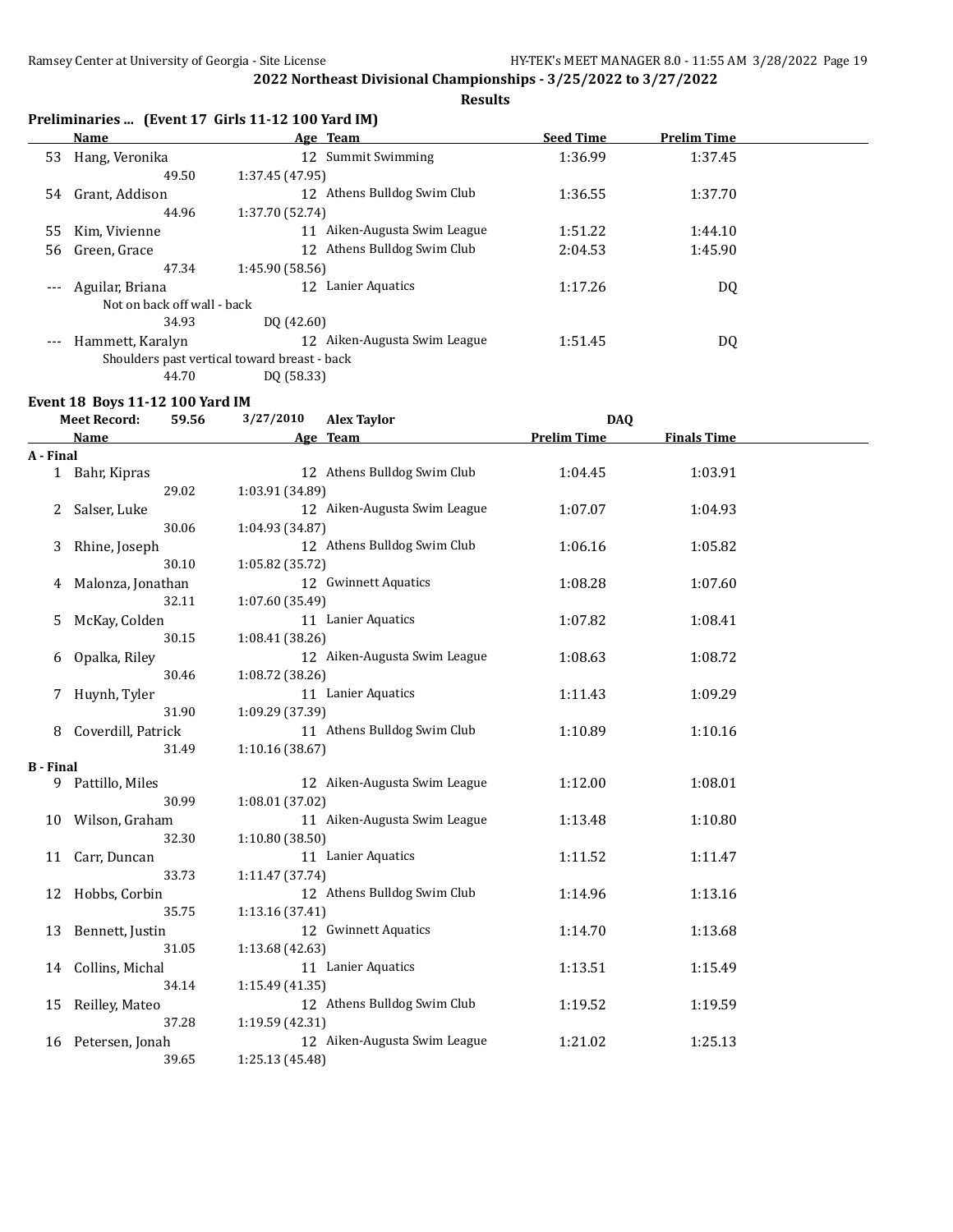|  |  | Event 18 Boys 11-12 100 Yard IM |  |
|--|--|---------------------------------|--|
|--|--|---------------------------------|--|

| 3/27/2010<br><b>Meet Record:</b><br><b>DAQ</b><br>59.56<br><b>Alex Taylor</b> |                      |       |                 |                              |                  |                    |             |
|-------------------------------------------------------------------------------|----------------------|-------|-----------------|------------------------------|------------------|--------------------|-------------|
|                                                                               | Name                 |       |                 | Age Team                     | <b>Seed Time</b> | <b>Prelim Time</b> |             |
|                                                                               | <b>Preliminaries</b> |       |                 |                              |                  |                    |             |
|                                                                               | 1 Bahr, Kipras       |       |                 | 12 Athens Bulldog Swim Club  | 1:05.99          | 1:04.45            | q           |
|                                                                               |                      | 29.73 | 1:04.45 (34.72) |                              |                  |                    |             |
| 2                                                                             | Rhine, Joseph        |       |                 | 12 Athens Bulldog Swim Club  | 1:06.62          | 1:06.16            | q           |
|                                                                               |                      | 30.14 | 1:06.16 (36.02) |                              |                  |                    |             |
| 3                                                                             | Salser, Luke         |       |                 | 12 Aiken-Augusta Swim League | 1:05.85          | 1:07.07            | q           |
|                                                                               |                      | 30.14 | 1:07.07 (36.93) |                              |                  |                    |             |
| 4                                                                             | McKay, Colden        |       |                 | 11 Lanier Aquatics           | 1:09.68          | 1:07.82            | $\mathbf q$ |
|                                                                               |                      | 31.18 | 1:07.82 (36.64) |                              |                  |                    |             |
| 5                                                                             | Malonza, Jonathan    |       |                 | 12 Gwinnett Aquatics         | 1:09.26          | 1:08.28            | q           |
|                                                                               |                      | 32.49 | 1:08.28 (35.79) |                              |                  |                    |             |
| 6                                                                             | Opalka, Riley        |       |                 | 12 Aiken-Augusta Swim League | 1:09.88          | 1:08.63            | q           |
|                                                                               |                      | 30.72 | 1:08.63 (37.91) |                              |                  |                    |             |
| 7                                                                             | Coverdill, Patrick   |       |                 | 11 Athens Bulldog Swim Club  | 1:13.18          | 1:10.89            | q           |
|                                                                               |                      | 32.11 | 1:10.89 (38.78) |                              |                  |                    |             |
| 8                                                                             | Huynh, Tyler         |       |                 | 11 Lanier Aquatics           | 1:10.23          | 1:11.43            | q           |
|                                                                               |                      | 33.47 | 1:11.43 (37.96) |                              |                  |                    |             |
| 9                                                                             | Carr, Duncan         |       |                 | 11 Lanier Aquatics           | 1:10.67          | 1:11.52            | q           |
|                                                                               |                      | 33.38 | 1:11.52 (38.14) |                              |                  |                    |             |
| 10                                                                            | Pattillo, Miles      |       |                 | 12 Aiken-Augusta Swim League | 1:09.55          | 1:12.00            | q           |
|                                                                               |                      | 32.88 | 1:12.00 (39.12) |                              |                  |                    |             |
|                                                                               | 11 Wilson, Graham    |       |                 | 11 Aiken-Augusta Swim League | 1:14.29          | 1:13.48            |             |
|                                                                               |                      | 33.57 | 1:13.48 (39.91) |                              |                  |                    | q           |
| 12                                                                            | Collins, Michal      |       |                 | 11 Lanier Aquatics           | 1:16.32          | 1:13.51            |             |
|                                                                               |                      | 32.79 | 1:13.51 (40.72) |                              |                  |                    | q           |
| 13                                                                            | Bennett, Justin      |       |                 | 12 Gwinnett Aquatics         | 1:21.22          | 1:14.70            |             |
|                                                                               |                      | 31.29 | 1:14.70 (43.41) |                              |                  |                    | q           |
|                                                                               | Hobbs, Corbin        |       |                 | 12 Athens Bulldog Swim Club  | 1:15.06          | 1:14.96            |             |
| 14                                                                            |                      | 37.36 | 1:14.96 (37.60) |                              |                  |                    | q           |
| 15                                                                            | Reilley, Mateo       |       |                 | 12 Athens Bulldog Swim Club  | NT               | 1:19.52            |             |
| 16                                                                            |                      |       |                 | 12 Aiken-Augusta Swim League | 1:27.59          | 1:21.02            | q           |
|                                                                               | Petersen, Jonah      | 38.62 |                 |                              |                  |                    | q           |
|                                                                               |                      |       | 1:21.02 (42.40) |                              |                  |                    |             |
|                                                                               | 17 Drennan, Jack     |       |                 | 12 Gwinnett Aquatics         | 1:20.11          | 1:21.31            |             |
|                                                                               |                      | 40.40 | 1:21.31 (40.91) |                              |                  |                    |             |
| 18                                                                            | Boswell, Ian         |       |                 | 12 Athens Bulldog Swim Club  | 1:29.12          | 1:21.86            |             |
|                                                                               |                      | 36.91 | 1:21.86 (44.95) |                              |                  |                    |             |
|                                                                               | *19 Putman, Brody    |       |                 | 11 Athens Bulldog Swim Club  | 1:18.70          | 1:22.22            |             |
|                                                                               |                      | 37.14 | 1:22.22 (45.08) |                              |                  |                    |             |
| $*19$                                                                         | Hall, Blake          |       |                 | 12 Athens Bulldog Swim Club  | 1:24.98          | 1:22.22            |             |
|                                                                               |                      | 38.00 | 1:22.22 (44.22) |                              |                  |                    |             |
| 21                                                                            | Joy, Kevin           |       |                 | 12 Athens Bulldog Swim Club  | 1:26.97          | 1:22.86            |             |
|                                                                               |                      | 37.86 | 1:22.86 (45.00) |                              |                  |                    |             |
| 22                                                                            | Werner, David        |       |                 | 11 Athens Bulldog Swim Club  | 1:24.49          | 1:23.94            |             |
|                                                                               |                      | 40.35 | 1:23.94 (43.59) |                              |                  |                    |             |
| 23                                                                            | Williams, Ike        |       |                 | 11 Lanier Aquatics           | 1:23.55          | 1:24.88            |             |
|                                                                               |                      | 37.98 | 1:24.88 (46.90) |                              |                  |                    |             |
| 24                                                                            | Tuck, Vincent        |       |                 | 11 Gwinnett Aquatics         | 1:32.50          | 1:25.14            |             |
|                                                                               |                      | 42.28 | 1:25.14 (42.86) |                              |                  |                    |             |
| 25                                                                            | Clinansmith, Nolan   |       |                 | 12 Gwinnett Aquatics         | 1:26.77          | 1:25.33            |             |
|                                                                               |                      | 43.62 | 1:25.33 (41.71) |                              |                  |                    |             |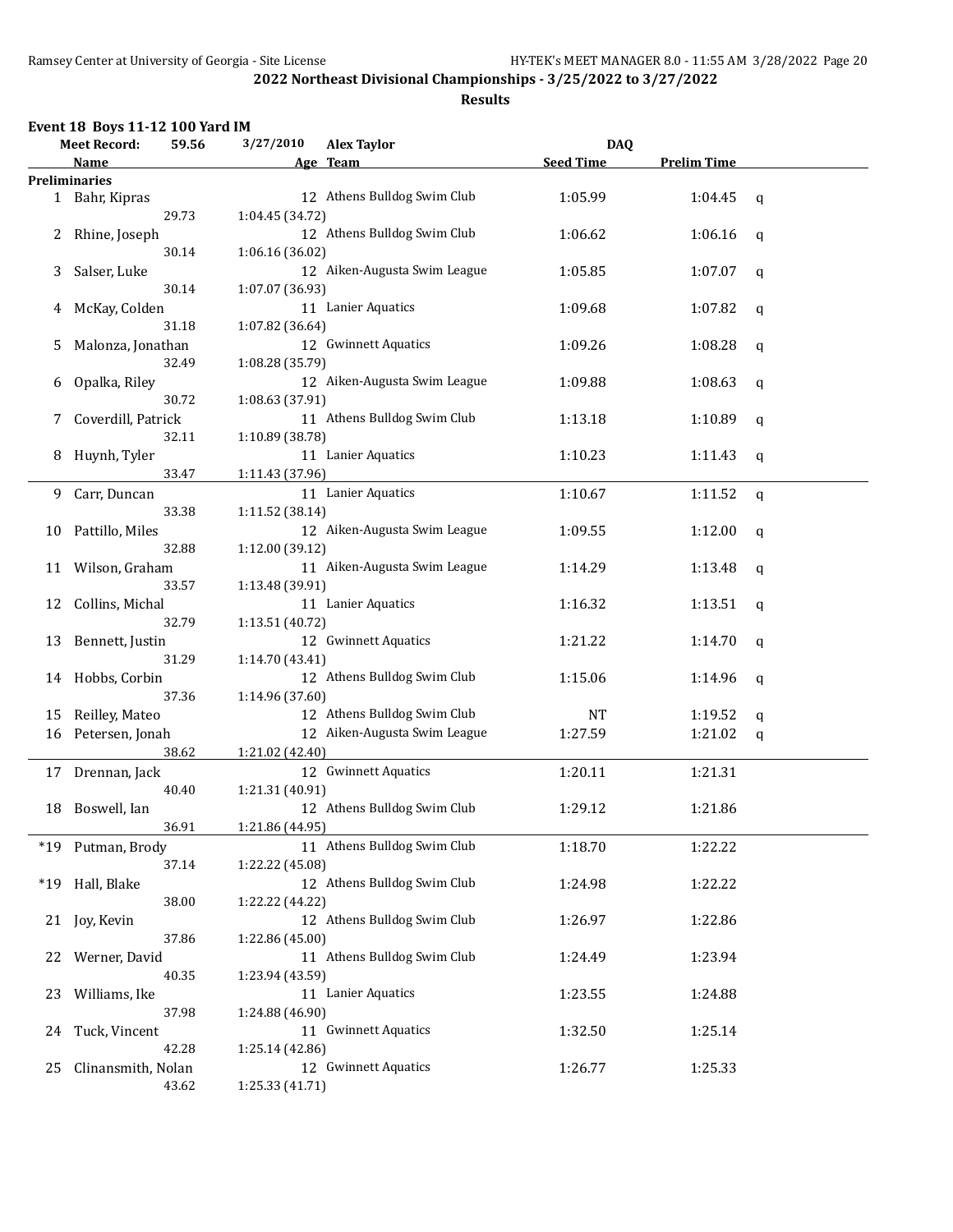## **Results**

## **Preliminaries ... (Event 18 Boys 11-12 100 Yard IM)**

|         | <b>Name</b>                 | Age Team                     | <b>Seed Time</b> | <b>Prelim Time</b> |  |
|---------|-----------------------------|------------------------------|------------------|--------------------|--|
| 26      | Smith, Brady                | 12 Unat                      | 1:26.65          | 1:25.95            |  |
|         | 38.66                       | 1:25.95 (47.29)              |                  |                    |  |
| 27      | McLeroy, Will               | 12 Unat                      | 1:30.81          | 1:26.50            |  |
|         | 40.71                       | 1:26.50 (45.79)              |                  |                    |  |
| 28      | Thang, Van                  | 12 Athens Bulldog Swim Club  | 1:56.19          | 1:27.07            |  |
| 29      | Kirkland, Jack              | 11 Athens Bulldog Swim Club  | 1:24.36          | 1:27.62            |  |
|         | 41.80                       | 1:27.62 (45.82)              |                  |                    |  |
| 30      | Rank, Jackson               | 11 Aiken-Augusta Swim League | 1:38.89          | 1:30.54            |  |
|         | 43.00                       | 1:30.54 (47.54)              |                  |                    |  |
| 31      | McCracken, Ian              | 11 Athens Bulldog Swim Club  | 1:42.25          | 1:31.52            |  |
|         | 42.53                       | 1:31.52 (48.99)              |                  |                    |  |
| 32      | Georges Jr, Troy            | 12 Gwinnett Aquatics         | 1:40.82          | 1:33.44            |  |
|         | 45.09                       | 1:33.44 (48.35)              |                  |                    |  |
| 33      | Zhang, Gavin                | 11 Gwinnett Aquatics         | 1:39.92          | 1:34.57            |  |
|         | 46.58                       | 1:34.57 (47.99)              |                  |                    |  |
| 34      | Landrum, Eli                | 12 Aiken-Augusta Swim League | 1:41.19          | 1:35.30            |  |
|         | 42.32                       | 1:35.30 (52.98)              |                  |                    |  |
| 35      | Copeland, Henry             | 11 Gwinnett Aquatics         | 1:39.20          | 1:36.99            |  |
|         | 45.42                       | 1:36.99 (51.57)              |                  |                    |  |
| 36      | Schirmer, Henry             | 12 Athens Bulldog Swim Club  | 1:48.62          | 1:47.56            |  |
|         | 51.85                       | 1:47.56 (55.71)              |                  |                    |  |
| 37      | Dillies, Andreas            | 12 Athens Bulldog Swim Club  | 1:50.13          | 1:48.77            |  |
|         | 53.95                       | 1:48.77 (54.82)              |                  |                    |  |
| 38      | Sabatinelli, Ben            | 11 Athens Bulldog Swim Club  | 2:59.52          | 1:49.41            |  |
| 39      | Bebin Blackwell, Ennis      | 12 Athens Bulldog Swim Club  | <b>NT</b>        | 1:50.22            |  |
| 40      | Harris, Mark                | 11 Athens Bulldog Swim Club  | 1:56.07          | 1:53.20            |  |
| 41      | Slinde, Josh                | 11 Lanier Aquatics           | 1:49.30          | 1:55.49            |  |
| 42      | Briscoe, Carter             | 11 Athens Bulldog Swim Club  | NT               | 2:08.47            |  |
| $---$   | Tovar, AJ                   | 12 Aiken-Augusta Swim League | 1:42.94          | DQ                 |  |
|         | Non-simultaneous arms - fly |                              |                  |                    |  |
|         | 47.41                       | DQ (54.98)                   |                  |                    |  |
|         | Bisca, Lucas                | 11 Walton Waves              | 2:15.59          | DQ                 |  |
|         | One hand touch - breast     |                              |                  |                    |  |
|         | Glover, Bodie               | 11 Lanier Aquatics           | 1:44.97          | DQ                 |  |
|         | Alternating Kick - breast   |                              |                  |                    |  |
|         | 49.29                       | DQ (54.54)                   |                  |                    |  |
| $- - -$ | Diaz Hernandez, Aidan       | 12 Gwinnett Aquatics         | 1:34.51          | DQ                 |  |
|         | Alternating Kick - breast   |                              |                  |                    |  |
|         | 49.98                       | DQ (50.70)                   |                  |                    |  |
|         | Wright, Cole                | 12 Gwinnett Aquatics         | 1:21.61          | DQ                 |  |
|         | No touch at turn - back     |                              |                  |                    |  |
|         | 36.19                       | DQ (45.01)                   |                  |                    |  |
|         | Alexander, Aideen           | 12 Aiken-Augusta Swim League | NT               | DQ                 |  |
|         | Scissors kick - breast      |                              |                  |                    |  |

## **Event 19 Girls 13-14 200 Yard IM**

|           | 2:05.48<br><b>Meet Record:</b> | 3/27/2010<br><b>Katherine Weeks</b> |                                    | LINS               |  |
|-----------|--------------------------------|-------------------------------------|------------------------------------|--------------------|--|
|           | Name                           | Age Team                            | <b>Prelim Time</b>                 | <b>Finals Time</b> |  |
| A - Final |                                |                                     |                                    |                    |  |
|           | Bates, Martha                  | 14 Athens Bulldog Swim Club         | 2:19.10                            | 2:17.43            |  |
|           | 29.66                          | 1:04.23(34.57)                      | 2:17.43 (32.48)<br>1:44.95 (40.72) |                    |  |
|           | Miller, Reagan                 | 14 Gwinnett Aquatics                | 2:25.69                            | 2:18.40            |  |
|           | 29.97                          | 1:05.56(35.59)                      | 2:18.40 (32.73)<br>1:45.67(40.11)  |                    |  |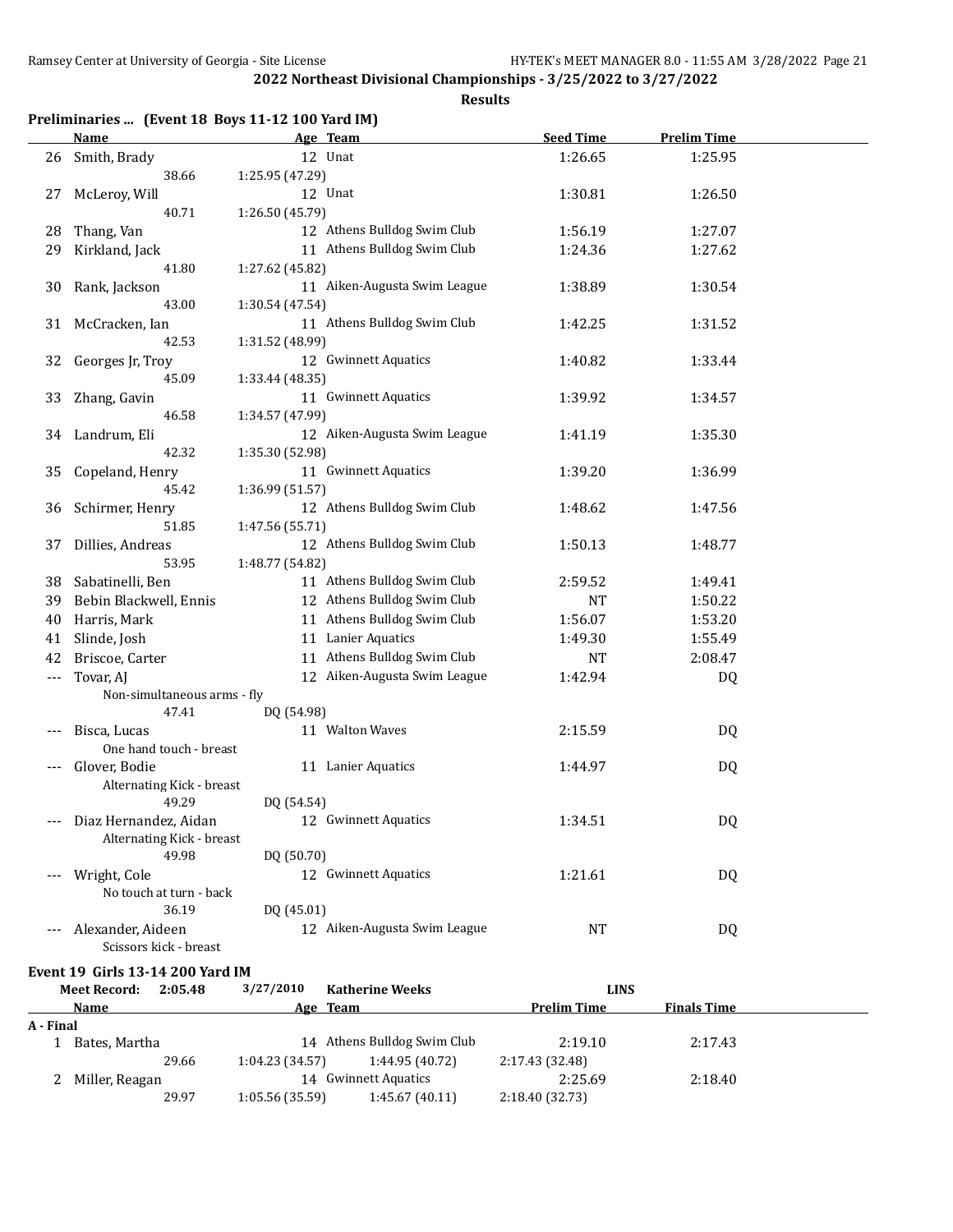## **A - Final ... (Event 19 Girls 13-14 200 Yard IM)**

|                  | Name                 | Age Team                          |                              | <b>Prelim Time</b> | <b>Finals Time</b> |  |
|------------------|----------------------|-----------------------------------|------------------------------|--------------------|--------------------|--|
|                  | 3 Morris, Georgia    |                                   | 14 Aiken-Augusta Swim League | 2:20.24            | 2:20.30            |  |
|                  | 29.33                | $1:04.60(35.27)$ $1:48.16(43.56)$ |                              | 2:20.30 (32.14)    |                    |  |
|                  | 4 Hofstetter, Gina   |                                   | 14 Aiken-Augusta Swim League | 2:22.25            | 2:20.84            |  |
|                  | 29.68                | $1:07.92(38.24)$ $1:48.96(41.04)$ |                              | 2:20.84 (31.88)    |                    |  |
|                  | 5 Thacker, McKenna   |                                   | 13 Gwinnett Aquatics         | 2:27.24            | 2:23.56            |  |
|                  | 30.25                | $1:07.73(37.48)$ $1:50.27(42.54)$ |                              | 2:23.56 (33.29)    |                    |  |
|                  | 6 Teyner, Kailey     |                                   | 14 Athens Bulldog Swim Club  | 2:21.73            | 2:24.18            |  |
|                  | 29.85                | $1:08.12(38.27)$ $1:50.75(42.63)$ |                              | 2:24.18 (33.43)    |                    |  |
| 7.               | Bold, Abby           |                                   | 14 Gwinnett Aquatics         | 2:26.59            | 2:26.37            |  |
|                  | 30.70                | $1:10.06(39.36)$ $1:52.21(42.15)$ |                              | 2:26.37(34.16)     |                    |  |
|                  | 8 Davis, Morgan      | 13 Summit Swimming                |                              | 2:25.08            | 2:27.01            |  |
|                  | 29.28                | $1:06.27(36.99)$ $1:54.49(48.22)$ |                              | 2:27.01 (32.52)    |                    |  |
| <b>B</b> - Final |                      |                                   |                              |                    |                    |  |
|                  | 9 Harper, Macy Belle |                                   | 13 Aiken-Augusta Swim League | 2:28.08            | 2:21.48            |  |
|                  | 30.28                | $1:05.71(35.43)$ $1:48.79(43.08)$ |                              | 2:21.48 (32.69)    |                    |  |
|                  | 10 Heppe, Sarah      |                                   | 13 Gwinnett Aquatics         | 2:35.31            | 2:25.57            |  |
|                  | 30.61                | $1:10.53(39.92)$ $1:52.42(41.89)$ |                              | 2:25.57(33.15)     |                    |  |
|                  | 11 Rovie, Cate       |                                   | 14 Gwinnett Aquatics         | 2:33.87            | 2:26.24            |  |
|                  | 31.43                | $1:08.23(36.80)$ $1:53.76(45.53)$ |                              | 2:26.24 (32.48)    |                    |  |
|                  | 12 Bonner, Berklee   | 13 Unat                           |                              | 2:28.13            | 2:27.62            |  |
|                  | 33.47                | $1:09.65(36.18)$ $1:54.01(44.36)$ |                              | 2:27.62(33.61)     |                    |  |
|                  | 13 Harding, Riley    | 13 Athens Bulldog Swim Club       |                              | 2:29.68            | 2:27.92            |  |
|                  | 32.30                | $1:09.31(37.01)$ $1:52.68(43.37)$ |                              | 2:27.92 (35.24)    |                    |  |
|                  | 14 Johnson, Paige    |                                   | 13 Gwinnett Aquatics         | 2:35.39            | 2:27.97            |  |
|                  | 33.49                | $1:09.61(36.12)$ $1:55.29(45.68)$ |                              | 2:27.97 (32.68)    |                    |  |
|                  | 15 Turner, Elin      | 14 Athens Bulldog Swim Club       |                              | 2:30.65            | 2:30.65            |  |
|                  | 32.74                | $1:11.95(39.21)$ $1:57.08(45.13)$ |                              | 2:30.65 (33.57)    |                    |  |
|                  | 16 Shaffer, Addison  |                                   | 14 Gwinnett Aquatics         | 2:34.34            | 2:32.39            |  |
|                  | 32.06                | $1:11.35(39.29)$ $1:58.53(47.18)$ |                              | 2:32.39 (33.86)    |                    |  |

#### **Event 19 Girls 13-14 200 Yard IM**

|                      |       | 3/27/2010                                                                                                                                                                           | <b>Katherine Weeks</b> |                                                                                                                                                                                                                                                                                                                                                                                                                                                                                                                                               |                              |              |
|----------------------|-------|-------------------------------------------------------------------------------------------------------------------------------------------------------------------------------------|------------------------|-----------------------------------------------------------------------------------------------------------------------------------------------------------------------------------------------------------------------------------------------------------------------------------------------------------------------------------------------------------------------------------------------------------------------------------------------------------------------------------------------------------------------------------------------|------------------------------|--------------|
| Name                 |       |                                                                                                                                                                                     |                        | <b>Seed Time</b>                                                                                                                                                                                                                                                                                                                                                                                                                                                                                                                              | <b>Prelim Time</b>           |              |
| <b>Preliminaries</b> |       |                                                                                                                                                                                     |                        |                                                                                                                                                                                                                                                                                                                                                                                                                                                                                                                                               |                              |              |
|                      |       |                                                                                                                                                                                     |                        | 2:20.42                                                                                                                                                                                                                                                                                                                                                                                                                                                                                                                                       | $2:19.10$ q                  |              |
|                      | 29.77 |                                                                                                                                                                                     |                        | 2:19.10(33.06)                                                                                                                                                                                                                                                                                                                                                                                                                                                                                                                                |                              |              |
|                      |       |                                                                                                                                                                                     |                        | 2:23.67                                                                                                                                                                                                                                                                                                                                                                                                                                                                                                                                       | 2:20.24                      | q            |
|                      | 29.74 |                                                                                                                                                                                     |                        | 2:20.24(31.41)                                                                                                                                                                                                                                                                                                                                                                                                                                                                                                                                |                              |              |
| 3                    |       |                                                                                                                                                                                     |                        | 2:20.94                                                                                                                                                                                                                                                                                                                                                                                                                                                                                                                                       | 2:21.73                      | a            |
|                      | 29.77 |                                                                                                                                                                                     |                        | 2:21.73 (32.94)                                                                                                                                                                                                                                                                                                                                                                                                                                                                                                                               |                              |              |
|                      |       |                                                                                                                                                                                     |                        | 2:22.45                                                                                                                                                                                                                                                                                                                                                                                                                                                                                                                                       | 2:22.25                      | $\mathsf{q}$ |
|                      | 29.65 |                                                                                                                                                                                     |                        | 2:22.25 (32.21)                                                                                                                                                                                                                                                                                                                                                                                                                                                                                                                               |                              |              |
| 5.                   |       |                                                                                                                                                                                     |                        | 2:24.48                                                                                                                                                                                                                                                                                                                                                                                                                                                                                                                                       | 2:25.08                      | q            |
|                      | 28.17 |                                                                                                                                                                                     |                        | 2:25.08 (33.19)                                                                                                                                                                                                                                                                                                                                                                                                                                                                                                                               |                              |              |
|                      |       |                                                                                                                                                                                     |                        | 2:21.01                                                                                                                                                                                                                                                                                                                                                                                                                                                                                                                                       | 2:25.69                      | q            |
|                      | 31.04 |                                                                                                                                                                                     |                        | 2:25.69 (33.88)                                                                                                                                                                                                                                                                                                                                                                                                                                                                                                                               |                              |              |
| 7 Bold, Abby         |       |                                                                                                                                                                                     |                        | 2:26.42                                                                                                                                                                                                                                                                                                                                                                                                                                                                                                                                       | 2:26.59                      | a            |
|                      | 31.11 |                                                                                                                                                                                     |                        | 2:26.59 (33.69)                                                                                                                                                                                                                                                                                                                                                                                                                                                                                                                               |                              |              |
| 8                    |       |                                                                                                                                                                                     |                        | 2:24.33                                                                                                                                                                                                                                                                                                                                                                                                                                                                                                                                       | 2:27.24                      | a            |
|                      | 31.06 |                                                                                                                                                                                     | 1:52.94 (43.07)        | 2:27.24 (34.30)                                                                                                                                                                                                                                                                                                                                                                                                                                                                                                                               |                              |              |
| 9.                   |       |                                                                                                                                                                                     |                        | 2:24.58                                                                                                                                                                                                                                                                                                                                                                                                                                                                                                                                       | 2:28.08                      | q            |
|                      | 32.56 |                                                                                                                                                                                     | 1:54.29 (43.01)        | 2:28.08 (33.79)                                                                                                                                                                                                                                                                                                                                                                                                                                                                                                                               |                              |              |
|                      |       | Meet Record: 2:05.48<br>1 Bates, Martha<br>2 Morris, Georgia<br>Teyner, Kailey<br>4 Hofstetter, Gina<br>Davis, Morgan<br>6 Miller, Reagan<br>Thacker, McKenna<br>Harper, Macy Belle |                        | Age Team<br>14 Athens Bulldog Swim Club<br>$1:05.01(35.24)$ $1:46.04(41.03)$<br>14 Aiken-Augusta Swim League<br>$1:05.92(36.18)$ $1:48.83(42.91)$<br>14 Athens Bulldog Swim Club<br>$1:07.85(38.08)$ $1:48.79(40.94)$<br>14 Aiken-Augusta Swim League<br>$1:07.24(37.59)$ $1:50.04(42.80)$<br>13 Summit Swimming<br>$1:05.12(36.95)$ $1:51.89(46.77)$<br>14 Gwinnett Aquatics<br>$1:08.22(37.18)$ $1:51.81(43.59)$<br>14 Gwinnett Aquatics<br>$1:10.84(39.73)$ $1:52.90(42.06)$<br>13 Gwinnett Aquatics<br>1:09.87 (38.81)<br>1:11.28 (38.72) | 13 Aiken-Augusta Swim League | <b>LINS</b>  |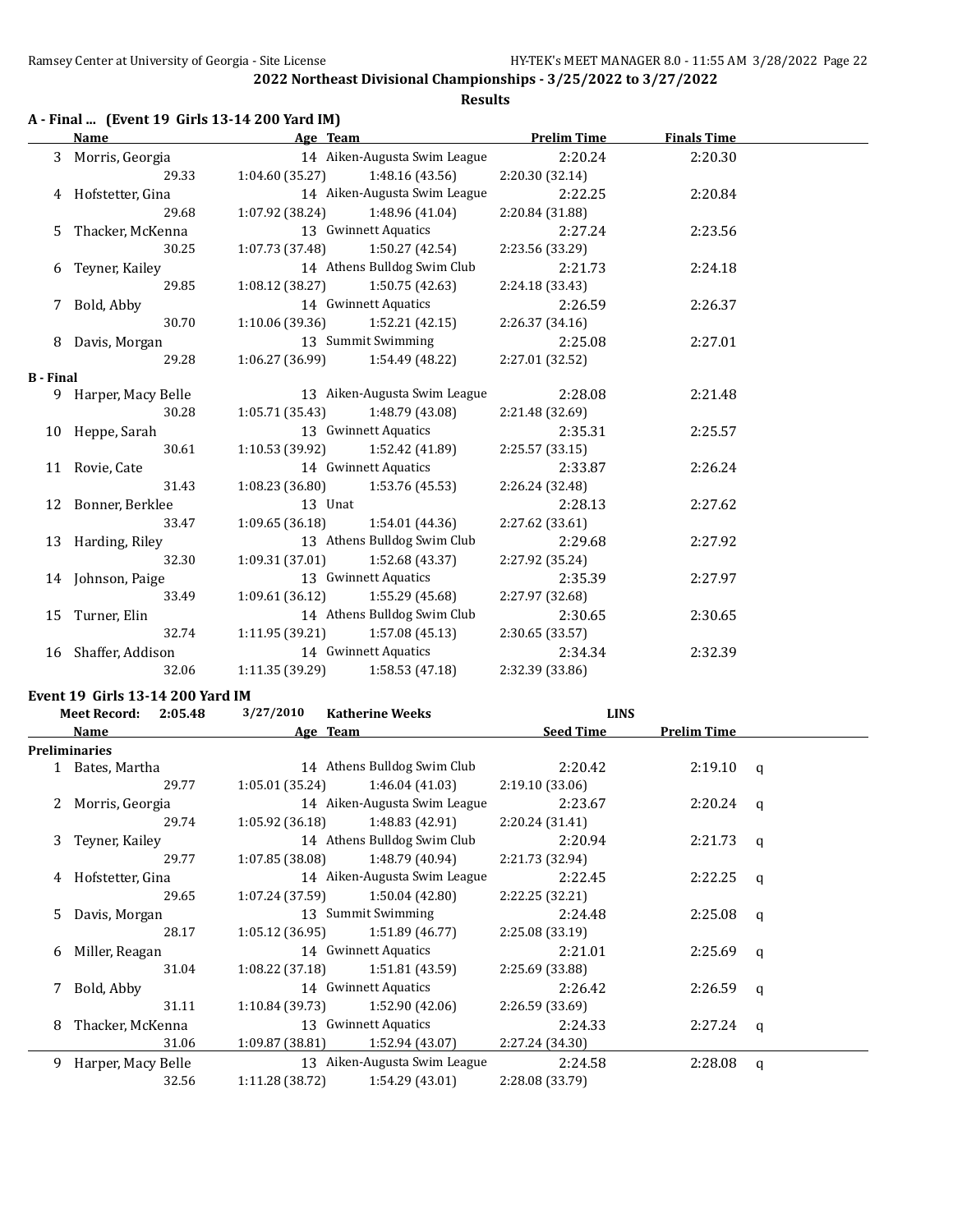|  |  | Preliminaries  (Event 19 Girls 13-14 200 Yard IM) |  |
|--|--|---------------------------------------------------|--|
|--|--|---------------------------------------------------|--|

|    | Name                 | Age Team                           | <b>Seed Time</b>           | <b>Prelim Time</b> |             |
|----|----------------------|------------------------------------|----------------------------|--------------------|-------------|
|    | 10 Bonner, Berklee   | 13 Unat                            | 2:37.11                    | 2:28.13            | $\mathbf q$ |
|    | 33.01                | 1:08.60(35.59)<br>1:54.17 (45.57)  | 2:28.13 (33.96)            |                    |             |
|    | 11 Harding, Riley    | 13 Athens Bulldog Swim Club        | 2:33.11                    | 2:29.68            | q           |
|    | 31.71                | 1:08.91 (37.20)<br>1:54.30 (45.39) | 2:29.68 (35.38)            |                    |             |
| 12 | Turner, Elin         | 14 Athens Bulldog Swim Club        | NT                         | 2:30.65            | q           |
|    | 32.75                | 1:55.86 (43.45)<br>1:12.41 (39.66) | 2:30.65 (34.79)            |                    |             |
|    | 13 Rovie, Cate       | 14 Gwinnett Aquatics               | 2:31.37                    | 2:33.87            | q           |
|    | 33.15                | 1:59.74 (48.59)<br>1:11.15(38.00)  | 2:33.87 (34.13)            |                    |             |
|    | 14 Shaffer, Addison  | 14 Gwinnett Aquatics               | 2:34.33                    | 2:34.34            | q           |
|    | 31.27                | 2:00.47 (51.00)<br>1:09.47 (38.20) | 2:34.34 (33.87)            |                    |             |
|    | 15 Heppe, Sarah      | 13 Gwinnett Aquatics               | 2:28.06                    | 2:35.31            | q           |
|    | 32.60                | 1:15.78 (43.18)<br>1:58.37 (42.59) | 2:35.31 (36.94)            |                    |             |
|    | 16 Johnson, Paige    | 13 Gwinnett Aquatics               | 2:35.14                    | 2:35.39            | q           |
|    | 34.59                | 1:12.30 (37.71)<br>1:59.97 (47.67) | 2:35.39 (35.42)            |                    |             |
|    | 17 Chisholm, Aubrey  | 14 Gwinnett Aquatics               | 2:32.39                    | 2:35.96            |             |
|    | 34.15                | 1:13.07(38.92)<br>2:02.15 (49.08)  | 2:35.96 (33.81)            |                    |             |
|    | 18 Yeomans, Carson   | 13 Athens Bulldog Swim Club        | 2:47.90                    | 2:36.85            |             |
|    | 34.75                | 1:13.50 (38.75)<br>1:58.53 (45.03) | 2:36.85 (38.32)            |                    |             |
|    | 19 Martin, Drew      | 13 Summer Hill Orcas Swim Club     | 3:09.52                    | 2:37.55            |             |
|    | 33.81                | 1:13.73 (39.92)<br>1:59.94 (46.21) | 2:37.55 (37.61)            |                    |             |
| 20 | Nelson, MJ           | 13 Lanier Aquatics                 | 2:50.07                    | 2:39.83            |             |
|    | 35.43                | 2:05.88 (48.29)<br>1:17.59(42.16)  | 2:39.83 (33.95)            |                    |             |
|    | 21 Ponder, Keziah    | 14 Gwinnett Aquatics               | 2:51.63                    | 2:41.07            |             |
|    | 35.03                | 2:05.95 (51.00)<br>1:14.95 (39.92) | 2:41.07 (35.12)            |                    |             |
|    | 22 Hobbs, Sophierose | 14 Athens Bulldog Swim Club        | 2:37.28                    | 2:42.27            |             |
|    | 35.85                | 1:17.42 (41.57)<br>2:07.08 (49.66) | 2:42.27 (35.19)            |                    |             |
|    | 23 Carter, Bria      | 13 Lanier Aquatics                 | 2:44.86                    | 2:42.79            |             |
|    | 34.56                | 2:05.05(47.16)<br>1:17.89 (43.33)  | 2:42.79 (37.74)            |                    |             |
|    | 24 Burkett, Gabby    | 14 Aiken-Augusta Swim League       | 2:48.24                    | 2:43.88            |             |
|    | 36.02                | 2:06.26 (48.87)<br>1:17.39 (41.37) | 2:43.88 (37.62)            |                    |             |
| 25 | Obrien, Maggie       | 14 Walton Waves                    | 2:45.03                    | 2:43.99            |             |
|    | 38.21                | 2:07.36 (49.11)<br>1:18.25(40.04)  | 2:43.99 (36.63)            |                    |             |
| 26 | Savage, Addie        | 13 Athens Bulldog Swim Club        | 2:56.68                    | 2:44.81            |             |
|    | 34.21                | 1:13.95 (39.74)<br>2:08.14 (54.19) | 2:44.81 (36.67)            |                    |             |
|    | 27 Seuser, Amanda    | 13 Summer Hill Orcas Swim Club     | 2:44.46                    | 2:44.93            |             |
|    | 33.54                | 1:16.63 (43.09)<br>2:06.39 (49.76) | 2:44.93 (38.54)            |                    |             |
|    | 28 Frey, Emma        | 13 Aiken-Augusta Swim League       | 2:57.43                    | 2:45.05            |             |
|    | 37.02                | 2:09.31 (50.47)<br>1:18.84 (41.82) | 2:45.05 (35.74)            |                    |             |
| 29 | Crawford, Josie      | 13 Aiken-Augusta Swim League       | 2:56.09                    | 2:45.09            |             |
|    | 32.95                | 2:06.00 (50.68)<br>1:15.32 (42.37) | 2:45.09 (39.09)            |                    |             |
| 30 | Jones, Avery         | 14 Aiken-Augusta Swim League       | 3:06.58                    | 2:45.22            |             |
|    | 37.63                | 2:10.21 (48.95)<br>1:21.26 (43.63) | 2:45.22 (35.01)            |                    |             |
| 31 | Mahaffey, Marissa    | 13 Brad Akins YMCA Barracudas      | 3:02.99                    | 2:45.34            |             |
|    | 34.60                | 2:07.26 (50.97)<br>1:16.29 (41.69) | 2:45.34 (38.08)            |                    |             |
|    | Cain, Haylee         | 13 Athens Bulldog Swim Club        | 2:46.74                    | 2:48.67            |             |
| 32 | 34.04                | 2:09.50 (53.78)<br>1:15.72 (41.68) | 2:48.67 (39.17)            |                    |             |
| 33 | Rabon, Morgan        | 13 Summer Hill Orcas Swim Club     | NT                         | 2:54.30            |             |
|    | 34.45                | 1:18.64 (44.19)<br>2:14.27 (55.63) | 2:54.30 (40.03)            |                    |             |
|    | Small, Zoe           | 13 Summer Hill Orcas Swim Club     | 3:03.54                    | 2:55.25            |             |
| 34 | 38.54                | 1:25.03 (46.49)<br>2:14.70 (49.67) |                            |                    |             |
|    | Collins, Oliwia      | 14 Lanier Aquatics                 | 2:55.25 (40.55)            |                    |             |
| 35 | 38.66                | 1:24.60 (45.94)<br>2:16.19 (51.59) | 2:57.15<br>2:55.99 (39.80) | 2:55.99            |             |
|    |                      |                                    |                            |                    |             |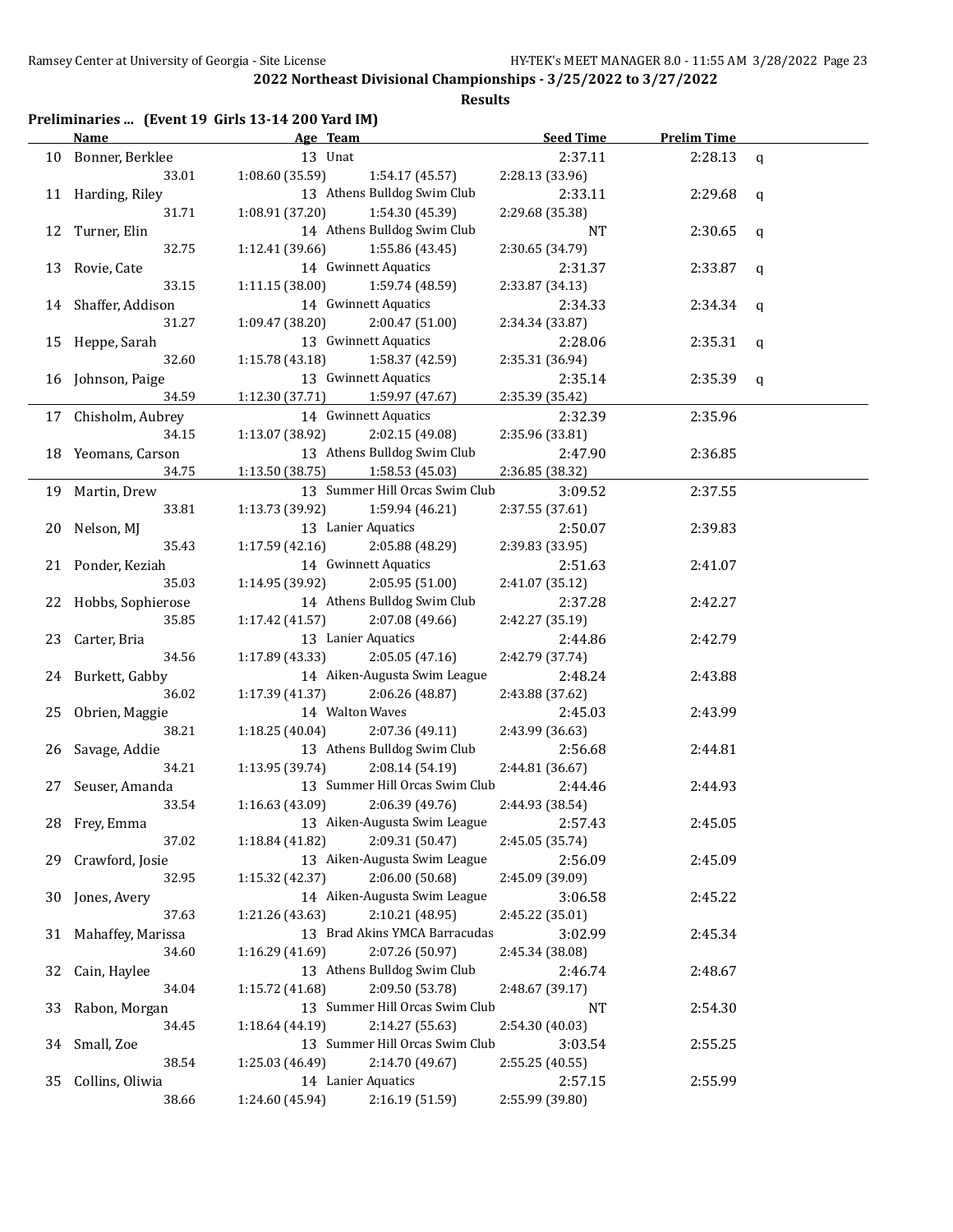## **Results**

## **Preliminaries ... (Event 19 Girls 13-14 200 Yard IM)**

|    | <b>Name</b>                     | Age Team                    |                               | <b>Seed Time</b>   | <b>Prelim Time</b> |  |
|----|---------------------------------|-----------------------------|-------------------------------|--------------------|--------------------|--|
|    | 36 Nelson, Isabella             |                             | 14 Athens Bulldog Swim Club   | 3:09.24            | 2:56.43            |  |
|    | 36.91                           | 1:20.32 (43.41)             | 2:13.81 (53.49)               | 2:56.43 (42.62)    |                    |  |
|    | 37 Cochran, Savannah            |                             | 13 Athens Bulldog Swim Club   | NT                 | 2:56.65            |  |
|    | 36.74                           | 1:22.12 (45.38)             | 2:12.21 (50.09)               | 2:56.65 (44.44)    |                    |  |
|    | 38 Holderfield, Carly           |                             | 14 Lanier Aquatics            | 2:55.65            | 2:57.56            |  |
|    | 41.18                           | 1:25.23 (44.05)             | 2:18.80 (53.57)               | 2:57.56 (38.76)    |                    |  |
|    | 39 Giles, Kyleigh               |                             | 14 Lanier Aquatics            | NT                 | 2:59.37            |  |
|    | 35.38                           | 1:18.55(43.17)              | 2:18.09 (59.54)               | 2:59.37 (41.28)    |                    |  |
|    | 40 Schwede, Madison             |                             | 13 Aiken-Augusta Swim League  | 3:02.89            | 3:02.30            |  |
|    | 37.98                           | 1:26.21 (48.23)             | 2:22.33 (56.12)               | 3:02.30 (39.97)    |                    |  |
|    | 41 Uptagrafft, Natalie          |                             | 13 Athens Bulldog Swim Club   | NT                 | 3:02.49            |  |
|    | 38.90                           | 1:25.36 (46.46)             | 2:19.92 (54.56)               | 3:02.49 (42.57)    |                    |  |
|    | 42 Frey, Issy                   |                             | 13 Aiken-Augusta Swim League  | NT                 | 3:03.45            |  |
|    |                                 | 1:27.40()                   | 2:22.25 (54.85)               | 3:03.45 (41.20)    |                    |  |
|    | 43 Graff, Bea                   |                             | 13 Athens Bulldog Swim Club   | 3:16.57            | 3:03.63            |  |
|    | 38.78                           | 1:24.45 (45.67)             | 2:21.83 (57.38)               | 3:03.63 (41.80)    |                    |  |
|    | 44 Teach, Turner                |                             | 14 Athens Bulldog Swim Club   | 3:09.78            | 3:05.61            |  |
|    | 36.54                           | 1:22.92 (46.38)             | 2:22.10 (59.18)               | 3:05.61(43.51)     |                    |  |
|    | 45 Kuykendall, Ainsley          |                             | 13 Aiken-Augusta Swim League  | 3:15.47            | 3:06.72            |  |
|    | 42.51                           | 1:29.85 (47.34)             | 2:25.62 (55.77)               | 3:06.72 (41.10)    |                    |  |
|    | 46 Pincombe, Violet             |                             | 13 Gwinnett Aquatics          | 3:20.18            | 3:08.07            |  |
|    | 42.44                           | 1:30.00(47.56)              | 2:24.78 (54.78)               | 3:08.07 (43.29)    |                    |  |
|    | 47 Bebin Blackwell, Caitlyn     |                             | 14 Athens Bulldog Swim Club   | 3:47.46            | 3:11.83            |  |
|    | 41.74                           | 1:29.27(47.53)              | 2:26.62 (57.35)               | 3:11.83 (45.21)    |                    |  |
|    | 48 Johnson, Mary Elizabeth      |                             | 13 Brad Akins YMCA Barracudas | 3:14.08            | 3:12.17            |  |
|    | 44.35                           | 1:31.93 (47.58)             | 2:30.35 (58.42)               | 3:12.17 (41.82)    |                    |  |
| 49 | Brown, Daisy                    |                             | 14 Morgan County Marlins      | <b>NT</b>          | 3:16.11            |  |
|    | 40.67                           | 1:27.88 (47.21)             | 2:30.87 (1:02.99)             | 3:16.11(45.24)     |                    |  |
|    | 50 Shaffer, Marleighna          |                             | 13 Athens Bulldog Swim Club   | 3:22.17            | 3:18.44            |  |
|    | 50.10                           | 1:37.26 (47.16)             | 2:34.82 (57.56)               | 3:18.44(43.62)     |                    |  |
|    | 51 Slinde, Ali                  |                             | 14 Lanier Aquatics            | 3:19.50            | 3:22.16            |  |
|    | 47.51                           | 1:39.32 (51.81)             | 2:37.78 (58.46)               | 3:22.16 (44.38)    |                    |  |
|    | 52 Fields, Amber                |                             | 13 Summit Swimming            | 3:40.79            | 3:29.78            |  |
|    |                                 | 1:38.60()                   | 2:46.00 (1:07.40)             | 3:29.78 (43.78)    |                    |  |
|    | 53 Konzelmann, Carly            |                             | 13 Lanier Aquatics            | NT                 | 3:32.33            |  |
|    |                                 | 1:43.54()                   | 2:44.57 (1:01.03)             | 3:32.33 (47.76)    |                    |  |
|    | Padamadan, Ann                  |                             | 13 Summit Swimming            | 3:40.17            | DQ                 |  |
|    | Not on back off wall - back     |                             |                               |                    |                    |  |
|    | 49.42                           | 1:43.74 (54.32)             | 2:48.67 (1:04.93)             | DQ (50.22)         |                    |  |
|    | McCoy, Mary                     |                             | 13 Aiken-Augusta Swim League  | NT                 | DQ                 |  |
|    | Butterfly kick - breast         |                             |                               |                    |                    |  |
|    | 36.02                           | 1:22.14 (46.12)             | 2:16.00 (53.86)               | DQ (37.22)         |                    |  |
|    | Event 20 Boys 13-14 200 Yard IM |                             |                               |                    |                    |  |
|    | <b>Meet Record:</b><br>1:56.62  | 3/24/2012                   | <b>Colin Monaghan</b>         | LA                 |                    |  |
|    | Namo                            | $\Delta \sigma \omega$ Toam |                               | <b>Dralim Time</b> | Finale Time        |  |

|           | Name              | Age Team       |                              | <b>Prelim Time</b> | <b>Finals Time</b> |  |
|-----------|-------------------|----------------|------------------------------|--------------------|--------------------|--|
| A - Final |                   |                |                              |                    |                    |  |
|           | Koch, Christopher |                | 13 Athens Bulldog Swim Club  | 2:08.75            | 2:05.30            |  |
|           | 27.24             | 59.68 (32.44)  | 1:36.42 (36.74)              | 2:05.30 (28.88)    |                    |  |
| 2         | Jokulis, Matias   |                | 13 Aiken-Augusta Swim League | 2:09.22            | 2:06.74            |  |
|           | 26.46             | 58.76 (32.30)  | 1:37.97 (39.21)              | 2:06.74 (28.77)    |                    |  |
|           | Sheridan, Cayden  | 13             | Lanier Aquatics              | 2:11.83            | 2:10.06            |  |
|           | 27.14             | 1:00.67(33.53) | 1:39.72 (39.05)              | 2:10.06 (30.34)    |                    |  |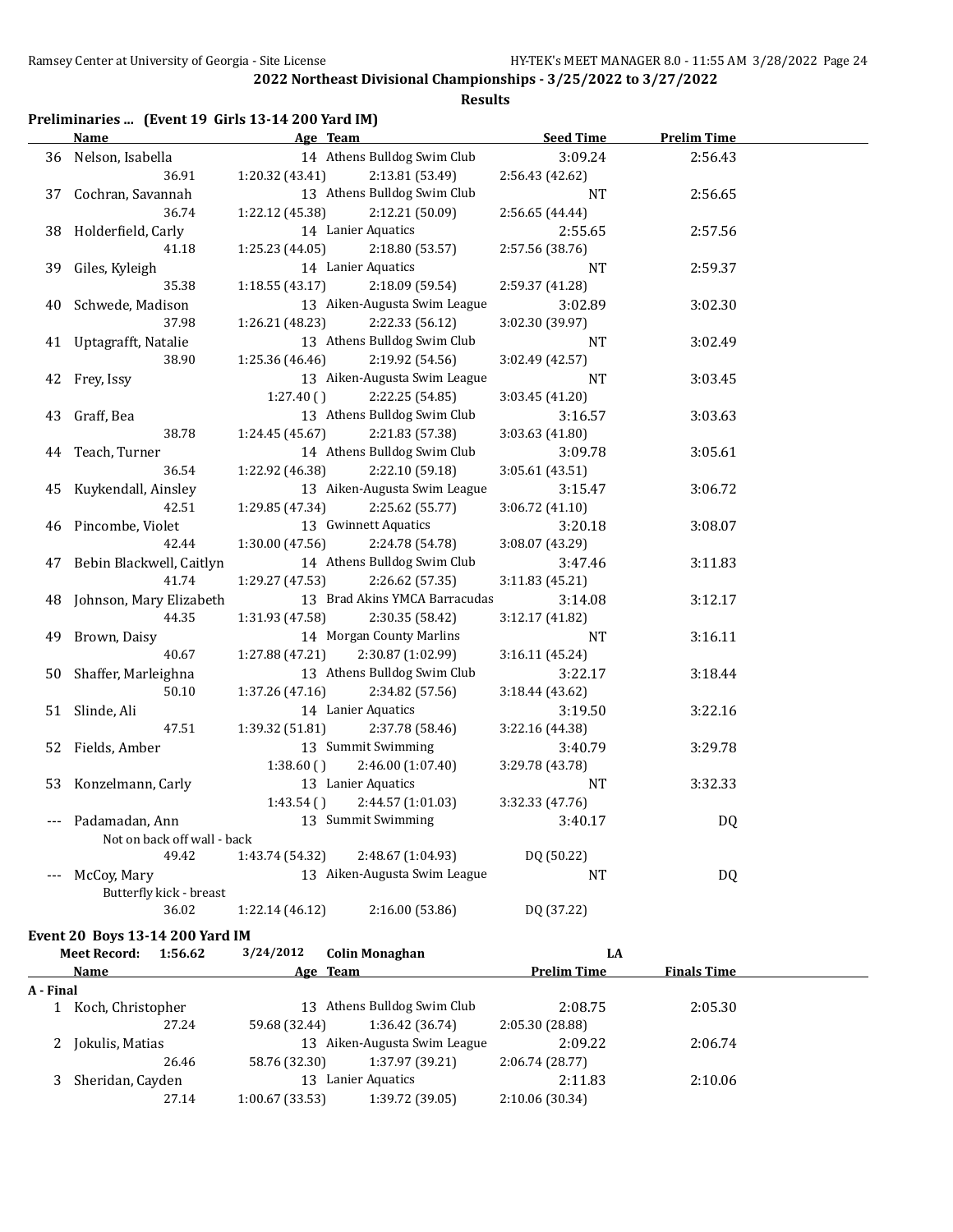#### **A - Final ... (Event 20 Boys 13-14 200 Yard IM)**

**Name Age Team Prelim Time Finals Time** 4 Stanton, Collier 13 Gwinnett Aquatics 2:17.95 2:10.15 28.64 1:01.92 (33.28) 1:40.43 (38.51) 2:10.15 (29.72) 5 Phillips, Luke 14 Athens Bulldog Swim Club 2:13.43 2:10.52 28.35 1:01.74 (33.39) 1:40.88 (39.14) 2:10.52 (29.64) 6 Dao, Jonathan 13 Lanier Aquatics 2:13.30 2:12.30 27.92 1:00.68 (32.76) 1:41.32 (40.64) 2:12.30 (30.98) 7 Trotter, Torin 13 Athens Bulldog Swim Club 2:14.84 2:13.30 28.50 1:02.34 (33.84) 1:43.28 (40.94) 2:13.30 (30.02) 8 Clinansmith, Lannon 14 Gwinnett Aquatics 2:18.44 2:17.95 28.22 1:01.92 (33.70) 1:44.93 (43.01) 2:17.95 (33.02) **B - Final** 9 Armel, Lyle 14 Athens Bulldog Swim Club 2:23.14 2:18.72 30.07 1:05.52 (35.45) 1:48.20 (42.68) 2:18.72 (30.52) 10 Wall, Jeff 14 Lanier Aquatics 2:19.42 2:19.85 30.17 1:06.76 (36.59) 1:48.51 (41.75) 2:19.85 (31.34) 11 Clinansmith, Kayden 14 Gwinnett Aquatics 2:24.26 2:20.33 29.33 1:04.14 (34.81) 1:49.13 (44.99) 2:20.33 (31.20) 12 Williams, Nick 13 Aiken-Augusta Swim League 2:21.79 2:21.69 30.27 1:05.30 (35.03) 1:50.47 (45.17) 2:21.69 (31.22) 13 Colleran, Daniel 13 Aiken-Augusta Swim League 2:27.44 2:24.78 29.40 1:04.45 (35.05) 1:51.26 (46.81) 2:24.78 (33.52) 14 Brown, Thomas 13 Athens Bulldog Swim Club 2:26.36 2:26.09 31.89 1:10.33 (38.44) 1:52.85 (42.52) 2:26.09 (33.24) 15 Smedley, Logan 13 Summit Swimming 2:30.06 2:26.65 29.92 1:06.61 (36.69) 1:53.20 (46.59) 2:26.65 (33.45) 16 Severtson, Collin 13 Unattached Summit 2:26.04 2:30.43 31.04 1:10.54 (39.50) 1:55.29 (44.75) 2:30.43 (35.14)

## **Event 20 Boys 13-14 200 Yard IM**

| <b>Meet Record:</b><br>1:56.62 |                     | 3/24/2012       | <b>Colin Monaghan</b>             | LA               |                    |          |
|--------------------------------|---------------------|-----------------|-----------------------------------|------------------|--------------------|----------|
|                                | Name                |                 | Age Team                          | <b>Seed Time</b> | <b>Prelim Time</b> |          |
|                                | Preliminaries       |                 |                                   |                  |                    |          |
|                                | 1 Koch, Christopher |                 | 13 Athens Bulldog Swim Club       | 2:07.50          | $2:08.75$ q        |          |
|                                | 27.36               | 1:00.30 (32.94) | 1:38.37 (38.07)                   | 2:08.75 (30.38)  |                    |          |
|                                | 2 Jokulis, Matias   |                 | 13 Aiken-Augusta Swim League      | 2:11.30          | $2:09.22$ q        |          |
|                                | 26.95               |                 | $59.28(32.33)$ 1:40.23 (40.95)    | 2:09.22 (28.99)  |                    |          |
| 3                              | Sheridan, Cayden    |                 | 13 Lanier Aquatics                | 2:12.34          | 2:11.83            | $\alpha$ |
|                                | 26.83               | 1:00.74 (33.91) | 1:40.77 (40.03)                   | 2:11.83 (31.06)  |                    |          |
| 4                              | Dao, Jonathan       |                 | 13 Lanier Aquatics                | 2:16.61          | 2:13.30            | q        |
|                                | 28.00               |                 | $1:01.65(33.65)$ $1:42.39(40.74)$ | 2:13.30 (30.91)  |                    |          |
| 5.                             | Phillips, Luke      |                 | 14 Athens Bulldog Swim Club       | 2:10.18          | $2:13.43$ q        |          |
|                                | 28.63               | 1:03.36 (34.73) | 1:43.42 (40.06)                   | 2:13.43(30.01)   |                    |          |
| 6                              | Trotter, Torin      |                 | 13 Athens Bulldog Swim Club       | 2:14.65          | $2:14.84$ q        |          |
|                                | 29.14               | 1:02.98 (33.84) | 1:44.61 (41.63)                   | 2:14.84 (30.23)  |                    |          |
| 7                              | Stanton, Collier    |                 | 13 Gwinnett Aquatics              | 2:15.05          | 2:17.95            | a        |
|                                | 29.78               |                 | $1:05.45(35.67)$ $1:46.12(40.67)$ | 2:17.95 (31.83)  |                    |          |
| 8                              | Clinansmith, Lannon |                 | 14 Gwinnett Aquatics              | 2:17.78          | $2:18.44$ q        |          |
|                                | 29.29               | 1:03.95 (34.66) | 1:45.73 (41.78)                   | 2:18.44(32.71)   |                    |          |
|                                | 9 Wall, Jeff        |                 | 14 Lanier Aquatics                | 2:23.15          | 2:19.42            | a        |
|                                | 30.46               | 1:07.19(36.73)  | 1:47.66 (40.47)                   | 2:19.42(31.76)   |                    |          |
| 10                             | Williams, Nick      |                 | 13 Aiken-Augusta Swim League      | 2:17.70          | 2:21.79            | a        |
|                                | 30.02               | 1:04.47(34.45)  | 1:50.71 (46.24)                   | 2:21.79 (31.08)  |                    |          |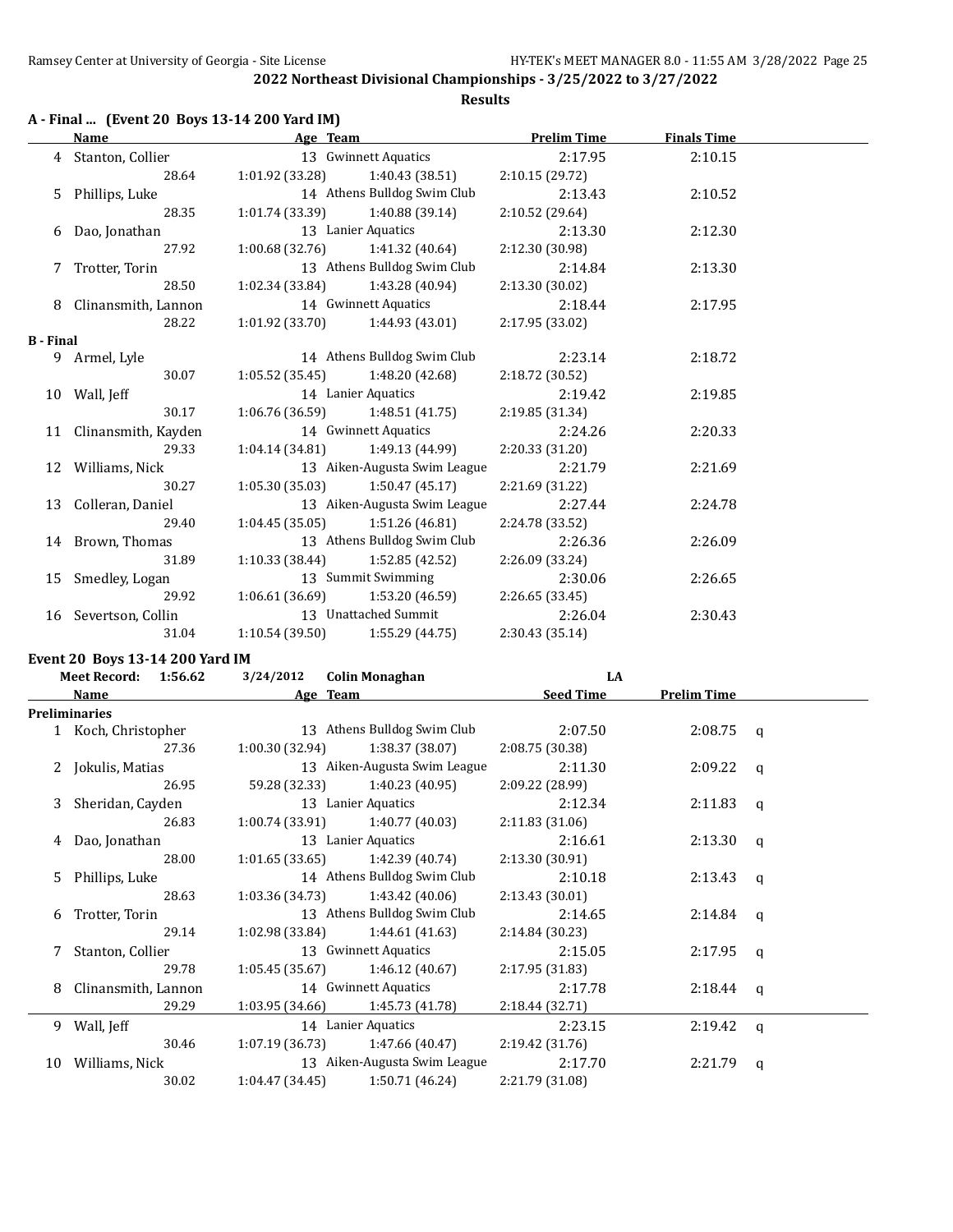| Preliminaries  (Event 20 Boys 13-14 200 Yard IM) |  |  |  |
|--------------------------------------------------|--|--|--|
|--------------------------------------------------|--|--|--|

|    | Name                        | Age Team        |                               | <b>Seed Time</b> | <b>Prelim Time</b> |             |
|----|-----------------------------|-----------------|-------------------------------|------------------|--------------------|-------------|
|    | 11 Armel, Lyle              |                 | 14 Athens Bulldog Swim Club   | 2:26.39          | 2:23.14            | $\mathbf q$ |
|    | 29.65                       | 1:06.11(36.46)  | 1:50.95 (44.84)               | 2:23.14 (32.19)  |                    |             |
|    | 12 Clinansmith, Kayden      |                 | 14 Gwinnett Aquatics          | 2:29.39          | 2:24.26            | q           |
|    | 30.29                       | 1:07.17 (36.88) | 1:52.74 (45.57)               | 2:24.26 (31.52)  |                    |             |
|    | 13 Severtson, Collin        |                 | 13 Unattached Summit          | 2:38.08          | 2:26.04            | q           |
|    | 31.24                       | 1:10.14 (38.90) | 1:52.71 (42.57)               | 2:26.04 (33.33)  |                    |             |
|    | 14 Brown, Thomas            |                 | 13 Athens Bulldog Swim Club   | 2:34.49          | 2:26.36            | q           |
|    | 30.78                       | 1:09.34 (38.56) | 1:52.60 (43.26)               | 2:26.36 (33.76)  |                    |             |
|    | 15 Colleran, Daniel         |                 | 13 Aiken-Augusta Swim League  | NT               | 2:27.44            |             |
|    | 30.36                       | 1:05.55(35.19)  | 1:52.32 (46.77)               | 2:27.44 (35.12)  |                    | q           |
|    |                             |                 |                               |                  |                    |             |
|    | 16 Smedley, Logan           |                 | 13 Summit Swimming            | 2:27.97          | 2:30.06            | q           |
|    | 30.33                       | 1:08.52 (38.19) | 1:55.61 (47.09)               | 2:30.06 (34.45)  |                    |             |
|    | 17 Bennett, SteveMichael    |                 | 14 Gwinnett Aquatics          | 2:41.13          | 2:30.64            |             |
|    | 32.14                       | 1:11.76 (39.62) | 1:57.65 (45.89)               | 2:30.64 (32.99)  |                    |             |
|    | 18 Wang, Jimmy              |                 | 13 Gwinnett Aquatics          | 2:29.96          | 2:31.39            |             |
|    | 33.29                       | 1:14.31 (41.02) | 1:57.39 (43.08)               | 2:31.39 (34.00)  |                    |             |
|    | 19 Villemain, Hudson        |                 | 14 Aiken-Augusta Swim League  | 2:49.49          | 2:32.28            |             |
|    | 32.21                       | 1:09.80 (37.59) | 1:58.79 (48.99)               | 2:32.28 (33.49)  |                    |             |
|    | 20 Hall, William            |                 | 14 Athens Bulldog Swim Club   | 2:39.98          | 2:33.10            |             |
|    | 22.20                       | 1:13.63 (51.43) | 1:57.93 (44.30)               | 2:33.10 (35.17)  |                    |             |
|    | 21 Karumbaiah, Nakul        |                 | 13 Athens Bulldog Swim Club   | 3:02.56          | 2:33.27            |             |
|    | 36.58                       | 1:16.45 (39.87) | 2:00.06 (43.61)               | 2:33.27 (33.21)  |                    |             |
|    | 22 Liu, Stephen             |                 | 13 Aiken-Augusta Swim League  | NT               | 2:37.62            |             |
|    | 34.02                       | 1:13.53 (39.51) | 2:02.19 (48.66)               | 2:37.62 (35.43)  |                    |             |
|    | 23 Alhmoud, Karam           |                 | 14 Gwinnett Aquatics          | 2:52.34          | 2:40.65            |             |
|    | 33.51                       | 1:15.05(41.54)  | 2:05.30 (50.25)               | 2:40.65 (35.35)  |                    |             |
|    | 24 Parker, Justice          |                 | 13 Gwinnett Aquatics          | 2:42.14          | 2:40.96            |             |
|    | 35.82                       | 1:15.83 (40.01) | 2:02.94 (47.11)               | 2:40.96 (38.02)  |                    |             |
|    | 25 Allen, Kole              |                 | 14 Lanier Aquatics            | 3:10.99          | 2:45.80            |             |
|    | 34.09                       | 1:13.30 (39.21) | 2:11.65 (58.35)               | 2:45.80 (34.15)  |                    |             |
|    | 26 Graff, Charlie           |                 | 13 Athens Bulldog Swim Club   | 3:01.23          | 2:46.58            |             |
|    | 39.26                       | 1:22.38 (43.12) | 2:10.65 (48.27)               | 2:46.58 (35.93)  |                    |             |
|    |                             |                 | 13 Brad Akins YMCA Barracudas | 2:52.41          | 2:49.25            |             |
| 27 | Strickland, Samuel<br>37.87 |                 | 2:12.85 (51.19)               |                  |                    |             |
|    |                             | 1:21.66 (43.79) | 13 Athens Bulldog Swim Club   | 2:49.25 (36.40)  |                    |             |
|    | 28 Fairman, Rowen           |                 |                               | <b>NT</b>        | 2:49.84            |             |
|    | 35.83                       | 1:18.78(42.95)  | 2:09.87 (51.09)               | 2:49.84 (39.97)  |                    |             |
|    | 29 McKenzie, Ryan           |                 | 13 Lanier Aquatics            | NT               | 2:53.28            |             |
|    | 35.73                       | 1:17.25 (41.52) | 2:12.71 (55.46)               | 2:53.28 (40.57)  |                    |             |
|    | 30 Wallace, Jaxson          |                 | 14 Athens Bulldog Swim Club   | NT               | 2:59.90            |             |
|    | 35.97                       | 1:24.19 (48.22) | 2:13.70 (49.51)               | 2:59.90 (46.20)  |                    |             |
|    | 31 Wendel, Chase            |                 | 13 Lanier Aquatics            | 3:07.08          | 3:06.49            |             |
|    | 43.65                       | 1:30.32 (46.67) | 2:26.91 (56.59)               | 3:06.49 (39.58)  |                    |             |
| 32 | Poole, Jack                 |                 | 13 Athens Bulldog Swim Club   | NT               | 3:10.82            |             |
|    | 1:29.90                     |                 | 2:27.45()                     | 3:10.82 (43.37)  |                    |             |
|    | Herring, Connor             |                 | 13 Brad Akins YMCA Barracudas | 3:15.44          | DQ                 |             |
|    | Not on back off wall - back |                 |                               |                  |                    |             |
|    | 50.43                       | 1:44.87 (54.44) | 2:44.76 (59.89)               | DQ (38.52)       |                    |             |
|    | Balducci, Henry             |                 | 14 Aiken-Augusta Swim League  | 3:00.96          | DQ                 |             |
|    | False start - Misc          |                 |                               |                  |                    |             |
|    | 34.52                       | 1:17.11 (42.59) | 2:12.86 (55.75)               | DQ (38.51)       |                    |             |
|    | Saye, Brandon               |                 | 13 Gwinnett Aquatics          | 3:10.26          | DQ                 |             |
|    | Alternating Kick - breast   |                 |                               |                  |                    |             |
|    | 42.74                       | 1:30.75 (48.01) | 2:34.58 (1:03.83)             | DQ (35.34)       |                    |             |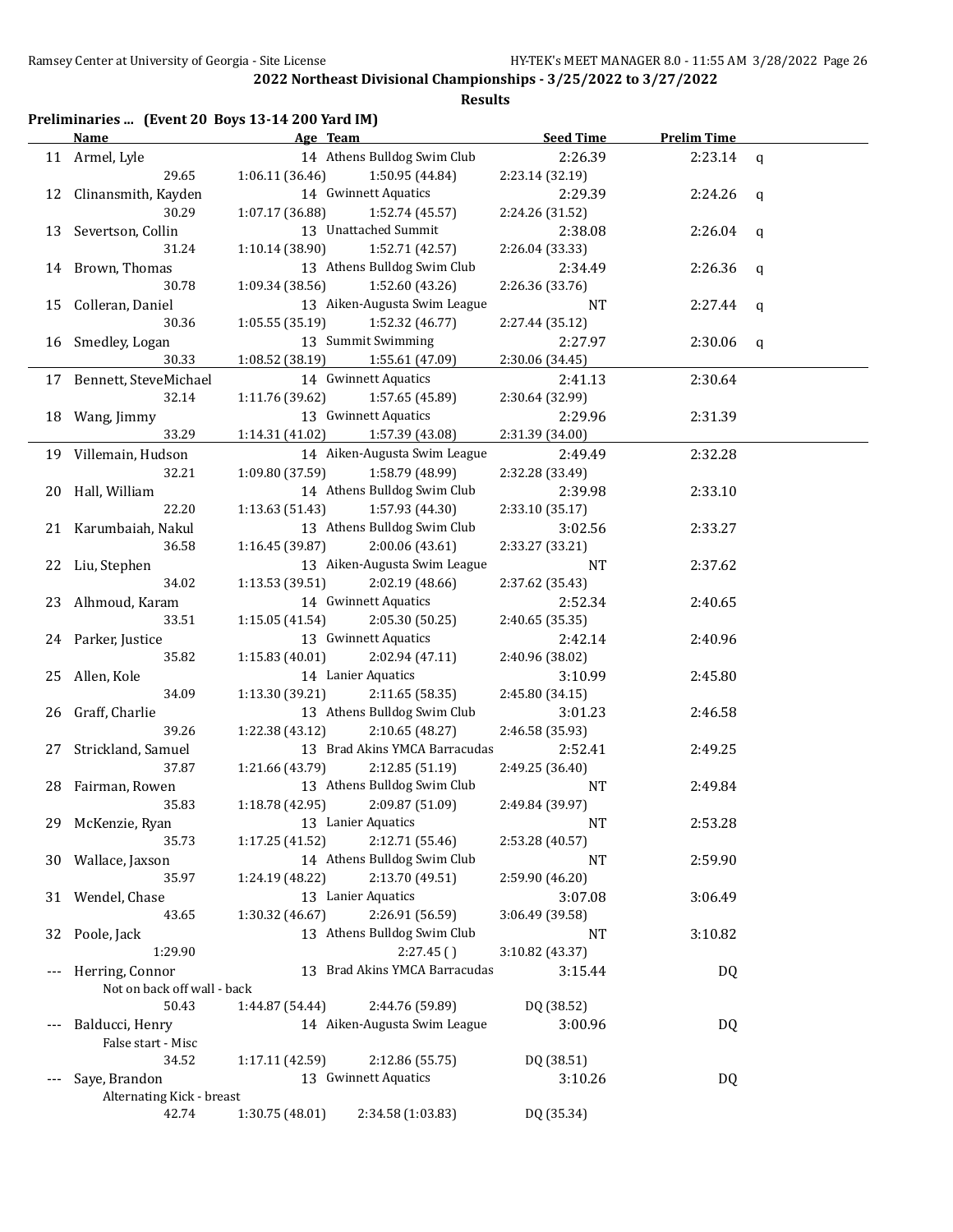**Event 21 Girls 200 Yard IM**

## **2022 Northeast Divisional Championships - 3/25/2022 to 3/27/2022**

|                  | <b>Meet Record:</b>             | 2:02.01 | 3/28/2015       | <b>Danielle DellaTorre</b>          |                    | <b>ABSC</b>        |  |
|------------------|---------------------------------|---------|-----------------|-------------------------------------|--------------------|--------------------|--|
|                  | Name                            |         | Age Team        |                                     | <b>Prelim Time</b> | <b>Finals Time</b> |  |
| A - Final        |                                 |         |                 |                                     |                    |                    |  |
|                  | 1 Riordan, Amy                  |         |                 | 18 Aiken-Augusta Swim League        | 2:04.42            | 2:03.43            |  |
|                  |                                 | 26.20   | 56.50 (30.30)   | 1:35.32 (38.82)                     | 2:03.43 (28.11)    |                    |  |
|                  | 2 Harper, Amelia                |         |                 | 15 Aiken-Augusta Swim League        | 2:09.55            | 2:09.14            |  |
|                  |                                 | 28.14   | 1:00.36(32.22)  | 1:38.51 (38.15)                     | 2:09.14 (30.63)    |                    |  |
|                  | 3 Dampier, Madison              |         |                 | 15 Lanier Aquatics                  | 2:12.90            | 2:11.39            |  |
|                  |                                 | 28.36   |                 | $1:01.00(32.64)$ $1:41.04(40.04)$   | 2:11.39 (30.35)    |                    |  |
|                  | 4 Burke, Hanna                  |         |                 | 17 Gwinnett Aquatics                | 2:15.79            | 2:11.41            |  |
|                  |                                 | 28.79   | 1:01.17 (32.38) | 1:41.27 (40.10)                     | 2:11.41 (30.14)    |                    |  |
| 5                | Halbach, Ansley                 |         |                 | 16 Athens Bulldog Swim Club         | 2:12.91            | 2:11.59            |  |
|                  |                                 | 28.33   |                 | $1:01.88(33.55)$ $1:42.03(40.15)$   | 2:11.59 (29.56)    |                    |  |
| 6                | Stewart, Olivia                 |         |                 | 15 Aiken-Augusta Swim League        | 2:11.88            | 2:12.82            |  |
|                  |                                 | 28.42   |                 | $1:02.58(34.16)$ $1:41.06(38.48)$   | 2:12.82 (31.76)    |                    |  |
|                  | 7 Rees, Sofie                   |         |                 | 18 Gwinnett Aquatics                | 2:11.76            | 2:14.12            |  |
|                  |                                 | 28.45   | 1:00.89(32.44)  | 1:41.77 (40.88)                     | 2:14.12 (32.35)    |                    |  |
|                  | 8 Jowers, Hannah-Claire         |         |                 | 15 Gwinnett Aquatics                | 2:13.91            | 2:17.68            |  |
|                  |                                 | 29.79   |                 | $1:04.79(35.00)$ $1:45.87(41.08)$   | 2:17.68 (31.81)    |                    |  |
| <b>B</b> - Final |                                 |         |                 |                                     |                    |                    |  |
|                  | 9 Avelar, Nicole                |         |                 | 15 Athens Bulldog Swim Club         | 2:17.54            | 2:15.04            |  |
|                  |                                 | 28.19   | 1:02.99 (34.80) | 1:42.85 (39.86)                     | 2:15.04(32.19)     |                    |  |
|                  | 10 Alewine-Flores, Aubree-Clare |         |                 | 15 Athens Bulldog Swim Club         | 2:16.41            | 2:15.29            |  |
|                  |                                 | 28.03   | 1:01.31(33.28)  | 1:44.44(43.13)                      | 2:15.29 (30.85)    |                    |  |
|                  | 11 Dao, Jayla                   |         |                 | 15 Lanier Aquatics                  | 2:23.08            | 2:16.11            |  |
|                  |                                 | 28.94   |                 | $1:02.55(33.61)$ $1:42.84(40.29)$   | 2:16.11 (33.27)    |                    |  |
|                  | 12 Diehl, Caitlyn               |         |                 | 15 Gwinnett Aquatics                | 2:20.56            | 2:18.39            |  |
|                  |                                 | 29.63   |                 | $1:04.48(34.85)$ $1:45.40(40.92)$   | 2:18.39 (32.99)    |                    |  |
|                  | 13 Kennedy, Alice               |         |                 | 17 Athens Bulldog Swim Club         | 2:22.97            | 2:21.94            |  |
|                  |                                 | 30.19   |                 | $1:06.65(36.46)$ $1:49.89(43.24)$   | 2:21.94 (32.05)    |                    |  |
|                  | 14 Wilson, Zoe                  |         |                 | 18 Gwinnett Aquatics                | 2:22.08            | 2:23.29            |  |
|                  |                                 | 31.07   |                 | $1:08.33(37.26)$ $1:50.06(41.73)$   | 2:23.29 (33.23)    |                    |  |
|                  | 15 West, Olivia                 |         |                 | 15 Lanier Aquatics                  | 2:22.49            | 2:25.55            |  |
|                  |                                 | 30.71   |                 | $1:05.44(34.73)$ $1:49.53(44.09)$   | 2:25.55 (36.02)    |                    |  |
|                  | 16 Cain, Makaylee               |         |                 | 16 Athens Bulldog Swim Club         | 2:24.40            | 2:26.73            |  |
|                  |                                 | 30.06   | 1:08.88(38.82)  | 1:53.07(44.19)                      | 2:26.73 (33.66)    |                    |  |
|                  | Event 21 Girls 200 Yard IM      |         |                 |                                     |                    |                    |  |
|                  |                                 |         | 2/20/2015       | $D_1, D_2, D_3, D_4, D_5, D_6, D_7$ |                    | 0.000              |  |

| <b>Meet Record:</b> |                    | 2:02.01 | 3/28/2015      | <b>Danielle DellaTorre</b>   | <b>ABSC</b>      |                    |              |  |
|---------------------|--------------------|---------|----------------|------------------------------|------------------|--------------------|--------------|--|
|                     | Name               |         |                | Age Team                     | <b>Seed Time</b> | <b>Prelim Time</b> |              |  |
|                     | Preliminaries      |         |                |                              |                  |                    |              |  |
|                     | Riordan, Amy       |         |                | 18 Aiken-Augusta Swim League | 2:06.56          | $2:04.42$ q        |              |  |
|                     |                    | 26.56   | 56.77 (30.21)  | 1:36.17(39.40)               | 2:04.42(28.25)   |                    |              |  |
|                     | 2 Harper, Amelia   |         |                | 15 Aiken-Augusta Swim League | 2:12.16          | 2:09.55            | $\alpha$     |  |
|                     |                    | 28.35   | 1:00.50(32.15) | 1:39.36 (38.86)              | 2:09.55(30.19)   |                    |              |  |
| 3                   | Rees, Sofie        |         |                | 18 Gwinnett Aquatics         | 2:11.18          | 2:11.76            | <b>a</b>     |  |
|                     |                    | 28.29   | 59.77 (31.48)  | 1:40.00(40.23)               | 2:11.76(31.76)   |                    |              |  |
| 4                   | Stewart, Olivia    |         |                | 15 Aiken-Augusta Swim League | 2:14.52          | 2:11.88            | $\mathbf{q}$ |  |
|                     |                    | 27.78   | 1:01.09(33.31) | 1:40.32 (39.23)              | 2:11.88(31.56)   |                    |              |  |
|                     | 5 Dampier, Madison |         |                | 15 Lanier Aquatics           | 2:08.84          | 2:12.90            | q            |  |
|                     |                    | 28.33   | 1:01.18(32.85) | 1:41.37(40.19)               | 2:12.90 (31.53)  |                    |              |  |
| 6                   | Halbach, Ansley    |         |                | 16 Athens Bulldog Swim Club  | 2:13.09          | 2:12.91            | q            |  |
|                     |                    | 28.33   | 1:01.76(33.43) | 1:42.42 (40.66)              | 2:12.91 (30.49)  |                    |              |  |
|                     |                    |         |                |                              |                  |                    |              |  |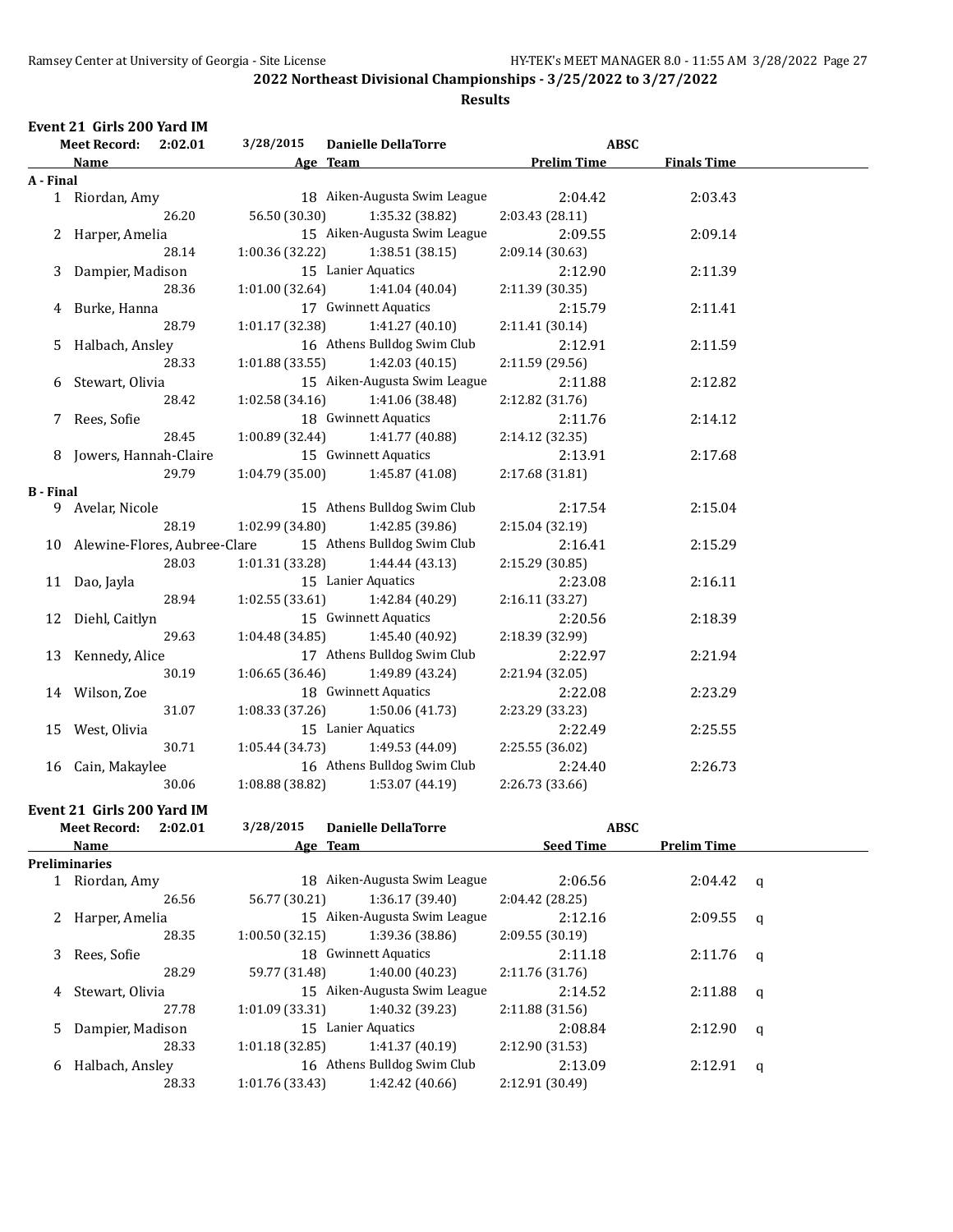## **Preliminaries ... (Event 21 Girls 200 Yard IM)**

|     | Name                           | Age Team                              |                                                | <b>Seed Time</b>           | <b>Prelim Time</b> |   |
|-----|--------------------------------|---------------------------------------|------------------------------------------------|----------------------------|--------------------|---|
|     | 7 Jowers, Hannah-Claire        |                                       | 15 Gwinnett Aquatics                           | 2:13.68                    | 2:13.91            | q |
|     | 29.83                          | 1:02.57 (32.74)                       | 1:43.40 (40.83)                                | 2:13.91 (30.51)            |                    |   |
| 8   | Burke, Hanna                   |                                       | 17 Gwinnett Aquatics                           | 2:09.99                    | 2:15.79            | q |
|     | 30.00                          | 1:02.68(32.68)                        | 1:43.22 (40.54)                                | 2:15.79 (32.57)            |                    |   |
|     | 9 Alewine-Flores, Aubree-Clare |                                       | 15 Athens Bulldog Swim Club                    | 2:24.26                    | 2:16.41            | q |
|     | 28.46                          | 1:02.24 (33.78)                       | 1:45.29 (43.05)                                | 2:16.41 (31.12)            |                    |   |
| 10  | Avelar, Nicole                 |                                       | 15 Athens Bulldog Swim Club                    | 2:18.77                    | 2:17.54            | q |
|     | 28.13                          | 1:03.70 (35.57)                       | 1:44.13 (40.43)                                | 2:17.54 (33.41)            |                    |   |
|     | 11 Hope, Maddie                |                                       | 17 Athens Bulldog Swim Club                    | 2:28.81                    | 2:19.28            | q |
|     | 29.38                          | 1:05.54 (36.16)                       | 1:47.88 (42.34)                                | 2:19.28 (31.40)            |                    |   |
| 12  | Diehl, Caitlyn                 |                                       | 15 Gwinnett Aquatics                           | 2:19.47                    | 2:20.56            | q |
|     | 30.04                          | 1:06.15(36.11)                        | 1:47.44 (41.29)                                | 2:20.56 (33.12)            |                    |   |
| 13  | Wilson, Zoe                    |                                       | 18 Gwinnett Aquatics                           | 2:19.25                    | 2:22.08            | q |
|     | 30.75                          | 1:08.30 (37.55)                       | 1:49.59 (41.29)                                | 2:22.08 (32.49)            |                    |   |
|     | 14 West, Olivia                | 15 Lanier Aquatics                    |                                                | 2:25.71                    | 2:22.49            | q |
|     | 30.40                          | 1:05.49 (35.09)                       | 1:47.78 (42.29)                                | 2:22.49 (34.71)            |                    |   |
| 15  | Kennedy, Alice                 |                                       | 17 Athens Bulldog Swim Club                    | 2:26.78                    | 2:22.97            |   |
|     | 30.14                          | 1:05.59 (35.45)                       | 1:51.10 (45.51)                                | 2:22.97 (31.87)            |                    | q |
|     | 16 Dao, Jayla                  | 15 Lanier Aquatics                    |                                                | 2:12.81                    | 2:23.08            |   |
|     | 30.32                          | 1:07.46 (37.14)                       | 1:48.21 (40.75)                                | 2:23.08 (34.87)            |                    | q |
|     |                                |                                       | 16 Athens Bulldog Swim Club                    |                            |                    |   |
|     | 17 Cain, Makaylee<br>29.44     | 1:06.44 (37.00)                       | 1:50.79 (44.35)                                | 2:21.86                    | 2:24.40            |   |
|     |                                | 17 Lanier Aquatics                    |                                                | 2:24.40 (33.61)            |                    |   |
| 18  | Dao, Jessica<br>29.94          |                                       |                                                | 2:18.45                    | 2:24.72            |   |
|     |                                | 1:05.84 (35.90)                       | 1:48.60 (42.76)                                | 2:24.72 (36.12)            |                    |   |
|     | 19 Golembeski, Bailey<br>31.71 | 1:09.16 (37.45)                       | 15 Aiken-Augusta Swim League<br>1:50.63(41.47) | 2:23.19                    | 2:25.05            |   |
|     | Scull, Anna                    |                                       | 18 Summit Swimming                             | 2:25.05 (34.42)<br>2:21.70 |                    |   |
| 20. | 29.80                          | 1:08.14 (38.34)                       | 1:50.60 (42.46)                                | 2:25.60 (35.00)            | 2:25.60            |   |
|     | 21 Hayes, Addie                |                                       | 17 Athens Bulldog Swim Club                    | 2:30.10                    | 2:26.42            |   |
|     | 29.30                          | 1:05.28 (35.98)                       | 1:50.50 (45.22)                                | 2:26.42 (35.92)            |                    |   |
| 22  | Greene, Emma                   |                                       | 16 Athens Bulldog Swim Club                    | 2:26.82                    | 2:26.55            |   |
|     | 32.29                          | 1:08.63 (36.34)                       | 1:53.67 (45.04)                                | 2:26.55 (32.88)            |                    |   |
|     |                                |                                       | 17 Summer Hill Orcas Swim Club                 | 2:40.45                    |                    |   |
| 23  | Mustard, Mary<br>30.86         | 1:07.63(36.77)                        | 1:52.83 (45.20)                                |                            | 2:28.64            |   |
|     | 24 Iwanski, Mayle              |                                       | 16 Aiken-Augusta Swim League                   | 2:28.64 (35.81)            |                    |   |
|     | 31.26                          | 1:10.30(39.04)                        | 1:54.41(44.11)                                 | 2:29.69<br>2:29.83 (35.42) | 2:29.83            |   |
|     |                                | 17 Summit Swimming                    |                                                |                            | 2:31.19            |   |
|     | 25 McCord, GiGi<br>30.90       | 1:09.55(38.65)                        | 1:55.96 (46.41)                                | 2:30.85<br>2:31.19 (35.23) |                    |   |
|     |                                |                                       | 17 Gwinnett Aquatics                           | 2:29.31                    | 2:32.81            |   |
|     | 26 Britton, Condi<br>31.18     |                                       | 1:57.29 (47.55)                                | 2:32.81 (35.52)            |                    |   |
|     |                                | 1:09.74(38.56)                        | 15 Summit Swimming                             |                            |                    |   |
|     | 27 Brown, Elyse<br>32.72       |                                       |                                                | 2:33.01                    | 2:32.86            |   |
|     |                                | 1:11.42 (38.70)<br>17 Walton Waves    | 1:57.82 (46.40)                                | 2:32.86 (35.04)            |                    |   |
| 28  | Massaro, Caroline              |                                       |                                                | 2:35.59                    | 2:36.17            |   |
|     | 35.05                          | 1:13.19(38.14)                        | 2:02.65 (49.46)                                | 2:36.17 (33.52)            |                    |   |
| 29. | Hammond, Audrey                |                                       | 15 Aiken-Augusta Swim League                   | 2:31.51                    | 2:38.55            |   |
|     | 34.66                          | 1:13.50 (38.84)<br>15 Lanier Aquatics | 2:00.86 (47.36)                                | 2:38.55 (37.69)            | 2:40.31            |   |
|     | 30 Johnson, Sophia<br>31.55    | 1:12.00 (40.45)                       | 2:02.45 (50.45)                                | 2:45.19                    |                    |   |
|     |                                |                                       |                                                | 2:40.31 (37.86)            |                    |   |
|     | 31 Obrien, Molly<br>39.85      | 16 Walton Waves                       |                                                | 2:46.22                    | 2:46.95            |   |
|     |                                | 1:23.96 (44.11)                       | 2:08.27 (44.31)                                | 2:46.95 (38.68)            |                    |   |
|     | 32 Smith, Liza                 |                                       | 15 Summit Swimming                             | 2:47.03                    | 2:47.69            |   |
|     | 38.58                          | 1:21.54 (42.96)                       | 2:09.09 (47.55)                                | 2:47.69 (38.60)            |                    |   |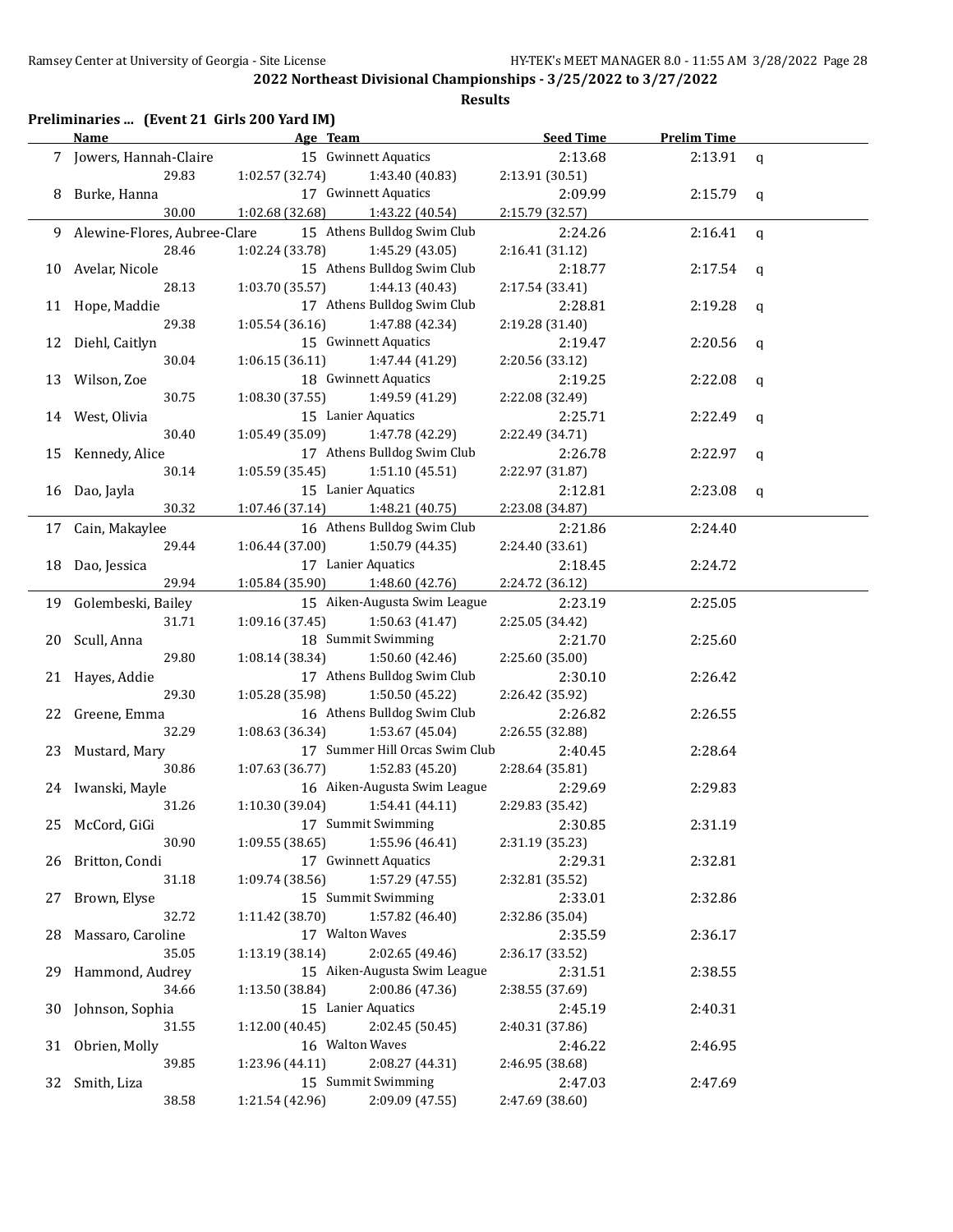**Results**

|    | <b>Name</b>                 | Age Team        |                             | <b>Seed Time</b> | <b>Prelim Time</b> |  |
|----|-----------------------------|-----------------|-----------------------------|------------------|--------------------|--|
| 33 | Thang, Mercy                |                 | 15 Athens Bulldog Swim Club | 2:51.97          | 2:51.23            |  |
|    | 37.42                       | 1:20.14(42.72)  | 2:10.24(50.10)              | 2:51.23 (40.99)  |                    |  |
| 34 | Cole, Mabry                 |                 | 16 Athens Bulldog Swim Club | 2:44.58          | 2:51.54            |  |
|    | 31.57                       | 1:13.47(41.90)  | 2:09.72 (56.25)             | 2:51.54 (41.82)  |                    |  |
| 35 | Baker. Bella                | 16              | Lanier Aquatics             | NT               | 2:56.37            |  |
|    | 36.01                       | 1:21.91 (45.90) | 2:15.61 (53.70)             | 2:56.37(40.76)   |                    |  |
|    | Moss-Brown, MayaFaith       |                 | 16 Walton Waves             | <b>NT</b>        | DQ                 |  |
|    | Not on back off wall - back |                 |                             |                  |                    |  |
|    | 48.05                       |                 | 2:50.35()                   | DQ (53.35)       |                    |  |

## **Event 22 Boys 200 Yard IM**<br>Most Bosord: 1:47.63

|                  | <b>Meet Record:</b>       | 1:47.62 | 3/28/2015     | <b>Colin Monaghan</b>        | LA                 |                    |   |
|------------------|---------------------------|---------|---------------|------------------------------|--------------------|--------------------|---|
|                  | Name                      |         |               | Age Team                     | <b>Prelim Time</b> | <b>Finals Time</b> |   |
| A - Final        |                           |         |               |                              |                    |                    |   |
|                  | 1 Casey, Simon            |         |               | 17 Athens Bulldog Swim Club  | 1:52.87            | 1:52.09            |   |
|                  |                           | 24.42   | 52.49 (28.07) | 1:26.02 (33.53)              | 1:52.09 (26.07)    |                    |   |
|                  | 2 Monaghan, Eamon         |         |               | 16 Lanier Aquatics           | 1:54.86            | 1:52.64            |   |
|                  |                           | 23.60   | 51.99 (28.39) | 1:26.13(34.14)               | 1:52.64 (26.51)    |                    |   |
| 3                | Zhu, Andy                 |         |               | 18 Gwinnett Aquatics         | 1:54.40            | 1:54.57            |   |
|                  |                           | 24.50   | 53.53 (29.03) | 1:25.93 (32.40)              | 1:54.57 (28.64)    |                    |   |
| 4                | Askew, Thomas             |         |               | 18 Athens Bulldog Swim Club  | 1:55.53            | 1:54.93            |   |
|                  |                           | 24.48   | 53.64 (29.16) | 1:28.08 (34.44)              | 1:54.93 (26.85)    |                    |   |
| 5.               | Kennedy, Garrett          |         |               | 17 Athens Bulldog Swim Club  | 1:57.19            | 1:57.03            |   |
|                  |                           | 25.80   | 54.84 (29.04) | 1:30.33 (35.49)              | 1:57.03 (26.70)    |                    |   |
| 6                | Foggin, Will              |         |               | 18 Athens Bulldog Swim Club  | 1:59.31            | 1:57.90            |   |
|                  |                           | 25.60   | 56.04 (30.44) | 1:30.67 (34.63)              | 1:57.90 (27.23)    |                    |   |
|                  | 7 Bates, Eli              |         |               | 16 Athens Bulldog Swim Club  | 1:57.84            | 1:58.63            |   |
|                  |                           | 26.70   | 57.60 (30.90) | 1:31.21 (33.61)              | 1:58.63 (27.42)    |                    |   |
| 8                | Simmon, Graham            |         |               | 17 Gwinnett Aquatics         | 1:59.34            | 1:59.20            |   |
|                  |                           | 26.35   | 56.91 (30.56) | 1:31.09(34.18)               | 1:59.20 (28.11)    |                    |   |
| <b>B</b> - Final |                           |         |               |                              |                    |                    |   |
|                  | 9 Wooldridge, Thomas      |         |               | 18 Gwinnett Aquatics         | 2:02.19            | 1:58.41            |   |
|                  |                           | 25.45   | 54.62 (29.17) | 1:31.65 (37.03)              | 1:58.41 (26.76)    |                    |   |
|                  | 10 Hines, Will            |         |               | 17 Athens Bulldog Swim Club  | 2:02.06            | 1:59.74            |   |
|                  |                           | 25.83   | 54.82 (28.99) | 1:32.47 (37.65)              | 1:59.74 (27.27)    |                    |   |
|                  | 11 Xu, Jeffery            |         |               | 16 Gwinnett Aquatics         | 2:01.71            | 2:00.29            |   |
|                  |                           | 25.95   | 57.14 (31.19) | 1:31.89 (34.75)              | 2:00.29 (28.40)    |                    |   |
|                  | 12 Dockstader, Adam       |         |               | 17 Gwinnett Aquatics         | 2:00.90            | 2:00.57            |   |
|                  |                           | 25.49   | 55.19 (29.70) | 1:31.69 (36.50)              | 2:00.57 (28.88)    |                    |   |
| 13               | Plantamura, Nick          |         |               | 17 Aiken-Augusta Swim League | 2:01.04            | 2:00.91            |   |
|                  |                           | 26.15   | 55.80 (29.65) | 1:32.93 (37.13)              | 2:00.91 (27.98)    |                    |   |
| 14               | Shepard, Brandon          |         |               | 16 Gwinnett Aquatics         | 2:02.55            | 2:03.03            |   |
|                  |                           | 25.18   | 56.02 (30.84) | 1:34.21 (38.19)              | 2:03.03 (28.82)    |                    |   |
| 15               | Blanchard, Will           |         |               | 16 Aiken-Augusta Swim League | 2:03.28            | 2:04.71            |   |
|                  |                           | 25.61   | 57.01 (31.40) | 1:35.73 (38.72)              | 2:04.71 (28.98)    |                    |   |
|                  | 16 Davis, Kyle            |         |               | 15 Lanier Aquatics           | 2:02.67            | 2:04.95            |   |
|                  |                           | 24.98   | 55.59 (30.61) | 1:35.23 (39.64)              | 2:04.95 (29.72)    |                    |   |
|                  | Event 22 Boys 200 Yard IM |         |               |                              |                    |                    |   |
|                  | <b>Meet Record:</b>       | 1:47.62 | 3/28/2015     | <b>Colin Monaghan</b>        | LA                 |                    |   |
|                  | Name                      |         |               | Age Team                     | <b>Seed Time</b>   | <b>Prelim Time</b> |   |
|                  | <b>Preliminaries</b>      |         |               |                              |                    |                    |   |
|                  | 1 Casey, Simon            |         |               | 17 Athens Bulldog Swim Club  | 2:00.32            | 1:52.87            | q |

24.62 52.68 (28.06) 1:26.42 (33.74) 1:52.87 (26.45)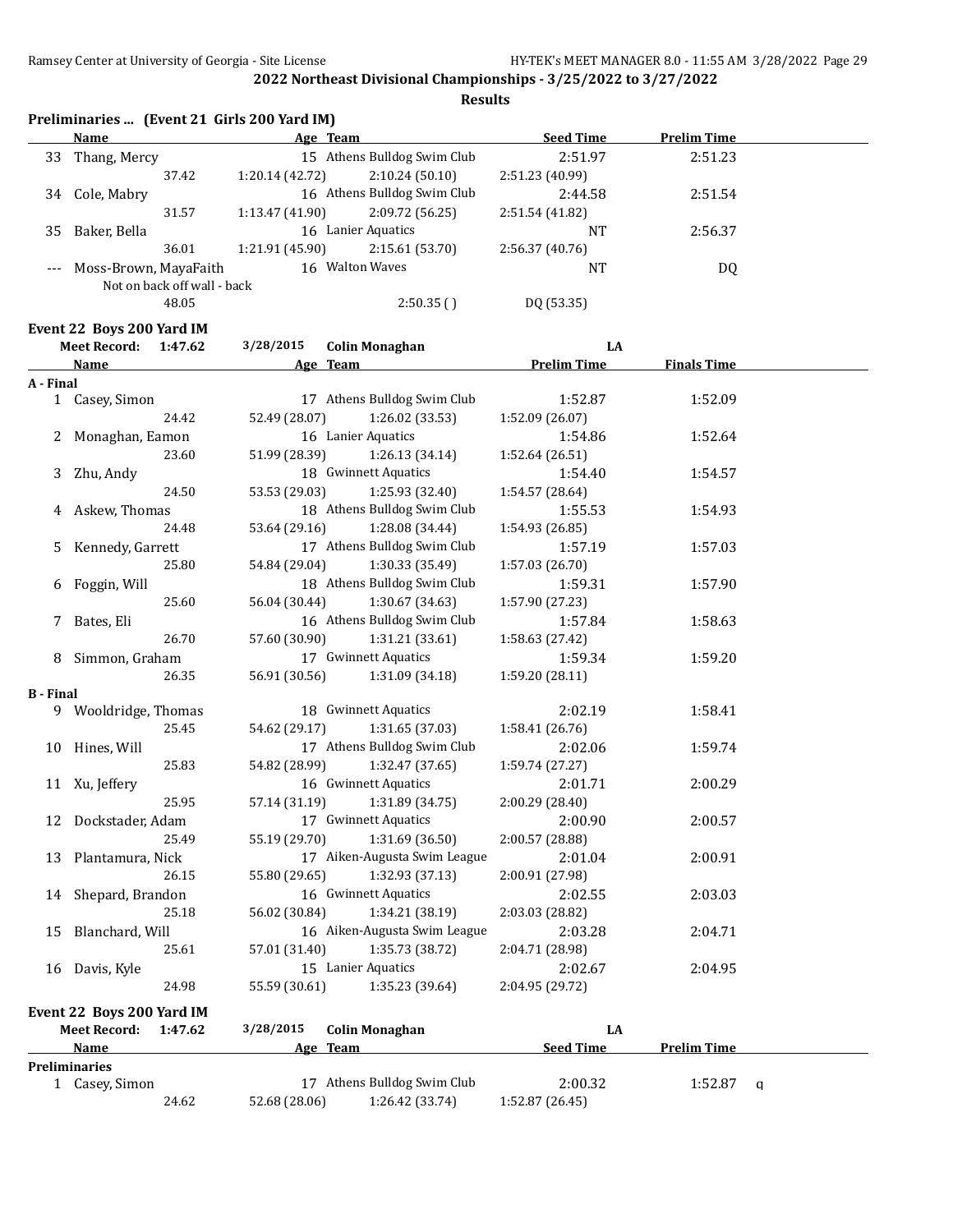## **Preliminaries ... (Event 22 Boys 200 Yard IM)**

|    | <b>Name</b>                  | Age Team                                                        | <b>Seed Time</b>           | <b>Prelim Time</b> |             |
|----|------------------------------|-----------------------------------------------------------------|----------------------------|--------------------|-------------|
|    | 2 Zhu, Andy                  | 18 Gwinnett Aquatics                                            | 1:53.12                    | 1:54.40            | $\mathbf q$ |
|    | 24.78                        | 53.28 (28.50)<br>1:25.98 (32.70)                                | 1:54.40 (28.42)            |                    |             |
| 3  | Monaghan, Eamon              | 16 Lanier Aquatics                                              | 1:54.99                    | 1:54.86            | q           |
|    | 23.16                        | 51.86 (28.70)<br>1:27.46 (35.60)                                | 1:54.86 (27.40)            |                    |             |
|    | Askew, Thomas                | 18 Athens Bulldog Swim Club                                     | 1:57.06                    | 1:55.53            | q           |
|    | 24.36                        | 1:27.96 (34.20)<br>53.76 (29.40)                                | 1:55.53 (27.57)            |                    |             |
| 5  | Kennedy, Garrett             | 17 Athens Bulldog Swim Club                                     | 2:01.47                    | 1:57.19            | q           |
|    | 25.89                        | 1:30.37 (36.12)<br>54.25 (28.36)                                | 1:57.19 (26.82)            |                    |             |
| 6  | Bates, Eli                   | 16 Athens Bulldog Swim Club                                     | 2:01.80                    | 1:57.84            | q           |
|    | 26.88                        | 58.08 (31.20)<br>1:31.38 (33.30)                                | 1:57.84 (26.46)            |                    |             |
| 7  | Foggin, Will                 | 18 Athens Bulldog Swim Club                                     | 1:57.26                    | 1:59.31            | q           |
|    | 25.54                        | 1:30.89 (35.02)<br>55.87 (30.33)                                | 1:59.31 (28.42)            |                    |             |
| 8  | Simmon, Graham               | 17 Gwinnett Aquatics                                            | 1:56.46                    | 1:59.34            | q           |
|    | 25.97                        | 56.09 (30.12)<br>1:30.08 (33.99)                                | 1:59.34 (29.26)            |                    |             |
| 9  | Dockstader, Adam             | 17 Gwinnett Aquatics                                            | 2:02.78                    | 2:00.90            | $\mathbf q$ |
|    | 25.48                        | 1:31.71 (36.18)<br>55.53 (30.05)                                | 2:00.90 (29.19)            |                    |             |
|    | 10 Plantamura, Nick          | 17 Aiken-Augusta Swim League                                    | 2:04.39                    | 2:01.04            | q           |
|    | 25.77                        | 1:32.54 (37.51)<br>55.03 (29.26)                                | 2:01.04 (28.50)            |                    |             |
|    | 11 Xu, Jeffery               | 16 Gwinnett Aquatics                                            | 2:02.84                    | 2:01.71            | q           |
|    | 26.32                        | 1:32.89 (35.12)<br>57.77 (31.45)                                | 2:01.71 (28.82)            |                    |             |
| 12 | Hines, Will                  | 17 Athens Bulldog Swim Club                                     | 2:08.72                    | 2:02.06            | q           |
|    | 26.03                        | 55.75 (29.72)<br>1:34.39 (38.64)                                | 2:02.06 (27.67)            |                    |             |
| 13 | Wooldridge, Thomas           | 18 Gwinnett Aquatics                                            | 1:59.89                    | 2:02.19            | q           |
|    | 25.61                        | 55.71 (30.10)<br>1:34.35 (38.64)                                | 2:02.19 (27.84)            |                    |             |
| 14 | Cameron, Zachary             | 18 Summit Swimming                                              | 2:04.66                    | 2:02.39            | q           |
|    | 25.33                        | 56.95 (31.62)<br>1:31.88 (34.93)                                | 2:02.39 (30.51)            |                    |             |
| 15 | Shepard, Brandon             | 16 Gwinnett Aquatics                                            | 2:09.01                    | 2:02.55            | q           |
|    | 25.48                        | 56.07 (30.59)<br>1:33.52 (37.45)                                | 2:02.55 (29.03)            |                    |             |
|    | 16 Davis, Kyle               | 15 Lanier Aquatics                                              | 2:03.06                    | 2:02.67            | q           |
|    | 24.24                        | 53.79 (29.55)<br>1:32.61 (38.82)                                | 2:02.67 (30.06)            |                    |             |
|    | 17 Blanchard, Will           | 16 Aiken-Augusta Swim League                                    | 2:06.10                    | 2:03.28            |             |
|    | 26.02                        | 57.45 (31.43)<br>1:35.33 (37.88)                                | 2:03.28 (27.95)            |                    |             |
|    | 18 Hill, Ben                 | 15 Aiken-Augusta Swim League                                    | 2:10.89                    | 2:03.50            |             |
|    | 26.42                        | 56.54 (30.12)<br>1:33.91 (37.37)                                | 2:03.50 (29.59)            |                    |             |
|    | 19 Huynh, Tyson              | 16 Lanier Aquatics                                              | 2:07.14                    | 2:04.31            |             |
|    | 25.60                        | 57.40 (31.80)<br>1:35.35 (37.95)                                | 2:04.31 (28.96)            |                    |             |
|    | 20 Duke, Justin              | 15 Lanier Aquatics                                              | 2:04.53                    | 2:05.02            |             |
|    | 26.56                        | 57.10 (30.54)<br>1:34.23 (37.13)                                | 2:05.02 (30.79)            |                    |             |
|    | 21 Diaz Hernandez, Alexander | 17 Gwinnett Aquatics                                            | 2:08.66                    | 2:05.43            |             |
|    | 26.36                        | 59.58 (33.22)<br>1:35.18 (35.60)                                | 2:05.43 (30.25)            |                    |             |
|    | 22 Beeney, Nik               | 16 Gwinnett Aquatics                                            | 2:11.85                    | 2:06.28            |             |
|    | 28.08                        | 1:00.45 (32.37)<br>1:37.23 (36.78)<br>16 Unat                   | 2:06.28 (29.05)            |                    |             |
|    | 23 Johnson, Garrett<br>26.68 |                                                                 | 2:09.81                    | 2:06.47            |             |
|    | 24 Hailey, Brandon           | 58.74 (32.06)<br>1:35.60 (36.86)<br>17 Athens Bulldog Swim Club | 2:06.47 (30.87)            |                    |             |
|    | 26.91                        | 1:36.60 (36.71)                                                 | 2:09.21                    | 2:06.75            |             |
| 25 | Duong, David                 | 59.89 (32.98)<br>15 Gwinnett Aquatics                           | 2:06.75 (30.15)<br>2:09.21 | 2:07.55            |             |
|    | 26.93                        | 1:37.01 (35.85)<br>1:01.16 (34.23)                              | 2:07.55 (30.54)            |                    |             |
|    | 26 Lin, Sean                 | 15 Gwinnett Aquatics                                            | 2:10.23                    | 2:08.04            |             |
|    | 28.47                        | 59.45 (30.98)<br>1:37.11 (37.66)                                | 2:08.04 (30.93)            |                    |             |
| 27 | Johnson, Lucas               | 16 Gwinnett Aquatics                                            | 2:08.55                    | 2:08.48            |             |
|    | 27.13                        | 58.28 (31.15)<br>1:39.50 (41.22)                                | 2:08.48 (28.98)            |                    |             |
|    |                              |                                                                 |                            |                    |             |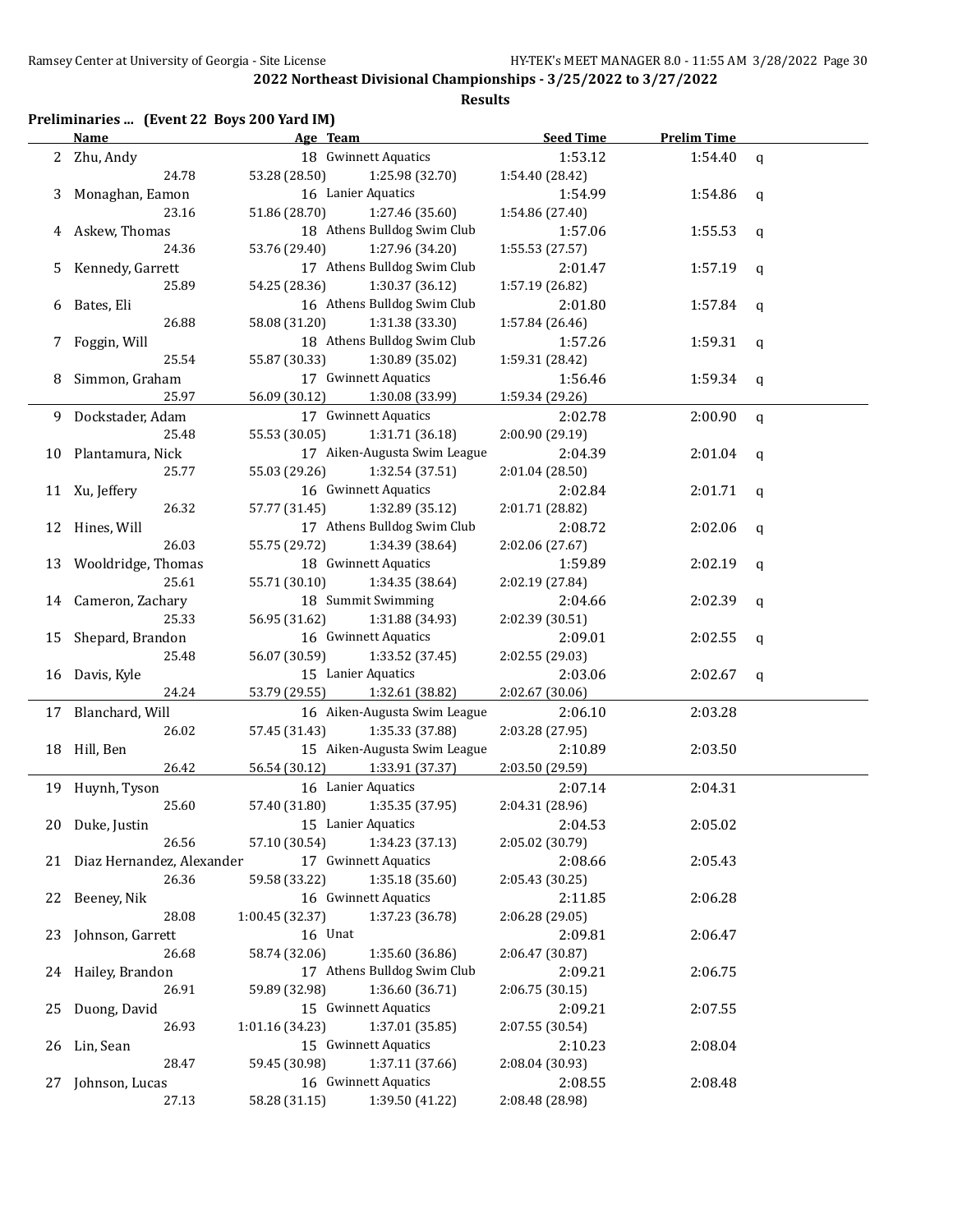## **Results**

## **Preliminaries ... (Event 22 Boys 200 Yard IM)**

|       | <b>Name</b><br>Age Team    |                                              | <b>Seed Time</b>               | <b>Prelim Time</b>         |           |  |
|-------|----------------------------|----------------------------------------------|--------------------------------|----------------------------|-----------|--|
|       | 28 Sherwood, Dawson        |                                              | 16 Lanier Aquatics             | 2:10.33                    | 2:08.99   |  |
|       | 26.84                      | 1:00.56 (33.72)                              | 1:38.12 (37.56)                | 2:08.99 (30.87)            |           |  |
|       | 29 Kinney, Tyner           | 18 Lanier Aquatics                           |                                | 2:18.20                    | 2:09.48   |  |
|       | 26.24                      | 58.85 (32.61)                                | 1:39.28 (40.43)                |                            |           |  |
|       | 30 Plumlee, Landon         |                                              | 16 Gwinnett Aquatics           | 2:09.48 (30.20)<br>2:05.15 | 2:09.50   |  |
|       | 27.64                      | 1:02.01(34.37)                               | 1:39.13 (37.12)                | 2:09.50 (30.37)            |           |  |
|       | 31 Breiding, Henry         |                                              | 15 Gwinnett Aquatics           | 2:12.59                    | 2:09.94   |  |
|       | 27.40                      | 1:02.36 (34.96)                              | 1:39.89 (37.53)                | 2:09.94 (30.05)            |           |  |
|       | 32 Platte, David           |                                              | 15 Aiken-Augusta Swim League   | 2:13.37                    | 2:10.40   |  |
|       | 28.01                      | 1:01.67(33.66)                               | 1:40.47 (38.80)                | 2:10.40 (29.93)            |           |  |
|       |                            |                                              |                                |                            |           |  |
|       | 33 Huang, Daniel           |                                              | 17 Athens Bulldog Swim Club    | 2:10.10                    | 2:11.80   |  |
|       | 26.77                      | 58.91 (32.14)                                | 1:42.06 (43.15)                | 2:11.80 (29.74)            |           |  |
|       | 34 Adams, Brock            |                                              | 17 Lanier Aquatics             | 2:15.87                    | 2:12.85   |  |
|       | 28.49                      | 1:04.83 (36.34)                              | 1:41.75 (36.92)                | 2:12.85 (31.10)            |           |  |
|       | 35 Xiao, Ryan              |                                              | 15 Athens Bulldog Swim Club    | 2:20.20                    | 2:13.34   |  |
|       | 28.35                      | 1:03.19 (34.84)                              | 1:42.41 (39.22)                | 2:13.34 (30.93)            |           |  |
|       | 36 Obrien, Murphy          | 17 Walton Waves                              |                                | 2:13.56                    | 2:14.74   |  |
|       | 29.68                      | 1:04.09(34.41)                               | 1:44.42 (40.33)                | 2:14.74 (30.32)            |           |  |
|       | 37 Leal, Tyler             |                                              | 16 Aiken-Augusta Swim League   | 2:16.24                    | 2:16.03   |  |
|       | 28.78                      | 1:03.65 (34.87)                              | 1:45.05 (41.40)                | 2:16.03 (30.98)            |           |  |
|       | 38 Allen, Connor           |                                              | 17 Athens Bulldog Swim Club    | 2:41.07                    | 2:16.32   |  |
|       | 27.91                      | 1:02.71(34.80)                               | 1:43.84 (41.13)                | 2:16.32 (32.48)            |           |  |
|       | 39 Jensen, Dallin          |                                              | 17 Summit Swimming             | NT                         | 2:16.65   |  |
|       | 29.04                      | 1:03.42 (34.38)                              | 1:44.15 (40.73)                | 2:16.65 (32.50)            |           |  |
| *40   | Frost, Charlie             |                                              | 15 Aiken-Augusta Swim League   | 2:17.59                    | 2:16.70   |  |
|       | 29.80                      | 1:05.14(35.34)                               | 1:45.53 (40.39)                | 2:16.70 (31.17)            |           |  |
| $*40$ | Carmack, Harrison          |                                              | 17 Athens Bulldog Swim Club    | 2:19.71                    | 2:16.70   |  |
|       | 28.97                      | 1:04.32(35.35)                               | 1:45.76 (41.44)                | 2:16.70 (30.94)            |           |  |
|       | 42 McNear, Owen            |                                              | 16 Aiken-Augusta Swim League   | 2:28.55                    | 2:19.00   |  |
|       | 29.58                      | 1:02.89 (33.31)                              | 1:46.46 (43.57)                | 2:19.00 (32.54)            |           |  |
|       |                            |                                              | 15 Athens Bulldog Swim Club    | 2:21.57                    |           |  |
|       | 43 Kirkley, River<br>29.43 | 1:05.39(35.96)                               | 1:46.46 (41.07)                |                            | 2:21.09   |  |
|       |                            |                                              | 15 Summer Hill Orcas Swim Club | 2:21.09 (34.63)            |           |  |
|       | 44 Gayer, Jake             |                                              |                                | 2:28.87                    | 2:26.46   |  |
|       | 31.74                      | 1:09.44(37.70)                               | 1:54.85 (45.41)                | 2:26.46 (31.61)            |           |  |
|       | 45 McCluggage, Blake       |                                              | 18 Gwinnett Aquatics           | 2:23.28                    | 2:26.79   |  |
|       | 32.33                      | 1:09.70 (37.37)                              | 1:54.19 (44.49)                | 2:26.79 (32.60)            |           |  |
|       | 46 Choi, Daniel            |                                              | 17 Athens Bulldog Swim Club    | NT                         | 2:27.27   |  |
|       | 30.61                      | 1:05.93 (35.32)                              | 1:53.08 (47.15)                | 2:27.27 (34.19)            |           |  |
|       | 47 Johann, Carson          |                                              | 15 Aiken-Augusta Swim League   | 2:28.73                    | 2:28.25   |  |
|       | 30.92                      | 1:09.26 (38.34)                              | 1:56.81 (47.55)                | 2:28.25 (31.44)            |           |  |
| 48    | Campillo, GianCarlo        |                                              | 16 Lanier Aquatics             | NT                         | 2:28.35   |  |
|       | 30.97                      | 1:08.63 (37.66)                              | 1:53.70 (45.07)                | 2:28.35 (34.65)            |           |  |
| 49    | Burns, Gavin               |                                              | 15 Summit Swimming             | 2:39.69                    | 2:38.17   |  |
|       | 32.32                      | 1:12.96 (40.64)                              | 2:01.92 (48.96)                | 2:38.17 (36.25)            |           |  |
| 50    | Amos, Blake                |                                              | 16 Brad Akins YMCA Barracudas  | NT                         | 2:43.38   |  |
|       | 34.34                      | 1:19.21 (44.87)                              | 2:04.24 (45.03)                | 2:43.38 (39.14)            |           |  |
| $---$ | Isaacs, Garrett            |                                              | 17 Lanier Aquatics             | 3:05.57                    | <b>DQ</b> |  |
|       |                            | Shoulders past vertical toward breast - back |                                |                            |           |  |
|       | 33.97                      | 1:15.30 (41.33)                              | 2:03.60 (48.30)                | DQ (35.49)                 |           |  |
| $---$ | McCluggage, Brodie         |                                              | 15 Gwinnett Aquatics           | 2:47.07                    | DQ        |  |
|       | False start - Misc         |                                              |                                |                            |           |  |
|       | 35.67                      | 1:17.94 (42.27)                              | 2:01.40 (43.46)                | DQ (39.35)                 |           |  |
|       |                            |                                              |                                |                            |           |  |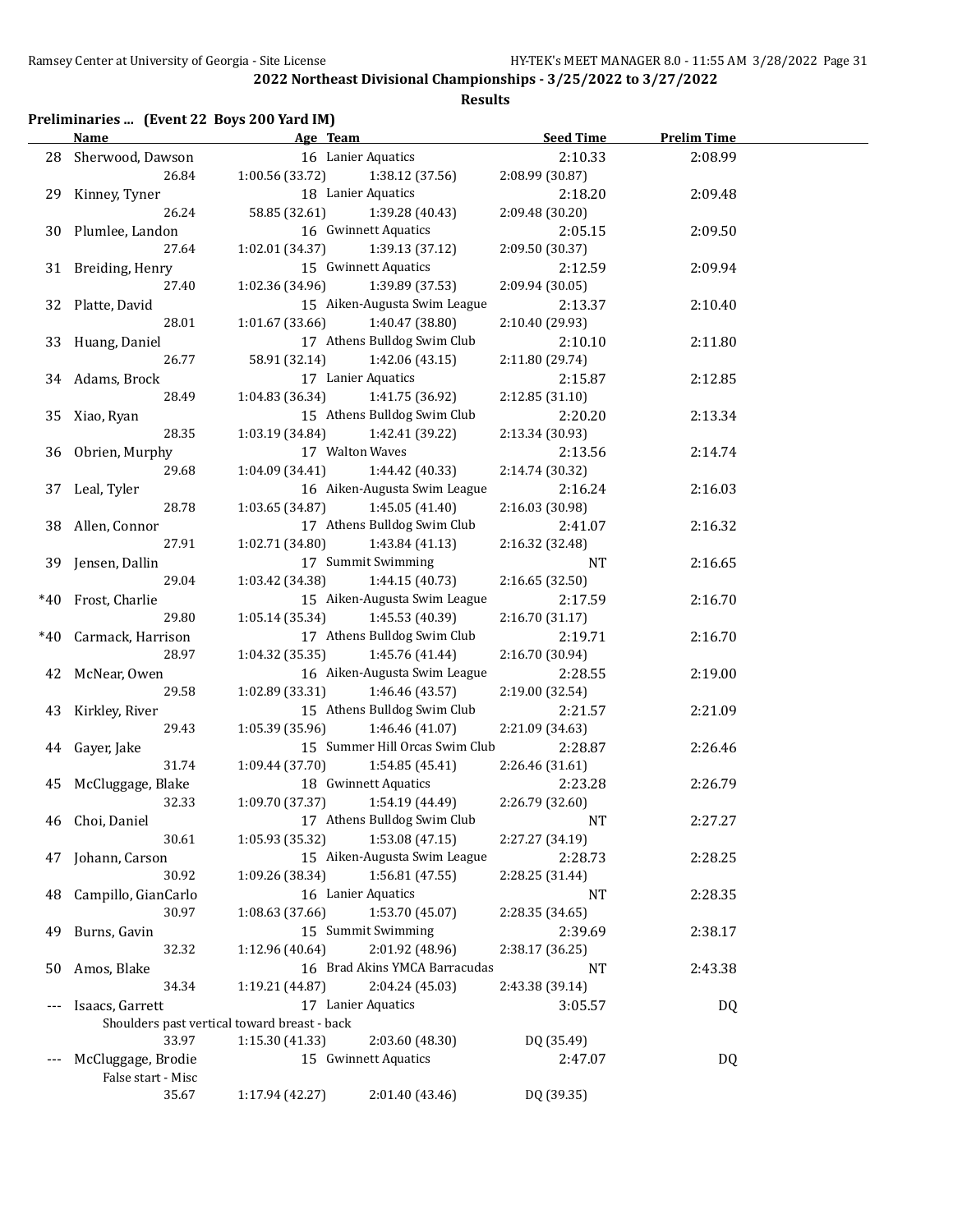**Results**

|                  | Name                                    |       | Preliminaries  (Event 22 Boys 200 Yard IM)<br><b>Example 2</b> Age Team |                               | <b>Seed Time</b>                 | <b>Prelim Time</b> |   |
|------------------|-----------------------------------------|-------|-------------------------------------------------------------------------|-------------------------------|----------------------------------|--------------------|---|
| ---              | Fagrell, Parker                         |       |                                                                         | 15 Athens Bulldog Swim Club   | 2:04.94                          | <b>DQ</b>          |   |
|                  |                                         |       | Shoulders past vertical toward breast - back                            |                               |                                  |                    |   |
|                  |                                         | 26.39 | 57.30 (30.91)                                                           | 1:33.54 (36.24)               | DQ (28.75)                       |                    |   |
|                  |                                         |       |                                                                         |                               |                                  |                    |   |
|                  | Event 23 Girls 11-12 100 Yard Freestyle |       |                                                                         |                               |                                  |                    |   |
|                  | <b>Meet Record:</b>                     | 53.70 | 3/28/2009                                                               | Aja Malone                    | <b>TWS</b><br><b>Prelim Time</b> |                    |   |
|                  | Name                                    |       |                                                                         | Age Team                      |                                  | <b>Finals Time</b> |   |
| A - Final        | 1 Groves, Karoline                      |       |                                                                         | 11 Aiken-Augusta Swim League  | 58.94                            | 59.25              |   |
|                  |                                         | 27.90 | 59.25 (31.35)                                                           |                               |                                  |                    |   |
| 2                | McCowin, Amina                          |       |                                                                         | 11 Aiken-Augusta Swim League  | 1:02.14                          | 1:01.49            |   |
|                  |                                         | 28.94 | 1:01.49 (32.55)                                                         |                               |                                  |                    |   |
| 3                | Gober, Peyton                           |       |                                                                         | 11 Brad Akins YMCA Barracudas | 1:02.62                          | 1:02.53            |   |
|                  |                                         | 29.74 | 1:02.53 (32.79)                                                         |                               |                                  |                    |   |
| 4                | Breiding, Kate                          |       |                                                                         | 11 Gwinnett Aquatics          | 1:02.66                          | 1:02.86            |   |
|                  |                                         | 29.20 | 1:02.86 (33.66)                                                         |                               |                                  |                    |   |
| 5.               | Clarkson, Poppy                         |       |                                                                         | 12 Lanier Aquatics            | 1:04.59                          | 1:03.27            |   |
|                  |                                         | 29.57 | 1:03.27 (33.70)                                                         |                               |                                  |                    |   |
|                  |                                         |       |                                                                         | 12 Athens Bulldog Swim Club   |                                  |                    |   |
| 6                | Zellner, Zoey                           | 30.02 | 1:04.00 (33.98)                                                         |                               | 1:04.72                          | 1:04.00            |   |
|                  |                                         |       |                                                                         |                               |                                  |                    |   |
| 7.               | Nimmo, Karoline                         | 30.83 |                                                                         | 11 Unat                       | 1:05.07                          | 1:04.41            |   |
|                  |                                         |       | 1:04.41 (33.58)                                                         |                               |                                  |                    |   |
| 8                | Robinson, Brynn                         |       |                                                                         | 12 Aiken-Augusta Swim League  | 1:05.35                          | 1:05.95            |   |
|                  |                                         | 31.49 | 1:05.95 (34.46)                                                         |                               |                                  |                    |   |
| <b>B</b> - Final | 9 Jost, Allison                         |       |                                                                         | 11 Aiken-Augusta Swim League  | 1:05.57                          | 1:03.91            |   |
|                  |                                         | 30.50 | 1:03.91 (33.41)                                                         |                               |                                  |                    |   |
|                  | 10 Hardy, Emily                         |       |                                                                         | 11 Gwinnett Aquatics          | 1:06.01                          | 1:04.61            |   |
|                  |                                         | 31.35 | 1:04.61 (33.26)                                                         |                               |                                  |                    |   |
|                  | 11 Williams, Grace                      |       |                                                                         | 11 Aiken-Augusta Swim League  | 1:07.61                          | 1:06.26            |   |
|                  |                                         | 31.87 | 1:06.26 (34.39)                                                         |                               |                                  |                    |   |
|                  |                                         |       |                                                                         | 12 Gwinnett Aquatics          |                                  |                    |   |
|                  | 12 Joyce, Cate                          |       |                                                                         |                               | 1:07.50                          | 1:06.69            |   |
|                  |                                         | 32.17 | 1:06.69 (34.52)                                                         | 11 Brad Akins YMCA Barracudas |                                  |                    |   |
|                  | 13 Wald, Lizzie                         |       |                                                                         |                               | 1:07.34                          | 1:07.30            |   |
|                  |                                         | 33.00 | 1:07.30 (34.30)                                                         |                               |                                  |                    |   |
|                  | 14 Aguilar, Alison                      |       |                                                                         | 12 Lanier Aquatics            | 1:08.19                          | 1:07.56            |   |
|                  |                                         | 31.79 | 1:07.56 (35.77)                                                         |                               |                                  |                    |   |
| 15               | Tomlinson, Bailey                       |       |                                                                         | 12 Athens Bulldog Swim Club   | 1:08.47                          | 1:07.99            |   |
|                  |                                         | 32.44 | 1:07.99 (35.55)                                                         |                               |                                  |                    |   |
| 16               | Hawk, Blakely                           |       |                                                                         | 11 Athens Bulldog Swim Club   | 1:08.85                          | 1:09.26            |   |
|                  |                                         | 32.98 | 1:09.26 (36.28)                                                         |                               |                                  |                    |   |
|                  | Event 23 Girls 11-12 100 Yard Freestyle |       |                                                                         |                               |                                  |                    |   |
|                  | <b>Meet Record:</b>                     | 53.70 | 3/28/2009                                                               | Aja Malone                    | <b>TWS</b>                       |                    |   |
|                  | <u>Name</u>                             |       |                                                                         | Age Team                      | <b>Seed Time</b>                 | <b>Prelim Time</b> |   |
|                  | <b>Preliminaries</b>                    |       |                                                                         |                               |                                  |                    |   |
|                  | 1 Groves, Karoline                      |       |                                                                         | 11 Aiken-Augusta Swim League  | 1:00.47                          | 58.94              | q |
|                  |                                         | 28.01 | 58.94 (30.93)                                                           |                               |                                  |                    |   |
|                  | McCowin, Amina                          |       |                                                                         | 11 Aiken-Augusta Swim League  | 1:02.30                          | 1:02.14            | q |
|                  |                                         | 29.09 | 1:02.14 (33.05)                                                         |                               |                                  |                    |   |
| 3.               | Gober, Peyton                           |       |                                                                         | 11 Brad Akins YMCA Barracudas | 1:02.87                          | 1:02.62            | q |
|                  |                                         | 29.64 | 1:02.62 (32.98)                                                         |                               |                                  |                    |   |
|                  | 4 Breiding, Kate                        |       |                                                                         | 11 Gwinnett Aquatics          | 1:04.50                          | $1:02.66$ q        |   |

29.84 1:02.66 (32.82)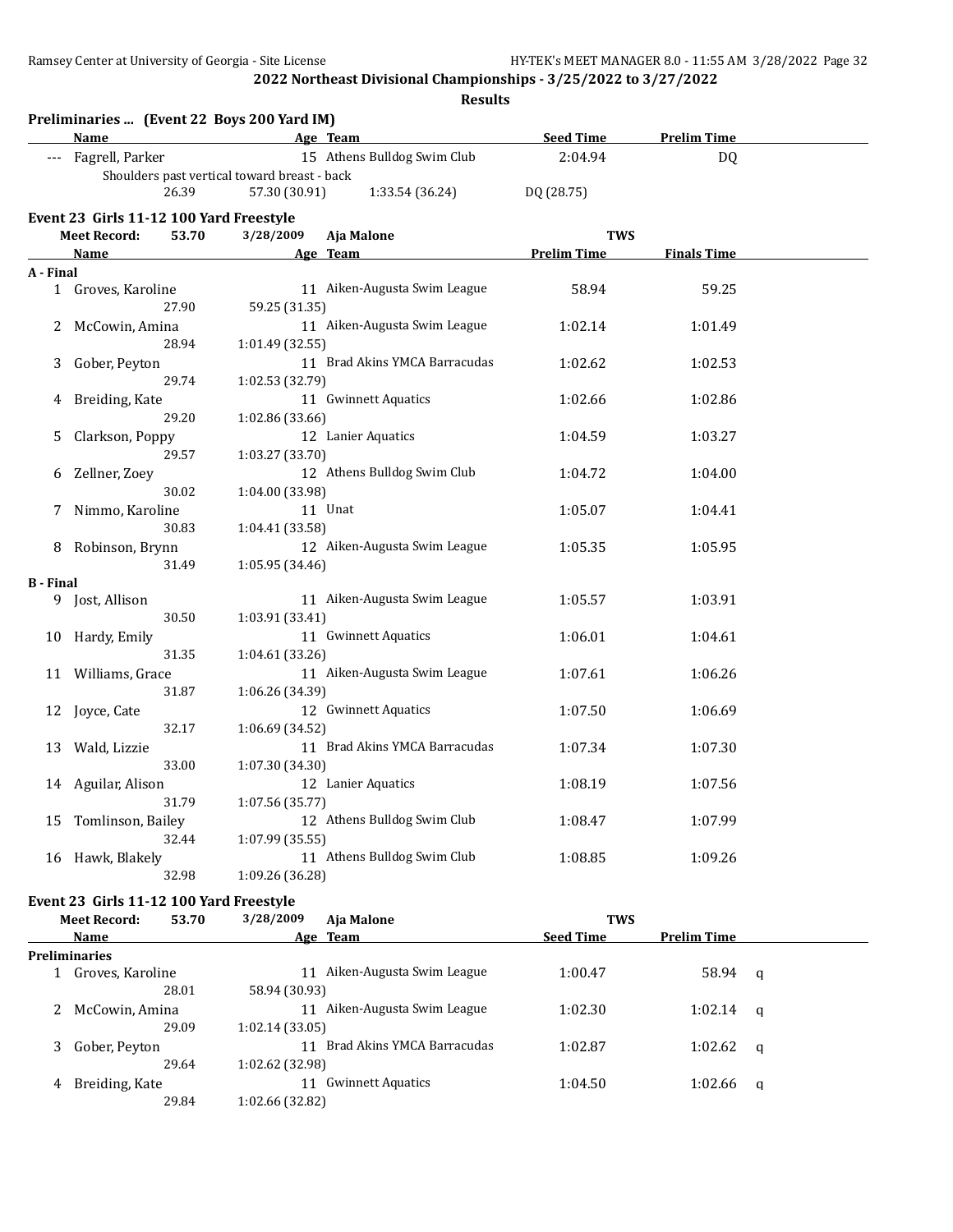|  |  | Preliminaries  (Event 23 Girls 11-12 100 Yard Freestyle) |  |
|--|--|----------------------------------------------------------|--|
|--|--|----------------------------------------------------------|--|

|     | <b>Name</b>          | Age Team                       | <b>Seed Time</b> | <b>Prelim Time</b> |             |
|-----|----------------------|--------------------------------|------------------|--------------------|-------------|
| 5   | Clarkson, Poppy      | 12 Lanier Aquatics             | 1:09.16          | 1:04.59            | $\mathbf q$ |
|     | 29.78                | 1:04.59 (34.81)                |                  |                    |             |
| 6   | Zellner, Zoey        | 12 Athens Bulldog Swim Club    | 1:03.81          | 1:04.72            | q           |
|     | 30.77                | 1:04.72 (33.95)                |                  |                    |             |
| 7   | Nimmo, Karoline      | 11 Unat                        | 1:05.25          | 1:05.07            | q           |
|     | 31.24                | 1:05.07 (33.83)                |                  |                    |             |
| 8   | Robinson, Brynn      | 12 Aiken-Augusta Swim League   | 1:10.82          | 1:05.35            | q           |
|     | 30.79                | 1:05.35 (34.56)                |                  |                    |             |
| 9   | Jost, Allison        | 11 Aiken-Augusta Swim League   | 1:04.04          | 1:05.57            |             |
|     | 30.96                | 1:05.57 (34.61)                |                  |                    | q           |
|     |                      |                                |                  |                    |             |
| 10  | Hardy, Emily         | 11 Gwinnett Aquatics           | 1:06.07          | 1:06.01            | q           |
|     | 31.28                | 1:06.01 (34.73)                |                  |                    |             |
| 11  | Wald, Lizzie         | 11 Brad Akins YMCA Barracudas  | 1:08.48          | 1:07.34            | q           |
|     | 32.98                | 1:07.34 (34.36)                |                  |                    |             |
| 12  | Joyce, Cate          | 12 Gwinnett Aquatics           | 1:06.54          | 1:07.50            | q           |
|     | 32.15                | 1:07.50(35.35)                 |                  |                    |             |
| 13  | Williams, Grace      | 11 Aiken-Augusta Swim League   | 1:08.88          | 1:07.61            | q           |
|     | 33.00                | 1:07.61 (34.61)                |                  |                    |             |
|     | 14 Aguilar, Alison   | 12 Lanier Aquatics             | 1:06.97          | 1:08.19            | q           |
|     | 32.76                | 1:08.19 (35.43)                |                  |                    |             |
| 15  | Tomlinson, Bailey    | 12 Athens Bulldog Swim Club    | 1:11.34          | 1:08.47            | q           |
|     | 32.55                | 1:08.47 (35.92)                |                  |                    |             |
| 16  | Hawk, Blakely        | 11 Athens Bulldog Swim Club    | 1:09.05          | 1:08.85            | q           |
|     | 32.13                | 1:08.85 (36.72)                |                  |                    |             |
| 17  | Bopp, Shaylah        | 11 Summit Swimming             | 1:09.37          | 1:08.89            |             |
|     | 33.21                | 1:08.89 (35.68)                |                  |                    |             |
| 18  | Trent, Chloe         | 12 Athens Bulldog Swim Club    | 1:12.00          | 1:09.18            |             |
|     | 32.96                | 1:09.18 (36.22)                |                  |                    |             |
| 19  | Neace, Lauren        | 12 Athens Bulldog Swim Club    | 1:10.50          | 1:09.43            |             |
|     | 32.39                | 1:09.43 (37.04)                |                  |                    |             |
| 20  | Martin, Clara        | 12 Aiken-Augusta Swim League   | 1:09.91          | 1:09.61            |             |
|     | 33.12                | 1:09.61 (36.49)                |                  |                    |             |
| 21  | Neal, Evie Rose      | 11 Aiken-Augusta Swim League   | 1:14.85          | 1:10.33            |             |
|     | 33.48                | 1:10.33 (36.85)                |                  |                    |             |
| 22  | Boyd, Hannah         | 11 Athens Bulldog Swim Club    | 1:12.31          | 1:11.06            |             |
|     | 33.36                | 1:11.06 (37.70)                |                  |                    |             |
|     | 23 Kaiser, Molly     | 12 Unat                        | 1:10.30          | 1:11.09            |             |
|     | 34.33                | 1:11.09 (36.76)                |                  |                    |             |
|     | 24 Aguilar, Briana   | 12 Lanier Aquatics             | 1:11.51          | 1:11.68            |             |
|     | 33.74                | 1:11.68 (37.94)                |                  |                    |             |
|     |                      | 11 Lanier Aquatics             | NT               |                    |             |
| 25  | Yang, Leila<br>34.82 |                                |                  | 1:12.09            |             |
|     |                      | 1:12.09 (37.27)                |                  |                    |             |
| 26. | Sweet, Shiloh        | 11 Aiken-Augusta Swim League   | 1:17.14          | 1:12.42            |             |
|     | 33.02                | 1:12.42 (39.40)                |                  |                    |             |
| 27  | Quinn, Sophia        | 11 Gwinnett Aquatics           | 1:12.19          | 1:13.36            |             |
|     | 34.08                | 1:13.36 (39.28)                |                  |                    |             |
| 28  | Gobble, Emery        | 12 Lanier Aquatics             | 1:23.48          | 1:14.13            |             |
|     | 35.02                | 1:14.13 (39.11)                |                  |                    |             |
| 29  | Kelley, Jenna        | 11 Summer Hill Orcas Swim Club | 1:12.38          | 1:14.16            |             |
|     | 34.26                | 1:14.16 (39.90)                |                  |                    |             |
| 30- | Whetstone, Emery     | 11 Lanier Aquatics             | 1:18.82          | 1:14.39            |             |
|     | 35.28                | 1:14.39 (39.11)                |                  |                    |             |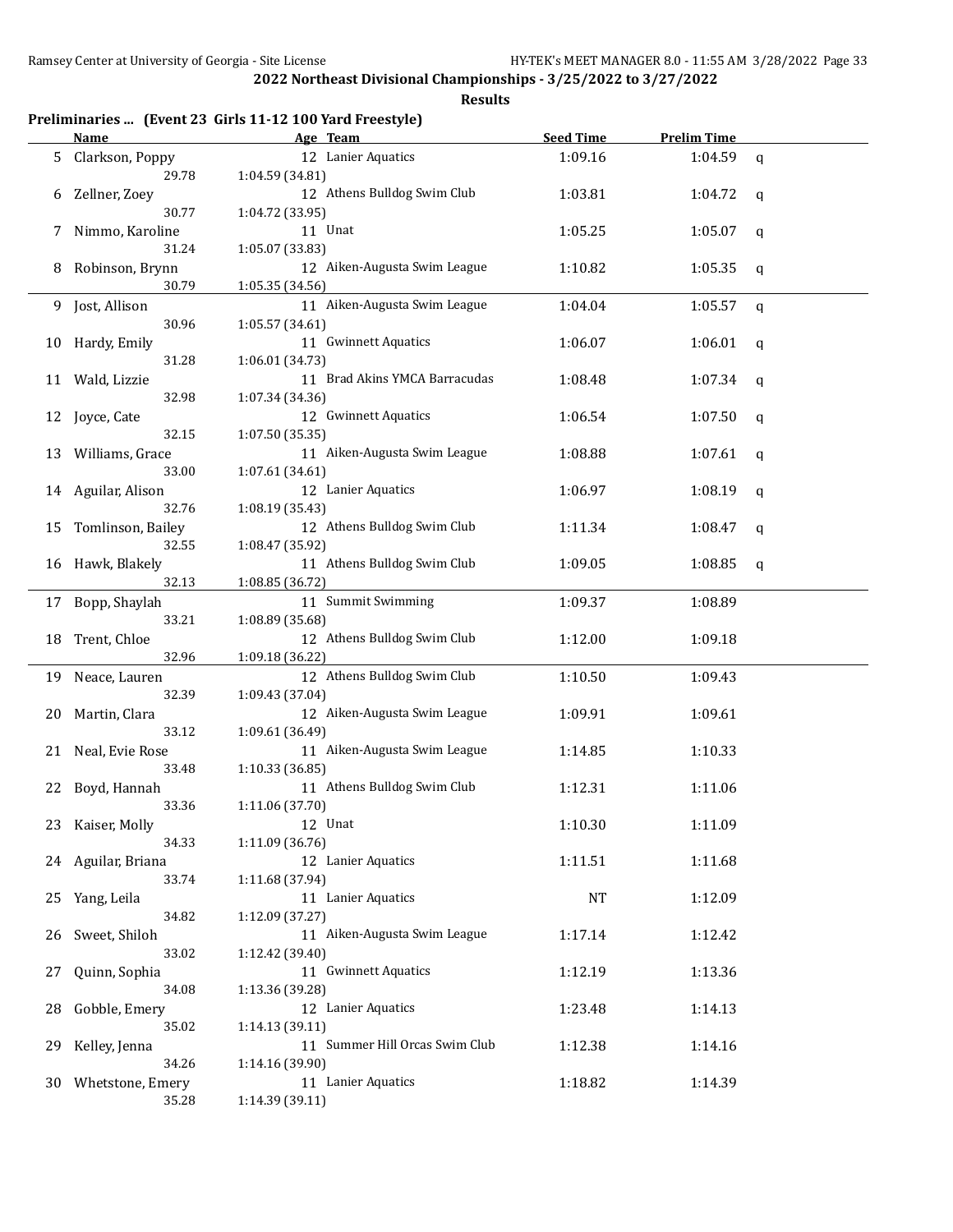**Results**

## **Preliminaries ... (Event 23 Girls 11-12 100 Yard Freestyle)**

|    | <b>Name</b>          | Age Team                      | <b>Seed Time</b> | <b>Prelim Time</b> |  |
|----|----------------------|-------------------------------|------------------|--------------------|--|
|    | 31 Guest, Sarah Beth | 11 Unat                       | 1:19.33          | 1:14.54            |  |
|    | 33.84                | 1:14.54(40.70)                |                  |                    |  |
| 32 | Torres, Marin        | 12 Athens Bulldog Swim Club   | 1:15.30          | 1:15.26            |  |
|    | 36.72                | 1:15.26 (38.54)               |                  |                    |  |
| 33 | Roath, Harper        | 11 Athens Bulldog Swim Club   | 1:20.15          | 1:15.61            |  |
|    | 35.77                | 1:15.61 (39.84)               |                  |                    |  |
|    | 34 Bramlett, Nola    | 11 Athens Bulldog Swim Club   | 1:20.30          | 1:15.86            |  |
|    | 35.85                | 1:15.86 (40.01)               |                  |                    |  |
|    |                      |                               |                  |                    |  |
| 35 | Heath, Ella          | 12 Aiken-Augusta Swim League  | 1:23.85          | 1:16.81            |  |
|    | 36.73                | 1:16.81 (40.08)               |                  |                    |  |
| 36 | Templin, Leah        | 11 Athens Bulldog Swim Club   | 1:19.61          | 1:17.03            |  |
| 37 | Smith, Briley        | 12 Athens Bulldog Swim Club   | 1:30.44          | 1:17.37            |  |
|    | 35.91                | 1:17.37 (41.46)               |                  |                    |  |
| 38 | Rosser, Gabby        | 11 Athens Bulldog Swim Club   | 1:15.74          | 1:19.46            |  |
|    | 36.69                | 1:19.46 (42.77)               |                  |                    |  |
| 39 | Ayers, Ella          | 11 Aiken-Augusta Swim League  | 1:21.14          | 1:20.10            |  |
|    | 38.41                | 1:20.10 (41.69)               |                  |                    |  |
| 40 | Office, Jenesis      | 12 Summit Swimming            | 1:40.69          | 1:20.43            |  |
|    | 38.64                | 1:20.43 (41.79)               |                  |                    |  |
| 41 | Guitreau, Hannah     | 12 Aiken-Augusta Swim League  | 1:15.80          | 1:20.53            |  |
|    | 37.60                | 1:20.53 (42.93)               |                  |                    |  |
| 42 | Morera, Isabella     | 11 Brad Akins YMCA Barracudas | 1:22.70          | 1:20.96            |  |
|    | 38.44                | 1:20.96 (42.52)               |                  |                    |  |
| 43 | Weber, Alexa         | 11 Aiken-Augusta Swim League  | 1:27.15          | 1:21.20            |  |
|    | 39.10                | 1:21.20 (42.10)               |                  |                    |  |
|    |                      | 12 Lanier Aquatics            | 1:21.27          |                    |  |
| 44 | Chester, Chelsea     |                               |                  | 1:21.70            |  |
|    | 37.61                | 1:21.70 (44.09)               |                  |                    |  |
| 45 | Arellano, Camila     | 12 Morgan County Marlins      | <b>NT</b>        | 1:22.79            |  |
|    | 39.41                | 1:22.79 (43.38)               |                  |                    |  |
| 46 | Gordon, Mack         | 12 Gwinnett Aquatics          | 1:23.69          | 1:23.30            |  |
|    | 39.00                | 1:23.30 (44.30)               |                  |                    |  |
| 47 | Clark, Mary Kate     | 11 Athens Bulldog Swim Club   | 1:26.66          | 1:23.38            |  |
|    | 39.12                | 1:23.38 (44.26)               |                  |                    |  |
| 48 | Douris, Zarema       | 11 Athens Bulldog Swim Club   | 1:26.48          | 1:24.46            |  |
|    | 38.64                | 1:24.46 (45.82)               |                  |                    |  |
| 49 | Williams, Eva        | 11 Lanier Aquatics            | 1:34.27          | 1:27.84            |  |
|    | 41.53                | 1:27.84 (46.31)               |                  |                    |  |
| 50 | Rigsby, Elizabeth    | 11 Aiken-Augusta Swim League  | 1:28.63          | 1:30.06            |  |
|    | 40.91                | 1:30.06 (49.15)               |                  |                    |  |
| 51 | Hang, Veronika       | 12 Summit Swimming            | 1:20.69          | 1:30.08            |  |
|    | 42.50                | 1:30.08 (47.58)               |                  |                    |  |
| 52 | Brown, Noa           | 11 Athens Bulldog Swim Club   | 1:25.43          | 1:30.92            |  |
|    | 40.36                | 1:30.92 (50.56)               |                  |                    |  |
| 53 | Kim, Vivienne        | 11 Aiken-Augusta Swim League  | 1:34.30          | 1:32.60            |  |
|    |                      | 11 Athens Bulldog Swim Club   |                  |                    |  |
| 54 | Lindstrom, Harper    |                               | 1:41.84          | 1:33.57            |  |
|    | 41.73                | 1:33.57 (51.84)               |                  |                    |  |
| 55 | Grant, Addison       | 12 Athens Bulldog Swim Club   | 1:28.85          | 1:34.86            |  |
|    | 42.53                | 1:34.86 (52.33)               |                  |                    |  |
| 56 | Osburn, Cora         | 12 Athens Bulldog Swim Club   | 2:02.01          | 1:35.69            |  |
|    | 44.67                | 1:35.69 (51.02)               |                  |                    |  |
| 57 | Green, Grace         | 12 Athens Bulldog Swim Club   | 1:55.89          | 1:43.35            |  |
|    | 47.10                | 1:43.35 (56.25)               |                  |                    |  |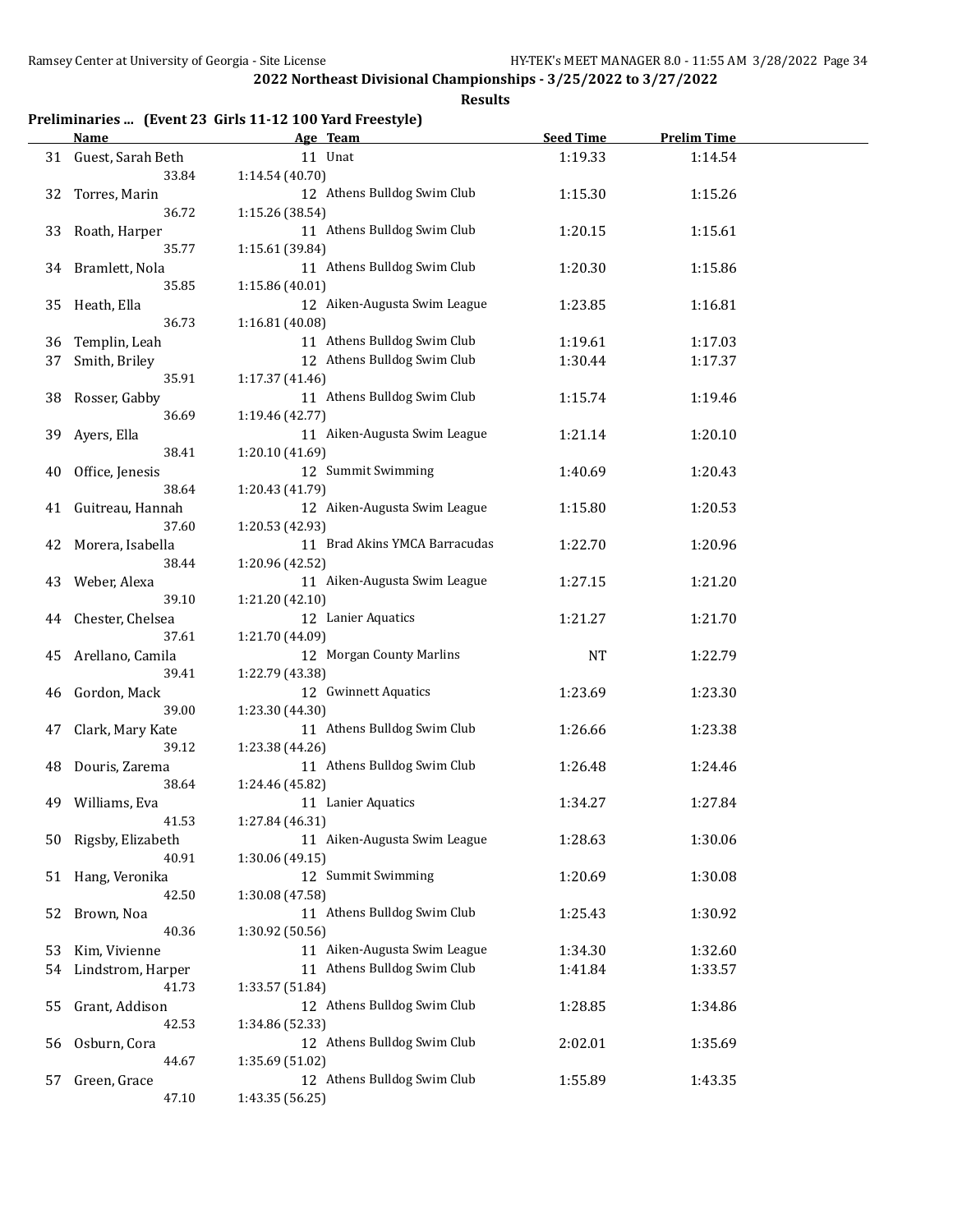**Results**

|                  | Name                                   |                 | Age Team                     | <b>Seed Time</b>   | <b>Prelim Time</b> |  |
|------------------|----------------------------------------|-----------------|------------------------------|--------------------|--------------------|--|
| ---              | Hammett, Karalyn<br>False start        |                 | 12 Aiken-Augusta Swim League | 1:26.51            | DQ                 |  |
|                  | 41.30                                  | DQ (44.78)      |                              |                    |                    |  |
|                  | Event 24 Boys 11-12 100 Yard Freestyle |                 |                              |                    |                    |  |
|                  | <b>Meet Record:</b><br>51.80           | 3/27/2010       | <b>Andrew Tang</b>           | <b>LINS</b>        |                    |  |
|                  | <b>Name</b>                            |                 | Age Team                     | <b>Prelim Time</b> | <b>Finals Time</b> |  |
| A - Final        |                                        |                 |                              |                    |                    |  |
|                  | 1 Bahr, Kipras                         |                 | 12 Athens Bulldog Swim Club  | 55.06              | 54.88              |  |
|                  | 26.23                                  | 54.88 (28.65)   |                              |                    |                    |  |
| 2                | Rhine, Joseph                          |                 | 12 Athens Bulldog Swim Club  | 58.11              | 57.14              |  |
|                  | 27.46                                  | 57.14 (29.68)   |                              |                    |                    |  |
| 3                | Malonza, Jonathan                      |                 | 12 Gwinnett Aquatics         | 58.76              | 57.33              |  |
|                  | 27.88                                  | 57.33 (29.45)   |                              |                    |                    |  |
| 4                | Salser, Luke                           |                 | 12 Aiken-Augusta Swim League | 57.74              | 57.42              |  |
|                  | 27.58                                  | 57.42 (29.84)   |                              |                    |                    |  |
| 5                | McKay, Colden                          |                 | 11 Lanier Aquatics           | 59.17              | 59.65              |  |
|                  | 28.42                                  | 59.65 (31.23)   |                              |                    |                    |  |
| 6                | Karumbaiah, Vidur                      |                 | 11 Athens Bulldog Swim Club  | 1:00.13            | 59.72              |  |
|                  | 28.81                                  | 59.72 (30.91)   |                              |                    |                    |  |
| 7                | Douglas, Bryce                         |                 | 12 Aiken-Augusta Swim League | 1:01.85            | 1:01.26            |  |
|                  | 28.87                                  | 1:01.26 (32.39) |                              |                    |                    |  |
| 8                |                                        |                 | 12 Aiken-Augusta Swim League | 1:02.10            | 1:02.11            |  |
|                  | Opalka, Riley<br>28.93                 | 1:02.11 (33.18) |                              |                    |                    |  |
| <b>B</b> - Final |                                        |                 |                              |                    |                    |  |
| 9.               | Pattillo, Miles                        |                 | 12 Aiken-Augusta Swim League | 1:03.68            | 59.79              |  |
|                  | 28.76                                  | 59.79 (31.03)   |                              |                    |                    |  |
| 10               | Boyle, Colin                           |                 | 12 Athens Bulldog Swim Club  | 1:03.40            | 1:02.72            |  |
|                  | 29.78                                  | 1:02.72 (32.94) |                              |                    |                    |  |
|                  |                                        |                 | 12 Lanier Aquatics           | 1:03.37            | 1:03.19            |  |
| 11               | Carey, Louis<br>30.12                  | 1:03.19 (33.07) |                              |                    |                    |  |
|                  |                                        |                 | 12 Athens Bulldog Swim Club  |                    |                    |  |
| 12               | Huang, Alex                            |                 |                              | 1:07.03            | 1:05.53            |  |
|                  | 30.36                                  | 1:05.53(35.17)  |                              |                    |                    |  |
| 13               | Bennett, Justin                        |                 | 12 Gwinnett Aquatics         | 1:08.14            | 1:05.73            |  |
|                  | 30.60                                  | 1:05.73 (35.13) |                              |                    |                    |  |
| 14               | Wright, Cole                           |                 | 12 Gwinnett Aquatics         | 1:08.58            | 1:06.47            |  |
|                  | 31.95                                  | 1:06.47 (34.52) |                              |                    |                    |  |
| 15               | Putman, Brody                          |                 | 11 Athens Bulldog Swim Club  | 1:09.85            | 1:11.50            |  |
|                  | 33.03                                  | 1:11.50 (38.47) |                              |                    |                    |  |
| ---              | Hobbs, Corbin                          |                 | 12 Athens Bulldog Swim Club  | 1:07.65            | <b>DQ</b>          |  |
|                  | False start                            |                 |                              |                    |                    |  |
|                  | 31.96                                  | DQ (34.27)      |                              |                    |                    |  |

## **Event 24 Boys 11-12 100 Yard Freestyle**

| <b>Meet Record:</b>  | 51.80 | 3/27/2010     | <b>Andrew Tang</b>           | <b>LINS</b>      |                    |  |
|----------------------|-------|---------------|------------------------------|------------------|--------------------|--|
| Name                 |       |               | Age Team                     | <b>Seed Time</b> | <b>Prelim Time</b> |  |
| <b>Preliminaries</b> |       |               |                              |                  |                    |  |
| Bahr, Kipras         |       |               | 12 Athens Bulldog Swim Club  | 55.14            | $55.06$ q          |  |
|                      | 26.58 | 55.06 (28.48) |                              |                  |                    |  |
| Salser, Luke         |       |               | 12 Aiken-Augusta Swim League | 58.92            | 57.74 q            |  |
|                      | 27.86 | 57.74 (29.88) |                              |                  |                    |  |
| Rhine, Joseph        |       |               | 12 Athens Bulldog Swim Club  | 58.27            | $58.11 \quad a$    |  |
|                      | 28.12 | 58.11 (29.99) |                              |                  |                    |  |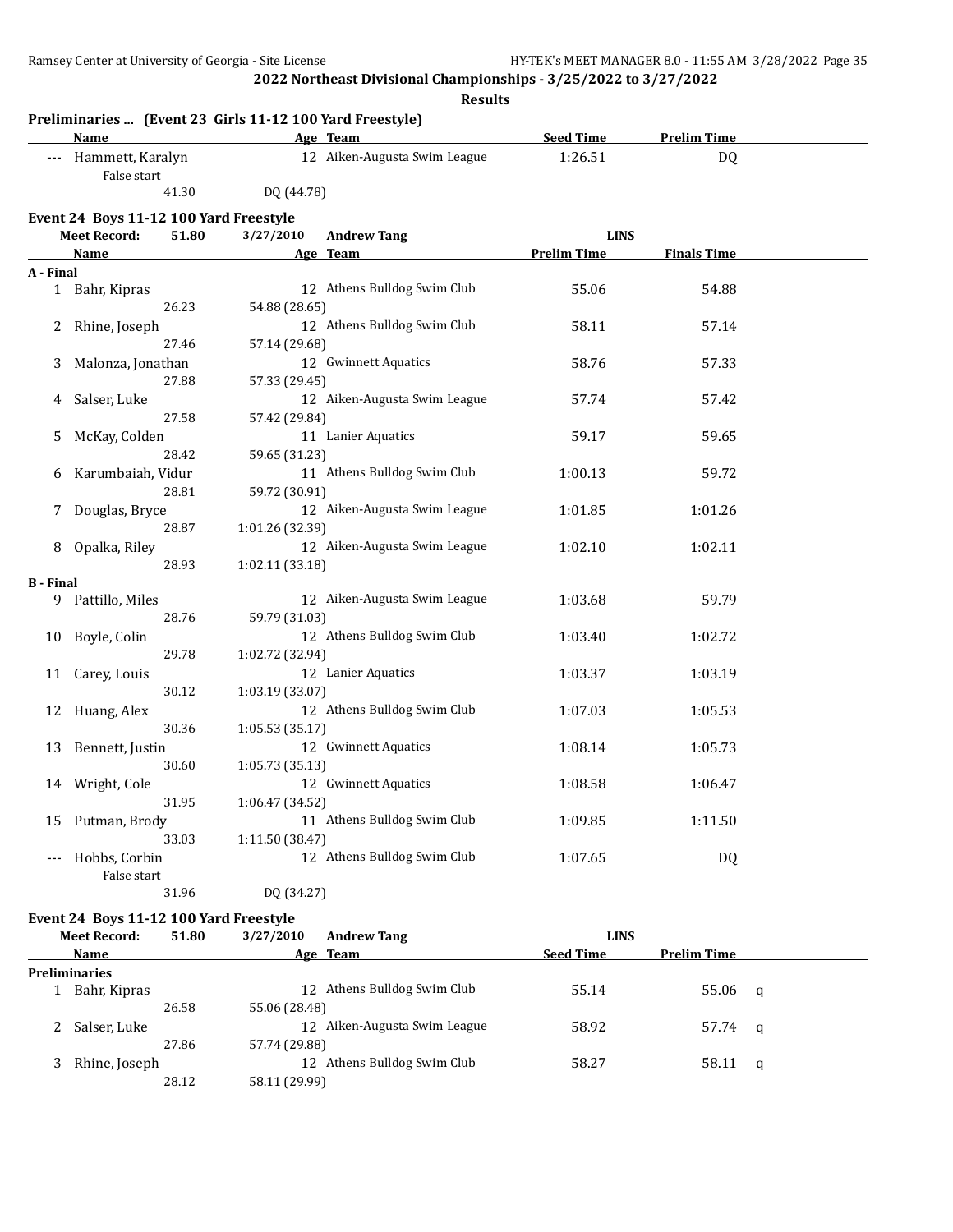| Preliminaries  (Event 24 Boys 11-12 100 Yard Freestyle) |  |  |  |
|---------------------------------------------------------|--|--|--|
|---------------------------------------------------------|--|--|--|

|     | <b>Name</b>                 | Age Team                                | <b>Seed Time</b> | <b>Prelim Time</b> |              |
|-----|-----------------------------|-----------------------------------------|------------------|--------------------|--------------|
| 4   | Malonza, Jonathan           | 12 Gwinnett Aquatics                    | 58.78            | 58.76              | $\mathsf{q}$ |
|     | 28.67                       | 58.76 (30.09)                           |                  |                    |              |
| 5   | McKay, Colden               | 11 Lanier Aquatics                      | 1:00.11          | 59.17              | q            |
|     | 28.19                       | 59.17 (30.98)                           |                  |                    |              |
| 6   | Karumbaiah, Vidur           | 11 Athens Bulldog Swim Club             | 1:01.22          | 1:00.13            | q            |
|     | 28.90                       | 1:00.13 (31.23)                         |                  |                    |              |
| 7   | Douglas, Bryce              | 12 Aiken-Augusta Swim League            | 1:07.59          | 1:01.85            | q            |
|     | 28.80                       | 1:01.85 (33.05)                         |                  |                    |              |
| 8   | Opalka, Riley               | 12 Aiken-Augusta Swim League            | 1:02.86          | 1:02.10            | q            |
|     | 28.87                       | 1:02.10 (33.23)                         |                  |                    |              |
| 9.  | Carey, Louis                | 12 Lanier Aquatics                      | 1:01.52          | 1:03.37            | q            |
|     | 30.35                       | 1:03.37 (33.02)                         |                  |                    |              |
| 10  | Boyle, Colin                | 12 Athens Bulldog Swim Club             | 1:01.73          | 1:03.40            | q            |
|     | 30.17                       | 1:03.40 (33.23)                         |                  |                    |              |
| 11  | Pattillo, Miles             | 12 Aiken-Augusta Swim League            | 1:01.16          | 1:03.68            | q            |
|     | 30.57                       | 1:03.68 (33.11)                         |                  |                    |              |
| 12  | Huang, Alex                 | 12 Athens Bulldog Swim Club             | 1:07.16          | 1:07.03            | q            |
|     | 31.49                       | 1:07.03 (35.54)                         |                  |                    |              |
| 13  | Hobbs, Corbin               | 12 Athens Bulldog Swim Club             | 1:08.92          | 1:07.65            | q            |
|     | 32.47                       | 1:07.65 (35.18)                         |                  |                    |              |
|     | 14 Bennett, Justin          | 12 Gwinnett Aquatics                    | 1:05.97          | 1:08.14            | q            |
|     | 30.82                       | 1:08.14 (37.32)                         |                  |                    |              |
| 15  | Wright, Cole                | 12 Gwinnett Aquatics                    | 1:09.10          | 1:08.58            | q            |
|     | 32.80                       | 1:08.58 (35.78)                         |                  |                    |              |
| 16  | Putman, Brody               | 11 Athens Bulldog Swim Club             | 1:07.17          | 1:09.85            | q            |
|     | 32.24                       | 1:09.85 (37.61)                         |                  |                    |              |
|     | 17 Alexander, Aideen        | 12 Aiken-Augusta Swim League            | <b>NT</b>        | 1:10.43            |              |
|     | 31.69                       | 1:10.43 (38.74)                         |                  |                    |              |
|     | 18 Werner, David            | 11 Athens Bulldog Swim Club             | 1:11.84          | 1:11.15            |              |
|     | 33.01                       | 1:11.15 (38.14)                         |                  |                    |              |
|     | 19 Hammond, Bear            | 11 Aiken-Augusta Swim League            | 1:23.29          | 1:12.48            |              |
|     | 15.78                       | 1:12.48 (56.70)                         |                  |                    |              |
| 20  | Boswell, Ian                | 12 Athens Bulldog Swim Club             | 1:15.00          | 1:12.62            |              |
|     | 34.05                       | 1:12.62 (38.57)                         |                  |                    |              |
|     | 21 Drennan, Jack            | 12 Gwinnett Aquatics                    | 1:09.98          | 1:12.71            |              |
|     | 34.95                       | 1:12.71 (37.76)                         |                  |                    |              |
|     | 22 McLeroy, Will            | 12 Unat                                 | 1:16.35          | 1:12.92            |              |
|     | 35.08                       | 1:12.92 (37.84)                         |                  |                    |              |
| 23  | Clinansmith, Nolan<br>35.32 | 12 Gwinnett Aquatics<br>1:13.72 (38.40) | 1:14.59          | 1:13.72            |              |
|     |                             | 11 Gwinnett Aquatics                    | 1:19.55          |                    |              |
|     | 24 Ramdeo, Nicolas<br>35.52 | 1:15.39 (39.87)                         |                  | 1:15.39            |              |
|     |                             | 12 Athens Bulldog Swim Club             | 1:12.46          | 1:15.43            |              |
|     | 25 Joy, Kevin<br>34.56      | 1:15.43 (40.87)                         |                  |                    |              |
|     | Jones, Cameron              | 11 Gwinnett Aquatics                    | 1:16.10          | 1:15.73            |              |
| 26  | 35.49                       | 1:15.73 (40.24)                         |                  |                    |              |
| 27  | Kirkland, Jack              | 11 Athens Bulldog Swim Club             | 1:14.21          | 1:16.46            |              |
|     | 36.97                       | 1:16.46 (39.49)                         |                  |                    |              |
| 28  | Tuck, Vincent               | 11 Gwinnett Aquatics                    | 1:20.73          | 1:17.44            |              |
|     | 37.40                       | 1:17.44 (40.04)                         |                  |                    |              |
| 29. | Williams, Ike               | 11 Lanier Aquatics                      | 1:18.91          | 1:17.53            |              |
|     | 36.36                       | 1:17.53 (41.17)                         |                  |                    |              |
|     |                             |                                         |                  |                    |              |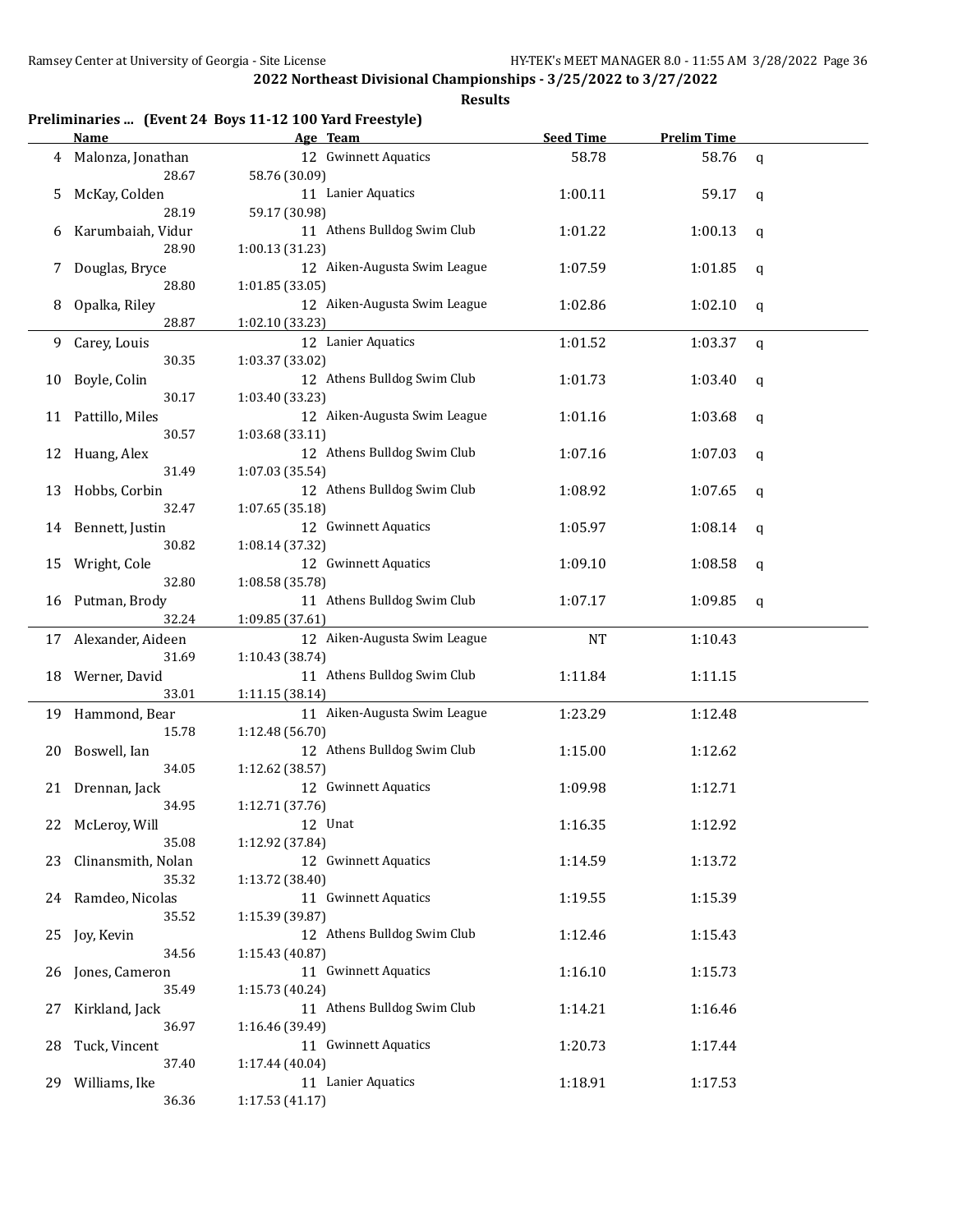**Results**

## **Preliminaries ... (Event 24 Boys 11-12 100 Yard Freestyle)**

|     | <b>Name</b>            | Age Team                     | <b>Seed Time</b> | <b>Prelim Time</b> |  |
|-----|------------------------|------------------------------|------------------|--------------------|--|
| 30  | Hall, Blake            | 12 Athens Bulldog Swim Club  | 1:15.95          | 1:17.88            |  |
|     | 36.57                  | 1:17.88 (41.31)              |                  |                    |  |
| 31  | Thang, Van             | 12 Athens Bulldog Swim Club  | <b>NT</b>        | 1:18.09            |  |
|     | 35.90                  | 1:18.09 (42.19)              |                  |                    |  |
| 32  | Tovar, AJ              | 12 Aiken-Augusta Swim League | 1:20.65          | 1:23.13            |  |
|     | 39.69                  | 1:23.13 (43.44)              |                  |                    |  |
| 33  | Copeland, Henry        | 11 Gwinnett Aquatics         | 1:31.88          | 1:24.35            |  |
|     | 39.48                  | 1:24.35 (44.87)              |                  |                    |  |
|     | 34 Zhang, Gavin        | 11 Gwinnett Aquatics         | 1:26.93          | 1:26.13            |  |
|     | 40.05                  | 1:26.13 (46.08)              |                  |                    |  |
| 35  | Diaz Hernandez, Aidan  | 12 Gwinnett Aquatics         | 1:27.69          | 1:28.65            |  |
|     | 41.59                  | 1:28.65(47.06)               |                  |                    |  |
| 36  | Georges Jr, Troy       | 12 Gwinnett Aquatics         | 1:26.40          | 1:30.40            |  |
|     | 40.83                  | 1:30.40 (49.57)              |                  |                    |  |
| 37  | Schirmer, Henry        | 12 Athens Bulldog Swim Club  | 1:27.60          | 1:31.74            |  |
|     | 43.49                  | 1:31.74 (48.25)              |                  |                    |  |
| 38  | Glover, Bodie          | 11 Lanier Aquatics           | 1:28.78          | 1:33.10            |  |
|     | 43.95                  | 1:33.10 (49.15)              |                  |                    |  |
| *39 | Harris, Mark           | 11 Athens Bulldog Swim Club  | 1:42.20          | 1:38.78            |  |
|     | 45.41                  | 1:38.78 (53.37)              |                  |                    |  |
| *39 | Bebin Blackwell, Ennis | 12 Athens Bulldog Swim Club  | <b>NT</b>        | 1:38.78            |  |
|     | 49.00                  | 1:38.78 (49.78)              |                  |                    |  |
| 41  | Dunlap, Winston        | 11 Athens Bulldog Swim Club  | <b>NT</b>        | 1:42.17            |  |
| 42  | Sabatinelli, Ben       | 11 Athens Bulldog Swim Club  | NT               | 1:43.83            |  |
|     | 49.30                  | 1:43.83 (54.53)              |                  |                    |  |
| 43  | Slinde, Josh           | 11 Lanier Aquatics           | 1:33.27          | 1:46.61            |  |
|     | 50.78                  | 1:46.61 (55.83)              |                  |                    |  |
|     | 44 Bisca, Lucas        | 11 Walton Waves              | 2:04.27          | 1:51.32            |  |
|     | 51.81                  | 1:51.32 (59.51)              |                  |                    |  |
| 45  | Briscoe, Carter        | 11 Athens Bulldog Swim Club  | <b>NT</b>        | 2:07.15            |  |
|     | 1:00.91                | 2:07.15 (1:06.24)            |                  |                    |  |

## **Event 25 Girls 13-14 100 Yard Freestyle**

|           | <b>Meet Record:</b> | 52.06 | 3/29/2014     | <b>Danielle DellaTorre</b>   | <b>ABSC</b>        |                    |  |
|-----------|---------------------|-------|---------------|------------------------------|--------------------|--------------------|--|
|           | Name                |       |               | Age Team                     | <b>Prelim Time</b> | <b>Finals Time</b> |  |
| A - Final |                     |       |               |                              |                    |                    |  |
|           | Nunnally, Ansley    |       |               | 14 Athens Bulldog Swim Club  | 55.92              | 55.07              |  |
|           |                     | 26.27 | 55.07 (28.80) |                              |                    |                    |  |
|           | Young, Ximena       |       |               | 14 Athens Bulldog Swim Club  | 55.01              | 55.08              |  |
|           |                     | 26.62 | 55.08 (28.46) |                              |                    |                    |  |
| 3         | Dillon, Ella        |       |               | 14 Athens Bulldog Swim Club  | 56.08              | 55.58              |  |
|           |                     | 26.54 | 55.58 (29.04) |                              |                    |                    |  |
| 4         | Horcher, Elsa       |       |               | 13 Aiken-Augusta Swim League | 57.10              | 57.31              |  |
|           |                     | 27.62 | 57.31 (29.69) |                              |                    |                    |  |
| 5.        | Morris, Georgia     |       |               | 14 Aiken-Augusta Swim League | 58.19              | 57.43              |  |
|           |                     | 27.57 | 57.43 (29.86) |                              |                    |                    |  |
| 6         | He, Alethea         |       |               | 14 Athens Bulldog Swim Club  | 57.67              | 58.07              |  |
|           |                     | 27.44 | 58.07 (30.63) |                              |                    |                    |  |
|           | Davis, Morgan       |       |               | 13 Summit Swimming           | 58.42              | 58.08              |  |
|           |                     | 27.98 | 58.08 (30.10) |                              |                    |                    |  |
| 8         | Patterson, Maddie   |       |               | 13 Aiken-Augusta Swim League | 58.18              | 58.43              |  |
|           |                     | 27.72 | 58.43 (30.71) |                              |                    |                    |  |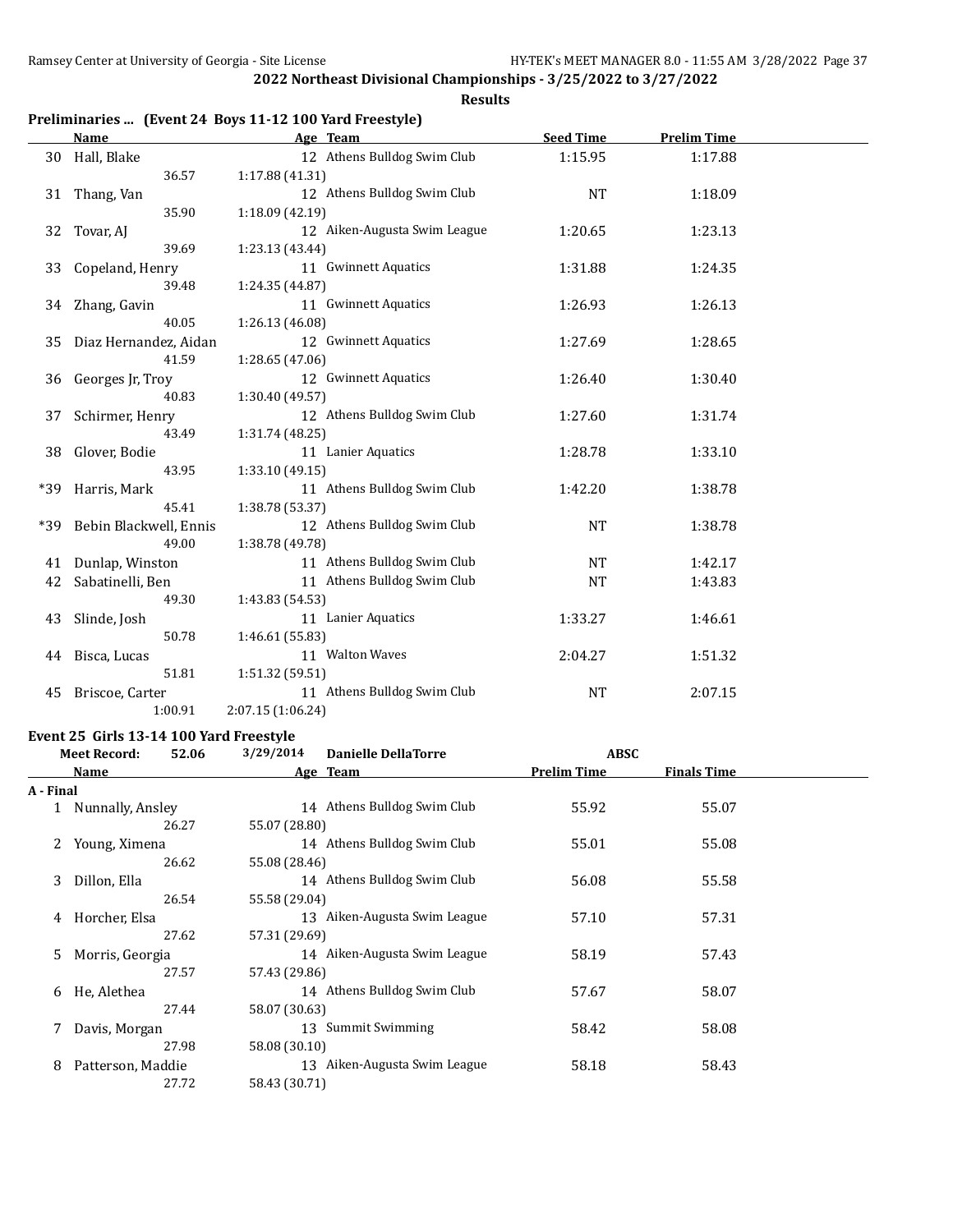## **Results**

## **B - Final ... (Event 25 Girls 13-14 100 Yard Freestyle)**

|           | Name             | Age Team                    | Prelim Time | <b>Finals Time</b> |  |
|-----------|------------------|-----------------------------|-------------|--------------------|--|
| B - Final |                  |                             |             |                    |  |
| 9         | Rovie, Cate      | 14 Gwinnett Aquatics        | 59.94       | 57.94              |  |
|           | 28.14            | 57.94 (29.80)               |             |                    |  |
| 10        | Thacker, McKenna | 13 Gwinnett Aquatics        | 1:00.02     | 58.44              |  |
|           | 27.64            | 58.44 (30.80)               |             |                    |  |
| 11        | Shaffer, Addison | 14 Gwinnett Aquatics        | 59.39       | 59.49              |  |
|           | 29.15            | 59.49 (30.34)               |             |                    |  |
| 12        | Turner, Elin     | 14 Athens Bulldog Swim Club | 59.58       | 1:00.04            |  |
|           | 29.13            | 1:00.04(30.91)              |             |                    |  |
| 13        | Bonner, Berklee  | 13 Unat                     | 59.85       | 1:00.48            |  |
|           | 29.19            | 1:00.48(31.29)              |             |                    |  |
| 14        | Ponder, Keziah   | 14 Gwinnett Aquatics        | 1:00.79     | 1:00.72            |  |
|           | 29.20            | 1:00.72(31.52)              |             |                    |  |
| 15        | Nelson, MJ       | 13 Lanier Aquatics          | 1:00.60     | 1:00.96            |  |
|           | 28.20            | 1:00.96(32.76)              |             |                    |  |
| 16        | Heppe, Sarah     | 13 Gwinnett Aquatics        | 1:01.74     | 1:01.23            |  |
|           | 29.04            | 1:01.23 (32.19)             |             |                    |  |

## **Event 25 Girls 13-14 100 Yard Freestyle**

|    | <b>Meet Record:</b>  | 3/29/2014<br>52.06 | <b>Danielle DellaTorre</b>   |                  | <b>ABSC</b>        |              |  |
|----|----------------------|--------------------|------------------------------|------------------|--------------------|--------------|--|
|    | Name                 |                    | Age Team                     | <b>Seed Time</b> | <b>Prelim Time</b> |              |  |
|    | <b>Preliminaries</b> |                    |                              |                  |                    |              |  |
|    | 1 Young, Ximena      |                    | 14 Athens Bulldog Swim Club  | 55.20            | 55.01              | $\mathbf{q}$ |  |
|    | 26.55                | 55.01 (28.46)      |                              |                  |                    |              |  |
| 2  | Nunnally, Ansley     |                    | 14 Athens Bulldog Swim Club  | 55.43            | 55.92              | q            |  |
|    | 26.47                | 55.92 (29.45)      |                              |                  |                    |              |  |
| 3  | Dillon, Ella         |                    | 14 Athens Bulldog Swim Club  | 57.35            | 56.08              | q            |  |
|    | 26.61                | 56.08 (29.47)      |                              |                  |                    |              |  |
| 4  | Horcher, Elsa        |                    | 13 Aiken-Augusta Swim League | 58.34            | 57.10              | q            |  |
|    | 27.50                | 57.10 (29.60)      |                              |                  |                    |              |  |
| 5. | He, Alethea          |                    | 14 Athens Bulldog Swim Club  | 57.97            | 57.67              | q            |  |
|    | 27.60                | 57.67 (30.07)      |                              |                  |                    |              |  |
| 6  | Patterson, Maddie    |                    | 13 Aiken-Augusta Swim League | 1:00.51          | 58.18              | q            |  |
|    | 27.97                | 58.18 (30.21)      |                              |                  |                    |              |  |
| 7  | Morris, Georgia      |                    | 14 Aiken-Augusta Swim League | 59.98            | 58.19              | q            |  |
|    | 27.91                | 58.19 (30.28)      |                              |                  |                    |              |  |
| 8  | Davis, Morgan        |                    | 13 Summit Swimming           | 55.94            | 58.42              | q            |  |
|    | 28.07                | 58.42 (30.35)      |                              |                  |                    |              |  |
| 9  | Shaffer, Addison     |                    | 14 Gwinnett Aquatics         | 58.67            | 59.39              | $\mathsf{q}$ |  |
|    | 28.61                | 59.39 (30.78)      |                              |                  |                    |              |  |
| 10 | Turner, Elin         |                    | 14 Athens Bulldog Swim Club  | 1:02.44          | 59.58              | q            |  |
|    | 28.89                | 59.58 (30.69)      |                              |                  |                    |              |  |
|    | 11 Bonner, Berklee   |                    | 13 Unat                      | 1:03.09          | 59.85              | q            |  |
|    | 28.85                | 59.85 (31.00)      |                              |                  |                    |              |  |
| 12 | Rovie, Cate          |                    | 14 Gwinnett Aquatics         | 57.83            | 59.94              | q            |  |
|    | 28.84                | 59.94 (31.10)      |                              |                  |                    |              |  |
| 13 | Thacker, McKenna     |                    | 13 Gwinnett Aquatics         | 58.40            | 1:00.02            | q            |  |
|    | 28.56                | 1:00.02(31.46)     |                              |                  |                    |              |  |
| 14 | Nelson, MJ           |                    | 13 Lanier Aquatics           | 1:04.84          | 1:00.60            | a            |  |
|    | 28.39                | 1:00.60 (32.21)    |                              |                  |                    |              |  |
| 15 | Ponder, Keziah       |                    | 14 Gwinnett Aquatics         | 1:05.51          | 1:00.79            | q            |  |
|    | 29.59                | 1:00.79 (31.20)    |                              |                  |                    |              |  |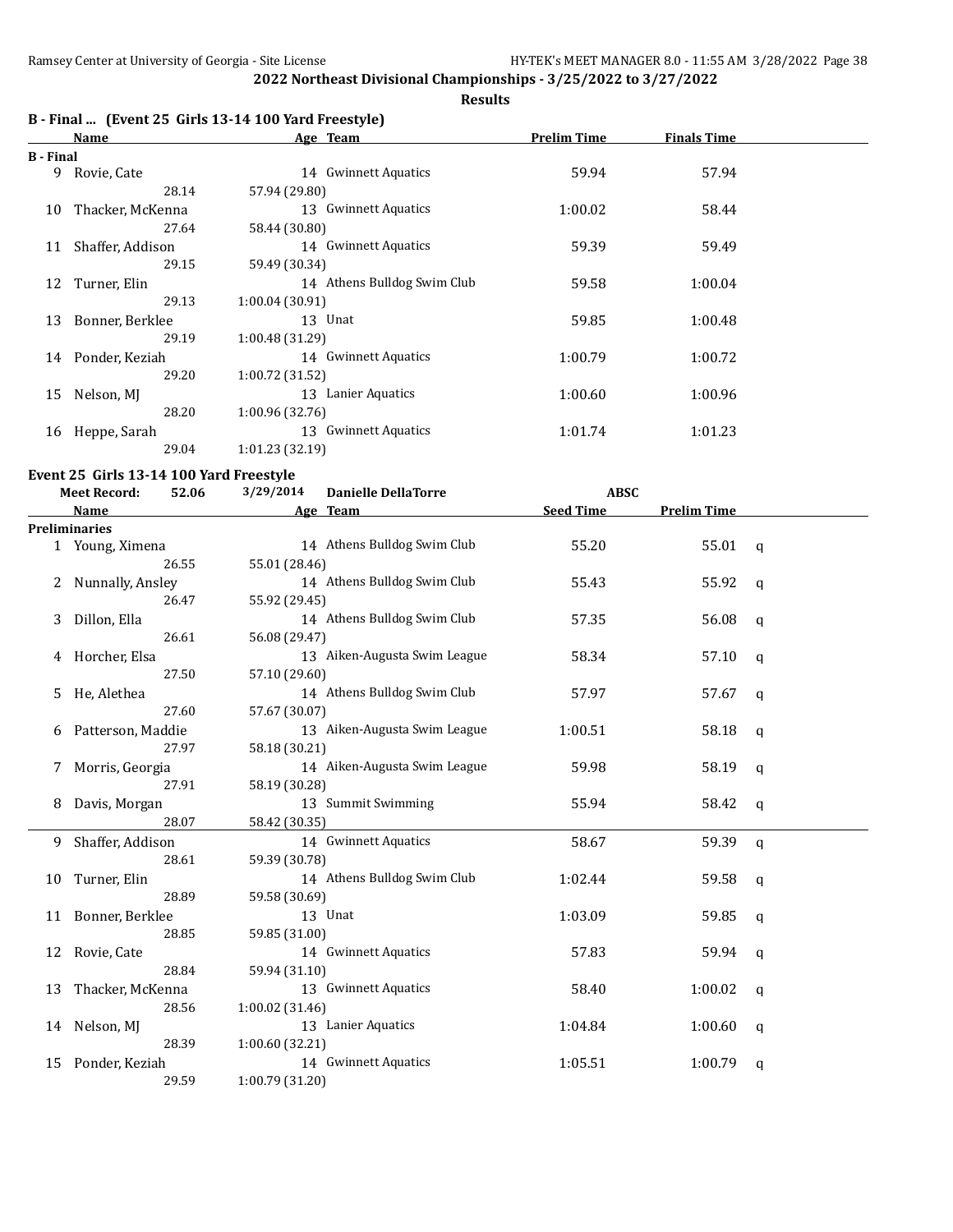|    | <b>Name</b>               | Preliminaries  (Event 25 Girls 13-14 100 Yard Freestyle)<br>Age Team | <b>Seed Time</b> | <b>Prelim Time</b> |              |
|----|---------------------------|----------------------------------------------------------------------|------------------|--------------------|--------------|
| 16 | Heppe, Sarah              | 13 Gwinnett Aquatics                                                 | 1:02.08          | 1:01.74            |              |
|    | 29.68                     | 1:01.74 (32.06)                                                      |                  |                    | $\mathsf{q}$ |
|    |                           | 14 Athens Bulldog Swim Club                                          | 1:03.67          |                    |              |
| 17 | Prince, Caroline<br>29.04 | 1:01.80 (32.76)                                                      |                  | 1:01.80            |              |
|    |                           | 14 Athens Bulldog Swim Club                                          |                  |                    |              |
| 18 | Teyner, Kailey<br>28.70   |                                                                      | 58.90            | 1:01.88            |              |
|    |                           | 1:01.88 (33.18)                                                      |                  |                    |              |
| 19 | Seuser, Amanda            | 13 Summer Hill Orcas Swim Club                                       | 1:06.54          | 1:02.43            |              |
|    | 29.99                     | 1:02.43 (32.44)                                                      |                  |                    |              |
| 20 | Inlow, Jenna              | 13 Gwinnett Aquatics                                                 | 1:03.73          | 1:02.73            |              |
|    | 30.28                     | 1:02.73 (32.45)                                                      |                  |                    |              |
| 21 | Cain, Haylee              | 13 Athens Bulldog Swim Club                                          | 1:04.50          | 1:02.92            |              |
|    | 30.46                     | 1:02.92 (32.46)                                                      |                  |                    |              |
| 22 | McCullough, Samantha      | 13 Athens Bulldog Swim Club                                          | 1:04.86          | 1:03.29            |              |
|    | 30.64                     | 1:03.29 (32.65)                                                      |                  |                    |              |
| 23 | Cameron, Courtney         | 14 Athens Bulldog Swim Club                                          | 1:05.95          | 1:03.70            |              |
|    | 29.55                     | 1:03.70 (34.15)                                                      |                  |                    |              |
| 24 | Giles, Kyleigh            | 14 Lanier Aquatics                                                   | 1:04.98          | 1:04.07            |              |
|    | 30.12                     | 1:04.07 (33.95)                                                      |                  |                    |              |
| 25 | Obrien, Maggie            | 14 Walton Waves                                                      | 1:06.92          | 1:04.21            |              |
|    | 30.39                     | 1:04.21 (33.82)                                                      |                  |                    |              |
| 26 | Smith, Lynnette           | 14 Athens Bulldog Swim Club                                          | 1:06.57          | 1:04.49            |              |
|    | 30.57                     | 1:04.49 (33.92)                                                      |                  |                    |              |
| 27 | Yeomans, Carson           | 13 Athens Bulldog Swim Club                                          | 1:07.60          | 1:04.71            |              |
|    | 30.94                     | 1:04.71 (33.77)                                                      |                  |                    |              |
| 28 | Savage, Addie             | 13 Athens Bulldog Swim Club                                          | 1:11.13          | 1:04.85            |              |
|    | 31.26                     | 1:04.85 (33.59)                                                      |                  |                    |              |
| 29 | Johnson, Paige            | 13 Gwinnett Aquatics                                                 | 1:02.40          | 1:04.93            |              |
|    | 31.37                     | 1:04.93 (33.56)                                                      |                  |                    |              |
| 30 | Mahaffey, Marissa         | 13 Brad Akins YMCA Barracudas                                        | 1:03.55          | 1:05.42            |              |
|    | 31.26                     | 1:05.42 (34.16)                                                      |                  |                    |              |
| 31 | Hobbs, Sophierose         | 14 Athens Bulldog Swim Club                                          | 1:03.88          | 1:05.73            |              |
|    | 31.25                     | 1:05.73 (34.48)                                                      |                  |                    |              |
| 32 | Burkett, Gabby            | 14 Aiken-Augusta Swim League                                         | 1:06.68          | 1:06.66            |              |
| 33 | Jones, Avery              | 14 Aiken-Augusta Swim League                                         | 1:10.00          | 1:07.17            |              |
|    | 31.79                     | 1:07.17 (35.38)                                                      |                  |                    |              |
|    | 34 Crawford, Josie        | 13 Aiken-Augusta Swim League                                         | 1:05.53          | 1:07.39            |              |
|    | 32.67                     | 1:07.39 (34.72)                                                      |                  |                    |              |
| 35 | Zinn, Amanda              | 14 Aiken-Augusta Swim League                                         | 1:10.34          | 1:08.21            |              |
|    | 32.45                     | 1:08.21 (35.76)                                                      |                  |                    |              |
| 36 | Rabon, Morgan             | 13 Summer Hill Orcas Swim Club                                       | <b>NT</b>        | 1:08.48            |              |
|    | 32.93                     | 1:08.48 (35.55)                                                      |                  |                    |              |
| 37 | Holderfield, Carly        | 14 Lanier Aquatics                                                   | 1:06.42          | 1:08.49            |              |
|    | 32.59                     | 1:08.49 (35.90)                                                      |                  |                    |              |
| 38 | Frey, Emma                | 13 Aiken-Augusta Swim League                                         | 1:08.31          | 1:09.18            |              |
|    | 33.16                     | 1:09.18 (36.02)                                                      |                  |                    |              |
| 39 | Schwede, Madison          | 13 Aiken-Augusta Swim League                                         | 1:10.45          | 1:09.92            |              |
|    | 33.62                     | 1:09.92 (36.30)                                                      |                  |                    |              |
| 40 | Collins, Oliwia           | 14 Lanier Aquatics                                                   | 1:09.15          | 1:10.05            |              |
|    | 33.02                     | 1:10.05 (37.03)                                                      |                  |                    |              |
| 41 | Small, Zoe                | 13 Summer Hill Orcas Swim Club                                       | 1:12.47          | 1:10.43            |              |
|    | 33.32                     | 1:10.43 (37.11)                                                      |                  |                    |              |
| 42 | Nelson, Isabella          | 14 Athens Bulldog Swim Club                                          | 1:10.74          | 1:11.44            |              |
|    | 33.90                     | 1:11.44 (37.54)                                                      |                  |                    |              |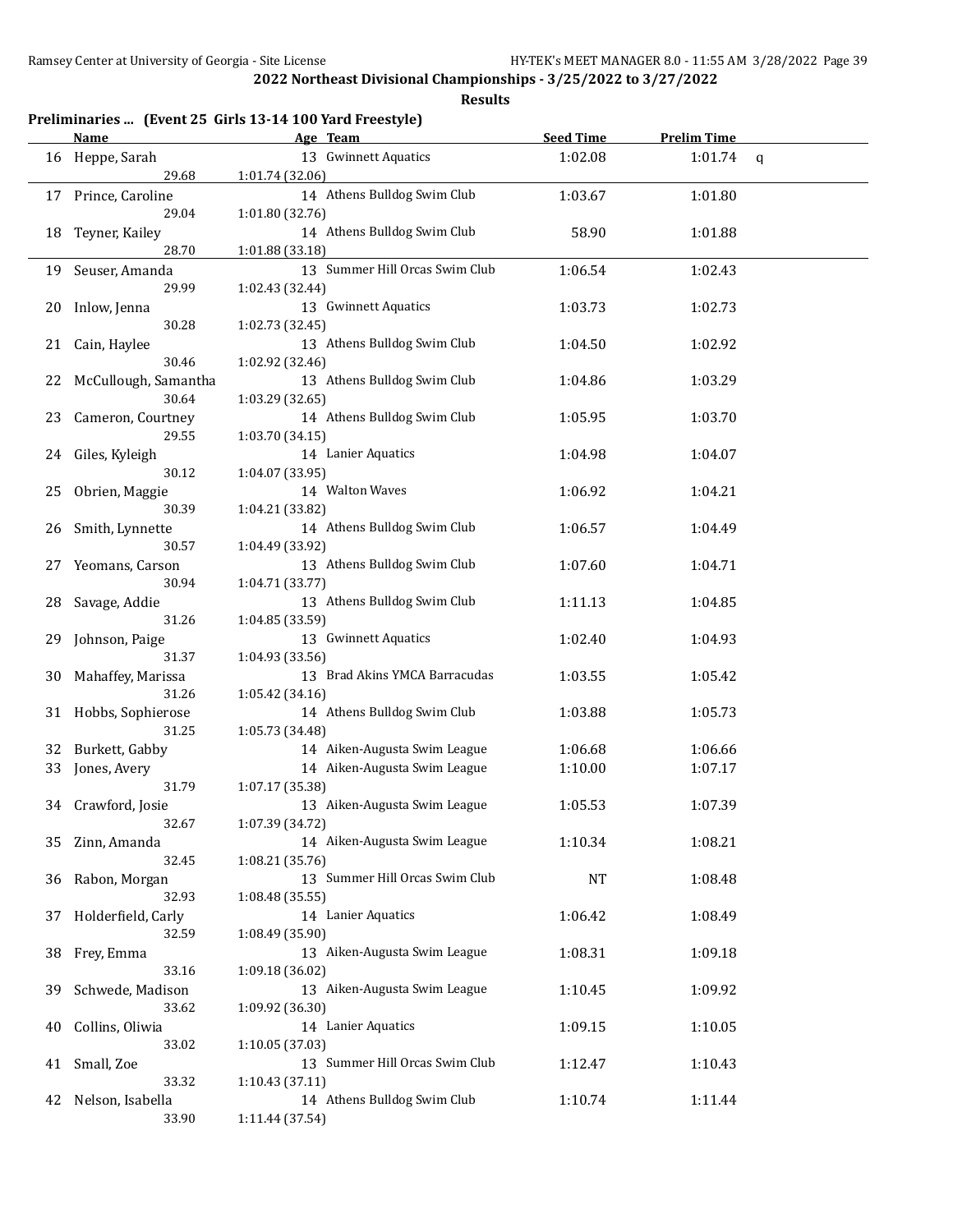**Results**

## **Preliminaries ... (Event 25 Girls 13-14 100 Yard Freestyle)**

|    | <u>Name</u>              | Age Team                              | <b>Seed Time</b> | <b>Prelim Time</b> |  |
|----|--------------------------|---------------------------------------|------------------|--------------------|--|
| 43 | Teach, Turner            | 14 Athens Bulldog Swim Club           | 1:14.49          | 1:11.58            |  |
|    | 33.88                    | 1:11.58 (37.70)                       |                  |                    |  |
| 44 | McCoy, Mary              | 13 Aiken-Augusta Swim League          | 1:12.30          | 1:11.59            |  |
|    | 33.02                    | 1:11.59 (38.57)                       |                  |                    |  |
| 45 | Cochran, Savannah        | 13 Athens Bulldog Swim Club           | 1:29.62          | 1:12.39            |  |
|    | 33.47                    | 1:12.39 (38.92)                       |                  |                    |  |
| 46 | Graff, Bea               | 13 Athens Bulldog Swim Club           | 1:25.00          | 1:12.41            |  |
|    | 34.73                    | 1:12.41 (37.68)                       |                  |                    |  |
| 47 | Johnson, Mary Elizabeth  | 13 Brad Akins YMCA Barracudas         | 1:17.26          | 1:15.62            |  |
|    | 37.15                    | 1:15.62 (38.47)                       |                  |                    |  |
| 48 | Brown, Daisy             | 14 Morgan County Marlins              | 1:13.07          | 1:15.88            |  |
|    | 35.36                    | 1:15.88 (40.52)                       |                  |                    |  |
| 49 | Kuykendall, Ainsley      | 13 Aiken-Augusta Swim League          | 1:16.33          | 1:15.90            |  |
|    | 37.26                    | 1:15.90 (38.64)                       |                  |                    |  |
| 50 | Frey, Issy               | 13 Aiken-Augusta Swim League          | <b>NT</b>        | 1:17.17            |  |
|    | 35.61                    | 1:17.17 (41.56)                       |                  |                    |  |
|    | 51 Pincombe, Violet      | 13 Gwinnett Aquatics                  | 1:16.59          | 1:17.22            |  |
|    | 36.55                    | 1:17.22 (40.67)                       |                  |                    |  |
| 52 | Uptagrafft, Natalie      | 13 Athens Bulldog Swim Club           | NT               | 1:18.60            |  |
|    | 37.25                    | 1:18.60(41.35)                        |                  |                    |  |
| 53 | Hamman, Adah             | 14 Athens Bulldog Swim Club           | 1:22.98          | 1:19.31            |  |
|    | 34.94                    | 1:19.31 (44.37)                       |                  |                    |  |
| 54 | Bebin Blackwell, Caitlyn | 14 Athens Bulldog Swim Club           | 1:19.01          | 1:20.72            |  |
|    | 39.05                    | 1:20.72 (41.67)                       |                  |                    |  |
| 55 | Shaffer, Marleighna      | 13 Athens Bulldog Swim Club           | 1:19.14          | 1:21.30            |  |
|    | 38.99                    | 1:21.30 (42.31)                       |                  |                    |  |
| 56 | Slinde, Ali              | 14 Lanier Aquatics                    | 1:15.93          | 1:21.77            |  |
|    | 38.06                    | 1:21.77 (43.71)                       |                  |                    |  |
| 57 | Stamper, Kayce           | 13 Morgan County Marlins              | 1:27.92          | 1:23.54            |  |
|    | 38.38                    | 1:23.54 (45.16)                       |                  |                    |  |
| 58 | Schueneman, Caden        | 13 Morgan County Marlins              | 1:23.09          | 1:24.30            |  |
|    | 40.76                    | 1:24.30 (43.54)                       |                  |                    |  |
| 59 | Fields, Amber            | 13 Summit Swimming                    | 1:27.20          | 1:26.76            |  |
|    | 40.83                    | 1:26.76 (45.93)<br>13 Summit Swimming |                  |                    |  |
| 60 | Koch, Karra<br>41.50     |                                       | 1:28.81          | 1:30.74            |  |
|    | Konzelmann, Carly        | 1:30.74 (49.24)<br>13 Lanier Aquatics | 1:32.26          | 1:31.10            |  |
| 61 | 42.81                    | 1:31.10 (48.29)                       |                  |                    |  |
| 62 | Padamadan, Ann           | 13 Summit Swimming                    | 1:37.07          | 1:32.59            |  |
|    | 44.68                    | 1:32.59 (47.91)                       |                  |                    |  |
| 63 | Chester, Raleigh         | 14 Lanier Aquatics                    | 2:12.11          | 1:53.76            |  |
|    | 53.93                    | 1:53.76 (59.83)                       |                  |                    |  |
|    |                          |                                       |                  |                    |  |

# **Event 26 Boys 13-14 100 Yard Freestyle**<br>Meet Becord: 48.36 3/24/2012

|           | <b>Meet Record:</b> | 48.36 | 3/24/2012     | <b>Colin Monaghan</b>        | LA                 |                    |  |
|-----------|---------------------|-------|---------------|------------------------------|--------------------|--------------------|--|
|           | <b>Name</b>         |       |               | Age Team                     | <b>Prelim Time</b> | <b>Finals Time</b> |  |
| A - Final |                     |       |               |                              |                    |                    |  |
|           | Stanton, Baylor     |       | 14            | Gwinnett Aquatics            | 47.84              | 45.40              |  |
|           |                     | 21.83 | 45.40 (23.57) |                              |                    |                    |  |
| 2         | Salser, Ethan       |       |               | 14 Aiken-Augusta Swim League | 50.37              | 50.30              |  |
|           |                     | 24.03 | 50.30 (26.27) |                              |                    |                    |  |
|           | Sheridan, Cayden    |       | 13            | Lanier Aquatics              | 52.55              | 52.36              |  |
|           |                     | 25.01 | 52.36 (27.35) |                              |                    |                    |  |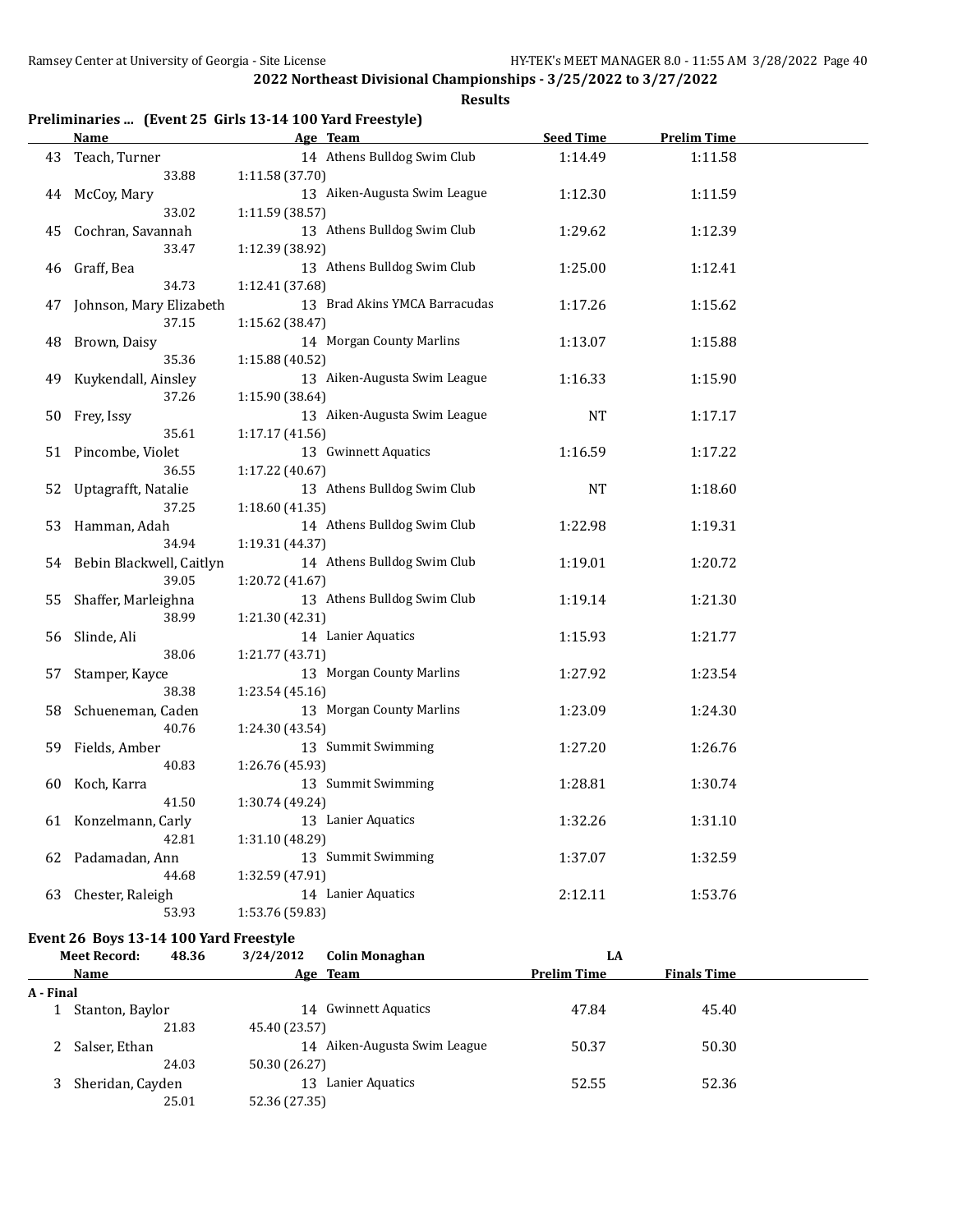**Results**

|  |  | A - Final  (Event 26 Boys 13-14 100 Yard Freestyle) |  |
|--|--|-----------------------------------------------------|--|
|--|--|-----------------------------------------------------|--|

|                  | Name                     | Age Team                      | <b>Prelim Time</b> | <b>Finals Time</b> |  |
|------------------|--------------------------|-------------------------------|--------------------|--------------------|--|
|                  | 4 Groves, George         | 13 Aiken-Augusta Swim League  | 53.16              | 52.47              |  |
|                  | 24.64                    | 52.47 (27.83)                 |                    |                    |  |
| 5.               | Trotter, Torin           | 13 Athens Bulldog Swim Club   | 52.67              | 53.20              |  |
|                  | 25.38                    | 53.20 (27.82)                 |                    |                    |  |
|                  | 6 Koch, Christopher      | 13 Athens Bulldog Swim Club   | 54.03              | 53.61              |  |
|                  | 25.87                    | 53.61 (27.74)                 |                    |                    |  |
| 7                | Stanton, Collier         | 13 Gwinnett Aquatics          | 55.49              | 54.58              |  |
|                  | 26.44                    | 54.58 (28.14)                 |                    |                    |  |
| 8                | Ballance, Alex           | 14 Aiken-Augusta Swim League  | 55.67              | 55.44              |  |
|                  | 26.06                    | 55.44 (29.38)                 |                    |                    |  |
| <b>B</b> - Final |                          |                               |                    |                    |  |
| 9                | Dao, Jonathan            | 13 Lanier Aquatics            | 55.85              | 54.77              |  |
|                  | 26.14                    | 54.77 (28.63)                 |                    |                    |  |
|                  | 10 Bennett, SteveMichael | 14 Gwinnett Aquatics          | 56.81              | 54.93              |  |
|                  | 25.69                    | 54.93 (29.24)                 |                    |                    |  |
| 11               | Clinansmith, Kayden      | 14 Gwinnett Aquatics          | 56.43              | 55.07              |  |
|                  | 26.43                    | 55.07 (28.64)                 |                    |                    |  |
| $*12$            | McCusker, Riley          | 14 Brad Akins YMCA Barracudas | 1:00.20            | 58.63              |  |
|                  | 28.54                    | 58.63 (30.09)                 |                    |                    |  |
|                  | *12 Kannan, Shaan        | 14 Athens Bulldog Swim Club   | 59.35              | 58.63              |  |
|                  | 28.07                    | 58.63 (30.56)                 |                    |                    |  |
|                  | 14 Smedley, Logan        | 13 Summit Swimming            | 59.11              | 59.02              |  |
|                  | 27.89                    | 59.02 (31.13)                 |                    |                    |  |
| 15               | Karumbaiah, Nakul        | 13 Athens Bulldog Swim Club   | 58.61              | 59.03              |  |
|                  | 28.08                    | 59.03 (30.95)                 |                    |                    |  |
| 16               | Halbach, Crenshaw        | 13 Athens Bulldog Swim Club   | 59.65              | 59.57              |  |
|                  | 28.66                    | 59.57 (30.91)                 |                    |                    |  |

# **Event 26 Boys 13-14 100 Yard Freestyle**<br>Meet Becord: 48.36 3/24/2012

|    | 48.36<br><b>Meet Record:</b> | 3/24/2012     | <b>Colin Monaghan</b>        | LA               |                    |   |
|----|------------------------------|---------------|------------------------------|------------------|--------------------|---|
|    | Name                         |               | Age Team                     | <b>Seed Time</b> | <b>Prelim Time</b> |   |
|    | <b>Preliminaries</b>         |               |                              |                  |                    |   |
|    | 1 Stanton, Baylor            |               | 14 Gwinnett Aquatics         | 45.82            | 47.84 q            |   |
|    | 23.25                        | 47.84 (24.59) |                              |                  |                    |   |
| 2  | Salser, Ethan                |               | 14 Aiken-Augusta Swim League | 52.38            | 50.37              | q |
|    | 24.07                        | 50.37 (26.30) |                              |                  |                    |   |
| 3  | Sheridan, Cayden             |               | 13 Lanier Aquatics           | 52.99            | 52.55              | q |
|    | 25.39                        | 52.55 (27.16) |                              |                  |                    |   |
| 4  | Trotter, Torin               |               | 13 Athens Bulldog Swim Club  | 51.84            | 52.67              | q |
|    | 25.25                        | 52.67 (27.42) |                              |                  |                    |   |
| 5. | Groves, George               |               | 13 Aiken-Augusta Swim League | 53.47            | 53.16              | q |
|    | 24.79                        | 53.16 (28.37) |                              |                  |                    |   |
| 6  | Koch, Christopher            |               | 13 Athens Bulldog Swim Club  | 53.70            | 54.03              | q |
|    | 25.48                        | 54.03 (28.55) |                              |                  |                    |   |
| 7  | Stanton, Collier             |               | 13 Gwinnett Aquatics         | 54.55            | 55.49              | a |
|    | 26.83                        | 55.49 (28.66) |                              |                  |                    |   |
| 8  | Ballance, Alex               |               | 14 Aiken-Augusta Swim League | 55.36            | 55.67              | q |
|    | 26.03                        | 55.67 (29.64) |                              |                  |                    |   |
| 9  | Dao, Jonathan                |               | 13 Lanier Aquatics           | 54.79            | 55.85              | q |
|    | 26.31                        | 55.85 (29.54) |                              |                  |                    |   |
| 10 | Clinansmith, Kayden          |               | 14 Gwinnett Aquatics         | 55.83            | 56.43              | a |
|    | 27.07                        | 56.43 (29.36) |                              |                  |                    |   |
|    |                              |               |                              |                  |                    |   |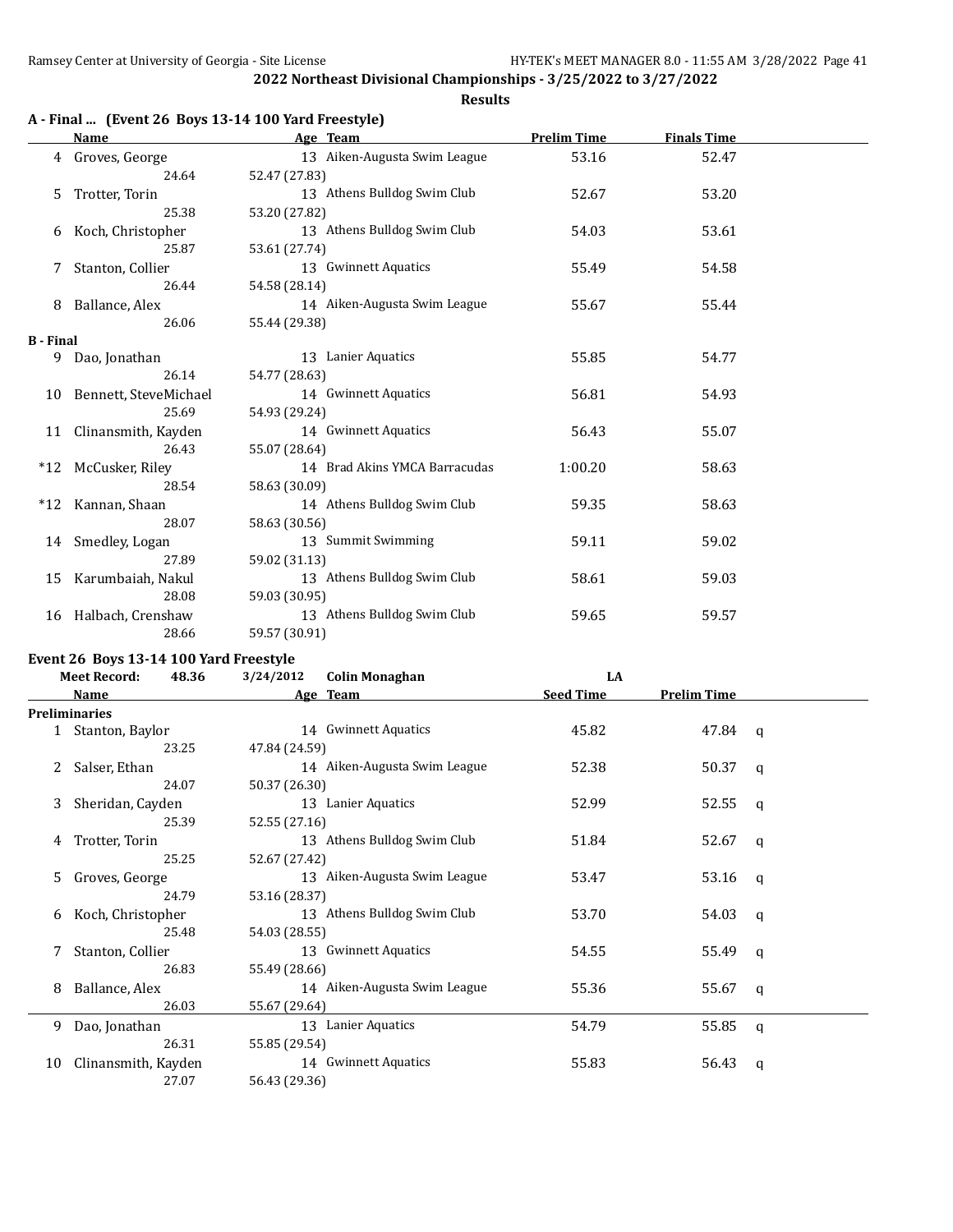| Preliminaries  (Event 26 Boys 13-14 100 Yard Freestyle) |  |  |  |  |  |
|---------------------------------------------------------|--|--|--|--|--|
|---------------------------------------------------------|--|--|--|--|--|

|    | <b>Name</b>              | Age Team                                       | <b>Seed Time</b> | <b>Prelim Time</b> |             |
|----|--------------------------|------------------------------------------------|------------------|--------------------|-------------|
|    | 11 Bennett, SteveMichael | 14 Gwinnett Aquatics                           | 56.29            | 56.81              | $\mathbf q$ |
|    | 26.57                    | 56.81 (30.24)                                  |                  |                    |             |
| 12 | Karumbaiah, Nakul        | 13 Athens Bulldog Swim Club                    | 1:00.62          | 58.61              | q           |
|    | 28.06                    | 58.61 (30.55)                                  |                  |                    |             |
| 13 | Smedley, Logan<br>28.25  | 13 Summit Swimming<br>59.11 (30.86)            | 58.64            | 59.11              | q           |
| 14 | Kannan, Shaan            | 14 Athens Bulldog Swim Club                    | 1:01.15          | 59.35              | q           |
|    | 28.09                    | 59.35 (31.26)                                  |                  |                    |             |
| 15 | Halbach, Crenshaw        | 13 Athens Bulldog Swim Club                    | 1:01.08          | 59.65              | q           |
|    | 28.54                    | 59.65 (31.11)                                  |                  |                    |             |
| 16 | McCusker, Riley          | 14 Brad Akins YMCA Barracudas                  | 1:07.69          | 1:00.20            | q           |
|    | 29.56                    | 1:00.20 (30.64)                                |                  |                    |             |
|    | 17 Hall, William         | 14 Athens Bulldog Swim Club                    | 1:00.21          | 1:00.41            |             |
|    | 27.90                    | 1:00.41 (32.51)                                |                  |                    |             |
| 18 | Severtson, Collin        | 13 Unattached Summit                           | 1:05.13          | 1:00.65            |             |
|    | 29.40                    | 1:00.65 (31.25)                                |                  |                    |             |
|    | 19 Villemain, Hudson     | 14 Aiken-Augusta Swim League                   | 1:02.37          | 1:00.97            |             |
| 20 | 29.03<br>Brown, Thomas   | 1:00.97 (31.94)<br>13 Athens Bulldog Swim Club | 1:03.21          | 1:01.81            |             |
|    | 29.87                    | 1:01.81 (31.94)                                |                  |                    |             |
|    | 21 Hawkins, Colt         | 13 Morgan County Marlins                       | 1:03.68          | 1:01.85            |             |
|    | 28.77                    | 1:01.85 (33.08)                                |                  |                    |             |
| 22 | Liu, Stephen             | 13 Aiken-Augusta Swim League                   | 1:04.85          | 1:02.30            |             |
|    | 30.08                    | 1:02.30 (32.22)                                |                  |                    |             |
| 23 | Alhmoud, Karam           | 14 Gwinnett Aquatics                           | 1:10.56          | 1:02.39            |             |
| 24 | Parker, Justice          | 13 Gwinnett Aquatics                           | 1:14.87          | 1:04.32            |             |
|    | 30.01                    | 1:04.32 (34.31)                                |                  |                    |             |
| 25 | Balducci, Henry          | 14 Aiken-Augusta Swim League                   | 1:05.13          | 1:04.99            |             |
|    | 30.10                    | 1:04.99 (34.89)                                |                  |                    |             |
| 26 | Allen, Kole<br>30.85     | 14 Lanier Aquatics                             | 1:05.66          | 1:05.50            |             |
| 27 | Fairman, Rowen           | 1:05.50 (34.65)<br>13 Athens Bulldog Swim Club | <b>NT</b>        | 1:05.60            |             |
|    | 31.29                    | 1:05.60 (34.31)                                |                  |                    |             |
| 28 | Graff, Charlie           | 13 Athens Bulldog Swim Club                    | 1:14.39          | 1:06.96            |             |
|    | 32.08                    | 1:06.96 (34.88)                                |                  |                    |             |
| 29 | McKenzie, Ryan           | 13 Lanier Aquatics                             | 1:11.22          | 1:07.79            |             |
|    | 32.18                    | 1:07.79 (35.61)                                |                  |                    |             |
| 30 | Strickland, Samuel       | 13 Brad Akins YMCA Barracudas                  | 1:09.58          | 1:09.19            |             |
|    | 32.91                    | 1:09.19 (36.28)                                |                  |                    |             |
| 31 | Guidry, Nate             | 13 Athens Bulldog Swim Club                    | 1:15.14          | 1:10.74            |             |
|    | 33.24                    | 1:10.74 (37.50)                                |                  |                    |             |
| 32 | Herring, Connor<br>32.93 | 13 Brad Akins YMCA Barracudas                  | 1:12.44          | 1:10.84            |             |
| 33 | Wendel, Chase            | 1:10.84 (37.91)<br>13 Lanier Aquatics          | 1:11.60          | 1:12.27            |             |
|    | 33.92                    | 1:12.27 (38.35)                                |                  |                    |             |
| 34 | Wallace, Jaxson          | 14 Athens Bulldog Swim Club                    | 1:14.37          | 1:12.33            |             |
|    | 33.64                    | 1:12.33 (38.69)                                |                  |                    |             |
| 35 | Anderson, Ethan          | 14 Athens Bulldog Swim Club                    | 1:12.44          | 1:12.69            |             |
|    | 35.33                    | 1:12.69 (37.36)                                |                  |                    |             |
| 36 | Saye, Brandon            | 13 Gwinnett Aquatics                           | 1:14.05          | 1:13.16            |             |
|    | 35.44                    | 1:13.16 (37.72)                                |                  |                    |             |
| 37 | Poole, Jack              | 13 Athens Bulldog Swim Club                    | NT               | 1:22.37            |             |
|    | 36.86                    | 1:22.37 (45.51)                                |                  |                    |             |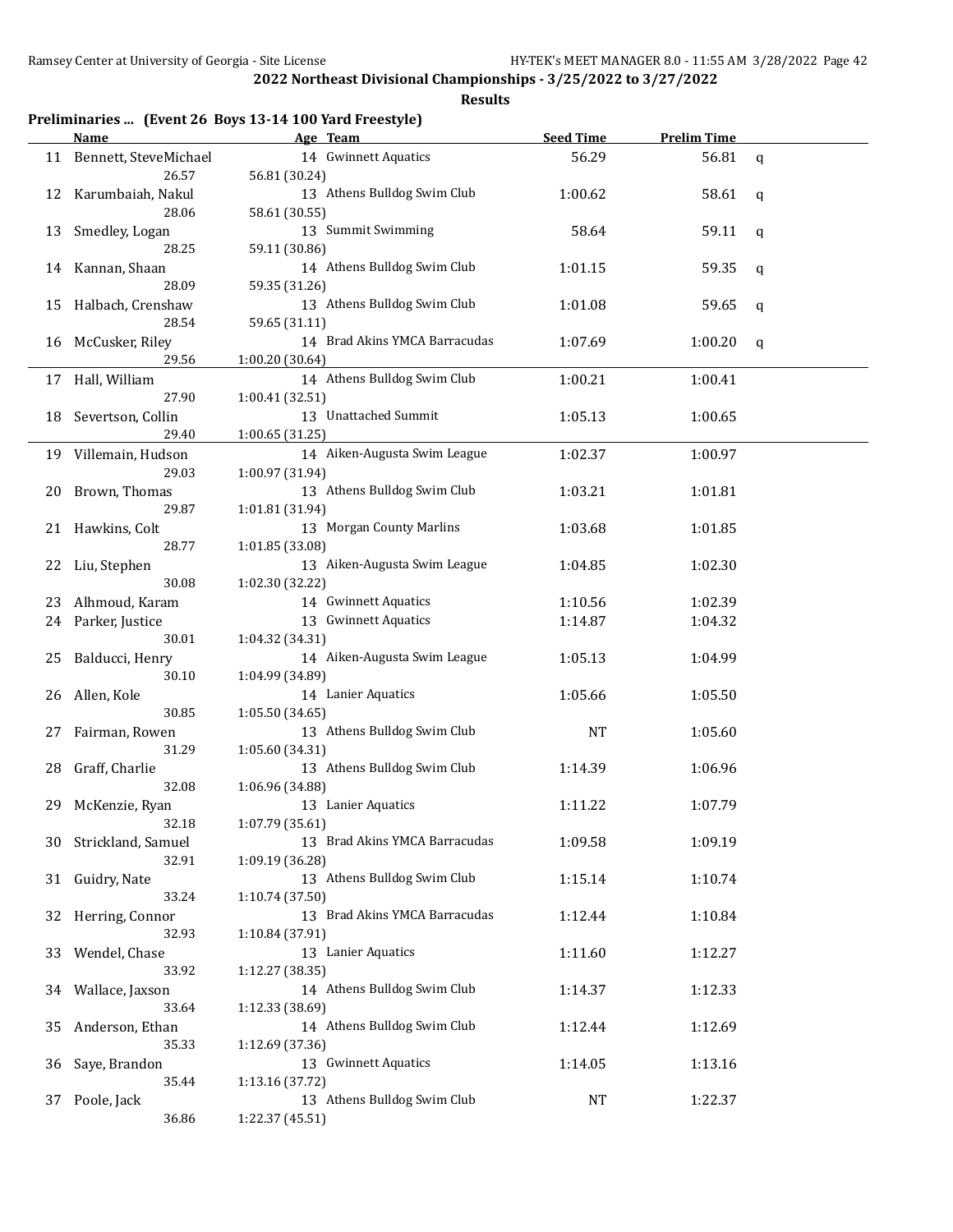|                  | <b>Name</b>                       | Preliminaries  (Event 26 Boys 13-14 100 Yard Freestyle) | Age Team                     | <b>Seed Time</b>   | <b>Prelim Time</b> |  |
|------------------|-----------------------------------|---------------------------------------------------------|------------------------------|--------------------|--------------------|--|
|                  | --- Williams, Nick                |                                                         | 13 Aiken-Augusta Swim League | 55.60              | DQ                 |  |
|                  | False start                       |                                                         |                              |                    |                    |  |
|                  | 27.85                             | DQ (29.83)                                              |                              |                    |                    |  |
|                  | Event 27 Girls 100 Yard Freestyle |                                                         |                              |                    |                    |  |
|                  | <b>Meet Record:</b><br>50.10      | 3/28/2008                                               | <b>Andrea Georoff</b>        | <b>ABSC</b>        |                    |  |
|                  | Name                              |                                                         | Age Team                     | <b>Prelim Time</b> | <b>Finals Time</b> |  |
| A - Final        |                                   |                                                         |                              |                    |                    |  |
|                  | 1 DellaTorre, Olivia              |                                                         | 18 Athens Bulldog Swim Club  | 52.79              | 51.27              |  |
|                  | 24.62                             | 51.27 (26.65)                                           |                              |                    |                    |  |
|                  | 2 Agcaoili, Angela                |                                                         | 18 Aiken-Augusta Swim League | 54.09              | 53.14              |  |
|                  | 25.11                             | 53.14 (28.03)                                           |                              |                    |                    |  |
|                  | Dampier, Madison                  |                                                         | 15 Lanier Aquatics           | 54.99              | 53.60              |  |
|                  | 26.05                             | 53.60 (27.55)                                           |                              |                    |                    |  |
| 4                | Hope, Maddie                      |                                                         | 17 Athens Bulldog Swim Club  | 54.87              | 54.54              |  |
|                  | 25.96                             | 54.54 (28.58)                                           |                              |                    |                    |  |
| 5                | Halbach, Ansley                   |                                                         | 16 Athens Bulldog Swim Club  | 55.05              | 54.76              |  |
|                  | 26.37                             | 54.76 (28.39)                                           |                              |                    |                    |  |
| 6                | Norris, Claire                    |                                                         | 15 Aiken-Augusta Swim League | 55.85              | 55.48              |  |
|                  | 26.71                             | 55.48 (28.77)                                           |                              |                    |                    |  |
| 7                | Rees, Sofie                       |                                                         | 18 Gwinnett Aquatics         | 55.48              | 56.08              |  |
|                  | 27.09                             | 56.08 (28.99)                                           |                              |                    |                    |  |
| 8                | Diehl, Lindsey                    |                                                         | 17 Gwinnett Aquatics         | 55.86              | 56.18              |  |
|                  | 27.02                             | 56.18 (29.16)                                           |                              |                    |                    |  |
| <b>B</b> - Final |                                   |                                                         |                              |                    |                    |  |
| 9                | Burke, Hanna                      |                                                         | 17 Gwinnett Aquatics         | 56.16              | 54.27              |  |
|                  | 26.03                             | 54.27 (28.24)                                           |                              |                    |                    |  |
| 10               | Johnson, Kate                     |                                                         | 16 Gwinnett Aquatics         | 56.13              | 55.59              |  |
|                  | 27.04                             | 55.59 (28.55)                                           |                              |                    |                    |  |
| 11               | Greene, Emma                      |                                                         | 16 Athens Bulldog Swim Club  | 56.33              | 55.65              |  |
|                  | 26.31                             | 55.65 (29.34)                                           |                              |                    |                    |  |
| 12               | McAnly, Arden                     |                                                         | 15 Aiken-Augusta Swim League | 56.48              | 56.25              |  |
|                  | 26.70                             | 56.25 (29.55)                                           |                              |                    |                    |  |
| 13               | Dao, Jayla                        |                                                         | 15 Lanier Aquatics           | 57.70              | 57.12              |  |
|                  | 27.82                             | 57.12 (29.30)                                           |                              |                    |                    |  |
| 14               | Foggin, Charlotte                 |                                                         | 15 Athens Bulldog Swim Club  | 57.64              | 57.40              |  |
|                  | 27.98                             | 57.40 (29.42)                                           |                              |                    |                    |  |
| 15               | Kennedy, Alice                    |                                                         | 17 Athens Bulldog Swim Club  | 56.77              | 57.61              |  |
|                  | 27.91                             | 57.61 (29.70)                                           |                              |                    |                    |  |
|                  | 16 Johann, Rachel                 |                                                         | 17 Aiken-Augusta Swim League | 57.18              | 57.65              |  |
|                  | 27.35                             | 57.65 (30.30)                                           |                              |                    |                    |  |
|                  | Event 27 Girls 100 Yard Freestyle |                                                         |                              |                    |                    |  |

|             | 50.10                                                 | 3/28/2008                                                                  | <b>Andrea Georoff</b>     | <b>ABSC</b>                                                                  |                    |   |
|-------------|-------------------------------------------------------|----------------------------------------------------------------------------|---------------------------|------------------------------------------------------------------------------|--------------------|---|
| <b>Name</b> |                                                       |                                                                            |                           | <b>Seed Time</b>                                                             | <b>Prelim Time</b> |   |
|             |                                                       |                                                                            |                           |                                                                              |                    |   |
|             |                                                       | 18                                                                         | Athens Bulldog Swim Club  | 52.29                                                                        | 52.79 q            |   |
|             | 25.60                                                 |                                                                            |                           |                                                                              |                    |   |
|             |                                                       | 18                                                                         | Aiken-Augusta Swim League | 54.79                                                                        | 54.09              | a |
|             | 25.28                                                 |                                                                            |                           |                                                                              |                    |   |
|             |                                                       | 17                                                                         | Athens Bulldog Swim Club  | 55.29                                                                        | 54.87              | q |
|             | 26.51                                                 |                                                                            |                           |                                                                              |                    |   |
|             |                                                       | 15                                                                         | Lanier Aquatics           | 55.08                                                                        | 54.99              | q |
|             | 26.86                                                 |                                                                            |                           |                                                                              |                    |   |
|             | <b>Meet Record:</b><br><b>Preliminaries</b><br>3<br>4 | DellaTorre, Olivia<br>Agcaoili, Angela<br>Hope, Maddie<br>Dampier, Madison |                           | Age Team<br>52.79 (27.19)<br>54.09 (28.81)<br>54.87 (28.36)<br>54.99 (28.13) |                    |   |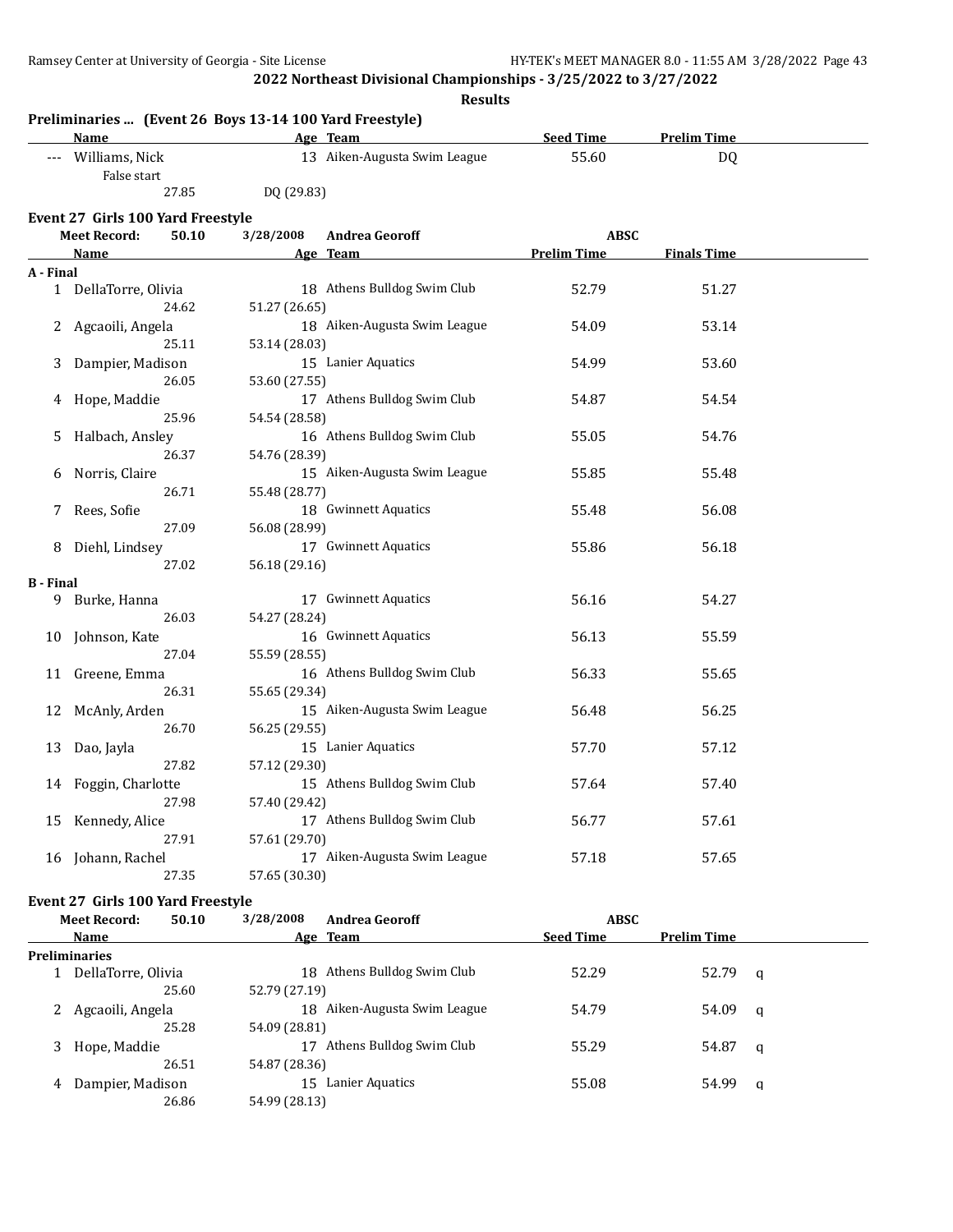|     |                          | Preliminaries  (Event 27 Girls 100 Yard Freestyle) |                  |                    |              |
|-----|--------------------------|----------------------------------------------------|------------------|--------------------|--------------|
|     | Name                     | Age Team                                           | <b>Seed Time</b> | <b>Prelim Time</b> |              |
| 5   | Halbach, Ansley<br>26.48 | 16 Athens Bulldog Swim Club<br>55.05 (28.57)       | 54.92            | 55.05              | $\mathsf{q}$ |
| 6   | Rees, Sofie              | 18 Gwinnett Aquatics                               | 54.55            | 55.48              | q            |
|     | 26.80                    | 55.48 (28.68)                                      |                  |                    |              |
| 7   | Norris, Claire<br>26.95  | 15 Aiken-Augusta Swim League                       | 56.53            | 55.85              | q            |
|     |                          | 55.85 (28.90)                                      |                  |                    |              |
| 8   | Diehl, Lindsey<br>26.99  | 17 Gwinnett Aquatics<br>55.86 (28.87)              | 54.80            | 55.86              | q            |
| 9   | Johnson, Kate            | 16 Gwinnett Aquatics                               | 56.24            | 56.13              | q            |
|     | 27.38                    | 56.13 (28.75)                                      |                  |                    |              |
| 10  | Burke, Hanna             | 17 Gwinnett Aquatics                               | 53.13            | 56.16              |              |
|     | 27.13                    | 56.16 (29.03)                                      |                  |                    | q            |
|     |                          | 16 Athens Bulldog Swim Club                        |                  |                    |              |
| 11  | Greene, Emma             |                                                    | 57.86            | 56.33              | q            |
|     | 26.83                    | 56.33 (29.50)                                      |                  |                    |              |
| 12  | McAnly, Arden            | 15 Aiken-Augusta Swim League                       | 56.26            | 56.48              | q            |
|     | 26.75                    | 56.48 (29.73)                                      |                  |                    |              |
| 13  | Kennedy, Alice           | 17 Athens Bulldog Swim Club                        | 56.87            | 56.77              | q            |
|     | 27.52                    | 56.77 (29.25)                                      |                  |                    |              |
| 14  | Hayes, Addie             | 17 Athens Bulldog Swim Club                        | 56.26            | 57.01              | q            |
|     | 27.44                    | 57.01 (29.57)                                      |                  |                    |              |
| 15  | Johann, Rachel           | 17 Aiken-Augusta Swim League                       | 57.08            | 57.18              | q            |
|     | 27.15                    | 57.18 (30.03)                                      |                  |                    |              |
| 16  | Foggin, Charlotte        | 15 Athens Bulldog Swim Club                        | 57.30            | 57.64              | q            |
|     | 27.63                    | 57.64 (30.01)                                      |                  |                    |              |
| 17  | Dao, Jayla               | 15 Lanier Aquatics                                 | 54.70            | 57.70              |              |
|     | 27.73                    | 57.70 (29.97)                                      |                  |                    |              |
|     |                          | 17 Summer Hill Orcas Swim Club                     |                  |                    |              |
| 18  | Mustard, Mary            |                                                    | 58.35            | 57.87              |              |
|     | 27.83                    | 57.87 (30.04)                                      |                  |                    |              |
| 19  | Groves, Sophie           | 16 Aiken-Augusta Swim League                       | 56.72            | 57.92              |              |
|     | 27.80                    | 57.92 (30.12)                                      |                  |                    |              |
| 20  | Britton, Condi           | 17 Gwinnett Aquatics                               | 57.98            | 58.48              |              |
|     | 27.92                    | 58.48 (30.56)                                      |                  |                    |              |
| 21  | Groves, Lily             | 15 Aiken-Augusta Swim League                       | 58.91            | 58.75              |              |
|     | 27.84                    | 58.75 (30.91)                                      |                  |                    |              |
| 22  | Wilson, Zoe              | 18 Gwinnett Aquatics                               | 57.97            | 59.54              |              |
|     | 28.60                    | 59.54 (30.94)                                      |                  |                    |              |
| 23. | Pursner, Rebecca         | 16 Athens Bulldog Swim Club                        | 58.60            | 59.99              |              |
|     | 28.64                    | 59.99 (31.35)                                      |                  |                    |              |
| 24  | Ripps, Janie             | 15 Athens Bulldog Swim Club                        | 1:03.06          | 1:00.41            |              |
|     | 29.22                    | 1:00.41 (31.19)                                    |                  |                    |              |
|     |                          | 17 Summit Swimming                                 | 1:01.94          | 1:00.56            |              |
| 25  | McCord, GiGi<br>29.16    |                                                    |                  |                    |              |
|     |                          | 1:00.56 (31.40)<br>15 Aiken-Augusta Swim League    |                  |                    |              |
| 26  | Hofstetter, Lauren       |                                                    | 1:01.57          | 1:00.59            |              |
|     | 28.68                    | 1:00.59 (31.91)                                    |                  |                    |              |
| 27  | Brown, Elyse             | 15 Summit Swimming                                 | 1:01.46          | 1:00.76            |              |
|     | 29.32                    | 1:00.76 (31.44)                                    |                  |                    |              |
| 28  | Joiner, Jaidyn           | 15 Gwinnett Aquatics                               | 1:02.47          | 1:00.85            |              |
|     | 28.95                    | 1:00.85 (31.90)                                    |                  |                    |              |
| 29  | Williams, Ava            | 15 Lanier Aquatics                                 | 1:01.94          | 1:01.87            |              |
|     | 29.67                    | 1:01.87 (32.20)                                    |                  |                    |              |
| 30  | Massaro, Caroline        | 17 Walton Waves                                    | 1:04.06          | 1:02.59            |              |
|     | 29.81                    | 1:02.59 (32.78)                                    |                  |                    |              |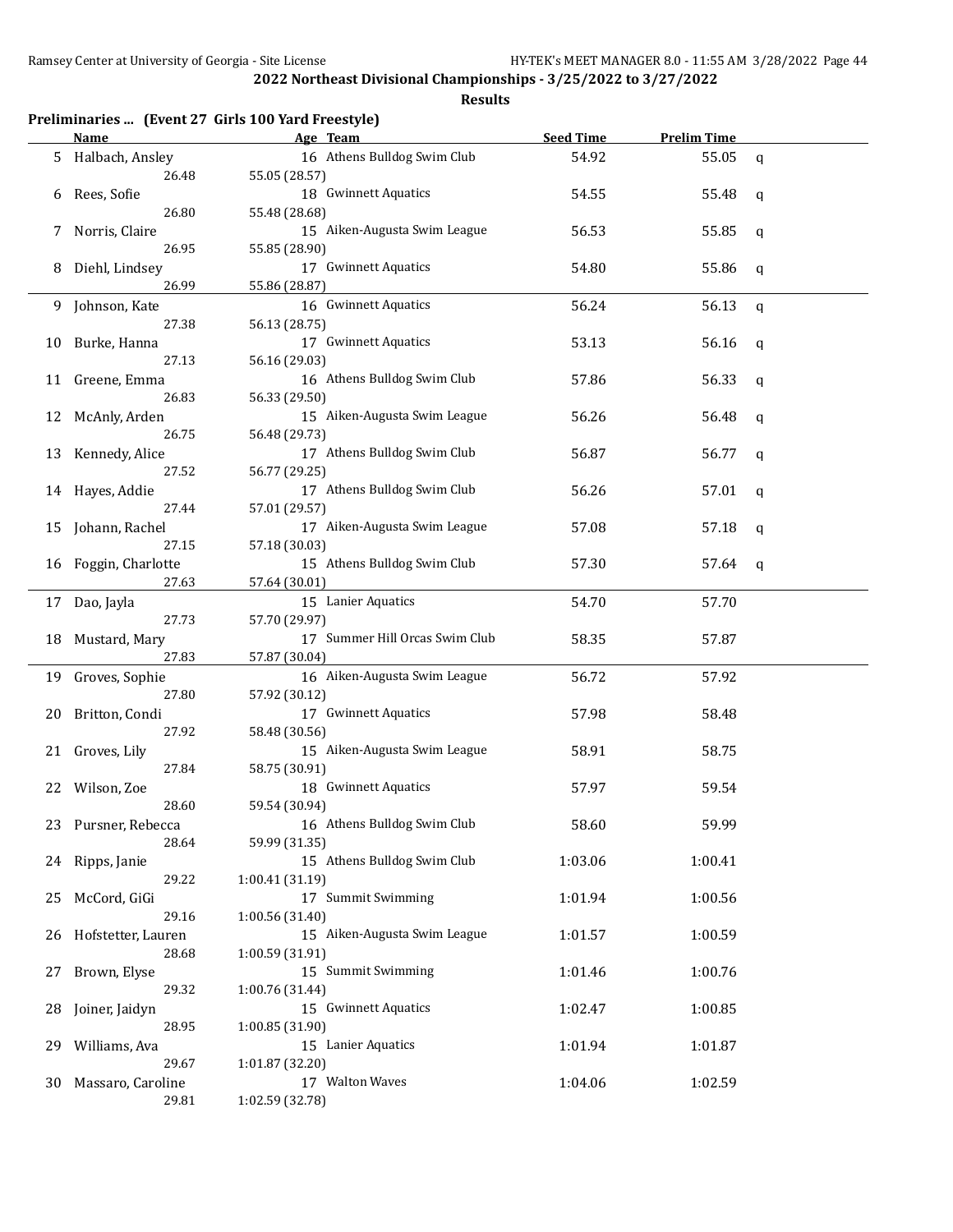## **Results**

## **Preliminaries ... (Event 27 Girls 100 Yard Freestyle)**

|    | Name                  | Age Team                      |           | <b>Seed Time</b><br><b>Prelim Time</b> |  |  |  |
|----|-----------------------|-------------------------------|-----------|----------------------------------------|--|--|--|
| 31 | Cole, Mabry           | 16 Athens Bulldog Swim Club   | 1:04.31   | 1:03.17                                |  |  |  |
|    | 30.45                 | 1:03.17 (32.72)               |           |                                        |  |  |  |
| 32 | Johnson, Sophia       | 15 Lanier Aquatics            | 1:04.06   | 1:03.36                                |  |  |  |
|    | 30.03                 | 1:03.36 (33.33)               |           |                                        |  |  |  |
| 33 | Weldon, Mella         | 15 Morgan County Marlins      | 1:06.80   | 1:03.99                                |  |  |  |
|    | 30.73                 | 1:03.99 (33.26)               |           |                                        |  |  |  |
| 34 | Obrien, Molly         | 16 Walton Waves               | 1:08.27   | 1:06.08                                |  |  |  |
|    | 31.37                 | 1:06.08 (34.71)               |           |                                        |  |  |  |
| 35 | Smith, Liza           | 15 Summit Swimming            | 1:06.02   | 1:06.91                                |  |  |  |
|    | 31.92                 | 1:06.91 (34.99)               |           |                                        |  |  |  |
| 36 | Baker, Bella          | 16 Lanier Aquatics            | <b>NT</b> | 1:07.89                                |  |  |  |
|    | 31.79                 | 1:07.89(36.10)                |           |                                        |  |  |  |
| 37 | Cash, Lillian         | 16 Brad Akins YMCA Barracudas | 1:14.00   | 1:08.64                                |  |  |  |
|    | 32.10                 | 1:08.64 (36.54)               |           |                                        |  |  |  |
| 38 | Daniel, Becket        | 16 Athens Bulldog Swim Club   | 1:23.95   | 1:08.68                                |  |  |  |
|    | 31.96                 | 1:08.68 (36.72)               |           |                                        |  |  |  |
| 39 | Sniff, Rylee          | 17 Athens Bulldog Swim Club   | 1:14.17   | 1:08.99                                |  |  |  |
|    | 31.36                 | 1:08.99 (37.63)               |           |                                        |  |  |  |
| 40 | Smith, Olivia         | 17 Athens Bulldog Swim Club   | 1:09.95   | 1:09.88                                |  |  |  |
|    | 31.61                 | 1:09.88 (38.27)               |           |                                        |  |  |  |
| 41 | Matthews, Jordan      | 16 Athens Bulldog Swim Club   | NT        | 1:12.19                                |  |  |  |
|    | 32.95                 | 1:12.19 (39.24)               |           |                                        |  |  |  |
| 42 | Moss-Brown, MayaFaith | 16 Walton Waves               | NT        | 1:19.04                                |  |  |  |
|    | 36.28                 | 1:19.04 (42.76)               |           |                                        |  |  |  |

## **Event 28 Boys 100 Yard Freestyle**

|                  | <b>Meet Record:</b> | 43.47 | 3/29/2014     | <b>Paul Powers</b>           | <b>SAC</b>         |                    |  |
|------------------|---------------------|-------|---------------|------------------------------|--------------------|--------------------|--|
|                  | Name                |       |               | Age Team                     | <b>Prelim Time</b> | <b>Finals Time</b> |  |
| A - Final        |                     |       |               |                              |                    |                    |  |
|                  | 1 Casey, Simon      |       |               | 17 Athens Bulldog Swim Club  | 46.14              | 45.91              |  |
|                  |                     | 22.32 | 45.91 (23.59) |                              |                    |                    |  |
| 2                | Monaghan, Eamon     |       |               | 16 Lanier Aquatics           | 46.38              | 46.40              |  |
|                  |                     | 22.17 | 46.40 (24.23) |                              |                    |                    |  |
| 3                | Burch, Hudson       |       |               | 16 Aiken-Augusta Swim League | 47.32              | 46.82              |  |
|                  |                     | 22.45 | 46.82 (24.37) |                              |                    |                    |  |
|                  | Patterson, Nolan    |       |               | 16 Gwinnett Aquatics         | 47.11              | 46.83              |  |
|                  |                     | 22.38 | 46.83 (24.45) |                              |                    |                    |  |
| 5.               | Jones, Gavin        |       |               | 18 Athens Bulldog Swim Club  | 46.91              | 46.84              |  |
|                  |                     | 22.48 | 46.84 (24.36) |                              |                    |                    |  |
| 6                | Dunbar, Jack        |       |               | 17 Gwinnett Aquatics         | 46.20              | 46.87              |  |
|                  |                     | 22.70 | 46.87 (24.17) |                              |                    |                    |  |
| 7                | Gallagher, Cal      |       |               | 19 Aiken-Augusta Swim League | 47.30              | 47.25              |  |
|                  |                     | 22.76 | 47.25 (24.49) |                              |                    |                    |  |
| 8                | Wooldridge, Tyler   |       |               | 18 Gwinnett Aquatics         | 47.43              | 47.39              |  |
|                  |                     | 22.87 | 47.39 (24.52) |                              |                    |                    |  |
| <b>B</b> - Final |                     |       |               |                              |                    |                    |  |
|                  | 9 Renier, Luke      |       |               | 19 Unat                      | 47.47              | 46.97              |  |
|                  |                     | 22.64 | 46.97 (24.33) |                              |                    |                    |  |
|                  | 10 Xiao, James      |       |               | 17 Athens Bulldog Swim Club  | 47.71              | 47.36              |  |
|                  |                     | 22.51 | 47.36 (24.85) |                              |                    |                    |  |
|                  | 11 Garwold, Ian     |       |               | 18 Aiken-Augusta Swim League | 47.69              | 47.88              |  |
|                  |                     | 23.01 | 47.88 (24.87) |                              |                    |                    |  |
| 12               | Kennedy, Garrett    |       |               | 17 Athens Bulldog Swim Club  | 47.92              | 47.90              |  |
|                  |                     | 23.28 | 47.90 (24.62) |                              |                    |                    |  |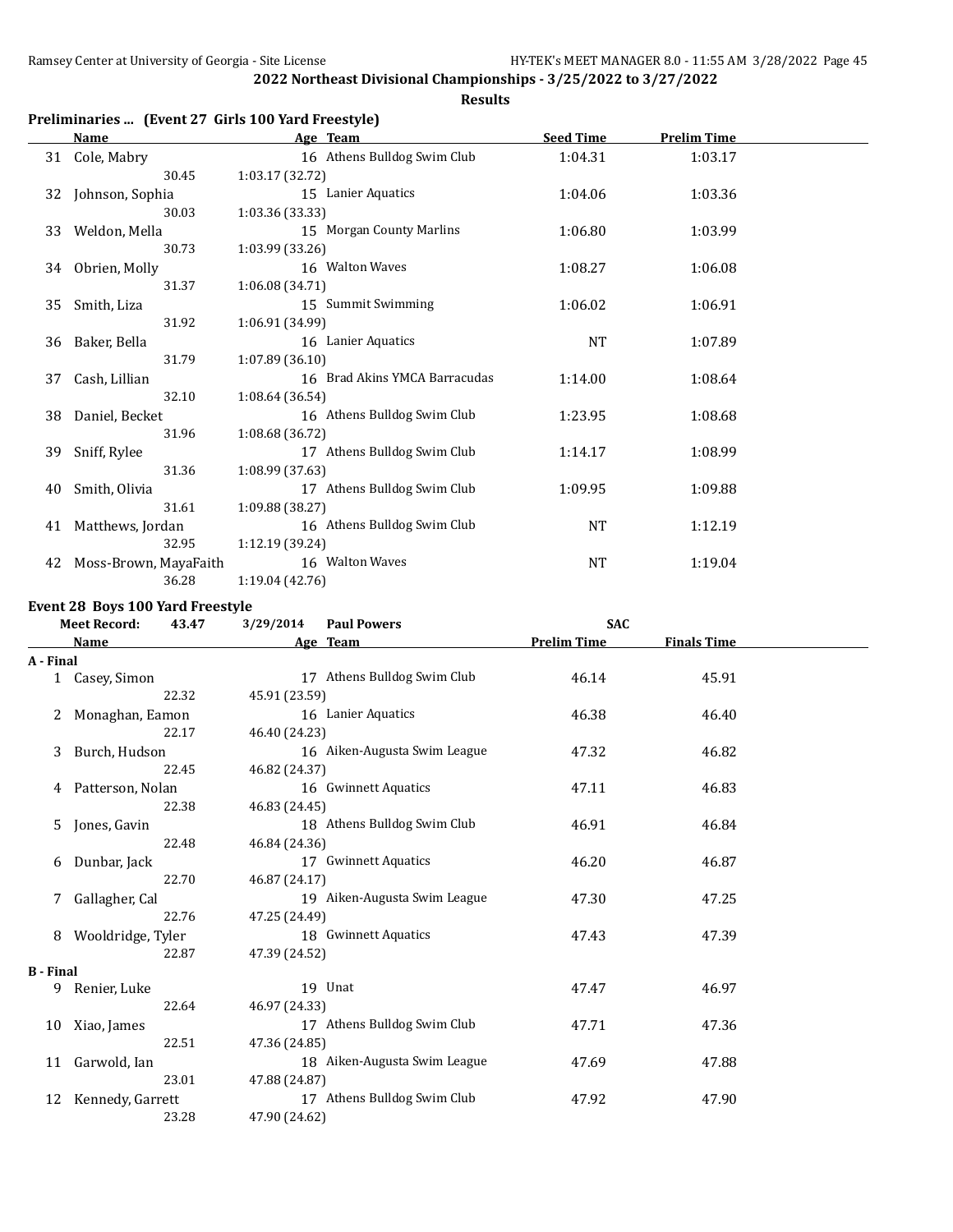**Results**

|      | B - Final  (Event 28 Boys 100 Yard Freestyle) |
|------|-----------------------------------------------|
| Name | Age Team                                      |

|    | <b>Name</b>      | Age Team                       | <b>Prelim Time</b> | <b>Finals Time</b> |  |
|----|------------------|--------------------------------|--------------------|--------------------|--|
| 13 | Huang, Daniel    | Athens Bulldog Swim Club<br>17 | 48.81              | 48.20              |  |
|    | 23.38            | 48.20 (24.82)                  |                    |                    |  |
| 14 | Wall, Dean       | Lanier Aquatics<br>17          | 49.06              | 48.69              |  |
|    | 22.95            | 48.69 (25.74)                  |                    |                    |  |
| 15 | Riordan, Jimmy   | 18 Aiken-Augusta Swim League   | 47.99              | 48.82              |  |
|    | 23.11            | 48.82 (25.71)                  |                    |                    |  |
| 16 | Ackerman, Austin | Athens Bulldog Swim Club<br>17 | 49.47              | 49.97              |  |
|    | 23.79            | 49.97 (26.18)                  |                    |                    |  |

## **Event 28 Boys 100 Yard Freestyle**

| Meet Record: | 43.47 |      | $3/29/2014$ Paul Powers | <b>SAC</b> |
|--------------|-------|------|-------------------------|------------|
| Name         |       | Λ σο | Toam                    | Sood Time  |

|    | Name                 | Age Team                     | <b>Seed Time</b> | <b>Prelim Time</b> |              |
|----|----------------------|------------------------------|------------------|--------------------|--------------|
|    | <b>Preliminaries</b> |                              |                  |                    |              |
|    | 1 Casey, Simon       | 17 Athens Bulldog Swim Club  | 45.74            | 46.14              | q            |
|    | 22.30                | 46.14 (23.84)                |                  |                    |              |
| 2  | Dunbar, Jack         | 17 Gwinnett Aquatics         | 46.25            | 46.20              | q            |
|    | 22.34                | 46.20 (23.86)                |                  |                    |              |
| 3  | Monaghan, Eamon      | 16 Lanier Aquatics           | 47.34            | 46.38              | $\mathbf q$  |
|    | 21.98                | 46.38 (24.40)                |                  |                    |              |
| 4  | Jones, Gavin         | 18 Athens Bulldog Swim Club  | 46.28            | 46.91              | q            |
|    | 22.69                | 46.91 (24.22)                |                  |                    |              |
| 5  | Patterson, Nolan     | 16 Gwinnett Aquatics         | 46.75            | 47.11              | q            |
|    | 22.72                | 47.11 (24.39)                |                  |                    |              |
| 6  | Gallagher, Cal       | 19 Aiken-Augusta Swim League | 47.39            | 47.30              | q            |
|    | 22.88                | 47.30 (24.42)                |                  |                    |              |
| 7  | Burch, Hudson        | 16 Aiken-Augusta Swim League | 46.73            | 47.32              | q            |
|    | 22.39                | 47.32 (24.93)                |                  |                    |              |
| 8  | Wooldridge, Tyler    | 18 Gwinnett Aquatics         | 47.23            | 47.43              | $\mathbf q$  |
|    | 23.00                | 47.43 (24.43)                |                  |                    |              |
| 9. | Renier, Luke         | 19 Unat                      | 47.57            | 47.47              | q            |
|    | 22.84                | 47.47 (24.63)                |                  |                    |              |
| 10 | Garwold, Ian         | 18 Aiken-Augusta Swim League | 47.85            | 47.69              | q            |
|    | 22.95                | 47.69 (24.74)                |                  |                    |              |
| 11 | Xiao, James          | 17 Athens Bulldog Swim Club  | 47.80            | 47.71              | $\mathbf q$  |
|    | 22.23                | 47.71 (25.48)                |                  |                    |              |
| 12 | Kennedy, Garrett     | 17 Athens Bulldog Swim Club  | 48.50            | 47.92              | $\mathsf{q}$ |
|    | 23.31                | 47.92 (24.61)                |                  |                    |              |
| 13 | Riordan, Jimmy       | 18 Aiken-Augusta Swim League | 48.65            | 47.99              | $\mathbf q$  |
|    | 22.85                | 47.99 (25.14)                |                  |                    |              |
|    | 14 Huang, Daniel     | 17 Athens Bulldog Swim Club  | 48.28            | 48.81              | q            |
|    | 23.79                | 48.81 (25.02)                |                  |                    |              |
| 15 | Cameron, Zachary     | 18 Summit Swimming           | 48.49            | 48.84              | q            |
|    | 23.05                | 48.84 (25.79)                |                  |                    |              |
| 16 | Wall, Dean           | 17 Lanier Aquatics           | 46.45            | 49.06              | q            |
|    | 23.38                | 49.06 (25.68)                |                  |                    |              |
| 17 | Ackerman, Austin     | 17 Athens Bulldog Swim Club  | 51.53            | 49.47              |              |
|    | 23.71                | 49.47 (25.76)                |                  |                    |              |
| 18 | Foggin, Will         | 18 Athens Bulldog Swim Club  | 49.33            | 49.69              |              |
|    | 24.17                | 49.69 (25.52)                |                  |                    |              |
| 19 | Davis, Kyle          | 15 Lanier Aquatics           | 49.07            | 49.72              |              |
|    | 23.62                | 49.72 (26.10)                |                  |                    |              |
| 20 | Johnson, Garrett     | 16 Unat                      | 49.96            | 50.08              |              |
|    | 24.11                | 50.08 (25.97)                |                  |                    |              |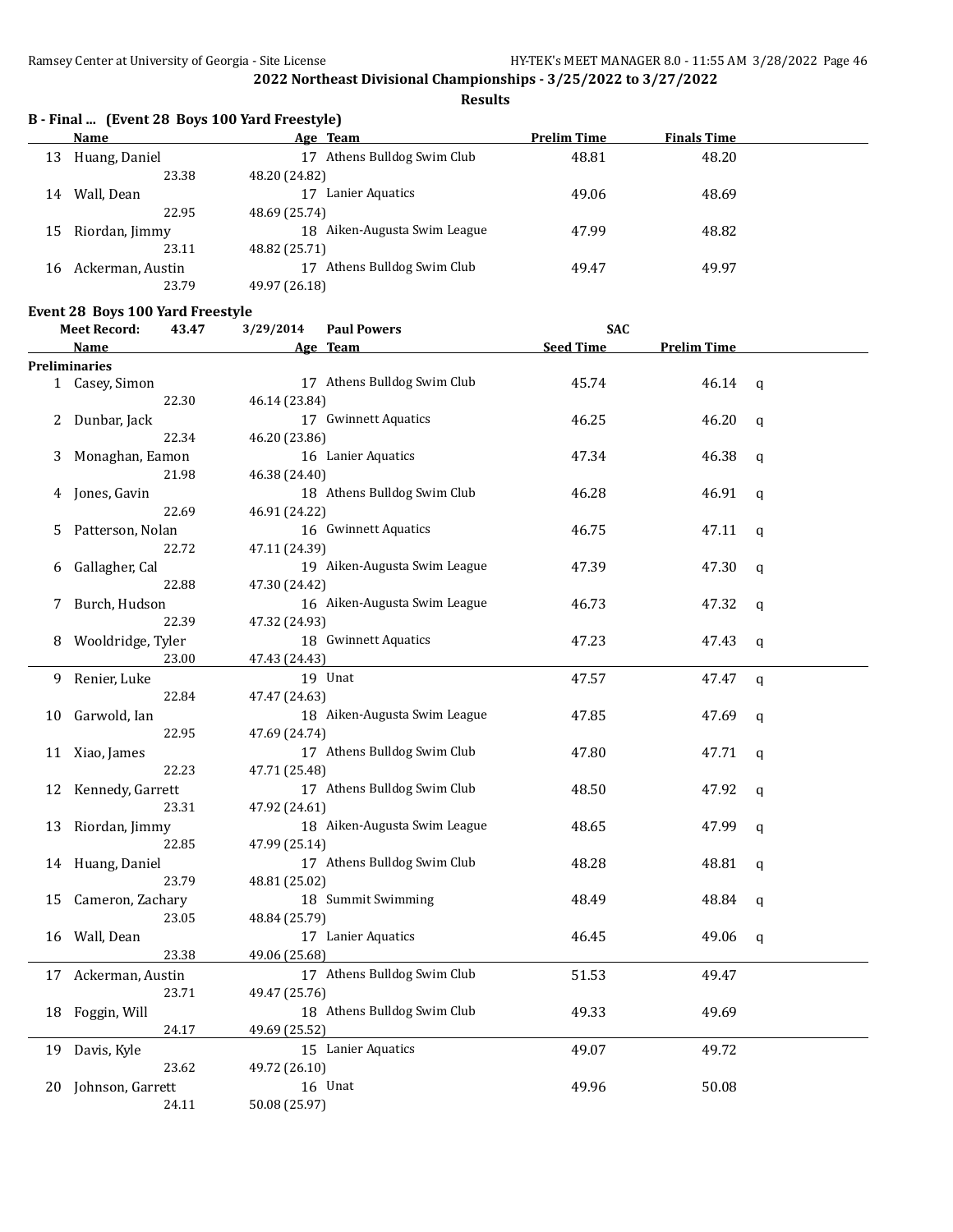| Preliminaries  (Event 28 Boys 100 Yard Freestyle) |  |  |  |
|---------------------------------------------------|--|--|--|
|---------------------------------------------------|--|--|--|

|    | <b>Name</b>              | Age Team                     | <b>Seed Time</b> | <b>Prelim Time</b> |  |
|----|--------------------------|------------------------------|------------------|--------------------|--|
|    | 21 Beeney, Nik           | 16 Gwinnett Aquatics         | 50.98            | 50.12              |  |
|    | 23.91                    | 50.12 (26.21)                |                  |                    |  |
| 22 | Shepard, Brandon         | 16 Gwinnett Aquatics         | 48.73            | 50.22              |  |
|    | 24.02                    | 50.22 (26.20)                |                  |                    |  |
| 23 | Henry, Jaden             | 17 Gwinnett Aquatics         | 50.24            | 50.35              |  |
|    | 24.13                    | 50.35 (26.22)                |                  |                    |  |
|    | 24 Krosner, Sam          | 18 Athens Bulldog Swim Club  | 51.87            | 50.52              |  |
|    | 23.99                    | 50.52 (26.53)                |                  |                    |  |
|    |                          |                              |                  |                    |  |
|    | 25 Hart, Russell         | 17 Gwinnett Aquatics         | 49.39            | 50.75              |  |
|    | 24.24                    | 50.75 (26.51)                |                  |                    |  |
| 26 | Duke, Justin             | 15 Lanier Aquatics           | 50.93            | 51.06              |  |
|    | 24.52                    | 51.06 (26.54)                |                  |                    |  |
| 27 | Fagrell, Parker          | 15 Athens Bulldog Swim Club  | 51.90            | 51.09              |  |
|    | 24.38                    | 51.09 (26.71)                |                  |                    |  |
| 28 | Lyle, Zack               | 15 Aiken-Augusta Swim League | 52.80            | 51.66              |  |
|    | 24.23                    | 51.66 (27.43)                |                  |                    |  |
| 29 | Sherwood, Dawson         | 16 Lanier Aquatics           | 53.69            | 52.20              |  |
|    | 25.07                    | 52.20 (27.13)                |                  |                    |  |
| 30 | Allen, Connor            | 17 Athens Bulldog Swim Club  | 54.25            | 52.33              |  |
|    | 25.48                    | 52.33 (26.85)                |                  |                    |  |
| 31 | Kinney, Tyner            | 18 Lanier Aquatics           | 53.64            | 52.82              |  |
|    | 25.84                    | 52.82 (26.98)                |                  |                    |  |
|    | 32 Plumlee, Landon       | 16 Gwinnett Aquatics         | 49.99            | 52.90              |  |
|    | 25.07                    | 52.90 (27.83)                |                  |                    |  |
| 33 |                          | 15 Gwinnett Aquatics         | 52.51            | 52.95              |  |
|    | Breiding, Henry<br>25.39 |                              |                  |                    |  |
|    |                          | 52.95 (27.56)                |                  |                    |  |
|    | 34 Wall, Henry           | 18 Lanier Aquatics           | 50.92            | 53.20              |  |
|    | 24.88                    | 53.20 (28.32)                |                  |                    |  |
| 35 | Hawkins, Brodie          | 15 Morgan County Marlins     | 56.77            | 53.98              |  |
|    | 26.05                    | 53.98 (27.93)                |                  |                    |  |
|    | 36 Xiao, Ryan            | 15 Athens Bulldog Swim Club  | 55.27            | 54.11              |  |
|    | 25.77                    | 54.11 (28.34)                |                  |                    |  |
| 37 | Adams, Brock             | 17 Lanier Aquatics           | 52.27            | 54.45              |  |
|    | 25.94                    | 54.45 (28.51)                |                  |                    |  |
|    | 38 Hall, Michael         | 15 Athens Bulldog Swim Club  | 55.99            | 54.61              |  |
|    | 25.46                    | 54.61 (29.15)                |                  |                    |  |
|    | 39 Lin, Sean             | 15 Gwinnett Aquatics         | 55.07            | 54.66              |  |
|    | 26.24                    | 54.66 (28.42)                |                  |                    |  |
| 40 | Jensen, Dallin           | 17 Summit Swimming           | 55.34            | 55.10              |  |
|    | 26.34                    | 55.10 (28.76)                |                  |                    |  |
| 41 | Kirkley, River           | 15 Athens Bulldog Swim Club  | 55.79            | 55.55              |  |
|    | 26.22                    | 55.55 (29.33)                |                  |                    |  |
| 42 | Carmack, Harrison        | 17 Athens Bulldog Swim Club  | 58.11            | 55.69              |  |
|    | 26.68                    | 55.69 (29.01)                |                  |                    |  |
| 43 | Krosner, Zach            | 16 Athens Bulldog Swim Club  | 58.11            | 55.71              |  |
|    | 26.61                    | 55.71 (29.10)                |                  |                    |  |
|    |                          |                              |                  |                    |  |
| 44 | Carey, William           | 15 Lanier Aquatics           | 56.32            | 56.04              |  |
|    | 27.42                    | 56.04 (28.62)                |                  |                    |  |
| 45 | Shoffner, John           | 15 Aiken-Augusta Swim League | 58.42            | 56.26              |  |
|    | 26.44                    | 56.26 (29.82)                |                  |                    |  |
| 46 | McNear, Owen             | 16 Aiken-Augusta Swim League | 58.79            | 56.52              |  |
|    | 27.30                    | 56.52 (29.22)                |                  |                    |  |
| 47 | Frost, Reilly            | 16 Morgan County Marlins     | 57.60            | 56.54              |  |
|    | 27.18                    | 56.54 (29.36)                |                  |                    |  |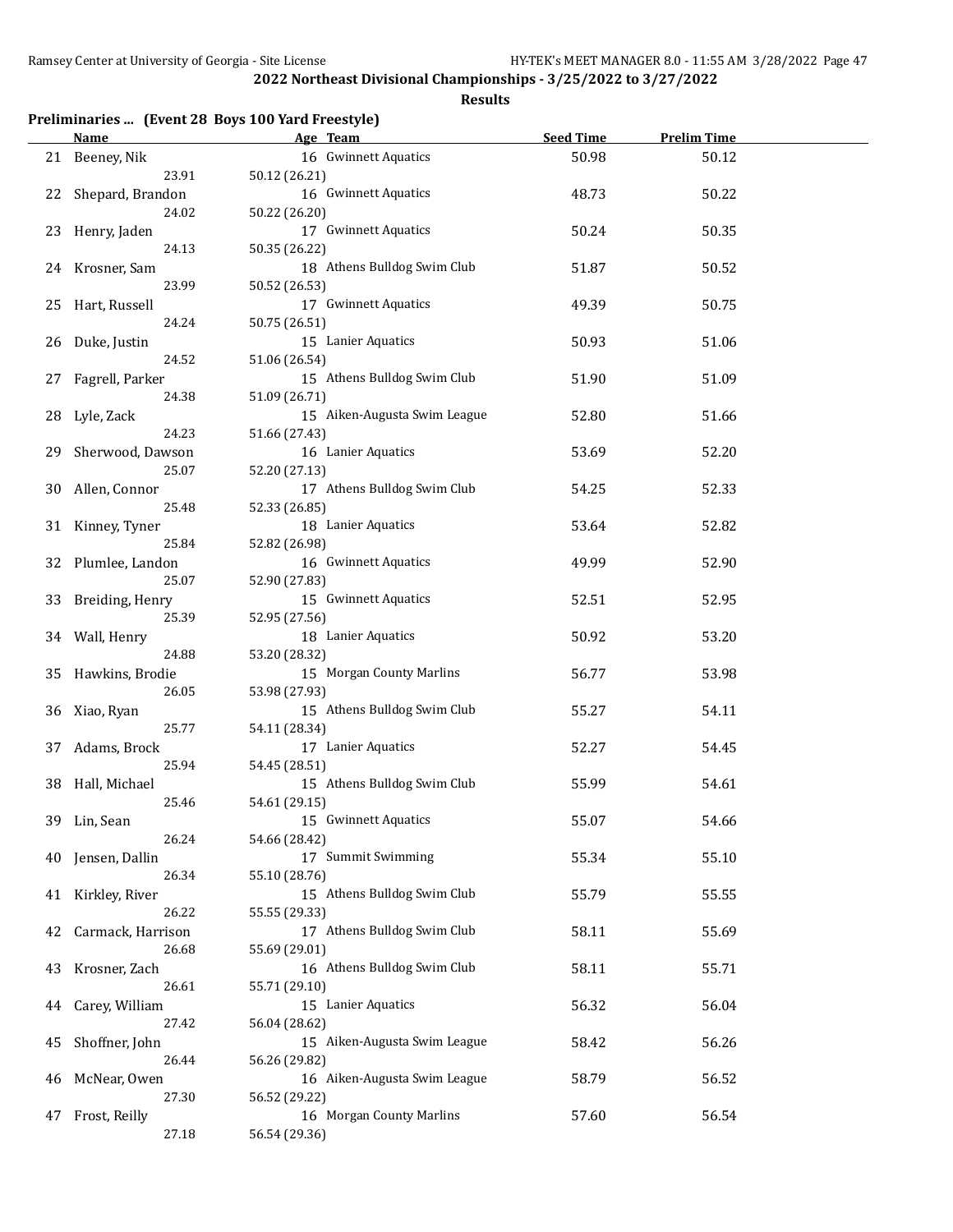**Results**

|    | <b>Name</b>         | Age Team                       | <b>Seed Time</b> | <b>Prelim Time</b> |  |
|----|---------------------|--------------------------------|------------------|--------------------|--|
| 48 | Woodward, Elliott   | 16 Athens Bulldog Swim Club    | 1:02.76          | 57.05              |  |
|    | 27.47               | 57.05 (29.58)                  |                  |                    |  |
| 49 | Campillo, GianCarlo | 16 Lanier Aquatics             | 57.89            | 57.50              |  |
|    | 27.84               | 57.50 (29.66)                  |                  |                    |  |
| 50 | Choi, Daniel        | 17 Athens Bulldog Swim Club    | 1:01.04          | 58.25              |  |
|    | 28.43               | 58.25 (29.82)                  |                  |                    |  |
| 51 | Levine, Mark        | 15 Summit Swimming             | 58.14            | 58.37              |  |
|    | 28.26               | 58.37 (30.11)                  |                  |                    |  |
| 52 | Gayer, Jake         | 15 Summer Hill Orcas Swim Club | 1:01.34          | 58.66              |  |
|    | 29.31               | 58.66 (29.35)                  |                  |                    |  |
| 53 | Johann, Carson      | 15 Aiken-Augusta Swim League   | 59.95            | 58.89              |  |
|    | 28.17               | 58.89 (30.72)                  |                  |                    |  |
| 54 | Burns, Gavin        | 15 Summit Swimming             | 56.96            | 59.13              |  |
|    | 27.58               | 59.13 (31.55)                  |                  |                    |  |
| 55 | Fair, Daniel        | 15 Aiken-Augusta Swim League   | 59.54            | 59.42              |  |
|    | 28.45               | 59.42 (30.97)                  |                  |                    |  |
| 56 | McCluggage, Blake   | 18 Gwinnett Aquatics           | 58.90            | 59.99              |  |
|    | 29.37               | 59.99 (30.62)                  |                  |                    |  |
| 57 | Isaacs, Garrett     | 17 Lanier Aquatics             | 1:02.14          | 1:04.42            |  |
|    | 30.38               | 1:04.42 (34.04)                |                  |                    |  |
| 58 | McCluggage, Brodie  | 15 Gwinnett Aquatics           | 1:08.74          | 1:05.94            |  |
|    | 30.62               | 1:05.94 (35.32)                |                  |                    |  |
| 59 | Amos, Blake         | 16 Brad Akins YMCA Barracudas  | 1:13.96          | 1:06.22            |  |
|    | 31.57               | 1:06.22(34.65)                 |                  |                    |  |
| 60 | Goodroe, Timothy    | 15 Aiken-Augusta Swim League   | 1:04.50          | 1:07.74            |  |
|    | 31.21               | 1:07.74(36.53)                 |                  |                    |  |
|    | Gamlin, Sawyer      | 16 Aiken-Augusta Swim League   | 1:01.88          | DQ                 |  |
|    | False start         |                                |                  |                    |  |
|    | 29.01               | DQ (33.61)                     |                  |                    |  |

#### **Event 29 Girls 11-12 100 Yard Breaststroke**

|                  | <b>Meet Record:</b> | 1:08.57 | 3/27/2009       | <b>Katherine Weeks</b>        | <b>LINS</b>        |                    |  |
|------------------|---------------------|---------|-----------------|-------------------------------|--------------------|--------------------|--|
|                  | Name                |         |                 | Age Team                      | <b>Prelim Time</b> | <b>Finals Time</b> |  |
| A - Final        |                     |         |                 |                               |                    |                    |  |
|                  | McCowin, Amina      |         |                 | 11 Aiken-Augusta Swim League  | 1:20.23            | 1:18.75            |  |
|                  |                     | 36.39   | 1:18.75(42.36)  |                               |                    |                    |  |
| 2                | Blaszczak, Gabby    |         |                 | 12 Aiken-Augusta Swim League  | 1:22.34            | 1:18.90            |  |
|                  |                     | 37.81   | 1:18.90(41.09)  |                               |                    |                    |  |
| 3                | Hawk, Blakely       |         |                 | 11 Athens Bulldog Swim Club   | 1:20.84            | 1:20.62            |  |
|                  |                     | 38.46   | 1:20.62(42.16)  |                               |                    |                    |  |
| 4                | Nimmo, Karoline     |         |                 | 11 Unat                       | 1:25.83            | 1:22.21            |  |
|                  |                     | 37.72   | 1:22.21 (44.49) |                               |                    |                    |  |
| .5.              | Groves, Karoline    |         |                 | 11 Aiken-Augusta Swim League  | 1:23.84            | 1:22.40            |  |
|                  |                     | 39.98   | 1:22.40 (42.42) |                               |                    |                    |  |
| 6                | Gober, Peyton       |         |                 | 11 Brad Akins YMCA Barracudas | 1:23.88            | 1:24.52            |  |
|                  |                     | 39.68   | 1:24.52 (44.84) |                               |                    |                    |  |
|                  | Williams, Grace     |         |                 | 11 Aiken-Augusta Swim League  | 1:26.93            | 1:26.39            |  |
|                  |                     | 40.80   | 1:26.39(45.59)  |                               |                    |                    |  |
| 8                | Aguilar, Briana     |         | 12              | Lanier Aquatics               | 1:30.44            | 1:30.84            |  |
|                  |                     | 42.68   | 1:30.84(48.16)  |                               |                    |                    |  |
| <b>B</b> - Final |                     |         |                 |                               |                    |                    |  |
| 9                | Ash, Edie           |         | 11              | Athens Bulldog Swim Club      | 1:34.37            | 1:28.25            |  |
|                  |                     | 40.97   | 1:28.25 (47.28) |                               |                    |                    |  |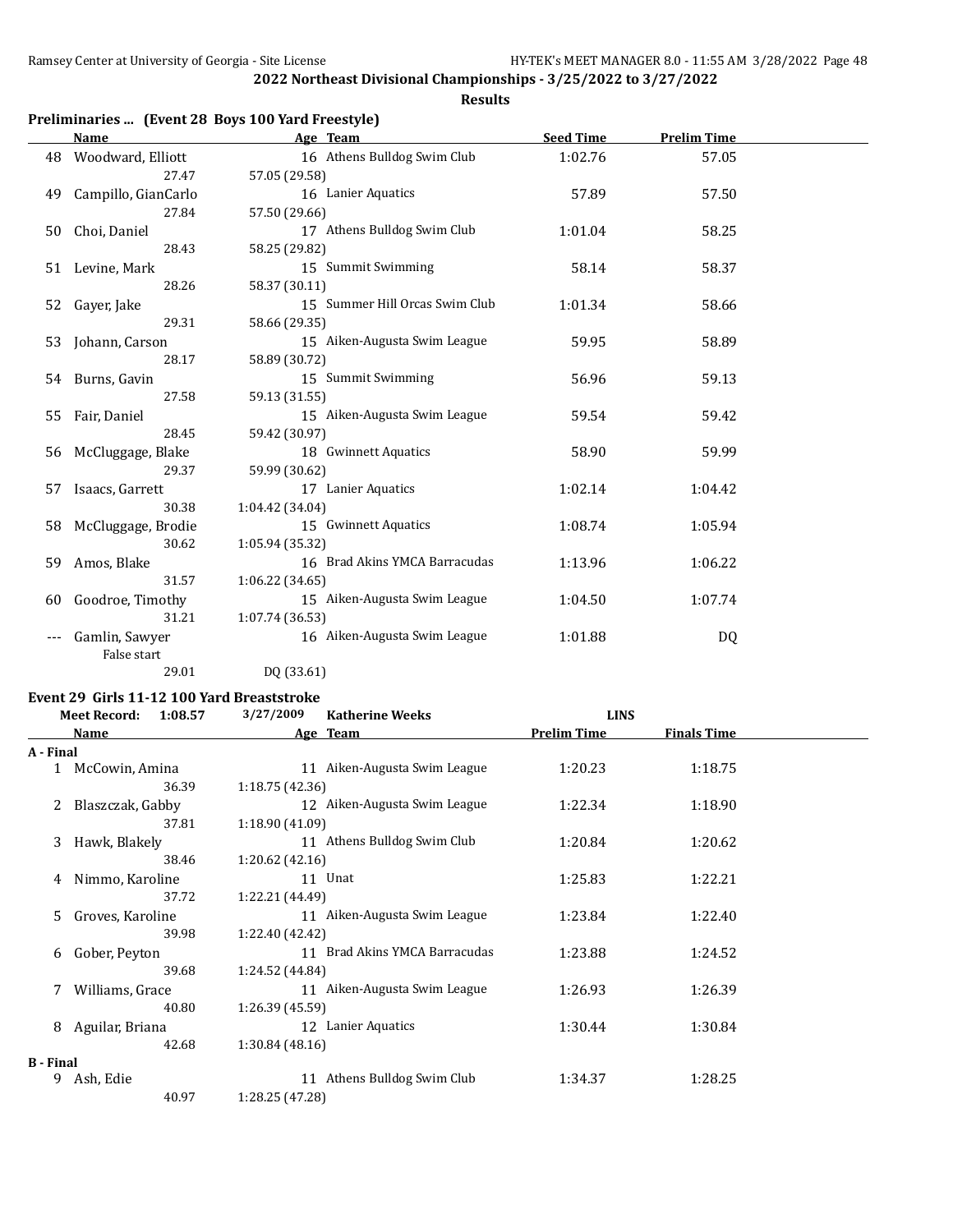**Results**

|    | Name            | Age Team                       | <b>Prelim Time</b> | <b>Finals Time</b> |  |
|----|-----------------|--------------------------------|--------------------|--------------------|--|
| 10 | Dennison, Kitty | 12 Athens Bulldog Swim Club    | 1:32.32            | 1:28.30            |  |
|    | 43.35           | 1:28.30 (44.95)                |                    |                    |  |
| 11 | Hardy, Emily    | <b>Gwinnett Aquatics</b><br>11 | 1:33.05            | 1:31.14            |  |
|    | 41.77           | 1:31.14 (49.37)                |                    |                    |  |
| 12 | Moulder, Vivian | 12 Gwinnett Aquatics           | 1:33.75            | 1:31.76            |  |
|    | 43.87           | 1:31.76 (47.89)                |                    |                    |  |
| 13 | Wald, Lizzie    | 11 Brad Akins YMCA Barracudas  | 1:30.72            | 1:35.52            |  |
|    | 44.84           | 1:35.52 (50.68)                |                    |                    |  |
| 14 | Kessler, Paige  | 12 Aiken-Augusta Swim League   | 1:37.35            | 1:36.21            |  |
|    | 44.13           | 1:36.21 (52.08)                |                    |                    |  |
| 15 | Heath, Ella     | 12 Aiken-Augusta Swim League   | 1:37.73            | 1:40.02            |  |
|    | 48.58           | 1:40.02 (51.44)                |                    |                    |  |

#### **Event 29 Girls 11-12 100 Yard Breaststroke**

|              | <b>Meet Record:</b><br>1:08.57 | 3/27/2009<br><b>Katherine Weeks</b> | <b>LINS</b>      |                    |             |
|--------------|--------------------------------|-------------------------------------|------------------|--------------------|-------------|
|              | Name                           | Age Team                            | <b>Seed Time</b> | <b>Prelim Time</b> |             |
|              | Preliminaries                  |                                     |                  |                    |             |
|              | 1 McCowin, Amina               | 11 Aiken-Augusta Swim League        | 1:17.60          | 1:20.23            | q           |
|              | 36.59                          | 1:20.23 (43.64)                     |                  |                    |             |
| $\mathbf{Z}$ | Hawk, Blakely                  | 11 Athens Bulldog Swim Club         | 1:21.18          | 1:20.84            | q           |
|              | 38.50                          | 1:20.84 (42.34)                     |                  |                    |             |
| 3            | Blaszczak, Gabby               | 12 Aiken-Augusta Swim League        | 1:23.24          | 1:22.34            | q           |
|              | 39.30                          | 1:22.34 (43.04)                     |                  |                    |             |
| 4            | Groves, Karoline               | 11 Aiken-Augusta Swim League        | 1:28.40          | 1:23.84            | a           |
|              | 39.43                          | 1:23.84 (44.41)                     |                  |                    |             |
| 5            | Gober, Peyton                  | 11 Brad Akins YMCA Barracudas       | 1:22.89          | 1:23.88            | $\mathbf q$ |
|              | 39.75                          | 1:23.88 (44.13)                     |                  |                    |             |
| 6            | Nimmo, Karoline                | 11 Unat                             | 1:23.03          | 1:25.83            | q           |
|              | 39.52                          | 1:25.83 (46.31)                     |                  |                    |             |
| 7            | Williams, Grace                | 11 Aiken-Augusta Swim League        | 1:32.69          | 1:26.93            | q           |
|              | 40.87                          | 1:26.93 (46.06)                     |                  |                    |             |
| 8            | Aguilar, Briana                | 12 Lanier Aquatics                  | 1:29.06          | 1:30.44            | q           |
|              | 43.80                          | 1:30.44 (46.64)                     |                  |                    |             |
| 9            | Martin, Clara                  | 12 Aiken-Augusta Swim League        | 1:31.17          | 1:30.48            | $\mathbf q$ |
|              | 43.30                          | 1:30.48 (47.18)                     |                  |                    |             |
| 10           | Wald, Lizzie                   | 11 Brad Akins YMCA Barracudas       | 1:36.96          | 1:30.72            | q           |
|              | 42.56                          | 1:30.72 (48.16)                     |                  |                    |             |
| 11           | Dennison, Kitty                | 12 Athens Bulldog Swim Club         | 1:30.50          | 1:32.32            | q           |
|              | 43.05                          | 1:32.32 (49.27)                     |                  |                    |             |
| 12           | Hardy, Emily                   | 11 Gwinnett Aquatics                | 1:28.88          | 1:33.05            | q           |
|              | 43.08                          | 1:33.05 (49.97)                     |                  |                    |             |
| 13           | Moulder, Vivian                | 12 Gwinnett Aquatics                | 1:33.79          | 1:33.75            | q           |
|              | 44.85                          | 1:33.75 (48.90)                     |                  |                    |             |
|              | 14 Ash, Edie                   | 11 Athens Bulldog Swim Club         | 1:29.22          | 1:34.37            | q           |
|              | 44.11                          | 1:34.37 (50.26)                     |                  |                    |             |
| 15           | Sweet, Shiloh                  | 11 Aiken-Augusta Swim League        | 1:35.26          | 1:34.83            | q           |
|              | 45.50                          | 1:34.83 (49.33)                     |                  |                    |             |
| 16           | Stennes, Sofie                 | 12 Athens Bulldog Swim Club         | 1:36.11          | 1:35.45            | $\mathbf q$ |
|              | 45.30                          | 1:35.45 (50.15)                     |                  |                    |             |
| 17           | Kessler, Paige                 | 12 Aiken-Augusta Swim League        | 1:42.21          | 1:37.35            |             |
|              | 44.99                          | 1:37.35 (52.36)                     |                  |                    |             |
| 18           | Heath, Ella                    | 12 Aiken-Augusta Swim League        | 1:41.60          | 1:37.73            |             |
|              | 47.24                          | 1:37.73 (50.49)                     |                  |                    |             |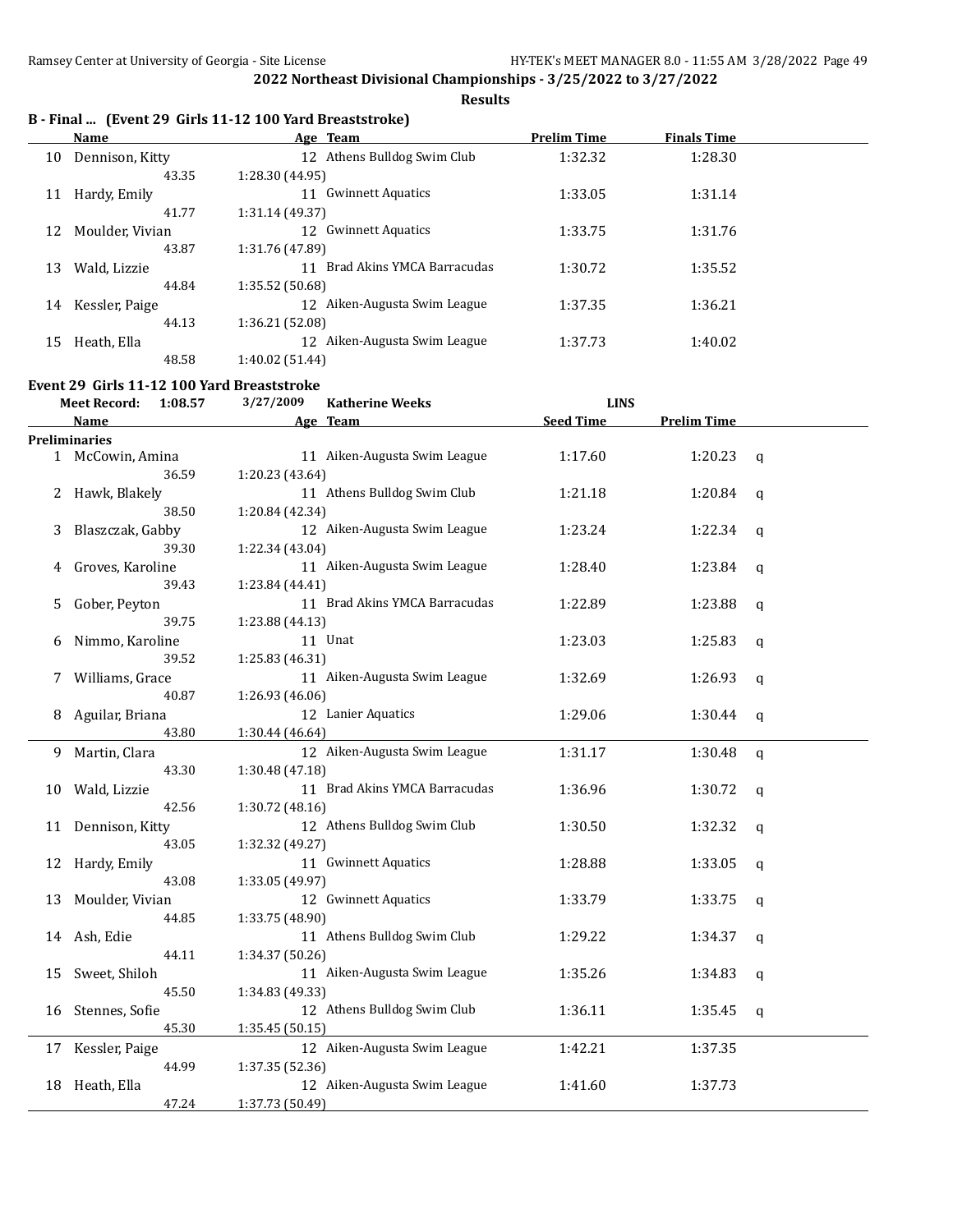#### **Results**

## **Preliminaries ... (Event 29 Girls 11-12 100 Yard Breaststroke)**

|    | Name                | Age Team                       | <b>Seed Time</b> | <b>Prelim Time</b> |  |
|----|---------------------|--------------------------------|------------------|--------------------|--|
| 19 | Exil, Brianna       | 11 Summit Swimming             | 1:40.69          | 1:38.30            |  |
|    | 48.13               | 1:38.30 (50.17)                |                  |                    |  |
|    | 20 Bramlett, Nola   | 11 Athens Bulldog Swim Club    | 1:31.06          | 1:38.39            |  |
|    | 46.31               | 1:38.39 (52.08)                |                  |                    |  |
| 21 | Rigsby, Elizabeth   | 11 Aiken-Augusta Swim League   | 1:37.17          | 1:39.01            |  |
|    | 45.74               | 1:39.01 (53.27)                |                  |                    |  |
| 22 | Koch, Evey          | 11 Summit Swimming             | 1:40.68          | 1:39.42            |  |
|    | 46.36               | 1:39.42 (53.06)                |                  |                    |  |
|    | 23 Quinn, Sophia    | 11 Gwinnett Aquatics           | 1:42.37          | 1:39.54            |  |
|    | 47.80               | 1:39.54 (51.74)                |                  |                    |  |
| 24 | Neal, Evie Rose     | 11 Aiken-Augusta Swim League   | 2:06.32          | 1:40.47            |  |
|    | 47.07               | 1:40.47 (53.40)                |                  |                    |  |
|    | 25 Platte, Marianna | 11 Aiken-Augusta Swim League   | 1:38.93          | 1:40.49            |  |
|    | 47.23               | 1:40.49 (53.26)                |                  |                    |  |
| 26 | Branch, Abby        | 11 Summer Hill Orcas Swim Club | 1:52.59          | 1:42.02            |  |
|    | 47.07               | 1:42.02 (54.95)                |                  |                    |  |
| 27 | Clark, Mary Kate    | 11 Athens Bulldog Swim Club    | 1:42.71          | 1:43.14            |  |
|    | 46.86               | 1:43.14 (56.28)                |                  |                    |  |
| 28 | Martin, Ellie       | 11 Aiken-Augusta Swim League   | 1:41.81          | 1:43.64            |  |
|    | 49.14               | 1:43.64 (54.50)                |                  |                    |  |
|    | 29 Perry, Eleanor   | 12 Aiken-Augusta Swim League   | 1:41.30          | 1:43.78            |  |
|    | 47.99               | 1:43.78 (55.79)                |                  |                    |  |
| 30 | Hang, Veronika      | 12 Summit Swimming             | 1:35.69          | 1:44.14            |  |
|    | 48.83               | 1:44.14 (55.31)                |                  |                    |  |
| 31 | Graichen, Kate      | 11 Athens Bulldog Swim Club    | 1:47.26          | 1:46.49            |  |
|    | 49.86               | 1:46.49 (56.63)                |                  |                    |  |
| 32 | Colquitt, Linda     | 11 Aiken-Augusta Swim League   | 1:54.03          | 1:48.68            |  |
|    | 53.00               | 1:48.68 (55.68)                |                  |                    |  |
| 33 | Grant, Addison      | 12 Athens Bulldog Swim Club    | 1:58.65          | 1:55.52            |  |
|    | 51.61               | 1:55.52 (1:03.91)              |                  |                    |  |

#### **Event 30 Boys 11-12 100 Yard Breaststroke**

|                  | <b>Meet Record:</b> | 1:06.90 | 3/23/2007       | <b>Henry Loong</b>           | <b>LINS</b>        |                    |  |
|------------------|---------------------|---------|-----------------|------------------------------|--------------------|--------------------|--|
|                  | Name                |         |                 | Age Team                     | <b>Prelim Time</b> | <b>Finals Time</b> |  |
| A - Final        |                     |         |                 |                              |                    |                    |  |
|                  | Karumbaiah, Vidur   |         |                 | 11 Athens Bulldog Swim Club  | 1:12.55            | 1:12.73            |  |
|                  |                     | 33.80   | 1:12.73(38.93)  |                              |                    |                    |  |
| 2                | Douglas, Bryce      |         |                 | 12 Aiken-Augusta Swim League | 1:13.65            | 1:13.31            |  |
|                  |                     | 35.72   | 1:13.31(37.59)  |                              |                    |                    |  |
| 3                | Salser, Luke        |         |                 | 12 Aiken-Augusta Swim League | 1:15.63            | 1:15.39            |  |
|                  |                     | 36.08   | 1:15.39(39.31)  |                              |                    |                    |  |
| 4                | Carr, Duncan        |         |                 | 11 Lanier Aquatics           | 1:16.18            | 1:16.02            |  |
|                  |                     | 35.84   | 1:16.02(40.18)  |                              |                    |                    |  |
| 5.               | Bennett, Justin     |         |                 | 12 Gwinnett Aquatics         | 1:23.85            | 1:21.60            |  |
|                  |                     | 37.16   | 1:21.60 (44.44) |                              |                    |                    |  |
| 6                | Hobbs, Corbin       |         |                 | 12 Athens Bulldog Swim Club  | 1:21.61            | 1:21.91            |  |
|                  |                     | 39.84   | 1:21.91 (42.07) |                              |                    |                    |  |
| 7                | Malonza, Jonathan   |         |                 | 12 Gwinnett Aquatics         | 1:21.70            | 1:22.91            |  |
|                  |                     | 39.54   | 1:22.91 (43.37) |                              |                    |                    |  |
| 8                | Reilley, Mateo      |         |                 | 12 Athens Bulldog Swim Club  | 1:27.43            | 1:26.15            |  |
|                  |                     | 41.51   | 1:26.15(44.64)  |                              |                    |                    |  |
| <b>B</b> - Final |                     |         |                 |                              |                    |                    |  |
| 9                | Wilson, Graham      |         |                 | 11 Aiken-Augusta Swim League | 1:28.20            | 1:25.20            |  |
|                  |                     | 40.53   | 1:25.20 (44.67) |                              |                    |                    |  |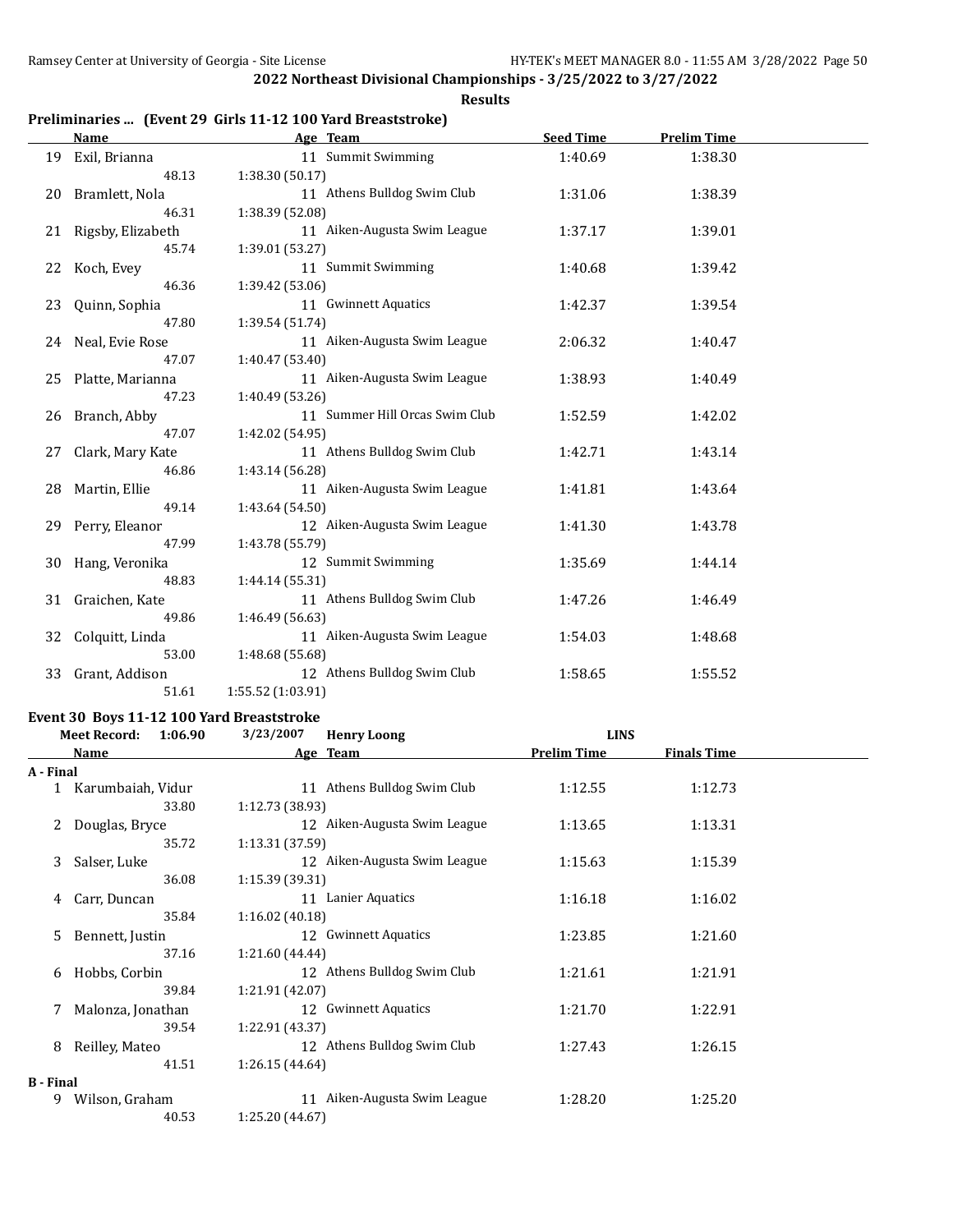**Results**

## **B - Final ... (Event 30 Boys 11-12 100 Yard Breaststroke)**

|    | Name               | Age Team                       | <b>Prelim Time</b> | <b>Finals Time</b> |  |
|----|--------------------|--------------------------------|--------------------|--------------------|--|
| 10 | Hall, Blake        | 12 Athens Bulldog Swim Club    | 1:30.89            | 1:26.38            |  |
|    | 41.09              | 1:26.38 (45.29)                |                    |                    |  |
| 11 | Drennan, Jack      | <b>Gwinnett Aquatics</b><br>12 | 1:29.36            | 1:26.39            |  |
|    | 41.09              | 1:26.39(45.30)                 |                    |                    |  |
| 12 | Clinansmith, Nolan | <b>Gwinnett Aquatics</b><br>12 | 1:31.10            | 1:28.48            |  |
|    | 41.63              | 1:28.48 (46.85)                |                    |                    |  |
| 13 | Carey, Louis       | Lanier Aquatics<br>12          | 1:29.79            | 1:30.03            |  |
|    | 42.37              | 1:30.03(47.66)                 |                    |                    |  |
|    | 14 Huang, Alex     | 12 Athens Bulldog Swim Club    | 1:31.87            | 1:31.51            |  |
|    | 43.41              | 1:31.51(48.10)                 |                    |                    |  |
| 15 | Petersen, Jonah    | 12 Aiken-Augusta Swim League   | 1:31.09            | 1:33.62            |  |
|    | 44.94              | 1:33.62 (48.68)                |                    |                    |  |
| 16 | Smith, Brady       | 12 Unat                        | 1:35.56            | 1:35.87            |  |
|    | 44.69              | 1:35.87(51.18)                 |                    |                    |  |
|    |                    |                                |                    |                    |  |

## **Event 30 Boys 11-12 100 Yard Breaststroke**

| <b>Meet Record:</b><br>1:06.90<br>3/23/2007 |                      | <b>Henry Loong</b>           | <b>LINS</b>      |                    |                |
|---------------------------------------------|----------------------|------------------------------|------------------|--------------------|----------------|
|                                             | <b>Name</b>          | Age Team                     | <b>Seed Time</b> | <b>Prelim Time</b> |                |
|                                             | <b>Preliminaries</b> |                              |                  |                    |                |
|                                             | 1 Karumbaiah, Vidur  | 11 Athens Bulldog Swim Club  | 1:14.26          | 1:12.55            | $\mathbf{q}$   |
|                                             | 34.14                | 1:12.55 (38.41)              |                  |                    |                |
| 2                                           | Douglas, Bryce       | 12 Aiken-Augusta Swim League | 1:20.62          | 1:13.65            | $\mathsf{q}$   |
|                                             | 35.10                | 1:13.65 (38.55)              |                  |                    |                |
| 3                                           | Salser, Luke         | 12 Aiken-Augusta Swim League | 1:14.63          | 1:15.63            | $\mathsf{q}$   |
|                                             | 35.56                | 1:15.63 (40.07)              |                  |                    |                |
| 4                                           | Carr, Duncan         | 11 Lanier Aquatics           | 1:16.24          | 1:16.18            | $\mathfrak{q}$ |
|                                             | 34.94                | 1:16.18(41.24)               |                  |                    |                |
| 5.                                          | Hobbs, Corbin        | 12 Athens Bulldog Swim Club  | 1:24.52          | 1:21.61            | $\mathbf q$    |
|                                             | 38.77                | 1:21.61 (42.84)              |                  |                    |                |
| 6                                           | Malonza, Jonathan    | 12 Gwinnett Aquatics         | 1:20.08          | 1:21.70            | q              |
|                                             | 37.37                | 1:21.70 (44.33)              |                  |                    |                |
| 7                                           | Bennett, Justin      | 12 Gwinnett Aquatics         | 1:27.43          | 1:23.85            | q              |
|                                             | 38.89                | 1:23.85 (44.96)              |                  |                    |                |
| 8                                           | Reilley, Mateo       | 12 Athens Bulldog Swim Club  | 2:05.31          | 1:27.43            | $\mathsf{q}$   |
|                                             | 41.62                | 1:27.43 (45.81)              |                  |                    |                |
| 9                                           | Wilson, Graham       | 11 Aiken-Augusta Swim League | 1:35.22          | 1:28.20            | $\mathsf{q}$   |
|                                             | 41.53                | 1:28.20 (46.67)              |                  |                    |                |
| 10                                          | Drennan, Jack        | 12 Gwinnett Aquatics         | 1:35.24          | 1:29.36            | q              |
|                                             | 41.68                | 1:29.36 (47.68)              |                  |                    |                |
| 11                                          | Carey, Louis         | 12 Lanier Aquatics           | 1:33.95          | 1:29.79            | q              |
|                                             | 42.22                | 1:29.79 (47.57)              |                  |                    |                |
| 12                                          | Hall, Blake          | 12 Athens Bulldog Swim Club  | 1:29.16          | 1:30.89            | q              |
|                                             | 42.49                | 1:30.89 (48.40)              |                  |                    |                |
| 13                                          | Petersen, Jonah      | 12 Aiken-Augusta Swim League | 1:35.23          | 1:31.09            | $\mathsf{q}$   |
|                                             | 43.51                | 1:31.09 (47.58)              |                  |                    |                |
| 14                                          | Clinansmith, Nolan   | 12 Gwinnett Aquatics         | 1:31.39          | 1:31.10            | $\mathsf{q}$   |
|                                             | 43.08                | 1:31.10 (48.02)              |                  |                    |                |
| 15                                          | Huang, Alex          | 12 Athens Bulldog Swim Club  | 1:31.73          | 1:31.87            | q              |
|                                             | 43.45                | 1:31.87 (48.42)              |                  |                    |                |
| 16                                          | Smith, Brady         | 12 Unat                      | 1:34.42          | 1:35.56            | q              |
|                                             | 45.01                | 1:35.56 (50.55)              |                  |                    |                |
| 17                                          | McLeroy, Will        | 12 Unat                      | 1:37.28          | 1:35.80            |                |
|                                             | 44.28                | 1:35.80 (51.52)              |                  |                    |                |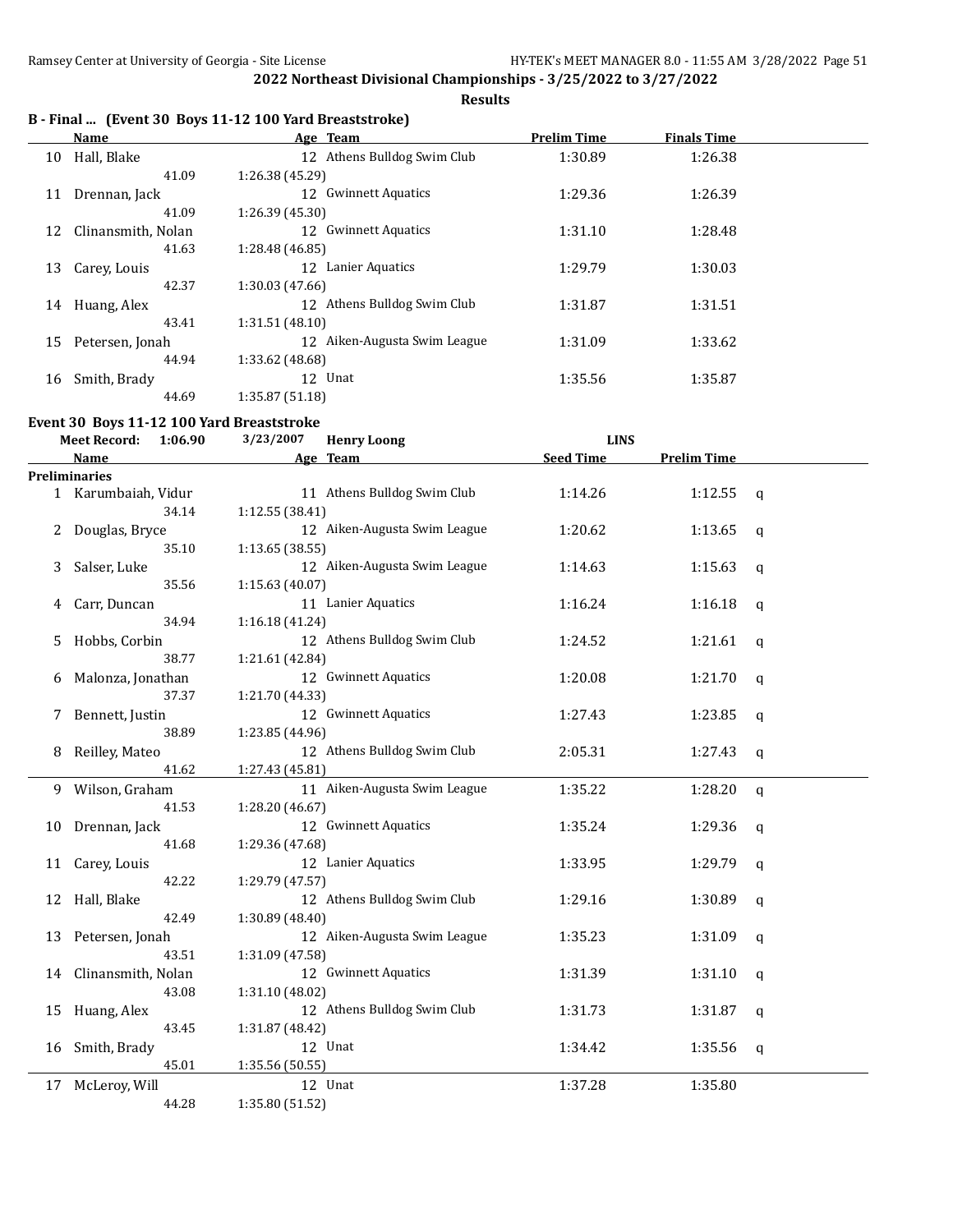**Results**

## **Preliminaries ... (Event 30 Boys 11-12 100 Yard Breaststroke)**

|       | <b>Name</b>               |                   | Age Team                     | <b>Seed Time</b> | <b>Prelim Time</b> |  |
|-------|---------------------------|-------------------|------------------------------|------------------|--------------------|--|
| 18    | Tuck, Vincent             |                   | 11 Gwinnett Aquatics         | 1:40.88          | 1:37.28            |  |
|       | 46.74                     | 1:37.28 (50.54)   |                              |                  |                    |  |
| 19    | McCracken, Ian            |                   | 11 Athens Bulldog Swim Club  | 1:45.30          | 1:40.59            |  |
|       | 48.23                     | 1:40.59 (52.36)   |                              |                  |                    |  |
| 20    | Zhang, Gavin              |                   | 11 Gwinnett Aquatics         | 1:44.87          | 1:41.59            |  |
|       | 48.95                     | 1:41.59 (52.64)   |                              |                  |                    |  |
| 21    | Diaz Hernandez, Aidan     |                   | 12 Gwinnett Aquatics         | 1:39.51          | 1:44.50            |  |
|       | 50.28                     | 1:44.50 (54.22)   |                              |                  |                    |  |
| 22    | Rank, Jackson             |                   | 11 Aiken-Augusta Swim League | 1:50.31          | 1:44.62            |  |
|       | 48.72                     | 1:44.62 (55.90)   |                              |                  |                    |  |
| 23    | Georges Jr, Troy          |                   | 12 Gwinnett Aquatics         | 1:41.28          | 1:46.21            |  |
|       | 48.41                     | 1:46.21 (57.80)   |                              |                  |                    |  |
|       | 24 Dillies, Andreas       |                   | 12 Athens Bulldog Swim Club  | 1:54.51          | 1:54.06            |  |
|       | 53.15                     | 1:54.06 (1:00.91) |                              |                  |                    |  |
| 25    | Glover, Bodie             |                   | 11 Lanier Aquatics           | 1:55.60          | 1:59.55            |  |
|       | 53.41                     | 1:59.55 (1:06.14) |                              |                  |                    |  |
|       | 26 Bebin Blackwell, Ennis |                   | 12 Athens Bulldog Swim Club  | 2:09.65          | 2:00.98            |  |
|       | 58.80                     | 2:00.98 (1:02.18) |                              |                  |                    |  |
| 27    | Landrum, Eli              |                   | 12 Aiken-Augusta Swim League | 2:24.62          | 2:04.04            |  |
|       | 56.90                     | 2:04.04(1:07.14)  |                              |                  |                    |  |
| 28    | Slinde, Josh              |                   | 11 Lanier Aquatics           | 2:02.00          | 2:07.79            |  |
|       | 1:02.48                   | 2:07.79 (1:05.31) |                              |                  |                    |  |
| 29    | Harris, Mark              |                   | 11 Athens Bulldog Swim Club  | <b>NT</b>        | 2:11.73            |  |
|       | 1:04.64                   | 2:11.73 (1:07.09) |                              |                  |                    |  |
| 30    | Briscoe, Carter           |                   | 11 Athens Bulldog Swim Club  | <b>NT</b>        | 2:15.73            |  |
|       | 1:06.73                   | 2:15.73 (1:09.00) |                              |                  |                    |  |
| $---$ | Dunlap, Winston           |                   | 11 Athens Bulldog Swim Club  | <b>NT</b>        | DQ                 |  |
|       | One hand touch            |                   |                              |                  |                    |  |
|       | 56.33                     | DQ (1:00.13)      |                              |                  |                    |  |

#### **Event 31 Girls 13-14 200 Yard Breaststroke**

|                  | Meet Record: 2:22.52 |       | 3/27/2010       | <b>Katherine Weeks</b>            | <b>LINS</b>        |                    |  |
|------------------|----------------------|-------|-----------------|-----------------------------------|--------------------|--------------------|--|
|                  | Name                 |       |                 | Age Team                          | <b>Prelim Time</b> | <b>Finals Time</b> |  |
| A - Final        |                      |       |                 |                                   |                    |                    |  |
|                  | 1 Teyner, Kailey     |       |                 | 14 Athens Bulldog Swim Club       | 2:36.68            | 2:33.70            |  |
|                  |                      | 34.79 | 1:13.45 (38.66) | 1:53.42 (39.97)                   | 2:33.70 (40.28)    |                    |  |
|                  | 2 Heppe, Sarah       |       |                 | 13 Gwinnett Aquatics              | 2:43.66            | 2:40.42            |  |
|                  |                      | 36.71 |                 | $1:16.09(39.38)$ $1:57.95(41.86)$ | 2:40.42 (42.47)    |                    |  |
|                  | 3 Bates, Martha      |       |                 | 14 Athens Bulldog Swim Club       | 2:43.19            | 2:40.71            |  |
|                  |                      | 37.06 | 1:18.66(41.60)  | 2:00.21 (41.55)                   | 2:40.71(40.50)     |                    |  |
|                  | 4 Harper, Macy Belle |       |                 | 13 Aiken-Augusta Swim League      | 2:45.47            | 2:40.90            |  |
|                  |                      | 36.34 | 1:18.11(41.77)  | 2:00.12(42.01)                    | 2:40.90 (40.78)    |                    |  |
|                  | 5 Hofstetter, Gina   |       |                 | 14 Aiken-Augusta Swim League      | 2:41.93            | 2:41.13            |  |
|                  |                      | 37.42 |                 | $1:19.59(42.17)$ $2:01.29(41.70)$ | 2:41.13 (39.84)    |                    |  |
|                  | 6 Bold, Abby         |       |                 | 14 Gwinnett Aquatics              | 2:43.64            | 2:42.94            |  |
|                  |                      | 37.02 | 1:18.83(41.81)  | 2:01.04 (42.21)                   | 2:42.94(41.90)     |                    |  |
|                  | 7 Harding, Riley     |       |                 | 13 Athens Bulldog Swim Club       | 2:48.62            | 2:47.91            |  |
|                  |                      | 37.52 | 1:19.62(42.10)  | 2:03.16 (43.54)                   | 2:47.91 (44.75)    |                    |  |
| 8                | Bonner, Berklee      |       |                 | 13 Unat                           | 2:49.36            | 2:50.94            |  |
|                  |                      | 39.67 | 1:23.25 (43.58) | 2:07.36 (44.11)                   | 2:50.94 (43.58)    |                    |  |
| <b>B</b> - Final |                      |       |                 |                                   |                    |                    |  |
| 9                | Thacker, McKenna     |       |                 | 13 Gwinnett Aquatics              | 2:49.62            | 2:44.61            |  |
|                  |                      | 35.49 | 1:17.31 (41.82) | 2:01.05 (43.74)                   | 2:44.61(43.56)     |                    |  |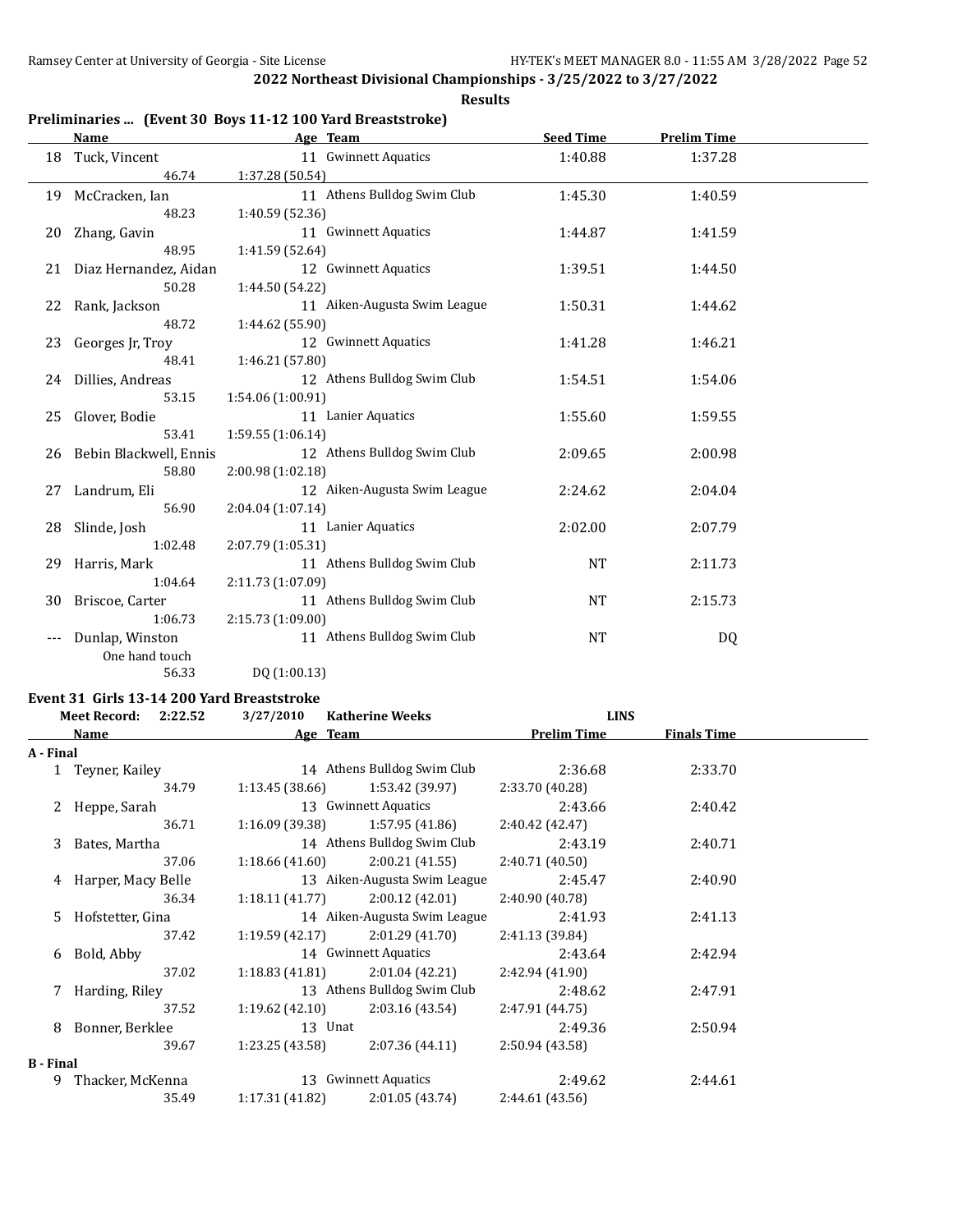**Results**

## **B - Final ... (Event 31 Girls 13-14 200 Yard Breaststroke)**

|    | Name                 | Age Team           |                                | <b>Prelim Time</b> | <b>Finals Time</b> |  |
|----|----------------------|--------------------|--------------------------------|--------------------|--------------------|--|
|    | 10 Horcher, Elsa     |                    | 13 Aiken-Augusta Swim League   | 2:50.22            | 2:49.65            |  |
|    | 38.77                | 1:22.02 (43.25)    | 2:06.30(44.28)                 | 2:49.65 (43.35)    |                    |  |
| 11 | Turner, Elin         |                    | 14 Athens Bulldog Swim Club    | 2:50.86            | 2:51.07            |  |
|    | 38.65                | 1:22.62 (43.97)    | 2:07.69(45.07)                 | 2:51.07 (43.38)    |                    |  |
|    | 12 Martin, Drew      |                    | 13 Summer Hill Orcas Swim Club | 2:55.12            | 2:51.84            |  |
|    | 38.10                | 1:22.03 (43.93)    | 2:07.11 (45.08)                | 2:51.84 (44.73)    |                    |  |
| 13 | Inlow, Jenna         |                    | 13 Gwinnett Aquatics           | 2:55.49            | 2:52.54            |  |
|    | 38.87                | 1:22.23 (43.36)    | 2:07.36(45.13)                 | 2:52.54(45.18)     |                    |  |
|    | 14 Cameron, Courtney |                    | 14 Athens Bulldog Swim Club    | 2:56.85            | 2:53.61            |  |
|    | 39.36                | 1:23.68 (44.32)    | 2:08.79(45.11)                 | 2:53.61 (44.82)    |                    |  |
|    | 15 Carter, Bria      | 13 Lanier Aquatics |                                | 3:02.57            | 3:00.64            |  |
|    | 40.18                | 1:26.26 (46.08)    | 2:13.48 (47.22)                | 3:00.64(47.16)     |                    |  |
|    | 16 Cochran, Savannah |                    | 13 Athens Bulldog Swim Club    | 3:09.91            | 3:05.86            |  |
|    | 40.75                | 1:28.04 (47.29)    | 2:16.60(48.56)                 | 3:05.86 (49.26)    |                    |  |

#### **Event 31 Girls 13-14 200 Yard Breaststroke**

|    | <b>Meet Record:</b><br>2:22.52 | 3/27/2010<br><b>Katherine Weeks</b> | <b>LINS</b>      |                    |              |
|----|--------------------------------|-------------------------------------|------------------|--------------------|--------------|
|    | Name                           | Age Team                            | <b>Seed Time</b> | <b>Prelim Time</b> |              |
|    | <b>Preliminaries</b>           |                                     |                  |                    |              |
|    | 1 Teyner, Kailey               | 14 Athens Bulldog Swim Club         | 2:32.53          | 2:36.68            | $\mathbf{q}$ |
|    | 36.32                          | 1:15.59(39.27)<br>1:55.75(40.16)    | 2:36.68 (40.93)  |                    |              |
|    | 2 Hofstetter, Gina             | 14 Aiken-Augusta Swim League        | 2:41.48          | 2:41.93            | q            |
|    | 37.72                          | 1:19.88(42.16)<br>2:01.02 (41.14)   | 2:41.93 (40.91)  |                    |              |
| 3  | Bates, Martha                  | 14 Athens Bulldog Swim Club         | 2:36.50          | 2:43.19            | $\mathsf{q}$ |
|    | 38.03                          | 1:19.82 (41.79)<br>2:01.39 (41.57)  | 2:43.19 (41.80)  |                    |              |
| 4  | Bold, Abby                     | 14 Gwinnett Aquatics                | 2:42.58          | 2:43.64            | $\mathsf{q}$ |
|    | 37.26                          | 1:19.53 (42.27)<br>2:01.78 (42.25)  | 2:43.64 (41.86)  |                    |              |
| 5. | Heppe, Sarah                   | 13 Gwinnett Aquatics                | 2:41.14          | 2:43.66            | q            |
|    | 36.49                          | 1:18.36 (41.87)<br>2:00.97 (42.61)  | 2:43.66 (42.69)  |                    |              |
| 6  | Harper, Macy Belle             | 13 Aiken-Augusta Swim League        | 2:43.57          | 2:45.47            | q            |
|    | 38.22                          | 2:02.45 (41.55)<br>1:20.90 (42.68)  | 2:45.47 (43.02)  |                    |              |
|    | Harding, Riley                 | 13 Athens Bulldog Swim Club         | 2:49.99          | 2:48.62            | $\mathbf q$  |
|    | 38.61                          | 1:21.74(43.13)<br>2:04.47 (42.73)   | 2:48.62 (44.15)  |                    |              |
| 8  | Bonner, Berklee                | 13 Unat                             | 2:51.67          | 2:49.36            | q            |
|    | 38.12                          | 1:22.86 (44.74)<br>2:07.29 (44.43)  | 2:49.36 (42.07)  |                    |              |
| 9. | Thacker, McKenna               | 13 Gwinnett Aquatics                | 2:43.54          | 2:49.62            | $\mathbf q$  |
|    | 37.10                          | 2:05.69 (45.09)<br>1:20.60 (43.50)  | 2:49.62 (43.93)  |                    |              |
|    | 10 Horcher, Elsa               | 13 Aiken-Augusta Swim League        | 2:53.33          | 2:50.22            | q            |
|    | 38.25                          | 1:22.51 (44.26)<br>2:06.69 (44.18)  | 2:50.22 (43.53)  |                    |              |
|    | 11 Turner, Elin                | 14 Athens Bulldog Swim Club         | 2:52.62          | 2:50.86            | q            |
|    | 38.49                          | 2:06.34 (45.03)<br>1:21.31 (42.82)  | 2:50.86 (44.52)  |                    |              |
| 12 | Martin, Drew                   | 13 Summer Hill Orcas Swim Club      | 2:52.65          | 2:55.12            | $\mathbf q$  |
|    | 38.11                          | 1:21.84 (43.73)<br>2:08.22 (46.38)  | 2:55.12 (46.90)  |                    |              |
|    | 13 Inlow, Jenna                | 13 Gwinnett Aquatics                | 2:55.73          | 2:55.49            | $\mathbf q$  |
|    | 38.99                          | 1:23.21 (44.22)<br>2:08.67 (45.46)  | 2:55.49 (46.82)  |                    |              |
|    | 14 Cameron, Courtney           | 14 Athens Bulldog Swim Club         | 2:53.68          | 2:56.85            | $\mathbf q$  |
|    | 39.38                          | 1:25.11(45.73)<br>2:11.22 (46.11)   | 2:56.85 (45.63)  |                    |              |
| 15 | Carter, Bria                   | 13 Lanier Aquatics                  | 3:02.20          | 3:02.57            | $\mathbf q$  |
|    | 41.45                          | 1:28.32 (46.87)<br>2:15.89 (47.57)  | 3:02.57 (46.68)  |                    |              |
| 16 | Cochran, Savannah              | 13 Athens Bulldog Swim Club         | 3:11.99          | 3:09.91            | q            |
|    | 41.79                          | 1:29.19 (47.40)<br>2:19.05 (49.86)  | 3:09.91 (50.86)  |                    |              |
|    | 17 Hobbs, Sophierose           | 14 Athens Bulldog Swim Club         | 3:03.50          | 3:10.51            |              |
|    | 44.80                          | 1:33.82 (49.02)<br>2:22.47 (48.65)  | 3:10.51 (48.04)  |                    |              |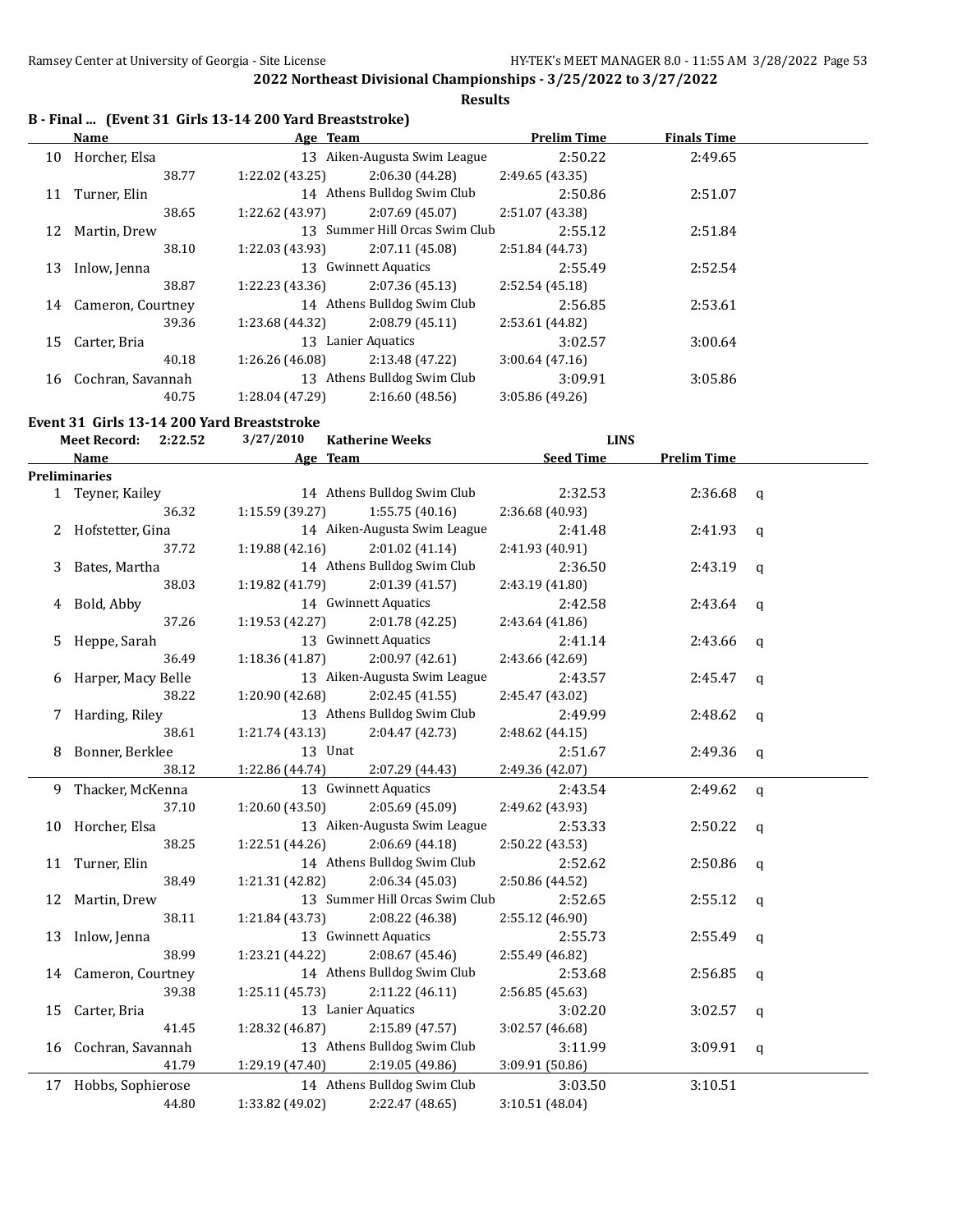|                  | <b>Name</b>                               | Age Team        |                                | <b>Seed Time</b>   | <b>Prelim Time</b> |  |
|------------------|-------------------------------------------|-----------------|--------------------------------|--------------------|--------------------|--|
| 18               | Small, Zoe                                |                 | 13 Summer Hill Orcas Swim Club | 3:11.99            | 3:14.27            |  |
|                  | 41.86                                     | 1:31.42 (49.56) | 2:22.70 (51.28)                | 3:14.27(51.57)     |                    |  |
| 19               | Zinn, Amanda                              |                 | 14 Aiken-Augusta Swim League   | 3:11.22            | 3:26.23            |  |
|                  | 44.88                                     | 1:36.39(51.51)  | 2:31.89 (55.50)                | 3:26.23 (54.34)    |                    |  |
| 20               | Uptagrafft, Natalie                       |                 | 13 Athens Bulldog Swim Club    | 3:11.99            | 3:33.84            |  |
|                  | 48.61                                     | 1:42.36 (53.75) | 2:39.47 (57.11)                | 3:33.84 (54.37)    |                    |  |
|                  | Event 32 Boys 13-14 200 Yard Breaststroke |                 |                                |                    |                    |  |
|                  | <b>Meet Record:</b><br>2:11.92            | 3/28/2015       | <b>Mike Jeschke</b>            | <b>ASL</b>         |                    |  |
|                  | <b>Name</b>                               | Age Team        |                                | <b>Prelim Time</b> | <b>Finals Time</b> |  |
| A - Final        |                                           |                 |                                |                    |                    |  |
|                  | 1 Koch, Christopher                       |                 | 13 Athens Bulldog Swim Club    | 2:26.64            | 2:24.28            |  |
|                  | 31.93                                     | 1:08.65(36.72)  | 1:46.14 (37.49)                | 2:24.28 (38.14)    |                    |  |
| 2                | Stanton, Collier                          |                 | 13 Gwinnett Aquatics           | 2:36.28            | 2:30.61            |  |
|                  | 34.48                                     | 1:12.51 (38.03) | 1:51.76 (39.25)                | 2:30.61 (38.85)    |                    |  |
| 3                | Jokulis, Matias                           |                 | 13 Aiken-Augusta Swim League   | 2:32.54            | 2:31.58            |  |
|                  | 34.43                                     | 1:14.41 (39.98) | 1:53.76 (39.35)                | 2:31.58 (37.82)    |                    |  |
| 4                | Wall, Jeff                                |                 | 14 Lanier Aquatics             | 2:36.56            | 2:39.19            |  |
|                  | 36.34                                     | 1:16.70(40.36)  | 1:58.41 (41.71)                | 2:39.19 (40.78)    |                    |  |
| 5.               | Armel, Lyle                               |                 | 14 Athens Bulldog Swim Club    | 2:45.79            | 2:41.36            |  |
|                  | 36.25                                     | 1:17.51 (41.26) | 1:59.23 (41.72)                | 2:41.36 (42.13)    |                    |  |
| 6                | Wang, Jimmy                               |                 | 13 Gwinnett Aquatics           | 2:48.46            | 2:46.65            |  |
|                  | 37.57                                     | 1:20.14 (42.57) | 2:03.54 (43.40)                | 2:46.65 (43.11)    |                    |  |
| 7                | Brown, Thomas                             |                 | 13 Athens Bulldog Swim Club    | 2:46.52            | 2:47.26            |  |
|                  | 39.41                                     | 1:22.20 (42.79) | 2:05.63 (43.43)                | 2:47.26 (41.63)    |                    |  |
| 8                | Kannan, Shaan                             |                 | 14 Athens Bulldog Swim Club    | 2:48.24            | 2:55.38            |  |
|                  | 37.10                                     | 1:19.87(42.77)  | 2:07.43 (47.56)                | 2:55.38 (47.95)    |                    |  |
| <b>B</b> - Final |                                           |                 |                                |                    |                    |  |
| 9.               | Karumbaiah, Nakul                         |                 | 13 Athens Bulldog Swim Club    | 2:55.78            | 2:46.09            |  |
|                  | 38.85                                     | 1:22.50 (43.65) | 2:05.40 (42.90)                | 2:46.09 (40.69)    |                    |  |
| 10               | Wallace, Jaxson                           |                 | 14 Athens Bulldog Swim Club    | 2:55.18            | 2:52.76            |  |
|                  | 38.30                                     | 1:20.51(42.21)  | 2:06.21 (45.70)                | 2:52.76 (46.55)    |                    |  |
| 11               | Graff, Charlie                            |                 | 13 Athens Bulldog Swim Club    | 3:07.55            | 3:05.01            |  |
|                  | 41.87                                     | 1:30.06 (48.19) | 2:18.58 (48.52)                | 3:05.01 (46.43)    |                    |  |
| $---$            | Anderson, Ethan                           |                 | 14 Athens Bulldog Swim Club    | 3:14.24            | DQ                 |  |
|                  | <b>Alternating Kick</b>                   |                 |                                |                    |                    |  |
|                  | 44.20                                     | 1:33.98 (49.78) | 2:24.99 (51.01)                | DQ (51.26)         |                    |  |
|                  | Event 32 Boys 13-14 200 Yard Breaststroke |                 |                                |                    |                    |  |
|                  | <b>Meet Record:</b><br>2:11.92            | 3/28/2015       | <b>Mike Jeschke</b>            | <b>ASL</b>         |                    |  |
|                  | Name                                      | Age Team        |                                | <b>Seed Time</b>   | <b>Prelim Time</b> |  |

|    |                      | $1.60 - 100.00$ |                              |                 | .           |   |
|----|----------------------|-----------------|------------------------------|-----------------|-------------|---|
|    | <b>Preliminaries</b> |                 |                              |                 |             |   |
|    | Koch, Christopher    |                 | 13 Athens Bulldog Swim Club  | 2:22.30         | $2:26.64$ q |   |
|    | 32.35                | 1:09.54(37.19)  | 1:48.07 (38.53)              | 2:26.64 (38.57) |             |   |
| 2  | Jokulis, Matias      |                 | 13 Aiken-Augusta Swim League | 2:46.53         | $2:32.54$ q |   |
|    | 35.66                | 1:14.78(39.12)  | 1:53.99 (39.21)              | 2:32.54(38.55)  |             |   |
| 3  | Stanton, Collier     |                 | 13 Gwinnett Aquatics         | 2:46.05         | $2:36.28$ q |   |
|    | 35.17                | 1:16.89(41.72)  | 1:56.58 (39.69)              | 2:36.28 (39.70) |             |   |
| 4  | Wall, Jeff           |                 | 14 Lanier Aquatics           | 2:43.56         | $2:36.56$ q |   |
|    | 34.49                | 1:15.95(41.46)  | 1:55.76 (39.81)              | 2:36.56(40.80)  |             |   |
| 5. | Armel, Lyle          |                 | 14 Athens Bulldog Swim Club  | 2:51.22         | 2:45.79     | q |
|    | 37.19                | 1:20.38(43.19)  | 2:04.05(43.67)               | 2:45.79 (41.74) |             |   |
|    |                      |                 |                              |                 |             |   |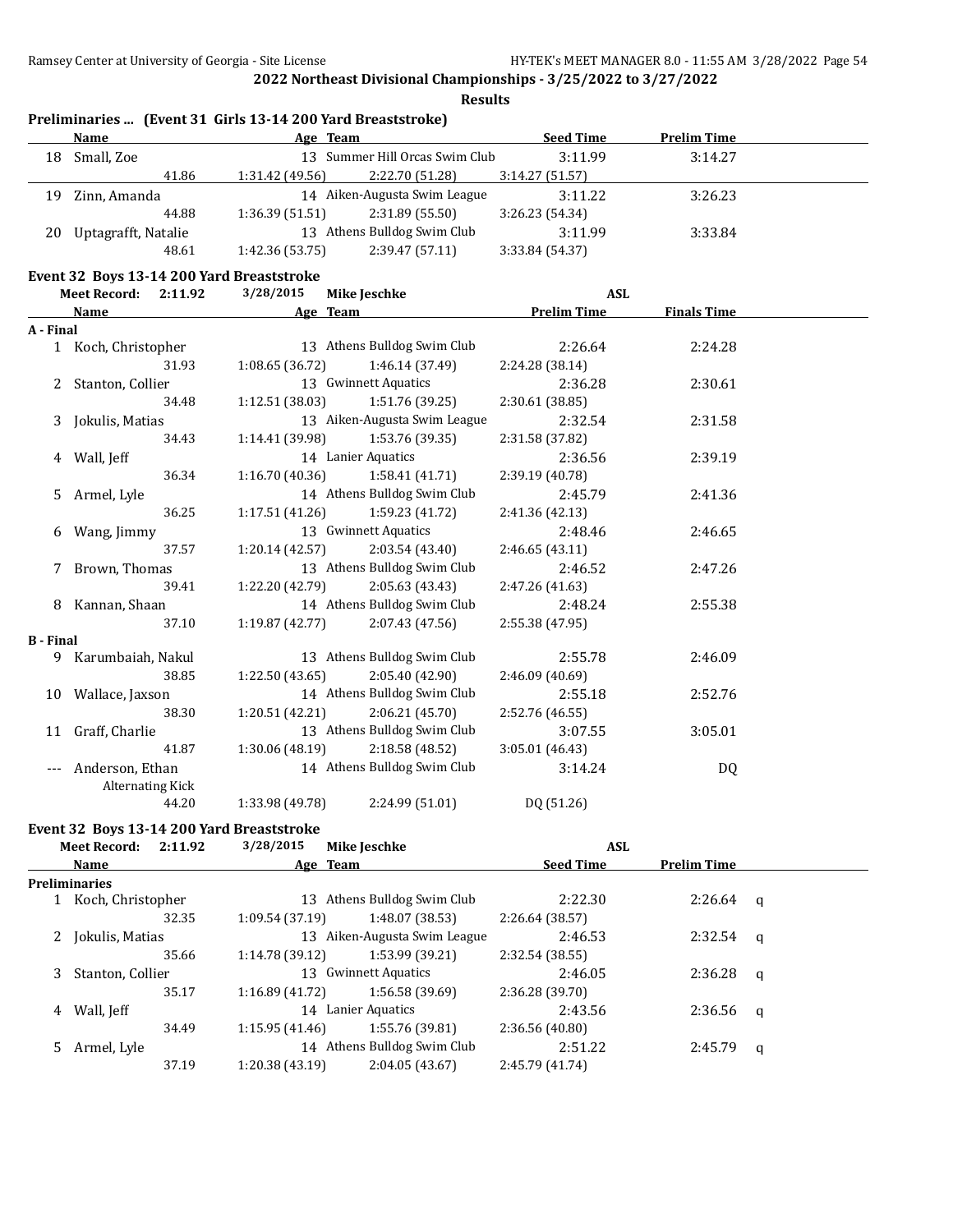**Results**

# **Preliminaries ... (Event 32 Boys 13-14 200 Yard Breaststroke)**

|    | Name               | Age Team        |                             | <b>Seed Time</b> | <b>Prelim Time</b> |              |
|----|--------------------|-----------------|-----------------------------|------------------|--------------------|--------------|
| 6  | Brown, Thomas      |                 | 13 Athens Bulldog Swim Club | 2:52.02          | 2:46.52 q          |              |
|    | 37.85              | 1:22.08 (44.23) | 2:05.18(43.10)              | 2:46.52 (41.34)  |                    |              |
| 7  | Kannan, Shaan      |                 | 14 Athens Bulldog Swim Club | 2:54.07          | 2:48.24            | $\mathbf{q}$ |
|    | 37.27              | 1:19.70(42.43)  | 2:03.94 (44.24)             | 2:48.24 (44.30)  |                    |              |
| 8  | Wang, Jimmy        |                 | 13 Gwinnett Aquatics        | 2:46.85          | 2:48.46            | $\mathbf{q}$ |
|    | 38.44              | 1:22.26 (43.82) | 2:06.54 (44.28)             | 2:48.46 (41.92)  |                    |              |
| 9  | Wallace, Jaxson    |                 | 14 Athens Bulldog Swim Club | 2:57.66          | 2:55.18            | $\mathbf{q}$ |
|    | 38.86              | 1:21.82(42.96)  | 2:08.52(46.70)              | 2:55.18(46.66)   |                    |              |
| 10 | Karumbaiah, Nakul  |                 | 13 Athens Bulldog Swim Club | 2:49.46          | 2:55.78            | $\mathbf{q}$ |
|    | 39.03              | 1:23.86 (44.83) | 2:10.16(46.30)              | 2:55.78 (45.62)  |                    |              |
| 11 | Graff, Charlie     |                 | 13 Athens Bulldog Swim Club | 2:58.39          | 3:07.55            | $\mathbf{q}$ |
|    | 43.70              | 1:32.32 (48.62) | 2:22.07 (49.75)             | 3:07.55(45.48)   |                    |              |
|    | 12 Anderson, Ethan |                 | 14 Athens Bulldog Swim Club | 3:28.25          | 3:14.24            | $\mathbf{q}$ |
|    | 46.08              | 1:33.61(47.53)  | 2:23.54 (49.93)             | 3:14.24(50.70)   |                    |              |
| 13 | Guidry, Nate       |                 | 13 Athens Bulldog Swim Club | 2:58.39          | 3:17.46            | q            |
|    | 45.22              | 1:36.78(51.56)  | 2:26.49 (49.71)             | 3:17.46(50.97)   |                    |              |
|    | 14 Poole, Jack     |                 | 13 Athens Bulldog Swim Club | 2:58.39          | 3:24.38            | q            |
|    | 45.82              | 1:39.05(53.23)  | 2:31.54 (52.49)             | 3:24.38 (52.84)  |                    |              |

#### **Event 33 Girls 200 Yard Breaststroke**

|                  | Meet Record: 2:15.78    | 3/19/2016                 | <b>Danielle DellaTorre</b>          | <b>ABSC</b>        |                    |  |
|------------------|-------------------------|---------------------------|-------------------------------------|--------------------|--------------------|--|
|                  | <b>Name</b>             | <b>Example 2</b> Age Team |                                     | <b>Prelim Time</b> | <b>Finals Time</b> |  |
| A - Final        |                         |                           |                                     |                    |                    |  |
|                  | 1 DellaTorre, Olivia    |                           | 18 Athens Bulldog Swim Club         | 2:22.19            | 2:17.42            |  |
|                  | 31.01                   |                           | $1:05.73(34.72)$ $1:40.90(35.17)$   | 2:17.42(36.52)     |                    |  |
|                  | 2 Diehl, Lindsey        |                           | 17 Gwinnett Aquatics                | 2:32.51            | 2:31.96            |  |
|                  | 33.81                   |                           | $1:11.68(37.87)$ $1:50.83(39.15)$   | 2:31.96 (41.13)    |                    |  |
|                  | 3 Avelar, Nicole        |                           | 15 Athens Bulldog Swim Club         | 2:32.97            | 2:32.98            |  |
|                  | 35.08                   | 1:13.73(38.65)            | 1:53.46 (39.73)                     | 2:32.98 (39.52)    |                    |  |
|                  | 4 Jowers, Hannah-Claire |                           | 15 Gwinnett Aquatics                | 2:36.48            | 2:35.00            |  |
|                  | 33.42                   |                           | $1:13.58(40.16)$ $1:54.82(41.24)$   | 2:35.00(40.18)     |                    |  |
|                  | 5 Groves, Sophie        |                           | 16 Aiken-Augusta Swim League        | 2:37.40            | 2:36.55            |  |
|                  | 35.38                   |                           | $1:14.89$ (39.51) $1:55.18$ (40.29) | 2:36.55 (41.37)    |                    |  |
|                  | 6 McAnly, Arden         |                           | 15 Aiken-Augusta Swim League        | 2:42.33            | 2:38.94            |  |
|                  | 35.32                   |                           | $1:14.68(39.36)$ $1:56.46(41.78)$   | 2:38.94 (42.48)    |                    |  |
|                  | 7 West, Olivia          |                           | 15 Lanier Aquatics                  | 2:41.81            | 2:44.88            |  |
|                  | 35.84                   |                           | $1:16.91(41.07)$ $2:00.73(43.82)$   | 2:44.88 (44.15)    |                    |  |
|                  | 8 Wilkinson, Lilly      |                           | 15 Aiken-Augusta Swim League        | 2:42.26            | 2:46.07            |  |
|                  | 36.27                   |                           | $1:18.35(42.08)$ $2:01.70(43.35)$   | 2:46.07 (44.37)    |                    |  |
| <b>B</b> - Final |                         |                           |                                     |                    |                    |  |
|                  | 9 Diehl, Caitlyn        |                           | 15 Gwinnett Aquatics                | 2:42.63            | 2:40.98            |  |
|                  | 35.69                   |                           | $1:16.78(41.09)$ $1:59.09(42.31)$   | 2:40.98 (41.89)    |                    |  |
|                  | 10 Ripps, Janie         |                           | 15 Athens Bulldog Swim Club         | 2:49.04            | 2:47.36            |  |
|                  | 39.29                   | 1:21.88 (42.59)           | 2:04.48 (42.60)                     | 2:47.36 (42.88)    |                    |  |
|                  | 11 Joiner, Jaidyn       |                           | 15 Gwinnett Aquatics                | 2:45.79            | 2:50.07            |  |
|                  | 38.11                   | 1:20.81(42.70)            | 2:05.06 (44.25)                     | 2:50.07(45.01)     |                    |  |
|                  | 12 Cain, Makaylee       |                           | 16 Athens Bulldog Swim Club         | 2:47.84            | 2:51.80            |  |
|                  | 36.39                   |                           | $1:21.36(44.97)$ $2:07.60(46.24)$   | 2:51.80 (44.20)    |                    |  |
|                  | 13 Obrien, Molly        |                           | 16 Walton Waves                     | 2:59.30            | 2:57.64            |  |
|                  | 39.68                   |                           | $1:24.64(44.96)$ $2:11.04(46.40)$   | 2:57.64(46.60)     |                    |  |
|                  | 14 Williams, Ava        |                           | 15 Lanier Aquatics                  | 2:59.03            | 2:59.96            |  |
|                  | 39.57                   |                           | $1:25.53(45.96)$ $2:12.99(47.46)$   | 2:59.96 (46.97)    |                    |  |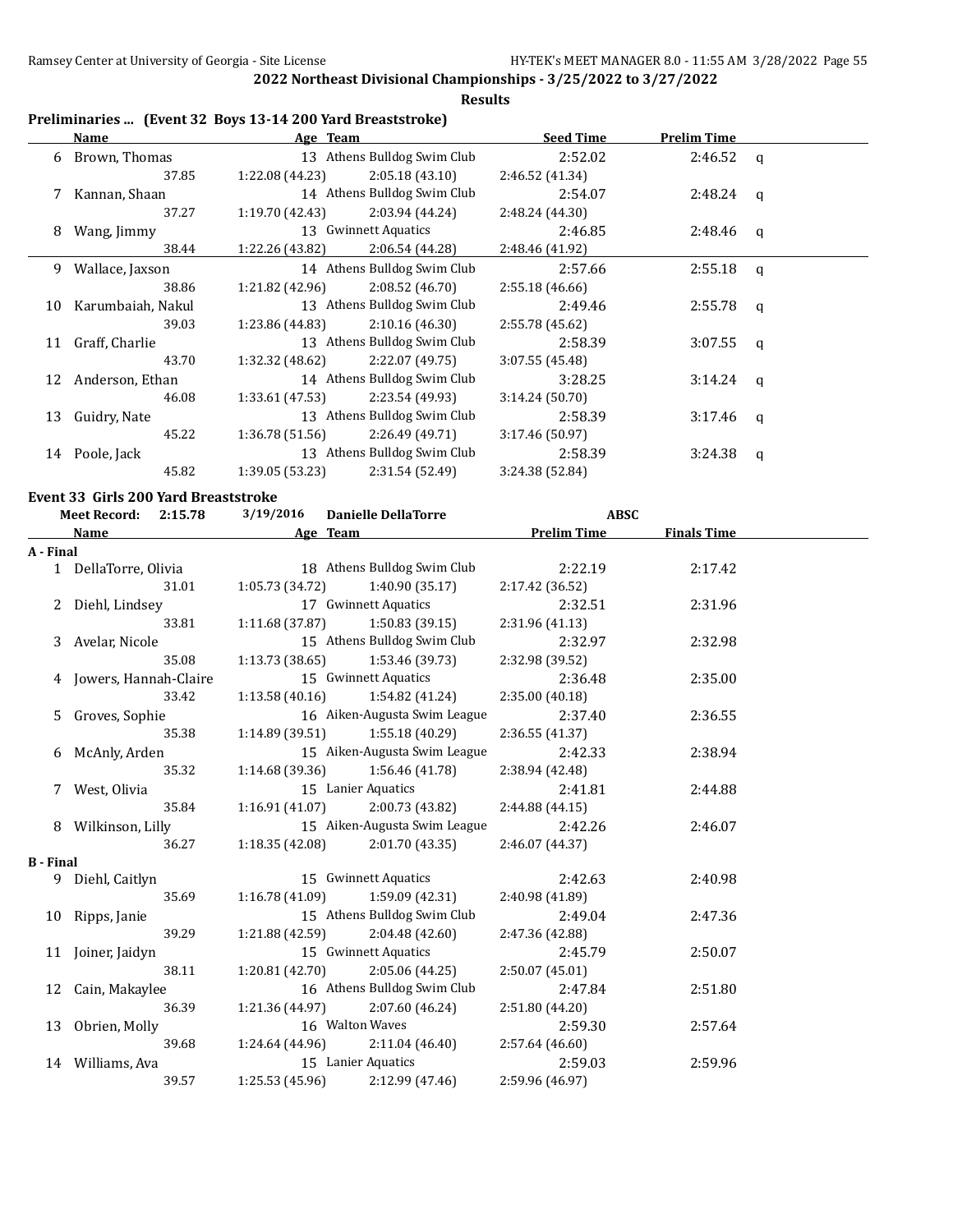|     |                                             |         | B - Final  (Event 33 Girls 200 Yard Breaststroke) |                                   |                    |                    |             |
|-----|---------------------------------------------|---------|---------------------------------------------------|-----------------------------------|--------------------|--------------------|-------------|
|     | <b>Name</b>                                 |         |                                                   | Age Team                          | <b>Prelim Time</b> | <b>Finals Time</b> |             |
|     | 15 Cole, Mabry                              |         |                                                   | 16 Athens Bulldog Swim Club       | 3:06.90            | 3:01.78            |             |
|     |                                             | 39.49   | 1:24.15(44.66)                                    | 2:12.80 (48.65)                   | 3:01.78 (48.98)    |                    |             |
|     | 16 Cash, Lillian                            |         |                                                   | 16 Brad Akins YMCA Barracudas     | 3:10.70            | 3:07.63            |             |
|     |                                             | 41.77   | 1:29.62 (47.85)                                   | 2:18.63(49.01)                    | 3:07.63 (49.00)    |                    |             |
|     | <b>Event 33 Girls 200 Yard Breaststroke</b> |         |                                                   |                                   |                    |                    |             |
|     | <b>Meet Record:</b>                         | 2:15.78 | 3/19/2016                                         | <b>Danielle DellaTorre</b>        | <b>ABSC</b>        |                    |             |
|     | Name                                        |         |                                                   | Age Team                          | <b>Seed Time</b>   | <b>Prelim Time</b> |             |
|     | Preliminaries                               |         |                                                   |                                   |                    |                    |             |
|     | 1 DellaTorre, Olivia                        |         |                                                   | 18 Athens Bulldog Swim Club       | 2:17.34            | 2:22.19            | q           |
|     |                                             | 32.39   | 1:08.09 (35.70)                                   | 1:44.90 (36.81)                   | 2:22.19 (37.29)    |                    |             |
|     | Diehl, Lindsey                              |         |                                                   | 17 Gwinnett Aquatics              | 2:30.66            | 2:32.51            | q           |
|     |                                             | 34.31   | 1:12.86 (38.55)                                   | 1:52.36 (39.50)                   | 2:32.51 (40.15)    |                    |             |
| 3   | Avelar, Nicole                              |         |                                                   | 15 Athens Bulldog Swim Club       | 2:31.73            | 2:32.97            | q           |
|     |                                             | 34.38   | 1:12.77 (38.39)                                   | 1:52.38 (39.61)                   | 2:32.97 (40.59)    |                    |             |
|     | Jowers, Hannah-Claire                       |         |                                                   | 15 Gwinnett Aquatics              | 2:35.44            | 2:36.48            | q           |
|     |                                             | 33.63   | 1:14.41 (40.78)                                   | 1:56.06 (41.65)                   | 2:36.48 (40.42)    |                    |             |
| 5.  | Groves, Sophie                              |         |                                                   | 16 Aiken-Augusta Swim League      | 2:35.61            | 2:37.40            | q           |
|     |                                             | 35.59   | 1:15.81 (40.22)                                   | 1:55.79 (39.98)                   | 2:37.40 (41.61)    |                    |             |
| 6   | West, Olivia                                |         |                                                   | 15 Lanier Aquatics                | 2:37.63            | 2:41.81            | q           |
|     |                                             | 35.52   | 1:16.03(40.51)                                    | 1:58.29 (42.26)                   | 2:41.81 (43.52)    |                    |             |
| 7.  | Wilkinson, Lilly                            |         |                                                   | 15 Aiken-Augusta Swim League      | 2:45.57            | 2:42.26            | q           |
|     |                                             | 36.11   | 1:17.51(41.40)                                    | 1:59.11(41.60)                    | 2:42.26 (43.15)    |                    |             |
| 8   | McAnly, Arden                               |         |                                                   | 15 Aiken-Augusta Swim League      | 2:38.78            | 2:42.33            | q           |
|     |                                             | 36.30   | 1:17.01(40.71)                                    | 1:59.65 (42.64)                   | 2:42.33 (42.68)    |                    |             |
|     | 9 Diehl, Caitlyn                            |         |                                                   | 15 Gwinnett Aquatics              | 2:43.54            | 2:42.63            | $\mathbf q$ |
|     |                                             | 37.18   | 1:18.72 (41.54)                                   | 2:00.55 (41.83)                   | 2:42.63 (42.08)    |                    |             |
|     | 10 Joiner, Jaidyn                           |         |                                                   | 15 Gwinnett Aquatics              | 2:48.67            | 2:45.79            | q           |
|     |                                             | 37.50   | 1:19.17 (41.67)                                   | 2:02.13 (42.96)                   | 2:45.79 (43.66)    |                    |             |
| 11  | Scull, Anna                                 |         |                                                   | 18 Summit Swimming                | 2:41.50            | 2:46.85            | q           |
|     |                                             | 37.85   | 1:19.83 (41.98)                                   | 2:02.77 (42.94)                   | 2:46.85 (44.08)    |                    |             |
|     |                                             |         |                                                   | 16 Athens Bulldog Swim Club       | 2:42.26            |                    |             |
| 12  | Cain, Makaylee                              | 35.81   |                                                   | 2:04.22 (44.97)                   | 2:47.84 (43.62)    | 2:47.84            | q           |
|     |                                             |         | 1:19.25 (43.44)                                   | 15 Athens Bulldog Swim Club       |                    |                    |             |
| 13  | Ripps, Janie                                | 39.64   | 1:22.68 (43.04)                                   | 2:06.21 (43.53)                   | 2:47.92            | 2:49.04            | q           |
|     |                                             |         |                                                   | 15 Lanier Aquatics                | 2:49.04 (42.83)    |                    |             |
|     | 14 Williams, Ava                            | 39.30   |                                                   | $1:24.51(45.21)$ $2:11.54(47.03)$ | 3:04.86            | 2:59.03            | q           |
|     |                                             |         |                                                   |                                   | 2:59.03 (47.49)    |                    |             |
| 15  | Obrien, Molly                               |         |                                                   | 16 Walton Waves                   | <b>NT</b>          | 2:59.30            | q           |
|     |                                             | 39.98   | 1:25.89 (45.91)                                   | 2:12.81 (46.92)                   | 2:59.30 (46.49)    |                    |             |
| 16  | Cole, Mabry                                 |         |                                                   | 16 Athens Bulldog Swim Club       | 3:03.61            | 3:06.90            | q           |
|     |                                             | 41.66   | 1:28.31 (46.65)                                   | 2:17.06 (48.75)                   | 3:06.90 (49.84)    |                    |             |
| 17  | Cash, Lillian                               |         |                                                   | 16 Brad Akins YMCA Barracudas     | 3:07.01            | 3:10.70            |             |
|     |                                             | 41.37   | 1:28.70 (47.33)                                   | 2:19.55 (50.85)                   | 3:10.70 (51.15)    |                    |             |
| 18  | Thang, Mercy                                |         |                                                   | 15 Athens Bulldog Swim Club       | 3:08.19            | 3:13.08            |             |
|     |                                             | 42.53   | 1:31.45 (48.92)                                   | 2:23.20 (51.75)                   | 3:13.08 (49.88)    |                    |             |
| 19  | Matthews, Jordan                            |         |                                                   | 16 Athens Bulldog Swim Club       | 3:08.00            | 3:40.49            |             |
|     |                                             | 48.78   | 1:44.05 (55.27)                                   | 2:42.85 (58.80)                   | 3:40.49 (57.64)    |                    |             |
| --- | Golembeski, Bailey                          |         |                                                   | 15 Aiken-Augusta Swim League      | 2:38.35            | DQ                 |             |
|     | False start                                 |         |                                                   |                                   |                    |                    |             |
|     |                                             | 36.62   | 1:17.80 (41.18)                                   | 1:58.73 (40.93)                   | DQ (41.74)         |                    |             |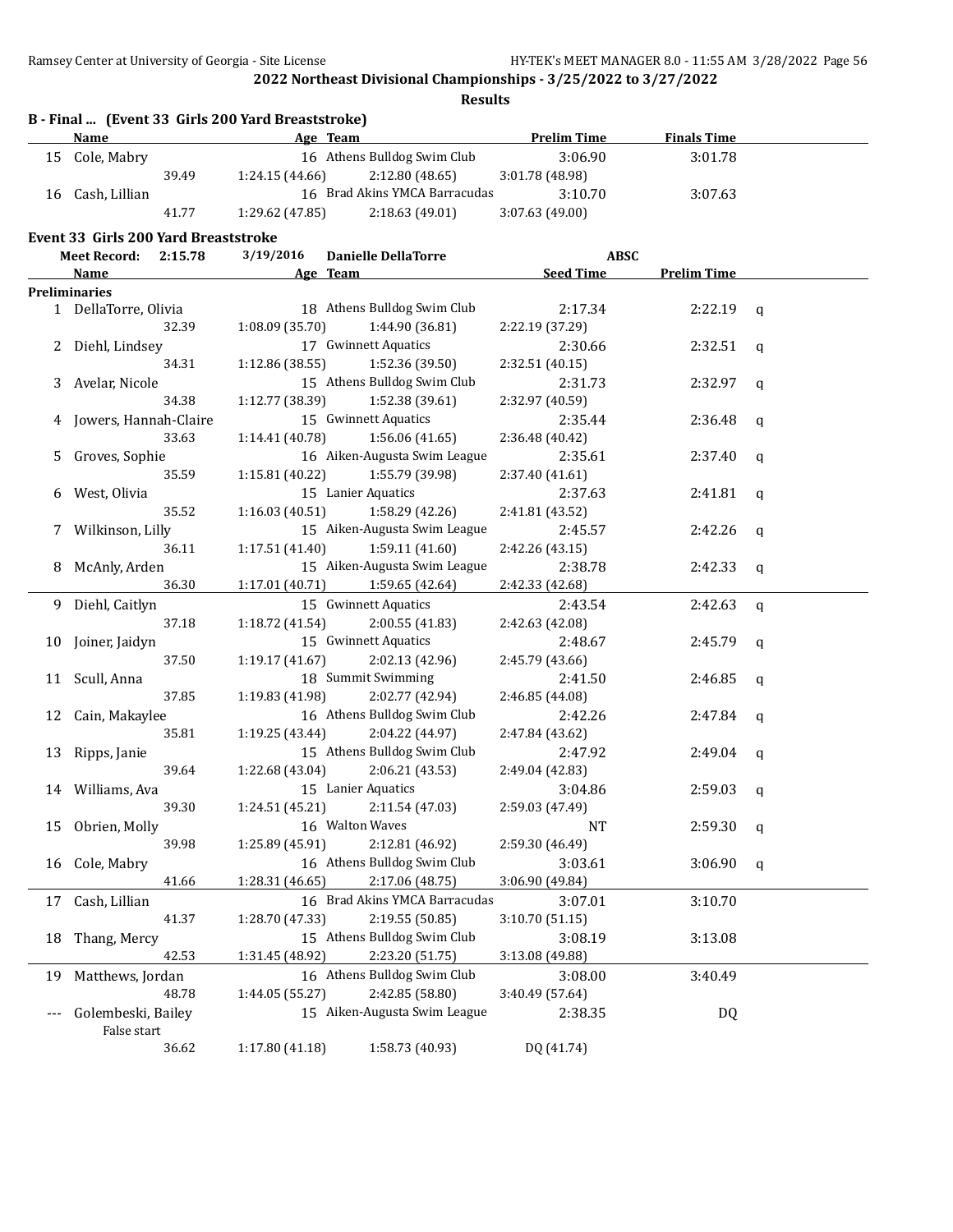#### **Results**

#### **Event 34 Boys 200 Yard Breaststroke**

|                  | <b>Meet Record:</b>          | 1:59.23 | 3/28/2009       | <b>Tom Beeri</b>                  | <b>ABSC</b>        |                    |  |
|------------------|------------------------------|---------|-----------------|-----------------------------------|--------------------|--------------------|--|
|                  | Name                         |         |                 | Age Team                          | <b>Prelim Time</b> | <b>Finals Time</b> |  |
| A - Final        |                              |         |                 |                                   |                    |                    |  |
|                  | 1 Januzelli, Carter          |         |                 | 21 Athens Bulldog Swim Club       | 2:01.16            | 2:01.09            |  |
|                  |                              | 26.87   | 57.51 (30.64)   | 1:29.02 (31.51)                   | 2:01.09 (32.07)    |                    |  |
|                  | 2 Hart, Russell              |         |                 | 17 Gwinnett Aquatics              | 2:15.04            | 2:06.72            |  |
|                  |                              | 28.16   | 59.68 (31.52)   | 1:32.66 (32.98)                   | 2:06.72 (34.06)    |                    |  |
| 3                | Collins, Tyler               |         |                 | 18 Aiken-Augusta Swim League      | 2:06.81            | 2:11.41            |  |
|                  |                              | 29.10   | 1:02.72 (33.62) | 1:36.94 (34.22)                   | 2:11.41 (34.47)    |                    |  |
|                  | 4 Bates, Eli                 |         |                 | 16 Athens Bulldog Swim Club       | 2:12.32            | 2:14.13            |  |
|                  |                              | 29.70   | 1:03.45 (33.75) | 1:38.57(35.12)                    | 2:14.13 (35.56)    |                    |  |
| 5                | Xu, Jeffery                  |         |                 | 16 Gwinnett Aquatics              | 2:14.81            | 2:14.70            |  |
|                  |                              | 29.41   | 1:03.74 (34.33) | 1:38.86 (35.12)                   | 2:14.70 (35.84)    |                    |  |
| 6                | Inlow, Max                   |         |                 | 16 Gwinnett Aquatics              | 2:17.81            | 2:15.03            |  |
|                  |                              | 30.04   | 1:03.92 (33.88) | 1:38.88 (34.96)                   | 2:15.03 (36.15)    |                    |  |
|                  | 7 Ackerman, Austin           |         |                 | 17 Athens Bulldog Swim Club       | 2:17.72            | 2:18.75            |  |
|                  |                              | 30.47   | 1:05.19(34.72)  | 1:41.38 (36.19)                   | 2:18.75 (37.37)    |                    |  |
|                  | 8 Duong, David               |         |                 | 15 Gwinnett Aquatics              | 2:19.45            | 2:19.68            |  |
|                  |                              | 31.28   |                 | $1:06.45(35.17)$ $1:42.87(36.42)$ | 2:19.68 (36.81)    |                    |  |
| <b>B</b> - Final |                              |         |                 |                                   |                    |                    |  |
|                  | 9 Breiding, Henry            |         |                 | 15 Gwinnett Aquatics              | 2:23.44            | 2:20.01            |  |
|                  |                              | 31.27   | 1:06.52(35.25)  | 1:43.47 (36.95)                   | 2:20.01 (36.54)    |                    |  |
|                  | 10 Anderson, Case            |         |                 | 16 Aiken-Augusta Swim League      | 2:20.52            | 2:21.44            |  |
|                  |                              | 31.31   | 1:07.25(35.94)  | 1:44.69 (37.44)                   | 2:21.44 (36.75)    |                    |  |
|                  | 11 Diaz Hernandez, Alexander |         |                 | 17 Gwinnett Aquatics              | 2:23.27            | 2:22.09            |  |
|                  |                              | 31.26   | 1:07.19 (35.93) | 1:44.76 (37.57)                   | 2:22.09 (37.33)    |                    |  |
|                  | 12 Duke, Justin              |         |                 | 15 Lanier Aquatics                | 2:25.75            | 2:22.66            |  |
|                  |                              | 31.41   | 1:07.92(36.51)  | 1:44.95 (37.03)                   | 2:22.66 (37.71)    |                    |  |
|                  | 13 Krosner, Sam              |         |                 | 18 Athens Bulldog Swim Club       | 2:24.87            | 2:23.13            |  |
|                  |                              | 31.86   | 1:07.95(36.09)  | 1:45.02 (37.07)                   | 2:23.13 (38.11)    |                    |  |
|                  | 14 Platte, David             |         |                 | 15 Aiken-Augusta Swim League      | 2:26.00            | 2:23.32            |  |
|                  |                              | 31.63   | 1:08.28(36.65)  | 1:45.99 (37.71)                   | 2:23.32 (37.33)    |                    |  |
|                  | 15 Hailey, Brandon           |         |                 | 17 Athens Bulldog Swim Club       | 2:23.74            | 2:23.40            |  |
|                  |                              | 31.32   | 1:07.45(36.13)  | 1:45.23 (37.78)                   | 2:23.40 (38.17)    |                    |  |
|                  | 16 Beeney, Nik               |         |                 | 16 Gwinnett Aquatics              | 2:26.85            | 2:25.20            |  |
|                  |                              | 32.71   | 1:09.97 (37.26) | 1:47.52 (37.55)                   | 2:25.20 (37.68)    |                    |  |
|                  |                              |         |                 |                                   |                    |                    |  |

### **Event 34 Boys 200 Yard Breaststroke**

|   | Meet Record:         | 1:59.23 | 3/28/2009      | <b>Tom Beeri</b>             | <b>ABSC</b>      |                    |              |
|---|----------------------|---------|----------------|------------------------------|------------------|--------------------|--------------|
|   | Name                 |         |                | Age Team                     | <b>Seed Time</b> | <b>Prelim Time</b> |              |
|   | <b>Preliminaries</b> |         |                |                              |                  |                    |              |
|   | Januzelli, Carter    |         |                | 21 Athens Bulldog Swim Club  | 2:02.37          | 2:01.16            | q            |
|   |                      | 27.28   | 57.95 (30.67)  | 1:28.96(31.01)               | 2:01.16(32.20)   |                    |              |
|   | 2 Collins, Tyler     |         |                | 18 Aiken-Augusta Swim League | 2:10.84          | 2:06.81            | q            |
|   |                      | 28.89   | 1:00.99(32.10) | 1:33.91 (32.92)              | 2:06.81(32.90)   |                    |              |
| 3 | Bates, Eli           |         |                | 16 Athens Bulldog Swim Club  | 2:11.34          | 2:12.32            | $\mathbf{q}$ |
|   |                      | 29.55   | 1:03.05(33.50) | 1:37.57 (34.52)              | 2:12.32 (34.75)  |                    |              |
|   | 4 Xu, Jeffery        |         |                | 16 Gwinnett Aquatics         | 2:16.39          | 2:14.81            | $\mathbf{q}$ |
|   |                      | 29.76   | 1:04.87(35.11) | 1:39.40 (34.53)              | 2:14.81(35.41)   |                    |              |
|   | 5 Hart, Russell      |         |                | 17 Gwinnett Aquatics         | 2:04.95          | 2:15.04            | $\mathbf{q}$ |
|   |                      | 30.16   | 1:03.91(33.75) | 1:38.90 (34.99)              | 2:15.04(36.14)   |                    |              |
| 6 | Cameron, Zachary     |         |                | 18 Summit Swimming           | 2:17.91          | 2:17.55            | q            |
|   |                      | 30.93   | 1:05.80(34.87) | 1:41.67 (35.87)              | 2:17.55 (35.88)  |                    |              |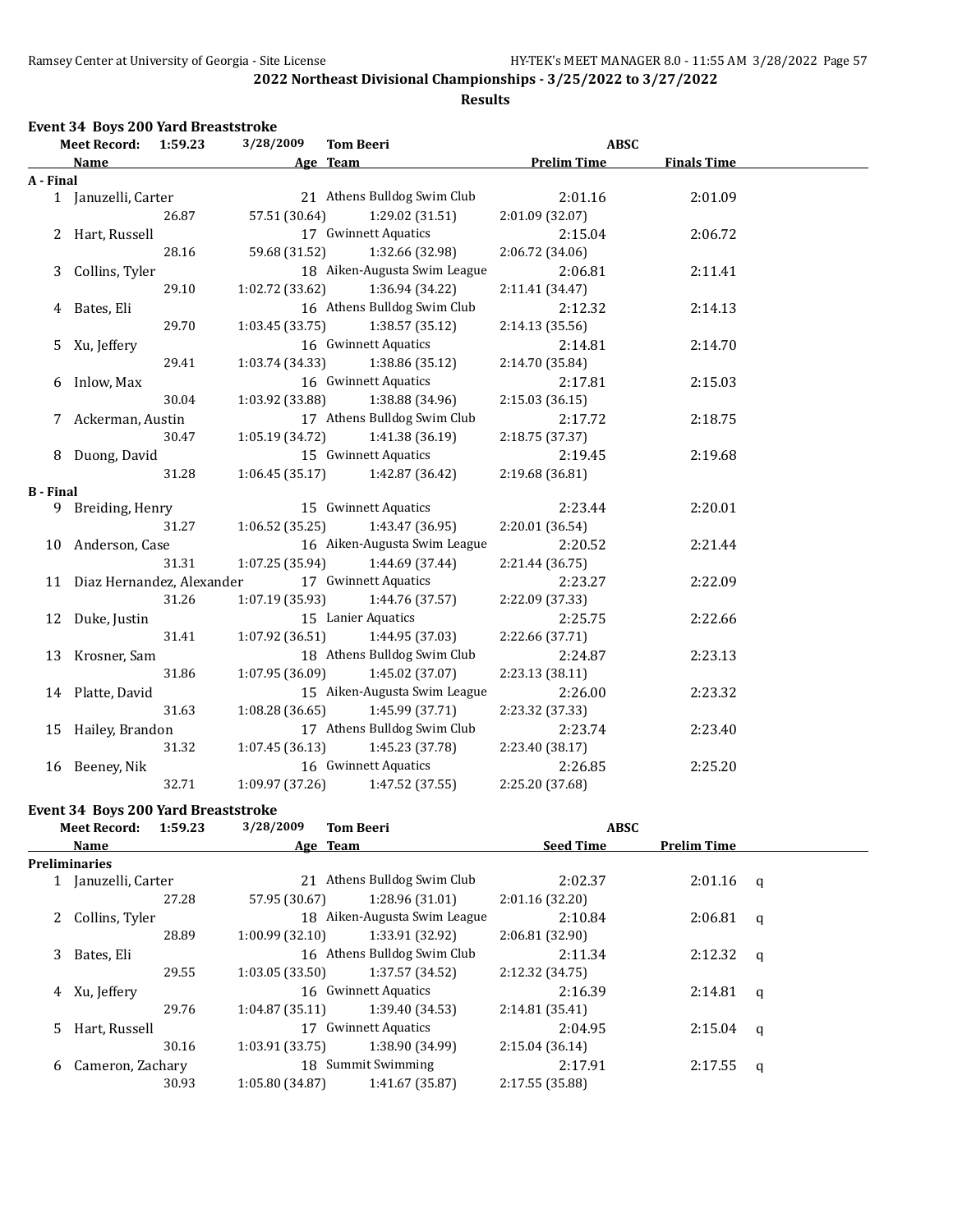**Results**

|       | <b>Name</b>                  | Preliminaries  (Event 34 Boys 200 Yard Breaststroke)<br>Age Team | <b>Seed Time</b> | <b>Prelim Time</b> |             |
|-------|------------------------------|------------------------------------------------------------------|------------------|--------------------|-------------|
|       | 7 Ackerman, Austin           | 17 Athens Bulldog Swim Club                                      | 2:23.01          | 2:17.72            | q           |
|       | 31.38                        | 1:06.15 (34.77)<br>1:41.95 (35.80)                               | 2:17.72 (35.77)  |                    |             |
|       | 8 Inlow, Max                 | 16 Gwinnett Aquatics                                             | 2:15.05          | 2:17.81            | q           |
|       | 30.76                        | 1:06.07 (35.31)<br>1:42.29 (36.22)                               | 2:17.81 (35.52)  |                    |             |
|       | 9 Duong, David               | 15 Gwinnett Aquatics                                             | 2:21.52          | 2:19.45            | $\mathbf q$ |
|       | 30.92                        | 1:05.69 (34.77)<br>1:42.63 (36.94)                               | 2:19.45 (36.82)  |                    |             |
| 10    | Anderson, Case               | 16 Aiken-Augusta Swim League                                     | 2:25.60          | 2:20.52            | q           |
|       | 31.47                        | 1:06.83 (35.36)<br>1:43.36 (36.53)                               | 2:20.52 (37.16)  |                    |             |
|       | 11 Diaz Hernandez, Alexander | 17 Gwinnett Aquatics                                             | 2:27.60          | 2:23.27            | q           |
|       | 31.18                        | 1:08.21 (37.03)<br>1:45.62 (37.41)                               | 2:23.27 (37.65)  |                    |             |
| 12    | Breiding, Henry              | 15 Gwinnett Aquatics                                             | 2:29.31          | 2:23.44            | q           |
|       | 32.65                        | 1:09.09 (36.44)<br>1:46.64 (37.55)                               | 2:23.44 (36.80)  |                    |             |
| 13    | Hailey, Brandon              | 17 Athens Bulldog Swim Club                                      | 2:23.64          | 2:23.74            |             |
|       | 31.92                        | 1:08.59 (36.67)<br>1:46.03 (37.44)                               | 2:23.74 (37.71)  |                    | q           |
| 14    | Krosner, Sam                 | 18 Athens Bulldog Swim Club                                      | 2:23.74          | 2:24.87            |             |
|       | 32.34                        | 1:08.70 (36.36)<br>1:46.40 (37.70)                               | 2:24.87 (38.47)  |                    | $\mathbf q$ |
|       |                              | 15 Lanier Aquatics                                               | 2:22.27          | 2:25.75            |             |
| 15    | Duke, Justin<br>31.33        | 1:46.53 (38.98)<br>1:07.55 (36.22)                               | 2:25.75 (39.22)  |                    | $\mathbf q$ |
|       |                              | 15 Aiken-Augusta Swim League                                     | 2:24.89          | 2:26.00            |             |
| 16    | Platte, David<br>32.39       | 1:09.43 (37.04)                                                  | 2:26.00 (37.92)  |                    | q           |
|       |                              | 1:48.08 (38.65)<br>16 Gwinnett Aquatics                          |                  |                    |             |
|       | 17 Beeney, Nik               |                                                                  | 2:30.52          | 2:26.85            |             |
|       | 32.83                        | 1:10.36 (37.53)<br>1:48.59 (38.23)                               | 2:26.85 (38.26)  |                    |             |
| 18    | Sherwood, Dawson             | 16 Lanier Aquatics                                               | 2:42.73          | 2:28.14            |             |
|       | 33.36                        | 1:11.78 (38.42)<br>1:50.60 (38.82)                               | 2:28.14 (37.54)  |                    |             |
|       | 19 Xiao, Ryan                | 15 Athens Bulldog Swim Club                                      | 2:27.02          | 2:28.76            |             |
|       | 33.47                        | 1:11.50 (38.03)<br>1:50.11(38.61)                                | 2:28.76 (38.65)  |                    |             |
| 20    | Leal, Tyler                  | 16 Aiken-Augusta Swim League                                     | 2:32.68          | 2:33.19            |             |
|       | 34.15                        | 1:52.93 (39.65)<br>1:13.28 (39.13)                               | 2:33.19 (40.26)  |                    |             |
|       | 21 Plumlee, Landon           | 16 Gwinnett Aquatics                                             | 2:23.85          | 2:33.38            |             |
|       | 33.60                        | 1:12.15(38.55)<br>1:52.19 (40.04)                                | 2:33.38 (41.19)  |                    |             |
|       | 22 Frost, Charlie            | 15 Aiken-Augusta Swim League                                     | 2:38.46          | 2:36.36            |             |
|       | 34.93                        | 1:14.18 (39.25)<br>1:54.35 (40.17)                               | 2:36.36 (42.01)  |                    |             |
| 23    | Carmack, Harrison            | 17 Athens Bulldog Swim Club                                      | 2:46.10          | 2:40.98            |             |
|       | 36.90                        | 2:00.30 (42.03)<br>1:18.27(41.37)                                | 2:40.98 (40.68)  |                    |             |
|       | 24 Carey, William            | 15 Lanier Aquatics                                               | 2:46.36          | 2:43.20            |             |
|       | 37.69                        | 1:19.61 (41.92)<br>2:02.08 (42.47)                               | 2:43.20 (41.12)  |                    |             |
| 25    | Burns, Gavin                 | 15 Summit Swimming                                               | 2:47.69          | 2:55.70            |             |
|       | 38.33                        | 2:10.11 (46.81)<br>1:23.30 (44.97)                               | 2:55.70 (45.59)  |                    |             |
| 26    | Goodroe, Timothy             | 15 Aiken-Augusta Swim League                                     | 2:46.22          | 3:06.89            |             |
|       | 38.82                        | 2:14.69 (50.34)<br>1:24.35(45.53)                                | 3:06.89 (52.20)  |                    |             |
| $---$ | Skedsvold, Collin            | 17 Aiken-Augusta Swim League                                     | 2:15.52          | DQ                 |             |
|       | One hand touch               |                                                                  |                  |                    |             |
|       | 30.75                        | 1:42.01 (36.10)<br>1:05.91 (35.16)                               | DQ (36.71)       |                    |             |

#### **Event 35 Girls 11-12 100 Yard Backstroke**

|           | <b>Meet Record:</b> | 59.87 | 3/28/2008       | <b>Kylie Stewart</b>        | <b>LINS</b>        |                    |  |
|-----------|---------------------|-------|-----------------|-----------------------------|--------------------|--------------------|--|
|           | Name                |       |                 | Age Team                    | <b>Prelim Time</b> | <b>Finals Time</b> |  |
| A - Final |                     |       |                 |                             |                    |                    |  |
|           | Joyce, Cate         |       |                 | 12 Gwinnett Aquatics        | 1:11.72            | 1:11.07            |  |
|           |                     | 33.58 | 1:11.07 (37.49) |                             |                    |                    |  |
|           | Vaughn, Kerrigan    |       |                 | 12 Athens Bulldog Swim Club | 1:12.63            | 1:12.12            |  |
|           |                     | 35.20 | 1:12.12(36.92)  |                             |                    |                    |  |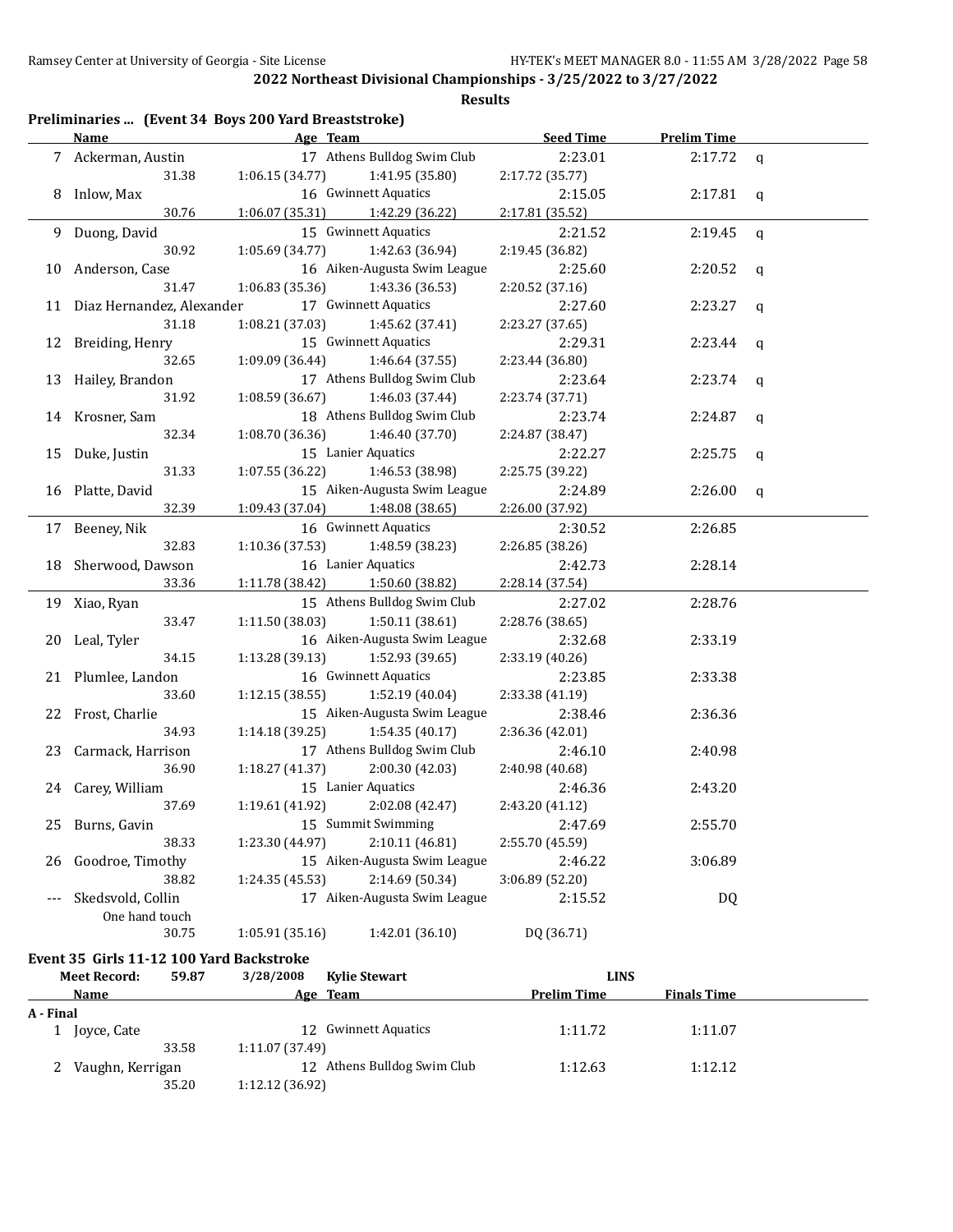|                  |                              |                                                                   | <b>Results</b>     |                    |
|------------------|------------------------------|-------------------------------------------------------------------|--------------------|--------------------|
|                  | <b>Name</b>                  | A - Final  (Event 35 Girls 11-12 100 Yard Backstroke)<br>Age Team | <b>Prelim Time</b> | <b>Finals Time</b> |
| 3                | Sanchez-Rodriguez, Louisiana | 12 Lanier Aquatics                                                | 1:13.32            | 1:13.45            |
|                  | 35.80                        | 1:13.45(37.65)                                                    |                    |                    |
| 4                | Clarkson, Poppy              | 12 Lanier Aquatics                                                | 1:15.16            | 1:14.25            |
|                  | 35.12                        | 1:14.25(39.13)                                                    |                    |                    |
| 5.               | Williams, Grace              | 11 Aiken-Augusta Swim League                                      | 1:15.08            | 1:14.76            |
|                  | 36.28                        | 1:14.76 (38.48)                                                   |                    |                    |
| 6                | Aguilar, Alison              | 12 Lanier Aquatics                                                | 1:14.87            | 1:15.24            |
|                  | 35.71                        | 1:15.24 (39.53)                                                   |                    |                    |
| 7                | Hardy, Emily                 | 11 Gwinnett Aquatics                                              | 1:14.40            | 1:15.88            |
|                  | 35.86                        | 1:15.88 (40.02)                                                   |                    |                    |
| 8                | Breiding, Kate               | 11 Gwinnett Aquatics                                              | 1:14.56            | 1:16.31            |
|                  | 36.70                        | 1:16.31(39.61)                                                    |                    |                    |
| <b>B</b> - Final |                              |                                                                   |                    |                    |
| 9                | Robinson, Brynn              | 12 Aiken-Augusta Swim League                                      | 1:17.33            | 1:11.07            |
|                  | 33.58                        | 1:11.07 (37.49)                                                   |                    |                    |
| 10               | Tomlinson, Bailey            | 12 Athens Bulldog Swim Club                                       | 1:17.37            | 1:12.12            |
|                  | 35.20                        | 1:12.12 (36.92)                                                   |                    |                    |
| 11               | Jost, Allison                | 11 Aiken-Augusta Swim League                                      | 1:18.37            | 1:13.45            |
|                  | 35.80                        | 1:13.45(37.65)                                                    |                    |                    |
| 12               | Trent, Chloe                 | 12 Athens Bulldog Swim Club                                       | 1:24.86            | 1:14.25            |
|                  | 35.12                        | 1:14.25 (39.13)                                                   |                    |                    |
| 13               | McLucas, Daphne              | 12 Athens Bulldog Swim Club                                       | 1:20.23            | 1:15.24            |
|                  | 35.71                        | 1:15.24 (39.53)                                                   |                    |                    |
| 14               | Bopp, Shaylah                | 11 Summit Swimming                                                | 1:19.77            | 1:15.88            |
|                  | 35.86                        | 1:15.88 (40.02)                                                   |                    |                    |
| 15               | Boyd, Hannah                 | 11 Athens Bulldog Swim Club                                       | 1:20.04            | 1:16.31            |
|                  | 36.70                        | 1:16.31 (39.61)                                                   |                    |                    |
| ---              | Yang, Leila                  | 11 Lanier Aquatics                                                | 1:20.70            | DQ                 |

**Event 35 Girls 11-12 100 Yard Backstroke**

36.28 DQ (38.48)

No touch at turn

|    | <b>Meet Record:</b>          | 59.87 | 3/28/2008       | <b>Kylie Stewart</b>         | <b>LINS</b>      |                    |              |
|----|------------------------------|-------|-----------------|------------------------------|------------------|--------------------|--------------|
|    | <b>Name</b>                  |       |                 | Age Team                     | <b>Seed Time</b> | <b>Prelim Time</b> |              |
|    | Preliminaries                |       |                 |                              |                  |                    |              |
|    | 1 Joyce, Cate                |       |                 | 12 Gwinnett Aquatics         | 1:13.60          | $1:11.72$ q        |              |
|    |                              | 34.59 | 1:11.72(37.13)  |                              |                  |                    |              |
| 2  | Vaughn, Kerrigan             |       |                 | 12 Athens Bulldog Swim Club  | 1:12.17          | $1:12.63$ q        |              |
|    |                              | 35.85 | 1:12.63 (36.78) |                              |                  |                    |              |
| 3  | Sanchez-Rodriguez, Louisiana |       |                 | 12 Lanier Aquatics           | 1:12.85          | 1:13.32            | q            |
|    |                              | 35.92 | 1:13.32(37.40)  |                              |                  |                    |              |
| 4  | Hardy, Emily                 |       |                 | 11 Gwinnett Aquatics         | 1:14.94          | 1:14.40            | q            |
|    |                              | 35.54 | 1:14.40 (38.86) |                              |                  |                    |              |
| 5. | Breiding, Kate               |       |                 | 11 Gwinnett Aquatics         | 1:17.16          | 1:14.56 $q$        |              |
|    |                              | 36.31 | 1:14.56(38.25)  |                              |                  |                    |              |
| 6  | Aguilar, Alison              |       |                 | 12 Lanier Aquatics           | 1:12.53          | 1:14.87            | $\mathbf{q}$ |
|    |                              | 36.65 | 1:14.87(38.22)  |                              |                  |                    |              |
|    | Williams, Grace              |       |                 | 11 Aiken-Augusta Swim League | 1:13.80          | 1:15.08            | q            |
|    |                              | 36.96 | 1:15.08(38.12)  |                              |                  |                    |              |
| 8  | Clarkson, Poppy              |       |                 | 12 Lanier Aquatics           | 1:16.04          | 1:15.16            | $\alpha$     |
|    |                              | 36.12 | 1:15.16(39.04)  |                              |                  |                    |              |
| 9  | Robinson, Brynn              |       |                 | 12 Aiken-Augusta Swim League | 1:13.44          | 1:17.33            | $\mathsf{q}$ |
|    |                              | 37.09 | 1:17.33 (40.24) |                              |                  |                    |              |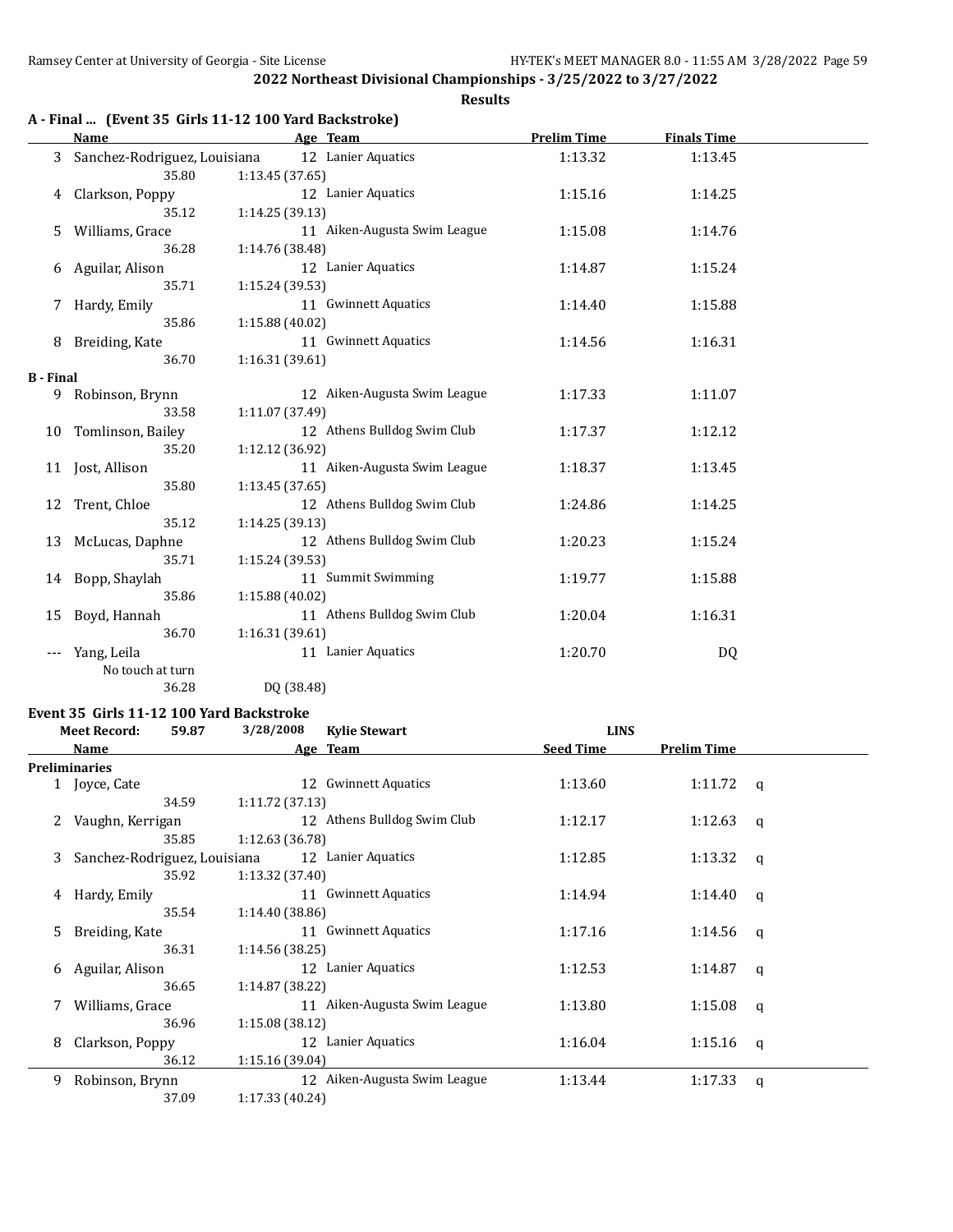## **Results**

## **Preliminaries ... (Event 35 Girls 11-12 100 Yard Backstroke)**

|    | <u>Name</u>               | Age Team                       | <b>Seed Time</b> | <b>Prelim Time</b> |   |
|----|---------------------------|--------------------------------|------------------|--------------------|---|
| 10 | Tomlinson, Bailey         | 12 Athens Bulldog Swim Club    | 1:20.50          | 1:17.37            | q |
|    | 38.03                     | 1:17.37 (39.34)                |                  |                    |   |
| 11 | Jost, Allison             | 11 Aiken-Augusta Swim League   | 1:16.46          | 1:18.37            | q |
| 12 | Bopp, Shaylah             | 11 Summit Swimming             | 1:19.31          | 1:19.77            | q |
|    | 38.65                     | 1:19.77 (41.12)                |                  |                    |   |
| 13 | Boyd, Hannah              | 11 Athens Bulldog Swim Club    | 1:22.07          | 1:20.04            | q |
|    | 38.03                     | 1:20.04 (42.01)                |                  |                    |   |
| 14 | McLucas, Daphne           | 12 Athens Bulldog Swim Club    | 1:22.42          | 1:20.23            | q |
| 15 | Yang, Leila               | 11 Lanier Aquatics             | 1:24.49          | 1:20.70            | q |
|    | 37.82                     | 1:20.70 (42.88)                |                  |                    |   |
| 16 | Martin, Clara             | 12 Aiken-Augusta Swim League   | 1:26.27          | 1:21.60            | q |
|    | 39.82                     | 1:21.60 (41.78)                |                  |                    |   |
| 17 | Torres, Marin             | 12 Athens Bulldog Swim Club    | 1:29.98          | 1:23.34            |   |
|    | 40.78                     | 1:23.34 (42.56)                |                  |                    |   |
| 18 | Trent, Chloe              | 12 Athens Bulldog Swim Club    | 1:26.93          | 1:24.86            |   |
|    | 41.59                     | 1:24.86 (43.27)                |                  |                    |   |
| 19 | Kaiser, Molly             | 12 Unat                        | 1:24.73          | 1:25.05            |   |
|    | 40.47                     | 1:25.05 (44.58)                |                  |                    |   |
| 20 | Kelley, Jenna             | 11 Summer Hill Orcas Swim Club | 1:26.17          | 1:25.66            |   |
|    | 41.34                     | 1:25.66 (44.32)                |                  |                    |   |
| 21 | Smith, Briley             | 12 Athens Bulldog Swim Club    | 1:44.10          | 1:25.79            |   |
|    | 41.09                     | 1:25.79 (44.70)                |                  |                    |   |
|    |                           | 11 Athens Bulldog Swim Club    |                  |                    |   |
| 22 | Roath, Harper<br>42.11    | 1:26.50 (44.39)                | 1:33.86          | 1:26.50            |   |
| 23 |                           | 11 Gwinnett Aquatics           |                  |                    |   |
|    | Quinn, Sophia<br>43.21    | 1:27.40 (44.19)                | 1:27.88          | 1:27.40            |   |
| 24 | Perry, Eleanor            | 12 Aiken-Augusta Swim League   | 1:27.13          | 1:28.89            |   |
|    | 42.98                     | 1:28.89 (45.91)                |                  |                    |   |
| 25 | Neal, Evie Rose           | 11 Aiken-Augusta Swim League   | 1:25.13          | 1:28.90            |   |
|    | 42.58                     | 1:28.90 (46.32)                |                  |                    |   |
| 26 | Weber, Alexa              | 11 Aiken-Augusta Swim League   | 1:33.47          | 1:31.37            |   |
|    | 44.29                     | 1:31.37 (47.08)                |                  |                    |   |
| 27 | Luo, Emma                 | 11 Gwinnett Aquatics           | 1:34.19          | 1:32.02            |   |
|    | 43.73                     | 1:32.02 (48.29)                |                  |                    |   |
| 28 | Graichen, Kate            | 11 Athens Bulldog Swim Club    | 1:37.54          | 1:32.03            |   |
| 29 | Williams, Eva             | 11 Lanier Aquatics             | 1:36.77          | 1:32.14            |   |
|    | 45.17                     | 1:32.14 (46.97)                |                  |                    |   |
| 30 | Reeves, Hannah            | 11 Gwinnett Aquatics           | 1:37.90          | 1:32.43            |   |
|    | 43.07                     | 1:32.43 (49.36)                |                  |                    |   |
|    | 31 Hamilton, Rachel       | 12 Aiken-Augusta Swim League   | 1:30.63          | 1:32.83            |   |
| 32 | Gordon, Mack              | 12 Gwinnett Aquatics           | 1:31.58          | 1:33.23            |   |
|    | 44.63                     | 1:33.23 (48.60)                |                  |                    |   |
| 33 | Platte, Marianna          | 11 Aiken-Augusta Swim League   | 1:31.87          | 1:33.43            |   |
|    | 45.06                     | 1:33.43 (48.37)                |                  |                    |   |
|    |                           | 12 Aiken-Augusta Swim League   | 1:25.12          | 1:35.07            |   |
| 34 | Guitreau, Hannah<br>43.92 | 1:35.07 (51.15)                |                  |                    |   |
| 35 | Martin, Ellie             | 11 Aiken-Augusta Swim League   | 1:28.38          | 1:35.51            |   |
|    | 46.56                     | 1:35.51 (48.95)                |                  |                    |   |
| 36 | Hammett, Karalyn          | 12 Aiken-Augusta Swim League   | 1:37.11          | 1:35.62            |   |
|    | 45.80                     | 1:35.62 (49.82)                |                  |                    |   |
| 37 | Lindstrom, Harper         | 11 Athens Bulldog Swim Club    | 1:47.46          | 1:40.55            |   |
|    | 49.31                     | 1:40.55 (51.24)                |                  |                    |   |
|    |                           |                                |                  |                    |   |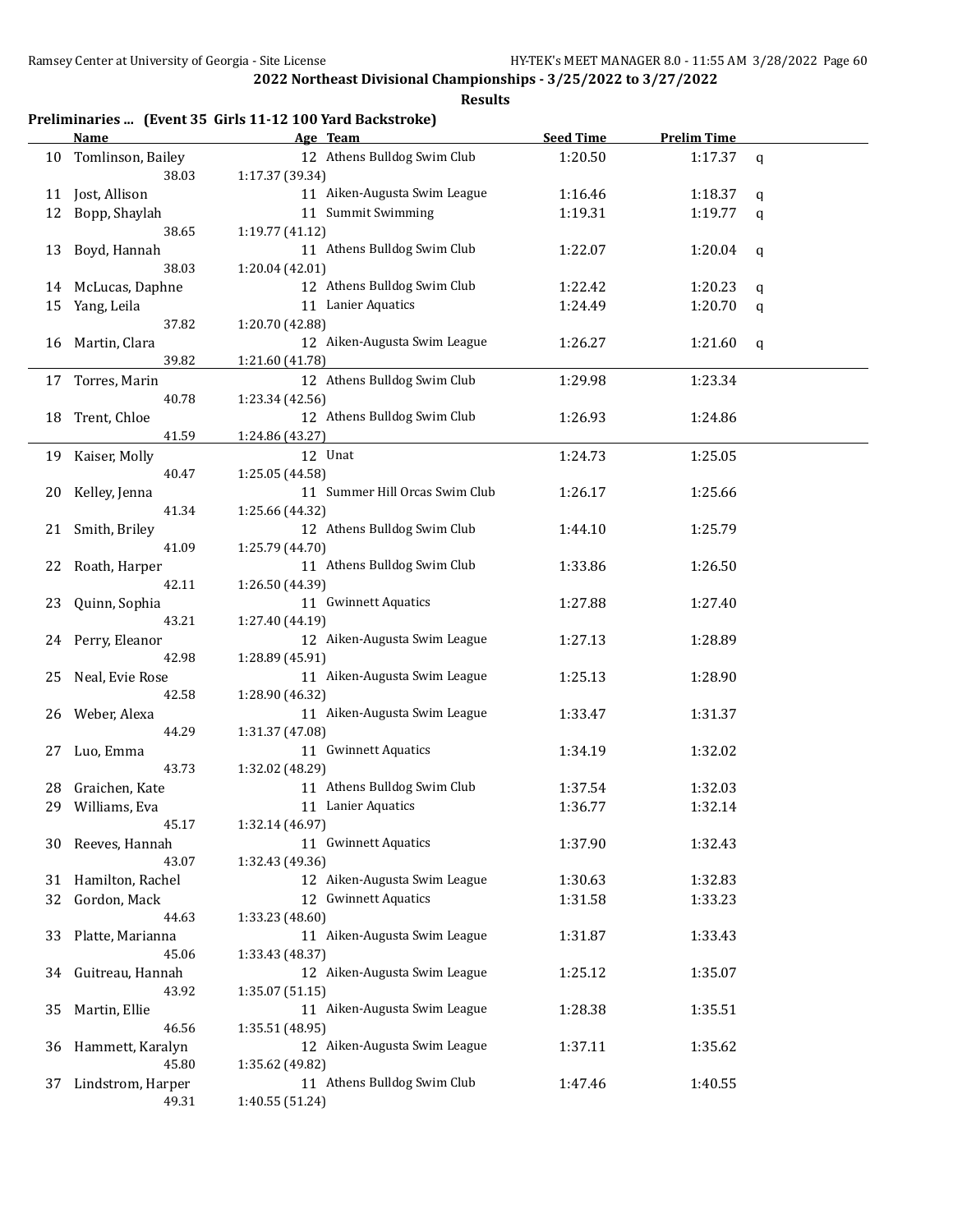|           |                                                                         | <b>Results</b>                                                        |                    |                    |
|-----------|-------------------------------------------------------------------------|-----------------------------------------------------------------------|--------------------|--------------------|
|           | Name                                                                    | Preliminaries  (Event 35 Girls 11-12 100 Yard Backstroke)<br>Age Team | <b>Seed Time</b>   | <b>Prelim Time</b> |
| 38        | Clark, Mary Kate                                                        | 11 Athens Bulldog Swim Club                                           | 1:41.88            | 1:41.20            |
|           | 50.63                                                                   | 1:41.20 (50.57)                                                       |                    |                    |
|           | Arellano, Camila<br>No touch at turn                                    | 12 Morgan County Marlins                                              | NT                 | DQ                 |
|           | 48.33                                                                   | DQ (49.13)                                                            |                    |                    |
|           |                                                                         |                                                                       |                    |                    |
|           | Event 36 Boys 11-12 100 Yard Backstroke<br>56.73<br><b>Meet Record:</b> | 3/27/2010<br><b>Ethan Young</b>                                       | <b>CCAC</b>        |                    |
|           | <u>Name</u>                                                             | Age Team                                                              | <b>Prelim Time</b> | <b>Finals Time</b> |
| A - Final |                                                                         |                                                                       |                    |                    |
|           | 1 Bahr, Kipras                                                          | 12 Athens Bulldog Swim Club                                           | 1:05.89            | 1:04.12            |
|           | 31.21                                                                   | 1:04.12 (32.91)                                                       |                    |                    |
|           | Rhine, Joseph                                                           | 12 Athens Bulldog Swim Club                                           | 1:06.10            | 1:05.71            |
|           | 31.62                                                                   | 1:05.71 (34.09)                                                       |                    |                    |
| 3         | Coverdill, Patrick                                                      | 11 Athens Bulldog Swim Club                                           | 1:07.37            | 1:06.34            |
|           | 32.14                                                                   | 1:06.34 (34.20)                                                       |                    |                    |
|           | Pattillo, Miles                                                         | 12 Aiken-Augusta Swim League                                          | 1:10.97            | 1:07.71            |
|           | 32.61                                                                   | 1:07.71(35.10)                                                        |                    |                    |
| 5         | Huynh, Tyler                                                            | 11 Lanier Aquatics                                                    | 1:10.58            | 1:10.25            |
|           | 33.86                                                                   | 1:10.25 (36.39)                                                       |                    |                    |
|           | Opalka, Riley                                                           | 12 Aiken-Augusta Swim League                                          | 1:10.01            | 1:10.47            |
|           | 33.73                                                                   | 1:10.47 (36.74)                                                       |                    |                    |
| 7         | Wilson, Graham                                                          | 11 Aiken-Augusta Swim League                                          | 1:10.27            | 1:11.80            |
|           | 34.45                                                                   | 1:11.80 (37.35)                                                       |                    |                    |
|           | Douglas, Bryce                                                          | 12 Aiken-Augusta Swim League                                          | 1:11.21            | 1:13.30            |
|           | 35.21                                                                   | 1:13.30 (38.09)                                                       |                    |                    |
| B - Final | 9 Carey, Louis                                                          | 12 Lanier Aquatics                                                    | 1:14.04            | 1:11.26            |
|           | 35.25                                                                   | 1:11.26 (36.01)                                                       |                    |                    |
| 10        | Collins, Michal                                                         | 11 Lanier Aquatics                                                    | 1:12.25            | 1:11.51            |
|           | 35.27                                                                   | 1:11.51 (36.24)                                                       |                    |                    |
|           | 11 Boyle, Colin                                                         | 12 Athens Bulldog Swim Club                                           | 1:14.86            | 1:12.23            |
|           | 34.89                                                                   | 1:12.23 (37.34)                                                       |                    |                    |
|           | *12 Joy, Kevin                                                          | 12 Athens Bulldog Swim Club                                           | 1:19.39            | 1:17.29            |
|           | 36.57                                                                   | 1:17.29 (40.72)                                                       |                    |                    |
|           | *12 Huang, Alex                                                         | 12 Athens Bulldog Swim Club                                           | 1:17.99            | 1:17.29            |
|           | 37.72                                                                   | 1:17.29 (39.57)                                                       |                    |                    |
|           | 14 Hammond, Bear                                                        | 11 Aiken-Augusta Swim League                                          | 1:21.33            | 1:18.36            |
|           | 37.28                                                                   | 1:18.36 (41.08)                                                       |                    |                    |
|           | 15 Werner, David                                                        | 11 Athens Bulldog Swim Club                                           | 1:22.15            | 1:19.27            |
|           | 37.37                                                                   | 1:19.27 (41.90)                                                       |                    |                    |
|           | 16 Putman, Brody                                                        | 11 Athens Bulldog Swim Club                                           | 1:20.84            | 1:21.22            |
|           | 39.46                                                                   | 1:21.22 (41.76)                                                       |                    |                    |
|           | Event 36 Boys 11-12 100 Yard Backstroke                                 |                                                                       |                    |                    |
|           | 56.73<br><b>Meet Record:</b>                                            | 3/27/2010<br><b>Ethan Young</b>                                       | <b>CCAC</b>        |                    |
|           | <b>Name</b>                                                             | Age Team                                                              | Seed Time          | <b>Prelim Time</b> |

|   | Name               | Age Team                    | <b>Seed Time</b> | <b>Prelim Time</b> |          |
|---|--------------------|-----------------------------|------------------|--------------------|----------|
|   | Preliminaries      |                             |                  |                    |          |
|   | Bahr, Kipras       | 12 Athens Bulldog Swim Club | 1:06.64          | 1:05.89            | - a      |
|   | 32.24              | 1:05.89 (33.65)             |                  |                    |          |
| 2 | Rhine, Joseph      | 12 Athens Bulldog Swim Club | 1:06.17          | 1:06.10            | $\alpha$ |
|   | 31.69              | 1:06.10(34.41)              |                  |                    |          |
|   | Coverdill, Patrick | Athens Bulldog Swim Club    | 1:08.62          | 1:07.37            | - a      |
|   | 32.82              | 1:07.37 (34.55)             |                  |                    |          |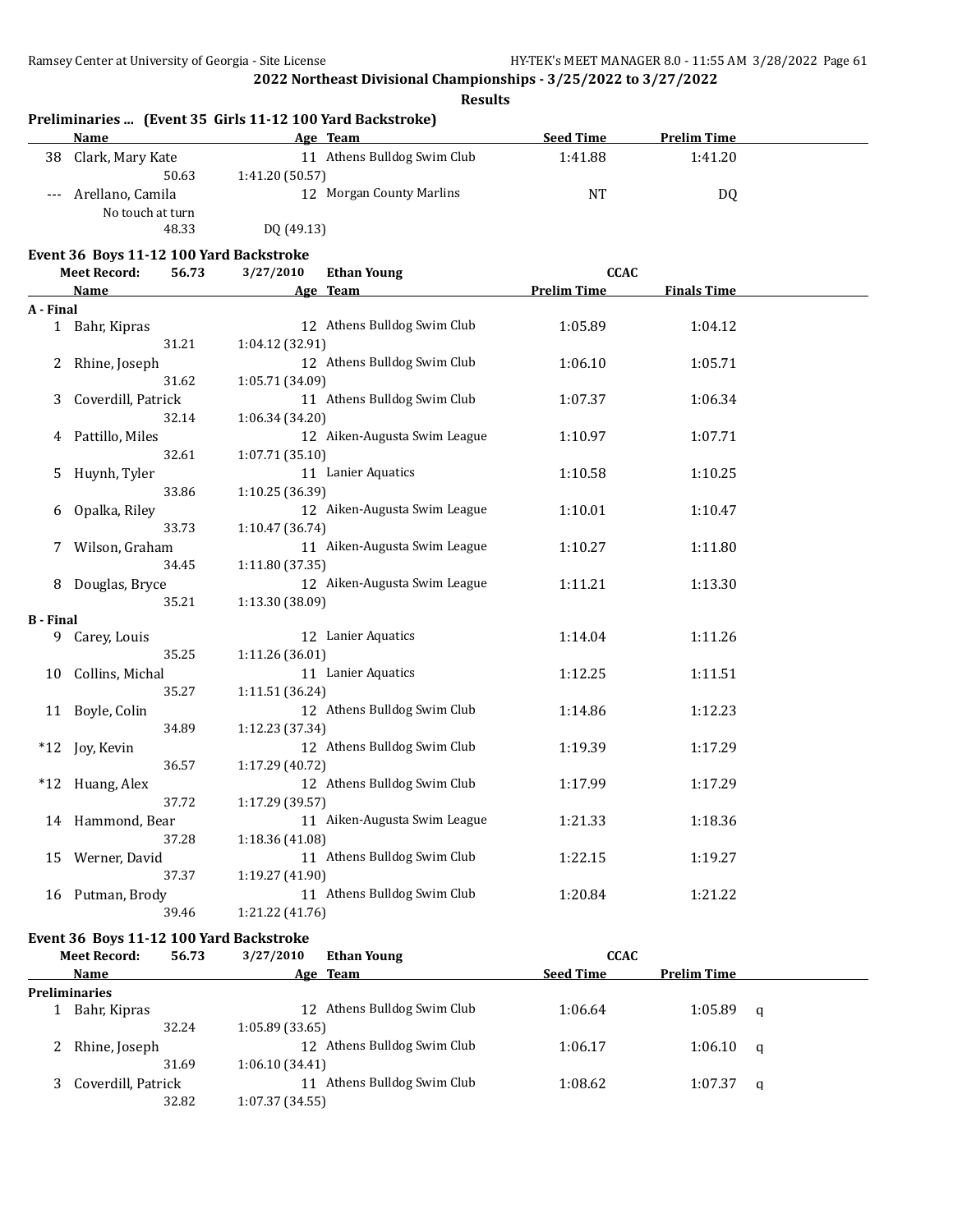**Results**

## **Preliminaries ... (Event 36 Boys 11-12 100 Yard Backstroke)**

|                      | <b>Name</b>          | Age Team                     | <b>Seed Time</b> | <b>Prelim Time</b> |             |
|----------------------|----------------------|------------------------------|------------------|--------------------|-------------|
|                      | 4 Opalka, Riley      | 12 Aiken-Augusta Swim League | 1:10.05          | 1:10.01            | q           |
|                      | 33.99                | 1:10.01 (36.02)              |                  |                    |             |
| 5                    | Wilson, Graham       | 11 Aiken-Augusta Swim League | 1:10.33          | 1:10.27            | q           |
|                      | 34.02                | 1:10.27 (36.25)              |                  |                    |             |
| 6                    | Huynh, Tyler         | 11 Lanier Aquatics           | 1:10.07          | 1:10.58            | q           |
|                      | 35.03                | 1:10.58 (35.55)              |                  |                    |             |
| 7                    | Pattillo, Miles      | 12 Aiken-Augusta Swim League | 1:10.52          | 1:10.97            | q           |
|                      | 34.79                | 1:10.97 (36.18)              |                  |                    |             |
| 8                    | Douglas, Bryce       | 12 Aiken-Augusta Swim League | 1:13.88          | 1:11.21            | q           |
| 9                    | Collins, Michal      | 11 Lanier Aquatics           | 1:11.76          | 1:12.25            | q           |
|                      | 35.36                | 1:12.25 (36.89)              |                  |                    |             |
| 10                   | Carey, Louis         | 12 Lanier Aquatics           | 1:12.09          | 1:14.04            | q           |
|                      | 35.57                | 1:14.04 (38.47)              |                  |                    |             |
| 11                   | Boyle, Colin         | 12 Athens Bulldog Swim Club  | 1:12.23          | 1:14.86            | q           |
|                      | 36.18                | 1:14.86 (38.68)              |                  |                    |             |
| 12                   | Huang, Alex          | 12 Athens Bulldog Swim Club  | 1:20.26          | 1:17.99            | q           |
|                      | 38.48                | 1:17.99 (39.51)              |                  |                    |             |
| 13                   | Joy, Kevin           | 12 Athens Bulldog Swim Club  | 1:17.61          | 1:19.39            | $\mathbf q$ |
|                      | 38.43                | 1:19.39 (40.96)              |                  |                    |             |
|                      | 14 Putman, Brody     | 11 Athens Bulldog Swim Club  | 1:18.53          | 1:20.84            | q           |
|                      | 39.30                | 1:20.84 (41.54)              |                  |                    |             |
| 15                   | Hammond, Bear        | 11 Aiken-Augusta Swim League | 1:23.70          | 1:21.33            | q           |
|                      | 39.48                | 1:21.33 (41.85)              |                  |                    |             |
| 16                   | Werner, David        | 11 Athens Bulldog Swim Club  | 1:21.87          | 1:22.15            | q           |
|                      | 39.42                | 1:22.15 (42.73)              |                  |                    |             |
|                      | 17 Williams, Ike     | 11 Lanier Aquatics           | 1:28.03          | 1:23.10            |             |
|                      | 39.20                | 1:23.10 (43.90)              |                  |                    |             |
| 18                   | Boswell, Ian         | 12 Athens Bulldog Swim Club  | 1:26.05          | 1:23.89            |             |
|                      | 40.97                | 1:23.89 (42.92)              |                  |                    |             |
| 19                   | Jones, Cameron       | 11 Gwinnett Aquatics         | 1:24.08          | 1:25.42            |             |
|                      | 40.54                | 1:25.42 (44.88)              |                  |                    |             |
| 20                   | Landrum, Eli         | 12 Aiken-Augusta Swim League | 1:26.48          | 1:27.18            |             |
| 21                   | McCracken, Ian       | 11 Athens Bulldog Swim Club  | 1:46.09          | 1:30.40            |             |
|                      | 1:30.38              | 1:30.40(0.02)                |                  |                    |             |
| 22                   | Tovar, AJ            | 12 Aiken-Augusta Swim League | 1:29.10          | 1:31.27            |             |
|                      | 43.62                | 1:31.27 (47.65)              |                  |                    |             |
| 23                   | Ramdeo, Nicolas      | 11 Gwinnett Aquatics         | 1:30.34          | 1:33.86            |             |
|                      | 45.28                | 1:33.86 (48.58)              |                  |                    |             |
| 24                   | Dunlap, Winston      | 11 Athens Bulldog Swim Club  | NT               | 2:07.14            |             |
| $\scriptstyle\cdots$ | Rank, Jackson        | 11 Aiken-Augusta Swim League | NT               | DQ                 |             |
|                      | Not on back off wall |                              |                  |                    |             |
|                      | 44.27                | DQ (47.00)                   |                  |                    |             |

#### **Event 37 Girls 13-14 200 Yard Backstroke**

|           | <b>Meet Record:</b> | 2:03.05 | 3/28/2009       | <b>Kylie Stewart</b>        | <b>LINS</b>        |                    |  |
|-----------|---------------------|---------|-----------------|-----------------------------|--------------------|--------------------|--|
|           | <b>Name</b>         |         | Age Team        |                             | <b>Prelim Time</b> | <b>Finals Time</b> |  |
| A - Final |                     |         |                 |                             |                    |                    |  |
|           | Dillon, Ella        |         |                 | 14 Athens Bulldog Swim Club | 2:17.99            | 2:15.66            |  |
|           |                     | 31.54   | 1:05.78 (34.24) | 1:40.83(35.05)              | 2:15.66 (34.83)    |                    |  |
|           | 2 Nunnally, Ansley  |         |                 | 14 Athens Bulldog Swim Club | 2:15.92            | 2:16.07            |  |
|           |                     | 32.90   | 1:06.65(33.75)  | 1:41.88 (35.23)             | 2:16.07(34.19)     |                    |  |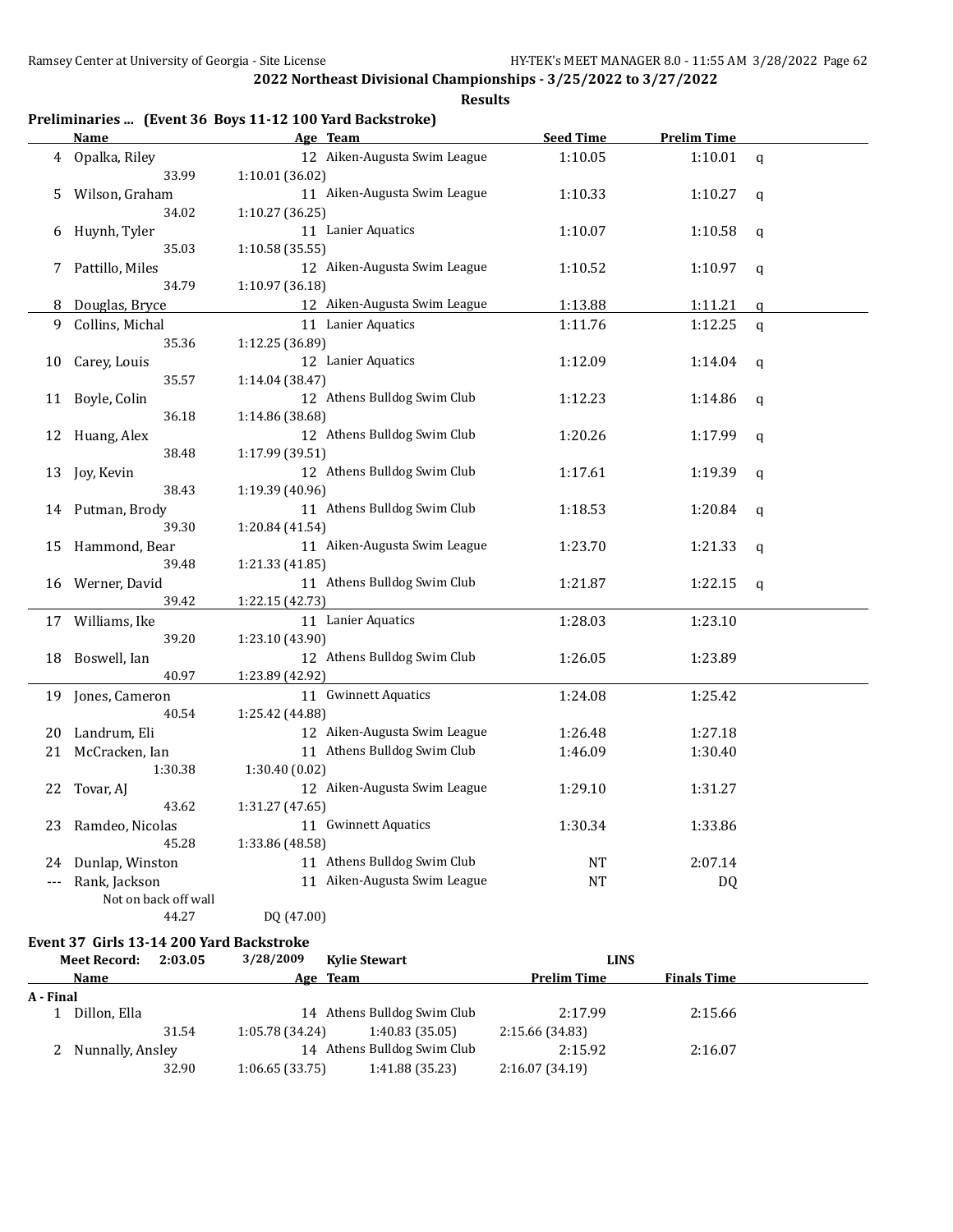**Results**

|  |  |  | A - Final  (Event 37 Girls 13-14 200 Yard Backstroke) |
|--|--|--|-------------------------------------------------------|
|--|--|--|-------------------------------------------------------|

|                  | Name                    |                                     | Age Team and the state of the state of the state of the state of the state of the state of the state of the state of the state of the state of the state of the state of the state of the state of the state of the state of t | <b>Prelim Time</b> | <b>Finals Time</b> |  |
|------------------|-------------------------|-------------------------------------|--------------------------------------------------------------------------------------------------------------------------------------------------------------------------------------------------------------------------------|--------------------|--------------------|--|
|                  | 3 Miller, Reagan        |                                     | 14 Gwinnett Aquatics                                                                                                                                                                                                           | 2:23.96            | 2:17.38            |  |
|                  | 31.98                   |                                     | $1:06.55(34.57)$ $1:42.47(35.92)$                                                                                                                                                                                              | 2:17.38(34.91)     |                    |  |
|                  | 4 Morris, Georgia       |                                     | 14 Aiken-Augusta Swim League                                                                                                                                                                                                   | 2:20.03            | 2:17.51            |  |
|                  | 32.44                   | $1:06.96(34.52)$ $1:42.63(35.67)$   |                                                                                                                                                                                                                                | 2:17.51 (34.88)    |                    |  |
|                  | 5 He, Alethea           |                                     | 14 Athens Bulldog Swim Club                                                                                                                                                                                                    | 2:20.48            | 2:18.45            |  |
|                  | 31.69                   |                                     | $1:06.69(35.00)$ $1:43.04(36.35)$                                                                                                                                                                                              | 2:18.45 (35.41)    |                    |  |
|                  | 6 Young, Ximena         |                                     | 14 Athens Bulldog Swim Club                                                                                                                                                                                                    | 2:18.26            | 2:25.05            |  |
|                  | 32.83                   |                                     | $1:06.82(33.99)$ $1:43.32(36.50)$                                                                                                                                                                                              | 2:25.05 (41.73)    |                    |  |
|                  | 7 Rovie, Cate           |                                     | 14 Gwinnett Aquatics                                                                                                                                                                                                           | 2:22.04            | 2:25.75            |  |
|                  | 33.83                   |                                     | $1:10.13(36.30)$ $1:48.29(38.16)$                                                                                                                                                                                              | 2:25.75 (37.46)    |                    |  |
|                  | 8 Patterson, Maddie     |                                     | 13 Aiken-Augusta Swim League                                                                                                                                                                                                   | 2:22.21            | 2:29.15            |  |
|                  | 32.78                   | $1:50.11(1:17.33)$ $2:29.15(39.04)$ |                                                                                                                                                                                                                                |                    |                    |  |
| <b>B</b> - Final |                         |                                     |                                                                                                                                                                                                                                |                    |                    |  |
|                  | 9 Chisholm, Aubrey      |                                     | 14 Gwinnett Aquatics                                                                                                                                                                                                           | 2:30.49            | 2:29.25            |  |
|                  | 34.32                   |                                     | $1:11.73(37.41)$ $1:51.03(39.30)$                                                                                                                                                                                              | 2:29.25 (38.22)    |                    |  |
|                  | 10 Yeomans, Carson      |                                     | 13 Athens Bulldog Swim Club                                                                                                                                                                                                    | 2:31.23            | 2:31.94            |  |
|                  | 36.57                   | 1:15.47 (38.90)                     | 1:54.31 (38.84)                                                                                                                                                                                                                | 2:31.94(37.63)     |                    |  |
|                  | 11 Prince, Caroline     |                                     | 14 Athens Bulldog Swim Club                                                                                                                                                                                                    | 2:31.25            | 2:33.04            |  |
|                  | 35.41                   | $1:13.75(38.34)$ $1:54.23(40.48)$   |                                                                                                                                                                                                                                | 2:33.04 (38.81)    |                    |  |
|                  | 12 McCullough, Samantha |                                     | 13 Athens Bulldog Swim Club                                                                                                                                                                                                    | 2:36.28            | 2:34.09            |  |
|                  | 37.33                   | 1:16.97 (39.64)                     | 1:56.37 (39.40)                                                                                                                                                                                                                | 2:34.09 (37.72)    |                    |  |
|                  | 13 Davis, Morgan        |                                     | 13 Summit Swimming                                                                                                                                                                                                             | 2:37.43            | 2:34.41            |  |
|                  | 35.52                   | 1:15.55(40.03)                      | 1:57.15 (41.60)                                                                                                                                                                                                                | 2:34.41 (37.26)    |                    |  |
|                  | 14 Obrien, Maggie       | 14 Walton Waves                     |                                                                                                                                                                                                                                | 2:36.96            | 2:36.50            |  |
|                  | 37.22                   |                                     | $1:17.20(39.98)$ $1:56.93(39.73)$                                                                                                                                                                                              | 2:36.50 (39.57)    |                    |  |
|                  | 15 Smith, Lynnette      |                                     | 14 Athens Bulldog Swim Club                                                                                                                                                                                                    | 2:35.58            | 2:37.73            |  |
|                  | 35.70                   | 1:15.90 (40.20)                     | 1:57.19 (41.29)                                                                                                                                                                                                                | 2:37.73 (40.54)    |                    |  |
|                  | 16 Cameron, Courtney    |                                     | 14 Athens Bulldog Swim Club                                                                                                                                                                                                    | 2:37.71            | 2:37.76            |  |
|                  | 36.70                   | 1:15.89 (39.19)                     | 1:57.20 (41.31)                                                                                                                                                                                                                | 2:37.76 (40.56)    |                    |  |

## **Event 37 Girls 13-14 200 Yard Backstroke**

|    | <b>Meet Record:</b>  | 2:03.05 | 3/28/2009       | <b>Kylie Stewart</b>         | <b>LINS</b>      |                    |   |
|----|----------------------|---------|-----------------|------------------------------|------------------|--------------------|---|
|    | Name                 |         |                 | Age Team                     | <b>Seed Time</b> | <b>Prelim Time</b> |   |
|    | <b>Preliminaries</b> |         |                 |                              |                  |                    |   |
|    | 1 Nunnally, Ansley   |         |                 | 14 Athens Bulldog Swim Club  | 2:20.65          | 2:15.92            | a |
|    |                      | 32.50   | 1:06.18 (33.68) | 1:40.63 (34.45)              | 2:15.92 (35.29)  |                    |   |
| 2  | Dillon, Ella         |         |                 | 14 Athens Bulldog Swim Club  | 2:20.94          | 2:17.99            | a |
|    |                      | 32.99   | 1:07.61 (34.62) | 1:42.81 (35.20)              | 2:17.99(35.18)   |                    |   |
| 3  | Young, Ximena        |         |                 | 14 Athens Bulldog Swim Club  | 2:19.42          | 2:18.26            | q |
|    |                      | 32.45   | 1:07.14 (34.69) | 1:42.70 (35.56)              | 2:18.26(35.56)   |                    |   |
| 4  | Morris, Georgia      |         |                 | 14 Aiken-Augusta Swim League | 2:19.60          | 2:20.03            | q |
|    |                      | 32.52   | 1:07.88(35.36)  | 1:44.85 (36.97)              | 2:20.03(35.18)   |                    |   |
| 5. | He, Alethea          |         |                 | 14 Athens Bulldog Swim Club  | 2:21.76          | 2:20.48            | q |
|    |                      | 32.54   | 1:07.65(35.11)  | 1:44.71 (37.06)              | 2:20.48 (35.77)  |                    |   |
| 6  | Rovie, Cate          |         |                 | 14 Gwinnett Aquatics         | 2:25.65          | $2:22.04$ q        |   |
|    |                      | 33.76   | 1:09.83(36.07)  | 1:46.23 (36.40)              | 2:22.04 (35.81)  |                    |   |
|    | Patterson, Maddie    |         |                 | 13 Aiken-Augusta Swim League | 2:31.54          | 2:22.21            | a |
|    |                      | 32.63   | 1:09.18(36.55)  | 1:46.40 (37.22)              | 2:22.21 (35.81)  |                    |   |
| 8  | Miller, Reagan       |         |                 | 14 Gwinnett Aquatics         | 2:20.89          | 2:23.96            | q |
|    |                      | 34.45   | 1:10.75(36.30)  | 1:47.54 (36.79)              | 2:23.96 (36.42)  |                    |   |
| 9  | Chisholm, Aubrey     |         |                 | 14 Gwinnett Aquatics         | 2:28.92          | 2:30.49            | q |
|    |                      | 36.03   | 1:14.30 (38.27) | 1:52.79 (38.49)              | 2:30.49 (37.70)  |                    |   |
|    |                      |         |                 |                              |                  |                    |   |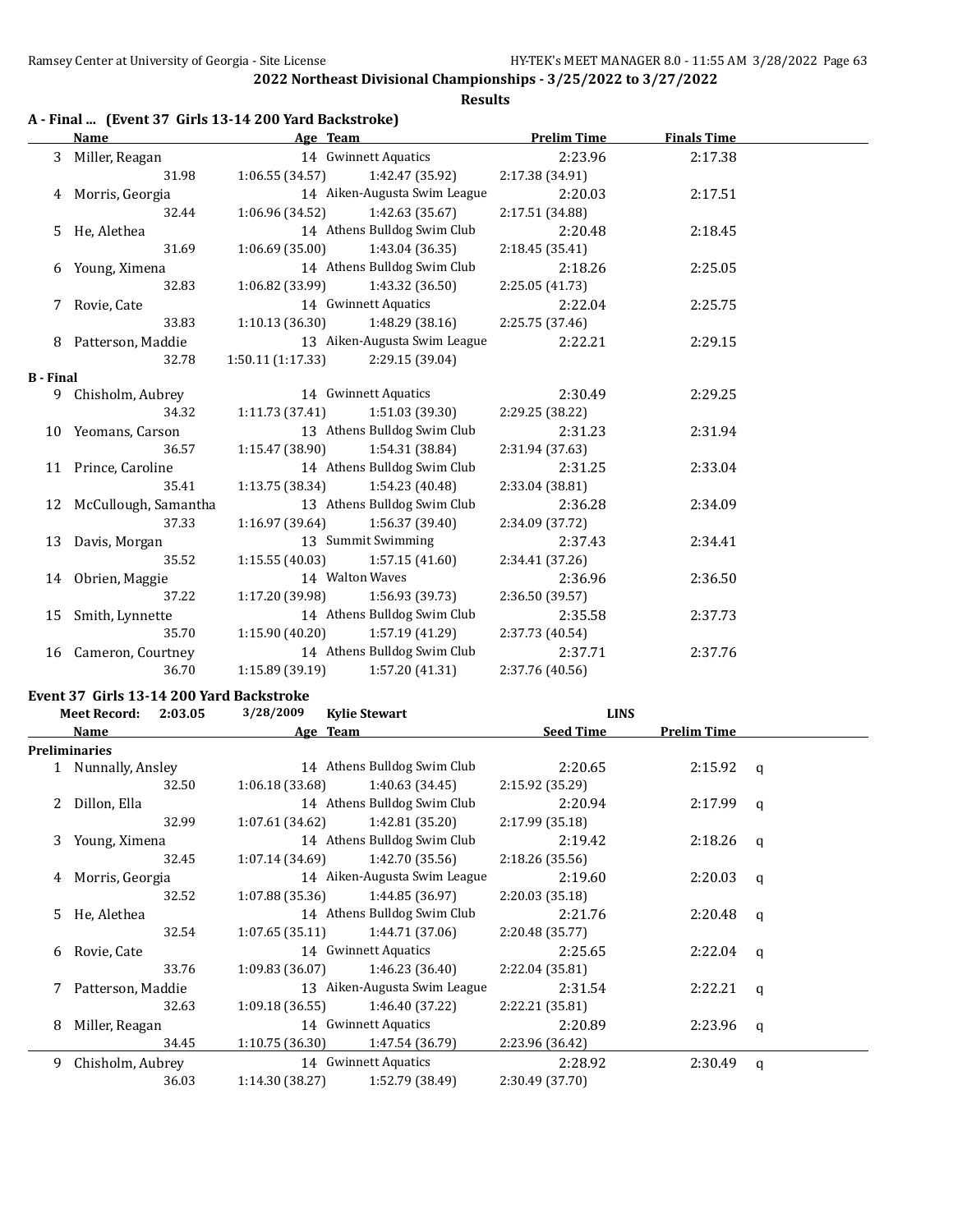#### **Results**

## **Preliminaries ... (Event 37 Girls 13-14 200 Yard Backstroke)**

|    | Name                        | Age Team        |                               | <b>Seed Time</b> | <b>Prelim Time</b> |                |
|----|-----------------------------|-----------------|-------------------------------|------------------|--------------------|----------------|
|    | 10 Yeomans, Carson          |                 | 13 Athens Bulldog Swim Club   | 2:32.05          | 2:31.23            | $\mathbf{q}$   |
|    | 36.35                       | 1:15.14(38.79)  | 1:54.69 (39.55)               | 2:31.23 (36.54)  |                    |                |
|    | 11 Prince, Caroline         |                 | 14 Athens Bulldog Swim Club   | 2:43.79          | 2:31.25            | $\mathbf{q}$   |
|    | 35.65                       | 1:14.54 (38.89) | 1:53.65(39.11)                | 2:31.25 (37.60)  |                    |                |
| 12 | Smith, Lynnette             |                 | 14 Athens Bulldog Swim Club   | 2:36.37          | 2:35.58            | q              |
|    | 36.27                       | 1:15.83 (39.56) | 1:56.89(41.06)                | 2:35.58 (38.69)  |                    |                |
|    | 13 McCullough, Samantha     |                 | 13 Athens Bulldog Swim Club   | 2:35.86          | 2:36.28            | $\mathfrak{q}$ |
|    | 37.70                       | 1:18.40(40.70)  | 1:57.93 (39.53)               | 2:36.28 (38.35)  |                    |                |
|    | 14 Obrien, Maggie           | 14 Walton Waves |                               | 2:46.87          | 2:36.96            | q              |
|    | 38.10                       | 1:17.84(39.74)  | 1:58.95(41.11)                | 2:36.96 (38.01)  |                    |                |
|    | 15 Davis, Morgan            |                 | 13 Summit Swimming            | 2:35.36          | 2:37.43            | q              |
|    | 35.08                       | 1:14.46 (39.38) | 1:56.12 (41.66)               | 2:37.43 (41.31)  |                    |                |
|    | 16 Cameron, Courtney        |                 | 14 Athens Bulldog Swim Club   | 2:37.00          | 2:37.71            | $\mathsf{q}$   |
|    | 37.69                       | 1:18.27 (40.58) | 1:58.72 (40.45)               | 2:37.71 (38.99)  |                    |                |
|    | 17 Cain, Haylee             |                 | 13 Athens Bulldog Swim Club   | 2:47.29          | 2:39.87            |                |
|    | 36.93                       | 1:17.70 (40.77) | 2:01.27(43.57)                | 2:39.87 (38.60)  |                    |                |
|    | 18 Savage, Addie            |                 | 13 Athens Bulldog Swim Club   | 2:47.29          | 2:40.51            |                |
|    | 38.20                       | 1:19.50(41.30)  | 2:00.95 (41.45)               | 2:40.51 (39.56)  |                    |                |
| 19 | Burkett, Gabby              |                 | 14 Aiken-Augusta Swim League  | 2:42.16          | 2:47.74            |                |
| 20 | Frey, Emma                  |                 | 13 Aiken-Augusta Swim League  | 2:46.22          | 2:47.89            |                |
| 21 | Nelson, Isabella            |                 | 14 Athens Bulldog Swim Club   | 2:47.29          | 2:50.23            |                |
|    | 40.51                       | 1:23.30 (42.79) | 2:07.05 (43.75)               | 2:50.23 (43.18)  |                    |                |
|    | 22 Johnson, Mary Elizabeth  |                 | 13 Brad Akins YMCA Barracudas | 3:28.56          | 3:05.24            |                |
|    | 44.96                       | 1:33.03 (48.07) | 2:19.85 (46.82)               | 3:05.24 (45.39)  |                    |                |
|    | 23 Bebin Blackwell, Caitlyn |                 | 14 Athens Bulldog Swim Club   | 2:47.29          | 3:09.47            |                |
|    | 44.71                       | 1:33.35 (48.64) | 2:23.96 (50.61)               | 3:09.47(45.51)   |                    |                |
|    | 24 Shaffer, Marleighna      |                 | 13 Athens Bulldog Swim Club   | 2:47.29          | 3:10.60            |                |
|    |                             | 1:36.37()       | 2:24.40 (48.03)               | 3:10.60(46.20)   |                    |                |
|    | Hamman, Adah                |                 | 14 Athens Bulldog Swim Club   | 2:46.00          | 2:03.66            |                |
|    | Did not finish              |                 |                               |                  |                    |                |

32.13 2:03.66 (1:31.53)

#### **Event 38 Boys 13-14 200 Yard Backstroke**

|           | <b>Meet Record:</b><br>1:53.77 | 3/25/2017      | <b>Nathaniel Stoffle</b>     | <b>SUMM</b>        |                    |  |
|-----------|--------------------------------|----------------|------------------------------|--------------------|--------------------|--|
|           | Name                           |                | Age Team                     | <b>Prelim Time</b> | <b>Finals Time</b> |  |
| A - Final |                                |                |                              |                    |                    |  |
|           | 1 Phillips, Luke               |                | 14 Athens Bulldog Swim Club  | 2:12.07            | 2:10.41            |  |
|           | 31.14                          | 1:04.71(33.57) | 1:38.18(33.47)               | 2:10.41 (32.23)    |                    |  |
|           | Clinansmith, Lannon            |                | 14 Gwinnett Aquatics         | 2:12.01            | 2:13.05            |  |
|           | 30.57                          | 1:04.15(33.58) | 1:39.04 (34.89)              | 2:13.05(34.01)     |                    |  |
| 3         | Trotter, Torin                 |                | 13 Athens Bulldog Swim Club  | 2:16.26            | 2:14.79            |  |
|           | 31.77                          | 1:05.92(34.15) | 1:40.95 (35.03)              | 2:14.79 (33.84)    |                    |  |
| 4         | Williams, Nick                 |                | 13 Aiken-Augusta Swim League | 2:15.84            | 2:15.08            |  |
|           | 31.41                          | 1:05.50(34.09) | 1:41.30(35.80)               | 2:15.08 (33.78)    |                    |  |
| 5.        | Ballance, Alex                 |                | 14 Aiken-Augusta Swim League | 2:15.97            | 2:15.99            |  |
|           | 31.02                          | 1:05.91(34.89) | 1:41.48 (35.57)              | 2:15.99(34.51)     |                    |  |
| 6         | Colleran, Daniel               |                | 13 Aiken-Augusta Swim League | 2:23.38            | 2:24.40            |  |
|           | 33.10                          | 1:09.28(36.18) | 1:47.27 (37.99)              | 2:24.40 (37.13)    |                    |  |
| 7         | Hall, William                  |                | 14 Athens Bulldog Swim Club  | 2:35.29            | 2:24.80            |  |
|           | 32.85                          | 1:08.97(36.12) | 1:46.83(37.86)               | 2:24.80 (37.97)    |                    |  |
| 8         | Halbach, Crenshaw              |                | 13 Athens Bulldog Swim Club  | 2:30.55            | 2:30.38            |  |
|           | 35.53                          | 1:13.59(38.06) | 1:52.35(38.76)               | 2:30.38 (38.03)    |                    |  |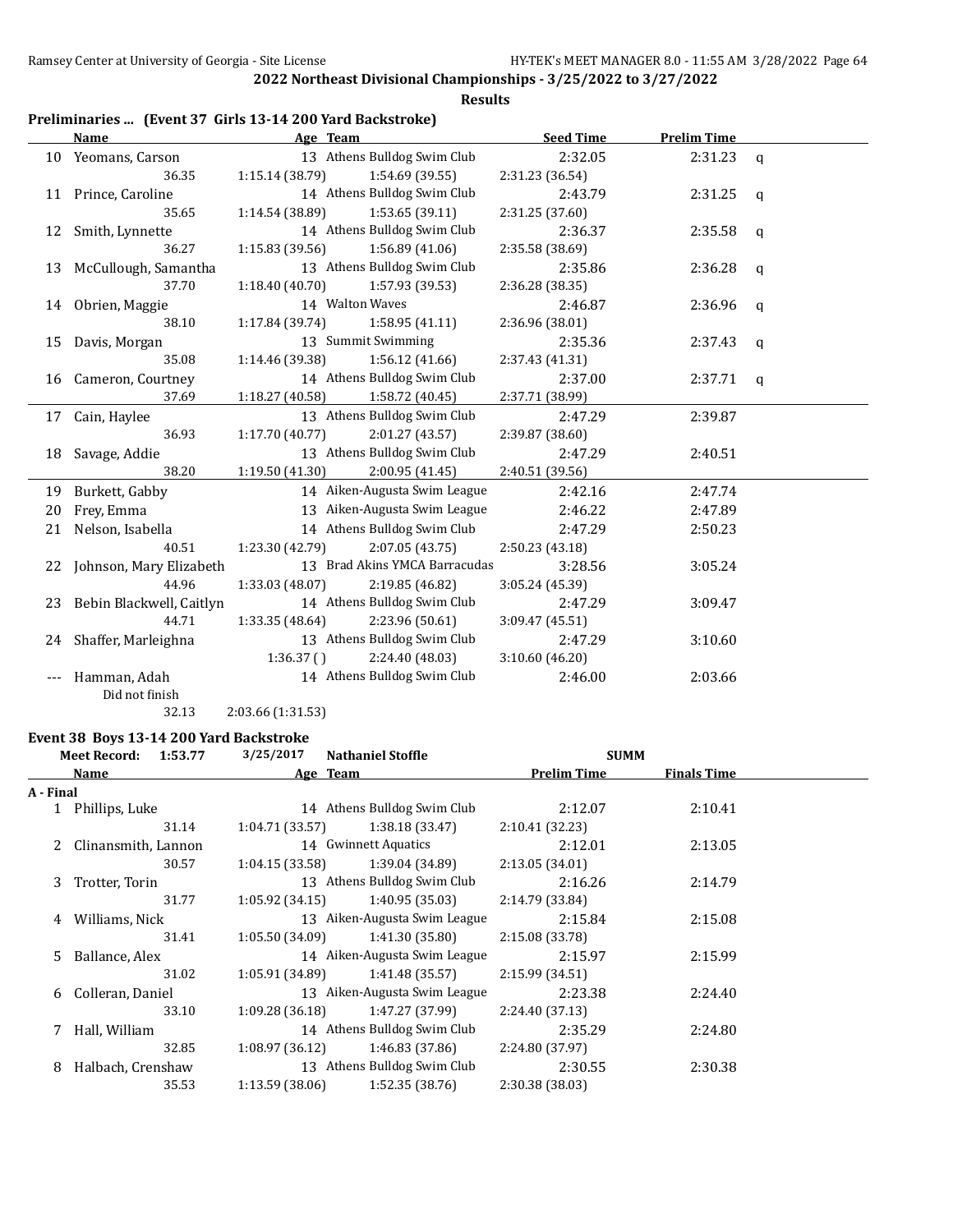|                  | B - Final  (Event 38 Boys 13-14 200 Yard Backstroke) |         |                 |                                                 |                    |                    |              |
|------------------|------------------------------------------------------|---------|-----------------|-------------------------------------------------|--------------------|--------------------|--------------|
|                  | <b>Name</b>                                          |         |                 | Age Team                                        | <b>Prelim Time</b> | <b>Finals Time</b> |              |
| <b>B</b> - Final |                                                      |         |                 |                                                 |                    |                    |              |
|                  | 9 McCusker, Riley                                    |         |                 | 14 Brad Akins YMCA Barracudas                   | 2:38.56            | 2:34.03            |              |
|                  |                                                      | 36.04   | 1:15.01 (38.97) | 1:55.41 (40.40)                                 | 2:34.03 (38.62)    |                    |              |
|                  | 10 Fairman, Rowen                                    |         |                 | 13 Athens Bulldog Swim Club                     | 2:37.67            | 2:36.80            |              |
|                  |                                                      | 36.13   | 1:15.36 (39.23) | 1:57.06 (41.70)                                 | 2:36.80 (39.74)    |                    |              |
|                  | Event 38 Boys 13-14 200 Yard Backstroke              |         |                 |                                                 |                    |                    |              |
|                  | <b>Meet Record:</b>                                  | 1:53.77 | 3/25/2017       | <b>Nathaniel Stoffle</b>                        |                    | <b>SUMM</b>        |              |
|                  | Name                                                 |         |                 | Age Team                                        | <b>Seed Time</b>   | <b>Prelim Time</b> |              |
|                  | <b>Preliminaries</b>                                 |         |                 |                                                 |                    |                    |              |
|                  | 1 Clinansmith, Lannon                                |         |                 | 14 Gwinnett Aquatics                            | 2:13.85            | 2:12.01            | q            |
|                  |                                                      | 31.00   | 1:05.09 (34.09) | 1:39.18 (34.09)                                 | 2:12.01 (32.83)    |                    |              |
|                  | 2 Phillips, Luke                                     |         |                 | 14 Athens Bulldog Swim Club                     | 2:15.62            | 2:12.07            | q            |
|                  |                                                      | 31.76   | 1:05.80 (34.04) | 1:39.76 (33.96)                                 | 2:12.07 (32.31)    |                    |              |
|                  |                                                      |         |                 | 13 Aiken-Augusta Swim League                    |                    |                    |              |
| 3                | Williams, Nick                                       |         |                 |                                                 | 2:14.46            | 2:15.84            | q            |
|                  |                                                      | 31.89   | 1:06.68 (34.79) | 1:42.77 (36.09)<br>14 Aiken-Augusta Swim League | 2:15.84 (33.07)    |                    |              |
| 4                | Ballance, Alex                                       |         |                 |                                                 | 2:20.36            | 2:15.97            | q            |
|                  |                                                      | 32.10   | 1:07.59 (35.49) | 1:43.11(35.52)                                  | 2:15.97 (32.86)    |                    |              |
| 5                | Trotter, Torin                                       |         |                 | 13 Athens Bulldog Swim Club                     | 2:22.77            | 2:16.26            | q            |
|                  |                                                      | 32.36   | 1:07.20 (34.84) | 1:41.83 (34.63)                                 | 2:16.26 (34.43)    |                    |              |
| 6                | Colleran, Daniel                                     |         |                 | 13 Aiken-Augusta Swim League                    | 2:34.22            | 2:23.38            | q            |
|                  |                                                      | 33.72   | 1:10.50 (36.78) | 1:48.07 (37.57)                                 | 2:23.38 (35.31)    |                    |              |
| 7                | Halbach, Crenshaw                                    |         |                 | 13 Athens Bulldog Swim Club                     | 2:34.50            | 2:30.55            | q            |
|                  |                                                      | 35.59   | 1:14.13 (38.54) | 1:52.74 (38.61)                                 | 2:30.55 (37.81)    |                    |              |
| 8                | Hall, William                                        |         |                 | 14 Athens Bulldog Swim Club                     | 2:43.88            | 2:35.29            | q            |
|                  |                                                      | 35.73   | 1:15.75 (40.02) | 1:56.73 (40.98)                                 | 2:35.29 (38.56)    |                    |              |
|                  | 9 Fairman, Rowen                                     |         |                 | 13 Athens Bulldog Swim Club                     | 2:37.09            | 2:37.67            | $\mathbf{q}$ |
|                  |                                                      | 36.79   | 1:17.44 (40.65) | 1:58.59(41.15)                                  | 2:37.67 (39.08)    |                    |              |
| 10               | McCusker, Riley                                      |         |                 | 14 Brad Akins YMCA Barracudas                   | 2:32.01            | 2:38.56            | q            |
|                  |                                                      | 38.34   | 1:18.59 (40.25) | 1:59.19 (40.60)                                 | 2:38.56 (39.37)    |                    |              |
|                  | Herring, Connor                                      |         |                 | 13 Brad Akins YMCA Barracudas                   | 2:36.01            | DQ                 |              |
|                  | Delay initiating turn                                |         |                 |                                                 |                    |                    |              |
|                  |                                                      |         |                 | 2:40.69()                                       | DQ (27.65)         |                    |              |
| $---$            | Strickland, Samuel                                   |         |                 | 13 Brad Akins YMCA Barracudas                   | 2:36.01            | DQ                 |              |
|                  | Delay initiating turn                                |         |                 |                                                 |                    |                    |              |
|                  |                                                      | 37.42   | 1:19.59 (42.17) | 2:04.42 (44.83)                                 | DQ (40.18)         |                    |              |
|                  | Event 39 Girls 200 Yard Backstroke                   |         |                 |                                                 |                    |                    |              |
|                  | <b>Meet Record:</b>                                  | 1:57.37 | 3/28/2009       | <b>Kelsey Gaid</b>                              |                    | <b>LINS</b>        |              |
|                  | <b>Name</b>                                          |         |                 | Age Team                                        | <b>Prelim Time</b> | <b>Finals Time</b> |              |
| A - Final        |                                                      |         |                 |                                                 |                    |                    |              |
|                  | 1 Halbach, Ansley                                    |         |                 | 16 Athens Bulldog Swim Club                     | 2:11.36            | 2:08.08            |              |
|                  |                                                      | 30.25   | 1:02.35 (32.10) | 1:35.36 (33.01)                                 | 2:08.08 (32.72)    |                    |              |
|                  |                                                      |         |                 | 15 Aiken-Augusta Swim League                    | 2:08.10            | 2:08.33            |              |
|                  | 2 Harper, Amelia                                     |         |                 |                                                 |                    |                    |              |
|                  |                                                      | 30.37   | 1:02.86 (32.49) | 1:35.73 (32.87)                                 | 2:08.33 (32.60)    |                    |              |
| 3                | Rees, Sofie                                          |         |                 | 18 Gwinnett Aquatics                            | 2:06.74            | 2:11.51            |              |
|                  |                                                      | 29.22   | 1:01.89 (32.67) | 1:37.07 (35.18)                                 | 2:11.51 (34.44)    |                    |              |
| 4                | Norris, Claire                                       |         |                 | 15 Aiken-Augusta Swim League                    | 2:13.79            | 2:12.79            |              |
|                  |                                                      | 31.00   | 1:04.40 (33.40) | 1:38.66 (34.26)                                 | 2:12.79 (34.13)    |                    |              |
| 5                | Johnson, Kate                                        |         |                 | 16 Gwinnett Aquatics                            | 2:14.49            | 2:13.52            |              |
|                  |                                                      | 32.06   | 1:06.00(33.94)  | 1:40.09 (34.09)                                 | 2:13.52 (33.43)    |                    |              |

6 Foggin, Charlotte 15 Athens Bulldog Swim Club 2:19.71 2:15.16<br>31.47 1:05.35 (33.88) 1:40.95 (35.60) 2:15.16 (34.21) 31.47 1:05.35 (33.88) 1:40.95 (35.60) 2:15.16 (34.21)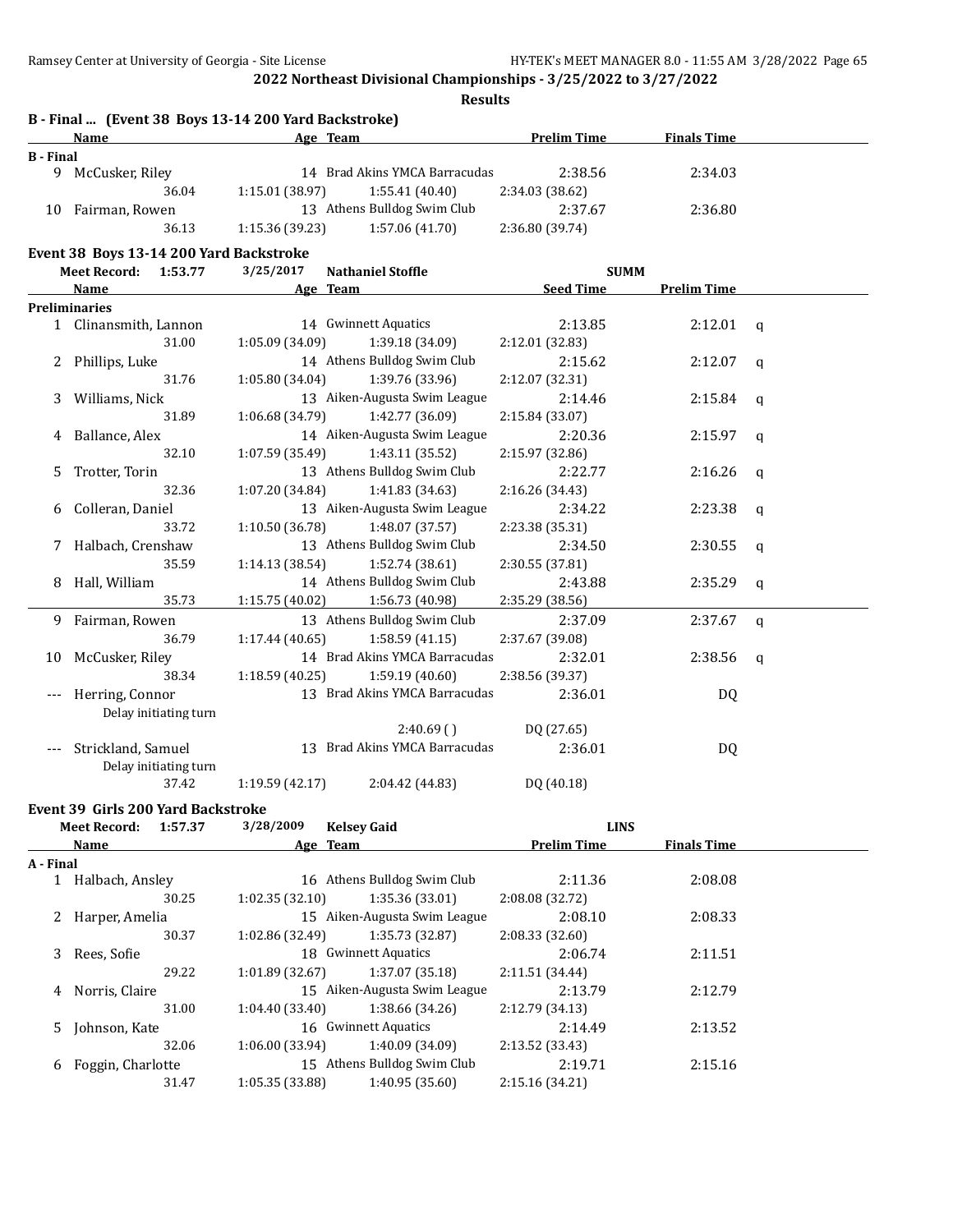## **A - Final ... (Event 39 Girls 200 Yard Backstroke)**

|                  | Name                  | Age Team        |                                   | <b>Prelim Time</b> | <b>Finals Time</b> |  |
|------------------|-----------------------|-----------------|-----------------------------------|--------------------|--------------------|--|
|                  | 7 Stewart, Olivia     |                 | 15 Aiken-Augusta Swim League      | 2:15.75            | 2:16.04            |  |
|                  | 32.31                 |                 | $1:06.59(34.28)$ $1:41.46(34.87)$ | 2:16.04 (34.58)    |                    |  |
| 8                | West, Olivia          |                 | 15 Lanier Aquatics                | 2:18.88            | 2:20.09            |  |
|                  | 30.95                 |                 | $1:05.22(34.27)$ $1:42.38(37.16)$ | 2:20.09(37.71)     |                    |  |
| <b>B</b> - Final |                       |                 |                                   |                    |                    |  |
|                  | 9 Dao, Jessica        |                 | 17 Lanier Aquatics                | 2:22.17            | 2:21.66            |  |
|                  | 32.09                 |                 | $1:07.58(35.49)$ $1:44.52(36.94)$ | 2:21.66(37.14)     |                    |  |
|                  | 10 Wilson, Zoe        |                 | 18 Gwinnett Aquatics              | 2:28.24            | 2:23.41            |  |
|                  | 34.88                 |                 | $1:11.66(36.78)$ $1:48.36(36.70)$ | 2:23.41(35.05)     |                    |  |
|                  | 11 Blaszczak, Gabby   |                 | 12 Aiken-Augusta Swim League      | 2:25.08            | 2:24.92            |  |
|                  | 33.53                 |                 | $1:10.78(37.25)$ $1:48.95(38.17)$ | 2:24.92 (35.97)    |                    |  |
|                  | 12 Massaro, Caroline  |                 | 17 Walton Waves                   | 2:25.39            | 2:25.50            |  |
|                  | 34.34                 |                 | $1:10.89(36.55)$ $1:48.63(37.74)$ | 2:25.50 (36.87)    |                    |  |
|                  | 13 Pursner, Rebecca   |                 | 16 Athens Bulldog Swim Club       | 2:31.39            | 2:27.35            |  |
|                  | 35.11                 |                 | $1:11.76(36.65)$ $1:49.43(37.67)$ | 2:27.35 (37.92)    |                    |  |
|                  | 14 Hammond, Audrey    |                 | 15 Aiken-Augusta Swim League      | 2:34.46            | 2:29.15            |  |
|                  | 35.28                 |                 | $1:13.04(37.76)$ $1:51.16(38.12)$ | 2:29.15 (37.99)    |                    |  |
|                  | 15 Iohnson, Sophia    |                 | 15 Lanier Aquatics                | 2:38.33            | 2:34.24            |  |
|                  | 35.90                 |                 | $1:15.01(39.11)$ $1:55.48(40.47)$ | 2:34.24 (38.76)    |                    |  |
|                  | 16 Hofstetter, Lauren |                 | 15 Aiken-Augusta Swim League      | 2:37.48            | 2:37.40            |  |
|                  | 36.65                 | 1:16.56 (39.91) | 1:57.20 (40.64)                   | 2:37.40 (40.20)    |                    |  |

#### **Event 39 Girls 200 Yard Backstroke**

|    | <b>Meet Record:</b><br>1:57.37 | 3/28/2009       | <b>Kelsey Gaid</b>                  | <b>LINS</b>      |                    |              |
|----|--------------------------------|-----------------|-------------------------------------|------------------|--------------------|--------------|
|    | Name                           | Age Team        |                                     | <b>Seed Time</b> | <b>Prelim Time</b> |              |
|    | <b>Preliminaries</b>           |                 |                                     |                  |                    |              |
|    | 1 Rees, Sofie                  |                 | 18 Gwinnett Aquatics                | 2:06.62          | $2:06.74$ q        |              |
|    | 28.93                          | 1:00.72 (31.79) | 1:34.10 (33.38)                     | 2:06.74(32.64)   |                    |              |
|    | 2 Harper, Amelia               |                 | 15 Aiken-Augusta Swim League        | 2:08.91          | $2:08.10$ q        |              |
|    | 30.81                          |                 | $1:03.62$ (32.81) $1:35.81$ (32.19) | 2:08.10(32.29)   |                    |              |
|    | 3 Halbach, Ansley              |                 | 16 Athens Bulldog Swim Club         | 2:07.64          | $2:11.36$ q        |              |
|    | 30.77                          | 1:03.60(32.83)  | 1:37.84 (34.24)                     | 2:11.36 (33.52)  |                    |              |
|    | 4 Norris, Claire               |                 | 15 Aiken-Augusta Swim League        | 2:11.25          | 2:13.79            | q            |
|    | 31.46                          |                 | $1:05.09(33.63)$ $1:39.27(34.18)$   | 2:13.79 (34.52)  |                    |              |
| 5. | Johnson, Kate                  |                 | 16 Gwinnett Aquatics                | 2:16.12          | 2:14.49            | q            |
|    | 32.16                          |                 | $1:05.98(33.82)$ $1:40.70(34.72)$   | 2:14.49 (33.79)  |                    |              |
|    | 6 Stewart, Olivia              |                 | 15 Aiken-Augusta Swim League        | 2:19.03          | 2:15.75            | q            |
|    | 31.99                          | 1:05.85(33.86)  | 1:40.79 (34.94)                     | 2:15.75 (34.96)  |                    |              |
|    | West, Olivia                   |                 | 15 Lanier Aquatics                  | 2:14.75          | 2:18.88            | $\alpha$     |
|    | 31.94                          |                 | $1:06.54(34.60)$ $1:42.87(36.33)$   | 2:18.88(36.01)   |                    |              |
| 8  | Foggin, Charlotte              |                 | 15 Athens Bulldog Swim Club         | 2:16.04          | $2:19.71$ q        |              |
|    | 33.18                          |                 | $1:08.92(35.74)$ $1:44.57(35.65)$   | 2:19.71(35.14)   |                    |              |
|    | 9 Dao, Jessica                 |                 | 17 Lanier Aquatics                  | 2:21.14          | 2:22.17            | $\mathbf{q}$ |
|    | 32.85                          |                 | $1:08.69$ (35.84) $1:45.72$ (37.03) | 2:22.17 (36.45)  |                    |              |
|    | 10 Blaszczak, Gabby            |                 | 12 Aiken-Augusta Swim League        | 2:22.25          | 2:25.08            | q            |
|    | 33.85                          |                 | $1:10.72$ (36.87) $1:48.23$ (37.51) | 2:25.08 (36.85)  |                    |              |
|    | 11 Massaro, Caroline           |                 | 17 Walton Waves                     | 2:38.50          | $2:25.39$ q        |              |
|    | 34.85                          |                 | $1:11.24(36.39)$ $1:48.90(37.66)$   | 2:25.39 (36.49)  |                    |              |
|    | 12 Wilson, Zoe                 |                 | 18 Gwinnett Aquatics                | 2:21.21          | $2:28.24$ q        |              |
|    | 35.03                          |                 | $1:12.30(37.27)$ $1:50.16(37.86)$   | 2:28.24 (38.08)  |                    |              |
|    | 13 Pursner, Rebecca            |                 | 16 Athens Bulldog Swim Club         | 2:29.93          | 2:31.39            | q            |
|    | 37.08                          | 1:15.45 (38.37) | 1:53.43 (37.98)                     | 2:31.39 (37.96)  |                    |              |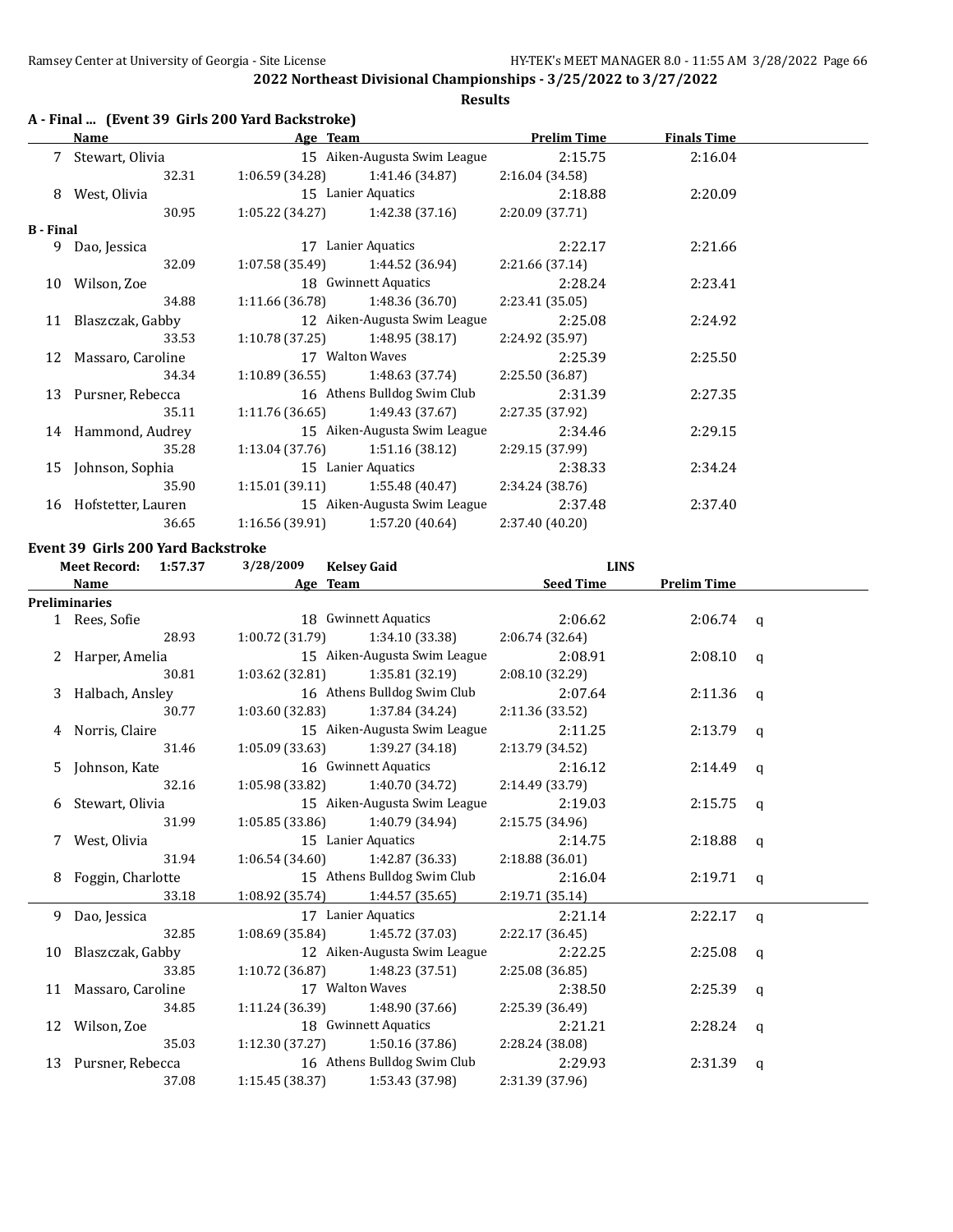**Results**

|    | Preliminaries  (Event 39 Girls 200 Yard Backstroke) |                                  |                  |                    |          |  |  |  |  |
|----|-----------------------------------------------------|----------------------------------|------------------|--------------------|----------|--|--|--|--|
|    | Name                                                | Age Team                         | <b>Seed Time</b> | <b>Prelim Time</b> |          |  |  |  |  |
| 14 | Hammond, Audrey                                     | 15 Aiken-Augusta Swim League     | 2:30.61          | 2:34.46            | $\alpha$ |  |  |  |  |
|    | 35.50                                               | 1:55.32(40.53)<br>1:14.79(39.29) | 2:34.46 (39.14)  |                    |          |  |  |  |  |
| 15 | Hofstetter, Lauren                                  | 15 Aiken-Augusta Swim League     | 2:37.98          | $2:37.48$ q        |          |  |  |  |  |
|    | 37.16                                               | 1:57.85(40.25)<br>1:17.60(40.44) | 2:37.48 (39.63)  |                    |          |  |  |  |  |
| 16 | Johnson, Sophia                                     | Lanier Aquatics<br>15            | 2:38.73          | 2:38.33            |          |  |  |  |  |
|    | Cash, Lillian                                       | Brad Akins YMCA Barracudas<br>16 | 2:43.01          | 3:01.77            |          |  |  |  |  |

#### **Event 40 Boys 200 Yard Backstroke**

|                  | <b>Meet Record:</b>  | 1:42.42 | 3/28/2009       | <b>Gil Stovall</b>                |                    | <b>ABCS</b>        |  |
|------------------|----------------------|---------|-----------------|-----------------------------------|--------------------|--------------------|--|
|                  | <b>Name</b>          |         |                 | Age Team                          | <b>Prelim Time</b> | <b>Finals Time</b> |  |
| A - Final        |                      |         |                 |                                   |                    |                    |  |
|                  | 1 Riordan, Jimmy     |         |                 | 18 Aiken-Augusta Swim League      | 1:52.06            | 1:51.64            |  |
|                  |                      | 25.87   | 53.97 (28.10)   | 1:22.34 (28.37)                   | 1:51.64 (29.30)    |                    |  |
|                  | 2 Dunbar, Jack       |         |                 | 17 Gwinnett Aquatics              | 1:52.70            | 1:52.83            |  |
|                  |                      | 26.49   | 55.02 (28.53)   | 1:24.51 (29.49)                   | 1:52.83 (28.32)    |                    |  |
| 3                | Kennedy, Garrett     |         |                 | 17 Athens Bulldog Swim Club       | 1:51.98            | 1:53.39            |  |
|                  |                      | 26.25   | 54.64 (28.39)   | 1:24.40 (29.76)                   | 1:53.39 (28.99)    |                    |  |
|                  | 4 Hill, Ben          |         |                 | 15 Aiken-Augusta Swim League      | 1:57.57            | 1:56.12            |  |
|                  |                      | 27.53   | 56.83 (29.30)   | 1:26.63 (29.80)                   | 1:56.12 (29.49)    |                    |  |
|                  | 5 Hines, Will        |         |                 | 17 Athens Bulldog Swim Club       | 1:58.02            | 1:57.88            |  |
|                  |                      | 28.11   | 58.04 (29.93)   | 1:28.71 (30.67)                   | 1:57.88 (29.17)    |                    |  |
|                  | 6 Wooldridge, Thomas |         |                 | 18 Gwinnett Aquatics              | 2:00.29            | 1:58.36            |  |
|                  |                      | 27.48   |                 | 57.49 (30.01) 1:27.89 (30.40)     | 1:58.36 (30.47)    |                    |  |
|                  | 7 Dockstader, Adam   |         |                 | 17 Gwinnett Aquatics              | 1:59.99            | 1:59.13            |  |
|                  |                      | 28.00   |                 | 57.90 (29.90) 1:28.39 (30.49)     | 1:59.13 (30.74)    |                    |  |
|                  | 8 Blanchard, Will    |         |                 | 16 Aiken-Augusta Swim League      | 2:01.36            | 2:02.88            |  |
|                  |                      | 29.02   |                 | $1:00.17(31.15)$ $1:31.36(31.19)$ | 2:02.88 (31.52)    |                    |  |
| <b>B</b> - Final |                      |         |                 |                                   |                    |                    |  |
|                  | 9 Fagrell, Parker    |         |                 | 15 Athens Bulldog Swim Club       | 2:03.99            | 1:59.81            |  |
|                  |                      | 27.31   | 57.14 (29.83)   | 1:28.19 (31.05)                   | 1:59.81 (31.62)    |                    |  |
|                  | 10 Simmon, Graham    |         |                 | 17 Gwinnett Aquatics              | 2:02.00            | 2:00.46            |  |
|                  |                      | 28.56   | 58.96 (30.40)   | 1:29.95 (30.99)                   | 2:00.46 (30.51)    |                    |  |
|                  | 11 Johnson, Lucas    |         |                 | 16 Gwinnett Aquatics              | 2:04.12            | 2:00.62            |  |
|                  |                      | 28.36   | 58.62 (30.26)   | 1:29.77(31.15)                    | 2:00.62 (30.85)    |                    |  |
|                  | 12 Huynh, Tyson      |         |                 | 16 Lanier Aquatics                | 2:07.86            | 2:00.88            |  |
|                  |                      | 27.66   | 58.61 (30.95)   | 1:29.83 (31.22)                   | 2:00.88 (31.05)    |                    |  |
|                  | 13 Lin, Sean         |         |                 | 15 Gwinnett Aquatics              | 2:07.22            | 2:06.44            |  |
|                  |                      | 29.86   | 1:01.52(31.66)  | 1:33.82 (32.30)                   | 2:06.44 (32.62)    |                    |  |
|                  | 14 Obrien, Murphy    |         |                 | 17 Walton Waves                   | 2:13.20            | 2:10.12            |  |
|                  |                      | 30.31   | 1:02.91(32.60)  | 1:36.59 (33.68)                   | 2:10.12 (33.53)    |                    |  |
|                  | 15 Krosner, Zach     |         |                 | 16 Athens Bulldog Swim Club       | 2:21.55            | 2:15.48            |  |
|                  |                      | 30.69   | 1:04.52 (33.83) | 1:40.68(36.16)                    | 2:15.48 (34.80)    |                    |  |
|                  | 16 Jensen, Dallin    |         |                 | 17 Summit Swimming                | 2:20.93            | 2:16.01            |  |
|                  |                      | 31.45   | 1:05.54(34.09)  | 1:40.74 (35.20)                   | 2:16.01 (35.27)    |                    |  |

#### **Event 40 Boys 200 Yard Backstroke**

| 1:42.42<br><b>Meet Record:</b> | 3/28/2009<br><b>Gil Stovall</b>  | <b>ABCS</b>                            |          |
|--------------------------------|----------------------------------|----------------------------------------|----------|
| Name                           | Age Team                         | <b>Seed Time</b><br><b>Prelim Time</b> |          |
| Preliminaries                  |                                  |                                        |          |
| Kennedy, Garrett               | 17 Athens Bulldog Swim Club      | 1:52.40<br>1:51.98                     | - a      |
| 26.62                          | 1:23.49 (28.71)<br>54.78 (28.16) | 1:51.98 (28.49)                        |          |
| Riordan, Jimmy                 | 18 Aiken-Augusta Swim League     | 1:51.93<br>1:52.06                     | <b>a</b> |
| 26.02                          | 1:23.19(28.65)<br>54.54 (28.52)  | 1:52.06 (28.87)                        |          |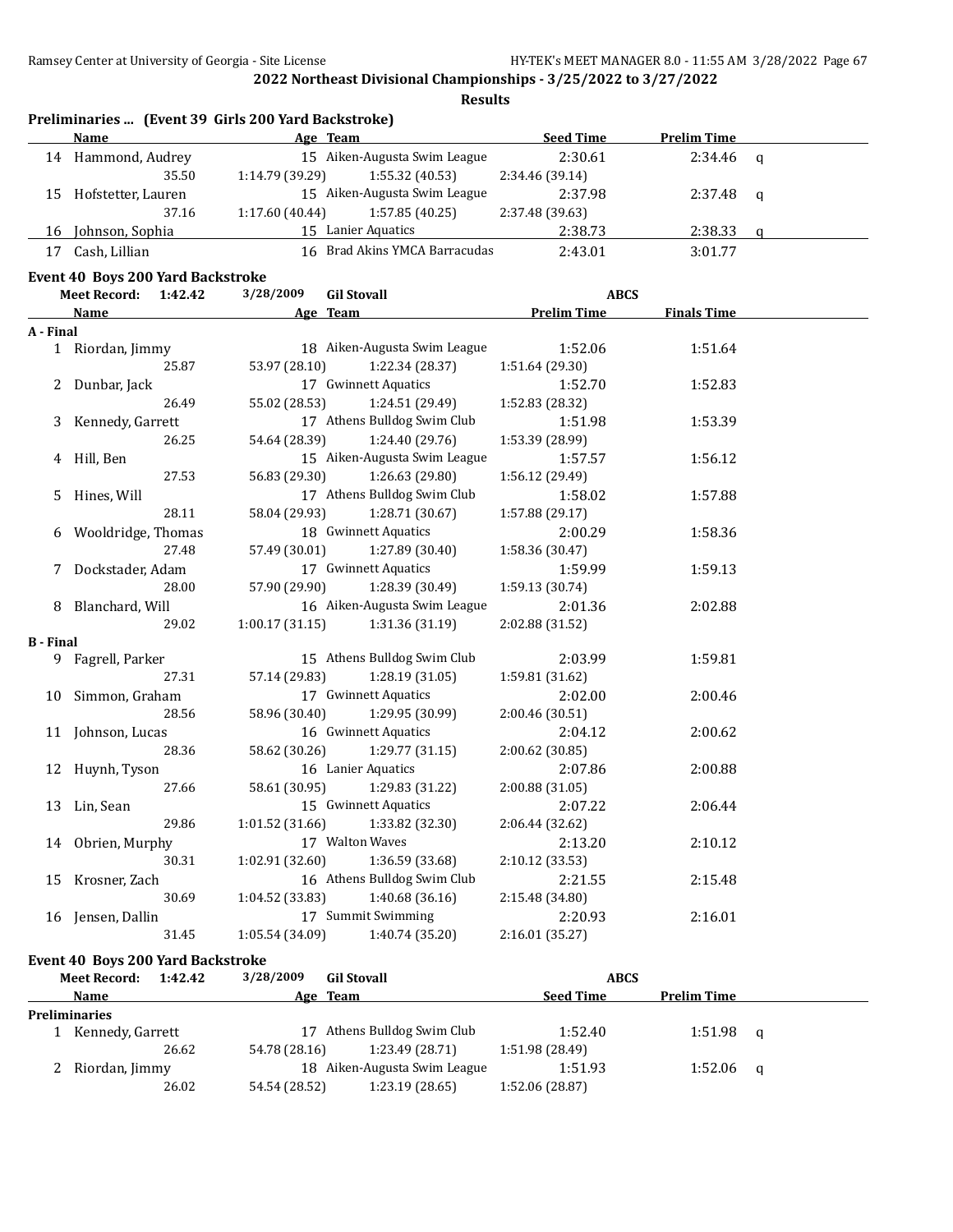**Results**

| Preliminaries  (Event 40 Boys 200 Yard Backstroke) |  |  |  |
|----------------------------------------------------|--|--|--|
|----------------------------------------------------|--|--|--|

|   | <b>Name</b>          | Age Team        |                              | <b>Seed Time</b> | <b>Prelim Time</b> |              |
|---|----------------------|-----------------|------------------------------|------------------|--------------------|--------------|
|   | 3 Dunbar, Jack       |                 | 17 Gwinnett Aquatics         | 1:54.02          | 1:52.70            | $\mathsf{q}$ |
|   | 26.52                | 55.27 (28.75)   | 1:24.09 (28.82)              | 1:52.70 (28.61)  |                    |              |
|   | 4 Hill, Ben          |                 | 15 Aiken-Augusta Swim League | 1:57.98          | 1:57.57            | q            |
|   | 27.81                | 57.25 (29.44)   | 1:27.50(30.25)               | 1:57.57 (30.07)  |                    |              |
|   | 5 Hines, Will        |                 | 17 Athens Bulldog Swim Club  | 1:58.01          | 1:58.02            | q            |
|   | 28.05                | 58.23 (30.18)   | 1:28.64 (30.41)              | 1:58.02 (29.38)  |                    |              |
| 6 | Dockstader, Adam     |                 | 17 Gwinnett Aquatics         | 1:59.98          | 1:59.99            | q            |
|   | 28.49                | 58.83 (30.34)   | 1:29.49 (30.66)              | 1:59.99 (30.50)  |                    |              |
|   | 7 Wooldridge, Thomas |                 | 18 Gwinnett Aquatics         | 1:55.95          | 2:00.29            | q            |
|   | 28.25                | 58.90 (30.65)   | 1:29.85 (30.95)              | 2:00.29 (30.44)  |                    |              |
| 8 | Blanchard, Will      |                 | 16 Aiken-Augusta Swim League | 2:02.90          | 2:01.36            | $\mathsf{q}$ |
|   | 29.15                | 1:00.14(30.99)  | 1:30.97 (30.83)              | 2:01.36 (30.39)  |                    |              |
|   | 9 Simmon, Graham     |                 | 17 Gwinnett Aquatics         | 2:00.71          | 2:02.00            | $\mathbf q$  |
|   | 28.54                | 59.35 (30.81)   | 1:30.84 (31.49)              | 2:02.00 (31.16)  |                    |              |
|   | 10 Fagrell, Parker   |                 | 15 Athens Bulldog Swim Club  | 2:02.67          | 2:03.99            | q            |
|   | 29.09                | 59.67 (30.58)   | 1:31.93 (32.26)              | 2:03.99 (32.06)  |                    |              |
|   | 11 Johnson, Lucas    |                 | 16 Gwinnett Aquatics         | 2:04.78          | 2:04.12            | $\mathbf q$  |
|   | 28.64                | 1:00.15(31.51)  | 1:32.20 (32.05)              | 2:04.12 (31.92)  |                    |              |
|   | 12 Lin, Sean         |                 | 15 Gwinnett Aquatics         | 2:05.01          | 2:07.22            | q            |
|   | 30.15                | 1:01.71(31.56)  | 1:34.28 (32.57)              | 2:07.22 (32.94)  |                    |              |
|   | 13 Huynh, Tyson      |                 | 16 Lanier Aquatics           | 2:02.53          | 2:07.86            | q            |
|   | 26.93                | 58.61 (31.68)   | 1:33.05 (34.44)              | 2:07.86 (34.81)  |                    |              |
|   | 14 Krosner, Sam      |                 | 18 Athens Bulldog Swim Club  | 2:19.34          | 2:11.64            | q            |
|   | 30.63                | 1:03.55 (32.92) | 1:37.51 (33.96)              | 2:11.64 (34.13)  |                    |              |
|   | 15 Obrien, Murphy    |                 | 17 Walton Waves              | 2:22.81          | 2:13.20            | a            |
|   | 31.63                | 1:05.50 (33.87) | 1:40.22 (34.72)              | 2:13.20 (32.98)  |                    |              |
|   | 16 Jensen, Dallin    |                 | 17 Summit Swimming           | 2:24.90          | 2:20.93            | q            |
|   | 33.44                | 1:08.14 (34.70) | 1:45.48 (37.34)              | 2:20.93 (35.45)  |                    |              |
|   | 17 Krosner, Zach     |                 | 16 Athens Bulldog Swim Club  | 2:23.89          | 2:21.55            |              |
|   | 33.42                | 1:09.96 (36.54) | 1:46.75 (36.79)              | 2:21.55 (34.80)  |                    |              |
|   | 18 Fair, Daniel      |                 | 15 Aiken-Augusta Swim League | 2:22.69          | 2:25.21            |              |
|   | 32.16                | 1:08.48 (36.32) | 1:47.32 (38.84)              | 2:25.21 (37.89)  |                    |              |
|   | 19 Levine, Mark      |                 | 15 Summit Swimming           | 2:28.18          | 2:27.73            |              |
|   | 34.74                | 1:11.32(36.58)  | 1:49.64 (38.32)              | 2:27.73 (38.09)  |                    |              |
|   | 20 McCluggage, Blake |                 | 18 Gwinnett Aquatics         | 2:22.37          | 2:27.92            |              |
|   | 34.95                | 1:11.76 (36.81) | 1:50.11 (38.35)              | 2:27.92 (37.81)  |                    |              |

## **Event 41 Girls 11-12 50 Yard Butterfly**

|                  | <b>Meet Record:</b> | 26.93 | 3/24/2012 | <b>Danielle DellaTorre</b>  | <b>ABSC</b>        |                    |  |
|------------------|---------------------|-------|-----------|-----------------------------|--------------------|--------------------|--|
|                  | <b>Name</b>         |       |           | Age Team                    | <b>Prelim Time</b> | <b>Finals Time</b> |  |
| A - Final        |                     |       |           |                             |                    |                    |  |
|                  | Groves, Karoline    |       | 11        | Aiken-Augusta Swim League   | 30.20              | 29.70              |  |
| 2                | Zellner, Zoev       |       |           | 12 Athens Bulldog Swim Club | 31.73              | 29.97              |  |
| 3                | Gober, Peyton       |       | 11        | Brad Akins YMCA Barracudas  | 31.89              | 31.30              |  |
| 4                | Ash, Edie           |       | 11        | Athens Bulldog Swim Club    | 33.95              | 32.00              |  |
| 5                | Templin, Leah       |       | 11        | Athens Bulldog Swim Club    | 32.77              | 32.13              |  |
| 6                | Clarkson, Poppy     |       |           | 12 Lanier Aquatics          | 32.44              | 32.45              |  |
|                  | Vaughn, Kerrigan    |       | 12        | Athens Bulldog Swim Club    | 32.65              | 32.74              |  |
| 8                | Neace, Lauren       |       |           | 12 Athens Bulldog Swim Club | 33.77              | 33.41              |  |
| <b>B</b> - Final |                     |       |           |                             |                    |                    |  |
| 9                | Breiding, Kate      |       | 11        | <b>Gwinnett Aquatics</b>    | 33.97              | 32.46              |  |
| 10               | Trent, Chloe        |       | 12.       | Athens Bulldog Swim Club    | 34.68              | 34.50              |  |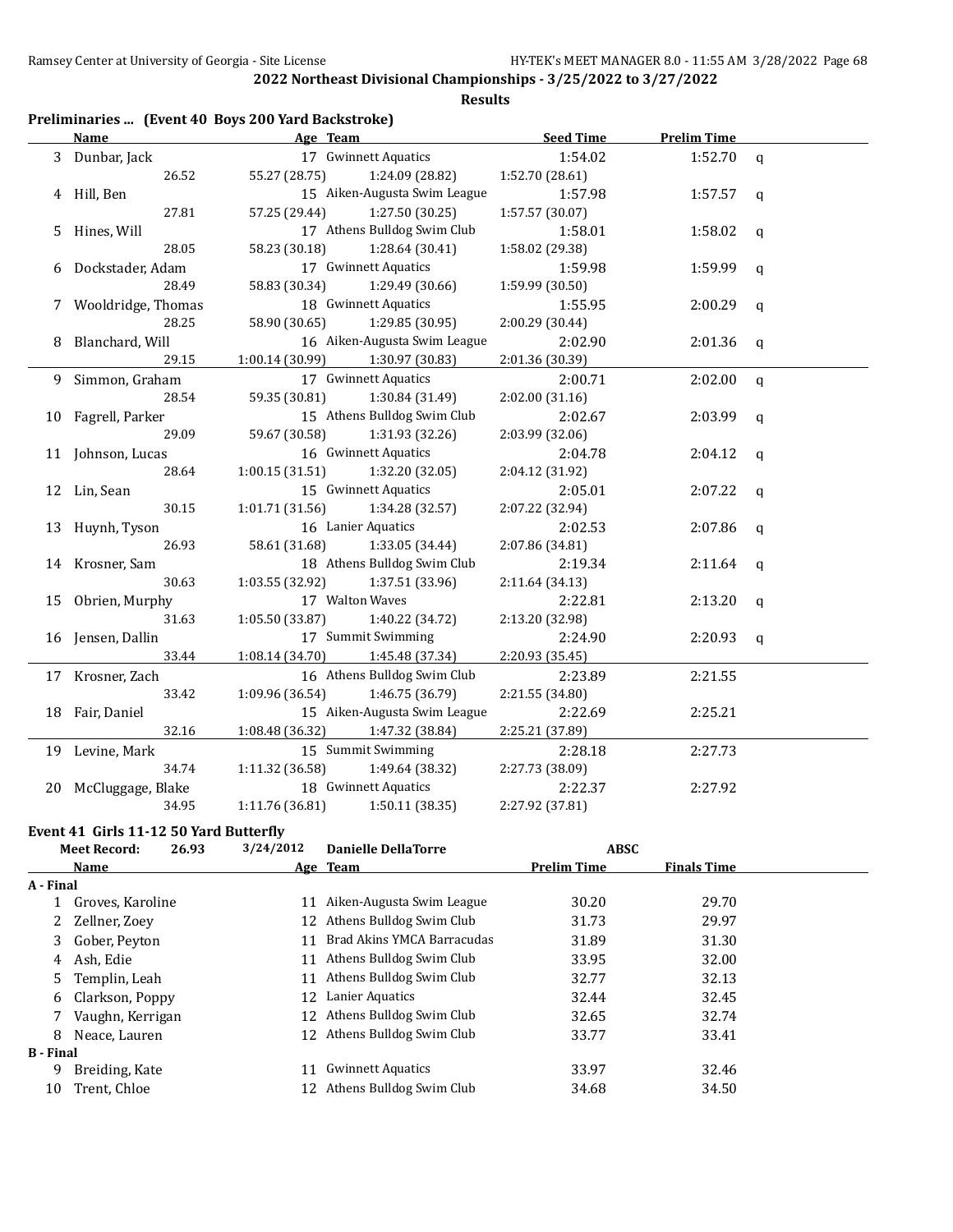|       | B - Final  (Event 41 Girls 11-12 50 Yard Butterfly) |           |                              | <b>Prelim Time</b> |                    |   |
|-------|-----------------------------------------------------|-----------|------------------------------|--------------------|--------------------|---|
|       | Name                                                |           | Age Team                     |                    | <b>Finals Time</b> |   |
| 11    | McLucas, Daphne                                     |           | 12 Athens Bulldog Swim Club  | 36.00              | 34.70              |   |
| 12    | Dennison, Kitty                                     |           | 12 Athens Bulldog Swim Club  | 36.50              | 34.84              |   |
| 13    | Tomlinson, Bailey                                   |           | 12 Athens Bulldog Swim Club  | 34.34              | 34.85              |   |
| 14    | Rosser, Gabby                                       |           | 11 Athens Bulldog Swim Club  | 34.30              | 35.02              |   |
| 15    | Kaiser, Molly                                       | 12        | Unat                         | 35.56              | 35.55              |   |
| 16    | Guest, Sarah Beth                                   |           | 11 Unat                      | 36.14              | 36.30              |   |
|       | Event 41 Girls 11-12 50 Yard Butterfly              |           |                              |                    |                    |   |
|       | 26.93<br><b>Meet Record:</b>                        | 3/24/2012 | <b>Danielle DellaTorre</b>   | ABSC               |                    |   |
|       | Name                                                |           | Age Team                     | <b>Seed Time</b>   | <b>Prelim Time</b> |   |
|       | <b>Preliminaries</b>                                |           |                              |                    |                    |   |
| 1     | Groves, Karoline                                    |           | 11 Aiken-Augusta Swim League | 30.12              | 30.20              | q |
| 2     | Zellner, Zoey                                       |           | 12 Athens Bulldog Swim Club  | 30.92              | 31.73              | q |
| 3     | Gober, Peyton                                       | 11        | Brad Akins YMCA Barracudas   | 31.05              | 31.89              | q |
| 4     | Clarkson, Poppy                                     | 12        | Lanier Aquatics              | 34.82              | 32.44              | q |
| 5     | Vaughn, Kerrigan                                    |           | 12 Athens Bulldog Swim Club  | 33.50              | 32.65              | q |
| 6     | Templin, Leah                                       |           | 11 Athens Bulldog Swim Club  | 32.87              | 32.77              | q |
| 7     | Sanchez-Rodriguez, Louisiana                        |           | 12 Lanier Aquatics           | 33.99              | 33.73              | q |
| 8     | Neace, Lauren                                       |           | 12 Athens Bulldog Swim Club  | 35.05              | 33.77              | q |
| 9     | Ash, Edie                                           |           | 11 Athens Bulldog Swim Club  | 33.46              | 33.95              | q |
| 10    | Breiding, Kate                                      | 11        | <b>Gwinnett Aquatics</b>     | 32.67              | 33.97              | q |
| 11    | Rosser, Gabby                                       | 11        | Athens Bulldog Swim Club     | 34.55              | 34.30              | q |
| 12    | Tomlinson, Bailey                                   | 12        | Athens Bulldog Swim Club     | 35.23              | 34.34              | q |
| 13    | Trent, Chloe                                        | 12        | Athens Bulldog Swim Club     | 37.29              | 34.68              | q |
| 14    | Kaiser, Molly                                       | 12        | Unat                         | 34.70              | 35.56              | q |
| 15    | McLucas, Daphne                                     | 12        | Athens Bulldog Swim Club     | 34.99              | 36.00              | q |
| 16    | Guest, Sarah Beth                                   | 11        | Unat                         | 34.86              | 36.14              | a |
| 17    | Dennison, Kitty                                     |           | 12 Athens Bulldog Swim Club  | 38.61              | 36.50              |   |
| 18    | Aguilar, Alison                                     |           | 12 Lanier Aquatics           | 36.11              | 37.77              |   |
| 19    | Yang, Leila                                         |           | 11 Lanier Aquatics           | 37.00              | 38.09              |   |
| 20    | Ayers, Ella                                         | 11        | Aiken-Augusta Swim League    | 39.45              | 38.19              |   |
| 21    | Whetstone, Emery                                    | 11        | Lanier Aquatics              | 40.85              | 38.41              |   |
| 22    | Moulder, Vivian                                     | 12        | <b>Gwinnett Aquatics</b>     | 37.96              | 38.62              |   |
| 23    | Sweet, Shiloh                                       |           | 11 Aiken-Augusta Swim League | 38.99              | 38.71              |   |
| $*24$ | Exil, Brianna                                       |           | 11 Summit Swimming           | 36.80              | 38.80              |   |
| *24   | Gobble, Emery                                       | 12        | Lanier Aquatics              | 41.46              | 38.80              |   |
|       |                                                     |           | 11 Athens Bulldog Swim Club  |                    |                    |   |
| 26    | Brown, Noa                                          |           | Aiken-Augusta Swim League    | 40.53              | 39.72              |   |
| 27    | Kessler, Paige                                      | 12        | Athens Bulldog Swim Club     | 44.15              | 40.09              |   |
| 28    | Stennes, Sofie                                      | 12        |                              | 44.27              | 40.29              |   |
| 29    | Koch, Evey                                          | 11        | <b>Summit Swimming</b>       | 41.13              | 40.53              |   |
| 30    | Branch, Abby                                        | 11        | Summer Hill Orcas Swim Club  | 41.97              | 40.86              |   |
| 31    | Williams, Eva                                       | 11        | Lanier Aquatics              | 45.45              | 41.03              |   |
| 32    | Chester, Chelsea                                    | 12        | Lanier Aquatics              | 45.60              | 41.24              |   |
| 33    | Luo, Emma                                           | 11        | <b>Gwinnett Aquatics</b>     | 41.98              | 42.09              |   |
| 34    | Morera, Isabella                                    | 11        | Brad Akins YMCA Barracudas   | 47.09              | 42.91              |   |
| 35    | Colquitt, Linda                                     | 11        | Aiken-Augusta Swim League    | 50.37              | 44.10              |   |
| $*36$ | Douris, Zarema                                      | 11        | Athens Bulldog Swim Club     | 47.40              | 44.91              |   |
| $*36$ | Rigsby, Elizabeth                                   | 11        | Aiken-Augusta Swim League    | 45.65              | 44.91              |   |
| 38    | Lindstrom, Harper                                   | 11        | Athens Bulldog Swim Club     | 45.97              | 47.55              |   |
| 39    | Hamilton, Rachel                                    | 12        | Aiken-Augusta Swim League    | 42.50              | 48.09              |   |
| 40    | Office, Jenesis                                     | 12        | <b>Summit Swimming</b>       | 48.51              | 49.65              |   |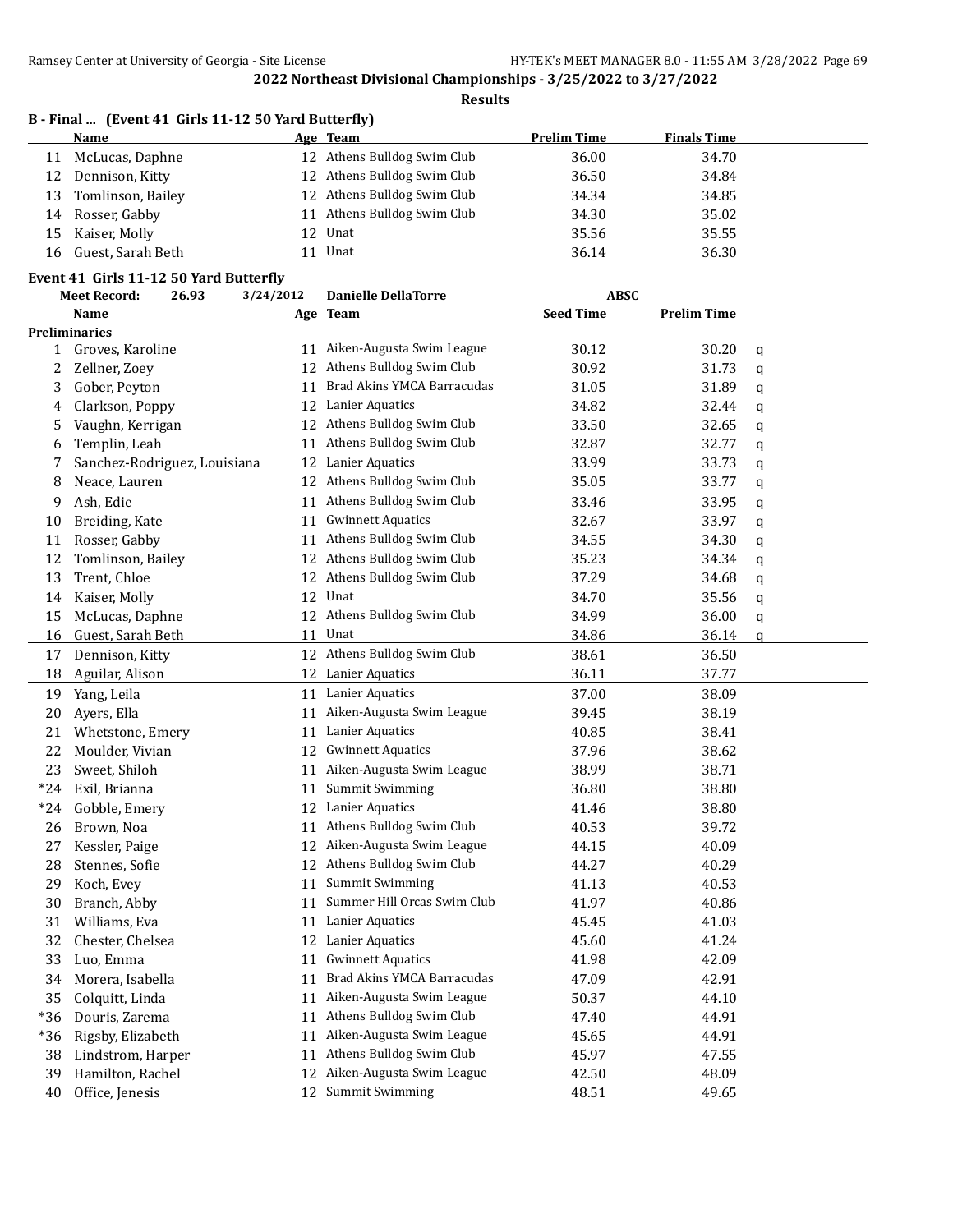#### **Results**

|    | Preliminaries  (Event 41 Girls 11-12 50 Yard Butterfly) |    |                             |                  |                    |  |  |  |
|----|---------------------------------------------------------|----|-----------------------------|------------------|--------------------|--|--|--|
|    | Name                                                    |    | Age Team                    | <b>Seed Time</b> | <b>Prelim Time</b> |  |  |  |
| 41 | Reeves, Hannah                                          | 11 | Gwinnett Aquatics           | 48.53            | 49.73              |  |  |  |
| 42 | Kim, Vivienne                                           | 11 | Aiken-Augusta Swim League   | 50.47            | 50.27              |  |  |  |
| 43 | Green, Grace                                            |    | 12 Athens Bulldog Swim Club | NT               | 50.30              |  |  |  |
|    | --- Osburn, Cora                                        |    | 12 Athens Bulldog Swim Club | NT               | DQ                 |  |  |  |
|    | Arms underwater recovery                                |    |                             |                  |                    |  |  |  |

## **Event 42 Boys 11-12 50 Yard Butterfly**

|                  | <b>Meet Record:</b> | 25.68 | 3/24/2018 | <b>Matthew Scalzi</b>     | <b>SUMMIT</b>      |                    |  |
|------------------|---------------------|-------|-----------|---------------------------|--------------------|--------------------|--|
|                  | Name                |       |           | Age Team                  | <b>Prelim Time</b> | <b>Finals Time</b> |  |
| A - Final        |                     |       |           |                           |                    |                    |  |
|                  | McKay, Colden       |       | 11        | Lanier Aquatics           | 29.25              | 29.52              |  |
|                  | Karumbaiah, Vidur   |       | 11        | Athens Bulldog Swim Club  | 29.74              | 30.62              |  |
| 3                | Boyle, Colin        |       | 12        | Athens Bulldog Swim Club  | 31.95              | 31.21              |  |
| 4                | Huynh, Tyler        |       | 11        | Lanier Aquatics           | 31.40              | 31.39              |  |
| 5                | Coverdill, Patrick  |       | 11        | Athens Bulldog Swim Club  | 32.43              | 32.18              |  |
| 6                | Collins, Michal     |       | 11        | Lanier Aquatics           | 31.96              | 32.32              |  |
|                  | Carr, Duncan        |       | 11        | Lanier Aquatics           | 33.64              | 32.88              |  |
| 8                | Wright, Cole        |       | 12        | <b>Gwinnett Aquatics</b>  | 35.02              | 35.38              |  |
| <b>B</b> - Final |                     |       |           |                           |                    |                    |  |
| 9                | Jones, Cameron      |       | 11        | <b>Gwinnett Aquatics</b>  | 39.14              | 35.45              |  |
| 10               | Reilley, Mateo      |       | 12        | Athens Bulldog Swim Club  | 37.79              | 35.53              |  |
| 11               | Thang, Van          |       | 12        | Athens Bulldog Swim Club  | 39.53              | 36.36              |  |
| 12               | Alexander, Aideen   |       | 12        | Aiken-Augusta Swim League | 38.00              | 36.71              |  |
| 13               | Petersen, Jonah     |       | 12        | Aiken-Augusta Swim League | 39.08              | 38.72              |  |
| 14               | Kirkland, Jack      |       | 11        | Athens Bulldog Swim Club  | 40.91              | 38.78              |  |
| 15               | Hammond, Bear       |       | 11        | Aiken-Augusta Swim League | 39.33              | 38.88              |  |
| 16               | Smith, Brady        |       | 12        | Unat                      | 39.90              | 40.50              |  |

# **Event 42 Boys 11-12 50 Yard Butterfly**

| <b>Meet Record:</b><br>25.68 |                      | 3/24/2018 | <b>Matthew Scalzi</b>     | <b>SUMMIT</b>    |                    |   |
|------------------------------|----------------------|-----------|---------------------------|------------------|--------------------|---|
|                              | <b>Name</b>          |           | Age Team                  | <b>Seed Time</b> | <b>Prelim Time</b> |   |
|                              | <b>Preliminaries</b> |           |                           |                  |                    |   |
|                              | McKay, Colden        | 11        | Lanier Aquatics           | 29.77            | 29.25              | q |
|                              | Karumbaiah, Vidur    | 11        | Athens Bulldog Swim Club  | 29.69            | 29.74              | a |
| 3                            | Huynh, Tyler         | 11        | Lanier Aquatics           | 31.26            | 31.40              | q |
| 4                            | Boyle, Colin         | 12        | Athens Bulldog Swim Club  | 31.65            | 31.95              | a |
| 5.                           | Collins, Michal      | 11        | Lanier Aquatics           | 31.64            | 31.96              | q |
| 6                            | Coverdill, Patrick   | 11        | Athens Bulldog Swim Club  | 32.60            | 32.43              | a |
|                              | Carr, Duncan         | 11        | Lanier Aquatics           | 31.27            | 33.64              | q |
| 8                            | Wright, Cole         | 12        | <b>Gwinnett Aquatics</b>  | 37.41            | 35.02              | a |
| 9                            | Reilley, Mateo       | 12        | Athens Bulldog Swim Club  | 43.40            | 37.79              | a |
| 10                           | Alexander, Aideen    | 12        | Aiken-Augusta Swim League | <b>NT</b>        | 38.00              | a |
| 11                           | Petersen, Jonah      | 12        | Aiken-Augusta Swim League | 40.14            | 39.08              | a |
| 12                           | Jones, Cameron       | 11        | <b>Gwinnett Aquatics</b>  | 38.12            | 39.14              | a |
| 13                           | Hammond, Bear        | 11        | Aiken-Augusta Swim League | 38.64            | 39.33              | a |
| 14                           | Thang, Van           | 12        | Athens Bulldog Swim Club  | 40.24            | 39.53              | a |
| 15                           | Smith, Brady         | 12        | Unat                      | 39.51            | 39.90              | q |
| 16                           | Kirkland, Jack       | 11        | Athens Bulldog Swim Club  | 38.26            | 40.91              | a |
| 17                           | Copeland, Henry      | 11        | <b>Gwinnett Aquatics</b>  | 45.69            | 41.66              |   |
| 18                           | Sabatinelli, Ben     | 11        | Athens Bulldog Swim Club  | NT               | 49.77              |   |
| 19                           | Schirmer, Henry      | 12        | Athens Bulldog Swim Club  | 50.40            | 49.84              |   |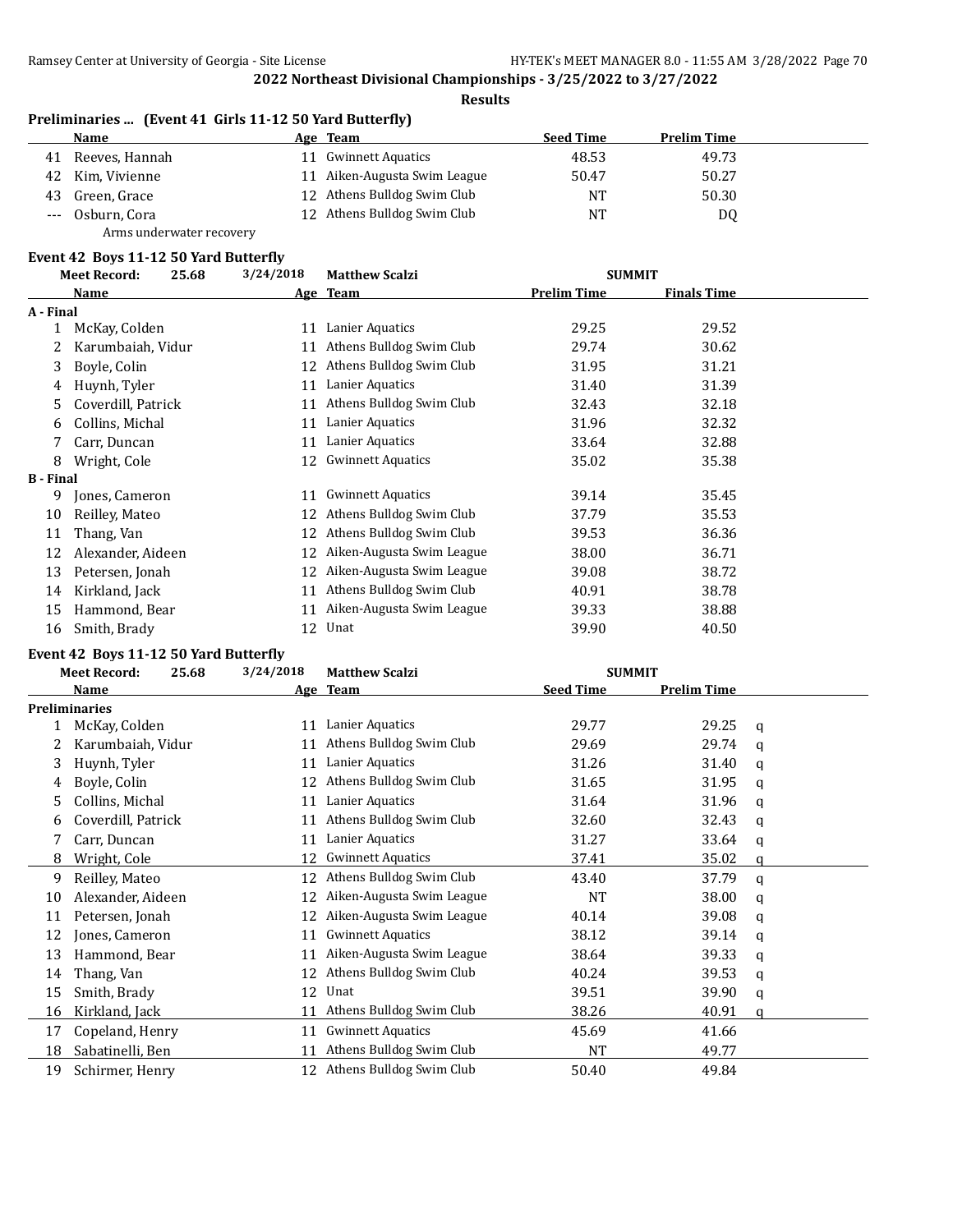|                              | Name                                    |                 | Age Team                       | <b>Seed Time</b>   | <b>Prelim Time</b> |  |
|------------------------------|-----------------------------------------|-----------------|--------------------------------|--------------------|--------------------|--|
|                              | 20 Dillies, Andreas                     |                 | 12 Athens Bulldog Swim Club    | 52.36              | 52.76              |  |
|                              | 21 Bisca, Lucas                         |                 | 11 Walton Waves                | 1:11.93            | 1:03.79            |  |
|                              | Event 43 Girls 13-14 100 Yard Butterfly |                 |                                |                    |                    |  |
| 57.44<br><b>Meet Record:</b> |                                         | 3/27/2010       | Aja Malone                     | <b>TWS</b>         |                    |  |
|                              | <b>Name</b>                             |                 | Age Team                       | <b>Prelim Time</b> | <b>Finals Time</b> |  |
| A - Final                    |                                         |                 |                                |                    |                    |  |
|                              | 1 Young, Ximena                         |                 | 14 Athens Bulldog Swim Club    | 1:00.29            | 59.86              |  |
|                              | 28.24                                   | 59.86 (31.62)   |                                |                    |                    |  |
|                              | Nunnally, Ansley                        |                 | 14 Athens Bulldog Swim Club    | 1:01.00            | 1:01.72            |  |
|                              | 28.66                                   | 1:01.72 (33.06) |                                |                    |                    |  |
| 3                            | Horcher, Elsa                           |                 | 13 Aiken-Augusta Swim League   | 1:02.61            | 1:01.83            |  |
|                              | 28.92                                   | 1:01.83 (32.91) |                                |                    |                    |  |
| 4                            | Hofstetter, Gina                        |                 | 14 Aiken-Augusta Swim League   | 1:04.22            | 1:03.05            |  |
|                              | 29.12                                   | 1:03.05 (33.93) |                                |                    |                    |  |
| 5                            | Dillon, Ella                            |                 | 14 Athens Bulldog Swim Club    | 1:04.33            | 1:05.19            |  |
|                              | 29.87                                   | 1:05.19 (35.32) |                                |                    |                    |  |
| 6                            | Shaffer, Addison                        |                 | 14 Gwinnett Aquatics           | 1:06.54            | 1:05.82            |  |
|                              | 30.89                                   | 1:05.82 (34.93) |                                |                    |                    |  |
| 7                            | Miller, Reagan                          |                 | 14 Gwinnett Aquatics           | 1:05.63            | 1:06.24            |  |
|                              | 30.62                                   | 1:06.24(35.62)  |                                |                    |                    |  |
| 8                            | Bold, Abby                              |                 | 14 Gwinnett Aquatics           | 1:07.11            | 1:06.72            |  |
|                              | 31.31                                   | 1:06.72 (35.41) |                                |                    |                    |  |
| <b>B</b> - Final             |                                         |                 |                                |                    |                    |  |
|                              | 9 Bates, Martha                         |                 | 14 Athens Bulldog Swim Club    | 1:08.20            | 1:04.99            |  |
|                              | 30.42                                   | 1:04.99 (34.57) |                                |                    |                    |  |
| 10                           | Harding, Riley                          |                 | 13 Athens Bulldog Swim Club    | 1:07.26            | 1:07.11            |  |
|                              | 31.46                                   | 1:07.11(35.65)  |                                |                    |                    |  |
|                              | 11 Harper, Macy Belle                   |                 | 13 Aiken-Augusta Swim League   | 1:08.98            | 1:07.63            |  |
|                              | 31.00                                   | 1:07.63 (36.63) |                                |                    |                    |  |
|                              | 12 Inlow, Jenna                         |                 | 13 Gwinnett Aquatics           | 1:08.14            | 1:09.41            |  |
|                              | 32.25                                   | 1:09.41(37.16)  |                                |                    |                    |  |
| 13                           | Seuser, Amanda                          |                 | 13 Summer Hill Orcas Swim Club | 1:11.65            | 1:10.77            |  |
|                              | 32.52                                   | 1:10.77 (38.25) |                                |                    |                    |  |
| 14                           | He, Alethea                             |                 | 14 Athens Bulldog Swim Club    | 1:11.18            | 1:11.39            |  |
|                              | 32.31                                   | 1:11.39 (39.08) |                                |                    |                    |  |
|                              |                                         |                 | 14 Gwinnett Aquatics           |                    |                    |  |
| 15                           | Chisholm, Aubrey                        |                 |                                | 1:12.20            | 1:11.48            |  |
|                              | 33.01                                   | 1:11.48 (38.47) |                                |                    |                    |  |
|                              | 16 Prince, Caroline                     |                 | 14 Athens Bulldog Swim Club    | 1:11.13            | 1:11.63            |  |
|                              | 33.13                                   | 1:11.63(38.50)  |                                |                    |                    |  |

|    | <b>Meet Record:</b>  | 57.44 | 3/27/2010       | Aja Malone                | <b>TWS</b>       |                    |   |  |  |
|----|----------------------|-------|-----------------|---------------------------|------------------|--------------------|---|--|--|
|    | Name                 |       |                 | Age Team                  | <b>Seed Time</b> | <b>Prelim Time</b> |   |  |  |
|    | <b>Preliminaries</b> |       |                 |                           |                  |                    |   |  |  |
|    | Young, Ximena        |       | 14              | Athens Bulldog Swim Club  | 59.70            | 1:00.29            | q |  |  |
|    |                      | 29.10 | 1:00.29(31.19)  |                           |                  |                    |   |  |  |
| 2. | Nunnally, Ansley     |       | 14              | Athens Bulldog Swim Club  | 59.96            | 1:01.00            | q |  |  |
|    |                      | 28.41 | 1:01.00(32.59)  |                           |                  |                    |   |  |  |
|    | Horcher, Elsa        |       | 13              | Aiken-Augusta Swim League | 1:02.66          | 1:02.61            | q |  |  |
|    |                      | 29.64 | 1:02.61 (32.97) |                           |                  |                    |   |  |  |
| 4  | Hofstetter, Gina     |       | 14              | Aiken-Augusta Swim League | 1:03.18          | 1:04.22            | q |  |  |
|    |                      | 29.92 | 1:04.22 (34.30) |                           |                  |                    |   |  |  |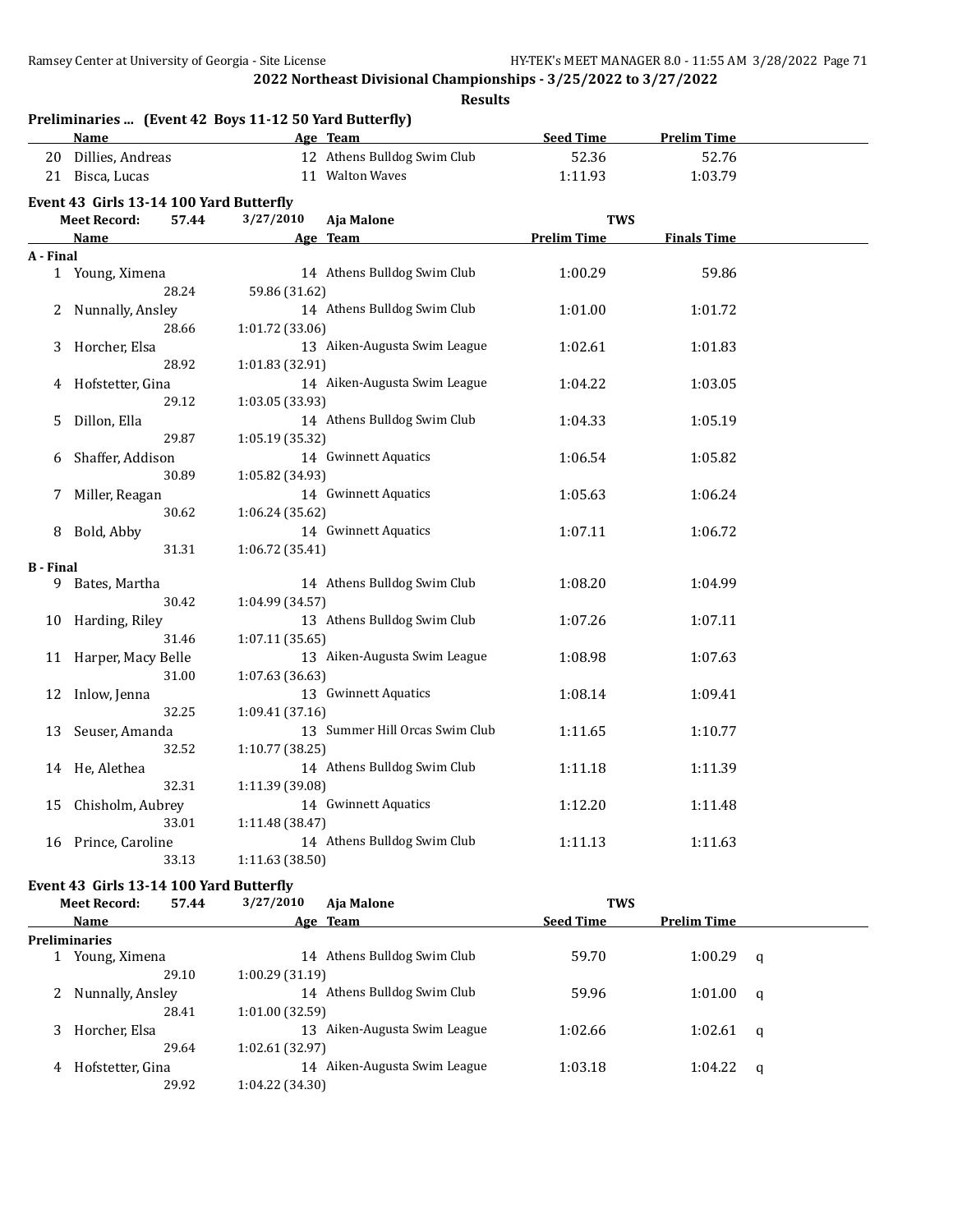|              | <b>Name</b>               | Preliminaries  (Event 43 Girls 13-14 100 Yard Butterfly)<br>Age Team | <b>Seed Time</b> | <b>Prelim Time</b> |             |
|--------------|---------------------------|----------------------------------------------------------------------|------------------|--------------------|-------------|
| 5            | Dillon, Ella              | 14 Athens Bulldog Swim Club                                          | 1:03.47          | 1:04.33            | $\mathbf q$ |
|              | 29.76                     | 1:04.33 (34.57)                                                      |                  |                    |             |
| 6            | Miller, Reagan            | 14 Gwinnett Aquatics                                                 | 1:03.77          | 1:05.63            | q           |
|              | 30.47                     | 1:05.63 (35.16)                                                      |                  |                    |             |
| 7            | Shaffer, Addison          | 14 Gwinnett Aquatics                                                 | 1:06.44          | 1:06.54            | q           |
|              | 32.61                     | 1:06.54 (33.93)                                                      |                  |                    |             |
| 8<br>9<br>10 | Bold, Abby                | 14 Gwinnett Aquatics                                                 | 1:04.64          | 1:07.11            | q           |
|              | 31.57                     | 1:07.11 (35.54)                                                      |                  |                    |             |
|              | Harding, Riley            | 13 Athens Bulldog Swim Club                                          | 1:09.98          | 1:07.26            | q           |
|              | 31.41                     | 1:07.26 (35.85)                                                      |                  |                    |             |
|              | Inlow, Jenna              | 13 Gwinnett Aquatics                                                 | 1:08.71          | 1:08.14            | q           |
|              | 32.10                     | 1:08.14 (36.04)                                                      |                  |                    |             |
| 11           | Bates, Martha             | 14 Athens Bulldog Swim Club                                          | 1:05.95          | 1:08.20            | q           |
|              | 31.04                     | 1:08.20 (37.16)                                                      |                  |                    |             |
| 12           | Harper, Macy Belle        | 13 Aiken-Augusta Swim League                                         | 1:08.44          | 1:08.98            |             |
|              | 31.91                     | 1:08.98 (37.07)                                                      |                  |                    | q           |
| 13           | Prince, Caroline          | 14 Athens Bulldog Swim Club                                          | 1:13.07          | 1:11.13            |             |
| 14           | He, Alethea               | 14 Athens Bulldog Swim Club                                          | 1:12.90          | 1:11.18            | q           |
|              | 32.75                     | 1:11.18 (38.43)                                                      |                  |                    | q           |
| 15           | Seuser, Amanda            | 13 Summer Hill Orcas Swim Club                                       | 1:11.81          | 1:11.65            |             |
|              | 32.58                     |                                                                      |                  |                    | q           |
|              |                           | 1:11.65 (39.07)<br>14 Gwinnett Aquatics                              | 1:07.68          | 1:12.20            |             |
| 16           | Chisholm, Aubrey<br>33.05 |                                                                      |                  |                    | q           |
|              |                           | 1:12.20 (39.15)                                                      |                  |                    |             |
| 17           | Johnson, Paige            | 13 Gwinnett Aquatics<br>13 Summer Hill Orcas Swim Club               | 1:14.99          | 1:13.81            |             |
| 18           | Martin, Drew<br>33.80     |                                                                      | 1:19.62          | 1:15.23            |             |
|              | McCullough, Samantha      | 1:15.23 (41.43)<br>13 Athens Bulldog Swim Club                       | 1:13.54          | 1:15.31            |             |
| 19           |                           | 13 Aiken-Augusta Swim League                                         |                  |                    |             |
| 20           | Crawford, Josie           |                                                                      | 1:14.57          | 1:15.63            |             |
| 21           | Mahaffey, Marissa         | <b>Brad Akins YMCA Barracudas</b><br>13                              | 1:17.15          | 1:17.44            |             |
| 22           | Carter, Bria              | Lanier Aquatics<br>13                                                | 1:18.60          | 1:18.78            |             |
| 23           | Ponder, Keziah            | 14 Gwinnett Aquatics                                                 | 1:29.58          | 1:19.22            |             |
|              | 35.37                     | 1:19.22 (43.85)                                                      |                  |                    |             |
| 24           | Teach, Turner             | 14 Athens Bulldog Swim Club                                          | 1:25.45          | 1:21.52            |             |
|              | 38.05                     | 1:21.52 (43.47)                                                      |                  |                    |             |
| 25           | Rabon, Morgan             | 13 Summer Hill Orcas Swim Club                                       | 1:22.40          | 1:21.95            |             |
|              | 35.74                     | 1:21.95 (46.21)                                                      |                  |                    |             |
| 26           | Jones, Avery              | 14 Aiken-Augusta Swim League                                         | 1:38.46          | 1:22.30            |             |
|              | 37.45                     | 1:22.30 (44.85)                                                      |                  |                    |             |
| 27           | Smith, Lynnette           | 14 Athens Bulldog Swim Club                                          | 1:24.10          | 1:22.70            |             |
|              | 37.19                     | 1:22.70 (45.51)                                                      |                  |                    |             |
| 28           | Giles, Kyleigh            | 14 Lanier Aquatics                                                   | 1:30.12          | 1:22.93            |             |
|              | 36.08                     | 1:22.93 (46.85)                                                      |                  |                    |             |
| 29           | Graff, Bea                | 13 Athens Bulldog Swim Club                                          | 1:35.00          | 1:23.80            |             |
| 30           | Collins, Oliwia           | 14 Lanier Aquatics                                                   | 1:30.22          | 1:25.69            |             |
|              | 39.17                     | 1:25.69 (46.52)                                                      |                  |                    |             |
| 31           | Nelson, MJ                | 13 Lanier Aquatics                                                   | 1:30.18          | 1:26.08            |             |
|              | 38.82                     | 1:26.08 (47.26)                                                      |                  |                    |             |
| 32           | McCoy, Mary               | 13 Aiken-Augusta Swim League                                         | NT               | 1:29.63            |             |
|              | 38.92                     | 1:29.63 (50.71)                                                      |                  |                    |             |
| 33           | Holderfield, Carly        | 14 Lanier Aquatics                                                   | 1:35.25          | 1:29.69            |             |
|              | 34 Frey, Issy             | 13 Aiken-Augusta Swim League                                         | NT               | 1:31.07            |             |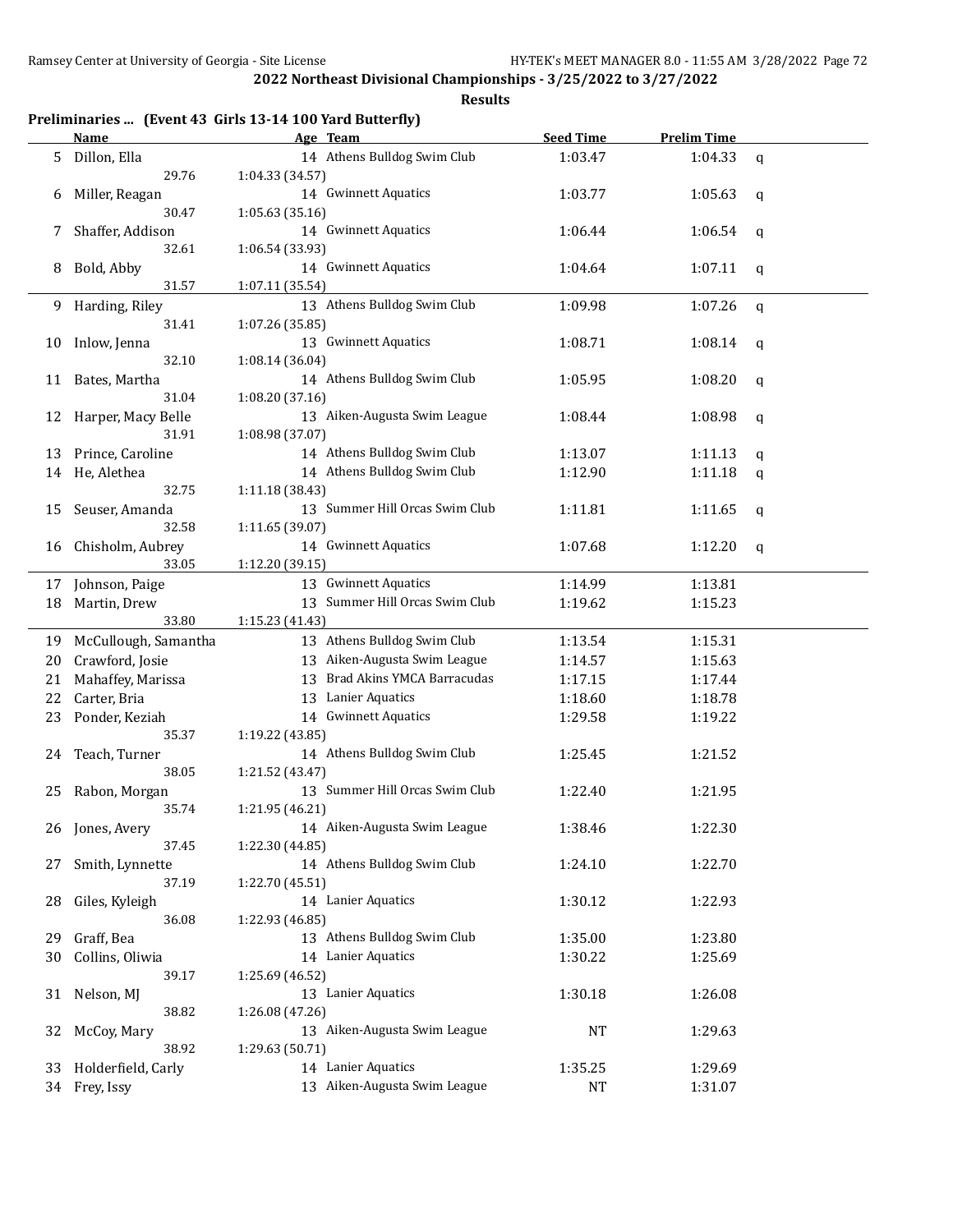#### **Results**

## **Preliminaries ... (Event 43 Girls 13-14 100 Yard Butterfly)**

|       | Name                     | Age Team                       | <b>Seed Time</b> | <b>Prelim Time</b> |  |
|-------|--------------------------|--------------------------------|------------------|--------------------|--|
| 35    | Pincombe, Violet         | <b>Gwinnett Aquatics</b><br>13 | 1:38.78          | 1:33.66            |  |
|       | 42.03                    | 1:33.66 (51.63)                |                  |                    |  |
| 36    | Schwede, Madison         | 13 Aiken-Augusta Swim League   | NT               | 1:38.37            |  |
| 37    | Kuykendall, Ainsley      | 13 Aiken-Augusta Swim League   | 1:40.57          | 1:39.48            |  |
|       | 45.23                    | 1:39.48 (54.25)                |                  |                    |  |
| 38    | Slinde, Ali              | Lanier Aquatics<br>14          | 1:45.37          | 1:41.55            |  |
|       | 46.71                    | 1:41.55 (54.84)                |                  |                    |  |
| 39    | Padamadan, Ann           | Summit Swimming<br>13          | NT               | 1:47.14            |  |
|       | 49.27                    | 1:47.14 (57.87)                |                  |                    |  |
| 40    | Fields, Amber            | Summit Swimming<br>13          | 2:02.68          | 1:53.08            |  |
|       | 50.70                    | 1:53.08 (1:02.38)              |                  |                    |  |
| 41    | Konzelmann, Carly        | Lanier Aquatics<br>13          | NT               | 1:57.99            |  |
|       | 55.50                    | 1:57.99 (1:02.49)              |                  |                    |  |
| $---$ | Hamman, Adah             | Athens Bulldog Swim Club<br>14 | 1:45.00          | DQ                 |  |
|       | Arms underwater recovery |                                |                  |                    |  |
|       | 42.34                    | DQ (54.75)                     |                  |                    |  |

## **Event 44 Boys 13-14 100 Yard Butterfly<br>Meet Becord:** 52.93 3/24/2012

|                  | <b>Meet Record:</b><br>52.93 | 3/24/2012       | <b>Colin Monaghan</b>        | LA                 |                    |  |
|------------------|------------------------------|-----------------|------------------------------|--------------------|--------------------|--|
|                  | Name                         |                 | Age Team                     | <b>Prelim Time</b> | <b>Finals Time</b> |  |
| A - Final        |                              |                 |                              |                    |                    |  |
|                  | 1 Stanton, Baylor            |                 | 14 Gwinnett Aquatics         | 53.49              | 49.17              |  |
|                  | 22.99                        | 49.17 (26.18)   |                              |                    |                    |  |
| 2                | Salser, Ethan                |                 | 14 Aiken-Augusta Swim League | 55.49              | 55.92              |  |
|                  | 25.73                        | 55.92 (30.19)   |                              |                    |                    |  |
| 3                | Sheridan, Cayden             |                 | 13 Lanier Aquatics           | 57.27              | 57.06              |  |
|                  | 26.25                        | 57.06 (30.81)   |                              |                    |                    |  |
| 4                | Jokulis, Matias              |                 | 13 Aiken-Augusta Swim League | 57.31              | 57.14              |  |
|                  | 26.83                        | 57.14 (30.31)   |                              |                    |                    |  |
| 5                | Dao, Jonathan                |                 | 13 Lanier Aquatics           | 58.65              | 58.69              |  |
|                  | 27.10                        | 58.69 (31.59)   |                              |                    |                    |  |
| 6                | Groves, George               |                 | 13 Aiken-Augusta Swim League | 1:00.07            | 58.75              |  |
|                  | 27.09                        | 58.75 (31.66)   |                              |                    |                    |  |
| 7                | Ballance, Alex               |                 | 14 Aiken-Augusta Swim League | 1:03.16            | 1:01.70            |  |
|                  | 28.47                        | 1:01.70 (33.23) |                              |                    |                    |  |
| 8                | Phillips, Luke               |                 | 14 Athens Bulldog Swim Club  | 1:01.08            | 1:01.86            |  |
|                  | 28.56                        | 1:01.86 (33.30) |                              |                    |                    |  |
| <b>B</b> - Final |                              |                 |                              |                    |                    |  |
| 9.               | Clinansmith, Lannon          |                 | 14 Gwinnett Aquatics         | 1:04.46            | 1:02.68            |  |
|                  | 28.86                        | 1:02.68 (33.82) |                              |                    |                    |  |
| 10               | Armel, Lyle                  |                 | 14 Athens Bulldog Swim Club  | 1:03.47            | 1:03.33            |  |
|                  | 29.09                        | 1:03.33 (34.24) |                              |                    |                    |  |
| 11               | Colleran, Daniel             |                 | 13 Aiken-Augusta Swim League | 1:03.73            | 1:05.20            |  |
|                  | 30.07                        | 1:05.20(35.13)  |                              |                    |                    |  |
| 12               | Clinansmith, Kayden          |                 | 14 Gwinnett Aquatics         | 1:06.57            | 1:06.12            |  |
|                  | 29.74                        | 1:06.12 (36.38) |                              |                    |                    |  |
| 13               | Wall, Jeff                   |                 | 14 Lanier Aquatics           | 1:04.73            | 1:06.16            |  |
|                  | 30.62                        | 1:06.16(35.54)  |                              |                    |                    |  |
| 14               | Severtson, Collin            |                 | 13 Unattached Summit         | 1:06.20            | 1:07.02            |  |
|                  | 30.60                        | 1:07.02(36.42)  |                              |                    |                    |  |
| 15               | Halbach, Crenshaw            |                 | 13 Athens Bulldog Swim Club  | 1:07.75            | 1:08.43            |  |
|                  | 31.61                        | 1:08.43 (36.82) |                              |                    |                    |  |
| 16               | Smedley, Logan               |                 | 13 Summit Swimming           | 1:09.34            | 1:09.08            |  |
|                  | 31.32                        | 1:09.08 (37.76) |                              |                    |                    |  |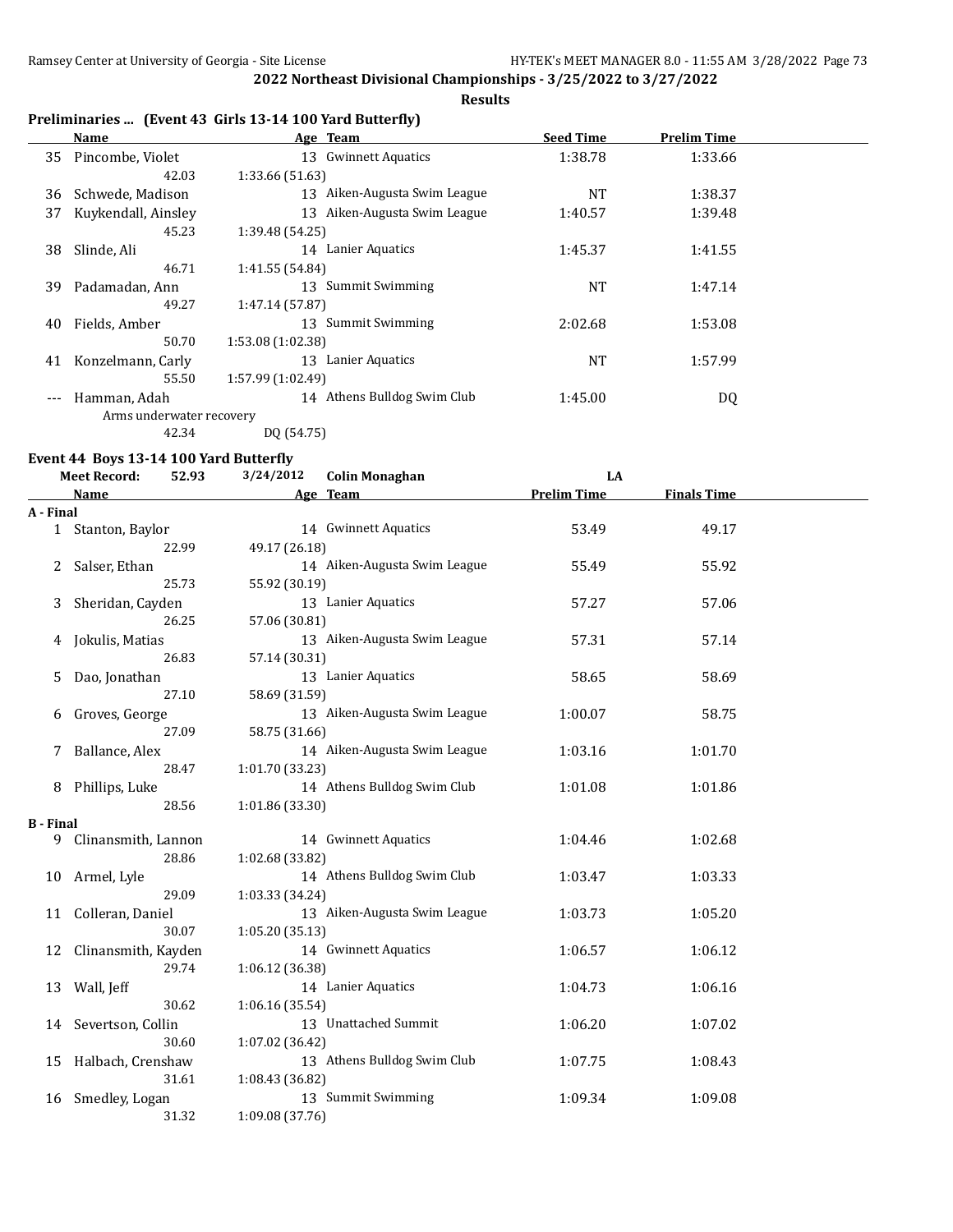|    | Event 44 Boys 13-14 100 Yard Butterfly    |                 |                               |                  |                    |             |
|----|-------------------------------------------|-----------------|-------------------------------|------------------|--------------------|-------------|
|    | 52.93<br><b>Meet Record:</b>              | 3/24/2012       | <b>Colin Monaghan</b>         | LA               |                    |             |
|    | Name                                      |                 | Age Team                      | <b>Seed Time</b> | <b>Prelim Time</b> |             |
|    | <b>Preliminaries</b><br>1 Stanton, Baylor |                 | 14 Gwinnett Aquatics          | 50.28            | 53.49              |             |
|    | 25.21                                     | 53.49 (28.28)   |                               |                  |                    | q           |
|    |                                           |                 | 14 Aiken-Augusta Swim League  |                  |                    |             |
| 2  | Salser, Ethan<br>25.68                    |                 |                               | 56.89            | 55.49              | q           |
|    |                                           | 55.49 (29.81)   | 13 Lanier Aquatics            |                  |                    |             |
| 3  | Sheridan, Cayden                          |                 |                               | 56.66            | 57.27              | q           |
|    | 26.49                                     | 57.27 (30.78)   |                               |                  |                    |             |
| 4  | Jokulis, Matias                           |                 | 13 Aiken-Augusta Swim League  | 57.81            | 57.31              | $\mathbf q$ |
|    | 26.70                                     | 57.31 (30.61)   |                               |                  |                    |             |
| 5  | Dao, Jonathan                             |                 | 13 Lanier Aquatics            | 1:00.97          | 58.65              | q           |
|    | 27.58                                     | 58.65 (31.07)   |                               |                  |                    |             |
| 6  | Groves, George                            |                 | 13 Aiken-Augusta Swim League  | 59.40            | 1:00.07            | q           |
|    | 27.86                                     | 1:00.07 (32.21) |                               |                  |                    |             |
| 7  | Phillips, Luke                            |                 | 14 Athens Bulldog Swim Club   | 1:01.05          | 1:01.08            | q           |
|    | 28.88                                     | 1:01.08 (32.20) |                               |                  |                    |             |
| 8  | Ballance, Alex                            |                 | 14 Aiken-Augusta Swim League  | 1:01.69          | 1:03.16            | q           |
|    | 28.55                                     | 1:03.16 (34.61) |                               |                  |                    |             |
| 9  | Armel, Lyle                               |                 | 14 Athens Bulldog Swim Club   | 1:03.55          | 1:03.47            | $\mathbf q$ |
|    | 29.74                                     | 1:03.47 (33.73) |                               |                  |                    |             |
| 10 | Colleran, Daniel                          |                 | 13 Aiken-Augusta Swim League  | 1:04.67          | 1:03.73            | q           |
|    | 29.73                                     | 1:03.73 (34.00) |                               |                  |                    |             |
| 11 | Clinansmith, Lannon                       |                 | 14 Gwinnett Aquatics          | 1:01.80          | 1:04.46            | q           |
|    | 30.02                                     | 1:04.46 (34.44) |                               |                  |                    |             |
| 12 | Wall, Jeff                                |                 | 14 Lanier Aquatics            | 1:06.86          | 1:04.73            | q           |
|    | 30.57                                     | 1:04.73 (34.16) |                               |                  |                    |             |
| 13 | Severtson, Collin                         |                 | 13 Unattached Summit          | 1:10.48          | 1:06.20            | $\mathbf q$ |
|    | 30.12                                     | 1:06.20 (36.08) |                               |                  |                    |             |
| 14 | Clinansmith, Kayden                       |                 | 14 Gwinnett Aquatics          | 1:04.58          | 1:06.57            | $\mathbf q$ |
|    | 30.72                                     | 1:06.57 (35.85) |                               |                  |                    |             |
| 15 | Halbach, Crenshaw                         |                 | 13 Athens Bulldog Swim Club   | 1:09.42          | 1:07.75            | q           |
|    | 31.13                                     | 1:07.75 (36.62) |                               |                  |                    |             |
| 16 | Smedley, Logan                            |                 | 13 Summit Swimming            | 1:07.90          | 1:09.34            | q           |
|    | 31.57                                     | 1:09.34 (37.77) |                               |                  |                    |             |
| 17 | McCusker, Riley                           |                 | 14 Brad Akins YMCA Barracudas | 1:14.15          | 1:10.64            |             |
|    | 32.77                                     | 1:10.64 (37.87) |                               |                  |                    |             |
|    | 18 Kannan, Shaan                          |                 | 14 Athens Bulldog Swim Club   | 1:11.74          | 1:11.95            |             |
|    | 33.68                                     | 1:11.95 (38.27) |                               |                  |                    |             |
|    | 19 Villemain, Hudson                      |                 | 14 Aiken-Augusta Swim League  | <b>NT</b>        | 1:13.45            |             |
|    | 34.08                                     | 1:13.45 (39.37) |                               |                  |                    |             |
| 20 | Wang, Jimmy                               |                 | 13 Gwinnett Aquatics          | 1:11.44          | 1:13.82            |             |
|    | 34.68                                     | 1:13.82 (39.14) |                               |                  |                    |             |
| 21 | Liu, Stephen                              |                 | 13 Aiken-Augusta Swim League  | 1:26.17          | 1:14.26            |             |
|    | 35.69                                     | 1:14.26 (38.57) |                               |                  |                    |             |
| 22 | Bennett, SteveMichael                     |                 | 14 Gwinnett Aquatics          | 1:18.61          | 1:15.49            |             |
|    | 33.74                                     | 1:15.49(41.75)  |                               |                  |                    |             |
| 23 | Alhmoud, Karam                            |                 | 14 Gwinnett Aquatics          | 1:18.62          | 1:18.21            |             |
|    | 35.06                                     | 1:18.21(43.15)  |                               |                  |                    |             |
| 24 | Allen, Kole                               |                 | 14 Lanier Aquatics            | NT               | 1:20.78            |             |
|    | 35.90                                     | 1:20.78 (44.88) |                               |                  |                    |             |
| 25 | McKenzie, Ryan                            |                 | 13 Lanier Aquatics            | 1:25.59          | 1:21.99            |             |
|    | 35.73                                     | 1:21.99 (46.26) |                               |                  |                    |             |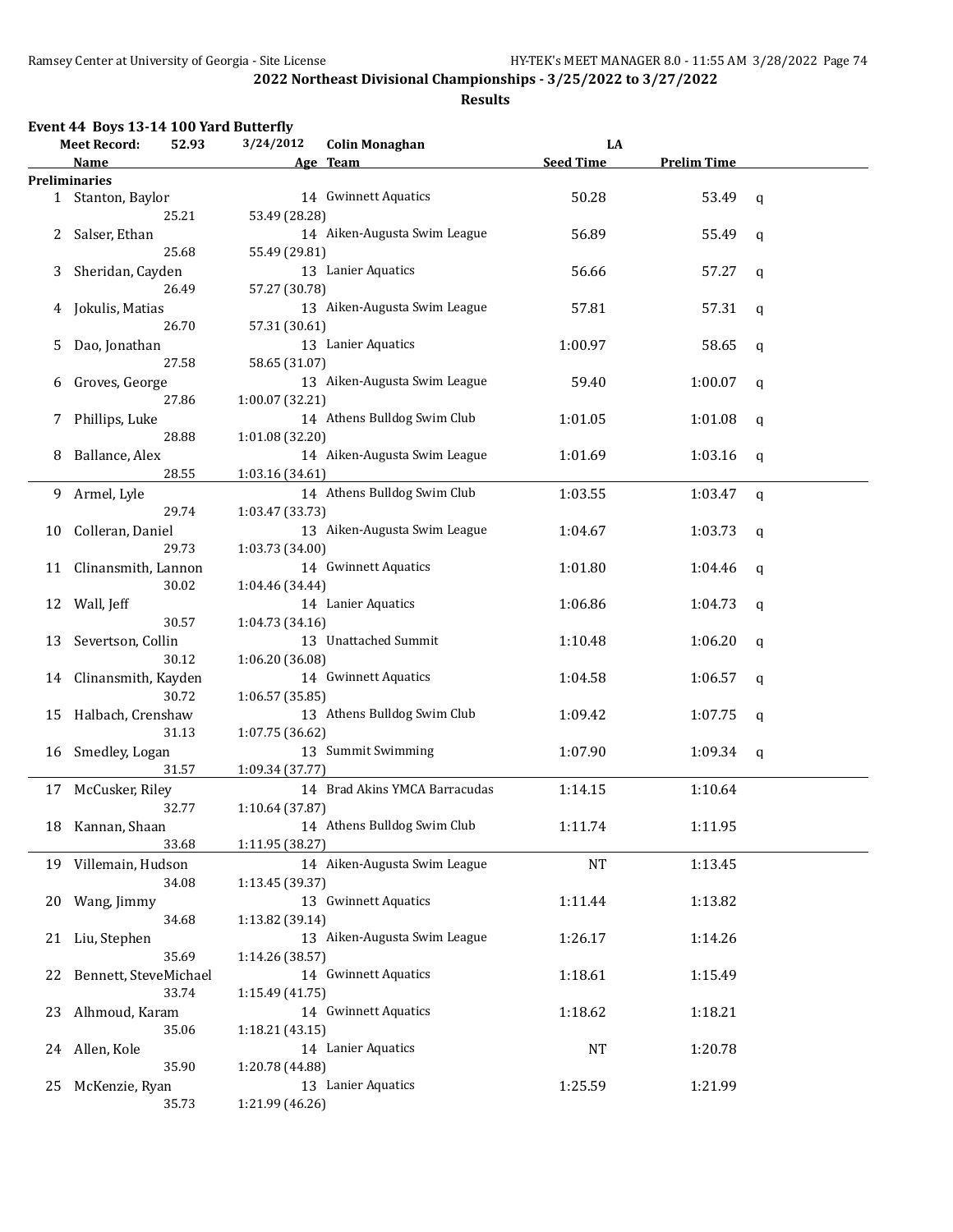**Results**

|  |  |  | Preliminaries  (Event 44 Boys 13-14 100 Yard Butterfly) |
|--|--|--|---------------------------------------------------------|
|--|--|--|---------------------------------------------------------|

|         | Name                     |                 | Age Team                     | <b>Seed Time</b> | <b>Prelim Time</b> |  |
|---------|--------------------------|-----------------|------------------------------|------------------|--------------------|--|
| 26      | Parker, Justice          | 13              | <b>Gwinnett Aquatics</b>     | 1:33.36          | 1:24.58            |  |
|         | 37.62                    | 1:24.58 (46.96) |                              |                  |                    |  |
| 27      | Guidry, Nate             | 13              | Athens Bulldog Swim Club     | 1:22.04          | 1:28.78            |  |
|         | 41.64                    | 1:28.78(47.14)  |                              |                  |                    |  |
| 28      | Wendel, Chase            | 13              | Lanier Aquatics              | 1:43.32          | 1:36.72            |  |
|         | 43.31                    | 1:36.72(53.41)  |                              |                  |                    |  |
| $---$   | Anderson, Ethan          |                 | 14 Athens Bulldog Swim Club  | 1:34.60          | DQ                 |  |
|         | Arms underwater recovery |                 |                              |                  |                    |  |
|         | 42.76                    | DQ (48.62)      |                              |                  |                    |  |
| $- - -$ | Balducci, Henry          |                 | 14 Aiken-Augusta Swim League | 1:24.20          | DQ                 |  |
|         | False start              |                 |                              |                  |                    |  |
|         | 34.79                    | DQ (43.84)      |                              |                  |                    |  |
|         | Saye, Brandon            | 13              | <b>Gwinnett Aquatics</b>     | 1:43.56          | DQ                 |  |
|         | False start              |                 |                              |                  |                    |  |
|         | 41.37                    | DO (51.20)      |                              |                  |                    |  |

#### **Event 45 Girls 100 Yard Butterfly**

|                       | <b>Meet Record:</b>          | 55.21 | 3/28/2009       | <b>Abbie Fish</b>            | <b>ABSC</b>        |                    |  |
|-----------------------|------------------------------|-------|-----------------|------------------------------|--------------------|--------------------|--|
|                       | Name                         |       |                 | Age Team                     | <b>Prelim Time</b> | <b>Finals Time</b> |  |
| A - Final             |                              |       |                 |                              |                    |                    |  |
|                       | 1 DellaTorre, Olivia         |       |                 | 18 Athens Bulldog Swim Club  | 57.08              | 54.68              |  |
|                       |                              | 25.55 | 54.68 (29.13)   |                              |                    |                    |  |
| 2                     | Riordan, Amy                 |       |                 | 18 Aiken-Augusta Swim League | 56.28              | 55.45              |  |
|                       |                              | 25.93 | 55.45 (29.52)   |                              |                    |                    |  |
| 3                     | Dampier, Madison             |       |                 | 15 Lanier Aquatics           | 58.94              | 58.10              |  |
|                       |                              | 27.58 | 58.10 (30.52)   |                              |                    |                    |  |
|                       | Alewine-Flores, Aubree-Clare |       |                 | 15 Athens Bulldog Swim Club  | 58.93              | 58.98              |  |
|                       |                              | 27.61 | 58.98 (31.37)   |                              |                    |                    |  |
| 5                     | Burke, Hanna                 |       |                 | 17 Gwinnett Aquatics         | 1:01.16            | 59.13              |  |
|                       |                              | 27.22 | 59.13 (31.91)   |                              |                    |                    |  |
| 6                     | Avelar, Nicole               |       |                 | 15 Athens Bulldog Swim Club  | 1:00.78            | 1:00.33            |  |
|                       |                              | 27.86 | 1:00.33 (32.47) |                              |                    |                    |  |
| 7                     | Jowers, Hannah-Claire        |       |                 | 15 Gwinnett Aquatics         | 1:00.26            | 1:00.91            |  |
|                       |                              | 27.69 | 1:00.91 (33.22) |                              |                    |                    |  |
| 8.                    | Hope, Maddie                 |       |                 | 17 Athens Bulldog Swim Club  | 1:01.65            | 1:02.86            |  |
|                       |                              | 29.93 | 1:02.86 (32.93) |                              |                    |                    |  |
| <b>B</b> - Final<br>9 | Johann, Rachel               |       |                 | 17 Aiken-Augusta Swim League | 1:02.60            | 1:02.19            |  |
|                       |                              | 29.12 | 1:02.19 (33.07) |                              |                    |                    |  |
| 10                    | Dao, Jayla                   |       |                 | 15 Lanier Aquatics           | 1:04.06            | 1:02.54            |  |
|                       |                              | 29.73 | 1:02.54 (32.81) |                              |                    |                    |  |
| 11                    | Johnson, Kate                |       |                 | 16 Gwinnett Aquatics         | 1:02.83            | 1:03.20            |  |
|                       |                              | 30.15 | 1:03.20 (33.05) |                              |                    |                    |  |
| 12                    | Dao, Jessica                 |       |                 | 17 Lanier Aquatics           | 1:03.15            | 1:04.40            |  |
|                       |                              | 30.14 | 1:04.40 (34.26) |                              |                    |                    |  |
| 13                    | Foggin, Charlotte            |       |                 | 15 Athens Bulldog Swim Club  | 1:05.55            | 1:04.56            |  |
|                       |                              | 30.43 | 1:04.56 (34.13) |                              |                    |                    |  |
| 14                    | Kennedy, Alice               |       |                 | 17 Athens Bulldog Swim Club  | 1:05.29            | 1:04.76            |  |
|                       |                              | 29.43 | 1:04.76 (35.33) |                              |                    |                    |  |
| 15                    | Ripps, Janie                 |       |                 | 15 Athens Bulldog Swim Club  | 1:05.11            | 1:05.70            |  |
|                       |                              | 31.20 | 1:05.70 (34.50) |                              |                    |                    |  |
| 16                    | Cain, Makaylee               |       |                 | 16 Athens Bulldog Swim Club  | 1:05.75            | 1:06.54            |  |
|                       |                              | 30.90 | 1:06.54 (35.64) |                              |                    |                    |  |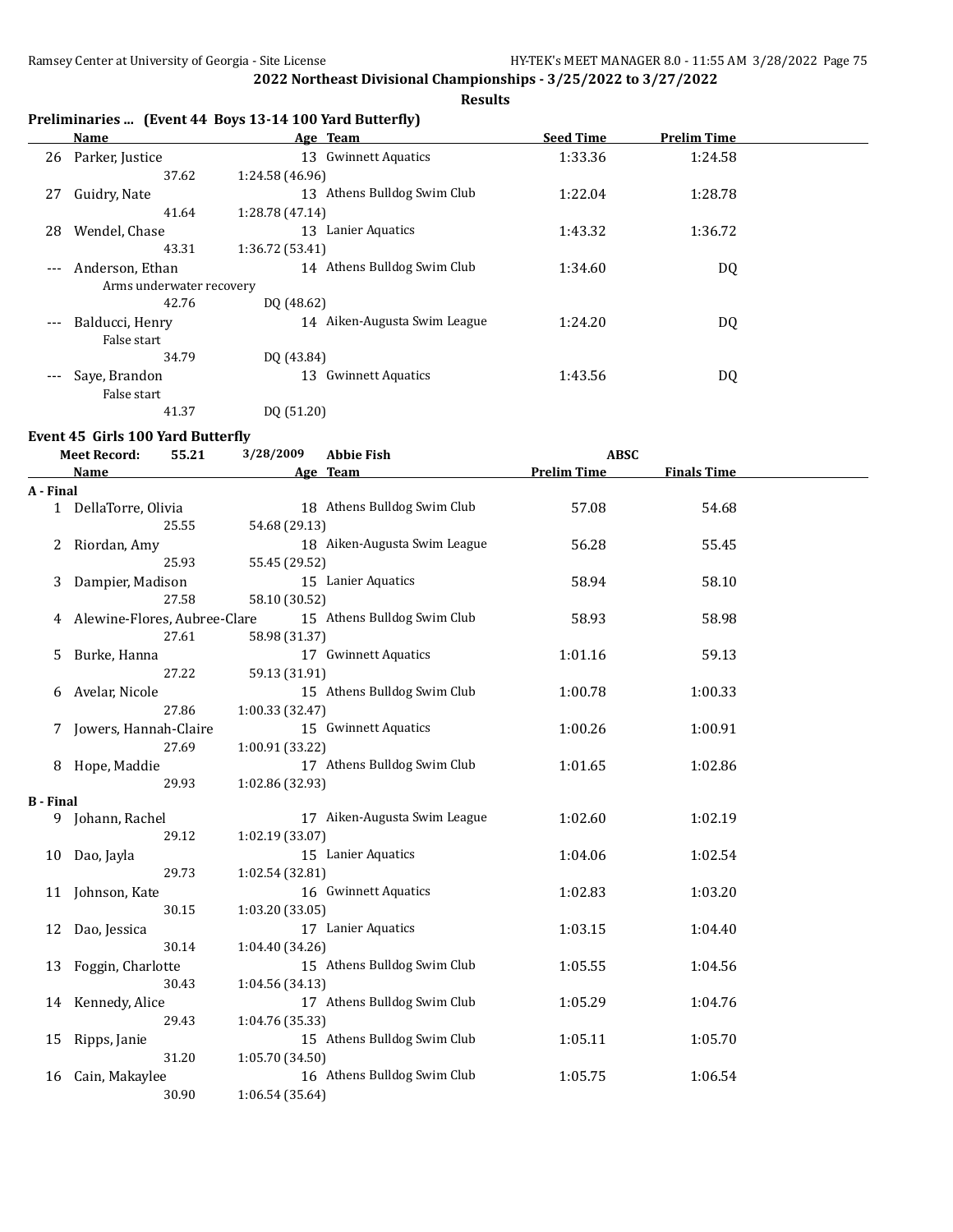|    | Event 45 Girls 100 Yard Butterfly |                 |                              |                  |                    |              |
|----|-----------------------------------|-----------------|------------------------------|------------------|--------------------|--------------|
|    | 55.21<br><b>Meet Record:</b>      | 3/28/2009       | <b>Abbie Fish</b>            | <b>ABSC</b>      |                    |              |
|    | Name                              |                 | Age Team                     | <b>Seed Time</b> | <b>Prelim Time</b> |              |
|    | <b>Preliminaries</b>              |                 |                              |                  |                    |              |
|    | 1 Riordan, Amy                    |                 | 18 Aiken-Augusta Swim League | 56.45            | 56.28              | q            |
|    | 26.32                             | 56.28 (29.96)   |                              |                  |                    |              |
| 2  | DellaTorre, Olivia                |                 | 18 Athens Bulldog Swim Club  | 53.96            | 57.08              | q            |
|    | 27.05                             | 57.08 (30.03)   |                              |                  |                    |              |
| 3  | Alewine-Flores, Aubree-Clare      |                 | 15 Athens Bulldog Swim Club  | 58.78            | 58.93              | q            |
|    | 27.92                             | 58.93 (31.01)   |                              |                  |                    |              |
| 4  | Dampier, Madison                  |                 | 15 Lanier Aquatics           | 57.30            | 58.94              | q            |
|    | 28.04                             | 58.94 (30.90)   |                              |                  |                    |              |
| 5  | Jowers, Hannah-Claire             |                 | 15 Gwinnett Aquatics         | 59.78            | 1:00.26            | q            |
|    | 28.15                             | 1:00.26 (32.11) |                              |                  |                    |              |
| 6  | Avelar, Nicole                    |                 | 15 Athens Bulldog Swim Club  | 1:00.47          | 1:00.78            | q            |
|    | 28.07                             | 1:00.78 (32.71) |                              |                  |                    |              |
| 7  | Burke, Hanna                      |                 | 17 Gwinnett Aquatics         | 57.06            | 1:01.16            | q            |
|    | 28.38                             | 1:01.16 (32.78) |                              |                  |                    |              |
| 8  | Hope, Maddie                      |                 | 17 Athens Bulldog Swim Club  | 1:03.30          | 1:01.65            | q            |
|    | 28.94                             | 1:01.65 (32.71) |                              |                  |                    |              |
| 9  | Johann, Rachel                    |                 | 17 Aiken-Augusta Swim League | 1:01.52          | 1:02.60            | $\mathbf{q}$ |
|    | 29.83                             | 1:02.60 (32.77) |                              |                  |                    |              |
| 10 | Johnson, Kate                     |                 | 16 Gwinnett Aquatics         | 1:02.01          | 1:02.83            | q            |
|    | 30.66                             | 1:02.83 (32.17) |                              |                  |                    |              |
| 11 | Dao, Jessica                      |                 | 17 Lanier Aquatics           | 1:00.74          | 1:03.15            | q            |
|    | 29.51                             | 1:03.15 (33.64) |                              |                  |                    |              |
| 12 | Dao, Jayla                        |                 | 15 Lanier Aquatics           | 1:01.01          | 1:04.06            | q            |
|    | 30.27                             | 1:04.06 (33.79) |                              |                  |                    |              |
| 13 | Ripps, Janie                      |                 | 15 Athens Bulldog Swim Club  | 1:06.31          | 1:05.11            | q            |
| 14 | Kennedy, Alice                    |                 | 17 Athens Bulldog Swim Club  | 1:04.08          | 1:05.29            | q            |
|    | 30.72                             | 1:05.29 (34.57) |                              |                  |                    |              |
| 15 | Foggin, Charlotte                 |                 | 15 Athens Bulldog Swim Club  | 1:07.50          | 1:05.55            | q            |
|    | 30.68                             | 1:05.55 (34.87) |                              |                  |                    |              |
| 16 | Scull, Anna                       |                 | 18 Summit Swimming           | 1:04.79          | 1:05.69            | q            |
| 17 | Cain, Makaylee                    |                 | 16 Athens Bulldog Swim Club  | 1:07.62          | 1:05.75            |              |
|    | 29.87                             | 1:05.75 (35.88) |                              |                  |                    |              |
| 18 | McCord, GiGi                      |                 | 17 Summit Swimming           | 1:07.66          | 1:05.94            |              |
|    | 30.65                             | 1:05.94 (35.29) |                              |                  |                    |              |
| 19 | Hayes, Addie                      |                 | 17 Athens Bulldog Swim Club  | 1:06.18          | 1:06.09            |              |
| 20 | Iwanski, Mayle                    |                 | 16 Aiken-Augusta Swim League | 1:05.92          | 1:06.26            |              |
| 21 | Groves, Lily                      |                 | 15 Aiken-Augusta Swim League | 1:11.63          | 1:07.46            |              |
|    | 30.73                             | 1:07.46 (36.73) |                              |                  |                    |              |
| 22 | Wilkinson, Lilly                  |                 | 15 Aiken-Augusta Swim League | 1:06.96          | 1:07.69            |              |
| 23 | Britton, Condi                    |                 | 17 Gwinnett Aquatics         | 1:03.74          | 1:08.29            |              |
|    | 30.49                             | 1:08.29 (37.80) |                              |                  |                    |              |
| 24 | Diehl, Caitlyn                    |                 | 15 Gwinnett Aquatics         | 1:04.89          | 1:08.37            |              |
| 25 | Pursner, Rebecca                  |                 | 16 Athens Bulldog Swim Club  | 1:07.93          | 1:09.28            |              |
|    | 31.90                             | 1:09.28 (37.38) |                              |                  |                    |              |
| 26 | Williams, Ava                     |                 | 15 Lanier Aquatics           | 1:15.36          | 1:11.22            |              |
| 27 | Hofstetter, Lauren                |                 | 15 Aiken-Augusta Swim League | 1:11.26          | 1:12.17            |              |
|    | 34.12                             | 1:12.17 (38.05) |                              |                  |                    |              |
| 28 | Brown, Elyse                      |                 | 15 Summit Swimming           | 1:12.88          | 1:12.89            |              |
|    | 33.63                             | 1:12.89 (39.26) |                              |                  |                    |              |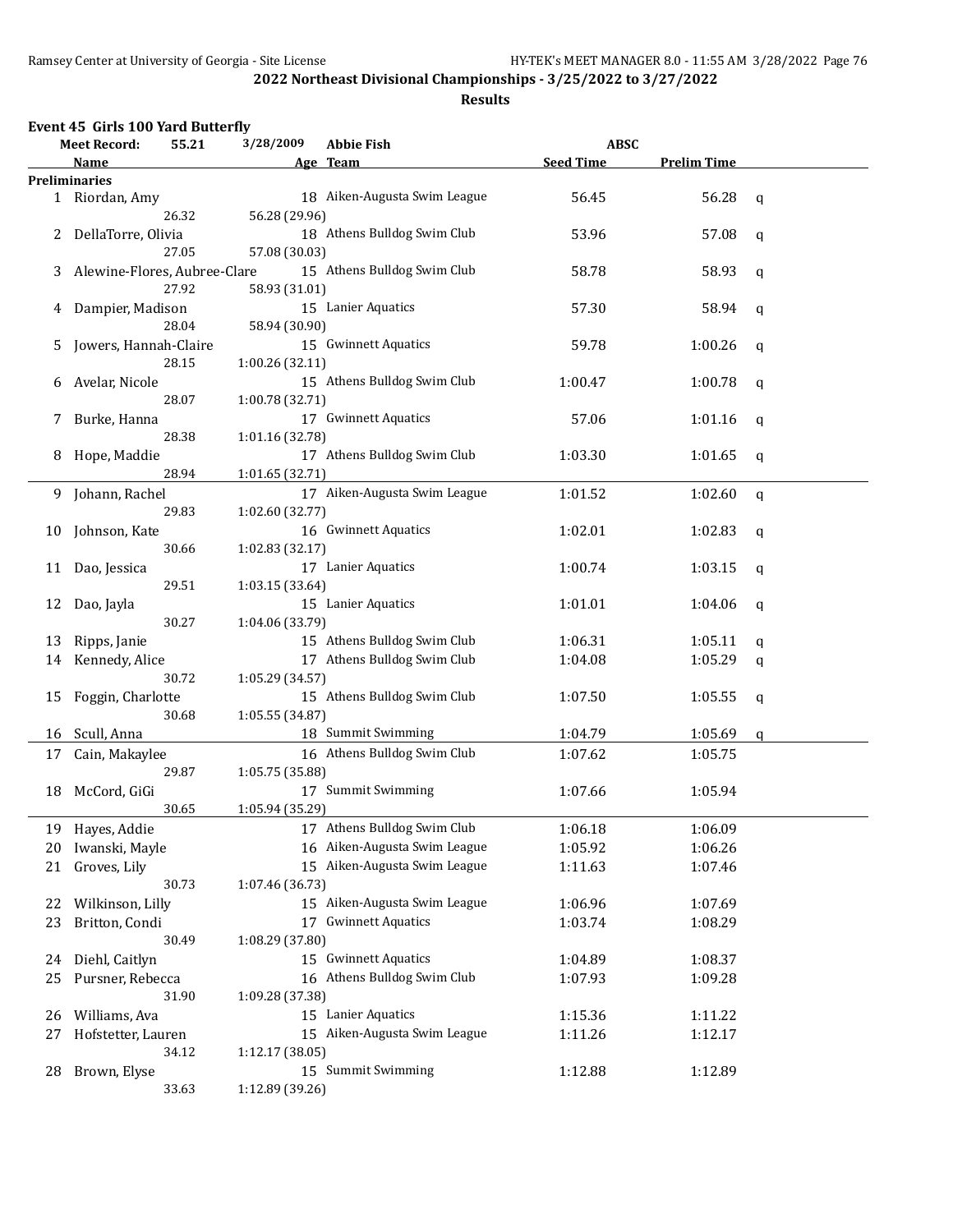$\overline{a}$ 

**2022 Northeast Divisional Championships - 3/25/2022 to 3/27/2022**

### **Results**

## **Preliminaries ... (Event 45 Girls 100 Yard Butterfly)**

|     | Name             | Age Team                           | <b>Seed Time</b> | <b>Prelim Time</b> |  |
|-----|------------------|------------------------------------|------------------|--------------------|--|
| 29  | Greene, Emma     | 16 Athens Bulldog Swim Club        | 1:20.83          | 1:13.24            |  |
| 30  | Daniel, Becket   | 16 Athens Bulldog Swim Club        | 1:40.00          | 1:19.81            |  |
|     | 35.88            | 1:19.81 (43.93)                    |                  |                    |  |
| 31  | Joiner, Jaidyn   | <b>Gwinnett Aquatics</b><br>15     | 1:20.87          | 1:19.96            |  |
|     | 35.03            | 1:19.96 (44.93)                    |                  |                    |  |
| 32  | Thang, Mercy     | 15 Athens Bulldog Swim Club        | <b>NT</b>        | 1:23.59            |  |
|     | 37.32            | 1:23.59 (46.27)                    |                  |                    |  |
| 33  | Baker, Bella     | Lanier Aquatics<br>16              | <b>NT</b>        | 1:24.44            |  |
| 34  | Smith, Olivia    | Athens Bulldog Swim Club<br>17     | 1:37.34          | 1:27.32            |  |
|     | 38.71            | 1:27.32 (48.61)                    |                  |                    |  |
| 35  | Brown, Daisy     | <b>Morgan County Marlins</b><br>14 | <b>NT</b>        | 1:38.49            |  |
|     | 42.58            | 1:38.49 (55.91)                    |                  |                    |  |
| 36  | Matthews, Jordan | 16 Athens Bulldog Swim Club        | <b>NT</b>        | 1:39.38            |  |
|     | 42.85            | 1:39.38 (56.53)                    |                  |                    |  |
| --- | Agcaoili, Angela | Aiken-Augusta Swim League<br>18    | 58.43            | DQ                 |  |
|     | False start      |                                    |                  |                    |  |
|     | 26.84            | DQ (31.34)                         |                  |                    |  |

#### **Event 46 Boys 100 Yard Butterfly**

|                  | <b>Meet Record:</b><br>47.65 | 3/28/2009<br><b>Doug Reynolds</b> | <b>SUMM</b>        |                    |  |
|------------------|------------------------------|-----------------------------------|--------------------|--------------------|--|
|                  | <b>Name</b>                  | Age Team                          | <b>Prelim Time</b> | <b>Finals Time</b> |  |
| A - Final        |                              |                                   |                    |                    |  |
|                  | 1 Monaghan, Eamon            | 16 Lanier Aquatics                | 48.74              | 48.16              |  |
|                  | 22.29                        | 48.16 (25.87)                     |                    |                    |  |
| 2                | Askew, Thomas                | 18 Athens Bulldog Swim Club       | 49.22              | 49.64              |  |
|                  | 23.05                        | 49.64 (26.59)                     |                    |                    |  |
| 3                | Xiao, James                  | 17 Athens Bulldog Swim Club       | 51.04              | 50.98              |  |
|                  | 23.49                        | 50.98 (27.49)                     |                    |                    |  |
| 4                | Casey, Simon                 | 17 Athens Bulldog Swim Club       | 51.31              | 51.05              |  |
|                  | 24.24                        | 51.05 (26.81)                     |                    |                    |  |
| 5                | Zhu, Andy                    | 18 Gwinnett Aquatics              | 51.01              | 51.29              |  |
|                  | 23.57                        | 51.29 (27.72)                     |                    |                    |  |
| 6                | Renier, Luke                 | 19 Unat                           | 52.09              | 51.35              |  |
|                  | 24.27                        | 51.35 (27.08)                     |                    |                    |  |
|                  | Burch, Hudson                | 16 Aiken-Augusta Swim League      | 51.91              | 51.45              |  |
|                  | 23.97                        | 51.45 (27.48)                     |                    |                    |  |
| 8                | Dunbar, Jack                 | 17 Gwinnett Aquatics              | 51.43              | 52.23              |  |
|                  | 24.58                        | 52.23 (27.65)                     |                    |                    |  |
| <b>B</b> - Final |                              |                                   |                    |                    |  |
|                  | 9 Patterson, Nolan           | 16 Gwinnett Aquatics              | 52.81              | 51.15              |  |
|                  | 23.70                        | 51.15 (27.45)                     |                    |                    |  |
| 10               | Davis, Kyle                  | 15 Lanier Aquatics                | 52.49              | 51.59              |  |
|                  | 23.59                        | 51.59 (28.00)                     |                    |                    |  |
| 11               | Shepard, Brandon             | 16 Gwinnett Aquatics              | 53.03              | 51.73              |  |
|                  | 24.05                        | 51.73 (27.68)                     |                    |                    |  |
| 12               | Gallagher, Cal               | 19 Aiken-Augusta Swim League      | 52.60              | 52.44              |  |
|                  | 24.37                        | 52.44 (28.07)                     |                    |                    |  |
| 13               | Jones, Gavin                 | 18 Athens Bulldog Swim Club       | 52.79              | 52.86              |  |
|                  | 24.54                        | 52.86 (28.32)                     |                    |                    |  |
|                  | 14 Dockstader, Adam          | 17 Gwinnett Aquatics              | 53.89              | 53.84              |  |
|                  | 25.01                        | 53.84 (28.83)                     |                    |                    |  |
| 15               | Foggin, Will                 | 18 Athens Bulldog Swim Club       | 53.93              | 54.52              |  |
|                  | 25.59                        | 54.52 (28.93)                     |                    |                    |  |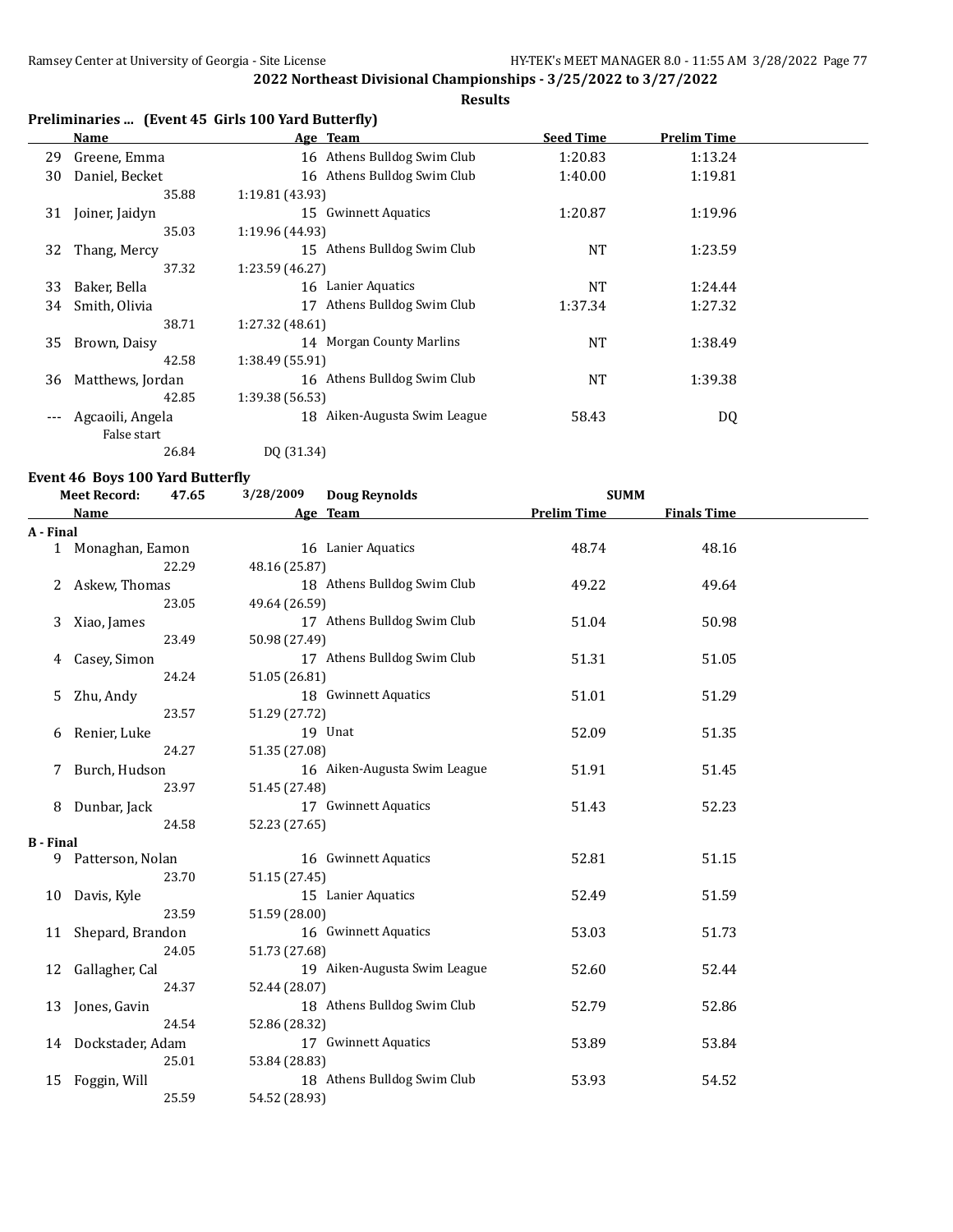|       | B - Final  (Event 46 Boys 100 Yard Butterfly)<br>Name |               | Age Team                     | <b>Prelim Time</b> | <b>Finals Time</b> |              |
|-------|-------------------------------------------------------|---------------|------------------------------|--------------------|--------------------|--------------|
|       | 16 Plantamura, Nick                                   |               | 17 Aiken-Augusta Swim League | 54.40              | 55.35              |              |
|       | 25.91                                                 | 55.35 (29.44) |                              |                    |                    |              |
|       | Event 46 Boys 100 Yard Butterfly                      |               |                              |                    |                    |              |
|       | <b>Meet Record:</b><br>47.65                          | 3/28/2009     | <b>Doug Reynolds</b>         | <b>SUMM</b>        |                    |              |
|       | Name                                                  |               | Age Team                     | <b>Seed Time</b>   | <b>Prelim Time</b> |              |
|       | <b>Preliminaries</b>                                  |               |                              |                    |                    |              |
|       | 1 Monaghan, Eamon                                     |               | 16 Lanier Aquatics           | 48.63              | 48.74              | q            |
|       | 22.64                                                 | 48.74 (26.10) |                              |                    |                    |              |
|       | 2 Askew, Thomas                                       |               | 18 Athens Bulldog Swim Club  | 49.47              | 49.22              | q            |
|       | 22.73                                                 | 49.22 (26.49) |                              |                    |                    |              |
| 3     | Zhu, Andy                                             |               | 18 Gwinnett Aquatics         | 50.00              | 51.01              | q            |
|       | 23.63                                                 | 51.01 (27.38) |                              |                    |                    |              |
| $^*4$ | Januzelli, Carter                                     |               | 21 Athens Bulldog Swim Club  | 51.43              | 51.04              | q            |
|       | 23.55                                                 | 51.04 (27.49) |                              |                    |                    |              |
| $^*4$ | Xiao, James                                           |               | 17 Athens Bulldog Swim Club  | 52.54              | 51.04              | q            |
|       | 23.72                                                 | 51.04 (27.32) |                              |                    |                    |              |
| b     | Casey, Simon                                          |               | 17 Athens Bulldog Swim Club  | 52.18              | 51.31              | q            |
|       | 24.36                                                 | 51.31 (26.95) |                              |                    |                    |              |
| Z     | Dunbar, Jack                                          |               | 17 Gwinnett Aquatics         | 51.61              | 51.43              | q            |
|       | 24.00                                                 | 51.43 (27.43) |                              |                    |                    |              |
| 8     | Burch, Hudson                                         |               | 16 Aiken-Augusta Swim League | 51.21              | 51.91              | q            |
|       | 24.13                                                 | 51.91 (27.78) |                              |                    |                    |              |
| 9.    | Renier, Luke                                          |               | 19 Unat                      | 51.89              | 52.09              | $\mathbf{q}$ |
|       | 24.61                                                 | 52.09 (27.48) |                              |                    |                    |              |
| 10    | Davis, Kyle                                           |               | 15 Lanier Aquatics           | 51.53              | 52.49              | q            |
|       | 24.34                                                 | 52.49 (28.15) |                              |                    |                    |              |
| 11    | Gallagher, Cal                                        |               | 19 Aiken-Augusta Swim League | 53.79              | 52.60              | q            |
|       | 24.92                                                 | 52.60 (27.68) |                              |                    |                    |              |
| 12    | Jones, Gavin                                          |               | 18 Athens Bulldog Swim Club  | 54.41              | 52.79              | q            |
|       | 24.67                                                 | 52.79 (28.12) |                              |                    |                    |              |
| 13    | Patterson, Nolan                                      |               | 16 Gwinnett Aquatics         | 52.15              | 52.81              | q            |
|       | 24.43                                                 | 52.81 (28.38) |                              |                    |                    |              |
| 14    | Shepard, Brandon                                      |               | 16 Gwinnett Aquatics         | 52.11              | 53.03              | q            |
|       | 24.86                                                 | 53.03 (28.17) |                              |                    |                    |              |
| 15    | Dockstader, Adam                                      |               | 17 Gwinnett Aquatics         | 53.88              | 53.89              | q            |
|       | 25.50                                                 | 53.89 (28.39) |                              |                    |                    |              |
|       | 16 Foggin, Will                                       |               | 18 Athens Bulldog Swim Club  | 53.39              | 53.93              | q            |
|       | 25.28                                                 | 53.93 (28.65) |                              |                    |                    |              |
| 17    | Plantamura, Nick                                      |               | 17 Aiken-Augusta Swim League | 55.49              | 54.40              |              |
|       | 25.79                                                 | 54.40 (28.61) |                              |                    |                    |              |
| 18    | Garwold, Ian                                          |               | 18 Aiken-Augusta Swim League | 54.09              | 54.75              |              |
|       | 25.45                                                 | 54.75 (29.30) |                              |                    |                    |              |
| 19    | Simmon, Graham                                        |               | 17 Gwinnett Aquatics         | 54.59              | 55.04              |              |
|       | 25.85                                                 | 55.04 (29.19) |                              |                    |                    |              |
| 20    | Hines, Will                                           |               | 17 Athens Bulldog Swim Club  | 54.36              | 55.11              |              |
|       | 26.20                                                 | 55.11 (28.91) |                              |                    |                    |              |
| 21    | Wooldridge, Tyler                                     |               | 18 Gwinnett Aquatics         | 54.00              | 55.44              |              |
|       | 25.97                                                 | 55.44 (29.47) |                              |                    |                    |              |
| 22    | Xu, Jeffery                                           |               | 16 Gwinnett Aquatics         | 55.49              | 55.57              |              |
|       | 26.05                                                 | 55.57 (29.52) |                              |                    |                    |              |
| 23    | Huang, Daniel                                         |               | 17 Athens Bulldog Swim Club  | 55.73              | 55.65              |              |
|       | 26.14                                                 | 55.65 (29.51) |                              |                    |                    |              |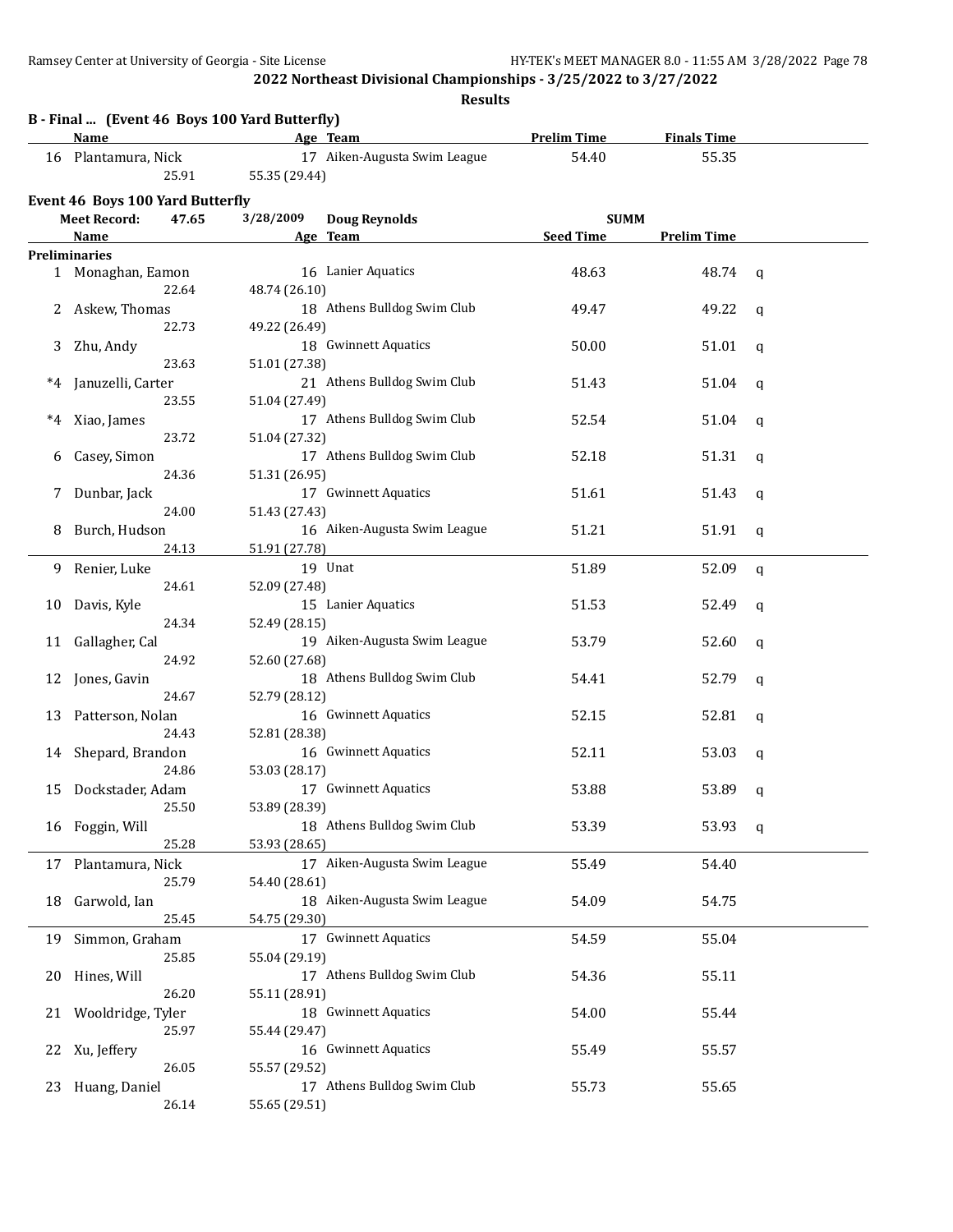|    | <u>Name</u>                | Preliminaries  (Event 46 Boys 100 Yard Butterfly)<br>Age Team | <b>Seed Time</b> | <b>Prelim Time</b> |  |
|----|----------------------------|---------------------------------------------------------------|------------------|--------------------|--|
| 24 | Collins, Tyler             | 18 Aiken-Augusta Swim League                                  | 1:11.76          | 55.68              |  |
|    | 25.93                      | 55.68 (29.75)                                                 |                  |                    |  |
| 25 | Wall, Dean                 | 17 Lanier Aquatics                                            | 55.47            | 55.81              |  |
|    | 25.64                      | 55.81 (30.17)                                                 |                  |                    |  |
| 26 | Diaz Hernandez, Alexander  | 17 Gwinnett Aquatics                                          | 55.42            | 56.00              |  |
|    | 26.32                      | 56.00 (29.68)                                                 |                  |                    |  |
| 27 | Kinney, Tyner              | 18 Lanier Aquatics                                            | 57.23            | 56.17              |  |
|    | 26.14                      | 56.17 (30.03)                                                 |                  |                    |  |
| 28 | Bates, Eli                 | 16 Athens Bulldog Swim Club                                   | 57.24            | 56.38              |  |
|    | 26.51                      | 56.38 (29.87)                                                 |                  |                    |  |
| 29 | Lyle, Zack                 | 15 Aiken-Augusta Swim League                                  | 55.01            | 56.92              |  |
|    | 26.10                      | 56.92 (30.82)                                                 |                  |                    |  |
| 30 | Johnson, Lucas             | 16 Gwinnett Aquatics                                          | 58.31            | 57.00              |  |
|    | 26.79                      | 57.00 (30.21)                                                 |                  |                    |  |
| 31 | Henry, Jaden               | 17 Gwinnett Aquatics                                          | 59.06            | 57.11              |  |
|    | 27.29                      | 57.11 (29.82)                                                 |                  |                    |  |
| 32 | Hailey, Brandon            | 17 Athens Bulldog Swim Club                                   | 57.89            | 57.58              |  |
|    | 27.02                      | 57.58 (30.56)                                                 |                  |                    |  |
| 33 | Anderson, Case             | 16 Aiken-Augusta Swim League                                  | 57.62            | 57.74              |  |
|    | 26.35                      | 57.74 (31.39)                                                 |                  |                    |  |
|    |                            | 16 Gwinnett Aquatics                                          | 57.81            | 57.75              |  |
| 34 | Inlow, Max<br>26.93        | 57.75 (30.82)                                                 |                  |                    |  |
|    |                            | 17 Aiken-Augusta Swim League                                  | 55.67            | 58.26              |  |
| 35 | Skedsvold, Collin<br>27.30 | 58.26 (30.96)                                                 |                  |                    |  |
|    |                            |                                                               |                  |                    |  |
| 36 | Johnson, Garrett<br>26.91  | 16 Unat                                                       | 58.44            | 59.98              |  |
|    |                            | 59.98 (33.07)                                                 |                  |                    |  |
| 37 | Leal, Tyler<br>28.78       | 16 Aiken-Augusta Swim League                                  | 1:11.88          | 1:00.45            |  |
|    |                            | 1:00.45 (31.67)                                               |                  |                    |  |
| 38 | Duong, David<br>27.82      | 15 Gwinnett Aquatics                                          | 58.34            | 1:00.58            |  |
|    |                            | 1:00.58 (32.76)                                               |                  |                    |  |
| 39 | Shoffner, John             | 15 Aiken-Augusta Swim League                                  | 1:03.15          | 1:00.86            |  |
|    | 28.47                      | 1:00.86 (32.39)<br>17 Athens Bulldog Swim Club                |                  |                    |  |
| 40 | Allen, Connor              |                                                               | 1:15.16          | 1:01.20            |  |
|    | 27.78                      | 1:01.20 (33.42)                                               |                  |                    |  |
|    | 41 McNear, Owen            | 16 Aiken-Augusta Swim League                                  | 1:04.22          | 1:02.69            |  |
|    | 29.27                      | 1:02.69 (33.42)                                               |                  |                    |  |
| 42 | Kirkley, River             | 15 Athens Bulldog Swim Club                                   | 1:06.49          | 1:03.43            |  |
|    | 28.89                      | 1:03.43 (34.54)                                               |                  |                    |  |
| 43 | Hall, Michael<br>28.73     | 15 Athens Bulldog Swim Club                                   | 1:06.53          | 1:03.64            |  |
|    |                            | 1:03.64 (34.91)                                               |                  |                    |  |
| 44 | Obrien, Murphy             | 17 Walton Waves                                               | 1:06.23          | 1:04.35            |  |
|    | 29.90                      | 1:04.35 (34.45)                                               |                  |                    |  |
| 45 | Carey, William             | 15 Lanier Aquatics                                            | 1:07.12          | 1:04.68            |  |
|    | 30.38                      | 1:04.68 (34.30)                                               |                  |                    |  |
| 46 | Krosner, Zach              | 16 Athens Bulldog Swim Club                                   | 1:09.50          | 1:08.06            |  |
|    | 30.40                      | 1:08.06 (37.66)                                               |                  |                    |  |
| 47 | Fair, Daniel               | 15 Aiken-Augusta Swim League                                  | 1:06.61          | 1:08.46            |  |
|    | 31.27                      | 1:08.46 (37.19)                                               |                  |                    |  |
| 48 | Choi, Daniel               | 17 Athens Bulldog Swim Club                                   | 1:14.93          | 1:08.79            |  |
|    | 31.29                      | 1:08.79 (37.50)                                               |                  |                    |  |
| 49 | Campillo, GianCarlo        | 16 Lanier Aquatics                                            | 1:28.14          | 1:09.84            |  |
|    | 31.53                      | 1:09.84 (38.31)                                               |                  |                    |  |
| 50 | Gamlin, Sawyer             | 16 Aiken-Augusta Swim League                                  | 1:10.19          | 1:09.86            |  |
|    | 32.91                      | 1:09.86 (36.95)                                               |                  |                    |  |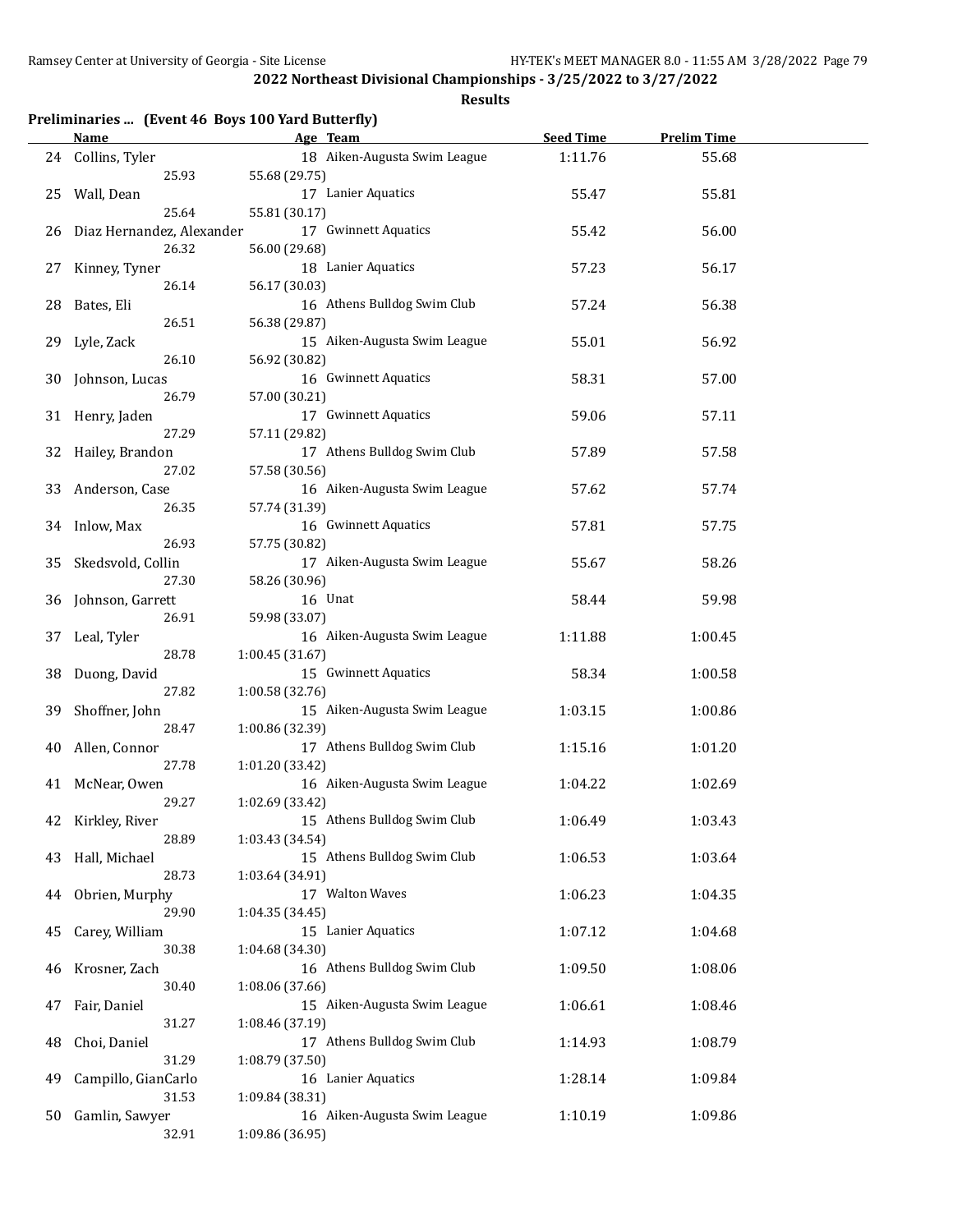**Results**

| Preliminaries  (Event 46 Boys 100 Yard Butterfly) |  |  |  |
|---------------------------------------------------|--|--|--|
|---------------------------------------------------|--|--|--|

|                     | Name                   | Age Team                           | <b>Seed Time</b> | <b>Prelim Time</b> |  |
|---------------------|------------------------|------------------------------------|------------------|--------------------|--|
| 51                  | Woodward, Elliott      | 16 Athens Bulldog Swim Club        | 1:15.00          | 1:11.45            |  |
|                     | 31.69                  | 1:11.45(39.76)                     |                  |                    |  |
| 52                  | Isaacs, Garrett        | Lanier Aquatics                    | 1:19.04          | 1:14.54            |  |
|                     | 33.75                  | 1:14.54 (40.79)                    |                  |                    |  |
| 53                  | Frost, Reilly          | <b>Morgan County Marlins</b><br>16 | 1:12.13          | 1:15.19            |  |
|                     | 33.48                  | 1:15.19(41.71)                     |                  |                    |  |
| 54                  | McCluggage, Brodie     | 15 Gwinnett Aquatics               | 1:20.47          | 1:19.32            |  |
|                     | 35.48                  | 1:19.32 (43.84)                    |                  |                    |  |
| $\qquad \qquad - -$ | Goodroe, Timothy       | Aiken-Augusta Swim League<br>15    | 1:21.27          | DQ                 |  |
|                     | Kick breaststroke type |                                    |                  |                    |  |
|                     | 34.06                  | DO (48.68)                         |                  |                    |  |

#### **Event 47 Girls 12 & Under 200 Yard Freestyle Relay**

**Meet Record: 1:47.61 3/24/2012 Athens Bulldog Swim Club ABSC**

|    |                              |                                                        |                 | E Weimer, K Mattison, G Mauldin, D DellaTorre |                        |
|----|------------------------------|--------------------------------------------------------|-----------------|-----------------------------------------------|------------------------|
|    | <b>Team</b>                  | Relay                                                  |                 | <b>Seed Time</b>                              | <b>Finals Time</b>     |
|    | 1 Aiken-Augusta Swim League  | $\mathbf{A}$                                           |                 | 1:51.23                                       | 1:52.37                |
|    | 1) Blaszczak, Gabby 12       | 2) Groves, Karoline 11                                 |                 | 3) McCowin, Amina 11                          | 4) Jost, Allison 11    |
|    | 28.51                        | 55.60 (27.09)                                          | 1:23.37 (27.77) | 1:52.37 (29.00)                               |                        |
|    | 2 Lanier Aquatics            | $\boldsymbol{A}$                                       |                 | 2:00.19                                       | 1:59.99                |
|    |                              | 1) Sanchez-Rodriguez, Louisiana 12) Aguilar, Briana 12 |                 | 3) Aguilar, Alison 12                         | 4) Clarkson, Poppy 12  |
|    | 31.94                        | 1:00.66(28.72)                                         | 1:31.13 (30.47) | 1:59.99 (28.86)                               |                        |
| 3  | <b>Gwinnett Aquatics</b>     | $\boldsymbol{A}$                                       |                 | 1:57.85                                       | 2:00.05                |
|    | 1) Hardy, Emily 11           | 2) Joyce, Cate 12                                      |                 | 3) Quinn, Sophia 11                           | 4) Breiding, Kate 11   |
|    | 29.43                        | 59.23 (29.80)                                          | 1:32.15 (32.92) | 2:00.05 (27.90)                               |                        |
|    | 4 Athens Bulldog Swim Club   | $\mathbf{A}$                                           |                 | 2:00.79                                       | 2:00.59                |
|    | 1) Zellner, Zoey 12          | 2) Hawk, Blakely 11                                    |                 | 3) Boyd, Hannah 11                            | 4) Vaughn, Kerrigan 12 |
|    | 29.79                        | 1:00.86(31.07)                                         | 1:31.90 (31.04) | 2:00.59 (28.69)                               |                        |
| 5  | Aiken-Augusta Swim League    | B                                                      |                 | 2:00.50                                       | 2:03.33                |
|    | 1) Robinson, Brynn 12        | 2) Martin, Clara 12                                    |                 | 3) Sweet, Shiloh 11                           | 4) Williams, Grace 11  |
|    | 29.83                        | 59.96 (30.13)                                          | 1:32.77 (32.81) | 2:03.33 (30.56)                               |                        |
|    | 6 Athens Bulldog Swim Club   | $\mathbf B$                                            |                 | 2:06.77                                       | 2:06.32                |
|    | 1) Bramlett, Nola 11         | 2) Neace, Lauren 12                                    |                 | 3) Tomlinson, Bailey 12                       | 4) Ash, Edie 11        |
|    | 7 Athens Bulldog Swim Club   | $\mathsf{C}$                                           |                 | 2:10.29                                       | x2:11.72               |
|    | 1) Trent, Chloe 12           | 2) Templin, Leah 11                                    |                 | 3) McLucas, Daphne 12                         | 4) Dennison, Kitty 12  |
|    | 8 Aiken-Augusta Swim League  | $\mathsf{C}$                                           |                 | 2:11.48                                       | x2:12.09               |
|    | 1) Neal, Evie Rose 11        | 2) Platte, Marianna 11                                 |                 | 3) Guitreau, Hannah 12                        | 4) Perry, Eleanor 12   |
|    | 32.33                        | 1:06.91 (34.58)                                        | 1:57.01 (50.10) | 2:12.09 (15.08)                               |                        |
| 9  | Lanier Aquatics              | B                                                      |                 | 2:17.24                                       | 2:15.08                |
|    | 1) Whetstone, Emery 11       | 2) Chester, Chelsea 12                                 |                 | 3) Gobble, Emery 12                           | 4) Yang, Leila 11      |
|    | 43.08                        | 1:09.58 (26.50)                                        | 1:43.89 (34.31) | 2:15.08 (31.19)                               |                        |
| 10 | <b>Gwinnett Aquatics</b>     | $\mathbf B$                                            |                 | 2:20.15                                       | 2:17.59                |
|    | 1) Moulder, Vivian 12        | 2) Luo, Emma 11                                        |                 | 3) Gordon, Mack 12                            | 4) Reeves, Hannah 11   |
|    | 32.83                        | 1:09.60 (36.77)                                        | 1:45.13 (35.53) | 2:17.59 (32.46)                               |                        |
|    | 11 Athens Bulldog Swim Club  | D                                                      |                 | 2:21.62                                       | x2:21.24               |
|    | 1) Roath, Harper 11          | 2) Graichen, Kate 11                                   |                 | 3) Stennes, Sofie 12                          | 4) Rosser, Gabby 11    |
|    | 33.30                        | 1:10.59 (37.29)                                        | 1:46.17 (35.58) | 2:21.24 (35.07)                               |                        |
|    | 12 Athens Bulldog Swim Club  | $\mathbf E$                                            |                 | 2:26.86                                       | x2:22.29               |
|    | 1) Torres, Marin 12          | 2) Smith, Briley 12                                    |                 | 3) Douris, Zarema 11                          | 4) Brown, Noa 11       |
|    | 13 Aiken-Augusta Swim League | $\mathbf E$                                            |                 | 2:28.67                                       | x2:25.38               |
|    | 1) Hamilton, Rachel 12       | 2) Kessler, Paige 12                                   |                 | 3) Weber, Alexa 11                            | 4) Colquitt, Linda 11  |
|    | 14 Aiken-Augusta Swim League | ${\bf D}$                                              |                 | 2:19.43                                       | x2:26.53               |
|    | 1) Rigsby, Elizabeth 11      | 2) Martin, Ellie 11                                    |                 | 3) Kim, Vivienne 11                           | 4) Ayers, Ella 11      |
|    | 37.01                        | 1:13.14 (36.13)                                        | 1:54.56 (41.42) | 2:26.53 (31.97)                               |                        |
|    |                              |                                                        |                 |                                               |                        |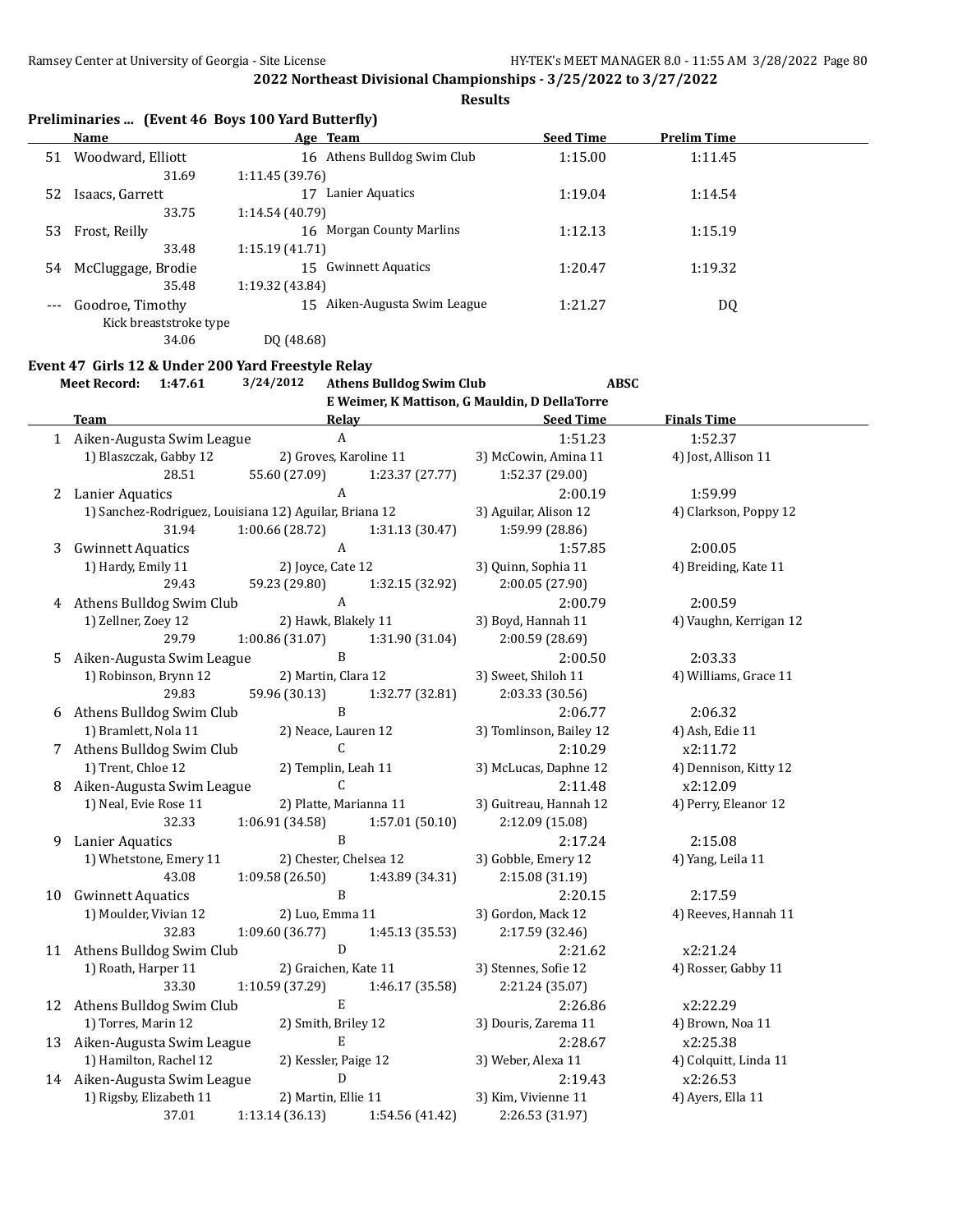|    | <b>Team</b>                                       | (Event 47 Girls 12 & Under 200 Yard Freestyle Relay)<br>Relay |                                       | <b>Seed Time</b>                | <b>Finals Time</b>      |
|----|---------------------------------------------------|---------------------------------------------------------------|---------------------------------------|---------------------------------|-------------------------|
|    | 15 Summit Swimming                                | $\boldsymbol{\mathsf{A}}$                                     |                                       | 2:10.90                         | 2:28.38                 |
|    | 1) Exil, Brianna 11<br>2) Koch, Evey 11           |                                                               | 3) Hang, Veronika 12                  | 4) Bopp, Shaylah 11             |                         |
|    | 35.19                                             | 1:12.21 (37.02)                                               | 1:52.83 (40.62)                       | 2:28.38 (35.55)                 |                         |
|    | 16 Athens Bulldog Swim Club                       | ${\bf F}$                                                     |                                       | 2:34.04                         | x2:43.08                |
|    | 1) Lindstrom, Harper 11                           | 2) Grant, Addison 12                                          |                                       | 3) Green, Grace 12              | 4) Osburn, Cora 12      |
|    | 38.35                                             | 1:14.78 (36.43)                                               | 2:00.51 (45.73)                       | 2:43.08 (42.57)                 |                         |
|    | Event 48 Boys 12 & Under 200 Yard Freestyle Relay |                                                               |                                       |                                 |                         |
|    | Meet Record: 1:43.81                              | 3/28/2009                                                     | <b>Marietta Marlins</b>               | <b>LINS</b>                     |                         |
|    |                                                   |                                                               | D Dingess, A Riley, A Tang, G Garratt |                                 |                         |
|    | <b>Team</b>                                       |                                                               | Relay Relay                           | <b>Seed Time</b>                | <b>Finals Time</b>      |
|    | 1 Athens Bulldog Swim Club                        | $\boldsymbol{\mathsf{A}}$                                     |                                       | 1:50.70                         | 1:46.49                 |
|    | 1) Rhine, Joseph 12                               | 2) Boyle, Colin 12                                            |                                       | 3) Karumbaiah, Vidur 11         | 4) Bahr, Kipras 12      |
|    | 26.61                                             | 55.18 (28.57)                                                 | 1:21.74 (26.56)                       | 1:46.49 (24.75)                 |                         |
|    | 2 Aiken-Augusta Swim League                       | $\boldsymbol{A}$                                              |                                       | 1:51.58                         | 1:50.85                 |
|    | 1) Salser, Luke 12                                | 2) Douglas, Bryce 12                                          |                                       | 3) Opalka, Riley 12             | 4) Pattillo, Miles 12   |
|    | 26.82                                             | 54.57 (27.75)                                                 | 1:21.79 (27.22)                       | 1:50.85 (29.06)                 |                         |
| 3  | <b>Lanier Aquatics</b>                            | $\mathbf{A}$                                                  |                                       | 1:53.66                         | 1:53.75                 |
|    | 1) Carey, Louis 12                                | 2) Carr, Duncan 11                                            |                                       | 3) Huynh, Tyler 11              | 4) McKay, Colden 11     |
|    | 28.75                                             | 58.10 (29.35)                                                 | 1:26.42 (28.32)                       | 1:53.75 (27.33)                 |                         |
| 4  | <b>Gwinnett Aquatics</b>                          | $\boldsymbol{A}$                                              |                                       | 1:58.09                         | 1:56.59                 |
|    | 1) Bennett, Justin 12                             | 2) Wright, Cole 12                                            |                                       | 3) Drennan, Jack 12             | 4) Malonza, Jonathan 12 |
|    | 27.50                                             | 58.29 (30.79)                                                 | 1:30.06 (31.77)                       | 1:56.59(26.53)                  |                         |
| 5  | Athens Bulldog Swim Club                          | $\, {\bf B}$                                                  |                                       | 2:01.25                         | 2:00.66                 |
|    | 1) Coverdill, Patrick 11                          | 2) Hall, Blake 12                                             |                                       | 3) Putman, Brody 11             | 4) Huang, Alex 12       |
|    | 29.35                                             | 1:00.58 (31.23)                                               | 1:31.16 (30.58)                       | 2:00.66 (29.50)                 |                         |
| 6  | Aiken-Augusta Swim League                         | $\, {\bf B}$                                                  |                                       | 2:12.02                         | 2:04.81                 |
|    | 1) Wilson, Graham 11                              | 2) Hammond, Bear 11                                           |                                       | 3) Alexander, Aideen 12         | 4) Petersen, Jonah 12   |
|    | 29.45                                             | 1:00.44 (30.99)                                               | 1:41.39 (40.95)                       | 2:04.81 (23.42)                 |                         |
| 7  | Athens Bulldog Swim Club                          | ${\mathsf C}$                                                 |                                       | 2:09.05                         | x2:08.09                |
|    | 1) Boswell, Ian 12                                | 2) Joy, Kevin 12                                              |                                       | 3) Werner, David 11             | 4) Hobbs, Corbin 12     |
|    | 32.24                                             | 1:05.74(33.50)                                                | 1:37.74 (32.00)                       | 2:08.09 (30.35)                 |                         |
| 8  | <b>Gwinnett Aquatics</b>                          | $\, {\bf B}$                                                  |                                       | 2:13.58                         | 2:19.15                 |
|    | 1) Ramdeo, Nicolas 11                             | 2) Clinansmith, Nolan 12                                      |                                       | 3) Georges Jr, Troy 12          | 4) Jones, Cameron 11    |
|    | 36.78                                             | 1:05.88 (29.10)<br>D                                          | 1:44.64 (38.76)                       | 2:19.15 (34.51)                 |                         |
| 9  | Athens Bulldog Swim Club<br>1) Thang, Van 12      | 2) Reilley, Mateo 12                                          |                                       | 2:21.80<br>3) McCracken, Ian 11 | x2:19.28                |
|    | 36.47                                             |                                                               | 1:45.57()                             | 2:19.28 (33.71)                 | 4) Kirkland, Jack 11    |
| 10 | <b>Lanier Aquatics</b>                            | B                                                             |                                       | 2:24.91                         | 2:22.37                 |
|    | 1) Williams, Ike 11                               | 2) Slinde, Josh 11                                            |                                       | 3) Glover, Bodie 11             | 4) Collins, Michal 11   |
|    | 32.70                                             |                                                               | 1:53.41()                             | 2:22.37 (28.96)                 |                         |
| 11 | <b>Gwinnett Aquatics</b>                          | $\mathsf C$                                                   |                                       | 2:29.53                         | x2:22.95                |
|    | 1) Copeland, Henry 11                             | 2) Zhang, Gavin 11                                            |                                       | 3) Diaz Hernandez, Aidan 12     | 4) Tuck, Vincent 11     |
|    | 36.69                                             | 1:13.33 (36.64)                                               | 1:50.33 (37.00)                       | 2:22.95 (32.62)                 |                         |
|    | 12 Athens Bulldog Swim Club                       | $\mathbf E$                                                   |                                       | 3:19.45                         | x2:52.71                |
|    | 1) Dillies, Andreas 12                            | 2) Bebin Blackwell, Ennis 12                                  |                                       | 3) Sabatinelli, Ben 11          | 4) Harris, Mark 11      |
|    | 46.09                                             | 2:52.71 (2:06.62)                                             |                                       |                                 |                         |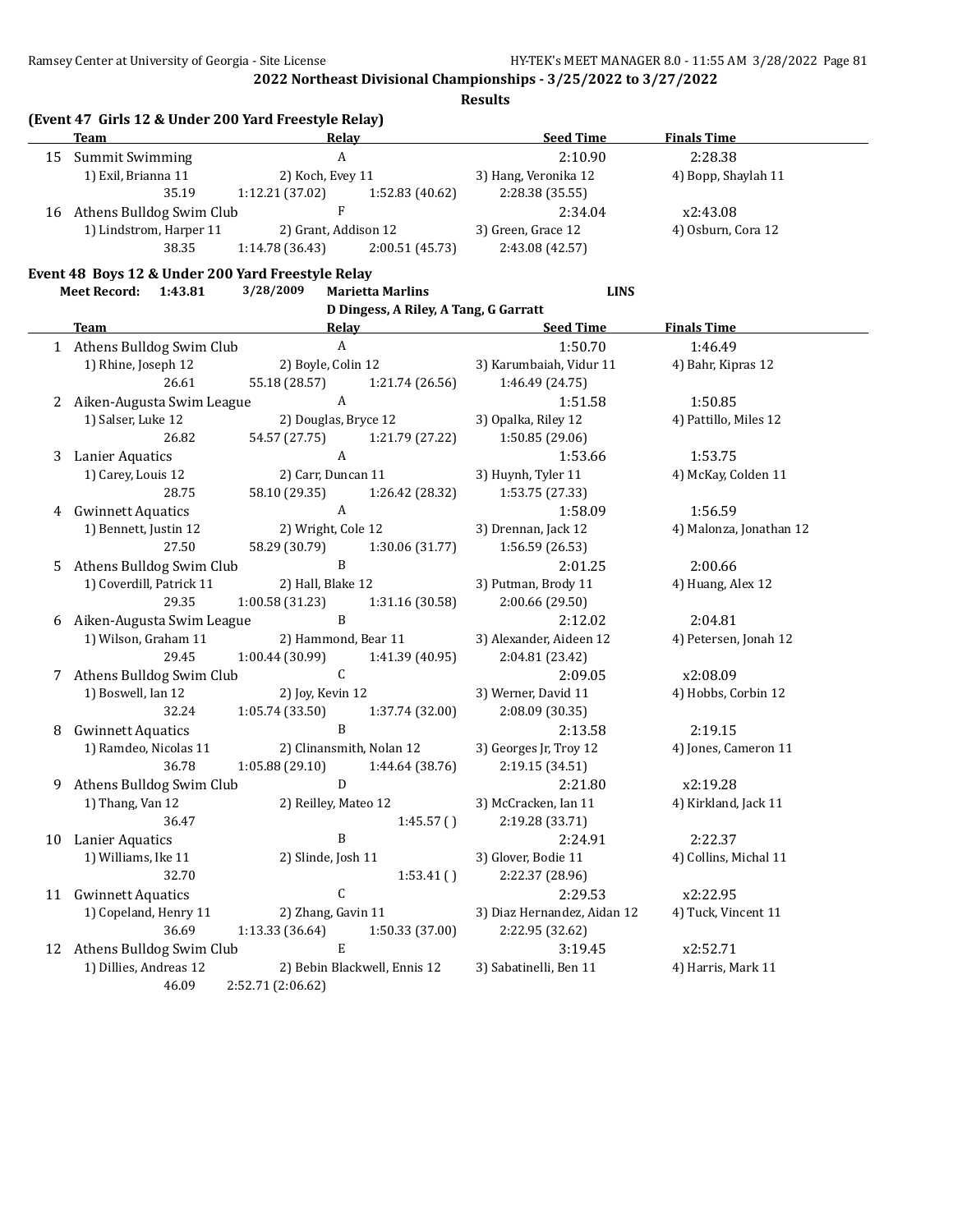#### **Results**

**Event 49 Girls 14 & Under 200 Yard Freestyle Relay**

|    | <b>Meet Record:</b>          | 1:40.46                      | 3/25/2017                | <b>Athens Bulldog Swim Club</b>        | <b>ABSC</b>                    |                            |
|----|------------------------------|------------------------------|--------------------------|----------------------------------------|--------------------------------|----------------------------|
|    |                              |                              |                          | K Zhao, M Mullis, L Yeomans, A Kennedy |                                |                            |
|    | <b>Team</b>                  |                              | Relay                    |                                        | <b>Seed Time</b>               | <b>Finals Time</b>         |
|    |                              | 1 Athens Bulldog Swim Club   | $\boldsymbol{A}$         |                                        | 1:44.18                        | 1:43.58                    |
|    | 1) Nunnally, Ansley 14       |                              | 2) Dillon, Ella 14       |                                        | 3) He, Alethea 14              | 4) Young, Ximena 14        |
|    |                              | 26.32                        | 52.00 (25.68)            | 1:17.74 (25.74)                        | 1:43.58 (25.84)                |                            |
| 2  |                              | Aiken-Augusta Swim League    | $\boldsymbol{A}$         |                                        | 1:47.23                        | 1:45.36                    |
|    |                              | 1) Harper, Macy Belle 13     | 2) Hofstetter, Gina 14   |                                        | 3) Horcher, Elsa 13            | 4) Morris, Georgia 14      |
|    |                              | 26.38                        | 53.04 (26.66)            | 1:19.30 (26.26)                        | 1:45.36 (26.06)                |                            |
| 3  |                              | Athens Bulldog Swim Club     | $\, {\bf B}$             |                                        | 1:50.44                        | 1:48.03                    |
|    | 1) Harding, Riley 13         |                              | 2) Turner, Elin 14       |                                        | 3) Bates, Martha 14            | 4) Teyner, Kailey 14       |
|    |                              | 27.20                        | 54.18 (26.98)            | 1:21.73 (27.55)                        | 1:48.03 (26.30)                |                            |
| 4  | <b>Gwinnett Aquatics</b>     |                              | $\boldsymbol{A}$         |                                        | 1:49.04                        | 1:48.85                    |
|    | 1) Miller, Reagan 14         |                              | 2) Rovie, Cate 14        |                                        | 3) Heppe, Sarah 13             | 4) Thacker, McKenna 13     |
|    |                              | 27.97                        | 54.80 (26.83)            | 1:22.08 (27.28)                        | 1:48.85 (26.77)                |                            |
| 5  | <b>Gwinnett Aquatics</b>     |                              | B                        |                                        | 1:55.37                        | 1:53.67                    |
|    |                              | 1) Chisholm, Aubrey 14       | 2) Bold, Abby 14         |                                        | 3) Johnson, Paige 13           | 4) Shaffer, Addison 14     |
| 6  |                              | Athens Bulldog Swim Club     | С                        |                                        | 1:54.69                        | x1:54.36                   |
|    | 1) Cain, Haylee 13           |                              | 2) Prince, Caroline 14   |                                        | 3) Cameron, Courtney 14        | 4) McCullough, Samantha 13 |
|    |                              | 28.53                        | 56.76 (28.23)            | 1:25.56 (28.80)                        | 1:54.36 (28.80)                |                            |
| 7  | Lanier Aquatics              |                              | $\boldsymbol{A}$         |                                        | 1:58.93                        | 1:54.58                    |
|    | 1) Nelson, MJ 13             |                              | 2) Holderfield, Carly 14 |                                        | 3) Giles, Kyleigh 14           | 4) Carter, Bria 13         |
|    |                              | 27.92                        | 57.49 (29.57)            | 1:26.88 (29.39)                        | 1:54.58 (27.70)                |                            |
| 8  |                              | Aiken-Augusta Swim League    | $\, {\bf B}$             |                                        | 1:56.46                        | 1:57.31                    |
|    |                              | 1) Patterson, Maddie 13      | 2) Crawford, Josie 13    |                                        | 3) Burkett, Gabby 14           | 4) Frey, Emma 13           |
| 9  |                              | Summer Hill Orcas Swim Club  | $\boldsymbol{A}$         |                                        | 2:00.16                        | 1:58.81                    |
|    | 1) Martin, Drew 13           |                              | 2) Rabon, Morgan 13      |                                        | 3) Small, Zoe 13               | 4) Seuser, Amanda 13       |
|    |                              | 28.93                        | 59.86 (30.93)            | 1:30.53 (30.67)                        | 1:58.81 (28.28)                |                            |
|    |                              | 10 Athens Bulldog Swim Club  | $\mathbf D$              |                                        | 1:57.75                        | x1:59.66                   |
|    | 1) Smith, Lynnette 14        |                              | 2) Yeomans, Carson 13    |                                        | 3) Nelson, Isabella 14         | 4) Hobbs, Sophierose 14    |
|    |                              | 29.82                        | 58.61 (28.79)            | 1:30.37 (31.76)                        | 1:59.66 (29.29)                |                            |
|    |                              | 11 Aiken-Augusta Swim League | $\mathsf C$              |                                        | 2:07.28                        | x2:03.03                   |
|    | 1) Zinn, Amanda 14           |                              |                          | 2) Schwede, Madison 13                 | 3) McCoy, Mary 13              | 4) Jones, Avery 14         |
|    |                              | 30.76                        | 1:00.83 (30.07)          | 1:33.41 (32.58)                        | 2:03.03 (29.62)                |                            |
|    |                              | 12 Athens Bulldog Swim Club  | ${\bf E}$                |                                        | 2:03.05                        | x2:04.96                   |
|    |                              | 1) Cochran, Savannah 13      | 2) Savage, Addie 13      |                                        | 3) Teach, Turner 14            | 4) Graff, Bea 13           |
|    |                              | 32.07                        | 1:02.01 (29.94)          | 1:33.92 (31.91)                        | 2:04.96 (31.04)                |                            |
|    | 13 Summit Swimming           |                              | A                        |                                        | 2:07.69                        | 2:12.90                    |
|    | 1) Hebert, Dyllan 14         |                              | 2) Quintana, Selena 14   |                                        | 3) Fields, Amber 13            | 4) Davis, Morgan 13        |
|    |                              | 14 Athens Bulldog Swim Club  | F                        |                                        | 2:12.09                        | x2:20.02                   |
|    | 1) Clark, Mary Kate 11       |                              |                          | 2) Uptagrafft, Natalie 13              | 3) Bebin Blackwell, Caitlyn 14 | 4) Shaffer, Marleighna 13  |
|    | 15 Lanier Aquatics           |                              | B                        |                                        | 2:27.07                        | 2:22.22                    |
|    |                              | 1) Konzelmann, Carly 13      | 2) Slinde, Ali 14        |                                        | 3) Williams, Eva 11            | 4) Collins, Oliwia 14      |
|    |                              |                              | 1:14.26()                | 2:00.04 (45.78)                        | 2:22.22 (22.18)                |                            |
| 16 | <b>Morgan County Marlins</b> |                              | A                        |                                        | <b>NT</b>                      | 2:32.44                    |
|    | 1) Stewart, Katy 10          |                              | 2) Stamper, Kayce 13     |                                        | 3) Schueneman, Caden 13        | 4) Arellano, Camila 12     |
|    |                              | 37.20                        | 1:30.77 (53.57)          | 1:55.83 (25.06)                        | 2:32.44 (36.61)                |                            |
|    |                              | Brad Akins YMCA Barracudas   | A                        |                                        | 2:00.50                        | DQ                         |
|    |                              | Early take-off swimmer #3    |                          |                                        |                                |                            |
|    | 1) Gober, Peyton 11          |                              |                          | 2) Johnson, Mary Elizabeth 13          | 3) Wald, Lizzie 11             | 4) Mahaffey, Marissa 13    |
|    |                              | 29.64                        | 1:04.55 (34.91)          | 1:34.90 (30.35)                        | DQ (29.32)                     |                            |
|    |                              |                              |                          |                                        |                                |                            |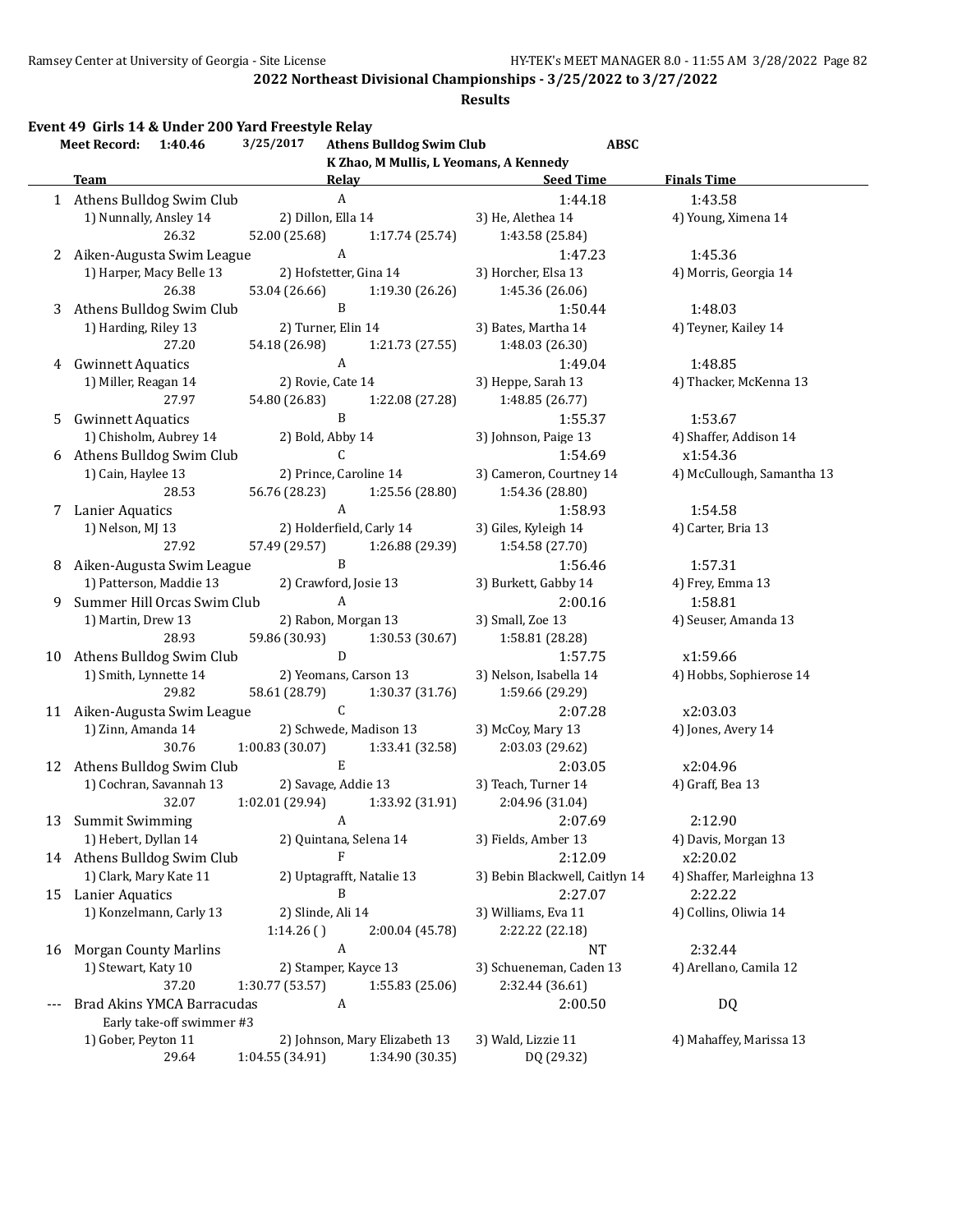#### **Results**

|    | Meet Record: 1:31.75                     | 3/26/2011      | <b>Marietta Marlins</b>              | <b>LINS</b>             |                             |
|----|------------------------------------------|----------------|--------------------------------------|-------------------------|-----------------------------|
|    |                                          |                | G Garratt, A Riley, G Layde, T Locke |                         |                             |
|    | <b>Team</b>                              |                | Relay                                | <b>Seed Time</b>        | <b>Finals Time</b>          |
|    | 1 Gwinnett Aquatics                      |                | $\mathbf{A}$                         | 1:38.46                 | 1:34.94                     |
|    | 1) Stanton, Baylor 14                    |                | 2) Clinansmith, Kayden 14            | 3) Stanton, Collier 13  | 4) Bennett, SteveMichael 14 |
|    | 21.06                                    | 46.15 (25.09)  | 1:10.50(24.35)                       | 1:34.94 (24.44)         |                             |
| 2  | Aiken-Augusta Swim League                |                | $\mathbf{A}$                         | 1:37.78                 | 1:36.10                     |
|    | 1) Salser, Ethan 14                      |                | 2) Jokulis, Matias 13                | 3) Groves, George 13    | 4) Ballance, Alex 14        |
|    | 23.59                                    | 47.71 (24.12)  | 1:11.91 (24.20)                      | 1:36.10 (24.19)         |                             |
|    | 3 Athens Bulldog Swim Club               |                | $\mathbf{A}$                         | 1:40.92                 | 1:39.45                     |
|    | 1) Koch, Christopher 13                  |                | 2) Phillips, Luke 14                 | 3) Hall, William 14     | 4) Trotter, Torin 13        |
|    | 24.15                                    | 49.46 (25.31)  | 1:15.33(25.87)                       | 1:39.45 (24.12)         |                             |
| 4  | <b>Lanier Aquatics</b>                   |                | $\boldsymbol{A}$                     | 1:45.97                 | 1:43.21                     |
|    | 1) Dao, Jonathan 13<br>2) Allen, Kole 14 |                |                                      | 3) Wall, Jeff 14        | 4) Sheridan, Cayden 13      |
|    | 25.07                                    | 53.22 (28.15)  | 1:18.33(25.11)                       | 1:43.21 (24.88)         |                             |
| 5  | Aiken-Augusta Swim League                |                | $\, {\bf B}$                         | 1:47.73                 | 1:46.34                     |
|    | 1) Williams, Nick 13                     |                | 2) Colleran, Daniel 13               | 3) Villemain, Hudson 14 | 4) Liu, Stephen 13          |
|    | 26.51                                    | 52.31 (25.80)  | 1:19.30 (26.99)                      | 1:46.34 (27.04)         |                             |
| 6  | Athens Bulldog Swim Club                 |                | B                                    | 1:51.24                 | 1:48.06                     |
|    | 1) Halbach, Crenshaw 13                  |                | 2) Karumbaiah, Nakul 13              | 3) Kannan, Shaan 14     | 4) Armel, Lyle 14           |
|    | 27.95                                    | 55.10 (27.15)  | 1:21.97 (26.87)                      | 1:48.06 (26.09)         |                             |
| 7  | <b>Gwinnett Aquatics</b>                 |                | $\, {\bf B}$                         | 1:52.90                 | 1:50.01                     |
|    | 1) Wang, Jimmy 13                        |                | 2) Alhmoud, Karam 14                 | 3) Parker, Justice 13   | 4) Clinansmith, Lannon 14   |
|    | 27.79                                    | 55.97 (28.18)  | 1:23.88 (27.91)                      | 1:50.01(26.13)          |                             |
| 8  | Athens Bulldog Swim Club                 |                | $\mathsf{C}$                         | 1:59.64                 | x1:56.49                    |
|    | 1) Fairman, Rowen 13                     |                | 2) Guidry, Nate 13                   | 3) Wallace, Jaxson 14   | 4) Brown, Thomas 13         |
|    | 29.56                                    | 1:00.33(30.77) | 1:29.16 (28.83)                      | 1:56.49 (27.33)         |                             |
| 9  | Aiken-Augusta Swim League                |                | $\mathsf{C}$                         | 2:08.40                 | x2:16.32                    |
|    | 1) Balducci, Henry 14                    |                | 2) Rank, Jackson 11                  | 3) Tovar, AJ 12         | 4) Landrum, Eli 12          |
|    | 28.71                                    | 1:11.17(42.46) | 1:47.75 (36.58)                      | 2:16.32 (28.57)         |                             |
| 10 | Athens Bulldog Swim Club                 |                | D                                    | <b>NT</b>               | x2:47.03                    |
|    | 1) Anderson, Ethan 14                    |                | 2) Poole, Jack 13                    | 3) Briscoe, Carter 11   | 4) Dunlap, Winston 11       |
|    | 33.50                                    | 1:09.47(35.97) | 2:11.08(1:01.61)                     | 2:47.03 (35.95)         |                             |

#### **Event 51 Girls 200 Yard Freestyle Relay**

|    | <b>Meet Record:</b><br>1:36.13 | 3/28/2015            | <b>Athens Bulldog Swim Club</b> | <b>ABSC</b>                                               |                          |
|----|--------------------------------|----------------------|---------------------------------|-----------------------------------------------------------|--------------------------|
|    |                                |                      |                                 | D DellaTorre, K Powell, A Porter, A Williamson            |                          |
|    | Team                           |                      | Relav                           | <b>Seed Time</b>                                          | <b>Finals Time</b>       |
|    | 1 Aiken-Augusta Swim League    |                      | A                               | 1:38.52                                                   | 1:37.62                  |
|    | 1) Riordan, Amy 18             | 2) Harper, Amelia 15 |                                 | 3) Stewart, Olivia 15                                     | 4) Agcaoili, Angela 18   |
|    | 23.85                          | 48.41 (24.56)        | 1:13.69(25.28)                  | 1:37.62 (23.93)                                           |                          |
|    | Athens Bulldog Swim Club       |                      | A                               | 1:40.13                                                   | 1:39.82                  |
|    | 1) Halbach, Ansley 16          | 2) Hope, Maddie 17   |                                 | 3) Greene, Emma 16                                        | 4) DellaTorre, Olivia 18 |
|    | 25.38                          | 50.23 (24.85)        | 1:15.41(25.18)                  | 1:39.82 (24.41)                                           |                          |
| 3  | <b>Gwinnett Aquatics</b>       |                      | A                               | 1:40.89                                                   | 1:41.11                  |
|    | 1) Jowers, Hannah-Claire 15    | 2) Burke, Hanna 17   |                                 | 3) Rees, Sofie 18                                         | 4) Diehl, Lindsey 17     |
|    | 25.10                          | 50.41 (25.31)        | 1:15.70(25.29)                  | 1:41.11(25.41)                                            |                          |
| 4  | Lanier Aquatics                |                      | A                               | 1:43.48                                                   | 1:43.52                  |
|    | 1) Dao, Jayla 15               | 2) West, Olivia 15   |                                 | 3) Dao, Jessica 17                                        | 4) Dampier, Madison 15   |
|    | 26.59                          | 52.49 (25.90)        | 1:18.38(25.89)                  | 1:43.52 (25.14)                                           |                          |
| 5. | Aiken-Augusta Swim League      |                      | B                               | 1:44.15                                                   | 1:44.94                  |
|    | 1) McAnly, Arden 15            | 2) Norris, Claire 15 |                                 | 3) Groves, Sophie 16                                      | 4) Johann, Rachel 17     |
|    | 26.46                          | 52.37 (25.91)        | 1:18.74(26.37)                  | 1:44.94 (26.20)                                           |                          |
| 6  | Athens Bulldog Swim Club       |                      | B                               | 1:45.17                                                   | 1:45.00                  |
|    | 1) Kennedy, Alice 17           |                      |                                 | 2) Alewine-Flores, Aubree-Clare 1.3) Foggin, Charlotte 15 | 4) Hayes, Addie 17       |
|    |                                |                      |                                 |                                                           |                          |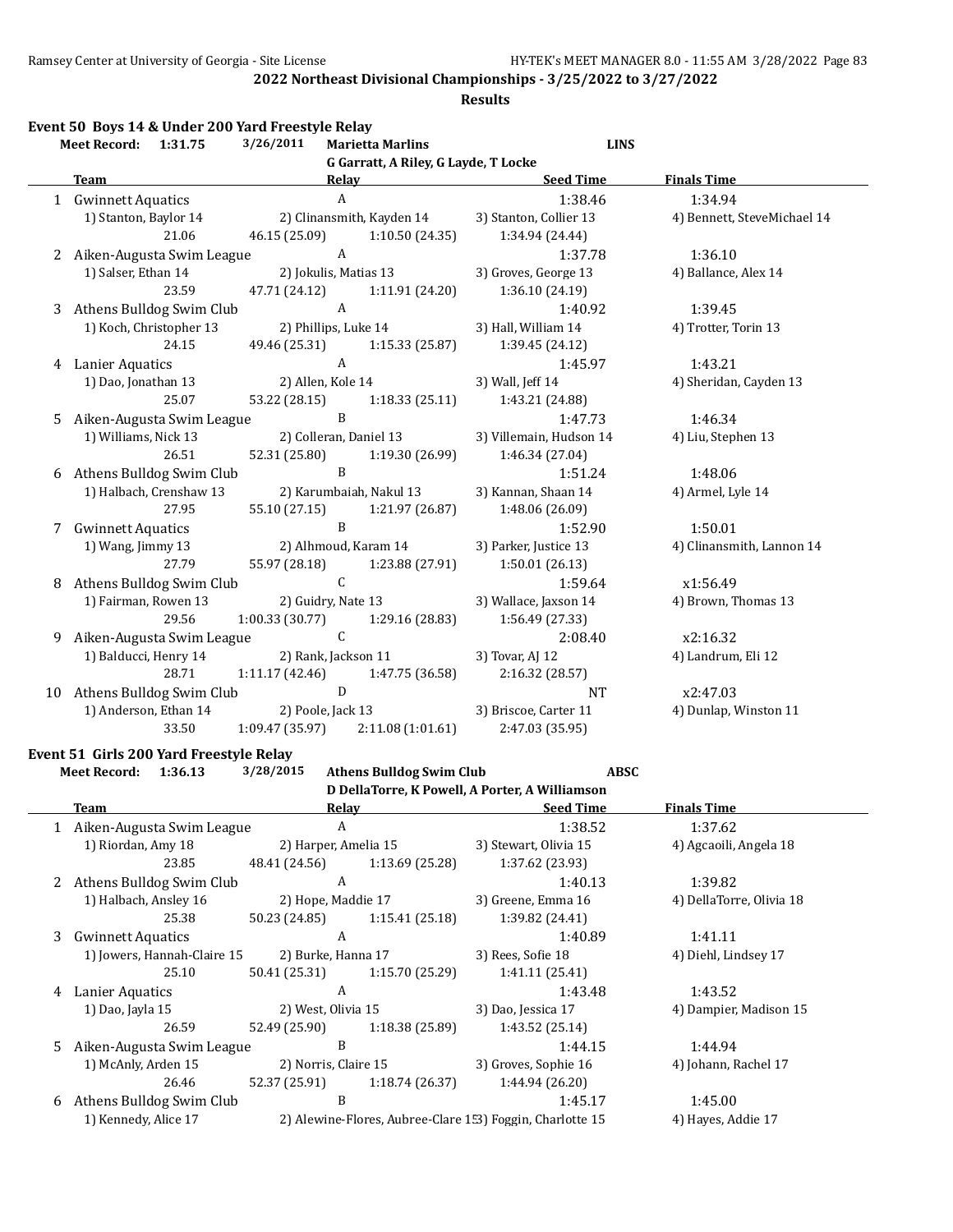#### **Results**

## **(Event 51 Girls 200 Yard Freestyle Relay)**

|    | <b>Team</b>               | Relay                |                             | <b>Seed Time</b>         | <b>Finals Time</b>      |
|----|---------------------------|----------------------|-----------------------------|--------------------------|-------------------------|
|    | <b>Gwinnett Aquatics</b>  | B                    |                             | 1:47.36                  | 1:48.57                 |
|    | 1) Britton, Condi 17      | 2) Wilson, Zoe 18    |                             | 3) Diehl, Caitlyn 15     | 4) Johnson, Kate 16     |
| 8  | Athens Bulldog Swim Club  | C                    |                             | 1:49.08                  | x1:49.77                |
|    | 1) Cain, Makaylee 16      | 2) Avelar, Nicole 15 |                             | 3) Cole, Mabry 16        | 4) Pursner, Rebecca 16  |
|    | 26.98                     | 54.39 (27.41)        | 1:21.59(27.20)              | 1:49.77 (28.18)          |                         |
| 9  | Aiken-Augusta Swim League | C                    |                             | 1:49.86                  | x1:49.94                |
|    | 1) Iwanski, Mayle 16      | 2) Groves, Lily 15   |                             | 3) Golembeski, Bailey 15 | 4) Wilkinson, Lilly 15  |
|    | 27.41                     | 54.27 (26.86)        | 1:22.15 (27.88)             | 1:49.94 (27.79)          |                         |
| 10 | <b>Summit Swimming</b>    | A                    |                             | <b>NT</b>                | 1:54.35                 |
|    | 1) Brown, Elyse 15        | 2) McCord, GiGi 17   |                             | 3) Smith, Liza 15        | 4) Scull, Anna 18       |
|    | 28.16                     | 56.46 (28.30)        | 1:26.39 (29.93)             | 1:54.35 (27.96)          |                         |
| 11 | Athens Bulldog Swim Club  | D                    |                             | 1:53.95                  | x1:57.38                |
|    | 1) Ripps, Janie 15        | 2) Thang, Mercy 15   |                             | 3) Smith, Olivia 17      | 4) Daniel, Becket 16    |
|    | 27.92                     | 58.13 (30.21)        | 1:26.47 (28.34)             | 1:57.38(30.91)           |                         |
| 12 | <b>Walton Waves</b>       | A                    |                             | <b>NT</b>                | 2:01.42                 |
|    | 1) Obrien, Maggie 14      |                      | 2) Moss-Brown, MayaFaith 16 | 3) Obrien, Molly 16      | 4) Massaro, Caroline 17 |
|    | 29.87                     | 1:03.39(33.52)       | 1:33.25 (29.86)             | 2:01.42(28.17)           |                         |
| 13 | Aiken-Augusta Swim League | D                    |                             | 2:30.29                  | x2:23.89                |
|    | 1) Frey, Emma 13          |                      | 2) Kuykendall, Ainsley 13   | 3) Hammett, Karalyn 12   | 4) Heath, Ella 12       |
|    | 33.20                     | 1:10.17(36.97)       | 1:51.80(41.63)              | 2:23.89 (32.09)          |                         |
|    |                           |                      |                             |                          |                         |

## **Event 52 Boys 200 Yard Freestyle Relay**

|   | Meet Record: 1:23.72                     | 3/28/2009           | <b>Athens Bulldog Swim Club</b>        | <b>ABSC</b>                                   |                         |
|---|------------------------------------------|---------------------|----------------------------------------|-----------------------------------------------|-------------------------|
|   |                                          |                     | J Redmon, C Cown, L Floyd, W Stovall V |                                               |                         |
|   | <b>Team</b>                              |                     |                                        | Relay Seed Time                               | <b>Finals Time</b>      |
|   | 1 Athens Bulldog Swim Club               |                     | $\mathbf{A}$                           | 1:26.88                                       | 1:24.85                 |
|   | 1) Januzelli, Carter 21                  |                     | 2) Jones, Gavin 18                     | 3) Xiao, James 17                             | 4) Casey, Simon 17      |
|   | 21.54                                    | 42.87 (21.33)       | 1:03.99 (21.12)                        | 1:24.85 (20.86)                               |                         |
| 2 | <b>Gwinnett Aquatics</b>                 | $\mathbf{A}$        |                                        | 1:25.85                                       | 1:26.30                 |
|   | 1) Dunbar, Jack 17                       |                     | 2) Patterson, Nolan 16                 | 3) Zhu, Andy 18                               | 4) Wooldridge, Tyler 18 |
|   | 22.34                                    |                     |                                        | 43.41 (21.07) 1:05.01 (21.60) 1:26.30 (21.29) |                         |
| 3 | Aiken-Augusta Swim League                | A                   |                                        | 1:27.46                                       | 1:26.66                 |
|   | 1) Gallagher, Cal 19 2) Burch, Hudson 16 |                     |                                        | 3) Garwold, Ian 18                            | 4) Riordan, Jimmy 18    |
|   | 22.02                                    | 43.42 (21.40)       | 1:04.86 (21.44)                        | 1:26.66(21.80)                                |                         |
| 4 | <b>Lanier Aquatics</b>                   | $\mathbf{A}$        |                                        | 1:27.71                                       | 1:26.93                 |
|   | 1) Monaghan, Eamon 16                    |                     | 2) Huynh, Tyson 16                     | 3) Davis, Kyle 15                             | 4) Wall, Dean 17        |
|   | 21.37                                    |                     | 43.57 (22.20) 1:05.61 (22.04)          | 1:26.93 (21.32)                               |                         |
| 5 | Athens Bulldog Swim Club                 | B                   |                                        | 1:29.65                                       | 1:29.26                 |
|   | 1) Kennedy, Garrett 17                   | 2) Huang, Daniel 17 |                                        | 3) Askew, Thomas 18                           | 4) Foggin, Will 18      |
|   | 22.38                                    |                     | 45.21 (22.83) 1:06.62 (21.41)          | 1:29.26 (22.64)                               |                         |
| 6 | <b>Gwinnett Aquatics</b>                 | $\, {\bf B}$        |                                        | 1:30.92                                       | 1:31.28                 |
|   | 1) Wooldridge, Thomas 18                 | 2) Xu, Jeffery 16   |                                        | 3) Shepard, Brandon 16                        | 4) Simmon, Graham 17    |
|   | 23.23                                    | 45.90 (22.67)       | 1:08.82 (22.92)                        | 1:31.28 (22.46)                               |                         |
| 7 | Aiken-Augusta Swim League                | B                   |                                        | 1:32.67                                       | 1:32.13                 |
|   | 1) Collins, Tyler 18                     |                     | 2) Plantamura, Nick 17                 | 3) Hill, Ben 15                               | 4) Skedsvold, Collin 17 |
|   | 23.17                                    |                     | 45.75 (22.58) 1:09.07 (23.32)          | 1:32.13(23.06)                                |                         |
| 8 | Athens Bulldog Swim Club                 | $\mathcal{C}$       |                                        | 1:33.21                                       | x1:32.23                |
|   | 1) Bates, Eli 16                         |                     | 2) Ackerman, Austin 17                 | 3) Hines, Will 17                             | 4) Krosner, Sam 18      |
|   | 22.91                                    |                     | 45.50 (22.59) 1:09.07 (23.57)          | 1:32.23 (23.16)                               |                         |
| 9 | Lanier Aquatics                          | $\overline{B}$      |                                        | 1:35.33                                       | 1:33.19                 |
|   | 1) Sherwood, Dawson 16                   | 2) Wall, Henry 18   |                                        | 3) Adams, Brock 17                            | 4) Duke, Justin 15      |
|   | 23.99                                    |                     | 47.09 (23.10) 1:10.21 (23.12)          | 1:33.19 (22.98)                               |                         |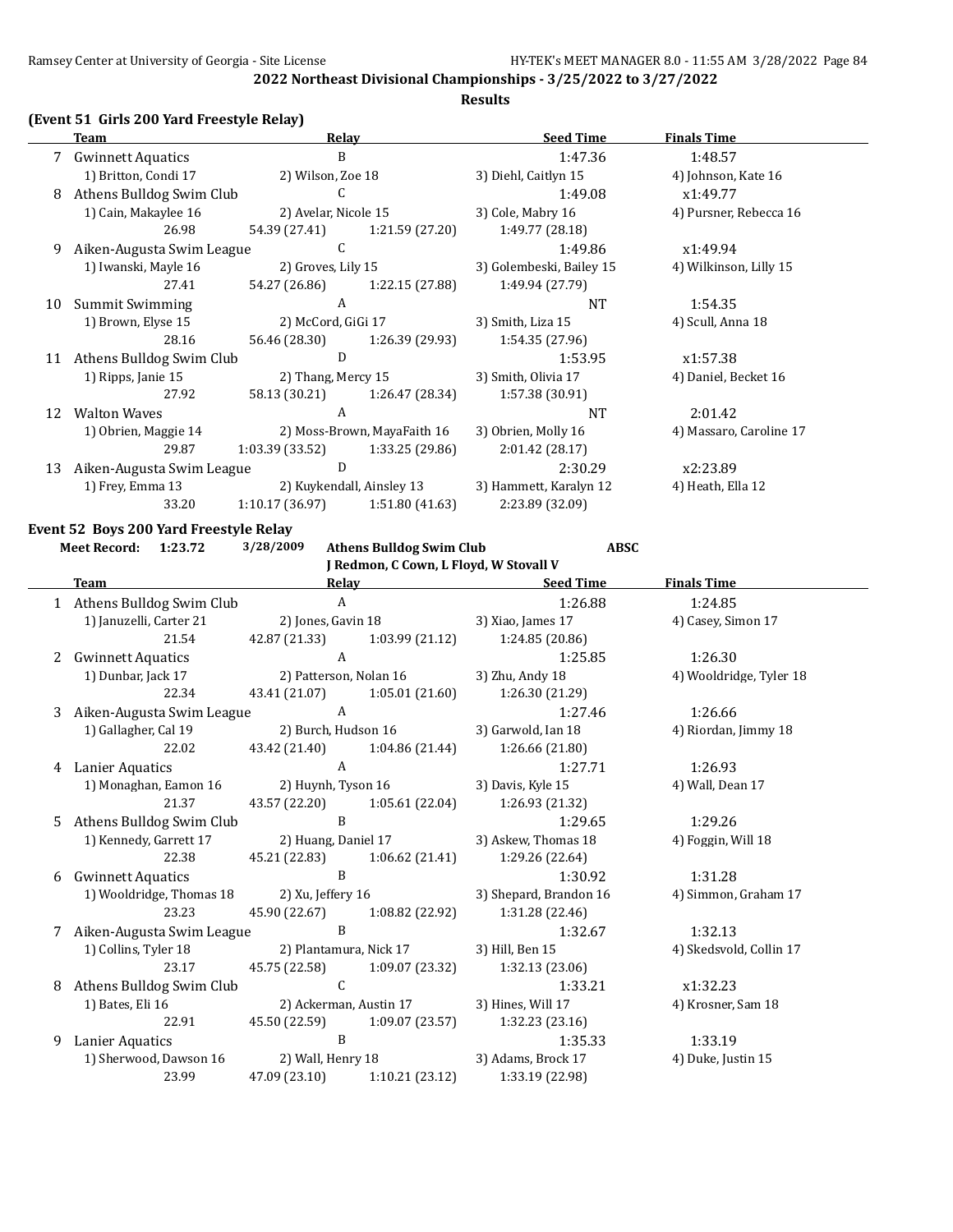#### **Results**

## **(Event 52 Boys 200 Yard Freestyle Relay)**

|    | <b>Team</b>                                | <b>Relay</b>                                      |                               | <b>Seed Time</b>                              | <b>Finals Time</b>              |
|----|--------------------------------------------|---------------------------------------------------|-------------------------------|-----------------------------------------------|---------------------------------|
|    | 10 Aiken-Augusta Swim League               | $\mathsf{C}$                                      |                               | 1:36.30                                       | x1:33.48                        |
|    | 1) Anderson, Case 16                       | 2) Leal, Tyler 16                                 |                               | 3) Lyle, Zack 15                              | 4) Blanchard, Will 16           |
|    | 23.36                                      | 47.28 (23.92)                                     | 1:10.51(23.23)                | 1:33.48 (22.97)                               |                                 |
|    | 11 Gwinnett Aquatics                       | $\mathcal{C}$                                     |                               | 1:33.05                                       | x1:33.57                        |
|    | 1) Hart, Russell 17                        |                                                   | 2) Plumlee, Landon 16         | 3) Henry, Jaden 17                            | 4) Beeney, Nik 16               |
|    | 23.28                                      | 47.55 (24.27)                                     | 1:11.16 (23.61)               | 1:33.57 (22.41)                               |                                 |
|    | 12 Gwinnett Aquatics                       | D                                                 |                               | 1:34.88                                       | x1:35.23                        |
|    | 1) Dockstader, Adam 17                     |                                                   | 2) Breiding, Henry 15         | 3) Duong, David 15                            | 4) Diaz Hernandez, Alexander 17 |
|    | 23.60                                      |                                                   | 48.06 (24.46) 1:11.88 (23.82) | 1:35.23 (23.35)                               |                                 |
| 13 | Athens Bulldog Swim Club                   | D                                                 |                               | 1:35.07                                       | x1:35.40                        |
|    | 1) Fagrell, Parker 15                      |                                                   | 2) Hailey, Brandon 17         | 3) Allen, Connor 17                           | 4) Hall, Michael 15             |
|    | 23.74                                      | 47.89 (24.15) 1:11.39 (23.50)                     |                               | 1:35.40 (24.01)                               |                                 |
|    | 14 Gwinnett Aquatics                       | $\mathbf E$                                       |                               | 1:40.71                                       | x1:39.02                        |
|    | 1) Johnson, Lucas 16                       |                                                   | 2) Inlow, Max 16              | 3) Lin, Sean 15                               | 4) McCluggage, Blake 18         |
|    | 23.78                                      | 47.10 (23.32)                                     | 1:12.08 (24.98)               | 1:39.02 (26.94)                               |                                 |
| 15 | Summit Swimming                            | $\mathsf{A}$                                      |                               | <b>NT</b>                                     | 1:39.46                         |
|    | 1) Cameron, Zachary 18                     | 2) Jensen, Dallin 17                              |                               | 3) Burns, Gavin 15                            | 4) Levine, Mark 15              |
|    | 25.48                                      |                                                   |                               | 51.44 (25.96) 1:17.95 (26.51) 1:39.46 (21.51) |                                 |
|    | 16 Athens Bulldog Swim Club                | $\,$ E                                            |                               | 1:37.47                                       | x1:40.26                        |
|    | 1) Carmack, Harrison 17                    |                                                   | 2) Kirkley, River 15          | 3) Krosner, Zach 16                           | 4) Xiao, Ryan 15                |
|    | 24.98                                      |                                                   | 49.77 (24.79) 1:15.54 (25.77) | 1:40.26 (24.72)                               |                                 |
| 17 | Aiken-Augusta Swim League                  | $\overline{D}$                                    |                               | 1:43.51                                       | x1:41.89                        |
|    | 1) McNear, Owen 16                         | 2) Frost, Charlie 15                              |                               | 3) Shoffner, John 15                          | 4) Platte, David 15             |
|    | 26.97                                      | 52.73 (25.76) 1:18.03 (25.30)                     |                               | 1:41.89 (23.86)                               |                                 |
|    | 18 Lanier Aquatics                         | $\mathsf{C}$                                      |                               | 1:44.63                                       | x1:42.02                        |
|    | 1) Kinney, Tyner 18                        | 2) Isaacs, Garrett 17                             |                               | 3) Carey, William 15                          | 4) Campillo, GianCarlo 16       |
|    | 23.46                                      | 50.72 (27.26)                                     | 1:16.62(25.90)                | 1:42.02 (25.40)                               |                                 |
| 19 | Aiken-Augusta Swim League                  | E                                                 |                               | 1:52.24                                       | x1:53.21                        |
|    | 1) Fair, Daniel 15                         | 2) Johann, Carson 15                              |                               | 3) Gamlin, Sawyer 16                          | 4) Goodroe, Timothy 15          |
|    | 27.62                                      |                                                   |                               | 54.07 (26.45) 1:24.17 (30.10) 1:53.21 (29.04) |                                 |
|    | 20 Brad Akins YMCA Barracudas A            |                                                   |                               | 2:01.40                                       | 1:56.82                         |
|    | 1) Amos, Blake 16 2) Strickland, Samuel 13 |                                                   |                               | 3) Herring, Connor 13                         | 4) McCusker, Riley 14           |
|    | 29.85                                      | $1:00.35(30.50)$ $1:30.67(30.32)$                 |                               | 1:56.82 (26.15)                               |                                 |
|    |                                            | $\overline{100}$ $\overline{11}$ $\overline{111}$ |                               |                                               |                                 |

#### **Event 53 Girls 8 & Under 100 Yard IM**

|    | <b>Meet Record:</b><br>1:21.32 | 3/28/2008         | <b>Britheny Joassaint</b>   | <b>LINS</b>      |                    |  |
|----|--------------------------------|-------------------|-----------------------------|------------------|--------------------|--|
|    | Name                           | Age Team          |                             | <b>Seed Time</b> | <b>Finals Time</b> |  |
|    | Henry, Morgan                  |                   | 8 Gwinnett Aquatics         | 1:50.94          | 1:43.47            |  |
|    | 42.58                          | 1:43.47 (1:00.89) |                             |                  |                    |  |
| 2  | Erwin, Abby                    |                   | 7 Lanier Aquatics           | 2:13.30          | 1:52.39            |  |
|    | 53.63                          | 1:52.39 (58.76)   |                             |                  |                    |  |
| 3  | Fouitah, Zina                  |                   | 7 Aiken-Augusta Swim League | 2:14.59          | 1:53.51            |  |
|    | 56.13                          | 1:53.51 (57.38)   |                             |                  |                    |  |
| 4  | Johnson, Juliet                |                   | 8 Athens Bulldog Swim Club  | 1:56.67          | 1:53.68            |  |
|    | 56.19                          | 1:53.68 (57.49)   |                             |                  |                    |  |
| 5. | Thomas, Sutton                 |                   | 8 Athens Bulldog Swim Club  | 1:59.15          | 1:54.08            |  |
|    | 52.43                          | 1:54.08(1:01.65)  |                             |                  |                    |  |
| 6  | Phillips, Lindy                |                   | 8 Athens Bulldog Swim Club  | 2:00.04          | 1:55.86            |  |
|    | 54.42                          | 1:55.86 (1:01.44) |                             |                  |                    |  |
|    | Wheatley, Brooklyn             | 8                 | Athens Bulldog Swim Club    | 2:12.17          | 1:58.11            |  |
|    | 54.74                          | 1:58.11(1:03.37)  |                             |                  |                    |  |
| 8  | Tomlinson, Pirie               |                   | 8 Athens Bulldog Swim Club  | 2:09.32          | 1:59.93            |  |
|    | 51.53                          | 1:59.93(1:08.40)  |                             |                  |                    |  |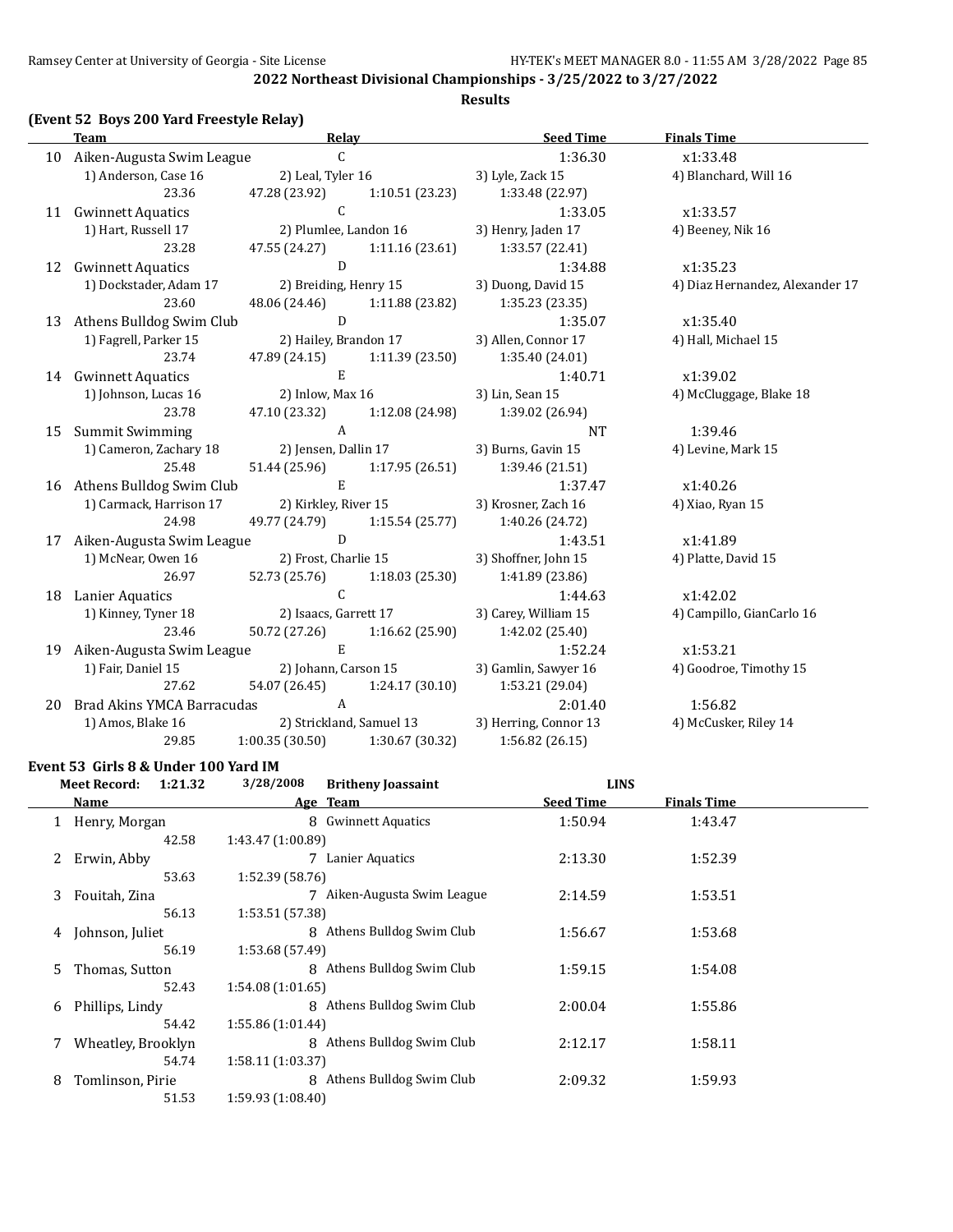#### **(Event 53 Girls 8 & Under 100 Yard IM)**

**Name Age Team Seed Time Finals Time** 9 Cole, Hadley 8 Athens Bulldog Swim Club 2:06.07 2:01.14 59.03 2:01.14 (1:02.11) 10 McCullough, Aly 8 Athens Bulldog Swim Club 2:02.76 2:02.59 55.78 2:02.59 (1:06.81) 11 Johnson, Emma 8 Summer Hill Orcas Swim Club NT 2:05.89 57.17 2:05.89 (1:08.72) 12 Matthews, Athena 8 Athens Bulldog Swim Club 2:12.25 2:07.09 56.97 2:07.09 (1:10.12) 13 Saldana, Eva **8 Gwinnett Aquatics** 2:13.51 2:12.47 1:03.73 2:12.47 (1:08.74) 14 Iwanski, Aspen 7 Aiken-Augusta Swim League NT 2:20.83 1:02.78 2:20.83 (1:18.05) 15 Rudow, Ellis 8 Athens Bulldog Swim Club 15 Rudow, 2:25.48 1:12.39 2:25.48 (1:13.09) 16 Kendrick, Hadley 7 Athens Bulldog Swim Club 2:57.11 2:37.90 17 Downs, Emoni 8 Athens Bulldog Swim Club 2:51.79 2:39.76 --- Petersen, Lina 1988 aiken-Augusta Swim League 1988 NT Out of sequence - IM 1:24.56 DQ (1:15.70) --- Brown, Ryn 7 Athens Bulldog Swim Club 2:43.65 DQ Out of sequence - IM

1:12.19 DQ (1:33.40)

#### **Event 54 Boys 8 & Under 100 Yard IM**

### **Meet Record: 1:16.87 3/24/2006 Erek Cox CAD**

|    | Name               | Age Team                    | <b>Seed Time</b> | <b>Finals Time</b> |
|----|--------------------|-----------------------------|------------------|--------------------|
|    | 1 Jokulis, Mickey  | 8 Aiken-Augusta Swim League | 1:37.08          | 1:26.68            |
|    | 41.25              | 1:26.68 (45.43)             |                  |                    |
|    | Groves, John David | 8 Aiken-Augusta Swim League | 1:29.52          | 1:26.91            |
|    | 40.50              | 1:26.91 (46.41)             |                  |                    |
| 3  | Jokulis, Nicko     | 8 Aiken-Augusta Swim League | <b>NT</b>        | 1:30.22            |
|    | 41.52              | 1:30.22 (48.70)             |                  |                    |
| 4  | Boyd, Micah        | 8 Athens Bulldog Swim Club  | 1:37.10          | 1:38.51            |
|    | 44.81              | 1:38.51 (53.70)             |                  |                    |
| 5  | Miller, Miles      | 8 Athens Bulldog Swim Club  | 1:57.88          | 1:43.61            |
|    | 46.01              | 1:43.61 (57.60)             |                  |                    |
| 6  | Wang, Hong-Yi      | 8 Athens Bulldog Swim Club  | 1:56.59          | 1:48.93            |
|    | 54.81              | 1:48.93 (54.12)             |                  |                    |
|    | Templin, John      | 8 Athens Bulldog Swim Club  | 1:55.78          | 1:49.37            |
|    | 51.15              | 1:49.37 (58.22)             |                  |                    |
| 8  | Buckley, Peter     | 8 Gwinnett Aquatics         | 1:57.62          | 1:50.46            |
|    | 52.02              | 1:50.46 (58.44)             |                  |                    |
| 9  | Harper, Vin        | 8 Aiken-Augusta Swim League | <b>NT</b>        | 1:53.33            |
|    | 55.76              | 1:53.33(57.57)              |                  |                    |
| 10 | Cannon, Carson     | 8 Athens Bulldog Swim Club  | <b>NT</b>        | 2:10.89            |
|    | 1:01.56            | 2:10.89 (1:09.33)           |                  |                    |
| 11 | Kirkland, Ashton   | 7 Athens Bulldog Swim Club  | 2:41.83          | 2:12.89            |
|    | 1:01.13            | 2:12.89(1:11.76)            |                  |                    |
| 12 | Porter, JP         | 8 Athens Bulldog Swim Club  | <b>NT</b>        | 2:19.35            |
|    | 1:02.58            | 2:19.35(1:16.77)            |                  |                    |
| 13 | Steele, Wilder     | 7 Athens Bulldog Swim Club  | NT               | 2:27.75            |
|    | 1:02.86            | 2:27.75 (1:24.89)           |                  |                    |
| 14 | Townsend, Carter   | 8 Athens Bulldog Swim Club  | 2:57.15          | 2:29.29            |
|    | 1:07.83            | 2:29.29 (1:21.46)           |                  |                    |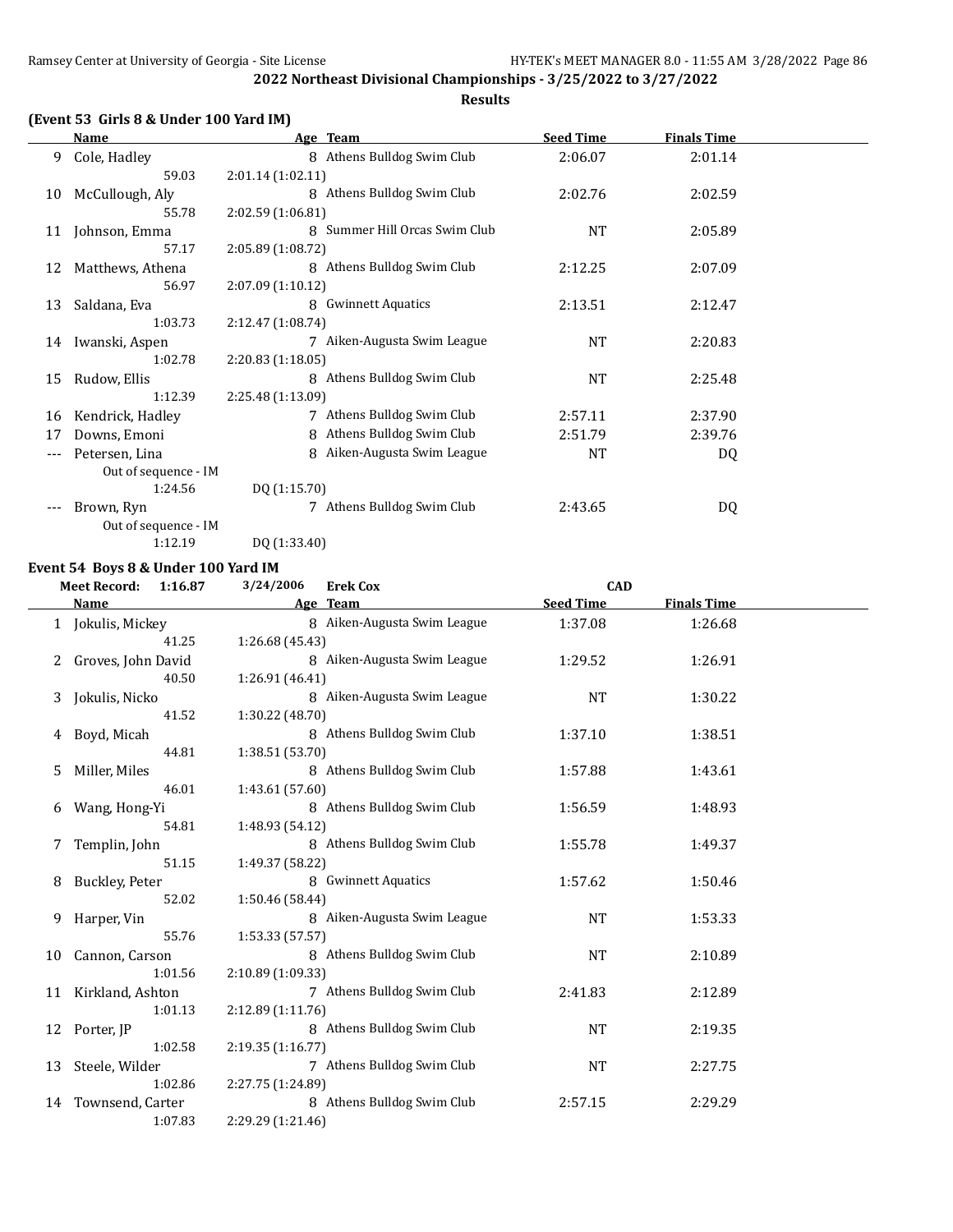#### **Results**

|       | (Event 54 Boys 8 & Under 100 Yard IM)        |                               |                  |                    |  |
|-------|----------------------------------------------|-------------------------------|------------------|--------------------|--|
|       | <b>Name</b>                                  | Age Team                      | <b>Seed Time</b> | <b>Finals Time</b> |  |
| 15    | Peacock, Owen                                | Athens Bulldog Swim Club<br>7 | NT               | 2:33.57            |  |
|       | 1:11.26                                      | 2:33.57 (1:22.31)             |                  |                    |  |
| $---$ | Lee. Bennet                                  | Athens Bulldog Swim Club      | <b>NT</b>        | DQ                 |  |
|       | One hand touch - fly                         |                               |                  |                    |  |
|       | 1:24.07                                      | DQ (1:22.66)                  |                  |                    |  |
|       | Santos, Jax                                  | Athens Bulldog Swim Club<br>8 | <b>NT</b>        | DQ                 |  |
|       | Shoulders past vertical toward breast - back |                               |                  |                    |  |
|       | 58.42                                        | DO (1:06.27)                  |                  |                    |  |
|       | Campagna, Ellis                              | Athens Bulldog Swim Club      | NT               | DQ                 |  |
|       | Alternating Kick - fly                       |                               |                  |                    |  |
|       | 1:08.75                                      | DQ (1:12.69)                  |                  |                    |  |

#### **Event 55 Girls 9-10 100 Yard IM**

|    | <b>Meet Record:</b><br>1:08.81 | 3/23/2007<br><b>Kylie Stewart</b>              | <b>LINS</b>      |                    |  |
|----|--------------------------------|------------------------------------------------|------------------|--------------------|--|
|    | Name                           | Age Team                                       | <b>Seed Time</b> | <b>Finals Time</b> |  |
|    | 1 Brown, Loren                 | 10 Brad Akins YMCA Barracudas                  | 1:24.16          | 1:20.44            |  |
|    | 38.24                          | 1:20.44 (42.20)                                |                  |                    |  |
| 2  | Fleming, Quinn                 | 9 Summit Swimming                              | 1:27.04          | 1:22.49            |  |
|    | 38.73                          | 1:22.49 (43.76)                                |                  |                    |  |
| 3  | Bahr, Sima                     | 10 Athens Bulldog Swim Club                    | 1:21.38          | 1:22.52            |  |
|    | 36.63                          | 1:22.52 (45.89)                                |                  |                    |  |
| 4  | Groves, Kathryn                | 10 Aiken-Augusta Swim League                   | 1:22.11          | 1:23.75            |  |
|    | 38.42                          | 1:23.75 (45.33)                                |                  |                    |  |
| 5  | Savage, Coby                   | 10 Athens Bulldog Swim Club                    | 1:33.97          | 1:25.12            |  |
|    | 39.54                          | 1:25.12 (45.58)                                |                  |                    |  |
| 6  | Mann, Lilly                    | 10 Summit Swimming                             | 1:30.59          | 1:26.22            |  |
|    | 39.86                          | 1:26.22 (46.36)                                |                  |                    |  |
| 7  | Mundy, Jillian                 | 9 Athens Bulldog Swim Club                     | 1:25.12          | 1:26.40            |  |
|    | 39.53                          | 1:26.40 (46.87)                                |                  |                    |  |
| 8  | Sevier, Morgan                 | 10 Gwinnett Aquatics                           | 1:29.47          | 1:28.22            |  |
|    | 42.31                          | 1:28.22 (45.91)                                |                  |                    |  |
| 9  | Dennison, Sage                 | 10 Athens Bulldog Swim Club                    | 1:25.85          | 1:28.48            |  |
|    | 41.16                          | 1:28.48 (47.32)                                |                  |                    |  |
| 10 | Cain, Spencer                  | 10 Lanier Aquatics                             | 1:31.24          | 1:28.62            |  |
|    | 40.90                          | 1:28.62 (47.72)                                |                  |                    |  |
| 11 | Burns, Allie                   | 10 Summit Swimming                             | 1:28.87          | 1:29.79            |  |
|    | 12 Wells, Ella                 | 10 Summit Swimming                             | 1:36.36          | 1:30.86            |  |
|    | 44.32                          | 1:30.86 (46.54)                                |                  |                    |  |
| 13 | Cain, Sawyer                   | 9 Lanier Aquatics                              | 1:32.61          | 1:32.54            |  |
|    | 38.84                          | 1:32.54 (53.70)                                |                  |                    |  |
| 14 | Carr, Emma                     | 10 Lanier Aquatics                             | 1:40.64          | 1:32.96            |  |
|    | 43.76                          | 1:32.96 (49.20)                                |                  |                    |  |
| 15 | Johnson, Lillian               | 10 Athens Bulldog Swim Club                    | 1:30.74          | 1:33.02            |  |
|    | 43.78                          | 1:33.02 (49.24)                                |                  |                    |  |
| 16 | Cochran, Lucy                  | 10 Athens Bulldog Swim Club                    | 1:43.41          | 1:34.57            |  |
|    | 42.61                          | 1:34.57 (51.96)<br>10 Athens Bulldog Swim Club |                  |                    |  |
| 17 | Yeomans, Raleigh               |                                                | 1:38.88          | 1:34.73            |  |
|    | 42.44                          | 1:34.73 (52.29)<br>9 Athens Bulldog Swim Club  |                  |                    |  |
| 18 | Dorman, Lane<br>44.28          | 1:34.81 (50.53)                                | 1:34.45          | 1:34.81            |  |
| 19 | Chambers, Reece                | 10 Lanier Aquatics                             | 1:36.47          | 1:35.25            |  |
|    | 44.62                          | 1:35.25 (50.63)                                |                  |                    |  |
| 20 | Blanco, Valeria                | 10 Athens Bulldog Swim Club                    | 1:42.02          | 1:36.15            |  |
|    | 43.17                          | 1:36.15 (52.98)                                |                  |                    |  |
|    |                                |                                                |                  |                    |  |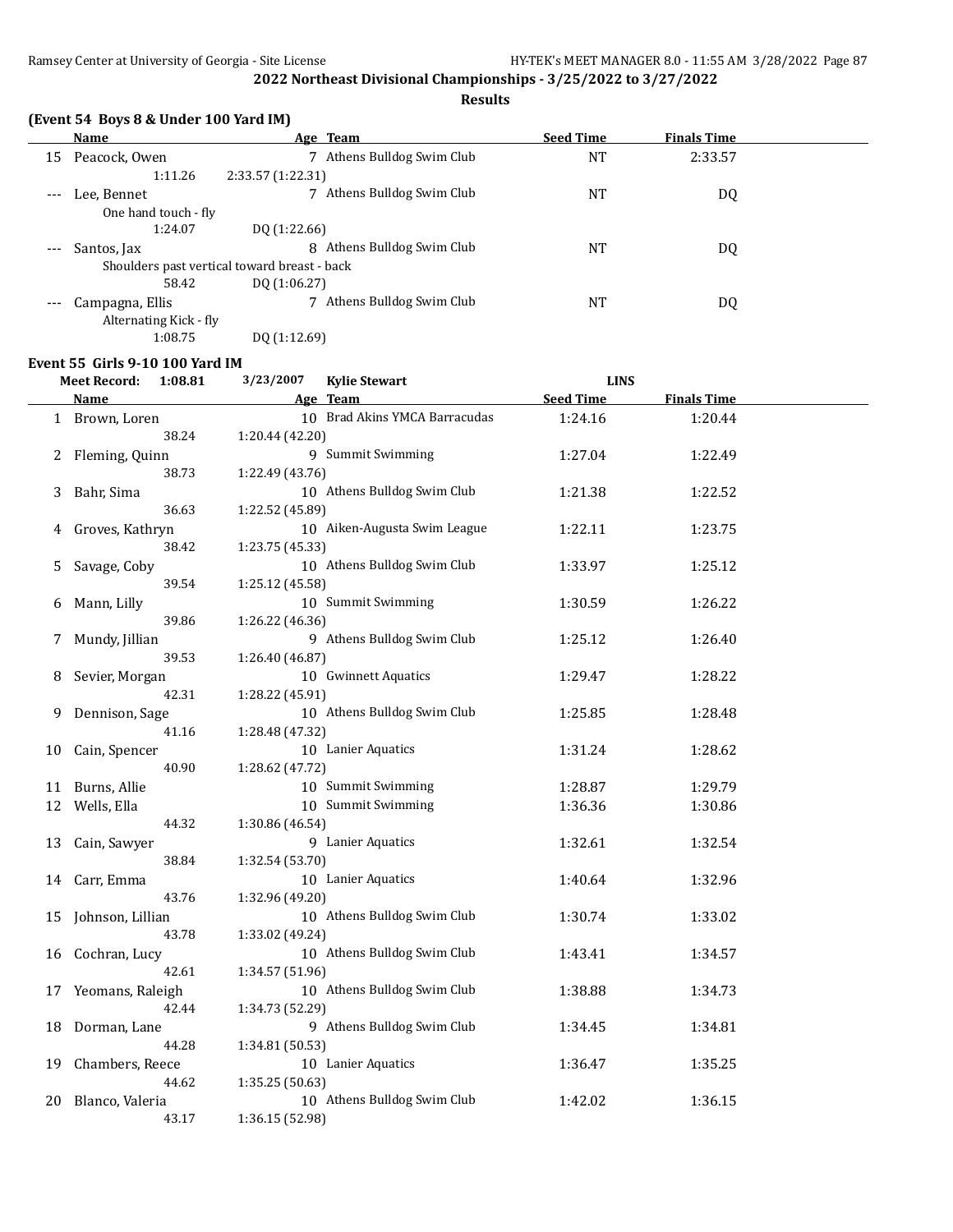| (Event 55 Girls 9-10 100 Yard IM) |  |  |  |  |  |
|-----------------------------------|--|--|--|--|--|
|-----------------------------------|--|--|--|--|--|

|       | <b>Name</b>              |                   | Age Team                       | <b>Seed Time</b> | <b>Finals Time</b> |  |
|-------|--------------------------|-------------------|--------------------------------|------------------|--------------------|--|
|       | 21 Petersen, Sofia       |                   | 10 Aiken-Augusta Swim League   | 1:49.36          | 1:36.32            |  |
|       | 45.43                    | 1:36.32 (50.89)   |                                |                  |                    |  |
| 22    | Basic, Elisa             |                   | 10 Gwinnett Aquatics           | 1:35.39          | 1:36.65            |  |
|       | 44.37                    | 1:36.65 (52.28)   |                                |                  |                    |  |
| 23    | McCann, Aliana           |                   | 9 Gwinnett Aquatics            | 1:38.47          | 1:36.69            |  |
|       | 45.77                    | 1:36.69 (50.92)   |                                |                  |                    |  |
|       |                          |                   | 10 Gwinnett Aquatics           |                  |                    |  |
| 24    | Granbery, Kendall        |                   |                                | 1:40.09          | 1:36.90            |  |
|       | 44.94                    | 1:36.90 (51.96)   |                                |                  |                    |  |
| 25    | Schepis, Oliviana        |                   | 10 Aiken-Augusta Swim League   | 1:40.51          | 1:37.17            |  |
|       | 45.14                    | 1:37.17 (52.03)   |                                |                  |                    |  |
| 26    | Estes, Kate              |                   | 9 Aiken-Augusta Swim League    | 1:52.60          | 1:39.96            |  |
|       | 50.61                    | 1:39.96 (49.35)   |                                |                  |                    |  |
| 27    | Bower, Lucy              |                   | 9 Gwinnett Aquatics            | 1:45.29          | 1:40.52            |  |
|       | 47.23                    | 1:40.52 (53.29)   |                                |                  |                    |  |
| 28    | Lyu, Harper              |                   | 9 Summer Hill Orcas Swim Club  | 1:52.40          | 1:40.89            |  |
|       | 47.98                    | 1:40.89 (52.91)   |                                |                  |                    |  |
| 29    | Register, Quinn          |                   | 10 Summer Hill Orcas Swim Club | 1:49.68          | 1:41.41            |  |
|       | 44.92                    | 1:41.41 (56.49)   |                                |                  |                    |  |
| 30    | Green, Abby              |                   | 10 Athens Bulldog Swim Club    | 1:56.65          | 1:41.79            |  |
|       | 45.60                    | 1:41.79 (56.19)   |                                |                  |                    |  |
| 31    | Tannure, Victoria        |                   | 9 Gwinnett Aquatics            | 1:45.65          | 1:42.64            |  |
|       | 49.82                    |                   |                                |                  |                    |  |
|       |                          | 1:42.64 (52.82)   |                                |                  |                    |  |
| 32    | Sheridan, Avery          |                   | 9 Lanier Aquatics              | 1:45.66          | 1:42.67            |  |
|       | 46.43                    | 1:42.67 (56.24)   |                                |                  |                    |  |
| 33    | Lee, Abbie               |                   | 10 Summit Swimming             | 1:49.14          | 1:43.71            |  |
|       | 46.98                    | 1:43.71 (56.73)   |                                |                  |                    |  |
| $*34$ | Malutinok, Lucy          |                   | 10 Athens Bulldog Swim Club    | 1:49.40          | 1:43.76            |  |
|       | 48.67                    | 1:43.76 (55.09)   |                                |                  |                    |  |
| $*34$ | Sharpton, Brynn          |                   | 9 Athens Bulldog Swim Club     | 1:52.16          | 1:43.76            |  |
|       | 47.12                    | 1:43.76 (56.64)   |                                |                  |                    |  |
| 36    | Christopherson, Savannah |                   | 9 Summit Swimming              | 1:42.67          | 1:44.98            |  |
|       | 48.46                    | 1:44.98 (56.52)   |                                |                  |                    |  |
| 37    | Cunniff, Casidy          |                   | 10 Athens Bulldog Swim Club    | 1:48.53          | 1:47.58            |  |
|       | 47.74                    | 1:47.58 (59.84)   |                                |                  |                    |  |
| 38    | Cozart, Mary Claire      |                   | 10 Athens Bulldog Swim Club    | 1:52.54          | 1:48.11            |  |
|       | 47.15                    | 1:48.11 (1:00.96) |                                |                  |                    |  |
| 39    | Fouitah, Leena           |                   | 9 Aiken-Augusta Swim League    | 2:06.05          | 1:49.71            |  |
|       | 53.55                    | 1:49.71 (56.16)   |                                |                  |                    |  |
| 40    | Perry, Natalie           |                   | 10 Aiken-Augusta Swim League   | 1:53.78          | 1:50.99            |  |
|       |                          |                   |                                |                  |                    |  |
|       | 51.33                    | 1:50.99 (59.66)   |                                |                  |                    |  |
| 41    | Stewart, Katy            |                   | 10 Morgan County Marlins       | 1:53.94          | 1:51.10            |  |
|       | 54.27                    | 1:51.10 (56.83)   |                                |                  |                    |  |
| 42    | Lane, Juliet             |                   | 10 Aiken-Augusta Swim League   | 2:27.81          | 1:51.65            |  |
|       | 48.92                    | 1:51.65 (1:02.73) |                                |                  |                    |  |
| 43    | Boyle, Clare             |                   | 9 Athens Bulldog Swim Club     | 1:54.21          | 1:52.64            |  |
|       | 57.41                    | 1:52.64 (55.23)   |                                |                  |                    |  |
| 44    | Miller, Emily            |                   | 10 Athens Bulldog Swim Club    | 1:54.28          | 1:53.16            |  |
|       | 53.70                    | 1:53.16 (59.46)   |                                |                  |                    |  |
| 45    | Hilkert, Stella          |                   | 9 Athens Bulldog Swim Club     | 2:12.44          | 1:53.44            |  |
|       | 53.87                    | 1:53.44 (59.57)   |                                |                  |                    |  |
| 46    | Lord, Hailey             |                   | 10 Summit Swimming             | 1:43.69          | 1:56.39            |  |
|       | 52.73                    | 1:56.39 (1:03.66) |                                |                  |                    |  |
| 47    | Landrum, Aria            |                   | 9 Aiken-Augusta Swim League    | NT               | 1:56.76            |  |
|       | 55.83                    | 1:56.76 (1:00.93) |                                |                  |                    |  |
|       |                          |                   |                                |                  |                    |  |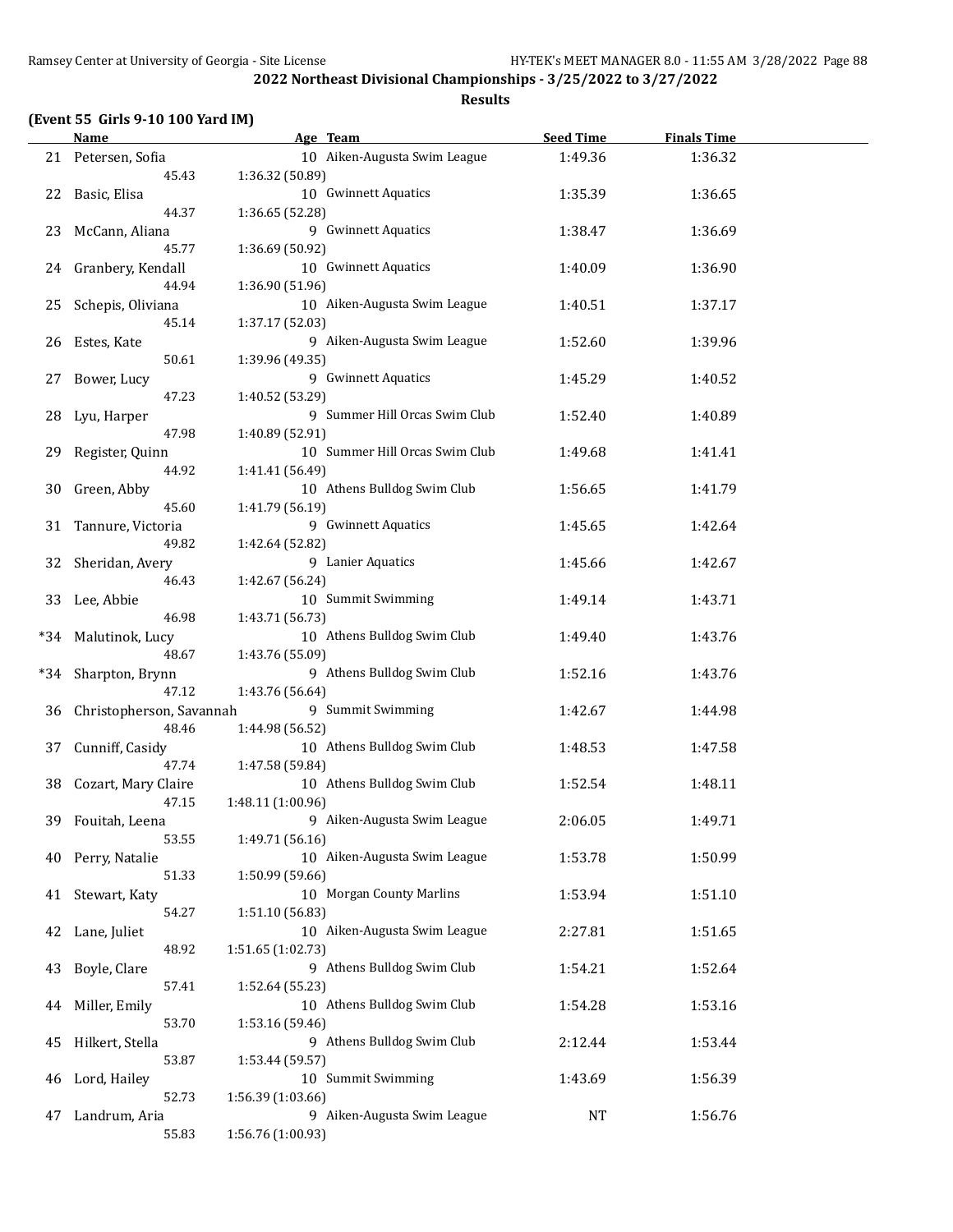#### **(Event 55 Girls 9-10 100 Yard IM)**

**Name Age Team Seed Time Finals Time** 48 Morgan, Elizabeth 10 Summer Hill Orcas Swim Club NT 1:59.46 53.33 1:59.46 (1:06.13) 49 Sullivan, Campbell 9 Athens Bulldog Swim Club 2:07.02 2:00.09 51.13 2:00.09 (1:08.96) 50 Saldana, Sofia 10 Gwinnett Aquatics 2:02.45 2:00.68 58.90 2:00.68 (1:01.78) 51 Eriksson, Laney 9 Gwinnett Aquatics 2:02.18 2:02.29 1:00.87 2:02.29 (1:01.42) 52 Cockfield, Anna Claire 9 Aiken-Augusta Swim League NT 2:03.71 1:00.90 2:03.71 (1:02.81) 53 Fairman, Jane 10 Athens Bulldog Swim Club 2:41.40 2:03.85 55.06 2:03.85 (1:08.79) 54 Rudow, Lane 10 Athens Bulldog Swim Club NT 2:07.23 57.94 2:07.23 (1:09.29) 55 Coogler, Lillian 10 Aiken-Augusta Swim League NT 2:11.41 57.89 2:11.41 (1:13.52) 56 Barfield, Addison 9 Brad Akins YMCA Barracudas NT 2:11.55 1:09.60 2:11.55 (1:01.95) 57 Kendrick, Aubrey 9 Athens Bulldog Swim Club 2:20.45 2:18.05 1:02.40 2:18.05 (1:15.65) 58 Vaughn, Hannah 9 Athens Bulldog Swim Club 2:32.84 2:18.28 1:01.96 2:18.28 (1:16.32) --- Vaughn, Khloe 9 Athens Bulldog Swim Club 2:05.39 DQ Shoulders past vertical toward breast - back 49.29 DQ (55.54) --- Shaffer, Adelaina 9 Athens Bulldog Swim Club 1:49.52 DQ Shoulders past vertical toward breast - back 48.10 DQ (53.04) --- Bucha, Atlas 9 Athens Bulldog Swim Club 2:06.72 DQ Scissors kick - breast 48.88 DQ (59.37) --- Bowers, Harris 10 Aiken-Augusta Swim League 1:40.29 DQ Shoulders past vertical toward breast - back 44.62 DQ (52.23) mcKoy, Taylor **10 Aiken-Augusta Swim League** NT NT DQ One hand touch - breast 49.27 DQ (55.13)

#### **Event 56 Boys 9-10 100 Yard IM**

|    | <b>Meet Record:</b><br>1:08.01 | 3/28/2008       | Derek Cox                  | <b>CAD</b>       |                    |  |
|----|--------------------------------|-----------------|----------------------------|------------------|--------------------|--|
|    | <b>Name</b>                    |                 | Age Team                   | <b>Seed Time</b> | <b>Finals Time</b> |  |
|    | McLeroy, Logan                 |                 | 10 Unat                    | 1:21.63          | 1:22.71            |  |
|    | 38.67                          | 1:22.71 (44.04) |                            |                  |                    |  |
|    | Stanton, Jude                  | 10              | <b>Gwinnett Aquatics</b>   | 1:21.96          | 1:22.75            |  |
|    | 40.06                          | 1:22.75 (42.69) |                            |                  |                    |  |
| 3  | McGee, Grant                   | 10              | <b>Gwinnett Aquatics</b>   | 1:32.01          | 1:23.99            |  |
|    | 38.35                          | 1:23.99 (45.64) |                            |                  |                    |  |
| 4  | Gutierrez, Matthew             | 10              | Lanier Aquatics            | 1:27.08          | 1:24.05            |  |
|    | 38.17                          | 1:24.05 (45.88) |                            |                  |                    |  |
| 5. | Wald, Benjamin                 | 10              | Brad Akins YMCA Barracudas | 1:35.79          | 1:31.40            |  |
|    | 43.26                          | 1:31.40 (48.14) |                            |                  |                    |  |
| 6  | Bowers, Aidan                  | 10              | Aiken-Augusta Swim League  | 1:56.43          | 1:31.88            |  |
|    | 41.54                          | 1:31.88 (50.34) |                            |                  |                    |  |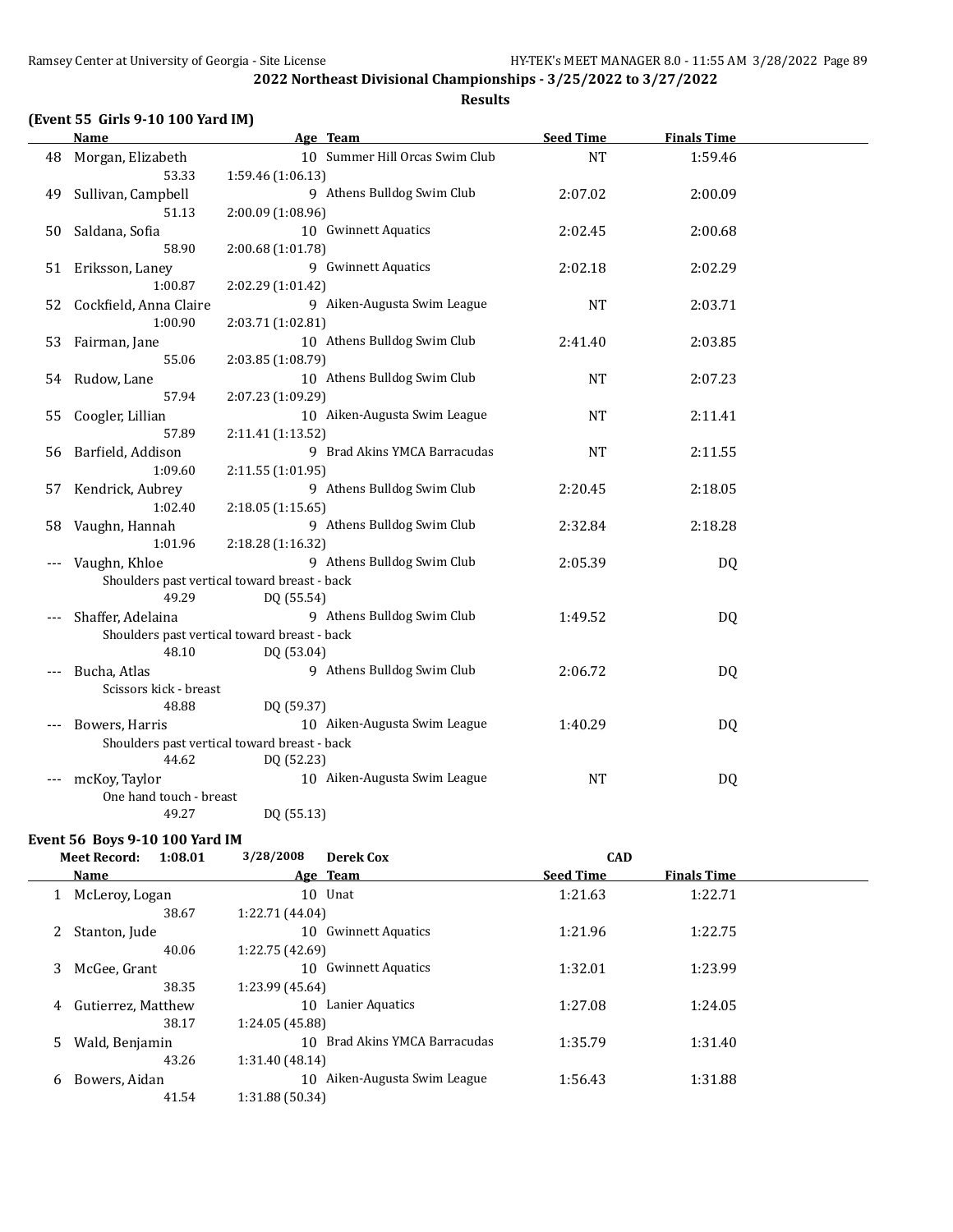#### **(Event 56 Boys 9-10 100 Yard IM)**

**Name Age Team Seed Time Finals Time** 7 Thomas, Brooks 10 Athens Bulldog Swim Club 1:28.13 1:32.18 42.33 1:32.18 (49.85) 8 Passman, Aaron 1:32.54 9 Gwinnett Aquatics 1:35.55 1:32.54 43.60 1:32.54 (48.94) 9 Matveev, Alex 9 Gwinnett Aquatics 1:30.80 1:32.79 45.99 1:32.79 (46.80) 10 McCulley, Mickey 10 Aiken-Augusta Swim League 1:42.29 1:34.36 43.03 1:34.36 (51.33) 11 Adams, Garrett 10 10 Gwinnett Aquatics 1:35.61 1:34.49 46.00 1:34.49 (48.49) 12 Lee, Harrison 10 Aiken-Augusta Swim League 1:47.20 1:35.34 44.73 1:35.34 (50.61) 13 Riggle, Harrison 10 Gwinnett Aquatics 1:32.39 1:36.32 44.58 1:36.32 (51.74) 14 Patel, Rian 1:37.91 9 Unat 1:39.87 1:37.91 41.82 1:37.91 (56.09) 15 Mathew, Jacob 9 Gwinnett Aquatics 1:40.67 1:38.56 45.45 1:38.56 (53.11) 16 Clarkson, Hank 10 Lanier Aquatics 1:41.74 1:39.81 46.38 1:39.81 (53.43) 17 El-Alam, Jude 9 Gwinnett Aquatics 1:39.61 1:39.91 47.29 1:39.91 (52.62) 18 Offutt, Grant 10 10 Summer Hill Orcas Swim Club 1:45.46 1:40.56 47.50 1:40.56 (53.06) 19 Campagna, Owen 10 Athens Bulldog Swim Club 1:40.13 1:40.71 49.74 1:40.71 (50.97) 20 Hill, Hugh 10 Athens Bulldog Swim Club 2:03.97 1:42.42 49.26 1:42.42 (53.16) 21 Li, Jacob 9 Athens Bulldog Swim Club 1:48.05 1:42.63 47.47 1:42.63 (55.16) 22 McCullough, Nolan 10 Athens Bulldog Swim Club 1:45.07 1:42.80 47.71 1:42.80 (55.09) 23 Webb, Silas 9 Athens Bulldog Swim Club 2:27.97 1:43.58 51.30 1:43.58 (52.28) 24 Chang, James 10 Gwinnett Aquatics 1:44.79 1:44.50 48.42 1:44.50 (56.08) 25 Matthews, Tucker 9 Athens Bulldog Swim Club 1:47.83 1:44.79 49.71 1:44.79 (55.08) 26 Alhmoud, Jad 9 Gwinnett Aquatics 1:47.05 1:45.72 49.93 1:45.72 (55.79) 27 Reed, Gavin 9 Athens Bulldog Swim Club 2:09.39 1:46.94 48.41 1:46.94 (58.53) \*28 McKay, Iain 9 Lanier Aquatics 1:56.39 1:46.99 53.64 1:46.99 (53.35) \*28 Erwin, Joshua 10 Lanier Aquatics 1:43.90 1:46.99 49.79 1:46.99 (57.20) 30 Chang, Dax 9 Athens Bulldog Swim Club 1:52.56 1:48.28 54.02 1:48.28 (54.26) 31 Buckley, William 9 Gwinnett Aquatics 1:50.49 1:52.36 53.44 1:52.36 (58.92) 32 Babcock, Lucas 32 Babcock, Lucas 32 Babcock, Lucas 32 Babcock, Lucas 32 Babcock, Lucas 32 Babcock, 2013 58.96 1:54.11 (55.15) 33 King, Ethan 1:59.46 9 Athens Bulldog Swim Club 1:59.70 1:59.46 53.07 1:59.46 (1:06.39)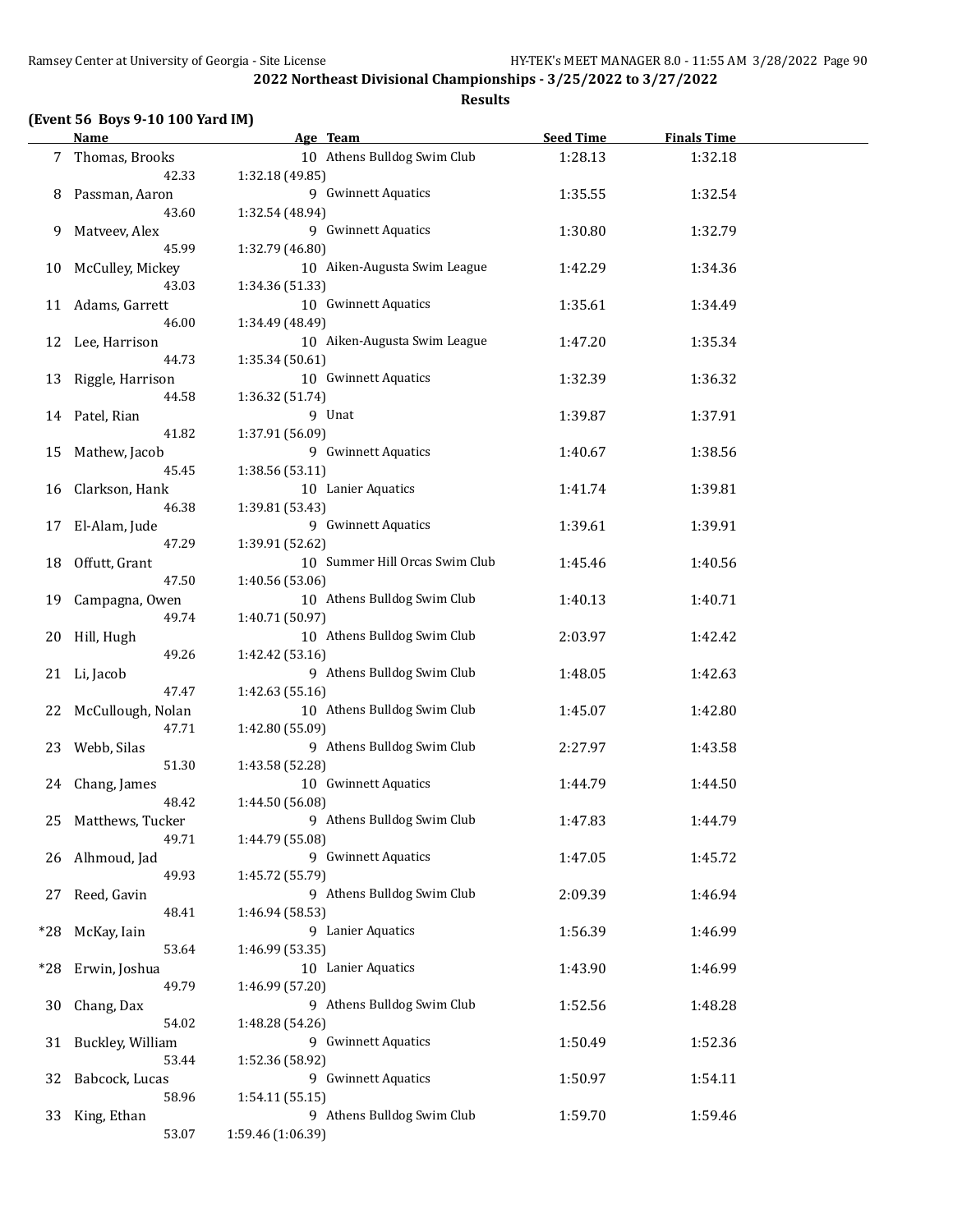## **(Event 56 Boys 9-10 100 Yard IM)**

|       | Name                        | Age Team                       | <b>Seed Time</b> | <b>Finals Time</b> |  |
|-------|-----------------------------|--------------------------------|------------------|--------------------|--|
| 34    | Robinson, Nevan             | 10 Lanier Aquatics             | 1:55.38          | 2:06.78            |  |
|       | 53.40                       | 2:06.78 (1:13.38)              |                  |                    |  |
| 35    | Brown, Daniel               | 9 Athens Bulldog Swim Club     | 2:14.90          | 2:07.55            |  |
|       | 1:00.81                     | 2:07.55(1:06.74)               |                  |                    |  |
| 36    | Powers, Owen                | 10 Athens Bulldog Swim Club    | 2:14.02          | 2:11.24            |  |
| 37    | Hewitt, Jude                | Aiken-Augusta Swim League<br>9 | <b>NT</b>        | 2:16.14            |  |
|       | 57.62                       | 2:16.14(1:18.52)               |                  |                    |  |
|       | Pickeral, Blake             | 10 Gwinnett Aquatics           | 2:13.84          | DQ                 |  |
|       | Not on back off wall - back |                                |                  |                    |  |
|       | 54.61                       | DQ (1:00.87)                   |                  |                    |  |
|       | Tao, Ye-Han                 | 10 Walton Waves                | <b>NT</b>        | DQ                 |  |
|       | Scissors kick - breast      |                                |                  |                    |  |
|       | 1:09.52                     | DQ (1:24.83)                   |                  |                    |  |
| $---$ | Muhaimin, Najeeb            | 9 Gwinnett Aquatics            | <b>NT</b>        | DQ                 |  |
|       | One hand touch - breast     |                                |                  |                    |  |
|       | 1:02.30                     | DQ (1:03.36)                   |                  |                    |  |
| $---$ | Green, Zackary              | 10 Athens Bulldog Swim Club    | 2:30.15          | DQ                 |  |
|       | One hand touch - breast     |                                |                  |                    |  |
|       | 1:09.05                     | DQ (1:07.40)                   |                  |                    |  |
| ---   | Guidry, Graham              | Athens Bulldog Swim Club<br>9  | 2:13.52          | DQ                 |  |
|       | Alternating Kick - fly      |                                |                  |                    |  |

58.39 DQ (1:05.51)

## **Event 57 Girls 8 & Under 25 Yard Freestyle**

|    | <b>Meet Record:</b>   | 15.08                         | 4/1/2005 | Aja Malone                  | <b>TWS</b>       |                    |  |
|----|-----------------------|-------------------------------|----------|-----------------------------|------------------|--------------------|--|
|    | Name                  |                               | Age      | <b>Team</b>                 | <b>Seed Time</b> | <b>Finals Time</b> |  |
| 1  | Henry, Morgan         |                               | 8        | <b>Gwinnett Aquatics</b>    | 18.84            | 18.13              |  |
| 2  | Johnson, Juliet       |                               | 8        | Athens Bulldog Swim Club    | 18.92            | 18.37              |  |
| 3  | Register, Chloe       |                               | 8        | Summer Hill Orcas Swim Club | 20.92            | 19.15              |  |
| 4  | Johnson, Emma         |                               | 8        | Summer Hill Orcas Swim Club | 23.94            | 20.05              |  |
| 5  | Matthews, Athena      |                               | 8        | Athens Bulldog Swim Club    | 21.12            | 20.19              |  |
| 6  | Thomas, Sutton        |                               | 8        | Athens Bulldog Swim Club    | 20.10            | 20.24              |  |
| 7  | McCullough, Aly       |                               | 8        | Athens Bulldog Swim Club    | 23.07            | 20.90              |  |
| 8  | Erwin, Abby           |                               |          | Lanier Aquatics             | 22.30            | 20.93              |  |
| 9  | Fouitah, Zina         |                               | 7        | Aiken-Augusta Swim League   | 21.38            | 21.50              |  |
| 10 | Tomlinson, Pirie      |                               | 8        | Athens Bulldog Swim Club    | 23.72            | 21.80              |  |
| 11 | Iwanski, Aspen        |                               |          | Aiken-Augusta Swim League   | 22.75            | 21.92              |  |
| 12 | Bonner, Kamdyn        |                               | 8        | Summer Hill Orcas Swim Club | 26.65            | 22.61              |  |
| 13 | Dykstra, Demery       |                               |          | Aiken-Augusta Swim League   | 24.57            | 23.68              |  |
| 14 | Saldana, Eva          |                               | 8        | <b>Gwinnett Aquatics</b>    | 22.21            | 24.18              |  |
| 15 | Jost, Maddie          |                               | 7        | Aiken-Augusta Swim League   | 26.03            | 24.82              |  |
| 16 | Downs, Emoni          |                               | 8        | Athens Bulldog Swim Club    | 24.20            | 25.84              |  |
| 17 | Kendrick, Hadley      |                               | 7        | Athens Bulldog Swim Club    | <b>NT</b>        | 26.11              |  |
|    |                       | 42.33                         | 26.11()  |                             |                  |                    |  |
| 18 |                       | Pittman, Cora Jane or Cora or |          | 8 Athens Bulldog Swim Club  | <b>NT</b>        | 26.31              |  |
|    |                       | 38.17                         | 26.31()  |                             |                  |                    |  |
| 19 | Coltrane, Evie        |                               | 7        | Aiken-Augusta Swim League   | 27.52            | 26.44              |  |
| 20 | Miller, Payton        |                               | 7        | Aiken-Augusta Swim League   | 29.01            | 26.47              |  |
| 21 | Brown, Ryn            |                               |          | Athens Bulldog Swim Club    | 29.34            | 26.66              |  |
| 22 | Rudow, Ellis          |                               | 8        | Athens Bulldog Swim Club    | 34.03            | 27.38              |  |
| 23 | Dunlap, Ella Coraline |                               | 8        | Athens Bulldog Swim Club    | <b>NT</b>        | 27.50              |  |
| 24 |                       | Kuykendall, Avery Grace (Ag   |          | Aiken-Augusta Swim League   | 32.57            | 27.94              |  |
| 25 | Welbourn, Madeline    |                               | 6        | Athens Bulldog Swim Club    | 30.22            | 28.64              |  |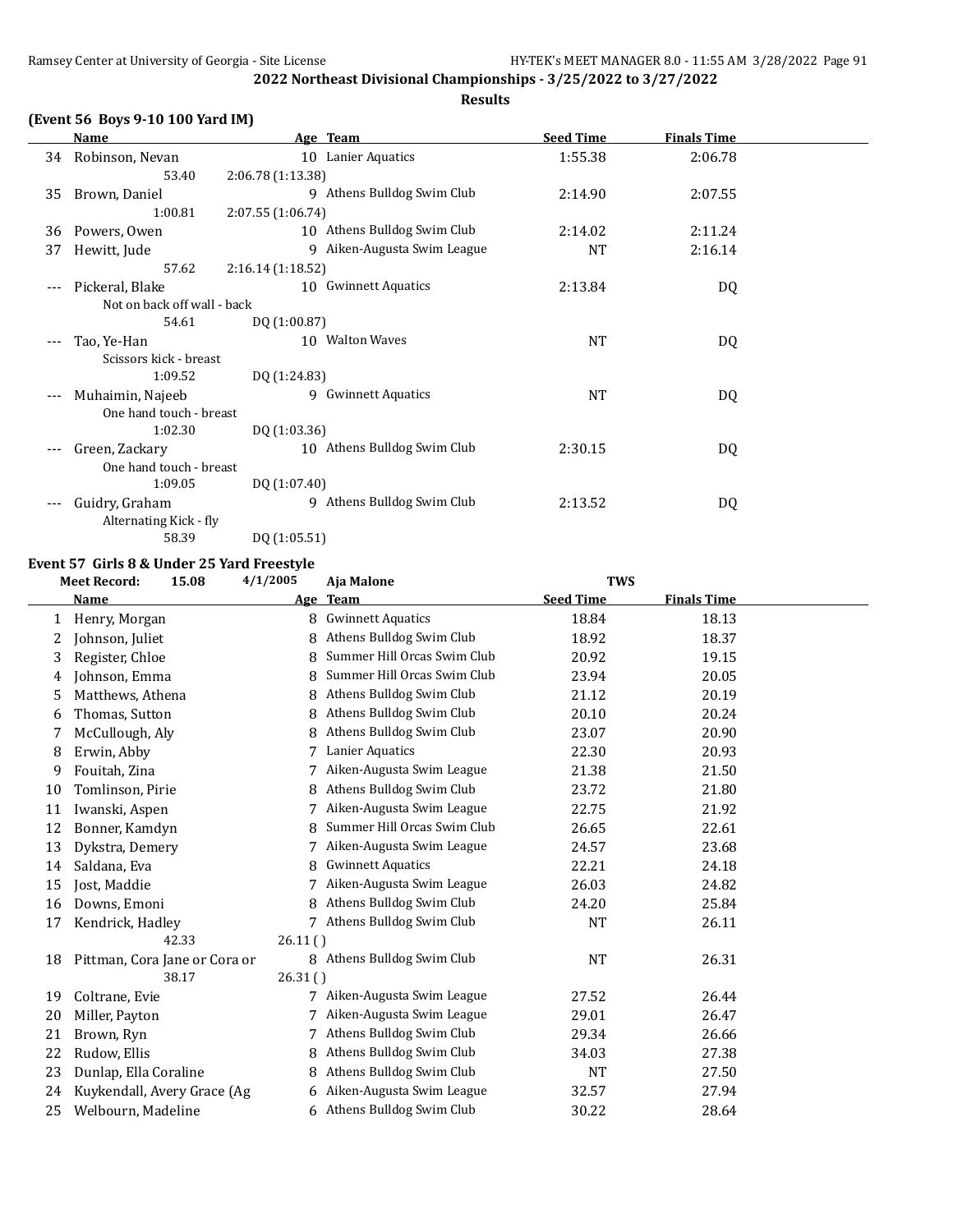**Results**

|    | Name                      | Age Team                      | <b>Seed Time</b> | <b>Finals Time</b> |  |
|----|---------------------------|-------------------------------|------------------|--------------------|--|
| 26 | Schepis, Camila           | 5 Aiken-Augusta Swim League   | 33.90            | 28.73              |  |
| 27 | Gonzalez, Emma            | 6 Gwinnett Aquatics           | 44.90            | 29.03              |  |
|    | 40.06                     | 29.03()                       |                  |                    |  |
| 28 | Cockfield, Emily or Emmie | Aiken-Augusta Swim League     | 42.96            | 30.71              |  |
| 29 | Kirkland, Bradlee         | Athens Bulldog Swim Club      | 43.57            | 33.00              |  |
|    | 38.67                     | 33.00()                       |                  |                    |  |
| 30 | Hawthorn, Jane            | 6 Summer Hill Orcas Swim Club | NT               | 34.91              |  |
|    | 45.99                     | 34.91()                       |                  |                    |  |
| 31 | Tao, Ja-Ming              | 6 Walton Waves                | NT               | 38.46              |  |
|    | 38.35                     | 38.46 (0.11)                  |                  |                    |  |

#### **Event 58 Boys 8 & Under 25 Yard Freestyle**

|    | <b>Meet Record:</b> | 14.23 | 3/24/2006  | <b>Derek Cox</b>             | <b>CAD</b>       |                    |  |
|----|---------------------|-------|------------|------------------------------|------------------|--------------------|--|
|    | <b>Name</b>         |       | <u>Age</u> | <b>Team</b>                  | <b>Seed Time</b> | <b>Finals Time</b> |  |
| 1  | Groves, John David  |       | 8          | Aiken-Augusta Swim League    | 16.28            | 15.14              |  |
| 2  | Jokulis, Mickey     |       | 8          | Aiken-Augusta Swim League    | 16.18            | 15.32              |  |
| 3  | Jokulis, Nicko      |       | 8          | Aiken-Augusta Swim League    | 16.35            | 16.03              |  |
| 4  | Miller, Miles       |       | 8          | Athens Bulldog Swim Club     | 18.94            | 17.17              |  |
| 5  | Boyd, Micah         |       | 8          | Athens Bulldog Swim Club     | 18.96            | 17.44              |  |
| 6  | Templin, John       |       | 8          | Athens Bulldog Swim Club     | 20.08            | 18.32              |  |
| 7  | Yan, Matthew        |       | 8          | Summer Hill Orcas Swim Club  | <b>NT</b>        | 19.31              |  |
| 8  | Buckley, Peter      |       | 8          | <b>Gwinnett Aquatics</b>     | 20.15            | 19.71              |  |
| 9  | Clarke, Hudson      |       | 8          | Summer Hill Orcas Swim Club  | 22.09            | 20.58              |  |
| 10 | Harper, Vin         |       | 8          | Aiken-Augusta Swim League    | 21.78            | 21.02              |  |
| 11 | Steele, Wilder      |       |            | Athens Bulldog Swim Club     | 25.04            | 22.42              |  |
| 12 | Kirkland, Ashton    |       |            | Athens Bulldog Swim Club     | 23.83            | 22.51              |  |
| 13 | Cronan, Mason       |       | 8          | <b>Morgan County Marlins</b> | 25.58            | 22.69              |  |
| 14 | Cannon, Carson      |       | 8          | Athens Bulldog Swim Club     | 21.19            | 22.71              |  |
| 15 | Granbery, Gatlin    |       | 7          | <b>Gwinnett Aquatics</b>     | 26.18            | 25.05              |  |
| 16 | Porter, Thomas      |       | 6          | Athens Bulldog Swim Club     | <b>NT</b>        | 25.94              |  |
| 17 | Wilson, Dean        |       | 8          | Aiken-Augusta Swim League    | 29.90            | 26.31              |  |
| 18 | Gentry, Kanyon      |       |            | Unat                         | 24.31            | 26.57              |  |
| 19 | Morgan, Lewis       |       | 6          | Summer Hill Orcas Swim Club  | 32.39            | 26.76              |  |
| 20 | Peters, Daniel      |       |            | Athens Bulldog Swim Club     | 28.31            | 26.93              |  |
| 21 | Twedt, Wyatt        |       |            | Athens Bulldog Swim Club     | 28.65            | 27.05              |  |
| 22 | Kirkland, Walker    |       |            | Athens Bulldog Swim Club     | 30.96            | 28.34              |  |
| 23 | Campagna, Ellis     |       | 7          | Athens Bulldog Swim Club     | 28.50            | 29.26              |  |
| 24 | Lee, Bennet         |       |            | Athens Bulldog Swim Club     | 31.41            | 30.83              |  |
| 25 | Kirkland, Meyers    |       |            | Athens Bulldog Swim Club     | 34.64            | 33.63              |  |
| 26 | Avci, Kenan         |       | 8          | Athens Bulldog Swim Club     | 37.81            | 44.27              |  |

## **Event 59 Girls 9-10 50 Yard Freestyle**

|    | <b>Meet Record:</b> | 26.92 | 3/27/2010 | <b>Britheny Joassaint</b>    | <b>LINS</b>      |                    |  |
|----|---------------------|-------|-----------|------------------------------|------------------|--------------------|--|
|    | <b>Name</b>         |       |           | Age Team                     | <b>Seed Time</b> | <b>Finals Time</b> |  |
|    | Wilson, Georgia     |       |           | 10 Aiken-Augusta Swim League | 30.80            | 30.71              |  |
|    | 2 Savage, Coby      |       |           | 10 Athens Bulldog Swim Club  | 36.11            | 32.62              |  |
| 3  | Fleming, Quinn      |       |           | 9 Summit Swimming            | 33.57            | 32.75              |  |
|    | 4 Cochran, Lucy     |       |           | 10 Athens Bulldog Swim Club  | 37.50            | 33.28              |  |
| 5. | Mann, Lilly         |       |           | 10 Summit Swimming           | 32.50            | 33.48              |  |
| 6  | Dennison, Sage      |       |           | 10 Athens Bulldog Swim Club  | 33.28            | 33.74              |  |
|    | Bahr, Sima          |       |           | 10 Athens Bulldog Swim Club  | 33.65            | 34.00              |  |
| 8  | Cain, Sawyer        |       |           | Lanier Aquatics              | 35.09            | 34.25              |  |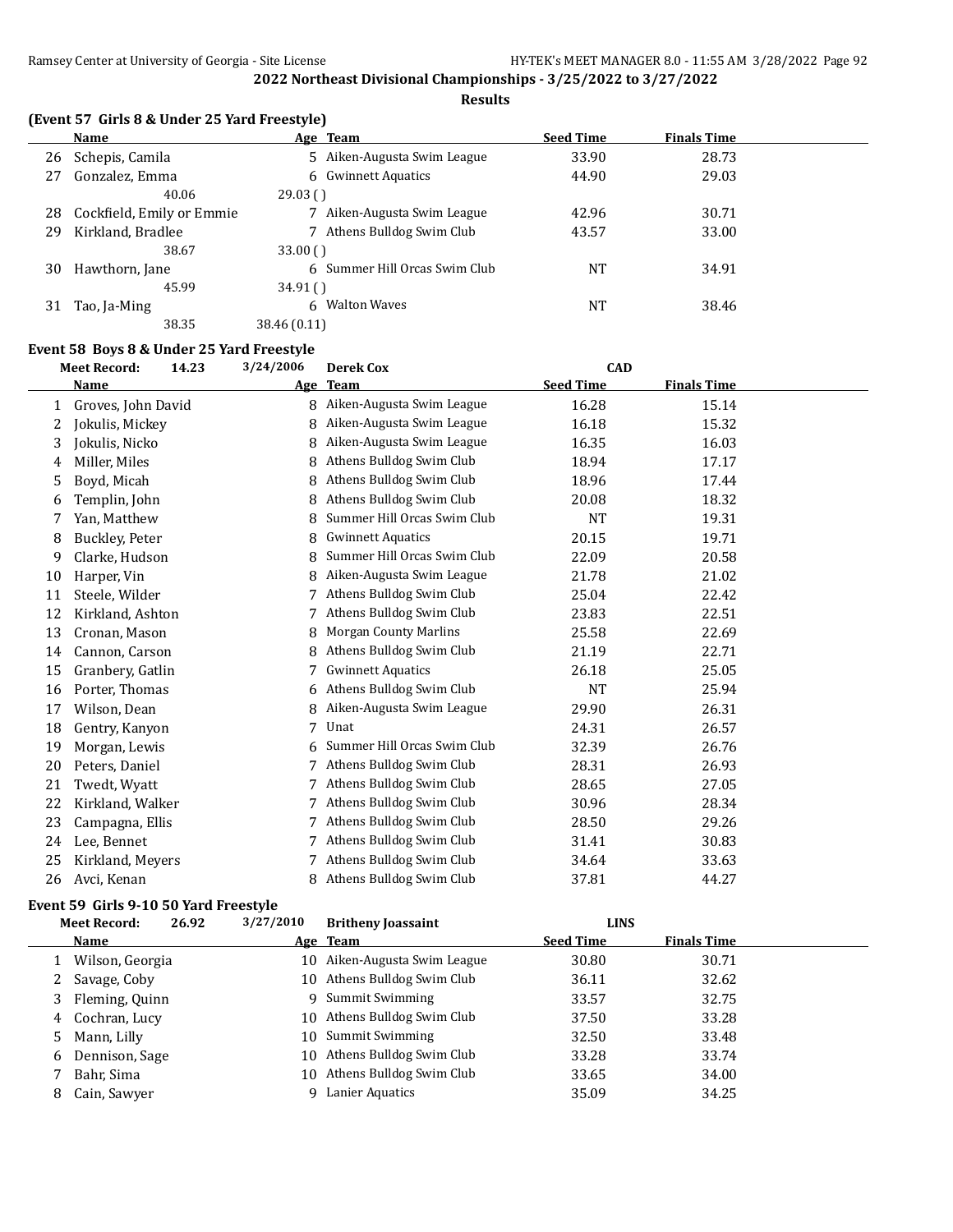## **Results**

## **(Event 59 Girls 9-10 50 Yard Freestyle)**

|       | <b>Name</b>              |    | Age Team                     | <b>Seed Time</b> | <b>Finals Time</b> |  |
|-------|--------------------------|----|------------------------------|------------------|--------------------|--|
| 9     | Cain, Spencer            |    | 10 Lanier Aquatics           | 34.43            | 34.42              |  |
| 10    | Burns, Allie             | 10 | Summit Swimming              | 34.01            | 34.45              |  |
| 11    | Brown, Loren             | 10 | Brad Akins YMCA Barracudas   | 35.83            | 34.46              |  |
| 12    | Mundy, Jillian           | 9  | Athens Bulldog Swim Club     | 32.96            | 34.60              |  |
| 13    | Sevier, Morgan           | 10 | <b>Gwinnett Aquatics</b>     | 36.75            | 35.40              |  |
| 14    | Basic, Elisa             | 10 | <b>Gwinnett Aquatics</b>     | 35.64            | 36.07              |  |
| 15    | Dorman, Lane             | 9  | Athens Bulldog Swim Club     | 39.96            | 37.19              |  |
| 16    | Register, Quinn          | 10 | Summer Hill Orcas Swim Club  | 40.83            | 37.22              |  |
| 17    | Lee, Kaylin              | 10 | <b>Gwinnett Aquatics</b>     | 38.18            | 37.35              |  |
| 18    | Chambers, Reece          | 10 | Lanier Aquatics              | 37.77            | 37.59              |  |
| 19    | Blanco, Valeria          | 10 | Athens Bulldog Swim Club     | 40.50            | 38.03              |  |
| 20    | Yeomans, Raleigh         | 10 | Athens Bulldog Swim Club     | 37.79            | 38.30              |  |
| 21    | Carr, Emma               | 10 | Lanier Aquatics              | 40.26            | 38.31              |  |
| 22    | Johnson, Lillian         | 10 | Athens Bulldog Swim Club     | 37.45            | 38.35              |  |
| $*23$ | Green, Abby              | 10 | Athens Bulldog Swim Club     | 42.06            | 38.38              |  |
| $*23$ | Wells, Ella              | 10 | <b>Summit Swimming</b>       | 38.90            | 38.38              |  |
| 25    | Schepis, Oliviana        | 10 | Aiken-Augusta Swim League    | 37.65            | 38.89              |  |
| 26    | Bowers, Harris           | 10 | Aiken-Augusta Swim League    | 36.36            | 38.99              |  |
| $*27$ | Estes, Kate              | 9  | Aiken-Augusta Swim League    | 38.15            | 39.05              |  |
| $*27$ | Sharpton, Brynn          | 9  | Athens Bulldog Swim Club     | 41.47            | 39.05              |  |
| 29    | Cozart, Mary Claire      | 10 | Athens Bulldog Swim Club     | <b>NT</b>        | 39.34              |  |
| 30    | Lane, Juliet             | 10 | Aiken-Augusta Swim League    | 45.66            | 39.38              |  |
| 31    | Granbery, Kendall        | 10 | <b>Gwinnett Aquatics</b>     | 39.06            | 39.58              |  |
| 32    | McCann, Aliana           | 9  | <b>Gwinnett Aquatics</b>     | 38.95            | 40.13              |  |
| 33    | Fouitah, Leena           | 9  | Aiken-Augusta Swim League    | 43.45            | 40.18              |  |
| 34    | mcKoy, Taylor            | 10 | Aiken-Augusta Swim League    | 45.39            | 40.52              |  |
| 35    | Lee, Abbie               | 10 | <b>Summit Swimming</b>       | 42.22            | 40.74              |  |
| 36    | Stewart, Katy            | 10 | <b>Morgan County Marlins</b> | 40.60            | 40.90              |  |
| 37    | Vaughn, Khloe            | 9  | Athens Bulldog Swim Club     | 40.00            | 40.96              |  |
| 38    | Tannure, Victoria        | 9  | <b>Gwinnett Aquatics</b>     | 41.30            | 41.67              |  |
| 39    | Morgan, Elizabeth        | 10 | Summer Hill Orcas Swim Club  | 42.95            | 41.98              |  |
| 40    | Lyu, Harper              | 9  | Summer Hill Orcas Swim Club  | 44.17            | 42.05              |  |
| 41    | Christopherson, Savannah | 9  | Summit Swimming              | 42.12            | 42.53              |  |
| 42    | Cunniff, Casidy          | 10 | Athens Bulldog Swim Club     | 42.43            | 42.77              |  |
| 43    | Perry, Natalie           | 10 | Aiken-Augusta Swim League    | 43.92            | 42.97              |  |
| 44    | Bower, Lucy              | 9  | <b>Gwinnett Aquatics</b>     | 43.91            | 43.09              |  |
| 45    | Fairman, Jane            |    | 10 Athens Bulldog Swim Club  | 1:03.09          | 43.14              |  |
| 46    | Sheridan, Avery          |    | 9 Lanier Aquatics            | 38.70            | 43.23              |  |
| 47    | Shaffer, Adelaina        | 9  | Athens Bulldog Swim Club     | 42.11            | 43.36              |  |
| 48    | Bucha, Atlas             | 9  | Athens Bulldog Swim Club     | 42.58            | 43.51              |  |
| 49    | Malutinok, Lucy          | 10 | Athens Bulldog Swim Club     | 45.99            | 43.53              |  |
| 50    | Boyle, Clare             | 9  | Athens Bulldog Swim Club     | 46.87            | 43.64              |  |
| 51    | Owens, Brylee            | 9  | Summer Hill Orcas Swim Club  | 46.22            | 44.97              |  |
| 52    | Lord, Hailey             | 10 | Summit Swimming              | 42.69            | 45.33              |  |
| 53    | Miller, Emily            | 10 | Athens Bulldog Swim Club     | 45.91            | 45.39              |  |
| 54    | Landrum, Aria            | 9  | Aiken-Augusta Swim League    | 49.79            | 46.17              |  |
| 55    | Sullivan, Campbell       | 9  | Athens Bulldog Swim Club     | 45.87            | 46.36              |  |
| $*56$ | Barfield, Addison        | 9  | Brad Akins YMCA Barracudas   | NT               | 47.56              |  |
| $*56$ | Thornton, Kamryn         | 10 | <b>Morgan County Marlins</b> | NT               | 47.56              |  |
| 58    | Hilkert, Stella          | 9  | Athens Bulldog Swim Club     | 48.71            | 49.13              |  |
| 59    | Eriksson, Laney          | 9  | <b>Gwinnett Aquatics</b>     | 48.23            | 49.43              |  |
| 60    | Cockfield, Anna Claire   | 9. | Aiken-Augusta Swim League    | 41.75            | 50.83              |  |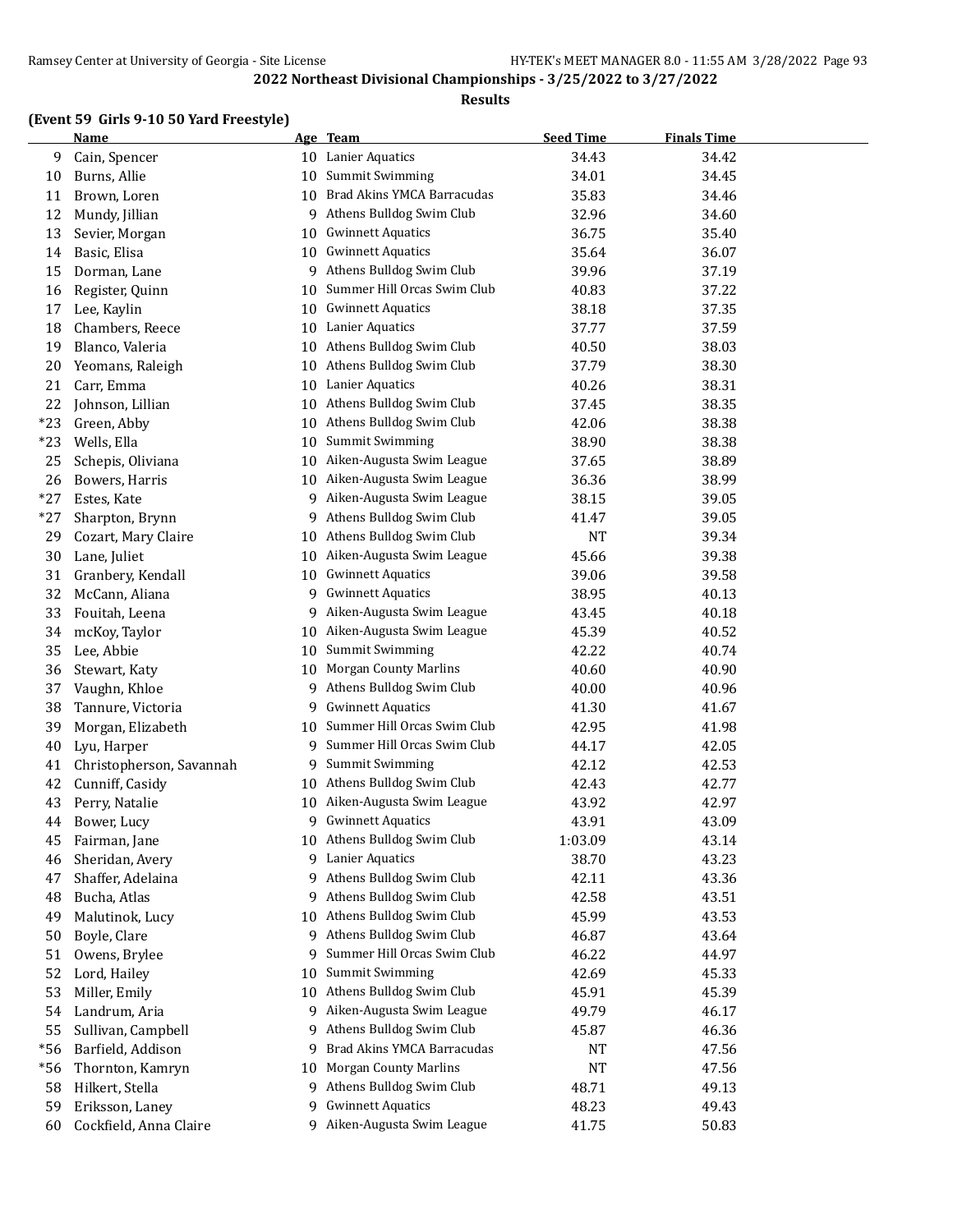#### **Results**

## **(Event 59 Girls 9-10 50 Yard Freestyle)**

|    | Name                | Age Team                     | <b>Seed Time</b> | <b>Finals Time</b> |
|----|---------------------|------------------------------|------------------|--------------------|
| 61 | Gutierrez, Isabella | 9 Lanier Aquatics            | 53.59            | 50.90              |
|    | 62 Coogler, Lillian | 10 Aiken-Augusta Swim League | 54.94            | 51.78              |
|    | 63 Koehn, Rebecca   | 10 Aiken-Augusta Swim League | NT               | 51.90              |
|    | 64 Vaughn, Hannah   | 9 Athens Bulldog Swim Club   | 57.16            | 52.19              |
|    | 65 Saldana, Sofia   | 10 Gwinnett Aquatics         | 51.42            | 52.56              |
|    | 66 Rudow, Lane      | 10 Athens Bulldog Swim Club  | 54.03            | 54.00              |
| 67 | Kendrick, Aubrey    | 9 Athens Bulldog Swim Club   | 59.19            | 59.02              |
| 68 | Smith, Hannah       | 9 Gwinnett Aquatics          | 55.72            | 59.35              |
|    |                     |                              |                  |                    |

## **Event 60 Boys 9-10 50 Yard Freestyle**<br>Most Bosondy 26.74 2/28/2008 Po

|              | <b>Meet Record:</b> | 3/28/2008<br>26.74<br><b>Derek Cox</b><br><b>CAD</b> |    |                                |                  |                    |  |
|--------------|---------------------|------------------------------------------------------|----|--------------------------------|------------------|--------------------|--|
|              | <u>Name</u>         |                                                      |    | Age Team                       | <b>Seed Time</b> | <b>Finals Time</b> |  |
| $\mathbf{1}$ | Gutierrez, Matthew  |                                                      |    | 10 Lanier Aquatics             | 32.68            | 31.00              |  |
| 2            | McLeroy, Logan      |                                                      | 10 | Unat                           | 33.74            | 32.69              |  |
| 3            | McGee, Grant        |                                                      | 10 | <b>Gwinnett Aquatics</b>       | 32.44            | 32.96              |  |
| 4            | Matveev, Alex       |                                                      | 9  | <b>Gwinnett Aquatics</b>       | 33.01            | 33.17              |  |
| 5            | Stanton, Jude       |                                                      | 10 | <b>Gwinnett Aquatics</b>       | 33.38            | 34.67              |  |
| 6            | Wald, Benjamin      |                                                      | 10 | Brad Akins YMCA Barracudas     | 35.60            | 35.29              |  |
| 7            | McCulley, Mickey    |                                                      | 10 | Aiken-Augusta Swim League      | 34.60            | 35.74              |  |
| 8            | Bowers, Aidan       |                                                      | 10 | Aiken-Augusta Swim League      | 41.78            | 35.92              |  |
| 9            | Riggle, Harrison    |                                                      |    | 10 Gwinnett Aquatics           | 33.44            | 36.05              |  |
| 10           | Thomas, Brooks      |                                                      |    | 10 Athens Bulldog Swim Club    | 38.20            | 36.21              |  |
| 11           | Passman, Aaron      |                                                      | 9  | <b>Gwinnett Aquatics</b>       | 39.81            | 36.55              |  |
| 12           | Adams, Garrett      |                                                      | 10 | <b>Gwinnett Aquatics</b>       | 38.44            | 37.25              |  |
| 13           | Campagna, Owen      |                                                      | 10 | Athens Bulldog Swim Club       | 40.94            | 37.58              |  |
| 14           | El-Alam, Jude       |                                                      | 9  | <b>Gwinnett Aquatics</b>       | 36.91            | 38.39              |  |
| 15           | Webb, Silas         |                                                      | 9  | Athens Bulldog Swim Club       | 38.67            | 38.40              |  |
| 16           | Mathew, Jacob       |                                                      | 9  | <b>Gwinnett Aquatics</b>       | 38.27            | 38.55              |  |
| 17           | Smedley, Liam       |                                                      | 10 | Summit Swimming                | NT               | 38.76              |  |
| 18           | Patel, Rian         |                                                      |    | 9 Unat                         | 41.48            | 38.85              |  |
| 19           | Offutt, Grant       |                                                      |    | 10 Summer Hill Orcas Swim Club | 39.76            | 38.87              |  |
| 20           | McCullough, Nolan   |                                                      | 10 | Athens Bulldog Swim Club       | 38.22            | 38.93              |  |
| 21           | Arellano, Diego     |                                                      | 10 | <b>Morgan County Marlins</b>   | <b>NT</b>        | 39.62              |  |
| 22           | Clarkson, Hank      |                                                      | 10 | Lanier Aquatics                | 42.17            | 40.41              |  |
| 23           | Erwin, Joshua       |                                                      |    | 10 Lanier Aquatics             | 38.96            | 40.45              |  |
| 24           | Li, Jacob           |                                                      | 9  | Athens Bulldog Swim Club       | 42.51            | 41.16              |  |
| 25           | Robinson, Nevan     |                                                      |    | 10 Lanier Aquatics             | 40.10            | 41.49              |  |
| 26           | Reed, Gavin         |                                                      | 9  | Athens Bulldog Swim Club       | 44.38            | 41.91              |  |
| 27           | Matthews, Tucker    |                                                      | 9  | Athens Bulldog Swim Club       | 52.17            | 41.93              |  |
| 28           | Babcock, Lucas      |                                                      | 9  | <b>Gwinnett Aquatics</b>       | 42.47            | 42.06              |  |
| 29           | Alhmoud, Jad        |                                                      | 9  | <b>Gwinnett Aquatics</b>       | 39.72            | 42.12              |  |
| 30           | Chang, James        |                                                      | 10 | <b>Gwinnett Aquatics</b>       | 41.16            | 42.56              |  |
| 31           | Pickeral, Blake     |                                                      |    | 10 Gwinnett Aquatics           | 45.96            | 43.52              |  |
| 32           | Chang, Dax          |                                                      | 9  | Athens Bulldog Swim Club       | 43.15            | 43.59              |  |
| 33           | McKay, Iain         |                                                      | 9  | Lanier Aquatics                | 46.49            | 44.03              |  |
| 34           | Lorren, Carter      |                                                      | 9. | Summer Hill Orcas Swim Club    | 47.11            | 44.90              |  |
| 35           | Hill, Hugh          |                                                      |    | 10 Athens Bulldog Swim Club    | 52.67            | 45.38              |  |
| 36           | Hawthorn, Jude      |                                                      | 9  | Summer Hill Orcas Swim Club    | 53.84            | 45.87              |  |
| 37           | King, Ethan         |                                                      |    | 9 Athens Bulldog Swim Club     | 46.85            | 47.10              |  |
| 38           | Buckley, William    |                                                      |    | 9 Gwinnett Aquatics            | 47.70            | 48.39              |  |
| 39           | Guidry, Graham      |                                                      |    | 9 Athens Bulldog Swim Club     | 45.77            | 48.85              |  |
| 40           | Green, Zackary      |                                                      |    | 10 Athens Bulldog Swim Club    | 51.95            | 48.96              |  |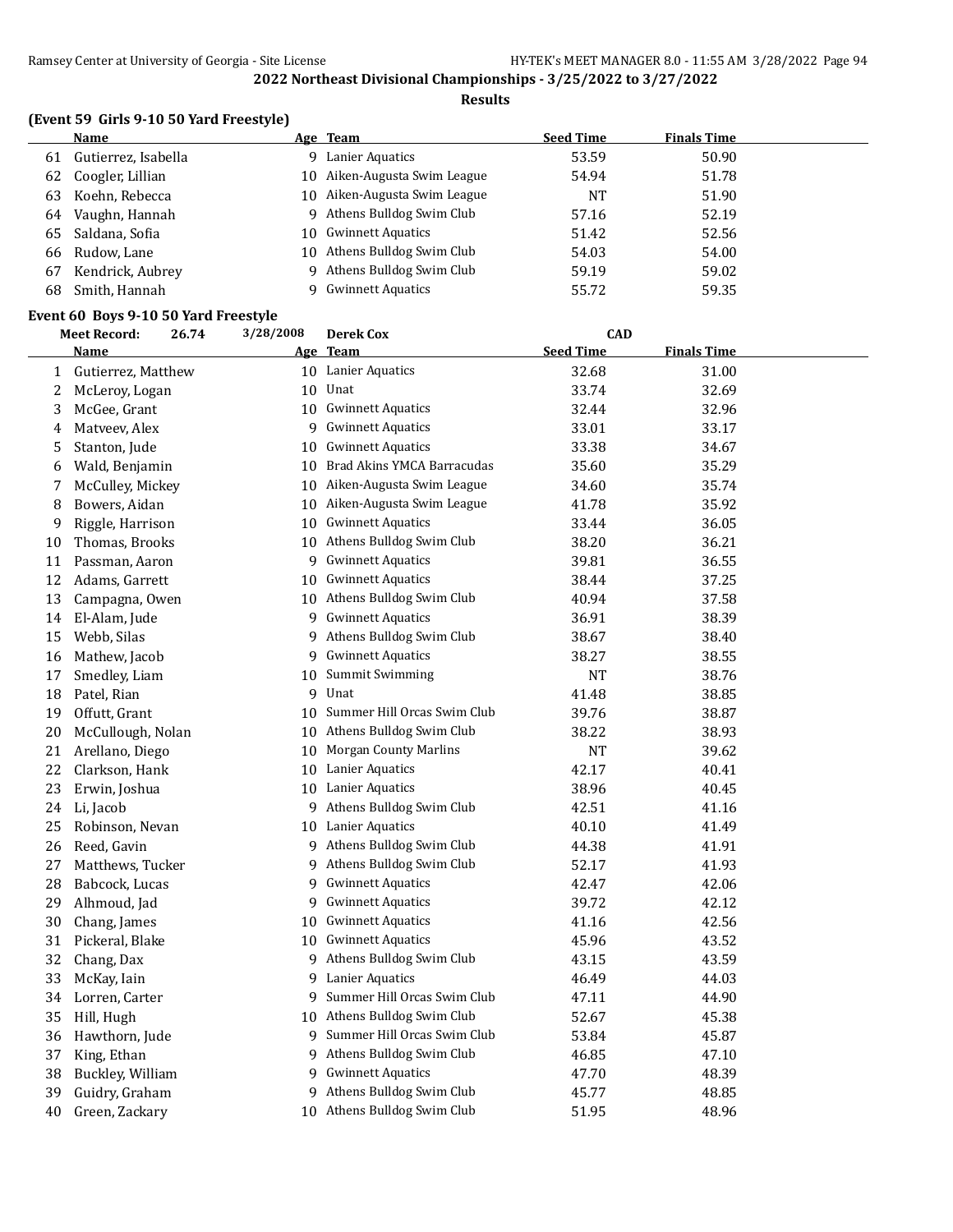**Results**

## **(Event 60 Boys 9-10 50 Yard Freestyle)**

|    | Name             |     | Age Team                    | <b>Seed Time</b> | <b>Finals Time</b> |  |
|----|------------------|-----|-----------------------------|------------------|--------------------|--|
| 41 | Hernandez, Ethan | Q.  | <b>Gwinnett Aquatics</b>    | 52.39            | 49.64              |  |
| 42 | Muhaimin, Najeeb | Q.  | <b>Gwinnett Aquatics</b>    | 45.79            | 49.73              |  |
| 43 | Trice, Liam      |     | 10 Morgan County Marlins    | 51.03            | 50.90              |  |
| 44 | Powers, Owen     |     | 10 Athens Bulldog Swim Club | 49.48            | 51.38              |  |
| 45 | Hewitt, Jude     | q.  | Aiken-Augusta Swim League   | 55.74            | 52.81              |  |
| 46 | Tao, Ye-Han      | 10. | <b>Walton Waves</b>         | 33.47            | 55.71              |  |
| 47 | Brown, Daniel    |     | Athens Bulldog Swim Club    | 52.32            | 59.03              |  |

#### **Event 61 Girls 8 & Under 50 Yard Breaststroke**

|       | <b>Meet Record:</b>                                    | 3/24/2012<br>44.48 | <b>Smith Cathey</b>         | <b>MORG</b>      |                    |  |
|-------|--------------------------------------------------------|--------------------|-----------------------------|------------------|--------------------|--|
|       | Name                                                   | <u>Age</u>         | <b>Team</b>                 | <b>Seed Time</b> | <b>Finals Time</b> |  |
| 1     | Thomas, Sutton                                         | 8                  | Athens Bulldog Swim Club    | <b>NT</b>        | 54.25              |  |
| 2     | Johnson, Juliet                                        | 8                  | Athens Bulldog Swim Club    | 54.62            | 55.62              |  |
| 3     | Wheatley, Brooklyn                                     | 8                  | Athens Bulldog Swim Club    | 59.71            | 56.23              |  |
| 4     | Erwin, Abby                                            | 7                  | Lanier Aquatics             | 1:08.01          | 1:00.79            |  |
| 5     | Phillips, Lindy                                        | 8                  | Athens Bulldog Swim Club    | 1:01.10          | 1:03.00            |  |
| 6     | Register, Chloe                                        | 8                  | Summer Hill Orcas Swim Club | 1:15.83          | 1:09.97            |  |
| 7     | Petersen, Lina                                         | 8                  | Aiken-Augusta Swim League   | 1:11.84          | 1:11.02            |  |
| 8     | Bonner, Kamdyn                                         | 8                  | Summer Hill Orcas Swim Club | 1:16.62          | 1:17.28            |  |
| 9     | Rudow, Ellis                                           | 8                  | Athens Bulldog Swim Club    | <b>NT</b>        | 1:20.13            |  |
| 10    | Cockfield, Emily or Emmie                              |                    | Aiken-Augusta Swim League   | <b>NT</b>        | 1:22.18            |  |
| 11    | Saldana, Eva                                           | 8                  | <b>Gwinnett Aquatics</b>    | 1:16.73          | 1:23.08            |  |
| 12    | Coltrane, Evie                                         |                    | Aiken-Augusta Swim League   | 1:27.95          | 1:27.64            |  |
| 13    | Kendrick, Hadley                                       |                    | Athens Bulldog Swim Club    | 1:30.10          | 1:32.75            |  |
| $---$ | Kuykendall, Avery Grace (Ag<br><b>Alternating Kick</b> | 6                  | Aiken-Augusta Swim League   | 1:35.97          | DQ                 |  |
|       | Dunlap, Ella Coraline<br>One hand touch                |                    | 8 Athens Bulldog Swim Club  | <b>NT</b>        | DQ                 |  |
|       | Welbourn, Madeline<br><b>Alternating Kick</b>          |                    | 6 Athens Bulldog Swim Club  | <b>NT</b>        | DQ                 |  |
|       | Dykstra, Demery<br><b>Alternating Kick</b>             |                    | 7 Aiken-Augusta Swim League | <b>NT</b>        | DQ                 |  |
|       | Miller, Payton<br>Arms past hipline                    |                    | 7 Aiken-Augusta Swim League | <b>NT</b>        | DQ                 |  |
|       | Cole, Hadley<br>Scissors kick                          | 8                  | Athens Bulldog Swim Club    | 1:23.65          | DQ                 |  |
|       | Jost, Maddie<br><b>Alternating Kick</b>                |                    | 7 Aiken-Augusta Swim League | <b>NT</b>        | DQ                 |  |

### **Event 62 Boys 8 & Under 50 Yard Breaststroke**

|    | <b>Meet Record:</b> | 42.61 | 3/24/2006 | <b>Alex Taylor</b>         | GA               |                    |  |
|----|---------------------|-------|-----------|----------------------------|------------------|--------------------|--|
|    | Name                |       |           | Age Team                   | <b>Seed Time</b> | <b>Finals Time</b> |  |
|    | Wang, Hong-Yi       |       | 8         | Athens Bulldog Swim Club   | 1:07.50          | 53.68              |  |
| 2  | Miller, Miles       |       |           | 8 Athens Bulldog Swim Club | 53.60            | 56.42              |  |
| 3  | Buckley, Peter      |       |           | 8 Gwinnett Aquatics        | 1:03.15          | 1:03.92            |  |
| 4  | Cannon, Carson      |       |           | 8 Athens Bulldog Swim Club | NT               | 1:04.52            |  |
|    | 5 Granbery, Gatlin  |       |           | 7 Gwinnett Aquatics        | 1:03.04          | 1:04.77            |  |
| 6  | Porter, IP          |       |           | 8 Athens Bulldog Swim Club | NT               | 1:18.00            |  |
|    | Kirkland, Meyers    |       |           | 7 Athens Bulldog Swim Club | NT               | 1:26.86            |  |
| 8  | Lee, Bennet         |       |           | Athens Bulldog Swim Club   | <b>NT</b>        | 1:28.18            |  |
| 9  | Townsend, Carter    |       |           | 8 Athens Bulldog Swim Club | <b>NT</b>        | 1:28.84            |  |
| 10 | Peacock, Owen       |       |           | Athens Bulldog Swim Club   | NT               | 1:48.01            |  |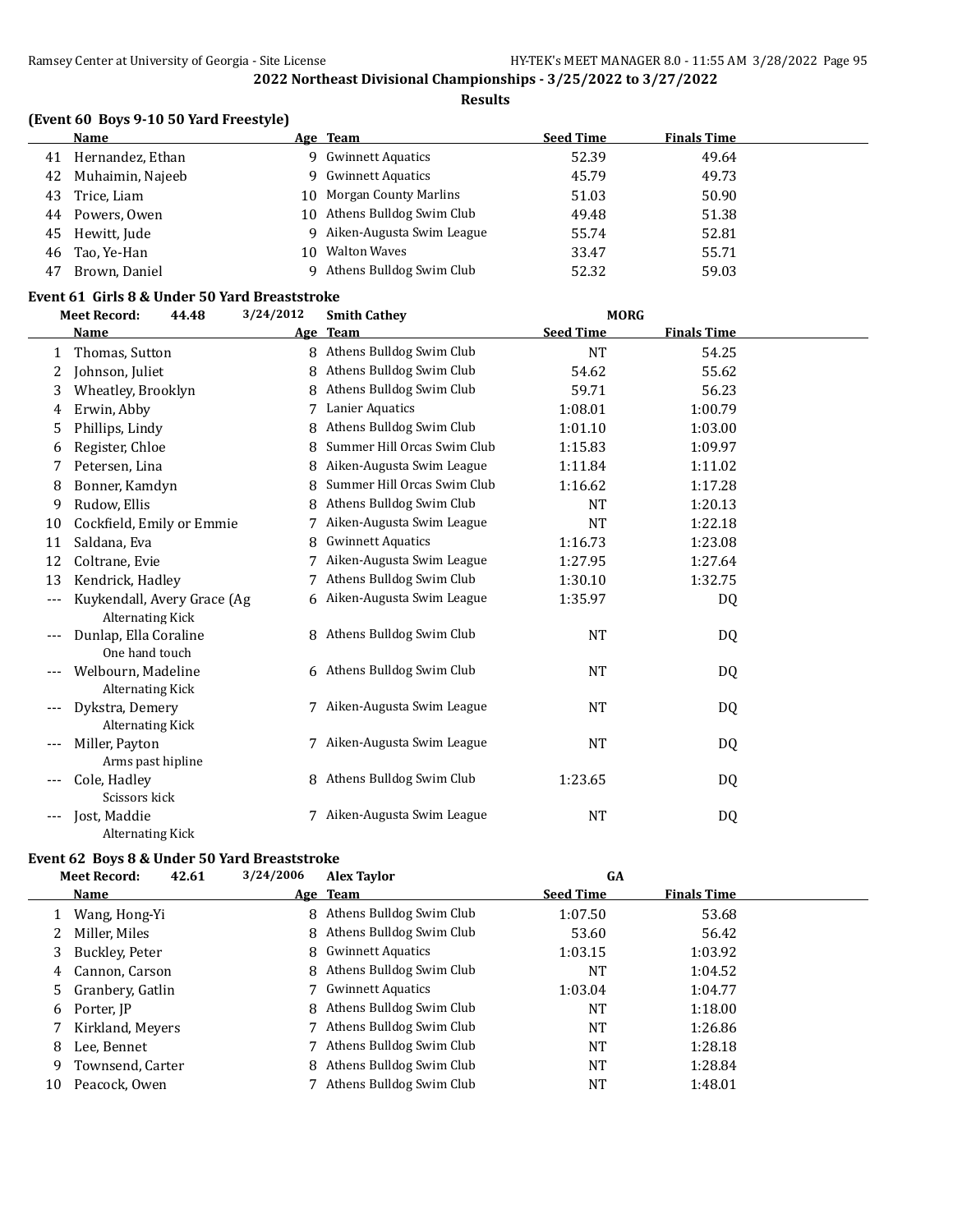**Results**

## **(Event 62 Boys 8 & Under 50 Yard Breaststroke)**

|       | Name                                       |   | Age Team                      | <b>Seed Time</b> | <b>Finals Time</b> |
|-------|--------------------------------------------|---|-------------------------------|------------------|--------------------|
| $---$ | Gentry, Kanyon                             | 7 | Unat                          | <b>NT</b>        | DQ                 |
|       | Scissors kick                              |   |                               |                  |                    |
| $---$ | Campagna, Ellis<br><b>Alternating Kick</b> | 7 | Athens Bulldog Swim Club      | NT               | DQ                 |
| $---$ | Yan, Matthew                               |   | 8 Summer Hill Orcas Swim Club | NΤ               | DQ                 |
|       | One hand touch                             |   |                               |                  |                    |
| $---$ | Steele, Wilder                             |   | Athens Bulldog Swim Club      | NT               | DQ                 |
|       | Not towards breast off wall                |   |                               |                  |                    |

## **Event 63 Girls 9-10 100 Yard Breaststroke**

|    | <b>Meet Record:</b>    | 3/23/2013<br>1:22.04     | <b>Mia E Shaffer</b>          | <b>NGA</b>       |                    |  |
|----|------------------------|--------------------------|-------------------------------|------------------|--------------------|--|
|    | Name                   |                          | Age Team                      | <b>Seed Time</b> | <b>Finals Time</b> |  |
|    | 1 Mundy, Jillian       |                          | 9 Athens Bulldog Swim Club    | 1:35.79          | 1:34.76            |  |
|    |                        | 45.75<br>1:34.76 (49.01) |                               |                  |                    |  |
| 2  | Dennison, Sage         |                          | 10 Athens Bulldog Swim Club   | 1:36.13          | 1:35.11            |  |
|    |                        | 46.24<br>1:35.11 (48.87) |                               |                  |                    |  |
| 3  | Brown, Loren           |                          | 10 Brad Akins YMCA Barracudas | 1:42.29          | 1:35.94            |  |
|    | 45.90                  | 1:35.94 (50.04)          |                               |                  |                    |  |
| 4  | Johnson, Lillian       |                          | 10 Athens Bulldog Swim Club   | 1:36.80          | 1:37.52            |  |
|    | 47.19                  | 1:37.52 (50.33)          |                               |                  |                    |  |
| 5  | Cain, Spencer          |                          | 10 Lanier Aquatics            | 1:36.36          | 1:38.36            |  |
|    | 45.68                  | 1:38.36 (52.68)          |                               |                  |                    |  |
| 6  | Savage, Coby           |                          | 10 Athens Bulldog Swim Club   | 1:53.34          | 1:38.43            |  |
|    | 47.19                  | 1:38.43 (51.24)          |                               |                  |                    |  |
| 7  | Sevier, Morgan         |                          | 10 Gwinnett Aquatics          | 1:47.57          | 1:42.43            |  |
|    | 48.00                  | 1:42.43 (54.43)          |                               |                  |                    |  |
| 8  | Wells, Ella            |                          | 10 Summit Swimming            | 1:46.07          | 1:42.77            |  |
|    |                        | 49.67<br>1:42.77 (53.10) |                               |                  |                    |  |
| 9  | Groves, Kathryn        |                          | 10 Aiken-Augusta Swim League  | 1:43.53          | 1:42.85            |  |
|    |                        | 49.01<br>1:42.85 (53.84) |                               |                  |                    |  |
| 10 | Schepis, Oliviana      |                          | 10 Aiken-Augusta Swim League  | 1:49.27          | 1:45.44            |  |
|    |                        | 50.41<br>1:45.44 (55.03) |                               |                  |                    |  |
| 11 | Chambers, Reece        |                          | 10 Lanier Aquatics            | 1:48.66          | 1:46.02            |  |
|    |                        | 51.27<br>1:46.02 (54.75) |                               |                  |                    |  |
| 12 | Dorman, Lane           |                          | 9 Athens Bulldog Swim Club    | 1:41.84          | 1:46.58            |  |
|    |                        | 51.83<br>1:46.58 (54.75) |                               |                  |                    |  |
| 13 | Wilson, Georgia        |                          | 10 Aiken-Augusta Swim League  | 1:45.38          | 1:46.66            |  |
|    |                        | 1:46.66 (55.96)<br>50.70 |                               |                  |                    |  |
| 14 | Carr, Emma             |                          | 10 Lanier Aquatics            | 1:49.07          | 1:47.66            |  |
|    | 51.67                  | 1:47.66 (55.99)          |                               |                  |                    |  |
| 15 | Boyle, Clare<br>49.78  |                          | 9 Athens Bulldog Swim Club    | 1:58.09          | 1:47.81            |  |
|    |                        | 1:47.81 (58.03)          |                               |                  |                    |  |
| 16 | Green, Abby            |                          | 10 Athens Bulldog Swim Club   | 1:58.09          | 1:48.18            |  |
|    | 52.45                  | 1:48.18 (55.73)          | 10 Athens Bulldog Swim Club   |                  |                    |  |
| 17 | Cochran, Lucy<br>52.07 | 1:48.19 (56.12)          |                               | 1:53.37          | 1:48.19            |  |
|    | McCann, Aliana         |                          | 9 Gwinnett Aquatics           |                  |                    |  |
| 18 | 52.80                  |                          |                               | 1:53.07          | 1:50.51            |  |
| 19 | Lyu, Harper            | 1:50.51 (57.71)          | 9 Summer Hill Orcas Swim Club | 1:58.09          | 1:52.90            |  |
|    |                        | 53.76<br>1:52.90 (59.14) |                               |                  |                    |  |
| 20 | Petersen, Sofia        |                          | 10 Aiken-Augusta Swim League  | 1:57.22          | 1:53.68            |  |
|    |                        | 53.88<br>1:53.68 (59.80) |                               |                  |                    |  |
|    |                        |                          |                               |                  |                    |  |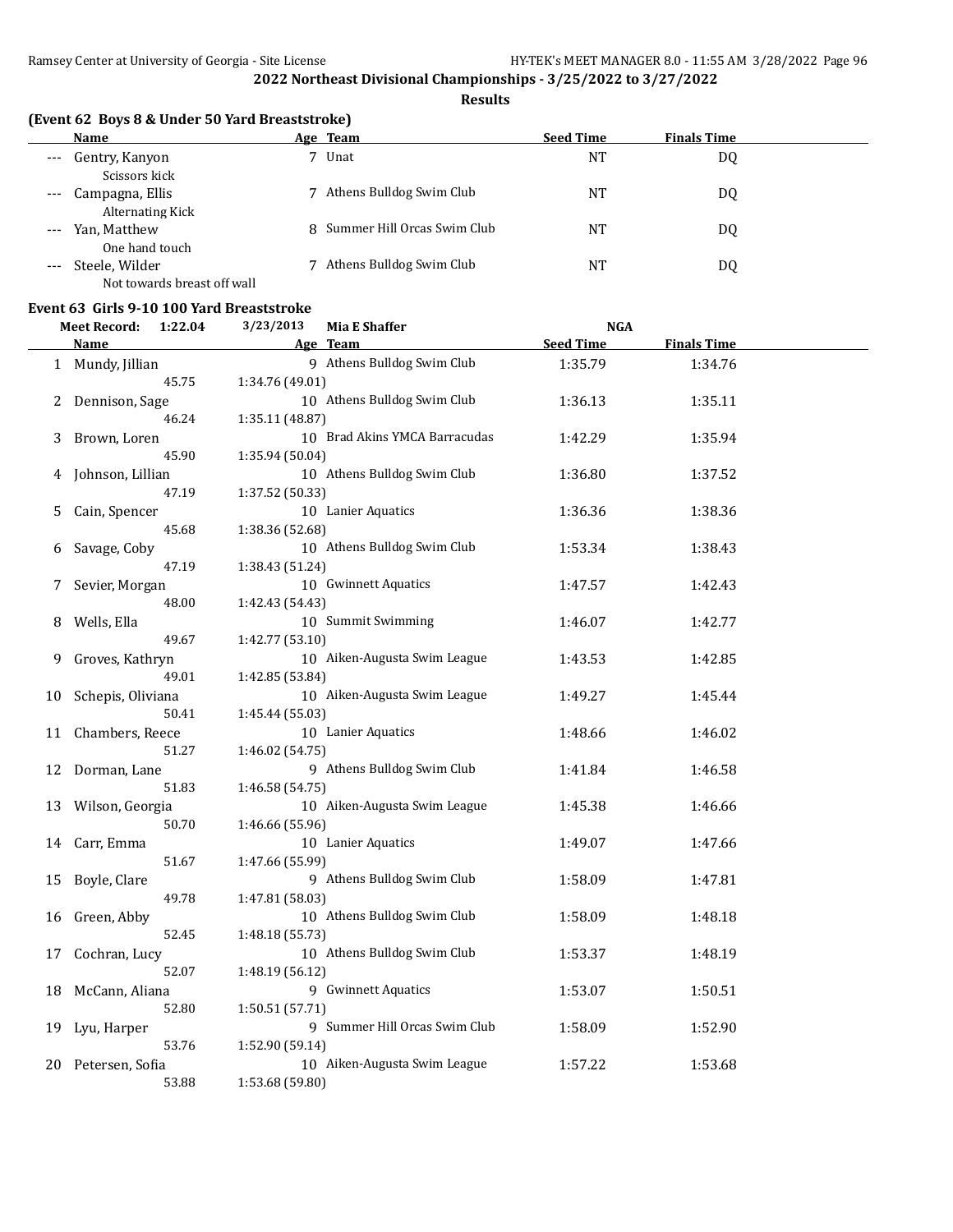**Results**

|  | (Event 63 Girls 9-10 100 Yard Breaststroke) |  |
|--|---------------------------------------------|--|
|--|---------------------------------------------|--|

|       | <b>Name</b>              |                   | Age Team                      | <b>Seed Time</b> | <b>Finals Time</b> |  |
|-------|--------------------------|-------------------|-------------------------------|------------------|--------------------|--|
|       | 21 Yeomans, Raleigh      |                   | 10 Athens Bulldog Swim Club   | 1:58.09          | 1:54.61            |  |
|       | 53.79                    | 1:54.61 (1:00.82) |                               |                  |                    |  |
| 22    | Malutinok, Lucy          |                   | 10 Athens Bulldog Swim Club   | 1:56.57          | 1:56.62            |  |
|       | 55.76                    | 1:56.62(1:00.86)  |                               |                  |                    |  |
| 23    | Sharpton, Brynn          |                   | 9 Athens Bulldog Swim Club    | 1:58.09          | 1:58.51            |  |
|       | 56.19                    | 1:58.51 (1:02.32) |                               |                  |                    |  |
| 24    | Christopherson, Savannah |                   | 9 Summit Swimming             | 1:56.09          | 1:59.05            |  |
|       | 57.16                    | 1:59.05 (1:01.89) |                               |                  |                    |  |
| 25    | Koehn, Rebecca           |                   | 10 Aiken-Augusta Swim League  | 1:57.22          | 2:02.96            |  |
| 26    | Vaughn, Hannah           |                   | 9 Athens Bulldog Swim Club    | 1:58.09          | 2:03.08            |  |
|       | 1:17.38                  | 2:03.08 (45.70)   |                               |                  |                    |  |
| 27    | Cunniff, Casidy          |                   | 10 Athens Bulldog Swim Club   | 1:58.09          | 2:05.15            |  |
|       | 59.36                    | 2:05.15 (1:05.79) |                               |                  |                    |  |
| 28    | Shaffer, Adelaina        |                   | 9 Athens Bulldog Swim Club    | 1:58.09          | 2:05.17            |  |
|       | 1:00.25                  | 2:05.17 (1:04.92) |                               |                  |                    |  |
| 29    | Bowers, Harris           |                   | 10 Aiken-Augusta Swim League  | 1:57.22          | 2:05.74            |  |
|       | 59.50                    | 2:05.74 (1:06.24) |                               |                  |                    |  |
| 30    | Cozart, Mary Claire      |                   | 10 Athens Bulldog Swim Club   | 1:58.09          | 2:09.14            |  |
|       | 1:01.11                  | 2:09.14 (1:08.03) |                               |                  |                    |  |
| 31    | Miller, Emily            |                   | 10 Athens Bulldog Swim Club   | 1:58.09          | 2:13.91            |  |
|       | 1:02.36                  | 2:13.91(1:11.55)  |                               |                  |                    |  |
| 32    | Barfield, Addison        |                   | 9 Brad Akins YMCA Barracudas  | 1:57.01          | 2:16.79            |  |
|       | 1:06.55                  | 2:16.79 (1:10.24) |                               |                  |                    |  |
| 33    | Fairman, Jane            |                   | 10 Athens Bulldog Swim Club   | 1:58.09          | 2:38.58            |  |
|       | 1:14.99                  | 2:38.58 (1:23.59) |                               |                  |                    |  |
|       | Owens, Brylee            |                   | 9 Summer Hill Orcas Swim Club | 1:58.09          | DQ                 |  |
|       | Scissors kick            |                   |                               |                  |                    |  |
|       | 1:04.72                  | DQ (1:13.07)      |                               |                  |                    |  |
| $---$ | Sullivan, Campbell       |                   | 9 Athens Bulldog Swim Club    | 1:58.09          | DQ                 |  |
|       | Scissors kick            |                   |                               |                  |                    |  |

1:03.12 DQ (1:10.35)

## **Event 64 Boys 9-10 100 Yard Breaststroke**

|   | <b>Meet Record:</b><br>1:17.76 | 3/28/2008<br>Joseph Hill     | <b>LINS</b>      |                    |
|---|--------------------------------|------------------------------|------------------|--------------------|
|   | Name                           | Age Team                     | <b>Seed Time</b> | <b>Finals Time</b> |
|   | Matveev, Alex                  | 9 Gwinnett Aquatics          | 1:44.87          | 1:43.33            |
|   | 51.09                          | 1:43.33 (52.24)              |                  |                    |
| 2 | Thomas, Brooks                 | 10 Athens Bulldog Swim Club  | 1:42.97          | 1:43.89            |
|   | 51.85                          | 1:43.89 (52.04)              |                  |                    |
| 3 | Lee, Harrison                  | 10 Aiken-Augusta Swim League | 1:52.22          | 1:44.83            |
|   | 49.82                          | 1:44.83(55.01)               |                  |                    |
| 4 | McGee, Grant                   | 10 Gwinnett Aquatics         | 1:42.74          | 1:44.84            |
|   | 50.22                          | 1:44.84 (54.62)              |                  |                    |
| 5 | Hill, Hugh                     | 10 Athens Bulldog Swim Club  | 1:53.58          | 1:51.61            |
|   | 51.51                          | 1:51.61(1:00.10)             |                  |                    |
| 6 | Clarkson, Hank                 | 10 Lanier Aquatics           | 1:50.37          | 1:51.66            |
|   | 53.31                          | 1:51.66(58.35)               |                  |                    |
|   | Campagna, Owen                 | 10 Athens Bulldog Swim Club  | 1:51.16          | 1:52.32            |
|   | 52.02                          | 1:52.32(1:00.30)             |                  |                    |
| 8 | Patel, Rian                    | Unat<br>9                    | 1:50.26          | 1:55.80            |
|   | 51.66                          | 1:55.80(1:04.14)             |                  |                    |
| 9 | Li, Jacob                      | 9 Athens Bulldog Swim Club   | 1:53.59          | 1:58.52            |
|   | 57.95                          | 1:58.52(1:00.57)             |                  |                    |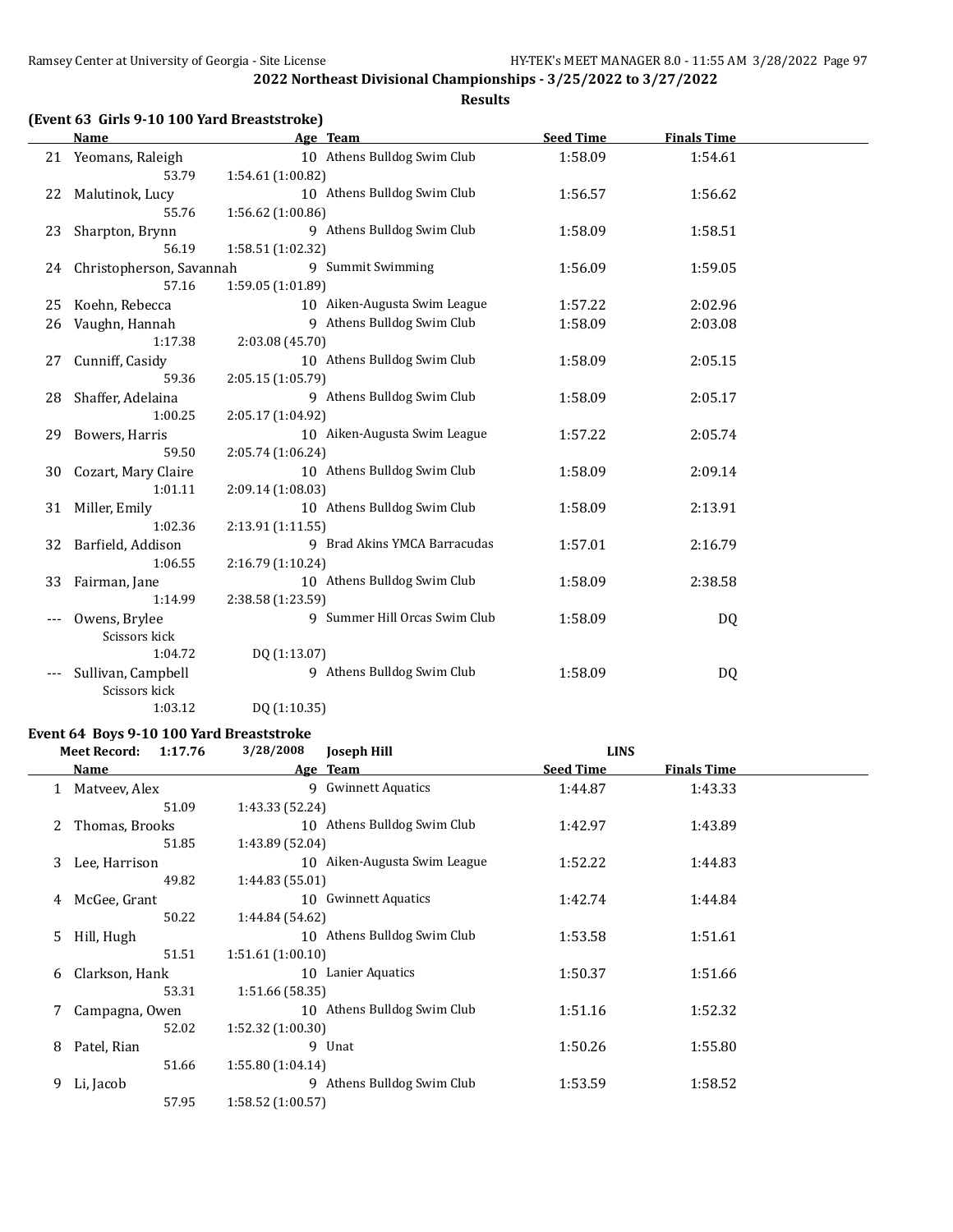**Results**

|    | <b>Name</b>       | Age Team                       | <b>Seed Time</b> | <b>Finals Time</b> |
|----|-------------------|--------------------------------|------------------|--------------------|
| 10 | Chang, Dax        | Athens Bulldog Swim Club<br>q  | 1:53.59          | 2:01.95            |
|    | 58.52             | 2:01.95(1:03.43)               |                  |                    |
| 11 | McCullough, Nolan | Athens Bulldog Swim Club<br>10 | 1:53.59          | 2:03.49            |
|    | 57.81             | 2:03.49(1:05.68)               |                  |                    |
| 12 | Brown, Daniel     | Athens Bulldog Swim Club<br>q  | 1:53.00          | 2:30.53            |
|    | 1:10.14           | 2:30.53(1:20.39)               |                  |                    |
| 13 | Powers, Owen      | Athens Bulldog Swim Club<br>10 | 1:53.59          | 2:36.99            |

#### **Event 65 Girls 8 & Under 25 Yard Backstroke**

|     | <b>Meet Record:</b><br>16.97          | 4/1/2005 | Aja Malone                  | <b>TWS</b>       |                    |  |
|-----|---------------------------------------|----------|-----------------------------|------------------|--------------------|--|
|     | <b>Name</b>                           |          | Age Team                    | <b>Seed Time</b> | <b>Finals Time</b> |  |
| 1   | Henry, Morgan                         |          | 8 Gwinnett Aquatics         | 22.40            | 21.30              |  |
| 2   | Thomas, Sutton                        | 8        | Athens Bulldog Swim Club    | 23.20            | 22.49              |  |
| 3   | Dunlap, Ella Coraline                 | 8        | Athens Bulldog Swim Club    | <b>NT</b>        | 23.68              |  |
| 4   | Tomlinson, Pirie                      | 8        | Athens Bulldog Swim Club    | 24.93            | 24.43              |  |
| 5   | Register, Chloe                       | 8        | Summer Hill Orcas Swim Club | 26.50            | 25.15              |  |
| 6   | Cole, Hadley                          | 8        | Athens Bulldog Swim Club    | 25.20            | 25.38              |  |
| 7   | Iwanski, Aspen                        | 7        | Aiken-Augusta Swim League   | 27.56            | 25.62              |  |
| 8   | Wheatley, Brooklyn                    | 8        | Athens Bulldog Swim Club    | 27.28            | 25.79              |  |
| 9   | Erwin, Abby                           |          | <b>Lanier Aquatics</b>      | 25.15            | 25.87              |  |
| 10  | Johnson, Emma                         | 8        | Summer Hill Orcas Swim Club | 28.52            | 26.06              |  |
| 11  | McCullough, Aly                       | 8        | Athens Bulldog Swim Club    | 26.87            | 26.13              |  |
| 12  | Phillips, Lindy                       | 8        | Athens Bulldog Swim Club    | 25.62            | 26.24              |  |
| 13  | Pittman, Cora Jane or Cora or         | 8        | Athens Bulldog Swim Club    | <b>NT</b>        | 26.83              |  |
| 14  | Dykstra, Demery                       | 7        | Aiken-Augusta Swim League   | 25.49            | 27.23              |  |
| 15  | Rudow, Ellis                          | 8        | Athens Bulldog Swim Club    | 30.93            | 27.25              |  |
| 16  | Matthews, Athena                      | 8        | Athens Bulldog Swim Club    | 26.12            | 27.28              |  |
| 17  | Downs, Emoni                          | 8        | Athens Bulldog Swim Club    | 29.46            | 28.44              |  |
| 18  | Coltrane, Evie                        | 7        | Aiken-Augusta Swim League   | 29.12            | 28.82              |  |
| 19  | Welbourn, Madeline                    | 6        | Athens Bulldog Swim Club    | 27.13            | 29.05              |  |
| 20  | Hawthorn, Jane                        | 6        | Summer Hill Orcas Swim Club | 44.38            | 29.20              |  |
| 21  | Schepis, Camila                       | 5        | Aiken-Augusta Swim League   | 31.26            | 29.74              |  |
| 22  | Saldana, Eva                          | 8        | <b>Gwinnett Aquatics</b>    | 25.46            | 30.13              |  |
| 23  | Miller, Payton                        | 7        | Aiken-Augusta Swim League   | <b>NT</b>        | 30.14              |  |
| 24  | Petersen, Lina                        | 8        | Aiken-Augusta Swim League   | 32.25            | 30.23              |  |
| 25  | Gonzalez, Emma                        | 6        | <b>Gwinnett Aquatics</b>    | 48.68            | 30.47              |  |
| 26  | Kendrick, Hadley                      | 7        | Athens Bulldog Swim Club    | 29.48            | 31.44              |  |
| 27  | Kuykendall, Avery Grace (Ag           | 6        | Aiken-Augusta Swim League   | 32.75            | 31.59              |  |
| 28  | Kirkland, Bradlee                     |          | Athens Bulldog Swim Club    | 38.44            | 32.01              |  |
| 29  | Bonner, Kamdyn                        | 8        | Summer Hill Orcas Swim Club | 28.69            | 32.02              |  |
| 30  | Brown, Ryn                            | 7        | Athens Bulldog Swim Club    | 29.00            | 32.91              |  |
| 31  | Tao, Ja-Ming                          | 6        | <b>Walton Waves</b>         | NT               | 44.85              |  |
| --- | Cockfield, Emily or Emmie             | 7        | Aiken-Augusta Swim League   | 38.50            | DQ                 |  |
|     | Shoulders past vertical toward breast |          |                             |                  |                    |  |

## **Event 66 Boys 8 & Under 25 Yard Backstroke**

|   | <b>Meet Record:</b> | 16.83 | 3/24/2006 | <b>Derek Cox</b>            | <b>CAD</b>       |                    |  |
|---|---------------------|-------|-----------|-----------------------------|------------------|--------------------|--|
|   | Name                |       |           | Age Team                    | <b>Seed Time</b> | <b>Finals Time</b> |  |
|   | Jokulis, Nicko      |       |           | 8 Aiken-Augusta Swim League | 20.39            | 19.48              |  |
|   | 2 Boyd, Micah       |       |           | 8 Athens Bulldog Swim Club  | 20.47            | 20.38              |  |
|   | Jokulis, Mickey     |       |           | 8 Aiken-Augusta Swim League | 19.81            | 20.54              |  |
| 4 | Miller. Miles       |       |           | 8 Athens Bulldog Swim Club  | 22.52            | 20.93              |  |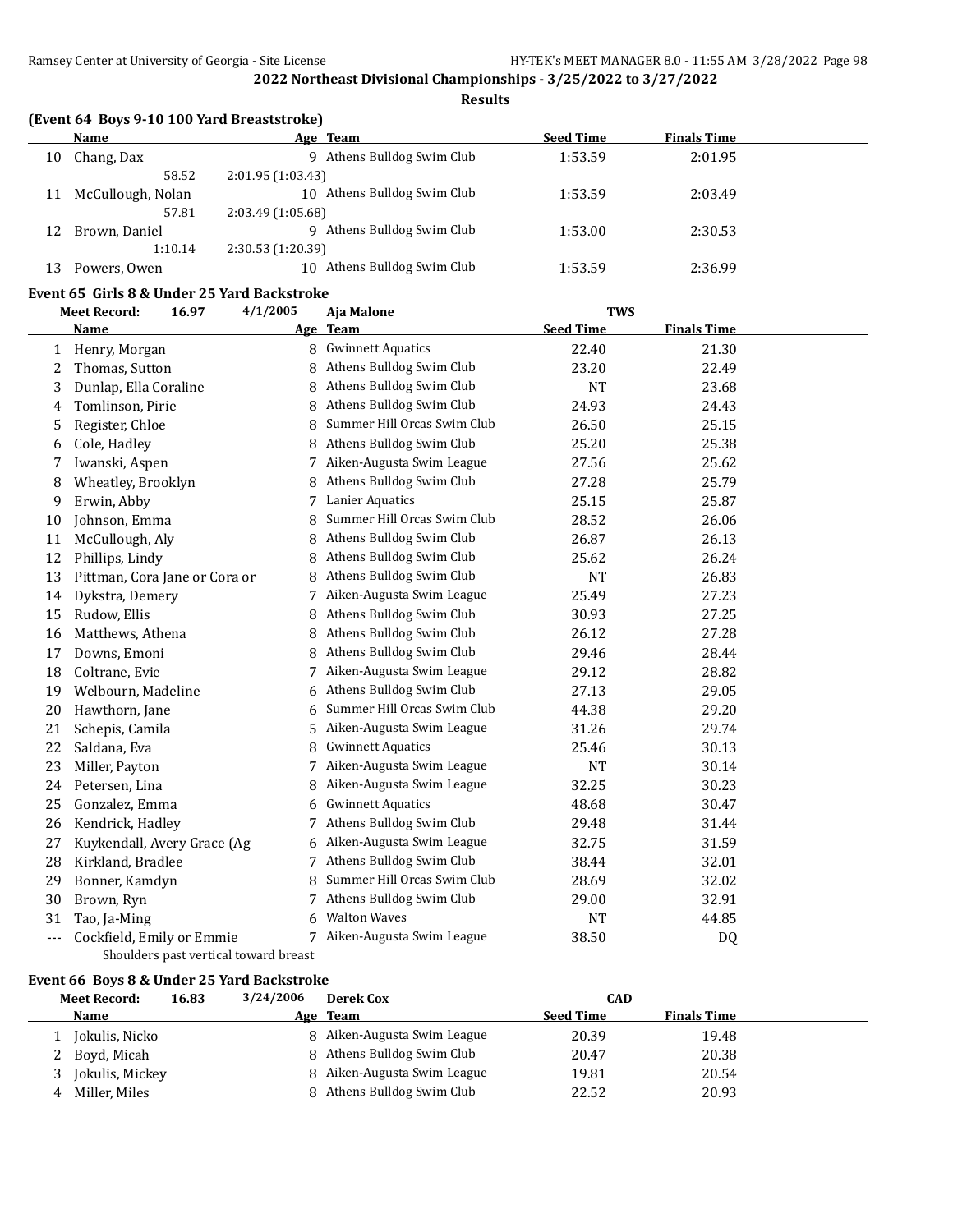#### **Results**

## **(Event 66 Boys 8 & Under 25 Yard Backstroke)**

|    | <b>Name</b>      |   | Age Team                     | <b>Seed Time</b> | <b>Finals Time</b> |  |
|----|------------------|---|------------------------------|------------------|--------------------|--|
| 5  | Templin, John    | 8 | Athens Bulldog Swim Club     | 23.37            | 21.07              |  |
| 6  | Wang, Hong-Yi    | 8 | Athens Bulldog Swim Club     | <b>NT</b>        | 22.53              |  |
| 7  | Buckley, Peter   | 8 | <b>Gwinnett Aquatics</b>     | 22.82            | 22.83              |  |
| 8  | Santos, Jax      | 8 | Athens Bulldog Swim Club     | 24.24            | 23.20              |  |
| 9  | Clarke, Hudson   | 8 | Summer Hill Orcas Swim Club  | 31.65            | 24.19              |  |
| 10 | Harper, Vin      | 8 | Aiken-Augusta Swim League    | 29.21            | 25.07              |  |
| 11 | Gentry, Kanyon   | 7 | Unat                         | 24.31            | 25.24              |  |
| 12 | Cannon, Carson   |   | Athens Bulldog Swim Club     | 25.82            | 25.27              |  |
| 13 | Yan, Matthew     | 8 | Summer Hill Orcas Swim Club  | <b>NT</b>        | 25.67              |  |
| 14 | Steele, Wilder   |   | Athens Bulldog Swim Club     | 27.84            | 26.60              |  |
| 15 | Granbery, Gatlin |   | <b>Gwinnett Aquatics</b>     | 25.03            | 27.03              |  |
| 16 | Cronan, Mason    | 8 | <b>Morgan County Marlins</b> | 28.33            | 27.70              |  |
| 17 | Kirkland, Ashton |   | Athens Bulldog Swim Club     | 27.63            | 28.11              |  |
| 18 | Porter, JP       | 8 | Athens Bulldog Swim Club     | 32.06            | 28.40              |  |
| 19 | Peacock, Owen    |   | Athens Bulldog Swim Club     | 32.76            | 29.46              |  |
| 20 | Kirkland, Walker |   | Athens Bulldog Swim Club     | 32.63            | 30.74              |  |
| 21 | Twedt, Wyatt     |   | Athens Bulldog Swim Club     | 30.16            | 31.21              |  |
| 22 | Campagna, Ellis  |   | Athens Bulldog Swim Club     | 32.75            | 31.29              |  |
| 23 | Townsend, Carter | 8 | Athens Bulldog Swim Club     | 26.72            | 31.75              |  |
| 24 | Wilson, Dean     | 8 | Aiken-Augusta Swim League    | 25.08            | 33.40              |  |
| 25 | Porter, Thomas   | 6 | Athens Bulldog Swim Club     | 35.90            | 34.17              |  |
| 26 | Morgan, Lewis    | 6 | Summer Hill Orcas Swim Club  | <b>NT</b>        | 34.55              |  |
| 27 | Peters, Daniel   |   | Athens Bulldog Swim Club     | 35.65            | 34.89              |  |
| 28 | Lee, Bennet      | 7 | Athens Bulldog Swim Club     | 34.82            | 36.34              |  |
| 29 | Avci, Kenan      | 8 | Athens Bulldog Swim Club     | 42.95            | 37.07              |  |
| 30 | Kirkland, Meyers | 7 | Athens Bulldog Swim Club     | 34.92            | 38.85              |  |

#### **Event 67 Girls 9-10 50 Yard Backstroke**

|    | <b>Meet Record:</b><br>30.52 | 3/23/2007 | <b>Kylie Stewart</b>        | <b>LINS</b>      |                    |  |
|----|------------------------------|-----------|-----------------------------|------------------|--------------------|--|
|    | Name                         |           | Age Team                    | <b>Seed Time</b> | <b>Finals Time</b> |  |
| 1  | Fleming, Quinn               | 9         | <b>Summit Swimming</b>      | 40.00            | 38.11              |  |
| 2  | Cain, Sawyer                 | 9         | Lanier Aquatics             | 38.53            | 38.51              |  |
| 3  | Savage, Coby                 | 10        | Athens Bulldog Swim Club    | 38.62            | 38.79              |  |
| 4  | Bahr, Sima                   | 10        | Athens Bulldog Swim Club    | 38.01            | 38.86              |  |
| 5  | Yeomans, Raleigh             | 10        | Athens Bulldog Swim Club    | 38.02            | 39.63              |  |
| 6  | Brown, Loren                 | 10        | Brad Akins YMCA Barracudas  | 39.46            | 39.88              |  |
|    | Wilson, Georgia              | 10        | Aiken-Augusta Swim League   | 39.79            | 40.22              |  |
| 8  | Mann, Lilly                  | 10        | <b>Summit Swimming</b>      | 41.12            | 42.17              |  |
| 9  | Cain, Spencer                | 10        | Lanier Aquatics             | 42.56            | 42.30              |  |
| 10 | Sevier, Morgan               | 10        | <b>Gwinnett Aquatics</b>    | 44.03            | 42.55              |  |
| 11 | Burns, Allie                 | 10        | Summit Swimming             | 41.51            | 42.86              |  |
| 12 | Basic, Elisa                 | 10        | <b>Gwinnett Aquatics</b>    | 42.53            | 43.09              |  |
| 13 | McCann, Aliana               | 9         | <b>Gwinnett Aquatics</b>    | 46.19            | 43.24              |  |
| 14 | Lee, Kaylin                  | 10        | <b>Gwinnett Aquatics</b>    | 44.20            | 43.48              |  |
| 15 | Dorman, Lane                 | q         | Athens Bulldog Swim Club    | 43.57            | 44.02              |  |
| 16 | Cochran, Lucy                | 10        | Athens Bulldog Swim Club    | 48.09            | 44.19              |  |
| 17 | Register, Quinn              | 10        | Summer Hill Orcas Swim Club | 47.30            | 44.73              |  |
| 18 | Petersen, Sofia              | 10        | Aiken-Augusta Swim League   | 50.12            | 44.83              |  |
| 19 | Carr, Emma                   | 10        | Lanier Aquatics             | 43.30            | 45.04              |  |
| 20 | Blanco, Valeria              | 10        | Athens Bulldog Swim Club    | 42.87            | 45.06              |  |
| 21 | Bower, Lucy                  | q         | <b>Gwinnett Aquatics</b>    | 42.49            | 45.46              |  |
| 22 | Wells, Ella                  | 10        | <b>Summit Swimming</b>      | 46.76            | 45.48              |  |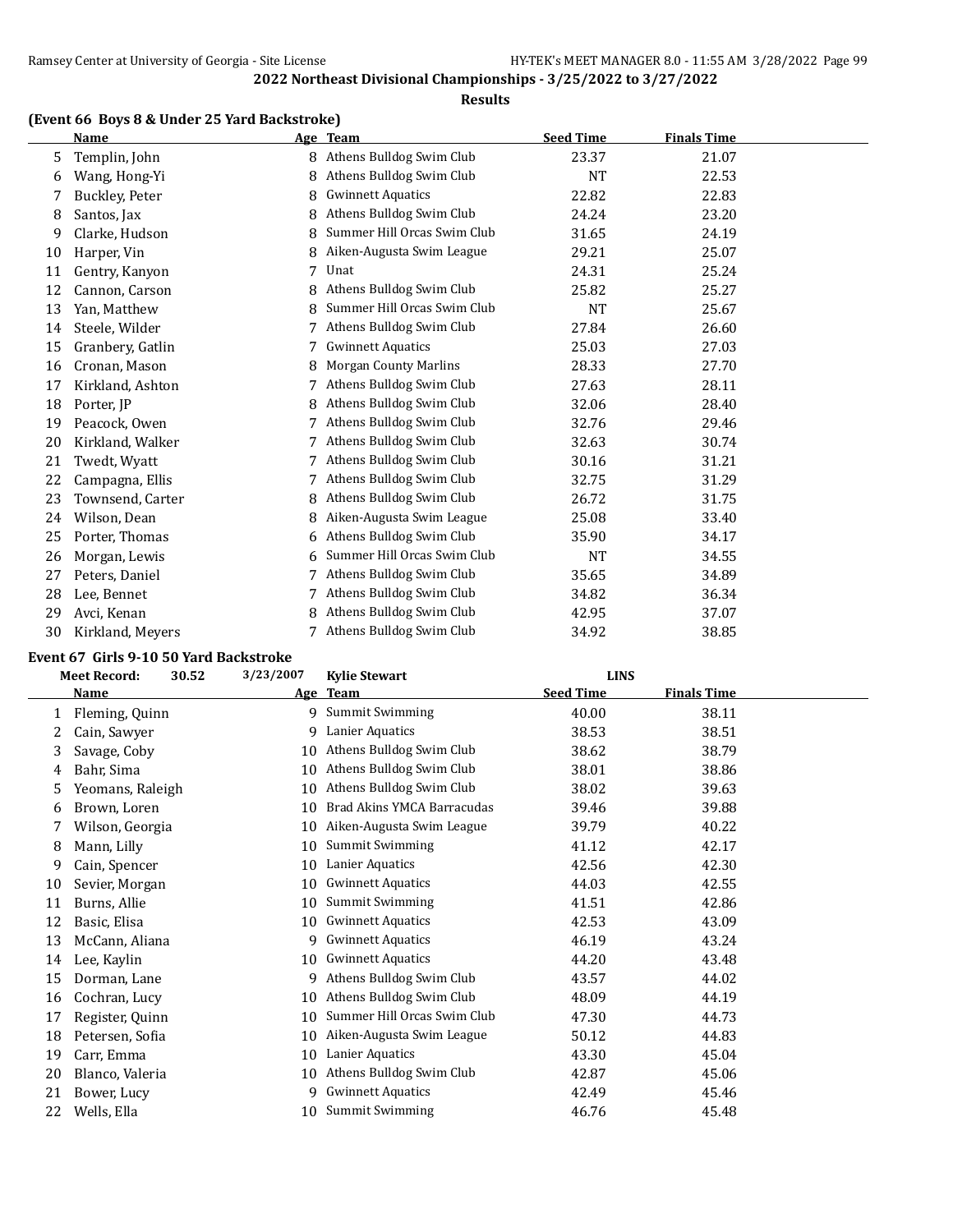#### **Results**

## **(Event 67 Girls 9-10 50 Yard Backstroke)**

|     | <b>Name</b>                              |    | Age Team                     | <b>Seed Time</b> | <b>Finals Time</b> |  |
|-----|------------------------------------------|----|------------------------------|------------------|--------------------|--|
| 23  | Chambers, Reece                          | 10 | Lanier Aquatics              | 47.01            | 45.64              |  |
| 24  | Lee, Abbie                               | 10 | <b>Summit Swimming</b>       | 48.21            | 46.16              |  |
| 25  | Granbery, Kendall                        | 10 | <b>Gwinnett Aquatics</b>     | 46.32            | 46.33              |  |
| 26  | Johnson, Lillian                         | 10 | Athens Bulldog Swim Club     | 45.83            | 46.40              |  |
| 27  | mcKoy, Taylor                            | 10 | Aiken-Augusta Swim League    | 52.97            | 47.14              |  |
| 28  | Sharpton, Brynn                          | 9  | Athens Bulldog Swim Club     | 55.01            | 47.18              |  |
| 29  | Malutinok, Lucy                          | 10 | Athens Bulldog Swim Club     | 51.70            | 47.24              |  |
| 30  | Lord, Hailey                             | 10 | Summit Swimming              | 46.98            | 47.29              |  |
| 31  | Cunniff, Casidy                          | 10 | Athens Bulldog Swim Club     | 42.63            | 47.84              |  |
| 32  | Sullivan, Campbell                       | 9  | Athens Bulldog Swim Club     | 47.44            | 47.94              |  |
| 33  | Lyu, Harper                              | 9  | Summer Hill Orcas Swim Club  | 53.34            | 48.32              |  |
| 34  | Morgan, Elizabeth                        | 10 | Summer Hill Orcas Swim Club  | 48.79            | 48.63              |  |
| 35  | Tannure, Victoria                        | 9  | <b>Gwinnett Aquatics</b>     | 47.21            | 48.67              |  |
| 36  | Cozart, Mary Claire                      | 10 | Athens Bulldog Swim Club     | <b>NT</b>        | 49.42              |  |
| 37  | Vaughn, Khloe                            | 9  | Athens Bulldog Swim Club     | 52.12            | 49.62              |  |
| 38  | Fouitah, Leena                           | 9  | Aiken-Augusta Swim League    | 49.89            | 49.69              |  |
| 39  | Christopherson, Savannah                 | 9  | Summit Swimming              | 47.45            | 50.18              |  |
| 40  | Sheridan, Avery                          | 9  | Lanier Aquatics              | 46.41            | 50.19              |  |
| 41  | Shaffer, Adelaina                        | 9  | Athens Bulldog Swim Club     | 49.20            | 50.58              |  |
| 42  | Stewart, Katy                            | 10 | <b>Morgan County Marlins</b> | 53.32            | 50.80              |  |
| 43  | Perry, Natalie                           | 10 | Aiken-Augusta Swim League    | 51.04            | 50.94              |  |
| 44  | Lane, Juliet                             | 10 | Aiken-Augusta Swim League    | 54.98            | 52.24              |  |
| 45  | Bucha, Atlas                             | 9  | Athens Bulldog Swim Club     | 51.29            | 52.28              |  |
| 46  | Hilkert, Stella                          | 9  | Athens Bulldog Swim Club     | 56.75            | 52.40              |  |
| 47  | Coogler, Lillian                         | 10 | Aiken-Augusta Swim League    | 54.31            | 52.94              |  |
| 48  | Miller, Emily                            | 10 | Athens Bulldog Swim Club     | 49.50            | 53.34              |  |
| 49  | Boyle, Clare                             | 9  | Athens Bulldog Swim Club     | 56.84            | 56.14              |  |
| 50  | Fairman, Jane                            | 10 | Athens Bulldog Swim Club     | 1:06.13          | 56.24              |  |
| 51  | Rudow, Lane                              | 10 | Athens Bulldog Swim Club     | NT               | 56.82              |  |
| 52  | Barfield, Addison                        | 9  | Brad Akins YMCA Barracudas   | <b>NT</b>        | 56.83              |  |
| 53  | Landrum, Aria                            | 9  | Aiken-Augusta Swim League    | 1:00.00          | 58.36              |  |
| 54  | Thornton, Kamryn                         | 10 | <b>Morgan County Marlins</b> | NT               | 59.25              |  |
| 55  | Koehn, Rebecca                           | 10 | Aiken-Augusta Swim League    | NT               | 59.49              |  |
| 56  | Eriksson, Laney                          | 9  | <b>Gwinnett Aquatics</b>     | 57.21            | 59.94              |  |
| 57  | Saldana, Sofia                           | 10 | <b>Gwinnett Aquatics</b>     | 51.21            | 1:00.95            |  |
| 58  | Gutierrez, Isabella                      | 9  | Lanier Aquatics              | 1:01.16          | 1:01.64            |  |
| 59  | Kendrick, Aubrey                         | 9  | Athens Bulldog Swim Club     | 1:03.49          | 1:03.36            |  |
| 60  | Smith, Hannah                            | 9  | <b>Gwinnett Aquatics</b>     | 1:05.98          | 1:04.15            |  |
| 61  | Cockfield, Anna Claire                   | 9  | Aiken-Augusta Swim League    | 1:11.10          | 1:08.63            |  |
| --- | Estes, Kate                              | 9  | Aiken-Augusta Swim League    | 47.63            | DQ                 |  |
|     | Not on back off wall                     |    |                              |                  |                    |  |
| --- | Owens, Brylee<br>Not on back off wall    | 9. | Summer Hill Orcas Swim Club  | 51.22            | DQ                 |  |
|     | Vaughn, Hannah                           |    | 9 Athens Bulldog Swim Club   | 1:01.31          |                    |  |
|     | No touch at turn                         |    |                              |                  | DQ                 |  |
| --- | Green, Abby<br>Delay initiating arm pull |    | 10 Athens Bulldog Swim Club  | 51.63            | DQ                 |  |

## **Event 68 Boys 9-10 50 Yard Backstroke**

| <b>Meet Record:</b> | 31.88 | 3/28/2008 | <b>Taylor Delk</b>   |           | <b>HRST</b>        |  |
|---------------------|-------|-----------|----------------------|-----------|--------------------|--|
| Name                |       | Age       | Team                 | Seed Time | <b>Finals Time</b> |  |
| Riggle, Harrison    |       |           | 10 Gwinnett Aquatics | 38.94     | 39.14              |  |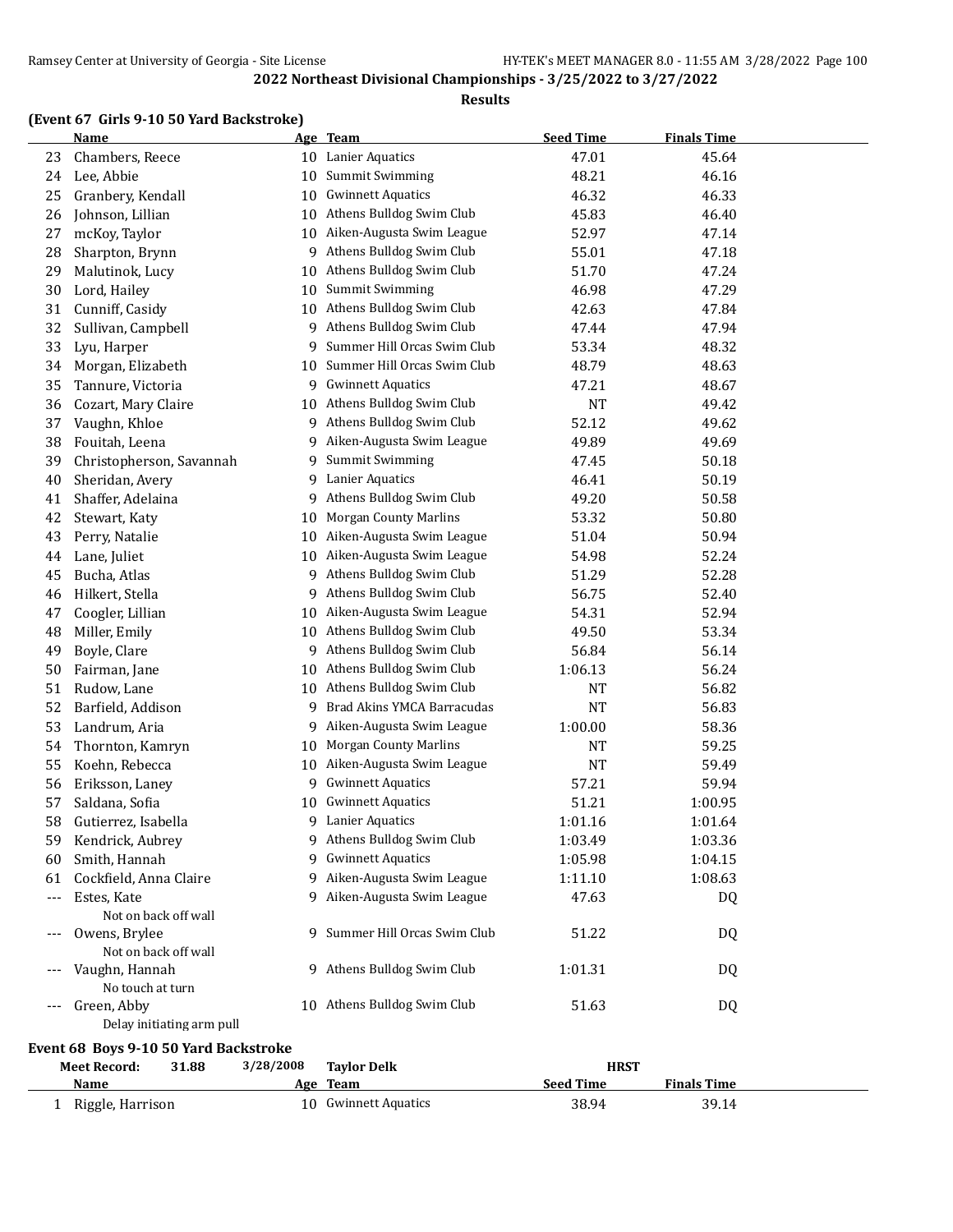#### **Results**

## **(Event 68 Boys 9-10 50 Yard Backstroke)**

|       | <b>Name</b>          |    | Age Team                     | <b>Seed Time</b> | <b>Finals Time</b> |  |
|-------|----------------------|----|------------------------------|------------------|--------------------|--|
| 2     | Gutierrez, Matthew   |    | 10 Lanier Aquatics           | 40.92            | 39.32              |  |
| 3     | McLeroy, Logan       | 10 | Unat                         | 42.69            | 39.94              |  |
| 4     | Wald, Benjamin       | 10 | Brad Akins YMCA Barracudas   | 41.24            | 40.77              |  |
| 5     | McGee, Grant         | 10 | <b>Gwinnett Aquatics</b>     | 39.51            | 41.38              |  |
| 6     | Bowers, Aidan        | 10 | Aiken-Augusta Swim League    | 44.63            | 41.92              |  |
| 7     | Patel, Rian          | 9  | Unat                         | 42.08            | 42.47              |  |
| 8     | Matveev, Alex        | 9  | <b>Gwinnett Aquatics</b>     | 42.06            | 42.58              |  |
| 9     | Stanton, Jude        | 10 | <b>Gwinnett Aquatics</b>     | 39.43            | 42.71              |  |
| 10    | Passman, Aaron       | 9  | <b>Gwinnett Aquatics</b>     | 43.19            | 43.06              |  |
| 11    | McCulley, Mickey     | 10 | Aiken-Augusta Swim League    | 43.09            | 44.42              |  |
| 12    | Price, Sam           | 10 | Athens Bulldog Swim Club     | 40.68            | 44.94              |  |
| 13    | Webb, Silas          | 9  | Athens Bulldog Swim Club     | 43.44            | 45.63              |  |
| 14    | Offutt, Grant        | 10 | Summer Hill Orcas Swim Club  | 47.99            | 45.74              |  |
| 15    | Chang, James         | 10 | <b>Gwinnett Aquatics</b>     | 51.90            | 45.83              |  |
| 16    | Clarkson, Hank       | 10 | Lanier Aquatics              | 49.20            | 47.17              |  |
| $*17$ | Adams, Garrett       | 10 | <b>Gwinnett Aquatics</b>     | 47.20            | 47.60              |  |
| $*17$ | El-Alam, Jude        | 9  | <b>Gwinnett Aquatics</b>     | 46.01            | 47.60              |  |
| 19    | Hawthorn, Jude       | 9  | Summer Hill Orcas Swim Club  | <b>NT</b>        | 47.68              |  |
| 20    | Erwin, Joshua        |    | 10 Lanier Aquatics           | 49.46            | 47.97              |  |
| 21    | McCullough, Nolan    | 10 | Athens Bulldog Swim Club     | 46.57            | 48.54              |  |
| 22    | Mathew, Jacob        | 9  | <b>Gwinnett Aquatics</b>     | 50.03            | 49.34              |  |
| 23    | Reed, Gavin          | 9  | Athens Bulldog Swim Club     | 53.03            | 49.52              |  |
| 24    | Matthews, Tucker     | 9. | Athens Bulldog Swim Club     | <b>NT</b>        | 49.54              |  |
| 25    | Smedley, Liam        | 10 | <b>Summit Swimming</b>       | <b>NT</b>        | 49.76              |  |
| 26    | Pickeral, Blake      | 10 | <b>Gwinnett Aquatics</b>     | 51.67            | 50.44              |  |
| 27    | Babcock, Lucas       | 9  | <b>Gwinnett Aquatics</b>     | 53.53            | 50.61              |  |
| 28    | Li, Jacob            | 9  | Athens Bulldog Swim Club     | 54.98            | 50.77              |  |
| 29    | King, Ethan          | 9. | Athens Bulldog Swim Club     | 52.34            | 51.28              |  |
| 30    | Campagna, Owen       | 10 | Athens Bulldog Swim Club     | 1:01.40          | 51.72              |  |
| 31    | Alhmoud, Jad         | 9  | <b>Gwinnett Aquatics</b>     | 1:01.90          | 51.78              |  |
| 32    | McKay, Iain          | 9  | Lanier Aquatics              | 52.66            | 51.98              |  |
| 33    | Chang, Dax           | 9  | Athens Bulldog Swim Club     | 52.27            | 52.21              |  |
| 34    | Powers, Owen         | 10 | Athens Bulldog Swim Club     | 1:01.66          | 54.00              |  |
| 35    | Arellano, Diego      | 10 | <b>Morgan County Marlins</b> | <b>NT</b>        | 54.87              |  |
| 36    | Lorren, Carter       | 9  | Summer Hill Orcas Swim Club  | 56.18            | 55.16              |  |
| 37    | Buckley, William     | 9. | <b>Gwinnett Aquatics</b>     | 55.68            | 55.28              |  |
| 38    | Hill, Hugh           |    | 10 Athens Bulldog Swim Club  | 1:01.70          | 55.59              |  |
| 39    | Hewitt, Jude         | 9  | Aiken-Augusta Swim League    | 1:02.57          | 56.45              |  |
| 40    | Guidry, Graham       | 9  | Athens Bulldog Swim Club     | NT               | 59.80              |  |
| 41    | Trice, Liam          | 10 | <b>Morgan County Marlins</b> | 54.29            | 59.89              |  |
| 42    | Green, Zackary       | 10 | Athens Bulldog Swim Club     | 1:03.40          | 1:00.20            |  |
| 43    | Hernandez, Ethan     | 9  | <b>Gwinnett Aquatics</b>     | 58.39            | 1:00.86            |  |
| 44    | Muhaimin, Najeeb     | 9  | <b>Gwinnett Aquatics</b>     | 55.51            | 1:06.65            |  |
| 45    | Brown, Daniel        | 9  | Athens Bulldog Swim Club     | 1:13.34          | 1:07.82            |  |
| $---$ | Tao, Ye-Han          | 10 | <b>Walton Waves</b>          | NT               | DQ                 |  |
|       | Not on back off wall |    |                              |                  |                    |  |
| $---$ | Robinson, Nevan      |    | 10 Lanier Aquatics           | 46.94            | DQ                 |  |
|       | False start          |    |                              |                  |                    |  |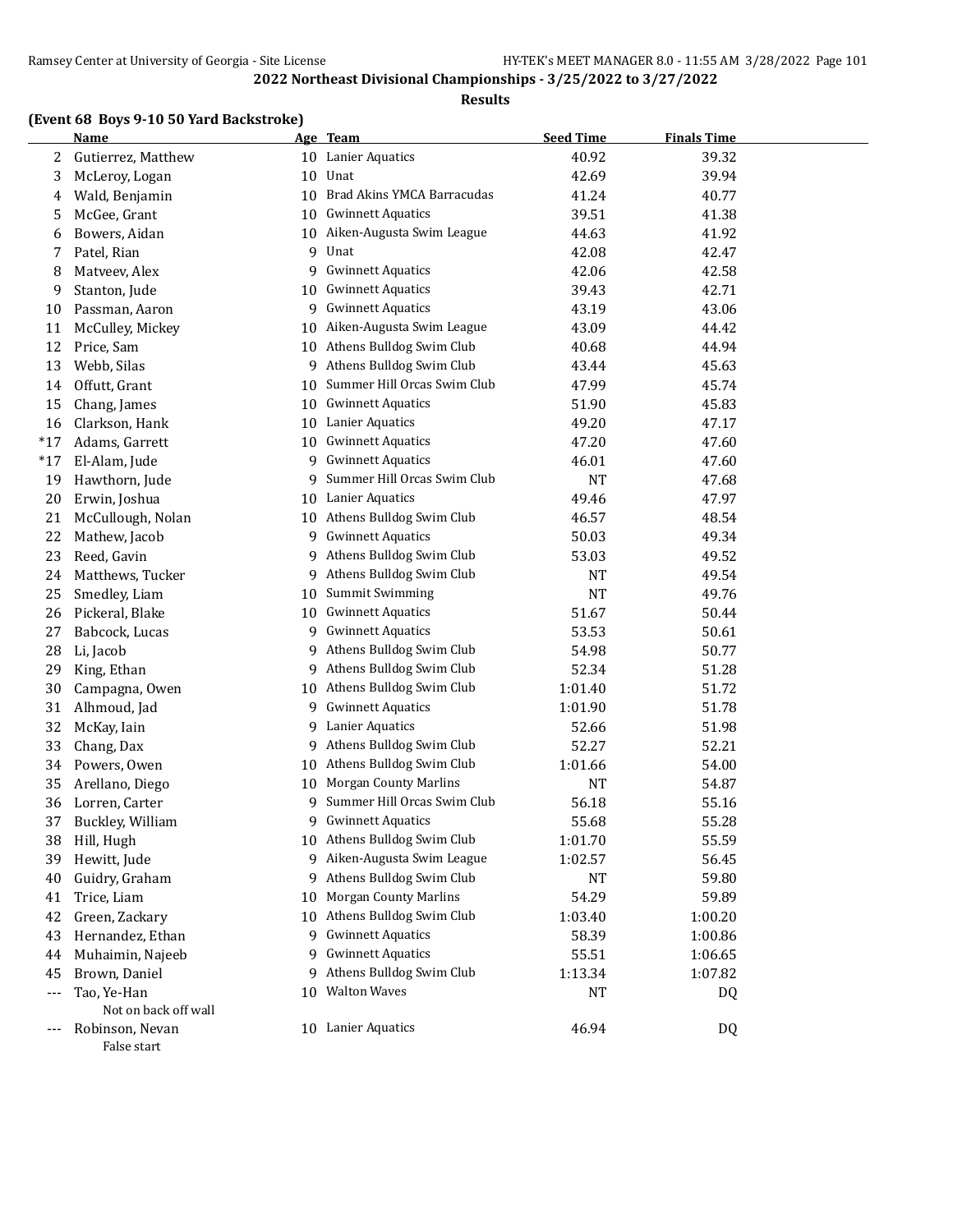#### **Results**

#### **Event 69 Girls 8 & Under 50 Yard Butterfly**

|       | <b>Meet Record:</b>                              | 35.67 | 3/28/2008 | <b>Britheny Joassaint</b> | <b>LINS</b>      |                    |  |
|-------|--------------------------------------------------|-------|-----------|---------------------------|------------------|--------------------|--|
|       | Name                                             |       |           | Age Team                  | <b>Seed Time</b> | <b>Finals Time</b> |  |
|       | Henry, Morgan                                    |       | 8         | <b>Gwinnett Aquatics</b>  | 56.16            | 47.15              |  |
| 2     | Matthews, Athena                                 |       | 8         | Athens Bulldog Swim Club  | 54.50            | 56.36              |  |
| 3     | Johnson, Juliet                                  |       | 8         | Athens Bulldog Swim Club  | 54.05            | 58.13              |  |
| 4     | Fouitah, Zina                                    |       |           | Aiken-Augusta Swim League | 1:17.42          | 1:04.41            |  |
| 5.    | Wheatley, Brooklyn                               |       | 8         | Athens Bulldog Swim Club  | 1:05.45          | 1:04.51            |  |
| 6     | Phillips, Lindy                                  |       | 8         | Athens Bulldog Swim Club  | 1:04.49          | 1:04.66            |  |
| 7     | Tomlinson, Pirie                                 |       | 8         | Athens Bulldog Swim Club  | 56.15            | 1:06.31            |  |
| 8     | Cole, Hadley                                     |       | 8         | Athens Bulldog Swim Club  | 1:03.83          | 1:09.54            |  |
| $---$ | Jost, Maddie                                     |       |           | Aiken-Augusta Swim League | NT               | DQ                 |  |
|       | One hand touch                                   |       |           |                           |                  |                    |  |
| $---$ | Pittman, Cora Jane or Cora or<br>One hand touch  |       | 8         | Athens Bulldog Swim Club  | <b>NT</b>        | DQ                 |  |
| $---$ | McCullough, Aly<br>Alternating Kick              |       | 8         | Athens Bulldog Swim Club  | 56.52            | DQ                 |  |
| $---$ | Dunlap, Ella Coraline<br><b>Alternating Kick</b> |       | 8         | Athens Bulldog Swim Club  | NT               | DQ                 |  |

#### **Event 70 Boys 8 & Under 50 Yard Butterfly**

|       | <b>Meet Record:</b>                    | 34.40                    | 3/24/2006 | <b>Erek Cox</b>             | <b>CAD</b>       |                    |  |
|-------|----------------------------------------|--------------------------|-----------|-----------------------------|------------------|--------------------|--|
|       | <b>Name</b>                            |                          |           | Age Team                    | <b>Seed Time</b> | <b>Finals Time</b> |  |
| 1     | Jokulis, Nicko                         |                          |           | 8 Aiken-Augusta Swim League | 45.20            | 40.03              |  |
| 2     | Groves, John David                     |                          | 8         | Aiken-Augusta Swim League   | 42.37            | 40.30              |  |
| 3     | Jokulis, Mickey                        |                          | 8         | Aiken-Augusta Swim League   | 41.20            | 44.92              |  |
| 4     | Boyd, Micah                            |                          | 8         | Athens Bulldog Swim Club    | 46.46            | 47.88              |  |
| 5     | Templin, John                          |                          | 8         | Athens Bulldog Swim Club    | 58.90            | 54.32              |  |
| 6     | Clarke, Hudson                         |                          | 8         | Summer Hill Orcas Swim Club | <b>NT</b>        | 59.34              |  |
| 7     | Santos, Jax                            |                          | 8         | Athens Bulldog Swim Club    | 1:03.99          | 1:00.27            |  |
| 8     | Wang, Hong-Yi                          |                          | 8         | Athens Bulldog Swim Club    | 1:06.78          | 1:00.35            |  |
| 9     | Porter, JP                             |                          | 8         | Athens Bulldog Swim Club    | <b>NT</b>        | 1:11.14            |  |
| 10    | Peters, Daniel                         |                          |           | 7 Athens Bulldog Swim Club  | <b>NT</b>        | 1:35.27            |  |
| ---   | Avci, Kenan                            |                          | 8         | Athens Bulldog Swim Club    | <b>NT</b>        | DQ                 |  |
|       |                                        | Arms underwater recovery |           |                             |                  |                    |  |
|       | Gentry, Kanyon                         |                          |           | 7 Unat                      | NT               | DQ                 |  |
|       | One hand touch                         |                          |           |                             |                  |                    |  |
|       | Wilson, Dean                           |                          |           | 8 Aiken-Augusta Swim League | <b>NT</b>        | DQ                 |  |
|       |                                        | Non-simultaneous arms    |           |                             |                  |                    |  |
| $---$ | Peacock, Owen                          |                          |           | 7 Athens Bulldog Swim Club  | <b>NT</b>        | DQ                 |  |
|       |                                        | Arms underwater recovery |           |                             |                  |                    |  |
|       | Twedt, Wyatt                           |                          |           | 7 Athens Bulldog Swim Club  | <b>NT</b>        | DQ                 |  |
|       | <b>Alternating Kick</b>                |                          |           |                             |                  |                    |  |
|       | Porter, Thomas                         |                          |           | 6 Athens Bulldog Swim Club  | NT               | DQ                 |  |
|       |                                        | Arms underwater recovery |           |                             |                  |                    |  |
|       | Townsend, Carter                       |                          |           | 8 Athens Bulldog Swim Club  | <b>NT</b>        | DQ                 |  |
|       |                                        | Non-simultaneous arms    |           |                             |                  |                    |  |
|       | Event 71 Girls 9-10 100 Yard Butterfly |                          |           |                             |                  |                    |  |
|       | <b>Meet Record:</b>                    | 1:06.79                  | 3/24/2018 | <b>Ansley Nunnally</b>      | <b>ABSC</b>      |                    |  |

| <b>Name</b> |            | Age Team                    | <b>Seed Time</b> | <b>Finals Time</b> |  |
|-------------|------------|-----------------------------|------------------|--------------------|--|
|             | Bahr, Sima | 10 Athens Bulldog Swim Club | 1:24.09          | 1:28.38            |  |
|             | 39.75      | 1:28.38(48.63)              |                  |                    |  |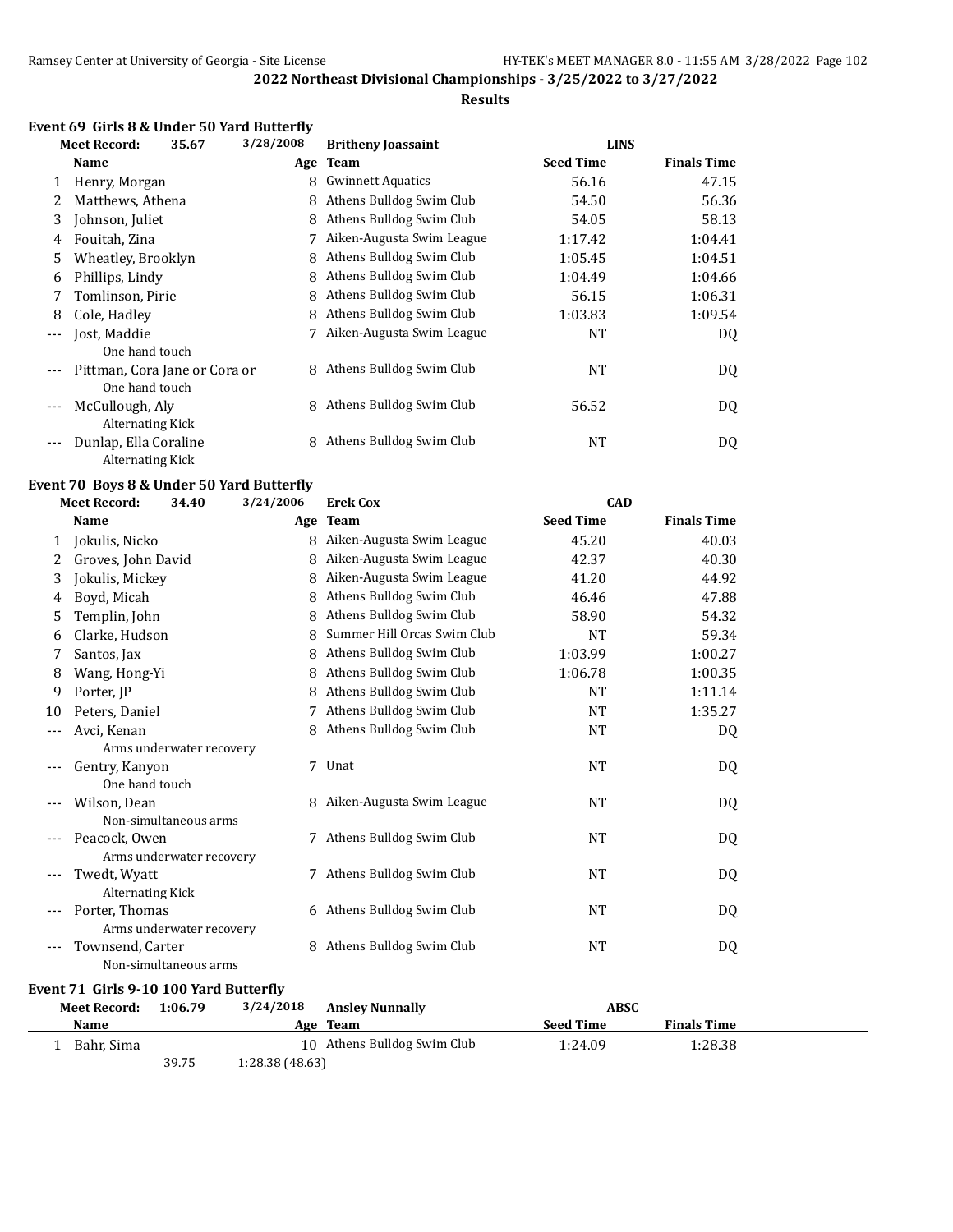**Results**

## **(Event 71 Girls 9-10 100 Yard Butterfly)**

|    | Name              | Age Team                       | <b>Seed Time</b> | <b>Finals Time</b> |  |
|----|-------------------|--------------------------------|------------------|--------------------|--|
| 2  | Groves, Kathryn   | 10 Aiken-Augusta Swim League   | 1:27.78          | 1:31.95            |  |
|    | 42.05             | 1:31.95(49.90)                 |                  |                    |  |
| 3  | Dennison, Sage    | 10 Athens Bulldog Swim Club    | 1:35.93          | 1:33.82            |  |
|    | 41.93             | 1:33.82 (51.89)                |                  |                    |  |
| 4  | Burns, Allie      | 10 Summit Swimming             | 1:40.38          | 1:39.46            |  |
|    | 44.47             | 1:39.46 (54.99)                |                  |                    |  |
| 5. | Basic, Elisa      | 10 Gwinnett Aquatics           | 1:47.00          | 1:40.57            |  |
|    | 44.99             | 1:40.57 (55.58)                |                  |                    |  |
| 6  | Mundy, Jillian    | Athens Bulldog Swim Club<br>9  | 1:34.78          | 1:40.70            |  |
|    | 45.41             | 1:40.70 (55.29)                |                  |                    |  |
| 7  | Lee, Kaylin       | 10 Gwinnett Aquatics           | 1:46.00          | 1:44.36            |  |
|    | 50.51             | 1:44.36 (53.85)                |                  |                    |  |
| 8  | Blanco, Valeria   | 10 Athens Bulldog Swim Club    | 1:53.99          | 1:53.54            |  |
|    | 49.43             | 1:53.54(1:04.11)               |                  |                    |  |
| 9  | Morgan, Elizabeth | 10 Summer Hill Orcas Swim Club | 1:53.99          | 2:45.07            |  |
|    | 1:15.35           | 2:45.07 (1:29.72)              |                  |                    |  |

## **Event 72 Boys 9-10 100 Yard Butterfly<br>Meet Becord: 1:05.36 3/28/2008**

|   | 1:05.36<br><b>Meet Record:</b> | 3/28/2008<br><b>Erek Cox</b>     | <b>CAD</b>       |                    |  |
|---|--------------------------------|----------------------------------|------------------|--------------------|--|
|   | Name                           | Age Team                         | <b>Seed Time</b> | <b>Finals Time</b> |  |
|   | Stanton, Jude                  | <b>Gwinnett Aquatics</b><br>10   | 1:24.75          | 1:21.97            |  |
|   | 38.48                          | 1:21.97 (43.49)                  |                  |                    |  |
|   | McLeroy, Logan                 | 10 Unat                          | 1:28.12          | 1:26.77            |  |
|   | 41.85                          | 1:26.77 (44.92)                  |                  |                    |  |
| 3 | Gutierrez, Matthew             | Lanier Aquatics<br>10            | 1:38.63          | 1:36.71            |  |
|   | 39.52                          | 1:36.71 (57.19)                  |                  |                    |  |
| 4 | Wald, Benjamin                 | Brad Akins YMCA Barracudas<br>10 | 1:51.01          | 1:54.25            |  |
|   | 53.54                          | 1:54.25(1:00.71)                 |                  |                    |  |
|   | Lee, Harrison                  | Aiken-Augusta Swim League<br>10  | 1:51.39          | 2:10.83            |  |
|   | 58.17                          | 2:10.83(1:12.66)                 |                  |                    |  |

# **Event 73 Girls 8 & Under 100 Yard Freestyle Relay**

|    | 1:06.81<br><b>Meet Record:</b> | 3/29/2014         | <b>Athens Bulldog Swim Club</b>        |                         | <b>ABSC</b> |                                    |  |
|----|--------------------------------|-------------------|----------------------------------------|-------------------------|-------------|------------------------------------|--|
|    |                                |                   | A Ayers, A Halbach, R Pursner, E Brook |                         |             |                                    |  |
|    | Team                           |                   | Relay                                  | <b>Seed Time</b>        |             | <b>Finals Time</b>                 |  |
|    | Athens Bulldog Swim Club       |                   | A                                      | 1:19.70                 |             | 1:22.31                            |  |
|    | 1) Tomlinson, Pirie 8          |                   | 2) Thomas, Sutton 8                    | 3) Wheatley, Brooklyn 8 |             | 4) Johnson, Juliet 8               |  |
|    | 42.55                          | 1:22.31 (39.76)   |                                        |                         |             |                                    |  |
|    | Aiken-Augusta Swim League      |                   | A                                      | 1:34.73                 |             | 1:32.85                            |  |
|    | 1) Iwanski, Aspen 7            |                   | 2) Fouitah, Zina 7                     | 3) Dykstra, Demery 7    |             | 4) Jost, Maddie 7                  |  |
|    | 45.15                          | 1:32.85(47.70)    |                                        |                         |             |                                    |  |
| 3. | Summer Hill Orcas Swim Club    |                   | A                                      |                         | <b>NT</b>   | 1:41.03                            |  |
|    | 1) Johnson, Emma 8             |                   | 2) Hawthorn, Jane 6                    | 3) Bonner, Kamdyn 8     |             | 4) Register, Chloe 8               |  |
|    | 1:07.98                        | 1:41.03 (33.05)   |                                        |                         |             |                                    |  |
| 4  | Athens Bulldog Swim Club       |                   | C                                      | 1:57.79                 |             | 1:56.06                            |  |
|    | 1) Brown, Ryn 7                |                   | 2) Welbourn, Madeline 6                | 3) Rudow, Ellis 8       |             | 4) Downs, Emoni 8                  |  |
|    | 1:08.23                        | 1:56.06 (47.83)   |                                        |                         |             |                                    |  |
| 5. | Athens Bulldog Swim Club       |                   | D                                      |                         | <b>NT</b>   | x1:57.89                           |  |
|    | 1) Dunlap, Ella Coraline 8     |                   | 2) Kirkland, Bradlee 7                 | 3) Kendrick, Hadley 7   |             | 4) Pittman, Cora Jane or Cora or 8 |  |
|    | 1:04.16                        | 1:57.89(53.73)    |                                        |                         |             |                                    |  |
| 6  | Aiken-Augusta Swim League      |                   | B                                      | 2:00.69                 |             | 2:13.38                            |  |
|    | 1) Coltrane, Evie 7            |                   | 2) Miller, Payton 7                    | 3) Petersen, Lina 8     |             | 4) Kuykendall, Avery Grace (Ag 6   |  |
|    | 19.57                          | 2:13.38 (1:53.81) |                                        |                         |             |                                    |  |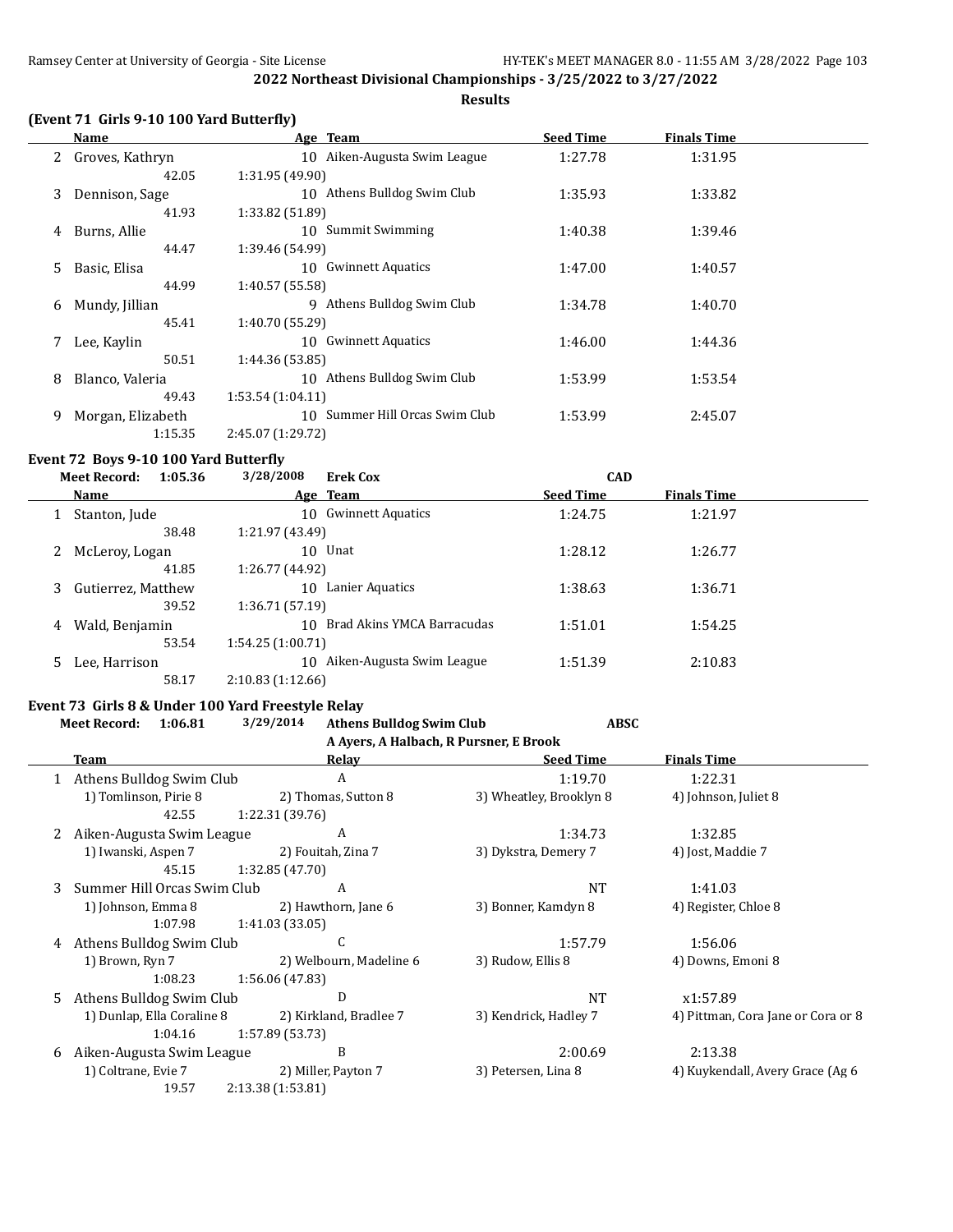|   | Team                                                | Relay                                      | <b>Seed Time</b>                      | <b>Finals Time</b>      |
|---|-----------------------------------------------------|--------------------------------------------|---------------------------------------|-------------------------|
|   | --- Athens Bulldog Swim Club                        | $\, {\bf B}$                               | 1:33.16                               | DQ                      |
|   | Early take-off swimmer #4                           |                                            |                                       |                         |
|   | 1) McCullough, Aly 8                                | 2) Phillips, Lindy 8                       | 3) Cole, Hadley 8                     | 4) Matthews, Athena 8   |
|   | 51.27                                               | DQ (38.57)                                 |                                       |                         |
|   | Event 74 Boys 8 & Under 100 Yard Freestyle Relay    |                                            |                                       |                         |
|   | Meet Record: 1:05.62                                | 3/23/2013<br>Aiken-Augusta Swim League     | <b>ASL</b>                            |                         |
|   |                                                     | T Samaha, Z Leigh, A Wallace, Z Byars      |                                       |                         |
|   | <b>Team</b>                                         | Relay                                      | <b>Seed Time</b>                      | <b>Finals Time</b>      |
|   | 1 Aiken-Augusta Swim League<br>1) Jokulis, Mickey 8 | $\mathbf{A}$<br>2) Groves, John David 8    | 1:10.59                               | 1:08.38                 |
|   | 31.80                                               | 1:08.38 (36.58)                            | 3) Jokulis, Nicko 8                   | 4) Harper, Vin 8        |
| 2 | Athens Bulldog Swim Club                            | A                                          | 1:16.92                               | 1:11.35                 |
|   | 1) Boyd, Micah 8                                    | 2) Santos, Jax 8                           | 3) Templin, John 8                    | 4) Miller, Miles 8      |
|   | 36.67                                               | 1:11.35 (34.68)                            |                                       |                         |
| 3 | Athens Bulldog Swim Club                            | $\mathbf{B}$                               | 1:31.47                               | 1:26.30                 |
|   | 1) Porter, JP 8                                     | 2) Kirkland, Ashton 7                      | 3) Wang, Hong-Yi 8                    | 4) Cannon, Carson 8     |
|   | 48.13                                               | 1:26.30 (38.17)                            |                                       |                         |
|   | 4 Athens Bulldog Swim Club                          | $\mathsf{C}$                               | 1:50.62                               | x1:47.59                |
|   | 1) Peters, Daniel 7                                 | 2) Campagna, Ellis 7                       | 3) Steele, Wilder 7                   | 4) Peacock, Owen 7      |
|   | 58.20                                               | 1:47.59 (49.39)                            |                                       |                         |
| 5 | Athens Bulldog Swim Club                            | E                                          | NT                                    | x2:10.13                |
|   | 1) Lee, Bennet 7                                    | 2) Kirkland, Meyers 7                      | 3) Porter, Thomas 6                   | 4) Avci, Kenan 8        |
|   | 1:08.85                                             | 2:10.13 (1:01.28)                          |                                       |                         |
|   | Event 75 Girls 10 & Under 200 Yard Freestyle Relay  |                                            |                                       |                         |
|   | Meet Record: 1:57.67                                | 3/27/2010<br><b>Marietta Marlins</b>       | <b>LINS</b>                           |                         |
|   |                                                     |                                            |                                       |                         |
|   |                                                     | G Nekrasas, M Layde, S Taylor, B Joassaint |                                       |                         |
|   | <b>Team</b>                                         | Relay Relay                                | <b>Seed Time</b>                      | <b>Finals Time</b>      |
|   | 1 Athens Bulldog Swim Club                          | $\mathbf{A}$                               | 2:16.00                               | 2:16.15                 |
|   | 1) Dennison, Sage 10                                | 2) Bahr, Sima 10                           | 3) Savage, Coby 10                    | 4) Mundy, Jillian 9     |
|   | 33.57                                               | 1:08.91(35.34)<br>1:41.53 (32.62)          | 2:16.15 (34.62)                       |                         |
|   | 2 Summit Swimming                                   | $\boldsymbol{A}$                           | 2:18.98                               | 2:16.84                 |
|   | 1) Fleming, Quinn 9<br>33.68                        | 2) Wells, Ella 10<br>1:45.35 (34.40)       | 3) Burns, Allie 10<br>2:16.84 (31.49) | 4) Mann, Lilly 10       |
| 3 | Aiken-Augusta Swim League                           | 1:10.95 (37.27)<br>$\mathbf{A}$            | 2:19.20                               | 2:22.57                 |
|   | 1) Wilson, Georgia 10                               | 2) Bowers, Harris 10                       | 3) Groves, Kathryn 10                 | 4) Schepis, Oliviana 10 |
|   | 32.47                                               | $1:11.20(38.73)$ $1:44.92(33.72)$          | 2:22.57 (37.65)                       |                         |
|   | 4 Lanier Aquatics                                   | A                                          | 2:25.99                               | 2:26.94                 |
|   | 1) Cain, Sawyer 9                                   | 2) Sheridan, Avery 9                       | 3) Chambers, Reece 10                 | 4) Cain, Spencer 10     |
|   | 34.86                                               | 1:15.90(41.04)<br>1:52.70 (36.80)          | 2:26.94 (34.24)                       |                         |
| 5 | <b>Gwinnett Aquatics</b>                            | A                                          | 2:29.52                               | 2:28.87                 |
|   | 1) Sevier, Morgan 10                                | 2) Lee, Kaylin 10                          | 3) McCann, Aliana 9                   | 4) Basic, Elisa 10      |
|   | 36.12                                               | 1:14.10 (37.98)<br>1:51.48 (37.38)         | 2:28.87 (37.39)                       |                         |
| 6 | Athens Bulldog Swim Club                            | B                                          | 2:32.70                               | 2:33.76                 |
|   | 1) Cochran, Lucy 10                                 | 2) Yeomans, Raleigh 10                     | 3) Dorman, Lane 9                     | 4) Johnson, Lillian 10  |
|   | 34.59                                               | 1:15.50(40.91)<br>1:54.95 (39.45)          | 2:33.76 (38.81)                       |                         |
| 7 | Athens Bulldog Swim Club                            | C                                          | 2:44.03                               | x2:34.84                |
|   | 1) Blanco, Valeria 10                               | 2) Sharpton, Brynn 9                       | 3) Green, Abby 10                     | 4) Vaughn, Khloe 9      |
|   | 36.74                                               | 1:54.36 (27.21)<br>1:27.15(50.41)          | 2:34.84 (40.48)                       |                         |
| 8 | <b>Gwinnett Aquatics</b>                            | B                                          | 2:49.18                               | 2:47.85                 |
|   | 1) Tannure, Victoria 9                              | 2) Bower, Lucy 9                           | 3) Henry, Morgan 8                    | 4) Granbery, Kendall 10 |
|   | 42.28                                               | 2:21.54 (57.38)<br>1:24.16 (41.88)         | 2:47.85 (26.31)                       |                         |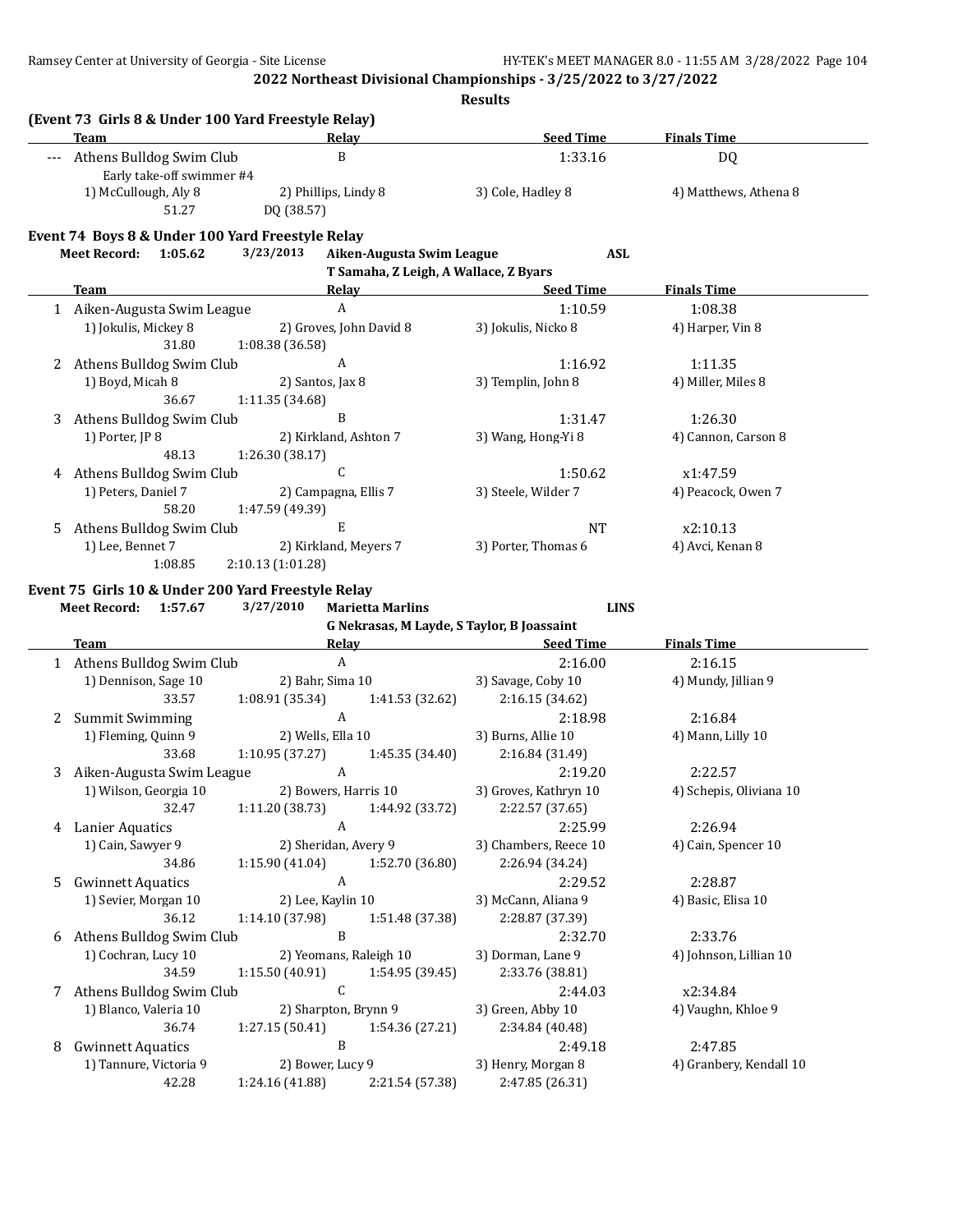#### **Results**

## **(Event 75 Girls 10 & Under 200 Yard Freestyle Relay)**

|    | Team                                     | Relav                               |                       | <b>Seed Time</b>            | <b>Finals Time</b>     |  |
|----|------------------------------------------|-------------------------------------|-----------------------|-----------------------------|------------------------|--|
| 9  | Aiken-Augusta Swim League                | C                                   |                       | 3:04.76                     | 2:51.30                |  |
|    | 1) Perry, Natalie 10                     | 2) mcKoy, Taylor 10                 |                       | 3) Lane, Juliet 10          | 4) Landrum, Aria 9     |  |
|    | 42.89                                    | $1:00.91(18.02)$ $2:09.30(1:08.39)$ |                       | 2:51.30 (42.00)             |                        |  |
| 10 | Athens Bulldog Swim Club                 | D                                   |                       | 2:52.99                     | x2:52.14               |  |
|    | 1) Cunniff, Casidy 10                    | 2) Bucha, Atlas 9                   |                       | 3) Sullivan, Campbell 9     | 4) Shaffer, Adelaina 9 |  |
|    | 43.63                                    | 1:28.90 (45.27)                     | 2:10.42 (41.52)       | 2:52.14 (41.72)             |                        |  |
| 11 | Aiken-Augusta Swim League                | B                                   |                       | 2:42.99                     | x2:53.97               |  |
|    | 1) Estes, Kate 9                         | 2) Petersen, Sofia 10               |                       | 3) Cockfield, Anna Claire 9 | 4) Fouitah, Leena 9    |  |
|    | 40.74                                    | 1:20.23 (39.49)                     | 2:14.44 (54.21)       | 2:53.97 (39.53)             |                        |  |
| 12 | Athens Bulldog Swim Club<br>Ε            |                                     |                       | 3:07.48                     | x2:54.35               |  |
|    | 1) Malutinok, Lucy 10                    | 2) Boyle, Clare 9                   |                       | 3) Cozart, Mary Claire 10   | 4) Miller, Emily 10    |  |
|    | 42.98                                    | 1:27.49 (44.51)                     | 2:07.18(39.69)        | 2:54.35(47.17)              |                        |  |
| 13 | Summer Hill Orcas Swim Club              | A                                   |                       | <b>NT</b>                   | 2:54.45                |  |
|    | 1) Morgan, Elizabeth 10                  | 2) Lyu, Harper 9                    |                       | 3) Owens, Brylee 9          | 4) Register, Quinn 10  |  |
|    | 1:05.68                                  | 1:29.98 (24.30)                     | 2:21.85(51.87)        | 2:54.45(32.60)              |                        |  |
| 14 | Athens Bulldog Swim Club                 | $\mathbf{F}$                        |                       | 3:39.09                     | x3:29.38               |  |
|    | 1) Rudow, Lane 10<br>2) Vaughn, Hannah 9 |                                     | 3) Kendrick, Aubrey 9 | 4) Fairman, Jane 10         |                        |  |
|    | 57.60                                    | 1:57.76(1:00.16)                    | 2:45.86 (48.10)       | 3:29.38 (43.52)             |                        |  |
| 15 | <b>Gwinnett Aquatics</b>                 | C                                   |                       | 3:28.23                     | x3:40.76               |  |
|    | 1) Saldana, Sofia 10                     | 2) Saldana, Eva 8                   |                       | 3) Smith, Hannah 9          | 4) Eriksson, Laney 9   |  |
|    | 1:11.42                                  | 1:56.44(45.02)                      | 2:50.54(54.10)        | 3:40.76 (50.22)             |                        |  |

**Event 76 Boys 10 & Under 200 Yard Freestyle Relay**

|   | Meet Record: 2:00.42     |                           | 3/28/2015                      | Aiken-Augusta Swim League             | <b>ASL</b>                                          |                          |
|---|--------------------------|---------------------------|--------------------------------|---------------------------------------|-----------------------------------------------------|--------------------------|
|   |                          |                           |                                | A Wallace, M Bates, Z Leigh, T Samaha |                                                     |                          |
|   | <b>Team</b>              |                           | Relay                          |                                       | <b>Seed Time</b>                                    | <b>Finals Time</b>       |
|   | 1 Gwinnett Aquatics      |                           | $\mathbf{A}$                   |                                       | 2:12.27                                             | 2:17.75                  |
|   | 1) Matveev, Alex 9       |                           |                                |                                       | 2) McGee, Grant 10 3) Riggle, Harrison 10           | 4) Stanton, Jude 10      |
|   |                          | 34.06                     |                                |                                       | $1:07.53(33.47)$ $1:43.28(35.75)$ $2:17.75(34.47)$  |                          |
| 2 | Athens Bulldog Swim Club |                           | $\overline{A}$                 |                                       | 2:31.01                                             | 2:35.88                  |
|   | 1) Thomas, Brooks 10     |                           |                                | 2) McCullough, Nolan 10               | 3) Campagna, Owen 10                                | 4) Webb, Silas 9         |
|   |                          | 38.10                     |                                | $1:16.06(37.96)$ $1:55.97(39.91)$     | 2:35.88 (39.91)                                     |                          |
| 3 |                          |                           | A<br>Aiken-Augusta Swim League |                                       | 2:51.19                                             | 2:36.97                  |
|   | 1) McCulley, Mickey 10   |                           | 2) Lee, Harrison 10            |                                       | 3) Bowers, Aidan 10                                 | 4) Hewitt, Jude 9        |
|   |                          | 34.72                     |                                |                                       | 1:12.63 (37.91) 1:47.02 (34.39) 2:36.97 (49.95)     |                          |
|   | 4 Gwinnett Aquatics      |                           | <sub>B</sub>                   |                                       | 2:33.34                                             | 2:40.08                  |
|   | 1) Mathew, Jacob 9       |                           |                                |                                       | 2) Adams, Garrett 10 3) Alhmoud, Jad 9              | 4) El-Alam, Jude 9       |
|   |                          | 43.07                     |                                |                                       | $1:17.51(34.44)$ $2:04.08(46.57)$ $2:40.08(36.00)$  |                          |
|   | 5 Lanier Aquatics        |                           | $\overline{A}$                 |                                       | 2:33.91                                             | 2:41.61                  |
|   | 1) Erwin, Joshua 10      |                           |                                |                                       | 2) Clarkson, Hank 10 3) McKay, Iain 9               | 4) Gutierrez, Matthew 10 |
|   |                          | 41.30                     |                                | $1:23.24(41.94)$ $2:14.92(51.68)$     | 2:41.61 (26.69)                                     |                          |
|   | 6 Gwinnett Aquatics      |                           | $\mathcal{C}$                  |                                       | 2:48.06                                             | x2:45.92                 |
|   | 1) Passman, Aaron 9      |                           |                                | 2) Chang, James 10                    | 3) Babcock, Lucas 9                                 | 4) Buckley, Peter 8      |
|   |                          | 45.00                     |                                |                                       | 1:18.72 (33.72) $2:03.30$ (44.58) $2:45.92$ (42.62) |                          |
| 7 | Athens Bulldog Swim Club |                           | $\overline{B}$                 |                                       | 2:48.71                                             | 2:51.27                  |
|   | 1) Li, Jacob 9           |                           |                                | 2) Chang, Dax 9                       | 3) Reed, Gavin 9                                    | 4) Guidry, Graham 9      |
|   |                          | 40.71                     |                                |                                       | $1:24.57(43.86)$ $2:06.48(41.91)$ $2:51.27(44.79)$  |                          |
| 8 | <b>Gwinnett Aquatics</b> |                           | D                              |                                       | 3:11.84                                             | x3:25.29                 |
|   | 1) Pickeral, Blake 10    |                           | 2) Buckley, William 9          |                                       | 3) Hernandez, Ethan 9                               | 4) Muhaimin, Najeeb 9    |
|   |                          | 49.43                     |                                | $1:36.74(47.31)$ $2:34.58(57.84)$     | 3:25.29(50.71)                                      |                          |
|   | Athens Bulldog Swim Club |                           | $\overline{C}$                 |                                       | 3:14.05                                             | DQ                       |
|   |                          | Changed order of swimmers |                                |                                       |                                                     |                          |
|   | 1) King, Ethan 9         |                           |                                |                                       | 2) Powers, Owen 10 3) Matthews, Tucker 9            | 4) Hill, Hugh 10         |
|   |                          | 49.52                     |                                |                                       | 1:38.23 (48.71) 2:21.72 (43.49) DQ (47.56)          |                          |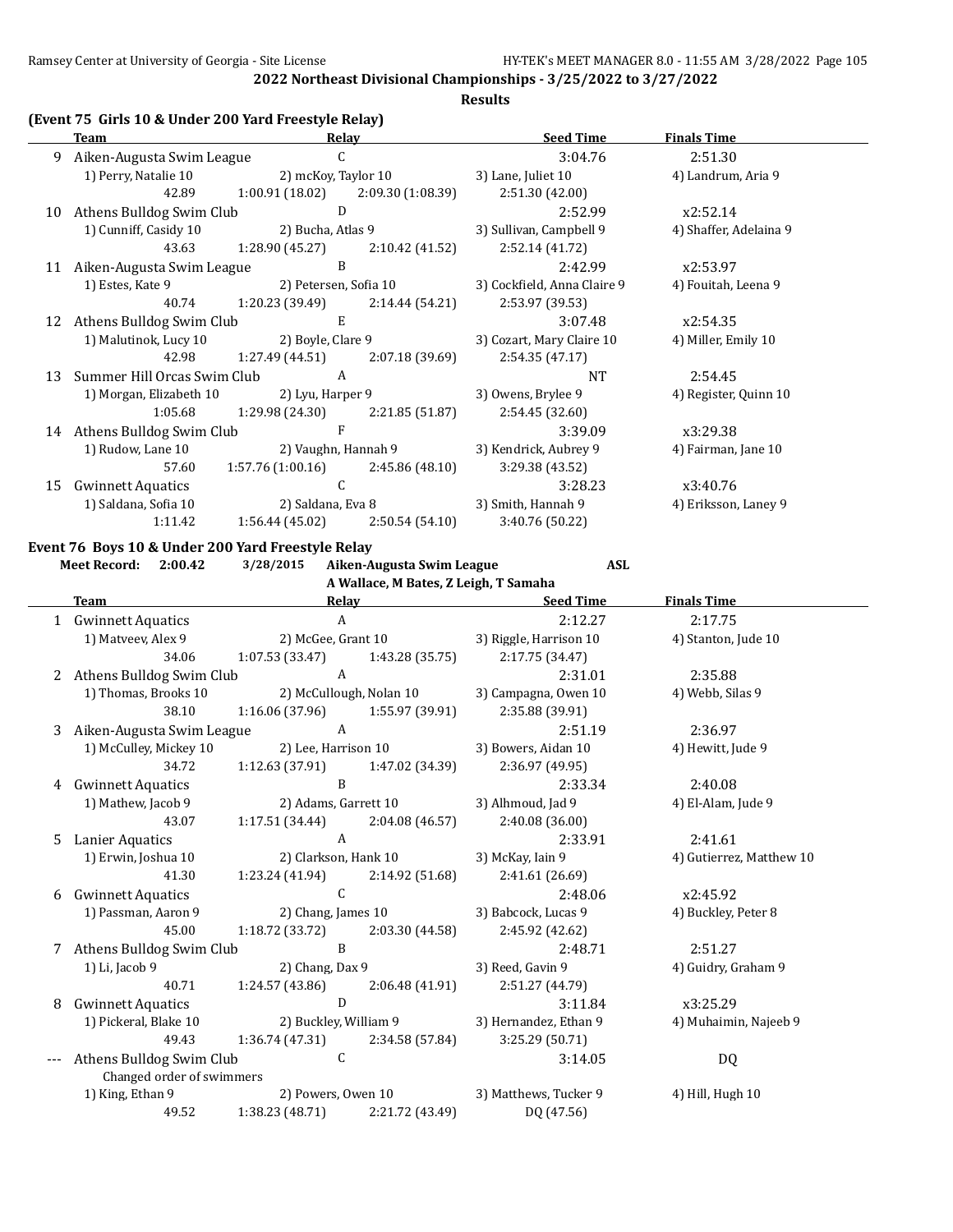#### **Results**

#### **Event 77 Girls 200 Yard Freestyle**

|                  | <b>Meet Record:</b><br>1:48.75 |       | 3/29/2009<br><b>Kelsey Gaid</b> |                                | <b>LINS</b>        |                    |  |
|------------------|--------------------------------|-------|---------------------------------|--------------------------------|--------------------|--------------------|--|
|                  | Name                           |       |                                 | Age Team                       | <b>Prelim Time</b> | <b>Finals Time</b> |  |
| A - Final        |                                |       |                                 |                                |                    |                    |  |
|                  | 1 Dampier, Madison             |       |                                 | 15 Lanier Aquatics             | 1:57.41            | 1:54.72            |  |
|                  |                                | 27.32 | 56.35 (29.03)                   | 1:25.81 (29.46)                | 1:54.72 (28.91)    |                    |  |
|                  | 2 Harper, Amelia               |       |                                 | 15 Aiken-Augusta Swim League   | 1:58.46            | 1:56.29            |  |
|                  |                                | 27.33 | 57.11 (29.78)                   | 1:27.07 (29.96)                | 1:56.29 (29.22)    |                    |  |
| 3                | Halbach, Ansley                |       |                                 | 16 Athens Bulldog Swim Club    | 1:59.34            | 1:56.52            |  |
|                  |                                | 26.89 | 56.49 (29.60)                   | 1:26.82 (30.33)                | 1:56.52 (29.70)    |                    |  |
|                  | 4 Burke, Hanna                 |       |                                 | 17 Gwinnett Aquatics           | 2:02.34            | 1:57.12            |  |
|                  |                                | 26.72 | 56.31 (29.59)                   | 1:26.78 (30.47)                | 1:57.12 (30.34)    |                    |  |
|                  | Hope, Maddie                   |       |                                 | 17 Athens Bulldog Swim Club    | 2:00.05            | 1:59.93            |  |
|                  |                                | 27.61 | 57.29 (29.68)                   | 1:28.35 (31.06)                | 1:59.93 (31.58)    |                    |  |
|                  | Johnson, Kate                  |       |                                 | 16 Gwinnett Aquatics           | 2:02.31            | 2:01.45            |  |
|                  |                                | 28.28 | 59.42 (31.14)                   | 1:31.05(31.63)                 | 2:01.45 (30.40)    |                    |  |
|                  | Greene, Emma                   |       |                                 | 16 Athens Bulldog Swim Club    | 2:04.51            | 2:04.43            |  |
|                  |                                | 26.99 | 57.48 (30.49)                   | 1:30.22 (32.74)                | 2:04.43 (34.21)    |                    |  |
|                  | 8 Kennedy, Alice               |       | 17 Athens Bulldog Swim Club     |                                | 2:05.76            | 2:05.07            |  |
|                  |                                | 28.74 | 59.83 (31.09)                   | 1:32.23 (32.40)                | 2:05.07 (32.84)    |                    |  |
| <b>B</b> - Final |                                |       |                                 |                                |                    |                    |  |
|                  | 9 Scull, Anna                  |       |                                 | 18 Summit Swimming             | 2:07.74            | 2:02.86            |  |
|                  |                                | 28.69 | 1:00.06 (31.37)                 | 1:31.25 (31.19)                | 2:02.86 (31.61)    |                    |  |
|                  | 10 Foggin, Charlotte           |       |                                 | 15 Athens Bulldog Swim Club    | 2:05.81            | 2:03.26            |  |
|                  |                                | 28.42 | 59.68 (31.26)                   | 1:31.68 (32.00)                | 2:03.26 (31.58)    |                    |  |
|                  | 11 Mustard, Mary               |       |                                 | 17 Summer Hill Orcas Swim Club | 2:06.76            | 2:03.86            |  |
|                  |                                | 28.01 | 59.47 (31.46)                   | 1:31.56 (32.09)                | 2:03.86 (32.30)    |                    |  |
|                  | 12 Britton, Condi              |       |                                 | 17 Gwinnett Aquatics           | 2:08.74            | 2:07.99            |  |
|                  |                                | 28.63 | 1:00.74(32.11)                  | 1:34.05 (33.31)                | 2:07.99 (33.94)    |                    |  |
|                  | 13 Wilson, Zoe                 |       |                                 | 18 Gwinnett Aquatics           | 2:12.18            | 2:08.78            |  |
|                  |                                | 30.29 | 1:03.12 (32.83)                 | 1:36.04 (32.92)                | 2:08.78 (32.74)    |                    |  |
|                  | 14 Cain, Makaylee              |       |                                 | 16 Athens Bulldog Swim Club    | 2:09.04            | 2:09.33            |  |
|                  |                                | 29.92 | 1:03.05(33.13)                  | 1:36.98 (33.93)                | 2:09.33 (32.35)    |                    |  |
|                  | 15 Joiner, Jaidyn              |       |                                 | 15 Gwinnett Aquatics           | 2:09.54            | 2:11.17            |  |
|                  |                                | 30.18 | 1:03.09(32.91)                  | 1:37.36 (34.27)                | 2:11.17 (33.81)    |                    |  |
|                  | 16 Pennell, Alexandra          |       |                                 | 15 Lanier Aquatics             | 2:12.24            | 2:15.98            |  |
|                  |                                | 30.48 | 1:05.13(34.65)                  | 1:40.95 (35.82)                | 2:15.98 (35.03)    |                    |  |
|                  |                                |       |                                 |                                |                    |                    |  |

## **Event 77 Girls 200 Yard Freestyle**<br>Meet Record: 1:48.75 3/3

| Meet Record: 1:48.75 |                  | 3/29/2009<br><b>Kelsey Gaid</b> |                              | <b>LINS</b>      |                    |              |
|----------------------|------------------|---------------------------------|------------------------------|------------------|--------------------|--------------|
|                      | Name             | Age Team                        |                              | <b>Seed Time</b> | <b>Prelim Time</b> |              |
|                      | Preliminaries    |                                 |                              |                  |                    |              |
|                      | Dampier, Madison |                                 | 15 Lanier Aquatics           | 2:02.15          | 1:57.41            | $\mathbf{q}$ |
|                      | 27.65            | 57.49 (29.84)                   | 1:27.77 (30.28)              | 1:57.41 (29.64)  |                    |              |
| 2                    | Harper, Amelia   |                                 | 15 Aiken-Augusta Swim League | 2:00.16          | 1:58.46            | $\alpha$     |
|                      | 27.13            | 56.99 (29.86)                   | 1:28.09(31.10)               | 1:58.46 (30.37)  |                    |              |
| 3                    | Halbach, Ansley  |                                 | 16 Athens Bulldog Swim Club  | 1:56.41          | 1:59.34            | q            |
|                      | 27.26            | 57.11 (29.85)                   | 1:28.28(31.17)               | 1:59.34(31.06)   |                    |              |
| 4                    | Hope, Maddie     |                                 | 17 Athens Bulldog Swim Club  | 2:04.30          | 2:00.05            | a            |
|                      | 27.89            | 57.87 (29.98)                   | 1:29.24(31.37)               | 2:00.05(30.81)   |                    |              |
|                      | 5 Johnson, Kate  |                                 | 16 Gwinnett Aquatics         | 2:00.42          | 2:02.31            | $\alpha$     |
|                      | 28.54            | 59.69 (31.15)                   | 1:31.52(31.83)               | 2:02.31 (30.79)  |                    |              |
| 6                    | Burke, Hanna     | 17                              | Gwinnett Aquatics            | 1:54.57          | 2:02.34            | q            |
|                      | 28.10            | 58.75 (30.65)                   | 1:30.58 (31.83)              | 2:02.34(31.76)   |                    |              |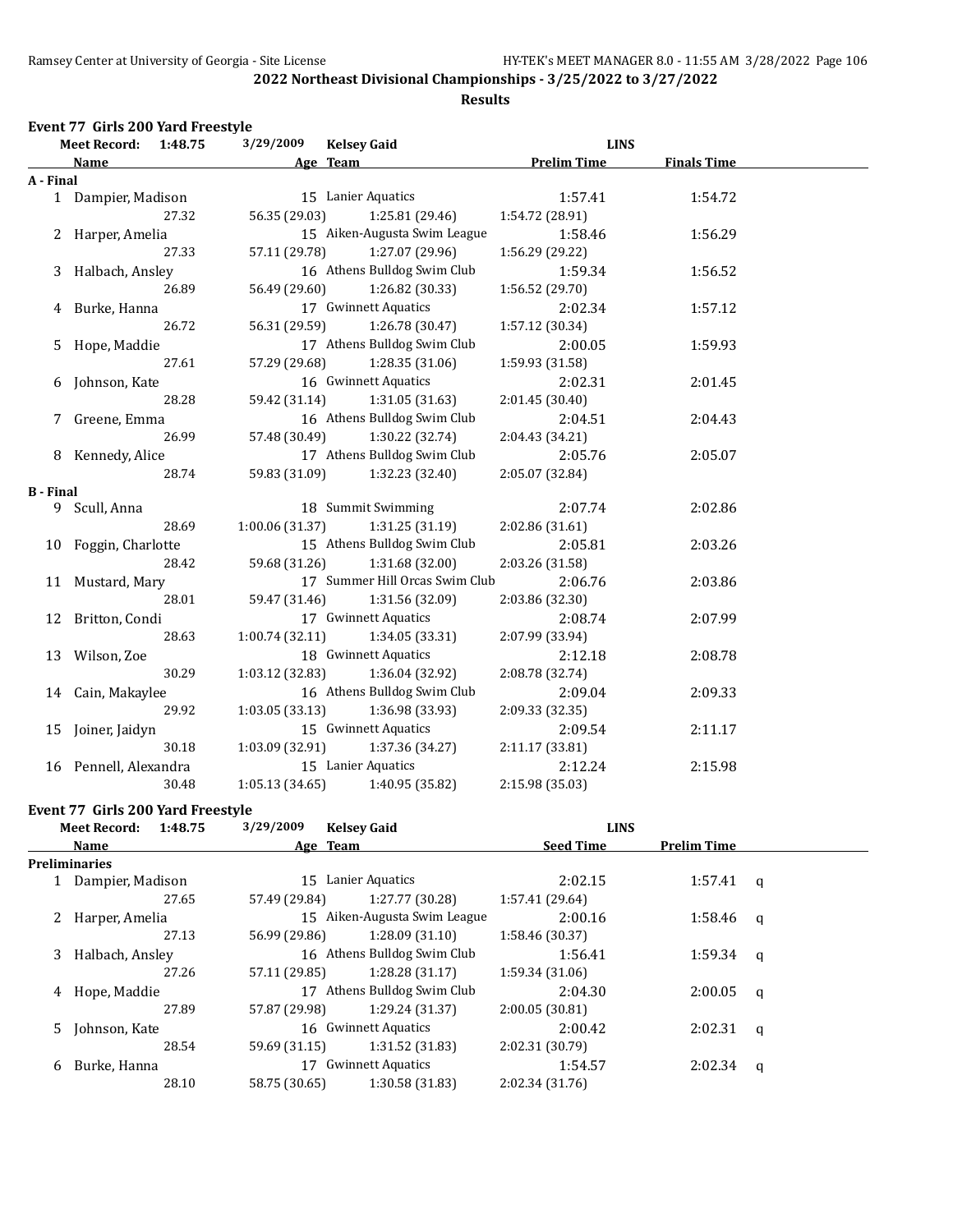|    | Preliminaries  (Event 77 Girls 200 Yard Freestyle) |                                    |                                |                  |                    |             |
|----|----------------------------------------------------|------------------------------------|--------------------------------|------------------|--------------------|-------------|
|    | <b>Name</b>                                        | Age Team                           |                                | <b>Seed Time</b> | <b>Prelim Time</b> |             |
|    | 7 Jowers, Hannah-Claire                            |                                    | 15 Gwinnett Aquatics           | 2:05.31          | 2:04.49            | $\mathbf q$ |
|    | 28.08                                              | 59.48 (31.40)                      | 1:32.28 (32.80)                | 2:04.49 (32.21)  |                    |             |
| 8  | Greene, Emma                                       |                                    | 16 Athens Bulldog Swim Club    | 2:09.70          | 2:04.51            | q           |
|    | 27.81                                              | 59.33 (31.52)                      | 1:31.72 (32.39)                | 2:04.51 (32.79)  |                    |             |
| 9. | Kennedy, Alice                                     |                                    | 17 Athens Bulldog Swim Club    | 2:04.16          | 2:05.76            | $\mathbf q$ |
|    | 29.18                                              | 1:00.67 (31.49)                    | 1:33.38 (32.71)                | 2:05.76 (32.38)  |                    |             |
| 10 | Foggin, Charlotte                                  |                                    | 15 Athens Bulldog Swim Club    | 2:01.57          | 2:05.81            | q           |
|    | 28.71                                              | 1:00.17 (31.46)<br>1:33.23 (33.06) |                                | 2:05.81 (32.58)  |                    |             |
| 11 | Mustard, Mary                                      |                                    | 17 Summer Hill Orcas Swim Club | 2:11.00          | 2:06.76            | q           |
|    | 28.78                                              | 1:00.47 (31.69)                    | 1:33.56 (33.09)                | 2:06.76 (33.20)  |                    |             |
| 12 | Scull, Anna                                        |                                    | 18 Summit Swimming             | 2:07.54          | 2:07.74            | q           |
|    | 29.83                                              | 1:02.79 (32.96)                    | 1:35.10(32.31)                 | 2:07.74 (32.64)  |                    |             |
| 13 | Britton, Condi                                     |                                    | 17 Gwinnett Aquatics           | 2:07.62          | 2:08.74            | q           |
|    | 28.72                                              | 1:00.78 (32.06)                    | 1:34.71 (33.93)                | 2:08.74 (34.03)  |                    |             |
| 14 | Cain, Makaylee                                     |                                    | 16 Athens Bulldog Swim Club    | 2:08.03          | 2:09.04            | q           |
|    | 29.30                                              | 1:02.20 (32.90)                    | 1:36.15 (33.95)                | 2:09.04 (32.89)  |                    |             |
| 15 | Joiner, Jaidyn                                     |                                    | 15 Gwinnett Aquatics           | 2:09.67          | 2:09.54            | q           |
|    | 29.90                                              | 1:02.29 (32.39)                    | 1:35.85 (33.56)                | 2:09.54 (33.69)  |                    |             |
|    | 16 Wilson, Zoe                                     |                                    | 18 Gwinnett Aquatics           | 2:06.91          | 2:12.18            | q           |
|    | 30.51                                              | 1:03.53 (33.02)                    | 1:37.91 (34.38)                | 2:12.18 (34.27)  |                    |             |
|    | 17 Pennell, Alexandra                              |                                    | 15 Lanier Aquatics             | 2:09.15          | 2:12.24            |             |
|    | 28.63                                              | 1:01.13 (32.50)                    | 1:35.94 (34.81)                | 2:12.24 (36.30)  |                    |             |
| 18 | Hofstetter, Lauren                                 |                                    | 15 Aiken-Augusta Swim League   | 2:12.77          | 2:12.50            |             |
|    | 30.64                                              | 1:04.56 (33.92)                    | 1:38.89 (34.33)                | 2:12.50 (33.61)  |                    |             |
|    | 19 Golembeski, Bailey                              |                                    | 15 Aiken-Augusta Swim League   | 2:10.64          | 2:12.56            |             |
|    | 30.11                                              | 1:03.40 (33.29)                    | 1:37.92 (34.52)                | 2:12.56 (34.64)  |                    |             |
| 20 | Pursner, Rebecca                                   |                                    | 16 Athens Bulldog Swim Club    | 2:08.66          | 2:12.70            |             |
|    | 30.68                                              | 1:04.09 (33.41)                    | 1:38.76 (34.67)                | 2:12.70 (33.94)  |                    |             |
| 21 | Massaro, Caroline                                  | 17 Walton Waves                    |                                | 2:15.56          | 2:18.55            |             |
|    | 32.19                                              | 1:06.75(34.56)                     | 1:42.68 (35.93)                | 2:18.55 (35.87)  |                    |             |
| 22 | Cole, Mabry                                        |                                    | 16 Athens Bulldog Swim Club    | 2:26.47          | 2:23.66            |             |
|    | 32.63                                              | 1:46.93 (37.99)<br>1:08.94 (36.31) |                                | 2:23.66 (36.73)  |                    |             |
| 23 | Smith, Liza                                        |                                    | 15 Summit Swimming             | 2:29.04          | 2:27.81            |             |
|    | 33.43                                              | 1:10.10(36.67)                     | 1:49.02 (38.92)                | 2:27.81 (38.79)  |                    |             |
|    | 24 Thang, Mercy                                    |                                    | 15 Athens Bulldog Swim Club    | NT               | 2:31.69            |             |
|    | 34.97                                              | 1:13.38 (38.41)                    | 1:53.52 (40.14)                | 2:31.69 (38.17)  |                    |             |
| 25 | Baker, Bella                                       |                                    | 16 Lanier Aquatics             | 2:37.85          | 2:37.31            |             |
|    | 33.99                                              | 1:13.03 (39.04)                    | 1:55.53 (42.50)                | 2:37.31 (41.78)  |                    |             |
| 26 | Daniel, Becket                                     |                                    | 16 Athens Bulldog Swim Club    | NT               | 2:37.47            |             |
|    | 33.26                                              | 1:11.09 (37.83)                    | 2:37.47 (1:26.38)              |                  |                    |             |
| 27 | Wood, Rachel                                       |                                    | 17 Morgan County Marlins       | 2:40.87          | 2:39.10            |             |
|    | 35.92                                              | 1:16.35(40.43)                     | 1:58.07 (41.72)                | 2:39.10 (41.03)  |                    |             |
| 28 | Carabello, Vivian                                  |                                    | 15 Athens Bulldog Swim Club    | <b>NT</b>        | 2:39.96            |             |
|    | 36.55                                              | 1:16.53 (39.98)                    | 1:58.55 (42.02)                | 2:39.96 (41.41)  |                    |             |
| 29 | Matthews, Jordan                                   |                                    | 16 Athens Bulldog Swim Club    | 2:42.33          | 2:42.04            |             |
|    | 36.13                                              | 1:17.97 (41.84)                    | 2:00.59 (42.62)                | 2:42.04 (41.45)  |                    |             |
| 30 | Delgado, Chelsea                                   |                                    | 15 Athens Bulldog Swim Club    | 2:50.00          | 3:05.08            |             |
|    | 38.15                                              | 1:22.45 (44.30)                    | 2:10.38 (47.93)                | 3:05.08 (54.70)  |                    |             |
| 31 | Moss-Brown, MayaFaith                              | 16 Walton Waves                    |                                | NT               | 3:10.49            |             |
|    | 38.71                                              | 1:26.29 (47.58)                    | 2:17.69 (51.40)                | 3:10.49 (52.80)  |                    |             |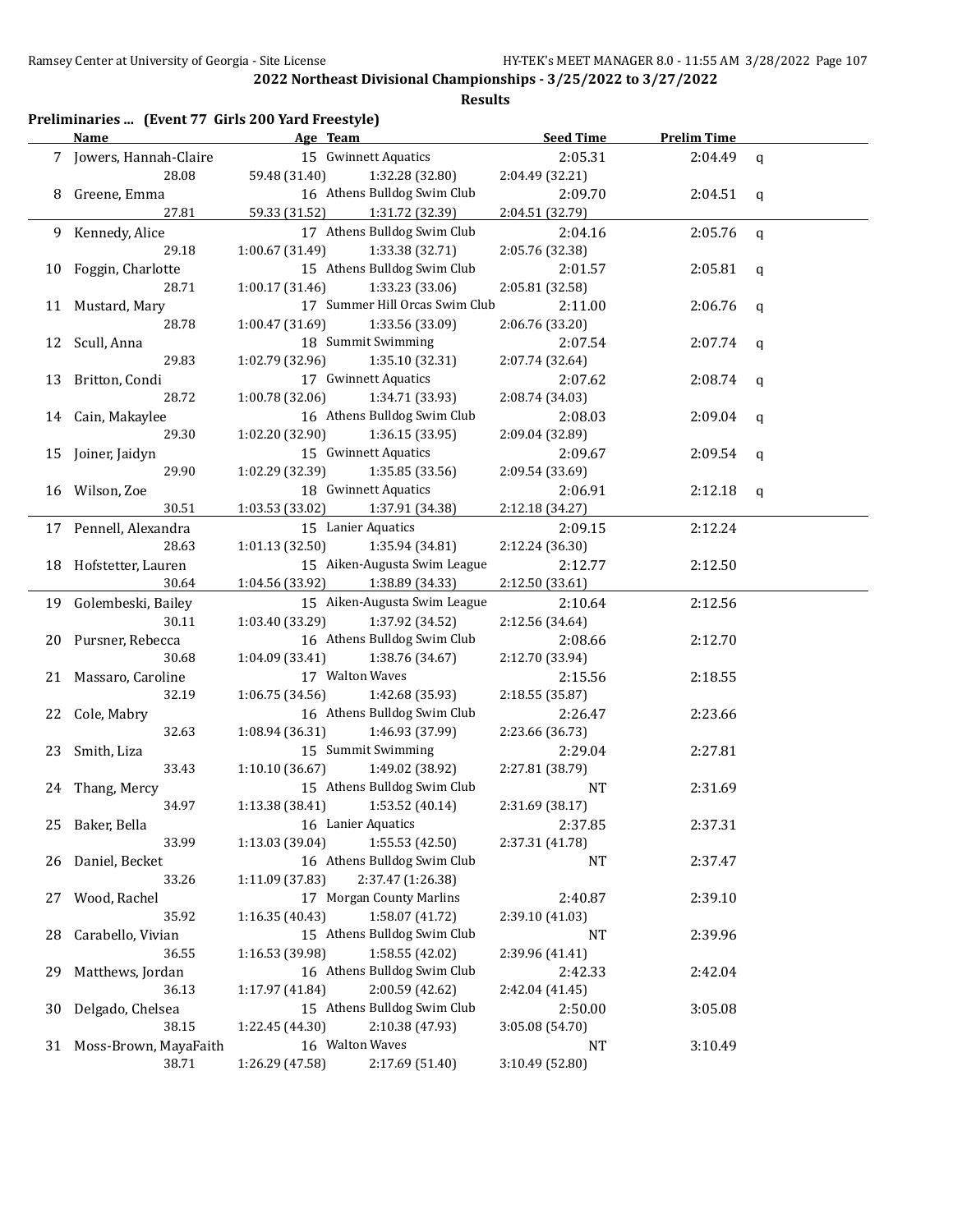#### **Results**

#### **Event 78 Boys 200 Yard Freestyle**

|                  | <b>Meet Record:</b>  | 1:39.10 | 3/30/2014     | <b>Paul Powers</b>            | <b>SAC</b>         |                    |  |
|------------------|----------------------|---------|---------------|-------------------------------|--------------------|--------------------|--|
|                  | Name                 |         |               | Age Team                      | <b>Prelim Time</b> | <b>Finals Time</b> |  |
| A - Final        |                      |         |               |                               |                    |                    |  |
|                  | 1 Burch, Hudson      |         |               | 16 Aiken-Augusta Swim League  | 1:41.44            | 1:41.67            |  |
|                  |                      | 23.73   | 49.66 (25.93) | 1:15.99 (26.33)               | 1:41.67 (25.68)    |                    |  |
|                  | 2 Gallagher, Cal     |         |               | 19 Aiken-Augusta Swim League  | 1:42.83            | 1:41.89            |  |
|                  |                      | 24.00   | 50.00 (26.00) | 1:16.10(26.10)                | 1:41.89 (25.79)    |                    |  |
| 3                | Dunbar, Jack         |         |               | 17 Gwinnett Aquatics          | 1:43.59            | 1:42.74            |  |
|                  |                      | 24.10   | 50.49 (26.39) | 1:17.14(26.65)                | 1:42.74 (25.60)    |                    |  |
|                  | 4 Patterson, Nolan   |         |               | 16 Gwinnett Aquatics          | 1:43.86            | 1:42.92            |  |
|                  |                      | 24.07   | 50.13 (26.06) | 1:16.67(26.54)                | 1:42.92 (26.25)    |                    |  |
| 5                | Kennedy, Garrett     |         |               | 17 Athens Bulldog Swim Club   | 1:46.43            | 1:43.28            |  |
|                  |                      | 24.05   | 50.31 (26.26) | 1:17.00(26.69)                | 1:43.28 (26.28)    |                    |  |
| 6                | Wooldridge, Tyler    |         |               | 18 Gwinnett Aquatics          | 1:45.07            | 1:43.53            |  |
|                  |                      | 24.47   | 50.58 (26.11) | 1:16.77(26.19)                | 1:43.53 (26.76)    |                    |  |
|                  | Renier, Luke         |         |               | 19 Unat                       | 1:44.20            | 1:45.25            |  |
|                  |                      | 24.55   | 51.30 (26.75) | 1:18.46(27.16)                | 1:45.25 (26.79)    |                    |  |
|                  | 8 Jones, Gavin       |         |               | 18 Athens Bulldog Swim Club   | 1:41.51            | 1:45.31            |  |
|                  |                      | 23.58   | 49.68 (26.10) | 1:16.89(27.21)                | 1:45.31 (28.42)    |                    |  |
| <b>B</b> - Final |                      |         |               |                               |                    |                    |  |
|                  | 9 Wooldridge, Thomas |         |               | 18 Gwinnett Aquatics          | 1:48.07            | 1:43.24            |  |
|                  |                      | 23.91   | 50.05 (26.14) | 1:16.43 (26.38)               | 1:43.24 (26.81)    |                    |  |
|                  | 10 Monaghan, Eamon   |         |               | 16 Lanier Aquatics            | 1:47.19            | 1:43.90            |  |
|                  |                      | 23.04   |               | 49.14 (26.10) 1:16.16 (27.02) | 1:43.90 (27.74)    |                    |  |
|                  | 11 Foggin, Will      |         |               | 18 Athens Bulldog Swim Club   | 1:48.09            | 1:45.53            |  |
|                  |                      | 24.53   | 51.22 (26.69) | 1:18.46 (27.24)               | 1:45.53 (27.07)    |                    |  |
|                  | 12 Shepard, Brandon  |         |               | 16 Gwinnett Aquatics          | 1:48.51            | 1:47.55            |  |
|                  |                      | 24.74   | 52.12 (27.38) | 1:20.61 (28.49)               | 1:47.55 (26.94)    |                    |  |
|                  | 13 Bates, Eli        |         |               | 16 Athens Bulldog Swim Club   | 1:49.67            | 1:47.86            |  |
|                  |                      | 25.40   | 52.76 (27.36) | 1:19.84 (27.08)               | 1:47.86 (28.02)    |                    |  |
|                  | 14 Beeney, Nik       |         |               | 16 Gwinnett Aquatics          | 1:50.62            | 1:48.69            |  |
|                  |                      | 25.94   | 53.48 (27.54) | 1:21.07 (27.59)               | 1:48.69 (27.62)    |                    |  |
|                  | 15 Xu, Jeffery       |         |               | 16 Gwinnett Aquatics          | 1:47.68            | 1:49.49            |  |
|                  |                      | 24.70   | 52.90 (28.20) | 1:20.55(27.65)                | 1:49.49 (28.94)    |                    |  |
|                  | 16 Ackerman, Austin  |         |               | 17 Athens Bulldog Swim Club   | 1:49.75            | 1:51.86            |  |
|                  |                      | 24.95   | 52.72 (27.77) | 1:22.12 (29.40)               | 1:51.86 (29.74)    |                    |  |
|                  |                      |         |               |                               |                    |                    |  |

#### **Event 78 Boys 200 Yard Freestyle**

|    | <b>Meet Record:</b> | 1:39.10 | 3/30/2014     | <b>Paul Powers</b>           | <b>SAC</b>       |                    |              |  |
|----|---------------------|---------|---------------|------------------------------|------------------|--------------------|--------------|--|
|    | Name                |         |               | Age Team                     | <b>Seed Time</b> | <b>Prelim Time</b> |              |  |
|    | Preliminaries       |         |               |                              |                  |                    |              |  |
|    | Burch, Hudson       |         |               | 16 Aiken-Augusta Swim League | 1:42.09          | $1:41.44$ q        |              |  |
|    |                     | 23.92   | 50.00 (26.08) | 1:16.10(26.10)               | 1:41.44 (25.34)  |                    |              |  |
|    | 2 Jones, Gavin      |         |               | 18 Athens Bulldog Swim Club  | 1:40.91          | 1:41.51            | $\mathbf{q}$ |  |
|    |                     | 23.61   | 48.94 (25.33) | 1:15.04(26.10)               | 1:41.51 (26.47)  |                    |              |  |
| 3  | Gallagher, Cal      |         |               | 19 Aiken-Augusta Swim League | 1:41.57          | 1:42.83            | q            |  |
|    |                     | 23.93   | 50.21 (26.28) | 1:16.30(26.09)               | 1:42.83(26.53)   |                    |              |  |
| 4  | Dunbar, Jack        |         |               | 17 Gwinnett Aquatics         | 1:42.90          | 1:43.59            | q            |  |
|    |                     | 24.36   | 50.71 (26.35) | 1:17.44(26.73)               | 1:43.59(26.15)   |                    |              |  |
| 5. | Patterson, Nolan    |         |               | 16 Gwinnett Aquatics         | 1:41.69          | 1:43.86            | q            |  |
|    |                     | 24.89   | 51.47 (26.58) | 1:18.24(26.77)               | 1:43.86 (25.62)  |                    |              |  |
| 6  | Renier, Luke        |         |               | 19 Unat                      | 1:43.94          | 1:44.20            | q            |  |
|    |                     | 24.76   | 51.39 (26.63) | 1:18.04(26.65)               | 1:44.20(26.16)   |                    |              |  |
|    |                     |         |               |                              |                  |                    |              |  |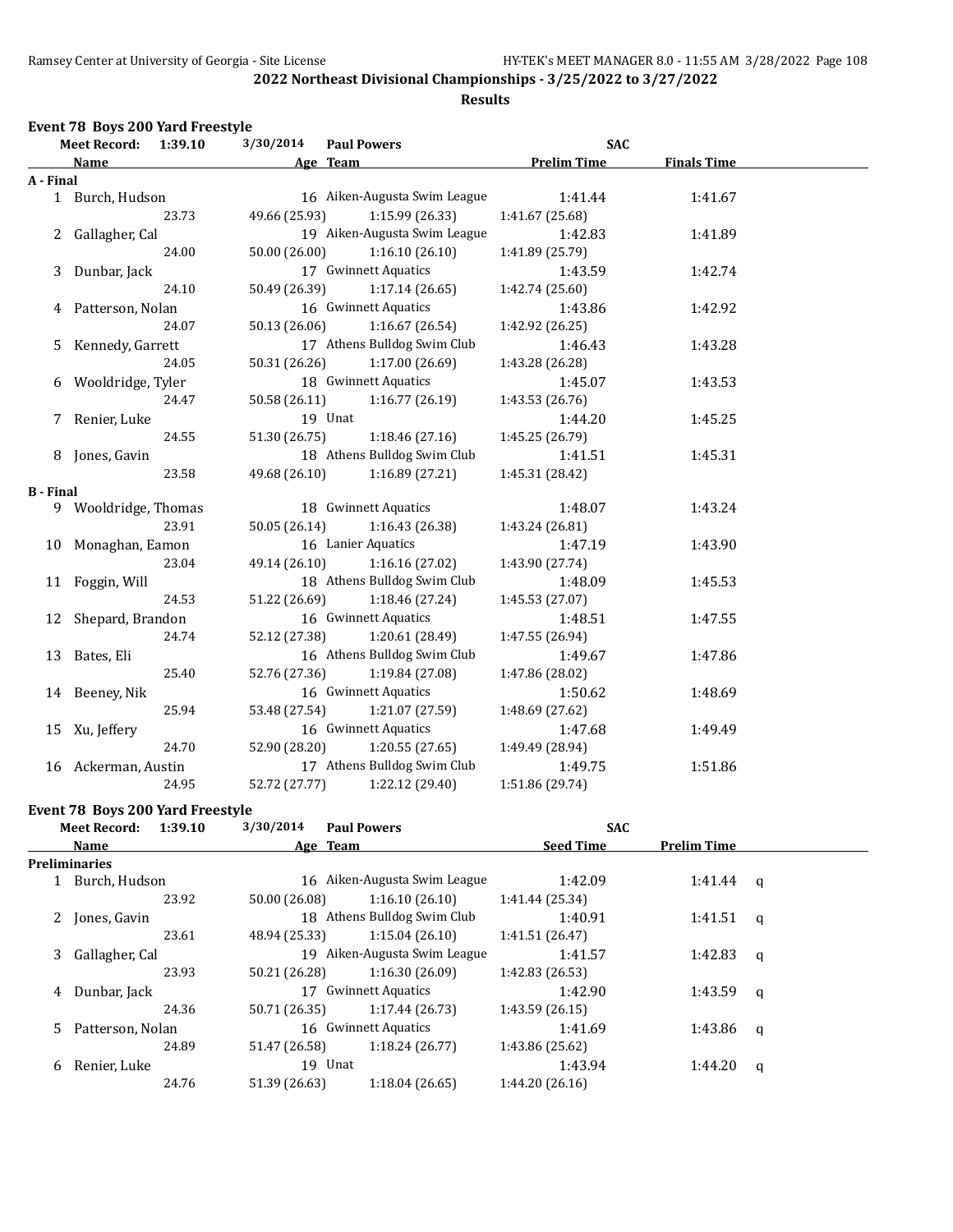|     | Name                     | Age Team      |                               | <b>Seed Time</b> | <b>Prelim Time</b> |             |
|-----|--------------------------|---------------|-------------------------------|------------------|--------------------|-------------|
|     | 7 Wooldridge, Tyler      |               | 18 Gwinnett Aquatics          | 1:42.46          | 1:45.07            | $\mathbf q$ |
|     | 24.74                    | 50.94 (26.20) | 1:17.73 (26.79)               | 1:45.07 (27.34)  |                    |             |
| 8   | Kennedy, Garrett         |               | 17 Athens Bulldog Swim Club   | 1:44.59          | 1:46.43            | q           |
|     | 24.61                    | 51.32 (26.71) | 1:18.80 (27.48)               | 1:46.43 (27.63)  |                    |             |
| 9.  | Monaghan, Eamon          |               | 16 Lanier Aquatics            | 1:46.44          | 1:47.19            | q           |
|     | 24.32                    | 51.56 (27.24) | 1:19.45 (27.89)               | 1:47.19 (27.74)  |                    |             |
|     | 10 Xu, Jeffery           |               | 16 Gwinnett Aquatics          | 1:47.85          | 1:47.68            | q           |
|     | 24.88                    | 52.87 (27.99) | 1:20.11 (27.24)               | 1:47.68 (27.57)  |                    |             |
|     | 11 Wooldridge, Thomas    |               | 18 Gwinnett Aquatics          | 1:43.74          | 1:48.07            | q           |
|     | 25.20                    | 53.30 (28.10) | 1:20.89 (27.59)               | 1:48.07 (27.18)  |                    |             |
| 12  | Foggin, Will             |               | 18 Athens Bulldog Swim Club   | 1:43.05          | 1:48.09            | $\mathbf q$ |
|     | 25.01                    | 51.95 (26.94) | 1:19.94 (27.99)               | 1:48.09 (28.15)  |                    |             |
| 13  | Shepard, Brandon         |               | 16 Gwinnett Aquatics          | 1:45.40          | 1:48.51            | q           |
|     | 25.32                    | 52.49 (27.17) | 1:20.58 (28.09)               | 1:48.51 (27.93)  |                    |             |
| 14  | Bates, Eli               |               | 16 Athens Bulldog Swim Club   | 1:50.38          | 1:49.67            | q           |
|     | 25.70                    | 53.84 (28.14) | 1:22.58 (28.74)               | 1:49.67 (27.09)  |                    |             |
| 15  | Ackerman, Austin         |               | 17 Athens Bulldog Swim Club   | 1:52.75          | 1:49.75            | q           |
|     | 25.33                    | 53.24 (27.91) | 1:21.86 (28.62)               | 1:49.75 (27.89)  |                    |             |
|     |                          |               | 15 Athens Bulldog Swim Club   |                  |                    |             |
| 16  | Fagrell, Parker<br>25.45 |               | 1:21.60 (28.25)               | 1:51.20          | 1:49.98            | q           |
|     |                          | 53.35 (27.90) |                               | 1:49.98 (28.38)  |                    |             |
|     | 17 Beeney, Nik           |               | 16 Gwinnett Aquatics          | 1:49.48          | 1:50.62            |             |
|     | 25.50                    | 53.36 (27.86) | 1:21.86 (28.50)               | 1:50.62 (28.76)  |                    |             |
| 18  | Blanchard, Will          |               | 16 Aiken-Augusta Swim League  | 1:51.93          | 1:50.69            |             |
|     | 25.90                    | 53.97 (28.07) | 1:22.52 (28.55)               | 1:50.69 (28.17)  |                    |             |
|     | 19 Krosner, Sam          |               | 18 Athens Bulldog Swim Club   | 1:49.81          | 1:51.54            |             |
|     | 26.09                    | 54.43 (28.34) | 1:22.65 (28.22)               | 1:51.54 (28.89)  |                    |             |
| 20. | Huynh, Tyson             |               | 16 Lanier Aquatics            | 1:51.75          | 1:51.83            |             |
|     | 25.32                    | 53.91 (28.59) | 1:22.87 (28.96)               | 1:51.83 (28.96)  |                    |             |
|     | 21 Hill, Ben             |               | 15 Aiken-Augusta Swim League  | 1:53.78          | 1:53.17            |             |
|     | 26.29                    | 55.00 (28.71) | 1:24.44 (29.44)               | 1:53.17 (28.73)  |                    |             |
|     | 22 Dockstader, Adam      |               | 17 Gwinnett Aquatics          | 1:52.41          | 1:54.06            |             |
|     | 26.01                    | 54.78 (28.77) | 1:24.24 (29.46)               | 1:54.06 (29.82)  |                    |             |
|     | 23 Hailey, Brandon       |               | 17 Athens Bulldog Swim Club   | 2:00.97          | 1:54.75            |             |
|     | 26.54                    | 55.69 (29.15) | 1:25.15 (29.46)               | 1:54.75 (29.60)  |                    |             |
|     | 24 Breiding, Henry       |               | 15 Gwinnett Aquatics          | 1:54.44          | 1:54.99            |             |
|     | 26.27                    |               | 54.96 (28.69) 1:25.03 (30.07) | 1:54.99 (29.96)  |                    |             |
|     | 25 Duke, Justin          |               | 15 Lanier Aquatics            | 1:52.65          | 1:55.12            |             |
|     | 26.18                    | 55.39 (29.21) | 1:25.47 (30.08)               | 1:55.12 (29.65)  |                    |             |
|     | 26 Lyle, Zack            |               | 15 Aiken-Augusta Swim League  | 1:56.16          | 1:55.25            |             |
|     | 25.25                    | 54.15 (28.90) | 1:25.17 (31.02)               | 1:55.25 (30.08)  |                    |             |
|     | 27 Plumlee, Landon       |               | 16 Gwinnett Aquatics          | 1:53.26          | 1:56.18            |             |
|     | 26.75                    | 55.94 (29.19) | 1:26.09 (30.15)               | 1:56.18 (30.09)  |                    |             |
|     | 28 Kinney, Tyner         |               | 18 Lanier Aquatics            | 1:56.40          | 1:56.66            |             |
|     | 26.31                    | 55.72 (29.41) | 1:25.72 (30.00)               | 1:56.66 (30.94)  |                    |             |
|     | 29 Lin, Sean             |               | 15 Gwinnett Aquatics          | 1:56.75          | 1:57.55            |             |
|     | 27.73                    | 57.40 (29.67) | 1:27.60 (30.20)               | 1:57.55 (29.95)  |                    |             |
| 30  | Jensen, Dallin           |               | 17 Summit Swimming            | 1:59.44          | 1:57.62            |             |
|     | 27.41                    | 57.41 (30.00) | 1:27.66 (30.25)               | 1:57.62 (29.96)  |                    |             |
|     |                          |               |                               |                  |                    |             |
|     | 31 Obrien, Murphy        |               | 17 Walton Waves               | 2:08.19          | 1:59.02            |             |
|     | 27.39                    | 57.52 (30.13) | 1:28.15 (30.63)               | 1:59.02 (30.87)  |                    |             |
| 32  | Carey, William           |               | 15 Lanier Aquatics            | 1:58.54          | 1:59.08            |             |
|     | 28.36                    | 58.20 (29.84) | 1:28.74 (30.54)               | 1:59.08 (30.34)  |                    |             |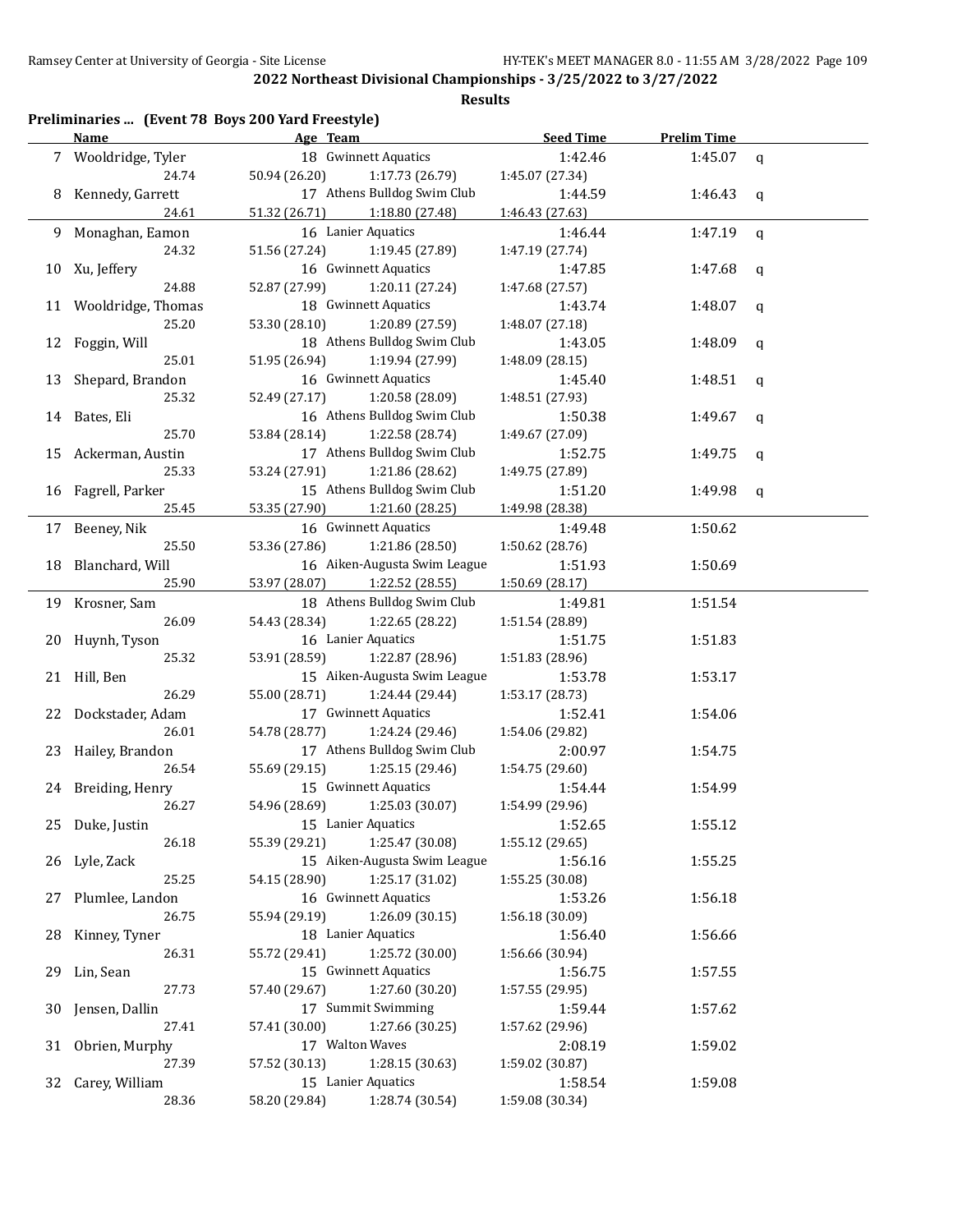**Results**

# **Preliminaries ... (Event 78 Boys 200 Yard Freestyle)**

| <b>Name</b>          | Age Team                            |                                     | <b>Seed Time</b> | <b>Prelim Time</b> |  |
|----------------------|-------------------------------------|-------------------------------------|------------------|--------------------|--|
| 33 Henry, Jaden      |                                     | 17 Gwinnett Aquatics                | 1:56.40          | 2:01.13            |  |
| 26.92                |                                     | 57.21 (30.29) 1:28.83 (31.62)       | 2:01.13(32.30)   |                    |  |
| 34 Carmack, Harrison |                                     | 17 Athens Bulldog Swim Club         | 2:15.08          | 2:01.86            |  |
| 27.29                | 58.38 (31.09)                       | 1:30.85 (32.47)                     | 2:01.86(31.01)   |                    |  |
| 35 Gayer, Jake       |                                     | 15 Summer Hill Orcas Swim Club      | 2:05.67          | 2:04.07            |  |
| 29.63                | $1:00.61(30.98)$ $1:32.75(32.14)$   |                                     | 2:04.07 (31.32)  |                    |  |
| 36 Fair, Daniel      |                                     | 15 Aiken-Augusta Swim League        | 2:06.40          | 2:07.58            |  |
| 28.45                |                                     | $1:00.44(31.99)$ $1:34.32(33.88)$   | 2:07.58(33.26)   |                    |  |
| 37 McCluggage, Blake |                                     | 18 Gwinnett Aquatics                | 2:04.85          | 2:08.17            |  |
| 28.92                |                                     | $1:01.28(32.36)$ $1:35.41(34.13)$   | 2:08.17(32.76)   |                    |  |
| 38 Woodward, Elliott |                                     | 16 Athens Bulldog Swim Club         | 2:35.00          | 2:12.37            |  |
| 29.26                |                                     | $1:01.59(32.33)$ $1:36.82(35.23)$   | 2:12.37(35.55)   |                    |  |
| 39 Kirkley, River    |                                     | 15 Athens Bulldog Swim Club         | 2:04.98          | 2:13.09            |  |
| 28.64                | 1:01.56 (32.92)                     | 1:37.10(35.54)                      | 2:13.09 (35.99)  |                    |  |
| 40 Havick, Cash      |                                     | 15 Athens Bulldog Swim Club         | 2:30.00          | 2:13.49            |  |
| 30.34                | $1:03.88(33.54)$ $1:39.80(35.92)$   |                                     | 2:13.49 (33.69)  |                    |  |
| 41 Krosner, Zach     |                                     | 16 Athens Bulldog Swim Club         | 2:11.92          | 2:14.36            |  |
| 29.15                |                                     | $1:03.02$ (33.87) $1:39.19$ (36.17) | 2:14.36(35.17)   |                    |  |
| 42 Levine, Mark      |                                     | 15 Summit Swimming                  | 2:12.41          | 2:15.50            |  |
| 30.43                |                                     | $1:05.06(34.63)$ $1:40.79(35.73)$   | 2:15.50(34.71)   |                    |  |
| 43 Burns, Gavin      |                                     | 15 Summit Swimming                  | 2:14.60          | 2:17.29            |  |
| 29.85                | $1:04.07$ (34.22) $1:40.50$ (36.43) |                                     | 2:17.29 (36.79)  |                    |  |
| 44 Isaacs, Garrett   |                                     | 17 Lanier Aquatics                  | 2:24.70          | 2:18.17            |  |
| 29.70                |                                     | $1:04.72(35.02)$ $1:41.53(36.81)$   | 2:18.17(36.64)   |                    |  |
| 45 Saye, Brandon     |                                     | 13 Gwinnett Aquatics                | 2:41.62          | 2:33.86            |  |
| 35.99                |                                     | $1:15.31(39.32)$ $1:56.08(40.77)$   | 2:33.86 (37.78)  |                    |  |
| 46 Goodroe, Timothy  |                                     | 15 Aiken-Augusta Swim League        | 2:40.16          | 2:42.92            |  |
| 33.20                | 1:13.15 (39.95)                     | 1:58.31(45.16)                      | 2:42.92 (44.61)  |                    |  |

# **Event 79 Girls 13-14 200 Yard Freestyle**

|                  | <b>Meet Record:</b><br>1:51.40 | 3/28/2010       | <b>Stephanie Peters</b>      |                    | <b>LINS</b>        |  |
|------------------|--------------------------------|-----------------|------------------------------|--------------------|--------------------|--|
|                  | Name                           |                 | Age Team                     | <b>Prelim Time</b> | <b>Finals Time</b> |  |
| A - Final        |                                |                 |                              |                    |                    |  |
|                  | 1 Rovie, Cate                  |                 | 14 Gwinnett Aquatics         | 2:05.28            | 2:00.51            |  |
|                  | 28.48                          | 59.01 (30.53)   | 1:29.65 (30.64)              | 2:00.51(30.86)     |                    |  |
|                  | 2 Young, Ximena                |                 | 14 Athens Bulldog Swim Club  | 2:05.30            | 2:00.66            |  |
|                  | 28.74                          | 1:00.58 (31.84) | 1:30.88 (30.30)              | 2:00.66 (29.78)    |                    |  |
|                  | 3 Nunnally, Ansley             |                 | 14 Athens Bulldog Swim Club  | 2:03.36            | 2:03.28            |  |
|                  | 27.79                          | 58.88 (31.09)   | 1:31.23 (32.35)              | 2:03.28 (32.05)    |                    |  |
|                  | 4 Hofstetter, Gina             |                 | 14 Aiken-Augusta Swim League | 2:06.47            | 2:04.01            |  |
|                  | 28.63                          | 1:00.45 (31.82) | 1:32.35 (31.90)              | 2:04.01 (31.66)    |                    |  |
|                  | 5 He, Alethea                  |                 | 14 Athens Bulldog Swim Club  | 2:09.72            | 2:05.60            |  |
|                  | 28.04                          | 59.77 (31.73)   | 1:32.89 (33.12)              | 2:05.60 (32.71)    |                    |  |
| 6                | Thacker, McKenna               |                 | 13 Gwinnett Aquatics         | 2:10.05            | 2:07.16            |  |
|                  | 28.35                          | 1:00.23(31.88)  | 1:34.00 (33.77)              | 2:07.16(33.16)     |                    |  |
|                  | 7 Teyner, Kailey               |                 | 14 Athens Bulldog Swim Club  | 2:07.77            | 2:08.46            |  |
|                  | 28.60                          | 1:00.81(32.21)  | 1:34.86(34.05)               | 2:08.46 (33.60)    |                    |  |
| 8                | Patterson, Maddie              |                 | 13 Aiken-Augusta Swim League | 2:10.06            | 2:11.50            |  |
|                  | 28.36                          | 1:01.65(33.29)  | 1:36.90(35.25)               | 2:11.50(34.60)     |                    |  |
| <b>B</b> - Final |                                |                 |                              |                    |                    |  |
| 9                | Heppe, Sarah                   |                 | 13 Gwinnett Aquatics         | 2:11.96            | 2:07.26            |  |
|                  | 29.77                          | 1:02.57(32.80)  | 1:36.10 (33.53)              | 2:07.26(31.16)     |                    |  |
| 10               | Horcher, Elsa                  |                 | 13 Aiken-Augusta Swim League | 2:13.76            | 2:08.00            |  |
|                  | 29.77                          | 1:02.74(32.97)  | 1:36.44(33.70)               | 2:08.00 (31.56)    |                    |  |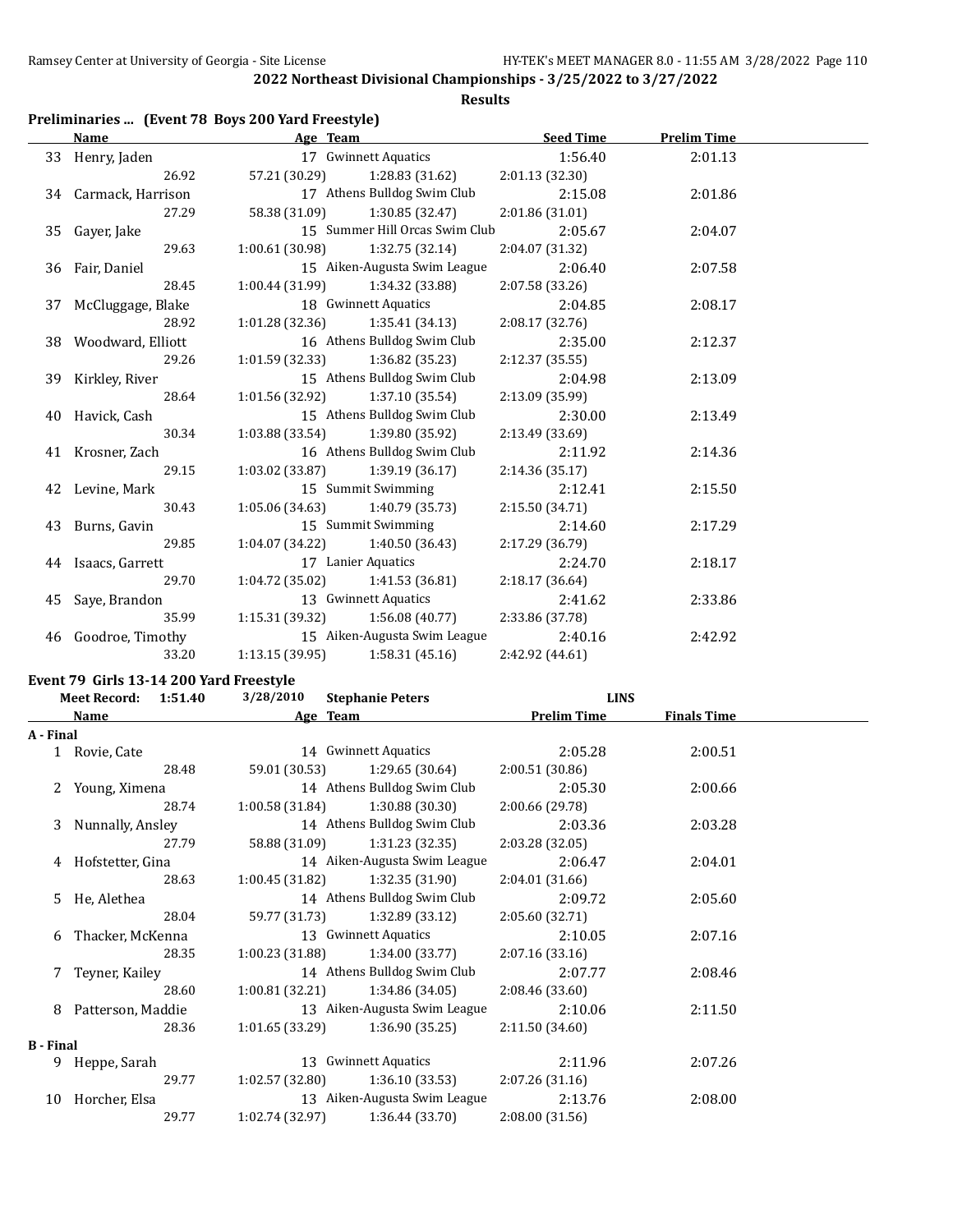**Results**

|  |  | B - Final  (Event 79 Girls 13-14 200 Yard Freestyle) |  |
|--|--|------------------------------------------------------|--|
|--|--|------------------------------------------------------|--|

| Name             |                 |                 | <b>Prelim Time</b>                                                                                                                                              | <b>Finals Time</b> |  |
|------------------|-----------------|-----------------|-----------------------------------------------------------------------------------------------------------------------------------------------------------------|--------------------|--|
| Harding, Riley   |                 |                 | 2:11.94                                                                                                                                                         | 2:09.03            |  |
| 29.44            | 1:02.07(32.63)  | 1:34.94 (32.87) | 2:09.03 (34.09)                                                                                                                                                 |                    |  |
| Johnson, Paige   |                 |                 | 2:12.30                                                                                                                                                         | 2:10.72            |  |
| 30.35            | 1:04.07 (33.72) | 1:38.06 (33.99) | 2:10.72 (32.66)                                                                                                                                                 |                    |  |
| Davis, Morgan    |                 |                 | 2:12.43                                                                                                                                                         | 2:11.76            |  |
| 29.13            | 1:03.19(34.06)  | 1:38.35(35.16)  | 2:11.76 (33.41)                                                                                                                                                 |                    |  |
| Shaffer, Addison |                 |                 | 2:14.89                                                                                                                                                         | 2:15.20            |  |
| 30.00            | 1:04.43(34.43)  | 1:40.10(35.67)  | 2:15.20(35.10)                                                                                                                                                  |                    |  |
| Nelson, MJ       |                 |                 | 2:19.13                                                                                                                                                         | 2:19.59            |  |
| 30.08            | 1:04.26(34.18)  | 1:42.13 (37.87) | 2:19.59 (37.46)                                                                                                                                                 |                    |  |
| Cain, Haylee     | 13              |                 | 2:20.76                                                                                                                                                         | 2:21.34            |  |
| 31.61            | 1:07.69 (36.08) | 1:45.85 (38.16) | 2:21.34 (35.49)                                                                                                                                                 |                    |  |
|                  |                 |                 | Age Team<br>13 Athens Bulldog Swim Club<br>13 Gwinnett Aquatics<br>13 Summit Swimming<br>14 Gwinnett Aquatics<br>13 Lanier Aquatics<br>Athens Bulldog Swim Club |                    |  |

**Event 79 Girls 13-14 200 Yard Freestyle**

| <b>Meet Record:</b><br>1:51.40 |                      | 3/28/2010<br><b>Stephanie Peters</b> | <b>LINS</b>      |                    |              |
|--------------------------------|----------------------|--------------------------------------|------------------|--------------------|--------------|
|                                | <b>Name</b>          | Age Team                             | <b>Seed Time</b> | <b>Prelim Time</b> |              |
|                                | <b>Preliminaries</b> |                                      |                  |                    |              |
|                                | 1 Nunnally, Ansley   | 14 Athens Bulldog Swim Club          | 2:02.27          | 2:03.36            | $\mathsf{q}$ |
|                                | 28.10                | 58.88 (30.78)<br>1:31.20 (32.32)     | 2:03.36 (32.16)  |                    |              |
|                                | 2 Rovie, Cate        | 14 Gwinnett Aquatics                 | 2:02.99          | 2:05.28            | q            |
|                                | 28.77                | 1:32.80 (32.55)<br>1:00.25(31.48)    | 2:05.28 (32.48)  |                    |              |
|                                | 3 Young, Ximena      | 14 Athens Bulldog Swim Club          | 2:00.63          | 2:05.30            | a            |
|                                | 30.17                | 1:03.89 (33.72)<br>1:34.21 (30.32)   | 2:05.30 (31.09)  |                    |              |
|                                | 4 Hofstetter, Gina   | 14 Aiken-Augusta Swim League         | 2:07.15          | 2:06.47            | a            |
|                                | 28.26                | 1:33.53 (33.37)<br>1:00.16(31.90)    | 2:06.47 (32.94)  |                    |              |
| 5                              | Teyner, Kailey       | 14 Athens Bulldog Swim Club          | 2:14.70          | 2:07.77            | q            |
|                                | 28.97                | 1:00.62 (31.65)<br>1:34.23 (33.61)   | 2:07.77 (33.54)  |                    |              |
| 6                              | He, Alethea          | 14 Athens Bulldog Swim Club          | 2:08.66          | 2:09.72            | q            |
|                                | 29.35                | 1:02.75 (33.40)<br>1:36.59 (33.84)   | 2:09.72 (33.13)  |                    |              |
| 7                              | Thacker, McKenna     | 13 Gwinnett Aquatics                 | 2:11.30          | 2:10.05            | q            |
|                                | 28.81                | 1:02.23 (33.42)<br>1:36.84 (34.61)   | 2:10.05 (33.21)  |                    |              |
|                                | 8 Patterson, Maddie  | 13 Aiken-Augusta Swim League         | 2:19.13          | 2:10.06            | q            |
|                                | 28.74                | 1:02.19(33.45)<br>1:37.49 (35.30)    | 2:10.06 (32.57)  |                    |              |
|                                | 9 Harding, Riley     | 13 Athens Bulldog Swim Club          | 2:15.06          | 2:11.94            | $\mathbf q$  |
|                                | 30.19                | 1:03.85 (33.66)<br>1:38.34 (34.49)   | 2:11.94 (33.60)  |                    |              |
|                                | 10 Heppe, Sarah      | 13 Gwinnett Aquatics                 | 2:10.94          | 2:11.96            | q            |
|                                | 29.36                | 1:02.94 (33.58)<br>1:37.68 (34.74)   | 2:11.96 (34.28)  |                    |              |
|                                | 11 Johnson, Paige    | 13 Gwinnett Aquatics                 | 2:13.25          | 2:12.30            | q            |
|                                | 30.56                | 1:04.23 (33.67)<br>1:38.34(34.11)    | 2:12.30 (33.96)  |                    |              |
|                                | 12 Davis, Morgan     | 13 Summit Swimming                   | 2:06.03          | 2:12.43            | q            |
|                                | 29.39                | 1:38.41 (34.83)<br>1:03.58 (34.19)   | 2:12.43 (34.02)  |                    |              |
|                                | 13 Horcher, Elsa     | 13 Aiken-Augusta Swim League         | 2:07.73          | 2:13.76            | q            |
|                                | 30.38                | 1:04.19 (33.81)<br>1:39.22 (35.03)   | 2:13.76 (34.54)  |                    |              |
|                                | 14 Shaffer, Addison  | 14 Gwinnett Aquatics                 | 2:10.74          | 2:14.89            | q            |
|                                | 30.33                | 1:04.58 (34.25)<br>1:39.94 (35.36)   | 2:14.89 (34.95)  |                    |              |
| 15                             | Nelson, MJ           | 13 Lanier Aquatics                   | 2:33.10          | 2:19.13            | q            |
|                                | 33.13                | 1:09.88 (36.75)<br>1:46.64 (36.76)   | 2:19.13 (32.49)  |                    |              |
|                                | 16 Cain, Haylee      | 13 Athens Bulldog Swim Club          | 2:20.86          | 2:20.76            | q            |
|                                | 32.35                | 1:09.22 (36.87)<br>1:46.41 (37.19)   | 2:20.76 (34.35)  |                    |              |
|                                | 17 Seuser, Amanda    | 13 Summer Hill Orcas Swim Club       | 2:26.13          | 2:22.90            |              |
|                                | 32.76                | 1:10.42 (37.66)<br>1:48.36 (37.94)   | 2:22.90 (34.54)  |                    |              |
|                                | 18 Yeomans, Carson   | 13 Athens Bulldog Swim Club          | 2:28.46          | 2:23.36            |              |
|                                | 33.38                | 1:47.92 (38.03)<br>1:09.89 (36.51)   | 2:23.36 (35.44)  |                    |              |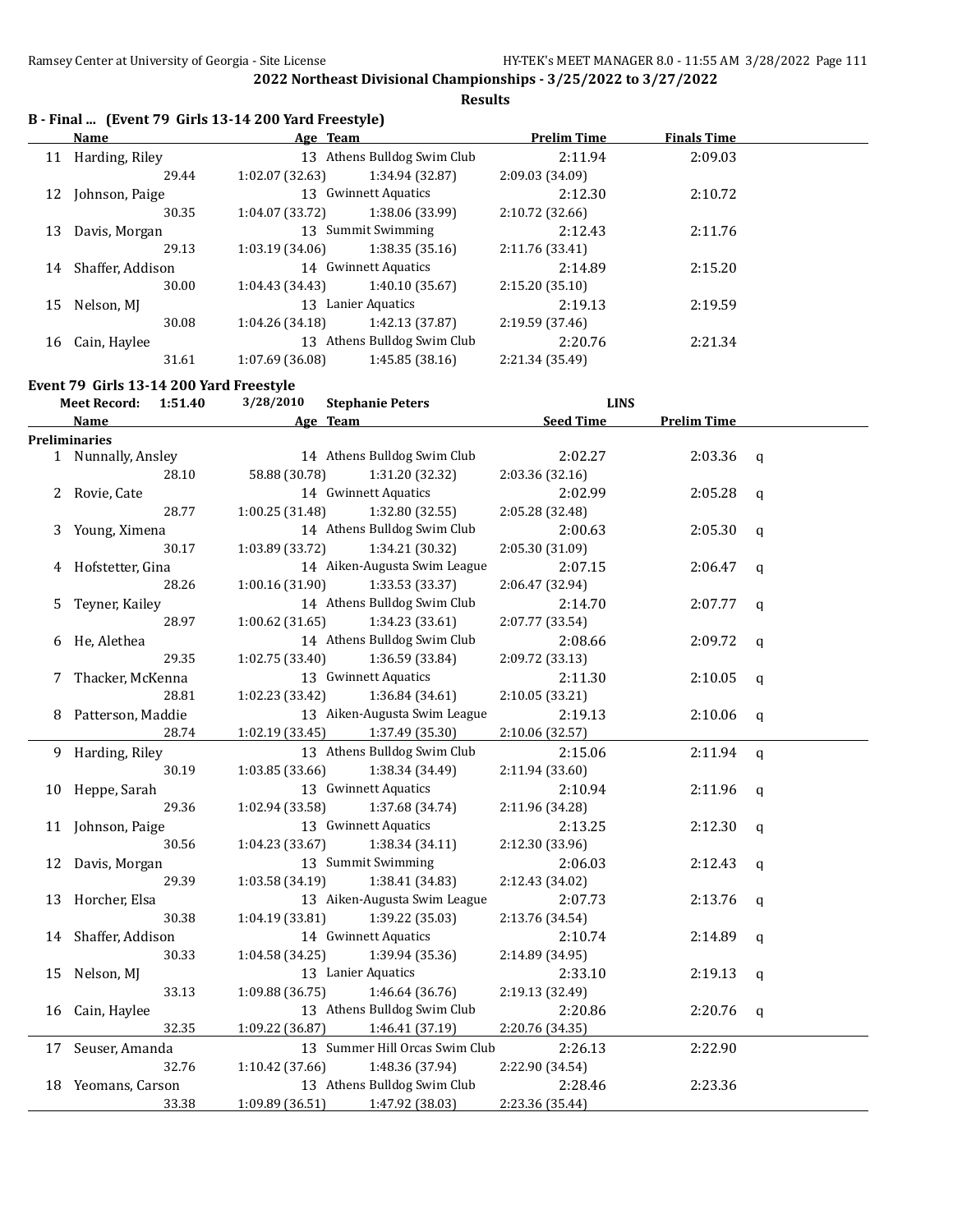**Results**

# **Preliminaries ... (Event 79 Girls 13-14 200 Yard Freestyle)**

|    | <u>Name</u>                 | Age Team             |                               | <b>Seed Time</b> | <b>Prelim Time</b> |  |
|----|-----------------------------|----------------------|-------------------------------|------------------|--------------------|--|
| 19 | Carter, Bria                | 13 Lanier Aquatics   |                               | 2:24.50          | 2:23.61            |  |
|    | 33.33                       | 1:09.94 (36.61)      | 1:47.87 (37.93)               | 2:23.61 (35.74)  |                    |  |
| 20 | Hebert, Dyllan              | 14 Summit Swimming   |                               | 2:23.91          | 2:24.01            |  |
|    | 33.08                       | 1:10.23(37.15)       | 1:48.01 (37.78)               | 2:24.01 (36.00)  |                    |  |
|    | 21 Hobbs, Sophierose        |                      | 14 Athens Bulldog Swim Club   | 2:17.21          | 2:24.65            |  |
|    | 33.28                       | 1:09.82 (36.54)      | 1:46.94 (37.12)               | 2:24.65 (37.71)  |                    |  |
| 22 | Smith, Lynnette             |                      | 14 Athens Bulldog Swim Club   | 2:24.19          | 2:25.90            |  |
|    | 33.28                       | 1:10.05 (36.77)      | 1:48.34 (38.29)               | 2:25.90 (37.56)  |                    |  |
| 23 | Mahaffey, Marissa           |                      | 13 Brad Akins YMCA Barracudas | 2:24.14          | 2:26.09            |  |
|    | 33.09                       | 1:08.87 (35.78)      | 1:46.79 (37.92)               | 2:26.09 (39.30)  |                    |  |
| 24 | Obrien, Maggie              | 14 Walton Waves      |                               | 2:18.78          | 2:26.50            |  |
|    | 32.83                       | 1:09.81 (36.98)      | 1:48.71 (38.90)               | 2:26.50 (37.79)  |                    |  |
| 25 | McCullough, Samantha        |                      | 13 Athens Bulldog Swim Club   | 2:25.41          | 2:27.49            |  |
|    | 33.99                       | 1:12.33 (38.34)      | 1:51.02 (38.69)               | 2:27.49 (36.47)  |                    |  |
| 26 | Savage, Addie               |                      | 13 Athens Bulldog Swim Club   | 2:40.00          | 2:28.14            |  |
|    | 34.18                       | 1:12.36 (38.18)      | 1:52.05 (39.69)               | 2:28.14 (36.09)  |                    |  |
| 27 | Crawford, Josie             |                      | 13 Aiken-Augusta Swim League  | 2:34.86          | 2:28.28            |  |
|    | 33.74                       | 1:11.79 (38.05)      | 1:50.55(38.76)                | 2:28.28 (37.73)  |                    |  |
| 28 | Ayala Hernandez, Alessandra |                      | 13 Athens Bulldog Swim Club   | 2:32.69          | 2:28.83            |  |
|    | 33.21                       | 1:10.76(37.55)       | 1:50.54 (39.78)               | 2:28.83 (38.29)  |                    |  |
| 29 | Frey, Emma                  |                      | 13 Aiken-Augusta Swim League  | 2:34.16          | 2:30.78            |  |
|    | 33.96                       | 1:12.11 (38.15)      | 1:52.39 (40.28)               | 2:30.78 (38.39)  |                    |  |
| 30 | Collins, Oliwia             | 14 Lanier Aquatics   |                               | 2:33.30          | 2:33.03            |  |
|    | 34.09                       | 1:13.94(39.85)       | 1:54.66 (40.72)               | 2:33.03 (38.37)  |                    |  |
| 31 | McCoy, Mary                 |                      | 13 Aiken-Augusta Swim League  | 2:37.35          | 2:36.92            |  |
|    | 35.19                       | 1:16.50(41.31)       | 1:57.50(41.00)                | 2:36.92 (39.42)  |                    |  |
| 32 | Cochran, Savannah           |                      | 13 Athens Bulldog Swim Club   | 3:00.00          | 2:38.14            |  |
|    | 34.21                       | 1:14.76(40.55)       | 1:57.34 (42.58)               | 2:38.14 (40.80)  |                    |  |
| 33 | Kryshtalowych, Sofia        |                      | 14 Aiken-Augusta Swim League  | 2:53.06          | 2:38.89            |  |
|    | 36.09                       | 1:16.48 (40.39)      | 1:58.45 (41.97)               | 2:38.89 (40.44)  |                    |  |
| 34 | Kuykendall, Ainsley         |                      | 13 Aiken-Augusta Swim League  | 2:46.94          | 2:40.00            |  |
|    | 36.72                       | 1:17.38 (40.66)      | 1:59.08 (41.70)               | 2:40.00 (40.92)  |                    |  |
| 35 | Pincombe, Violet            | 13 Gwinnett Aquatics |                               | 2:53.28          | 2:45.21            |  |
|    | 35.62                       | 1:17.24 (41.62)      | 2:00.57 (43.33)               | 2:45.21 (44.64)  |                    |  |
| 36 | Xiao, Rayna                 |                      | 14 Athens Bulldog Swim Club   | 2:46.00          | 2:49.58            |  |
|    | 37.19                       | 1:19.48 (42.29)      | 2:05.18 (45.70)               | 2:49.58 (44.40)  |                    |  |
| 37 | Slinde, Ali                 | 14 Lanier Aquatics   |                               | 2:53.25          | 2:49.90            |  |
|    | 37.27                       | 1:20.91 (43.64)      | 2:07.19 (46.28)               | 2:49.90 (42.71)  |                    |  |
| 38 | Shaffer, Marleighna         |                      | 13 Athens Bulldog Swim Club   | 2:56.26          | 2:50.83            |  |
|    | 41.00                       | 1:25.33 (44.33)      | 2:09.36 (44.03)               | 2:50.83 (41.47)  |                    |  |
| 39 | Honeycutt, Sam              | 13 Lanier Aquatics   |                               | NT               | 3:31.53            |  |
|    | 41.06                       | 1:33.43 (52.37)      | 2:33.35 (59.92)               | 3:31.53 (58.18)  |                    |  |

#### **Event 80 Boys 13-14 200 Yard Freestyle**

|           | <b>Meet Record:</b><br>1:45.46 | 3/25/2012     | <b>Colin M Monaghan</b>      | LA              |                    |  |
|-----------|--------------------------------|---------------|------------------------------|-----------------|--------------------|--|
|           | Name                           |               | Age Team                     | Prelim Time     | <b>Finals Time</b> |  |
| A - Final |                                |               |                              |                 |                    |  |
|           | 1 Koch, Christopher            |               | 13 Athens Bulldog Swim Club  | 1:56.76         | 1:51.80            |  |
|           | 25.19                          | 53.70 (28.51) | 1:23.40 (29.70)              | 1:51.80(28.40)  |                    |  |
|           | 2 Groves, George               |               | 13 Aiken-Augusta Swim League | 1:53.85         | 1:51.96            |  |
|           | 25.05                          | 53.26 (28.21) | 1:22.72 (29.46)              | 1:51.96 (29.24) |                    |  |
|           | Stanton, Collier               |               | 13 Gwinnett Aquatics         | 2:01.02         | 1:55.47            |  |
|           | 26.15                          | 55.27 (29.12) | 1:25.79 (30.52)              | 1:55.47 (29.68) |                    |  |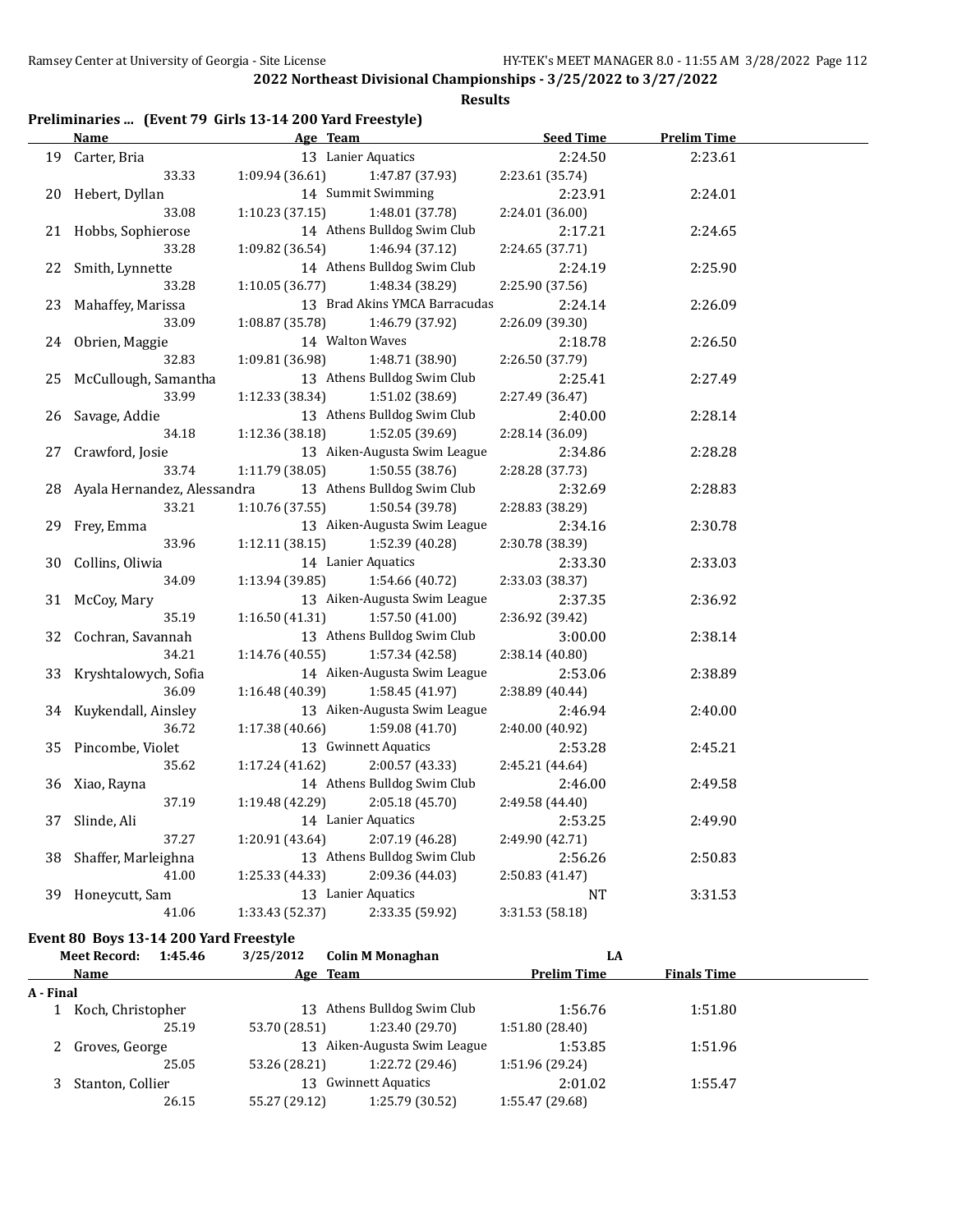# **Results**

|  |  | A - Final  (Event 80 Boys 13-14 200 Yard Freestyle) |  |
|--|--|-----------------------------------------------------|--|
|--|--|-----------------------------------------------------|--|

|                  | Name                     | Age Team        |                                   | <b>Prelim Time</b> | <b>Finals Time</b> |  |
|------------------|--------------------------|-----------------|-----------------------------------|--------------------|--------------------|--|
|                  | 4 Hebert, Parker         |                 | 13 Summit Swimming                | 1:58.29            | 1:55.56            |  |
|                  | 26.86                    |                 | 56.28 (29.42) 1:26.27 (29.99)     | 1:55.56(29.29)     |                    |  |
|                  | 5 Sheridan, Cayden       |                 | 13 Lanier Aquatics                | 1:55.83            | 1:55.64            |  |
|                  | 26.34                    |                 | 55.73 (29.39) 1:26.11 (30.38)     | 1:55.64(29.53)     |                    |  |
|                  | 6 Trotter, Torin         |                 | 13 Athens Bulldog Swim Club       | 1:55.66            | 1:55.85            |  |
|                  | 26.17                    |                 | 55.83 (29.66) 1:25.51 (29.68)     | 1:55.85(30.34)     |                    |  |
|                  | 7 Phillips, Luke         |                 | 14 Athens Bulldog Swim Club       | 1:59.55            | 1:57.66            |  |
|                  | 27.29                    |                 | 57.13 (29.84) 1:28.02 (30.89)     | 1:57.66(29.64)     |                    |  |
|                  | 8 Clinansmith, Kayden    |                 | 14 Gwinnett Aquatics              | 2:01.93            | 2:00.81            |  |
|                  | 27.72                    |                 | 57.95 (30.23) 1:29.03 (31.08)     | 2:00.81 (31.78)    |                    |  |
| <b>B</b> - Final |                          |                 |                                   |                    |                    |  |
|                  | 9 Ballance, Alex         |                 | 14 Aiken-Augusta Swim League      | 2:04.30            | 2:01.77            |  |
|                  | 26.94                    |                 | 58.91 (31.97) 1:30.66 (31.75)     | 2:01.77(31.11)     |                    |  |
|                  | 10 Wall, Jeff            |                 | 14 Lanier Aquatics                | 2:04.62            | 2:05.55            |  |
|                  | 28.20                    |                 | $1:00.85(32.65)$ $1:33.79(32.94)$ | 2:05.55(31.76)     |                    |  |
|                  | 11 Halbach, Crenshaw     |                 | 13 Athens Bulldog Swim Club       | 2:07.99            | 2:07.69            |  |
|                  | 29.43                    | 1:01.87(32.44)  | 1:35.22 (33.35)                   | 2:07.69 (32.47)    |                    |  |
|                  | 12 Kannan, Shaan         |                 | 14 Athens Bulldog Swim Club       | 2:09.63            | 2:08.08            |  |
|                  | 29.34                    |                 | $1:01.84(32.50)$ $1:35.50(33.66)$ | 2:08.08(32.58)     |                    |  |
|                  | 13 Villemain, Hudson     |                 | 14 Aiken-Augusta Swim League      | 2:11.71            | 2:09.62            |  |
|                  | 28.95                    |                 | $1:01.87(32.92)$ $1:36.28(34.41)$ | 2:09.62 (33.34)    |                    |  |
|                  | 14 Schmidt, Nathaniel    |                 | 14 Aiken-Augusta Swim League      | 2:10.22            | 2:11.84            |  |
|                  | 29.34                    |                 | $1:03.04(33.70)$ $1:38.35(35.31)$ | 2:11.84 (33.49)    |                    |  |
|                  | 15 Bennett, SteveMichael |                 | 14 Gwinnett Aquatics              | 2:12.22            | 2:12.30            |  |
|                  | 28.81                    |                 | $1:02.36(33.55)$ $1:38.07(35.71)$ | 2:12.30(34.23)     |                    |  |
|                  | Karumbaiah, Nakul        |                 | 13 Athens Bulldog Swim Club       | 2:09.70            | DQ                 |  |
|                  | False start              |                 |                                   |                    |                    |  |
|                  | 29.32                    | 1:02.23 (32.91) | 1:36.09 (33.86)                   | DQ (33.48)         |                    |  |

#### **Event 80 Boys 13-14 200 Yard Freestyle**

| <b>Meet Record:</b><br>1:45.46 |                      |       | 3/25/2012       | <b>Colin M Monaghan</b>       | LA               |                    |          |
|--------------------------------|----------------------|-------|-----------------|-------------------------------|------------------|--------------------|----------|
|                                | Name                 |       |                 | Age Team                      | <b>Seed Time</b> | <b>Prelim Time</b> |          |
|                                | <b>Preliminaries</b> |       |                 |                               |                  |                    |          |
|                                | 1 Groves, George     |       |                 | 13 Aiken-Augusta Swim League  | 1:53.84          | $1:53.85$ q        |          |
|                                |                      | 25.83 | 54.84 (29.01)   | 1:24.48 (29.64)               | 1:53.85 (29.37)  |                    |          |
|                                | 2 Trotter, Torin     |       |                 | 13 Athens Bulldog Swim Club   | 1:55.58          | 1:55.66 q          |          |
|                                |                      | 27.32 |                 | 57.01 (29.69) 1:26.36 (29.35) | 1:55.66(29.30)   |                    |          |
|                                | 3 Sheridan, Cayden   |       |                 | 13 Lanier Aquatics            | 1:58.30          | 1:55.83            | q        |
|                                |                      | 27.53 | 57.77 (30.24)   | 1:27.42 (29.65)               | 1:55.83 (28.41)  |                    |          |
|                                | 4 Koch, Christopher  |       |                 | 13 Athens Bulldog Swim Club   | 1:55.95          | 1:56.76            | q        |
|                                |                      | 26.21 |                 | 55.41 (29.20) 1:25.80 (30.39) | 1:56.76(30.96)   |                    |          |
| 5.                             | Hebert, Parker       |       |                 | 13 Summit Swimming            | 1:55.51          | $1:58.29$ q        |          |
|                                |                      | 27.49 |                 | 57.58 (30.09) 1:28.45 (30.87) | 1:58.29 (29.84)  |                    |          |
| 6                              | Phillips, Luke       |       |                 | 14 Athens Bulldog Swim Club   | 1:58.91          | 1:59.55            | $\alpha$ |
|                                |                      | 27.85 | 58.40 (30.55)   | 1:29.53 (31.13)               | 1:59.55 (30.02)  |                    |          |
|                                | Stanton, Collier     |       |                 | 13 Gwinnett Aquatics          | 1:56.35          | 2:01.02            | a        |
|                                |                      | 28.39 |                 | 58.92 (30.53) 1:30.17 (31.25) | 2:01.02(30.85)   |                    |          |
| 8                              | Clinansmith, Kayden  |       |                 | 14 Gwinnett Aquatics          | 1:59.58          | $2:01.93$ q        |          |
|                                |                      | 28.32 | 59.42 (31.10)   | 1:30.63 (31.21)               | 2:01.93(31.30)   |                    |          |
| 9                              | Ballance, Alex       |       |                 | 14 Aiken-Augusta Swim League  | 2:02.79          | 2:04.30            | q        |
|                                |                      | 28.10 | 1:00.38 (32.28) | 1:32.66 (32.28)               | 2:04.30(31.64)   |                    |          |
|                                | 10 Wall, Jeff        |       |                 | 14 Lanier Aquatics            | 2:10.77          | 2:04.62            | a        |
|                                |                      | 28.35 | 1:00.35(32.00)  | 1:32.76 (32.41)               | 2:04.62 (31.86)  |                    |          |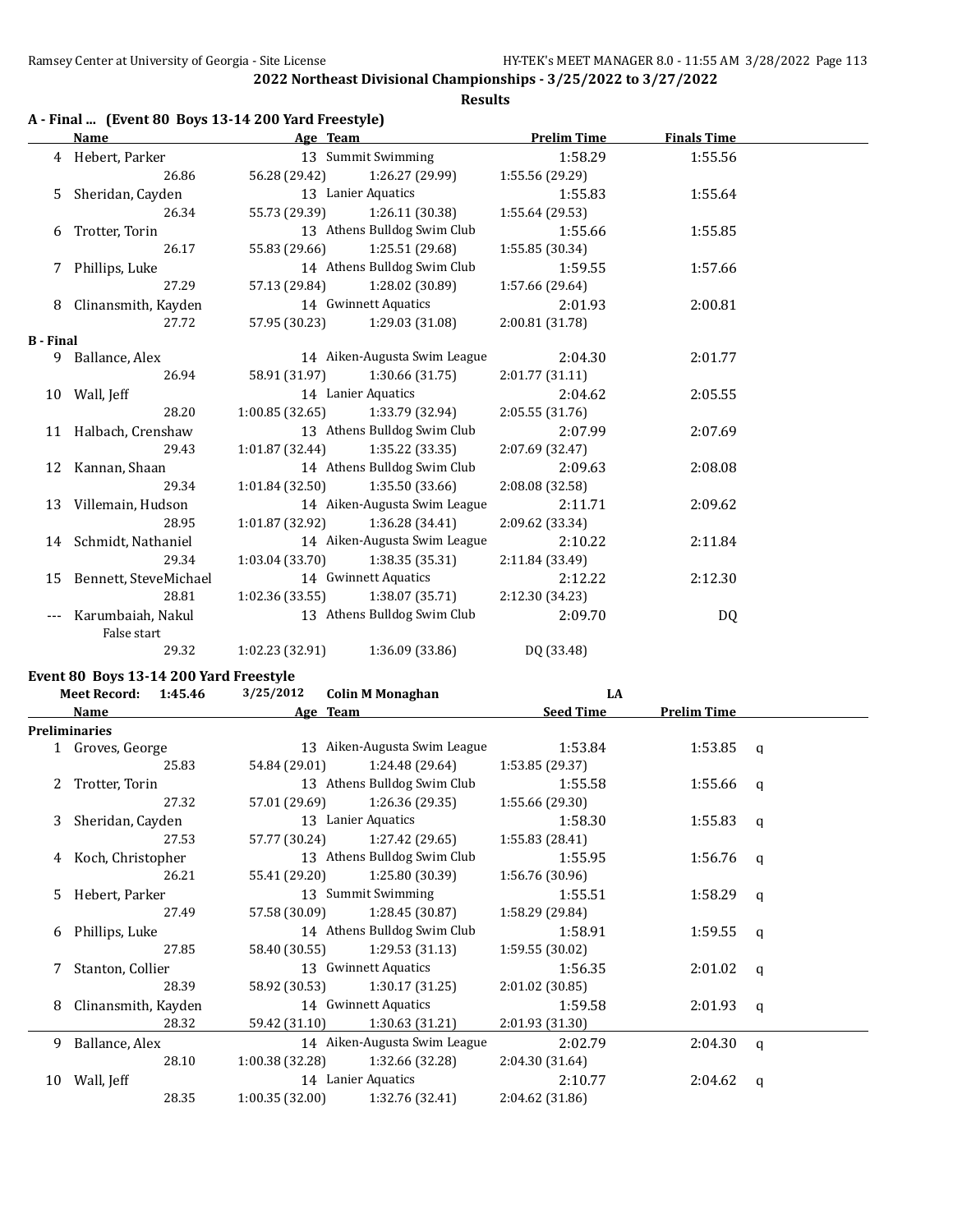#### **Results**

| Preliminaries  (Event 80 Boys 13-14 200 Yard Freestyle) |  |  |
|---------------------------------------------------------|--|--|
|                                                         |  |  |

|    | Name                      | Age Team <b>Age Team</b> 2007                                     | <b>Seed Time</b>      | <b>Prelim Time</b> |              |
|----|---------------------------|-------------------------------------------------------------------|-----------------------|--------------------|--------------|
|    | 11 Halbach, Crenshaw      | 13 Athens Bulldog Swim Club                                       | 2:09.28               | 2:07.99            | $\mathsf{q}$ |
|    | 30.32                     | 1:03.08 (32.76)<br>1:36.36 (33.28)                                | 2:07.99 (31.63)       |                    |              |
|    | 12 Kannan, Shaan          | 14 Athens Bulldog Swim Club                                       | 2:12.45               | 2:09.63            | q            |
|    | 28.99                     | 1:02.27 (33.28)<br>1:35.91 (33.64)                                | 2:09.63 (33.72)       |                    |              |
|    | 13 Karumbaiah, Nakul      | 13 Athens Bulldog Swim Club                                       | 2:14.57               | 2:09.70            | $\mathbf q$  |
|    | 30.27                     | 1:03.51 (33.24)<br>1:36.82 (33.31)                                | 2:09.70 (32.88)       |                    |              |
|    | 14 Schmidt, Nathaniel     | 14 Aiken-Augusta Swim League                                      | 2:15.44               | 2:10.22            | q            |
|    | 29.43                     | 1:02.31 (32.88)<br>1:36.96 (34.65)                                | 2:10.22 (33.26)       |                    |              |
|    | 15 Villemain, Hudson      | 14 Aiken-Augusta Swim League                                      | 2:22.13               | 2:11.71            | q            |
|    | 29.33                     | 1:02.42 (33.09)<br>1:37.34 (34.92)                                | 2:11.71 (34.37)       |                    |              |
|    | 16 Bennett, SteveMichael  | 14 Gwinnett Aquatics                                              | 2:20.62               | 2:12.22            | q            |
|    | 28.74                     | 1:01.96 (33.22)<br>1:36.49 (34.53)                                | 2:12.22 (35.73)       |                    |              |
|    | 17 Wang, Jimmy            | 13 Gwinnett Aquatics                                              | 2:10.05               | 2:12.47            |              |
|    | 30.01                     | 1:03.93 (33.92)<br>1:39.08 (35.15)                                | 2:12.47 (33.39)       |                    |              |
|    | 18 McCusker, Riley        | 14 Brad Akins YMCA Barracudas                                     | 2:14.35               | 2:13.60            |              |
|    | 30.37                     | 1:04.25 (33.88)<br>1:39.24 (34.99)                                | 2:13.60 (34.36)       |                    |              |
|    | 19 Smedley, Logan         | 13 Summit Swimming                                                | 2:12.64               | 2:13.96            |              |
|    | 29.80                     | 1:03.82 (34.02)<br>1:39.82 (36.00)                                | 2:13.96 (34.14)       |                    |              |
|    | 20 Severtson, Collin      | 13 Unattached Summit                                              | 2:14.69               | 2:14.69            |              |
|    | 31.60                     | 1:41.55 (35.44)<br>1:06.11(34.51)                                 | 2:14.69 (33.14)       |                    |              |
|    | 21 Joy, Wilson            | 13 Athens Bulldog Swim Club                                       | 2:21.62               | 2:20.42            |              |
|    | 32.15                     | 1:08.17(36.02)<br>1:43.90 (35.73)                                 | 2:20.42 (36.52)       |                    |              |
|    | 22 Alhmoud, Karam         | 14 Gwinnett Aquatics                                              | 2:22.33               | 2:20.48            |              |
|    | 31.55                     | 1:06.34(34.79)<br>1:43.49 (37.15)                                 | 2:20.48 (36.99)       |                    |              |
|    | 23 Balducci, Henry        | 14 Aiken-Augusta Swim League                                      | 3:32.82               | 2:27.51            |              |
|    | 31.87                     | 1:09.18(37.31)<br>1:50.14 (40.96)                                 | 2:27.51 (37.37)       |                    |              |
|    | 24 Parker, Justice        | 13 Gwinnett Aquatics                                              | NT                    | 2:27.52            |              |
|    | 32.04                     | 1:10.54(38.50)<br>1:50.60 (40.06)                                 | 2:27.52 (36.92)       |                    |              |
|    | 25 Graff, Charlie         | 13 Athens Bulldog Swim Club                                       | 2:44.81               | 2:28.54            |              |
|    | 32.83                     | 1:10.49(37.66)<br>1:50.53(40.04)                                  | 2:28.54 (38.01)       |                    |              |
|    | 26 Strickland, Samuel     | 13 Brad Akins YMCA Barracudas                                     | 2:51.62               | 2:28.59            |              |
|    | 32.86                     | 1:10.91(38.05)<br>1:50.85 (39.94)                                 | 2:28.59 (37.74)       |                    |              |
|    | 27 Fairman, Rowen         | 13 Athens Bulldog Swim Club                                       | 2:46.33               | 2:29.64            |              |
|    | 33.92                     | 1:12.12 (38.20)<br>1:52.39 (40.27)                                | 2:29.64 (37.25)       |                    |              |
|    | 28 Allen, Kole            | 14 Lanier Aquatics                                                | 2:53.36               | 2:30.18            |              |
|    | 33.52                     | 2:30.18 (38.01)<br>1:52.17(1:18.65)                               |                       |                    |              |
| 29 | McKenzie, Ryan            | 13 Lanier Aquatics                                                | 2:44.63               | 2:30.63            |              |
|    | 33.72                     | 1:52.35 (39.18)<br>1:13.17 (39.45)                                | 2:30.63 (38.28)       |                    |              |
|    | 30 Wendel, Chase<br>35.25 | 13 Lanier Aquatics<br>1:15.32 (40.07)<br>1:56.89 (41.57)          | 2:39.95               | 2:36.49            |              |
|    |                           | 13 Athens Bulldog Swim Club                                       | 2:36.49 (39.60)       |                    |              |
| 31 | McGahee, Hudson           |                                                                   | NT<br>2:42.47 (43.34) | 2:42.47            |              |
|    | 34.79                     | 1:15.53 (40.74)<br>1:59.13 (43.60)<br>13 Athens Bulldog Swim Club |                       |                    |              |
| 32 | Dennison, Nolan           |                                                                   | 2:55.00               | 2:48.26            |              |
|    | 36.53                     | 2:03.23 (44.99)<br>1:18.24 (41.71)                                | 2:48.26 (45.03)       |                    |              |

**Event 81 Girls 11-12 200 Yard Freestyle**

|           | Meet Record:     | 1:56.48 | 3/29/2009      | <b>Katherine Weeks</b>    |                    | <b>LINS</b>        |  |
|-----------|------------------|---------|----------------|---------------------------|--------------------|--------------------|--|
|           | Name             |         |                | Age Team                  | <b>Prelim Time</b> | <b>Finals Time</b> |  |
| A - Final |                  |         |                |                           |                    |                    |  |
|           | Steger, Tessa    |         |                | 12 Unat                   | 2:08.95            | 2:08.04            |  |
|           |                  | 30.11   | 1:02.23(32.12) | 1:35.34(33.11)            | 2:08.04(32.70)     |                    |  |
|           | Groves, Karoline |         | 11             | Aiken-Augusta Swim League | 2:12.64            | 2:08.39            |  |
|           |                  | 29.24   | 1:01.99(32.75) | 1:35.97 (33.98)           | 2:08.39 (32.42)    |                    |  |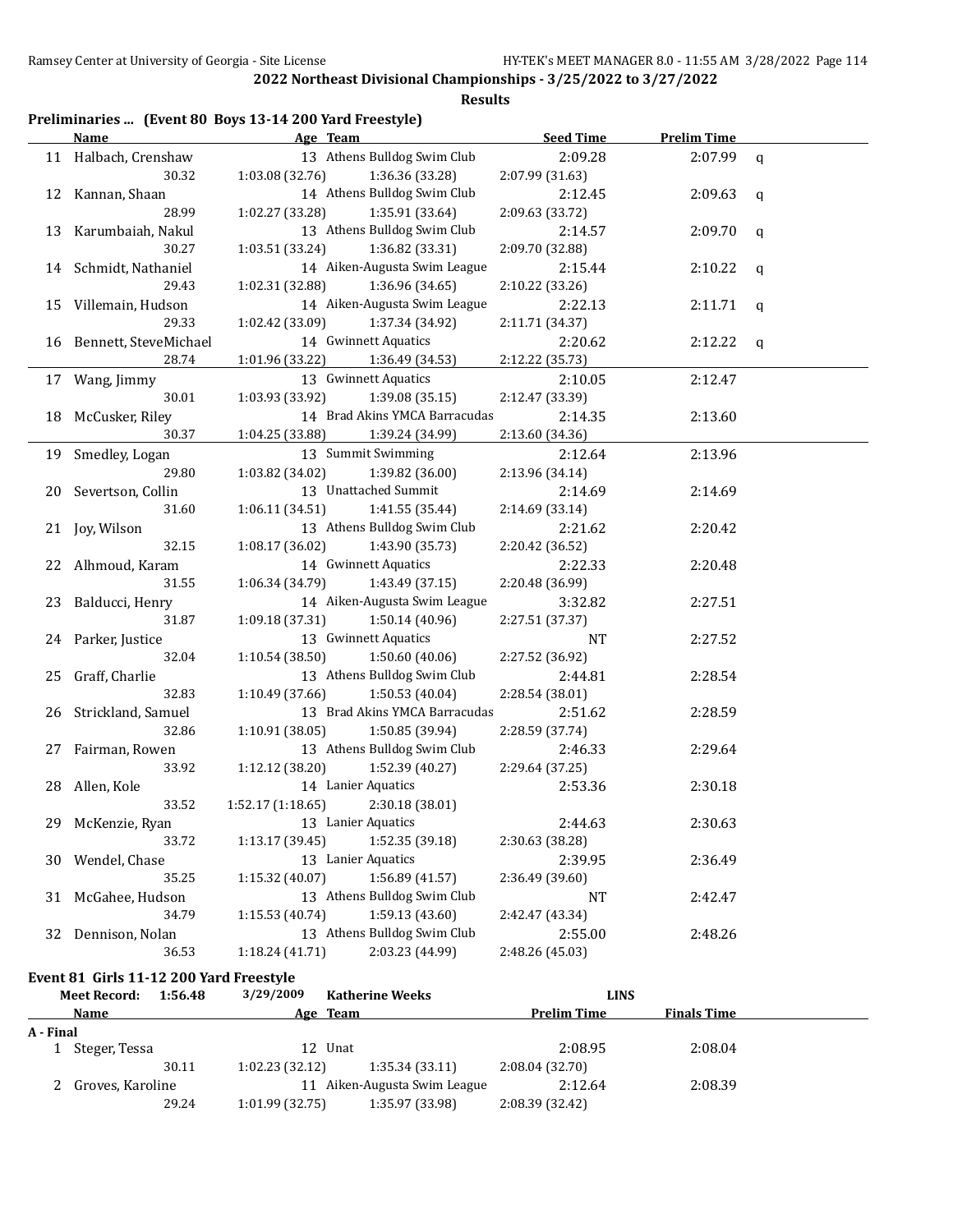**Results**

|  |  | A - Final  (Event 81 Girls 11-12 200 Yard Freestyle) |  |
|--|--|------------------------------------------------------|--|
|--|--|------------------------------------------------------|--|

|                  | Name                 | Age Team                                           |                               | <b>Prelim Time</b> | <b>Finals Time</b> |  |
|------------------|----------------------|----------------------------------------------------|-------------------------------|--------------------|--------------------|--|
|                  | 3 Zellner, Zoey      |                                                    | 12 Athens Bulldog Swim Club   | 2:21.42            | 2:14.28            |  |
|                  | 29.79                | $1:04.21(34.42)$ $1:40.06(35.85)$                  |                               | 2:14.28 (34.22)    |                    |  |
|                  | 4 Gober, Peyton      |                                                    | 11 Brad Akins YMCA Barracudas | 2:17.98            | 2:15.76            |  |
|                  | 30.75                | $1:04.20(33.45)$ $1:39.54(35.34)$                  |                               | 2:15.76 (36.22)    |                    |  |
|                  | 5 Nimmo, Karoline    | 11 Unat                                            |                               | 2:23.91            | 2:19.67            |  |
|                  | 32.03                | $1:06.99(34.96)$ $1:43.46(36.47)$                  |                               | 2:19.67(36.21)     |                    |  |
|                  | 6 Robinson, Brynn    | 12 Aiken-Augusta Swim League                       |                               | 2:24.03            | 2:20.74            |  |
|                  | 31.67                | $1:07.51(35.84)$ $1:44.60(37.09)$                  |                               | 2:20.74 (36.14)    |                    |  |
|                  | 7 Hardy, Emily       |                                                    | 11 Gwinnett Aquatics          | 2:26.84            | 2:21.78            |  |
|                  | 30.49                | $1:06.34(35.85)$ $1:44.48(38.14)$                  |                               | 2:21.78 (37.30)    |                    |  |
|                  | 8 Aguilar, Alison    | 12 Lanier Aquatics                                 |                               | 2:30.13            | 2:29.74            |  |
|                  | 32.85                | $1:11.40(38.55)$ $1:52.42(41.02)$                  |                               | 2:29.74 (37.32)    |                    |  |
| <b>B</b> - Final |                      |                                                    |                               |                    |                    |  |
|                  | 9 Clarkson, Poppy    | 12 Lanier Aquatics                                 |                               | 2:31.40            | 2:26.83            |  |
|                  | 31.91                | $1:10.14(38.23)$ $1:50.05(39.91)$                  |                               | 2:26.83 (36.78)    |                    |  |
|                  | 10 Hawk, Blakely     |                                                    | 11 Athens Bulldog Swim Club   | 2:33.27            | 2:28.35            |  |
|                  | 32.78                | $1:10.35(37.57)$ $1:50.52(40.17)$                  |                               | 2:28.35 (37.83)    |                    |  |
|                  | 11 Neace, Lauren     | 12 Athens Bulldog Swim Club                        |                               | 2:32.78            | 2:30.23            |  |
|                  | 33.04                | $1:11.70(38.66)$ $1:52.63(40.93)$                  |                               | 2:30.23(37.60)     |                    |  |
|                  | 12 Tomlinson, Bailey |                                                    | 12 Athens Bulldog Swim Club   | 2:30.97            | 2:30.49            |  |
|                  | 33.78                | $1:12.06(38.28)$ $1:52.15(40.09)$                  |                               | 2:30.49 (38.34)    |                    |  |
|                  | 13 Jost, Allison     |                                                    | 11 Aiken-Augusta Swim League  | 2:32.12            | 2:32.14            |  |
|                  | 32.46                | $1:10.96(38.50)$ $1:51.47(40.51)$                  |                               | 2:32.14 (40.67)    |                    |  |
|                  | 14 Martin, Clara     |                                                    | 12 Aiken-Augusta Swim League  | 2:37.14            | 2:33.08            |  |
|                  | 34.29                | $1:12.80(38.51)$ $1:53.88(41.08)$                  |                               | 2:33.08 (39.20)    |                    |  |
|                  | 15 Bopp, Shaylah     | 11 Summit Swimming                                 |                               | 2:35.87            | 2:34.51            |  |
|                  | 34.00                | $1:14.09(40.09)$ $1:57.19(43.10)$ $2:34.51(37.32)$ |                               |                    |                    |  |
|                  | 16 Kaiser, Molly     | 12 Unat                                            |                               | 2:32.71            | 2:35.03            |  |
|                  | 35.19                | $1:15.65(40.46)$ $1:56.90(41.25)$                  |                               | 2:35.03 (38.13)    |                    |  |

# **Event 81 Girls 11-12 200 Yard Freestyle**<br>Meet Becord: 1.56.49 2/29/2009

|    | Event 81 Girls 11-12 200 raid Freestyle |       |                 |                                   |                  |                    |   |
|----|-----------------------------------------|-------|-----------------|-----------------------------------|------------------|--------------------|---|
|    | Meet Record: 1:56.48                    |       | 3/29/2009       | <b>Katherine Weeks</b>            | <b>LINS</b>      |                    |   |
|    | Name                                    |       |                 | Age Team                          | <b>Seed Time</b> | <b>Prelim Time</b> |   |
|    | <b>Preliminaries</b>                    |       |                 |                                   |                  |                    |   |
|    | 1 Steger, Tessa                         |       |                 | 12 Unat                           | 2:07.31          | $2:08.95$ q        |   |
|    |                                         | 30.12 | 1:02.56 (32.44) | 1:36.27 (33.71)                   | 2:08.95(32.68)   |                    |   |
|    | 2 Groves, Karoline                      |       |                 | 11 Aiken-Augusta Swim League      | 2:10.79          | $2:12.64$ q        |   |
|    |                                         | 29.77 | 1:03.21 (33.44) | 1:38.53 (35.32)                   | 2:12.64(34.11)   |                    |   |
|    | 3 Gober, Peyton                         |       |                 | 11 Brad Akins YMCA Barracudas     | 2:20.36          | $2:17.98$ q        |   |
|    |                                         | 31.41 | 1:05.47 (34.06) | 1:41.43 (35.96)                   | 2:17.98(36.55)   |                    |   |
| 4  | Zellner, Zoey                           |       |                 | 12 Athens Bulldog Swim Club       | 2:21.41          | $2:21.42$ q        |   |
|    |                                         | 30.32 | 1:06.33(36.01)  | 1:45.49 (39.16)                   | 2:21.42 (35.93)  |                    |   |
| .5 | Nimmo, Karoline                         |       |                 | 11 Unat                           | 2:20.10          | $2:23.91$ q        |   |
|    |                                         | 32.72 | 1:09.39 (36.67) | 1:47.51 (38.12)                   | 2:23.91 (36.40)  |                    |   |
| 6  | Robinson, Brynn                         |       |                 | 12 Aiken-Augusta Swim League      | 2:23.46          | 2:24.03            | a |
|    |                                         | 32.12 |                 | $1:09.51(37.39)$ $1:47.86(38.35)$ | 2:24.03(36.17)   |                    |   |
|    | 7 Hardy, Emily                          |       |                 | 11 Gwinnett Aquatics              | 2:23.17          | $2:26.84$ q        |   |
|    |                                         | 33.51 |                 | $1:11.05(37.54)$ $1:49.60(38.55)$ | 2:26.84 (37.24)  |                    |   |
| 8  | Aguilar, Alison                         |       |                 | 12 Lanier Aquatics                | 2:31.29          | $2:30.13$ q        |   |
|    |                                         | 32.66 | 1:11.85 (39.19) | 1:54.33 (42.48)                   | 2:30.13 (35.80)  |                    |   |
| 9  | Tomlinson, Bailey                       |       |                 | 12 Athens Bulldog Swim Club       | 2:32.66          | 2:30.97            | q |
|    |                                         | 34.98 | 1:14.66 (39.68) | 1:53.95 (39.29)                   | 2:30.97 (37.02)  |                    |   |
|    |                                         |       |                 |                                   |                  |                    |   |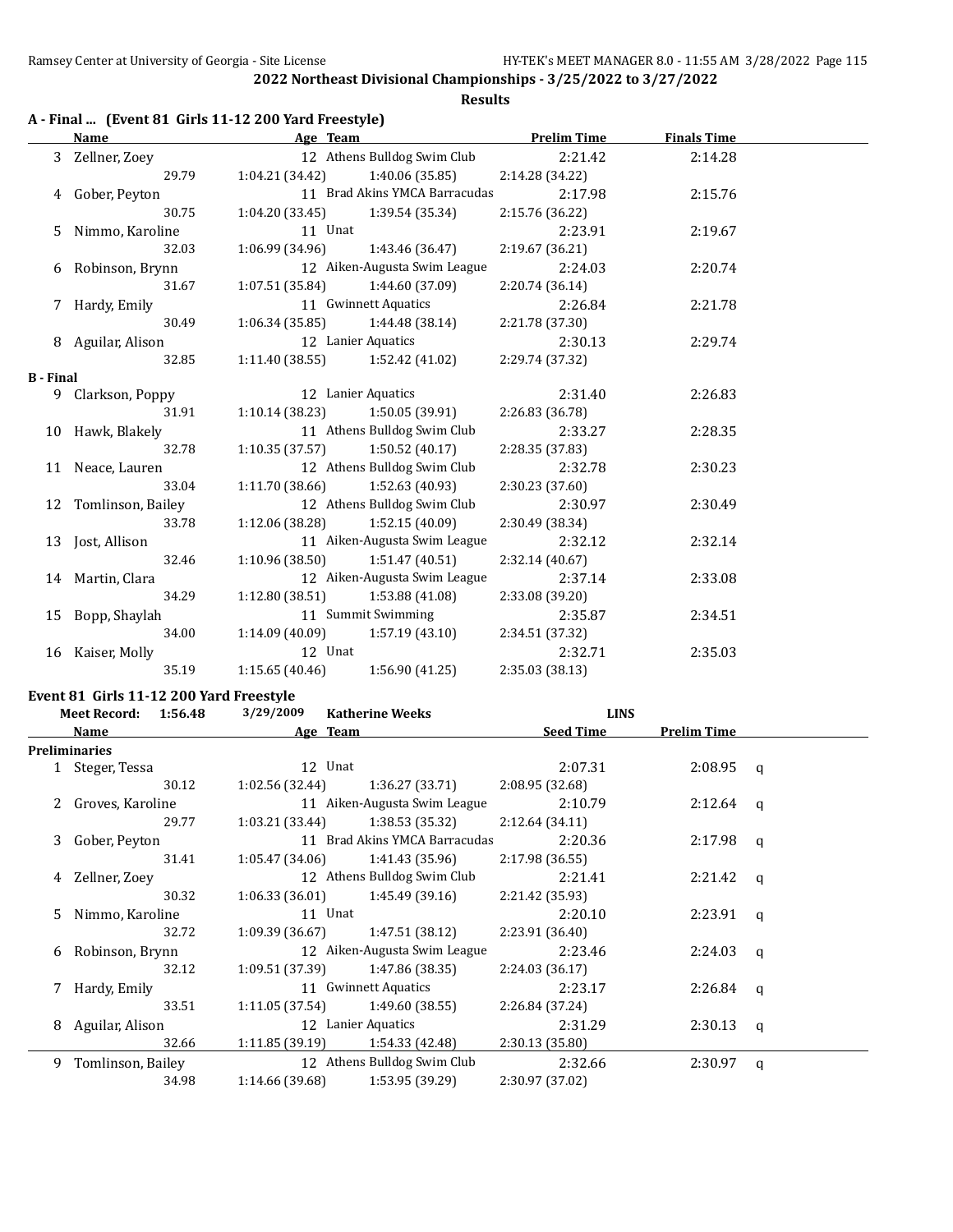**Results**

# **Preliminaries ... (Event 81 Girls 11-12 200 Yard Freestyle)**

|    | Name               | Age Team                           | <b>Seed Time</b> | <b>Prelim Time</b> |   |
|----|--------------------|------------------------------------|------------------|--------------------|---|
|    | 10 Clarkson, Poppy | 12 Lanier Aquatics                 | 2:51.09          | 2:31.40            | q |
|    | 32.58              | 1:11.83(39.25)<br>1:54.17 (42.34)  | 2:31.40 (37.23)  |                    |   |
|    | 11 Jost, Allison   | 11 Aiken-Augusta Swim League       | 3:01.13          | 2:32.12            | q |
|    | 33.91              | 1:12.91 (39.00)<br>1:53.09 (40.18) | 2:32.12 (39.03)  |                    |   |
|    | 12 Kaiser, Molly   | 12 Unat                            | 2:34.75          | 2:32.71            | q |
|    | 35.31              | 1:14.64 (39.33)<br>1:56.12 (41.48) | 2:32.71 (36.59)  |                    |   |
|    | 13 Neace, Lauren   | 12 Athens Bulldog Swim Club        | 2:41.98          | 2:32.78            | q |
|    | 34.24              | 1:14.10 (39.86)<br>1:55.19 (41.09) | 2:32.78 (37.59)  |                    |   |
|    | 14 Hawk, Blakely   | 11 Athens Bulldog Swim Club        | 2:33.43          | 2:33.27            | q |
|    | 33.88              | 1:12.79 (38.91)<br>1:53.85 (41.06) | 2:33.27 (39.42)  |                    |   |
| 15 | Bopp, Shaylah      | 11 Summit Swimming                 | 2:25.69          | 2:35.87            | q |
|    | 34.38              | 1:14.37 (39.99)<br>1:57.48 (43.11) | 2:35.87 (38.39)  |                    |   |
|    | 16 Martin, Clara   | 12 Aiken-Augusta Swim League       | 2:32.47          | 2:37.14            | q |
|    | 35.62              | 1:15.47 (39.85)<br>1:57.38 (41.91) | 2:37.14 (39.76)  |                    |   |
|    | 17 Trent, Chloe    | 12 Athens Bulldog Swim Club        | 2:40.28          | 2:37.30            |   |
|    | 34.84              | 1:14.94 (40.10)<br>1:56.87 (41.93) | 2:37.30 (40.43)  |                    |   |
|    | 18 Aguilar, Briana | 12 Lanier Aquatics                 | 2:54.70          | 2:37.35            |   |
|    | 32.04              | 1:12.11 (40.07)<br>1:55.41 (43.30) | 2:37.35 (41.94)  |                    |   |
|    | 19 Moulder, Vivian | 12 Gwinnett Aquatics               | 2:40.15          | 2:39.72            |   |
|    | 35.76              | 1:16.85 (41.09)<br>1:58.29 (41.44) | 2:39.72 (41.43)  |                    |   |
| 20 | Quinn, Sophia      | 11 Gwinnett Aquatics               | 2:39.41          | 2:41.63            |   |
|    | 37.04              | 1:19.22 (42.18)<br>2:03.38 (44.16) | 2:41.63 (38.25)  |                    |   |
|    | 21 Ash, Edie       | 11 Athens Bulldog Swim Club        | 2:35.59          | 2:41.97            |   |
|    | 36.85              | 1:17.70 (40.85)<br>2:00.27 (42.57) | 2:41.97 (41.70)  |                    |   |
|    | 22 Boyd, Hannah    | 11 Athens Bulldog Swim Club        | 2:39.14          | 2:42.57            |   |
|    | 33.55              | 1:58.40 (43.29)<br>1:15.11 (41.56) | 2:42.57 (44.17)  |                    |   |
|    | 23 Heath, Ella     | 12 Aiken-Augusta Swim League       | 2:54.16          | 2:43.37            |   |
|    | 36.67              | 1:18.49 (41.82)<br>2:02.24 (43.75) | 2:43.37 (41.13)  |                    |   |
|    | 24 Neal, Evie Rose | 11 Aiken-Augusta Swim League       | 2:55.13          | 2:43.62            |   |
|    | 36.06              | 1:18.76 (42.70)<br>2:02.99 (44.23) | 2:43.62 (40.63)  |                    |   |
|    | 25 Perry, Eleanor  | 12 Aiken-Augusta Swim League       | 2:53.80          | 2:44.45            |   |
|    | 35.55              | 1:17.33 (41.78)<br>2:02.77 (45.44) | 2:44.45 (41.68)  |                    |   |
| 26 | Roath, Harper      | 11 Athens Bulldog Swim Club        | 2:55.52          | 2:45.06            |   |
|    | 36.07              | 1:19.15 (43.08)<br>2:01.50 (42.35) | 2:45.06 (43.56)  |                    |   |
| 27 | Gobble, Emery      | 12 Lanier Aquatics                 | NT               | 2:48.77            |   |
|    | 36.46              | 1:19.23(42.77)<br>2:04.57 (45.34)  | 2:48.77 (44.20)  |                    |   |
|    | 28 Rosser, Gabby   | 11 Athens Bulldog Swim Club        | 2:49.21          | 2:54.24            |   |
|    | 38.45              | 2:08.33 (46.13)<br>1:22.20(43.75)  | 2:54.24 (45.91)  |                    |   |
| 29 | Gordon, Mack       | 12 Gwinnett Aquatics               | 2:53.96          | 2:54.85            |   |
|    | 39.31              | 2:11.67 (46.33)<br>1:25.34 (46.03) | 2:54.85 (43.18)  |                    |   |
| 30 | Guitreau, Hannah   | 12 Aiken-Augusta Swim League       | 3:26.33          | 2:55.05            |   |
|    | 38.51              | 2:11.07 (47.89)<br>1:23.18 (44.67) | 2:55.05 (43.98)  |                    |   |
| 31 | Martin, Ellie      | 11 Aiken-Augusta Swim League       | 3:00.21          | 2:57.84            |   |
|    | 40.33              | 2:12.20 (47.73)<br>1:24.47(44.14)  | 2:57.84 (45.64)  |                    |   |
| 32 | West, Makayla      | 11 Unat                            | <b>NT</b>        | 2:58.80            |   |
|    | 39.38              | 1:24.28 (44.90)<br>2:12.89 (48.61) | 2:58.80 (45.91)  |                    |   |
| 33 | Reeves, Hannah     | 11 Gwinnett Aquatics               | 3:02.39          | 3:03.82            |   |
|    | 39.11              | 2:17.00 (49.62)<br>1:27.38 (48.27) | 3:03.82 (46.82)  |                    |   |
| 34 | Hamilton, Rachel   | 12 Aiken-Augusta Swim League       | <b>NT</b>        | 3:04.28            |   |
|    | 40.77              | 2:17.45 (49.27)<br>1:28.18 (47.41) | 3:04.28 (46.83)  |                    |   |
| 35 | Chester, Chelsea   | 12 Lanier Aquatics                 | 3:18.05          | 3:04.31            |   |
|    | 37.81              | 2:16.70 (50.61)<br>1:26.09 (48.28) | 3:04.31 (47.61)  |                    |   |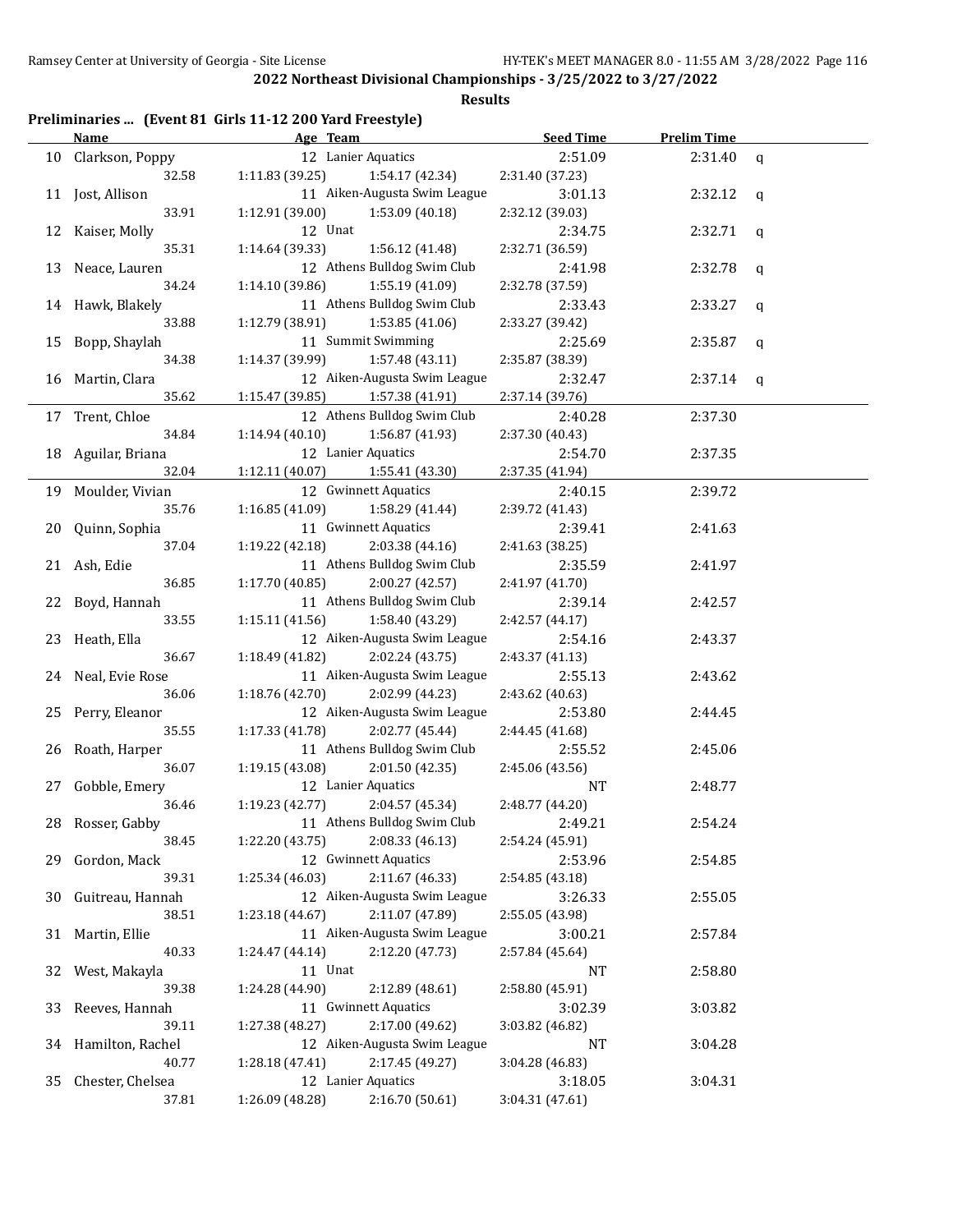$\overline{a}$ 

**2022 Northeast Divisional Championships - 3/25/2022 to 3/27/2022**

**Results**

# **Preliminaries ... (Event 81 Girls 11-12 200 Yard Freestyle)**

|    | Name              | Age Team         |                              | <b>Seed Time</b> | <b>Prelim Time</b> |  |
|----|-------------------|------------------|------------------------------|------------------|--------------------|--|
|    | 36 Avers, Ella    | 11               | Aiken-Augusta Swim League    | NT               | 3:04.61            |  |
|    | 39.67             | 1:26.64 (46.97)  | 2:16.48 (49.84)              | 3:04.61(48.13)   |                    |  |
| 37 | Hammett, Karalyn  |                  | 12 Aiken-Augusta Swim League | 3:07.24          | 3:08.28            |  |
|    | 41.88             | 1:30.30 (48.42)  | 2:19.43(49.13)               | 3:08.28(48.85)   |                    |  |
| 38 | Catterton, Libby  |                  | 11 Morgan County Marlins     | 3:21.07          | 3:09.75            |  |
|    | 37.45             | 1:27.50(50.05)   | 2:21.10(53.60)               | 3:09.75(48.65)   |                    |  |
| 39 | Colquitt, Linda   |                  | 11 Aiken-Augusta Swim League | NT               | 3:09.78            |  |
|    | 42.31             | 1:31.92 (49.61)  | 2:24.28 (52.36)              | 3:09.78 (45.50)  |                    |  |
| 40 | Rigsby, Elizabeth |                  | 11 Aiken-Augusta Swim League | NT               | 3:15.30            |  |
|    | 41.33             | 1:31.68(50.35)   | 2:26.01(54.33)               | 3:15.30(49.29)   |                    |  |
| 41 | Brown, Noa        |                  | 11 Athens Bulldog Swim Club  | 3:04.85          | 3:17.69            |  |
|    | 41.09             | 3:17.69(2:36.60) |                              |                  |                    |  |
| 42 | Palladino, Stella | 11               | Athens Bulldog Swim Club     | NT               | 3:27.43            |  |
|    | 43.74             | 1:36.76 (53.02)  | 2:33.44 (56.68)              | 3:27.43 (53.99)  |                    |  |

#### **Event 82 Boys 11-12 200 Yard Freestyle**

|                  | <b>Meet Record:</b>   | 1:52.65 | 3/28/2010       | <b>Andrew Tang</b>                | <b>LINS</b>        |                    |  |
|------------------|-----------------------|---------|-----------------|-----------------------------------|--------------------|--------------------|--|
|                  | <b>Name</b>           |         |                 | Age Team                          | <b>Prelim Time</b> | <b>Finals Time</b> |  |
| A - Final        |                       |         |                 |                                   |                    |                    |  |
|                  | 1 Bahr, Kipras        |         |                 | 12 Athens Bulldog Swim Club       | 2:02.09            | 2:01.47            |  |
|                  |                       | 27.47   | 58.23 (30.76)   | 1:30.45 (32.22)                   | 2:01.47 (31.02)    |                    |  |
| 2                | Rhine, Joseph         |         |                 | 12 Athens Bulldog Swim Club       | 2:06.50            | 2:04.83            |  |
|                  |                       | 28.39   | 59.88 (31.49)   | 1:32.34 (32.46)                   | 2:04.83 (32.49)    |                    |  |
| 3                | Malonza, Jonathan     |         |                 | 12 Gwinnett Aquatics              | 2:09.31            | 2:06.94            |  |
|                  |                       | 29.20   | 1:01.46 (32.26) | 1:34.73 (33.27)                   | 2:06.94 (32.21)    |                    |  |
| 4                | Salser, Luke          |         |                 | 12 Aiken-Augusta Swim League      | 2:08.14            | 2:07.34            |  |
|                  |                       | 28.77   | 1:01.17(32.40)  | 1:34.34 (33.17)                   | 2:07.34 (33.00)    |                    |  |
| 5                | Pattillo, Miles       |         |                 | 12 Aiken-Augusta Swim League      | 2:12.23            | 2:09.08            |  |
|                  |                       | 29.43   | 1:02.13(32.70)  | 1:35.96 (33.83)                   | 2:09.08 (33.12)    |                    |  |
|                  | 6 Coverdill, Patrick  |         |                 | 11 Athens Bulldog Swim Club       | 2:13.16            | 2:12.29            |  |
|                  |                       | 30.17   | 1:03.92(33.75)  | 1:37.71 (33.79)                   | 2:12.29 (34.58)    |                    |  |
| 7                | Boyle, Colin          |         |                 | 12 Athens Bulldog Swim Club       | 2:18.25            | 2:14.56            |  |
|                  |                       | 30.22   | 1:04.40 (34.18) | 1:39.99 (35.59)                   | 2:14.56 (34.57)    |                    |  |
| 8                | Carey, Louis          |         |                 | 12 Lanier Aquatics                | 2:14.61            | 2:15.93            |  |
|                  |                       | 30.84   |                 | $1:05.12(34.28)$ $1:40.85(35.73)$ | 2:15.93 (35.08)    |                    |  |
| <b>B</b> - Final |                       |         |                 |                                   |                    |                    |  |
|                  | 9 Huynh, Tyler        |         |                 | 11 Lanier Aquatics                | 2:22.07            | 2:16.25            |  |
|                  |                       | 30.71   | 1:05.89(35.18)  | 1:41.79 (35.90)                   | 2:16.25(34.46)     |                    |  |
|                  | 10 Collins, Michal    |         |                 | 11 Lanier Aquatics                | 2:30.14            | 2:24.44            |  |
|                  |                       | 32.39   | 1:09.19(36.80)  | 1:47.32 (38.13)                   | 2:24.44 (37.12)    |                    |  |
|                  | 11 Wright, Cole       |         |                 | 12 Gwinnett Aquatics              | 2:30.39            | 2:27.37            |  |
|                  |                       | 33.49   | 1:11.51 (38.02) | 1:50.29 (38.78)                   | 2:27.37 (37.08)    |                    |  |
|                  | 12 Drennan, Jack      |         |                 | 12 Gwinnett Aquatics              | 2:36.45            | 2:32.02            |  |
|                  |                       | 34.21   | 1:12.66 (38.45) | 1:52.72 (40.06)                   | 2:32.02 (39.30)    |                    |  |
|                  | 13 Bennett, Justin    |         |                 | 12 Gwinnett Aquatics              | 2:36.75            | 2:33.62            |  |
|                  |                       | 33.00   | 1:12.64 (39.64) | 1:54.08 (41.44)                   | 2:33.62 (39.54)    |                    |  |
|                  | 14 Boswell, Ian       |         |                 | 12 Athens Bulldog Swim Club       | 2:37.27            | 2:34.30            |  |
|                  |                       | 33.81   | 1:13.55(39.74)  | 1:54.38 (40.83)                   | 2:34.30 (39.92)    |                    |  |
|                  | 15 Clinansmith, Nolan |         |                 | 12 Gwinnett Aquatics              | 2:37.63            | 2:34.51            |  |
|                  |                       | 35.38   | 1:14.13(38.75)  | 1:54.27(40.14)                    | 2:34.51 (40.24)    |                    |  |
|                  | 16 Werner, David      |         |                 | 11 Athens Bulldog Swim Club       | 2:36.11            | 2:35.94            |  |
|                  |                       | 34.11   | 1:13.19 (39.08) | 1:54.54(41.35)                    | 2:35.94 (41.40)    |                    |  |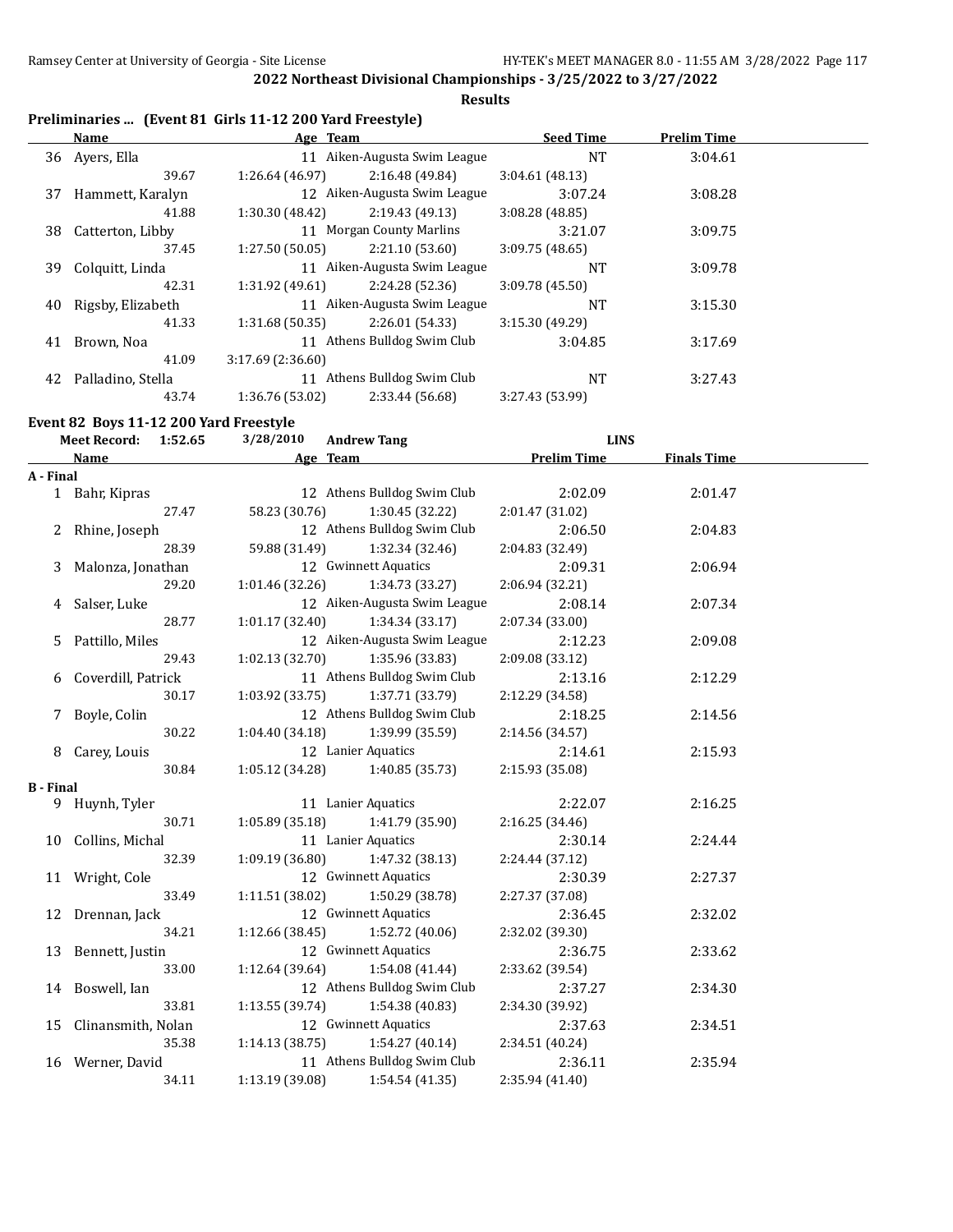# **Results**

#### **Event 82 Boys 11-12 200 Yard Freestyle**

|    | <b>Meet Record:</b>   | 1:52.65 | 3/28/2010       | <b>Andrew Tang</b>           |                            | <b>LINS</b>        |             |  |  |  |
|----|-----------------------|---------|-----------------|------------------------------|----------------------------|--------------------|-------------|--|--|--|
|    | Name                  |         |                 | Age Team                     | <b>Seed Time</b>           | <b>Prelim Time</b> |             |  |  |  |
|    | <b>Preliminaries</b>  |         |                 |                              |                            |                    |             |  |  |  |
|    | 1 Bahr, Kipras        |         |                 | 12 Athens Bulldog Swim Club  | 2:02.71                    | 2:02.09            | q           |  |  |  |
|    |                       | 28.01   | 58.93 (30.92)   | 1:30.91 (31.98)              | 2:02.09 (31.18)            |                    |             |  |  |  |
| 2  | Rhine, Joseph         |         |                 | 12 Athens Bulldog Swim Club  | 2:10.65                    | 2:06.50            | q           |  |  |  |
|    |                       | 28.87   | 1:00.85(31.98)  | 1:33.95 (33.10)              | 2:06.50 (32.55)            |                    |             |  |  |  |
| 3  | Salser, Luke          |         |                 | 12 Aiken-Augusta Swim League | 2:14.79                    | 2:08.14            | $\mathbf q$ |  |  |  |
|    |                       | 29.47   | 1:02.19(32.72)  | 1:35.20 (33.01)              | 2:08.14 (32.94)            |                    |             |  |  |  |
| 4  | Malonza, Jonathan     |         |                 | 12 Gwinnett Aquatics         | 2:11.72                    | 2:09.31            | q           |  |  |  |
|    |                       | 29.25   | 1:01.84 (32.59) | 1:36.09 (34.25)              | 2:09.31 (33.22)            |                    |             |  |  |  |
| 5. | Pattillo, Miles       |         |                 | 12 Aiken-Augusta Swim League | 2:10.35                    | 2:12.23            | q           |  |  |  |
|    |                       | 30.20   | 1:03.53 (33.33) | 1:37.94 (34.41)              | 2:12.23 (34.29)            |                    |             |  |  |  |
| 6  | Coverdill, Patrick    |         |                 | 11 Athens Bulldog Swim Club  | 2:26.40                    | 2:13.16            | q           |  |  |  |
|    |                       | 29.71   | 1:02.74 (33.03) | 1:37.66 (34.92)              | 2:13.16 (35.50)            |                    |             |  |  |  |
|    | 7 Carey, Louis        |         |                 | 12 Lanier Aquatics           | 2:14.70                    | 2:14.61            | q           |  |  |  |
|    |                       | 30.90   | 1:05.21 (34.31) | 1:40.67 (35.46)              | 2:14.61 (33.94)            |                    |             |  |  |  |
|    | 8 Wilson, Graham      |         |                 | 11 Aiken-Augusta Swim League | 2:19.66                    | 2:17.20            | q           |  |  |  |
|    |                       | 31.43   | 1:06.34 (34.91) | 1:42.47 (36.13)              | 2:17.20 (34.73)            |                    |             |  |  |  |
|    | 9 Boyle, Colin        |         |                 | 12 Athens Bulldog Swim Club  | 2:23.20                    | 2:18.25            | q           |  |  |  |
|    |                       | 30.72   | 1:05.53 (34.81) | 1:41.90 (36.37)              | 2:18.25 (36.35)            |                    |             |  |  |  |
|    | 10 Huynh, Tyler       |         |                 | 11 Lanier Aquatics           | 2:22.49                    | 2:22.07            | q           |  |  |  |
|    |                       | 31.98   | 1:08.38(36.40)  | 1:45.83 (37.45)              | 2:22.07 (36.24)            |                    |             |  |  |  |
|    | 11 Collins, Michal    |         |                 | 11 Lanier Aquatics           | 2:43.95                    | 2:30.14            |             |  |  |  |
|    |                       | 34.11   | 1:12.23(38.12)  | 1:52.33 (40.10)              | 2:30.14 (37.81)            |                    | q           |  |  |  |
|    |                       |         |                 | 12 Gwinnett Aquatics         | 2:30.97                    | 2:30.39            |             |  |  |  |
|    | 12 Wright, Cole       | 34.64   | 1:13.44 (38.80) | 1:52.72 (39.28)              |                            |                    | q           |  |  |  |
|    |                       |         |                 | 11 Athens Bulldog Swim Club  | 2:30.39 (37.67)<br>2:36.10 | 2:36.11            |             |  |  |  |
|    | 13 Werner, David      | 34.85   |                 | 1:55.13 (41.44)              |                            |                    | q           |  |  |  |
|    |                       |         | 1:13.69 (38.84) |                              | 2:36.11 (40.98)            |                    |             |  |  |  |
|    | 14 Drennan, Jack      | 35.12   |                 | 12 Gwinnett Aquatics         | 2:29.80                    | 2:36.45            | q           |  |  |  |
|    |                       |         | 1:14.92 (39.80) | 1:55.91 (40.99)              | 2:36.45 (40.54)            |                    |             |  |  |  |
|    | 15 Bennett, Justin    |         |                 | 12 Gwinnett Aquatics         | 2:41.96                    | 2:36.75            | q           |  |  |  |
|    |                       | 32.72   | 1:13.03 (40.31) | 1:57.38 (44.35)              | 2:36.75 (39.37)            |                    |             |  |  |  |
|    | 16 Boswell, Ian       |         |                 | 12 Athens Bulldog Swim Club  | 2:37.14                    | 2:37.27            | q           |  |  |  |
|    |                       | 35.73   | 1:16.78 (41.05) | 1:57.47 (40.69)              | 2:37.27 (39.80)            |                    |             |  |  |  |
|    | 17 Clinansmith, Nolan |         |                 | 12 Gwinnett Aquatics         | 2:40.21                    | 2:37.63            |             |  |  |  |
|    |                       | 36.07   | 1:15.92 (39.85) | 1:57.16 (41.24)              | 2:37.63 (40.47)            |                    |             |  |  |  |
|    | 18 Price, Grady       |         |                 | 12 Athens Bulldog Swim Club  | 2:40.66                    | 2:39.50            |             |  |  |  |
|    |                       | 36.06   | 1:16.94 (40.88) | 1:58.68 (41.74)              | 2:39.50 (40.82)            |                    |             |  |  |  |
| 19 | McLeroy, Will         |         |                 | 12 Unat                      | 3:00.30                    | 2:43.04            |             |  |  |  |
|    |                       | 36.15   | 1:20.13 (43.98) | 2:02.38 (42.25)              | 2:43.04 (40.66)            |                    |             |  |  |  |
| 20 | Tuck, Vincent         |         |                 | 11 Gwinnett Aquatics         | 2:51.82                    | 2:44.62            |             |  |  |  |
|    |                       | 36.36   | 1:18.73 (42.37) | 2:02.35 (43.62)              | 2:44.62 (42.27)            |                    |             |  |  |  |
| 21 | Cortez, August        |         |                 | 12 Aiken-Augusta Swim League | 2:49.68                    | 2:45.15            |             |  |  |  |
|    |                       | 36.65   | 1:17.59 (40.94) | 2:02.87 (45.28)              | 2:45.15 (42.28)            |                    |             |  |  |  |
| 22 | Kirkland, Jack        |         |                 | 11 Athens Bulldog Swim Club  | 2:41.98                    | 2:45.21            |             |  |  |  |
|    |                       | 36.45   | 1:18.78 (42.33) | 2:02.52 (43.74)              | 2:45.21 (42.69)            |                    |             |  |  |  |
| 23 | Hall, Blake           |         |                 | 12 Athens Bulldog Swim Club  | 2:44.01                    | 2:45.75            |             |  |  |  |
|    |                       | 35.78   | 1:19.87 (44.09) | 2:04.09 (44.22)              | 2:45.75 (41.66)            |                    |             |  |  |  |
|    | 24 Landrum, Eli       |         |                 | 12 Aiken-Augusta Swim League | 3:16.06                    | 2:47.95            |             |  |  |  |
|    |                       | 38.51   | 1:21.75 (43.24) | 2:06.30 (44.55)              | 2:47.95 (41.65)            |                    |             |  |  |  |
| 25 | Tovar, AJ             |         |                 | 12 Aiken-Augusta Swim League | NT                         | 3:01.95            |             |  |  |  |
|    |                       | 39.74   | 1:24.67 (44.93) | 2:13.77 (49.10)              | 3:01.95 (48.18)            |                    |             |  |  |  |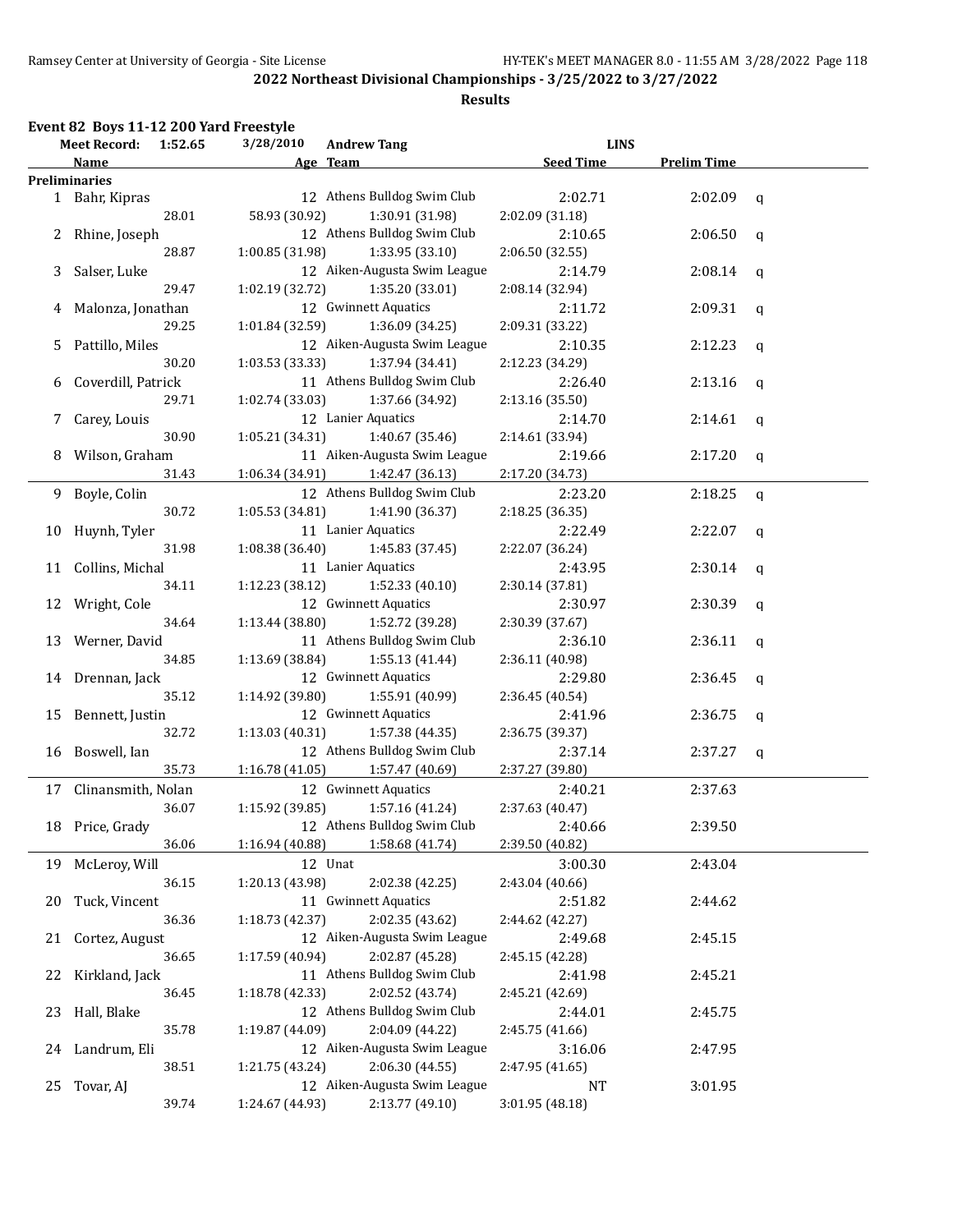**Results**

|    | <b>Name</b>       | Age Team         |                              | <b>Seed Time</b> | <b>Prelim Time</b> |
|----|-------------------|------------------|------------------------------|------------------|--------------------|
| 26 | Petersen, Jonah   |                  | 12 Aiken-Augusta Swim League | 2:59.49          | 3:02.02            |
|    | 36.12             | 1:16.95(40.83)   | 1:58.25(41.30)               | 3:02.02(1:03.77) |                    |
| 27 | McCracken, Ian    |                  | 11 Athens Bulldog Swim Club  | 3:08.02          | 3:09.41            |
|    | 39.04             | 1:27.28 (48.24)  | 2:18.45(51.17)               | 3:09.41(50.96)   |                    |
| 28 | Harris, Mark      |                  | 11 Athens Bulldog Swim Club  | NT               | 3:30.49            |
|    | 44.59             | 1:40.88 (56.29)  | 2:39.09 (58.21)              | 3:30.49(51.40)   |                    |
| 29 | Lavender, Frazier | 11               | Athens Bulldog Swim Club     | NT               | 4:03.07            |
|    | 54.33             | 1:56.78(1:02.45) | 3:03.16(1:06.38)             | 4:03.07 (59.91)  |                    |

#### **Event 83 Girls 100 Yard Breaststroke**

|                  | <b>Meet Record:</b><br>1:02.69              | 3/20/2016       | <b>Danielle DellaTorre</b>   | <b>ABSC</b>        |                    |   |
|------------------|---------------------------------------------|-----------------|------------------------------|--------------------|--------------------|---|
|                  | <b>Name</b>                                 |                 | Age Team                     | <b>Prelim Time</b> | <b>Finals Time</b> |   |
| A - Final        |                                             |                 |                              |                    |                    |   |
|                  | 1 DellaTorre, Olivia                        |                 | 18 Athens Bulldog Swim Club  | 1:06.82            | 1:02.87            |   |
|                  | 29.57                                       | 1:02.87 (33.30) |                              |                    |                    |   |
| 2                | Agcaoili, Angela                            |                 | 18 Aiken-Augusta Swim League | 1:06.20            | 1:06.02            |   |
|                  | 30.89                                       | 1:06.02 (35.13) |                              |                    |                    |   |
| 3                | Riordan, Amy                                |                 | 18 Aiken-Augusta Swim League | 1:10.27            | 1:09.22            |   |
|                  | 32.61                                       | 1:09.22 (36.61) |                              |                    |                    |   |
| 4                | Diehl, Lindsey                              |                 | 17 Gwinnett Aquatics         | 1:11.74            | 1:10.46            |   |
|                  | 32.92                                       | 1:10.46 (37.54) |                              |                    |                    |   |
| 5                | Dao, Jayla                                  |                 | 15 Lanier Aquatics           | 1:12.69            | 1:12.00            |   |
|                  | 33.19<br>1:12.00 (38.81)                    |                 |                              |                    |                    |   |
| 6                | Groves, Sophie                              |                 | 16 Aiken-Augusta Swim League | 1:13.57            | 1:12.72            |   |
|                  | 34.62                                       | 1:12.72 (38.10) |                              |                    |                    |   |
| 7                | Avelar, Nicole                              |                 | 15 Athens Bulldog Swim Club  | 1:12.14            | 1:13.21            |   |
|                  | 34.26                                       | 1:13.21 (38.95) |                              |                    |                    |   |
| 8                | McAnly, Arden                               |                 | 15 Aiken-Augusta Swim League | 1:14.08            | 1:14.05            |   |
|                  | 34.64                                       | 1:14.05 (39.41) |                              |                    |                    |   |
| <b>B</b> - Final |                                             |                 |                              |                    |                    |   |
| 9                | Hayes, Addie                                |                 | 17 Athens Bulldog Swim Club  | 1:15.05            | 1:11.82            |   |
|                  | 34.09                                       | 1:11.82 (37.73) |                              |                    |                    |   |
| 10               | Golembeski, Bailey                          |                 | 15 Aiken-Augusta Swim League | 1:14.93            | 1:12.89            |   |
|                  | 34.57                                       | 1:12.89 (38.32) |                              |                    |                    |   |
| 11               | Scull, Anna                                 |                 | 18 Summit Swimming           | 1:16.11            | 1:13.03            |   |
|                  | 34.66                                       | 1:13.03 (38.37) |                              |                    |                    |   |
| 12               | Diehl, Caitlyn                              |                 | 15 Gwinnett Aquatics         | 1:14.69            | 1:14.25            |   |
|                  | 34.77                                       | 1:14.25 (39.48) |                              |                    |                    |   |
| 13               | Cain, Makaylee                              |                 | 16 Athens Bulldog Swim Club  | 1:16.36            | 1:14.42            |   |
|                  | 34.78                                       | 1:14.42 (39.64) |                              |                    |                    |   |
| 14               | Wilkinson, Lilly                            |                 | 15 Aiken-Augusta Swim League | 1:16.81            | 1:14.48            |   |
|                  | 34.93                                       | 1:14.48 (39.55) |                              |                    |                    |   |
| 15               | West, Olivia                                |                 | 15 Lanier Aquatics           | 1:14.64            | 1:14.74            |   |
|                  | 35.10                                       | 1:14.74 (39.64) |                              |                    |                    |   |
|                  | 16 Johann, Rachel                           |                 | 17 Aiken-Augusta Swim League | 1:15.01            | 1:14.78            |   |
|                  | 35.87                                       | 1:14.78 (38.91) |                              |                    |                    |   |
|                  | <b>Event 83 Girls 100 Yard Breaststroke</b> |                 |                              |                    |                    |   |
|                  | <b>Meet Record:</b><br>1:02.69              | 3/20/2016       | <b>Danielle DellaTorre</b>   | <b>ABSC</b>        |                    |   |
|                  | Name                                        |                 | Age Team                     | <b>Seed Time</b>   | <b>Prelim Time</b> |   |
|                  | <b>Preliminaries</b>                        |                 |                              |                    |                    |   |
|                  | 1 Agcaoili, Angela                          |                 | 18 Aiken-Augusta Swim League | 1:05.97            | 1:06.20            | q |

30.88 1:06.20 (35.32)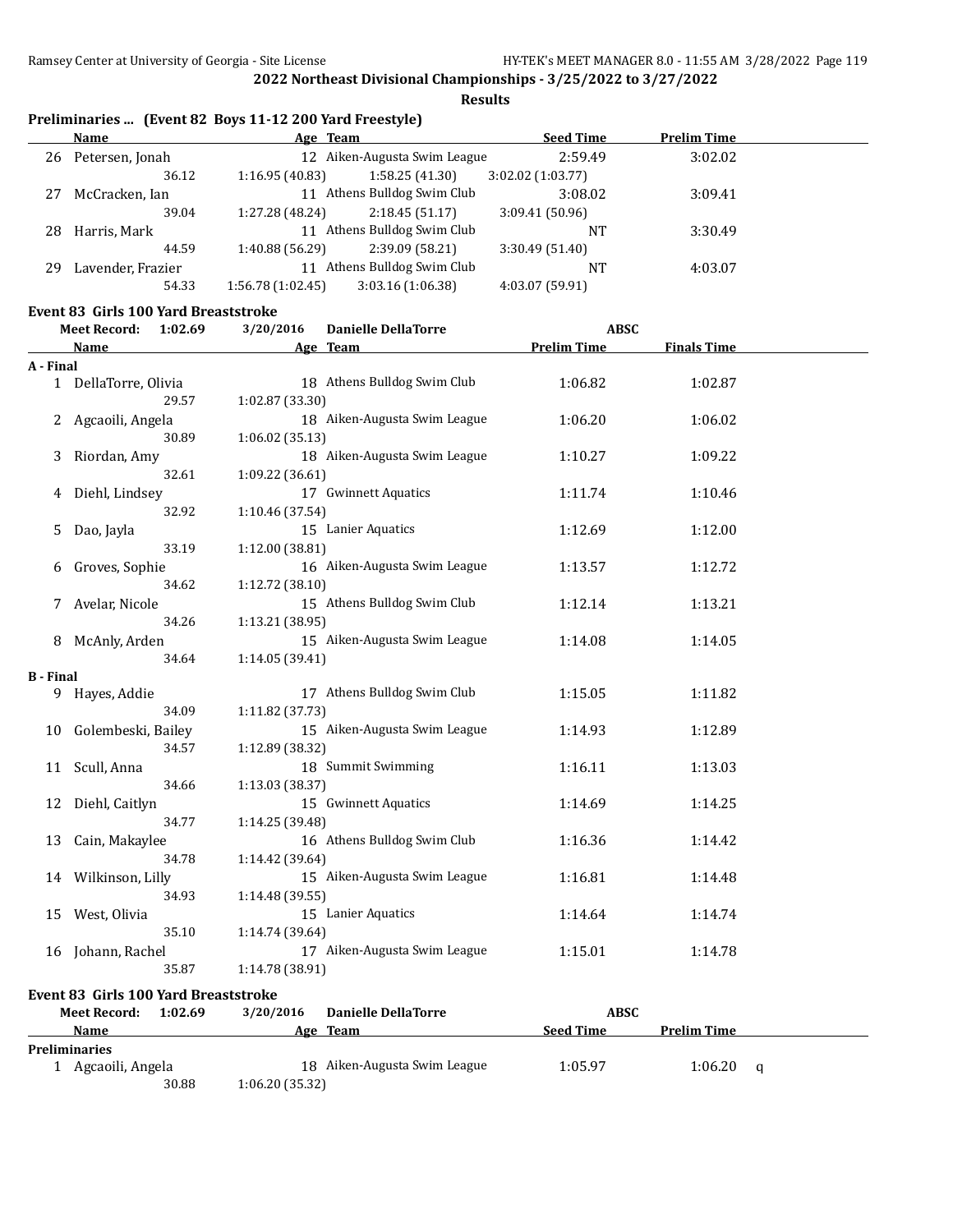|  |  |  | Preliminaries  (Event 83 Girls 100 Yard Breaststroke) |  |
|--|--|--|-------------------------------------------------------|--|
|--|--|--|-------------------------------------------------------|--|

|    | <b>Name</b>                    | Age Team                                        | <b>Seed Time</b> | <b>Prelim Time</b> |             |
|----|--------------------------------|-------------------------------------------------|------------------|--------------------|-------------|
| 2  | DellaTorre, Olivia<br>31.51    | 18 Athens Bulldog Swim Club<br>1:06.82 (35.31)  | 1:03.09          | 1:06.82            | $\mathbf q$ |
| 3  | Riordan, Amy<br>33.33          | 18 Aiken-Augusta Swim League<br>1:10.27 (36.94) | 1:10.89          | 1:10.27            | q           |
|    | Jowers, Hannah-Claire<br>33.03 | 15 Gwinnett Aquatics<br>1:11.20 (38.17)         | 1:06.68          | 1:11.20            | q           |
| 5  | Diehl, Lindsey<br>33.67        | 17 Gwinnett Aquatics<br>1:11.74 (38.07)         | 1:09.13          | 1:11.74            | q           |
| 6  | Avelar, Nicole<br>34.20        | 15 Athens Bulldog Swim Club<br>1:12.14 (37.94)  | 1:11.94          | 1:12.14            | q           |
| 7  | Dao, Jayla<br>33.67            | 15 Lanier Aquatics<br>1:12.69 (39.02)           | 1:09.11          | 1:12.69            | q           |
| 8  | Groves, Sophie<br>35.02        | 16 Aiken-Augusta Swim League<br>1:13.57 (38.55) | 1:14.00          | 1:13.57            | q           |
| 9. | McAnly, Arden<br>35.31         | 15 Aiken-Augusta Swim League<br>1:14.08 (38.77) | 1:10.86          | 1:14.08            | $\mathbf q$ |
| 10 | West, Olivia<br>35.04          | 15 Lanier Aquatics<br>1:14.64 (39.60)           | 1:14.20          | 1:14.64            | q           |
|    | 11 Diehl, Caitlyn<br>35.09     | 15 Gwinnett Aquatics<br>1:14.69 (39.60)         | 1:15.98          | 1:14.69            | q           |
| 12 | Golembeski, Bailey<br>35.15    | 15 Aiken-Augusta Swim League<br>1:14.93 (39.78) | 1:11.07          | 1:14.93            | q           |
| 13 | Johann, Rachel<br>35.82        | 17 Aiken-Augusta Swim League<br>1:15.01 (39.19) | 1:13.66          | 1:15.01            | q           |
| 14 | Hayes, Addie<br>36.03          | 17 Athens Bulldog Swim Club<br>1:15.05 (39.02)  | 1:14.18          | 1:15.05            | q           |
| 15 | Scull, Anna<br>36.13           | 18 Summit Swimming<br>1:16.11 (39.98)           | 1:16.62          | 1:16.11            | $\mathbf q$ |
| 16 | Cain, Makaylee<br>35.28        | 16 Athens Bulldog Swim Club<br>1:16.36 (41.08)  | 1:15.31          | 1:16.36            | q           |
|    | 17 Wilkinson, Lilly<br>36.11   | 15 Aiken-Augusta Swim League<br>1:16.81 (40.70) | 1:16.39          | 1:16.81            |             |
|    | 18 Ripps, Janie<br>39.24       | 15 Athens Bulldog Swim Club<br>1:20.82 (41.58)  | 1:18.44          | 1:20.82            |             |
|    | 19 Obrien, Molly<br>38.51      | 16 Walton Waves<br>1:21.36 (42.85)              | 1:26.16          | 1:21.36            |             |
|    | 20 Joiner, Jaidyn<br>38.63     | 15 Gwinnett Aquatics<br>1:21.41 (42.78)         | 1:19.96          | 1:21.41            |             |
|    | 21 Freeman, Finley<br>38.06    | 16 Athens Bulldog Swim Club<br>1:21.60 (43.54)  | 1:26.24          | 1:21.60            |             |
| 22 | Iwanski, Mayle<br>38.96        | 16 Aiken-Augusta Swim League<br>1:21.75 (42.79) | 1:28.24          | 1:21.75            |             |
| 23 | Hammond, Audrey<br>39.66       | 15 Aiken-Augusta Swim League<br>1:22.60 (42.94) | 1:18.25          | 1:22.60            |             |
| 24 | Cole, Mabry<br>39.72           | 16 Athens Bulldog Swim Club<br>1:24.53 (44.81)  | 1:23.19          | 1:24.53            |             |
| 25 | Weldon, Mella<br>40.67         | 15 Morgan County Marlins<br>1:24.70 (44.03)     | 1:24.27          | 1:24.70            |             |
| 26 | McCord, GiGi<br>39.48          | 17 Summit Swimming<br>1:24.73 (45.25)           | 1:25.11          | 1:24.73            |             |
| 27 | Smith, Liza<br>40.17           | 15 Summit Swimming<br>1:25.81 (45.64)           | 1:27.61          | 1:25.81            |             |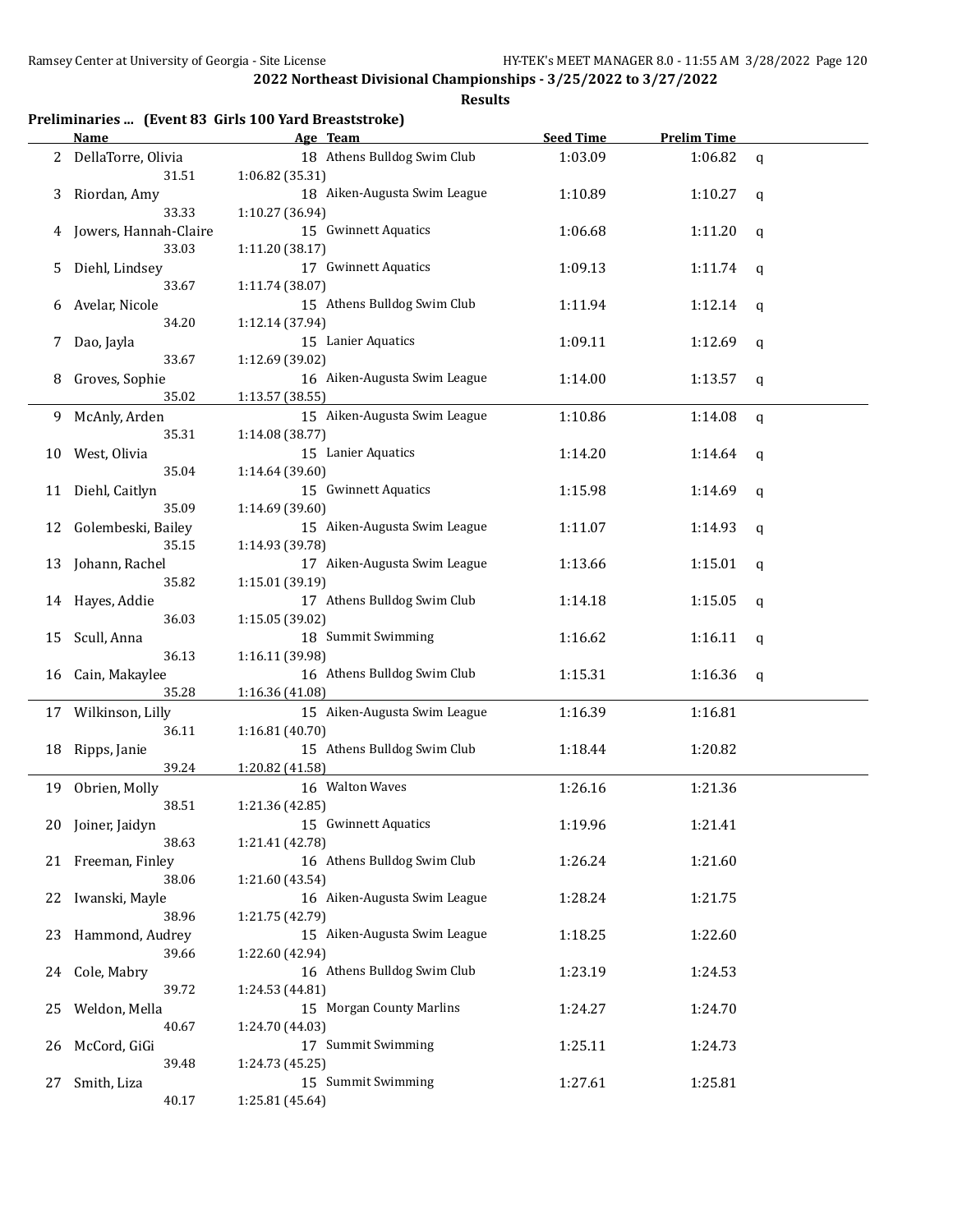$\overline{a}$ 

**2022 Northeast Divisional Championships - 3/25/2022 to 3/27/2022**

# **Results**

# **Preliminaries ... (Event 83 Girls 100 Yard Breaststroke)**

|       | Name              | Age Team                                    | <b>Seed Time</b> | <b>Prelim Time</b> |  |
|-------|-------------------|---------------------------------------------|------------------|--------------------|--|
| 28    | Thang, Mercy      | 15 Athens Bulldog Swim Club                 | <b>NT</b>        | 1:27.56            |  |
|       | 41.38             | 1:27.56 (46.18)                             |                  |                    |  |
| 29    | Smith, Olivia     | Athens Bulldog Swim Club<br>17              | 1:33.95          | 1:30.36            |  |
|       | 41.74             | 1:30.36 (48.62)                             |                  |                    |  |
| 30    | Delgado, Chelsea  | Athens Bulldog Swim Club<br>15 <sup>1</sup> | 1:50.00          | 1:37.85            |  |
|       | 44.98             | 1:37.85 (52.87)                             |                  |                    |  |
| 31    | Das, Anvesha      | 15 Athens Bulldog Swim Club                 | 1:50.00          | 1:40.73            |  |
|       | 45.87             | 1:40.73 (54.86)                             |                  |                    |  |
| 32    | Carabello, Vivian | 15 Athens Bulldog Swim Club                 | <b>NT</b>        | 1:42.33            |  |
|       | 48.83             | 1:42.33 (53.50)                             |                  |                    |  |
| 33    | Hickey, Carswell  | Athens Bulldog Swim Club<br>15              | 1:41.60          | 1:45.10            |  |
|       | 49.00             | 1:45.10(56.10)                              |                  |                    |  |
| 34    | Sniff, Rylee      | Athens Bulldog Swim Club<br>17              | 2:00.00          | 1:49.41            |  |
|       | 49.75             | 1:49.41 (59.66)                             |                  |                    |  |
| $---$ | Baker, Bella      | Lanier Aquatics<br>16                       | 1:24.52          | DQ                 |  |
|       | False start       |                                             |                  |                    |  |
|       | 38.81             | DQ (43.66)                                  |                  |                    |  |

#### **Event 84 Boys 100 Yard Breaststroke**

|                  | <b>Meet Record:</b><br>54.68 | 3/29/2015       | <b>Colin Monaghan</b>        | LA                 |                    |  |
|------------------|------------------------------|-----------------|------------------------------|--------------------|--------------------|--|
|                  | <b>Name</b>                  |                 | Age Team                     | <b>Prelim Time</b> | <b>Finals Time</b> |  |
| A - Final        |                              |                 |                              |                    |                    |  |
|                  | 1 Januzelli, Carter          |                 | 21 Athens Bulldog Swim Club  | 55.99              | 56.16              |  |
|                  | 26.19                        | 56.16 (29.97)   |                              |                    |                    |  |
|                  | Hart, Russell                |                 | 17 Gwinnett Aquatics         | 57.40              | 56.96              |  |
|                  | 27.20                        | 56.96 (29.76)   |                              |                    |                    |  |
| 3                | Zhu, Andy                    |                 | 18 Gwinnett Aquatics         | 58.06              | 58.65              |  |
|                  | 26.97                        | 58.65 (31.68)   |                              |                    |                    |  |
| 4                | Gallagher, Cal               |                 | 19 Aiken-Augusta Swim League | 59.24              | 58.77              |  |
|                  | 27.99                        | 58.77 (30.78)   |                              |                    |                    |  |
| 5                | Collins, Tyler               |                 | 18 Aiken-Augusta Swim League | 58.74              | 59.28              |  |
|                  | 27.74                        | 59.28 (31.54)   |                              |                    |                    |  |
| 6                | Askew, Thomas                |                 | 18 Athens Bulldog Swim Club  | 1:00.02            | 59.49              |  |
|                  | 28.29                        | 59.49 (31.20)   |                              |                    |                    |  |
| 7                | Cameron, Zachary             |                 | 18 Summit Swimming           | 1:00.61            | 59.61              |  |
|                  | 27.83                        | 59.61 (31.78)   |                              |                    |                    |  |
| 8                | Burch, Hudson                |                 | 16 Aiken-Augusta Swim League | 1:00.70            | 1:00.55            |  |
|                  | 28.26                        | 1:00.55 (32.29) |                              |                    |                    |  |
| <b>B</b> - Final |                              |                 |                              |                    |                    |  |
| 9                | Casey, Simon                 |                 | 17 Athens Bulldog Swim Club  | 1:00.93            | 59.52              |  |
|                  | 28.08                        | 59.52 (31.44)   |                              |                    |                    |  |
| 10               | Simmon, Graham               |                 | 17 Gwinnett Aquatics         | 1:01.11            | 1:00.04            |  |
|                  | 28.26                        | 1:00.04 (31.78) |                              |                    |                    |  |
| 11               | Inlow, Max                   |                 | 16 Gwinnett Aquatics         | 1:02.02            | 1:01.78            |  |
|                  | 29.18                        | 1:01.78 (32.60) |                              |                    |                    |  |
|                  | 12 Xiao, James               |                 | 17 Athens Bulldog Swim Club  | 1:02.04            | 1:01.89            |  |
|                  | 28.40                        | 1:01.89 (33.49) |                              |                    |                    |  |
| 13               | Xu, Jeffery                  |                 | 16 Gwinnett Aquatics         | 1:01.92            | 1:02.00            |  |
|                  | 28.95                        | 1:02.00(33.05)  |                              |                    |                    |  |
|                  | 14 Bates, Eli                |                 | 16 Athens Bulldog Swim Club  | 1:01.90            | 1:02.12            |  |
|                  | 28.81                        | 1:02.12 (33.31) |                              |                    |                    |  |
| 15               | Ackerman, Austin             |                 | 17 Athens Bulldog Swim Club  | 1:03.02            | 1:02.95            |  |
|                  | 29.30                        | 1:02.95 (33.65) |                              |                    |                    |  |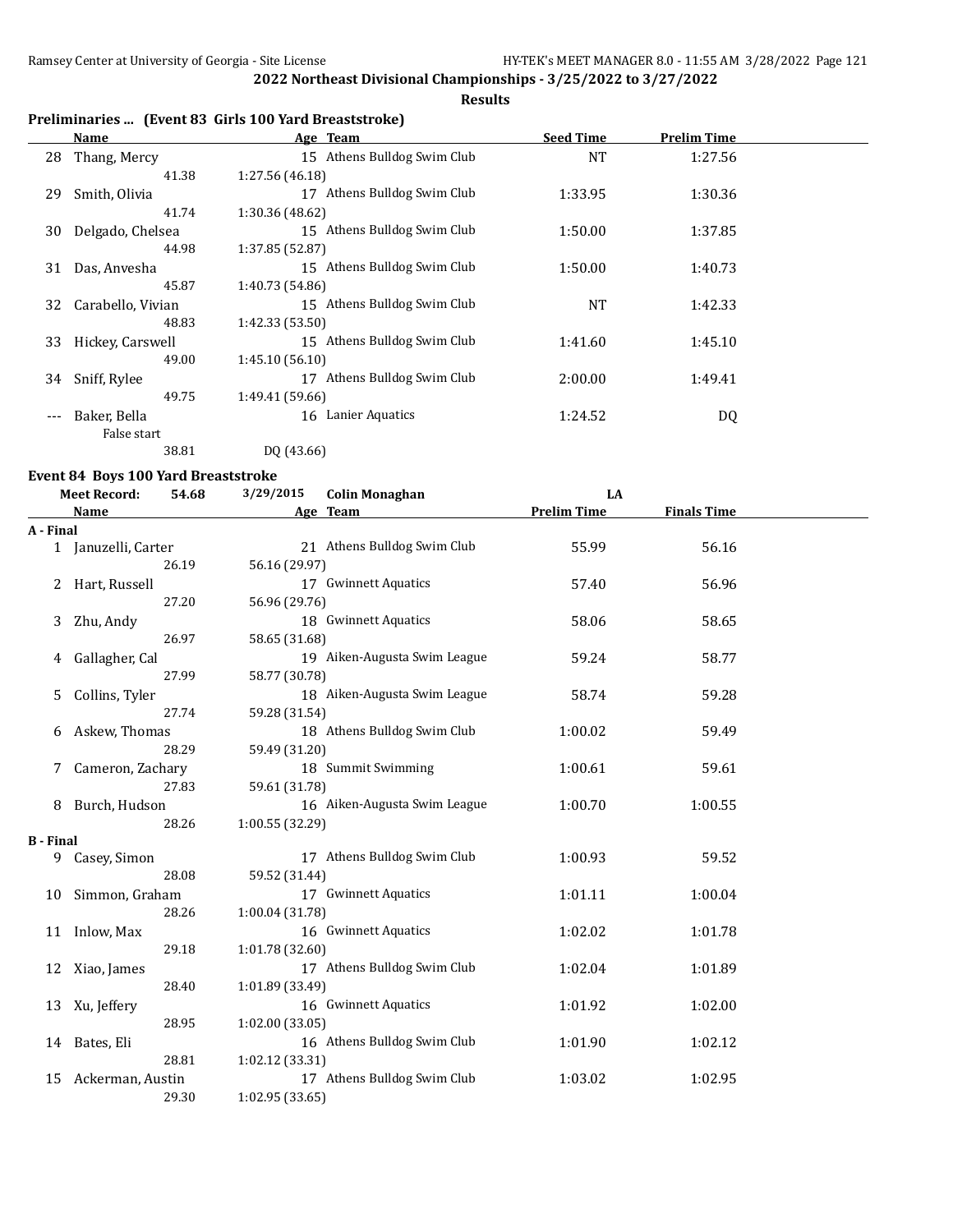|    | B - Final  (Event 84 Boys 100 Yard Breaststroke)<br>Name |       |                 | Age Team                     | <b>Prelim Time</b> | <b>Finals Time</b> |             |
|----|----------------------------------------------------------|-------|-----------------|------------------------------|--------------------|--------------------|-------------|
|    | 16 Anderson, Case                                        |       |                 | 16 Aiken-Augusta Swim League | 1:02.87            | 1:03.17            |             |
|    |                                                          | 29.76 | 1:03.17 (33.41) |                              |                    |                    |             |
|    |                                                          |       |                 |                              |                    |                    |             |
|    | <b>Event 84 Boys 100 Yard Breaststroke</b>               |       |                 |                              |                    |                    |             |
|    | <b>Meet Record:</b>                                      | 54.68 | 3/29/2015       | <b>Colin Monaghan</b>        | LA                 |                    |             |
|    | Name                                                     |       |                 | Age Team                     | <b>Seed Time</b>   | <b>Prelim Time</b> |             |
|    | <b>Preliminaries</b>                                     |       |                 |                              |                    |                    |             |
|    | 1 Januzelli, Carter                                      |       |                 | 21 Athens Bulldog Swim Club  | 55.55              | 55.99              | q           |
|    |                                                          | 26.12 | 55.99 (29.87)   |                              |                    |                    |             |
|    | 2 Hart, Russell                                          |       |                 | 17 Gwinnett Aquatics         | 57.33              | 57.40              | q           |
|    |                                                          | 27.21 | 57.40 (30.19)   |                              |                    |                    |             |
| 3  | Zhu, Andy                                                |       |                 | 18 Gwinnett Aquatics         | 57.29              | 58.06              | q           |
|    |                                                          | 27.13 | 58.06 (30.93)   |                              |                    |                    |             |
| 4  | Collins, Tyler                                           |       |                 | 18 Aiken-Augusta Swim League | 59.48              | 58.74              | q           |
|    |                                                          | 27.82 | 58.74 (30.92)   |                              |                    |                    |             |
| 5  | Gallagher, Cal                                           |       |                 | 19 Aiken-Augusta Swim League | 1:00.12            | 59.24              | q           |
|    |                                                          | 28.28 | 59.24 (30.96)   |                              |                    |                    |             |
| 6  | Askew, Thomas                                            |       |                 | 18 Athens Bulldog Swim Club  | 1:01.11            | 1:00.02            | q           |
|    |                                                          | 28.15 | 1:00.02 (31.87) |                              |                    |                    |             |
| 7  | Cameron, Zachary                                         |       |                 | 18 Summit Swimming           | 1:00.86            | 1:00.61            | q           |
|    |                                                          | 28.59 | 1:00.61 (32.02) |                              |                    |                    |             |
| 8  | Burch, Hudson                                            |       |                 | 16 Aiken-Augusta Swim League | 1:02.58            | 1:00.70            | q           |
|    |                                                          | 28.35 | 1:00.70 (32.35) |                              |                    |                    |             |
| 9  | Casey, Simon                                             |       |                 | 17 Athens Bulldog Swim Club  | 1:04.66            | 1:00.93            | $\mathbf q$ |
|    |                                                          | 28.79 | 1:00.93 (32.14) |                              |                    |                    |             |
| 10 | Simmon, Graham                                           |       |                 | 17 Gwinnett Aquatics         | 59.03              | 1:01.11            | q           |
|    |                                                          | 28.81 | 1:01.11 (32.30) |                              |                    |                    |             |
| 11 | Bates, Eli                                               |       |                 | 16 Athens Bulldog Swim Club  | 1:02.03            | 1:01.90            | q           |
|    |                                                          | 29.33 | 1:01.90 (32.57) |                              |                    |                    |             |
| 12 | Xu, Jeffery                                              |       |                 | 16 Gwinnett Aquatics         | 1:01.40            | 1:01.92            | q           |
|    |                                                          | 28.65 | 1:01.92 (33.27) |                              |                    |                    |             |
| 13 | Inlow, Max                                               |       |                 | 16 Gwinnett Aquatics         | 1:02.03            | 1:02.02            | q           |
|    |                                                          | 29.15 | 1:02.02 (32.87) |                              |                    |                    |             |
|    | 14 Xiao, James                                           |       |                 | 17 Athens Bulldog Swim Club  | 1:02.84            | 1:02.04            | q           |
|    |                                                          | 28.29 | 1:02.04(33.75)  |                              |                    |                    |             |
| 15 | Anderson, Case                                           |       |                 | 16 Aiken-Augusta Swim League | 1:04.52            | 1:02.87            | q           |
|    |                                                          | 29.34 | 1:02.87 (33.53) |                              |                    |                    |             |
| 16 | Ackerman, Austin                                         |       |                 | 17 Athens Bulldog Swim Club  | 1:03.90            | 1:03.02            | q           |
|    |                                                          | 29.59 | 1:03.02 (33.43) |                              |                    |                    |             |
| 17 | Skedsvold, Collin                                        |       |                 | 17 Aiken-Augusta Swim League | 1:01.55            | 1:03.14            |             |
|    |                                                          | 29.52 | 1:03.14 (33.62) |                              |                    |                    |             |
| 18 | Jones, Gavin                                             |       |                 | 18 Athens Bulldog Swim Club  | 1:02.15            | 1:03.35            |             |
|    |                                                          | 30.14 | 1:03.35 (33.21) |                              |                    |                    |             |
| 19 | Foggin, Will                                             |       |                 | 18 Athens Bulldog Swim Club  | 1:04.05            | 1:03.64            |             |
|    |                                                          | 30.10 | 1:03.64 (33.54) |                              |                    |                    |             |
| 20 | Duong, David                                             |       |                 | 15 Gwinnett Aquatics         | 1:02.89            | 1:03.96            |             |
|    |                                                          | 29.71 | 1:03.96 (34.25) |                              |                    |                    |             |
| 21 | Johnson, Garrett                                         |       |                 | 16 Unat                      | 1:06.35            | 1:04.59            |             |
|    |                                                          | 29.87 | 1:04.59 (34.72) |                              |                    |                    |             |
| 22 | Diaz Hernandez, Alexander                                |       |                 | 17 Gwinnett Aquatics         | 1:04.23            | 1:04.71            |             |
|    |                                                          | 30.28 | 1:04.71 (34.43) |                              |                    |                    |             |
| 23 | Adams, Brock                                             |       |                 | 17 Lanier Aquatics           | 1:05.30            | 1:05.00            |             |
|    |                                                          | 30.23 | 1:05.00 (34.77) |                              |                    |                    |             |
|    |                                                          |       |                 |                              |                    |                    |             |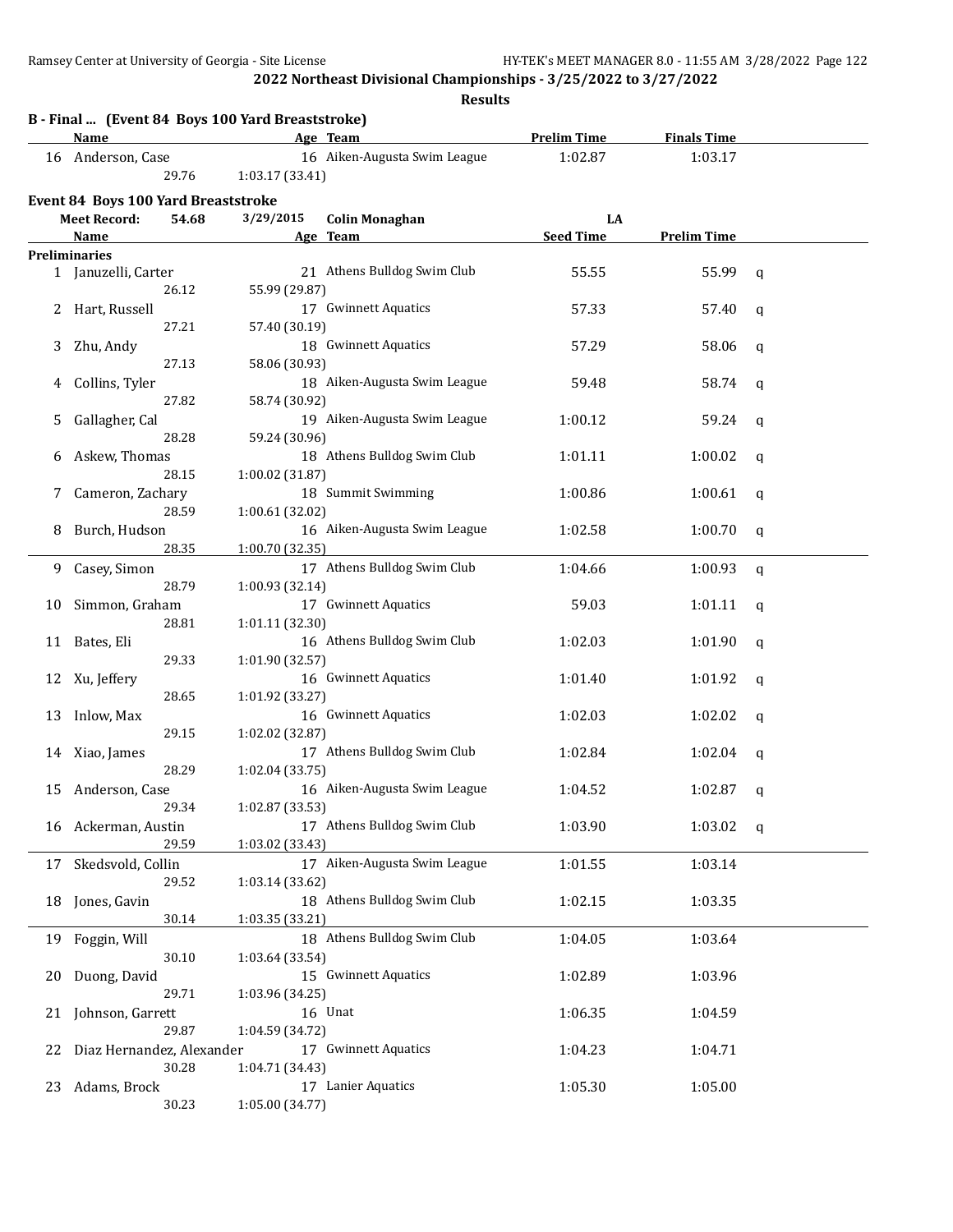| Preliminaries  (Event 84 Boys 100 Yard Breaststroke) |  |  |  |  |
|------------------------------------------------------|--|--|--|--|
|------------------------------------------------------|--|--|--|--|

|     | <b>Name</b>         | Age Team                      | <b>Seed Time</b> | <b>Prelim Time</b> |  |
|-----|---------------------|-------------------------------|------------------|--------------------|--|
|     | 24 Hailey, Brandon  | 17 Athens Bulldog Swim Club   | 1:04.00          | 1:05.11            |  |
|     | 30.53               | 1:05.11 (34.58)               |                  |                    |  |
| *25 | Platte, David       | 15 Aiken-Augusta Swim League  | 1:05.51          | 1:05.12            |  |
|     | 30.23               | 1:05.12 (34.89)               |                  |                    |  |
| *25 | Breiding, Henry     | 15 Gwinnett Aquatics          | 1:07.54          | 1:05.12            |  |
|     | 30.77               | 1:05.12 (34.35)               |                  |                    |  |
| 27  | Krosner, Sam        | 18 Athens Bulldog Swim Club   | 1:04.12          | 1:05.21            |  |
|     | 30.26               | 1:05.21 (34.95)               |                  |                    |  |
|     |                     |                               |                  |                    |  |
| 28  | Duke, Justin        | 15 Lanier Aquatics            | 1:04.36          | 1:05.73            |  |
|     | 30.29               | 1:05.73 (35.44)               |                  |                    |  |
| 29  | Leal, Tyler         | 16 Aiken-Augusta Swim League  | 1:05.91          | 1:06.06            |  |
|     | 31.12               | 1:06.06 (34.94)               |                  |                    |  |
| 30  | Sherwood, Dawson    | 16 Lanier Aquatics            | 1:07.61          | 1:06.42            |  |
|     | 31.04               | 1:06.42 (35.38)               |                  |                    |  |
| 31  | Plantamura, Nick    | 17 Aiken-Augusta Swim League  | 1:10.93          | 1:07.02            |  |
|     | 31.74               | 1:07.02 (35.28)               |                  |                    |  |
| 32  | Davis, Kyle         | 15 Lanier Aquatics            | 1:12.17          | 1:07.55            |  |
|     | 31.49               | 1:07.55 (36.06)               |                  |                    |  |
|     | 33 Hines, Will      | 17 Athens Bulldog Swim Club   | 1:17.77          | 1:07.71            |  |
|     | 32.03               | 1:07.71 (35.68)               |                  |                    |  |
|     | 34 Lin, Sean        | 15 Gwinnett Aquatics          | 1:08.30          | 1:07.76            |  |
|     | 31.60               | 1:07.76 (36.16)               |                  |                    |  |
| 35  | Xiao, Ryan          | 15 Athens Bulldog Swim Club   | 1:09.15          | 1:07.82            |  |
|     | 32.37               | 1:07.82 (35.45)               |                  |                    |  |
| 36  | Beeney, Nik         | 16 Gwinnett Aquatics          | 1:06.44          | 1:08.56            |  |
|     | 32.33               | 1:08.56 (36.23)               |                  |                    |  |
| 37  | Allen, Connor       | 17 Athens Bulldog Swim Club   | 1:11.97          | 1:09.17            |  |
|     | 31.90               | 1:09.17 (37.27)               |                  |                    |  |
| 38  | Kirkley, River      | 15 Athens Bulldog Swim Club   | 1:08.62          | 1:09.32            |  |
|     | 32.82               | 1:09.32 (36.50)               |                  |                    |  |
|     |                     |                               |                  |                    |  |
|     | 39 Plumlee, Landon  | 16 Gwinnett Aquatics          | 1:03.65          | 1:09.82            |  |
|     | 32.49               | 1:09.82 (37.33)               |                  |                    |  |
| 40  | Huang, Daniel       | 17 Athens Bulldog Swim Club   | 1:11.81          | 1:10.42            |  |
|     | 33.71               | 1:10.42 (36.71)               |                  |                    |  |
| 41  | Nelson, Pace        | 17 Lanier Aquatics            | 1:13.03          | 1:10.64            |  |
|     | 33.11               | 1:10.64 (37.53)               |                  |                    |  |
|     | 42 Frost, Charlie   | 15 Aiken-Augusta Swim League  | 1:10.03          | 1:11.04            |  |
|     | 33.14               | 1:11.04 (37.90)               |                  |                    |  |
|     | 43 Jensen, Dallin   | 17 Summit Swimming            | 1:09.72          | 1:12.00            |  |
|     | 33.96               | 1:12.00 (38.04)               |                  |                    |  |
| 44  | Hawkins, Brodie     | 15 Morgan County Marlins      | 1:18.69          | 1:14.78            |  |
|     | 35.96               | 1:14.78 (38.82)               |                  |                    |  |
| 45  | Amos, Blake         | 16 Brad Akins YMCA Barracudas | 1:25.13          | 1:15.68            |  |
|     | 35.47               | 1:15.68 (40.21)               |                  |                    |  |
| 46  | Burns, Gavin        | 15 Summit Swimming            | 1:20.00          | 1:16.53            |  |
|     | 35.38               | 1:16.53(41.15)                |                  |                    |  |
| 47  | Hall, Michael       | 15 Athens Bulldog Swim Club   | 1:17.43          | 1:16.85            |  |
|     | 34.95               | 1:16.85 (41.90)               |                  |                    |  |
| 48  | Carmack, Harrison   | 17 Athens Bulldog Swim Club   | 1:19.12          | 1:16.97            |  |
|     | 36.58               | 1:16.97 (40.39)               |                  |                    |  |
| 49  | Campillo, GianCarlo | 16 Lanier Aquatics            | 1:18.84          | 1:17.52            |  |
|     | 35.37               | 1:17.52 (42.15)               |                  |                    |  |
| 50  | Carey, William      | 15 Lanier Aquatics            | 1:16.80          | 1:17.83            |  |
|     | 37.72               | 1:17.83 (40.11)               |                  |                    |  |
|     |                     |                               |                  |                    |  |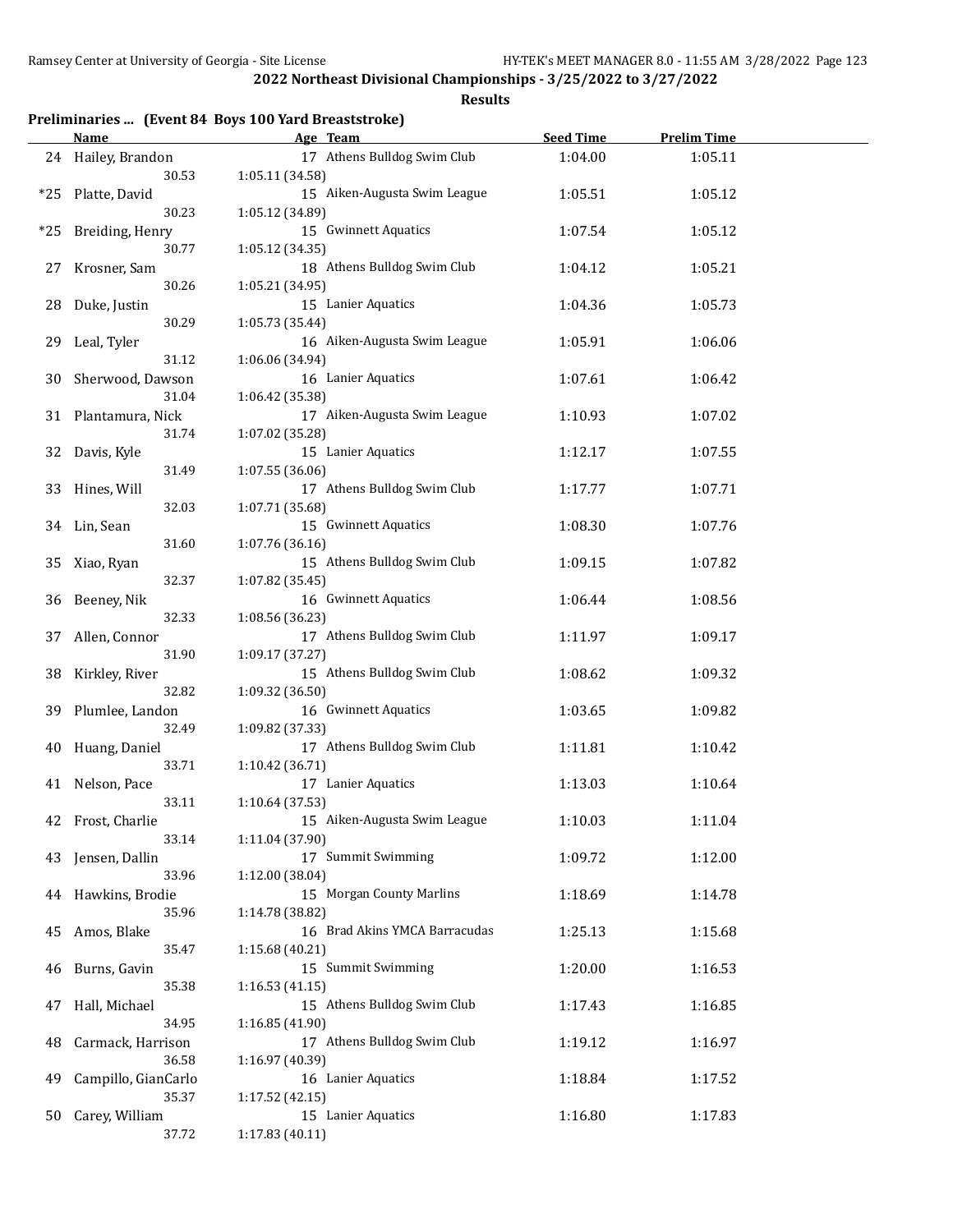**Results**

# **Preliminaries ... (Event 84 Boys 100 Yard Breaststroke)**

|    | Name               | Age Team                     | <b>Seed Time</b> | <b>Prelim Time</b> |  |
|----|--------------------|------------------------------|------------------|--------------------|--|
| 51 | Havick, Cash       | 15 Athens Bulldog Swim Club  | 1:35.00          | 1:18.35            |  |
|    | 36.88              | 1:18.35(41.47)               |                  |                    |  |
| 52 | McCluggage, Brodie | Gwinnett Aquatics<br>15      | 1:18.86          | 1:18.48            |  |
|    | 35.77              | 1:18.48 (42.71)              |                  |                    |  |
| 53 | Goodroe, Timothy   | 15 Aiken-Augusta Swim League | 1:21.47          | 1:20.52            |  |
|    | 37.67              | 1:20.52 (42.85)              |                  |                    |  |
| 54 | Choi, Daniel       | Athens Bulldog Swim Club     | 1:24.02          | 1:21.92            |  |
|    | 39.46              | 1:21.92 (42.46)              |                  |                    |  |
|    | 55 Frost, Reilly   | 16 Morgan County Marlins     | 1:26.40          | 1:24.65            |  |
|    | 39.58              | 1:24.65 (45.07)              |                  |                    |  |
| 56 | Gamlin, Sawyer     | 16 Aiken-Augusta Swim League | 1:29.45          | 1:28.35            |  |
|    | 41.81              | 1:28.35 (46.54)              |                  |                    |  |

# **Event 85 Girls 13-14 100 Yard Breaststroke**

|                  | <b>Meet Record:</b><br>1:04.68 | 3/30/2014       | <b>Danielle DellaTorre</b>     | <b>ABSC</b>        |                    |  |
|------------------|--------------------------------|-----------------|--------------------------------|--------------------|--------------------|--|
|                  | <b>Name</b>                    |                 | Age Team                       | <b>Prelim Time</b> | <b>Finals Time</b> |  |
| A - Final        |                                |                 |                                |                    |                    |  |
|                  | 1 Heppe, Sarah                 |                 | 13 Gwinnett Aquatics           | 1:12.06            | 1:11.13            |  |
|                  | 33.03                          | 1:11.13(38.10)  |                                |                    |                    |  |
| 2                | Teyner, Kailey                 |                 | 14 Athens Bulldog Swim Club    | 1:13.45            | 1:13.21            |  |
|                  | 34.77                          | 1:13.21 (38.44) |                                |                    |                    |  |
| 3                | Morris, Georgia                |                 | 14 Aiken-Augusta Swim League   | 1:13.80            | 1:14.63            |  |
|                  | 35.64                          | 1:14.63 (38.99) |                                |                    |                    |  |
| 4                | Thacker, McKenna               |                 | 13 Gwinnett Aquatics           | 1:15.98            | 1:14.67            |  |
|                  | 35.09                          | 1:14.67 (39.58) |                                |                    |                    |  |
| 5.               | Miller, Reagan                 |                 | 14 Gwinnett Aquatics           | 1:15.79            | 1:15.49            |  |
|                  | 35.20                          | 1:15.49 (40.29) |                                |                    |                    |  |
| 6                | Bold, Abby                     |                 | 14 Gwinnett Aquatics           | 1:16.43            | 1:15.78            |  |
|                  | 36.37                          | 1:15.78 (39.41) |                                |                    |                    |  |
| 7                | Davis, Morgan                  |                 | 13 Summit Swimming             | 1:15.48            | 1:16.78            |  |
|                  | 35.77                          | 1:16.78(41.01)  |                                |                    |                    |  |
| 8                | Bates, Martha                  |                 | 14 Athens Bulldog Swim Club    | 1:15.06            | 1:17.16            |  |
|                  | 36.67                          | 1:17.16 (40.49) |                                |                    |                    |  |
| <b>B</b> - Final |                                |                 |                                |                    |                    |  |
| 9                | Harper, Macy Belle             |                 | 13 Aiken-Augusta Swim League   | 1:16.72            | 1:16.46            |  |
|                  | 36.01                          | 1:16.46 (40.45) |                                |                    |                    |  |
| 10               | Cameron, Courtney              |                 | 14 Athens Bulldog Swim Club    | 1:19.53            | 1:17.36            |  |
|                  | 35.91                          | 1:17.36 (41.45) |                                |                    |                    |  |
|                  | 11 Harding, Riley              |                 | 13 Athens Bulldog Swim Club    | 1:17.90            | 1:17.46            |  |
|                  | 36.39                          | 1:17.46 (41.07) |                                |                    |                    |  |
| 12               | Bonner, Berklee                |                 | 13 Unat                        | 1:19.13            | 1:17.99            |  |
|                  | 37.76                          | 1:17.99 (40.23) |                                |                    |                    |  |
| 13               | Martin, Drew                   |                 | 13 Summer Hill Orcas Swim Club | 1:20.74            | 1:18.83            |  |
|                  | 37.53                          | 1:18.83 (41.30) |                                |                    |                    |  |
|                  | 14 Horcher, Elsa               |                 | 13 Aiken-Augusta Swim League   | 1:18.93            | 1:19.22            |  |
|                  | 37.46                          | 1:19.22 (41.76) |                                |                    |                    |  |
| 15               | Burkett, Gabby                 |                 | 14 Aiken-Augusta Swim League   | 1:23.31            | 1:21.29            |  |
|                  | 38.71                          | 1:21.29 (42.58) |                                |                    |                    |  |
| 16               | Prakash, Tanvi                 |                 | 14 Athens Bulldog Swim Club    | 1:25.53            | 1:23.86            |  |
|                  | 39.91                          | 1:23.86 (43.95) |                                |                    |                    |  |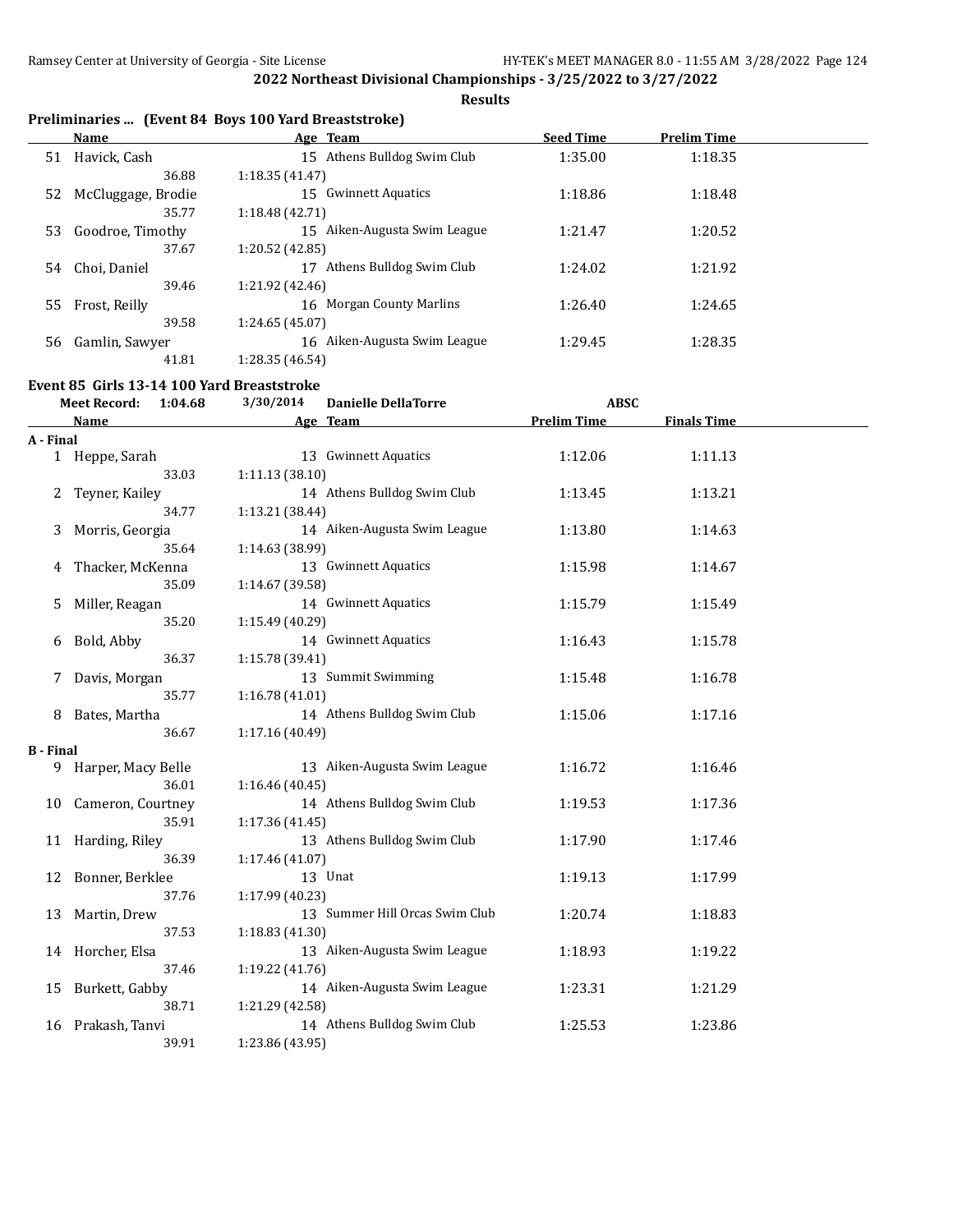|    | Event 85 Girls 13-14 100 Yard Breaststroke |         |                 |                                |                  |                    |             |
|----|--------------------------------------------|---------|-----------------|--------------------------------|------------------|--------------------|-------------|
|    | <b>Meet Record:</b>                        | 1:04.68 | 3/30/2014       | <b>Danielle DellaTorre</b>     | <b>ABSC</b>      |                    |             |
|    | Name                                       |         |                 | Age Team                       | <b>Seed Time</b> | <b>Prelim Time</b> |             |
|    | <b>Preliminaries</b>                       |         |                 |                                |                  |                    |             |
|    | 1 Heppe, Sarah                             |         |                 | 13 Gwinnett Aquatics           | 1:13.03          | 1:12.06            | q           |
|    |                                            | 33.27   | 1:12.06 (38.79) |                                |                  |                    |             |
| 2  | Teyner, Kailey                             |         |                 | 14 Athens Bulldog Swim Club    | 1:10.92          | 1:13.45            | q           |
|    |                                            | 34.76   | 1:13.45 (38.69) |                                |                  |                    |             |
| 3  | Morris, Georgia                            |         |                 | 14 Aiken-Augusta Swim League   | 1:16.71          | 1:13.80            | $\mathbf q$ |
|    |                                            | 35.11   | 1:13.80 (38.69) |                                |                  |                    |             |
| 4  | Bates, Martha                              |         |                 | 14 Athens Bulldog Swim Club    | 1:13.55          | 1:15.06            | q           |
|    |                                            | 36.10   | 1:15.06 (38.96) |                                |                  |                    |             |
| 5  | Davis, Morgan                              |         |                 | 13 Summit Swimming             | 1:14.32          | 1:15.48            | q           |
|    |                                            | 35.70   | 1:15.48 (39.78) |                                |                  |                    |             |
| 6  | Miller, Reagan                             |         |                 | 14 Gwinnett Aquatics           | 1:15.27          | 1:15.79            | q           |
|    |                                            | 35.20   | 1:15.79 (40.59) |                                |                  |                    |             |
| 7  | Thacker, McKenna                           |         |                 | 13 Gwinnett Aquatics           | 1:14.96          | 1:15.98            | $\mathbf q$ |
|    |                                            | 34.91   | 1:15.98 (41.07) |                                |                  |                    |             |
| 8  | Bold, Abby                                 |         |                 | 14 Gwinnett Aquatics           | 1:16.97          | 1:16.43            | q           |
|    |                                            | 36.24   | 1:16.43 (40.19) |                                |                  |                    |             |
| 9. | Harper, Macy Belle                         |         |                 | 13 Aiken-Augusta Swim League   | 1:14.84          | 1:16.72            | $\mathbf q$ |
|    |                                            | 36.64   | 1:16.72 (40.08) |                                |                  |                    |             |
| 10 | Harding, Riley                             |         |                 | 13 Athens Bulldog Swim Club    | 1:18.09          | 1:17.90            | q           |
|    |                                            | 36.70   | 1:17.90 (41.20) |                                |                  |                    |             |
| 11 | Horcher, Elsa                              |         |                 | 13 Aiken-Augusta Swim League   | 1:20.68          | 1:18.93            | q           |
|    |                                            | 37.90   | 1:18.93 (41.03) |                                |                  |                    |             |
| 12 | Bonner, Berklee                            |         |                 | 13 Unat                        | 1:18.68          | 1:19.13            | q           |
|    |                                            | 37.09   | 1:19.13 (42.04) |                                |                  |                    |             |
| 13 | Cameron, Courtney                          |         |                 | 14 Athens Bulldog Swim Club    | 1:18.60          | 1:19.53            | q           |
|    |                                            | 36.62   | 1:19.53 (42.91) |                                |                  |                    |             |
| 14 | Martin, Drew                               |         |                 | 13 Summer Hill Orcas Swim Club | 1:19.63          | 1:20.74            | q           |
|    |                                            | 37.59   | 1:20.74 (43.15) |                                |                  |                    |             |
| 15 | Burkett, Gabby                             |         |                 | 14 Aiken-Augusta Swim League   | 1:24.03          | 1:23.31            | q           |
|    |                                            | 39.56   | 1:23.31 (43.75) |                                |                  |                    |             |
| 16 | Prince, Caroline                           |         |                 | 14 Athens Bulldog Swim Club    | 1:26.18          | 1:24.08            | q           |
|    |                                            | 39.50   | 1:24.08 (44.58) |                                |                  |                    |             |
| 17 | Carter, Bria                               |         |                 | 13 Lanier Aquatics             | 1:24.05          | 1:24.15            |             |
|    |                                            | 39.11   | 1:24.15 (45.04) |                                |                  |                    |             |
|    | 18 Prakash, Tanvi                          |         |                 | 14 Athens Bulldog Swim Club    | 1:25.45          | 1:25.53            |             |
|    |                                            | 41.17   | 1:25.53 (44.36) |                                |                  |                    |             |
| 19 | Smith, Lynnette                            |         |                 | 14 Athens Bulldog Swim Club    | 1:26.89          | 1:27.06            |             |
|    |                                            | 40.74   | 1:27.06 (46.32) |                                |                  |                    |             |
| 20 | Ayala Hernandez, Alessandra                |         |                 | 13 Athens Bulldog Swim Club    | 1:31.68          | 1:27.62            |             |
|    |                                            | 42.75   | 1:27.62 (44.87) |                                |                  |                    |             |
| 21 | Mahaffey, Marissa                          |         |                 | 13 Brad Akins YMCA Barracudas  | 1:22.84          | 1:28.83            |             |
|    |                                            | 41.77   | 1:28.83 (47.06) |                                |                  |                    |             |
| 22 | Cochran, Savannah                          |         |                 | 13 Athens Bulldog Swim Club    | 1:42.39          | 1:29.19            |             |
|    |                                            | 43.84   | 1:29.19 (45.35) |                                |                  |                    |             |
| 23 | Frey, Emma                                 |         |                 | 13 Aiken-Augusta Swim League   | 1:31.25          | 1:29.54            |             |
|    |                                            | 42.69   | 1:29.54 (46.85) |                                |                  |                    |             |
| 24 | Nelson, Isabella                           |         |                 | 14 Athens Bulldog Swim Club    | 1:29.05          | 1:30.37            |             |
|    |                                            | 42.96   | 1:30.37 (47.41) |                                |                  |                    |             |
| 25 | Ponder, Keziah                             |         |                 | 14 Gwinnett Aquatics           | 1:37.82          | 1:30.63            |             |
|    |                                            | 43.01   | 1:30.63 (47.62) |                                |                  |                    |             |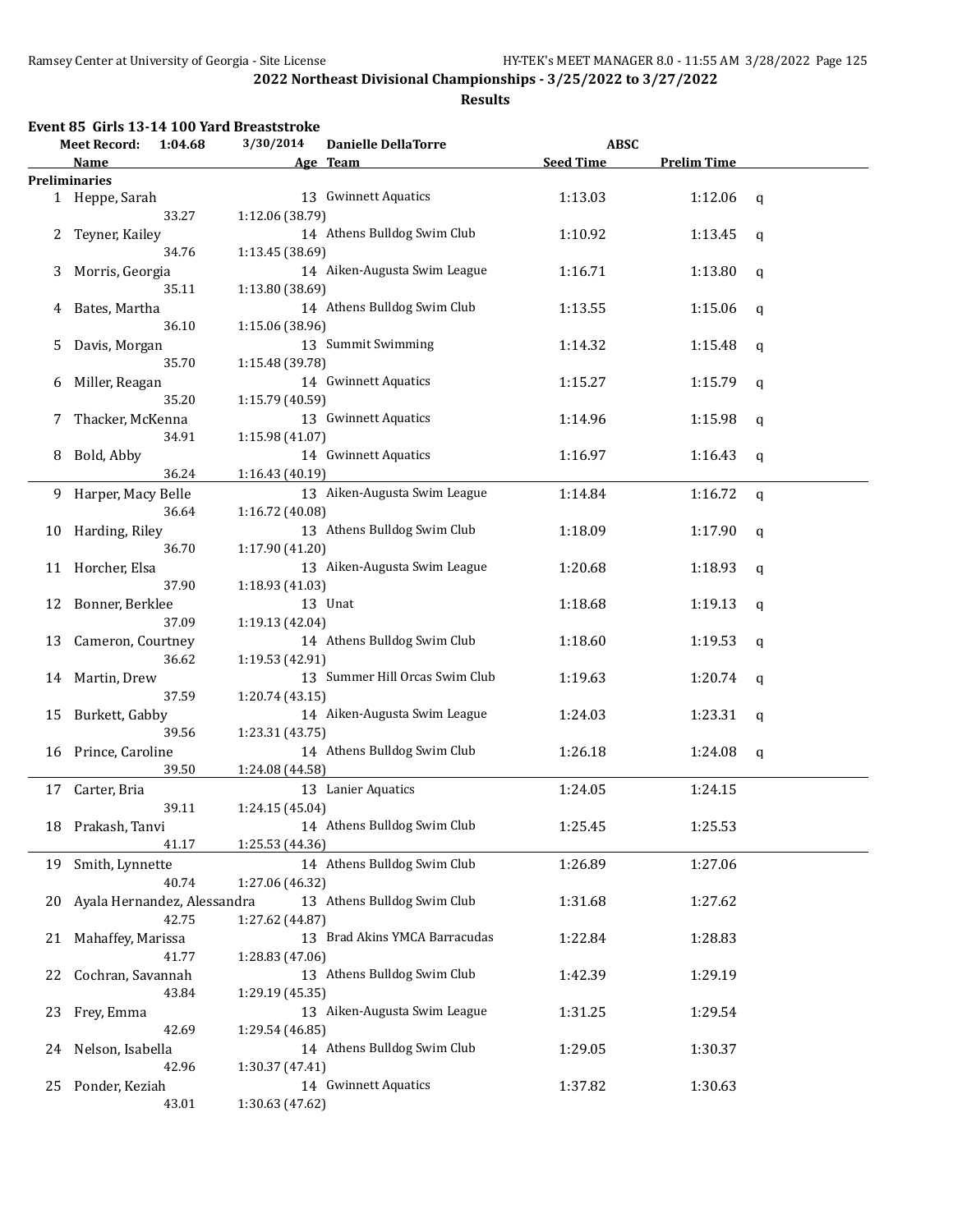**Results**

# **Preliminaries ... (Event 85 Girls 13-14 100 Yard Breaststroke)**

|    | <b>Name</b>              | Age Team                      | <b>Seed Time</b> | <b>Prelim Time</b> |  |
|----|--------------------------|-------------------------------|------------------|--------------------|--|
|    | 26 Hobbs, Sophierose     | 14 Athens Bulldog Swim Club   | 1:26.15          | 1:31.16            |  |
|    | 43.45                    | 1:31.16 (47.71)               |                  |                    |  |
| 27 | Holderfield, Carly       | 14 Lanier Aquatics            | 1:33.89          | 1:31.24            |  |
|    | 42.74                    | 1:31.24 (48.50)               |                  |                    |  |
| 28 | Zinn, Amanda             | 14 Aiken-Augusta Swim League  | 1:33.05          | 1:31.25            |  |
|    | 42.81                    | 1:31.25 (48.44)               |                  |                    |  |
| 29 | Frey, Issy               | 13 Aiken-Augusta Swim League  | <b>NT</b>        | 1:34.73            |  |
|    | 44.58                    | 1:34.73 (50.15)               |                  |                    |  |
| 30 | Collins, Oliwia          | 14 Lanier Aquatics            | 1:35.03          | 1:36.17            |  |
|    | 44.30                    | 1:36.17 (51.87)               |                  |                    |  |
| 31 | Xiao, Rayna              | 14 Athens Bulldog Swim Club   | 1:36.82          | 1:37.08            |  |
|    | 44.74                    | 1:37.08 (52.34)               |                  |                    |  |
| 32 | Uptagrafft, Natalie      | 13 Athens Bulldog Swim Club   | 1:42.70          | 1:39.76            |  |
|    | 47.28                    | 1:39.76 (52.48)               |                  |                    |  |
| 33 | Stamper, Kayce           | 13 Morgan County Marlins      | 1:41.85          | 1:40.14            |  |
|    | 47.04                    | 1:40.14 (53.10)               |                  |                    |  |
| 34 | Slinde, Ali              | 14 Lanier Aquatics            | 1:41.41          | 1:40.69            |  |
|    | 46.79                    | 1:40.69 (53.90)               |                  |                    |  |
| 35 | Bebin Blackwell, Caitlyn | 14 Athens Bulldog Swim Club   | 1:39.44          | 1:43.61            |  |
|    | 48.44                    | 1:43.61(55.17)                |                  |                    |  |
| 36 | Shaffer, Marleighna      | 13 Athens Bulldog Swim Club   | 1:45.19          | 1:46.31            |  |
|    | 51.96                    | 1:46.31 (54.35)               |                  |                    |  |
| 37 | Konzelmann, Carly        | 13 Lanier Aquatics            | 1:50.00          | 1:46.42            |  |
|    | 51.03                    | 1:46.42 (55.39)               |                  |                    |  |
| 38 | Kuykendall, Ainsley      | 13 Aiken-Augusta Swim League  | 1:49.34          | 1:47.34            |  |
|    | 51.83                    | 1:47.34 (55.51)               |                  |                    |  |
| 39 | Johnson, Mary Elizabeth  | 13 Brad Akins YMCA Barracudas | 1:51.81          | 1:47.39            |  |
|    | 50.90                    | 1:47.39 (56.49)               |                  |                    |  |
| 40 | Schueneman, Caden        | 13 Morgan County Marlins      | 1:45.10          | 1:50.11            |  |
|    | 52.84                    | 1:50.11(57.27)                |                  |                    |  |
| 41 | Quintana, Selena         | 14 Summit Swimming            | 1:45.69          | 1:53.01            |  |
|    | 50.84                    | 1:53.01(1:02.17)              |                  |                    |  |
| 42 | Fields, Amber            | 13 Summit Swimming            | 2:07.26          | 1:55.37            |  |
|    | 55.12                    | 1:55.37(1:00.25)              |                  |                    |  |
|    | McCoy, Mary              | 13 Aiken-Augusta Swim League  | <b>NT</b>        | DQ                 |  |
|    | Other                    |                               |                  |                    |  |
|    | 47.93                    | DQ (53.16)                    |                  |                    |  |

# **Event 86 Boys 13-14 100 Yard Breaststroke**

| 1:00.91<br><b>Meet Record:</b> |                   | 3/29/2015<br><b>Mike Jeschke</b> | <b>ASL</b>         |                    |  |
|--------------------------------|-------------------|----------------------------------|--------------------|--------------------|--|
|                                | <b>Name</b>       | Age Team                         | <b>Prelim Time</b> | <b>Finals Time</b> |  |
| A - Final                      |                   |                                  |                    |                    |  |
|                                | Koch, Christopher | Athens Bulldog Swim Club<br>13   | 1:07.83            | 1:04.07            |  |
|                                | 29.80             | 1:04.07 (34.27)                  |                    |                    |  |
|                                | Salser, Ethan     | 14 Aiken-Augusta Swim League     | 1:08.89            | 1:07.41            |  |
|                                | 32.04             | 1:07.41 (35.37)                  |                    |                    |  |
| 3                              | Dao, Jonathan     | Lanier Aquatics<br>13            | 1:11.19            | 1:08.42            |  |
|                                | 32.34             | 1:08.42 (36.08)                  |                    |                    |  |
| 4                              | Stanton, Collier  | <b>Gwinnett Aquatics</b><br>13   | 1:11.72            | 1:08.97            |  |
|                                | 33.14             | 1:08.97 (35.83)                  |                    |                    |  |
| 5.                             | Phillips, Luke    | 14 Athens Bulldog Swim Club      | 1:11.40            | 1:09.23            |  |
|                                | 33.29             | 1:09.23 (35.94)                  |                    |                    |  |
| 6                              | Sheridan, Cayden  | Lanier Aquatics<br>13            | 1:11.42            | 1:09.73            |  |
|                                | 32.71             | 1:09.73 (37.02)                  |                    |                    |  |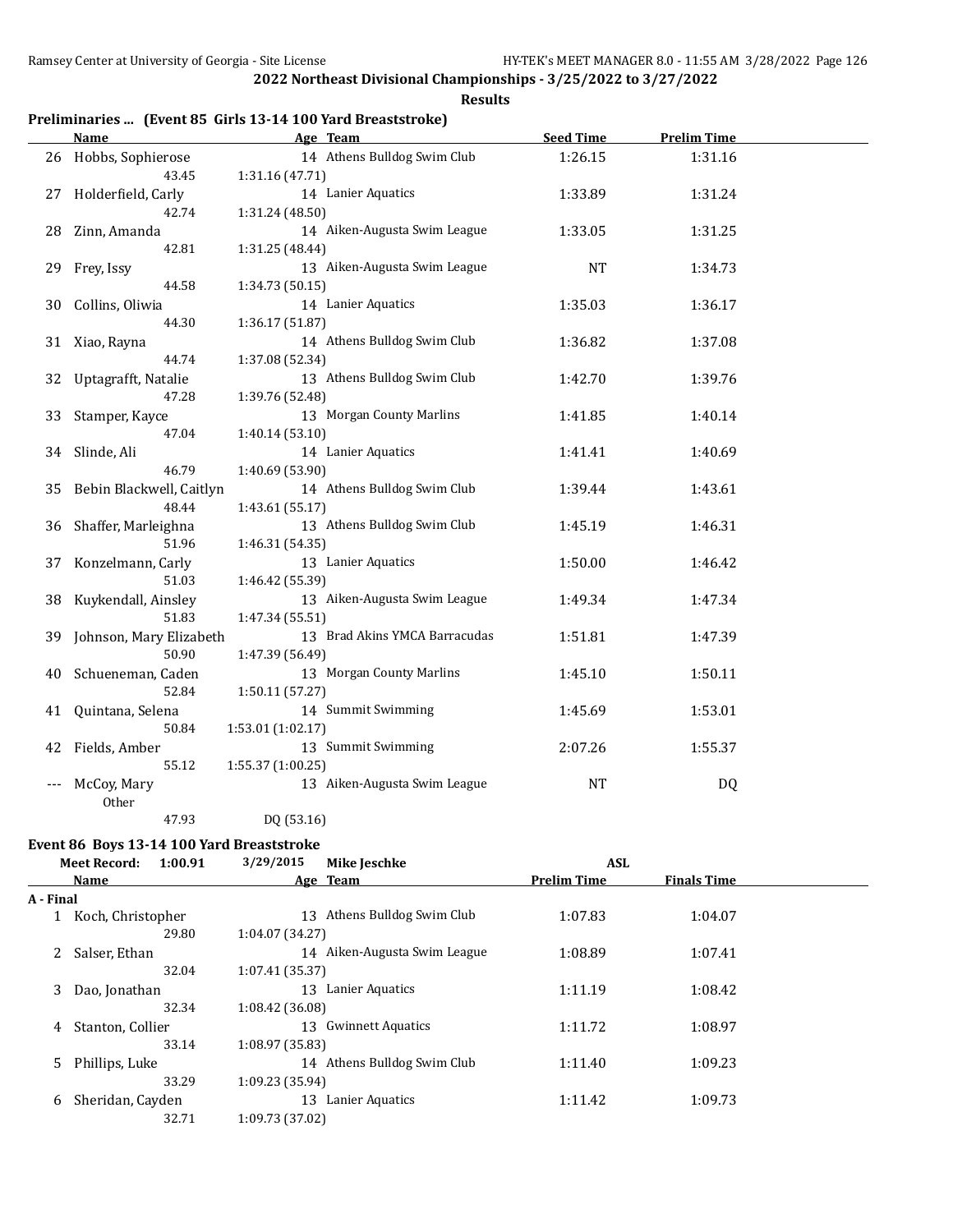34.06 1:11.72 (37.66)

34.13 1:13.56 (39.43)

35.48 1:14.49 (39.01)

36.40 1:16.30 (39.90)

35.69 1:16.52 (40.83)

36.36 1:17.52 (41.16)

35.84 1:15.86 (40.02)

**2022 Northeast Divisional Championships - 3/25/2022 to 3/27/2022**

**Results**

|                  | Name                                      | A - Final  (Event 86 Boys 13-14 100 Yard Breaststroke)<br>Age Team | <b>Prelim Time</b> | <b>Finals Time</b> |             |
|------------------|-------------------------------------------|--------------------------------------------------------------------|--------------------|--------------------|-------------|
|                  | 7 Jokulis, Matias                         | 13 Aiken-Augusta Swim League                                       | 1:10.05            | 1:10.44            |             |
|                  | 33.10                                     | 1:10.44 (37.34)                                                    |                    |                    |             |
| 8                | Wall, Jeff                                | 14 Lanier Aquatics                                                 | 1:13.56            | 1:12.65            |             |
|                  | 33.71                                     | 1:12.65 (38.94)                                                    |                    |                    |             |
| <b>B</b> - Final |                                           |                                                                    |                    |                    |             |
|                  | 9 Armel, Lyle                             | 14 Athens Bulldog Swim Club                                        | 1:15.86            | 1:14.66            |             |
|                  | 35.60                                     | 1:14.66 (39.06)                                                    |                    |                    |             |
|                  | 10 Wallace, Jaxson                        | 14 Athens Bulldog Swim Club                                        | 1:17.83            | 1:14.82            |             |
|                  | 35.40                                     | 1:14.82 (39.42)                                                    |                    |                    |             |
|                  | 11 Wang, Jimmy                            | 13 Gwinnett Aquatics                                               | 1:17.52            | 1:14.88            |             |
|                  | 34.65                                     | 1:14.88 (40.23)                                                    |                    |                    |             |
|                  | 12 Hall, William                          | 14 Athens Bulldog Swim Club                                        | 1:16.30            | 1:15.01            |             |
|                  | 35.39                                     | 1:15.01 (39.62)                                                    |                    |                    |             |
| 13               | Bennett, SteveMichael                     | 14 Gwinnett Aquatics                                               | 1:16.52            | 1:16.17            |             |
|                  | 35.24                                     | 1:16.17 (40.93)                                                    |                    |                    |             |
|                  | 14 Brown, Thomas                          | 13 Athens Bulldog Swim Club                                        | 1:18.65            | 1:18.12            |             |
|                  | 37.30                                     | 1:18.12 (40.82)                                                    |                    |                    |             |
| 15               | Severtson, Collin                         | 13 Unattached Summit                                               | 1:18.54            | 1:18.27            |             |
|                  | 37.52                                     | 1:18.27 (40.75)                                                    |                    |                    |             |
|                  | 16 Karumbaiah, Nakul                      | 13 Athens Bulldog Swim Club                                        | 1:14.49            | 1:18.83            |             |
|                  | 35.86                                     | 1:18.83 (42.97)                                                    |                    |                    |             |
|                  | Event 86 Boys 13-14 100 Yard Breaststroke |                                                                    |                    |                    |             |
|                  | <b>Meet Record:</b><br>1:00.91            | 3/29/2015<br><b>Mike Jeschke</b>                                   | <b>ASL</b>         |                    |             |
|                  | Name                                      | Age Team                                                           | <b>Seed Time</b>   | <b>Prelim Time</b> |             |
|                  | <b>Preliminaries</b>                      |                                                                    |                    |                    |             |
|                  | 1 Koch, Christopher                       | 13 Athens Bulldog Swim Club                                        | 1:06.03            | 1:07.83            | $\mathbf q$ |
|                  | 31.65                                     | 1:07.83(36.18)                                                     |                    |                    |             |
|                  | Salser, Ethan                             | 14 Aiken-Augusta Swim League                                       | 1:10.03            | 1:08.89            | q           |
|                  | 32.44                                     | 1:08.89 (36.45)                                                    |                    |                    |             |
| 3                | Jokulis, Matias                           | 13 Aiken-Augusta Swim League                                       | 1:22.41            | 1:10.05            | q           |
|                  | 33.16                                     | 1:10.05 (36.89)                                                    |                    |                    |             |
| 4                | Dao, Jonathan                             | 13 Lanier Aquatics                                                 | 1:11.49            | 1:11.19            | q           |
|                  | 33.84                                     | 1:11.19 (37.35)                                                    |                    |                    |             |
| 5                | Phillips, Luke                            | 14 Athens Bulldog Swim Club                                        | 1:11.14            | 1:11.40            | $\mathbf q$ |
|                  | 34.57                                     | 1:11.40 (36.83)                                                    |                    |                    |             |
| 6                | Sheridan, Cayden                          | 13 Lanier Aquatics                                                 | 1:10.75            | 1:11.42            | $\mathbf q$ |
|                  | 33.83                                     | 1:11.42 (37.59)<br>13 Gwinnett Aquatics                            |                    |                    |             |
| 7                | Stanton, Collier                          |                                                                    | 1:11.96            | 1:11.72            | q           |

8 Wall, Jeff 14 Lanier Aquatics 1:16.30 1:13.56 q

9 Karumbaiah, Nakul 13 Athens Bulldog Swim Club 1:17.88 1:14.49 q

10 Armel, Lyle 14 Athens Bulldog Swim Club 1:20.11 1:15.86 q<br>35.84 1:15.86 (40.02)

11 Hall, William 14 Athens Bulldog Swim Club 1:20.41 1:16.30 q

12 Bennett, SteveMichael 14 Gwinnett Aquatics 1:17.15 1:16.52 q

13 Wang, Jimmy 13 Gwinnett Aquatics 1:17.55 1:17.52 q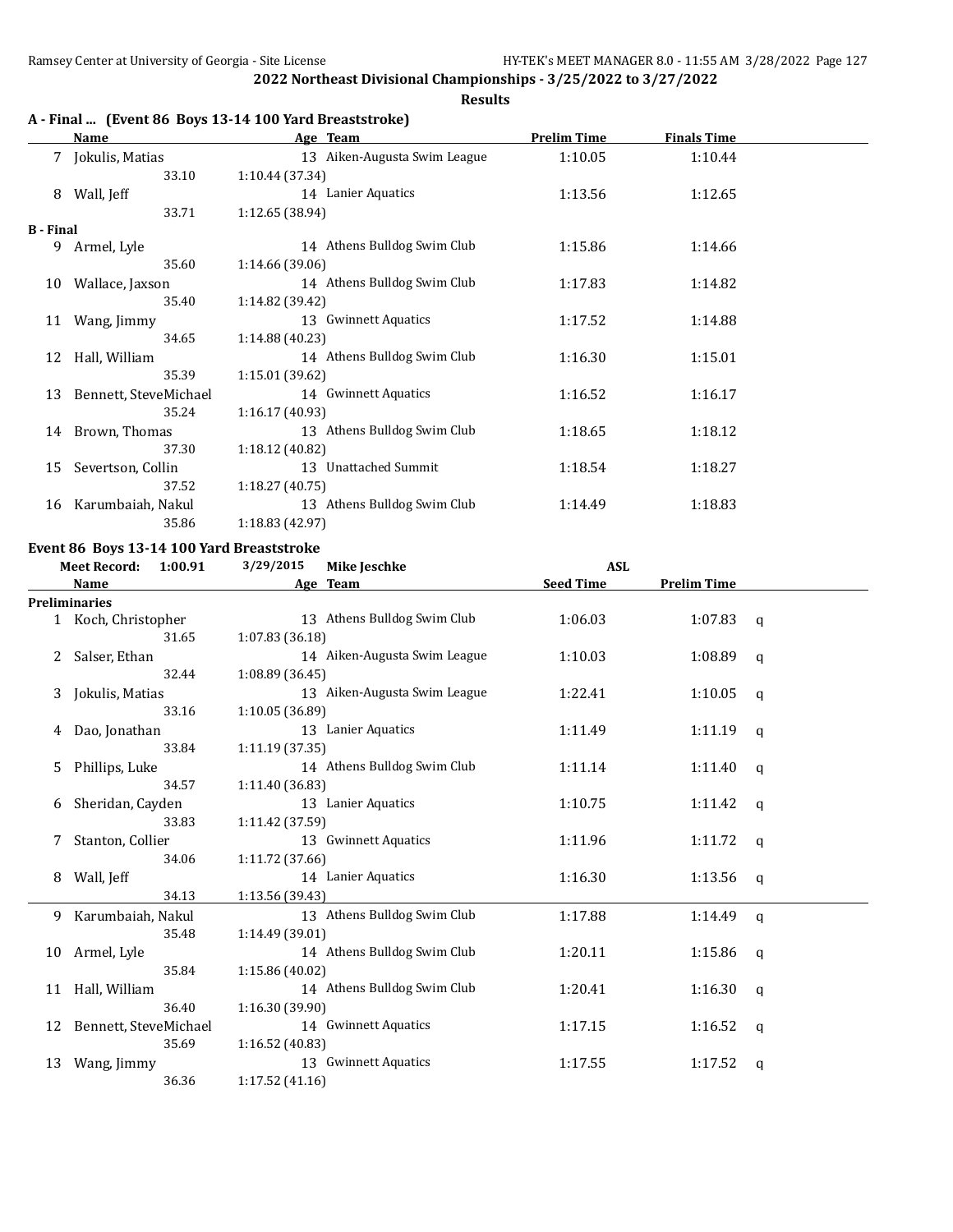|    | Name                  | Age Team                      | <b>Seed Time</b> | <b>Prelim Time</b> |              |
|----|-----------------------|-------------------------------|------------------|--------------------|--------------|
|    | 14 Wallace, Jaxson    | 14 Athens Bulldog Swim Club   | 1:18.75          | 1:17.83 $q$        |              |
|    | 36.18                 | 1:17.83(41.65)                |                  |                    |              |
|    | 15 Severtson, Collin  | 13 Unattached Summit          | 1:20.87          | 1:18.54            | q            |
|    | 37.91                 | 1:18.54 (40.63)               |                  |                    |              |
|    | 16 Brown, Thomas      | 13 Athens Bulldog Swim Club   | 1:18.77          | 1:18.65            | $\mathbf{q}$ |
|    | 37.00                 | 1:18.65(41.65)                |                  |                    |              |
|    | 17 Kannan, Shaan      | 14 Athens Bulldog Swim Club   | 1:19.43          | 1:18.66            |              |
|    | 36.58                 | 1:18.66 (42.08)               |                  |                    |              |
|    | 18 Williams, Nick     | 13 Aiken-Augusta Swim League  | 1:15.66          | 1:18.67            |              |
|    | 37.24                 | 1:18.67 (41.43)               |                  |                    |              |
|    | 19 Colleran, Daniel   | 13 Aiken-Augusta Swim League  | 1:27.73          | 1:21.12            |              |
|    | 38.09                 | 1:21.12 (43.03)               |                  |                    |              |
|    | 20 Parker, Justice    | 13 Gwinnett Aquatics          | <b>NT</b>        | 1:27.20            |              |
|    | 40.38                 | 1:27.20 (46.82)               |                  |                    |              |
|    | 21 Alhmoud, Karam     | 14 Gwinnett Aquatics          | 1:28.69          | 1:27.41            |              |
|    | 40.59                 | 1:27.41 (46.82)               |                  |                    |              |
|    | 22 Graff, Charlie     | 13 Athens Bulldog Swim Club   | 1:29.34          | 1:29.44            |              |
|    | 43.36                 | 1:29.44 (46.08)               |                  |                    |              |
| 23 | Anderson, Ethan       | 14 Athens Bulldog Swim Club   | 1:32.18          | 1:30.23            |              |
|    | 42.47                 | 1:30.23 (47.76)               |                  |                    |              |
|    | 24 Strickland, Samuel | 13 Brad Akins YMCA Barracudas | 1:35.05          | 1:30.90            |              |
|    | 43.39                 | 1:30.90 (47.51)               |                  |                    |              |
| 25 | Balducci, Henry       | 14 Aiken-Augusta Swim League  | 1:35.66          | 1:36.96            |              |
|    | 45.83                 | 1:36.96 (51.13)               |                  |                    |              |
|    | 26 McGahee, Hudson    | 13 Athens Bulldog Swim Club   | <b>NT</b>        | 1:39.18            |              |
|    | 45.15                 | 1:39.18 (54.03)               |                  |                    |              |
| 27 | Wendel, Chase         | 13 Lanier Aquatics            | 1:41.91          | 1:41.63            |              |
|    | 47.14                 | 1:41.63 (54.49)               |                  |                    |              |
| 28 | Saye, Brandon         | 13 Gwinnett Aquatics          | 1:52.80          | 1:54.84            |              |
|    | 54.69                 | 1:54.84 (1:00.15)             |                  |                    |              |

# **Event 87 Girls 11-12 50 Yard Breaststroke**

|                  | <b>Meet Record:</b><br>32.35 | 3/27/2009 | Aja E. Malone               | <b>TWS</b>         |                    |  |
|------------------|------------------------------|-----------|-----------------------------|--------------------|--------------------|--|
|                  | Name                         |           | Age Team                    | <b>Prelim Time</b> | <b>Finals Time</b> |  |
| A - Final        |                              |           |                             |                    |                    |  |
|                  | Hawk, Blakely                | 11        | Athens Bulldog Swim Club    | 36.69              | 34.75              |  |
| 2                | McCowin, Amina               | 11        | Aiken-Augusta Swim League   | 35.64              | 34.90              |  |
| 3                | Blaszczak, Gabby             | 12        | Aiken-Augusta Swim League   | 38.26              | 36.88              |  |
| 4                | Nimmo, Karoline              | 11        | Unat                        | 37.55              | 37.21              |  |
| 5                | Gober, Peyton                | 11        | Brad Akins YMCA Barracudas  | 38.64              | 38.40              |  |
| 6                | Williams, Grace              | 11        | Aiken-Augusta Swim League   | 38.56              | 38.91              |  |
|                  | Dennison, Kitty              | 12        | Athens Bulldog Swim Club    | 39.80              | 39.27              |  |
| 8                | Martin, Clara                | 12        | Aiken-Augusta Swim League   | 41.75              | 40.56              |  |
| <b>B</b> - Final |                              |           |                             |                    |                    |  |
| 9                | Ash, Edie                    | 11        | Athens Bulldog Swim Club    | 41.83              | 39.91              |  |
| 10               | Rigsby, Elizabeth            | 11        | Aiken-Augusta Swim League   | 43.67              | 40.85              |  |
| 11               | Hardy, Emily                 | 11        | <b>Gwinnett Aquatics</b>    | 41.77              | 41.11              |  |
| 12               | Moulder, Vivian              | 12        | <b>Gwinnett Aquatics</b>    | 43.07              | 42.40              |  |
| 13               | Krall, Emily                 | 11        | <b>Gwinnett Aquatics</b>    | 42.78              | 42.57              |  |
| 14               | Aguilar, Briana              | 12        | Lanier Aquatics             | 42.42              | 42.75              |  |
| 15               | McLucas, Daphne              | 12        | Athens Bulldog Swim Club    | 42.72              | 42.82              |  |
| 16               | Martin, Molly                | 11        | Summer Hill Orcas Swim Club | 42.98              | 43.32              |  |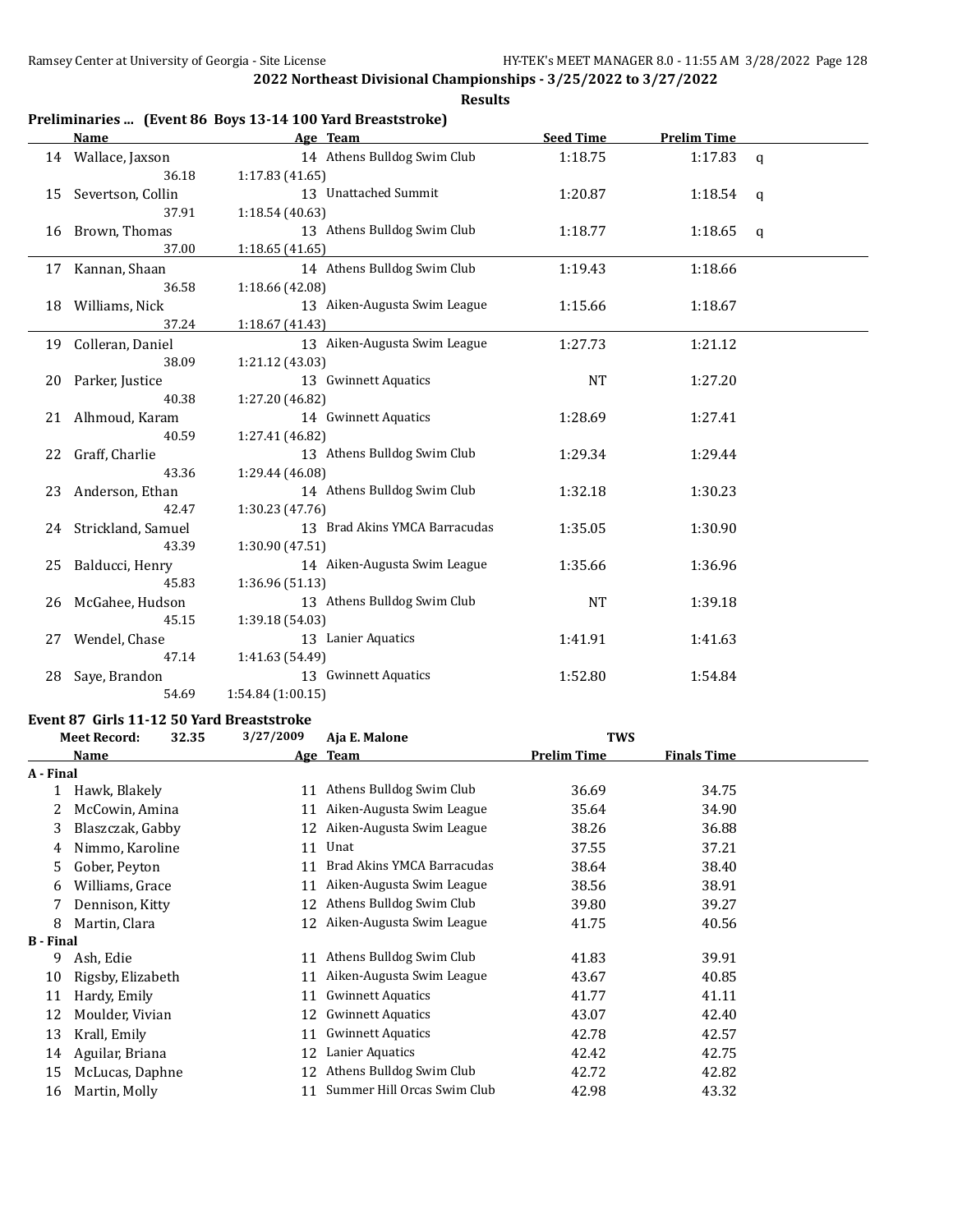#### **Results**

#### **Event 87 Girls 11-12 50 Yard Breaststroke**

|                      | <b>Meet Record:</b>  | 32.35                  | 3/27/2009 | Aja E. Malone                 | <b>TWS</b>       |                    |             |
|----------------------|----------------------|------------------------|-----------|-------------------------------|------------------|--------------------|-------------|
|                      | <b>Name</b>          |                        |           | Age Team                      | <b>Seed Time</b> | <b>Prelim Time</b> |             |
|                      | <b>Preliminaries</b> |                        |           |                               |                  |                    |             |
|                      | 1 McCowin, Amina     |                        |           | 11 Aiken-Augusta Swim League  | 35.06            | 35.64              | q           |
| 2                    | Hawk, Blakely        |                        | 11        | Athens Bulldog Swim Club      | 34.65            | 36.69              | q           |
| 3                    | Nimmo, Karoline      |                        | 11        | Unat                          | 37.36            | 37.55              | q           |
| 4                    | Blaszczak, Gabby     |                        |           | 12 Aiken-Augusta Swim League  | 38.53            | 38.26              | q           |
| 5                    | Williams, Grace      |                        | 11        | Aiken-Augusta Swim League     | 41.31            | 38.56              | q           |
| 6                    | Gober, Peyton        |                        |           | 11 Brad Akins YMCA Barracudas | 37.97            | 38.64              | q           |
| 7                    | Dennison, Kitty      |                        |           | 12 Athens Bulldog Swim Club   | 40.99            | 39.80              | q           |
| 8                    | Martin, Clara        |                        |           | 12 Aiken-Augusta Swim League  | 40.62            | 41.75              | $\mathbf q$ |
| 9                    | Hardy, Emily         |                        |           | 11 Gwinnett Aquatics          | 41.72            | 41.77              | q           |
| 10                   | Ash, Edie            |                        |           | 11 Athens Bulldog Swim Club   | 42.54            | 41.83              | q           |
| 11                   | Aguilar, Briana      |                        |           | 12 Lanier Aquatics            | 42.47            | 42.42              | q           |
| 12                   | McLucas, Daphne      |                        |           | 12 Athens Bulldog Swim Club   | 44.72            | 42.72              | q           |
| 13                   | Krall, Emily         |                        | 11        | <b>Gwinnett Aquatics</b>      | 42.19            | 42.78              | q           |
| 14                   | Martin, Molly        |                        | 11        | Summer Hill Orcas Swim Club   | 43.09            | 42.98              | q           |
| 15                   | Moulder, Vivian      |                        |           | 12 Gwinnett Aquatics          | 43.50            | 43.07              | q           |
| 16                   | Rigsby, Elizabeth    |                        | 11        | Aiken-Augusta Swim League     | 43.85            | 43.67              | q           |
| 17                   | Bramlett, Nola       |                        |           | 11 Athens Bulldog Swim Club   | 44.09            | 43.70              |             |
| 18                   | Kelley, Jenna        |                        | 11        | Summer Hill Orcas Swim Club   | 46.35            | 44.16              |             |
| 19                   | Roath, Harper        |                        |           | 11 Athens Bulldog Swim Club   | 45.00            | 44.69              |             |
| 20                   | Platte, Marianna     |                        | 11        | Aiken-Augusta Swim League     | 45.49            | 44.75              |             |
| 21                   | Exil, Brianna        |                        | 11        | <b>Summit Swimming</b>        | 50.13            | 44.80              |             |
| 22                   | Branch, Abby         |                        | 11        | Summer Hill Orcas Swim Club   | 47.48            | 45.56              |             |
| 23                   | Heath, Ella          |                        |           | 12 Aiken-Augusta Swim League  | 46.70            | 45.68              |             |
| 24                   | Luo, Emma            |                        | 11        | <b>Gwinnett Aquatics</b>      | 49.04            | 45.98              |             |
| 25                   | Clark, Mary Kate     |                        | 11        | Athens Bulldog Swim Club      | 47.94            | 46.13              |             |
| 26                   | Bopp, Shaylah        |                        | 11        | <b>Summit Swimming</b>        | 47.04            | 47.14              |             |
| 27                   | Martin, Ellie        |                        | 11        | Aiken-Augusta Swim League     | 46.01            | 47.34              |             |
| 28                   | Douris, Zarema       |                        |           | 11 Athens Bulldog Swim Club   | 50.06            | 47.83              |             |
| 29                   | Quinn, Sophia        |                        | 11        | <b>Gwinnett Aquatics</b>      | 45.94            | 48.24              |             |
| 30                   | Grant, Addison       |                        | 12        | Athens Bulldog Swim Club      | 53.56            | 50.12              |             |
| 31                   | West, Makayla        |                        | 11        | Unat                          | 50.48            | 50.65              |             |
| 32                   | Office, Jenesis      |                        | 12        | Summit Swimming               | 53.80            | 50.94              |             |
| 33                   | Guitreau, Hannah     |                        |           | 12 Aiken-Augusta Swim League  | 51.13            | 51.31              |             |
| 34                   | Colquitt, Linda      |                        | 11        | Aiken-Augusta Swim League     | 53.93            | 53.75              |             |
| 35                   | Green, Grace         |                        | 12        | Athens Bulldog Swim Club      | 1:15.83          | 57.69              |             |
| 36                   | Arellano, Camila     |                        | 12        | <b>Morgan County Marlins</b>  | NT               | 59.95              |             |
| 37                   | Torres, Sofia        |                        | 11        | Athens Bulldog Swim Club      | 1:18.61          | 1:05.79            |             |
| $\scriptstyle\cdots$ | Gobble, Emery        |                        |           | 12 Lanier Aquatics            | NT               | <b>DQ</b>          |             |
|                      |                      | Non-simultaneous touch |           |                               |                  |                    |             |

# **Event 88 Boys 11-12 50 Yard Breaststroke**

|           | <b>Meet Record:</b> | 31.23 | 3/23/2007 | <b>Henry Loong</b>           | <b>LINS</b>        |                    |  |
|-----------|---------------------|-------|-----------|------------------------------|--------------------|--------------------|--|
|           | <b>Name</b>         |       |           | Age Team                     | <b>Prelim Time</b> | <b>Finals Time</b> |  |
| A - Final |                     |       |           |                              |                    |                    |  |
|           | Douglas, Bryce      |       |           | 12 Aiken-Augusta Swim League | 33.85              | 32.23              |  |
|           | Karumbaiah, Vidur   |       |           | 11 Athens Bulldog Swim Club  | 33.31              | 33.16              |  |
|           | Carr, Duncan        |       |           | Lanier Aquatics              | 34.92              | 34.25              |  |
| $*4$      | Malonza, Jonathan   |       |           | 12 Gwinnett Aquatics         | 36.17              | 36.60              |  |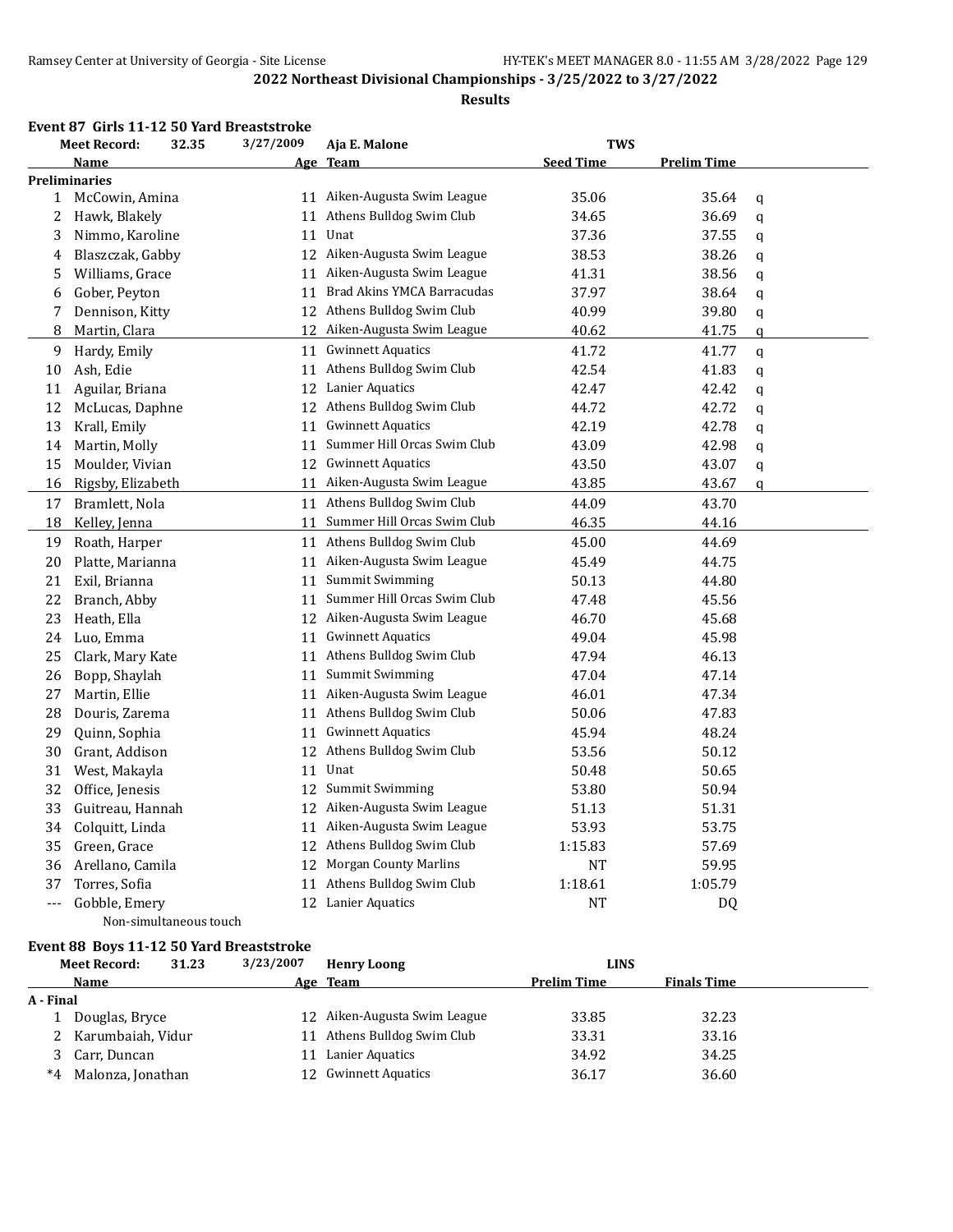# **Results**

|  |  |  |  | A - Final  (Event 88 Boys 11-12 50 Yard Breaststroke) |
|--|--|--|--|-------------------------------------------------------|
|--|--|--|--|-------------------------------------------------------|

|                  | Name                  |     | Age Team                    | <b>Prelim Time</b> | <b>Finals Time</b> |  |
|------------------|-----------------------|-----|-----------------------------|--------------------|--------------------|--|
| $^*4$            | Hobbs, Corbin         |     | 12 Athens Bulldog Swim Club | 36.88              | 36.60              |  |
| 6                | Bennett, Justin       |     | 12 Gwinnett Aquatics        | 37.57              | 36.93              |  |
|                  | Drennan, Jack         |     | 12 Gwinnett Aquatics        | 38.82              | 39.54              |  |
| 8                | Clinansmith, Nolan    |     | 12 Gwinnett Aquatics        | 41.95              | 40.45              |  |
| <b>B</b> - Final |                       |     |                             |                    |                    |  |
| 9                | Joy, Kevin            | 12. | Athens Bulldog Swim Club    | 42.91              | 41.51              |  |
| 10               | Newsome, Barrett      |     | 12 Morgan County Marlins    | 42.06              | 41.95              |  |
| 11               | Petersen, Jonah       | 12  | Aiken-Augusta Swim League   | 42.60              | 41.98              |  |
| 12               | McLeroy, Will         |     | 12 Unat                     | 42.12              | 42.29              |  |
| 13               | Kirkland, Jack        | 11  | Athens Bulldog Swim Club    | 43.65              | 43.35              |  |
| 14               | Tuck, Vincent         |     | 11 Gwinnett Aquatics        | 43.98              | 44.03              |  |
| 15               | Smith, Brady          |     | 12 Unat                     | 43.84              | 44.26              |  |
| 16               | Diaz Hernandez, Aidan |     | 12 Gwinnett Aquatics        | 44.36              | 45.59              |  |

#### **Event 88 Boys 11-12 50 Yard Breaststroke**

|              | 3/23/2007<br><b>Meet Record:</b><br><b>LINS</b><br>31.23<br><b>Henry Loong</b> |  |    |                                |                  |                    |   |
|--------------|--------------------------------------------------------------------------------|--|----|--------------------------------|------------------|--------------------|---|
|              | <b>Name</b>                                                                    |  |    | Age Team                       | <b>Seed Time</b> | <b>Prelim Time</b> |   |
|              | <b>Preliminaries</b>                                                           |  |    |                                |                  |                    |   |
| $\mathbf{1}$ | Karumbaiah, Vidur                                                              |  |    | 11 Athens Bulldog Swim Club    | 33.33            | 33.31              | q |
| 2            | Douglas, Bryce                                                                 |  | 12 | Aiken-Augusta Swim League      | 34.37            | 33.85              | q |
| 3            | Carr, Duncan                                                                   |  | 11 | Lanier Aquatics                | 34.29            | 34.92              | q |
| 4            | Malonza, Jonathan                                                              |  | 12 | <b>Gwinnett Aquatics</b>       | 34.79            | 36.17              | q |
| 5            | Hobbs, Corbin                                                                  |  | 12 | Athens Bulldog Swim Club       | 37.90            | 36.88              | q |
| 6            | Bennett, Justin                                                                |  | 12 | <b>Gwinnett Aquatics</b>       | 39.73            | 37.57              | q |
| 7            | Drennan, Jack                                                                  |  | 12 | <b>Gwinnett Aquatics</b>       | 39.74            | 38.82              | q |
| 8            | Clinansmith, Nolan                                                             |  | 12 | <b>Gwinnett Aquatics</b>       | 41.17            | 41.95              | a |
| 9            | Newsome, Barrett                                                               |  | 12 | <b>Morgan County Marlins</b>   | 43.21            | 42.06              | q |
| 10           | McLeroy, Will                                                                  |  | 12 | Unat                           | 45.46            | 42.12              | q |
| 11           | Petersen, Jonah                                                                |  | 12 | Aiken-Augusta Swim League      | 42.51            | 42.60              | q |
| 12           | Joy, Kevin                                                                     |  | 12 | Athens Bulldog Swim Club       | 41.84            | 42.91              | q |
| 13           | Kirkland, Jack                                                                 |  | 11 | Athens Bulldog Swim Club       | 45.26            | 43.65              | a |
| 14           | Smith, Brady                                                                   |  | 12 | Unat                           | 46.05            | 43.84              | q |
| 15           | Tuck, Vincent                                                                  |  | 11 | <b>Gwinnett Aquatics</b>       | 45.68            | 43.98              | q |
| 16           | Diaz Hernandez, Aidan                                                          |  | 12 | <b>Gwinnett Aquatics</b>       | 43.29            | 44.36              | a |
| 17           | Alexander, Aideen                                                              |  |    | 12 Aiken-Augusta Swim League   | <b>NT</b>        | 44.45              |   |
| 18           | Putman, Brody                                                                  |  | 11 | Athens Bulldog Swim Club       | 43.17            | 45.13              |   |
| 19           | Ramdeo, Nicolas                                                                |  | 11 | <b>Gwinnett Aquatics</b>       | 45.63            | 45.26              |   |
| 20           | Rank, Jackson                                                                  |  | 11 | Aiken-Augusta Swim League      | 50.02            | 45.91              |   |
| 21           | Zhang, Gavin                                                                   |  | 11 | <b>Gwinnett Aquatics</b>       | 48.16            | 46.77              |   |
| 22           | Georges Jr, Troy                                                               |  | 12 | <b>Gwinnett Aquatics</b>       | 46.28            | 46.90              |   |
| 23           | Price, Grady                                                                   |  | 12 | Athens Bulldog Swim Club       | 46.23            | 47.46              |   |
| 24           | Dillies, Andreas                                                               |  | 12 | Athens Bulldog Swim Club       | 48.06            | 49.43              |   |
| 25           | Cortez, August                                                                 |  | 12 | Aiken-Augusta Swim League      | 49.52            | 50.40              |   |
| 26           | Copeland, Henry                                                                |  | 11 | <b>Gwinnett Aquatics</b>       | 54.10            | 51.93              |   |
| 27           | Glover, Bodie                                                                  |  | 11 | Lanier Aquatics                | 56.14            | 52.83              |   |
| 28           | Bebin Blackwell, Ennis                                                         |  | 12 | Athens Bulldog Swim Club       | <b>NT</b>        | 53.41              |   |
| 29           | Dunlap, Winston                                                                |  | 11 | Athens Bulldog Swim Club       | <b>NT</b>        | 53.96              |   |
| 30           | Tovar, AJ                                                                      |  | 12 | Aiken-Augusta Swim League      | 1:15.59          | 55.34              |   |
| 31           | Slinde, Josh                                                                   |  | 11 | Lanier Aquatics                | 55.02            | 55.83              |   |
| 32           | Torres, Garrett                                                                |  | 11 | Athens Bulldog Swim Club       | 58.47            | 56.60              |   |
| 33           | Nelson, Crosby                                                                 |  |    | 11 Summer Hill Orcas Swim Club | 1:00.36          | 59.76              |   |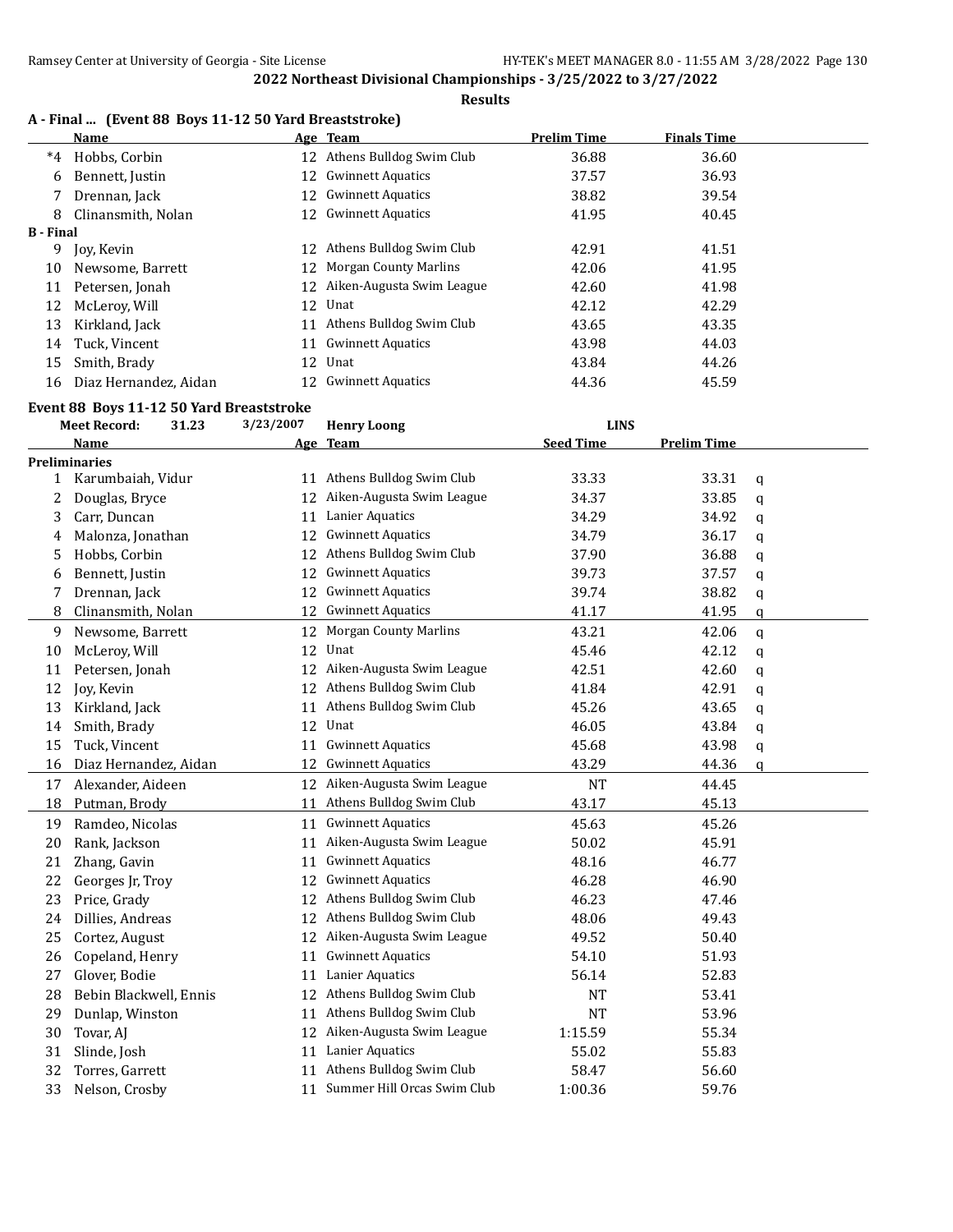# **Results**

|  |  |  | Preliminaries  (Event 88 Boys 11-12 50 Yard Breaststroke) |
|--|--|--|-----------------------------------------------------------|
|--|--|--|-----------------------------------------------------------|

|       | Name              |    | Age Team                     | <b>Seed Time</b> | <b>Prelim Time</b> |  |
|-------|-------------------|----|------------------------------|------------------|--------------------|--|
| 34    | Schirmer, Henry   |    | 12 Athens Bulldog Swim Club  | NT               | 1:00.36            |  |
| 35    | Bisca, Lucas      | 11 | <b>Walton Waves</b>          | 1:06.05          | 1:04.49            |  |
| $---$ | Opalka, Riley     |    | 12 Aiken-Augusta Swim League | 41.68            | DQ                 |  |
|       | False start       |    |                              |                  |                    |  |
| $---$ | Lavender, Frazier | 11 | Athens Bulldog Swim Club     | 57.88            | DQ                 |  |
|       | Scissors kick     |    |                              |                  |                    |  |
| $---$ | Hall, Blake       |    | 12 Athens Bulldog Swim Club  | 40.60            | DQ                 |  |
|       | False start       |    |                              |                  |                    |  |

# **Event 89 Girls 100 Yard Backstroke**<br>Meet Record: 55.28 3/25

|                  | 3/25/2018<br><b>Meet Record:</b><br><b>Macy Mullis</b><br><b>ABSC</b><br>55.28 |                 |                                |                    |                    |   |
|------------------|--------------------------------------------------------------------------------|-----------------|--------------------------------|--------------------|--------------------|---|
|                  | Name                                                                           |                 | Age Team                       | <b>Prelim Time</b> | <b>Finals Time</b> |   |
| A - Final        |                                                                                |                 |                                |                    |                    |   |
|                  | 1 Alewine-Flores, Aubree-Clare                                                 |                 | 15 Athens Bulldog Swim Club    | 59.81              | 59.66              |   |
|                  | 28.89                                                                          | 59.66 (30.77)   |                                |                    |                    |   |
| 2                | Stewart, Olivia                                                                |                 | 15 Aiken-Augusta Swim League   | 1:01.02            | 1:00.18            |   |
|                  | 29.41                                                                          | 1:00.18(30.77)  |                                |                    |                    |   |
| 3                | Halbach, Ansley                                                                |                 | 16 Athens Bulldog Swim Club    | 1:01.89            | 1:00.69            |   |
|                  | 29.71                                                                          | 1:00.69 (30.98) |                                |                    |                    |   |
| 4                | Diehl, Lindsey                                                                 |                 | 17 Gwinnett Aquatics           | 1:02.41            | 1:01.31            |   |
|                  | 29.81                                                                          | 1:01.31 (31.50) |                                |                    |                    |   |
| 5                | Norris, Claire                                                                 |                 | 15 Aiken-Augusta Swim League   | 1:01.78            | 1:01.37            |   |
|                  | 29.92                                                                          | 1:01.37 (31.45) |                                |                    |                    |   |
| 6                | McAnly, Arden                                                                  |                 | 15 Aiken-Augusta Swim League   | 1:03.44            | 1:01.38            |   |
|                  | 29.92                                                                          | 1:01.38 (31.46) |                                |                    |                    |   |
| 7                | Greene, Emma                                                                   |                 | 16 Athens Bulldog Swim Club    | 1:02.78            | 1:01.71            |   |
|                  | 30.33                                                                          | 1:01.71 (31.38) |                                |                    |                    |   |
| 8                | Johnson, Kate                                                                  |                 | 16 Gwinnett Aquatics           | 1:02.50            | 1:02.46            |   |
|                  | 30.36                                                                          | 1:02.46 (32.10) |                                |                    |                    |   |
| <b>B</b> - Final |                                                                                |                 |                                |                    |                    |   |
| 9                | Avelar, Nicole                                                                 |                 | 15 Athens Bulldog Swim Club    | 1:04.17            | 1:02.22            |   |
|                  | 29.81                                                                          | 1:02.22 (32.41) |                                |                    |                    |   |
| 10               | West, Olivia                                                                   |                 | 15 Lanier Aquatics             | 1:03.59            | 1:03.31            |   |
|                  | 30.49                                                                          | 1:03.31 (32.82) |                                |                    |                    |   |
| 11               | Dao, Jessica                                                                   |                 | 17 Lanier Aquatics             | 1:04.51            | 1:03.61            |   |
|                  | 31.01                                                                          | 1:03.61 (32.60) |                                |                    |                    |   |
|                  |                                                                                |                 | 15 Lanier Aquatics             | 1:07.41            | 1:04.42            |   |
| 12               | Dao, Jayla<br>31.47                                                            | 1:04.42 (32.95) |                                |                    |                    |   |
|                  |                                                                                |                 | 17 Summer Hill Orcas Swim Club |                    |                    |   |
| 13               | Mustard, Mary                                                                  |                 |                                | 1:05.95            | 1:05.52            |   |
|                  | 31.50                                                                          | 1:05.52 (34.02) |                                |                    |                    |   |
| 14               | Groves, Lily                                                                   |                 | 15 Aiken-Augusta Swim League   | 1:05.68            | 1:06.77            |   |
|                  | 31.75                                                                          | 1:06.77 (35.02) |                                |                    |                    |   |
| 15               | Diehl, Caitlyn                                                                 |                 | 15 Gwinnett Aquatics           | 1:07.07            | 1:07.18            |   |
|                  | 32.29                                                                          | 1:07.18 (34.89) |                                |                    |                    |   |
|                  | 16 Britton, Condi                                                              |                 | 17 Gwinnett Aquatics           | 1:08.74            | 1:07.88            |   |
|                  | 32.64                                                                          | 1:07.88 (35.24) |                                |                    |                    |   |
|                  | Event 89 Girls 100 Yard Backstroke                                             |                 |                                |                    |                    |   |
|                  | <b>Meet Record:</b><br>55.28                                                   | 3/25/2018       | <b>Macy Mullis</b>             | <b>ABSC</b>        |                    |   |
|                  | Name                                                                           |                 | Age Team                       | <b>Seed Time</b>   | <b>Prelim Time</b> |   |
|                  | <b>Preliminaries</b>                                                           |                 |                                |                    |                    |   |
|                  | 1 Alewine-Flores, Aubree-Clare                                                 |                 | 15 Athens Bulldog Swim Club    | 59.83              | 59.81              | q |
|                  | 29.16                                                                          | 59.81 (30.65)   |                                |                    |                    |   |
|                  |                                                                                |                 |                                |                    |                    |   |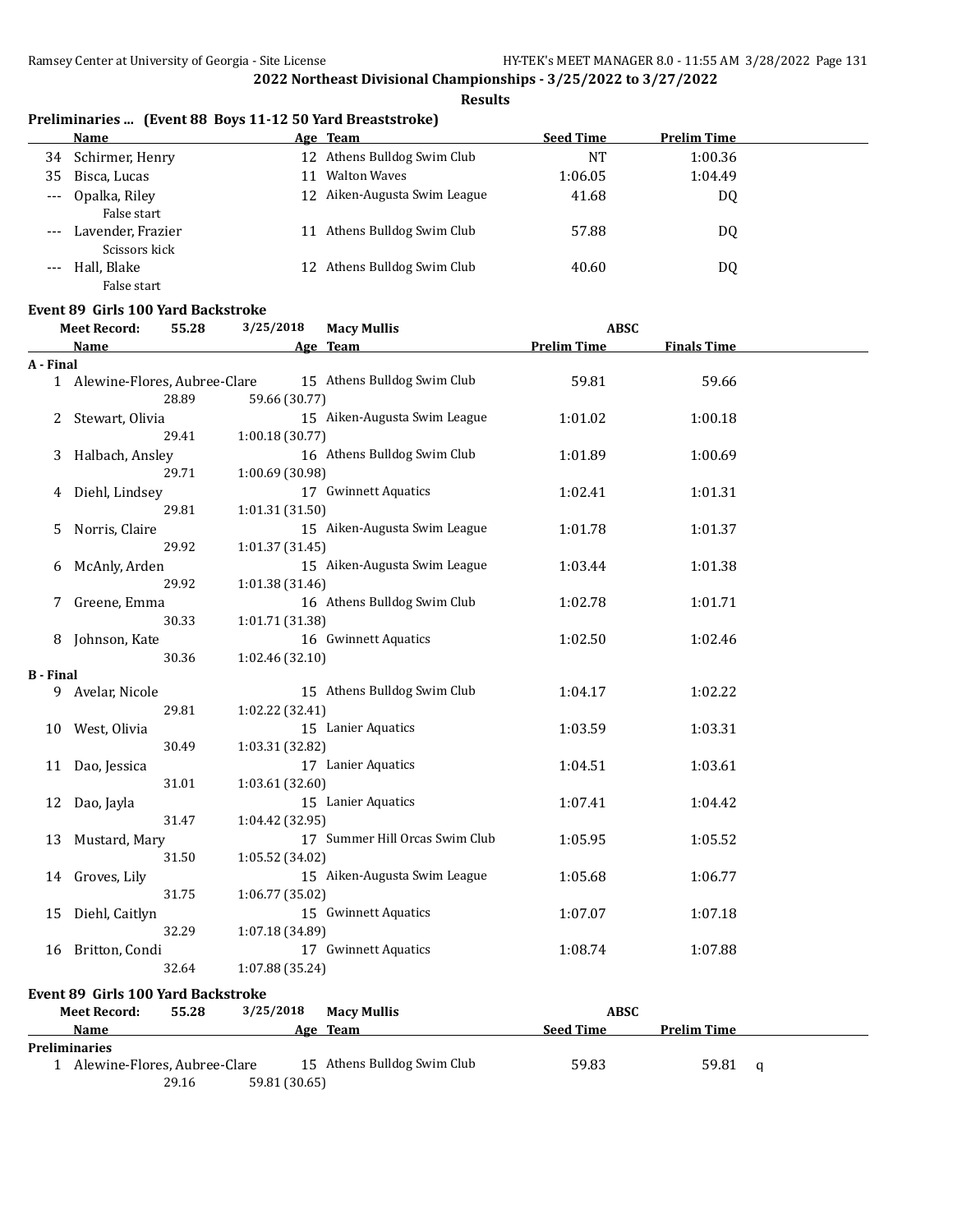|  |  |  | Preliminaries  (Event 89 Girls 100 Yard Backstroke) |
|--|--|--|-----------------------------------------------------|
|--|--|--|-----------------------------------------------------|

|    | <u>Name</u>           | Age Team                       | <b>Seed Time</b> | <b>Prelim Time</b> |   |
|----|-----------------------|--------------------------------|------------------|--------------------|---|
|    | 2 Stewart, Olivia     | 15 Aiken-Augusta Swim League   | 1:04.60          | 1:01.02            | q |
|    | 29.72                 | 1:01.02(31.30)                 |                  |                    |   |
| 3  | Norris, Claire        | 15 Aiken-Augusta Swim League   | 1:00.61          | 1:01.78            | q |
|    | 29.84                 | 1:01.78 (31.94)                |                  |                    |   |
|    | Halbach, Ansley       | 16 Athens Bulldog Swim Club    | 1:00.23          | 1:01.89            | q |
|    | 30.55                 | 1:01.89 (31.34)                |                  |                    |   |
| 5  | Diehl, Lindsey        | 17 Gwinnett Aquatics           | 1:00.25          | 1:02.41            | q |
|    | 30.35                 | 1:02.41 (32.06)                |                  |                    |   |
| 6  | Johnson, Kate         | 16 Gwinnett Aquatics           | 1:02.38          | 1:02.50            | q |
|    | 30.66                 | 1:02.50 (31.84)                |                  |                    |   |
| 7  | Greene, Emma          | 16 Athens Bulldog Swim Club    | 1:04.45          | 1:02.78            | q |
|    | 31.05                 | 1:02.78 (31.73)                |                  |                    |   |
| 8  | McAnly, Arden         | 15 Aiken-Augusta Swim League   | 1:02.39          | 1:03.44            | q |
|    | 30.55                 | 1:03.44 (32.89)                |                  |                    |   |
| 9  | West, Olivia          | 15 Lanier Aquatics             | 1:03.38          | 1:03.59            | q |
|    | 30.92                 | 1:03.59 (32.67)                |                  |                    |   |
| 10 | Avelar, Nicole        | 15 Athens Bulldog Swim Club    | 1:03.92          | 1:04.17            | q |
|    | 31.01                 | 1:04.17 (33.16)                |                  |                    |   |
| 11 | Dao, Jessica          | 17 Lanier Aquatics             | 1:04.50          | 1:04.51            | q |
|    | 30.88                 | 1:04.51 (33.63)                |                  |                    |   |
| 12 | Hope, Maddie          | 17 Athens Bulldog Swim Club    | 1:07.88          | 1:05.45            | q |
|    | 32.26                 | 1:05.45 (33.19)                |                  |                    |   |
| 13 | Groves, Lily          | 15 Aiken-Augusta Swim League   | 1:06.93          | 1:05.68            | q |
|    | 32.19                 | 1:05.68 (33.49)                |                  |                    |   |
| 14 | Mustard, Mary         | 17 Summer Hill Orcas Swim Club | 1:09.32          | 1:05.95            | q |
|    | 32.22                 | 1:05.95 (33.73)                |                  |                    |   |
| 15 | Diehl, Caitlyn        | 15 Gwinnett Aquatics           | 1:06.69          | 1:07.07            | q |
|    | 32.49                 | 1:07.07 (34.58)                |                  |                    |   |
| 16 | Dao, Jayla            | 15 Lanier Aquatics             | 1:03.38          | 1:07.41            | q |
|    | 32.54                 | 1:07.41 (34.87)                |                  |                    |   |
|    | 17 Ripps, Janie       | 15 Athens Bulldog Swim Club    | 1:10.88          | 1:07.93            |   |
|    | 33.18                 | 1:07.93 (34.75)                |                  |                    |   |
| 18 | Britton, Condi        | 17 Gwinnett Aquatics           | 1:09.14          | 1:08.74            |   |
|    | 32.99                 | 1:08.74 (35.75)                |                  |                    |   |
|    | 19 Hayes, Addie       | 17 Athens Bulldog Swim Club    | 1:08.32          | 1:08.75            |   |
|    | 34.15                 | 1:08.75 (34.60)                |                  |                    |   |
|    | 20 Pennell, Alexandra | 15 Lanier Aquatics             | 1:06.32          | 1:09.80            |   |
|    | 34.14                 | 1:09.80 (35.66)                |                  |                    |   |
|    | 21 Wilson, Zoe        | 18 Gwinnett Aquatics           | 1:06.02          | 1:10.76            |   |
|    | 34.53                 | 1:10.76 (36.23)                |                  |                    |   |
|    | 22 McCord, GiGi       | 17 Summit Swimming             | 1:12.77          | 1:10.91            |   |
|    | 34.55                 | 1:10.91 (36.36)                |                  |                    |   |
| 23 | Pursner, Rebecca      | 16 Athens Bulldog Swim Club    | 1:11.79          | 1:11.16            |   |
|    | 34.92                 | 1:11.16 (36.24)                |                  |                    |   |
|    | 24 Freeman, Finley    | 16 Athens Bulldog Swim Club    | 1:14.58          | 1:11.74            |   |
|    | 35.30                 | 1:11.74 (36.44)                |                  |                    |   |
| 25 | Hofstetter, Lauren    | 15 Aiken-Augusta Swim League   | 1:13.12          | 1:13.92            |   |
|    | 35.52                 | 1:13.92 (38.40)                |                  |                    |   |
| 26 | Wood, Rachel          | 17 Morgan County Marlins       | 1:16.36          | 1:19.29            |   |
|    | 37.79                 | 1:19.29 (41.50)                |                  |                    |   |
| 27 | Obrien, Molly         | 16 Walton Waves                | 1:21.59          | 1:19.97            |   |
|    | 38.81                 | 1:19.97 (41.16)                |                  |                    |   |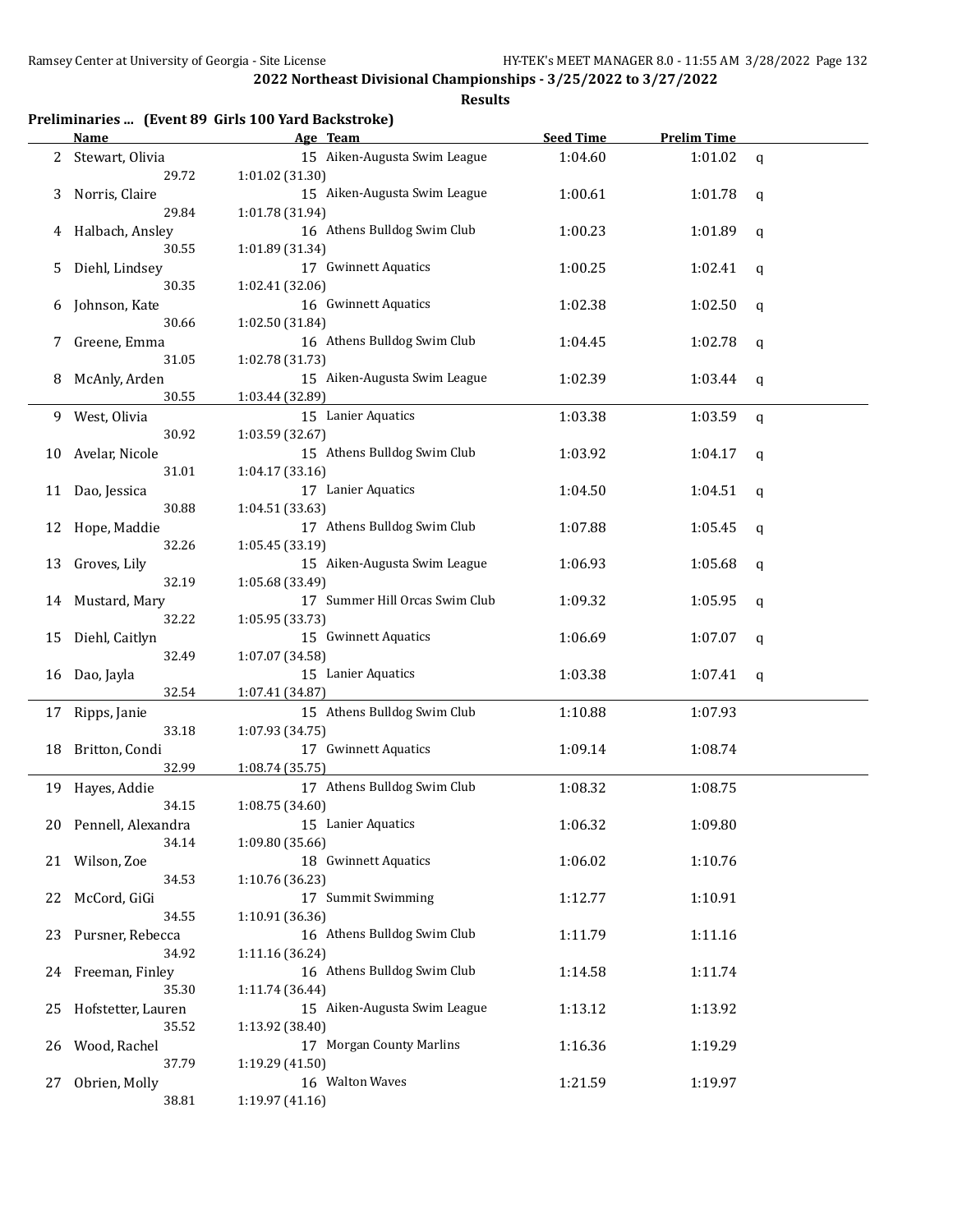**Results**

|  |  | Preliminaries  (Event 89 Girls 100 Yard Backstroke) |  |
|--|--|-----------------------------------------------------|--|
|--|--|-----------------------------------------------------|--|

|    | Name                  | Age Team                       | <b>Seed Time</b> | <b>Prelim Time</b> |  |
|----|-----------------------|--------------------------------|------------------|--------------------|--|
| 28 | Matthews, Jordan      | 16 Athens Bulldog Swim Club    | 1:40.00          | 1:20.55            |  |
|    | 38.10                 | 1:20.55 (42.45)                |                  |                    |  |
| 29 | Smith, Olivia         | Athens Bulldog Swim Club<br>17 | 1:21.22          | 1:22.66            |  |
|    | 38.10                 | 1:22.66 (44.56)                |                  |                    |  |
| 30 | Das, Anvesha          | 15 Athens Bulldog Swim Club    | 1:45.00          | 1:22.80            |  |
|    | 40.25                 | 1:22.80 (42.55)                |                  |                    |  |
| 31 | Hickey, Carswell      | 15 Athens Bulldog Swim Club    | 1:32.63          | 1:32.40            |  |
|    | 45.47                 | 1:32.40 (46.93)                |                  |                    |  |
| 32 | Moss-Brown, MayaFaith | <b>Walton Waves</b><br>16      | NT               | 1:38.88            |  |
|    | 46.28                 | 1:38.88 (52.60)                |                  |                    |  |

# **Event 90 Boys 100 Yard Backstroke**

|                  | <b>Meet Record:</b><br>48.49 | 3/30/2014       | <b>Paul Powers</b>           | <b>SAC</b>         |                    |  |
|------------------|------------------------------|-----------------|------------------------------|--------------------|--------------------|--|
|                  | <b>Name</b>                  |                 | Age Team                     | <b>Prelim Time</b> | <b>Finals Time</b> |  |
| A - Final        |                              |                 |                              |                    |                    |  |
|                  | 1 Dunbar, Jack               |                 | 17 Gwinnett Aquatics         | 51.54              | 50.70              |  |
|                  | 24.81                        | 50.70 (25.89)   |                              |                    |                    |  |
|                  | 2 Kennedy, Garrett           |                 | 17 Athens Bulldog Swim Club  | 52.38              | 51.68              |  |
|                  | 25.19                        | 51.68 (26.49)   |                              |                    |                    |  |
| 3                | Xiao, James                  |                 | 17 Athens Bulldog Swim Club  | 52.48              | 52.03              |  |
|                  | 24.88                        | 52.03 (27.15)   |                              |                    |                    |  |
| 4                | Hill, Ben                    |                 | 15 Aiken-Augusta Swim League | 54.15              | 53.28              |  |
|                  | 25.99                        | 53.28 (27.29)   |                              |                    |                    |  |
| 5                | Garwold, Ian                 |                 | 18 Aiken-Augusta Swim League | 54.46              | 54.43              |  |
|                  | 26.42                        | 54.43 (28.01)   |                              |                    |                    |  |
| 6                | Huynh, Tyson                 |                 | 16 Lanier Aquatics           | 55.60              | 54.62              |  |
|                  | 25.70                        | 54.62 (28.92)   |                              |                    |                    |  |
|                  | Johnson, Garrett             |                 | 16 Unat                      | 55.82              | 55.06              |  |
|                  | 26.17                        | 55.06 (28.89)   |                              |                    |                    |  |
| 8                | Dockstader, Adam             |                 | 17 Gwinnett Aquatics         | 55.26              | 1:00.01            |  |
|                  | 29.12                        | 1:00.01 (30.89) |                              |                    |                    |  |
| <b>B</b> - Final |                              |                 |                              |                    |                    |  |
| 9                | Davis, Kyle                  |                 | 15 Lanier Aquatics           | 56.10              | 54.55              |  |
|                  | 25.90                        | 54.55 (28.65)   |                              |                    |                    |  |
|                  | 10 Fagrell, Parker           |                 | 15 Athens Bulldog Swim Club  | 55.95              | 55.01              |  |
|                  | 26.35                        | 55.01 (28.66)   |                              |                    |                    |  |
|                  | 11 Duke, Justin              |                 | 15 Lanier Aquatics           | 56.45              | 55.37              |  |
|                  | 26.32                        | 55.37 (29.05)   |                              |                    |                    |  |
|                  | 12 Blanchard, Will           |                 | 16 Aiken-Augusta Swim League | 56.72              | 55.79              |  |
|                  | 27.43                        | 55.79 (28.36)   |                              |                    |                    |  |
|                  | 13 Lyle, Zack                |                 | 15 Aiken-Augusta Swim League | 56.50              | 55.96              |  |
|                  | 26.65                        | 55.96 (29.31)   |                              |                    |                    |  |
| 14               | Kinney, Tyner                |                 | 18 Lanier Aquatics           | 57.03              | 56.67              |  |
|                  | 27.01                        | 56.67 (29.66)   |                              |                    |                    |  |
| 15               | Johnson, Lucas               |                 | 16 Gwinnett Aquatics         | 56.96              | 57.48              |  |
|                  | 27.86                        | 57.48 (29.62)   |                              |                    |                    |  |
| 16               | Nelson, Pace                 |                 | 17 Lanier Aquatics           | 1:00.23            | 1:00.44            |  |
|                  | 28.62                        | 1:00.44 (31.82) |                              |                    |                    |  |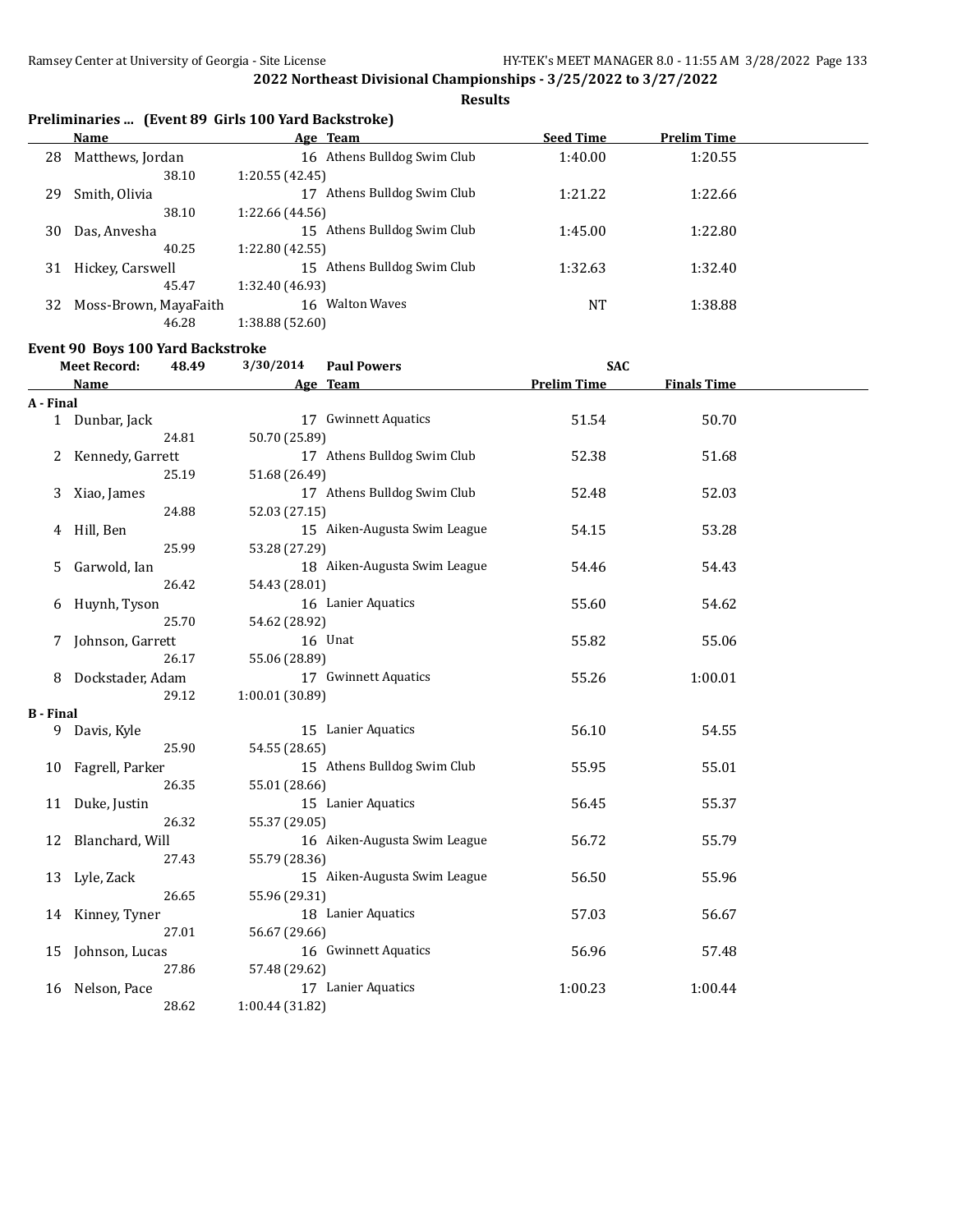#### **Results**

# **Event 90 Boys 100 Yard Backstroke**

|    | <b>Meet Record:</b>  | 48.49 | 3/30/2014       | <b>Paul Powers</b>           | <b>SAC</b>       |                    |             |
|----|----------------------|-------|-----------------|------------------------------|------------------|--------------------|-------------|
|    | Name                 |       |                 | Age Team                     | <b>Seed Time</b> | <b>Prelim Time</b> |             |
|    | <b>Preliminaries</b> |       |                 |                              |                  |                    |             |
|    | 1 Dunbar, Jack       |       |                 | 17 Gwinnett Aquatics         | 50.67            | 51.54              | q           |
|    |                      | 24.80 | 51.54 (26.74)   |                              |                  |                    |             |
|    | 2 Kennedy, Garrett   |       |                 | 17 Athens Bulldog Swim Club  | 52.54            | 52.38              | q           |
|    |                      | 25.81 | 52.38 (26.57)   |                              |                  |                    |             |
| 3  | Xiao, James          |       |                 | 17 Athens Bulldog Swim Club  | 53.33            | 52.48              | q           |
|    |                      | 24.82 | 52.48 (27.66)   |                              |                  |                    |             |
| 4  | Hill, Ben            |       |                 | 15 Aiken-Augusta Swim League | 54.19            | 54.15              | q           |
|    |                      | 26.59 | 54.15 (27.56)   |                              |                  |                    |             |
| 5  | Garwold, Ian         |       |                 | 18 Aiken-Augusta Swim League | 54.94            | 54.46              | q           |
|    |                      | 26.41 | 54.46 (28.05)   |                              |                  |                    |             |
|    |                      |       |                 | 17 Gwinnett Aquatics         | 56.26            |                    |             |
| 6  | Dockstader, Adam     |       |                 |                              |                  | 55.26              | q           |
|    |                      | 26.81 | 55.26 (28.45)   |                              |                  |                    |             |
| 7  | Huynh, Tyson         |       |                 | 16 Lanier Aquatics           | 55.24            | 55.60              | q           |
|    |                      | 26.39 | 55.60 (29.21)   |                              |                  |                    |             |
| 8  | Johnson, Garrett     |       |                 | 16 Unat                      | 57.36            | 55.82              | q           |
|    |                      | 27.04 | 55.82 (28.78)   |                              |                  |                    |             |
| 9  | Fagrell, Parker      |       |                 | 15 Athens Bulldog Swim Club  | 56.49            | 55.95              | $\mathbf q$ |
|    |                      | 27.07 | 55.95 (28.88)   |                              |                  |                    |             |
| 10 | Davis, Kyle          |       |                 | 15 Lanier Aquatics           | 55.71            | 56.10              | q           |
|    |                      | 26.70 | 56.10 (29.40)   |                              |                  |                    |             |
| 11 | Duke, Justin         |       |                 | 15 Lanier Aquatics           | 56.81            | 56.45              | q           |
|    |                      | 26.93 | 56.45 (29.52)   |                              |                  |                    |             |
|    | 12 Lyle, Zack        |       |                 | 15 Aiken-Augusta Swim League | 55.58            | 56.50              | q           |
|    |                      | 27.19 | 56.50 (29.31)   |                              |                  |                    |             |
|    | 13 Blanchard, Will   |       |                 | 16 Aiken-Augusta Swim League | 56.20            | 56.72              | q           |
|    |                      | 28.01 | 56.72 (28.71)   |                              |                  |                    |             |
|    | 14 Johnson, Lucas    |       |                 | 16 Gwinnett Aquatics         | 57.63            | 56.96              | q           |
|    |                      | 27.50 | 56.96 (29.46)   |                              |                  |                    |             |
|    | 15 Kinney, Tyner     |       |                 | 18 Lanier Aquatics           | 58.97            | 57.03              |             |
|    |                      | 26.70 | 57.03 (30.33)   |                              |                  |                    | q           |
|    |                      |       |                 |                              |                  |                    |             |
| 16 | Nelson, Pace         |       |                 | 17 Lanier Aquatics           | 58.84            | 1:00.23            | q           |
|    |                      | 29.09 | 1:00.23 (31.14) |                              |                  |                    |             |
|    | 17 Obrien, Murphy    |       |                 | 17 Walton Waves              | 1:03.50          | 1:01.00            |             |
|    |                      | 30.17 | 1:01.00 (30.83) |                              |                  |                    |             |
|    | 18 Henry, Jaden      |       |                 | 17 Gwinnett Aquatics         | 59.00            | 1:01.18            |             |
|    |                      | 30.36 | 1:01.18 (30.82) |                              |                  |                    |             |
|    | 19 Sherwood, Dawson  |       |                 | 16 Lanier Aquatics           | 1:06.37          | 1:02.02            |             |
|    |                      | 29.81 | 1:02.02 (32.21) |                              |                  |                    |             |
| 20 | McNear, Owen         |       |                 | 16 Aiken-Augusta Swim League | 1:02.76          | 1:02.31            |             |
|    |                      | 30.49 | 1:02.31 (31.82) |                              |                  |                    |             |
|    | 21 Xiao, Ryan        |       |                 | 15 Athens Bulldog Swim Club  | 1:03.30          | 1:02.69            |             |
|    |                      | 30.47 | 1:02.69 (32.22) |                              |                  |                    |             |
| 22 | Woodward, Elliott    |       |                 | 16 Athens Bulldog Swim Club  | <b>NT</b>        | 1:02.79            |             |
|    |                      | 30.76 | 1:02.79 (32.03) |                              |                  |                    |             |
| 23 | Allen, Connor        |       |                 | 17 Athens Bulldog Swim Club  | 1:05.13          | 1:03.01            |             |
|    |                      | 30.91 | 1:03.01(32.10)  |                              |                  |                    |             |
| 24 | Krosner, Zach        |       |                 | 16 Athens Bulldog Swim Club  | 1:02.88          | 1:03.30            |             |
|    |                      | 30.73 |                 |                              |                  |                    |             |
|    |                      |       | 1:03.30 (32.57) | 16 Aiken-Augusta Swim League |                  |                    |             |
| 25 | Leal, Tyler          |       |                 |                              | NT               | 1:03.36            |             |
|    |                      | 29.87 | 1:03.36 (33.49) |                              |                  |                    |             |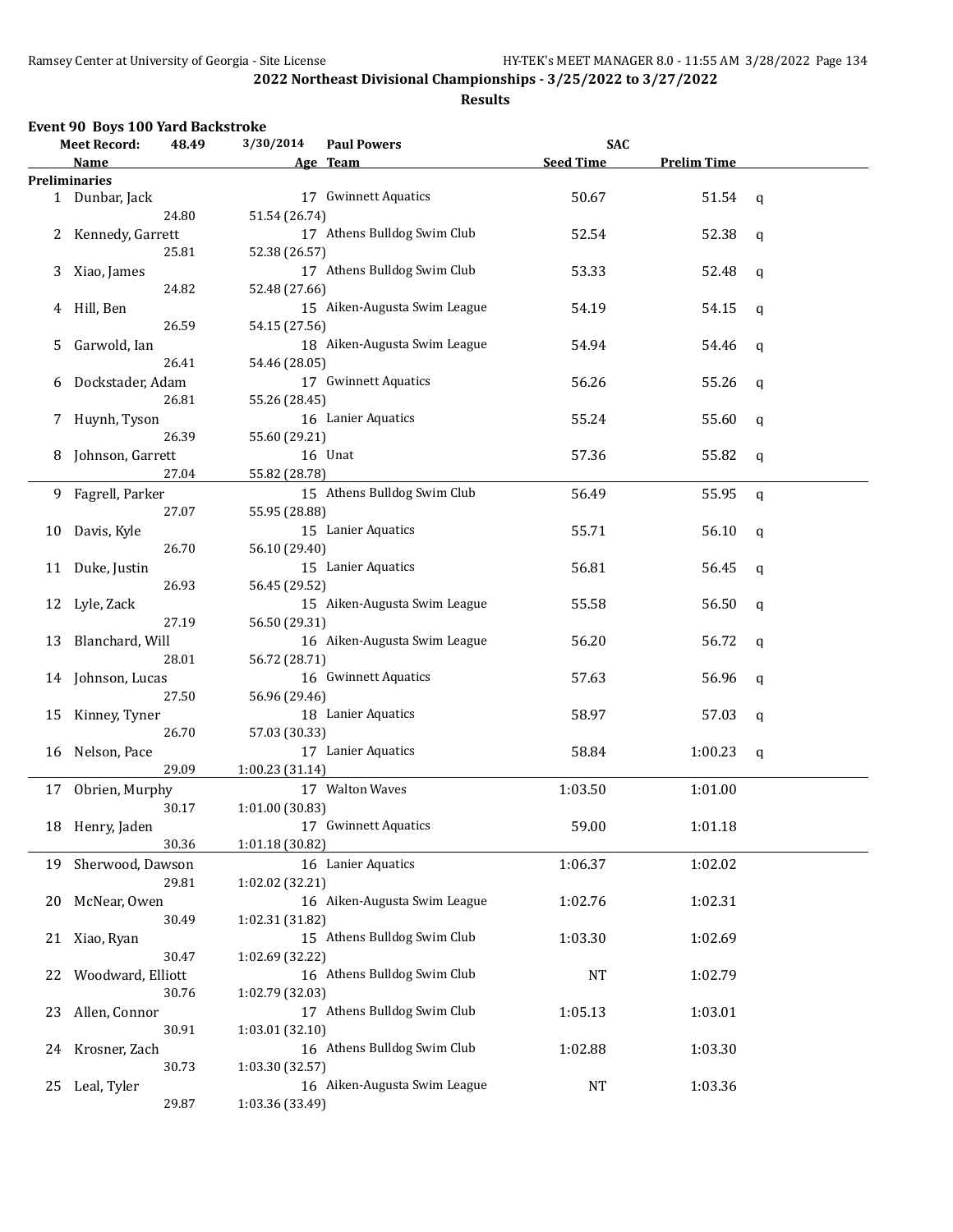**Results**

# **Preliminaries ... (Event 90 Boys 100 Yard Backstroke)**

|    | <b>Name</b>         | Age Team                       | <b>Seed Time</b> | <b>Prelim Time</b> |  |
|----|---------------------|--------------------------------|------------------|--------------------|--|
|    | 26 Jensen, Dallin   | 17 Summit Swimming             | 1:02.61          | 1:03.43            |  |
|    | 31.13               | 1:03.43 (32.30)                |                  |                    |  |
| 27 | Choi, Daniel        | 17 Athens Bulldog Swim Club    | 1:07.41          | 1:04.52            |  |
|    | 31.38               | 1:04.52 (33.14)                |                  |                    |  |
| 28 | Newsome, Braden     | 16 Morgan County Marlins       | 1:04.66          | 1:05.26            |  |
|    | 31.59               | 1:05.26 (33.67)                |                  |                    |  |
| 29 | Campillo, GianCarlo | 16 Lanier Aquatics             | 1:27.16          | 1:06.14            |  |
|    | 31.45               | 1:06.14 (34.69)                |                  |                    |  |
| 30 | Fair, Daniel        | 15 Aiken-Augusta Swim League   | 1:04.53          | 1:06.19            |  |
|    | 31.48               | 1:06.19 (34.71)                |                  |                    |  |
| 31 | Carmack, Harrison   | 17 Athens Bulldog Swim Club    | 1:06.86          | 1:06.27            |  |
|    | 32.14               | 1:06.27 (34.13)                |                  |                    |  |
| 32 | Gayer, Jake         | 15 Summer Hill Orcas Swim Club | 1:14.51          | 1:06.38            |  |
|    | 32.46               | 1:06.38 (33.92)                |                  |                    |  |
| 33 | Hall, Michael       | 15 Athens Bulldog Swim Club    | 1:08.72          | 1:06.61            |  |
|    | 32.03               | 1:06.61 (34.58)                |                  |                    |  |
|    | 34 Shoffner, John   | 15 Aiken-Augusta Swim League   | 1:12.28          | 1:07.00            |  |
|    | 31.56               | 1:07.00 (35.44)                |                  |                    |  |
| 35 | Johann, Carson      | 15 Aiken-Augusta Swim League   | 1:06.76          | 1:08.39            |  |
|    | 33.03               | 1:08.39 (35.36)                |                  |                    |  |
| 36 | Levine, Mark        | 15 Summit Swimming             | 1:09.14          | 1:09.02            |  |
|    | 33.90               | 1:09.02 (35.12)                |                  |                    |  |
| 37 | McCluggage, Blake   | 18 Gwinnett Aquatics           | 1:04.68          | 1:10.61            |  |
|    | 34.22               | 1:10.61 (36.39)                |                  |                    |  |
| 38 | Isaacs, Garrett     | 17 Lanier Aquatics             | 1:14.61          | 1:11.40            |  |
|    | 35.13               | 1:11.40 (36.27)                |                  |                    |  |
| 39 | Gamlin, Sawyer      | 16 Aiken-Augusta Swim League   | 1:18.31          | 1:16.45            |  |
|    | 36.91               | 1:16.45 (39.54)                |                  |                    |  |
| 40 | Goodroe, Timothy    | 15 Aiken-Augusta Swim League   | 1:16.71          | 1:17.08            |  |
| 41 | McCluggage, Brodie  | 15 Gwinnett Aquatics           | 1:20.68          | 1:18.51            |  |
|    | 38.75               | 1:18.51 (39.76)                |                  |                    |  |
| 42 | Havick, Cash        | 15 Athens Bulldog Swim Club    | 1:25.00          | 1:24.54            |  |
|    | 39.45               | 1:24.54 (45.09)                |                  |                    |  |

#### **Event 91 Girls 13-14 100 Yard Backstroke**

|           | <b>Meet Record:</b><br>56.96 | 3/26/2017       | <b>Macy Mullis</b>           | <b>ABSC</b>        |                    |  |
|-----------|------------------------------|-----------------|------------------------------|--------------------|--------------------|--|
|           | Name                         |                 | Age Team                     | <b>Prelim Time</b> | <b>Finals Time</b> |  |
| A - Final |                              |                 |                              |                    |                    |  |
|           | Dillon, Ella                 |                 | 14 Athens Bulldog Swim Club  | 1:02.32            | 1:01.12            |  |
|           | 29.45                        | 1:01.12(31.67)  |                              |                    |                    |  |
| 2         | Morris, Georgia              |                 | 14 Aiken-Augusta Swim League | 1:02.19            | 1:03.50            |  |
|           | 30.36                        | 1:03.50(33.14)  |                              |                    |                    |  |
| 3         | He, Alethea                  |                 | 14 Athens Bulldog Swim Club  | 1:04.54            | 1:03.74            |  |
|           | 30.52                        | 1:03.74 (33.22) |                              |                    |                    |  |
| 4         | Miller, Reagan               |                 | 14 Gwinnett Aquatics         | 1:08.22            | 1:04.77            |  |
|           | 31.29                        | 1:04.77 (33.48) |                              |                    |                    |  |
| 5.        | Bonner, Berklee              |                 | 13 Unat                      | 1:06.60            | 1:05.57            |  |
|           | 32.30                        | 1:05.57(33.27)  |                              |                    |                    |  |
| 6         | Harper, Macy Belle           |                 | 13 Aiken-Augusta Swim League | 1:07.69            | 1:06.90            |  |
|           | 32.73                        | 1:06.90(34.17)  |                              |                    |                    |  |
|           | Patterson, Maddie            |                 | 13 Aiken-Augusta Swim League | 1:07.67            | 1:07.39            |  |
|           | 32.30                        | 1:07.39(35.09)  |                              |                    |                    |  |
| 8         | Johnson, Paige               | 13              | <b>Gwinnett Aquatics</b>     | 1:08.32            | 1:10.01            |  |
|           | 34.23                        | 1:10.01 (35.78) |                              |                    |                    |  |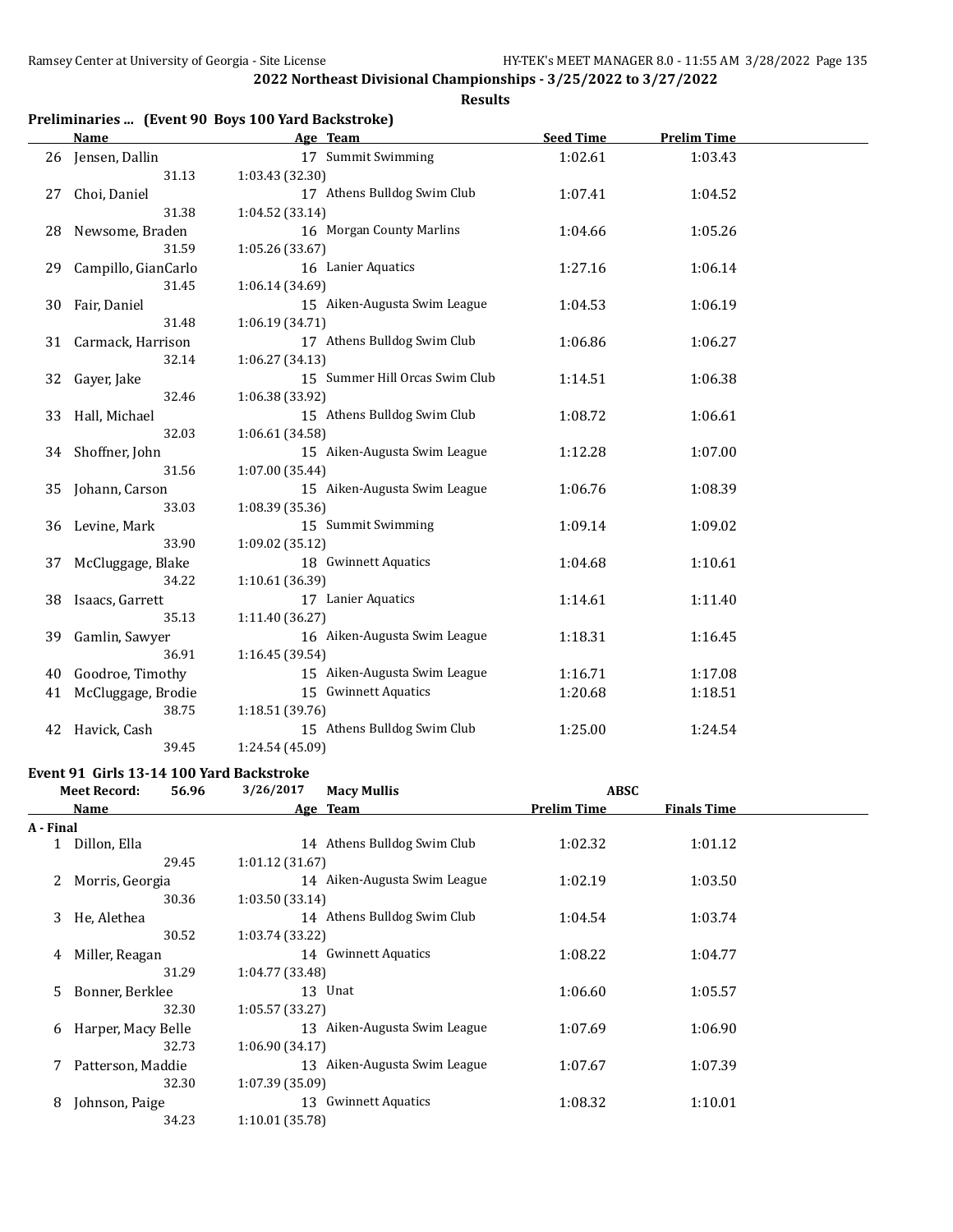# **Results**

# **B - Final ... (Event 91 Girls 13-14 100 Yard Backstroke)**

|           | Name                 | Age Team                       | <b>Prelim Time</b> | <b>Finals Time</b> |  |
|-----------|----------------------|--------------------------------|--------------------|--------------------|--|
| B - Final |                      |                                |                    |                    |  |
| 9         | Bates, Martha        | 14 Athens Bulldog Swim Club    | 1:10.03            | 1:07.38            |  |
|           | 32.80                | 1:07.38 (34.58)                |                    |                    |  |
| 10        | Hebert, Dyllan       | 14 Summit Swimming             | 1:09.98            | 1:08.18            |  |
|           | 32.92                | 1:08.18(35.26)                 |                    |                    |  |
| 11        | Chisholm, Aubrey     | 14 Gwinnett Aquatics           | 1:09.91            | 1:09.57            |  |
|           | 33.51                | 1:09.57(36.06)                 |                    |                    |  |
| 12        | Prakash, Tanvi       | 14 Athens Bulldog Swim Club    | 1:10.13            | 1:09.61            |  |
|           | 34.19                | 1:09.61(35.42)                 |                    |                    |  |
| 13        | Cameron, Courtney    | 14 Athens Bulldog Swim Club    | 1:12.09            | 1:10.80            |  |
|           | 34.66                | 1:10.80(36.14)                 |                    |                    |  |
| 14        | Yeomans, Carson      | 13 Athens Bulldog Swim Club    | 1:11.61            | 1:10.92            |  |
|           | 34.25                | 1:10.92(36.67)                 |                    |                    |  |
| 15        | McCullough, Samantha | Athens Bulldog Swim Club<br>13 | 1:12.42            | 1:11.57            |  |
|           | 35.18                | 1:11.57 (36.39)                |                    |                    |  |
| 16        | Shaffer, Addison     | 14 Gwinnett Aquatics           | 1:10.82            | 1:13.37            |  |
|           | 35.39                | 1:13.37 (37.98)                |                    |                    |  |

# **Event 91 Girls 13-14 100 Yard Backstroke**

|    | <b>Meet Record:</b>  | 56.96 | 3/26/2017       | <b>Macy Mullis</b>           | <b>ABSC</b>      |                    |              |
|----|----------------------|-------|-----------------|------------------------------|------------------|--------------------|--------------|
|    | <b>Name</b>          |       |                 | Age Team                     | <b>Seed Time</b> | <b>Prelim Time</b> |              |
|    | <b>Preliminaries</b> |       |                 |                              |                  |                    |              |
|    | 1 Morris, Georgia    |       |                 | 14 Aiken-Augusta Swim League | 1:02.86          | 1:02.19            | q            |
|    | 30.28                |       | 1:02.19 (31.91) |                              |                  |                    |              |
| 2  | Dillon, Ella         |       |                 | 14 Athens Bulldog Swim Club  | 1:02.14          | 1:02.32            | q            |
|    | 30.15                |       | 1:02.32 (32.17) |                              |                  |                    |              |
| 3  | He, Alethea          |       |                 | 14 Athens Bulldog Swim Club  | 1:03.39          | 1:04.54            | q            |
|    | 30.67                |       | 1:04.54 (33.87) |                              |                  |                    |              |
| 4  | Bonner, Berklee      |       |                 | 13 Unat                      | 1:06.12          | 1:06.60            | q            |
|    | 32.04                |       | 1:06.60 (34.56) |                              |                  |                    |              |
| 5  | Patterson, Maddie    |       |                 | 13 Aiken-Augusta Swim League | 1:11.06          | 1:07.67            | q            |
|    | 32.48                |       | 1:07.67 (35.19) |                              |                  |                    |              |
| 6  | Harper, Macy Belle   |       |                 | 13 Aiken-Augusta Swim League | 1:07.13          | 1:07.69            | $\mathbf q$  |
|    | 33.17                |       | 1:07.69 (34.52) |                              |                  |                    |              |
| 7  | Miller, Reagan       |       |                 | 14 Gwinnett Aquatics         | 1:04.19          | 1:08.22            | a            |
|    | 33.00                |       | 1:08.22 (35.22) |                              |                  |                    |              |
| 8  | Johnson, Paige       |       |                 | 13 Gwinnett Aquatics         | <b>NT</b>        | 1:08.32            | q            |
|    | 32.55                |       | 1:08.32(35.77)  |                              |                  |                    |              |
| 9. | Chisholm, Aubrey     |       |                 | 14 Gwinnett Aquatics         | 1:09.79          | 1:09.91            | $\mathsf{q}$ |
|    | 33.86                |       | 1:09.91 (36.05) |                              |                  |                    |              |
| 10 | Hebert, Dyllan       |       |                 | 14 Summit Swimming           | 1:11.49          | 1:09.98            | a            |
|    | 34.10                |       | 1:09.98 (35.88) |                              |                  |                    |              |
| 11 | Bates, Martha        |       |                 | 14 Athens Bulldog Swim Club  | 1:07.88          | 1:10.03            | q            |
|    | 33.55                |       | 1:10.03 (36.48) |                              |                  |                    |              |
| 12 | Prakash, Tanvi       |       |                 | 14 Athens Bulldog Swim Club  | 1:10.10          | 1:10.13            | q            |
|    | 34.79                |       | 1:10.13(35.34)  |                              |                  |                    |              |
| 13 | Shaffer, Addison     |       |                 | 14 Gwinnett Aquatics         | 1:13.88          | 1:10.82            | q            |
|    | 33.65                |       | 1:10.82(37.17)  |                              |                  |                    |              |
|    | 14 Yeomans, Carson   |       |                 | 13 Athens Bulldog Swim Club  | 1:11.37          | 1:11.61            | q            |
|    | 35.14                |       | 1:11.61 (36.47) |                              |                  |                    |              |
| 15 | Cameron, Courtney    |       |                 | 14 Athens Bulldog Swim Club  | 1:15.14          | 1:12.09            | q            |
|    | 35.02                |       | 1:12.09 (37.07) |                              |                  |                    |              |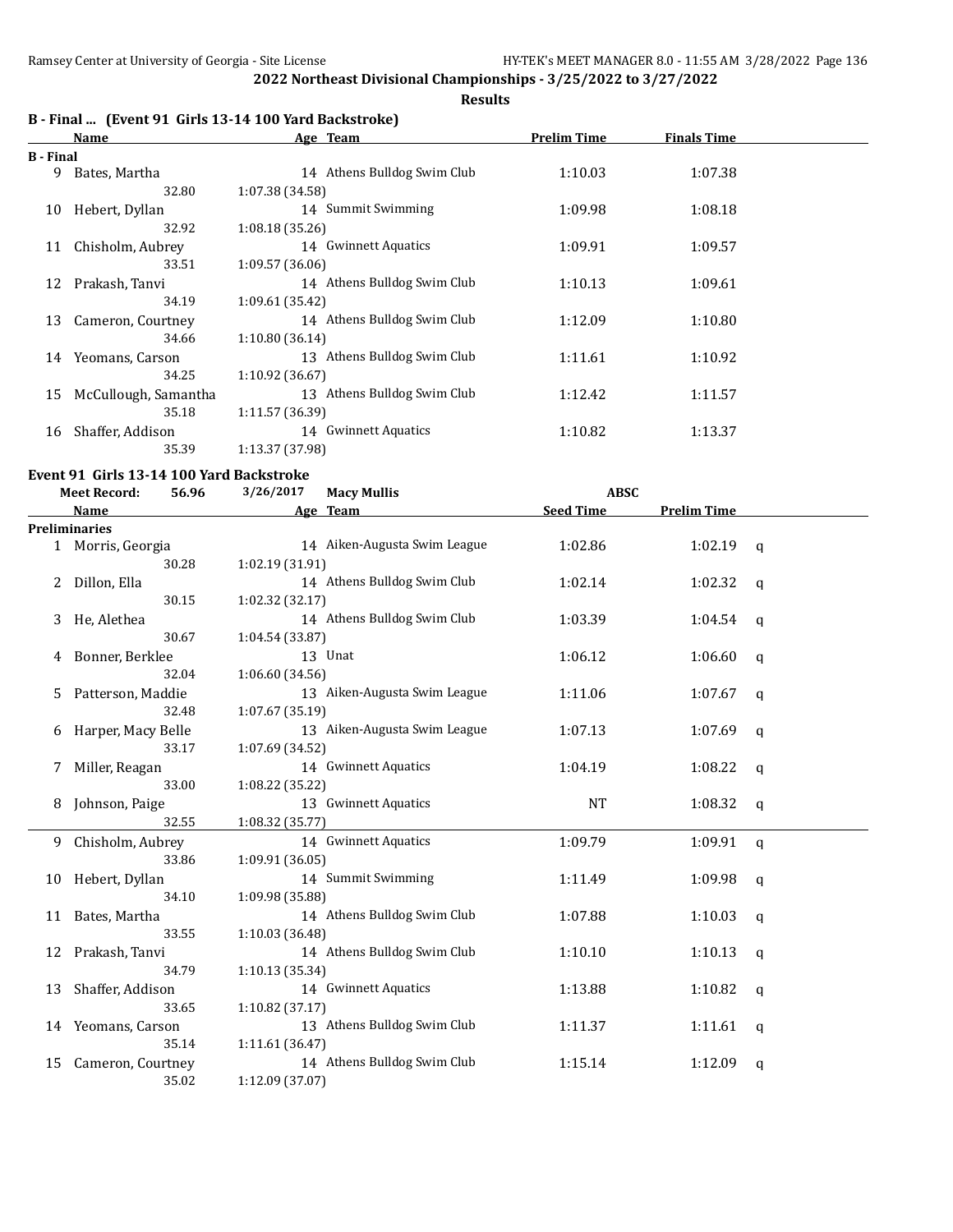|    | <b>Name</b>                 | Preliminaries  (Event 91 Girls 13-14 100 Yard Backstroke)<br>Age Team | <b>Seed Time</b> | <b>Prelim Time</b> |                |
|----|-----------------------------|-----------------------------------------------------------------------|------------------|--------------------|----------------|
| 16 | McCullough, Samantha        | 13 Athens Bulldog Swim Club                                           | 1:12.33          | 1:12.42            | $\mathfrak{q}$ |
|    | 35.42                       | 1:12.42 (37.00)                                                       |                  |                    |                |
|    | 17 Hofstetter, Gina         | 14 Aiken-Augusta Swim League                                          | 1:08.94          | 1:12.93            |                |
|    | 35.35                       | 1:12.93 (37.58)                                                       |                  |                    |                |
| 18 | Obrien, Maggie              | 14 Walton Waves                                                       | 1:13.56          | 1:13.00            |                |
|    | 35.34                       | 1:13.00 (37.66)                                                       |                  |                    |                |
| 19 | Prince, Caroline            | 14 Athens Bulldog Swim Club                                           | 1:15.93          | 1:13.07            |                |
|    | 36.39                       | 1:13.07 (36.68)                                                       |                  |                    |                |
| 20 | Ponder, Keziah              | 14 Gwinnett Aquatics                                                  | 1:17.37          | 1:13.53            |                |
|    | 36.32                       | 1:13.53 (37.21)                                                       |                  |                    |                |
| 21 | Savage, Addie               | 13 Athens Bulldog Swim Club                                           | 1:21.03          | 1:14.96            |                |
|    | 36.69                       | 1:14.96 (38.27)                                                       |                  |                    |                |
| 22 | Ayala Hernandez, Alessandra | 13 Athens Bulldog Swim Club                                           | 1:18.15          | 1:15.04            |                |
|    | 35.48                       | 1:15.04 (39.56)                                                       |                  |                    |                |
| 23 | Nelson, MJ                  | 13 Lanier Aquatics                                                    | 1:15.86          | 1:15.26            |                |
|    | 35.03                       | 1:15.26 (40.23)                                                       |                  |                    |                |
| 24 | Cain, Haylee                | 13 Athens Bulldog Swim Club                                           | 1:18.89          | 1:15.35            |                |
|    | 36.39                       | 1:15.35 (38.96)                                                       |                  |                    |                |
| 25 | Nelson, Isabella            | 14 Athens Bulldog Swim Club                                           | 1:18.08          | 1:16.83            |                |
|    | 37.78                       | 1:16.83 (39.05)                                                       |                  |                    |                |
| 26 | Burkett, Gabby              | 14 Aiken-Augusta Swim League                                          | 1:14.97          | 1:17.15            |                |
|    | 38.05                       | 1:17.15 (39.10)                                                       |                  |                    |                |
| 27 | Holderfield, Carly          | 14 Lanier Aquatics                                                    | 1:20.75          | 1:18.55            |                |
|    | 37.39                       | 1:18.55(41.16)<br>13 Aiken-Augusta Swim League                        |                  |                    |                |
| 28 | Crawford, Josie<br>39.79    | 1:20.02 (40.23)                                                       | 1:18.31          | 1:20.02            |                |
| 29 | Kryshtalowych, Sofia        | 14 Aiken-Augusta Swim League                                          | 1:28.99          | 1:24.04            |                |
|    | 41.34                       | 1:24.04 (42.70)                                                       |                  |                    |                |
| 30 | Johnson, Mary Elizabeth     | 13 Brad Akins YMCA Barracudas                                         | 1:27.66          | 1:26.58            |                |
|    | 43.38                       | 1:26.58 (43.20)                                                       |                  |                    |                |
| 31 | Pincombe, Violet            | 13 Gwinnett Aquatics                                                  | 1:26.99          | 1:27.31            |                |
|    | 42.07                       | 1:27.31 (45.24)                                                       |                  |                    |                |
| 32 | Uptagrafft, Natalie         | 13 Athens Bulldog Swim Club                                           | 1:23.98          | 1:27.73            |                |
|    | 42.63                       | 1:27.73 (45.10)                                                       |                  |                    |                |
| 33 | Shaffer, Marleighna         | 13 Athens Bulldog Swim Club                                           | 1:29.19          | 1:30.73            |                |
|    | 45.37                       | 1:30.73 (45.36)                                                       |                  |                    |                |
| 34 | Stamper, Kayce              | 13 Morgan County Marlins                                              | 1:37.60          | 1:31.41            |                |
|    | 44.74                       | 1:31.41 (46.67)                                                       |                  |                    |                |
| 35 | Kuykendall, Ainsley         | 13 Aiken-Augusta Swim League                                          | 1:27.79          | 1:31.88            |                |
|    | 45.24                       | 1:31.88 (46.64)                                                       |                  |                    |                |
| 36 | Bebin Blackwell, Caitlyn    | 14 Athens Bulldog Swim Club                                           | 1:27.08          | 1:32.52            |                |
|    | 45.38                       | 1:32.52 (47.14)                                                       |                  |                    |                |
| 37 | Fields, Amber               | 13 Summit Swimming                                                    | 1:29.98          | 1:32.59            |                |
| 38 | Zinn, Amanda                | 14 Aiken-Augusta Swim League                                          | 1:34.60          | 1:33.75            |                |
|    | 44.91                       | 1:33.75 (48.84)                                                       |                  |                    |                |
| 39 | Schueneman, Caden           | 13 Morgan County Marlins                                              | <b>NT</b>        | 1:36.07            |                |
|    | 48.29                       | 1:36.07 (47.78)                                                       |                  |                    |                |
| 40 | Frey, Issy                  | 13 Aiken-Augusta Swim League                                          | NT               | 1:38.18            |                |
| 41 | Konzelmann, Carly           | 13 Lanier Aquatics                                                    | 1:40.88          | 1:38.32            |                |
| 42 | Koch, Karra                 | 13 Summit Swimming                                                    | 1:40.25          | 1:42.16            |                |
|    | 48.50                       | 1:42.16 (53.66)                                                       |                  |                    |                |
| 43 | Honeycutt, Sam              | 13 Lanier Aquatics                                                    | <b>NT</b>        | 1:48.73            |                |
|    | 49.57                       | 1:48.73 (59.16)                                                       |                  |                    |                |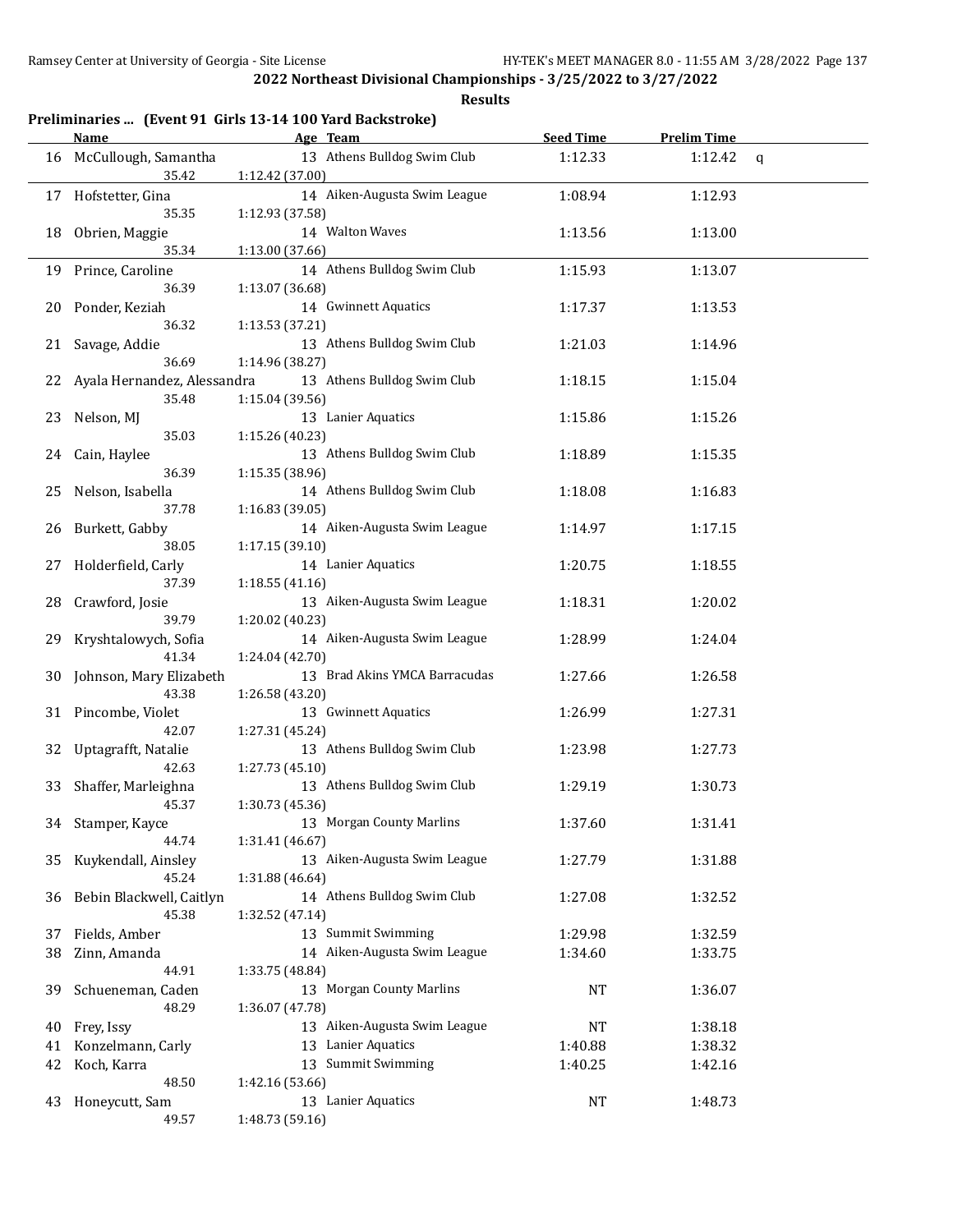**Results**

|                  | Preliminaries  (Event 91 Girls 13-14 100 Yard Backstroke) |                 |                                |                             |                          |  |
|------------------|-----------------------------------------------------------|-----------------|--------------------------------|-----------------------------|--------------------------|--|
|                  | <b>Name</b><br>--- Chester, Raleigh                       |                 | Age Team<br>14 Lanier Aquatics | <b>Seed Time</b><br>2:29.41 | <b>Prelim Time</b><br>DQ |  |
|                  | Multiple strokes                                          |                 |                                |                             |                          |  |
|                  | Event 92 Boys 13-14 100 Yard Backstroke                   |                 |                                |                             |                          |  |
|                  | <b>Meet Record:</b><br>51.19                              | 3/26/2017       | <b>Nathaniel Stoffle</b>       | <b>SUMM</b>                 |                          |  |
|                  | <b>Name</b>                                               |                 | Age Team                       | <b>Prelim Time</b>          | <b>Finals Time</b>       |  |
| A - Final        |                                                           |                 |                                |                             |                          |  |
|                  | 1 Stanton, Baylor                                         |                 | 14 Gwinnett Aquatics           | 51.84                       | 48.65                    |  |
|                  | 23.52                                                     | 48.65 (25.13)   |                                |                             |                          |  |
| 2                | Salser, Ethan<br>27.83                                    | 57.54 (29.71)   | 14 Aiken-Augusta Swim League   | 57.62                       | 57.54                    |  |
|                  | Jokulis, Matias                                           |                 | 13 Aiken-Augusta Swim League   | 1:01.38                     | 59.13                    |  |
| 3                | 28.76                                                     | 59.13 (30.37)   |                                |                             |                          |  |
| 4                | Dao, Jonathan                                             |                 | 13 Lanier Aquatics             | 1:01.14                     | 59.84                    |  |
|                  | 29.23                                                     | 59.84 (30.61)   |                                |                             |                          |  |
| 5                | Sheridan, Cayden                                          |                 | 13 Lanier Aquatics             | 1:00.16                     | 1:00.95                  |  |
|                  | 29.40                                                     | 1:00.95(31.55)  |                                |                             |                          |  |
| 6                | Trotter, Torin                                            |                 | 13 Athens Bulldog Swim Club    | 1:02.12                     | 1:02.12                  |  |
|                  | 29.81                                                     | 1:02.12 (32.31) |                                |                             |                          |  |
| 7                | Williams, Nick                                            |                 | 13 Aiken-Augusta Swim League   | 1:02.37                     | 1:02.21                  |  |
|                  | 30.57                                                     | 1:02.21 (31.64) |                                |                             |                          |  |
| 8                | Clinansmith, Lannon                                       |                 | 14 Gwinnett Aquatics           | 1:03.62                     | 1:06.58                  |  |
|                  | 32.48                                                     | 1:06.58(34.10)  |                                |                             |                          |  |
| <b>B</b> - Final |                                                           |                 |                                |                             |                          |  |
| 9.               | Ballance, Alex                                            |                 | 14 Aiken-Augusta Swim League   | 1:04.17                     | 1:02.36                  |  |
|                  | 29.46                                                     | 1:02.36 (32.90) |                                |                             |                          |  |
| 10               | Smedley, Logan                                            |                 | 13 Summit Swimming             | 1:07.52                     | 1:06.16                  |  |
|                  | 31.32                                                     | 1:06.16 (34.84) |                                |                             |                          |  |
| 11               | Villemain, Hudson                                         |                 | 14 Aiken-Augusta Swim League   | 1:08.78                     | 1:08.08                  |  |
|                  | 33.28                                                     | 1:08.08 (34.80) |                                |                             |                          |  |
| 12               | Hall, William                                             |                 | 14 Athens Bulldog Swim Club    | 1:08.16                     | 1:08.30                  |  |
|                  | 33.13                                                     | 1:08.30(35.17)  |                                |                             |                          |  |
| 13               | McCusker, Riley                                           |                 | 14 Brad Akins YMCA Barracudas  | 1:11.73                     | 1:08.40                  |  |
|                  | 33.04                                                     | 1:08.40 (35.36) |                                |                             |                          |  |
| 14               | Joy, Wilson                                               |                 | 13 Athens Bulldog Swim Club    | 1:09.41                     | 1:08.62                  |  |
| 15               | Brown, Thomas                                             |                 | 13 Athens Bulldog Swim Club    | 1:09.78                     | 1:10.21                  |  |
|                  | 34.46                                                     | 1:10.21(35.75)  |                                |                             |                          |  |
| 16               | Schmidt, Nathaniel                                        |                 | 14 Aiken-Augusta Swim League   | 1:12.86                     | 1:15.33                  |  |
|                  | 36.27                                                     | 1:15.33 (39.06) |                                |                             |                          |  |

# **Event 92 Boys 13-14 100 Yard Backstroke**

|   | <b>Meet Record:</b>  | 51.19 | 3/26/2017       | <b>Nathaniel Stoffle</b>     | <b>SUMM</b>      |                    |   |  |
|---|----------------------|-------|-----------------|------------------------------|------------------|--------------------|---|--|
|   | <b>Name</b>          |       |                 | Age Team                     | <b>Seed Time</b> | <b>Prelim Time</b> |   |  |
|   | <b>Preliminaries</b> |       |                 |                              |                  |                    |   |  |
|   | Stanton, Baylor      |       | 14              | Gwinnett Aquatics            | 49.34            | 51.84              | q |  |
|   |                      | 25.54 | 51.84 (26.30)   |                              |                  |                    |   |  |
|   | Salser, Ethan        |       |                 | 14 Aiken-Augusta Swim League | 57.82            | 57.62              | q |  |
|   |                      | 27.79 | 57.62 (29.83)   |                              |                  |                    |   |  |
| 3 | Sheridan, Cayden     |       | 13              | Lanier Aquatics              | 1:00.06          | 1:00.16            | q |  |
|   |                      | 29.54 | 1:00.16 (30.62) |                              |                  |                    |   |  |
| 4 | Dao, Jonathan        |       | 13              | Lanier Aquatics              | 1:01.56          | 1:01.14            | q |  |
|   |                      | 29.83 | 1:01.14 (31.31) |                              |                  |                    |   |  |
| 5 | Jokulis, Matias      |       | 13              | Aiken-Augusta Swim League    | 1:02.54          | 1:01.38            | q |  |
|   |                      | 30.20 | 1:01.38 (31.18) |                              |                  |                    |   |  |
|   |                      |       |                 |                              |                  |                    |   |  |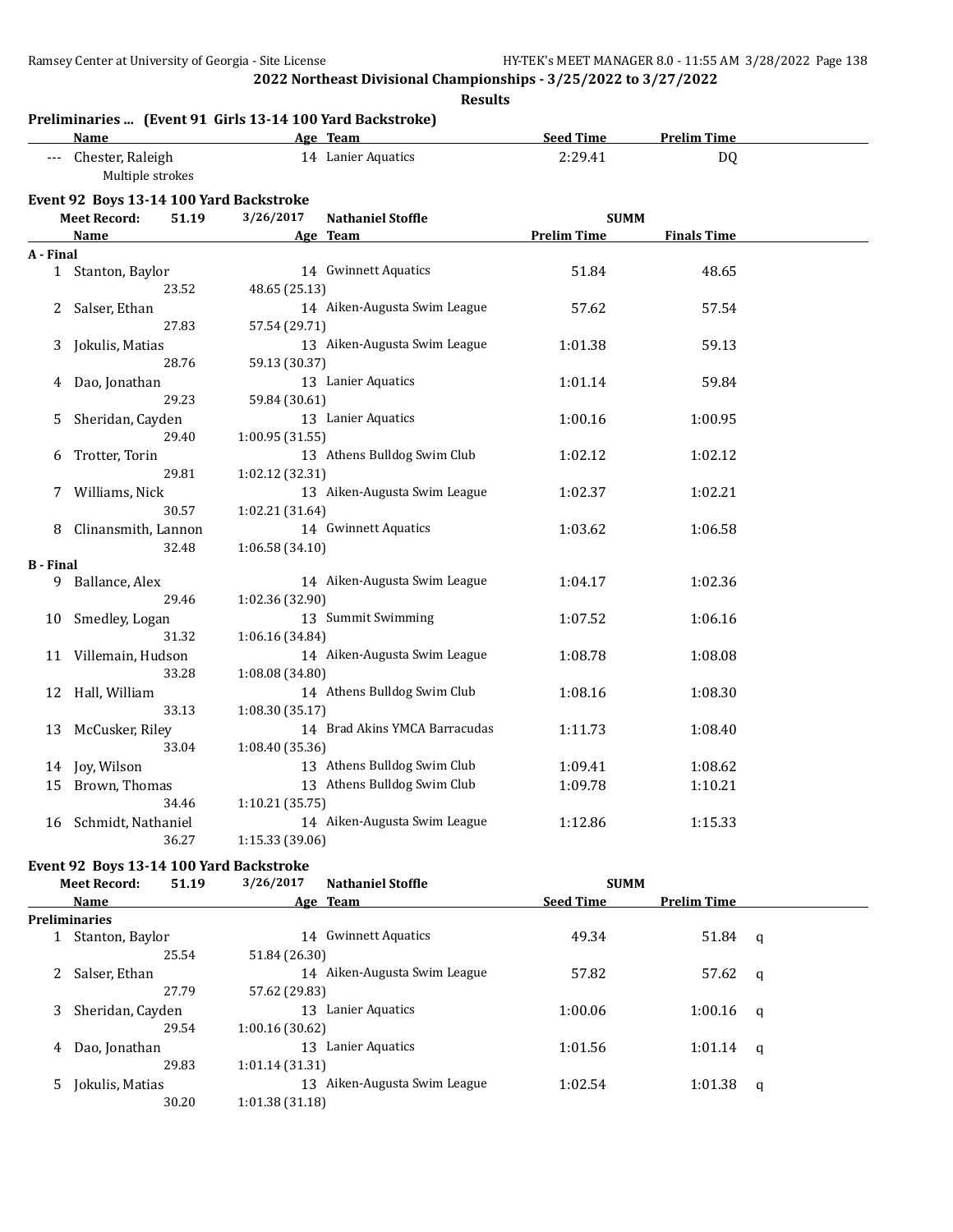**Results**

|  |  |  | Preliminaries  (Event 92 Boys 13-14 100 Yard Backstroke) |
|--|--|--|----------------------------------------------------------|
|--|--|--|----------------------------------------------------------|

|       | <b>Name</b>          | Age Team                      | <b>Seed Time</b> | <b>Prelim Time</b> |             |
|-------|----------------------|-------------------------------|------------------|--------------------|-------------|
| 6     | Trotter, Torin       | 13 Athens Bulldog Swim Club   | 1:05.56          | 1:02.12            | q           |
|       | 30.08                | 1:02.12 (32.04)               |                  |                    |             |
| 7     | Williams, Nick       | 13 Aiken-Augusta Swim League  | 1:02.42          | 1:02.37            | q           |
|       | 30.72                | 1:02.37 (31.65)               |                  |                    |             |
| 8     | Clinansmith, Lannon  | 14 Gwinnett Aquatics          | 1:01.82          | 1:03.62            | q           |
|       | 30.89                | 1:03.62 (32.73)               |                  |                    |             |
| 9     | Ballance, Alex       | 14 Aiken-Augusta Swim League  | 1:03.25          | 1:04.17            | $\mathbf q$ |
|       | 30.49                | 1:04.17 (33.68)               |                  |                    |             |
| 10    | Smedley, Logan       | 13 Summit Swimming            | 1:09.41          | 1:07.52            | q           |
|       | 32.36                | 1:07.52 (35.16)               |                  |                    |             |
|       | 11 Hall, William     | 14 Athens Bulldog Swim Club   | 1:07.17          | 1:08.16            | q           |
|       | 33.13                | 1:08.16 (35.03)               |                  |                    |             |
| 12    | Villemain, Hudson    | 14 Aiken-Augusta Swim League  | 1:12.92          | 1:08.78            | q           |
|       | 34.06                | 1:08.78 (34.72)               |                  |                    |             |
| 13    | Joy, Wilson          | 13 Athens Bulldog Swim Club   | 1:11.59          | 1:09.41            | q           |
|       | 33.45                | 1:09.41 (35.96)               |                  |                    |             |
| 14    | Brown, Thomas        | 13 Athens Bulldog Swim Club   | 1:10.32          | 1:09.78            | q           |
|       | 33.44                | 1:09.78 (36.34)               |                  |                    |             |
| 15    | McCusker, Riley      | 14 Brad Akins YMCA Barracudas | 1:14.13          | 1:11.73            | q           |
|       | 34.61                | 1:11.73 (37.12)               |                  |                    |             |
| 16    | Schmidt, Nathaniel   | 14 Aiken-Augusta Swim League  | 1:15.29          | 1:12.86            | $\mathbf q$ |
|       | 36.27                | 1:12.86 (36.59)               |                  |                    |             |
|       | 17 Fairman, Rowen    | 13 Athens Bulldog Swim Club   | 1:18.35          | 1:14.05            |             |
|       | 35.88                | 1:14.05 (38.17)               |                  |                    |             |
| 18    | Hawkins, Colt        | 13 Morgan County Marlins      | 1:19.18          | 1:15.70            |             |
|       | 35.94                | 1:15.70 (39.76)               |                  |                    |             |
| 19    | Allen, Kole          | 14 Lanier Aquatics            | 1:20.26          | 1:17.00            |             |
|       | 36.98                | 1:17.00 (40.02)               |                  |                    |             |
| 20    | McKenzie, Ryan       | 13 Lanier Aquatics            | 1:18.94          | 1:17.22            |             |
| 21    | Parker, Justice      | 13 Gwinnett Aquatics          | NT               | 1:18.83            |             |
| 22    | Salmeron, Andrew     | 13 Summit Swimming            | 1:23.60          | 1:21.08            |             |
|       | 38.10                | 1:21.08 (42.98)               |                  |                    |             |
| 23    | Anderson, Ethan      | 14 Athens Bulldog Swim Club   | 1:25.51          | 1:24.57            |             |
|       | 43.13                | 1:24.57 (41.44)               |                  |                    |             |
| 24    | Wendel, Chase        | 13 Lanier Aquatics            | 1:24.63          | 1:25.75            |             |
|       | 41.15                | 1:25.75 (44.60)               |                  |                    |             |
| 25    | Wallace, Jaxson      | 14 Athens Bulldog Swim Club   | 1:33.33          | 1:31.32            |             |
|       | 43.07                | 1:31.32 (48.25)               |                  |                    |             |
| $---$ | Dennison, Nolan      | 13 Athens Bulldog Swim Club   | 1:45.00          | DQ                 |             |
|       | Not on back off wall |                               |                  |                    |             |
|       | 45.27                | DQ (52.21)                    |                  |                    |             |

## **Event 93 Girls 11-12 50 Yard Backstroke**

|           | <b>Meet Record:</b> | 27.97 | 3/29/2009 | Aia Malone                  | <b>TWS</b>         |                    |  |
|-----------|---------------------|-------|-----------|-----------------------------|--------------------|--------------------|--|
|           | <b>Name</b>         |       |           | Age Team                    | <b>Prelim Time</b> | <b>Finals Time</b> |  |
| A - Final |                     |       |           |                             |                    |                    |  |
|           | Vaughn, Kerrigan    |       |           | 12 Athens Bulldog Swim Club | 32.66              | 31.00              |  |
| 2         | Joyce, Cate         |       |           | 12 Gwinnett Aquatics        | 32.70              | 32.27              |  |
| 3         | Breiding, Kate      |       |           | 11 Gwinnett Aquatics        | 33.08              | 32.78              |  |
| $*4$      | Jost, Allison       |       | 11        | Aiken-Augusta Swim League   | 34.50              | 33.45              |  |
| *4        | Clarkson, Poppy     |       | 12.       | Lanier Aquatics             | 35.36              | 33.45              |  |
| 6         | Aguilar, Alison     |       | 12        | Lanier Aquatics             | 33.76              | 33.72              |  |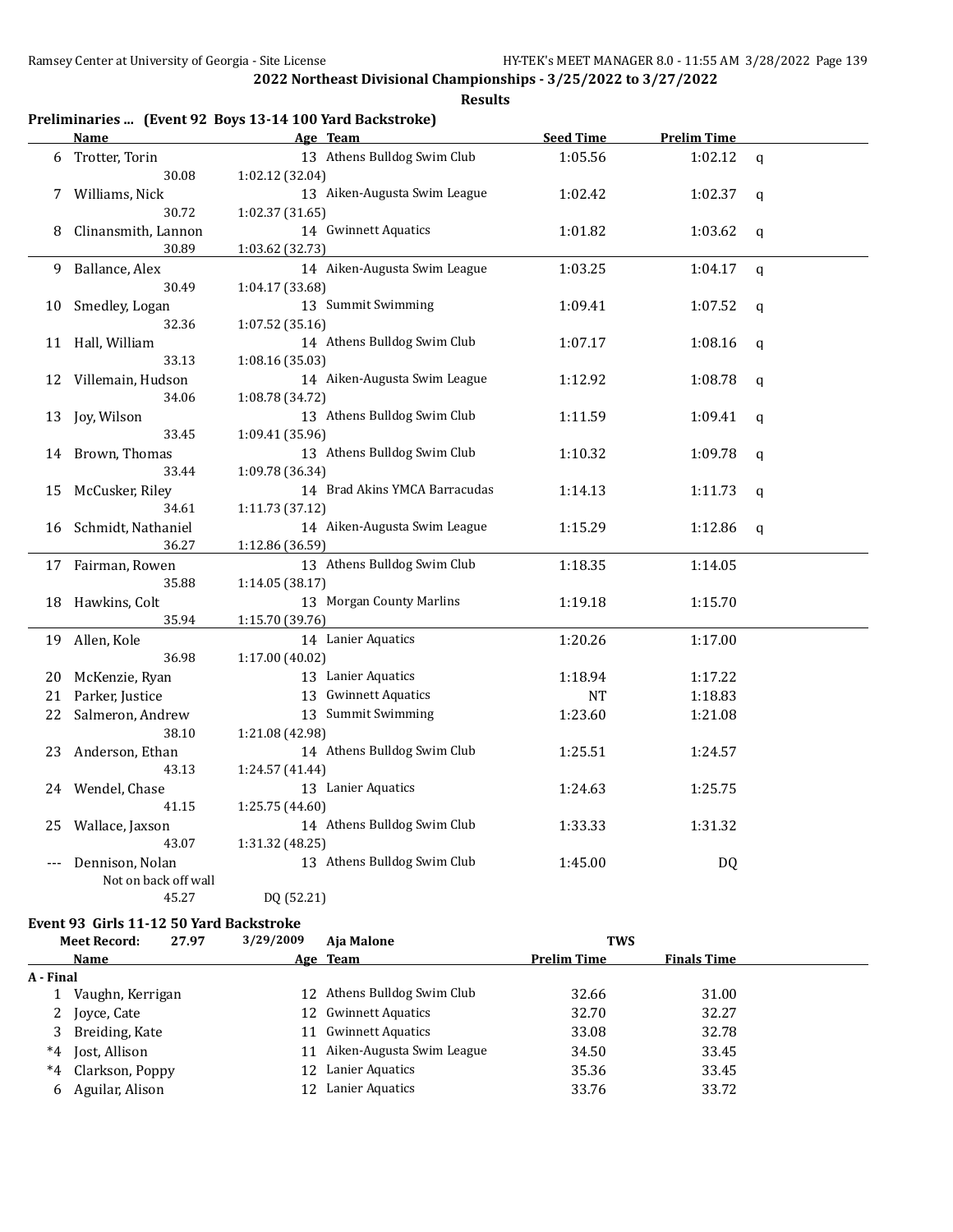**Results**

|  |  |  |  | A - Final  (Event 93 Girls 11-12 50 Yard Backstroke) |
|--|--|--|--|------------------------------------------------------|
|--|--|--|--|------------------------------------------------------|

| <b>Name</b>       |    |                           | <b>Prelim Time</b>                                                                                                                                                                                                                            | <b>Finals Time</b> |  |
|-------------------|----|---------------------------|-----------------------------------------------------------------------------------------------------------------------------------------------------------------------------------------------------------------------------------------------|--------------------|--|
| McCowin, Amina    |    | Aiken-Augusta Swim League | 35.48                                                                                                                                                                                                                                         | 34.30              |  |
| Williams, Grace   | 11 |                           | 34.47                                                                                                                                                                                                                                         | 34.60              |  |
| B - Final         |    |                           |                                                                                                                                                                                                                                               |                    |  |
| Boyd, Hannah      | 11 | Athens Bulldog Swim Club  | 35.92                                                                                                                                                                                                                                         | 34.94              |  |
| Alexander, Sutton |    |                           | 36.25                                                                                                                                                                                                                                         | 36.01              |  |
| Dennison, Kitty   |    |                           | 37.73                                                                                                                                                                                                                                         | 36.09              |  |
| Tomlinson, Bailey |    |                           | 36.43                                                                                                                                                                                                                                         | 36.27              |  |
| Martin, Molly     |    |                           | 37.57                                                                                                                                                                                                                                         | 36.96              |  |
| McLucas, Daphne   |    |                           | 36.07                                                                                                                                                                                                                                         | 37.49              |  |
| Kaiser, Molly     |    |                           | 37.96                                                                                                                                                                                                                                         | 37.72              |  |
| Trent, Chloe      |    |                           | 37.92                                                                                                                                                                                                                                         | 38.02              |  |
|                   |    |                           | Age Team<br>Aiken-Augusta Swim League<br>Summer Hill Orcas Swim Club<br>12 Athens Bulldog Swim Club<br>12 Athens Bulldog Swim Club<br>11 Summer Hill Orcas Swim Club<br>12 Athens Bulldog Swim Club<br>12 Unat<br>12 Athens Bulldog Swim Club |                    |  |

# **Event 93 Girls 11-12 50 Yard Backstroke**

|              | <b>Meet Record:</b>  | 27.97 | 3/29/2009 | Aja Malone                   | <b>TWS</b>       |                    |               |
|--------------|----------------------|-------|-----------|------------------------------|------------------|--------------------|---------------|
|              | <b>Name</b>          |       |           | Age Team                     | <b>Seed Time</b> | <b>Prelim Time</b> |               |
|              | <b>Preliminaries</b> |       |           |                              |                  |                    |               |
| $\mathbf{1}$ | Vaughn, Kerrigan     |       |           | 12 Athens Bulldog Swim Club  | 32.68            | 32.66              | q             |
| 2            | Joyce, Cate          |       |           | 12 Gwinnett Aquatics         | 33.83            | 32.70              | $\mathbf q$   |
| 3            | Breiding, Kate       |       | 11        | <b>Gwinnett Aquatics</b>     | 32.98            | 33.08              | $\mathbf q$   |
| 4            | Aguilar, Alison      |       | 12        | Lanier Aquatics              | 33.65            | 33.76              | $\mathbf q$   |
| 5            | Williams, Grace      |       | 11        | Aiken-Augusta Swim League    | 34.47            | 34.47              | q             |
| 6            | Jost, Allison        |       | 11        | Aiken-Augusta Swim League    | 34.69            | 34.50              | $\mathbf q$   |
| 7            | Clarkson, Poppy      |       |           | 12 Lanier Aquatics           | 33.96            | 35.36              | q             |
| 8            | McCowin, Amina       |       | 11        | Aiken-Augusta Swim League    | 35.33            | 35.48              | $\mathfrak q$ |
| 9            | Boyd, Hannah         |       |           | 11 Athens Bulldog Swim Club  | 35.79            | 35.92              | q             |
| 10           | McLucas, Daphne      |       |           | 12 Athens Bulldog Swim Club  | 38.53            | 36.07              | $\mathbf q$   |
| 11           | Alexander, Sutton    |       | 11        | Summer Hill Orcas Swim Club  | 36.09            | 36.25              | q             |
| 12           | Tomlinson, Bailey    |       | 12        | Athens Bulldog Swim Club     | 37.57            | 36.43              | q             |
| 13           | Martin, Molly        |       | 11        | Summer Hill Orcas Swim Club  | 36.40            | 37.57              | q             |
| 14           | Dennison, Kitty      |       | 12        | Athens Bulldog Swim Club     | 38.54            | 37.73              | q             |
| 15           | Trent, Chloe         |       | 12        | Athens Bulldog Swim Club     | 39.04            | 37.92              | q             |
| 16           | Kaiser, Molly        |       | 12        | Unat                         | 37.77            | 37.96              | $\mathfrak q$ |
| 17           | Koch, Evey           |       | 11        | <b>Summit Swimming</b>       | 40.01            | 38.13              |               |
| 18           | Bramlett, Nola       |       | 11        | Athens Bulldog Swim Club     | 40.07            | 38.38              |               |
| 19           | Templin, Leah        |       |           | 11 Athens Bulldog Swim Club  | 38.77            | 38.47              |               |
| $*20$        | Smith, Briley        |       |           | 12 Athens Bulldog Swim Club  | 42.67            | 38.74              |               |
| $*20$        | Kelley, Jenna        |       | 11        | Summer Hill Orcas Swim Club  | 38.66            | 38.74              |               |
| 22           | Krall, Emily         |       | 11        | <b>Gwinnett Aquatics</b>     | 40.28            | 38.75              |               |
| 23           | Catterton, Libby     |       | 11        | <b>Morgan County Marlins</b> | 40.28            | 39.12              |               |
| 24           | Rosser, Gabby        |       | 11        | Athens Bulldog Swim Club     | 39.29            | 39.59              |               |
| 25           | Branch, Abby         |       | 11        | Summer Hill Orcas Swim Club  | <b>NT</b>        | 40.07              |               |
| 26           | Exil, Brianna        |       | 11        | Summit Swimming              | 43.28            | 40.29              |               |
| 27           | Luo, Emma            |       | 11        | <b>Gwinnett Aquatics</b>     | 40.39            | 41.02              |               |
| 28           | Hamilton, Rachel     |       |           | 12 Aiken-Augusta Swim League | 41.49            | 41.08              |               |
| 29           | Brown, Noa           |       | 11        | Athens Bulldog Swim Club     | 41.05            | 42.05              |               |
| 30           | Platte, Marianna     |       |           | 11 Aiken-Augusta Swim League | 40.40            | 42.07              |               |
| 31           | Reeves, Hannah       |       | 11        | <b>Gwinnett Aquatics</b>     | 41.03            | 42.32              |               |
| 32           | Arellano, Camila     |       | 12        | <b>Morgan County Marlins</b> | <b>NT</b>        | 42.61              |               |
| 33           | Kessler, Paige       |       | 12        | Aiken-Augusta Swim League    | 45.68            | 42.75              |               |
| 34           | Chester, Chelsea     |       |           | 12 Lanier Aquatics           | 45.80            | 42.86              |               |
| 35           | Martin, Ellie        |       |           | 11 Aiken-Augusta Swim League | 40.68            | 43.22              |               |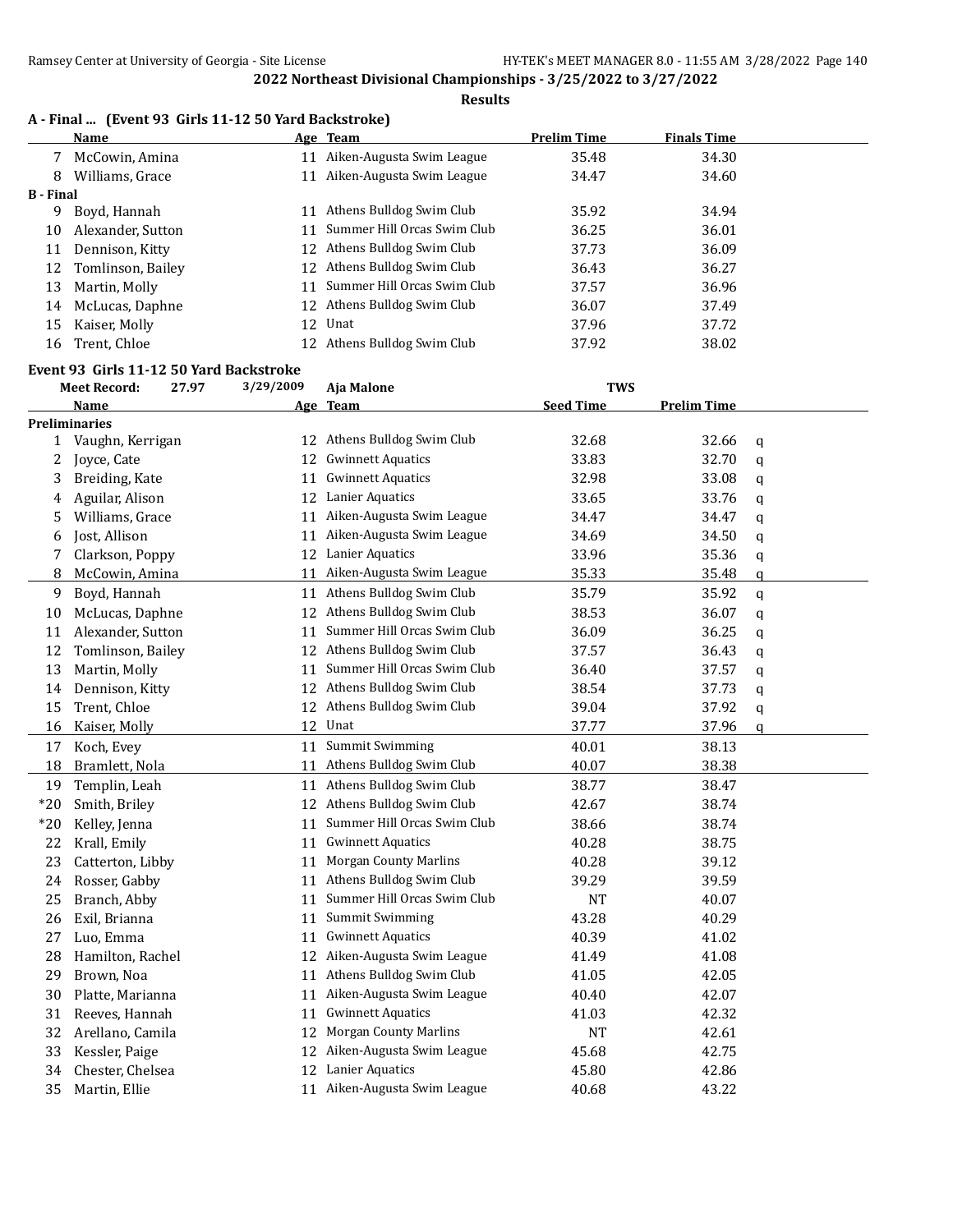# **Results**

# **Preliminaries ... (Event 93 Girls 11-12 50 Yard Backstroke)**

|    | Name               |    | Age Team                  | <b>Seed Time</b> | <b>Prelim Time</b> |
|----|--------------------|----|---------------------------|------------------|--------------------|
|    | 36 Colquitt, Linda |    | Aiken-Augusta Swim League | 44.34            | 43.49              |
| 37 | Gordon, Mack       | 12 | <b>Gwinnett Aquatics</b>  | 42.05            | 43.79              |
| 38 | Hammett, Karalyn   | 12 | Aiken-Augusta Swim League | 47.04            | 43.90              |
| 39 | Clark, Mary Kate   |    | Athens Bulldog Swim Club  | 43.04            | 44.01              |
| 40 | Douris, Zarema     |    | Athens Bulldog Swim Club  | 47.76            | 44.24              |
| 41 | Palladino, Stella  |    | Athens Bulldog Swim Club  | 52.27            | 44.26              |
| 42 | Office, Jenesis    | 12 | Summit Swimming           | 50.50            | 44.64              |
| 43 | Grant, Addison     | 12 | Athens Bulldog Swim Club  | 49.59            | 46.67              |
| 44 | Green, Grace       | 12 | Athens Bulldog Swim Club  | 56.94            | 48.19              |
| 45 | Osburn, Cora       | 12 | Athens Bulldog Swim Club  | 1:01.76          | 52.32              |
| 46 | Boosalis, Elina    |    | Athens Bulldog Swim Club  | 56.94            | 54.72              |
| 47 | Torres, Sofia      | 11 | Athens Bulldog Swim Club  | 56.74            | 56.17              |
|    | Avers, Ella        |    | Aiken-Augusta Swim League | 42.46            | DQ                 |
|    |                    |    |                           |                  |                    |

Delay initiating turn

# **Event 94 Boys 11-12 50 Yard Backstroke**

|                  | <b>Meet Record:</b><br>26.60 | 3/28/2010 | <b>Ethan Young</b>           | <b>CCAC</b>        |                    |  |
|------------------|------------------------------|-----------|------------------------------|--------------------|--------------------|--|
|                  | <b>Name</b>                  |           | Age Team                     | <b>Prelim Time</b> | <b>Finals Time</b> |  |
| A - Final        |                              |           |                              |                    |                    |  |
|                  | Rhine, Joseph                | 12        | Athens Bulldog Swim Club     | 30.66              | 30.20              |  |
|                  | Coverdill, Patrick           | 11        | Athens Bulldog Swim Club     | 31.65              | 30.85              |  |
| 3                | McKay, Colden                | 11        | Lanier Aquatics              | 31.04              | 31.46              |  |
| 4                | Douglas, Bryce               | 12        | Aiken-Augusta Swim League    | 32.72              | 31.99              |  |
| 5.               | Pattillo, Miles              | 12        | Aiken-Augusta Swim League    | 33.30              | 32.47              |  |
| 6                | Carey, Louis                 | 12        | Lanier Aquatics              | 32.31              | 32.79              |  |
|                  | Boyle, Colin                 | 12        | Athens Bulldog Swim Club     | 34.43              | 33.16              |  |
| 8                | Collins, Michal              | 11        | Lanier Aquatics              | 33.52              | 33.38              |  |
| <b>B</b> - Final |                              |           |                              |                    |                    |  |
| 9                | Alexander, Aideen            | 12        | Aiken-Augusta Swim League    | 37.55              | 34.05              |  |
| 10               | Jones, Cameron               | 11        | <b>Gwinnett Aquatics</b>     | 36.65              | 34.91              |  |
| 11               | Putman, Brody                | 11        | Athens Bulldog Swim Club     | 37.35              | 35.48              |  |
| 12               | Carr, Duncan                 | 11        | Lanier Aquatics              | 35.76              | 35.73              |  |
| 13               | Joy, Kevin                   | 12        | Athens Bulldog Swim Club     | 36.21              | 36.05              |  |
| 14               | Werner, David                | 11        | Athens Bulldog Swim Club     | 38.70              | 37.93              |  |
| 15               | Newsome, Barrett             | 12        | <b>Morgan County Marlins</b> | 38.57              | 38.89              |  |
| 16               | Smith, Brady                 | 12        | Unat                         | 40.26              | 39.55              |  |

# **Event 94 Boys 11-12 50 Yard Backstroke**

|    | 26.60<br><b>Meet Record:</b> | 3/28/2010 | <b>Ethan Young</b>           | <b>CCAC</b>      |                    |   |
|----|------------------------------|-----------|------------------------------|------------------|--------------------|---|
|    | <b>Name</b>                  |           | Age Team                     | <b>Seed Time</b> | <b>Prelim Time</b> |   |
|    | <b>Preliminaries</b>         |           |                              |                  |                    |   |
|    | Rhine, Joseph                | 12        | Athens Bulldog Swim Club     | 31.34            | 30.66              | a |
|    | McKay, Colden                | 11        | Lanier Aquatics              | 30.84            | 31.04              | a |
| 3  | Coverdill, Patrick           | 11        | Athens Bulldog Swim Club     | 32.78            | 31.65              | a |
| 4  | Carey, Louis                 | 12        | Lanier Aquatics              | 33.17            | 32.31              | q |
| 5  | Douglas, Bryce               |           | 12 Aiken-Augusta Swim League | 33.12            | 32.72              | a |
| 6  | Pattillo, Miles              |           | 12 Aiken-Augusta Swim League | 33.41            | 33.30              | a |
|    | Collins, Michal              | 11        | Lanier Aquatics              | 31.75            | 33.52              | q |
| 8  | Wilson, Graham               | 11        | Aiken-Augusta Swim League    | 33.83            | 33.91              |   |
| 9  | Boyle, Colin                 |           | 12 Athens Bulldog Swim Club  | 35.80            | 34.43              | a |
| 10 | Carr, Duncan                 | 11        | Lanier Aquatics              | 34.69            | 35.76              | a |
| 11 | Joy, Kevin                   |           | Athens Bulldog Swim Club     | 36.25            | 36.21              | a |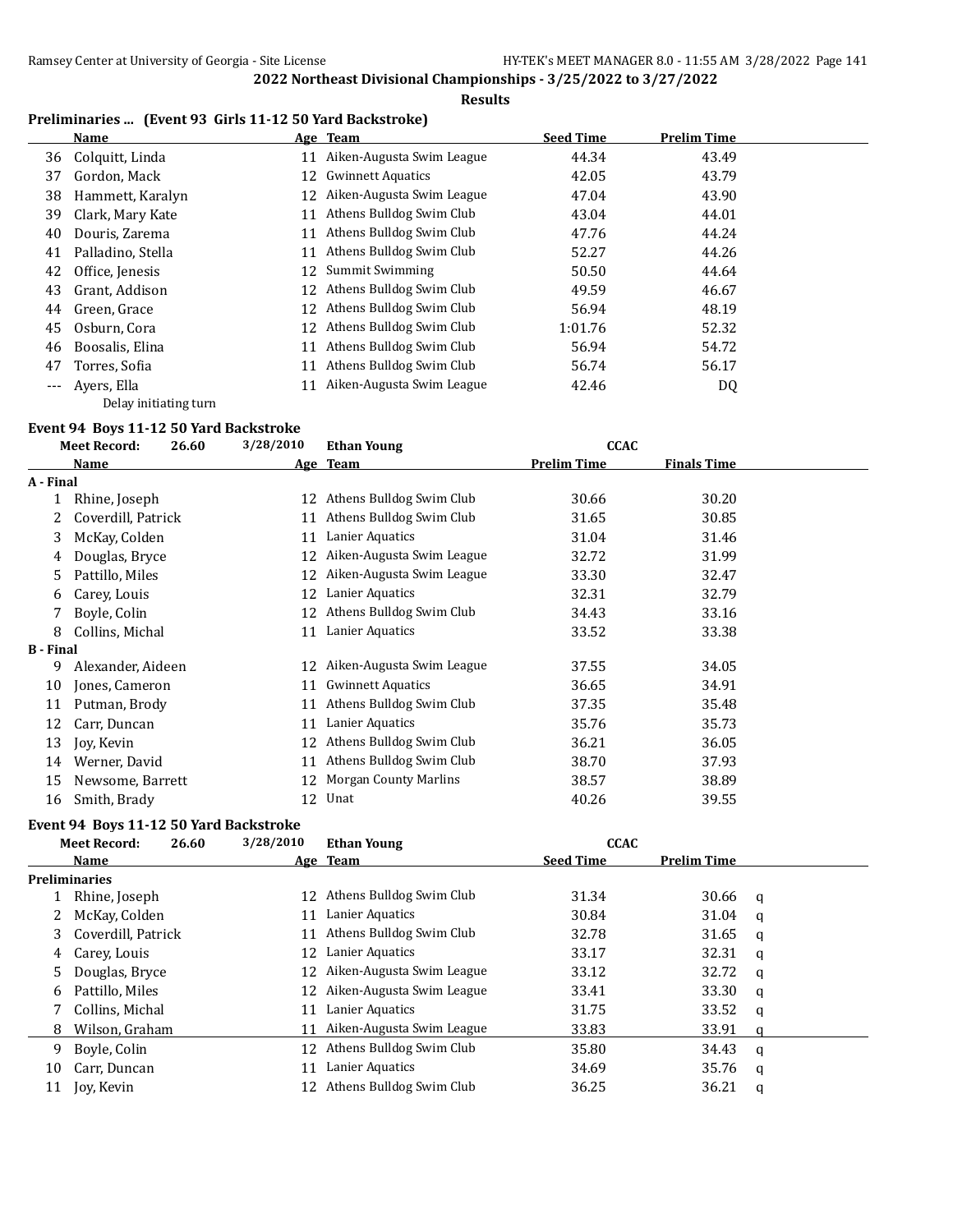**Results**

|    | Name                   |    | Age Team                     | <b>Seed Time</b> | <b>Prelim Time</b> |   |
|----|------------------------|----|------------------------------|------------------|--------------------|---|
| 12 | Jones, Cameron         | 11 | <b>Gwinnett Aquatics</b>     | 36.15            | 36.65              | a |
| 13 | Putman, Brody          | 11 | Athens Bulldog Swim Club     | 37.07            | 37.35              | q |
| 14 | Alexander, Aideen      | 12 | Aiken-Augusta Swim League    | NT               | 37.55              | a |
| 15 | Newsome, Barrett       | 12 | <b>Morgan County Marlins</b> | 40.65            | 38.57              | q |
| 16 | Werner, David          | 11 | Athens Bulldog Swim Club     | 38.60            | 38.70              | a |
| 17 | Smith, Brady           | 12 | Unat                         | 38.24            | 40.26              |   |
| 18 | Boswell, Ian           | 12 | Athens Bulldog Swim Club     | 38.21            | 41.09              |   |
| 19 | McCracken, Ian         | 11 | Athens Bulldog Swim Club     | NT               | 41.61              |   |
| 20 | Ramdeo, Nicolas        | 11 | <b>Gwinnett Aquatics</b>     | 40.56            | 42.19              |   |
| 21 | Georges Jr, Troy       | 12 | <b>Gwinnett Aquatics</b>     | 42.14            | 43.90              |   |
| 22 | Diaz Hernandez, Aidan  | 12 | <b>Gwinnett Aquatics</b>     | 42.84            | 44.52              |   |
| 23 | Copeland, Henry        | 11 | <b>Gwinnett Aquatics</b>     | 47.28            | 44.88              |   |
| 24 | Zhang, Gavin           | 11 | <b>Gwinnett Aquatics</b>     | 45.30            | 46.38              |   |
| 25 | Nelson, Crosby         | 11 | Summer Hill Orcas Swim Club  | 48.95            | 47.05              |   |
| 26 | Glover, Bodie          | 11 | Lanier Aquatics              | 49.16            | 48.40              |   |
| 27 | Bebin Blackwell, Ennis | 12 | Athens Bulldog Swim Club     | 51.65            | 48.80              |   |
| 28 | Schirmer, Henry        | 12 | Athens Bulldog Swim Club     | 48.59            | 49.19              |   |
| 29 | Dunlap, Winston        | 11 | Athens Bulldog Swim Club     | <b>NT</b>        | 51.30              |   |
| 30 | Slinde, Josh           | 11 | Lanier Aquatics              | 51.08            | 52.16              |   |
| 31 | Harris, Mark           | 11 | Athens Bulldog Swim Club     | 57.89            | 52.51              |   |
| 32 | Bisca, Lucas           | 11 | <b>Walton Waves</b>          | 57.94            | 58.32              |   |
| 33 | Dillies, Andreas       | 12 | Athens Bulldog Swim Club     | 1:01.06          | 58.85              |   |
| 34 | Lavender, Frazier      | 11 | Athens Bulldog Swim Club     | 1:00.10          | 1:05.36            |   |

# **Event 95 Girls 200 Yard Butterfly**

|                  | Meet Record: 1:59.36 |       | 3/29/2009       | <b>Abbie Fish</b>                                          | <b>ABSC</b>        |                    |  |
|------------------|----------------------|-------|-----------------|------------------------------------------------------------|--------------------|--------------------|--|
|                  | <b>Name</b>          |       |                 | Age Team                                                   | <b>Prelim Time</b> | <b>Finals Time</b> |  |
| A - Final        |                      |       |                 |                                                            |                    |                    |  |
|                  | 1 DellaTorre, Olivia |       |                 | 18 Athens Bulldog Swim Club                                | 2:09.32            | 2:04.41            |  |
|                  |                      | 27.38 |                 | 58.52 (31.14) 1:30.40 (31.88)                              | 2:04.41(34.01)     |                    |  |
|                  | 2 Dampier, Madison   |       |                 | 15 Lanier Aquatics                                         | 2:12.64            | 2:08.55            |  |
|                  |                      | 28.98 |                 | $1:01.49(32.51)$ $1:34.91(33.42)$                          | 2:08.55(33.64)     |                    |  |
|                  | 3 Burke, Hanna       |       |                 | 17 Gwinnett Aquatics                                       | 2:17.58            | 2:10.31            |  |
|                  |                      | 29.58 |                 | $1:01.31(31.73)$ $1:35.96(34.65)$                          | 2:10.31 (34.35)    |                    |  |
|                  | 4 Johann, Rachel     |       |                 | 17 Aiken-Augusta Swim League                               | 2:15.73            | 2:16.90            |  |
|                  |                      | 31.19 |                 | $1:05.40(34.21)$ $1:40.82(35.42)$                          | 2:16.90(36.08)     |                    |  |
|                  | 5 Avelar, Nicole     |       |                 | 15 Athens Bulldog Swim Club                                | 2:24.48            | 2:19.54            |  |
|                  |                      | 30.06 | 1:05.08 (35.02) | 1:41.90 (36.82)                                            | 2:19.54 (37.64)    |                    |  |
|                  |                      |       |                 | 6 Alewine-Flores, Aubree-Clare 15 Athens Bulldog Swim Club | 2:18.87            | 2:21.78            |  |
|                  |                      | 30.17 | 1:05.17(35.00)  | 1:42.70 (37.53)                                            | 2:21.78 (39.08)    |                    |  |
| 7                | Diehl, Caitlyn       |       |                 | 15 Gwinnett Aquatics                                       | 2:25.95            | 2:24.41            |  |
|                  |                      | 31.35 |                 | $1:07.84(36.49)$ $1:46.44(38.60)$                          | 2:24.41 (37.97)    |                    |  |
| 8                | Ripps, Janie         |       |                 | 15 Athens Bulldog Swim Club                                | 2:24.33            | 2:25.52            |  |
|                  |                      | 33.09 |                 | $1:09.02$ (35.93) $1:46.30$ (37.28)                        | 2:25.52 (39.22)    |                    |  |
| <b>B</b> - Final |                      |       |                 |                                                            |                    |                    |  |
|                  | 9 Wilson, Zoe        |       |                 | 18 Gwinnett Aquatics                                       | 2:40.00            | 2:24.63            |  |
|                  |                      | 31.63 | 1:07.93 (36.30) | 1:45.85 (37.92)                                            | 2:24.63 (38.78)    |                    |  |
|                  | 10 Blaszczak, Gabby  |       |                 | 12 Aiken-Augusta Swim League                               | 2:35.53            | 2:30.99            |  |
|                  |                      | 33.87 |                 | $1:11.76(37.89)$ $1:50.71(38.95)$                          | 2:30.99 (40.28)    |                    |  |
|                  | 11 Wilkinson, Lilly  |       |                 | 15 Aiken-Augusta Swim League                               | 2:31.98            | 2:31.14            |  |
|                  |                      | 32.34 | 1:10.23 (37.89) | 1:50.02 (39.79)                                            | 2:31.14 (41.12)    |                    |  |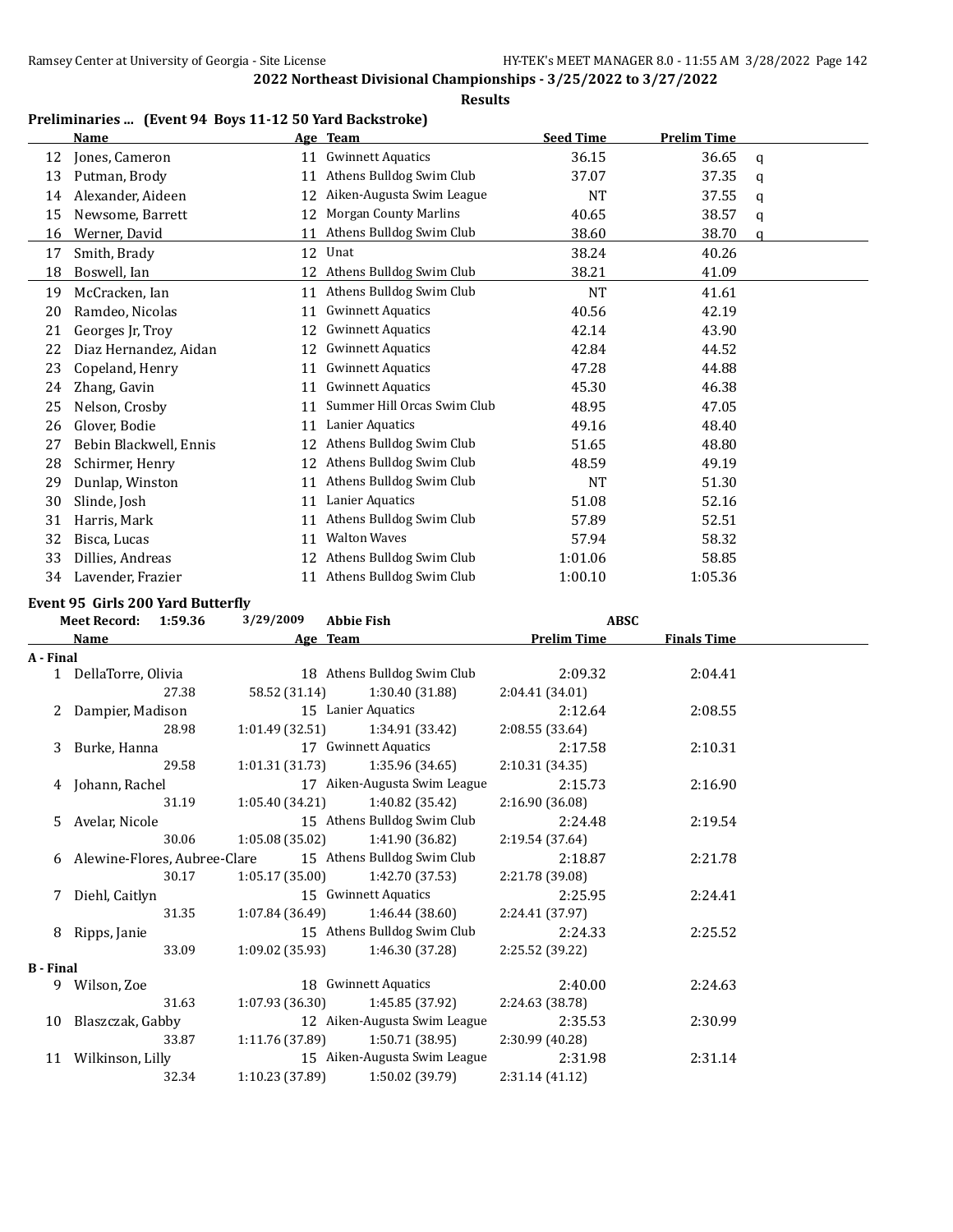**Results**

|    | Name                              | Age Team        |                              | <b>Prelim Time</b> | <b>Finals Time</b> |  |
|----|-----------------------------------|-----------------|------------------------------|--------------------|--------------------|--|
| 12 | Kennedy, Alice                    | 17              | Athens Bulldog Swim Club     | 2:27.41            | 2:33.34            |  |
|    | 32.54                             | 1:09.99(37.45)  | 1:50.50(40.51)               | 2:33.34 (42.84)    |                    |  |
| 13 | Hofstetter, Lauren                |                 | 15 Aiken-Augusta Swim League | 2:36.18            | 2:36.00            |  |
|    | 34.24                             | 1:13.90 (39.66) | 1:54.65(40.75)               | 2:36.00(41.35)     |                    |  |
| 14 | Massaro, Caroline                 | 17              | <b>Walton Waves</b>          | 2:55.75            | 2:50.93            |  |
|    | 35.46                             | 1:18.81(43.35)  | 2:06.06(47.25)               | 2:50.93 (44.87)    |                    |  |
|    | Event 95 Girls 200 Yard Butterfly |                 |                              |                    |                    |  |
|    | 1:59.36<br><b>Meet Record:</b>    | 3/29/2009       | <b>Abbie Fish</b>            | <b>ABSC</b>        |                    |  |

|   | Name                         | Age Team                          |                                     | <b>Seed Time</b> | <b>Prelim Time</b> |              |
|---|------------------------------|-----------------------------------|-------------------------------------|------------------|--------------------|--------------|
|   | <b>Preliminaries</b>         |                                   |                                     |                  |                    |              |
|   | 1 DellaTorre, Olivia         |                                   | 18 Athens Bulldog Swim Club         | 2:03.22          | $2:09.32$ q        |              |
|   | 28.94                        | 1:01.58(32.64)                    | 1:34.90 (33.32)                     | 2:09.32 (34.42)  |                    |              |
|   | 2 Dampier, Madison           |                                   | 15 Lanier Aquatics                  | 2:08.60          | $2:12.64$ q        |              |
|   | 30.27                        | $1:04.37(34.10)$ $1:38.75(34.38)$ |                                     | 2:12.64 (33.89)  |                    |              |
| 3 | Johann, Rachel               |                                   | 17 Aiken-Augusta Swim League        | 2:17.57          | $2:15.73$ q        |              |
|   | 30.70                        | $1:05.11(34.41)$ $1:40.31(35.20)$ |                                     | 2:15.73 (35.42)  |                    |              |
|   | Burke, Hanna                 |                                   | 17 Gwinnett Aquatics                | 2:08.57          | $2:17.58$ q        |              |
|   | 29.95                        |                                   | $1:04.76(34.81)$ $1:41.36(36.60)$   | 2:17.58 (36.22)  |                    |              |
| 5 | Alewine-Flores, Aubree-Clare |                                   | 15 Athens Bulldog Swim Club         | 2:15.20          | 2:18.87            | $\mathbf{q}$ |
|   | 29.42                        | $1:03.63(34.21)$ $1:40.52(36.89)$ |                                     | 2:18.87 (38.35)  |                    |              |
| 6 | Ripps, Janie                 |                                   | 15 Athens Bulldog Swim Club         | 2:23.43          | $2:24.33$ q        |              |
|   | 32.64                        | $1:07.35(34.71)$ $1:44.21(36.86)$ |                                     | 2:24.33 (40.12)  |                    |              |
|   | 7 Avelar, Nicole             |                                   | 15 Athens Bulldog Swim Club         | 2:17.20          | 2:24.48            | q            |
|   | 30.46                        | $1:06.78(36.32)$ $1:45.16(38.38)$ |                                     | 2:24.48 (39.32)  |                    |              |
| 8 | Diehl, Caitlyn               |                                   | 15 Gwinnett Aquatics                | 2:24.81          | $2:25.95$ q        |              |
|   | 31.36                        | $1:08.33(36.97)$ $1:47.41(39.08)$ |                                     | 2:25.95 (38.54)  |                    |              |
|   | 9 Kennedy, Alice             |                                   | 17 Athens Bulldog Swim Club         | 2:31.20          | 2:27.41            | $\mathbf q$  |
|   | 33.36                        | 1:10.61(37.25)                    | 1:49.08 (38.47)                     | 2:27.41 (38.33)  |                    |              |
|   | 10 Wilkinson, Lilly          |                                   | 15 Aiken-Augusta Swim League        | 2:33.69          | $2:31.98$ q        |              |
|   | 32.77                        | $1:11.24(38.47)$ $1:50.11(38.87)$ |                                     | 2:31.98 (41.87)  |                    |              |
|   | 11 Blaszczak, Gabby          |                                   | 12 Aiken-Augusta Swim League        | 2:45.22          | $2:35.53$ q        |              |
|   | 35.45                        | $1:14.46(39.01)$ $1:55.68(41.22)$ |                                     | 2:35.53 (39.85)  |                    |              |
|   | 12 Hofstetter, Lauren        |                                   | 15 Aiken-Augusta Swim League        | 2:34.42          | $2:36.18$ q        |              |
|   | 34.09                        |                                   | $1:13.22$ (39.13) $1:53.49$ (40.27) | 2:36.18(42.69)   |                    |              |
|   | 13 Wilson, Zoe               |                                   | 18 Gwinnett Aquatics                | 2:33.43          | 2:40.00            | q            |
|   | 33.22                        |                                   | $1:15.08(41.86)$ $1:58.69(43.61)$   | 2:40.00 (41.31)  |                    |              |
|   | 14 Massaro, Caroline         |                                   | 17 Walton Waves                     | <b>NT</b>        | 2:55.75            | q            |
|   | 35.87                        | 1:19.76 (43.89)                   | 2:08.94 (49.18)                     | 2:55.75 (46.81)  |                    |              |

# **Event 96 Boys 200 Yard Butterfly**

|           | <b>Meet Record:</b><br>1:42.77           | 3/29/2009     | <b>Gil Stovall</b>           | <b>ABSC</b>        |                    |  |
|-----------|------------------------------------------|---------------|------------------------------|--------------------|--------------------|--|
|           | Name                                     |               | Age Team                     | <b>Prelim Time</b> | <b>Finals Time</b> |  |
| A - Final |                                          |               |                              |                    |                    |  |
|           | Monaghan, Eamon                          |               | 16 Lanier Aquatics           | 1:50.07            | 1:48.56            |  |
|           | 23.60                                    | 51.44 (27.84) | 1:19.22 (27.78)              | 1:48.56 (29.34)    |                    |  |
|           | Askew, Thomas                            |               | 18 Athens Bulldog Swim Club  | 1:51.21            | 1:49.93            |  |
|           | 23.86                                    | 51.83 (27.97) | 1:20.79 (28.96)              | 1:49.93 (29.14)    |                    |  |
| 3         | Riordan, Jimmy                           |               | 18 Aiken-Augusta Swim League | 1:54.48            | 1:55.03            |  |
|           | 25.04                                    | 53.57 (28.53) | 1:23.73(30.16)               | 1:55.03(31.30)     |                    |  |
| 4         | 16 Gwinnett Aquatics<br>Shepard, Brandon |               |                              | 2:01.12            | 1:55.42            |  |
|           | 25.22                                    | 54.41 (29.19) | 1:24.40 (29.99)              | 1:55.42 (31.02)    |                    |  |
|           |                                          |               |                              |                    |                    |  |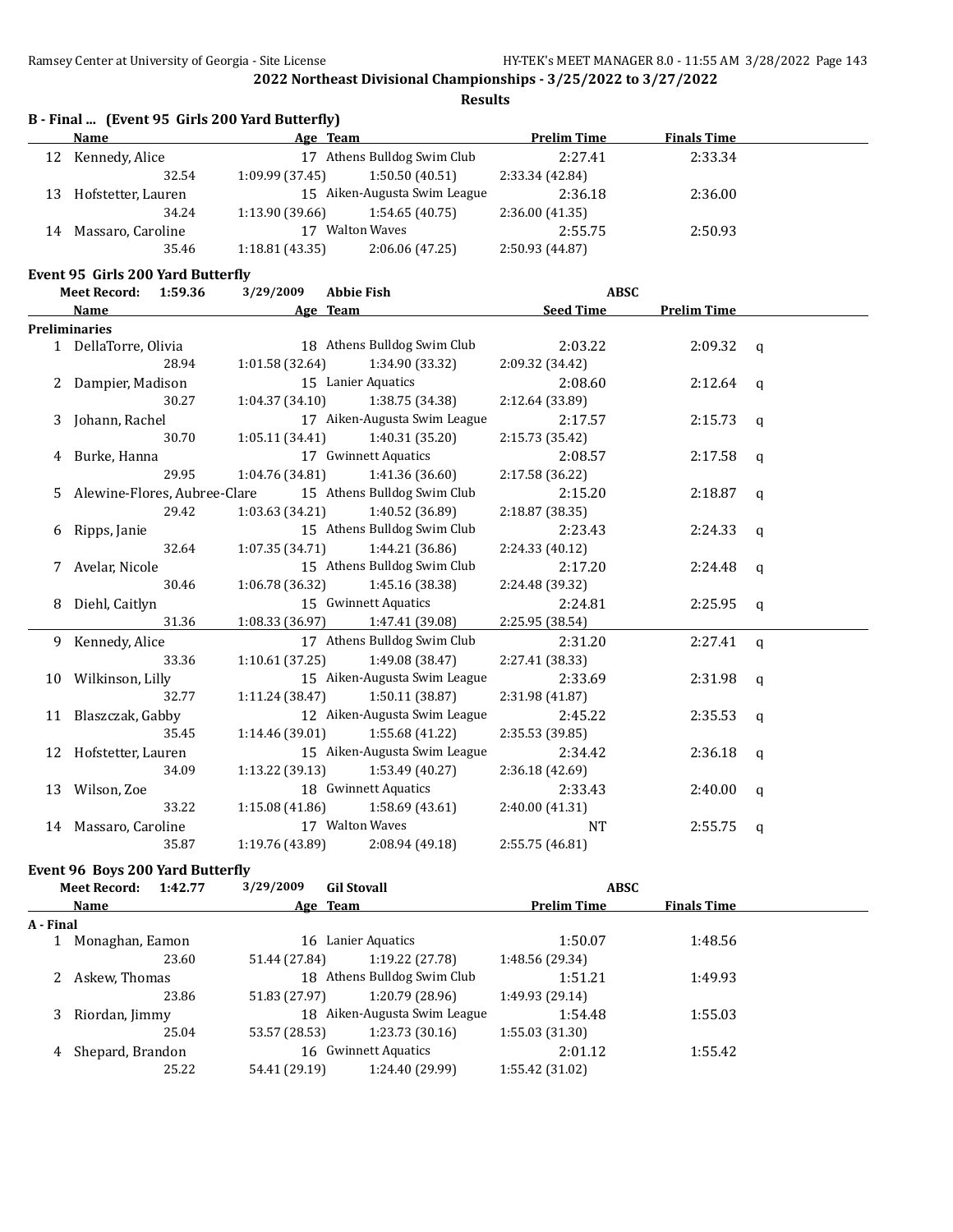**Results**

|  | A - Final  (Event 96 Boys 200 Yard Butterfly) |  |
|--|-----------------------------------------------|--|
|--|-----------------------------------------------|--|

|                              | Name                                      | Age Team                    |                                     | <b>Prelim Time</b> | <b>Finals Time</b> |  |
|------------------------------|-------------------------------------------|-----------------------------|-------------------------------------|--------------------|--------------------|--|
|                              | 5 Hines, Will                             |                             | 17 Athens Bulldog Swim Club         | 2:00.97            | 1:58.06            |  |
|                              | 25.99                                     | 55.60 (29.61)               | 1:26.58 (30.98)                     | 1:58.06 (31.48)    |                    |  |
| 6                            | Renier, Luke                              | 19 Unat                     |                                     | 2:00.87            | 1:59.24            |  |
|                              | 25.38                                     | 55.07 (29.69)               | 1:26.66 (31.59)                     | 1:59.24 (32.58)    |                    |  |
|                              | Dockstader, Adam                          |                             | 17 Gwinnett Aquatics                | 2:05.96            | 2:00.94            |  |
|                              | 25.96                                     | 56.20 (30.24)               | 1:28.05 (31.85)                     | 2:00.94 (32.89)    |                    |  |
| 8                            | Bates, Eli                                | 16 Athens Bulldog Swim Club |                                     | 2:05.61            | 2:04.21            |  |
|                              | 26.95                                     | 58.33 (31.38)               | 1:30.66(32.33)                      | 2:04.21(33.55)     |                    |  |
| <b>B</b> - Final             |                                           |                             |                                     |                    |                    |  |
| 9                            | Simmon, Graham                            |                             | 17 Gwinnett Aquatics                | 2:06.88            | 2:00.42            |  |
|                              | 26.71                                     | 57.43 (30.72)               | 1:28.62 (31.19)                     | 2:00.42(31.80)     |                    |  |
|                              | 16 Gwinnett Aquatics<br>10 Johnson, Lucas |                             | 2:10.38                             | 2:04.03            |                    |  |
|                              | 27.21                                     | 58.19 (30.98)               | 1:31.10 (32.91)                     | 2:04.03 (32.93)    |                    |  |
| 11 Diaz Hernandez, Alexander |                                           |                             | 17 Gwinnett Aquatics                | 2:10.99            | 2:05.85            |  |
|                              | 27.51                                     | 59.00 (31.49)               | 1:32.22 (33.22)                     | 2:05.85(33.63)     |                    |  |
|                              | 16 Gwinnett Aquatics<br>12 Inlow, Max     |                             | 2:14.07                             | 2:09.93            |                    |  |
|                              | 28.38                                     |                             | $1:01.12$ (32.74) $1:35.05$ (33.93) | 2:09.93 (34.88)    |                    |  |
| 13                           | Duong, David                              | 15 Gwinnett Aquatics        |                                     | 2:19.56            | 2:13.57            |  |
|                              | 28.36                                     | 1:01.29 (32.93)             | 1:37.06 (35.77)                     | 2:13.57 (36.51)    |                    |  |

# **Event 96 Boys 200 Yard Butterfly**

|   | 3/29/2009<br><b>Gil Stovall</b><br><b>Meet Record:</b><br>1:42.77 |                 | <b>ABSC</b>                       |                  |                    |              |
|---|-------------------------------------------------------------------|-----------------|-----------------------------------|------------------|--------------------|--------------|
|   | Name                                                              |                 | Age Team                          | <b>Seed Time</b> | <b>Prelim Time</b> |              |
|   | <b>Preliminaries</b>                                              |                 |                                   |                  |                    |              |
|   | 1 Monaghan, Eamon                                                 |                 | 16 Lanier Aquatics                | 1:53.01          | $1:50.07$ q        |              |
|   | 24.47                                                             |                 | 52.74 (28.27) 1:21.10 (28.36)     | 1:50.07 (28.97)  |                    |              |
|   | 2 Askew, Thomas                                                   |                 | 18 Athens Bulldog Swim Club       | 1:49.86          | $1:51.21$ q        |              |
|   | 25.00                                                             | 53.40 (28.40)   | 1:22.49 (29.09)                   | 1:51.21 (28.72)  |                    |              |
| 3 | Riordan, Jimmy                                                    |                 | 18 Aiken-Augusta Swim League      | 1:52.74          | 1:54.48            | a            |
|   | 25.75                                                             | 54.93 (29.18)   | 1:24.23 (29.30)                   | 1:54.48 (30.25)  |                    |              |
|   | 4 Renier, Luke                                                    |                 | 19 Unat                           | 1:56.61          | 2:00.87            | $\mathsf{q}$ |
|   | 26.45                                                             | 56.37 (29.92)   | 1:28.56 (32.19)                   | 2:00.87 (32.31)  |                    |              |
|   | 5 Hines, Will                                                     |                 | 17 Athens Bulldog Swim Club       | 1:56.04          | 2:00.97            | q            |
|   | 27.09                                                             | 57.91 (30.82)   | 1:29.70 (31.79)                   | 2:00.97(31.27)   |                    |              |
|   | 6 Shepard, Brandon                                                |                 | 16 Gwinnett Aquatics              | 1:57.50          | 2:01.12            | q            |
|   | 27.02                                                             | 57.76 (30.74)   | 1:28.85 (31.09)                   | 2:01.12 (32.27)  |                    |              |
|   | 7 Bates, Eli                                                      |                 | 16 Athens Bulldog Swim Club       | 2:08.96          | $2:05.61$ q        |              |
|   | 27.54                                                             | 59.19 (31.65)   | 1:32.04 (32.85)                   | 2:05.61 (33.57)  |                    |              |
|   | 8 Dockstader, Adam                                                |                 | 17 Gwinnett Aquatics              | 2:04.44          | $2:05.96$ q        |              |
|   | 28.37                                                             |                 | 59.94 (31.57) 1:33.12 (33.18)     | 2:05.96 (32.84)  |                    |              |
|   | 9 Simmon, Graham                                                  |                 | 17 Gwinnett Aquatics              | 1:59.72          | $2:06.88$ q        |              |
|   | 28.61                                                             | 1:00.75(32.14)  | 1:34.25 (33.50)                   | 2:06.88 (32.63)  |                    |              |
|   | 10 Johnson, Lucas                                                 |                 | 16 Gwinnett Aquatics              | 2:07.88          | $2:10.38$ q        |              |
|   | 28.04                                                             |                 | 1:00.69 (32.65) 1:35.66 (34.97)   | 2:10.38 (34.72)  |                    |              |
|   | 11 Diaz Hernandez, Alexander                                      |                 | 17 Gwinnett Aquatics              | 2:12.89          | $2:10.99$ q        |              |
|   | 28.24                                                             | 1:01.03 (32.79) | 1:35.56 (34.53)                   | 2:10.99 (35.43)  |                    |              |
|   | 12 Inlow, Max                                                     |                 | 16 Gwinnett Aquatics              | 2:12.38          | 2:14.07            | $\mathsf{q}$ |
|   | 29.66                                                             |                 | $1:04.59(34.93)$ $1:40.09(35.50)$ | 2:14.07 (33.98)  |                    |              |
|   | 13 Cameron, Zachary                                               |                 | 18 Summit Swimming                | 2:09.35          | 2:14.26            | q            |
|   | 28.42                                                             |                 | $1:01.14(32.72)$ $1:37.48(36.34)$ | 2:14.26 (36.78)  |                    |              |
|   | 14 Duong, David                                                   |                 | 15 Gwinnett Aquatics              | 2:15.53          | 2:19.56            | q            |
|   | 29.40                                                             | 1:04.37 (34.97) | 1:42.24 (37.87)                   | 2:19.56 (37.32)  |                    |              |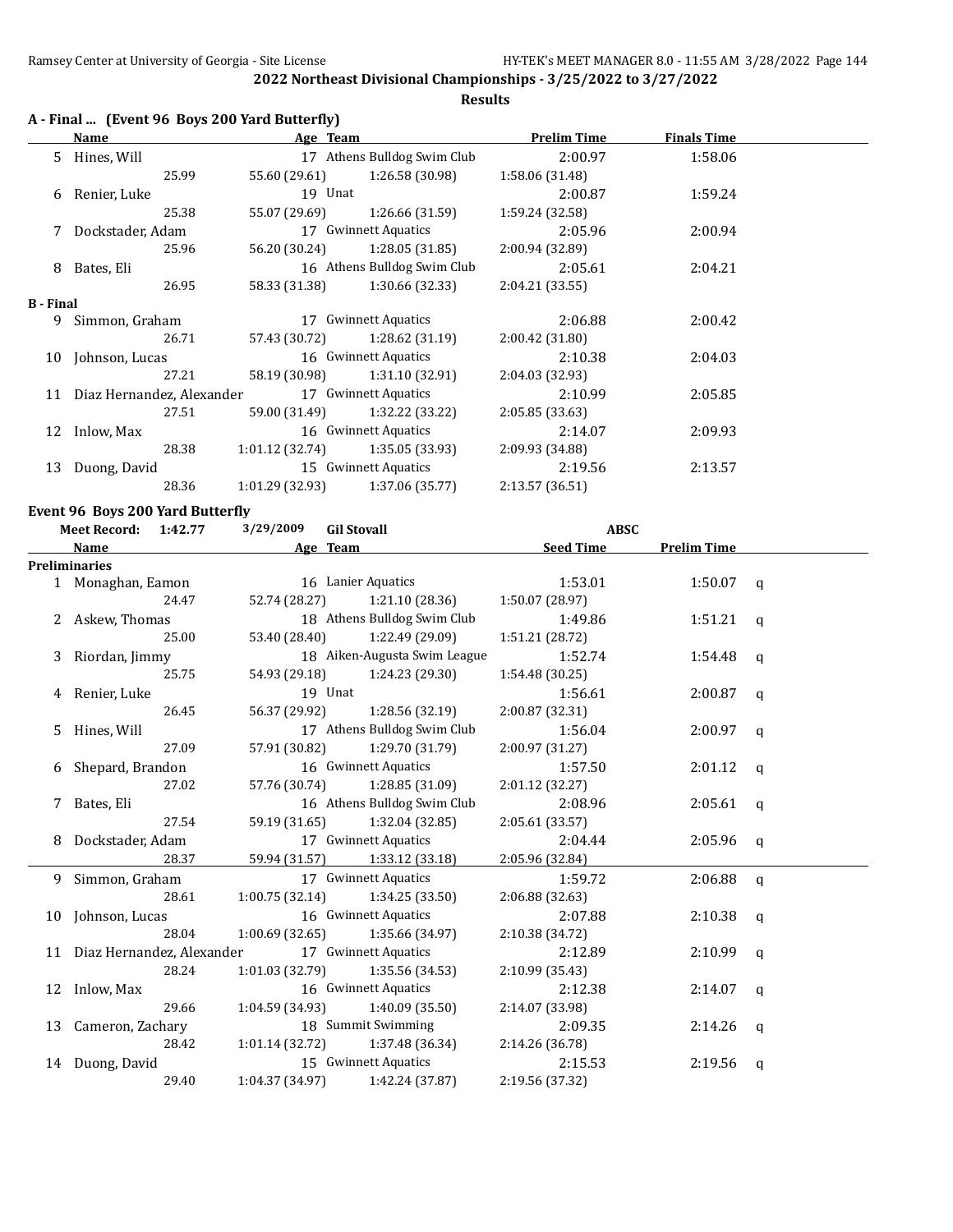#### **Results**

#### **Event 97 Girls 13-14 200 Yard Butterfly**

| Meet Record: 2:08.44 |                    | 3/23/2007<br>Liz Braun |                 | <b>LINS</b>                         |                    |                    |  |
|----------------------|--------------------|------------------------|-----------------|-------------------------------------|--------------------|--------------------|--|
|                      | Name               |                        | Age Team        |                                     | <b>Prelim Time</b> | <b>Finals Time</b> |  |
| A - Final            |                    |                        |                 |                                     |                    |                    |  |
|                      | 1 Young, Ximena    |                        |                 | 14 Athens Bulldog Swim Club         | 2:20.31            | 2:16.09            |  |
|                      |                    | 29.47                  |                 | $1:03.06(33.59)$ $1:38.24(35.18)$   | 2:16.09(37.85)     |                    |  |
|                      | 2 Miller, Reagan   |                        |                 | 14 Gwinnett Aquatics                | 2:24.24            | 2:24.57            |  |
|                      |                    | 30.80                  |                 | $1:06.75(35.95)$ $1:44.99(38.24)$   | 2:24.57 (39.58)    |                    |  |
|                      | 3 Bates, Martha    |                        |                 | 14 Athens Bulldog Swim Club         | 2:33.91            | 2:26.12            |  |
|                      |                    | 31.72                  |                 | $1:09.10(37.38)$ $1:47.62(38.52)$   | 2:26.12 (38.50)    |                    |  |
|                      | 4 Hofstetter, Gina |                        |                 | 14 Aiken-Augusta Swim League        | 2:27.91            | 2:27.68            |  |
|                      |                    | 31.24                  |                 | $1:09.10(37.86)$ $1:48.22(39.12)$   | 2:27.68 (39.46)    |                    |  |
|                      | 5 Inlow, Jenna     |                        |                 | 13 Gwinnett Aquatics                | 2:30.20            | 2:28.81            |  |
|                      |                    | 32.21                  |                 | $1:08.85(36.64)$ $1:48.69(39.84)$   | 2:28.81 (40.12)    |                    |  |
|                      | 6 Bold, Abby       |                        |                 | 14 Gwinnett Aquatics                | 2:29.83            | 2:30.07            |  |
|                      |                    | 32.31                  |                 | $1:10.70(38.39)$ $1:50.27(39.57)$   | 2:30.07 (39.80)    |                    |  |
|                      | 7 Horcher, Elsa    |                        |                 | 13 Aiken-Augusta Swim League        | 2:33.35            | 2:33.77            |  |
|                      |                    | 32.52                  |                 | $1:11.42$ (38.90) $1:53.41$ (41.99) | 2:33.77 (40.36)    |                    |  |
| 8                    | Chisholm, Aubrey   |                        |                 | 14 Gwinnett Aquatics                | 2:45.95            | 2:46.17            |  |
|                      |                    | 34.46                  |                 | $1:16.30(41.84)$ $2:00.69(44.39)$   | 2:46.17 (45.48)    |                    |  |
| <b>B</b> - Final     |                    |                        |                 |                                     |                    |                    |  |
| 9.                   | Harper, Macy Belle |                        |                 | 13 Aiken-Augusta Swim League        | 2:51.17            | 2:45.63            |  |
|                      |                    | 33.99                  | 1:15.68 (41.69) | 2:01.53 (45.85)                     | 2:45.63(44.10)     |                    |  |

# **Event 97 Girls 13-14 200 Yard Butterfly**

|           | <b>Meet Record:</b>                    | 2:08.44 | 3/23/2007       | <b>Liz Braun</b>                    | <b>LINS</b>        |                    |              |
|-----------|----------------------------------------|---------|-----------------|-------------------------------------|--------------------|--------------------|--------------|
|           | <b>Name</b>                            |         |                 | Age Team                            | <b>Seed Time</b>   | <b>Prelim Time</b> |              |
|           | <b>Preliminaries</b>                   |         |                 |                                     |                    |                    |              |
|           | 1 Nunnally, Ansley                     |         |                 | 14 Athens Bulldog Swim Club         | 2:21.51            | $2:17.80$ a        |              |
|           |                                        | 30.47   | 1:04.66 (34.19) | 1:41.02 (36.36)                     | 2:17.80 (36.78)    |                    |              |
|           | 2 Young, Ximena                        |         |                 | 14 Athens Bulldog Swim Club         | 2:12.08            | $2:20.31$ a        |              |
|           |                                        | 34.22   |                 | $1:12.55(38.33)$ $1:46.32(33.77)$   | 2:20.31 (33.99)    |                    |              |
| 3         | Miller, Reagan                         |         |                 | 14 Gwinnett Aquatics                | 2:17.72            | 2:24.24            | q            |
|           |                                        | 31.30   |                 | $1:07.45(36.15)$ $1:46.54(39.09)$   | 2:24.24 (37.70)    |                    |              |
|           | 4 Hofstetter, Gina                     |         |                 | 14 Aiken-Augusta Swim League        | 2:24.68            | $2:27.91$ q        |              |
|           |                                        | 32.65   |                 | 1:10.66 (38.01) 1:48.93 (38.27)     | 2:27.91 (38.98)    |                    |              |
| 5.        | Bold, Abby                             |         |                 | 14 Gwinnett Aquatics                | 2:27.35            | 2:29.83            | q            |
|           |                                        | 32.96   |                 | $1:11.37(38.41)$ $1:51.20(39.83)$   | 2:29.83 (38.63)    |                    |              |
| 6         | Inlow, Jenna                           |         |                 | 13 Gwinnett Aquatics                | 2:28.19            | 2:30.20            | q            |
|           |                                        | 32.81   |                 | $1:10.19$ (37.38) $1:49.40$ (39.21) | 2:30.20 (40.80)    |                    |              |
|           | 7 Horcher, Elsa                        |         |                 | 13 Aiken-Augusta Swim League        | 2:41.22            | 2:33.35            | $\mathbf{q}$ |
|           |                                        | 32.35   | 1:10.69 (38.34) | 1:51.80(41.11)                      | 2:33.35(41.55)     |                    |              |
| 8         | Bates, Martha                          |         |                 | 14 Athens Bulldog Swim Club         | 2:25.91            | $2:33.91$ q        |              |
|           |                                        | 33.66   |                 | $1:13.20(39.54)$ $1:53.57(40.37)$   | 2:33.91 (40.34)    |                    |              |
|           | 9 Chisholm, Aubrey                     |         |                 | 14 Gwinnett Aquatics                | 2:46.26            | 2:45.95            | $\alpha$     |
|           |                                        | 35.46   |                 | $1:17.54(42.08)$ $2:01.43(43.89)$   | 2:45.95(44.52)     |                    |              |
|           | 10 Harper, Macy Belle                  |         |                 | 13 Aiken-Augusta Swim League        | 2:42.22            | 2:51.17            | $\mathbf{q}$ |
|           |                                        | 35.01   |                 | $1:18.51(43.50)$ $2:05.12(46.61)$   | 2:51.17 (46.05)    |                    |              |
|           | Event 98 Boys 13-14 200 Yard Butterfly |         |                 |                                     |                    |                    |              |
|           | Meet Record: 1:54.07                   |         | 3/27/2011       | <b>Griffin Garratt</b>              | <b>LINS</b>        |                    |              |
|           | Name                                   |         |                 | Age Team                            | <b>Prelim Time</b> | <b>Finals Time</b> |              |
| A - Final |                                        |         |                 |                                     |                    |                    |              |
|           | 1 Stanton, Baylor                      |         |                 | 14 Gwinnett Aquatics                | 1:56.64            | 1:50.61            |              |
|           |                                        | 25.38   | 53.77 (28.39)   | 1:22.00 (28.23)                     | 1:50.61(28.61)     |                    |              |
|           |                                        |         |                 |                                     |                    |                    |              |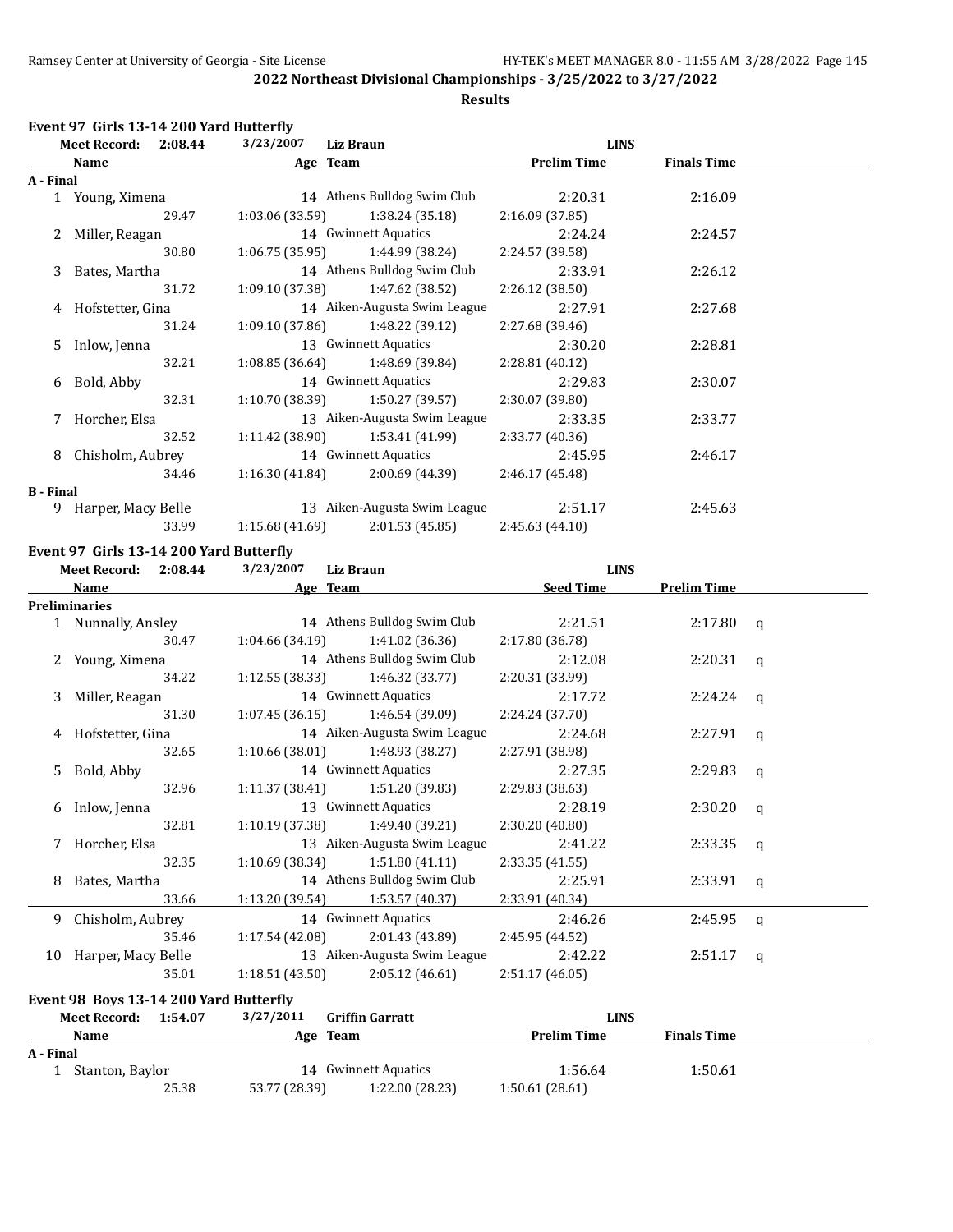#### **Results**

# **A - Final ... (Event 98 Boys 13-14 200 Yard Butterfly)**

|                  | Name                | Age Team        |                              | <b>Prelim Time</b> | <b>Finals Time</b> |  |
|------------------|---------------------|-----------------|------------------------------|--------------------|--------------------|--|
|                  | 2 Jokulis, Matias   |                 | 13 Aiken-Augusta Swim League | 2:07.96            | 2:07.34            |  |
|                  | 28.92               | 1:01.89(32.97)  | 1:35.20 (33.31)              | 2:07.34(32.14)     |                    |  |
| 3                | Groves, George      |                 | 13 Aiken-Augusta Swim League | 2:13.32            | 2:10.97            |  |
|                  | 28.79               | 1:01.84(33.05)  | 1:36.42 (34.58)              | 2:10.97(34.55)     |                    |  |
| 4                | Hebert, Parker      |                 | 13 Summit Swimming           | 2:15.25            | 2:13.38            |  |
|                  | 29.29               | 1:02.25 (32.96) | 1:37.03 (34.78)              | 2:13.38(36.35)     |                    |  |
| 5.               | Phillips, Luke      |                 | 14 Athens Bulldog Swim Club  | 2:16.91            | 2:14.27            |  |
|                  | 29.37               | 1:03.35(33.98)  | 1:39.28 (35.93)              | 2:14.27 (34.99)    |                    |  |
| 6                | Clinansmith, Lannon |                 | 14 Gwinnett Aquatics         | 2:23.30            | 2:19.67            |  |
|                  | 30.15               | 1:04.88 (34.73) | 1:42.30 (37.42)              | 2:19.67(37.37)     |                    |  |
| 7                | Armel, Lyle         |                 | 14 Athens Bulldog Swim Club  | 2:21.43            | 2:22.13            |  |
|                  | 30.55               | 1:06.54 (35.99) | 1:43.45 (36.91)              | 2:22.13 (38.68)    |                    |  |
| 8                | Halbach, Crenshaw   |                 | 13 Athens Bulldog Swim Club  | 2:31.44            | 2:27.44            |  |
|                  | 31.60               | 1:09.13(37.53)  | 1:48.29 (39.16)              | 2:27.44(39.15)     |                    |  |
| <b>B</b> - Final |                     |                 |                              |                    |                    |  |
| 9                | Kannan, Shaan       |                 | 14 Athens Bulldog Swim Club  | 2:40.33            | 2:33.48            |  |
|                  | 33.74               | 1:12.46(38.72)  | 1:53.41(40.95)               | 2:33.48 (40.07)    |                    |  |
| 10               | Colleran, Daniel    |                 | 13 Aiken-Augusta Swim League | 2:35.61            | 2:39.86            |  |
|                  | 30.47               | 1:07.79 (37.32) | 1:48.86(41.07)               | 2:39.86 (51.00)    |                    |  |

#### **Event 98 Boys 13-14 200 Yard Butterfly**

| 3/27/2011<br><b>Meet Record:</b><br>1:54.07<br><b>Griffin Garratt</b><br><b>LINS</b> |                      |       |                 |                              |                  |                    |              |
|--------------------------------------------------------------------------------------|----------------------|-------|-----------------|------------------------------|------------------|--------------------|--------------|
|                                                                                      | Name                 |       |                 | Age Team                     | <b>Seed Time</b> | <b>Prelim Time</b> |              |
|                                                                                      | <b>Preliminaries</b> |       |                 |                              |                  |                    |              |
|                                                                                      | 1 Stanton, Baylor    |       |                 | 14 Gwinnett Aquatics         | 1:51.46          | $1:56.64$ q        |              |
|                                                                                      |                      | 26.95 | 56.77 (29.82)   | 1:26.65 (29.88)              | 1:56.64 (29.99)  |                    |              |
|                                                                                      | 2 Jokulis, Matias    |       |                 | 13 Aiken-Augusta Swim League | 2:09.37          | $2:07.96$ q        |              |
|                                                                                      |                      | 29.15 | 1:01.55(32.40)  | 1:35.67 (34.12)              | 2:07.96 (32.29)  |                    |              |
|                                                                                      | 3 Groves, George     |       |                 | 13 Aiken-Augusta Swim League | 2:10.11          | $2:13.32$ q        |              |
|                                                                                      |                      | 29.16 | 1:02.71(33.55)  | 1:37.69 (34.98)              | 2:13.32 (35.63)  |                    |              |
| 4                                                                                    | Hebert, Parker       |       |                 | 13 Summit Swimming           | 2:13.89          | 2:15.25            | $\mathbf{q}$ |
|                                                                                      |                      | 29.43 | 1:03.06 (33.63) | 1:39.31 (36.25)              | 2:15.25(35.94)   |                    |              |
| 5.                                                                                   | Phillips, Luke       |       |                 | 14 Athens Bulldog Swim Club  | 2:13.85          | $2:16.91$ q        |              |
|                                                                                      |                      | 29.81 | 1:04.40 (34.59) | 1:40.53(36.13)               | 2:16.91 (36.38)  |                    |              |
| 6                                                                                    | Armel, Lyle          |       |                 | 14 Athens Bulldog Swim Club  | 2:21.76          | $2:21.43$ q        |              |
|                                                                                      |                      | 30.91 | 1:07.14(36.23)  | 1:44.37 (37.23)              | 2:21.43(37.06)   |                    |              |
|                                                                                      | Clinansmith, Lannon  |       |                 | 14 Gwinnett Aquatics         | 2:24.14          | 2:23.30            | q            |
|                                                                                      |                      | 30.89 | 1:07.06(36.17)  | 1:44.77 (37.71)              | 2:23.30 (38.53)  |                    |              |
| 8                                                                                    | Halbach, Crenshaw    |       |                 | 13 Athens Bulldog Swim Club  | 2:30.91          | $2:31.44$ q        |              |
|                                                                                      |                      | 32.09 | 1:10.57 (38.48) | 1:50.77(40.20)               | 2:31.44 (40.67)  |                    |              |
| 9                                                                                    | Colleran, Daniel     |       |                 | 13 Aiken-Augusta Swim League | 2:37.22          | $2:35.61$ q        |              |
|                                                                                      |                      | 30.59 | 1:08.69(38.10)  | 1:51.53 (42.84)              | 2:35.61(44.08)   |                    |              |
| 10                                                                                   | Kannan, Shaan        |       |                 | 14 Athens Bulldog Swim Club  | 2:38.06          | 2:40.33            | q            |
|                                                                                      |                      | 35.22 | 1:16.04(40.82)  | 1:58.71 (42.67)              | 2:40.33 (41.62)  |                    |              |

#### **Event 99 Girls 11-12 100 Yard Butterfly**

|           | 59.67<br><b>Meet Record:</b> | 3/29/2009<br><b>Katherine Weeks</b> | <b>LINS</b>        |                    |  |
|-----------|------------------------------|-------------------------------------|--------------------|--------------------|--|
|           | Name                         | Age Team                            | <b>Prelim Time</b> | <b>Finals Time</b> |  |
| A - Final |                              |                                     |                    |                    |  |
|           | Zellner, Zoev                | 12 Athens Bulldog Swim Club         | 1:08.51            | 1:06.10            |  |
|           | 31.04                        | 1:06.10(35.06)                      |                    |                    |  |
|           | Groves, Karoline             | Aiken-Augusta Swim League           | 1:09.72            | 1:06.44            |  |
|           | 31.32                        | 1:06.44(35.12)                      |                    |                    |  |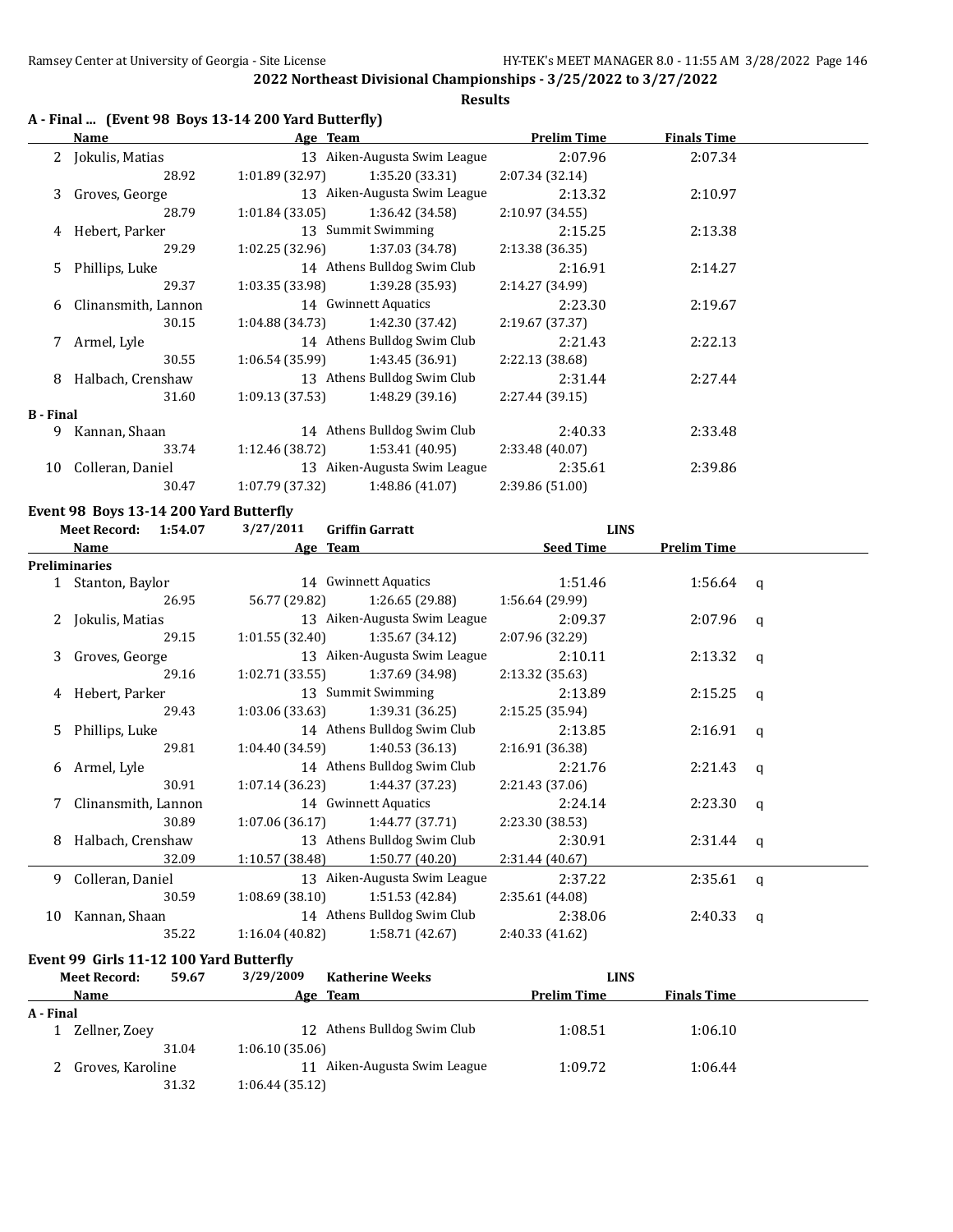# **Results**

|  |  | A - Final  (Event 99 Girls 11-12 100 Yard Butterfly) |  |
|--|--|------------------------------------------------------|--|
|--|--|------------------------------------------------------|--|

|                  | <b>Name</b>           | Age Team                       | <b>Prelim Time</b> | <b>Finals Time</b> |  |
|------------------|-----------------------|--------------------------------|--------------------|--------------------|--|
| 3                | Steger, Tessa         | 12 Unat                        | 1:08.72            | 1:06.98            |  |
|                  | 32.04                 | 1:06.98 (34.94)                |                    |                    |  |
| 4                | Vaughn, Kerrigan      | 12 Athens Bulldog Swim Club    | 1:15.14            | 1:14.06            |  |
|                  | 34.02                 | 1:14.06 (40.04)                |                    |                    |  |
| 5                | Neace, Lauren         | 12 Athens Bulldog Swim Club    | 1:17.12            | 1:14.81            |  |
|                  | 33.29                 | 1:14.81(41.52)                 |                    |                    |  |
| 6                | Ash, Edie             | 11 Athens Bulldog Swim Club    | 1:17.55            | 1:16.15            |  |
|                  | 33.66                 | 1:16.15 (42.49)                |                    |                    |  |
| 7                | Alexander, Sutton     | 11 Summer Hill Orcas Swim Club | 1:16.67            | 1:16.46            |  |
|                  | 34.36                 | 1:16.46 (42.10)                |                    |                    |  |
|                  | 8 McCowin, Amina      | 11 Aiken-Augusta Swim League   | 1:16.91            | 1:18.89            |  |
|                  | 34.66                 | 1:18.89 (44.23)                |                    |                    |  |
| <b>B</b> - Final |                       |                                |                    |                    |  |
| 9                | Trent, Chloe          | 12 Athens Bulldog Swim Club    | 1:18.15            | 1:16.04            |  |
|                  | 34.71                 | 1:16.04(41.33)                 |                    |                    |  |
| 10               | Tomlinson, Bailey     | 12 Athens Bulldog Swim Club    | 1:18.23            | 1:16.59            |  |
|                  | 36.54                 | 1:16.59 (40.05)                |                    |                    |  |
| 11               | Robinson, Brynn       | 12 Aiken-Augusta Swim League   | 1:21.73            | 1:17.74            |  |
|                  | 35.49                 | 1:17.74(42.25)                 |                    |                    |  |
| 12               | Breiding, Kate        | 11 Gwinnett Aquatics           | 1:18.83            | 1:19.48            |  |
|                  | 34.95                 | 1:19.48 (44.53)                |                    |                    |  |
| 13               | Kaiser, Molly         | 12 Unat                        | 1:24.43            | 1:23.08            |  |
|                  | 38.62                 | 1:23.08 (44.46)                |                    |                    |  |
| 14               | Smith, Briley         | 12 Athens Bulldog Swim Club    | 1:26.39            | 1:23.11            |  |
|                  | 38.11                 | 1:23.11 (45.00)                |                    |                    |  |
| 15               | Joyce, Cate           | 12 Gwinnett Aquatics           | 1:26.56            | 1:27.30            |  |
|                  | 40.44                 | 1:27.30 (46.86)                |                    |                    |  |
| ---              | Templin, Leah         | 11 Athens Bulldog Swim Club    | 1:20.76            | DQ                 |  |
|                  | Non-simultaneous arms |                                |                    |                    |  |
|                  | 35.93                 | DQ (43.44)                     |                    |                    |  |

#### **Event 99 Girls 11-12 100 Yard Butterfly**

| 3/29/2009<br><b>Meet Record:</b><br>59.67<br><b>Katherine Weeks</b><br><b>LINS</b> |  |                                                                                                                                                              |                                                                                                                                                                                                                                                                                                                                                                                                                                                     |                    |                                                      |
|------------------------------------------------------------------------------------|--|--------------------------------------------------------------------------------------------------------------------------------------------------------------|-----------------------------------------------------------------------------------------------------------------------------------------------------------------------------------------------------------------------------------------------------------------------------------------------------------------------------------------------------------------------------------------------------------------------------------------------------|--------------------|------------------------------------------------------|
| <b>Name</b>                                                                        |  |                                                                                                                                                              | <b>Seed Time</b>                                                                                                                                                                                                                                                                                                                                                                                                                                    | <b>Prelim Time</b> |                                                      |
| <b>Preliminaries</b>                                                               |  |                                                                                                                                                              |                                                                                                                                                                                                                                                                                                                                                                                                                                                     |                    |                                                      |
| 1 Zellner, Zoey                                                                    |  |                                                                                                                                                              | 1:05.90                                                                                                                                                                                                                                                                                                                                                                                                                                             |                    |                                                      |
|                                                                                    |  |                                                                                                                                                              |                                                                                                                                                                                                                                                                                                                                                                                                                                                     |                    |                                                      |
| Steger, Tessa                                                                      |  |                                                                                                                                                              | 1:10.20                                                                                                                                                                                                                                                                                                                                                                                                                                             |                    | a                                                    |
|                                                                                    |  |                                                                                                                                                              |                                                                                                                                                                                                                                                                                                                                                                                                                                                     |                    |                                                      |
|                                                                                    |  |                                                                                                                                                              | 1:07.11                                                                                                                                                                                                                                                                                                                                                                                                                                             | 1:09.72            | q                                                    |
|                                                                                    |  |                                                                                                                                                              |                                                                                                                                                                                                                                                                                                                                                                                                                                                     |                    |                                                      |
|                                                                                    |  |                                                                                                                                                              | 1:13.16                                                                                                                                                                                                                                                                                                                                                                                                                                             |                    |                                                      |
|                                                                                    |  |                                                                                                                                                              |                                                                                                                                                                                                                                                                                                                                                                                                                                                     |                    |                                                      |
|                                                                                    |  |                                                                                                                                                              | 1:16.33                                                                                                                                                                                                                                                                                                                                                                                                                                             | 1:16.67            | q                                                    |
|                                                                                    |  |                                                                                                                                                              |                                                                                                                                                                                                                                                                                                                                                                                                                                                     |                    |                                                      |
|                                                                                    |  |                                                                                                                                                              | 1:24.81                                                                                                                                                                                                                                                                                                                                                                                                                                             | 1:16.91            | q                                                    |
|                                                                                    |  |                                                                                                                                                              |                                                                                                                                                                                                                                                                                                                                                                                                                                                     |                    |                                                      |
| Neace, Lauren                                                                      |  |                                                                                                                                                              | 1:21.73                                                                                                                                                                                                                                                                                                                                                                                                                                             |                    |                                                      |
|                                                                                    |  |                                                                                                                                                              |                                                                                                                                                                                                                                                                                                                                                                                                                                                     |                    |                                                      |
| Ash, Edie                                                                          |  |                                                                                                                                                              | 1:20.85                                                                                                                                                                                                                                                                                                                                                                                                                                             | 1:17.55            | q                                                    |
|                                                                                    |  |                                                                                                                                                              |                                                                                                                                                                                                                                                                                                                                                                                                                                                     |                    |                                                      |
| Trent, Chloe                                                                       |  |                                                                                                                                                              | 1:23.25                                                                                                                                                                                                                                                                                                                                                                                                                                             | 1:18.15            | q                                                    |
|                                                                                    |  |                                                                                                                                                              |                                                                                                                                                                                                                                                                                                                                                                                                                                                     |                    |                                                      |
|                                                                                    |  | 32.23<br>32.61<br>Groves, Karoline<br>32.99<br>Vaughn, Kerrigan<br>34.05<br>Alexander, Sutton<br>35.62<br>McCowin, Amina<br>34.28<br>34.75<br>35.51<br>36.48 | Age Team<br>12 Athens Bulldog Swim Club<br>1:08.51 (36.28)<br>12 Unat<br>1:08.72(36.11)<br>11 Aiken-Augusta Swim League<br>1:09.72(36.73)<br>12 Athens Bulldog Swim Club<br>1:15.14(41.09)<br>11 Summer Hill Orcas Swim Club<br>1:16.67(41.05)<br>11 Aiken-Augusta Swim League<br>1:16.91(42.63)<br>12 Athens Bulldog Swim Club<br>1:17.12(42.37)<br>11 Athens Bulldog Swim Club<br>1:17.55(42.04)<br>12 Athens Bulldog Swim Club<br>1:18.15(41.67) |                    | $1:08.51$ q<br>1:08.72<br>$1:15.14$ q<br>$1:17.12$ q |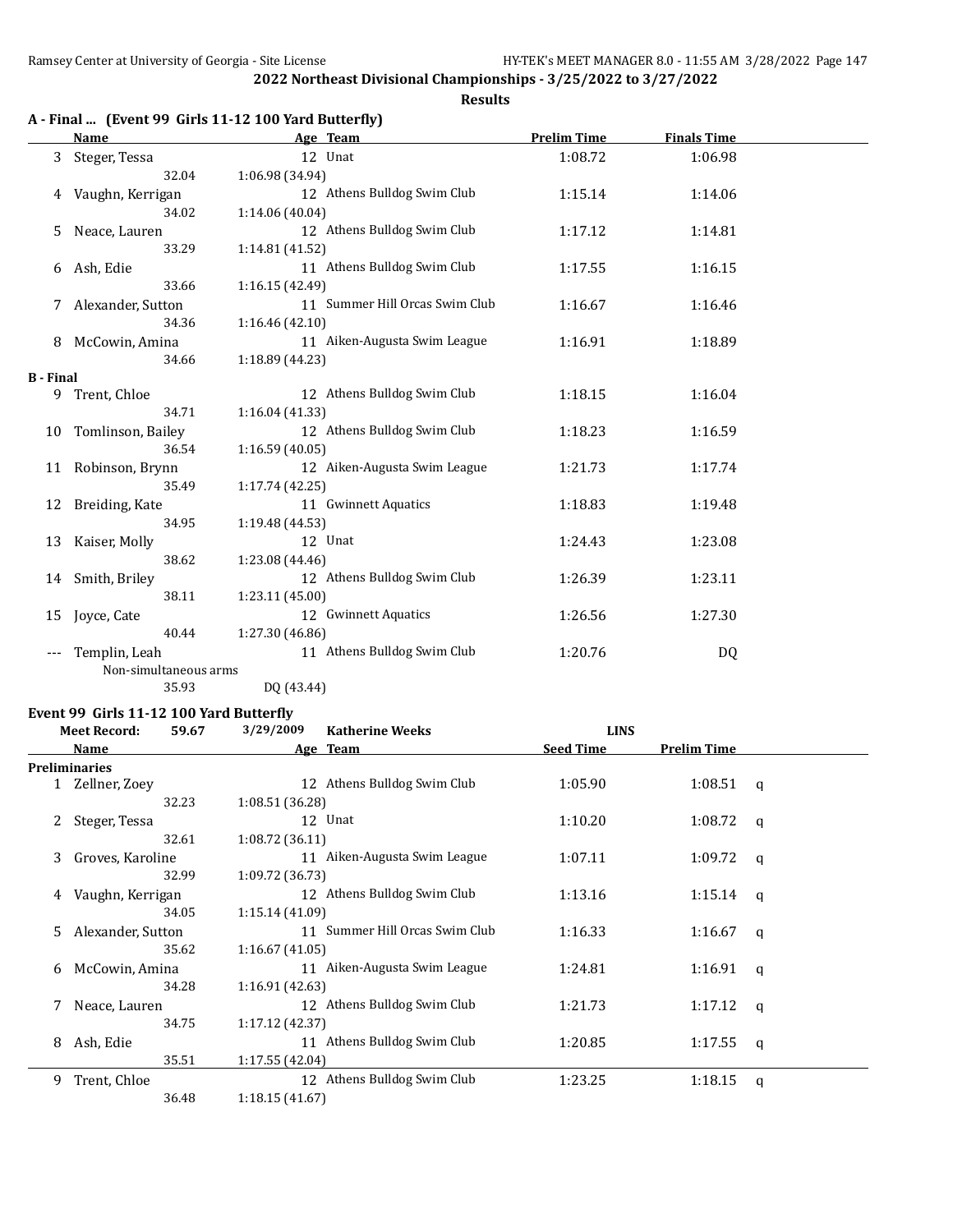**Results**

|  |  |  | Preliminaries  (Event 99 Girls 11-12 100 Yard Butterfly) |
|--|--|--|----------------------------------------------------------|
|--|--|--|----------------------------------------------------------|

|    | Name                 | Age Team                       | <b>Seed Time</b> | <b>Prelim Time</b> |              |
|----|----------------------|--------------------------------|------------------|--------------------|--------------|
|    | 10 Tomlinson, Bailey | 12 Athens Bulldog Swim Club    | 1:19.82          | 1:18.23            | $\mathsf{q}$ |
|    | 36.58                | 1:18.23(41.65)                 |                  |                    |              |
|    | 11 Breiding, Kate    | 11 Gwinnett Aquatics           | 1:18.27          | 1:18.83            | q            |
|    | 36.45                | 1:18.83 (42.38)                |                  |                    |              |
| 12 | Templin, Leah        | 11 Athens Bulldog Swim Club    | 1:25.50          | 1:20.76            | $\mathsf{q}$ |
|    | 35.79                | 1:20.76 (44.97)                |                  |                    |              |
|    | 13 Robinson, Brynn   | 12 Aiken-Augusta Swim League   | 1:33.44          | 1:21.73            | q            |
|    | 37.45                | 1:21.73 (44.28)                |                  |                    |              |
|    | 14 Martin, Molly     | 11 Summer Hill Orcas Swim Club | 1:20.42          | 1:22.10            | q            |
|    | 37.84                | 1:22.10 (44.26)                |                  |                    |              |
|    | 15 Kaiser, Molly     | 12 Unat                        | 1:23.72          | 1:24.43            | q            |
|    | 38.94                | 1:24.43 (45.49)                |                  |                    |              |
|    | 16 Rosser, Gabby     | 11 Athens Bulldog Swim Club    | 1:21.34          | 1:24.81            | q            |
|    | 39.44                | 1:24.81 (45.37)                |                  |                    |              |
|    | 17 Neal, Evie Rose   | 11 Aiken-Augusta Swim League   | 1:26.76          | 1:26.24            |              |
|    | 40.13                | 1:26.24(46.11)                 |                  |                    |              |
|    | 18 Smith, Briley     | 12 Athens Bulldog Swim Club    | <b>NT</b>        | 1:26.39            |              |
|    | 39.14                | 1:26.39 (47.25)                |                  |                    |              |
| 19 | Joyce, Cate          | 12 Gwinnett Aquatics           | 1:19.10          | 1:26.56            |              |
|    | 40.79                | 1:26.56 (45.77)                |                  |                    |              |
|    | 20 Platte, Marianna  | 11 Aiken-Augusta Swim League   | <b>NT</b>        | 1:29.14            |              |
|    | 41.58                | 1:29.14 (47.56)                |                  |                    |              |
|    | 21 Kessler, Paige    | 12 Aiken-Augusta Swim League   | <b>NT</b>        | 1:30.41            |              |
|    | 41.08                | 1:30.41 (49.33)                |                  |                    |              |
| 22 | Moulder, Vivian      | 12 Gwinnett Aquatics           | 1:29.83          | 1:30.54            |              |
|    | 40.36                | 1:30.54 (50.18)                |                  |                    |              |
| 23 | Bopp, Shaylah        | 11 Summit Swimming             | 1:30.51          | 1:31.62            |              |
|    | 40.73                | 1:31.62 (50.89)                |                  |                    |              |
|    | 24 Perry, Eleanor    | 12 Aiken-Augusta Swim League   | <b>NT</b>        | 1:34.57            |              |
|    | 42.75                | 1:34.57 (51.82)                |                  |                    |              |
| 25 | Brown, Noa           | 11 Athens Bulldog Swim Club    | <b>NT</b>        | 1:41.58            |              |
|    | 44.48                | 1:41.58 (57.10)                |                  |                    |              |

#### **Event 100 Boys 11-12 100 Yard Butterfly**

| 3/28/2010<br><b>Meet Record:</b><br>56.54<br><b>Ethan Young</b> |                    | <b>CCAC</b> |                 |                              |                    |                    |  |
|-----------------------------------------------------------------|--------------------|-------------|-----------------|------------------------------|--------------------|--------------------|--|
|                                                                 | Name               |             |                 | Age Team                     | <b>Prelim Time</b> | <b>Finals Time</b> |  |
| A - Final                                                       |                    |             |                 |                              |                    |                    |  |
|                                                                 | Bahr, Kipras       |             | 12              | Athens Bulldog Swim Club     | 1:02.73            | 1:02.16            |  |
|                                                                 |                    | 28.55       | 1:02.16(33.61)  |                              |                    |                    |  |
| 2                                                               | Rhine, Joseph      |             |                 | 12 Athens Bulldog Swim Club  | 1:09.08            | 1:05.78            |  |
|                                                                 |                    | 30.94       | 1:05.78 (34.84) |                              |                    |                    |  |
| 3                                                               | McKay, Colden      |             | 11              | Lanier Aquatics              | 1:07.89            | 1:05.89            |  |
|                                                                 |                    | 30.75       | 1:05.89 (35.14) |                              |                    |                    |  |
| 4                                                               | Boyle, Colin       |             |                 | 12 Athens Bulldog Swim Club  | 1:10.74            | 1:08.89            |  |
|                                                                 |                    | 31.84       | 1:08.89 (37.05) |                              |                    |                    |  |
| 5.                                                              | Huynh, Tyler       |             | 11              | Lanier Aquatics              | 1:11.66            | 1:09.40            |  |
|                                                                 |                    | 32.42       | 1:09.40 (36.98) |                              |                    |                    |  |
| 6                                                               | Coverdill, Patrick |             | 11              | Athens Bulldog Swim Club     | 1:11.16            | 1:10.14            |  |
|                                                                 |                    | 33.90       | 1:10.14(36.24)  |                              |                    |                    |  |
| 7                                                               | Opalka, Riley      |             |                 | 12 Aiken-Augusta Swim League | 1:11.66            | 1:11.59            |  |
|                                                                 |                    | 31.14       | 1:11.59(40.45)  |                              |                    |                    |  |
| 8                                                               | Karumbaiah, Vidur  |             | 11              | Athens Bulldog Swim Club     | 1:13.26            | 1:11.89            |  |
|                                                                 |                    | 33.48       | 1:11.89(38.41)  |                              |                    |                    |  |
|                                                                 |                    |             |                 |                              |                    |                    |  |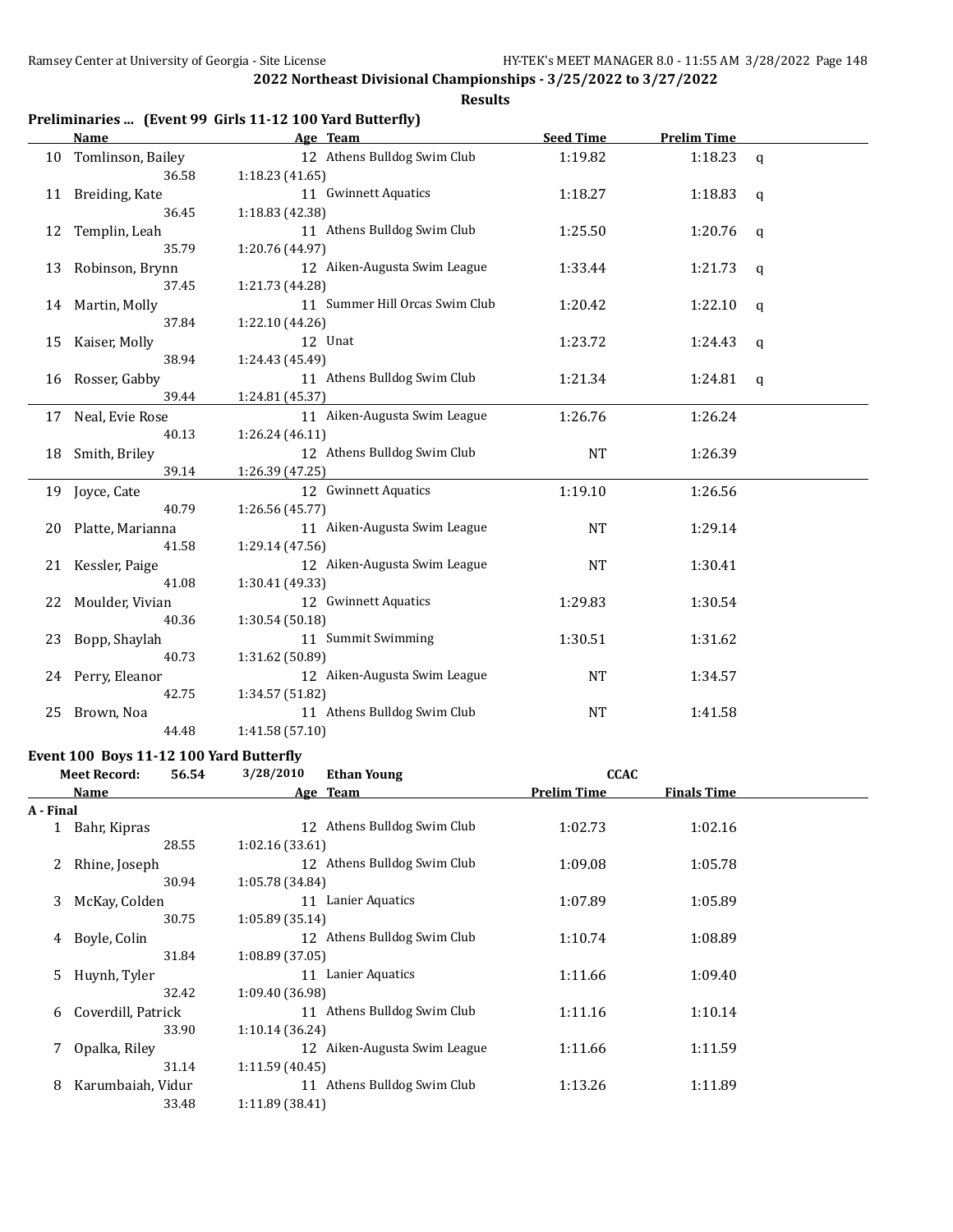#### **Results**

# **B - Final ... (Event 100 Boys 11-12 100 Yard Butterfly)**

|           | Name           | Age Team                                     | <b>Prelim Time</b> | <b>Finals Time</b> |  |
|-----------|----------------|----------------------------------------------|--------------------|--------------------|--|
| B - Final |                |                                              |                    |                    |  |
| 9         | Hobbs, Corbin  | Athens Bulldog Swim Club<br>12               | 1:29.44            | 1:19.54            |  |
|           | 37.08          | 1:19.54(42.46)                               |                    |                    |  |
| 10        | Carr, Duncan   | 11 Lanier Aquatics                           | 1:19.82            | 1:22.73            |  |
|           | 37.75          | 1:22.73 (44.98)                              |                    |                    |  |
| 11        | Wright, Cole   | 12 Gwinnett Aquatics                         | 1:25.56            | 1:25.21            |  |
|           | 39.17          | 1:25.21 (46.04)                              |                    |                    |  |
| 12        | Kirkland, Jack | 11 Athens Bulldog Swim Club                  | 1:31.12            | 1:25.45            |  |
|           | 40.50          | 1:25.45 (44.95)                              |                    |                    |  |
| 13        | Jones, Cameron | <b>Gwinnett Aquatics</b><br>11               | 1:28.67            | 1:26.27            |  |
|           | 39.16          | 1:26.27(47.11)                               |                    |                    |  |
| 14        | Smith, Brady   | 12 Unat                                      | 1:33.61            | 1:33.41            |  |
|           | 42.23          | 1:33.41 (51.18)                              |                    |                    |  |
| $---$     | Landrum, Eli   | Aiken-Augusta Swim League<br>12 <sup>°</sup> | 1:53.54            | DQ                 |  |
|           | One hand touch |                                              |                    |                    |  |
|           | 49.23          | DQ (53.18)                                   |                    |                    |  |

# **Event 100 Boys 11-12 100 Yard Butterfly**<br>Meet Record: 56.54 3/28/2010

|      | <b>Meet Record:</b>      | 56.54 | 3/28/2010       | <b>Ethan Young</b>           | <b>CCAC</b>      |                    |              |
|------|--------------------------|-------|-----------------|------------------------------|------------------|--------------------|--------------|
|      | <b>Name</b>              |       |                 | Age Team                     | <b>Seed Time</b> | <b>Prelim Time</b> |              |
|      | <b>Preliminaries</b>     |       |                 |                              |                  |                    |              |
|      | 1 Bahr, Kipras           |       |                 | 12 Athens Bulldog Swim Club  | 1:03.37          | 1:02.73            | q            |
|      | 28.75<br>1:02.73 (33.98) |       |                 |                              |                  |                    |              |
| 2    | McKay, Colden            |       |                 | 11 Lanier Aquatics           | 1:09.14          | 1:07.89            | a            |
|      |                          | 31.71 | 1:07.89 (36.18) |                              |                  |                    |              |
| 3    | Rhine, Joseph            |       |                 | 12 Athens Bulldog Swim Club  | 1:09.58          | 1:09.08            | q            |
|      |                          | 32.21 | 1:09.08 (36.87) |                              |                  |                    |              |
| 4    | Boyle, Colin             |       |                 | 12 Athens Bulldog Swim Club  | 1:12.59          | 1:10.74            | q            |
|      |                          | 32.98 | 1:10.74 (37.76) |                              |                  |                    |              |
| 5    | Coverdill, Patrick       |       |                 | 11 Athens Bulldog Swim Club  | 1:11.89          | 1:11.16            | $\mathsf{q}$ |
|      |                          | 33.43 | 1:11.16 (37.73) |                              |                  |                    |              |
| *6   | Huynh, Tyler             |       |                 | 11 Lanier Aquatics           | 1:09.70          | 1:11.66            | q            |
|      |                          | 33.55 | 1:11.66(38.11)  |                              |                  |                    |              |
| $*6$ | Opalka, Riley            |       |                 | 12 Aiken-Augusta Swim League | NT               | 1:11.66            | q            |
|      |                          | 33.31 | 1:11.66 (38.35) |                              |                  |                    |              |
| 8    | Wilson, Graham           |       |                 | 11 Aiken-Augusta Swim League | 1:12.76          | 1:11.80            | $\mathsf{q}$ |
|      |                          | 33.91 | 1:11.80 (37.89) |                              |                  |                    |              |
|      | 9 Karumbaiah, Vidur      |       |                 | 11 Athens Bulldog Swim Club  | 1:14.30          | 1:13.26            | q            |
|      |                          | 34.90 | 1:13.26 (38.36) |                              |                  |                    |              |
| 10   | Carr, Duncan             |       |                 | 11 Lanier Aquatics           | 1:13.06          | 1:19.82            | q            |
|      |                          | 36.02 | 1:19.82 (43.80) |                              |                  |                    |              |
|      | 11 Wright, Cole          |       |                 | 12 Gwinnett Aquatics         | 1:31.36          | 1:25.56            | q            |
|      |                          | 39.42 | 1:25.56 (46.14) |                              |                  |                    |              |
| 12   | Jones, Cameron           |       |                 | 11 Gwinnett Aquatics         | 1:39.68          | 1:28.67            | q            |
|      |                          | 39.95 | 1:28.67 (48.72) |                              |                  |                    |              |
| 13   | Hobbs, Corbin            |       |                 | 12 Athens Bulldog Swim Club  | 1:24.62          | 1:29.44            | q            |
|      |                          | 42.56 | 1:29.44 (46.88) |                              |                  |                    |              |
|      | 14 Kirkland, Jack        |       |                 | 11 Athens Bulldog Swim Club  | 1:29.20          | 1:31.12            | a            |
|      |                          | 42.76 | 1:31.12 (48.36) |                              |                  |                    |              |
| 15   | Smith, Brady             |       |                 | 12 Unat                      | 1:32.45          | 1:33.61            | $\mathsf{q}$ |
|      |                          | 41.98 | 1:33.61 (51.63) |                              |                  |                    |              |
| 16   | McCracken, Ian           |       |                 | 11 Athens Bulldog Swim Club  | NT               | 1:47.27            | a            |
|      |                          | 49.65 | 1:47.27 (57.62) |                              |                  |                    |              |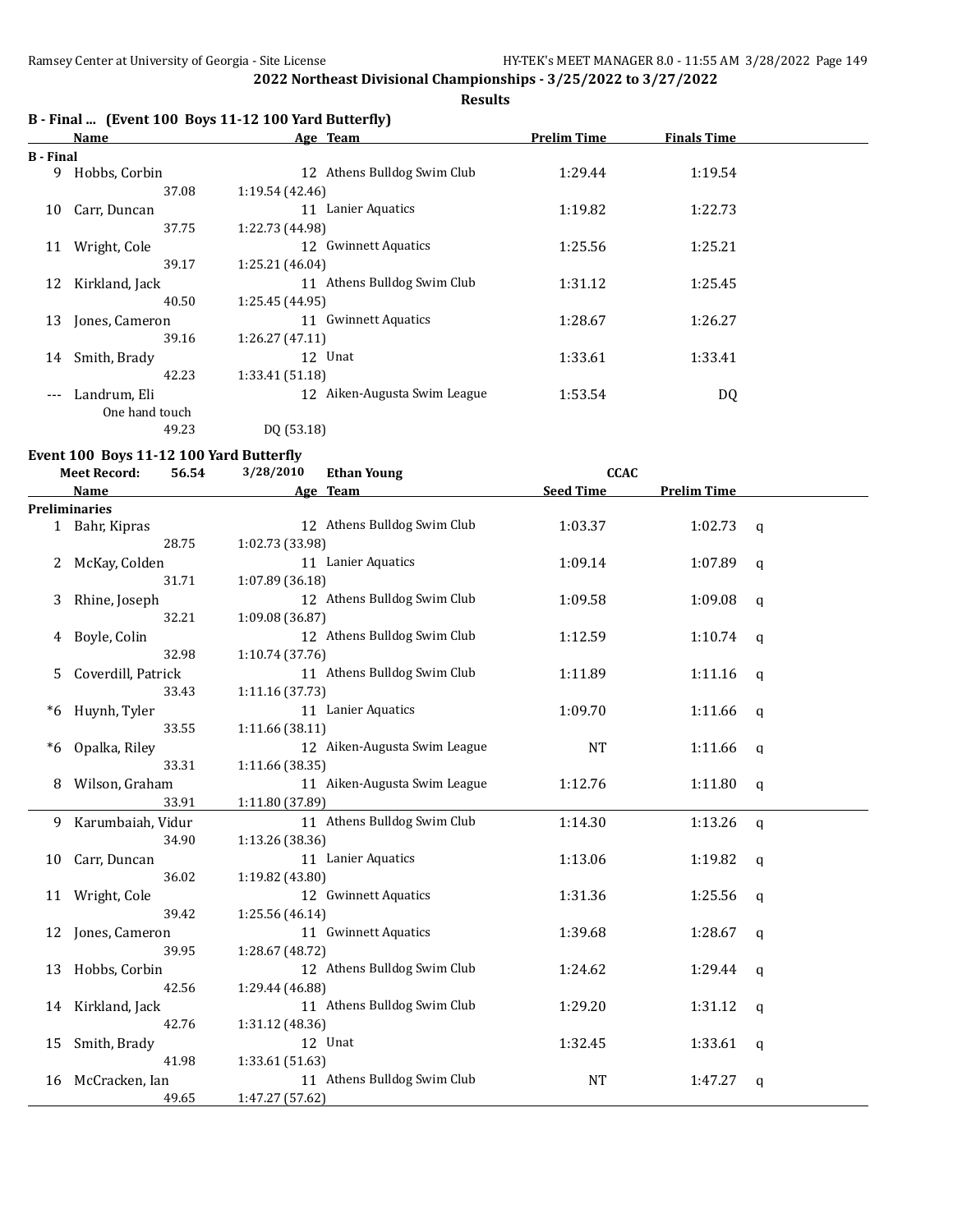#### **Results**

|    |                        | Preliminaries  (Event 100 Boys 11-12 100 Yard Butterfly) |                  |                    |  |
|----|------------------------|----------------------------------------------------------|------------------|--------------------|--|
|    | Name                   | Age Team                                                 | <b>Seed Time</b> | <b>Prelim Time</b> |  |
| 17 | Landrum, Eli           | 12 Aiken-Augusta Swim League                             | 2:04.03          | 1:53.54            |  |
|    | 53.00                  | 1:53.54(1:00.54)                                         |                  |                    |  |
|    | Petersen, Jonah        | 12 Aiken-Augusta Swim League                             | 1:40.36          | DQ                 |  |
|    | Kick breaststroke type |                                                          |                  |                    |  |
|    | 41.10                  | DO (46.95)                                               |                  |                    |  |
|    | Rank, Jackson          | Aiken-Augusta Swim League                                | NT               | DQ                 |  |
|    | Non-simultaneous arms  |                                                          |                  |                    |  |

47.73 DQ (57.37)

#### **Event 101 Girls 50 Yard Freestyle**

|                  | <b>Meet Record:</b><br>23.27 | 3/30/2014 | <b>Megan Romano</b>         | <b>ABSC</b>        |                    |
|------------------|------------------------------|-----------|-----------------------------|--------------------|--------------------|
|                  | Name                         |           | Age Team                    | <b>Prelim Time</b> | <b>Finals Time</b> |
| A - Final        |                              |           |                             |                    |                    |
|                  | Riordan, Amy                 | 18        | Aiken-Augusta Swim League   | 23.90              | 23.86              |
|                  | DellaTorre, Olivia           | 18        | Athens Bulldog Swim Club    | 24.72              | 24.05              |
| 3                | Agcaoili, Angela             | 18        | Aiken-Augusta Swim League   | 24.34              | 24.45              |
| 4                | Harper, Amelia               | 15        | Aiken-Augusta Swim League   | 24.71              | 24.47              |
| 5.               | Dampier, Madison             | 15        | Lanier Aquatics             | 25.39              | 24.82              |
| 6                | Stewart, Olivia              | 15        | Aiken-Augusta Swim League   | 24.94              | 25.04              |
|                  | Hope, Maddie                 | 17        | Athens Bulldog Swim Club    | 24.96              | 25.10              |
| 8                | Greene, Emma                 | 16        | Athens Bulldog Swim Club    | 25.41              | 25.42              |
| <b>B</b> - Final |                              |           |                             |                    |                    |
| 9                | Hayes, Addie                 | 17        | Athens Bulldog Swim Club    | 25.88              | 25.31              |
| 10               | Burke, Hanna                 | 17        | <b>Gwinnett Aquatics</b>    | 26.20              | 25.70              |
| 11               | Mustard, Mary                | 17        | Summer Hill Orcas Swim Club | 26.22              | 25.78              |
| 12               | Johnson, Kate                |           | 16 Gwinnett Aquatics        | 25.87              | 25.81              |
| 13               | Dao, Jessica                 | 17        | Lanier Aquatics             | 26.26              | 25.98              |
| 14               | Britton, Condi               | 17        | <b>Gwinnett Aquatics</b>    | 26.56              | 26.00              |
| 15               | Dao, Jayla                   | 15        | Lanier Aquatics             | 26.47              | 26.21              |
| 16               | Norris, Claire               | 15        | Aiken-Augusta Swim League   | 26.29              | 26.23              |

#### **Event 101 Girls 50 Yard Freestyle**

|    | <b>Meet Record:</b><br>23.27 | 3/30/2014 | <b>Megan Romano</b>         | <b>ABSC</b>      |                    |   |
|----|------------------------------|-----------|-----------------------------|------------------|--------------------|---|
|    | Name                         |           | Age Team                    | <b>Seed Time</b> | <b>Prelim Time</b> |   |
|    | <b>Preliminaries</b>         |           |                             |                  |                    |   |
|    | Riordan, Amy                 | 18        | Aiken-Augusta Swim League   | 23.85            | 23.90              | a |
|    | Agcaoili, Angela             | 18        | Aiken-Augusta Swim League   | 24.94            | 24.34              | a |
| 3  | Harper, Amelia               | 15        | Aiken-Augusta Swim League   | 24.76            | 24.71              | a |
| 4  | DellaTorre, Olivia           | 18        | Athens Bulldog Swim Club    | 24.05            | 24.72              | a |
| 5  | Stewart, Olivia              | 15        | Aiken-Augusta Swim League   | 24.97            | 24.94              | a |
| 6  | Hope, Maddie                 | 17        | Athens Bulldog Swim Club    | 25.11            | 24.96              | a |
|    | Dampier, Madison             | 15        | Lanier Aquatics             | 25.49            | 25.39              | q |
| 8  | Greene, Emma                 | 16        | Athens Bulldog Swim Club    | 25.79            | 25.41              | a |
| 9  | Jowers, Hannah-Claire        | 15        | <b>Gwinnett Aquatics</b>    | 24.64            | 25.64              | a |
| 10 | Johnson, Kate                | 16        | <b>Gwinnett Aquatics</b>    | 25.70            | 25.87              | a |
| 11 | Hayes, Addie                 |           | Athens Bulldog Swim Club    | 25.83            | 25.88              | q |
| 12 | Burke, Hanna                 | 17        | <b>Gwinnett Aquatics</b>    | 24.32            | 26.20              | q |
| 13 | Mustard, Mary                | 17        | Summer Hill Orcas Swim Club | 26.06            | 26.22              | q |
| 14 | Dao, Jessica                 | 17        | Lanier Aquatics             | 25.87            | 26.26              | q |
| 15 | Norris, Claire               | 15        | Aiken-Augusta Swim League   | 26.43            | 26.29              | a |
| 16 | Dao, Jayla                   | 15        | Lanier Aquatics             | 25.78            | 26.47              | a |
| 17 | Britton, Condi               | 17        | <b>Gwinnett Aquatics</b>    | 26.42            | 26.56              |   |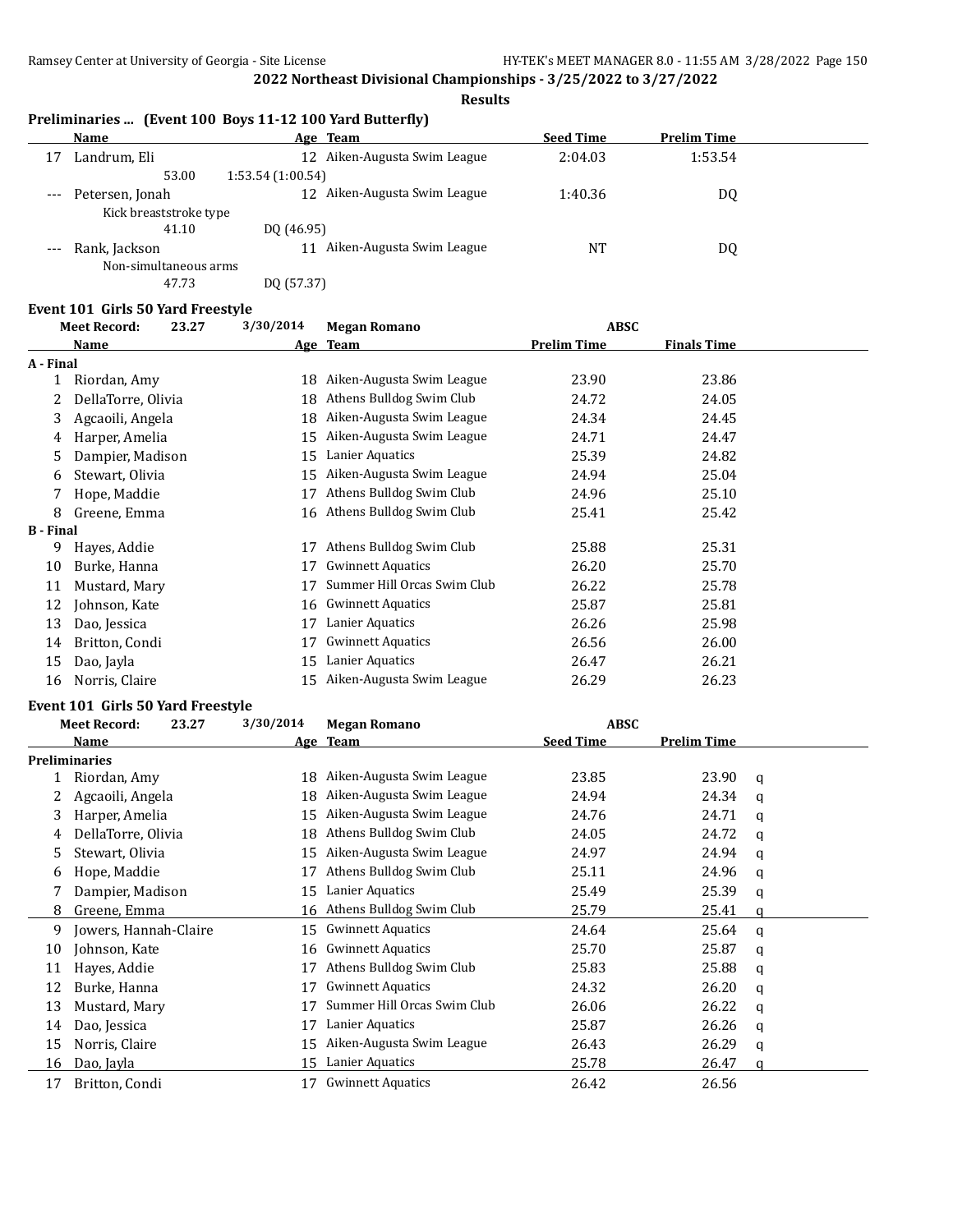#### **Results**

# **Preliminaries ... (Event 101 Girls 50 Yard Freestyle)**

|    | <b>Name</b>                  |    | Age Team                     | <b>Seed Time</b> | <b>Prelim Time</b> |  |
|----|------------------------------|----|------------------------------|------------------|--------------------|--|
| 18 | Pennell, Alexandra           |    | 15 Lanier Aquatics           | 25.93            | J26.56             |  |
| 19 | Diehl, Lindsey               | 17 | <b>Gwinnett Aquatics</b>     | 26.38            | 26.61              |  |
| 20 | Alewine-Flores, Aubree-Clare | 15 | Athens Bulldog Swim Club     | 26.38            | 26.64              |  |
| 21 | Cain, Makaylee               | 16 | Athens Bulldog Swim Club     | 27.16            | 26.73              |  |
| 22 | Groves, Sophie               | 16 | Aiken-Augusta Swim League    | 26.34            | 26.77              |  |
| 23 | Foggin, Charlotte            | 15 | Athens Bulldog Swim Club     | 26.69            | 26.78              |  |
| 24 | Iwanski, Mayle               | 16 | Aiken-Augusta Swim League    | 26.49            | 26.84              |  |
| 25 | Kennedy, Alice               | 17 | Athens Bulldog Swim Club     | 26.33            | 26.95              |  |
| 26 | Scull, Anna                  | 18 | <b>Summit Swimming</b>       | 26.96            | 27.05              |  |
| 27 | Groves, Lily                 | 15 | Aiken-Augusta Swim League    | 27.20            | 27.15              |  |
| 28 | Cole, Mabry                  | 16 | Athens Bulldog Swim Club     | 27.73            | 27.71              |  |
| 29 | McCord, GiGi                 | 17 | <b>Summit Swimming</b>       | 28.24            | 28.03              |  |
| 30 | Pursner, Rebecca             | 16 | Athens Bulldog Swim Club     | 26.63            | 28.29              |  |
| 31 | Wilkinson, Lilly             | 15 | Aiken-Augusta Swim League    | 28.36            | 28.62              |  |
| 32 | Freeman, Finley              | 16 | Athens Bulldog Swim Club     | 29.06            | 28.71              |  |
| 33 | Smith, Olivia                | 17 | Athens Bulldog Swim Club     | 29.25            | 28.82              |  |
| 34 | Weldon, Mella                | 15 | <b>Morgan County Marlins</b> | 29.04            | 29.07              |  |
| 35 | Joiner, Jaidyn               | 15 | <b>Gwinnett Aquatics</b>     | 29.11            | 29.23              |  |
| 36 | Obrien, Molly                | 16 | <b>Walton Waves</b>          | 31.77            | 29.59              |  |
| 37 | Sniff, Rylee                 | 17 | Athens Bulldog Swim Club     | 31.41            | 29.80              |  |
| 38 | Daniel, Becket               | 16 | Athens Bulldog Swim Club     | 38.29            | 30.36              |  |
| 39 | Smith, Liza                  | 15 | <b>Summit Swimming</b>       | 30.64            | 30.49              |  |
| 40 | Hammond, Audrey              | 15 | Aiken-Augusta Swim League    | 28.24            | 30.63              |  |
| 41 | Baker, Bella                 | 16 | Lanier Aquatics              | 31.08            | 30.95              |  |
| 42 | Thang, Mercy                 | 15 | Athens Bulldog Swim Club     | NT               | 31.02              |  |
| 43 | Matthews, Jordan             | 16 | Athens Bulldog Swim Club     | 31.69            | 31.91              |  |
| 44 | Das, Anvesha                 | 15 | Athens Bulldog Swim Club     | 33.00            | 32.11              |  |
| 45 | Wood, Rachel                 | 17 | <b>Morgan County Marlins</b> | 31.96            | 32.52              |  |
| 46 | Delgado, Chelsea             | 15 | Athens Bulldog Swim Club     | 35.00            | 33.20              |  |
| 47 | Carabello, Vivian            | 15 | Athens Bulldog Swim Club     | <b>NT</b>        | 33.24              |  |
| 48 | Hickey, Carswell             | 15 | Athens Bulldog Swim Club     | 32.06            | 33.42              |  |
| 49 | Moss-Brown, MayaFaith        | 16 | <b>Walton Waves</b>          | <b>NT</b>        | 33.50              |  |

#### **Event 102 Boys 50 Yard Freestyle**

|              | 19.55                                                | 3/30/2014                                                                                                                            | <b>Paul Powers</b>        | <b>SAC</b>         |                    |  |
|--------------|------------------------------------------------------|--------------------------------------------------------------------------------------------------------------------------------------|---------------------------|--------------------|--------------------|--|
| Name         |                                                      |                                                                                                                                      |                           | <b>Prelim Time</b> | <b>Finals Time</b> |  |
|              |                                                      |                                                                                                                                      |                           |                    |                    |  |
|              |                                                      | 16                                                                                                                                   | Lanier Aquatics           | 21.38              | 21.10              |  |
|              |                                                      | 18                                                                                                                                   | Summit Swimming           | 21.57              | 21.24              |  |
|              |                                                      | 21                                                                                                                                   | Athens Bulldog Swim Club  | 21.31              | 21.27              |  |
|              |                                                      | 16                                                                                                                                   | Aiken-Augusta Swim League | 21.26              | 21.31              |  |
|              |                                                      |                                                                                                                                      | <b>Gwinnett Aquatics</b>  | 21.53              | 21.32              |  |
| Dunbar, Jack |                                                      | 17                                                                                                                                   | <b>Gwinnett Aquatics</b>  | 21.48              | 21.57              |  |
|              |                                                      | 19                                                                                                                                   | Aiken-Augusta Swim League | 21.82              | 21.76              |  |
|              |                                                      | 18                                                                                                                                   | <b>Gwinnett Aquatics</b>  | 21.79              | 21.91              |  |
|              |                                                      |                                                                                                                                      |                           |                    |                    |  |
| Garwold, Ian |                                                      | 18                                                                                                                                   | Aiken-Augusta Swim League | 21.89              | 21.81              |  |
| Davis, Kyle  |                                                      | 15                                                                                                                                   | Lanier Aquatics           | 22.19              | 21.89              |  |
| Jones, Gavin |                                                      | 18                                                                                                                                   | Athens Bulldog Swim Club  | 22.31              | 21.90              |  |
| Xiao, James  |                                                      | 17                                                                                                                                   | Athens Bulldog Swim Club  | 22.12              | 21.92              |  |
| Zhu, Andy    |                                                      | 18                                                                                                                                   | <b>Gwinnett Aquatics</b>  | 22.09              | 22.16              |  |
|              | <b>Meet Record:</b><br>A - Final<br><b>B</b> - Final | Monaghan, Eamon<br>Cameron, Zachary<br>Januzelli, Carter<br>Burch, Hudson<br>Patterson, Nolan<br>Gallagher, Cal<br>Wooldridge, Tyler |                           | Age Team<br>16     |                    |  |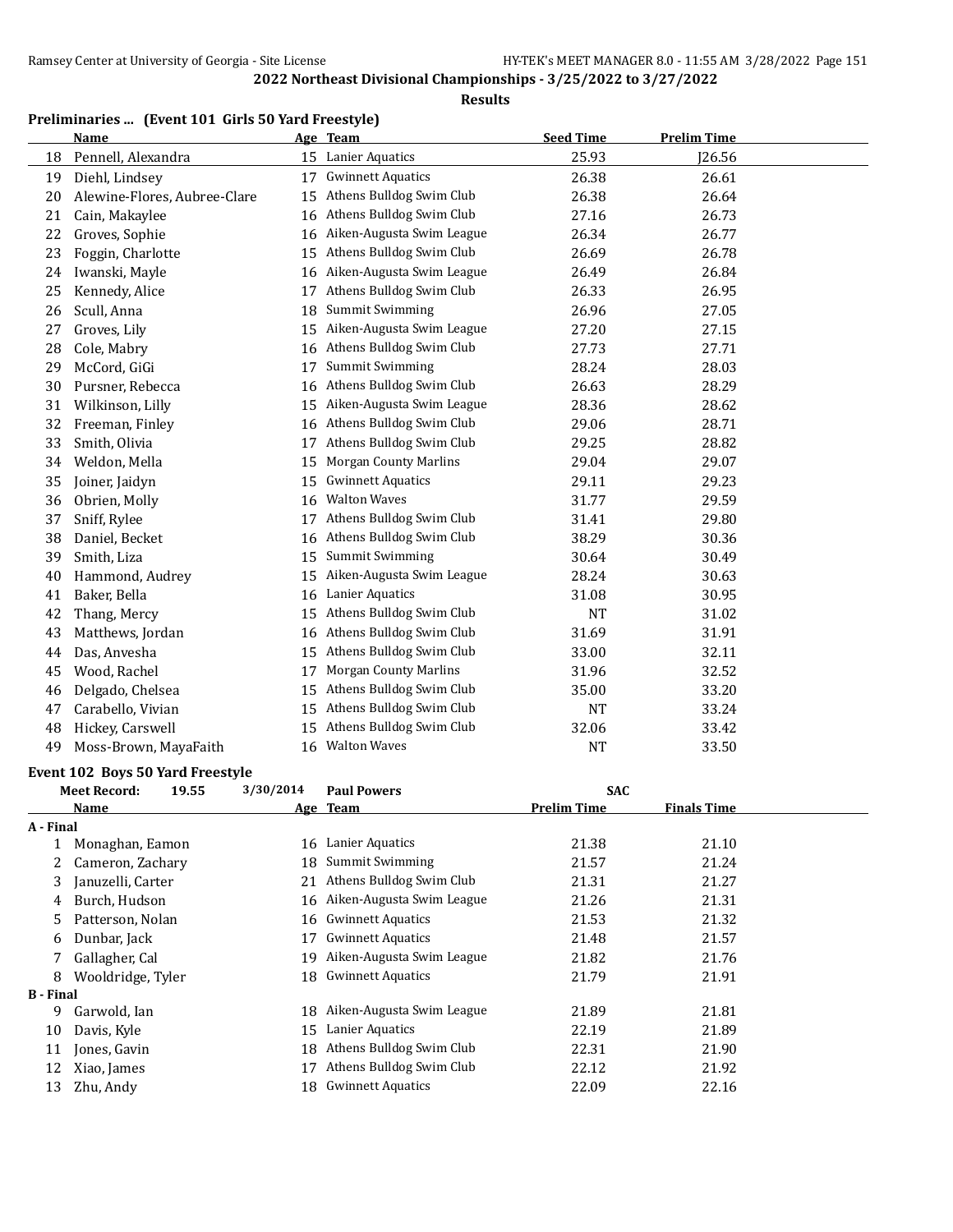**Results**

|              | B - Final  (Event 102 Boys 50 Yard Freestyle)<br><b>Name</b>     |           | <u>Age Team</u>              | <b>Prelim Time</b> | <b>Finals Time</b> |   |
|--------------|------------------------------------------------------------------|-----------|------------------------------|--------------------|--------------------|---|
| 14           | Huang, Daniel                                                    |           | 17 Athens Bulldog Swim Club  | 22.23              | 22.24              |   |
| 15           | Hart, Russell                                                    | 17        | <b>Gwinnett Aquatics</b>     | 22.38              | 22.33              |   |
| 16           | Renier, Luke                                                     |           | 19 Unat                      | 22.41              | 22.58              |   |
|              |                                                                  |           |                              |                    |                    |   |
|              | Event 102 Boys 50 Yard Freestyle<br><b>Meet Record:</b><br>19.55 | 3/30/2014 | <b>Paul Powers</b>           | SAC                |                    |   |
|              | Name                                                             |           | Age Team                     | <b>Seed Time</b>   | <b>Prelim Time</b> |   |
|              | <b>Preliminaries</b>                                             |           |                              |                    |                    |   |
| $\mathbf{1}$ | Burch, Hudson                                                    |           | 16 Aiken-Augusta Swim League | 21.39              | 21.26              | q |
| 2            | Januzelli, Carter                                                | 21        | Athens Bulldog Swim Club     | 21.76              | 21.31              | q |
| 3            | Monaghan, Eamon                                                  | 16        | Lanier Aquatics              | 21.83              | 21.38              | q |
| 4            | Dunbar, Jack                                                     | 17        | <b>Gwinnett Aquatics</b>     | 21.47              | 21.48              | q |
| 5            | Patterson, Nolan                                                 | 16        | <b>Gwinnett Aquatics</b>     | 21.08              | 21.53              | q |
| 6            | Cameron, Zachary                                                 | 18        | Summit Swimming              | 21.68              | 21.57              | q |
| 7            | Wooldridge, Tyler                                                | 18        | <b>Gwinnett Aquatics</b>     | 21.42              | 21.79              | q |
| 8            | Gallagher, Cal                                                   | 19        | Aiken-Augusta Swim League    | 22.11              | 21.82              | q |
| 9            | Garwold, Ian                                                     | 18        | Aiken-Augusta Swim League    | 21.80              | 21.89              | q |
| 10           | Zhu, Andy                                                        | 18        | <b>Gwinnett Aquatics</b>     | 21.88              | 22.09              | q |
| 11           | Xiao, James                                                      | 17        | Athens Bulldog Swim Club     | 21.91              | 22.12              | q |
| 12           | Davis, Kyle                                                      | 15        | Lanier Aquatics              | 22.04              | 22.19              | q |
| 13           | Huang, Daniel                                                    | 17        | Athens Bulldog Swim Club     | 22.59              | 22.23              | q |
| 14           | Jones, Gavin                                                     | 18        | Athens Bulldog Swim Club     | 22.02              | 22.31              | q |
| 15           | Hart, Russell                                                    | 17        | <b>Gwinnett Aquatics</b>     | 23.18              | 22.38              | q |
| 16           | Renier, Luke                                                     | 19        | Unat                         | 22.49              | 22.41              | q |
| 17           | Riordan, Jimmy                                                   |           | 18 Aiken-Augusta Swim League | 22.16              | 22.68              |   |
| 18           | Collins, Tyler                                                   |           | 18 Aiken-Augusta Swim League | 22.51              | 22.86              |   |
| 19           | Henry, Jaden                                                     | 17        | <b>Gwinnett Aquatics</b>     | 23.23              | 22.96              |   |
| 20           | Johnson, Garrett                                                 | 16        | Unat                         | 22.74              | 23.02              |   |
| 21           | Xu, Jeffery                                                      | 16        | <b>Gwinnett Aquatics</b>     | 22.88              | 23.15              |   |
| 22           | Huynh, Tyson                                                     | 16        | Lanier Aquatics              | 23.15              | 23.22              |   |
| 23           | Ackerman, Austin                                                 | 17        | Athens Bulldog Swim Club     | 23.83              | 23.25              |   |
| 24           | Fagrell, Parker                                                  | 15        | Athens Bulldog Swim Club     | 24.03              | 23.27              |   |
| 25           | Anderson, Case                                                   | 16        | Aiken-Augusta Swim League    | 23.45              | 23.41              |   |
| 26           | Plantamura, Nick                                                 | 17        | Aiken-Augusta Swim League    | 23.64              | 23.45              |   |
| 27           | Beeney, Nik                                                      |           | 16 Gwinnett Aquatics         | 23.42              | 23.47              |   |
| 28           | Kinney, Tyner                                                    |           | 18 Lanier Aquatics           | 24.09              | 23.58              |   |
| $*29$        | Adams, Brock                                                     | 17        | Lanier Aquatics              | 24.09              | 23.60              |   |
| $*29$        | Nelson, Pace                                                     | 17        | Lanier Aquatics              | 23.62              | 23.60              |   |
| $*29$        | Simmon, Graham                                                   | 17        | <b>Gwinnett Aquatics</b>     | 22.96              | 23.60              |   |
| 32           | Hall, Michael                                                    | 15        | Athens Bulldog Swim Club     | 24.12              | 23.65              |   |
| 33           | Foggin, Will                                                     | 18        | Athens Bulldog Swim Club     | 22.81              | 23.66              |   |
| 34           | Duong, David                                                     | 15        | <b>Gwinnett Aquatics</b>     | 23.91              | 23.69              |   |
| 35           | Skedsvold, Collin                                                | 17        | Aiken-Augusta Swim League    | 23.07              | 23.73              |   |
| 36           | Krosner, Sam                                                     | 18        | Athens Bulldog Swim Club     | 23.98              | 23.83              |   |
| 37           | Diaz Hernandez, Alexander                                        | 17        | <b>Gwinnett Aquatics</b>     | 23.69              | 23.86              |   |
| 38           | Lyle, Zack                                                       | 15        | Aiken-Augusta Swim League    | 23.88              | 23.88              |   |
| 39           | Allen, Connor                                                    | 17        | Athens Bulldog Swim Club     | 24.21              | 23.91              |   |
| 40           | Sherwood, Dawson                                                 | 16        | Lanier Aquatics              | 24.69              | 23.96              |   |
| 41           | Hailey, Brandon                                                  | 17        | Athens Bulldog Swim Club     | 24.25              | 24.25              |   |
| 42           | Hawkins, Brodie                                                  | 15        | <b>Morgan County Marlins</b> | 24.57              | 24.33              |   |
| 43           | Platte, David                                                    |           | 15 Aiken-Augusta Swim League | 24.67              | 24.40              |   |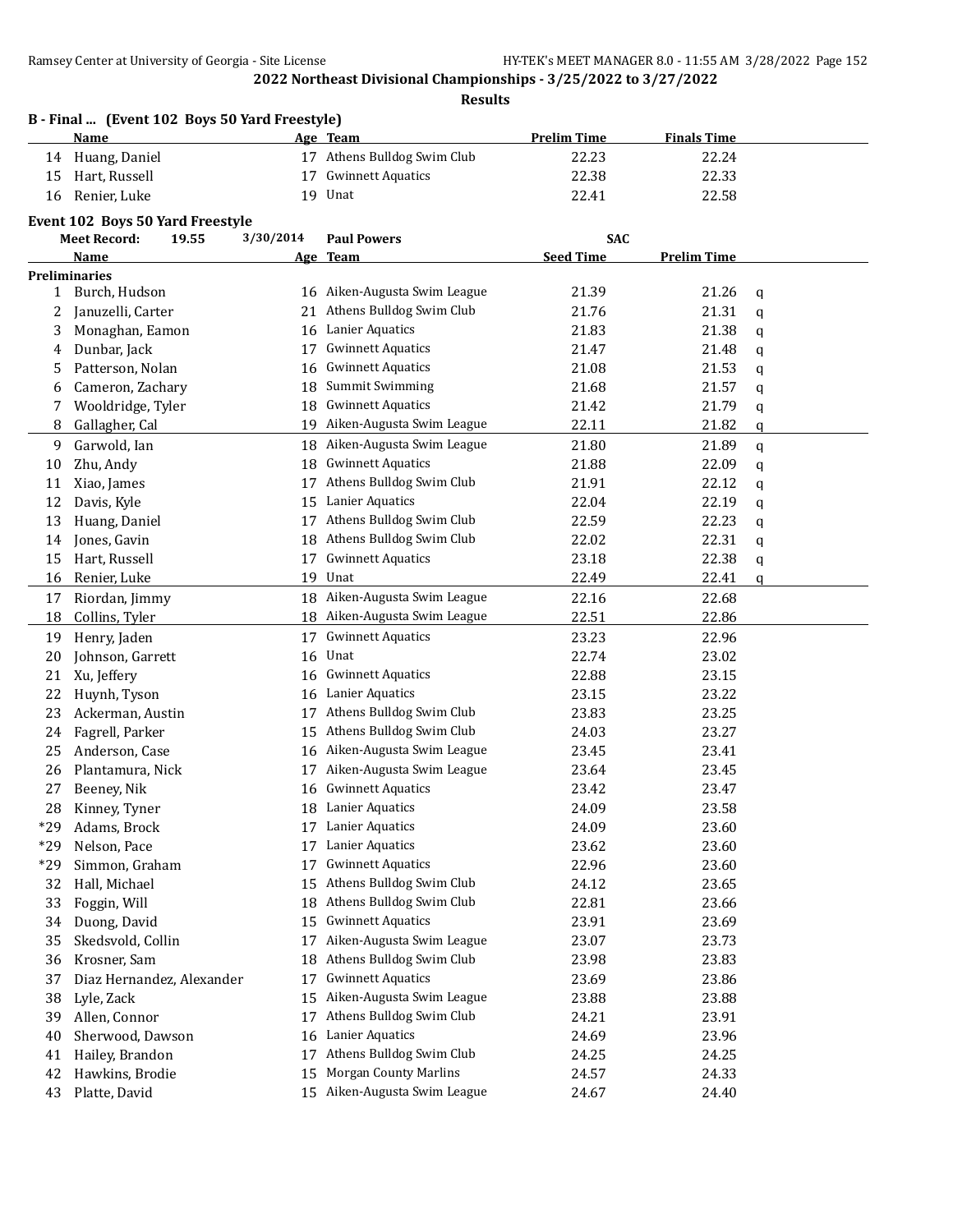#### **Results**

# **Preliminaries ... (Event 102 Boys 50 Yard Freestyle)**

|    | <b>Name</b>         |    | Age Team                     | <b>Seed Time</b> | <b>Prelim Time</b> |  |
|----|---------------------|----|------------------------------|------------------|--------------------|--|
| 44 | Plumlee, Landon     | 16 | <b>Gwinnett Aquatics</b>     | 23.22            | 24.49              |  |
| 45 | Shoffner, John      | 15 | Aiken-Augusta Swim League    | 24.69            | 24.53              |  |
| 46 | Leal, Tyler         | 16 | Aiken-Augusta Swim League    | 23.88            | 24.56              |  |
| 47 | Xiao, Ryan          | 15 | Athens Bulldog Swim Club     | 24.45            | 24.78              |  |
| 48 | Kirkley, River      | 15 | Athens Bulldog Swim Club     | 25.00            | 24.98              |  |
| 49 | Woodward, Elliott   | 16 | Athens Bulldog Swim Club     | 26.84            | 25.31              |  |
| 50 | Frost, Charlie      | 15 | Aiken-Augusta Swim League    | 25.20            | 25.48              |  |
| 51 | Krosner, Zach       | 16 | Athens Bulldog Swim Club     | 25.83            | 25.86              |  |
| 52 | Burns, Gavin        | 15 | <b>Summit Swimming</b>       | 26.33            | 25.95              |  |
| 53 | Frost, Reilly       | 16 | <b>Morgan County Marlins</b> | 25.66            | 26.12              |  |
| 54 | McNear, Owen        | 16 | Aiken-Augusta Swim League    | 27.86            | 26.40              |  |
| 55 | Levine, Mark        | 15 | <b>Summit Swimming</b>       | 26.11            | 26.41              |  |
| 56 | Choi, Daniel        | 17 | Athens Bulldog Swim Club     | 26.38            | 26.72              |  |
| 57 | Gayer, Jake         | 15 | Summer Hill Orcas Swim Club  | 27.62            | 26.79              |  |
| 58 | Newsome, Braden     | 16 | <b>Morgan County Marlins</b> | 26.47            | 26.94              |  |
| 59 | Johann, Carson      | 15 | Aiken-Augusta Swim League    | 28.04            | 27.14              |  |
| 60 | Fair, Daniel        | 15 | Aiken-Augusta Swim League    | 27.69            | 27.17              |  |
| 61 | Isaacs, Garrett     | 17 | Lanier Aquatics              | 27.09            | 27.46              |  |
| 62 | Amos, Blake         | 16 | Brad Akins YMCA Barracudas   | 30.42            | 27.47              |  |
| 63 | McCluggage, Blake   | 18 | <b>Gwinnett Aquatics</b>     | 26.77            | 28.09              |  |
| 64 | Hawkins, Colt       | 13 | <b>Morgan County Marlins</b> | <b>NT</b>        | 28.32              |  |
| 65 | Gamlin, Sawyer      | 16 | Aiken-Augusta Swim League    | 28.56            | 28.74              |  |
| 66 | McCluggage, Brodie  | 15 | <b>Gwinnett Aquatics</b>     | 30.91            | 30.02              |  |
| 67 | Copeland, Henry     | 11 | <b>Gwinnett Aquatics</b>     | 37.32            | 36.83              |  |
|    | Campillo, GianCarlo | 16 | Lanier Aquatics              | 26.64            | DQ                 |  |
|    | False start         |    |                              |                  |                    |  |

# **Event 103 Girls 13-14 50 Yard Freestyle**

|                  | <b>Meet Record:</b><br>23.96 | 3/28/2010 | Aja Malone                   | <b>TWS</b>         |                    |
|------------------|------------------------------|-----------|------------------------------|--------------------|--------------------|
|                  | Name                         |           | Age Team                     | <b>Prelim Time</b> | <b>Finals Time</b> |
| A - Final        |                              |           |                              |                    |                    |
|                  | Davis, Morgan                | 13        | Summit Swimming              | 25.30              | 24.82              |
|                  | Dillon, Ella                 |           | 14 Athens Bulldog Swim Club  | 25.68              | 25.40              |
| 3                | Young, Ximena                | 14        | Athens Bulldog Swim Club     | 26.18              | 25.49              |
| 4                | He, Alethea                  | 14        | Athens Bulldog Swim Club     | 26.57              | 26.40              |
| 5.               | Rovie, Cate                  |           | 14 Gwinnett Aquatics         | 27.04              | 26.45              |
| 6                | Thacker, McKenna             | 13        | <b>Gwinnett Aquatics</b>     | 26.65              | 26.69              |
| 7                | Morris, Georgia              |           | 14 Aiken-Augusta Swim League | 26.80              | 26.92              |
| 8                | Shaffer, Addison             |           | 14 Gwinnett Aquatics         | 26.99              | 27.03              |
| <b>B</b> - Final |                              |           |                              |                    |                    |
| 9                | Teyner, Kailey               | 14        | Athens Bulldog Swim Club     | 27.05              | 26.48              |
| 10               | Nelson, MJ                   | 13        | Lanier Aquatics              | 27.61              | 27.01              |
| 11               | Seuser, Amanda               | 13        | Summer Hill Orcas Swim Club  | 27.40              | 27.20              |
| 12               | Harding, Riley               | 13        | Athens Bulldog Swim Club     | 27.66              | 27.65              |
| 13               | Bonner, Berklee              | 13        | Unat                         | 27.79              | 27.78              |
| 14               | Heppe, Sarah                 | 13        | <b>Gwinnett Aquatics</b>     | 27.65              | 28.64              |
| ---              | Patterson, Maddie            | 13        | Aiken-Augusta Swim League    | 27.32              | DQ                 |
|                  | False start                  |           |                              |                    |                    |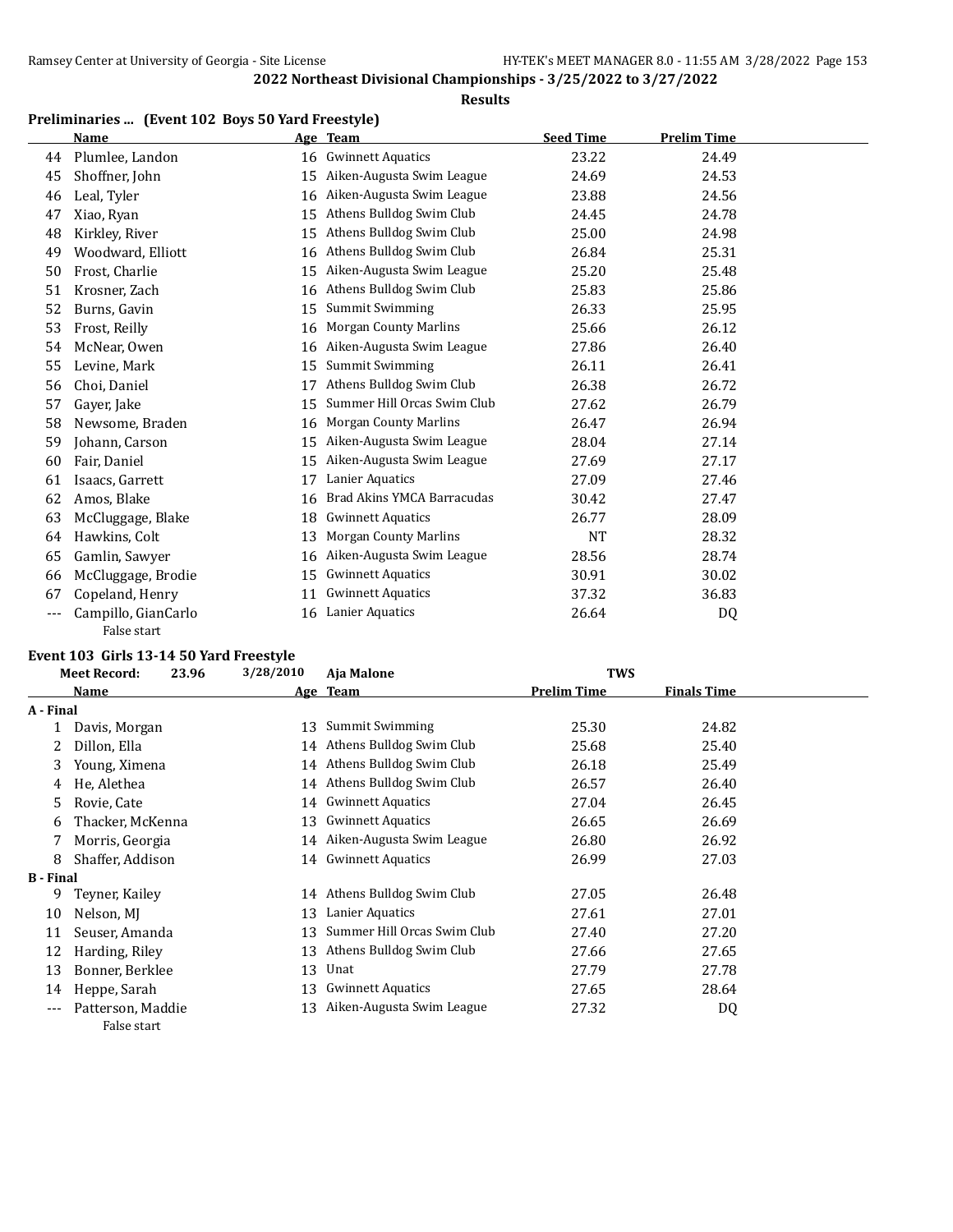#### **Results**

# **Event 103 Girls 13-14 50 Yard Freestyle**

|    | <b>Meet Record:</b><br>23.96 |  | 3/28/2010<br>Aja Malone |                                                       | <b>TWS</b>       |                    |   |
|----|------------------------------|--|-------------------------|-------------------------------------------------------|------------------|--------------------|---|
|    | Name                         |  |                         | Age Team                                              | <b>Seed Time</b> | <b>Prelim Time</b> |   |
|    | <b>Preliminaries</b>         |  |                         |                                                       |                  |                    |   |
| 1  | Davis, Morgan                |  | 13                      | <b>Summit Swimming</b>                                | 24.65            | 25.30              | q |
| 2  | Dillon, Ella                 |  | 14                      | Athens Bulldog Swim Club                              | 26.12            | 25.68              | q |
| 3  | Young, Ximena                |  |                         | 14 Athens Bulldog Swim Club                           | 25.42            | 26.18              | q |
| 4  | Nunnally, Ansley             |  |                         | 14 Athens Bulldog Swim Club                           | 25.83            | 26.28              | q |
| 5  | He, Alethea                  |  |                         | 14 Athens Bulldog Swim Club                           | 26.81            | 26.57              | q |
| 6  | Thacker, McKenna             |  | 13                      | <b>Gwinnett Aquatics</b>                              | 26.92            | 26.65              | q |
| 7  | Morris, Georgia              |  |                         | 14 Aiken-Augusta Swim League                          | 26.84            | 26.80              | q |
| 8  | Shaffer, Addison             |  |                         | 14 Gwinnett Aquatics                                  | 28.24            | 26.99              | q |
| 9  | Rovie, Cate                  |  | 14                      | <b>Gwinnett Aquatics</b>                              | 27.07            | 27.04              | q |
| 10 | Teyner, Kailey               |  | 14                      | Athens Bulldog Swim Club                              | 26.92            | 27.05              | q |
| 11 | Patterson, Maddie            |  | 13                      | Aiken-Augusta Swim League                             | 27.21            | 27.32              | q |
| 12 | Seuser, Amanda               |  | 13                      | Summer Hill Orcas Swim Club                           | 27.53            | 27.40              | q |
| 13 | Nelson, MJ                   |  | 13                      | Lanier Aquatics                                       | 29.63            | 27.61              | q |
| 14 | Heppe, Sarah                 |  | 13                      | <b>Gwinnett Aquatics</b>                              | 28.18            | 27.65              | q |
| 15 | Harding, Riley               |  | 13                      | Athens Bulldog Swim Club                              | 27.05            | 27.66              | q |
| 16 | Bonner, Berklee              |  | 13                      | Unat                                                  | 28.17            | 27.79              | a |
| 17 | Carter, Bria                 |  |                         | 13 Lanier Aquatics                                    | 29.09            | 28.48              |   |
| 18 | Cain, Haylee                 |  | 13                      | Athens Bulldog Swim Club                              | 28.67            | 28.63              |   |
| 19 | Martin, Drew                 |  | 13                      | Summer Hill Orcas Swim Club                           | 28.74            | 28.73              |   |
| 20 | Ponder, Keziah               |  | 14                      | <b>Gwinnett Aquatics</b>                              | 30.12            | 28.76              |   |
| 21 | Prince, Caroline             |  | 14                      | Athens Bulldog Swim Club                              | 28.76            | 28.81              |   |
| 22 | Burkett, Gabby               |  | 14                      | Aiken-Augusta Swim League                             | 29.16            | 28.89              |   |
| 23 | McCullough, Samantha         |  | 13                      | Athens Bulldog Swim Club                              | 28.84            | 29.21              |   |
| 24 | Prakash, Tanvi               |  |                         | 14 Athens Bulldog Swim Club                           | 28.42            | 29.24              |   |
| 25 | Obrien, Maggie               |  | 14                      | <b>Walton Waves</b>                                   | 28.39            | 29.30              |   |
| 26 | Chisholm, Aubrey             |  |                         | 14 Gwinnett Aquatics                                  | 28.72            | 29.33              |   |
| 27 | Mahaffey, Marissa            |  | 13                      | Brad Akins YMCA Barracudas                            | 28.67            | 29.45              |   |
| 28 | Cameron, Courtney            |  |                         | 14 Athens Bulldog Swim Club                           | 28.84            | 29.53              |   |
| 29 | Collins, Oliwia              |  |                         | 14 Lanier Aquatics                                    | 30.15            | 29.54              |   |
| 30 | Smith, Lynnette              |  | 14                      | Athens Bulldog Swim Club                              | 29.60            | 29.66              |   |
| 31 | Hobbs, Sophierose            |  | 14                      | Athens Bulldog Swim Club                              | 29.31            | 29.67              |   |
| 32 | Savage, Addie                |  | 13                      | Athens Bulldog Swim Club                              | 31.72            | 29.73              |   |
| 33 | Yeomans, Carson              |  | 13                      | Athens Bulldog Swim Club                              | 30.73            | 29.76              |   |
| 34 | Hebert, Dyllan               |  |                         | 14 Summit Swimming                                    | 30.66            | 29.81              |   |
| 35 | Cochran, Savannah            |  | 13                      | Athens Bulldog Swim Club                              | 34.97            | 30.11              |   |
| 36 | Zinn, Amanda                 |  |                         | 14 Aiken-Augusta Swim League                          | 29.89            | 30.34              |   |
|    | Crawford, Josie              |  |                         | Aiken-Augusta Swim League                             | 30.20            | 30.48              |   |
| 37 |                              |  | 13                      | Lanier Aquatics                                       |                  |                    |   |
| 38 | Holderfield, Carly           |  | 14                      | Aiken-Augusta Swim League                             | 29.92            | 30.56              |   |
| 39 | Frey, Emma                   |  | 13                      | Aiken-Augusta Swim League                             | 31.18            | 31.21              |   |
| 40 | Kryshtalowych, Sofia         |  | 14                      |                                                       | 32.10            | 31.33              |   |
| 41 | Nelson, Isabella             |  | 14<br>13                | Athens Bulldog Swim Club<br>Aiken-Augusta Swim League | 30.42            | 31.40              |   |
| 42 | McCoy, Mary                  |  |                         |                                                       | 32.11            | 32.07              |   |
| 43 | Xiao, Rayna                  |  | 14                      | Athens Bulldog Swim Club                              | 31.19            | 32.32              |   |
| 44 | Frey, Issy                   |  | 13                      | Aiken-Augusta Swim League                             | 1:05.32          | 32.87              |   |
| 45 | Bebin Blackwell, Caitlyn     |  | 14                      | Athens Bulldog Swim Club                              | 34.08            | 34.61              |   |
| 46 | Pincombe, Violet             |  | 13                      | <b>Gwinnett Aquatics</b>                              | 34.05            | 34.92              |   |
| 47 | Slinde, Ali                  |  | 14                      | Lanier Aquatics                                       | 34.01            | 35.31              |   |
| 48 | Uptagrafft, Natalie          |  | 13                      | Athens Bulldog Swim Club                              | 34.62            | 35.40              |   |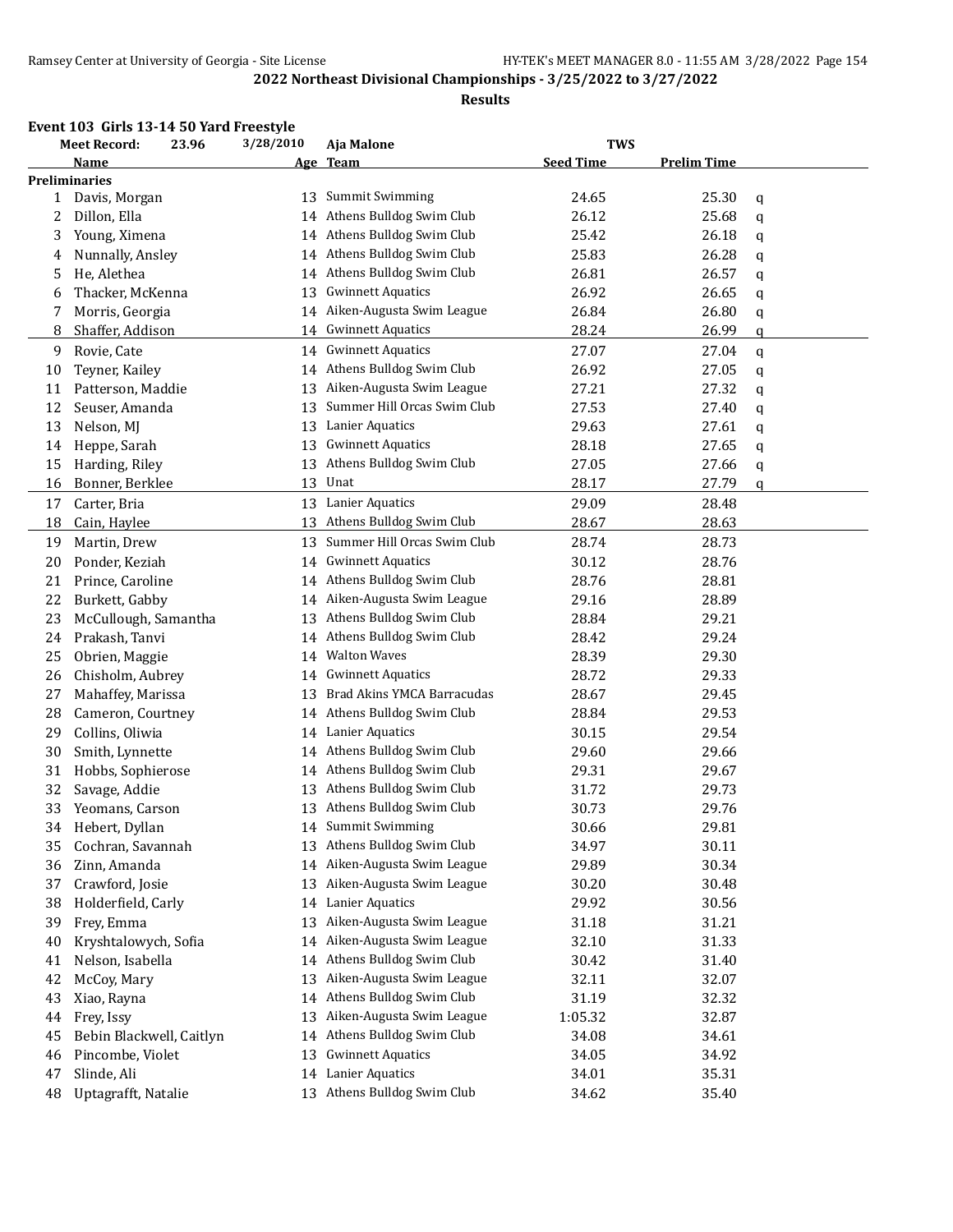#### **Results**

# **Preliminaries ... (Event 103 Girls 13-14 50 Yard Freestyle)**

|     | Name                    |    | Age Team                      | <b>Seed Time</b> | <b>Prelim Time</b> |
|-----|-------------------------|----|-------------------------------|------------------|--------------------|
| 49. | Johnson, Mary Elizabeth |    | 13 Brad Akins YMCA Barracudas | 35.63            | 35.97              |
| 50  | Fields, Amber           |    | 13 Summit Swimming            | 35.66            | 36.37              |
| 51  | Ouintana, Selena        |    | 14 Summit Swimming            | 36.72            | 36.51              |
|     | 52 Stamper, Kayce       |    | 13 Morgan County Marlins      | 38.14            | 36.90              |
|     | 53 Konzelmann, Carly    |    | 13 Lanier Aquatics            | 38.65            | 38.14              |
|     | 54 Schueneman, Caden    |    | 13 Morgan County Marlins      | 38.50            | 38.29              |
|     | 55 Koch, Karra          |    | 13 Summit Swimming            | 40.90            | 40.21              |
|     | 56 Honeycutt, Sam       | 13 | Lanier Aquatics               | <b>NT</b>        | 40.48              |
| 57  | Chester, Raleigh        |    | 14 Lanier Aquatics            | 53.56            | 49.33              |

#### **Event 104 Boys 13-14 50 Yard Freestyle**

|                  | <b>Meet Record:</b>   | 22.20 | 3/30/2014 | Jacob Allen               | <b>SUMMIT</b>      |                    |  |
|------------------|-----------------------|-------|-----------|---------------------------|--------------------|--------------------|--|
|                  | Name                  |       |           | Age Team                  | <b>Prelim Time</b> | <b>Finals Time</b> |  |
| A - Final        |                       |       |           |                           |                    |                    |  |
| 1                | Stanton, Baylor       |       | 14        | <b>Gwinnett Aquatics</b>  | 21.14              | 20.87              |  |
| 2                | Ballance, Alex        |       | 14        | Aiken-Augusta Swim League | 24.71              | 24.03              |  |
| 3                | Hebert, Parker        |       | 13        | Summit Swimming           | 24.59              | 24.07              |  |
| 4                | Groves, George        |       | 13        | Aiken-Augusta Swim League | 24.48              | 24.14              |  |
| 5.               | Trotter, Torin        |       | 13        | Athens Bulldog Swim Club  | 24.44              | 24.32              |  |
| 6                | Bennett, SteveMichael |       | 14        | <b>Gwinnett Aquatics</b>  | 24.11              | 24.37              |  |
|                  | Dao, Jonathan         |       | 13        | Lanier Aquatics           | 24.95              | 24.38              |  |
| 8                | Wall, Jeff            |       | 14        | Lanier Aquatics           | 25.88              | 25.71              |  |
| <b>B</b> - Final |                       |       |           |                           |                    |                    |  |
| 9                | Stanton, Collier      |       | 13        | <b>Gwinnett Aquatics</b>  | 25.91              | 24.73              |  |
| 10               | Clinansmith, Kayden   |       | 14        | <b>Gwinnett Aquatics</b>  | 26.01              | 25.30              |  |
| 11               | Clinansmith, Lannon   |       | 14        | <b>Gwinnett Aquatics</b>  | 26.35              | 25.48              |  |
| 12               | Williams, Nick        |       | 13        | Aiken-Augusta Swim League | 26.42              | 26.02              |  |
| 13               | Smedley, Logan        |       | 13        | Summit Swimming           | 26.51              | 26.12              |  |
| 14               | Hall, William         |       | 14        | Athens Bulldog Swim Club  | 26.57              | 26.63              |  |
| 15               | Colleran, Daniel      |       | 13        | Aiken-Augusta Swim League | 26.28              | 26.90              |  |
| 16               | Karumbaiah, Nakul     |       | 13        | Athens Bulldog Swim Club  | 27.23              | 27.32              |  |
|                  |                       |       |           |                           |                    |                    |  |

#### **Event 104 Boys 13-14 50 Yard Freestyle**

|    | <b>Meet Record:</b>   | 22.20 | 3/30/2014 | Jacob Allen               | <b>SUMMIT</b>    |                    |   |
|----|-----------------------|-------|-----------|---------------------------|------------------|--------------------|---|
|    | Name                  |       |           | Age Team                  | <b>Seed Time</b> | <b>Prelim Time</b> |   |
|    | <b>Preliminaries</b>  |       |           |                           |                  |                    |   |
|    | Stanton, Baylor       |       | 14        | <b>Gwinnett Aquatics</b>  | 21.58            | 21.14              | a |
|    | Bennett, SteveMichael |       | 14        | <b>Gwinnett Aquatics</b>  | 24.89            | 24.11              | a |
| 3  | Trotter, Torin        |       | 13        | Athens Bulldog Swim Club  | 23.98            | 24.44              | a |
| 4  | Groves, George        |       | 13        | Aiken-Augusta Swim League | 24.83            | 24.48              | a |
| 5. | Hebert, Parker        |       | 13        | Summit Swimming           | 24.43            | 24.59              | a |
| 6  | Ballance, Alex        |       | 14        | Aiken-Augusta Swim League | 24.05            | 24.71              | q |
|    | Dao, Jonathan         |       | 13        | Lanier Aquatics           | 25.18            | 24.95              | a |
| 8  | Wall, Jeff            |       | 14        | Lanier Aquatics           | 25.82            | 25.88              | a |
| 9  | Stanton, Collier      |       | 13        | <b>Gwinnett Aquatics</b>  | 26.02            | 25.91              | a |
| 10 | Clinansmith, Kayden   |       | 14        | Gwinnett Aquatics         | 25.97            | 26.01              | q |
| 11 | Colleran, Daniel      |       | 13        | Aiken-Augusta Swim League | 25.96            | 26.28              | a |
| 12 | Clinansmith, Lannon   |       | 14        | <b>Gwinnett Aquatics</b>  | 26.80            | 26.35              | q |
| 13 | Williams, Nick        |       | 13        | Aiken-Augusta Swim League | 25.61            | 26.42              | a |
| 14 | Smedley, Logan        |       | 13        | Summit Swimming           | 26.80            | 26.51              | a |
| 15 | Hall, William         |       | 14        | Athens Bulldog Swim Club  | 26.18            | 26.57              | a |
| 16 | Karumbaiah, Nakul     |       | 13        | Athens Bulldog Swim Club  | 28.17            | 27.23              | q |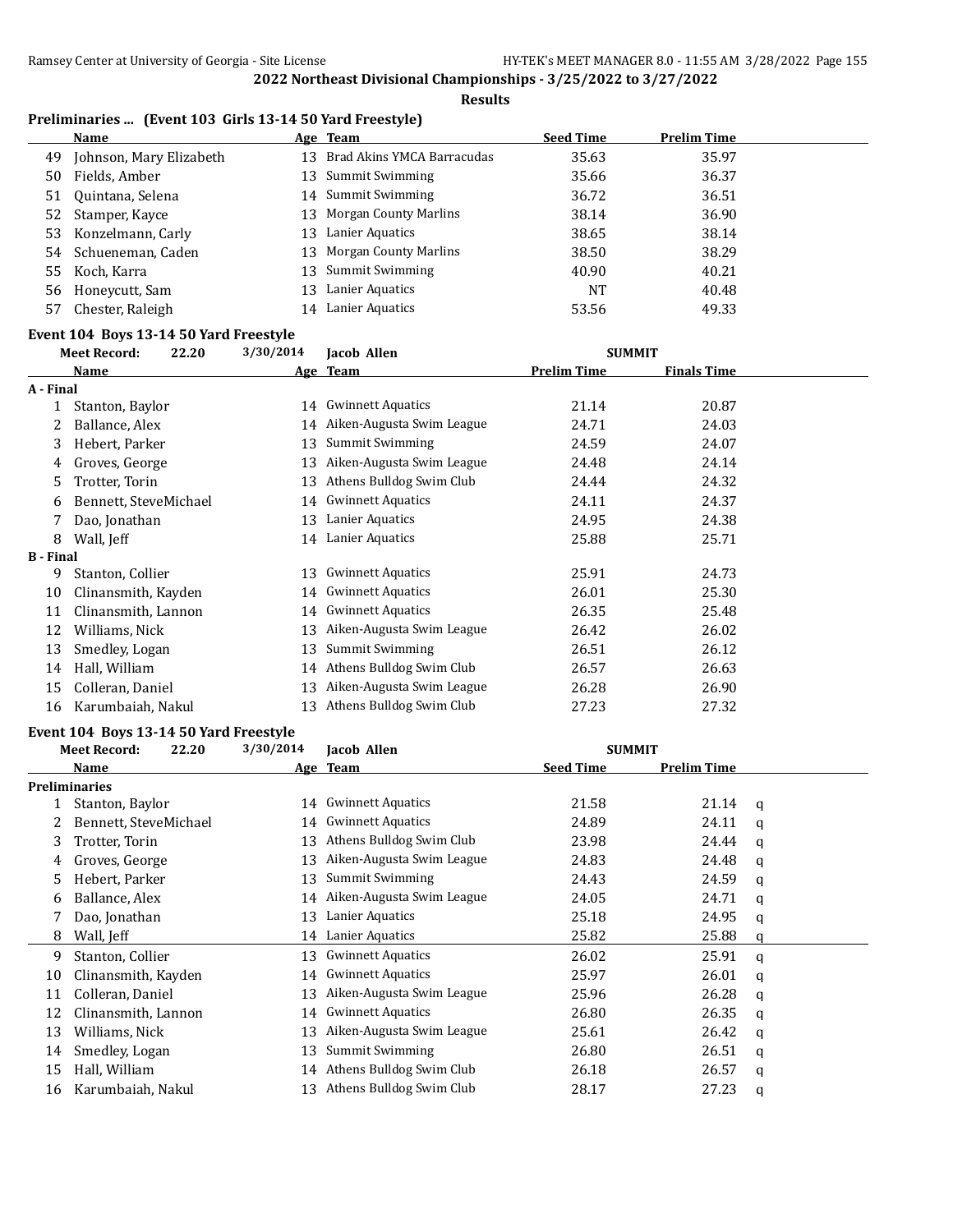**Results**

#### **Preliminaries ... (Event 104 Boys 13-14 50 Yard Freestyle) Name Age Team**

|       | Name               | <u>Age</u> | - ream                       |           |       |
|-------|--------------------|------------|------------------------------|-----------|-------|
| 17    | Villemain, Hudson  |            | 14 Aiken-Augusta Swim League | 28.76     | 27.28 |
| 18    | Halbach, Crenshaw  | 13         | Athens Bulldog Swim Club     | 27.75     | 27.62 |
| 19    | Severtson, Collin  | 13         | <b>Unattached Summit</b>     | 28.69     | 27.69 |
| 20    | Schmidt, Nathaniel | 14         | Aiken-Augusta Swim League    | 28.91     | 28.17 |
| 21    | Brown, Thomas      | 13         | Athens Bulldog Swim Club     | 28.56     | 28.19 |
| 22    | Joy, Wilson        | 13         | Athens Bulldog Swim Club     | 28.94     | 28.35 |
| 23    | McCusker, Riley    | 14         | Brad Akins YMCA Barracudas   | 28.41     | 28.52 |
| $*24$ | Alhmoud, Karam     |            | 14 Gwinnett Aquatics         | 29.00     | 28.61 |
| $*24$ | Allen, Kole        | 14         | Lanier Aquatics              | 30.67     | 28.61 |
| 26    | Balducci, Henry    | 14         | Aiken-Augusta Swim League    | 28.65     | 28.85 |
| 27    | Wang, Jimmy        | 13         | <b>Gwinnett Aquatics</b>     | 28.05     | 28.95 |
| 28    | Fairman, Rowen     | 13         | Athens Bulldog Swim Club     | 29.25     | 29.17 |
| 29    | Strickland, Samuel | 13         | Brad Akins YMCA Barracudas   | 31.16     | 30.05 |
| 30    | McKenzie, Ryan     | 13         | Lanier Aquatics              | 31.60     | 30.29 |
| 31    | Graff, Charlie     | 13         | Athens Bulldog Swim Club     | 32.50     | 30.68 |
| 32    | Anderson, Ethan    | 14         | Athens Bulldog Swim Club     | 32.88     | 31.80 |
| 33    | Salmeron, Andrew   | 13         | <b>Summit Swimming</b>       | 31.52     | 32.28 |
| 34    | Wallace, Jaxson    | 14         | Athens Bulldog Swim Club     | 31.39     | 32.31 |
| 35    | McGahee, Hudson    | 13         | Athens Bulldog Swim Club     | <b>NT</b> | 33.08 |
| 36    | Dennison, Nolan    | 13         | Athens Bulldog Swim Club     | 38.61     | 33.79 |

# **Event 105 Girls 11-12 50 Yard Freestyle**<br>Most Becord: 24.99 3/28/2010

|                  | <b>Meet Record:</b> | 24.99 | 3/28/2010  | <b>Annie Williamson</b>    | <b>ABSC</b>        |                    |  |
|------------------|---------------------|-------|------------|----------------------------|--------------------|--------------------|--|
|                  | Name                |       | <u>Age</u> | <b>Team</b>                | <b>Prelim Time</b> | <b>Finals Time</b> |  |
| A - Final        |                     |       |            |                            |                    |                    |  |
|                  | Groves, Karoline    |       | 11         | Aiken-Augusta Swim League  | 27.54              | 26.54              |  |
| 2                | Clarkson, Poppy     |       | 12         | Lanier Aquatics            | 27.92              | 27.57              |  |
| 3                | Breiding, Kate      |       | 11         | <b>Gwinnett Aquatics</b>   | 28.27              | 28.02              |  |
| 4                | Blaszczak, Gabby    |       | 12         | Aiken-Augusta Swim League  | 28.27              | 28.05              |  |
| 5                | Hardy, Emily        |       | 11         | <b>Gwinnett Aquatics</b>   | 28.46              | 28.37              |  |
| 6                | Nimmo, Karoline     |       | 11         | Unat                       | 29.17              | 28.79              |  |
|                  | Robinson, Brynn     |       | 12         | Aiken-Augusta Swim League  | 29.54              | 28.94              |  |
| 8                | Zellner, Zoey       |       | 12         | Athens Bulldog Swim Club   | 29.09              | 28.98              |  |
| <b>B</b> - Final |                     |       |            |                            |                    |                    |  |
| 9                | Vaughn, Kerrigan    |       | 12         | Athens Bulldog Swim Club   | 30.06              | 28.84              |  |
| 10               | Gober, Peyton       |       | 11         | Brad Akins YMCA Barracudas | 29.82              | 29.31              |  |
| 11               | Jost, Allison       |       | 11         | Aiken-Augusta Swim League  | 29.56              | 29.49              |  |
| 12               | Williams, Grace     |       | 11         | Aiken-Augusta Swim League  | 30.53              | 29.89              |  |
| 13               | Joyce, Cate         |       | 12         | <b>Gwinnett Aquatics</b>   | 30.09              | 30.28              |  |
| 14               | Aguilar, Alison     |       | 12         | Lanier Aquatics            | 29.61              | 30.35              |  |
| 15               | Boyd, Hannah        |       | 11         | Athens Bulldog Swim Club   | 30.16              | 30.58              |  |
| 16               | Martin, Clara       |       | 12         | Aiken-Augusta Swim League  | 29.96              | 30.62              |  |
|                  |                     |       |            |                            |                    |                    |  |

#### **Event 105 Girls 11-12 50 Yard Freestyle**

|      | <b>Meet Record:</b>  | 24.99 | 3/28/2010 | <b>Annie Williamson</b>      | <b>ABSC</b>      |                    |          |
|------|----------------------|-------|-----------|------------------------------|------------------|--------------------|----------|
|      | <b>Name</b>          |       |           | Age Team                     | <b>Seed Time</b> | <b>Prelim Time</b> |          |
|      | <b>Preliminaries</b> |       |           |                              |                  |                    |          |
|      | Groves, Karoline     |       |           | 11 Aiken-Augusta Swim League | 27.60            | 27.54              | $\alpha$ |
|      | 2 Clarkson, Poppy    |       |           | 12 Lanier Aquatics           | 28.25            | 27.92              | - a      |
| *2   | Blaszczak, Gabby     |       |           | 12 Aiken-Augusta Swim League | 28.10            | 28.27              | a        |
| $*2$ | Breiding, Kate       |       | 11        | Gwinnett Aquatics            | 27.94            | 28.27              |          |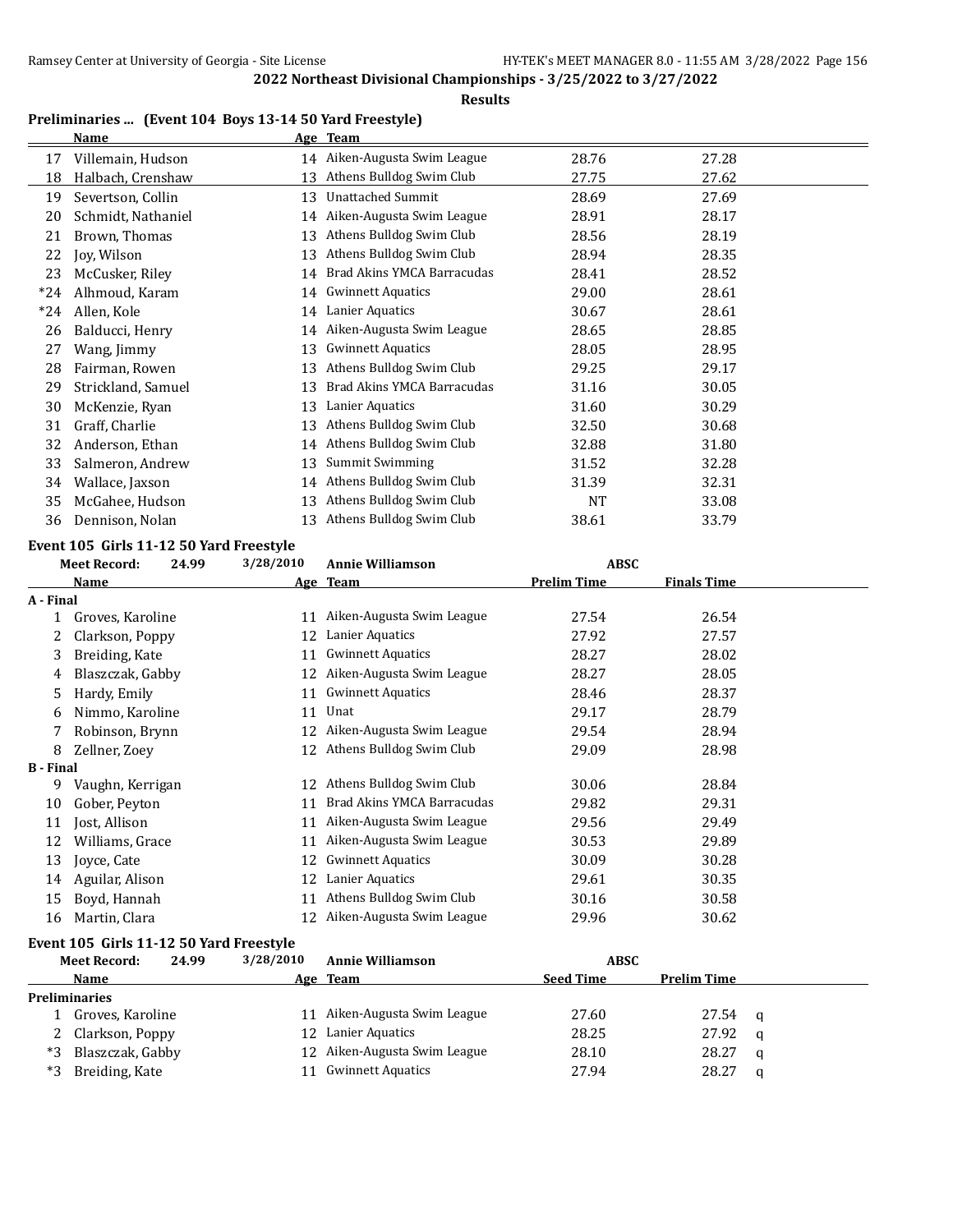**Results**

# **Preliminaries ... (Event 105 Girls 11-12 50 Yard Freestyle)**

|    | <b>Name</b>       |    | Age Team                     | <b>Seed Time</b> | <b>Prelim Time</b> |   |
|----|-------------------|----|------------------------------|------------------|--------------------|---|
| 5  | Hardy, Emily      | 11 | <b>Gwinnett Aquatics</b>     | 28.02            | 28.46              | q |
| 6  | Zellner, Zoey     |    | 12 Athens Bulldog Swim Club  | 29.58            | 29.09              | q |
| 7  | Nimmo, Karoline   | 11 | Unat                         | 29.00            | 29.17              | q |
| 8  | Robinson, Brynn   |    | 12 Aiken-Augusta Swim League | 31.16            | 29.54              | q |
| 9  | Jost, Allison     | 11 | Aiken-Augusta Swim League    | 28.38            | 29.56              | q |
| 10 | Aguilar, Alison   | 12 | Lanier Aquatics              | 30.31            | 29.61              | q |
| 11 | Gober, Peyton     | 11 | Brad Akins YMCA Barracudas   | 29.86            | 29.82              | q |
| 12 | Martin, Clara     |    | 12 Aiken-Augusta Swim League | 29.67            | 29.96              | q |
| 13 | Vaughn, Kerrigan  | 12 | Athens Bulldog Swim Club     | 29.37            | 30.06              | q |
| 14 | Joyce, Cate       | 12 | <b>Gwinnett Aquatics</b>     | 30.42            | 30.09              | q |
| 15 | Boyd, Hannah      |    | 11 Athens Bulldog Swim Club  | 31.03            | 30.16              | q |
| 16 | Williams, Grace   |    | 11 Aiken-Augusta Swim League | 31.29            | 30.53              | a |
| 17 | Hawk, Blakely     |    | 11 Athens Bulldog Swim Club  | 30.81            | 30.92              |   |
| 18 | Neace, Lauren     |    | 12 Athens Bulldog Swim Club  | 31.85            | 31.07              |   |
| 19 | Neal, Evie Rose   | 11 | Aiken-Augusta Swim League    | 32.19            | 31.08              |   |
| 20 | Aguilar, Briana   | 12 | Lanier Aquatics              | 31.65            | 31.94              |   |
| 21 | McLucas, Daphne   | 12 | Athens Bulldog Swim Club     | 33.65            | 31.95              |   |
| 22 | Bramlett, Nola    | 11 | Athens Bulldog Swim Club     | 31.62            | 32.08              |   |
| 23 | Kelley, Jenna     | 11 | Summer Hill Orcas Swim Club  | 32.62            | 32.23              |   |
| 24 | Alexander, Sutton | 11 | Summer Hill Orcas Swim Club  | 32.59            | 32.32              |   |
| 25 | Catterton, Libby  | 11 | <b>Morgan County Marlins</b> | 34.35            | 32.44              |   |
| 26 | Roath, Harper     | 11 | Athens Bulldog Swim Club     | 33.90            | 32.96              |   |
| 27 | Quinn, Sophia     | 11 | <b>Gwinnett Aquatics</b>     | 31.47            | 33.06              |   |
| 28 | Dennison, Kitty   |    | 12 Athens Bulldog Swim Club  | 31.93            | 33.21              |   |
| 29 | Branch, Abby      | 11 | Summer Hill Orcas Swim Club  | NT               | 33.30              |   |
| 30 | Krall, Emily      | 11 | <b>Gwinnett Aquatics</b>     | 33.74            | 33.41              |   |
| 31 | Templin, Leah     | 11 | Athens Bulldog Swim Club     | 32.51            | 33.50              |   |
| 32 | Heath, Ella       | 12 | Aiken-Augusta Swim League    | 35.16            | 33.63              |   |
| 33 | Perry, Eleanor    |    | 12 Aiken-Augusta Swim League | 33.46            | 33.67              |   |
| 34 | Ayers, Ella       | 11 | Aiken-Augusta Swim League    | 35.45            | 33.79              |   |
| 35 | Smith, Briley     | 12 | Athens Bulldog Swim Club     | 36.99            | 33.98              |   |
| 36 | Kessler, Paige    | 12 | Aiken-Augusta Swim League    | 37.23            | 34.31              |   |
| 37 | Guitreau, Hannah  | 12 | Aiken-Augusta Swim League    | 33.05            | 34.50              |   |
| 38 | Koch, Evey        | 11 | Summit Swimming              | 36.68            | 34.59              |   |
| 39 | Arellano, Camila  |    | 12 Morgan County Marlins     | 35.42            | 34.67              |   |
| 40 | West, Makayla     |    | 11 Unat                      | 36.50            | 34.84              |   |
| 41 | Chester, Chelsea  |    | 12 Lanier Aquatics           | 37.14            | 35.09              |   |
| 42 | Exil, Brianna     | 11 | Summit Swimming              | 35.28            | 35.37              |   |
| 43 | Luo, Emma         | 11 | <b>Gwinnett Aquatics</b>     | 35.38            | 35.41              |   |
| 44 | Clark, Mary Kate  | 11 | Athens Bulldog Swim Club     | 36.78            | 35.94              |   |
| 45 | Office, Jenesis   | 12 | Summit Swimming              | 42.69            | 36.03              |   |
| 46 | Rigsby, Elizabeth | 11 | Aiken-Augusta Swim League    | 38.34            | 36.51              |   |
| 47 | Gordon, Mack      | 12 | <b>Gwinnett Aquatics</b>     | 35.95            | 36.70              |   |
| 48 | Douris, Zarema    | 11 | Athens Bulldog Swim Club     | 37.08            | 36.85              |   |
| 49 | Grant, Addison    | 12 | Athens Bulldog Swim Club     | 38.72            | 36.92              |   |
| 50 | Hamilton, Rachel  | 12 | Aiken-Augusta Swim League    | 35.82            | 37.08              |   |
| 51 | Reeves, Hannah    | 11 | <b>Gwinnett Aquatics</b>     | 35.93            | 37.64              |   |
| 52 | Hammett, Karalyn  | 12 | Aiken-Augusta Swim League    | 39.42            | 39.34              |   |
| 53 | Gobble, Emery     | 12 | Lanier Aquatics              | 35.26            | 40.46              |   |
| 54 | Osburn, Cora      |    | 12 Athens Bulldog Swim Club  | 45.69            | 40.63              |   |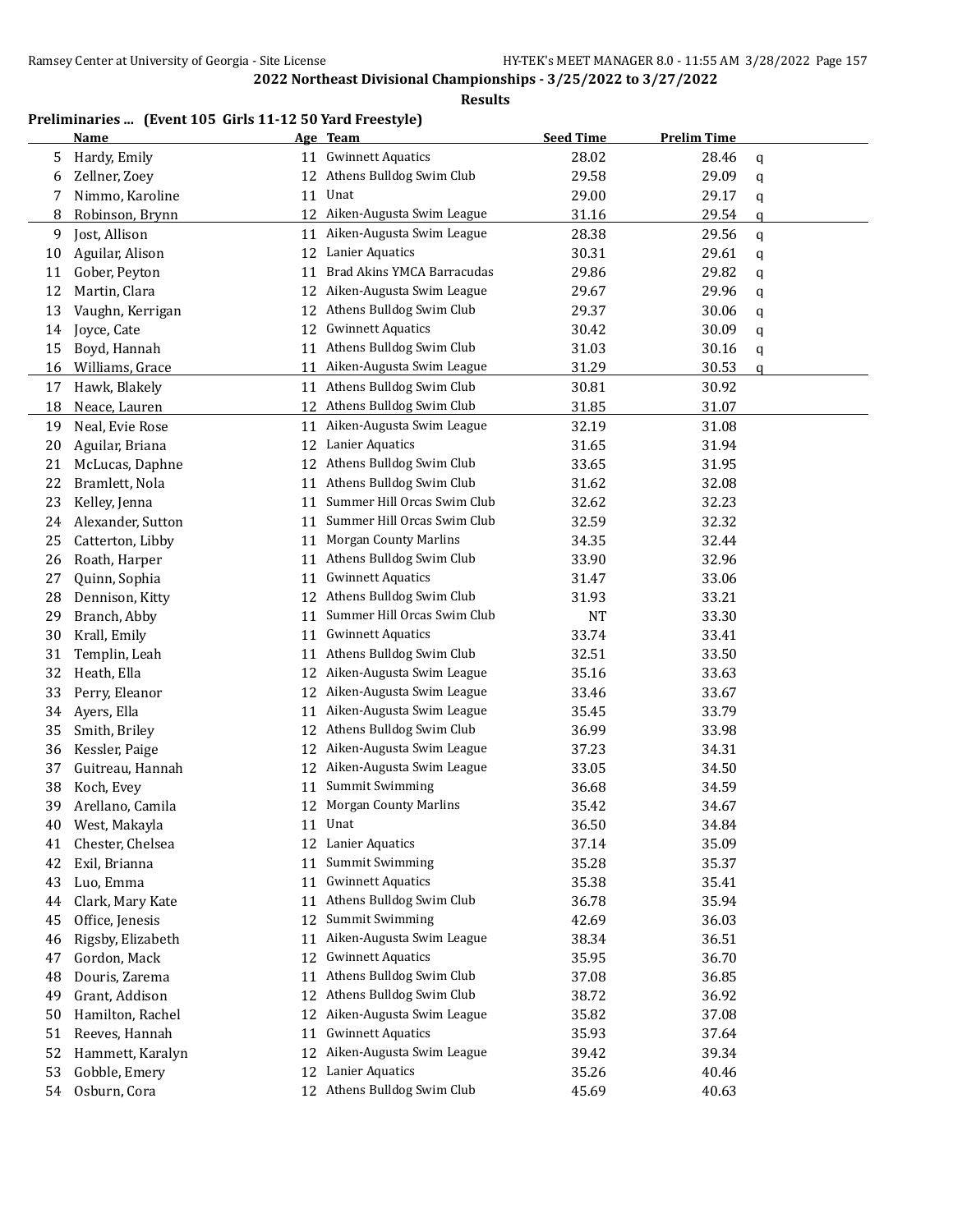#### **Results**

|    | Preliminaries  (Event 105 Girls 11-12 50 Yard Freestyle) |    |                             |                  |                    |  |
|----|----------------------------------------------------------|----|-----------------------------|------------------|--------------------|--|
|    | Name                                                     |    | Age Team                    | <b>Seed Time</b> | <b>Prelim Time</b> |  |
| 55 | Palladino, Stella                                        |    | 11 Athens Bulldog Swim Club | 42.64            | 41.39              |  |
| 56 | Green, Grace                                             |    | 12 Athens Bulldog Swim Club | 45.66            | 45.93              |  |
| 57 | Torres, Sofia                                            | 11 | Athens Bulldog Swim Club    | 51.40            | 46.32              |  |
| 58 | Boosalis, Elina                                          | 11 | Athens Bulldog Swim Club    | 49.80            | 51.49              |  |

#### **Event 106 Boys 11-12 50 Yard Freestyle**

|                  | <b>Meet Record:</b> | 23.75 | 3/28/2010 | <b>Andrew Tang</b>        | <b>LINS</b>        |                    |  |
|------------------|---------------------|-------|-----------|---------------------------|--------------------|--------------------|--|
|                  | Name                |       |           | Age Team                  | <b>Prelim Time</b> | <b>Finals Time</b> |  |
| A - Final        |                     |       |           |                           |                    |                    |  |
|                  | Bahr, Kipras        |       | 12        | Athens Bulldog Swim Club  | 25.38              | 24.88              |  |
|                  | Malonza, Jonathan   |       | 12        | <b>Gwinnett Aquatics</b>  | 26.45              | 26.12              |  |
| 3                | Salser, Luke        |       | 12        | Aiken-Augusta Swim League | 26.64              | 26.26              |  |
| 4                | McKay, Colden       |       | 11        | Lanier Aquatics           | 27.06              | 26.98              |  |
| 5                | Karumbaiah, Vidur   |       | 11        | Athens Bulldog Swim Club  | 27.39              | 27.44              |  |
| 6                | Douglas, Bryce      |       | 12        | Aiken-Augusta Swim League | 27.23              | 27.55              |  |
|                  | Bennett, Justin     |       | 12        | <b>Gwinnett Aquatics</b>  | 27.68              | 27.69              |  |
| 8                | Opalka, Riley       |       | 12        | Aiken-Augusta Swim League | 27.88              | 28.33              |  |
| <b>B</b> - Final |                     |       |           |                           |                    |                    |  |
| 9                | Huynh, Tyler        |       | 11        | Lanier Aquatics           | 28.63              | 27.87              |  |
| 10               | Pattillo, Miles     |       | 12        | Aiken-Augusta Swim League | 28.46              | 27.90              |  |
| 11               | Carey, Louis        |       | 12        | Lanier Aquatics           | 28.32              | 28.21              |  |
| 12               | Alexander, Aideen   |       | 12        | Aiken-Augusta Swim League | 30.29              | 29.11              |  |
| 13               | Hobbs, Corbin       |       | 12        | Athens Bulldog Swim Club  | 29.70              | 29.31              |  |
| 14               | Collins, Michal     |       | 11        | Lanier Aquatics           | 30.80              | 29.43              |  |
| 15               | Putman, Brody       |       | 11        | Athens Bulldog Swim Club  | 30.37              | 29.88              |  |
| 16               | Wright, Cole        |       | 12        | <b>Gwinnett Aquatics</b>  | 30.56              | 30.19              |  |

#### **Event 106 Boys 11-12 50 Yard Freestyle**

|    | <b>Meet Record:</b><br>23.75 | 3/28/2010 | <b>Andrew Tang</b>           | <b>LINS</b>      |                    |   |
|----|------------------------------|-----------|------------------------------|------------------|--------------------|---|
|    | Name                         |           | Age Team                     | <b>Seed Time</b> | <b>Prelim Time</b> |   |
|    | <b>Preliminaries</b>         |           |                              |                  |                    |   |
|    | Bahr, Kipras                 | 12        | Athens Bulldog Swim Club     | 25.87            | 25.38              | a |
| 2  | Malonza, Jonathan            | 12        | <b>Gwinnett Aquatics</b>     | 26.33            | 26.45              | q |
| 3  | Salser, Luke                 | 12        | Aiken-Augusta Swim League    | 26.59            | 26.64              | a |
| 4  | McKay, Colden                | 11        | Lanier Aquatics              | 27.55            | 27.06              | q |
| 5  | Douglas, Bryce               | 12        | Aiken-Augusta Swim League    | 28.18            | 27.23              | a |
| 6  | Karumbaiah, Vidur            | 11        | Athens Bulldog Swim Club     | 28.45            | 27.39              | a |
| 7  | Bennett, Justin              | 12        | <b>Gwinnett Aquatics</b>     | 29.20            | 27.68              | q |
| 8  | Opalka, Riley                | 12        | Aiken-Augusta Swim League    | 28.22            | 27.88              | a |
| 9  | Carey, Louis                 | 12        | Lanier Aquatics              | 28.36            | 28.32              | a |
| 10 | Pattillo, Miles              | 12        | Aiken-Augusta Swim League    | 28.59            | 28.46              | a |
| 11 | Huynh, Tyler                 | 11        | Lanier Aquatics              | 28.63            | 28.63              | q |
| 12 | Hobbs, Corbin                | 12        | Athens Bulldog Swim Club     | 31.75            | 29.70              | q |
| 13 | Alexander, Aideen            | 12        | Aiken-Augusta Swim League    | <b>NT</b>        | 30.29              | q |
| 14 | Putman, Brody                | 11        | Athens Bulldog Swim Club     | 30.84            | 30.37              | q |
| 15 | Wright, Cole                 | 12        | <b>Gwinnett Aquatics</b>     | 31.21            | 30.56              | q |
| 16 | Collins, Michal              | 11        | Lanier Aquatics              | 29.96            | 30.80              | a |
| 17 | Drennan, Jack                | 12        | <b>Gwinnett Aquatics</b>     | 31.35            | 31.96              |   |
| 18 | Hall, Blake                  | 12        | Athens Bulldog Swim Club     | 31.38            | 31.98              |   |
| 19 | Newsome, Barrett             | 12        | <b>Morgan County Marlins</b> | 32.53            | 32.11              |   |
| 20 | Boswell, Ian                 | 12        | Athens Bulldog Swim Club     | 31.89            | 32.45              |   |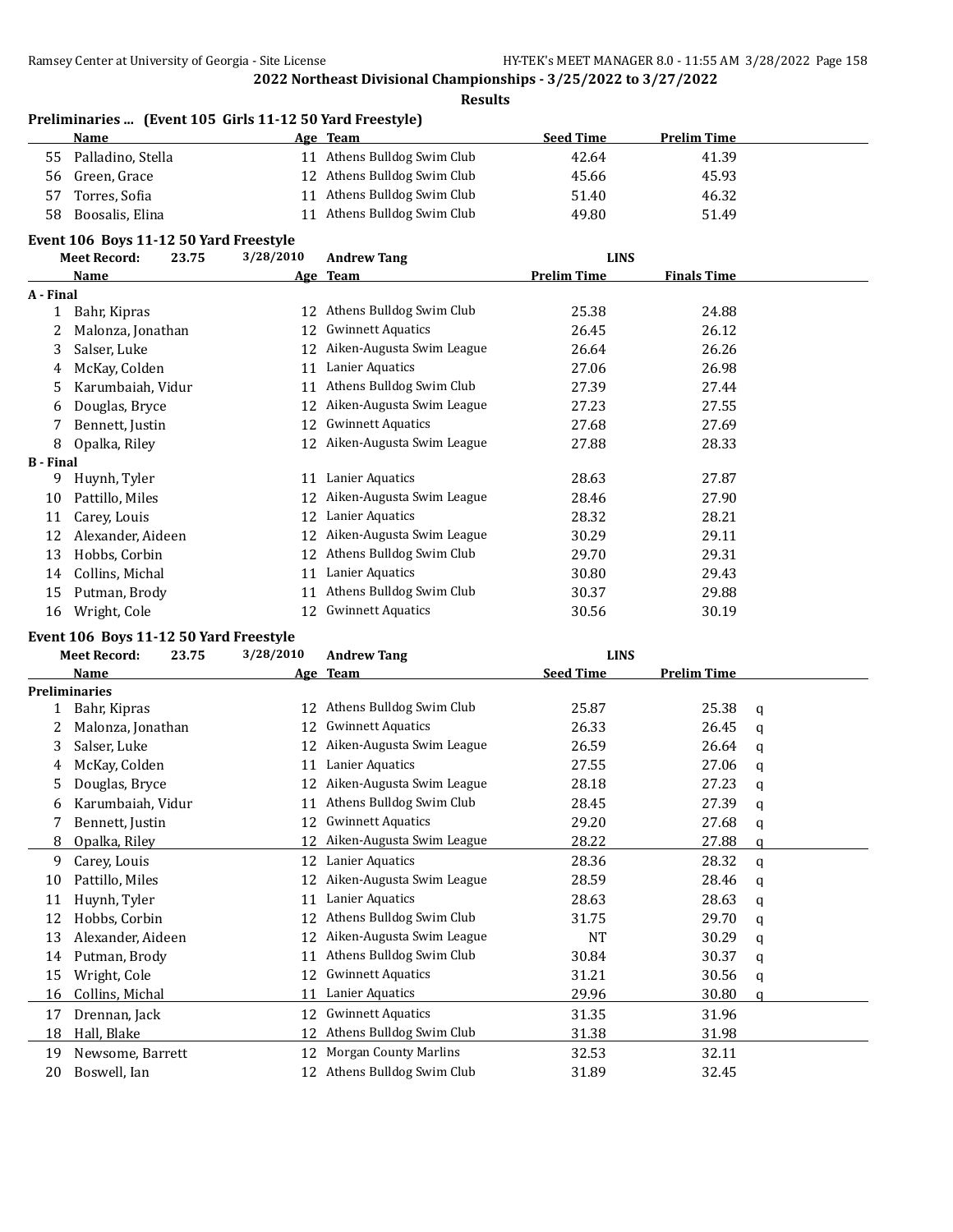#### **Results**

# **Preliminaries ... (Event 106 Boys 11-12 50 Yard Freestyle)**

|       | <b>Name</b>            |    | Age Team                    | <b>Seed Time</b> | <b>Prelim Time</b> |
|-------|------------------------|----|-----------------------------|------------------|--------------------|
| $*21$ | Joy, Kevin             | 12 | Athens Bulldog Swim Club    | 32.71            | 32.50              |
| $*21$ | Werner, David          | 11 | Athens Bulldog Swim Club    | 32.70            | 32.50              |
| 23    | Clinansmith, Nolan     | 12 | <b>Gwinnett Aquatics</b>    | 33.73            | 33.16              |
| 24    | Ramdeo, Nicolas        | 11 | <b>Gwinnett Aquatics</b>    | 32.48            | 34.04              |
| 25    | Tuck, Vincent          | 11 | <b>Gwinnett Aquatics</b>    | 35.60            | 34.14              |
| 26    | Jones, Cameron         | 11 | <b>Gwinnett Aquatics</b>    | 31.84            | 34.15              |
| 27    | Price, Grady           | 12 | Athens Bulldog Swim Club    | 34.03            | 34.19              |
| 28    | McLeroy, Will          | 12 | Unat                        | 34.16            | 34.58              |
| 29    | Tovar, AJ              | 12 | Aiken-Augusta Swim League   | 35.24            | 35.01              |
| 30    | Rank, Jackson          | 11 | Aiken-Augusta Swim League   | 35.55            | 35.05              |
| 31    | Landrum, Eli           | 12 | Aiken-Augusta Swim League   | 35.80            | 36.16              |
| 32    | Cortez, August         | 12 | Aiken-Augusta Swim League   | 33.87            | 36.24              |
| 33    | Georges Jr, Troy       | 12 | <b>Gwinnett Aquatics</b>    | 35.53            | 38.31              |
| 34    | Glover, Bodie          | 11 | Lanier Aquatics             | 38.42            | 38.32              |
| 35    | Schirmer, Henry        | 12 | Athens Bulldog Swim Club    | 37.71            | 38.45              |
| 36    | Zhang, Gavin           | 11 | <b>Gwinnett Aquatics</b>    | 38.02            | 38.63              |
| 37    | Diaz Hernandez, Aidan  | 12 | <b>Gwinnett Aquatics</b>    | 38.59            | 39.67              |
| 38    | Harris, Mark           | 11 | Athens Bulldog Swim Club    | 45.66            | 42.20              |
| 39    | Nelson, Crosby         | 11 | Summer Hill Orcas Swim Club | 41.52            | 42.85              |
| 40    | Dunlap, Winston        | 11 | Athens Bulldog Swim Club    | <b>NT</b>        | 43.29              |
| 41    | Torres, Garrett        | 11 | Athens Bulldog Swim Club    | 40.00            | 44.17              |
| 42    | Slinde, Josh           | 11 | Lanier Aquatics             | 42.41            | 45.02              |
| 43    | Bebin Blackwell, Ennis | 12 | Athens Bulldog Swim Club    | <b>NT</b>        | 48.11              |
| 44    | Dillies, Andreas       | 12 | Athens Bulldog Swim Club    | 47.62            | 48.44              |
| 45    | Bisca, Lucas           | 11 | <b>Walton Waves</b>         | 51.65            | 53.02              |

# **Event 107 Girls 200 Yard Medley Relay**

**Meet Record: 1:48.26 3/30/2014 Aiken-Augusta Swim League ABSC**

**J Jeschke, M Allison, A Deal, L Wallace**

|   | Team                                                       | Relav                         |                             | <b>Seed Time</b>       | <b>Finals Time</b>       |  |
|---|------------------------------------------------------------|-------------------------------|-----------------------------|------------------------|--------------------------|--|
|   | Aiken-Augusta Swim League                                  | A                             |                             | 1:49.32                | 1:46.86                  |  |
|   | 1) Riordan, Amy 18                                         | 2) Stewart, Olivia 15         |                             | 3) Agcaoili, Angela 18 | 4) Harper, Amelia 15     |  |
|   | 26.21                                                      | 56.52 (30.31) 1:22.29 (25.77) |                             | 1:46.86 (24.57)        |                          |  |
|   | 2 Athens Bulldog Swim Club                                 | A                             |                             | 1:55.31                | 1:50.99                  |  |
|   | 1) Alewine-Flores, Aubree-Clare 152) DellaTorre, Olivia 18 |                               |                             | 3) Avelar, Nicole 15   | 4) Hope, Maddie 17       |  |
|   | 29.65                                                      | 59.10 (29.45)                 | 1:26.29 (27.19)             | 1:50.99 (24.70)        |                          |  |
| 3 | <b>Gwinnett Aquatics</b>                                   | A                             |                             | 1:54.13                | 1:55.26                  |  |
|   | 1) Diehl, Lindsey 17                                       |                               | 2) Jowers, Hannah-Claire 15 | 3) Burke, Hanna 17     | 4) Johnson, Kate 16      |  |
|   | 29.58                                                      | 1:01.44 (31.86)               | 1:29.04 (27.60)             | 1:55.26 (26.22)        |                          |  |
| 4 | Lanier Aquatics                                            | A                             |                             | 1:55.16                | 1:57.41                  |  |
|   | 1) West, Olivia 15                                         | 2) Dao, Jayla 15              |                             | 3) Dampier, Madison 15 | 4) Pennell, Alexandra 15 |  |
|   | 30.02                                                      | 1:03.08(33.06)                | 1:30.62 (27.54)             | 1:57.41 (26.79)        |                          |  |
|   | 5 Athens Bulldog Swim Club                                 | B                             |                             | 1:57.97                | 1:57.43                  |  |
|   | 1) Halbach, Ansley 16                                      | 2) Cain, Makaylee 16          |                             | 3) Hayes, Addie 17     | 4) Greene, Emma 16       |  |
|   | 29.04                                                      | 1:03.33 (34.29)               | 1:31.98 (28.65)             | 1:57.43(25.45)         |                          |  |
| 6 | Aiken-Augusta Swim League                                  | B                             |                             | 1:55.80                | 1:57.71                  |  |
|   | 1) Norris, Claire 15                                       | 2) Groves, Sophie 16          |                             | 3) Johann, Rachel 17   | 4) McAnly, Arden 15      |  |
|   | 29.30                                                      | 1:03.16 (33.86)               | 1:31.46 (28.30)             | 1:57.71 (26.25)        |                          |  |
|   | 7 Aiken-Augusta Swim League                                | $\mathcal{C}$                 |                             | 2:03.43                | x2:01.92                 |  |
|   | 1) Groves, Lily 15                                         | 2) Golembeski, Bailey 15      |                             | 3) Iwanski, Mayle 16   | 4) Wilkinson, Lilly 15   |  |
|   | 31.48                                                      | 1:05.12 (33.64)               | 1:34.09 (28.97)             | 2:01.92 (27.83)        |                          |  |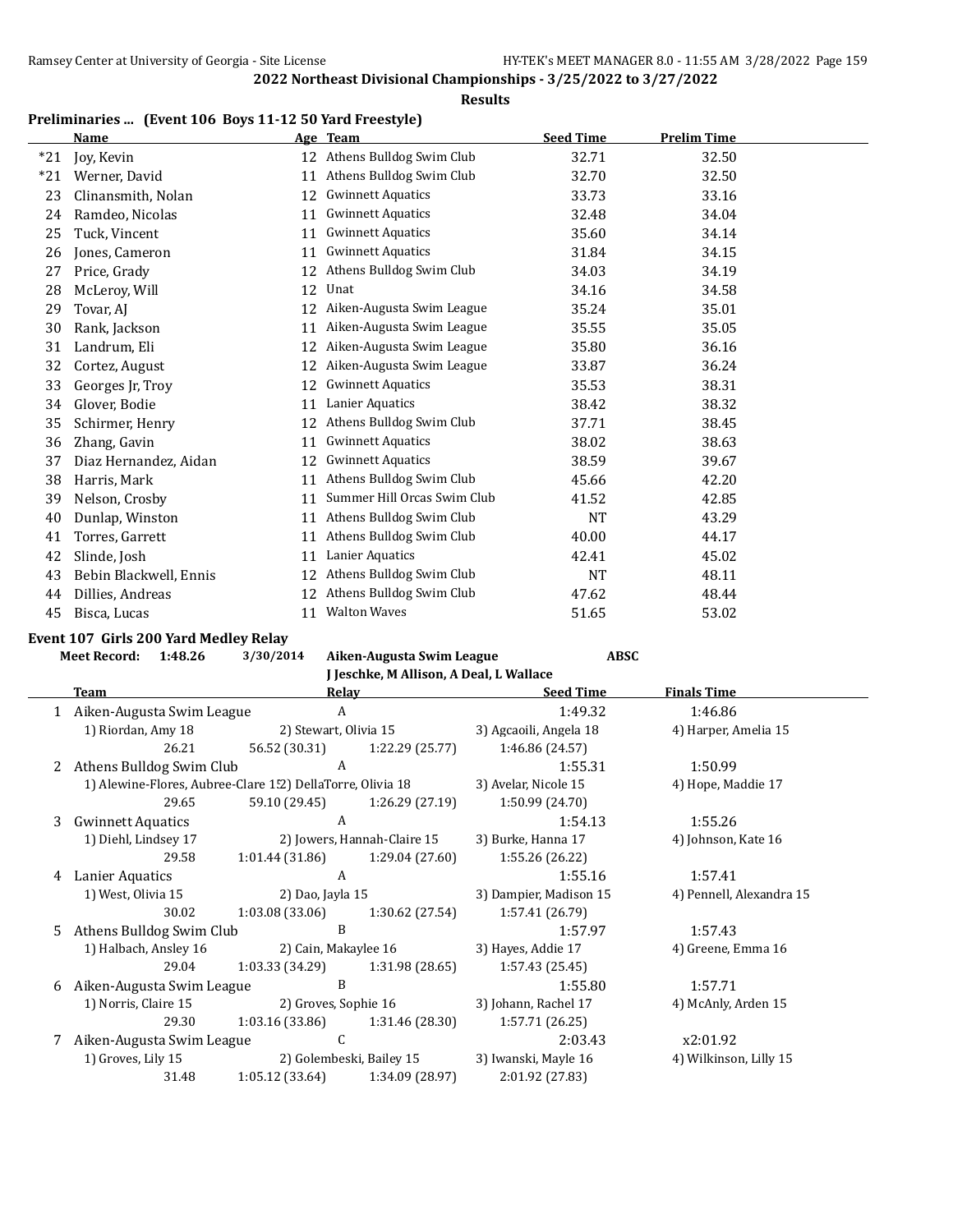#### **Results**

# **(Event 107 Girls 200 Yard Medley Relay)**

|    | <b>Team</b>                  | <b>Relay</b>                      |                        | <b>Seed Time</b>                                   | <b>Finals Time</b>          |
|----|------------------------------|-----------------------------------|------------------------|----------------------------------------------------|-----------------------------|
|    | 8 Athens Bulldog Swim Club   | C.                                |                        | 2:06.98                                            | x2:04.08                    |
|    | 1) Foggin, Charlotte 15      |                                   | 2) Ripps, Janie 15     | 3) Kennedy, Alice 17                               | 4) Pursner, Rebecca 16      |
|    | 30.67                        | $1:08.36(37.69)$ $1:37.09(28.73)$ |                        | 2:04.08 (26.99)                                    |                             |
| 9  | <b>Gwinnett Aquatics</b>     | B                                 |                        | 2:07.66                                            | 2:05.24                     |
|    | 1) Diehl, Caitlyn 15         |                                   | 2) Joiner, Jaidyn 15   | 3) Britton, Condi 17                               | 4) Wilson, Zoe 18           |
|    | 31.55                        | $1:08.76(37.21)$ $1:37.34(28.58)$ |                        | 2:05.24(27.90)                                     |                             |
| 10 | Summit Swimming              | A                                 |                        | <b>NT</b>                                          | 2:07.47                     |
|    | 1) Hebert, Dyllan 14         | 2) Scull, Anna 18                 |                        | 3) McCord, GiGi 17                                 | 4) Smith, Liza 15           |
|    | 32.72                        | $1:07.93(35.21)$ $1:37.43(29.50)$ |                        | 2:07.47 (30.04)                                    |                             |
|    | 11 Athens Bulldog Swim Club  | D                                 |                        | 2:11.77                                            | x2:12.07                    |
|    | 1) Thang, Mercy 15           | 2) Freeman, Finley 16             |                        | 3) Cole, Mabry 16                                  | 4) Smith, Olivia 17         |
|    | 36.21                        | $1:12.66(36.45)$ $1:43.37(30.71)$ |                        | 2:12.07(28.70)                                     |                             |
|    | 12 Walton Waves              | $\mathsf{A}$                      |                        | <b>NT</b>                                          | 2:16.91                     |
|    | 1) Obrien, Maggie 14         | 2) Obrien, Molly 16               |                        | 3) Massaro, Caroline 17                            | 4) Moss-Brown, MayaFaith 16 |
|    | 34.15                        | $1:10.96(36.81)$ $1:43.67(32.71)$ |                        | 2:16.91 (33.24)                                    |                             |
| 13 | <b>Morgan County Marlins</b> | $\mathbf{A}$                      |                        | <b>NT</b>                                          | 2:30.70                     |
|    | 1) Wood, Rachel 17           | 2) Weldon, Mella 15               |                        | 3) Berry, Maddy 17                                 | 4) Stamper, Kayce 13        |
|    | 38.02                        |                                   |                        | 1:22.50 (44.48) 1:57.13 (34.63) 2:30.70 (33.57)    |                             |
|    | 14 Aiken-Augusta Swim League | $\overline{D}$                    |                        | 2:20.57                                            | x2:31.41                    |
|    | 1) Frey, Issy 13             |                                   | 2) Hammond, Audrey 15  | 3) Hofstetter, Lauren 15                           | 4) Hammett, Karalyn 12      |
|    | 42.29                        | 1:19.21 (36.92) 1:52.00 (32.79)   |                        | 2:31.41 (39.41)                                    |                             |
| 15 | Athens Bulldog Swim Club     | E                                 |                        | 2:30.75                                            | x2:33.42                    |
|    | 1) Matthews, Jordan 16       | 2) Carabello, Vivian 15           |                        | 3) Delgado, Chelsea 15                             | 4) Daniel, Becket 16        |
|    | 36.91                        |                                   |                        | $1:21.46(44.55)$ $2:04.08(42.62)$ $2:33.42(29.34)$ |                             |
|    | Athens Bulldog Swim Club     | $\mathbf{F}$                      |                        | 2:30.75                                            | DQ                          |
|    | Early take-off swimmer #3    |                                   |                        |                                                    |                             |
|    | 1) Das, Anvesha 15           |                                   | 2) Hickey, Carswell 15 | 3) Xiao, Rayna 14                                  | 4) Sniff, Rylee 17          |
|    | 37.56                        | 1:26.62 (49.06)                   | 2:08.79(42.17)         | DQ (34.66)                                         |                             |

#### **Event 108 Boys 200 Yard Medley Relay**

| <b>Meet Record:</b> | 1:30.43                    | 3/29/2009               | <b>Athens Bulldog Swim Club</b>     | <b>ABSC</b>            |                         |
|---------------------|----------------------------|-------------------------|-------------------------------------|------------------------|-------------------------|
|                     |                            |                         | G Stovall L Floyd, J Redmon, C Cown |                        |                         |
| <b>Team</b>         |                            | Relay                   |                                     | <b>Seed Time</b>       | <b>Finals Time</b>      |
|                     | 1 Athens Bulldog Swim Club | A                       |                                     | 1:36.04                | 1:32.28                 |
|                     | 1) Jones, Gavin 18         | 2) Januzelli, Carter 21 |                                     | 3) Askew, Thomas 18    | 4) Casey, Simon 17      |
|                     | 24.40                      | 49.24 (24.84)           | 1:11.08 (21.84)                     | 1:32.28 (21.20)        |                         |
| 2                   | <b>Gwinnett Aquatics</b>   | A                       |                                     | 1:36.12                | 1:33.78                 |
|                     | 1) Dunbar, Jack 17         |                         | 2) Hart, Russell 17                 | 3) Zhu, Andy 18        | 4) Patterson, Nolan 16  |
|                     | 24.36                      | 50.12 (25.76)           | 1:12.72(22.60)                      | 1:33.78 (21.06)        |                         |
| 3                   | Aiken-Augusta Swim League  | A                       |                                     | 1:37.93                | 1:36.72                 |
|                     | 1) Riordan, Jimmy 18       |                         | 2) Collins, Tyler 18                | 3) Burch, Hudson 16    | 4) Garwold, Ian 18      |
|                     | 24.64                      | 51.81 (27.17)           | 1:15.24 (23.43)                     | 1:36.72 (21.48)        |                         |
| 4                   | A<br>Lanier Aquatics       |                         |                                     | 1:38.09                | 1:38.18                 |
|                     | 1) Huynh, Tyson 16         |                         | 2) Duke, Justin 15                  | 3) Monaghan, Eamon 16  | 4) Davis, Kyle 15       |
|                     | 25.69                      | 54.52 (28.83)           | 1:16.48(21.96)                      | 1:38.18 (21.70)        |                         |
| 5.                  | <b>Gwinnett Aquatics</b>   | B                       |                                     | 1:38.82                | 1:38.41                 |
|                     | 1) Dockstader, Adam 17     | 2) Simmon, Graham 17    |                                     | 3) Shepard, Brandon 16 | 4) Wooldridge, Tyler 18 |
|                     | 26.20                      | 53.58 (27.38)           | 1:17.23 (23.65)                     | 1:38.41 (21.18)        |                         |
| 6                   | Athens Bulldog Swim Club   | B                       |                                     | 1:40.99                | 1:39.13                 |
|                     | 1) Kennedy, Garrett 17     | 2) Bates, Eli 16        |                                     | 3) Hines, Will 17      | 4) Xiao, James 17       |
|                     | 24.51                      | 52.41 (27.90)           | 1:17.69 (25.28)                     | 1:39.13 (21.44)        |                         |
|                     | Aiken-Augusta Swim League  | B                       |                                     | 1:41.72                | 1:40.12                 |
| 1) Hill, Ben 15     |                            | 2) Gallagher, Cal 19    |                                     | 3) Blanchard, Will 16  | 4) Plantamura, Nick 17  |
|                     | 25.64                      | 52.74 (27.10)           | 1:17.17(24.43)                      | 1:40.12 (22.95)        |                         |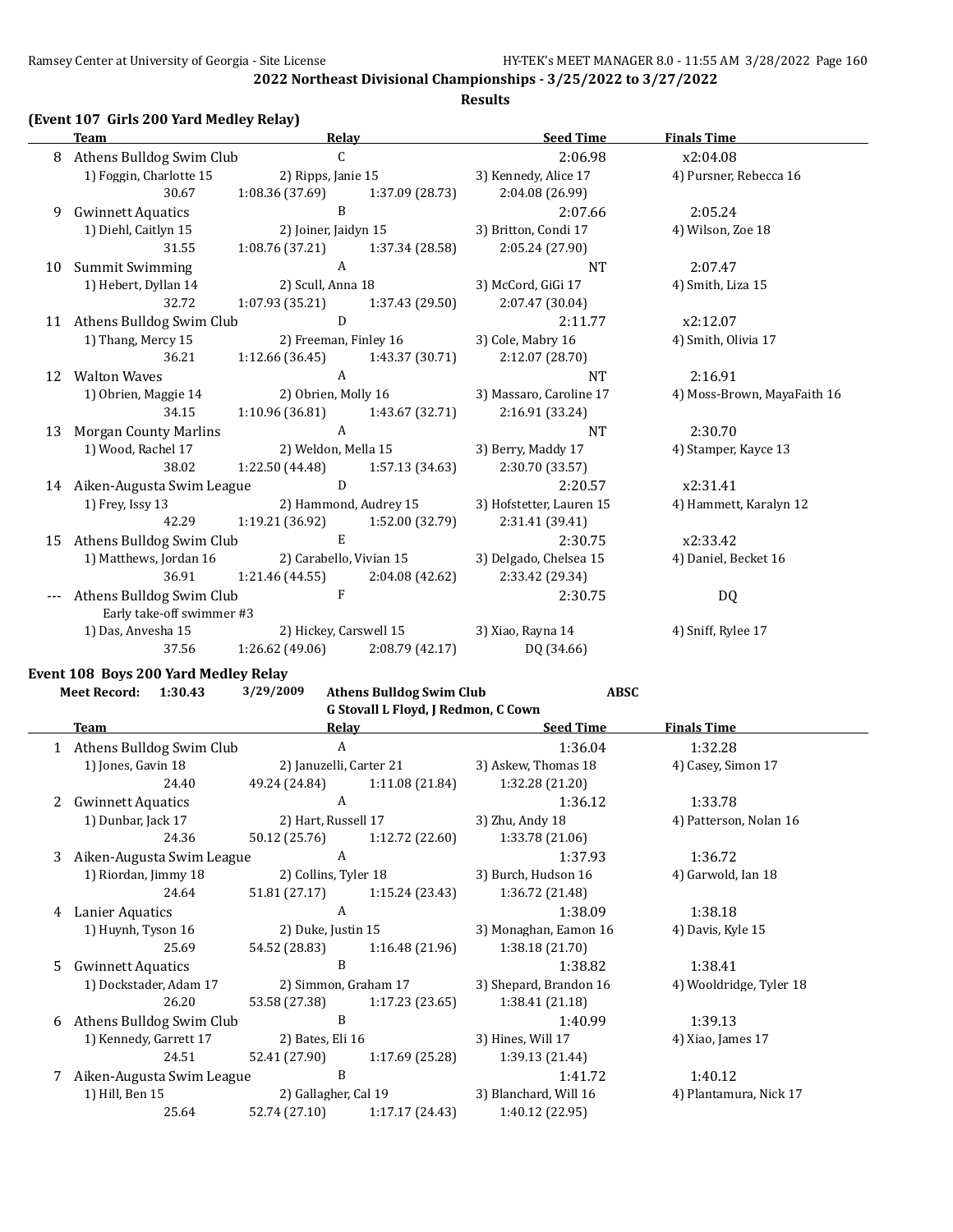**Results**

# **(Event 108 Boys 200 Yard Medley Relay)**

| <b>Team</b>                  | Relay                               |                               | <b>Seed Time</b>        | <b>Finals Time</b>      |  |
|------------------------------|-------------------------------------|-------------------------------|-------------------------|-------------------------|--|
| 8 Lanier Aquatics            | $\, {\bf B}$                        |                               | 1:43.97                 | 1:41.46                 |  |
| 1) Kinney, Tyner 18          |                                     | 2) Adams, Brock 17            | 3) Wall, Henry 18       | 4) Nelson, Pace 17      |  |
| 25.28                        | 53.80 (28.52)                       | 1:17.74 (23.94)               | 1:41.46 (23.72)         |                         |  |
| 9 Athens Bulldog Swim Club   | $\mathsf{C}$                        |                               | 1:43.55                 | x1:42.97                |  |
| 1) Foggin, Will 18           |                                     | 2) Ackerman, Austin 17        | 3) Huang, Daniel 17     | 4) Krosner, Sam 18      |  |
| 25.94                        |                                     | 54.39 (28.45) 1:19.45 (25.06) | 1:42.97 (23.52)         |                         |  |
| 10 Aiken-Augusta Swim League | $\overline{C}$                      |                               | 1:45.83                 | x1:44.07                |  |
| 1) Lyle, Zack 15             | 2) Platte, David 15                 |                               | 3) Anderson, Case 16    | 4) Skedsvold, Collin 17 |  |
| 26.39                        | 55.78 (29.39)                       | 1:21.04 (25.26)               | 1:44.07 (23.03)         |                         |  |
| 11 Gwinnett Aquatics         | $\mathsf{C}$                        |                               | 1:45.59                 | x1:45.46                |  |
| 1) Beeney, Nik 16            | 2) Inlow, Max 16                    |                               | 3) Henry, Jaden 17      | 4) Xu, Jeffery 16       |  |
| 28.92                        | 57.15 (28.23)                       | 1:22.36 (25.21)               | 1:45.46(23.10)          |                         |  |
| 12 Athens Bulldog Swim Club  | D                                   |                               | 1:51.52                 | x1:46.95                |  |
| 1) Fagrell, Parker 15        |                                     |                               | 3) Kirkley, River 15    | 4) Hall, Michael 15     |  |
| 26.75                        |                                     | 55.77 (29.02) 1:23.45 (27.68) | 1:46.95 (23.50)         |                         |  |
| 13 Athens Bulldog Swim Club  | $\mathbf E$                         |                               | 2:00.23                 | x1:51.93                |  |
| 1) Krosner, Zach 16          | 2) Xiao, Ryan 15                    |                               | 3) Carmack, Harrison 17 | 4) Allen, Connor 17     |  |
| 30.12                        | 1:01.40 (31.28)                     | 1:28.53(27.13)                | 1:51.93 (23.40)         |                         |  |
| 14 Aiken-Augusta Swim League | D                                   |                               | 2:01.49                 | x1:51.94                |  |
| 1) McNear, Owen 16           | 2) Leal, Tyler 16                   |                               | 3) Shoffner, John 15    | 4) Frost, Charlie 15    |  |
| 30.41                        | 1:00.01 (29.60)                     | 1:26.27 (26.26)               | 1:51.94 (25.67)         |                         |  |
| 15 Summit Swimming           | $\mathbf{A}$                        |                               | $\rm{NT}$               | 1:52.27                 |  |
| 1) Burns, Gavin 15           | 2) Cameron, Zachary 18              |                               | 3) Levine, Mark 15      | 4) Jensen, Dallin 17    |  |
| 31.67                        |                                     | 58.91 (27.24) 1:26.87 (27.96) | 1:52.27 (25.40)         |                         |  |
| 16 Lanier Aquatics           | $\mathsf{C}$                        |                               | 1:56.82                 | x1:57.71                |  |
| 1) Campillo, GianCarlo 16    |                                     | 2) Sherwood, Dawson 16        | 3) Carey, William 15    | 4) Isaacs, Garrett 17   |  |
| 30.17                        | $1:00.26(30.09)$ $1:30.09(29.83)$   |                               | 1:57.71 (27.62)         |                         |  |
| 17 Morgan County Marlins     | $\overline{A}$                      |                               | <b>NT</b>               | 2:02.02                 |  |
| 1) Hawkins, Colt 13          |                                     | 2) Hawkins, Brodie 15         | 3) Newsome, Braden 16   | 4) Frost, Reilly 16     |  |
| 34.23                        | $1:07.42$ (33.19) $1:36.93$ (29.51) |                               | 2:02.02 (25.09)         |                         |  |
| 18 Athens Bulldog Swim Club  | $\mathbf{F}$                        |                               | 2:33.40                 | x2:05.44                |  |
| 1) Woodward, Elliott 16      |                                     | 2) Havick, Cash 15            | 3) Choi, Daniel 17      | 4) Anderson, Ethan 14   |  |
| 29.77                        | $1:05.07(35.30)$ $1:34.63(29.56)$   |                               | 2:05.44(30.81)          |                         |  |
| 19 Aiken-Augusta Swim League | $\overline{E}$                      |                               | 2:18.38                 | x2:08.52                |  |
| 1) Johann, Carson 15         | 2) Goodroe, Timothy 15              |                               | 3) Balducci, Henry 14   | 4) Gamlin, Sawyer 16    |  |
| 31.76                        | $1:06.97(35.21)$ $1:40.04(33.07)$   |                               | 2:08.52 (28.48)         |                         |  |
|                              |                                     |                               |                         |                         |  |

#### **Event 109 Girls 14 & Under 200 Yard Medley Relay**



**M Janco, A Nourzad, K Stewart, S Peters**

|   | Team                      | Relav                  |                 | <b>Seed Time</b>       | <b>Finals Time</b>       |
|---|---------------------------|------------------------|-----------------|------------------------|--------------------------|
|   | Athens Bulldog Swim Club  | A                      |                 | 1:56.85                | 1:56.81                  |
|   | 1) Dillon, Ella 14        | 2) Teyner, Kailey 14   |                 | 3) Nunnally, Ansley 14 | 4) Young, Ximena 14      |
|   | 29.75                     | 1:03.83(34.08)         | 1:31.30 (27.47) | 1:56.81(25.51)         |                          |
|   | Aiken-Augusta Swim League | A                      |                 | 2:02.24                | 1:56.82                  |
|   | 1) Morris, Georgia 14     | 2) Hofstetter, Gina 14 |                 | 3) Horcher, Elsa 13    | 4) Harper, Macy Belle 13 |
|   | 29.73                     | 1:03.10(33.37)         | 1:30.94 (27.84) | 1:56.82 (25.88)        |                          |
| 3 | Gwinnett Aquatics         | A                      |                 | 2:05.85                | 2:01.82                  |
|   | 1) Miller, Reagan 14      | 2) Heppe, Sarah 13     |                 | 3) Shaffer, Addison 14 | 4) Rovie, Cate 14        |
|   | 32.41                     | 1:05.71(33.30)         | 1:34.95 (29.24) | 2:01.82 (26.87)        |                          |
| 4 | Athens Bulldog Swim Club  | B                      |                 | 2:05.79                | 2:04.79                  |
|   | 1) Prakash, Tanvi 14      | 2) Bates, Martha 14    |                 | 3) Harding, Riley 13   | 4) He, Alethea 14        |
|   | 32.92                     | 1:09.00(36.08)         | 1:38.43 (29.43) | 2:04.79 (26.36)        |                          |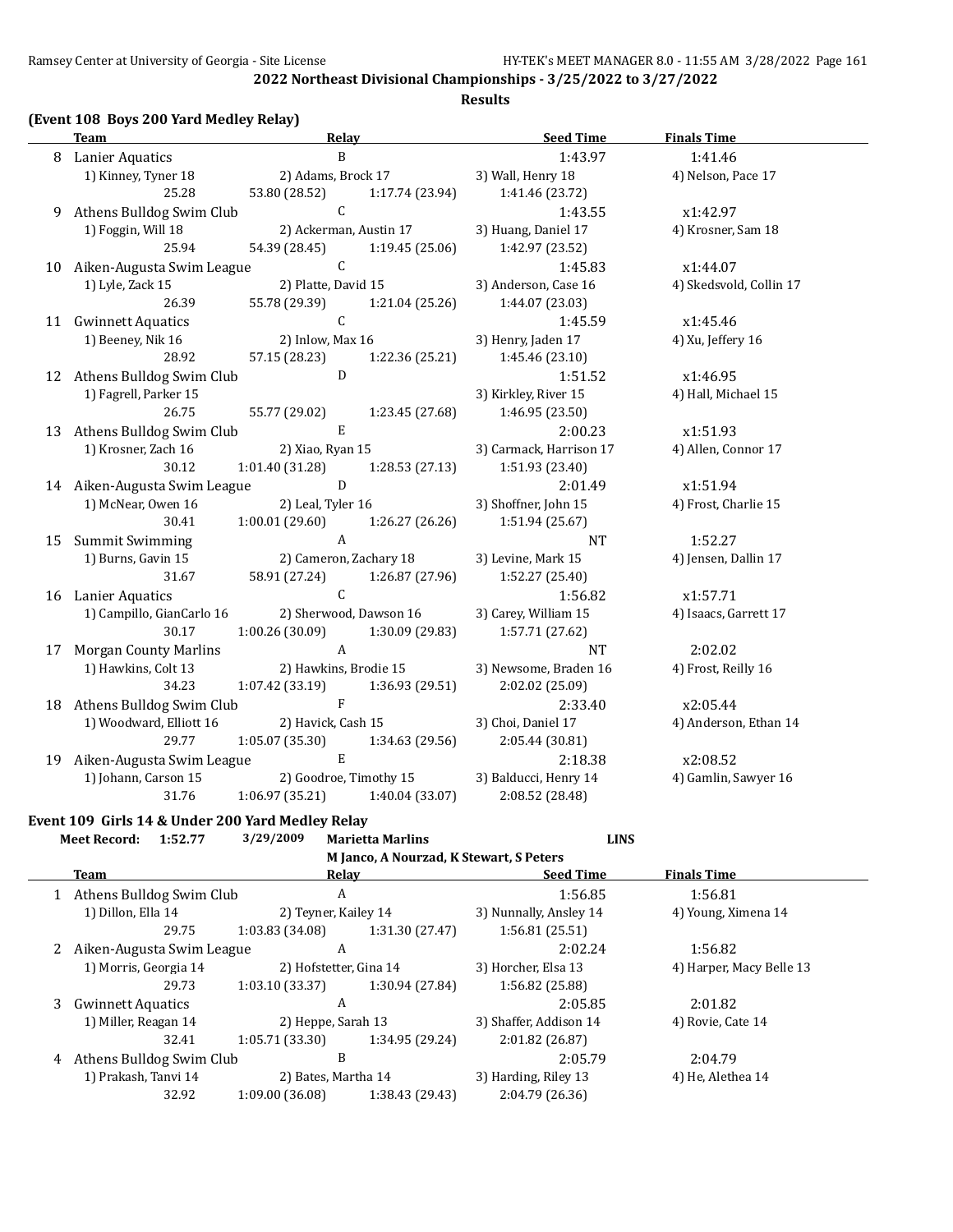**Results**

# **(Event 109 Girls 14 & Under 200 Yard Medley Relay)**

|    | <b>Team</b>               | Relay                 |                         | <b>Seed Time</b>                                         | <b>Finals Time</b>         |
|----|---------------------------|-----------------------|-------------------------|----------------------------------------------------------|----------------------------|
| 5. | Athens Bulldog Swim Club  | C                     |                         | 2:13.32                                                  | x2:07.30                   |
|    | 1) Smith, Lynnette 14     | 2) Yeomans, Carson 13 |                         | 3) McCullough, Samantha 13                               | 4) Prince, Caroline 14     |
|    | 32.58                     | 1:08.51(35.93)        | 1:39.67 (31.16)         | 2:07.30 (27.63)                                          |                            |
| 6  | <b>Gwinnett Aquatics</b>  | B                     |                         | 2:13.34                                                  | 2:09.25                    |
|    | 1) Johnson, Paige 13      | 2) Bold, Abby 14      |                         | 3) Inlow, Jenna 13                                       | 4) Thacker, McKenna 13     |
|    | 33.93                     | 1:10.70(36.77)        | 1:41.48 (30.78)         | 2:09.25 (27.77)                                          |                            |
| 7  | Athens Bulldog Swim Club  | D                     |                         | 2:20.35                                                  | x2:12.32                   |
|    | 1) Hobbs, Sophierose 14   |                       | 2) Cameron, Courtney 14 | 3) Savage, Addie 13                                      | 4) Cain, Haylee 13         |
|    | 35.75                     | 1:10.74(34.99)        | 1:44.00 (33.26)         | 2:12.32 (28.32)                                          |                            |
| 8  | Aiken-Augusta Swim League | B                     |                         | 2:11.55                                                  | 2:12.99                    |
|    | 1) Patterson, Maddie 13   | 2) Burkett, Gabby 14  |                         | 3) Crawford, Josie 13                                    | 4) Frey, Emma 13           |
|    | 32.08                     | 1:09.84(37.76)        | 1:42.11 (32.27)         | 2:12.99 (30.88)                                          |                            |
| 9  | Lanier Aquatics           | B                     |                         | 2:08.80                                                  | 2:18.38                    |
|    | 1) Nelson, MJ 13          | 2) Carter, Bria 13    |                         | 3) Collins, Oliwia 14                                    | 4) Holderfield, Carly 14   |
|    | 33.32                     | 1:12.01 (38.69)       | 1:48.69 (36.68)         | 2:18.38 (29.69)                                          |                            |
| 10 | Athens Bulldog Swim Club  | E                     |                         | 2:25.82                                                  | x2:31.75                   |
|    | 1) Nelson, Isabella 14    |                       |                         | 3) Ayala Hernandez, Alessandra 134) Cochran, Savannah 13 |                            |
|    | 38.39                     | 1:24.42 (46.03)       | 2:31.75 (1:07.33)       |                                                          |                            |
| 11 | Aiken-Augusta Swim League | C                     |                         | 2:38.16                                                  | x2:33.57                   |
|    | 1) Kuykendall, Ainsley 13 | 2) Zinn, Amanda 14    |                         | 3) McCoy, Mary 13                                        | 4) Kryshtalowych, Sofia 14 |
|    | 44.10                     | 1:25.64(41.54)        | 2:02.73 (37.09)         | 2:33.57 (30.84)                                          |                            |
| 12 | <b>Summit Swimming</b>    | $\mathbf{A}$          |                         | 2:20.58                                                  | 2:38.30                    |
|    | 1) Quintana, Selena 14    | 2) Koch, Karra 13     |                         | 3) Davis, Morgan 13                                      | 4) Fields, Amber 13        |
|    | 39.76                     | 1:29.63(49.87)        | 1:57.65 (28.02)         | 2:38.30 (40.65)                                          |                            |
| 13 | Lanier Aquatics           | A                     |                         | 2:52.17                                                  | 2:58.10                    |
|    | 1) Honeycutt, Sam 13      |                       | 2) Konzelmann, Carly 13 | 3) Chester, Chelsea 12                                   | 4) Slinde, Ali 14          |
|    | 52.34                     |                       | 2:23.86()               | 2:58.10 (34.24)                                          |                            |

#### **Event 110 Boys 14 & Under 200 Yard Medley Relay**

**Meet Record: 1:39.96 3/27/2011 Marietta Marlins LINS**

|   |                             |                         | A Riley, T Locke, G Garratt, G Layde |                           |                             |
|---|-----------------------------|-------------------------|--------------------------------------|---------------------------|-----------------------------|
|   | Team                        | Relay                   |                                      | <b>Seed Time</b>          | <b>Finals Time</b>          |
| 1 | <b>Gwinnett Aquatics</b>    | A                       |                                      | 1:54.72                   | 1:47.46                     |
|   | 1) Stanton, Baylor 14       | 2) Stanton, Collier 13  |                                      | 3) Clinansmith, Lannon 14 | 4) Bennett, SteveMichael 14 |
|   | 23.59                       | 55.48 (31.89)           | 1:22.88 (27.40)                      | 1:47.46 (24.58)           |                             |
|   | Aiken-Augusta Swim League   | A                       |                                      | 1:54.97                   | 1:51.82                     |
|   | 1) Groves, George 13        | 2) Salser, Ethan 14     |                                      | 3) Jokulis, Matias 13     | 4) Ballance, Alex 14        |
|   | 29.60                       | 1:01.79 (32.19)         | 1:27.74 (25.95)                      | 1:51.82 (24.08)           |                             |
| 3 | Athens Bulldog Swim Club    | A                       |                                      | 1:54.87                   | 1:52.10                     |
|   | 1) Phillips, Luke 14        | 2) Koch, Christopher 13 |                                      | 3) Armel, Lyle 14         | 4) Trotter, Torin 13        |
|   | 29.98                       |                         | 59.15 (29.17) 1:27.77 (28.62)        | 1:52.10 (24.33)           |                             |
| 4 | Lanier Aquatics             | A                       |                                      | 1:57.50                   | 1:56.01                     |
|   | 1) Sheridan, Cayden 13      | 2) Wall, Jeff 14        |                                      | 3) McKay, Colden 11       | 4) Dao, Jonathan 13         |
|   | 28.25                       | 1:00.97 (32.72)         | 1:31.13(30.16)                       | 1:56.01 (24.88)           |                             |
| 5 | Athens Bulldog Swim Club    | B                       |                                      | 2:11.06                   | 2:03.69                     |
|   | 1) Brown, Thomas 13         |                         | 2) Karumbaiah, Nakul 13              | 3) Halbach, Crenshaw 13   | 4) Hall, William 14         |
|   | 31.68                       | 1:06.13(34.45)          | 1:37.22 (31.09)                      | 2:03.69 (26.47)           |                             |
|   | 6 Aiken-Augusta Swim League | B                       |                                      | 2:05.96                   | 2:04.44                     |
|   | 1) Williams, Nick 13        |                         | 2) Villemain, Hudson 14              | 3) Colleran, Daniel 13    | 4) Schmidt, Nathaniel 14    |
|   | 29.89                       | 1:07.07(37.18)          | 1:36.11 (29.04)                      | 2:04.44 (28.33)           |                             |
|   | <b>Gwinnett Aquatics</b>    | B                       |                                      | 2:19.29                   | 2:08.48                     |
|   | 1) Clinansmith, Kayden 14   | 2) Wang, Jimmy 13       |                                      | 3) Alhmoud, Karam 14      | 4) Parker, Justice 13       |
|   | 33.72                       | 1:06.94(33.22)          | 1:40.39 (33.45)                      | 2:08.48 (28.09)           |                             |
|   |                             |                         |                                      |                           |                             |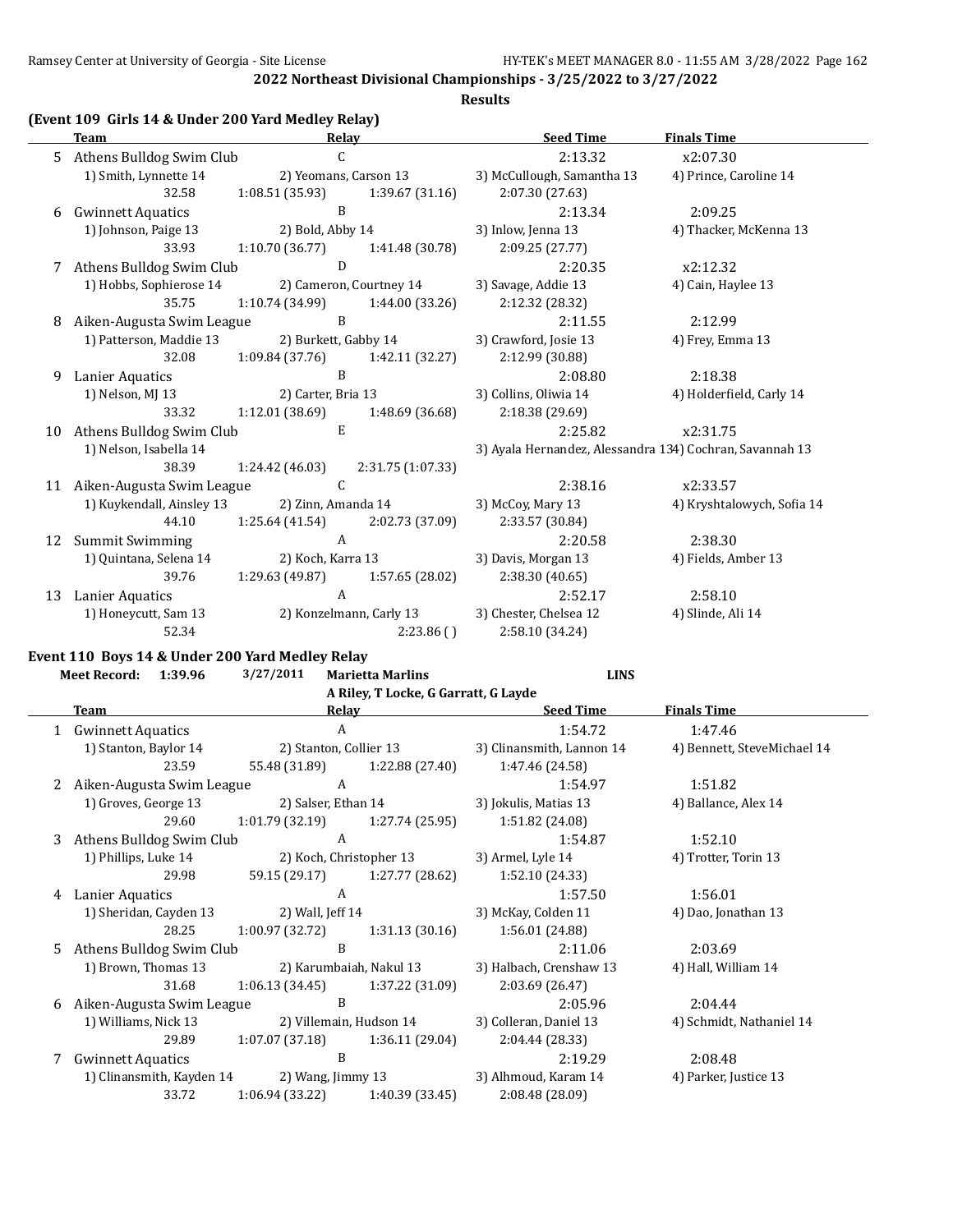**Results**

|       | <b>Team</b>                                      | (Event 110 Boys 14 & Under 200 Yard Medley Relay)<br>Relay  | <b>Seed Time</b>                       | <b>Finals Time</b>      |
|-------|--------------------------------------------------|-------------------------------------------------------------|----------------------------------------|-------------------------|
|       | 8 Athens Bulldog Swim Club                       | $\mathsf C$                                                 | 2:24.30                                | x2:12.57                |
|       | 1) Fairman, Rowen 13                             | 2) Graff, Charlie 13                                        | 3) Joy, Wilson 13                      | 4) Kannan, Shaan 14     |
|       | 33.83                                            | 1:14.51 (40.68)<br>1:45.87 (31.36)                          | 2:12.57 (26.70)                        |                         |
| 9     | Lanier Aquatics                                  | B                                                           | 2:43.40                                | 2:40.26                 |
|       | 1) Allen, Kole 14                                | 2) McKenzie, Ryan 13                                        | 3) Wendel, Chase 13                    | 4) Glover, Bodie 11     |
|       | 36.37                                            | 1:18.63 (42.26)<br>2:00.15 (41.52)                          | 2:40.26 (40.11)                        |                         |
|       | <b>Summit Swimming</b>                           | $\boldsymbol{A}$                                            | 2:10.69                                | X2:08.01                |
| $---$ | 1) Smedley, Logan 13                             |                                                             | 3) Hebert, Parker 13                   | 4) Salmeron, Andrew 13  |
|       | 30.94                                            |                                                             |                                        |                         |
|       |                                                  | 1:06.39 (35.45)<br>1:34.31 (27.92)<br>D                     | 2:08.01 (33.70)                        |                         |
|       | Athens Bulldog Swim Club                         |                                                             | 2:58.69                                | DQ                      |
|       | Stroke Infraction swimmer #3                     |                                                             |                                        |                         |
|       | 1) McGahee, Hudson 13                            | 2) Wallace, Jaxson 14                                       | 3) Dennison, Nolan 13                  | 4) Dillies, Andreas 12  |
|       | 40.68                                            | 1:15.87(35.19)<br>1:57.83 (41.96)                           | DQ (37.99)                             |                         |
|       | Event 111 Girls 12 & Under 200 Yard Medley Relay |                                                             |                                        |                         |
|       | Meet Record: 1:58.75                             | 3/27/2011<br><b>Marietta Marlins</b>                        | <b>LINS</b>                            |                         |
|       |                                                  |                                                             | C Oh, K Carter, K Heilman, B Joassaint |                         |
|       | <b>Team</b>                                      | Relay                                                       | <b>Seed Time</b>                       | <b>Finals Time</b>      |
|       | 1 Aiken-Augusta Swim League                      | $\boldsymbol{A}$                                            | 2:01.62                                | 2:06.79                 |
|       | 32.14                                            | 1:07.13 (34.99)<br>1:36.89 (29.76)                          | 2:06.79 (29.90)                        |                         |
| 2     | Athens Bulldog Swim Club                         | $\boldsymbol{A}$                                            | 2:09.28                                | 2:07.81                 |
|       | 1) Vaughn, Kerrigan 12                           | 2) Hawk, Blakely 11                                         | 3) Zellner, Zoey 12                    | 4) Boyd, Hannah 11      |
|       | 32.74                                            | 1:07.20 (34.46)<br>1:37.95 (30.75)                          | 2:07.81 (29.86)                        |                         |
| 3     | <b>Gwinnett Aquatics</b>                         | $\boldsymbol{A}$                                            | 2:16.71                                | 2:16.94                 |
|       | 1) Joyce, Cate 12                                | 2) Krall, Emily 11                                          | 3) Breiding, Kate 11                   | 4) Hardy, Emily 11      |
|       | 33.51                                            | 1:15.72 (42.21)<br>1:48.42 (32.70)                          | 2:16.94 (28.52)                        |                         |
|       | 4 Athens Bulldog Swim Club                       | $\mathbf{B}$                                                | 2:22.14                                | 2:21.93                 |
|       | 1) Ash, Edie 11                                  | 2) Dennison, Kitty 12                                       | 3) Templin, Leah 11                    | 4) Tomlinson, Bailey 12 |
|       | 35.59                                            |                                                             |                                        |                         |
|       |                                                  | 1:14.33 (38.74)<br>1:50.26 (35.93)                          | 2:21.93 (31.67)                        |                         |
| 5.    | Lanier Aquatics                                  | $\mathbf{A}$                                                | 2:26.20                                | 2:23.46                 |
|       | 1) Aguilar, Alison 12                            | 2) Aguilar, Briana 12                                       | 3) Clarkson, Poppy 12                  | 4) Gobble, Emery 12     |
|       | 34.01                                            | 1:16.66(42.65)<br>1:50.32 (33.66)                           | 2:23.46 (33.14)                        |                         |
|       | 6 Athens Bulldog Swim Club                       | $\mathsf C$                                                 | 2:28.11                                | x2:25.60                |
|       | 1) McLucas, Daphne 12                            | 2) Bramlett, Nola 11                                        | 3) Rosser, Gabby 11                    | 4) Neace, Lauren 12     |
|       | 35.14                                            | 1:18.15(43.01)<br>1:54.21 (36.06)                           | 2:25.60 (31.39)                        |                         |
|       | 7 Aiken-Augusta Swim League                      | $\, {\bf B}$                                                | 2:18.19                                | 2:26.34                 |
|       | 36.06                                            | 1:18.24 (42.18)<br>1:52.17 (33.93)                          | 2:26.34 (34.17)                        |                         |
| 8     | Summer Hill Orcas Swim Club                      | $\boldsymbol{\mathsf{A}}$                                   | 2:29.90                                | 2:27.91                 |
|       | 1) Martin, Molly 11                              | 2) Branch, Abby 11                                          | 3) Alexander, Sutton 11                | 4) Kelley, Jenna 11     |
|       | 37.28                                            | 1:22.19 (44.91)<br>1:55.69 (33.50)                          | 2:27.91 (32.22)                        |                         |
| 9     | Aiken-Augusta Swim League                        | $\mathsf{C}$                                                | 2:31.83                                | x2:30.70                |
|       | 39.03                                            | 1:20.08 (41.05)<br>1:56.17 (36.09)                          | 2:30.70 (34.53)                        |                         |
| 10    | Athens Bulldog Swim Club                         | $\mathbf D$                                                 | 2:35.57                                | x2:36.53                |
|       | 1) Roath, Harper 11                              | 2) Clark, Mary Kate 11                                      | 3) Trent, Chloe 12                     | 4) Palladino, Stella 11 |
|       | 37.64                                            | 1:56.53 (33.63)<br>1:22.90 (45.26)                          | 2:36.53 (40.00)                        |                         |
|       | 11 Summit Swimming                               | $\boldsymbol{A}$                                            | 2:34.57                                | 2:36.91                 |
|       | 1) Koch, Evey 11                                 | 2) Exil, Brianna 11                                         | 3) Bopp, Shaylah 11                    | 4) Office, Jenesis 12   |
|       | 39.08                                            | 1:24.48 (45.40)<br>2:01.48 (37.00)                          | 2:36.91 (35.43)                        |                         |
|       |                                                  | D                                                           | 2:37.16                                | x2:39.62                |
|       |                                                  |                                                             |                                        |                         |
| 12    | Aiken-Augusta Swim League                        |                                                             |                                        |                         |
|       | 43.70                                            | 1:29.17 (45.47)<br>2:06.46 (37.29)                          | 2:39.62 (33.16)                        |                         |
| 13    | <b>Gwinnett Aquatics</b>                         | B                                                           | 2:37.98                                | 2:40.13                 |
|       | 1) Reeves, Hannah 11<br>43.21                    | 2) Moulder, Vivian 12<br>1:26.66 (43.45)<br>2:06.69 (40.03) | 3) Luo, Emma 11<br>2:40.13 (33.44)     | 4) Quinn, Sophia 11     |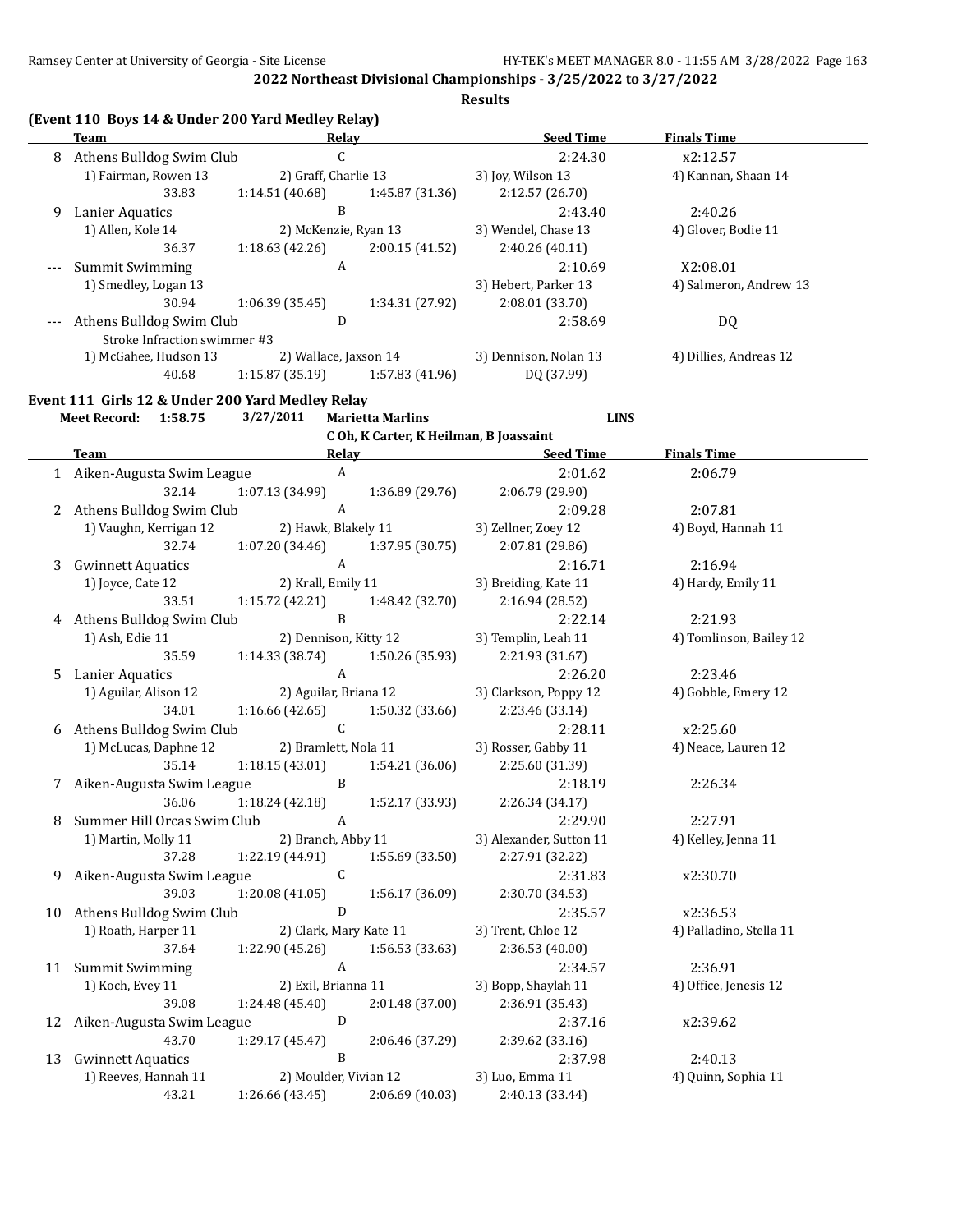**Results**

|    | (Event 111 Girls 12 & Under 200 Yard Medley Relay) |                           |                                        |                         |                       |
|----|----------------------------------------------------|---------------------------|----------------------------------------|-------------------------|-----------------------|
|    | <b>Team</b>                                        | Relay                     |                                        | <b>Seed Time</b>        | <b>Finals Time</b>    |
|    | 14 Athens Bulldog Swim Club                        | $\mathbf E$               |                                        | 2:44.11                 | x2:42.57              |
|    | 1) Smith, Briley 12                                | 2) Douris, Zarema 11      |                                        | 3) Brown, Noa 11        | 4) Grant, Addison 12  |
|    | 40.40                                              | 1:26.84 (46.44)           | 2:05.64 (38.80)                        | 2:42.57 (36.93)         |                       |
| 15 | Athens Bulldog Swim Club                           | $\mathbf{F}$              |                                        | 3:15.37                 | x3:25.40              |
|    | 1) Torres, Sofia 11                                | 2) Osburn, Cora 12        |                                        | 3) Green, Grace 12      | 4) Boosalis, Elina 11 |
|    | 1:00.94                                            | 1:50.47(49.53)            | 2:40.71 (50.24)                        | 3:25.40 (44.69)         |                       |
|    | Event 112 Boys 12 & Under 200 Yard Medley Relay    |                           |                                        |                         |                       |
|    | Meet Record: 1:56.75                               | 3/28/2010                 | <b>Dekalb Aquatics</b>                 | <b>DAQ</b>              |                       |
|    |                                                    |                           | A Taylor, J Ford, J Mitchell, D Farris |                         |                       |
|    | <b>Team</b>                                        | Relay                     |                                        | <b>Seed Time</b>        | <b>Finals Time</b>    |
|    | 1 Athens Bulldog Swim Club                         | $\boldsymbol{\mathsf{A}}$ |                                        | 2:00.49                 | 1:58.39               |
|    | 1) Coverdill, Patrick 11                           |                           | 2) Karumbaiah, Vidur 11                | 3) Bahr, Kipras 12      | 4) Rhine, Joseph 12   |
|    | 30.99<br>1:03.98 (32.99)<br>1:39.85 (35.87)        |                           | 1:58.39 (18.54)                        |                         |                       |
|    | 2 Aiken-Augusta Swim League                        | $\boldsymbol{\mathrm{A}}$ |                                        | 2:03.47                 | 2:02.43               |
|    | 1) Salser, Luke 12<br>2) Douglas, Bryce 12         |                           |                                        | 3) Opalka, Riley 12     | 4) Pattillo, Miles 12 |
|    | 31.16                                              | 1:03.96 (32.80)           | 1:33.61 (29.65)                        | 2:02.43 (28.82)         |                       |
|    | 3 Lanier Aquatics                                  | $\mathbf{A}$              |                                        | 2:05.66                 | 2:10.56               |
|    | 1) Collins, Michal 11                              | 2) Carr, Duncan 11        |                                        | 3) Huynh, Tyler 11      | 4) Carey, Louis 12    |
|    | 33.79                                              | 1:09.31 (35.52)           | 1:41.40 (32.09)                        | 2:10.56 (29.16)         |                       |
|    | 4 Athens Bulldog Swim Club                         | $\, {\bf B}$              |                                        | 2:13.17                 | 2:16.14               |
|    | 1) Joy, Kevin 12                                   | 2) Hobbs, Corbin 12       |                                        | 3) Boyle, Colin 12      | 4) Putman, Brody 11   |
|    | 36.19                                              | 1:12.84 (36.65)           | 1:44.52 (31.68)                        | 2:16.14 (31.62)         |                       |
| 5  | <b>Gwinnett Aquatics</b>                           | A                         |                                        | 2:16.55                 | 2:16.79               |
|    | 1) Jones, Cameron 11                               | 2) Drennan, Jack 12       |                                        | 3) Malonza, Jonathan 12 | 4) Bennett, Justin 12 |
|    | 37.93                                              | 1:17.44(39.51)            | 1:48.90 (31.46)                        | 2:16.79 (27.89)         |                       |
|    | 6 Aiken-Augusta Swim League                        | $\, {\bf B}$              |                                        | 2:25.85                 | 2:30.59               |
|    | 1) Wilson, Graham 11                               | 2) Petersen, Jonah 12     |                                        | 3) Alexander, Aideen 12 | 4) Cortez, August 12  |
|    | 34.92                                              | 1:17.04 (42.12)           | 2:08.97 (51.93)                        | 2:30.59 (21.62)         |                       |
|    | 7 Athens Bulldog Swim Club                         | $\mathsf{C}$              |                                        | 2:27.00                 | x2:32.43              |
|    | 1) Werner, David 11                                | 2) Hall, Blake 12         |                                        | 3) Kirkland, Jack 11    | 4) Boswell, Ian 12    |
|    | 38.78                                              | 1:19.22 (40.44)           | 2:00.28 (41.06)                        | 2:32.43 (32.15)         |                       |
| 8  | <b>Gwinnett Aquatics</b>                           | $\mathbf{B}$              |                                        | 2:32.21                 | 2:33.46               |
|    | 1) Tuck, Vincent 11                                |                           | 2) Clinansmith, Nolan 12               | 3) Wright, Cole 12      | 4) Ramdeo, Nicolas 11 |
|    | 41.46                                              | 1:22.14 (40.68)           | 1:59.27 (37.13)                        | 2:33.46 (34.19)         |                       |
| 9  | <b>Gwinnett Aquatics</b>                           | $\mathsf C$               |                                        | 2:49.14                 | x2:51.30              |
|    | 1) Georges Jr, Troy 12                             |                           | 2) Diaz Hernandez, Aidan 12            | 3) Copeland, Henry 11   | 4) Zhang, Gavin 11    |
|    | 50.91                                              | 1:29.75 (38.84)           | 2:18.15(48.40)                         | 2:51.30 (33.15)         |                       |
| 10 | Athens Bulldog Swim Club                           | D                         |                                        | 2:46.96                 | x2:57.32              |
|    |                                                    | 2) McCracken, Ian 11      |                                        | 3) Price, Grady 12      | 4) Torres, Garrett 11 |
|    | 1) Bebin Blackwell, Ennis 12<br>48.87              | 1:35.59 (46.72)           | 2:16.93 (41.34)                        | 2:57.32 (40.39)         |                       |

**Event 113 Girls 1650 Yard Freestyle**

**Meet Record: 16:50.44 3/29/2009 Sarah Williford LINS Name Age Team Seed Time Finals Time** 1 Halbach, Ansley 16 Athens Bulldog Swim Club 18:20.90 18:07.19 28.99 1:01.25 (32.26) 1:34.17 (32.92) 2:07.59 (33.42) 2:40.85 (33.26) 3:14.08 (33.23) 3:47.13 (33.05) 4:20.25 (33.12) 4:53.36 (33.11) 5:26.45 (33.09) 5:59.51 (33.06) 6:32.76 (33.25) 7:06.05 (33.29) 7:39.28 (33.23) 8:12.23 (32.95) 8:45.46 (33.23) 9:18.59 (33.13) 9:51.66 (33.07) 10:24.79 (33.13) 10:58.13 (33.34) 11:31.64 (33.51) 12:04.84 (33.20) 12:38.03 (33.19) 13:11.12 (33.09) 13:44.00 (32.88) 14:17.19 (33.19) 14:50.33 (33.14) 15:23.43 (33.10) 15:56.59 (33.16) 16:29.63 (33.04) 17:02.69 (33.06) 17:35.60 (32.91) 18:07.19 (31.59)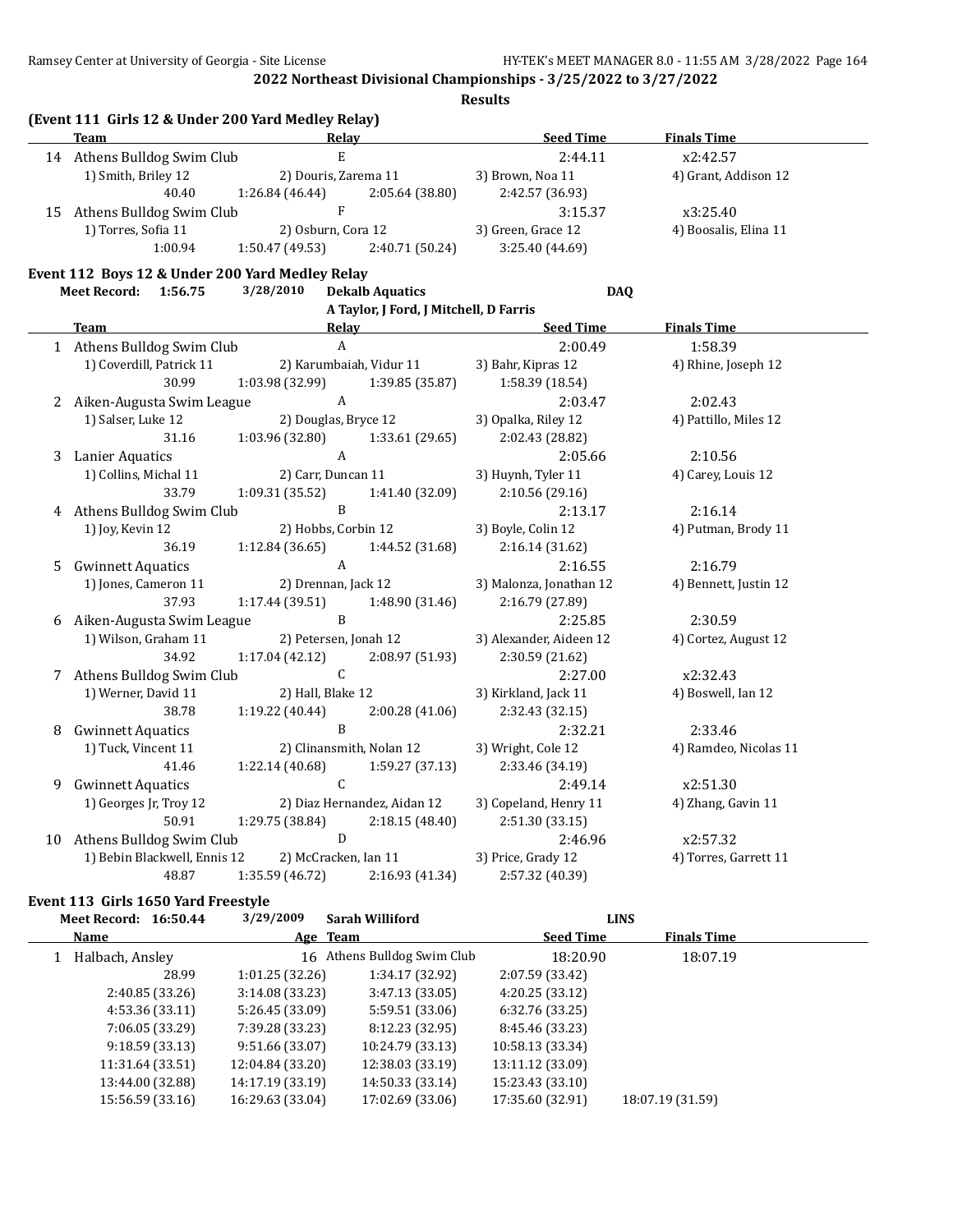#### **Results**

# **(Event 113 Girls 1650 Yard Freestyle)**

|   | <b>Name</b>       | Age Team         |                              | <b>Seed Time</b> | <b>Finals Time</b> |  |
|---|-------------------|------------------|------------------------------|------------------|--------------------|--|
|   | 2 Rovie, Cate     |                  | 14 Gwinnett Aquatics         | 19:20.20         | 18:38.91           |  |
|   | 30.33             | 1:03.42 (33.09)  | 1:36.98 (33.56)              | 2:10.93 (33.95)  |                    |  |
|   | 2:44.80 (33.87)   | 3:18.36 (33.56)  | 3:52.44 (34.08)              | 4:26.17 (33.73)  |                    |  |
|   | 5:00.00 (33.83)   | 5:34.28 (34.28)  | 6:08.41(34.13)               | 6:42.49 (34.08)  |                    |  |
|   | 7:16.54 (34.05)   | 7:50.45 (33.91)  | 8:24.59 (34.14)              | 8:58.87 (34.28)  |                    |  |
|   | 9:33.25 (34.38)   | 10:07.63 (34.38) | 10:41.94 (34.31)             | 11:16.21 (34.27) |                    |  |
|   | 11:50.54 (34.33)  | 12:24.70 (34.16) | 12:58.95 (34.25)             | 13:33.43 (34.48) |                    |  |
|   | 14:07.88 (34.45)  | 14:41.98 (34.10) | 15:16.45 (34.47)             | 15:50.65 (34.20) |                    |  |
|   | 16:24.67 (34.02)  | 16:58.78 (34.11) | 17:33.05 (34.27)             | 18:06.85 (33.80) | 18:38.91 (32.06)   |  |
| 3 | Groves, Lily      |                  | 15 Aiken-Augusta Swim League | 19:55.61         | 18:57.47           |  |
|   | 29.43             | 1:03.60 (34.17)  | 1:38.41 (34.81)              | 2:13.19 (34.78)  |                    |  |
|   | 2:48.00 (34.81)   | 3:22.52 (34.52)  | 3:56.96 (34.44)              | 4:31.48 (34.52)  |                    |  |
|   | 5:06.28 (34.80)   | 5:41.39 (35.11)  | 6:16.06 (34.67)              | 6:51.16 (35.10)  |                    |  |
|   | 7:26.03 (34.87)   | 8:00.72 (34.69)  | 8:35.48 (34.76)              | 9:10.49 (35.01)  |                    |  |
|   | 9:45.33 (34.84)   | 10:20.32 (34.99) | 10:55.41 (35.09)             | 11:31.04 (35.63) |                    |  |
|   | 12:06.40 (35.36)  | 12:41.23 (34.83) | 13:15.97 (34.74)             | 13:50.04 (34.07) |                    |  |
|   | 14:24.93 (34.89)  | 14:59.84 (34.91) | 15:34.22 (34.38)             | 16:08.53 (34.31) |                    |  |
|   | 16:42.57 (34.04)  | 17:16.98 (34.41) | 17:50.69 (33.71)             | 18:24.73 (34.04) | 18:57.47 (32.74)   |  |
| 4 | Foggin, Charlotte |                  | 15 Athens Bulldog Swim Club  | 19:19.17         | 18:59.64           |  |
|   | 30.01             | 1:04.05 (34.04)  | 1:39.22 (35.17)              | 2:14.03 (34.81)  |                    |  |
|   | 2:48.77 (34.74)   | 3:23.96 (35.19)  | 3:59.22 (35.26)              | 4:34.22 (35.00)  |                    |  |
|   | 5:09.28 (35.06)   | 5:44.18 (34.90)  | 6:19.08 (34.90)              | 6:54.16 (35.08)  |                    |  |
|   | 7:29.63 (35.47)   | 8:04.47 (34.84)  | 8:39.31 (34.84)              | 9:14.67 (35.36)  |                    |  |
|   | 9:49.83 (35.16)   | 10:24.59 (34.76) | 10:59.28 (34.69)             | 11:34.14 (34.86) |                    |  |
|   | 12:08.94 (34.80)  | 12:43.78 (34.84) | 13:18.33 (34.55)             | 13:53.12 (34.79) |                    |  |
|   | 14:28.02 (34.90)  | 15:02.58 (34.56) | 15:37.13 (34.55)             | 16:11.58 (34.45) |                    |  |
|   | 16:45.91 (34.33)  | 17:19.93 (34.02) | 17:54.13 (34.20)             | 18:27.46 (33.33) | 18:59.64 (32.18)   |  |
| 5 | Steger, Tessa     | 12 Unat          |                              | 19:30.85         | 19:14.68           |  |
|   | 31.39             | 1:05.40 (34.01)  | 1:40.44 (35.04)              | 2:15.65 (35.21)  |                    |  |
|   | 2:51.13 (35.48)   | 3:26.53 (35.40)  | 4:02.04 (35.51)              | 4:37.30 (35.26)  |                    |  |
|   | 5:13.24 (35.94)   | 5:48.48 (35.24)  | 6:23.84 (35.36)              | 6:59.49 (35.65)  |                    |  |
|   | 7:35.32 (35.83)   | 8:10.69 (35.37)  | 8:46.36 (35.67)              | 9:21.43 (35.07)  |                    |  |
|   | 9:56.34 (34.91)   | 10:31.99 (35.65) | 11:07.43 (35.44)             | 11:42.44 (35.01) |                    |  |
|   | 12:17.62 (35.18)  | 12:53.13 (35.51) | 13:28.08 (34.95)             | 14:02.58 (34.50) |                    |  |
|   | 14:37.38 (34.80)  | 15:11.88 (34.50) | 15:46.79 (34.91)             | 16:21.42 (34.63) |                    |  |
|   | 16:57.05 (35.63)  | 17:31.86 (34.81) | 18:06.71 (34.85)             | 18:41.31 (34.60) | 19:14.68 (33.37)   |  |
| 6 | West, Olivia      |                  | 15 Lanier Aquatics           | 19:32.39         | 19:47.10           |  |
|   | 29.90             | 1:03.83 (33.93)  | 1:38.88 (35.05)              | 2:14.83 (35.95)  |                    |  |
|   | 2:50.97 (36.14)   | 3:27.24 (36.27)  | 4:03.73 (36.49)              | 4:40.45 (36.72)  |                    |  |
|   | 5:17.60 (37.15)   | 5:55.33 (37.73)  | 6:32.74 (37.41)              | 7:09.54 (36.80)  |                    |  |
|   | 7:47.12 (37.58)   | 8:23.27 (36.15)  | 8:59.74 (36.47)              | 9:36.00 (36.26)  |                    |  |
|   | 10:12.89 (36.89)  | 10:48.89 (36.00) | 11:25.21 (36.32)             | 12:01.27 (36.06) |                    |  |
|   | 12:38.53 (37.26)  | 13:14.22 (35.69) | 13:49.77 (35.55)             | 14:26.20 (36.43) |                    |  |
|   | 15:02.82 (36.62)  | 15:38.78 (35.96) | 16:14.31 (35.53)             | 16:50.55 (36.24) |                    |  |
|   | 17:26.79 (36.24)  | 18:03.72 (36.93) | 18:39.22 (35.50)             | 19:14.23 (35.01) | 19:47.10 (32.87)   |  |
|   | 7 Johnson, Paige  |                  | 13 Gwinnett Aquatics         | 20:54.57         | 19:51.89           |  |
|   | 32.04             | 1:07.41 (35.37)  | 1:43.77 (36.36)              | 2:20.13 (36.36)  |                    |  |
|   | 2:56.53 (36.40)   | 3:32.98 (36.45)  | 4:09.45 (36.47)              | 4:45.89 (36.44)  |                    |  |
|   | 5:22.93 (37.04)   | 5:59.21 (36.28)  | 6:35.98 (36.77)              | 7:12.49 (36.51)  |                    |  |
|   | 7:49.10 (36.61)   | 8:25.77 (36.67)  | 9:02.85 (37.08)              | 9:39.50 (36.65)  |                    |  |
|   | 10:16.42 (36.92)  | 10:52.83 (36.41) | 11:29.37 (36.54)             | 12:05.90 (36.53) |                    |  |
|   | 12:42.61 (36.71)  | 13:19.16 (36.55) | 13:55.84 (36.68)             | 14:32.43 (36.59) |                    |  |
|   | 15:08.68 (36.25)  | 15:44.12 (35.44) | 16:20.11 (35.99)             | 16:56.20 (36.09) |                    |  |
|   | 17:32.12 (35.92)  | 18:07.69 (35.57) | 18:43.20 (35.51)             | 19:18.26 (35.06) | 19:51.89 (33.63)   |  |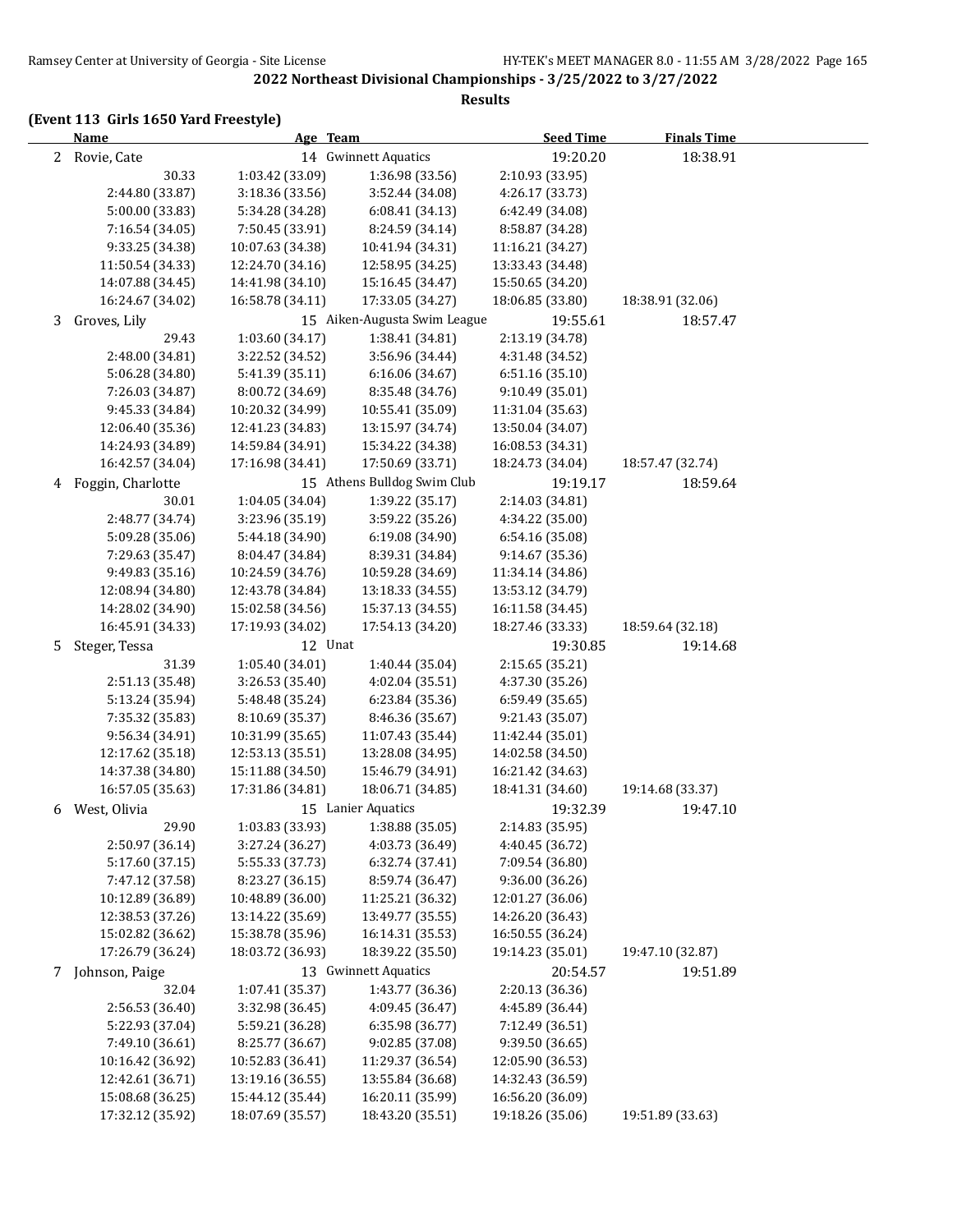# **(Event 113 Girls 1650 Yard Freestyle)**

|    | <b>Name</b>       | Age Team         |                             | <b>Seed Time</b> | <b>Finals Time</b> |  |
|----|-------------------|------------------|-----------------------------|------------------|--------------------|--|
| 8  | Inlow, Jenna      |                  | 13 Gwinnett Aquatics        | 21:29.85         | 20:48.11           |  |
|    | 34.44             | 1:10.93 (36.49)  | 1:47.86 (36.93)             | 2:24.93 (37.07)  |                    |  |
|    | 3:02.43 (37.50)   | 3:39.23 (36.80)  | 4:16.94 (37.71)             | 4:54.51 (37.57)  |                    |  |
|    | 5:32.47 (37.96)   | 6:09.72(37.25)   | 6:47.89 (38.17)             | 7:26.49 (38.60)  |                    |  |
|    | 8:04.98 (38.49)   | 8:43.09 (38.11)  | 9:21.11 (38.02)             | 9:59.29 (38.18)  |                    |  |
|    | 10:37.42 (38.13)  | 11:16.09 (38.67) | 11:54.31 (38.22)            | 12:32.37 (38.06) |                    |  |
|    | 13:10.83 (38.46)  | 13:49.87 (39.04) | 14:28.40 (38.53)            | 15:07.01 (38.61) |                    |  |
|    | 15:45.04 (38.03)  | 16:23.78 (38.74) | 17:02.68 (38.90)            | 17:41.12 (38.44) |                    |  |
|    | 18:19.36 (38.24)  | 18:57.58 (38.22) | 19:35.39 (37.81)            | 20:12.81 (37.42) | 20:48.11 (35.30)   |  |
| 9  | Dillon, Ella      |                  | 14 Athens Bulldog Swim Club | 20:40.00         | 21:17.61           |  |
|    | 31.24             | 1:06.26 (35.02)  | 1:42.88 (36.62)             | 2:19.99 (37.11)  |                    |  |
|    | 2:58.09 (38.10)   | 3:35.86 (37.77)  | 4:13.65 (37.79)             | 4:51.21 (37.56)  |                    |  |
|    | 5:29.68 (38.47)   | 6:07.78(38.10)   | 6:46.24(38.46)              | 7:24.27 (38.03)  |                    |  |
|    | 8:02.20 (37.93)   | 8:39.80 (37.60)  | 9:18.73 (38.93)             | 9:57.74 (39.01)  |                    |  |
|    | 10:37.62 (39.88)  | 11:16.59 (38.97) | 11:55.37 (38.78)            | 12:35.01 (39.64) |                    |  |
|    | 13:14.98 (39.97)  | 13:55.01 (40.03) | 14:35.08 (40.07)            | 15:16.25 (41.17) |                    |  |
|    | 15:55.95 (39.70)  | 16:36.51 (40.56) | 17:17.33 (40.82)            | 17:58.25 (40.92) |                    |  |
|    | 18:39.81 (41.56)  | 19:20.44 (40.63) | 19:59.54 (39.10)            | 20:39.17 (39.63) | 21:17.61 (38.44)   |  |
| 10 | Massaro, Caroline |                  | 17 Walton Waves             | <b>NT</b>        | 21:21.40           |  |
|    | 33.49             | 1:10.48 (36.99)  | 1:47.98 (37.50)             | 2:26.01 (38.03)  |                    |  |
|    | 3:03.94 (37.93)   | 3:42.49 (38.55)  | 4:21.23 (38.74)             | 5:00.20 (38.97)  |                    |  |
|    | 5:38.27 (38.07)   | 6:17.16 (38.89)  | 6:56.35 (39.19)             | 7:35.24 (38.89)  |                    |  |
|    | 8:14.16 (38.92)   | 8:53.24 (39.08)  | 9:32.65 (39.41)             | 10:12.02 (39.37) |                    |  |
|    | 10:51.71 (39.69)  | 11:30.95 (39.24) | 12:09.65 (38.70)            | 12:48.97 (39.32) |                    |  |
|    | 13:28.19 (39.22)  | 14:07.35 (39.16) | 14:47.06 (39.71)            | 15:26.55 (39.49) |                    |  |
|    | 16:05.97 (39.42)  | 16:45.82 (39.85) | 17:25.99 (40.17)            | 18:06.35 (40.36) |                    |  |
|    | 18:46.52 (40.17)  | 19:26.45 (39.93) | 20:06.00 (39.55)            | 20:44.44 (38.44) | 21:21.40 (36.96)   |  |

#### **Event 114 Boys 1650 Yard Freestyle**

|              | Meet Record: 15:44.73 | 3/29/2015        | <b>Brennan Day</b>       |                  | <b>ASI</b>         |  |
|--------------|-----------------------|------------------|--------------------------|------------------|--------------------|--|
|              | Name                  | Age Team         |                          | <b>Seed Time</b> | <b>Finals Time</b> |  |
| $\mathbf{1}$ | Casey, Simon          | 17               | Athens Bulldog Swim Club | 15:54.96         | 15:57.06           |  |
|              | 25.48                 | 53.57 (28.09)    | 1:22.15(28.58)           | 1:51.31(29.16)   |                    |  |
|              | 2:20.09 (28.78)       | 2:49.16 (29.07)  | 3:18.12(28.96)           | 3:47.06 (28.94)  |                    |  |
|              | 4:16.13(29.07)        | 4:45.11 (28.98)  | 5:14.26 (29.15)          | 5:43.16 (28.90)  |                    |  |
|              | 6:12.45(29.29)        | 6:41.75(29.30)   | 7:11.08 (29.33)          | 7:40.31 (29.23)  |                    |  |
|              | 8:09.24 (28.93)       | 8:38.37 (29.13)  | 9:07.62(29.25)           | 9:36.67(29.05)   |                    |  |
|              | 10:05.63 (28.96)      | 10:34.94 (29.31) | 11:04.18 (29.24)         | 11:33.40 (29.22) |                    |  |
|              | 12:02.74 (29.34)      | 12:32.38 (29.64) | 13:01.50 (29.12)         | 13:31.24 (29.74) |                    |  |
|              | 14:00.88 (29.64)      | 14:30.23 (29.35) | 14:59.53 (29.30)         | 15:28.80 (29.27) | 15:57.06 (28.26)   |  |
|              | Wooldridge, Thomas    | 18               | <b>Gwinnett Aquatics</b> | 16:03.01         | 16:41.91           |  |
|              | 26.12                 | 54.98 (28.86)    | 1:24.35 (29.37)          | 1:54.27 (29.92)  |                    |  |
|              | 2:24.65 (30.38)       | 2:55.13 (30.48)  | 3:25.75 (30.62)          | 3:56.28 (30.53)  |                    |  |
|              | 4:26.98 (30.70)       | 4:57.32 (30.34)  | 5:27.84 (30.52)          | 5:58.33 (30.49)  |                    |  |
|              | 6:28.93(30.60)        | 6:59.48(30.55)   | 7:30.43 (30.95)          | 8:01.28 (30.85)  |                    |  |
|              | 8:32.10 (30.82)       | 9:03.03 (30.93)  | 9:33.85 (30.82)          | 10:04.11 (30.26) |                    |  |
|              | 10:35.04 (30.93)      | 11:05.87 (30.83) | 11:36.48 (30.61)         | 12:07.37 (30.89) |                    |  |
|              | 12:38.24 (30.87)      | 13:08.96 (30.72) | 13:39.88 (30.92)         | 14:10.82 (30.94) |                    |  |
|              | 14:41.16 (30.34)      | 15:11.73 (30.57) | 15:42.70 (30.97)         | 16:13.06 (30.36) | 16:41.91 (28.85)   |  |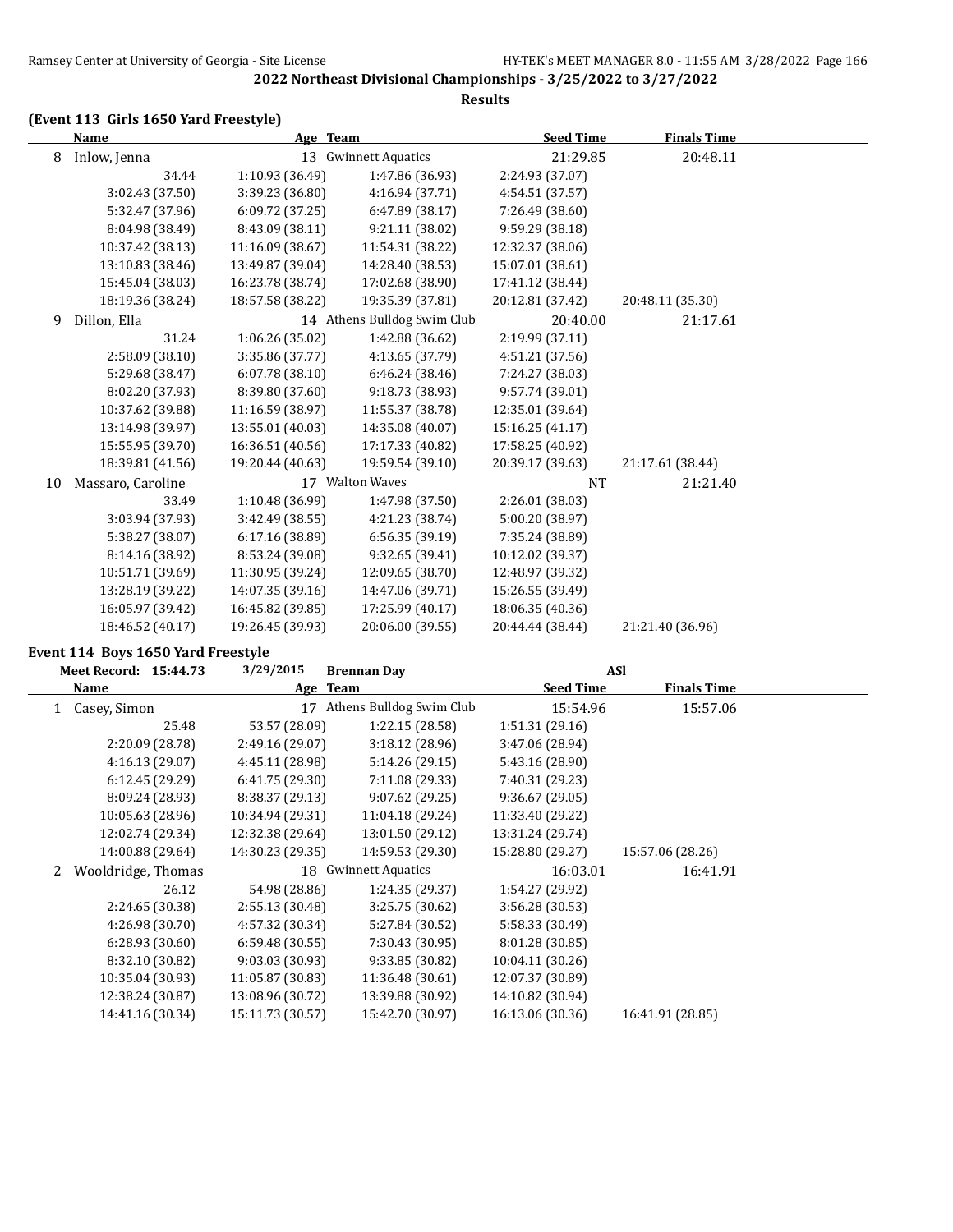#### **Results**

# **(Event 114 Boys 1650 Yard Freestyle)**

|    | <b>Name</b>        | Age Team         |                             | <b>Seed Time</b> | <b>Finals Time</b> |  |
|----|--------------------|------------------|-----------------------------|------------------|--------------------|--|
|    | 3 Kennedy, Garrett |                  | 17 Athens Bulldog Swim Club | 16:56.32         | 16:51.26           |  |
|    | 26.33              | 55.45 (29.12)    | 1:25.44 (29.99)             | 1:55.64 (30.20)  |                    |  |
|    | 2:26.25 (30.61)    | 2:56.80 (30.55)  | 3:27.52 (30.72)             | 3:58.20 (30.68)  |                    |  |
|    | 4:29.12 (30.92)    | 5:00.02 (30.90)  | 5:31.06 (31.04)             | 6:02.26 (31.20)  |                    |  |
|    | 6:33.67 (31.41)    | 7:04.90 (31.23)  | 7:36.22 (31.32)             | 8:07.75 (31.53)  |                    |  |
|    | 8:39.00 (31.25)    | 9:10.17 (31.17)  | 9:41.85 (31.68)             | 10:13.37 (31.52) |                    |  |
|    | 10:44.54 (31.17)   | 11:15.99 (31.45) | 11:47.04 (31.05)            | 12:17.80 (30.76) |                    |  |
|    | 12:49.22 (31.42)   | 13:20.03 (30.81) | 13:51.13 (31.10)            | 14:22.48 (31.35) |                    |  |
|    | 14:53.20 (30.72)   | 15:24.27 (31.07) | 15:54.55 (30.28)            | 16:24.12 (29.57) | 16:51.26 (27.14)   |  |
| 4  | Lin, Sean          |                  | 15 Gwinnett Aquatics        | 17:29.15         | 17:16.71           |  |
|    | 28.57              | 59.43 (30.86)    | 1:30.55 (31.12)             | 2:01.93 (31.38)  |                    |  |
|    | 2:33.48 (31.55)    | 3:04.80 (31.32)  | 3:36.42 (31.62)             | 4:08.15 (31.73)  |                    |  |
|    | 4:40.00 (31.85)    | 5:11.69 (31.69)  | 5:43.53 (31.84)             | 6:15.23 (31.70)  |                    |  |
|    | 6:47.15 (31.92)    | 7:18.88 (31.73)  | 7:50.46 (31.58)             | 8:22.06 (31.60)  |                    |  |
|    | 8:53.57 (31.51)    | 9:25.11 (31.54)  | 9:56.59 (31.48)             | 10:28.10 (31.51) |                    |  |
|    | 10:59.43 (31.33)   | 11:30.84 (31.41) | 12:02.37 (31.53)            | 12:33.82 (31.45) |                    |  |
|    | 13:05.28 (31.46)   | 13:36.68 (31.40) | 14:08.16 (31.48)            | 14:39.88 (31.72) |                    |  |
|    | 15:11.59 (31.71)   | 15:43.09 (31.50) | 16:14.57 (31.48)            | 16:45.99 (31.42) | 17:16.71 (30.72)   |  |
| 5. | Koch, Christopher  |                  | 13 Athens Bulldog Swim Club | 17:32.03         | 17:36.53           |  |
|    | 26.97              | 56.64 (29.67)    | 1:27.29 (30.65)             | 1:58.86 (31.57)  |                    |  |
|    | 2:31.05 (32.19)    | 3:02.66 (31.61)  | 3:34.46 (31.80)             | 4:06.97 (32.51)  |                    |  |
|    | 4:39.01 (32.04)    | 5:11.15 (32.14)  | 5:43.99 (32.84)             | 6:16.40 (32.41)  |                    |  |
|    | 6:49.04 (32.64)    | 7:21.38 (32.34)  | 7:54.44 (33.06)             | 8:26.99 (32.55)  |                    |  |
|    | 8:59.29 (32.30)    | 9:31.34 (32.05)  | 10:03.99 (32.65)            | 10:36.40 (32.41) |                    |  |
|    | 11:08.62 (32.22)   | 11:40.82 (32.20) | 12:13.80 (32.98)            | 12:46.46 (32.66) |                    |  |
|    | 13:18.85 (32.39)   | 13:50.73 (31.88) | 14:22.89 (32.16)            | 14:56.13 (33.24) |                    |  |
|    | 15:29.42 (33.29)   | 16:02.18 (32.76) | 16:34.70 (32.52)            | 17:06.17 (31.47) | 17:36.53 (30.36)   |  |
| 6  | Johnson, Lucas     |                  | 16 Gwinnett Aquatics        | 18:17.46         | 17:53.21           |  |
|    | 28.25              | 59.86 (31.61)    | 1:32.08 (32.22)             | 2:04.69 (32.61)  |                    |  |
|    | 2:37.36 (32.67)    | 3:10.10 (32.74)  | 3:42.80 (32.70)             | 4:15.72 (32.92)  |                    |  |
|    | 4:48.25 (32.53)    | 5:20.81 (32.56)  | 5:53.62 (32.81)             | 6:26.13 (32.51)  |                    |  |
|    | 6:58.93 (32.80)    | 7:31.41 (32.48)  | 8:04.14 (32.73)             | 8:37.11 (32.97)  |                    |  |
|    | 9:09.77 (32.66)    | 9:42.26 (32.49)  | 10:14.83 (32.57)            | 10:47.43 (32.60) |                    |  |
|    | 11:20.00 (32.57)   | 11:52.61 (32.61) | 12:25.40 (32.79)            | 12:57.63 (32.23) |                    |  |
|    | 13:30.37 (32.74)   | 14:03.38 (33.01) | 14:36.23 (32.85)            | 15:09.14 (32.91) |                    |  |
|    | 15:42.20 (33.06)   | 16:14.99 (32.79) | 16:47.93 (32.94)            | 17:21.01 (33.08) | 17:53.21 (32.20)   |  |
| 7  | Breiding, Henry    |                  | 15 Gwinnett Aquatics        | 18:50.14         | 18:01.82           |  |
|    | 28.10              | 59.05 (30.95)    | 1:30.77 (31.72)             | 2:02.74 (31.97)  |                    |  |
|    | 2:35.46 (32.72)    | 3:07.77 (32.31)  | 3:40.61 (32.84)             | 4:13.24 (32.63)  |                    |  |
|    | 4:46.33 (33.09)    | 5:19.79 (33.46)  | 5:52.54 (32.75)             | 6:25.69 (33.15)  |                    |  |
|    | 6:58.95 (33.26)    | 7:31.98 (33.03)  | 8:05.39 (33.41)             | 8:38.27 (32.88)  |                    |  |
|    | 9:11.55 (33.28)    | 9:44.49 (32.94)  | 10:17.75 (33.26)            | 10:51.24 (33.49) |                    |  |
|    | 11:24.54 (33.30)   | 11:57.68 (33.14) | 12:30.63 (32.95)            | 13:04.13 (33.50) |                    |  |
|    | 13:37.57 (33.44)   | 14:11.28 (33.71) | 14:44.85 (33.57)            | 15:18.26 (33.41) |                    |  |
|    | 15:51.36 (33.10)   | 16:24.11 (32.75) | 16:57.38 (33.27)            | 17:30.16 (32.78) | 18:01.82 (31.66)   |  |
| 8  | Carey, William     |                  | 15 Lanier Aquatics          | 18:51.94         | 18:18.80           |  |
|    | 30.16              | 1:02.38 (32.22)  | 1:34.89 (32.51)             | 2:08.37 (33.48)  |                    |  |
|    | 2:41.71 (33.34)    | 3:15.10 (33.39)  | 3:48.32 (33.22)             | 4:21.68 (33.36)  |                    |  |
|    | 4:54.93 (33.25)    | 5:28.88 (33.95)  | 6:02.22 (33.34)             | 6:36.02 (33.80)  |                    |  |
|    | 7:09.90 (33.88)    | 7:44.37 (34.47)  | 8:18.01 (33.64)             | 8:52.43 (34.42)  |                    |  |
|    | 9:26.47 (34.04)    | 10:00.37 (33.90) | 10:33.86 (33.49)            | 11:07.56 (33.70) |                    |  |
|    | 11:41.39 (33.83)   | 12:15.09 (33.70) | 12:49.04 (33.95)            | 13:22.79 (33.75) |                    |  |
|    | 13:56.57 (33.78)   | 14:30.18 (33.61) | 15:03.45 (33.27)            | 15:36.36 (32.91) |                    |  |
|    | 16:09.66 (33.30)   | 16:42.28 (32.62) | 17:15.41 (33.13)            | 17:47.97 (32.56) | 18:18.80 (30.83)   |  |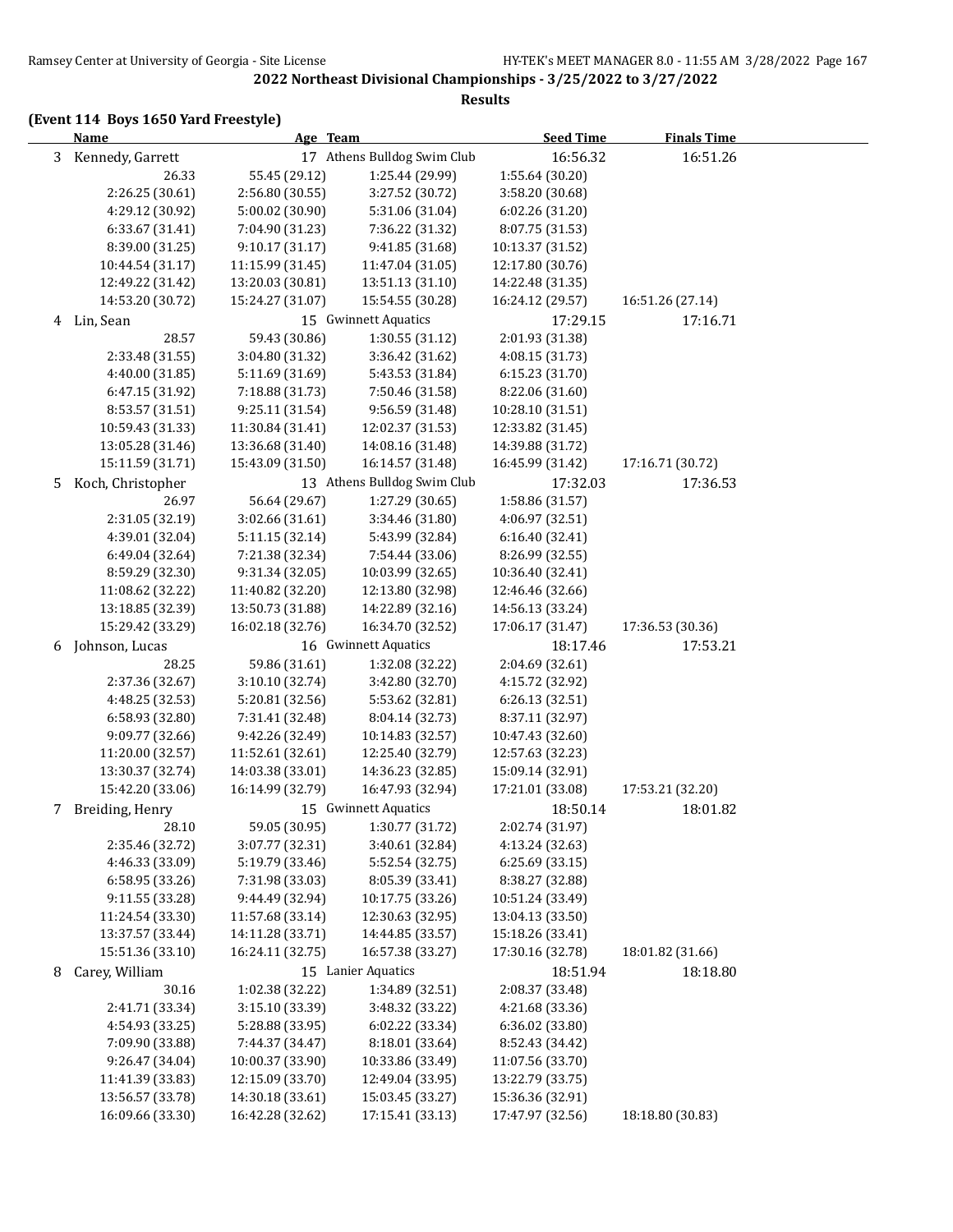# **(Event 114 Boys 1650 Yard Freestyle)**

|    | Name                | Age Team         |                             | <b>Seed Time</b> | <b>Finals Time</b> |  |
|----|---------------------|------------------|-----------------------------|------------------|--------------------|--|
| 9  | Clinansmith, Kayden |                  | 14 Gwinnett Aquatics        | 19:17.18         | 18:35.17           |  |
|    | 28.98               | 1:01.21 (32.23)  | 1:34.70 (33.49)             | 2:08.35 (33.65)  |                    |  |
|    | 2:42.25 (33.90)     | 3:16.23 (33.98)  | 3:50.14 (33.91)             | 4:24.29 (34.15)  |                    |  |
|    | 4:59.06 (34.77)     | 5:33.05 (33.99)  | 6:06.81(33.76)              | 6:41.03 (34.22)  |                    |  |
|    | 7:15.44 (34.41)     | 7:49.49 (34.05)  | 8:23.89 (34.40)             | 8:57.25 (33.36)  |                    |  |
|    | 9:30.93 (33.68)     | 10:04.57 (33.64) | 10:38.70 (34.13)            | 11:12.64 (33.94) |                    |  |
|    | 11:46.23 (33.59)    | 12:19.96 (33.73) | 12:53.96 (34.00)            | 13:28.33 (34.37) |                    |  |
|    | 14:02.87 (34.54)    | 14:37.00 (34.13) | 15:11.57 (34.57)            | 15:45.47 (33.90) |                    |  |
|    | 16:19.81 (34.34)    | 16:54.27 (34.46) | 17:28.12 (33.85)            | 18:01.84 (33.72) | 18:35.17 (33.33)   |  |
| 10 | Obrien, Murphy      |                  | 17 Walton Waves             | <b>NT</b>        | 19:44.43           |  |
|    | 30.09               | 1:03.31 (33.22)  | 1:38.38 (35.07)             | 2:13.31 (34.93)  |                    |  |
|    | 2:48.94 (35.63)     | 3:25.23 (36.29)  | 4:01.54 (36.31)             | 4:38.37 (36.83)  |                    |  |
|    | 5:14.44 (36.07)     | 5:51.28 (36.84)  | 6:28.09 (36.81)             | 7:04.41 (36.32)  |                    |  |
|    | 7:40.61 (36.20)     | 8:16.84 (36.23)  | 8:53.54 (36.70)             | 9:28.99 (35.45)  |                    |  |
|    | 10:04.45 (35.46)    | 10:41.30 (36.85) | 11:18.57 (37.27)            | 11:55.39 (36.82) |                    |  |
|    | 12:32.13 (36.74)    | 13:08.93 (36.80) | 13:45.94 (37.01)            | 14:22.89 (36.95) |                    |  |
|    | 14:58.90 (36.01)    | 15:34.95 (36.05) | 16:10.46 (35.51)            | 16:46.43 (35.97) |                    |  |
|    | 17:22.83 (36.40)    | 17:59.47 (36.64) | 18:34.97 (35.50)            | 19:10.74 (35.77) | 19:44.43 (33.69)   |  |
| 11 | Armel, Lyle         |                  | 14 Athens Bulldog Swim Club | 20:52.37         | 20:23.90           |  |
|    | 31.38               | 1:07.61 (36.23)  | 1:45.11 (37.50)             | 2:23.25 (38.14)  |                    |  |
|    | 3:00.65 (37.40)     | 3:37.68 (37.03)  | 4:15.76 (38.08)             | 4:53.94 (38.18)  |                    |  |
|    | 5:32.32 (38.38)     | 6:10.20 (37.88)  | 6:47.07 (36.87)             | 7:24.27 (37.20)  |                    |  |
|    | 8:02.48 (38.21)     | 8:39.91 (37.43)  | 9:18.24 (38.33)             | 9:55.99 (37.75)  |                    |  |
|    | 10:32.27 (36.28)    | 11:10.64 (38.37) | 11:48.23 (37.59)            | 12:26.08 (37.85) |                    |  |
|    | 13:02.42 (36.34)    | 13:40.50 (38.08) | 14:18.15 (37.65)            | 14:55.55 (37.40) |                    |  |
|    | 15:32.44 (36.89)    | 16:09.91 (37.47) | 16:46.67 (36.76)            | 17:23.87 (37.20) |                    |  |
|    | 18:02.11 (38.24)    | 18:38.63 (36.52) | 19:16.36 (37.73)            | 19:53.10 (36.74) | 20:23.90 (30.80)   |  |

# **Event 115 Girls 8 & Under 100 Yard Freestyle**

|    | <b>Meet Record:</b><br>1:10.88 | 3/28/2008         | <b>Britheny Joassaint</b>   | <b>LINS</b>      |                    |  |
|----|--------------------------------|-------------------|-----------------------------|------------------|--------------------|--|
|    | Name                           |                   | Age Team                    | <b>Seed Time</b> | <b>Finals Time</b> |  |
|    | 1 Henry, Morgan                | 8                 | <b>Gwinnett Aquatics</b>    | 1:38.44          | 1:38.20            |  |
|    | 44.59                          | 1:38.20 (53.61)   |                             |                  |                    |  |
| 2  | Cole, Hadley                   | $\mathsf{R}$      | Athens Bulldog Swim Club    | 1:51.68          | 1:40.06            |  |
| 3  | Johnson, Juliet                | 8                 | Athens Bulldog Swim Club    | 1:41.24          | 1:40.27            |  |
|    | 45.52                          | 1:40.27 (54.75)   |                             |                  |                    |  |
| 4  | Matthews, Athena               |                   | 8 Athens Bulldog Swim Club  | 1:48.54          | 1:41.06            |  |
|    | 45.15                          | 1:41.06 (55.91)   |                             |                  |                    |  |
| 5. | Fouitah, Zina                  | 7                 | Aiken-Augusta Swim League   | 1:54.89          | 1:41.08            |  |
|    | 48.01                          | 1:41.08 (53.07)   |                             |                  |                    |  |
| 6  | McCullough, Aly                |                   | 8 Athens Bulldog Swim Club  | 1:57.07          | 1:48.19            |  |
|    | 52.41                          | 1:48.19 (55.78)   |                             |                  |                    |  |
| 7  | Iwanski, Aspen                 |                   | 7 Aiken-Augusta Swim League | 2:24.03          | 1:49.79            |  |
|    | 51.04                          | 1:49.79 (58.75)   |                             |                  |                    |  |
| 8  | Wheatley, Brooklyn             |                   | 8 Athens Bulldog Swim Club  | 1:55.35          | 1:56.19            |  |
|    | 51.27                          | 1:56.19 (1:04.92) |                             |                  |                    |  |
| 9  | Pittman, Cora Jane or Cora or  |                   | 8 Athens Bulldog Swim Club  | <b>NT</b>        | 2:17.15            |  |
| 10 | Downs, Emoni                   |                   | 8 Athens Bulldog Swim Club  | 2:36.85          | 2:26.35            |  |
|    | 1:08.77                        | 2:26.35(1:17.58)  |                             |                  |                    |  |
| 11 | Petersen, Lina                 | 8                 | Aiken-Augusta Swim League   | 2:52.72          | 2:32.25            |  |
|    | 1:13.93                        | 2:32.25 (1:18.32) |                             |                  |                    |  |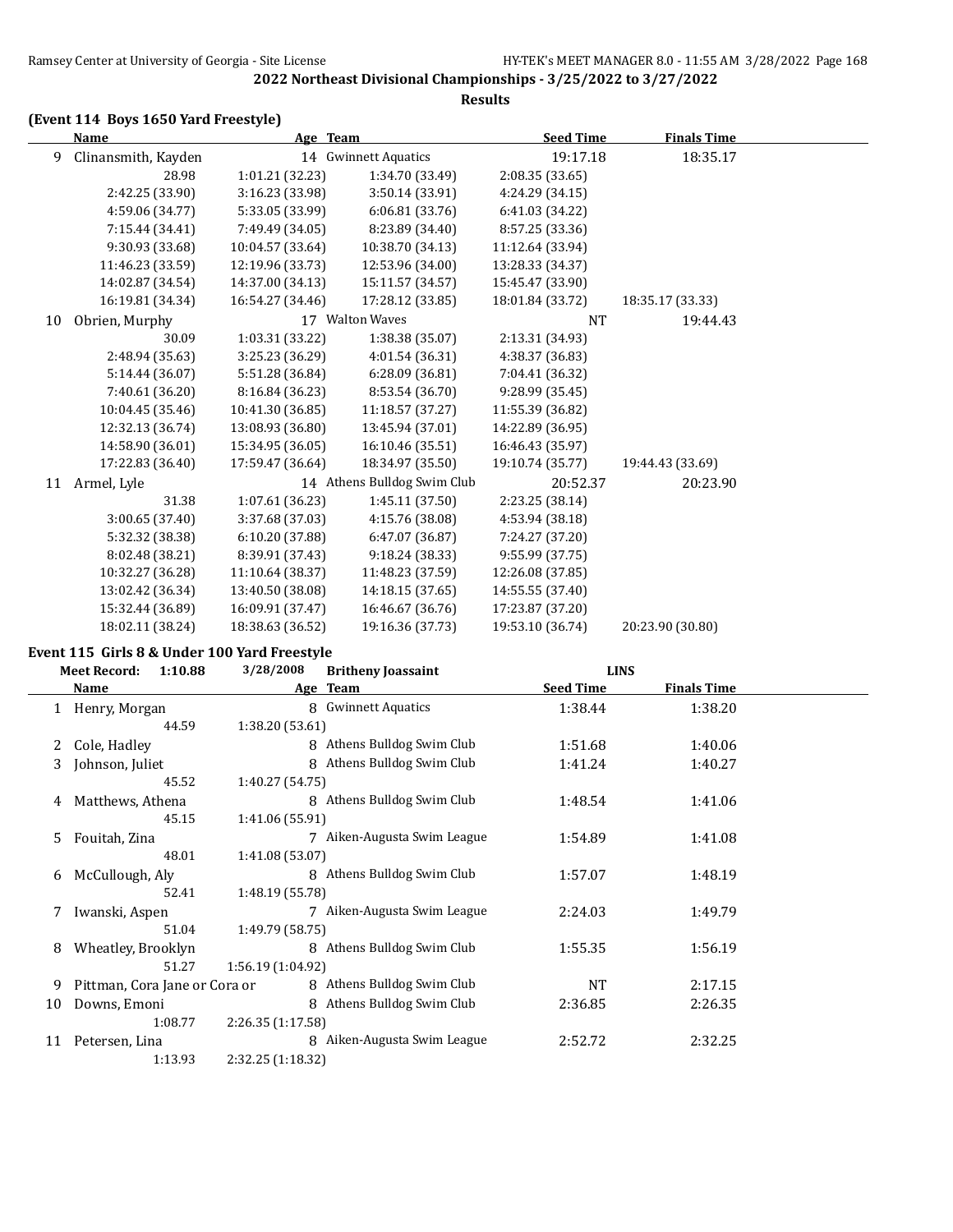#### **Results**

|     |                                | Event 116 Boys 8 & Under 100 Yard Freestyle |                             |                  |                    |  |
|-----|--------------------------------|---------------------------------------------|-----------------------------|------------------|--------------------|--|
|     | <b>Meet Record:</b><br>1:05.45 | 3/24/2006                                   | <b>Derek Cox</b>            | <b>CAD</b>       |                    |  |
|     | Name                           |                                             | Age Team                    | <b>Seed Time</b> | <b>Finals Time</b> |  |
|     | 1 Jokulis, Mickey              |                                             | 8 Aiken-Augusta Swim League | 1:15.68          | 1:13.89            |  |
|     | 35.42                          | 1:13.89 (38.47)                             |                             |                  |                    |  |
| 2   | Groves, John David             |                                             | 8 Aiken-Augusta Swim League | 1:20.62          | 1:14.55            |  |
|     | 35.08                          | 1:14.55(39.47)                              |                             |                  |                    |  |
| 3   | Jokulis, Nicko                 |                                             | 8 Aiken-Augusta Swim League | 1:20.38          | 1:22.30            |  |
|     | 38.79                          | 1:22.30 (43.51)                             |                             |                  |                    |  |
| 4   | Miller, Miles                  |                                             | 8 Athens Bulldog Swim Club  | <b>NT</b>        | 1:30.92            |  |
|     | 39.95                          | 1:30.92 (50.97)                             |                             |                  |                    |  |
| 5   | Buckley, Peter                 |                                             | 8 Gwinnett Aquatics         | 1:52.85          | 1:40.94            |  |
|     | 45.87                          | 1:40.94 (55.07)                             |                             |                  |                    |  |
| 6   | Harper, Vin                    |                                             | 8 Aiken-Augusta Swim League | 1:53.94          | 1:52.32            |  |
|     | 52.07                          | 1:52.32 (1:00.25)                           |                             |                  |                    |  |
| 7   | Porter, JP                     |                                             | 8 Athens Bulldog Swim Club  | <b>NT</b>        | 1:54.71            |  |
|     | 52.77                          | 1:54.71 (1:01.94)                           |                             |                  |                    |  |
| 8   | Kirkland, Ashton               |                                             | 7 Athens Bulldog Swim Club  | <b>NT</b>        | 1:56.07            |  |
|     | 53.24                          | 1:56.07 (1:02.83)                           |                             |                  |                    |  |
| 9   | Ayala Hernandez, Andres        |                                             | 7 Athens Bulldog Swim Club  | 2:05.74          | 2:03.81            |  |
|     | 58.05                          | 2:03.81 (1:05.76)                           |                             |                  |                    |  |
| 10  | Peters, Daniel                 |                                             | 7 Athens Bulldog Swim Club  | 2:27.88          | 2:04.50            |  |
|     | 55.72                          | 2:04.50 (1:08.78)                           |                             |                  |                    |  |
| 11  | Campagna, Ellis                |                                             | 7 Athens Bulldog Swim Club  | <b>NT</b>        | 2:07.38            |  |
|     | 1:01.95                        | 2:07.38 (1:05.43)                           |                             |                  |                    |  |
| 12  | Peacock, Owen                  |                                             | 7 Athens Bulldog Swim Club  | <b>NT</b>        | 2:09.95            |  |
|     | 59.56                          | 2:09.95 (1:10.39)                           |                             |                  |                    |  |
| 13  | Porter, Thomas                 |                                             | 6 Athens Bulldog Swim Club  | <b>NT</b>        | 2:10.64            |  |
|     | 57.50                          | 2:10.64 (1:13.14)                           |                             |                  |                    |  |
| 14  | Gentry, Kanyon                 |                                             | 7 Unat                      | 1:50.32          | 2:18.35            |  |
|     | 1:03.48                        | 2:18.35 (1:14.87)                           |                             |                  |                    |  |
| --- | Townsend, Carter               |                                             | 8 Athens Bulldog Swim Club  | 3:07.40          | DQ                 |  |
|     | No touch on turn               |                                             |                             |                  |                    |  |
|     | 1:11.81                        | DQ (1:08.71)                                |                             |                  |                    |  |

#### **Event 117 Girls 9-10 200 Yard Freestyle**

|   | <b>Meet Record:</b> | 2:08.39 | 3/23/2007       | <b>Kylie Stewart</b>          | <b>LINS</b>      |                    |  |
|---|---------------------|---------|-----------------|-------------------------------|------------------|--------------------|--|
|   | Name                |         |                 | Age Team                      | <b>Seed Time</b> | <b>Finals Time</b> |  |
|   | 1 Brown, Loren      |         |                 | 10 Brad Akins YMCA Barracudas | 2:34.04          | 2:38.70            |  |
|   |                     | 35.48   | 1:16.36 (40.88) | 2:00.30(43.94)                | 2:38.70(38.40)   |                    |  |
|   | 2 Bahr, Sima        |         |                 | 10 Athens Bulldog Swim Club   | 2:39.99          | 2:39.59            |  |
|   |                     | 36.57   | 1:17.67 (41.10) | 1:59.88 (42.21)               | 2:39.59(39.71)   |                    |  |
|   | 3 Wilson, Georgia   |         |                 | 10 Aiken-Augusta Swim League  | 2:41.37          | 2:41.16            |  |
|   |                     | 37.20   | 1:19.76 (42.56) | 2:03.06 (43.30)               | 2:41.16(38.10)   |                    |  |
|   | 4 Fleming, Quinn    |         |                 | 9 Summit Swimming             | <b>NT</b>        | 2:41.46            |  |
|   |                     | 37.86   | 1:19.33 (41.47) | 2:02.28 (42.95)               | 2:41.46 (39.18)  |                    |  |
|   | 5 Groves, Kathryn   |         |                 | 10 Aiken-Augusta Swim League  | 2:42.42          | 2:44.19            |  |
|   |                     | 36.30   | 1:20.47 (44.17) | 2:04.60(44.13)                | 2:44.19 (39.59)  |                    |  |
|   | 6 Dennison, Sage    |         |                 | 10 Athens Bulldog Swim Club   | 2:49.00          | 2:49.19            |  |
|   |                     | 39.41   | 1:23.97 (44.56) | 2:11.25(47.28)                | 2:49.19 (37.94)  |                    |  |
| 7 | Sevier, Morgan      |         |                 | 10 Gwinnett Aquatics          | 2:57.55          | 2:50.16            |  |
|   |                     | 37.06   | 1:21.17 (44.11) | 2:08.01 (46.84)               | 2:50.16(42.15)   |                    |  |
| 8 | Cain, Spencer       |         |                 | 10 Lanier Aquatics            | 2:56.61          | 2:51.05            |  |
|   |                     | 35.81   | 1:18.75(42.94)  | 2:05.08 (46.33)               | 2:51.05(45.97)   |                    |  |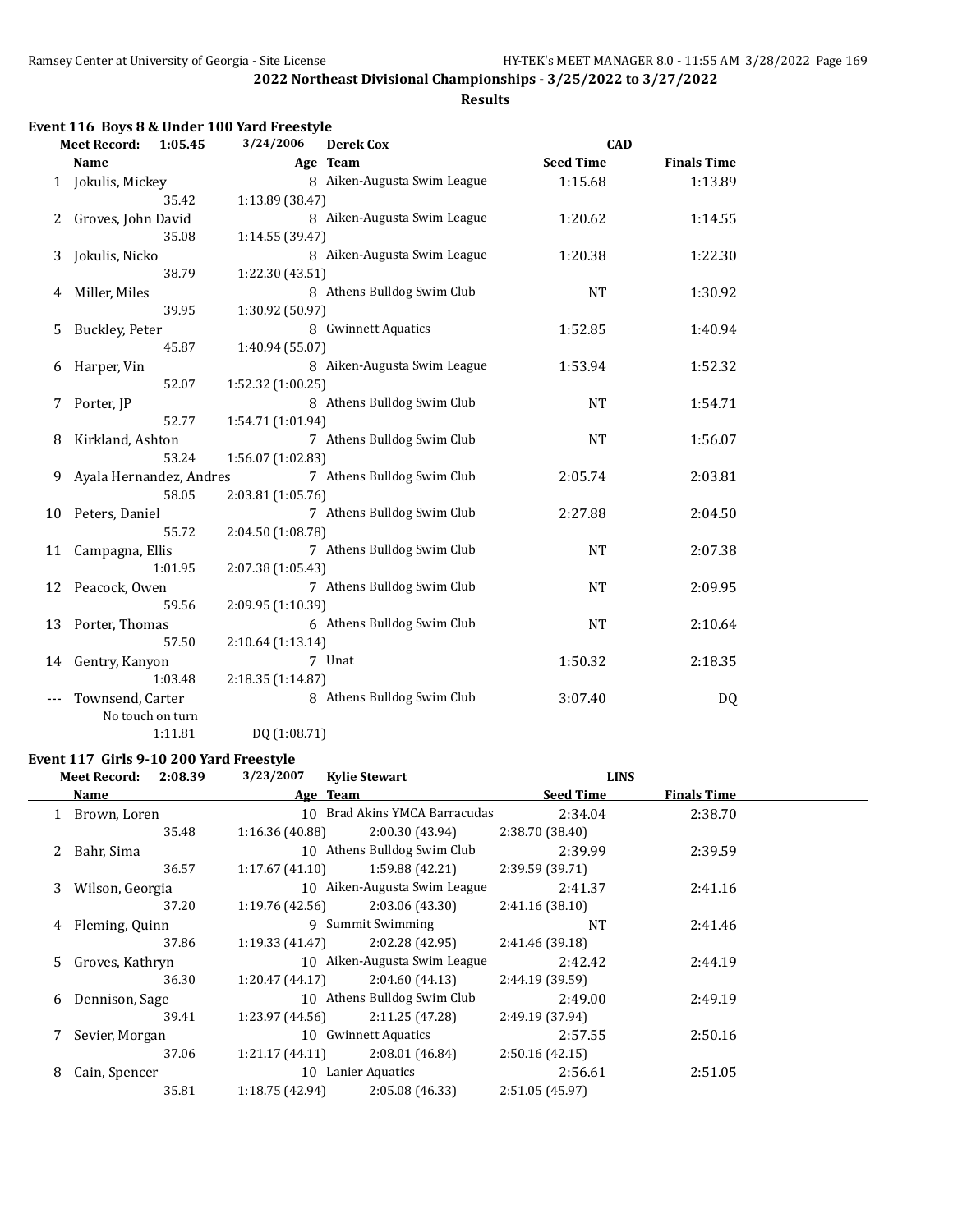# **(Event 117 Girls 9-10 200 Yard Freestyle)**

|    | <b>Name</b>        | Age Team          |                              | <b>Seed Time</b>  | <b>Finals Time</b> |  |
|----|--------------------|-------------------|------------------------------|-------------------|--------------------|--|
|    | 9 Mundy, Jillian   |                   | 9 Athens Bulldog Swim Club   | 2:48.52           | 2:56.45            |  |
|    | 39.23              | 1:23.73 (44.50)   | 2:11.02 (47.29)              | 2:56.45 (45.43)   |                    |  |
|    | 10 Petersen, Sofia |                   | 10 Aiken-Augusta Swim League | 3:16.03           | 2:57.13            |  |
|    | 37.67              | 1:23.52 (45.85)   | 2:10.62 (47.10)              | 2:57.13 (46.51)   |                    |  |
|    | 11 McCann, Aliana  |                   | 9 Gwinnett Aquatics          | 3:02.53           | 2:59.74            |  |
|    | 40.09              | 1:25.51 (45.42)   | 2:12.58 (47.07)              | 2:59.74 (47.16)   |                    |  |
|    | 12 Dorman, Lane    |                   | 9 Athens Bulldog Swim Club   | 3:06.02           | 3:00.27            |  |
|    | 41.70              | 1:29.41 (47.71)   | 2:16.53(47.12)               | 3:00.27 (43.74)   |                    |  |
|    | 13 Cain, Sawyer    |                   | 9 Lanier Aquatics            | NT                | 3:03.49            |  |
|    | 38.98              | 1:26.63(47.65)    | 2:19.07 (52.44)              | 3:03.49 (44.42)   |                    |  |
|    | 14 Lee, Kaylin     |                   | 10 Gwinnett Aquatics         | 3:13.98           | 3:03.80            |  |
|    | 43.20              | 1:31.18 (47.98)   | 2:18.31 (47.13)              | 3:03.80 (45.49)   |                    |  |
| 15 | Cochran, Lucy      |                   | 10 Athens Bulldog Swim Club  | 3:34.47           | 3:04.58            |  |
|    | 38.03              | 1:25.10 (47.07)   | 2:18.27 (53.17)              | 3:04.58 (46.31)   |                    |  |
|    | 16 Carr, Emma      |                   | 10 Lanier Aquatics           | NT                | 3:04.92            |  |
|    | 40.25              | 1:25.95(45.70)    | 2:15.59 (49.64)              | 3:04.92 (49.33)   |                    |  |
|    | 17 Blanco, Valeria |                   | 10 Athens Bulldog Swim Club  | 3:34.98           | 3:13.40            |  |
|    | 39.96              | 1:30.15(50.19)    | 2:23.23 (53.08)              | 3:13.40 (50.17)   |                    |  |
|    | 18 Estes, Kate     |                   | 9 Aiken-Augusta Swim League  | NT                | 3:14.49            |  |
|    | 41.28              | 1:27.48 (46.20)   | 2:19.84 (52.36)              | 3:14.49 (54.65)   |                    |  |
| 19 | Johnson, Lillian   |                   | 10 Athens Bulldog Swim Club  | 3:10.00           | 3:14.59            |  |
|    | 44.11              | 1:35.91(51.80)    | 2:27.74 (51.83)              | 3:14.59 (46.85)   |                    |  |
| 20 | Steele, Kate       | 9 Unat            |                              | NT                | 3:22.93            |  |
|    | 47.30              | 1:40.53 (53.23)   | 2:35.55 (55.02)              | 3:22.93 (47.38)   |                    |  |
|    | 21 Vaughn, Khloe   |                   | 9 Athens Bulldog Swim Club   | NT                | 3:28.28            |  |
|    | 47.07              | 1:41.46 (54.39)   | 2:37.90 (56.44)              | 3:28.28 (50.38)   |                    |  |
| 22 | Malutinok, Lucy    |                   | 10 Athens Bulldog Swim Club  | NT                | 3:28.40            |  |
|    | 45.38              | 1:38.18 (52.80)   | 2:35.85 (57.67)              | 3:28.40 (52.55)   |                    |  |
| 23 | Shaffer, Adelaina  |                   | 9 Athens Bulldog Swim Club   | 3:43.55           | 3:32.66            |  |
|    | 46.81              | 1:42.90 (56.09)   | 2:40.30 (57.40)              | 3:32.66 (52.36)   |                    |  |
|    | 24 Cunniff, Casidy |                   | 10 Athens Bulldog Swim Club  | 3:29.91           | 3:38.24            |  |
|    | 42.45              | 1:42.09 (59.64)   | 2:41.70 (59.61)              | 3:38.24 (56.54)   |                    |  |
|    | 25 Bucha, Atlas    |                   | 9 Athens Bulldog Swim Club   | 3:43.06           | 3:41.07            |  |
|    | 46.49              | 1:43.52 (57.03)   | 2:41.22 (57.70)              | 3:41.07 (59.85)   |                    |  |
|    | 26 Miller, Emily   |                   | 10 Athens Bulldog Swim Club  | <b>NT</b>         | 3:44.12            |  |
|    | 47.08              | 1:42.09(55.01)    | 2:42.88 (1:00.79)            | 3:44.12 (1:01.24) |                    |  |
|    | 27 Fairman, Jane   |                   | 10 Athens Bulldog Swim Club  | NT                | 3:46.42            |  |
|    | 49.26              | 1:50.26 (1:01.00) | 2:49.20 (58.94)              | 3:46.42 (57.22)   |                    |  |
| 28 | Sullivan, Campbell |                   | 9 Athens Bulldog Swim Club   | 3:48.05           | 4:00.02            |  |
|    | 49.38              | 1:51.16 (1:01.78) | 2:56.57 (1:05.41)            | 4:00.02 (1:03.45) |                    |  |
| 29 | Vaughn, Hannah     |                   | 9 Athens Bulldog Swim Club   | NT                | 4:14.50            |  |
|    | 56.25              | 2:03.04 (1:06.79) | 3:06.08 (1:03.04)            | 4:14.50 (1:08.42) |                    |  |
|    | Kendrick, Aubrey   |                   | 9 Athens Bulldog Swim Club   | NT                | 3:34.63            |  |
|    | Did not finish     |                   |                              |                   |                    |  |
|    | 1:02.84            | 2:17.59 (1:14.75) | 3:34.62 (1:17.03)            | 3:34.63(0.01)     |                    |  |

# **Event 118 Boys 9-10 200 Yard Freestyle**

| <b>Meet Record:</b> | 2:05.71        | 3/28/2008      | <b>Erek Cox</b>      | CAD              |                    |  |
|---------------------|----------------|----------------|----------------------|------------------|--------------------|--|
| Name                |                | Age Team       |                      | <b>Seed Time</b> | <b>Finals Time</b> |  |
|                     | McLeroy, Logan | 10 Unat        |                      | 2:37.72          | 2:30.19            |  |
|                     | 33.99          | 1:12.23(38.24) | 1:52.11 (39.88)      | 2:30.19 (38.08)  |                    |  |
|                     | Stanton, Jude  |                | 10 Gwinnett Aquatics | 2:33.04          | 2:36.57            |  |
|                     | 20.19          | 1:14.33(54.14) | 1:55.69(41.36)       | 2:36.57 (40.88)  |                    |  |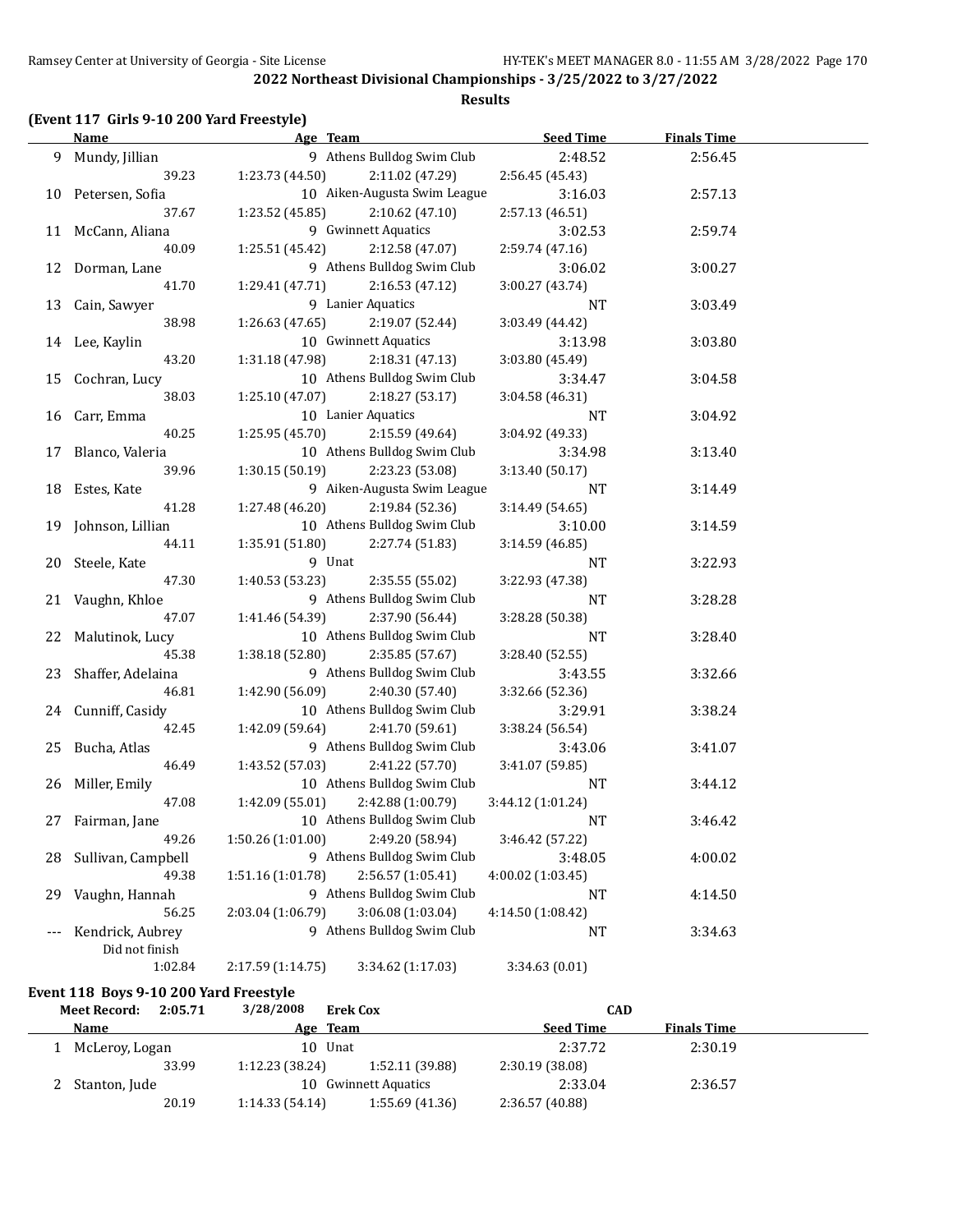#### **Results**

# **(Event 118 Boys 9-10 200 Yard Freestyle)**

|    | <b>Name</b>          | Age Team                              | <b>Seed Time</b>  | <b>Finals Time</b> |  |
|----|----------------------|---------------------------------------|-------------------|--------------------|--|
|    | 3 Gutierrez, Matthew | 10 Lanier Aquatics                    | 2:54.56           | 2:42.20            |  |
|    | 33.96                | 1:15.04(41.08)<br>1:59.69 (44.65)     | 2:42.20 (42.51)   |                    |  |
|    | 4 Matyeev, Alex      | 9 Gwinnett Aquatics                   | 2:43.62           | 2:44.74            |  |
|    | 37.74                | 2:03.27 (43.38)<br>1:19.89(42.15)     | 2:44.74 (41.47)   |                    |  |
| 5. | Riggle, Harrison     | 10 Gwinnett Aquatics                  | 2:44.19           | 2:49.86            |  |
|    | 37.62                | 1:21.26 (43.64)<br>2:05.86 (44.60)    | 2:49.86 (44.00)   |                    |  |
|    | 6 Price, Sam         | 10 Athens Bulldog Swim Club           | 3:07.30           | 2:53.64            |  |
|    | 37.36                | 1:20.56 (43.20)<br>2:07.30 (46.74)    | 2:53.64 (46.34)   |                    |  |
|    | 7 El-Alam, Jude      | 9 Gwinnett Aquatics                   | 3:03.03           | 2:55.92            |  |
|    | 40.08                | 1:24.81(44.73)<br>2:10.52 (45.71)     | 2:55.92 (45.40)   |                    |  |
|    | 8 Lee, Harrison      | 10 Aiken-Augusta Swim League          | NT                | 3:02.94            |  |
|    | 39.82                | 1:28.03 (48.21)<br>2:16.61(48.58)     | 3:02.94 (46.33)   |                    |  |
|    | 9 McCullough, Nolan  | 10 Athens Bulldog Swim Club           | 3:13.30           | 3:04.97            |  |
|    | 38.99                | 1:25.88 (46.89)<br>2:16.40 (50.52)    | 3:04.97 (48.57)   |                    |  |
| 10 | Clarkson, Hank       | 10 Lanier Aquatics                    | 3:42.97           | 3:12.57            |  |
|    | 42.77                | 1:31.95(49.18)<br>2:23.80 (51.85)     | 3:12.57 (48.77)   |                    |  |
| 11 | Campagna, Owen       | 10 Athens Bulldog Swim Club           | <b>NT</b>         | 3:14.12            |  |
|    | 42.49                | 1:31.47 (48.98)<br>2:24.90 (53.43)    | 3:14.12 (49.22)   |                    |  |
| 12 | Zhang, Jimmy         | 10 Gwinnett Aquatics                  | NT                | 3:17.35            |  |
|    | 42.16                | 1:32.96 (50.80)<br>2:26.00 (53.04)    | 3:17.35 (51.35)   |                    |  |
| 13 | Reed, Gavin          | 9 Athens Bulldog Swim Club            | NT                | 3:21.31            |  |
|    | 45.82                | 1:38.73 (52.91)<br>2:32.45 (53.72)    | 3:21.31 (48.86)   |                    |  |
|    | 14 Babcock, Lucas    | 9 Gwinnett Aquatics                   | 3:25.18           | 3:21.72            |  |
|    | 45.10                | 1:36.58 (51.48)<br>2:30.70 (54.12)    | 3:21.72 (51.02)   |                    |  |
|    | 15 Webb, Silas       | 9 Athens Bulldog Swim Club            | 3:18.32           | 3:24.52            |  |
|    | 43.86                | 1:35.02(51.16)<br>2:22.47 (47.45)     | 3:24.52 (1:02.05) |                    |  |
|    | 16 Matthews, Tucker  | 9 Athens Bulldog Swim Club            | NT                | 3:29.00            |  |
|    | 44.46                | 1:36.90 (52.44)<br>2:33.63 (56.73)    | 3:29.00 (55.37)   |                    |  |
|    | 17 Boosalis, John    | 9 Athens Bulldog Swim Club            | 3:21.92           | 3:29.54            |  |
|    | 43.17                | 1:40.30(57.13)<br>2:38.13 (57.83)     | 3:29.54 (51.41)   |                    |  |
|    | 18 Bluhm, Harrison   | 9 Athens Bulldog Swim Club            | 3:15.00           | 3:31.85            |  |
|    | 44.75                | 1:37.01(52.26)<br>2:36.44 (59.43)     | 3:31.85 (55.41)   |                    |  |
|    | 19 Chang, Dax        | 9 Athens Bulldog Swim Club            | 3:30.86           | 3:32.03            |  |
|    | 46.32                | 1:42.30 (55.98)<br>2:40.09 (57.79)    | 3:32.03 (51.94)   |                    |  |
| 20 | Torres, Evan         | 9 Athens Bulldog Swim Club            | <b>NT</b>         | 3:55.91            |  |
|    | 54.52                | 1:55.03(1:00.51)<br>2:57.68 (1:02.65) | 3:55.91 (58.23)   |                    |  |
|    | 21 Guidry, Graham    | 9 Athens Bulldog Swim Club            | <b>NT</b>         | 3:55.96            |  |
|    | 50.33                | 2:56.25(                              | 3:55.96 (59.71)   |                    |  |

# **Event 119 Girls 8 & Under 25 Yard Breaststroke**

|    | <b>Meet Record:</b> | 19.65 | 3/28/2008 | Leila Taylor                  | GA               |                    |  |
|----|---------------------|-------|-----------|-------------------------------|------------------|--------------------|--|
|    | Name                |       |           | Age Team                      | <b>Seed Time</b> | <b>Finals Time</b> |  |
|    | Johnson, Juliet     |       | 8         | Athens Bulldog Swim Club      | 23.85            | 23.55              |  |
|    | 2 Thomas, Sutton    |       |           | 8 Athens Bulldog Swim Club    | 27.13            | 25.15              |  |
| 3  | Wheatley, Brooklyn  |       | 8.        | Athens Bulldog Swim Club      | 31.08            | 27.11              |  |
|    | 4 Phillips, Lindy   |       | 8         | Athens Bulldog Swim Club      | 29.46            | 28.02              |  |
|    | 5 Cole, Hadley      |       | 8.        | Athens Bulldog Swim Club      | 28.08            | 28.76              |  |
| 6  | Matthews, Athena    |       |           | 8 Athens Bulldog Swim Club    | 29.19            | 29.49              |  |
|    | Register, Chloe     |       |           | 8 Summer Hill Orcas Swim Club | 33.15            | 31.06              |  |
| 8  | Saldana, Eva        |       |           | 8 Gwinnett Aquatics           | 36.56            | 32.81              |  |
| 9  | Bonner, Kamdyn      |       |           | 8 Summer Hill Orcas Swim Club | 38.63            | 34.62              |  |
| 10 | Kendrick, Hadley    |       |           | Athens Bulldog Swim Club      | 44.82            | 37.69              |  |
| 11 | Iwanski, Aspen      |       |           | Aiken-Augusta Swim League     | 40.06            | 38.43              |  |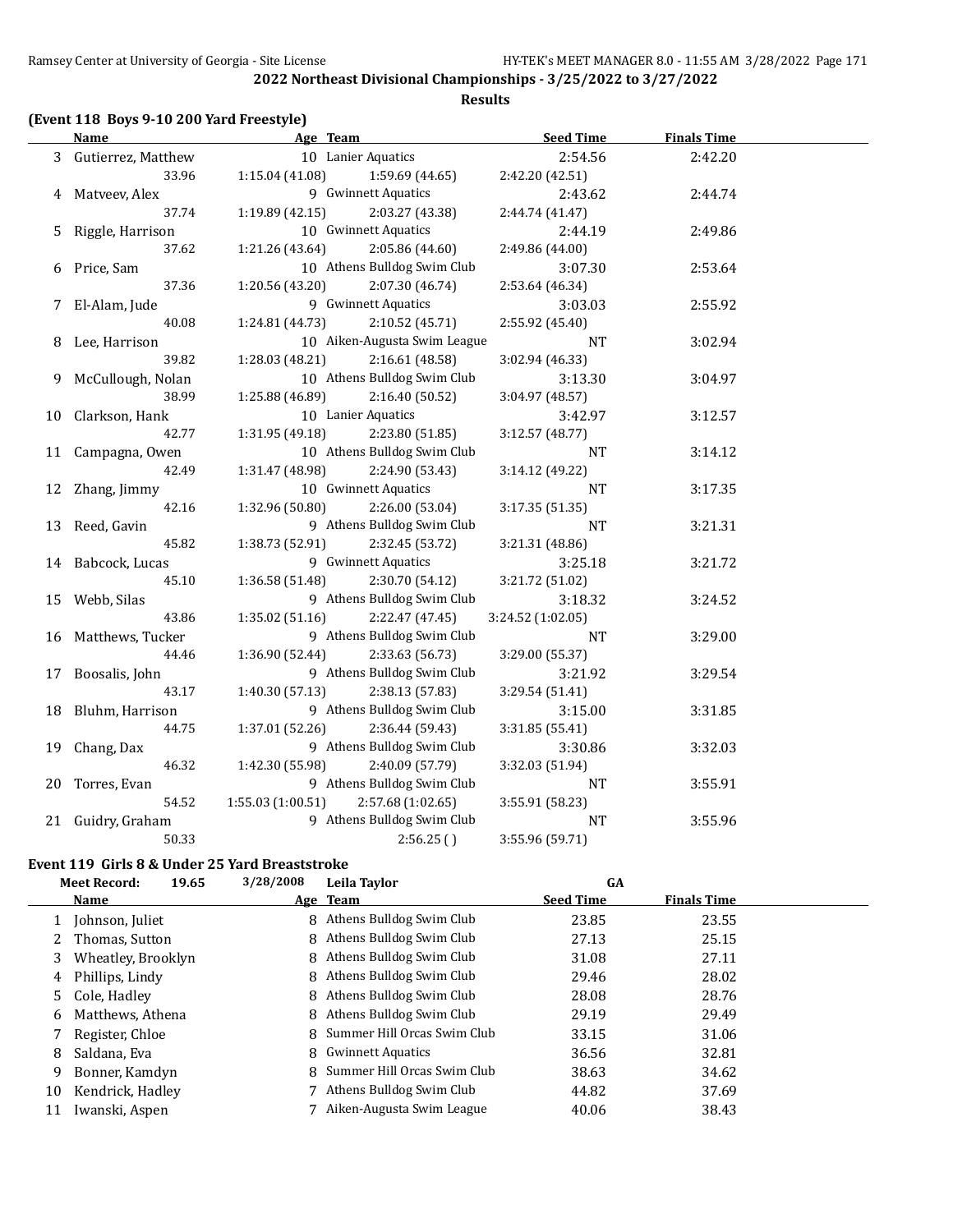#### **Results**

|         | Name                                                   |    | <u>Age Team</u>            | <b>Seed Time</b> | <b>Finals Time</b> |  |
|---------|--------------------------------------------------------|----|----------------------------|------------------|--------------------|--|
| 12      | Welbourn, Madeline                                     |    | 6 Athens Bulldog Swim Club | 41.40            | 39.89              |  |
| 13      | Schepis, Camila                                        | 5. | Aiken-Augusta Swim League  | <b>NT</b>        | 40.56              |  |
| 14      | Coltrane, Evie                                         |    | Aiken-Augusta Swim League  | 39.88            | 42.91              |  |
| ---     | Dunlap, Ella Coraline<br>Arms past hipline             | 8  | Athens Bulldog Swim Club   | <b>NT</b>        | DQ                 |  |
| $---$   | Hart, Livy<br>Butterfly kick                           | 8  | Athens Bulldog Swim Club   | 34.41            | DQ                 |  |
|         | Dykstra, Demery<br>Alternating Kick                    |    | Aiken-Augusta Swim League  | <b>NT</b>        | DQ                 |  |
| $---$   | Miller, Payton<br>Arms past hipline                    |    | Aiken-Augusta Swim League  | <b>NT</b>        | DQ                 |  |
| $---$   | Jost, Maddie<br>Alternating Kick                       |    | Aiken-Augusta Swim League  | NT               | DQ                 |  |
| $- - -$ | Brown, Ryn<br>Alternating Kick                         |    | Athens Bulldog Swim Club   | 37.25            | DQ                 |  |
| ---     | Dennison, Arden<br>Arms past hipline                   | 8  | Athens Bulldog Swim Club   | 35.01            | DQ                 |  |
| ---     | Kuykendall, Avery Grace (Ag<br><b>Alternating Kick</b> | 6  | Aiken-Augusta Swim League  | 43.65            | DQ                 |  |

# **Event 120 Boys 8 & Under 25 Yard Breaststroke**

|     | <b>Meet Record:</b> | 20.52 | 3/24/2006  | <b>Alex Taylor</b>          | GA               |                    |  |
|-----|---------------------|-------|------------|-----------------------------|------------------|--------------------|--|
|     | Name                |       | <u>Age</u> | <b>Team</b>                 | <b>Seed Time</b> | <b>Finals Time</b> |  |
| 1   | Boyd, Micah         |       | 8          | Athens Bulldog Swim Club    | 33.58            | 23.54              |  |
|     | Wang, Hong-Yi       |       | 8          | Athens Bulldog Swim Club    | 29.00            | 24.85              |  |
| 3   | Miller, Miles       |       | 8.         | Athens Bulldog Swim Club    | 26.89            | 25.42              |  |
| 4   | Harper, Vin         |       | 8          | Aiken-Augusta Swim League   | 24.32            | 25.43              |  |
| 5   | Templin, John       |       | 8          | Athens Bulldog Swim Club    | 29.84            | 26.90              |  |
| 6   | Santos, Jax         |       | 8          | Athens Bulldog Swim Club    | 31.26            | 27.12              |  |
|     | Granbery, Gatlin    |       |            | <b>Gwinnett Aquatics</b>    | 27.34            | 27.57              |  |
| 8   | Cannon, Carson      |       | 8          | Athens Bulldog Swim Club    | <b>NT</b>        | 27.85              |  |
| 9   | Yan, Matthew        |       | 8          | Summer Hill Orcas Swim Club | NT               | 28.64              |  |
| 10  | Kirkland, Ashton    |       |            | Athens Bulldog Swim Club    | 35.85            | 35.06              |  |
| 11  | Steele, Wilder      |       |            | Athens Bulldog Swim Club    | 41.07            | 35.79              |  |
| 12  | Townsend, Carter    |       | 8          | Athens Bulldog Swim Club    | 45.98            | 38.43              |  |
| 13  | Peacock, Owen       |       |            | Athens Bulldog Swim Club    | <b>NT</b>        | 46.32              |  |
| --- | Twedt, Wyatt        |       |            | Athens Bulldog Swim Club    | NT               | DQ                 |  |
|     | Alternating Kick    |       |            |                             |                  |                    |  |
|     | Sokari, Jibreel     |       |            | 6 Aiken-Augusta Swim League | NT               | DQ                 |  |
|     | Alternating Kick    |       |            |                             |                  |                    |  |
|     | Lee, Bennet         |       |            | Athens Bulldog Swim Club    | 52.27            | DQ                 |  |
|     | Arms past hipline   |       |            |                             |                  |                    |  |

#### **Event 121 Girls 9-10 50 Yard Breaststroke**

|   | 37.30<br><b>Meet Record:</b> | 3/28/2008 | <b>Margo Hays</b>           | DAO              |                    |  |
|---|------------------------------|-----------|-----------------------------|------------------|--------------------|--|
|   | Name                         |           | Age Team                    | <b>Seed Time</b> | <b>Finals Time</b> |  |
|   | Jowers, Edie-Cate            |           | 10 Gwinnett Aquatics        | 44.24            | 43.07              |  |
|   | Mundy, Jillian               |           | Athens Bulldog Swim Club    | 43.61            | 43.48              |  |
|   | Savage, Coby                 |           | 10 Athens Bulldog Swim Club | 44.35            | 44.08              |  |
| 4 | Cain, Spencer                | 10        | Lanier Aquatics             | 43.15            | 44.93              |  |
| 5 | Dennison, Sage               |           | 10 Athens Bulldog Swim Club | 44.60            | 45.26              |  |
| b | Johnson, Lillian             | 10        | Athens Bulldog Swim Club    | 43.98            | 45.31              |  |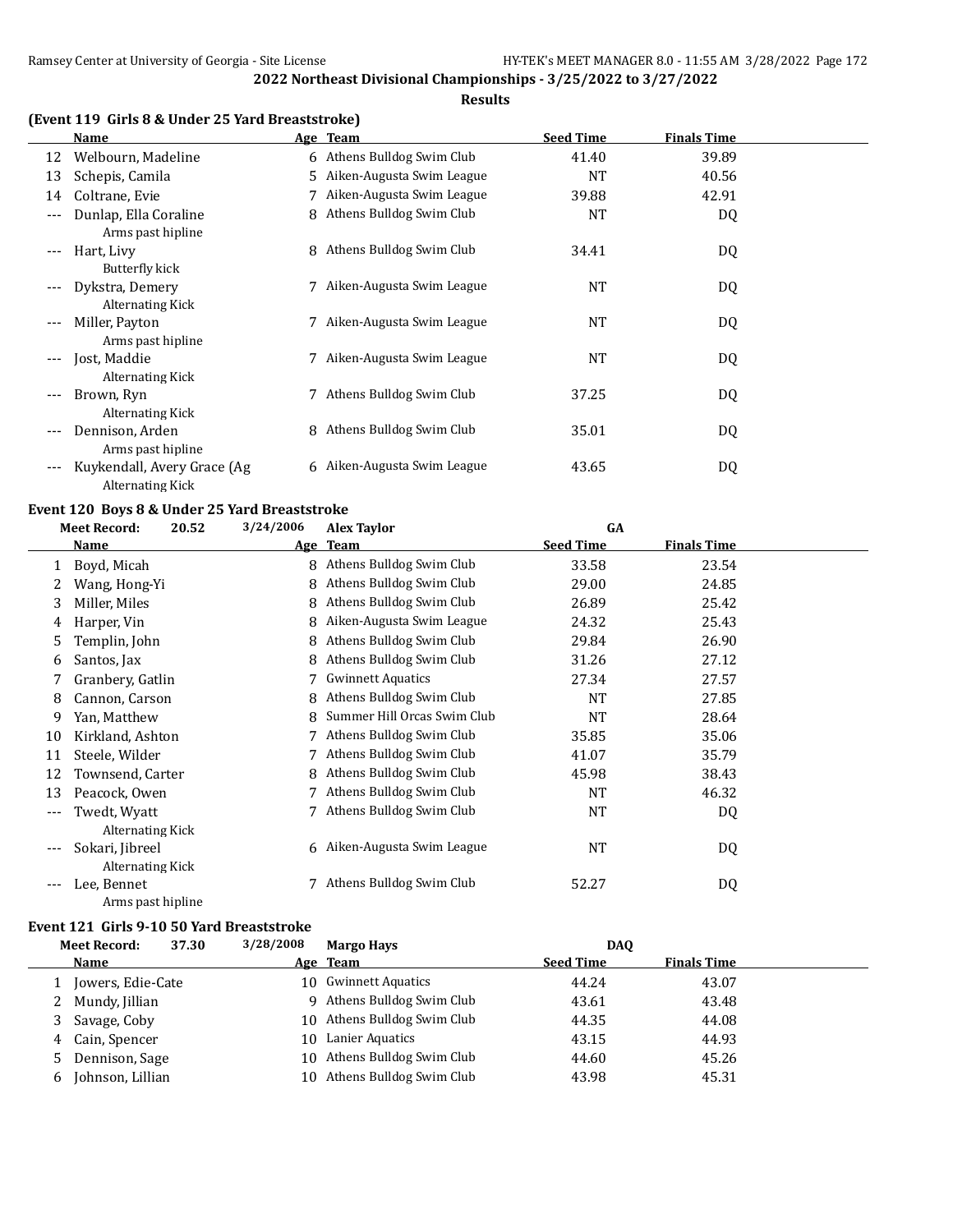#### **Results**

| (Event 121 Girls 9-10 50 Yard Breaststroke) |
|---------------------------------------------|
|                                             |

|     | <b>Name</b>                       |    | Age Team                      | <b>Seed Time</b> | <b>Finals Time</b> |  |
|-----|-----------------------------------|----|-------------------------------|------------------|--------------------|--|
| 7   | Brown, Loren                      |    | 10 Brad Akins YMCA Barracudas | 45.15            | 45.64              |  |
| 8   | Fleming, Quinn                    | 9  | Summit Swimming               | 49.17            | 46.09              |  |
| 9   | Boyle, Clare                      | 9  | Athens Bulldog Swim Club      | 48.39            | 46.19              |  |
| 10  | Schepis, Oliviana                 | 10 | Aiken-Augusta Swim League     | 49.13            | 46.43              |  |
| 11  | Dorman, Lane                      | 9  | Athens Bulldog Swim Club      | 47.43            | 47.77              |  |
| 12  | Green, Abby                       | 10 | Athens Bulldog Swim Club      | 59.21            | 48.18              |  |
| 13  | Wells, Ella                       | 10 | Summit Swimming               | 49.50            | 48.22              |  |
| 14  | Cochran, Lucy                     | 10 | Athens Bulldog Swim Club      | 52.72            | 49.61              |  |
| 15  | Carr, Emma                        | 10 | Lanier Aquatics               | 49.76            | 50.09              |  |
| 16  | Basic, Elisa                      | 10 | <b>Gwinnett Aquatics</b>      | 50.50            | 50.41              |  |
| 17  | Estes, Kate                       | 9  | Aiken-Augusta Swim League     | 53.83            | 50.72              |  |
| 18  | Sharpton, Brynn                   | 9  | Athens Bulldog Swim Club      | 55.59            | 50.89              |  |
| 19  | McCann, Aliana                    | 9  | <b>Gwinnett Aquatics</b>      | 54.21            | 51.33              |  |
| 20  | mcKoy, Taylor                     | 10 | Aiken-Augusta Swim League     | 54.78            | 51.85              |  |
| 21  | Sheridan, Avery                   | 9  | Lanier Aquatics               | 55.50            | 52.04              |  |
| 22  | Ayala Hernandez, Amelia           | 9  | Athens Bulldog Swim Club      | <b>NT</b>        | 52.35              |  |
| 23  | Steele, Kate                      | 9  | Unat                          | 52.94            | 52.88              |  |
| 24  | Bowers, Harris                    | 10 | Aiken-Augusta Swim League     | 1:06.23          | 53.94              |  |
| 25  | Burns, Allie                      | 10 | Summit Swimming               | 55.78            | 54.40              |  |
| 26  | Register, Quinn                   | 10 | Summer Hill Orcas Swim Club   | 58.82            | 54.46              |  |
| 27  | Tannure, Victoria                 | 9  | <b>Gwinnett Aquatics</b>      | 1:06.61          | 54.56              |  |
| 28  | Malutinok, Lucy                   | 10 | Athens Bulldog Swim Club      | 57.76            | 54.62              |  |
| *29 | Yeomans, Raleigh                  | 10 | Athens Bulldog Swim Club      | 53.39            | 55.01              |  |
| *29 | Stewart, Katy                     | 10 | <b>Morgan County Marlins</b>  | 1:01.38          | 55.01              |  |
| 31  | Granbery, Kendall                 | 10 | <b>Gwinnett Aquatics</b>      | 59.38            | 55.54              |  |
| 32  | Koehn, Rebecca                    | 10 | Aiken-Augusta Swim League     | NT               | 56.90              |  |
| 33  | Cunniff, Casidy                   | 10 | Athens Bulldog Swim Club      | 55.01            | 57.08              |  |
| 34  | Vaughn, Khloe                     | 9  | Athens Bulldog Swim Club      | NT               | 57.19              |  |
| 35  | Hilkert, Stella                   | 9. | Athens Bulldog Swim Club      | 1:14.14          | 57.54              |  |
| 36  | Cockfield, Anna Claire            | 9  | Aiken-Augusta Swim League     | 1:03.89          | 58.42              |  |
| 37  | Fouitah, Leena                    | 9. | Aiken-Augusta Swim League     | 1:01.80          | 58.49              |  |
| 38  | Perry, Natalie                    | 10 | Aiken-Augusta Swim League     | 1:02.27          | 58.52              |  |
| 39  | Landrum, Aria                     | 9  | Aiken-Augusta Swim League     | NT               | 1:00.77            |  |
| 40  | Lord, Hailey                      | 10 | Summit Swimming               | 57.69            | 1:01.27            |  |
| 41  | Miller, Emily                     | 10 | Athens Bulldog Swim Club      | 1:00.15          | 1:01.28            |  |
| 42  | Barfield, Addison                 | 9  | Brad Akins YMCA Barracudas    | <b>NT</b>        | 1:04.19            |  |
| 43  | Saldana, Sofia                    |    | 10 Gwinnett Aquatics          | 1:12.72          | 1:05.59            |  |
| 44  | Morgan, Elizabeth                 | 10 | Summer Hill Orcas Swim Club   | <b>NT</b>        | 1:06.05            |  |
| 45  | Kendrick, Aubrey                  | 9  | Athens Bulldog Swim Club      | 1:11.41          | 1:07.09            |  |
| 46  | Fairman, Jane                     | 10 | Athens Bulldog Swim Club      | 1:14.57          | 1:10.39            |  |
| 47  | Vaughn, Hannah                    | 9  | Athens Bulldog Swim Club      | NT               | 1:11.14            |  |
| 48  | Coogler, Lillian                  | 10 | Aiken-Augusta Swim League     | 1:14.86          | 1:11.16            |  |
| --- | Smith, Hannah                     | 9. | <b>Gwinnett Aquatics</b>      | 1:27.94          | DQ                 |  |
|     | Scissors kick                     |    |                               |                  |                    |  |
|     | Eagler, Mckenzie                  |    | 10 Aiken-Augusta Swim League  | <b>NT</b>        | DQ                 |  |
|     | Scissors kick                     |    |                               |                  |                    |  |
|     | Gutierrez, Isabella               |    | 9 Lanier Aquatics             | NT               | DQ                 |  |
|     | <b>Butterfly kick</b>             |    |                               |                  |                    |  |
|     | Pan, Angelina<br>Alternating Kick |    | 9 Athens Bulldog Swim Club    | <b>NT</b>        | DQ                 |  |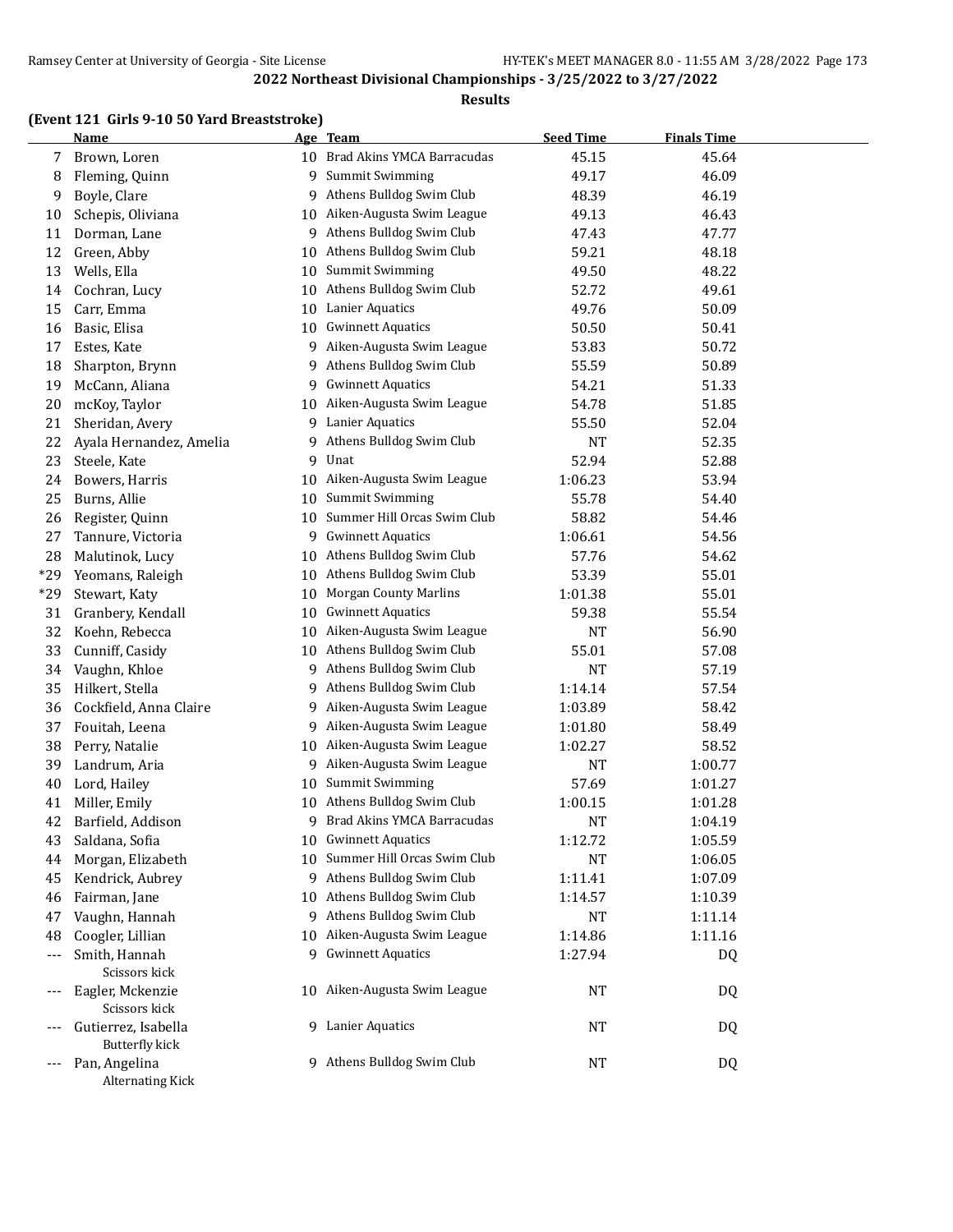#### **Results**

#### **Event 122 Boys 9-10 50 Yard Breaststroke**

|              | 3/28/2008<br><b>Meet Record:</b><br><b>LINS</b><br>36.94<br><b>Joseph Hill</b> |            |                               |                  |                    |  |
|--------------|--------------------------------------------------------------------------------|------------|-------------------------------|------------------|--------------------|--|
|              | <b>Name</b>                                                                    | <u>Age</u> | <b>Team</b>                   | <b>Seed Time</b> | <b>Finals Time</b> |  |
| $\mathbf{1}$ | Price, Sam                                                                     |            | 10 Athens Bulldog Swim Club   | 45.01            | 43.92              |  |
| 2            | Thomas, Brooks                                                                 |            | 10 Athens Bulldog Swim Club   | <b>NT</b>        | 45.19              |  |
| 3            | McGee, Grant                                                                   | 10         | <b>Gwinnett Aquatics</b>      | 46.55            | 46.14              |  |
| 4            | McLeroy, Logan                                                                 | 10         | Unat                          | 45.68            | 46.34              |  |
| 5            | Gutierrez, Matthew                                                             |            | 10 Lanier Aquatics            | 48.59            | 46.89              |  |
| 6            | Matveev, Alex                                                                  | 9.         | <b>Gwinnett Aquatics</b>      | 49.01            | 48.18              |  |
| 7            | Lee, Harrison                                                                  | 10         | Aiken-Augusta Swim League     | 50.45            | 49.38              |  |
| 8            | McCulley, Mickey                                                               |            | 10 Aiken-Augusta Swim League  | 51.42            | 49.61              |  |
| 9            | Li, Jacob                                                                      |            | 9 Athens Bulldog Swim Club    | 1:00.06          | 49.65              |  |
| 10           | Clarkson, Hank                                                                 |            | 10 Lanier Aquatics            | 50.52            | 49.99              |  |
| 11           | Passman, Aaron                                                                 | 9          | <b>Gwinnett Aquatics</b>      | 54.11            | 50.71              |  |
| 12           | Adams, Garrett                                                                 | 10         | <b>Gwinnett Aquatics</b>      | 53.98            | 50.92              |  |
| 13           | Zhang, Jimmy                                                                   | 10         | <b>Gwinnett Aquatics</b>      | 49.53            | 51.15              |  |
| 14           | Campagna, Owen                                                                 | 10         | Athens Bulldog Swim Club      | 48.21            | 51.78              |  |
| 15           | Martin, Lawton                                                                 | 9.         | Summer Hill Orcas Swim Club   | 57.52            | 52.20              |  |
| 16           | Chang, Dax                                                                     | 9          | Athens Bulldog Swim Club      | 56.01            | 54.28              |  |
| 17           | McKay, Iain                                                                    | 9          | Lanier Aquatics               | 59.34            | 55.54              |  |
| 18           | Kay, Sawyer                                                                    | 10         | Brad Akins YMCA Barracudas    | 58.00            | 56.33              |  |
| 19           | Chang, James                                                                   |            | 10 Gwinnett Aquatics          | 1:08.03          | 56.97              |  |
| 20           | Babcock, Lucas                                                                 | 9          | <b>Gwinnett Aquatics</b>      | 57.58            | 59.12              |  |
| 21           | Buckley, William                                                               | 9          | <b>Gwinnett Aquatics</b>      | 1:01.33          | 1:00.26            |  |
| 22           | Brown, Daniel                                                                  |            | 9 Athens Bulldog Swim Club    | 1:06.05          | 1:01.17            |  |
| 23           | Bluhm, Harrison                                                                | 9.         | Athens Bulldog Swim Club      | 1:07.07          | 1:02.40            |  |
| 24           | King, Ethan                                                                    | 9          | Athens Bulldog Swim Club      | 1:04.20          | 1:04.02            |  |
| 25           | Pickeral, Blake                                                                | 10         | <b>Gwinnett Aquatics</b>      | 1:26.43          | 1:05.10            |  |
| 26           | Hewitt, Jude                                                                   |            | 9 Aiken-Augusta Swim League   | <b>NT</b>        | 1:31.78            |  |
| $---$        | Guidry, Graham                                                                 |            | 9 Athens Bulldog Swim Club    | <b>NT</b>        | DQ                 |  |
|              | <b>Alternating Kick</b>                                                        |            |                               |                  |                    |  |
|              | Hawthorn, Jude                                                                 |            | 9 Summer Hill Orcas Swim Club | <b>NT</b>        | DQ                 |  |
|              | <b>Alternating Kick</b>                                                        |            |                               |                  |                    |  |
|              | Calloway, Maverick                                                             |            | 9 Athens Bulldog Swim Club    | <b>NT</b>        | DQ                 |  |
|              | <b>Butterfly kick</b>                                                          |            |                               |                  |                    |  |
|              | Mohseni, Arad                                                                  |            | 10 Athens Bulldog Swim Club   | 59.89            | DQ                 |  |
|              | Non-simultaneous arms                                                          |            |                               |                  |                    |  |

#### **Event 123 Girls 8 & Under 50 Yard Backstroke**

|    | 37.48<br><b>Meet Record:</b> | 3/28/2010 | <b>Maggie Pokorny</b>       | <b>LINS</b>      |                    |  |
|----|------------------------------|-----------|-----------------------------|------------------|--------------------|--|
|    | Name                         |           | Age Team                    | <b>Seed Time</b> | <b>Finals Time</b> |  |
|    | Henry, Morgan                | 8         | <b>Gwinnett Aquatics</b>    | 45.76            | 46.69              |  |
| 2  | Thomas, Sutton               | 8         | Athens Bulldog Swim Club    | <b>NT</b>        | 47.50              |  |
| 3  | Fouitah, Zina                |           | Aiken-Augusta Swim League   | 54.18            | 53.29              |  |
| 4  | Dennison, Arden              | 8         | Athens Bulldog Swim Club    | 53.84            | 53.48              |  |
| 5. | Dunlap, Ella Coraline        | 8         | Athens Bulldog Swim Club    | <b>NT</b>        | 53.99              |  |
| 6  | McCullough, Aly              |           | 8 Athens Bulldog Swim Club  | 1:04.04          | 54.80              |  |
| 7  | Cole, Hadley                 | 8         | Athens Bulldog Swim Club    | 57.83            | 55.43              |  |
| 8  | Phillips, Lindy              | 8.        | Athens Bulldog Swim Club    | 59.28            | 55.90              |  |
| 9  | Hart, Livy                   |           | 8 Athens Bulldog Swim Club  | 58.27            | 58.49              |  |
| 10 | Saldana, Eva                 |           | 8 Gwinnett Aquatics         | 56.73            | 58.80              |  |
| 11 | Wheatley, Brooklyn           | 8         | Athens Bulldog Swim Club    | 1:01.73          | 59.94              |  |
| 12 | Johnson, Emma                | 8         | Summer Hill Orcas Swim Club | NT               | 1:00.55            |  |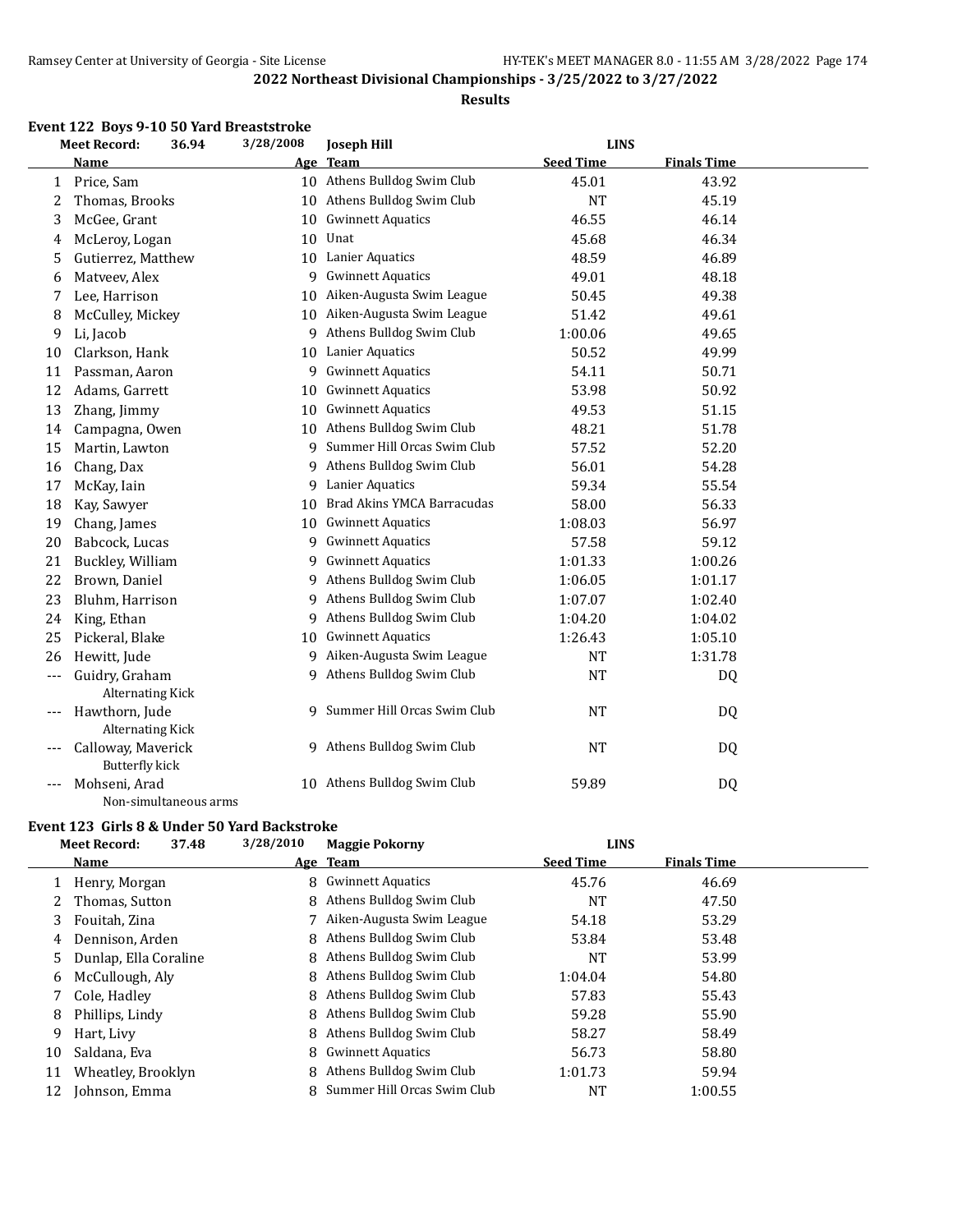#### **Results**

# **(Event 123 Girls 8 & Under 50 Yard Backstroke)**

|    | Name                                  | Age Team                      | <b>Seed Time</b> | <b>Finals Time</b> |  |
|----|---------------------------------------|-------------------------------|------------------|--------------------|--|
| 13 | Schepis, Camila                       | 5 Aiken-Augusta Swim League   | 1:15.31          | 1:02.02            |  |
| 14 | Dykstra, Demery                       | 7 Aiken-Augusta Swim League   | 1:02.78          | 1:02.94            |  |
| 15 | Coltrane, Evie                        | 7 Aiken-Augusta Swim League   | 1:04.20          | 1:03.62            |  |
| 16 | Miller, Payton                        | 7 Aiken-Augusta Swim League   | 1:07.73          | 1:03.70            |  |
| 17 | Downs, Emoni                          | 8 Athens Bulldog Swim Club    | 1:11.05          | 1:05.63            |  |
| 18 | Welbourn, Madeline                    | 6 Athens Bulldog Swim Club    | NT               | 1:06.99            |  |
| 19 | Petersen, Lina                        | 8 Aiken-Augusta Swim League   | 1:14.39          | 1:08.19            |  |
| 20 | Brown, Ryn                            | 7 Athens Bulldog Swim Club    | 1:20.21          | 1:09.89            |  |
| 21 | Bonner, Kamdyn                        | 8 Summer Hill Orcas Swim Club | 59.71            | 1:10.99            |  |
| 22 | Kuykendall, Avery Grace (Ag           | 6 Aiken-Augusta Swim League   | 1:09.41          | 1:13.10            |  |
| 23 | Pittman, Cora Jane or Cora or         | 8 Athens Bulldog Swim Club    | NT               | 1:13.82            |  |
| 24 | Kendrick, Hadley                      | Athens Bulldog Swim Club      | 1:15.65          | 1:19.05            |  |
| 25 | Jost, Maddie                          | Aiken-Augusta Swim League     | 1:07.82          | 1:21.02            |  |
| 26 | Cockfield, Emily or Emmie             | Aiken-Augusta Swim League     | 1:39.97          | 1:30.40            |  |
|    | Hawthorn, Jane                        | 6 Summer Hill Orcas Swim Club | <b>NT</b>        | DQ                 |  |
|    | Shoulders past vertical toward breast |                               |                  |                    |  |

#### **Event 124 Boys 8 & Under 50 Yard Backstroke**

**Event 125 Girls 9-10 100 Yard Backstroke**

|     | <b>Meet Record:</b><br>35.45 | 3/24/2006                             | <b>Derek Cox</b>            | <b>CAD</b>       |                    |  |
|-----|------------------------------|---------------------------------------|-----------------------------|------------------|--------------------|--|
|     | Name                         | <u>Age</u>                            | <b>Team</b>                 | <b>Seed Time</b> | <b>Finals Time</b> |  |
| 1   | Groves, John David           | 8                                     | Aiken-Augusta Swim League   | 42.54            | 41.42              |  |
| 2   | Boyd, Micah                  | 8                                     | Athens Bulldog Swim Club    | 52.88            | 43.91              |  |
| 3   | Jokulis, Mickey              | 8                                     | Aiken-Augusta Swim League   | 41.94            | 44.41              |  |
| 4   | Jokulis, Nicko               | 8                                     | Aiken-Augusta Swim League   | 44.54            | 45.35              |  |
| 5   | Templin, John                | 8                                     | Athens Bulldog Swim Club    | 51.16            | 48.34              |  |
| 6   | Buckley, Peter               | 8                                     | <b>Gwinnett Aquatics</b>    | 51.98            | 48.75              |  |
| 7   | Wang, Hong-Yi                | 8                                     | Athens Bulldog Swim Club    | <b>NT</b>        | 49.11              |  |
| 8   | Miller, Miles                | 8                                     | Athens Bulldog Swim Club    | 46.11            | 49.30              |  |
| 9   | Santos, Jax                  | 8                                     | Athens Bulldog Swim Club    | 52.80            | 50.26              |  |
| 10  | Ayala Hernandez, Andres      | 7                                     | Athens Bulldog Swim Club    | <b>NT</b>        | 54.10              |  |
| 11  | Granbery, Gatlin             |                                       | <b>Gwinnett Aquatics</b>    | 1:01.37          | 56.21              |  |
| 12  | Cannon, Carson               | 8                                     | Athens Bulldog Swim Club    | <b>NT</b>        | 56.79              |  |
| 13  | Porter, IP                   | 8                                     | Athens Bulldog Swim Club    | <b>NT</b>        | 58.95              |  |
| 14  | Steele, Wilder               | 7                                     | Athens Bulldog Swim Club    | <b>NT</b>        | 1:00.09            |  |
| 15  | Campagna, Ellis              |                                       | Athens Bulldog Swim Club    | 1:11.57          | 1:03.96            |  |
| 16  | Townsend, Carter             | 8                                     | Athens Bulldog Swim Club    | <b>NT</b>        | 1:05.25            |  |
| 17  | Twedt, Wyatt                 | 7                                     | Athens Bulldog Swim Club    | 1:10.94          | 1:05.66            |  |
| 18  | Morgan, Lewis                | 6                                     | Summer Hill Orcas Swim Club | 1:47.00          | 1:06.00            |  |
| 19  | Porter, Thomas               | 6                                     | Athens Bulldog Swim Club    | <b>NT</b>        | 1:08.46            |  |
| 20  | Lee, Bennet                  |                                       | Athens Bulldog Swim Club    | 1:11.63          | 1:12.38            |  |
| 21  | Peters, Daniel               |                                       | Athens Bulldog Swim Club    | 1:28.16          | 1:17.06            |  |
| --- | Peacock, Owen                | 7                                     | Athens Bulldog Swim Club    | 1:10.33          | DQ                 |  |
|     | Re-Submerged                 |                                       |                             |                  |                    |  |
| --- | Sokari, Jibreel              | 6                                     | Aiken-Augusta Swim League   | <b>NT</b>        | DQ                 |  |
|     |                              | Shoulders past vertical toward breast |                             |                  |                    |  |

| 1:03.34<br><b>Meet Record:</b> | 3/23/2007<br><b>Kylie Stewart</b> | LINS                                   |  |
|--------------------------------|-----------------------------------|----------------------------------------|--|
| <b>Name</b>                    | Age Team                          | <b>Finals Time</b><br><b>Seed Time</b> |  |
| Groves, Kathryn                | 10 Aiken-Augusta Swim League      | 1:24.29<br>1:22.48                     |  |
| 40.03                          | 1:24.29 (44.26)                   |                                        |  |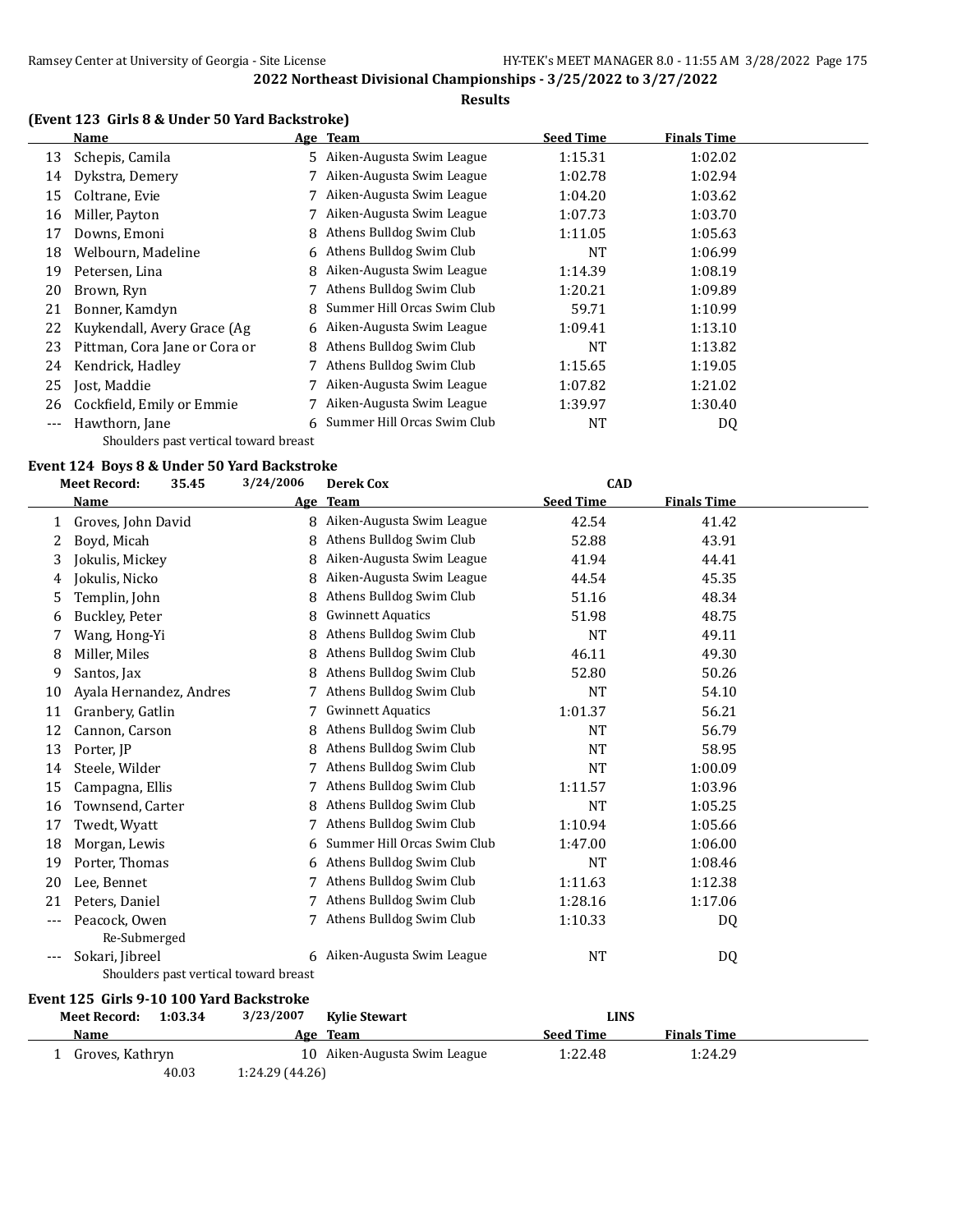**Results**

|  |  |  | (Event 125 Girls 9-10 100 Yard Backstroke) |
|--|--|--|--------------------------------------------|
|--|--|--|--------------------------------------------|

|    | <b>Name</b>              | Age Team                                |                               | <b>Seed Time</b> | <b>Finals Time</b> |  |
|----|--------------------------|-----------------------------------------|-------------------------------|------------------|--------------------|--|
|    | 2 Brown, Loren           |                                         | 10 Brad Akins YMCA Barracudas | 1:21.16          | 1:24.47            |  |
|    | 41.26                    | 1:24.47 (43.21)                         |                               |                  |                    |  |
| 3  | Savage, Coby             |                                         | 10 Athens Bulldog Swim Club   | 1:41.99          | 1:24.51            |  |
|    | 42.25                    | 1:24.51 (42.26)                         |                               |                  |                    |  |
| 4  | Cain, Sawyer             | 9 Lanier Aquatics                       |                               | 1:25.90          | 1:25.44            |  |
|    | 41.48                    | 1:25.44 (43.96)                         |                               |                  |                    |  |
|    |                          |                                         |                               |                  |                    |  |
| 5. | Wilson, Georgia          |                                         | 10 Aiken-Augusta Swim League  | 1:25.92          | 1:25.48            |  |
|    | 42.37                    | 1:25.48 (43.11)                         |                               |                  |                    |  |
| 6  | Bahr, Sima               |                                         | 10 Athens Bulldog Swim Club   | 1:25.36          | 1:25.58            |  |
|    | 42.46                    | 1:25.58 (43.12)                         |                               |                  |                    |  |
| 7  | Burns, Allie             | 10 Summit Swimming                      |                               | 1:30.27          | 1:26.97            |  |
|    | 42.40                    | 1:26.97 (44.57)                         |                               |                  |                    |  |
| 8  | Sevier, Morgan           | 10 Gwinnett Aquatics                    |                               | 1:32.74          | 1:27.38            |  |
|    | 42.99                    | 1:27.38 (44.39)                         |                               |                  |                    |  |
| 9  | Mundy, Jillian           |                                         | 9 Athens Bulldog Swim Club    | 1:26.33          | 1:27.71            |  |
|    | 42.38                    | 1:27.71 (45.33)                         |                               |                  |                    |  |
| 10 | Mann, Lilly              | 10 Summit Swimming                      |                               | 1:25.69          | 1:28.10            |  |
|    | 43.94                    | 1:28.10 (44.16)                         |                               |                  |                    |  |
| 11 | Yeomans, Raleigh         |                                         | 10 Athens Bulldog Swim Club   | 1:33.61          | 1:30.30            |  |
| 12 | Jowers, Edie-Cate        | 10 Gwinnett Aquatics                    |                               | 1:36.21          | 1:30.99            |  |
|    | 43.99                    | 1:30.99 (47.00)                         |                               |                  |                    |  |
| 13 | Wells, Ella              | 10 Summit Swimming                      |                               | 1:33.28          | 1:31.25            |  |
|    | 44.80                    | 1:31.25 (46.45)                         |                               |                  |                    |  |
|    | 14 McCann, Aliana        |                                         | 9 Gwinnett Aquatics           | 1:35.00          | 1:33.39            |  |
|    |                          | 10 Gwinnett Aquatics                    |                               |                  | 1:33.61            |  |
| 15 | Lee, Kaylin              |                                         |                               | 1:36.88          |                    |  |
|    | 45.95                    | 1:33.61 (47.66)<br>10 Gwinnett Aquatics |                               |                  |                    |  |
| 16 | Basic, Elisa             |                                         |                               | 1:36.78          | 1:34.65            |  |
|    | 44.39                    | 1:34.65 (50.26)                         |                               |                  |                    |  |
| 17 | Bowers, Harris           |                                         | 10 Aiken-Augusta Swim League  | 1:35.78          | 1:34.75            |  |
| 18 | Carr, Emma               | 10 Lanier Aquatics                      |                               | 1:36.61          | 1:35.25            |  |
|    | 47.50                    | 1:35.25 (47.75)                         |                               |                  |                    |  |
| 19 | Cochran, Lucy            |                                         | 10 Athens Bulldog Swim Club   | 1:41.99          | 1:36.71            |  |
|    | 45.81                    | 1:36.71 (50.90)                         |                               |                  |                    |  |
| 20 | Ayala Hernandez, Amelia  |                                         | 9 Athens Bulldog Swim Club    | 1:41.99          | 1:37.68            |  |
|    | 46.94                    | 1:37.68 (50.74)                         |                               |                  |                    |  |
|    | 21 Lord, Hailey          | 10 Summit Swimming                      |                               | 1:38.69          | 1:38.45            |  |
|    | 44.70                    | 1:38.45 (53.75)                         |                               |                  |                    |  |
| 22 | Johnson, Lillian         |                                         | 10 Athens Bulldog Swim Club   | 1:39.97          | 1:39.56            |  |
|    | 48.87                    | 1:39.56 (50.69)                         |                               |                  |                    |  |
| 23 | Blanco, Valeria          |                                         | 10 Athens Bulldog Swim Club   | 1:41.99          | 1:41.01            |  |
|    | 46.40                    | 1:41.01 (54.61)                         |                               |                  |                    |  |
| 24 | Perry, Natalie           |                                         | 10 Aiken-Augusta Swim League  | 1:41.79          | 1:43.50            |  |
|    | 51.89                    | 1:43.50 (51.61)                         |                               |                  |                    |  |
| 25 | Shaffer, Adelaina        |                                         | 9 Athens Bulldog Swim Club    | 1:41.99          | 1:43.75            |  |
|    | 51.36                    | 1:43.75 (52.39)                         |                               |                  |                    |  |
|    |                          |                                         | 9 Athens Bulldog Swim Club    |                  |                    |  |
| 26 | Sharpton, Brynn<br>46.64 |                                         |                               | 1:41.99          | 1:44.03            |  |
|    |                          | 1:44.03 (57.39)                         |                               |                  |                    |  |
| 27 | Hilkert, Stella          |                                         | 9 Athens Bulldog Swim Club    | 1:41.99          | 1:45.39            |  |
|    | 51.60                    | 1:45.39 (53.79)                         |                               |                  |                    |  |
| 28 | Sullivan, Campbell       |                                         | 9 Athens Bulldog Swim Club    | 1:41.99          | 1:50.15            |  |
|    | 52.02                    | 1:50.15 (58.13)                         |                               |                  |                    |  |
| 29 | Bucha, Atlas             |                                         | 9 Athens Bulldog Swim Club    | 1:41.99          | 1:50.49            |  |
|    | 54.21                    | 1:50.49 (56.28)                         |                               |                  |                    |  |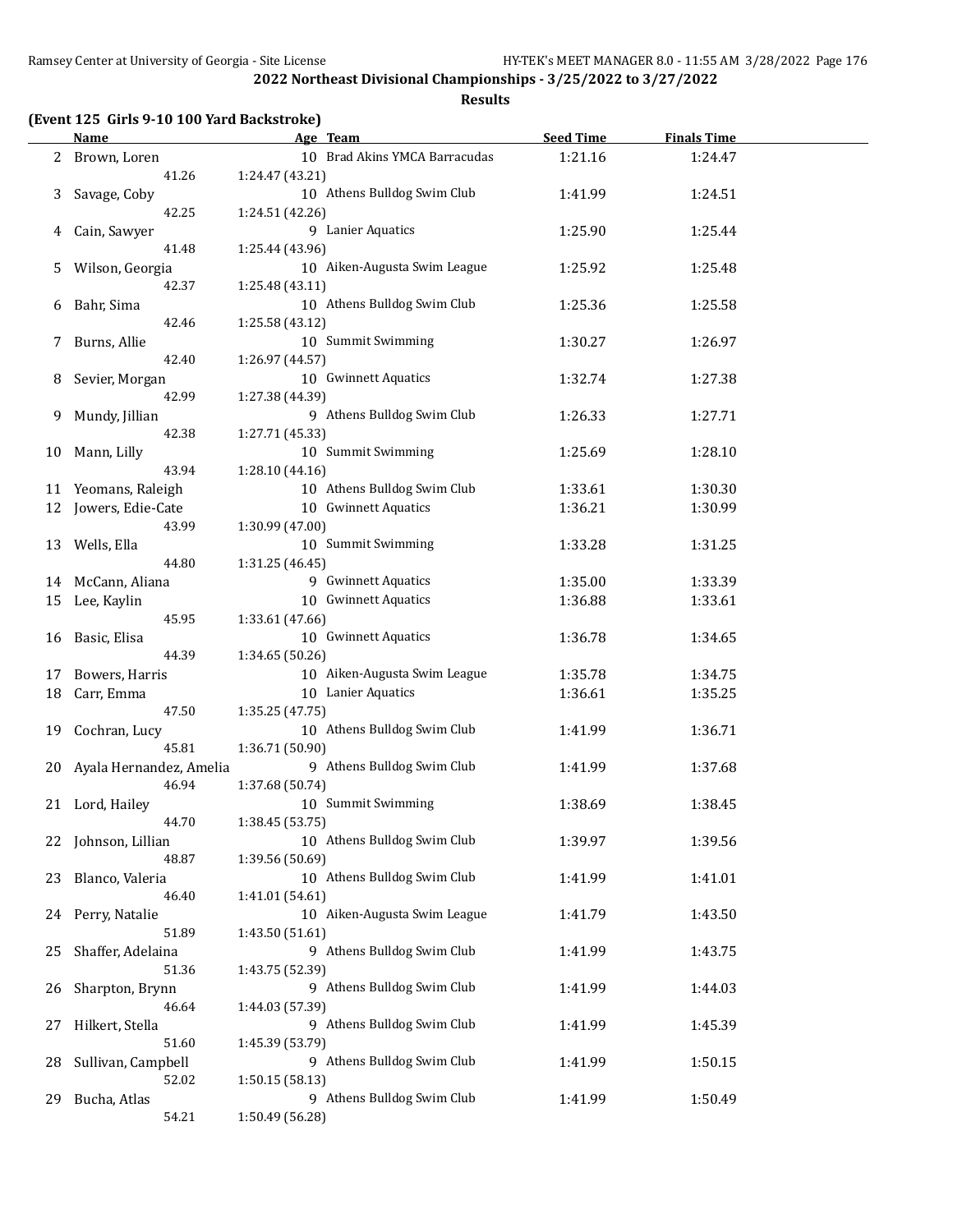**Results**

|  |  |  | (Event 125 Girls 9-10 100 Yard Backstroke) |
|--|--|--|--------------------------------------------|
|--|--|--|--------------------------------------------|

|       | Name                 | Age Team                        | <b>Seed Time</b> | <b>Finals Time</b> |  |
|-------|----------------------|---------------------------------|------------------|--------------------|--|
| 30    | Lane, Juliet         | Aiken-Augusta Swim League<br>10 | 1:29.40          | 1:51.28            |  |
|       | 53.24                | 1:51.28(58.04)                  |                  |                    |  |
| 31    | Coogler, Lillian     | Aiken-Augusta Swim League<br>10 | 1:41.22          | 1:56.42            |  |
|       | 58.32                | 1:56.42(58.10)                  |                  |                    |  |
| 32    | Barfield, Addison    | Brad Akins YMCA Barracudas<br>q | 1:40.01          | 1:59.93            |  |
|       | 59.59                | 1:59.93(1:00.34)                |                  |                    |  |
| 33    | Koehn, Rebecca       | Aiken-Augusta Swim League<br>10 | 1:41.22          | 2:18.73            |  |
|       | 1:06.23              | 2:18.73(1:12.50)                |                  |                    |  |
| $---$ | Morgan, Elizabeth    | 10 Summer Hill Orcas Swim Club  | 1:41.99          | DQ                 |  |
|       | Not on back off wall |                                 |                  |                    |  |
|       | 47.84                | DO (54.20)                      |                  |                    |  |

#### **Event 126 Boys 9-10 100 Yard Backstroke**

|    | <b>Meet Record:</b><br>1:06.89 | 3/28/2008<br><b>Taylor Delk</b> | <b>HRST</b>      |                    |  |
|----|--------------------------------|---------------------------------|------------------|--------------------|--|
|    | Name                           | Age Team                        | <b>Seed Time</b> | <b>Finals Time</b> |  |
|    | 1 Stanton, Jude                | 10 Gwinnett Aquatics            | 1:27.47          | 1:22.16            |  |
|    | 40.01                          | 1:22.16 (42.15)                 |                  |                    |  |
| 2  | Riggle, Harrison               | 10 Gwinnett Aquatics            | 1:25.80          | 1:24.91            |  |
|    | 41.70                          | 1:24.91 (43.21)                 |                  |                    |  |
| 3  | Price, Sam                     | 10 Athens Bulldog Swim Club     | 1:27.75          | 1:27.47            |  |
|    | 43.38                          | 1:27.47 (44.09)                 |                  |                    |  |
| 4  | McGee, Grant                   | 10 Gwinnett Aquatics            | 1:30.78          | 1:28.22            |  |
|    | 42.79                          | 1:28.22 (45.43)                 |                  |                    |  |
| 5  | Matveev, Alex                  | 9 Gwinnett Aquatics             | 1:29.73          | 1:31.99            |  |
|    | 44.92                          | 1:31.99 (47.07)                 |                  |                    |  |
| 6  | Thomas, Brooks                 | 10 Athens Bulldog Swim Club     | 1:30.82          | 1:32.08            |  |
|    | 42.65                          | 1:32.08 (49.43)                 |                  |                    |  |
| 7  | Passman, Aaron                 | 9 Gwinnett Aquatics             | 1:35.91          | 1:34.07            |  |
| 8  | McCulley, Mickey               | 10 Aiken-Augusta Swim League    | 1:39.80          | 1:34.28            |  |
|    | 44.18                          | 1:34.28 (50.10)                 |                  |                    |  |
| 9  | El-Alam, Jude                  | 9 Gwinnett Aquatics             | 1:33.33          | 1:36.80            |  |
|    | 47.59                          | 1:36.80 (49.21)                 |                  |                    |  |
| 10 | Webb, Silas                    | 9 Athens Bulldog Swim Club      | 1:40.19          | 1:40.07            |  |
|    | 48.85                          | 1:40.07 (51.22)                 |                  |                    |  |
| 11 | McCullough, Nolan              | 10 Athens Bulldog Swim Club     | 2:05.06          | 1:40.59            |  |
|    | 49.67                          | 1:40.59 (50.92)                 |                  |                    |  |
| 12 | Matthews, Tucker               | 9 Athens Bulldog Swim Club      | 1:40.19          | 1:46.73            |  |
| 13 | Boosalis, John                 | 9 Athens Bulldog Swim Club      | 1:40.19          | 1:47.26            |  |
|    | 51.47                          | 1:47.26 (55.79)                 |                  |                    |  |
| 14 | Reed, Gavin                    | 9 Athens Bulldog Swim Club      | 1:40.19          | 1:48.66            |  |
|    | 52.49                          | 1:48.66 (56.17)                 |                  |                    |  |
| 15 | Torres, Evan                   | 9 Athens Bulldog Swim Club      | 1:40.19          | 1:51.32            |  |
|    | 54.13                          | 1:51.32 (57.19)                 |                  |                    |  |
| 16 | King, Ethan                    | 9 Athens Bulldog Swim Club      | 1:40.19          | 1:54.28            |  |
|    | 56.64                          | 1:54.28 (57.64)                 |                  |                    |  |
| 17 | Buckley, William               | 9 Gwinnett Aquatics             | 2:14.61          | 1:54.78            |  |
|    | 55.75                          | 1:54.78 (59.03)                 |                  |                    |  |
| 18 | Hawthorn, Jude                 | 9 Summer Hill Orcas Swim Club   | 1:40.19          | 1:56.62            |  |
|    | 55.81                          | 1:56.62 (1:00.81)               |                  |                    |  |
| 19 | Kay, Sawyer                    | 10 Brad Akins YMCA Barracudas   | 1:39.01          | 2:01.32            |  |
|    | 59.83                          | 2:01.32 (1:01.49)               |                  |                    |  |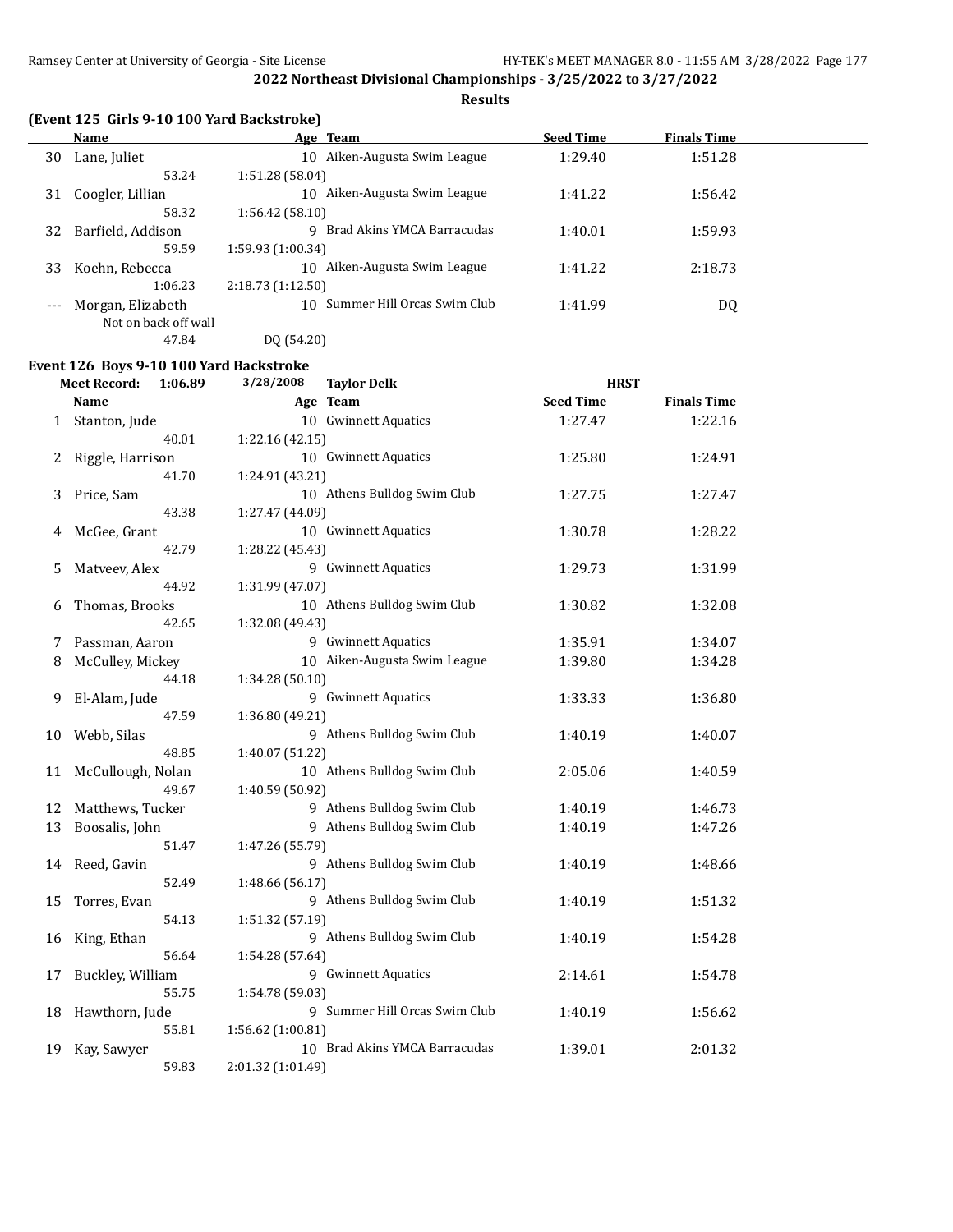#### **Results**

#### **Event 127 Girls 8 & Under 25 Yard Butterfly**

|       | <b>Meet Record:</b>                           | 16.03                    | 3/28/2008 | <b>Britheny Joassaint</b>   | <b>LINS</b>      |                    |  |
|-------|-----------------------------------------------|--------------------------|-----------|-----------------------------|------------------|--------------------|--|
|       | Name                                          |                          |           | Age Team                    | <b>Seed Time</b> | <b>Finals Time</b> |  |
| 1     | Henry, Morgan                                 |                          | 8         | <b>Gwinnett Aquatics</b>    | NT               | 20.47              |  |
| 2     | Johnson, Juliet                               |                          | 8         | Athens Bulldog Swim Club    | 22.50            | 21.32              |  |
| 3     | Matthews, Athena                              |                          | 8         | Athens Bulldog Swim Club    | 24.60            | 21.52              |  |
| 4     | McCullough, Aly                               |                          | 8         | Athens Bulldog Swim Club    | 24.32            | 24.40              |  |
| 5     | Hart, Livy                                    |                          | 8         | Athens Bulldog Swim Club    | <b>NT</b>        | 24.68              |  |
| 6     | Thomas, Sutton                                |                          | 8         | Athens Bulldog Swim Club    | 26.43            | 25.89              |  |
| 7     | Johnson, Emma                                 |                          | 8         | Summer Hill Orcas Swim Club | 31.92            | 26.30              |  |
| 8     | Register, Chloe                               |                          | 8         | Summer Hill Orcas Swim Club | 26.98            | 26.99              |  |
| 9     | Dennison, Arden                               |                          | 8         | Athens Bulldog Swim Club    | 32.32            | 27.89              |  |
| 10    | Downs, Emoni                                  |                          | 8         | Athens Bulldog Swim Club    | 27.97            | 28.11              |  |
| 11    | Saldana, Eva                                  |                          | 8         | <b>Gwinnett Aquatics</b>    | 23.09            | 28.12              |  |
| 12    | Pittman, Cora Jane or Cora or                 |                          |           | Athens Bulldog Swim Club    | NT               | 30.69              |  |
| 13    | Bonner, Kamdyn                                |                          | 8         | Summer Hill Orcas Swim Club | 35.23            | 31.35              |  |
| 14    | Kendrick, Hadley                              |                          |           | Athens Bulldog Swim Club    | 34.71            | 31.49              |  |
| 15    | Brown, Ryn                                    |                          |           | Athens Bulldog Swim Club    | 30.01            | 34.02              |  |
| 16    | Dunlap, Ella Coraline                         |                          | 8         | Athens Bulldog Swim Club    | NT               | 34.50              |  |
| 17    | Iwanski, Aspen                                |                          |           | Aiken-Augusta Swim League   | 30.68            | 34.79              |  |
| $---$ | Cockfield, Emily or Emmie                     |                          |           | Aiken-Augusta Swim League   | 47.23            | DQ                 |  |
| $---$ | Welbourn, Madeline<br><b>Alternating Kick</b> | Arms underwater recovery | 6         | Athens Bulldog Swim Club    | 31.77            | DQ                 |  |

#### **Event 128 Boys 8 & Under 25 Yard Butterfly**

|       | <b>Meet Record:</b><br>15.61 |                       | 3/24/2006  | <b>Erek Cox</b>             | <b>CAD</b>       |                    |  |
|-------|------------------------------|-----------------------|------------|-----------------------------|------------------|--------------------|--|
|       | Name                         |                       | <u>Age</u> | <b>Team</b>                 | <b>Seed Time</b> | <b>Finals Time</b> |  |
| 1     | Jokulis, Nicko               |                       | 8          | Aiken-Augusta Swim League   | 20.52            | 17.85              |  |
| 2     | Miller, Miles                |                       | 8          | Athens Bulldog Swim Club    | <b>NT</b>        | 19.68              |  |
| 3     | Jokulis, Mickey              |                       | 8          | Aiken-Augusta Swim League   | 22.55            | 20.11              |  |
| 4     | Santos, Jax                  |                       | 8          | Athens Bulldog Swim Club    | 23.31            | 22.24              |  |
| 5     | Templin, John                |                       | 8          | Athens Bulldog Swim Club    | 21.78            | 22.30              |  |
| 6     | Buckley, Peter               |                       | 8          | <b>Gwinnett Aquatics</b>    | 23.84            | 23.18              |  |
| 7     | Wang, Hong-Yi                |                       | 8          | Athens Bulldog Swim Club    | 28.38            | 24.52              |  |
| 8     | Cannon, Carson               |                       | 8          | Athens Bulldog Swim Club    | 27.77            | 25.87              |  |
| 9     | Steele, Wilder               |                       |            | Athens Bulldog Swim Club    | 34.44            | 28.18              |  |
| 10    | Porter, JP                   |                       | 8          | Athens Bulldog Swim Club    | 26.99            | 28.35              |  |
| 11    | Kirkland, Ashton             |                       |            | Athens Bulldog Swim Club    | 26.57            | 28.40              |  |
| 12    | Harper, Vin                  |                       | 8          | Aiken-Augusta Swim League   | 26.74            | 28.78              |  |
| 13    | Ayala Hernandez, Andres      |                       |            | Athens Bulldog Swim Club    | <b>NT</b>        | 31.30              |  |
| 14    | Campagna, Ellis              |                       | 7          | Athens Bulldog Swim Club    | 31.25            | 31.99              |  |
| 15    | Porter, Thomas               |                       | 6          | Athens Bulldog Swim Club    | NT               | 33.68              |  |
| 16    | Lee, Bennet                  |                       |            | Athens Bulldog Swim Club    | 34.97            | 35.21              |  |
| 17    | Peacock, Owen                |                       | 7          | Athens Bulldog Swim Club    | 36.75            | 36.94              |  |
| 18    | Peters, Daniel               |                       |            | Athens Bulldog Swim Club    | 47.47            | 38.04              |  |
| 19    | Morgan, Lewis                |                       | 6          | Summer Hill Orcas Swim Club | NT               | 39.21              |  |
| $---$ | Twedt, Wyatt                 |                       | 7          | Athens Bulldog Swim Club    | <b>NT</b>        | DQ                 |  |
|       |                              | Non-simultaneous arms |            |                             |                  |                    |  |
| $---$ | Boyd, Micah                  |                       |            | Athens Bulldog Swim Club    | 19.92            | DQ                 |  |
|       |                              | Non-simultaneous arms |            |                             |                  |                    |  |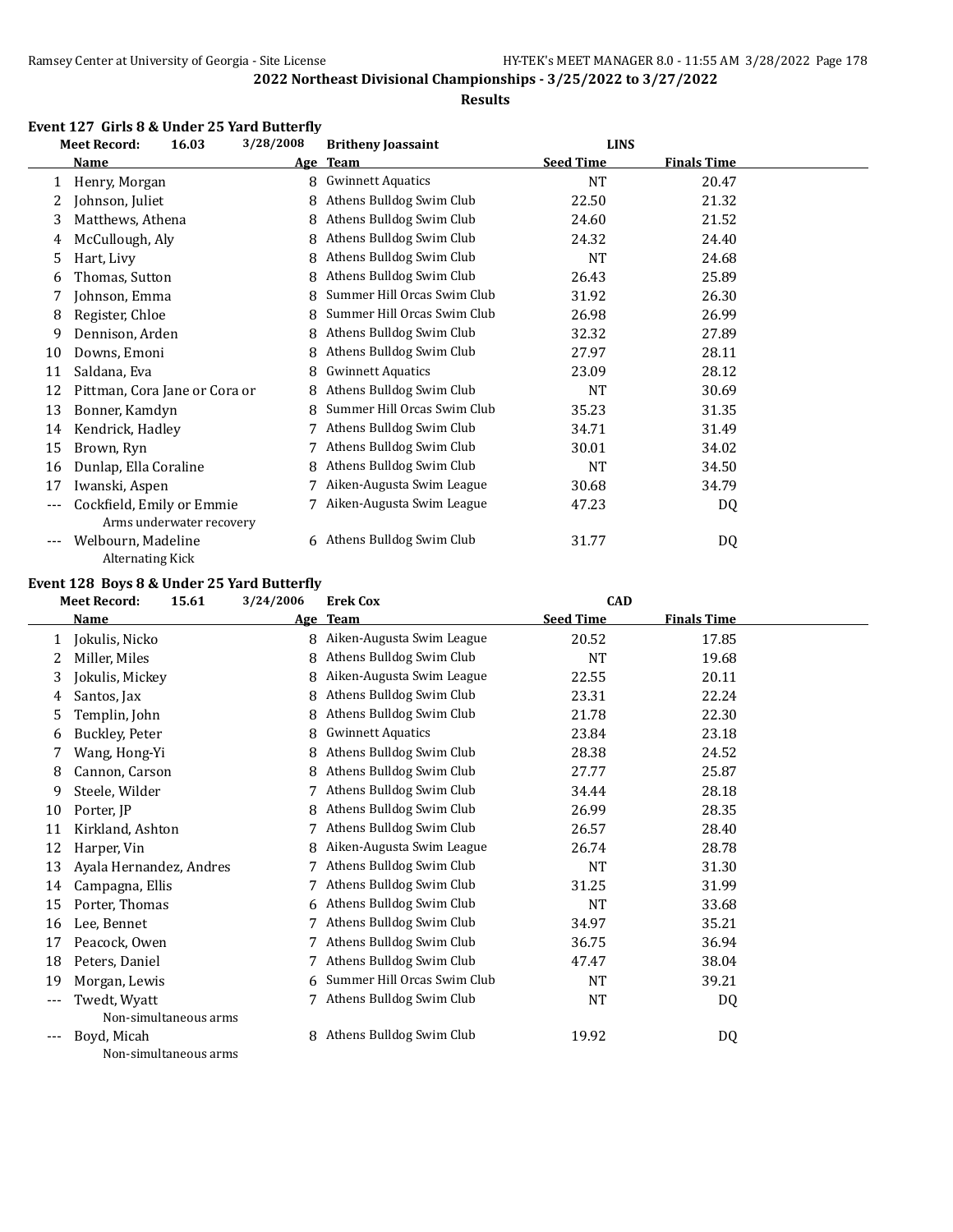#### **Results**

#### **Event 129 Girls 9-10 50 Yard Butterfly**

|     | <b>Meet Record:</b><br>30.18 | 3/25/2018 | <b>Ansley Nunnally</b>      | <b>ABSC</b>      |                    |  |
|-----|------------------------------|-----------|-----------------------------|------------------|--------------------|--|
|     | <b>Name</b>                  | Age       | <b>Team</b>                 | <b>Seed Time</b> | <b>Finals Time</b> |  |
| 1   | Burns, Allie                 |           | 10 Summit Swimming          | 39.46            | 37.41              |  |
| 2   | Bahr, Sima                   | 10        | Athens Bulldog Swim Club    | 36.08            | 39.58              |  |
| 3   | Mundy, Jillian               | 9         | Athens Bulldog Swim Club    | 38.32            | 39.59              |  |
| 4   | Jowers, Edie-Cate            | 10        | <b>Gwinnett Aquatics</b>    | 43.04            | 39.96              |  |
| 5   | Fleming, Quinn               | 9         | <b>Summit Swimming</b>      | 40.08            | 40.48              |  |
| 6   | Mann, Lilly                  | 10        | Summit Swimming             | 38.23            | 41.17              |  |
| 7   | Savage, Coby                 | 10        | Athens Bulldog Swim Club    | 47.91            | 41.46              |  |
| 8   | Cain, Sawyer                 | 9         | Lanier Aquatics             | 42.00            | 41.73              |  |
| 9   | Basic, Elisa                 | 10        | <b>Gwinnett Aquatics</b>    | 40.90            | 42.18              |  |
| 10  | Johnson, Lillian             | 10        | Athens Bulldog Swim Club    | 42.43            | 43.10              |  |
| 11  | Sevier, Morgan               | 10        | <b>Gwinnett Aquatics</b>    | 41.87            | 43.16              |  |
| 12  | Granbery, Kendall            | 10        | <b>Gwinnett Aquatics</b>    | 45.90            | 43.28              |  |
| 13  | Cain, Spencer                | 10        | <b>Lanier Aquatics</b>      | 46.10            | 44.45              |  |
| 14  | Dennison, Sage               | 10        | Athens Bulldog Swim Club    | 41.35            | 44.49              |  |
| 15  | Sharpton, Brynn              | 9         | Athens Bulldog Swim Club    | <b>NT</b>        | 44.51              |  |
| 16  | Cunniff, Casidy              | 10        | Athens Bulldog Swim Club    | 48.65            | 44.90              |  |
| 17  | Blanco, Valeria              | 10        | Athens Bulldog Swim Club    | 44.64            | 45.12              |  |
| 18  | Yeomans, Raleigh             | 10        | Athens Bulldog Swim Club    | 43.94            | 45.33              |  |
| 19  | Tannure, Victoria            | 9         | <b>Gwinnett Aquatics</b>    | 51.76            | 45.47              |  |
| 20  | Register, Quinn              | 10        | Summer Hill Orcas Swim Club | 49.59            | 45.90              |  |
| 21  | Wells, Ella                  | 10        | Summit Swimming             | 47.49            | 46.30              |  |
| 22  | Sheridan, Avery              | 9.        | Lanier Aquatics             | 1:06.60          | 47.21              |  |
| 23  | Lee, Kaylin                  | 10        | <b>Gwinnett Aquatics</b>    | 46.02            | 47.29              |  |
| 24  | Dorman, Lane                 | 9         | Athens Bulldog Swim Club    | 45.20            | 49.08              |  |
| 25  | Green, Abby                  | 10        | Athens Bulldog Swim Club    | 51.71            | 49.67              |  |
| 26  | Petersen, Sofia              | 10        | Aiken-Augusta Swim League   | 53.25            | 50.02              |  |
| 27  | mcKoy, Taylor                | 10        | Aiken-Augusta Swim League   | 1:03.59          | 50.04              |  |
| 28  | Ayala Hernandez, Amelia      | 9         | Athens Bulldog Swim Club    | 51.14            | 50.59              |  |
| 29  | Malutinok, Lucy              | 10        | Athens Bulldog Swim Club    | 56.19            | 52.28              |  |
| 30  | Schepis, Oliviana            | 10        | Aiken-Augusta Swim League   | 50.90            | 53.03              |  |
| 31  | Steele, Kate                 | 9         | Unat                        | 53.77            | 54.78              |  |
| 32  | Lane, Juliet                 | 10        | Aiken-Augusta Swim League   | 55.27            | 55.15              |  |
| 33  | Bucha, Atlas                 | 9         | Athens Bulldog Swim Club    | 55.09            | 55.66              |  |
| 34  | Estes, Kate                  | 9         | Aiken-Augusta Swim League   | 59.24            | 55.68              |  |
| 35  | Shaffer, Adelaina            | 9         | Athens Bulldog Swim Club    | 53.91            | 55.89              |  |
| 36  | Vaughn, Hannah               |           | 9 Athens Bulldog Swim Club  | 1:05.99          | 1:00.88            |  |
| 37  | Fairman, Jane                | 10        | Athens Bulldog Swim Club    | <b>NT</b>        | 1:00.94            |  |
| 38  | Fouitah, Leena               | 9         | Aiken-Augusta Swim League   | 1:19.55          | 1:01.09            |  |
| 39  | Saldana, Sofia               | 10        | <b>Gwinnett Aquatics</b>    | 1:07.03          | 1:01.78            |  |
| 40  | Sullivan, Campbell           | 9         | Athens Bulldog Swim Club    | 56.36            | 1:02.28            |  |
| 41  | Boyle, Clare                 | 9         | Athens Bulldog Swim Club    | NT               | 1:02.29            |  |
| 42  | Miller, Emily                | 10        | Athens Bulldog Swim Club    | 51.83            | 1:03.07            |  |
| 43  | Kendrick, Aubrey             | 9         | Athens Bulldog Swim Club    | 1:14.58          | 1:04.63            |  |
| 44  | Morgan, Elizabeth            | 10        | Summer Hill Orcas Swim Club | NT               | 1:11.40            |  |
| 45  | Barfield, Addison            | 9.        | Brad Akins YMCA Barracudas  | <b>NT</b>        | 1:21.82            |  |
|     | Vaughn, Khloe                | 9.        | Athens Bulldog Swim Club    | 1:00.49          | DQ                 |  |
| --- | Kick breaststroke type       |           |                             |                  |                    |  |
| --- | Pan, Angelina                |           | 9 Athens Bulldog Swim Club  | <b>NT</b>        | DQ                 |  |
|     | Alternating Kick             |           |                             |                  |                    |  |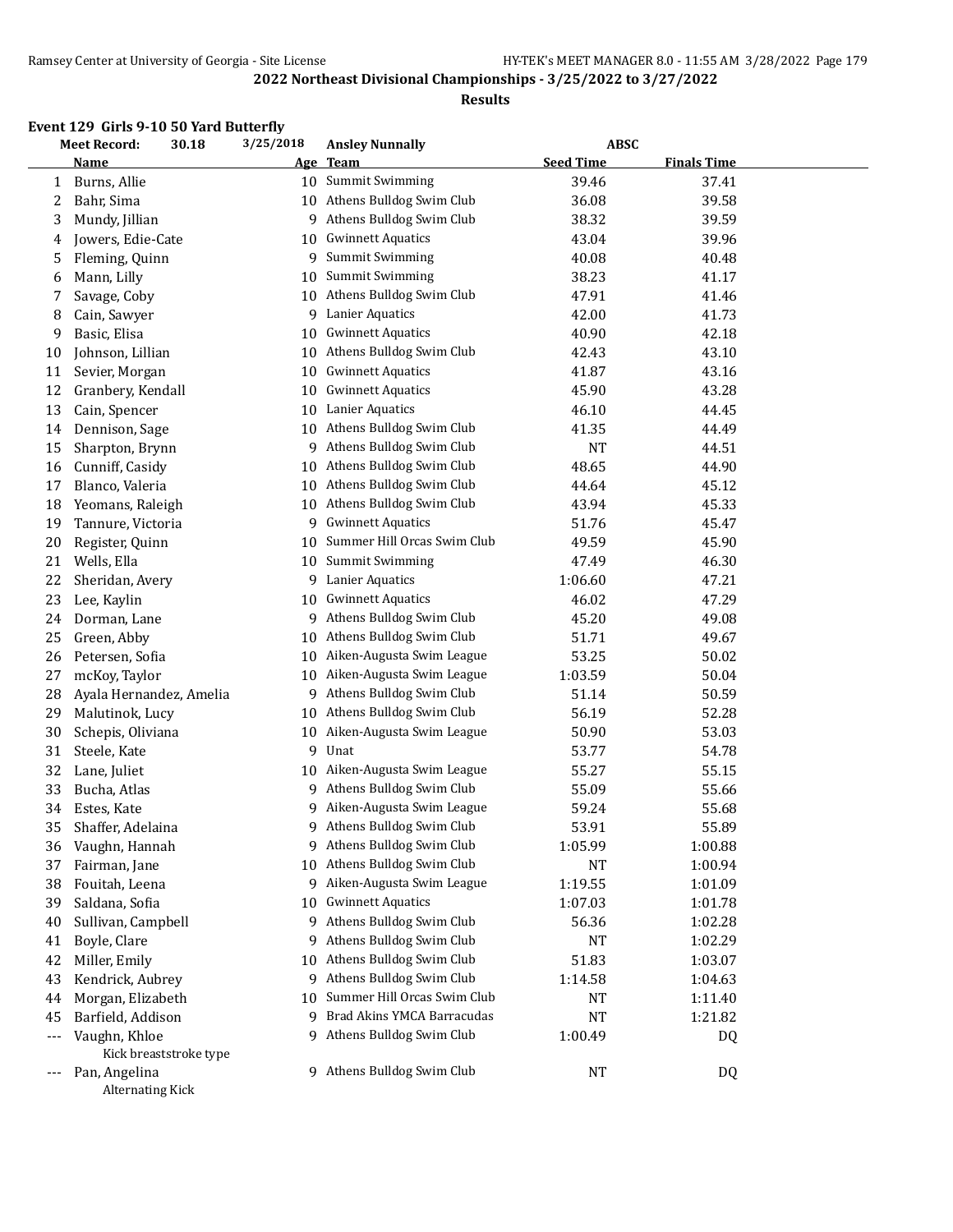**Results**

# **(Event 129 Girls 9-10 50 Yard Butterfly)**

|       | <b>Name</b>                                                         | Age | Team                       | <b>Seed Time</b> | <b>Finals Time</b> |
|-------|---------------------------------------------------------------------|-----|----------------------------|------------------|--------------------|
| $---$ | Hilkert, Stella                                                     |     | 9 Athens Bulldog Swim Club | 1:00.53          | D0                 |
| $---$ | Arms underwater recovery<br>Landrum, Aria<br>Kick breaststroke type |     | Aiken-Augusta Swim League  | NT               | D0                 |

#### **Event 130 Boys 9-10 50 Yard Butterfly**

|                                             | <b>Meet Record:</b>                       | 29.65 | 3/28/2008 | <b>Derek Cox</b>              | <b>CAD</b>       |                    |  |
|---------------------------------------------|-------------------------------------------|-------|-----------|-------------------------------|------------------|--------------------|--|
|                                             | <b>Name</b>                               |       |           | Age Team                      | <b>Seed Time</b> | <b>Finals Time</b> |  |
| $\mathbf{1}$                                | Stanton, Jude                             |       |           | 10 Gwinnett Aquatics          | 34.53            | 34.92              |  |
| $\overline{c}$                              | McGee, Grant                              |       |           | 10 Gwinnett Aquatics          | 36.99            | 35.82              |  |
| 3                                           | McLeroy, Logan                            |       |           | 10 Unat                       | 37.05            | 36.20              |  |
| 4                                           | Gutierrez, Matthew                        |       |           | 10 Lanier Aquatics            | 40.07            | 37.61              |  |
| 5                                           | Thomas, Brooks                            |       |           | 10 Athens Bulldog Swim Club   | 41.59            | 42.75              |  |
| 6                                           | Riggle, Harrison                          |       | 10        | <b>Gwinnett Aquatics</b>      | 46.80            | 43.97              |  |
| 7                                           | Li, Jacob                                 |       |           | 9 Athens Bulldog Swim Club    | 57.84            | 47.06              |  |
| 8                                           | Adams, Garrett                            |       | 10        | <b>Gwinnett Aquatics</b>      | 46.42            | 47.66              |  |
| 9                                           | Reed, Gavin                               |       |           | 9 Athens Bulldog Swim Club    | 1:01.97          | 47.74              |  |
| 10                                          | Passman, Aaron                            |       |           | 9 Gwinnett Aquatics           | 53.52            | 48.33              |  |
| 11                                          | Martin, Lawton                            |       |           | 9 Summer Hill Orcas Swim Club | 48.82            | 48.37              |  |
| 12                                          | Chang, James                              |       |           | 10 Gwinnett Aquatics          | 50.10            | 48.57              |  |
| 13                                          | Clarkson, Hank                            |       |           | 10 Lanier Aquatics            | 55.87            | 49.03              |  |
| 14                                          | Zhang, Jimmy                              |       |           | 10 Gwinnett Aquatics          | NT               | 49.26              |  |
| 15                                          | El-Alam, Jude                             |       |           | 9 Gwinnett Aquatics           | 51.23            | 51.18              |  |
| 16                                          | Bluhm, Harrison                           |       |           | 9 Athens Bulldog Swim Club    | 50.45            | 52.50              |  |
| 17                                          | McCullough, Nolan                         |       |           | 10 Athens Bulldog Swim Club   | 58.80            | 55.25              |  |
| 18                                          | Matthews, Tucker                          |       |           | 9 Athens Bulldog Swim Club    | 56.78            | 57.83              |  |
| 19                                          | Chang, Dax                                |       |           | 9 Athens Bulldog Swim Club    | 1:00.71          | 57.94              |  |
| 20                                          | Campagna, Owen                            |       |           | 10 Athens Bulldog Swim Club   | NT               | 58.84              |  |
| 21                                          | McKay, Iain                               |       |           | 9 Lanier Aquatics             | 1:02.49          | 59.11              |  |
| 22                                          | Pickeral, Blake                           |       |           | 10 Gwinnett Aquatics          | 1:01.34          | 59.83              |  |
| 23                                          | Buckley, William                          |       |           | 9 Gwinnett Aquatics           | 59.24            | 1:01.94            |  |
| 24                                          | Torres, Evan                              |       |           | 9 Athens Bulldog Swim Club    | 55.82            | 1:02.65            |  |
| 25                                          | King, Ethan                               |       | 9.        | Athens Bulldog Swim Club      | 1:01.43          | 1:03.71            |  |
| 26                                          | Hernandez, Ethan                          |       | 9         | <b>Gwinnett Aquatics</b>      | 1:03.54          | 1:03.90            |  |
| 27                                          | Kay, Sawyer                               |       | 10        | Brad Akins YMCA Barracudas    | 1:30.65          | 1:09.47            |  |
| 28                                          | Brown, Daniel                             |       |           | 9 Athens Bulldog Swim Club    | 1:07.40          | 1:11.19            |  |
| 29                                          | Hewitt, Jude                              |       |           | 9 Aiken-Augusta Swim League   | <b>NT</b>        | 1:13.78            |  |
| 30                                          | Green, Zackary                            |       |           | 10 Athens Bulldog Swim Club   | <b>NT</b>        | 1:14.12            |  |
| 31                                          | Calloway, Maverick                        |       |           | 9 Athens Bulldog Swim Club    | <b>NT</b>        | 1:16.56            |  |
| $\cdots$                                    | Mohseni, Arad                             |       |           | 10 Athens Bulldog Swim Club   | NT               | <b>DQ</b>          |  |
| $\cdots$                                    | <b>Alternating Kick</b><br>Boosalis, John |       |           | 9 Athens Bulldog Swim Club    | NT               | DQ                 |  |
|                                             | No touch                                  |       |           |                               |                  |                    |  |
| $---$                                       | Guidry, Graham<br><b>Alternating Kick</b> |       |           | 9 Athens Bulldog Swim Club    | <b>NT</b>        | <b>DQ</b>          |  |
|                                             | Webb, Silas                               |       | 9.        | Athens Bulldog Swim Club      | 1:05.82          | DQ                 |  |
| Not toward the breast off wall              |                                           |       |           |                               |                  |                    |  |
| Event 131 Girls 8 & Under 50 Yard Freestyle |                                           |       |           |                               |                  |                    |  |

| Meet Record:  | 32.11 | 4/1/2005 | Aia Malone          |                  | <b>TWS</b>         |  |
|---------------|-------|----------|---------------------|------------------|--------------------|--|
| Name          |       |          | Age Team            | <b>Seed Time</b> | <b>Finals Time</b> |  |
| Henry, Morgan |       |          | 8 Gwinnett Aquatics | 44.91            | 43.26              |  |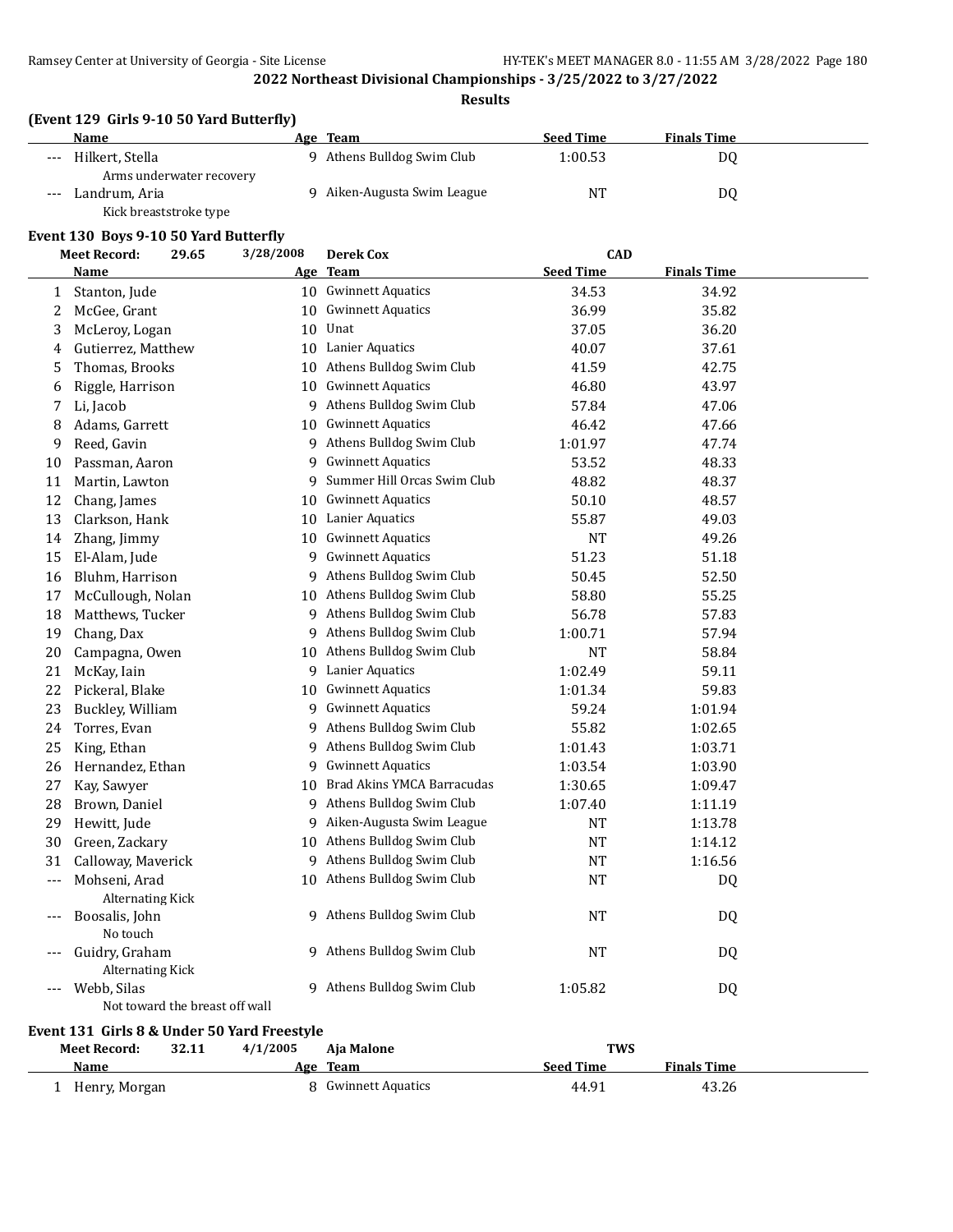# **Results**

# **(Event 131 Girls 8 & Under 50 Yard Freestyle)**

|    | Name                          |   | Age Team                    | <b>Seed Time</b> | <b>Finals Time</b> |  |
|----|-------------------------------|---|-----------------------------|------------------|--------------------|--|
| 2  | Johnson, Juliet               | 8 | Athens Bulldog Swim Club    | 42.96            | 43.46              |  |
| 3  | Register, Chloe               | 8 | Summer Hill Orcas Swim Club | 44.26            | 44.62              |  |
| 4  | Matthews, Athena              | 8 | Athens Bulldog Swim Club    | 44.46            | 45.31              |  |
| 5  | Johnson, Emma                 | 8 | Summer Hill Orcas Swim Club | <b>NT</b>        | 47.22              |  |
| 6  | McCullough, Aly               | 8 | Athens Bulldog Swim Club    | 52.06            | 48.41              |  |
| 7  | Saldana, Eva                  | 8 | <b>Gwinnett Aquatics</b>    | 52.86            | 48.76              |  |
| 8  | Phillips, Lindy               | 8 | Athens Bulldog Swim Club    | 49.19            | 48.85              |  |
| 9  | Thomas, Sutton                | 8 | Athens Bulldog Swim Club    | 45.13            | 50.11              |  |
| 10 | Fouitah, Zina                 |   | Aiken-Augusta Swim League   | 47.05            | 50.52              |  |
| 11 | Wheatley, Brooklyn            | 8 | Athens Bulldog Swim Club    | 49.11            | 50.67              |  |
| 12 | Hart, Livy                    | 8 | Athens Bulldog Swim Club    | 49.82            | 50.71              |  |
| 13 | Dennison, Arden               | 8 | Athens Bulldog Swim Club    | 52.55            | 54.31              |  |
| 14 | Coltrane, Evie                | 7 | Aiken-Augusta Swim League   | 1:04.36          | 56.47              |  |
| 15 | Jost, Maddie                  |   | Aiken-Augusta Swim League   | 56.90            | 56.51              |  |
| 16 | Cole, Hadley                  | 8 | Athens Bulldog Swim Club    | 48.02            | 56.62              |  |
| 17 | Dykstra, Demery               |   | Aiken-Augusta Swim League   | 1:00.82          | 58.24              |  |
| 18 | Bonner, Kamdyn                | 8 | Summer Hill Orcas Swim Club | 55.40            | 59.21              |  |
| 19 | Miller, Payton                |   | Aiken-Augusta Swim League   | 1:01.29          | 1:00.17            |  |
| 20 | Dunlap, Ella Coraline         | 8 | Athens Bulldog Swim Club    | <b>NT</b>        | 1:03.46            |  |
| 21 | Pittman, Cora Jane or Cora or | 8 | Athens Bulldog Swim Club    | <b>NT</b>        | 1:06.54            |  |
| 22 | Brown, Ryn                    | 7 | Athens Bulldog Swim Club    | 1:07.90          | 1:07.70            |  |
| 23 | Downs, Emoni                  | 8 | Athens Bulldog Swim Club    | 1:03.11          | 1:12.78            |  |
| 24 | Welbourn, Madeline            | 6 | Athens Bulldog Swim Club    | <b>NT</b>        | 1:12.94            |  |
| 25 | Petersen, Lina                | 8 | Aiken-Augusta Swim League   | 51.26            | 1:13.00            |  |
| 26 | Schepis, Camila               | 5 | Aiken-Augusta Swim League   | 1:13.99          | 1:14.29            |  |
| 27 | Kendrick, Hadley              |   | Athens Bulldog Swim Club    | 1:03.30          | 1:19.46            |  |
| 28 | Kuykendall, Avery Grace (Ag   | 6 | Aiken-Augusta Swim League   | 1:15.07          | 1:24.89            |  |
| 29 | Hawthorn, Jane                |   | Summer Hill Orcas Swim Club | <b>NT</b>        | 1:25.23            |  |
| 30 | Cockfield, Emily or Emmie     |   | Aiken-Augusta Swim League   | 1:26.56          | 1:25.26            |  |

# **Event 132 Boys 8 & Under 50 Yard Freestyle**<br>Meet Becord: 30.36 3/24/2006 Derek Cox

|    | <b>Meet Record:</b><br>30.36 | 3/24/2006 | Derek Cox                   | <b>CAD</b>       |                    |  |
|----|------------------------------|-----------|-----------------------------|------------------|--------------------|--|
|    | Name                         | Age       | <b>Team</b>                 | <b>Seed Time</b> | <b>Finals Time</b> |  |
|    | Jokulis, Mickey              | 8         | Aiken-Augusta Swim League   | 32.55            | 33.40              |  |
|    | Groves, John David           | 8         | Aiken-Augusta Swim League   | 35.11            | 33.70              |  |
| 3  | Jokulis, Nicko               | 8         | Aiken-Augusta Swim League   | 36.12            | 37.22              |  |
| 4  | Boyd, Micah                  | 8         | Athens Bulldog Swim Club    | 38.65            | 41.50              |  |
| 5  | Yan, Matthew                 | 8         | Summer Hill Orcas Swim Club | <b>NT</b>        | 42.97              |  |
| 6  | Wang, Hong-Yi                | 8         | Athens Bulldog Swim Club    | 49.36            | 43.33              |  |
|    | Buckley, Peter               | 8         | <b>Gwinnett Aquatics</b>    | 44.62            | 43.73              |  |
| 8  | Cannon, Carson               | 8         | Athens Bulldog Swim Club    | 53.94            | 44.56              |  |
| 9  | Templin, John                | 8         | Athens Bulldog Swim Club    | 42.28            | 45.41              |  |
| 10 | Santos, Jax                  | 8         | Athens Bulldog Swim Club    | 42.22            | 47.02              |  |
| 11 | Porter, JP                   | 8         | Athens Bulldog Swim Club    | 49.94            | 52.13              |  |
| 12 | Kirkland, Ashton             |           | Athens Bulldog Swim Club    | 53.86            | 55.17              |  |
| 13 | Ayala Hernandez, Andres      |           | 7 Athens Bulldog Swim Club  | NT               | 55.18              |  |
| 14 | Steele, Wilder               |           | Athens Bulldog Swim Club    | 56.11            | 57.09              |  |
| 15 | Campagna, Ellis              |           | 7 Athens Bulldog Swim Club  | 1:00.66          | 58.25              |  |
| 16 | Granbery, Gatlin             |           | <b>Gwinnett Aquatics</b>    | 1:00.93          | 58.66              |  |
| 17 | Peters, Daniel               |           | Athens Bulldog Swim Club    | 1:02.64          | 1:03.84            |  |
| 18 | Twedt, Wyatt                 |           | Athens Bulldog Swim Club    | 1:11.36          | 1:04.26            |  |
| 19 | Townsend, Carter             |           | Athens Bulldog Swim Club    | 1:14.84          | 1:10.95            |  |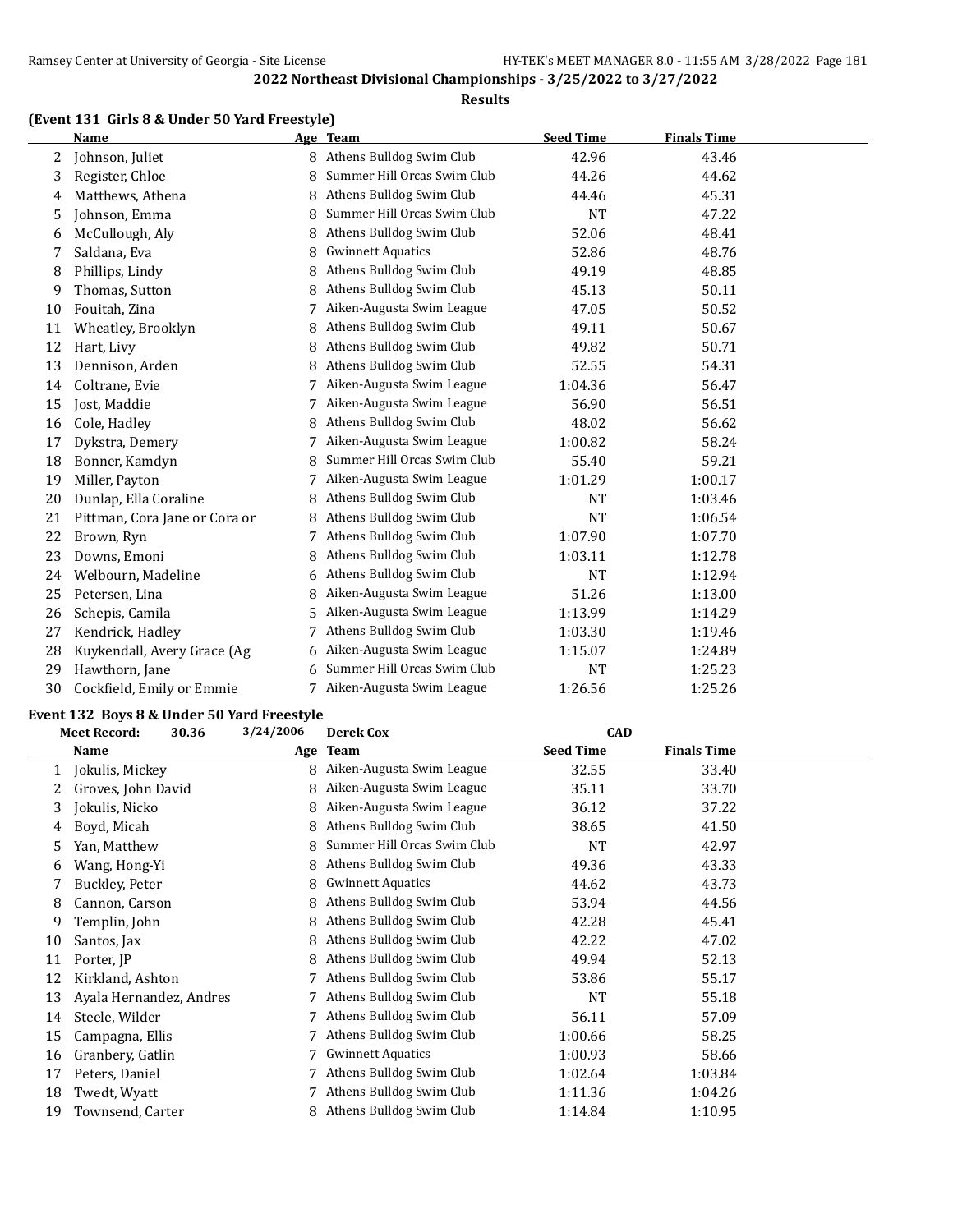**Results**

|              | (Event 132 Boys 8 & Under 50 Yard Freestyle) |                 |                                |                  |                    |  |
|--------------|----------------------------------------------|-----------------|--------------------------------|------------------|--------------------|--|
|              | <b>Name</b>                                  |                 | Age Team                       | <b>Seed Time</b> | <b>Finals Time</b> |  |
| 20           | Morgan, Lewis                                |                 | 6 Summer Hill Orcas Swim Club  | <b>NT</b>        | 1:11.07            |  |
| 21           | Lee, Bennet                                  |                 | 7 Athens Bulldog Swim Club     | 1:05.49          | 1:11.21            |  |
| 22           | Sokari, Jibreel                              |                 | 6 Aiken-Augusta Swim League    | 1:20.73          | 1:40.35            |  |
|              | Event 133 Girls 9-10 100 Yard Freestyle      |                 |                                |                  |                    |  |
|              | 58.54<br><b>Meet Record:</b>                 | 3/23/2007       | <b>Kylie Stewart</b>           | <b>LINS</b>      |                    |  |
|              | Name                                         |                 | Age Team                       | <b>Seed Time</b> | <b>Finals Time</b> |  |
|              | 1 Brown, Loren                               |                 | 10 Brad Akins YMCA Barracudas  | 1:13.72          | 1:12.16            |  |
|              | 35.20                                        | 1:12.16 (36.96) |                                |                  |                    |  |
| $\mathbf{Z}$ | Fleming, Quinn                               |                 | 9 Summit Swimming              | 1:11.36          | 1:12.50            |  |
|              | 35.88                                        | 1:12.50 (36.62) |                                |                  |                    |  |
| 3            | Savage, Coby                                 |                 | 10 Athens Bulldog Swim Club    | 1:16.04          | 1:13.89            |  |
|              | 35.45                                        | 1:13.89 (38.44) |                                |                  |                    |  |
| 4            | Wilson, Georgia                              |                 | 10 Aiken-Augusta Swim League   | 1:11.95          | 1:14.66            |  |
|              | 35.24                                        | 1:14.66 (39.42) |                                |                  |                    |  |
| 5            | Burns, Allie                                 |                 | 10 Summit Swimming             | 1:17.19          | 1:15.03            |  |
|              | 37.12                                        | 1:15.03 (37.91) |                                |                  |                    |  |
| 6            | Bahr, Sima                                   |                 | 10 Athens Bulldog Swim Club    | 1:13.35          | 1:15.83            |  |
|              | 36.99                                        | 1:15.83 (38.84) |                                |                  |                    |  |
| 7.           | Groves, Kathryn                              |                 | 10 Aiken-Augusta Swim League   | 1:15.47          | 1:18.09            |  |
|              | 37.05                                        | 1:18.09 (41.04) |                                |                  |                    |  |
| 8            | Dennison, Sage                               |                 | 10 Athens Bulldog Swim Club    | 1:18.52          | 1:18.42            |  |
|              | 37.15                                        | 1:18.42 (41.27) |                                |                  |                    |  |
| 9            | Cain, Spencer                                |                 | 10 Lanier Aquatics             | 1:17.31          | 1:18.73            |  |
|              | 36.46                                        | 1:18.73 (42.27) |                                |                  |                    |  |
| 10           | Sevier, Morgan                               |                 | 10 Gwinnett Aquatics           | 1:23.07          | 1:19.84            |  |
|              | 38.10                                        | 1:19.84 (41.74) |                                |                  |                    |  |
| 11           | Jowers, Edie-Cate                            |                 | 10 Gwinnett Aquatics           | 1:19.07          | 1:20.30            |  |
|              | 38.13                                        | 1:20.30 (42.17) |                                |                  |                    |  |
| 12           | Cochran, Lucy                                |                 | 10 Athens Bulldog Swim Club    | 1:31.39          | 1:20.38            |  |
|              | 38.78                                        | 1:20.38 (41.60) |                                |                  |                    |  |
| 13           | Dorman, Lane                                 |                 | 9 Athens Bulldog Swim Club     | 1:25.57          | 1:23.26            |  |
|              | 40.19                                        | 1:23.26 (43.07) |                                |                  |                    |  |
| 14           | Petersen, Sofia                              |                 | 10 Aiken-Augusta Swim League   | 1:33.32          | 1:23.72            |  |
|              | 39.49                                        | 1:23.72 (44.23) |                                |                  |                    |  |
| 15           | Lee, Kaylin                                  |                 | 10 Gwinnett Aquatics           | 1:25.03          | 1:23.74            |  |
|              | 40.99                                        | 1:23.74 (42.75) |                                |                  |                    |  |
| 16           | Granbery, Kendall<br>41.63                   |                 | 10 Gwinnett Aquatics           | 1:25.51          | 1:24.72            |  |
|              |                                              | 1:24.72 (43.09) | 10 Gwinnett Aquatics           |                  |                    |  |
| 17           | Basic, Elisa<br>40.02                        | 1:24.78 (44.76) |                                | 1:23.26          | 1:24.78            |  |
| 18           | McCann, Aliana                               |                 | 9 Gwinnett Aquatics            | 1:26.52          | 1:25.10            |  |
| 19           | Cain, Sawyer                                 |                 | 9 Lanier Aquatics              | 1:23.40          | 1:25.26            |  |
|              | 39.70                                        | 1:25.26 (45.56) |                                |                  |                    |  |
| 20           | Carr, Emma                                   |                 | 10 Lanier Aquatics             | 1:29.39          | 1:26.20            |  |
|              | 41.66                                        | 1:26.20 (44.54) |                                |                  |                    |  |
| 21           | Bowers, Harris                               |                 | 10 Aiken-Augusta Swim League   | 1:25.62          | 1:27.43            |  |
|              | 41.74                                        | 1:27.43 (45.69) |                                |                  |                    |  |
| 22           | Register, Quinn                              |                 | 10 Summer Hill Orcas Swim Club | 1:40.94          | 1:27.61            |  |
|              | 40.60                                        | 1:27.61 (47.01) |                                |                  |                    |  |
| 23           | Green, Abby                                  |                 | 10 Athens Bulldog Swim Club    | 1:41.81          | 1:27.64            |  |
|              | 40.04                                        | 1:27.64 (47.60) |                                |                  |                    |  |
|              | 24 mcKoy, Taylor                             |                 | 10 Aiken-Augusta Swim League   | 1:47.26          | 1:28.97            |  |
|              | 41.09                                        | 1:28.97 (47.88) |                                |                  |                    |  |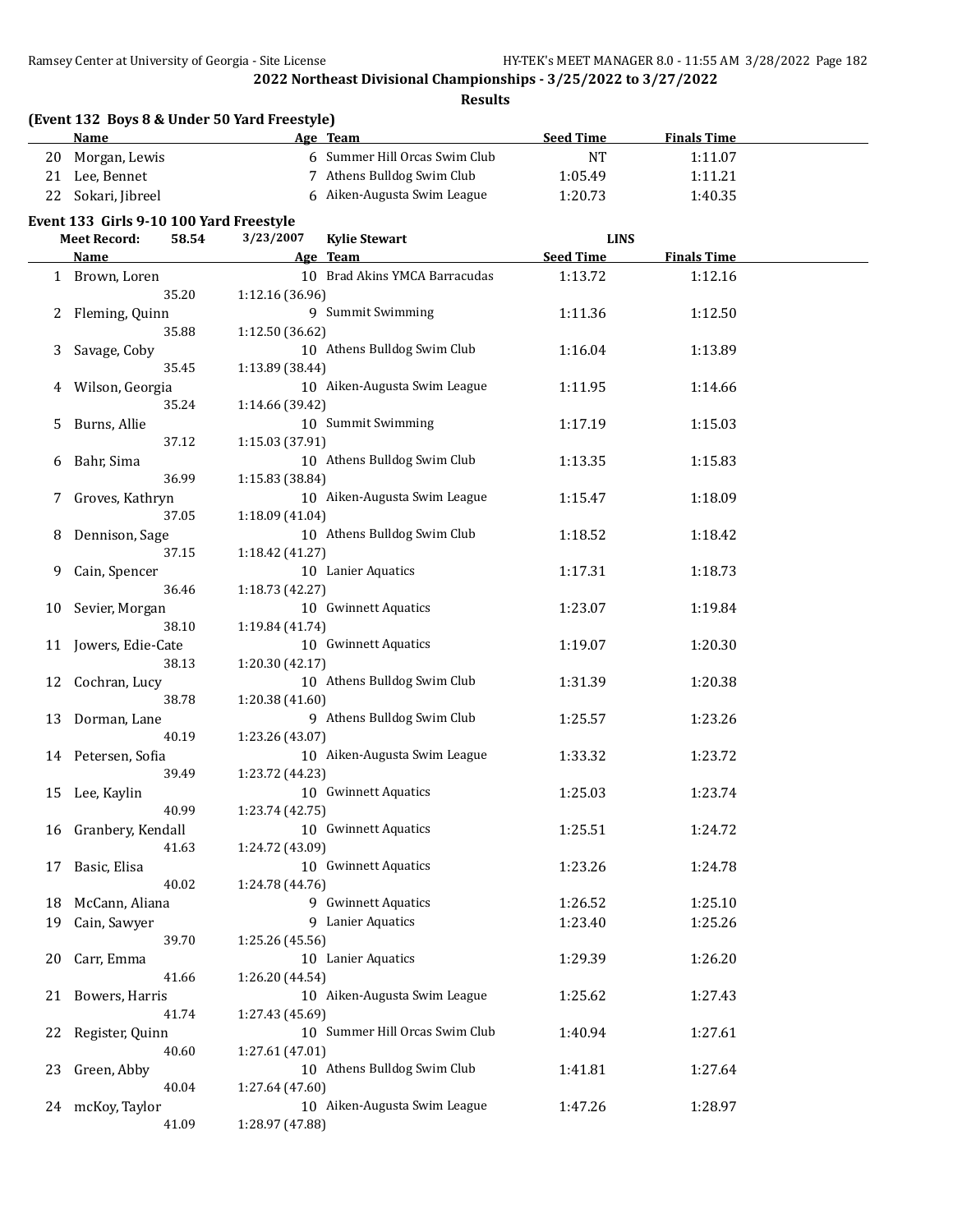|       | (Event 133 Girls 9-10 100 Yard Freestyle) |                                |                  |                    |  |  |
|-------|-------------------------------------------|--------------------------------|------------------|--------------------|--|--|
|       | <b>Name</b>                               | Age Team                       | <b>Seed Time</b> | <b>Finals Time</b> |  |  |
| 25    | Sheridan, Avery                           | 9 Lanier Aquatics              | 1:27.39          | 1:29.73            |  |  |
|       | 44.75                                     | 1:29.73 (44.98)                |                  |                    |  |  |
| 26    | Stewart, Katy                             | 10 Morgan County Marlins       | <b>NT</b>        | 1:30.51            |  |  |
|       | 43.22                                     | 1:30.51 (47.29)                |                  |                    |  |  |
| 27    | Yeomans, Raleigh                          | 10 Athens Bulldog Swim Club    | 1:27.62          | 1:31.71            |  |  |
|       | 42.40                                     | 1:31.71 (49.31)                |                  |                    |  |  |
| 28    | Blanco, Valeria                           | 10 Athens Bulldog Swim Club    | 1:33.51          | 1:33.93            |  |  |
|       | 42.82                                     | 1:33.93 (51.11)                |                  |                    |  |  |
| 29    | Fouitah, Leena                            | 9 Aiken-Augusta Swim League    | 1:43.98          | 1:35.26            |  |  |
|       | 45.04                                     | 1:35.26 (50.22)                |                  |                    |  |  |
| 30    | Sharpton, Brynn                           | 9 Athens Bulldog Swim Club     | 1:44.71          | 1:36.57            |  |  |
|       | 45.40                                     | 1:36.57 (51.17)                |                  |                    |  |  |
| 31    | Tannure, Victoria                         | 9 Gwinnett Aquatics            | 1:37.57          | 1:37.51            |  |  |
|       | 47.25                                     | 1:37.51 (50.26)                |                  |                    |  |  |
| 32    |                                           | 10 Athens Bulldog Swim Club    | 1:46.75          | 1:38.61            |  |  |
|       | Cunniff, Casidy<br>46.30                  | 1:38.61 (52.31)                |                  |                    |  |  |
|       |                                           | 9 Athens Bulldog Swim Club     |                  |                    |  |  |
| 33    | Ayala Hernandez, Amelia                   |                                | 1:34.23          | 1:39.42            |  |  |
|       | 45.84                                     | 1:39.42 (53.58)                |                  |                    |  |  |
| 34    | Lane, Juliet                              | 10 Aiken-Augusta Swim League   | 1:37.91          | 1:39.57            |  |  |
|       | 44.60                                     | 1:39.57 (54.97)                |                  |                    |  |  |
| 35    | Steele, Kate                              | 9 Unat                         | 1:23.25          | 1:39.69            |  |  |
|       | 45.95                                     | 1:39.69 (53.74)                |                  |                    |  |  |
| 36    | Perry, Natalie                            | 10 Aiken-Augusta Swim League   | 1:34.06          | 1:40.06            |  |  |
|       | 48.78                                     | 1:40.06 (51.28)                |                  |                    |  |  |
| 37    | Malutinok, Lucy                           | 10 Athens Bulldog Swim Club    | 1:51.21          | 1:40.22            |  |  |
|       | 20.16                                     | 1:40.22 (1:20.06)              |                  |                    |  |  |
| 38    | Saldana, Sofia                            | 10 Gwinnett Aquatics           | 1:51.50          | 1:40.48            |  |  |
|       | 51.04                                     | 1:40.48 (49.44)                |                  |                    |  |  |
| 39    | Lord, Hailey                              | 10 Summit Swimming             | 1:44.39          | 1:41.65            |  |  |
|       | 47.56                                     | 1:41.65 (54.09)                |                  |                    |  |  |
| $*40$ | Vaughn, Khloe                             | 9 Athens Bulldog Swim Club     | 1:41.50          | 1:41.79            |  |  |
|       | 49.05                                     | 1:41.79 (52.74)                |                  |                    |  |  |
| $*40$ | Landrum, Aria                             | 9 Aiken-Augusta Swim League    | <b>NT</b>        | 1:41.79            |  |  |
|       | 48.23                                     | 1:41.79 (53.56)                |                  |                    |  |  |
| 42    | Barfield, Addison                         | 9 Brad Akins YMCA Barracudas   | <b>NT</b>        | 1:42.30            |  |  |
|       | 50.27                                     | 1:42.30 (52.03)                |                  |                    |  |  |
| 43    | Morgan, Elizabeth                         | 10 Summer Hill Orcas Swim Club | 1:39.87          | 1:42.80            |  |  |
| 44    | Fairman, Jane                             | 10 Athens Bulldog Swim Club    | 1:45.00          | 1:43.66            |  |  |
|       | 48.30                                     | 1:43.66 (55.36)                |                  |                    |  |  |
| 45    | Shaffer, Adelaina                         | 9 Athens Bulldog Swim Club     | 1:41.31          | 1:44.27            |  |  |
|       | 48.95                                     | 1:44.27 (55.32)                |                  |                    |  |  |
| 46    | Hilkert, Stella                           | 9 Athens Bulldog Swim Club     | 1:57.40          | 1:44.80            |  |  |
|       | 49.87                                     | 1:44.80 (54.93)                |                  |                    |  |  |
| 47    | Bucha, Atlas                              | 9 Athens Bulldog Swim Club     | 1:33.96          | 1:46.51            |  |  |
|       | 49.16                                     | 1:46.51 (57.35)                |                  |                    |  |  |
| 48    | Boyle, Clare                              | 9 Athens Bulldog Swim Club     | 1:50.78          | 1:47.70            |  |  |
|       | 46.89                                     | 1:47.70 (1:00.81)              |                  |                    |  |  |
| 49    | Sullivan, Campbell                        | 9 Athens Bulldog Swim Club     | 1:48.45          | 1:55.04            |  |  |
|       | 51.89                                     | 1:55.04 (1:03.15)              |                  |                    |  |  |

50 Gutierrez, Isabella 9 Lanier Aquatics 2:12.45 1:56.55 54.46 1:56.55 (1:02.09) 51 Coogler, Lillian 10 Aiken-Augusta Swim League 1:57.47 2:00.27

58.48 2:00.27 (1:01.79)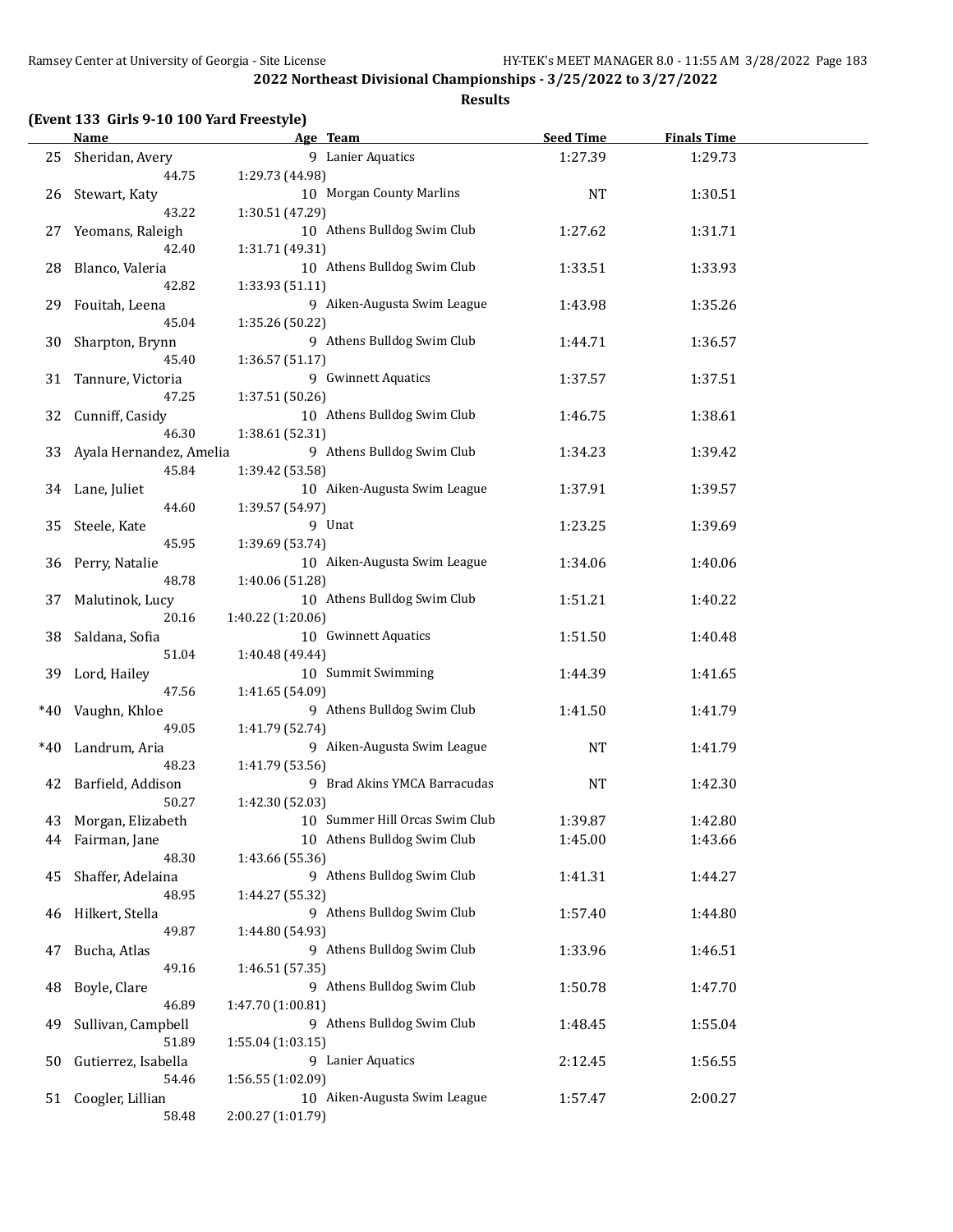# **Results**

# **(Event 133 Girls 9-10 100 Yard Freestyle)**

|     | Name                   | Age Team                      | <b>Seed Time</b> | <b>Finals Time</b> |  |
|-----|------------------------|-------------------------------|------------------|--------------------|--|
| 52  | Koehn, Rebecca         | 10 Aiken-Augusta Swim League  | NT               | 2:02.51            |  |
|     | 59.15                  | 2:02.51 (1:03.36)             |                  |                    |  |
| 53  | Eagler, Mckenzie       | 10 Aiken-Augusta Swim League  | <b>NT</b>        | 2:02.93            |  |
|     | 52.62                  | 2:02.93 (1:10.31)             |                  |                    |  |
| 54  | Smith, Hannah          | 9 Gwinnett Aquatics           | 2:11.91          | 2:04.28            |  |
|     | 1:02.05                | 2:04.28(1:02.23)              |                  |                    |  |
| 55. | Cockfield, Anna Claire | 9 Aiken-Augusta Swim League   | 2:03.24          | 2:05.93            |  |
|     | 57.42                  | 2:05.93(1:08.51)              |                  |                    |  |
| 56  | Vaughn, Hannah         | 9 Athens Bulldog Swim Club    | <b>NT</b>        | 2:12.10            |  |
|     | 1:00.01                | 2:12.10(1:12.09)              |                  |                    |  |
| 57  | Kendrick, Aubrey       | 9 Athens Bulldog Swim Club    | 2:13.64          | 2:32.32            |  |
|     | 1:10.07                | 2:32.32(1:22.25)              |                  |                    |  |
| 58  | Pan, Angelina          | Athens Bulldog Swim Club<br>q | <b>NT</b>        | 2:41.87            |  |
|     | 1:18.04                | 2:41.87 (1:23.83)             |                  |                    |  |

# **Event 134 Boys 9-10 100 Yard Freestyle**

|    | <b>Meet Record:</b> | 37.40 | 3/29/2015         | <b>Grant Deckers</b>          | GA               |                    |  |
|----|---------------------|-------|-------------------|-------------------------------|------------------|--------------------|--|
|    | <b>Name</b>         |       |                   | Age Team                      | <b>Seed Time</b> | <b>Finals Time</b> |  |
|    | 1 McLeroy, Logan    |       |                   | 10 Unat                       | 1:13.77          | 1:09.66            |  |
|    |                     | 33.32 | 1:09.66 (36.34)   |                               |                  |                    |  |
| 2  | Gutierrez, Matthew  |       |                   | 10 Lanier Aquatics            | 1:21.49          | 1:10.35            |  |
|    |                     | 33.28 | 1:10.35 (37.07)   |                               |                  |                    |  |
| 3  | Stanton, Jude       |       |                   | 10 Gwinnett Aquatics          | 1:12.31          | 1:12.58            |  |
|    |                     | 35.51 | 1:12.58 (37.07)   |                               |                  |                    |  |
| 4  | Matveev, Alex       |       |                   | 9 Gwinnett Aquatics           | 1:15.16          | 1:14.58            |  |
|    |                     | 35.20 | 1:14.58 (39.38)   |                               |                  |                    |  |
| 5. | McCulley, Mickey    |       |                   | 10 Aiken-Augusta Swim League  | 1:24.50          | 1:16.30            |  |
|    |                     | 34.84 | 1:16.30 (41.46)   |                               |                  |                    |  |
| 6  | McGee, Grant        |       |                   | 10 Gwinnett Aquatics          | 1:14.36          | 1:18.37            |  |
|    |                     | 38.13 | 1:18.37 (40.24)   |                               |                  |                    |  |
| 7  | Price, Sam          |       |                   | 10 Athens Bulldog Swim Club   | 1:17.18          | 1:20.49            |  |
|    |                     | 39.15 | 1:20.49 (41.34)   |                               |                  |                    |  |
| 8  | Riggle, Harrison    |       |                   | 10 Gwinnett Aquatics          | 1:13.24          | 1:22.22            |  |
|    |                     | 39.17 | 1:22.22 (43.05)   |                               |                  |                    |  |
| 9  | McCullough, Nolan   |       |                   | 10 Athens Bulldog Swim Club   | 1:28.00          | 1:22.73            |  |
|    |                     | 40.79 | 1:22.73 (41.94)   |                               |                  |                    |  |
| 10 | Lee, Harrison       |       |                   | 10 Aiken-Augusta Swim League  | 1:26.98          | 1:24.06            |  |
|    |                     | 40.43 | 1:24.06 (43.63)   |                               |                  |                    |  |
|    | 11 Passman, Aaron   |       |                   | 9 Gwinnett Aquatics           | 1:25.15          | 1:24.28            |  |
|    |                     | 40.41 | 1:24.28 (43.87)   |                               |                  |                    |  |
|    | 12 El-Alam, Jude    |       |                   | 9 Gwinnett Aquatics           | 1:21.70          | 1:24.89            |  |
|    |                     | 41.83 | 1:24.89 (43.06)   |                               |                  |                    |  |
| 13 | Martin, Lawton      |       |                   | 9 Summer Hill Orcas Swim Club | 1:35.50          | 1:27.33            |  |
|    |                     | 42.12 | 1:27.33 (45.21)   |                               |                  |                    |  |
| 14 | Campagna, Owen      | 41.30 |                   | 10 Athens Bulldog Swim Club   | 1:26.41          | 1:27.56            |  |
|    |                     |       | 1:27.56 (46.26)   | 10 Gwinnett Aquatics          |                  |                    |  |
| 15 | Adams, Garrett      | 40.10 | 1:28.93 (48.83)   |                               | 1:23.41          | 1:28.93            |  |
| 16 |                     |       |                   | 10 Gwinnett Aquatics          | 1:35.90          | 1:29.24            |  |
|    | Chang, James        | 20.33 | 1:29.24 (1:08.91) |                               |                  |                    |  |
| 17 | Thomas, Brooks      |       |                   | 10 Athens Bulldog Swim Club   | 1:27.21          | 1:30.50            |  |
|    |                     | 41.64 | 1:30.50 (48.86)   |                               |                  |                    |  |
| 18 | Li, Jacob           |       |                   | 9 Athens Bulldog Swim Club    | 1:41.69          | 1:30.60            |  |
|    |                     | 44.11 | 1:30.60 (46.49)   |                               |                  |                    |  |
|    |                     |       |                   |                               |                  |                    |  |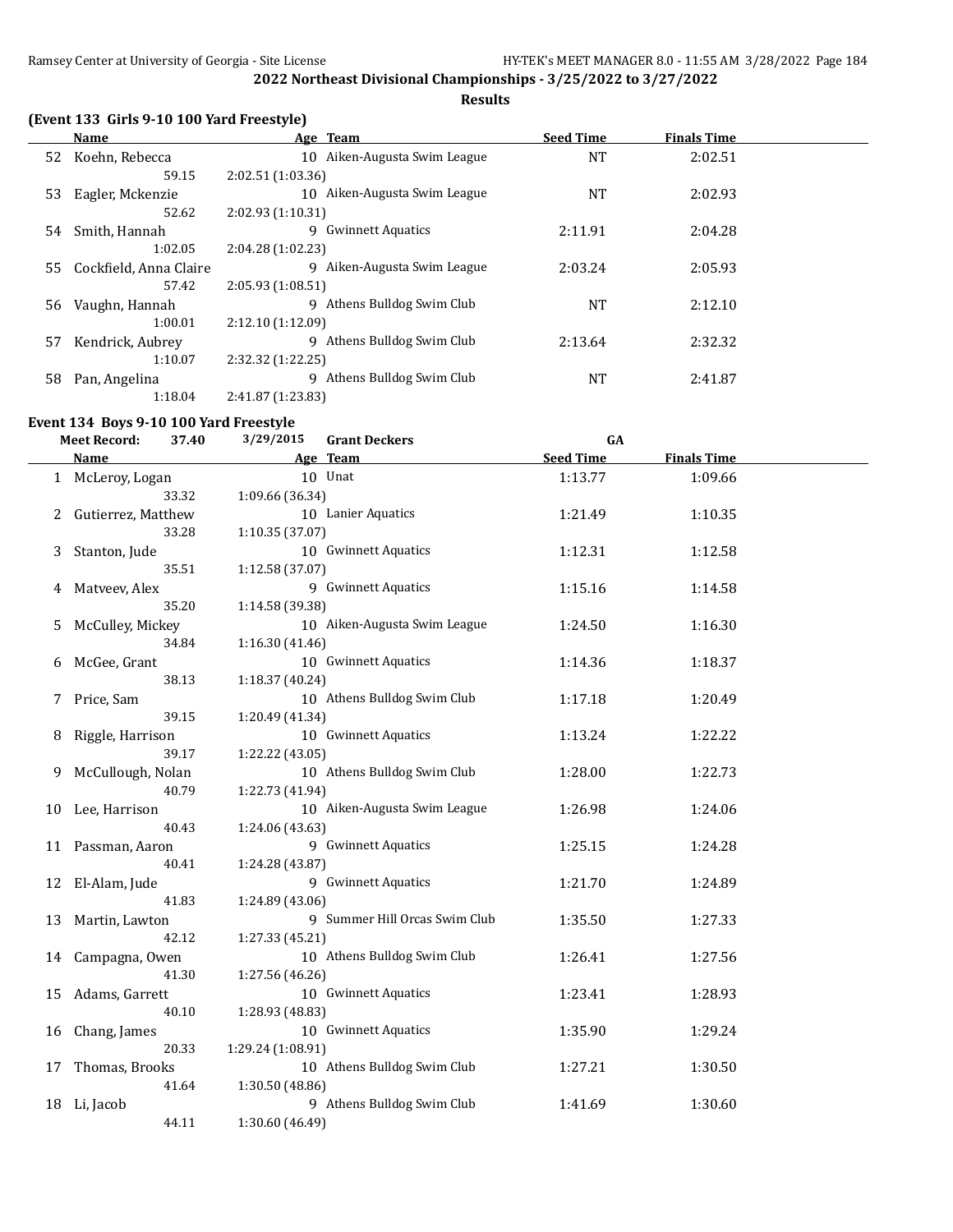# **Results**

|    | Name                                                                              | Age Team                                                         |                                         | <b>Seed Time</b>      | <b>Finals Time</b>      |  |
|----|-----------------------------------------------------------------------------------|------------------------------------------------------------------|-----------------------------------------|-----------------------|-------------------------|--|
| 19 | Zhang, Jimmy                                                                      | 10 Gwinnett Aquatics                                             |                                         | 1:33.91               | 1:30.77                 |  |
| 20 | 42.75<br>Clarkson, Hank                                                           | 1:30.77 (48.02)<br>10 Lanier Aquatics                            |                                         | 1:43.55               | 1:32.19                 |  |
| 21 | 45.07<br>Bluhm, Harrison                                                          | 1:32.19 (47.12)<br>9 Athens Bulldog Swim Club                    |                                         | 1:35.99               | 1:32.21                 |  |
| 22 | 44.10<br>Reed, Gavin                                                              | 1:32.21 (48.11)<br>9 Athens Bulldog Swim Club                    |                                         | 1:35.62               | 1:32.68                 |  |
| 23 | 43.84<br>Webb, Silas                                                              | 1:32.68 (48.84)<br>9 Athens Bulldog Swim Club                    |                                         | 1:33.80               | 1:34.53                 |  |
|    | 45.48                                                                             | 1:34.53 (49.05)                                                  |                                         |                       |                         |  |
| 24 | Babcock, Lucas<br>45.23                                                           | 9 Gwinnett Aquatics<br>1:35.11 (49.88)                           |                                         | 1:38.04               | 1:35.11                 |  |
| 25 | Matthews, Tucker<br>44.20                                                         | 9 Athens Bulldog Swim Club<br>1:37.49 (53.29)                    |                                         | 1:41.33               | 1:37.49                 |  |
| 26 | McKay, Iain<br>47.22                                                              | 9 Lanier Aquatics<br>1:39.09 (51.87)                             |                                         | 1:45.38               | 1:39.09                 |  |
| 27 | Pickeral, Blake                                                                   | 10 Gwinnett Aquatics                                             |                                         | 1:44.43               | 1:39.17                 |  |
| 28 | 48.58<br>Chang, Dax                                                               | 1:39.17 (50.59)<br>9 Athens Bulldog Swim Club                    |                                         | 1:39.21               | 1:39.50                 |  |
| 29 | 47.19<br>Boosalis, John                                                           | 1:39.50 (52.31)<br>9 Athens Bulldog Swim Club                    |                                         | NT                    | 1:45.74                 |  |
| 30 | 50.35<br>Green, Zackary                                                           | 1:45.74 (55.39)<br>10 Athens Bulldog Swim Club                   |                                         | 2:01.88               | 1:47.24                 |  |
| 31 | 50.99<br>Buckley, William                                                         | 1:47.24 (56.25)<br>9 Gwinnett Aquatics                           |                                         | 1:45.36               | 1:47.97                 |  |
| 32 | 52.19<br>Kay, Sawyer                                                              | 1:47.97 (55.78)<br>10 Brad Akins YMCA Barracudas                 |                                         | 1:50.32               | 1:48.13                 |  |
| 33 | 52.75<br>King, Ethan                                                              | 1:48.13 (55.38)<br>9 Athens Bulldog Swim Club                    |                                         | 1:48.09               | 1:49.22                 |  |
| 34 | 52.46<br>Calloway, Maverick<br>53.02                                              | 1:49.22 (56.76)<br>9 Athens Bulldog Swim Club<br>1:49.37 (56.35) |                                         | <b>NT</b>             | 1:49.37                 |  |
| 35 | Torres, Evan<br>53.09                                                             | 9 Athens Bulldog Swim Club<br>1:51.78 (58.69)                    |                                         | 1:51.98               | 1:51.78                 |  |
| 36 | Mohseni, Arad<br>52.49                                                            | 10 Athens Bulldog Swim Club<br>1:52.55 (1:00.06)                 |                                         | 1:53.08               | 1:52.55                 |  |
|    | 37 Guidry, Graham                                                                 | 9 Athens Bulldog Swim Club                                       |                                         | <b>NT</b>             | 1:56.91                 |  |
|    | 38 Hernandez, Ethan                                                               | 9 Gwinnett Aquatics                                              |                                         | 1:57.31               | 1:59.44                 |  |
|    | 55.54                                                                             | 1:59.44 (1:03.90)                                                |                                         |                       |                         |  |
| 39 | Brown, Daniel                                                                     | 9 Athens Bulldog Swim Club                                       |                                         | 2:17.15               | 2:05.07                 |  |
|    | 58.32                                                                             | 2:05.07 (1:06.75)                                                |                                         |                       |                         |  |
| 40 | Hewitt, Jude<br>58.92                                                             | 9 Aiken-Augusta Swim League<br>2:05.91 (1:06.99)                 |                                         | <b>NT</b>             | 2:05.91                 |  |
|    |                                                                                   |                                                                  |                                         |                       |                         |  |
|    | Event 135 Girls 8 & Under 100 Yard Medley Relay<br><b>Meet Record:</b><br>1:17.00 | 3/30/2014<br><b>Athens Bulldog Swim Club</b>                     |                                         | <b>ABSC</b>           |                         |  |
|    |                                                                                   |                                                                  | E Brook, R Rajgopal, A Ayers, A Halbach |                       |                         |  |
|    | <b>Team</b>                                                                       | <u>Relav</u>                                                     |                                         | <b>Seed Time</b>      | <b>Finals Time</b>      |  |
|    | 1 Athens Bulldog Swim Club                                                        | A                                                                |                                         | 1:31.38               | 1:33.18                 |  |
|    | 1) Thomas, Sutton 8                                                               | 2) Johnson, Juliet 8                                             |                                         | 3) Matthews, Athena 8 | 4) Wheatley, Brooklyn 8 |  |
|    | 48.58                                                                             | 1:33.18 (44.60)                                                  |                                         |                       |                         |  |
| 2  | Athens Bulldog Swim Club                                                          | B                                                                |                                         | 1:37.85               | 1:40.41                 |  |
|    | 1) Dennison, Arden 8                                                              | 2) Phillips, Lindy 8                                             | 3) Cole, Hadley 8                       |                       | 4) McCullough, Aly 8    |  |
|    | 52.50                                                                             | 1:40.41 (47.91)                                                  |                                         |                       |                         |  |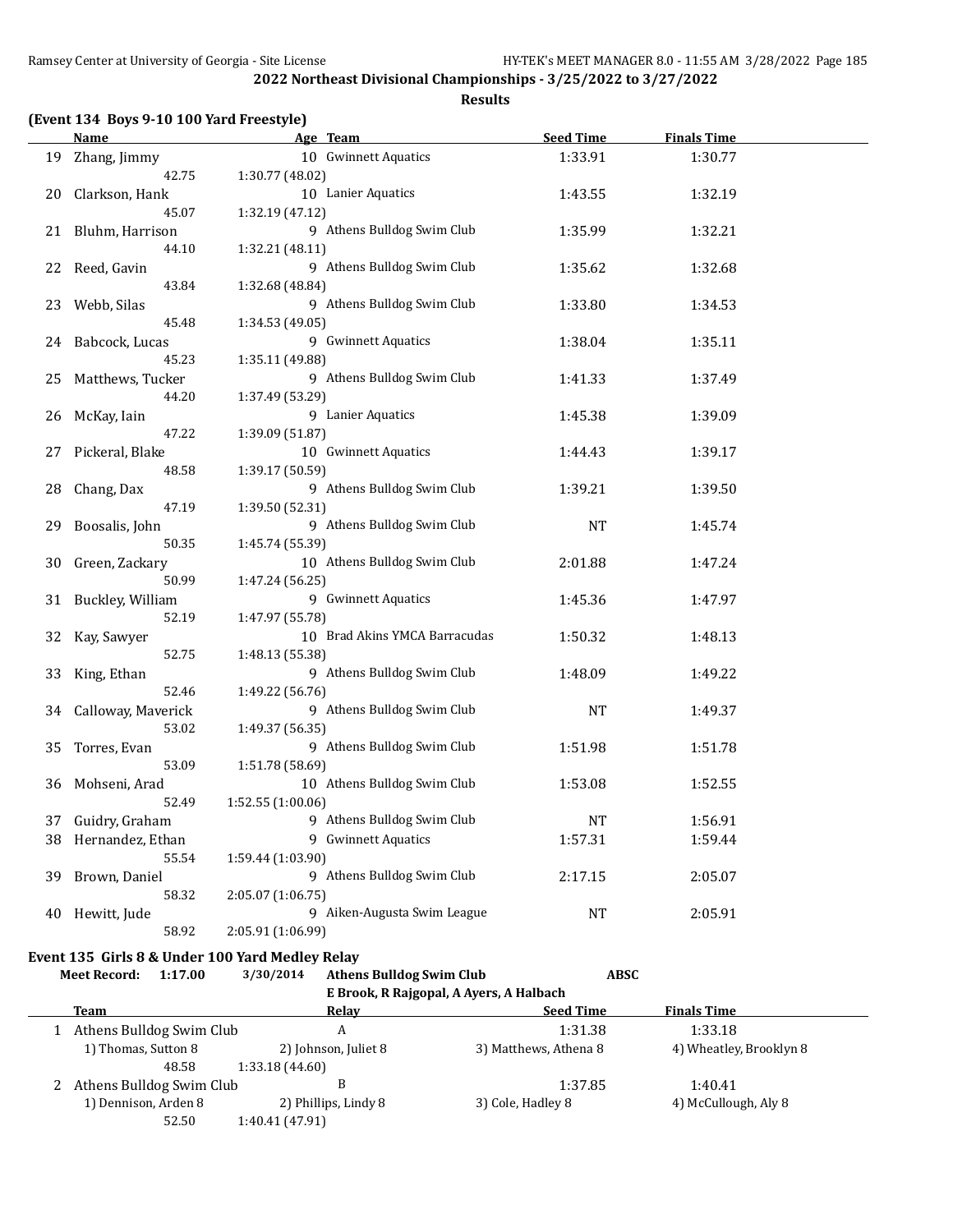**Results**

|    | (Event 135 Girls 8 & Under 100 Yard Medley Relay)<br>Team | Relay                                                                                          | <b>Seed Time</b>                                 | <b>Finals Time</b>              |
|----|-----------------------------------------------------------|------------------------------------------------------------------------------------------------|--------------------------------------------------|---------------------------------|
| 3  | Summer Hill Orcas Swim Club                               | A                                                                                              | 2:13.93                                          | 1:44.83                         |
|    | 1) Hawthorn, Jane 6<br>59.14                              | 2) Bonner, Kamdyn 8<br>1:44.83 (45.69)                                                         | 3) Register, Chloe 8                             | 4) Johnson, Emma 8              |
|    | 4 Athens Bulldog Swim Club                                | C                                                                                              | 1:55.75                                          | x2:12.45                        |
|    | 1) Welbourn, Madeline 6<br>1:12.56                        | 2) Kendrick, Hadley 7<br>2:12.45 (59.89)                                                       | 3) Brown, Ryn 7                                  | 4) Downs, Emoni 8               |
| 5. | Aiken-Augusta Swim League                                 | B                                                                                              | 2:16.45                                          | 2:15.82                         |
|    | 1) Schepis, Camila 5<br>1:13.59                           | 2) Coltrane, Evie 7<br>2:15.82 (1:02.23)                                                       | 3) Jost, Maddie 7                                | 4) Miller, Payton 7             |
|    | Aiken-Augusta Swim League                                 | A                                                                                              | 1:48.12                                          | DQ                              |
|    | 1) Fouitah, Zina 7<br>59.83                               | Stroke Infraction swimmer #2: One hand touch - breast<br>2) Petersen, Lina 8<br>DQ (48.98)     | 3) Iwanski, Aspen 7                              | 4) Dykstra, Demery 7            |
|    | Event 136 Boys 8 & Under 100 Yard Medley Relay            |                                                                                                |                                                  |                                 |
|    | Meet Record: 1:16.73                                      | 3/24/2013<br>Aiken-Augusta Swim League<br>Z Byars, T Samaha, Z Leigh, A Wallace                | <b>ASL</b>                                       |                                 |
|    | Team                                                      | Relay                                                                                          | <b>Seed Time</b>                                 | <b>Finals Time</b>              |
|    | 1 Aiken-Augusta Swim League                               | $\boldsymbol{A}$                                                                               | 1:18.84                                          | 1:19.33                         |
|    | 1) Jokulis, Mickey 8<br>51.11                             | 2) Harper, Vin 8<br>1:19.33 (28.22)                                                            | 3) Jokulis, Nicko 8                              | 4) Groves, John David 8         |
| 2  | Athens Bulldog Swim Club                                  | A                                                                                              | 1:28.08                                          | 1:28.04                         |
|    | 1) Boyd, Micah 8<br>46.12                                 | 2) Miller, Miles 8<br>1:28.04 (41.92)                                                          | 3) Templin, John 8                               | 4) Santos, Jax 8                |
| 3  | Athens Bulldog Swim Club                                  | C                                                                                              | 1:58.88                                          | 1:55.31                         |
|    | 1) Townsend, Carter 8<br>59.44                            | 2) Cannon, Carson 8<br>1:55.31 (55.87)                                                         | 3) Peacock, Owen 7                               | 4) Steele, Wilder 7             |
| 4  | Athens Bulldog Swim Club                                  | D                                                                                              | 2:08.44                                          | x2:12.22                        |
|    | 1) Twedt, Wyatt 7<br>1:06.85                              | 2) Campagna, Ellis 7<br>2:12.22 (1:05.37)                                                      | 3) Peters, Daniel 7                              | 4) Lee, Bennet 7                |
|    | Athens Bulldog Swim Club                                  | B                                                                                              | 1:45.77                                          | DQ                              |
|    | 1) Ayala Hernandez, Andres 7<br>46.42                     | Stroke Infraction swimmer #3: Kick breaststroke type - fly<br>2) Wang, Hong-Yi 8<br>DQ (52.15) | 3) Kirkland, Ashton 7                            | 4) Porter, JP 8                 |
|    |                                                           |                                                                                                |                                                  |                                 |
|    | Event 137 Girls 10 & Under 200 Yard Medley Relay          |                                                                                                |                                                  |                                 |
|    | 2:14.35<br><b>Meet Record:</b>                            | 3/28/2010<br><b>Marietta Marlins</b>                                                           | <b>LINS</b>                                      |                                 |
|    |                                                           |                                                                                                | T Tischendorf, G Nekrasis, S Taylor, B Joassaint |                                 |
|    | Team                                                      | <b>Relay</b>                                                                                   | <b>Seed Time</b>                                 | <b>Finals Time</b>              |
|    | 1 Summit Swimming                                         | $\boldsymbol{A}$                                                                               | 2:41.46                                          | 2:34.46<br>4) Mann, Lilly 10    |
|    | 1) Fleming, Quinn 9<br>37.78                              | 2) Wells, Ella 10<br>1:26.54(48.76)<br>2:02.25 (35.71)                                         | 3) Burns, Allie 10<br>2:34.46 (32.21)            |                                 |
|    | 2 Athens Bulldog Swim Club                                | $\boldsymbol{A}$                                                                               | 2:30.99                                          | 2:34.47                         |
|    | 1) Savage, Coby 10                                        | 2) Mundy, Jillian 9                                                                            | 3) Bahr, Sima 10                                 | 4) Dennison, Sage 10            |
|    | 39.17                                                     | 1:23.50 (44.33)<br>2:02.29 (38.79)                                                             | 2:34.47 (32.18)                                  |                                 |
|    | 3 Aiken-Augusta Swim League                               | $\boldsymbol{A}$                                                                               | 2:43.34                                          | 2:38.66                         |
|    | 1) Bowers, Harris 10<br>43.02                             | 2) Schepis, Oliviana 10<br>1:28.09 (45.07)<br>2:05.98 (37.89)                                  | 3) Groves, Kathryn 10<br>2:38.66 (32.68)         | 4) Wilson, Georgia 10           |
|    | 4 Gwinnett Aquatics                                       | $\boldsymbol{A}$                                                                               | 2:48.29                                          | 2:44.65                         |
|    | 1) Lee, Kaylin 10                                         | 2) Jowers, Edie-Cate 10                                                                        | 3) Basic, Elisa 10                               | 4) McCann, Aliana 9             |
|    | 45.70                                                     | 1:26.77 (41.07)<br>2:09.18 (42.41)                                                             | 2:44.65 (35.47)                                  |                                 |
| 5. | Lanier Aquatics<br>1) Cain, Sawyer 9                      | A<br>2) Cain, Spencer 10                                                                       | 2:44.38<br>3) Carr, Emma 10                      | 2:52.99<br>4) Sheridan, Avery 9 |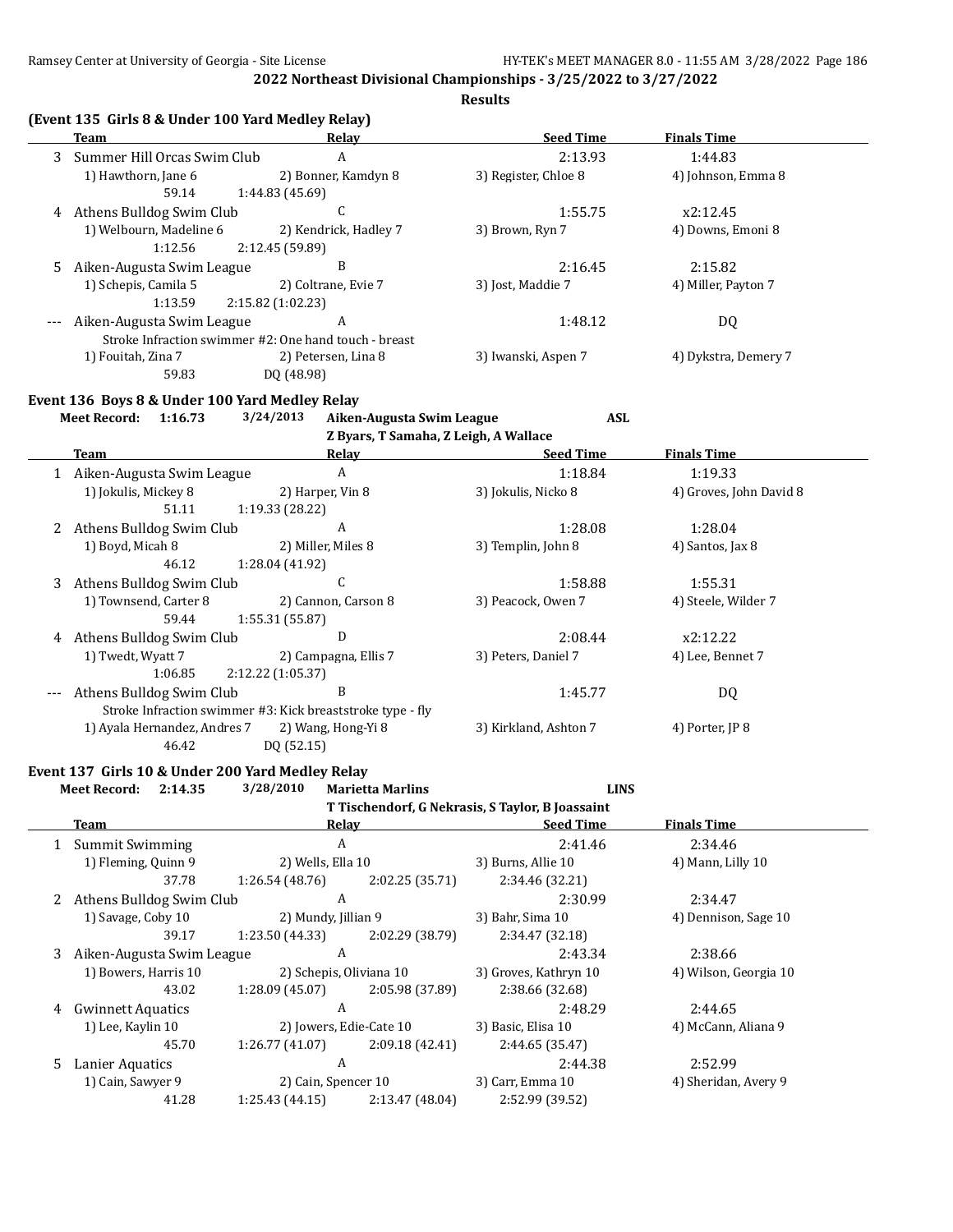#### **Results**

|  |  | (Event 137 Girls 10 & Under 200 Yard Medley Relay) |  |  |  |
|--|--|----------------------------------------------------|--|--|--|
|--|--|----------------------------------------------------|--|--|--|

|    | <b>Team</b>                  | Relay                                                        |                                     | <b>Seed Time</b>        | <b>Finals Time</b>          |
|----|------------------------------|--------------------------------------------------------------|-------------------------------------|-------------------------|-----------------------------|
|    | 6 Athens Bulldog Swim Club   | D                                                            |                                     | 3:12.45                 | 3:08.47                     |
|    | 1) Ayala Hernandez, Amelia 9 |                                                              | 2) Sharpton, Brynn 9                | 3) Green, Abby 10       | 4) Shaffer, Adelaina 9      |
|    | 43.44                        | 1:36.08 (52.64)                                              | 2:26.24(50.16)                      | 3:08.47 (42.23)         |                             |
| 7  | <b>Gwinnett Aquatics</b>     | B                                                            |                                     | 3:14.69                 | 3:08.56                     |
|    | 1) Henry, Morgan 8           | 2) Eriksson, Laney 9                                         |                                     | 3) Granbery, Kendall 10 | 4) Tannure, Victoria 9      |
|    | 51.89                        | 1:43.22 (51.33)                                              | 2:25.56 (42.34)                     | 3:08.56(43.00)          |                             |
| 8  | Aiken-Augusta Swim League    | B                                                            |                                     | 3:16.07                 | 3:08.77                     |
|    | 1) Fouitah, Leena 9          | 2) mcKoy, Taylor 10                                          |                                     | 3) Petersen, Sofia 10   | 4) Estes, Kate 9            |
|    | 48.52                        | 1:40.80 (52.28)                                              | 2:31.37 (50.57)                     | 3:08.77 (37.40)         |                             |
| 9  | Athens Bulldog Swim Club     | $\mathcal{C}$                                                |                                     | 2:56.22                 | x3:10.91                    |
|    | 1) Cunniff, Casidy 10        | 2) Boyle, Clare 9                                            |                                     | 3) Dorman, Lane 9       | 4) Vaughn, Khloe 9          |
|    | 55.87                        | 1:36.85 (40.98)                                              | 2:24.12 (47.27)                     | 3:10.91 (46.79)         |                             |
| 10 | Aiken-Augusta Swim League    | $\mathcal{C}$                                                |                                     | 3:33.60                 | x3:36.05                    |
|    | 1) Coogler, Lillian 10       | 2) Perry, Natalie 10                                         |                                     | 3) Lane, Juliet 10      | 4) Cockfield, Anna Claire 9 |
|    | 53.74                        | 2:47.44 (1:53.70)                                            | 3:36.05(48.61)                      |                         |                             |
|    | Athens Bulldog Swim Club     | E.                                                           |                                     | 3:19.61                 | DQ                          |
|    |                              | Stroke Infraction swimmer #3: One hand touch - fly           |                                     |                         |                             |
|    | 1) Sullivan, Campbell 9      | 2) Malutinok, Lucy 10                                        |                                     | 3) Miller, Emily 10     | 4) Bucha, Atlas 9           |
|    | 49.88                        | $1:43.63(53.75)$ $2:45.59(1:01.96)$                          |                                     | DQ (44.01)              |                             |
|    | Athens Bulldog Swim Club     | <sub>R</sub>                                                 |                                     | 2:44.14                 | DQ                          |
|    |                              | Stroke Infraction swimmer #3: Arms underwater recovery - fly |                                     |                         |                             |
|    | 1) Yeomans, Raleigh 10       | 2) Johnson, Lillian 10                                       |                                     | 3) Blanco, Valeria 10   | 4) Cochran, Lucy 10         |
|    | 42.26                        |                                                              | $1:03.13(20.87)$ $2:14.24(1:11.11)$ | DQ (32.94)              |                             |
|    | Athens Bulldog Swim Club     | $\mathbf{F}$                                                 |                                     | 4:12.24                 | DQ                          |
|    |                              | Stroke Infraction swimmer #2: Alternating Kick - breast      |                                     |                         |                             |
|    | 1) Vaughn, Hannah 9          | 2) Pan, Angelina 9                                           |                                     | 3) Fairman, Jane 10     | 4) Hilkert, Stella 9        |
|    | 1:05.50                      | 2:29.22 (1:23.72) 3:31.04 (1:01.82)                          |                                     | DQ (43.54)              |                             |
|    |                              |                                                              |                                     |                         |                             |

#### **Event 138 Boys 10 & Under 200 Yard Medley Relay**

**Meet Record: 2:17.90 3/29/2009 Marietta Marlins LINS**

|    |                           |                      | C Riley, N Hatch, A Mayfield, J East |                       |                         |
|----|---------------------------|----------------------|--------------------------------------|-----------------------|-------------------------|
|    | Team                      | Relay                |                                      | <b>Seed Time</b>      | <b>Finals Time</b>      |
| 1  | <b>Gwinnett Aquatics</b>  | A                    |                                      | 2:33.03               | 2:37.11                 |
|    | 1) Riggle, Harrison 10    | 2) McGee, Grant 10   |                                      | 3) Stanton, Jude 10   | 4) Matyeev, Alex 9      |
|    | 40.98                     | 1:28.51 (47.53)      | 2:04.13 (35.62)                      | 2:37.11 (32.98)       |                         |
|    | Athens Bulldog Swim Club  | $\mathbf{A}$         |                                      | 2:56.14               | 2:55.19                 |
|    | 1) Price, Sam 10          | 2) Campagna, Owen 10 |                                      | 3) Thomas, Brooks 10  | 4) McCullough, Nolan 10 |
|    | 45.69                     | 1:39.21 (53.52)      | 2:27.64 (48.43)                      | 2:55.19(27.55)        |                         |
| 3  | Aiken-Augusta Swim League | A                    |                                      | 3:55.32               | 3:01.94                 |
|    | 1:03.26                   | 1:45.29 (42.03)      | 2:26.45(41.16)                       | 3:01.94(35.49)        |                         |
| 4  | <b>Gwinnett Aquatics</b>  | B                    |                                      | 2:56.05               | 3:02.37                 |
|    | 1) Passman, Aaron 9       | 2) Zhang, Jimmy 10   |                                      | 3) Adams, Garrett 10  | 4) El-Alam, Jude 9      |
|    | 44.25                     | 1:36.56 (52.31)      | 2:23.16 (46.60)                      | 3:02.37(39.21)        |                         |
| 5. | <b>Gwinnett Aquatics</b>  | C                    |                                      | 3:19.07               | x3:17.62                |
|    | 1) Pickeral, Blake 10     | 2) Babcock, Lucas 9  |                                      | 3) Chang, James 10    | 4) Alhmoud, Jad 9       |
|    | 59.74                     | 1:58.50 (58.76)      | 2:35.34 (36.84)                      | 3:17.62 (42.28)       |                         |
| 6  | Athens Bulldog Swim Club  | C                    |                                      | 3:32.35               | 3:25.53                 |
|    | 1) Torres, Evan 9         | 2) Mohseni, Arad 10  |                                      | 3) Matthews, Tucker 9 | 4) Li, Jacob 9          |
|    | 57.23                     | 1:52.76 (55.53)      | 2:50.20 (57.44)                      | 3:25.53 (35.33)       |                         |
|    | Athens Bulldog Swim Club  | D                    |                                      | 3:56.65               | x3:35.14                |
|    | 1) King, Ethan 9          | 2) Brown, Daniel 9   |                                      | 3) Reed, Gavin 9      | 4) Green, Zackary 10    |
|    | 50.86                     | 1:56.24(1:05.38)     | 2:47.78 (51.54)                      | 3:35.14(47.36)        |                         |